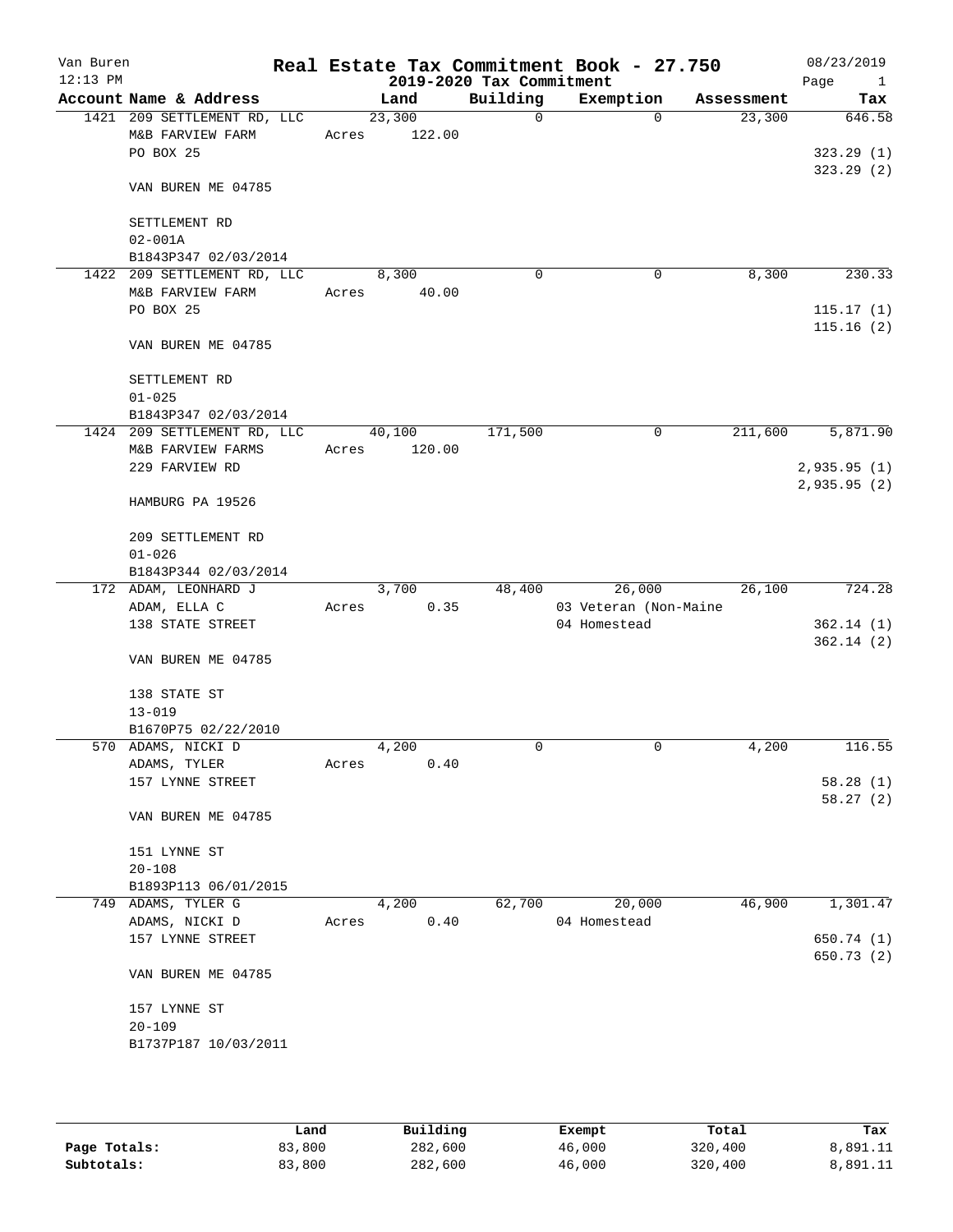| Van Buren<br>$12:13$ PM |                                    |       |             | 2019-2020 Tax Commitment | Real Estate Tax Commitment Book - 27.750 |            | 08/23/2019<br>Page<br>$\overline{\phantom{a}}^2$ |
|-------------------------|------------------------------------|-------|-------------|--------------------------|------------------------------------------|------------|--------------------------------------------------|
|                         | Account Name & Address             |       | Land        |                          | Building Exemption                       | Assessment | Tax                                              |
|                         | 1119 ALDERMAN, RICHARD E JR        |       | 10,500      | 109,500                  | 20,000                                   | 100,000    | 2,775.00                                         |
|                         | ALDERMAN, IRENE                    |       | Acres 1.03  |                          | 04 Homestead                             |            |                                                  |
|                         | 117 VIOLETTE STREET                |       |             |                          |                                          |            | 1,387.50(1)                                      |
|                         | VAN BUREN ME 04785                 |       |             |                          |                                          |            | 1,387.50(2)                                      |
|                         | 117 VIOLETTE ST                    |       |             |                          |                                          |            |                                                  |
|                         | $16 - 078$                         |       |             |                          |                                          |            |                                                  |
|                         | B1910P344 10/01/2015               |       |             |                          |                                          |            |                                                  |
|                         | 18 ALLAGASH TIMBERLANDS LP         |       | 4,600       | 0                        | 0                                        | 4,600      | 127.65                                           |
|                         | P O BOX 170                        |       | Acres 13.00 |                          |                                          |            |                                                  |
|                         | ASHLAND ME 04732                   |       |             |                          |                                          |            | 63.83(1)<br>63.82(2)                             |
|                         |                                    |       |             |                          |                                          |            |                                                  |
|                         | ISLAND ST JOHN RIVER<br>$06 - 030$ |       |             |                          |                                          |            |                                                  |
|                         | B1150P188                          |       |             |                          |                                          |            |                                                  |
|                         | 19 ALLAGASH TIMBERLANDS LP         |       | 3,400       | 0                        | 0                                        | 3,400      | 94.35                                            |
|                         | P O BOX 170                        |       | Acres 0.64  |                          |                                          |            |                                                  |
|                         |                                    |       |             |                          |                                          |            | 47.18(1)                                         |
|                         | ASHLAND ME 04732                   |       |             |                          |                                          |            | 47.17(2)                                         |
|                         | CENTER ST                          |       |             |                          |                                          |            |                                                  |
|                         | $16 - 050$                         |       |             |                          |                                          |            |                                                  |
|                         | B1150P188                          |       |             |                          |                                          |            |                                                  |
|                         | 20 ALLAGASH TIMBERLANDS LP 30,300  |       |             | 0                        | $\mathbf 0$                              | 30,300     | 840.83                                           |
|                         | P O BOX 170                        | Acres | 64.61       |                          |                                          |            | 420.42(1)                                        |
|                         | ASHLAND ME 04732                   |       |             |                          |                                          |            | 420.41(2)                                        |
|                         | CHURCH ST                          |       |             |                          |                                          |            |                                                  |
|                         | $24 - 010$                         |       |             |                          |                                          |            |                                                  |
|                         | B1150P188                          |       |             |                          |                                          |            |                                                  |
|                         | 21 ALLAGASH TIMBERLANDS LP         |       | 5,800       | 0                        | 0                                        | 5,800      | 160.95                                           |
|                         | P O BOX 170                        | Acres | 2.00        |                          |                                          |            |                                                  |
|                         | ASHLAND ME 04732                   |       |             |                          |                                          |            | 80.48(1)<br>80.47(2)                             |
|                         | OFF BROOK AVE                      |       |             |                          |                                          |            |                                                  |
|                         | $17 - 061$                         |       |             |                          |                                          |            |                                                  |
|                         | B1150P188                          |       |             |                          |                                          |            |                                                  |
|                         | 23 ALLAGASH TIMBERLANDS LP         |       | 300         | 0                        | 0                                        | 300        | 8.32                                             |
|                         | P O BOX 170                        |       |             |                          |                                          |            | 4.16(1)                                          |
|                         | ASHLAND ME 04732                   |       |             |                          |                                          |            | 4.16(2)                                          |
|                         | MAIN ST                            |       |             |                          |                                          |            |                                                  |
|                         | $21 - 031$                         |       |             |                          |                                          |            |                                                  |
|                         | B1150P188                          |       |             |                          |                                          |            |                                                  |
|                         |                                    |       |             |                          |                                          |            |                                                  |

|              | Land    | Building | Exempt | Total   | Tax       |
|--------------|---------|----------|--------|---------|-----------|
| Page Totals: | 54,900  | 109,500  | 20,000 | 144,400 | 4,007.10  |
| Subtotals:   | 138,700 | 392,100  | 66,000 | 464,800 | 12,898.21 |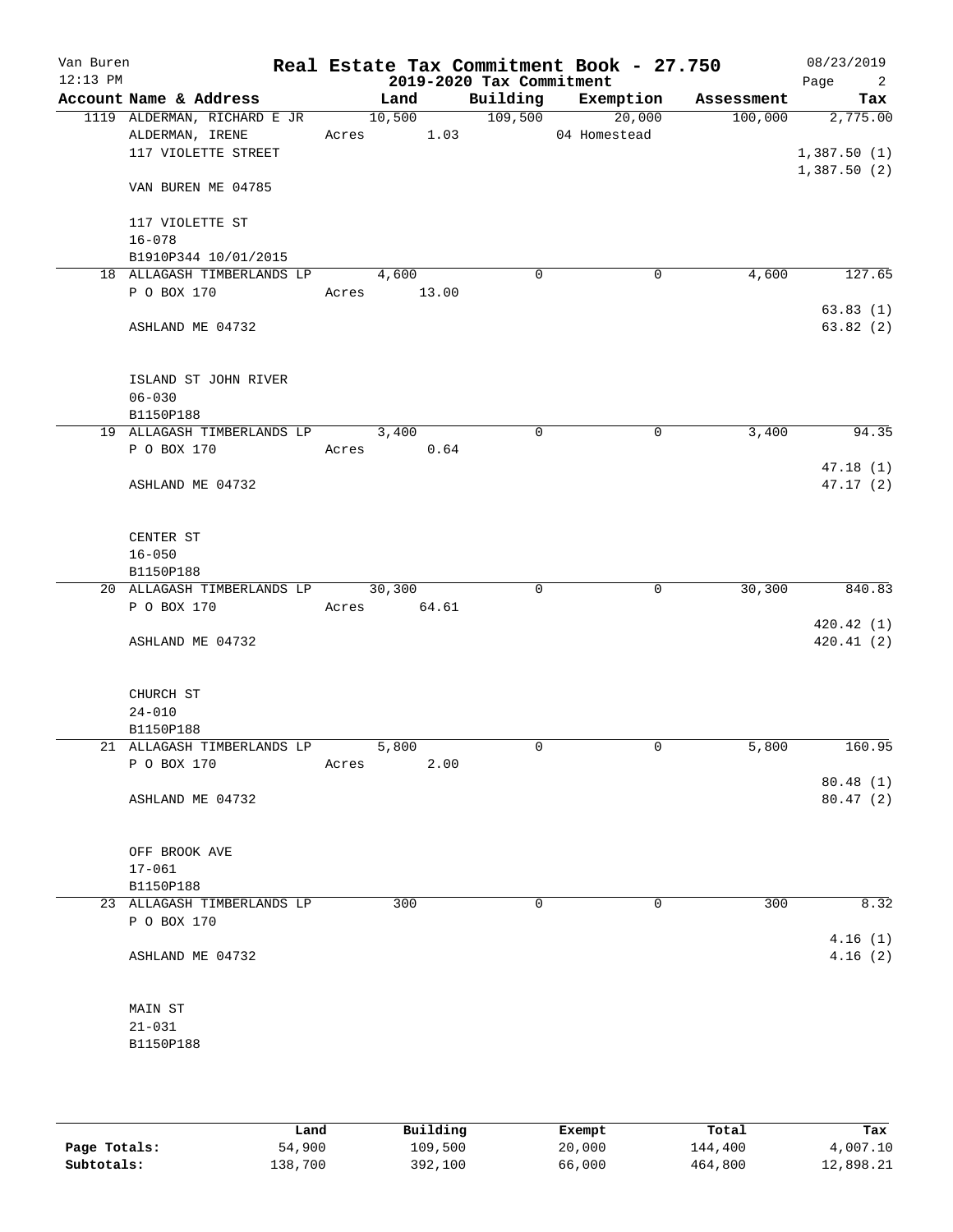| Van Buren<br>12:13 PM |                                         |       |        | 2019-2020 Tax Commitment | Real Estate Tax Commitment Book - 27.750 |            | 08/23/2019<br>Page<br>$\overline{\mathbf{3}}$ |
|-----------------------|-----------------------------------------|-------|--------|--------------------------|------------------------------------------|------------|-----------------------------------------------|
|                       | Account Name & Address                  |       | Land   | Building                 | Exemption                                | Assessment | Tax                                           |
|                       | 24 ALLAGASH TIMBERLANDS LP              |       | 4,900  | $\mathbf 0$              | $\Omega$                                 | 4,900      | 135.98                                        |
|                       | P O BOX 170                             | Acres | 14.00  |                          |                                          |            |                                               |
|                       |                                         |       |        |                          |                                          |            | 67.99(1)                                      |
|                       | ASHLAND ME 04732                        |       |        |                          |                                          |            | 67.99(2)                                      |
|                       |                                         |       |        |                          |                                          |            |                                               |
|                       |                                         |       |        |                          |                                          |            |                                               |
|                       | ISLAND ST JOHN RIVER                    |       |        |                          |                                          |            |                                               |
|                       | $06 - 031$<br>B1150P188                 |       |        |                          |                                          |            |                                               |
|                       | 26 ALLAGASH TIMBERLANDS LP              |       | 12,600 | 0                        | 0                                        | 12,600     | 349.65                                        |
|                       | P O BOX 170                             | Acres | 14.00  |                          |                                          |            |                                               |
|                       |                                         |       |        |                          |                                          |            | 174.83(1)                                     |
|                       | ASHLAND ME 04732                        |       |        |                          |                                          |            | 174.82(2)                                     |
|                       |                                         |       |        |                          |                                          |            |                                               |
|                       |                                         |       |        |                          |                                          |            |                                               |
|                       | ISLAND ST JOHN RIVER                    |       |        |                          |                                          |            |                                               |
|                       | $10 - 020$                              |       |        |                          |                                          |            |                                               |
|                       | B1150P188                               |       |        |                          |                                          |            |                                               |
|                       | 27 ALLAGASH TIMBERLANDS LP              |       | 200    | 0                        | 0                                        | 200        | 5.55                                          |
|                       | P O BOX 170                             | Acres | 0.04   |                          |                                          |            |                                               |
|                       |                                         |       |        |                          |                                          |            | 2.78(1)                                       |
|                       | ASHLAND ME 04732                        |       |        |                          |                                          |            | 2.77(2)                                       |
|                       |                                         |       |        |                          |                                          |            |                                               |
|                       | MAIN ST                                 |       |        |                          |                                          |            |                                               |
|                       | $22 - 012$                              |       |        |                          |                                          |            |                                               |
|                       | B1150P188                               |       |        |                          |                                          |            |                                               |
|                       | 28 ALLAGASH TIMBERLANDS LP              |       | 16,400 | 0                        | 0                                        | 16,400     | 455.10                                        |
|                       | P O BOX 170                             | Acres | 25.00  |                          |                                          |            |                                               |
|                       |                                         |       |        |                          |                                          |            | 227.55(1)                                     |
|                       | ASHLAND ME 04732                        |       |        |                          |                                          |            | 227.55(2)                                     |
|                       |                                         |       |        |                          |                                          |            |                                               |
|                       |                                         |       |        |                          |                                          |            |                                               |
|                       | ISLAND ST JOHN RIVER                    |       |        |                          |                                          |            |                                               |
|                       | $10 - 019$                              |       |        |                          |                                          |            |                                               |
|                       | B1150P188<br>29 ALLAGASH TIMBERLANDS LP |       | 3,000  | 0                        | 0                                        | 3,000      | 83.25                                         |
|                       | P O BOX 170                             | Acres | 8.50   |                          |                                          |            |                                               |
|                       |                                         |       |        |                          |                                          |            | 41.63(1)                                      |
|                       | ASHLAND ME 04732                        |       |        |                          |                                          |            | 41.62(2)                                      |
|                       |                                         |       |        |                          |                                          |            |                                               |
|                       |                                         |       |        |                          |                                          |            |                                               |
|                       | ISLAND ST JOHN RIVER                    |       |        |                          |                                          |            |                                               |
|                       | $08 - 050$                              |       |        |                          |                                          |            |                                               |
|                       | B1150P188                               |       |        |                          |                                          |            |                                               |
|                       | 49 ALLEN, ALICIA                        |       | 1,900  | 44,900                   | 0                                        | 46,800     | 1,298.70                                      |
|                       | ALLEN, JUSTIN                           | Acres | 0.18   |                          |                                          |            |                                               |
|                       | 105 ROOSEVELT AVE.                      |       |        |                          |                                          |            | 649.35 (1)                                    |
|                       |                                         |       |        |                          |                                          |            | 649.35 (2)                                    |
|                       | VAN BUREN ME 04785                      |       |        |                          |                                          |            |                                               |
|                       | 105 ROOSEVELT AVE                       |       |        |                          |                                          |            |                                               |
|                       | $14 - 049$                              |       |        |                          |                                          |            |                                               |
|                       | B1957P289 12/02/2016                    |       |        |                          |                                          |            |                                               |
|                       |                                         |       |        |                          |                                          |            |                                               |
|                       |                                         |       |        |                          |                                          |            |                                               |

|              | Land     | Building | Exempt | Total   | Tax       |
|--------------|----------|----------|--------|---------|-----------|
| Page Totals: | 39,000   | 44,900   |        | 83,900  | 2,328.23  |
| Subtotals:   | 1.77.700 | 437,000  | 66,000 | 548,700 | 15,226.44 |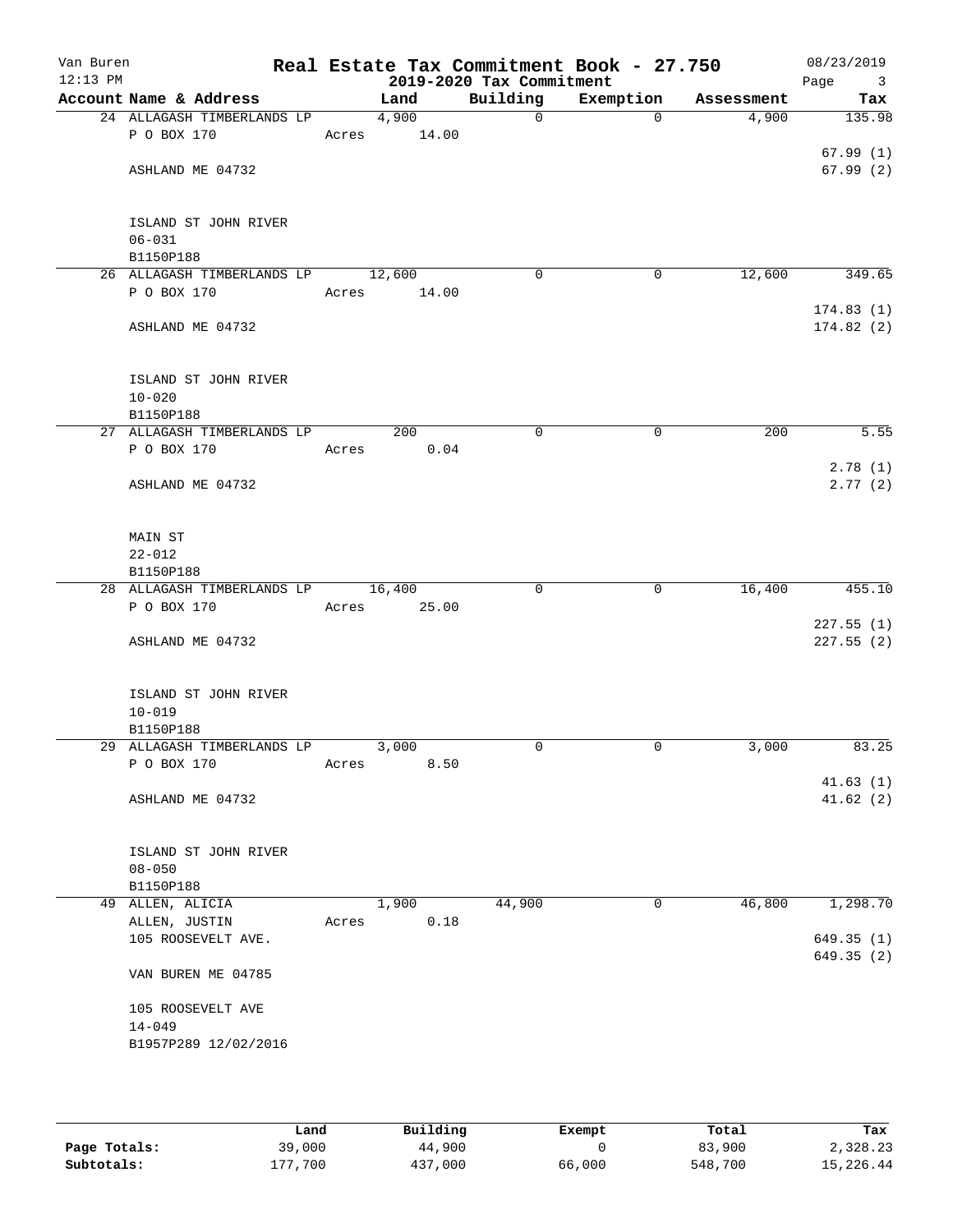| Van Buren<br>$12:13$ PM |                                                |        |           | 2019-2020 Tax Commitment | Real Estate Tax Commitment Book - 27.750 |            | 08/23/2019<br>Page<br>$\overline{4}$ |
|-------------------------|------------------------------------------------|--------|-----------|--------------------------|------------------------------------------|------------|--------------------------------------|
|                         | Account Name & Address                         |        | Land      | Building                 | Exemption                                | Assessment | Tax                                  |
|                         | 1579 ALMA LYNN SACKETT,                        |        | 31,200    | $\mathbf 0$              | $\Omega$                                 | 31,200     | 865.80                               |
|                         | TRUSTEE<br>JO ELLEN RIDDLE                     | Acres  | 89.00     |                          |                                          |            |                                      |
|                         | DECLARATION OF TRUST<br>186 FLAT ROCK LANE     |        |           |                          |                                          |            | 432.90 (1)                           |
|                         | YELLVILLE AR 72687                             |        |           |                          |                                          |            | 432.90 (2)                           |
|                         | LAKE ROAD                                      |        |           |                          |                                          |            |                                      |
|                         | $02 - 022B$                                    |        |           |                          |                                          |            |                                      |
|                         | B2019P133 06/15/2018<br>1383 ALONSO, CHRISTIAN |        | 7,000     | 0                        | 0                                        | 7,000      | 194.25                               |
|                         | PO BOX 9                                       | Acres  | 12.00     |                          |                                          |            |                                      |
|                         | BIRCH HARBOR ME 04613                          |        |           |                          |                                          |            | 97.13(1)<br>97.12(2)                 |
|                         | OFF ALEXANDER RD                               |        |           |                          |                                          |            |                                      |
|                         | $06 - 032$                                     |        |           |                          |                                          |            |                                      |
|                         | B2050P79 03/14/2019                            |        |           |                          |                                          |            |                                      |
|                         | 1183 ANDERSON, HOLLY                           |        | 15,000    | 97,300                   | 20,000                                   | 92,300     | 2,561.32                             |
|                         | ANDERSON, RALPH                                | Acres  | 8.00      |                          | 04 Homestead                             |            |                                      |
|                         | 188 CASTONGUAY ROAD                            |        |           |                          |                                          |            | 1,280.66(1)                          |
|                         | VAN BUREN ME 04785                             |        |           |                          |                                          |            | 1,280.66(2)                          |
|                         | 188 CASTONGUAY RD                              |        |           |                          |                                          |            |                                      |
|                         | $02 - 033B$<br>B1541P245 04/19/2007            |        |           |                          |                                          |            |                                      |
|                         | 31 ANDERSON, RANDALL D &<br>MARIE PAULE        |        | 8,500     | 62,000                   | 26,000                                   | 44,500     | 1,234.88                             |
|                         | GEYER, ANGELIQUE M                             | Acres  | 0.81      |                          | 04 Homestead                             |            |                                      |
|                         | PO BOX 251                                     |        |           |                          | 03 Veteran (Non-Maine<br>Enlisted)       |            | 617.44(1)                            |
|                         |                                                |        |           |                          |                                          |            | 617.44(2)                            |
|                         | VAN BUREN ME 04785                             |        |           |                          |                                          |            |                                      |
|                         | 196 STATE ST<br>12A-018                        |        |           |                          |                                          |            |                                      |
|                         | B1938P345 07/05/2016 B550P96 07/14/1981        |        |           |                          |                                          |            |                                      |
|                         | 1179 ARC DBPPROP001, LLC                       |        | 20,300    | 372,100                  | $\mathbf 0$                              | 392,400    | 10,889.10                            |
|                         | C/O RYAN LLC                                   | Acres  | 1.22      |                          |                                          |            |                                      |
|                         | PO BOX 460369                                  |        |           |                          |                                          |            | 5,444.55(1)                          |
|                         | DEPT. 100                                      |        |           |                          |                                          |            | 5,444.55(2)                          |
|                         | HOUSTON TX 77056                               |        |           |                          |                                          |            |                                      |
|                         | 21 MAIN ST (RITE AID)                          |        |           |                          |                                          |            |                                      |
|                         | $13 - 008$                                     |        |           |                          |                                          |            |                                      |
|                         | B1843P109 01/08/2014                           |        |           |                          |                                          |            |                                      |
|                         | 33 ARENDSEE, SUSAN A                           |        | 15,400    | 53,600                   | 20,000                                   | 49,000     | 1,359.75                             |
|                         | CORNETT, RONALD                                | Acres  | 9.20      |                          | 04 Homestead                             |            |                                      |
|                         | P O BOX 46                                     |        |           |                          |                                          |            | 679.88(1)<br>679.87(2)               |
|                         | VAN BUREN ME 04785                             |        |           |                          |                                          |            |                                      |
|                         | 130 MASSE RD                                   |        |           |                          |                                          |            |                                      |
|                         | $02 - 053$<br>B1510P192 08/01/2006             |        |           |                          |                                          |            |                                      |
|                         |                                                | Land   | Building  |                          | Exempt                                   | Total      | Tax                                  |
| Page Totals:            |                                                | 97,400 | 585,000   |                          | 66,000                                   | 616,400    | 17,105.10                            |
| Subtotals:              | 275,100                                        |        | 1,022,000 |                          | 132,000                                  | 1,165,100  | 32, 331.54                           |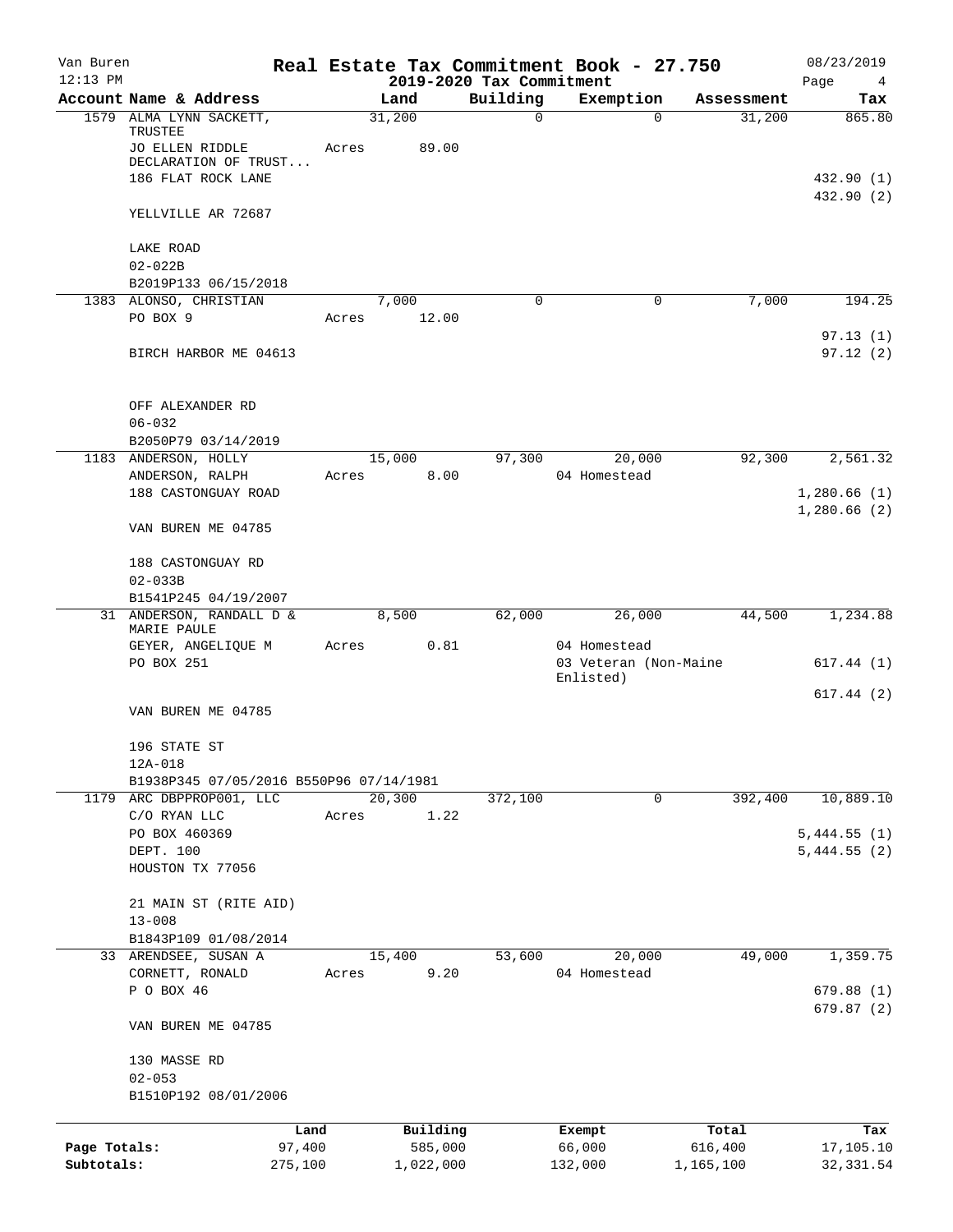| Account Name & Address<br>Building<br>Exemption<br>Land<br>Tax<br>Assessment<br>15,600<br>20,000<br>34 ARMSTRONG, MADELEINE<br>4,400<br>$\mathbf 0$<br>122 LINCOLN STREET<br>0.42<br>04 Homestead<br>Acres<br>VAN BUREN ME 04785<br>122 LINCOLN ST<br>$14 - 012A$<br>944 AROOSTOOK TIMBERLANDS,<br>135,200<br>$\mathbf 0$<br>135,200<br>0<br>LLC<br>1798 ST. JOHN ROAD<br>Acres<br>892.00<br>FORT KENT ME 04743<br>LAKE RD<br>$04 - 001$<br>B1745P89 12/14/2011<br>36 ASHLEY, PETER F<br>73,100<br>60,500<br>7,400<br>20,000<br>0.70<br>04 Homestead<br>ASHLEY, KATHLEEN<br>Acres<br>142 VIOLETTE STREET<br>VAN BUREN ME 04785<br>142 VIOLETTE ST<br>$16 - 069$<br>B1020P194<br>8,700<br>37 ASHLEY, PETER F<br>4,700<br>4,000<br>$\mathbf 0$<br>0.45<br>ASHLEY, KATHLEEN<br>Acres<br>142 VIOLETTE STREET<br>VAN BUREN ME 04785<br>143 VIOLETTE ST<br>$16 - 083A$<br>1311 AYOTTE, ALYRE J &<br>2,300<br>40,400<br>0<br>42,700<br>ANTOINETTE<br>0.22<br>C/O ROBERT CORMIER<br>Acres<br>106 POPE RD<br>WINDHAM ME 04062<br>105 COTE ST<br>$18 - 111$<br>B1678P212 05/11/2010<br>20,000<br>40 AYOTTE, CHAD E<br>17,100<br>151,700<br>148,800<br>15.00<br>04 Homestead<br>422 CHAMPLAIN STREET<br>Acres<br>VAN BUREN ME 04785<br>422 CHAMPLAIN ST | Van Buren<br>$12:13$ PM |            |  | 2019-2020 Tax Commitment | Real Estate Tax Commitment Book - 27.750 | 08/23/2019<br>Page<br>5 |
|----------------------------------------------------------------------------------------------------------------------------------------------------------------------------------------------------------------------------------------------------------------------------------------------------------------------------------------------------------------------------------------------------------------------------------------------------------------------------------------------------------------------------------------------------------------------------------------------------------------------------------------------------------------------------------------------------------------------------------------------------------------------------------------------------------------------------------------------------------------------------------------------------------------------------------------------------------------------------------------------------------------------------------------------------------------------------------------------------------------------------------------------------------------------------------------------------------------------------------------------|-------------------------|------------|--|--------------------------|------------------------------------------|-------------------------|
|                                                                                                                                                                                                                                                                                                                                                                                                                                                                                                                                                                                                                                                                                                                                                                                                                                                                                                                                                                                                                                                                                                                                                                                                                                              |                         |            |  |                          |                                          |                         |
|                                                                                                                                                                                                                                                                                                                                                                                                                                                                                                                                                                                                                                                                                                                                                                                                                                                                                                                                                                                                                                                                                                                                                                                                                                              |                         |            |  |                          |                                          | 0.00                    |
|                                                                                                                                                                                                                                                                                                                                                                                                                                                                                                                                                                                                                                                                                                                                                                                                                                                                                                                                                                                                                                                                                                                                                                                                                                              |                         |            |  |                          |                                          |                         |
| 3,751.80<br>1,875.90(1)<br>1,875.90(2)<br>1,184.93<br>4,129.20                                                                                                                                                                                                                                                                                                                                                                                                                                                                                                                                                                                                                                                                                                                                                                                                                                                                                                                                                                                                                                                                                                                                                                               |                         |            |  |                          |                                          |                         |
|                                                                                                                                                                                                                                                                                                                                                                                                                                                                                                                                                                                                                                                                                                                                                                                                                                                                                                                                                                                                                                                                                                                                                                                                                                              |                         |            |  |                          |                                          |                         |
|                                                                                                                                                                                                                                                                                                                                                                                                                                                                                                                                                                                                                                                                                                                                                                                                                                                                                                                                                                                                                                                                                                                                                                                                                                              |                         |            |  |                          |                                          |                         |
|                                                                                                                                                                                                                                                                                                                                                                                                                                                                                                                                                                                                                                                                                                                                                                                                                                                                                                                                                                                                                                                                                                                                                                                                                                              |                         |            |  |                          |                                          |                         |
|                                                                                                                                                                                                                                                                                                                                                                                                                                                                                                                                                                                                                                                                                                                                                                                                                                                                                                                                                                                                                                                                                                                                                                                                                                              |                         |            |  |                          |                                          |                         |
|                                                                                                                                                                                                                                                                                                                                                                                                                                                                                                                                                                                                                                                                                                                                                                                                                                                                                                                                                                                                                                                                                                                                                                                                                                              |                         |            |  |                          |                                          |                         |
|                                                                                                                                                                                                                                                                                                                                                                                                                                                                                                                                                                                                                                                                                                                                                                                                                                                                                                                                                                                                                                                                                                                                                                                                                                              |                         |            |  |                          |                                          |                         |
| 839.44 (1)<br>839.44 (2)<br>241.43<br>120.72(1)<br>120.71(2)<br>592.47 (1)<br>592.46(2)<br>2,064.60(1)<br>2,064.60(2)                                                                                                                                                                                                                                                                                                                                                                                                                                                                                                                                                                                                                                                                                                                                                                                                                                                                                                                                                                                                                                                                                                                        |                         |            |  |                          |                                          | 1,678.88                |
|                                                                                                                                                                                                                                                                                                                                                                                                                                                                                                                                                                                                                                                                                                                                                                                                                                                                                                                                                                                                                                                                                                                                                                                                                                              |                         |            |  |                          |                                          |                         |
|                                                                                                                                                                                                                                                                                                                                                                                                                                                                                                                                                                                                                                                                                                                                                                                                                                                                                                                                                                                                                                                                                                                                                                                                                                              |                         |            |  |                          |                                          |                         |
|                                                                                                                                                                                                                                                                                                                                                                                                                                                                                                                                                                                                                                                                                                                                                                                                                                                                                                                                                                                                                                                                                                                                                                                                                                              |                         |            |  |                          |                                          |                         |
|                                                                                                                                                                                                                                                                                                                                                                                                                                                                                                                                                                                                                                                                                                                                                                                                                                                                                                                                                                                                                                                                                                                                                                                                                                              |                         |            |  |                          |                                          |                         |
|                                                                                                                                                                                                                                                                                                                                                                                                                                                                                                                                                                                                                                                                                                                                                                                                                                                                                                                                                                                                                                                                                                                                                                                                                                              |                         |            |  |                          |                                          |                         |
|                                                                                                                                                                                                                                                                                                                                                                                                                                                                                                                                                                                                                                                                                                                                                                                                                                                                                                                                                                                                                                                                                                                                                                                                                                              |                         |            |  |                          |                                          |                         |
|                                                                                                                                                                                                                                                                                                                                                                                                                                                                                                                                                                                                                                                                                                                                                                                                                                                                                                                                                                                                                                                                                                                                                                                                                                              |                         |            |  |                          |                                          |                         |
|                                                                                                                                                                                                                                                                                                                                                                                                                                                                                                                                                                                                                                                                                                                                                                                                                                                                                                                                                                                                                                                                                                                                                                                                                                              |                         |            |  |                          |                                          |                         |
|                                                                                                                                                                                                                                                                                                                                                                                                                                                                                                                                                                                                                                                                                                                                                                                                                                                                                                                                                                                                                                                                                                                                                                                                                                              |                         |            |  |                          |                                          |                         |
|                                                                                                                                                                                                                                                                                                                                                                                                                                                                                                                                                                                                                                                                                                                                                                                                                                                                                                                                                                                                                                                                                                                                                                                                                                              |                         |            |  |                          |                                          |                         |
|                                                                                                                                                                                                                                                                                                                                                                                                                                                                                                                                                                                                                                                                                                                                                                                                                                                                                                                                                                                                                                                                                                                                                                                                                                              |                         |            |  |                          |                                          |                         |
|                                                                                                                                                                                                                                                                                                                                                                                                                                                                                                                                                                                                                                                                                                                                                                                                                                                                                                                                                                                                                                                                                                                                                                                                                                              |                         |            |  |                          |                                          |                         |
|                                                                                                                                                                                                                                                                                                                                                                                                                                                                                                                                                                                                                                                                                                                                                                                                                                                                                                                                                                                                                                                                                                                                                                                                                                              |                         |            |  |                          |                                          |                         |
|                                                                                                                                                                                                                                                                                                                                                                                                                                                                                                                                                                                                                                                                                                                                                                                                                                                                                                                                                                                                                                                                                                                                                                                                                                              |                         |            |  |                          |                                          |                         |
|                                                                                                                                                                                                                                                                                                                                                                                                                                                                                                                                                                                                                                                                                                                                                                                                                                                                                                                                                                                                                                                                                                                                                                                                                                              |                         |            |  |                          |                                          |                         |
|                                                                                                                                                                                                                                                                                                                                                                                                                                                                                                                                                                                                                                                                                                                                                                                                                                                                                                                                                                                                                                                                                                                                                                                                                                              |                         |            |  |                          |                                          |                         |
|                                                                                                                                                                                                                                                                                                                                                                                                                                                                                                                                                                                                                                                                                                                                                                                                                                                                                                                                                                                                                                                                                                                                                                                                                                              |                         |            |  |                          |                                          |                         |
|                                                                                                                                                                                                                                                                                                                                                                                                                                                                                                                                                                                                                                                                                                                                                                                                                                                                                                                                                                                                                                                                                                                                                                                                                                              |                         |            |  |                          |                                          |                         |
|                                                                                                                                                                                                                                                                                                                                                                                                                                                                                                                                                                                                                                                                                                                                                                                                                                                                                                                                                                                                                                                                                                                                                                                                                                              |                         |            |  |                          |                                          |                         |
|                                                                                                                                                                                                                                                                                                                                                                                                                                                                                                                                                                                                                                                                                                                                                                                                                                                                                                                                                                                                                                                                                                                                                                                                                                              |                         |            |  |                          |                                          |                         |
|                                                                                                                                                                                                                                                                                                                                                                                                                                                                                                                                                                                                                                                                                                                                                                                                                                                                                                                                                                                                                                                                                                                                                                                                                                              |                         |            |  |                          |                                          |                         |
|                                                                                                                                                                                                                                                                                                                                                                                                                                                                                                                                                                                                                                                                                                                                                                                                                                                                                                                                                                                                                                                                                                                                                                                                                                              |                         |            |  |                          |                                          |                         |
|                                                                                                                                                                                                                                                                                                                                                                                                                                                                                                                                                                                                                                                                                                                                                                                                                                                                                                                                                                                                                                                                                                                                                                                                                                              |                         | $02 - 026$ |  |                          |                                          |                         |
| B1838P10 11/26/2013                                                                                                                                                                                                                                                                                                                                                                                                                                                                                                                                                                                                                                                                                                                                                                                                                                                                                                                                                                                                                                                                                                                                                                                                                          |                         |            |  |                          |                                          |                         |
|                                                                                                                                                                                                                                                                                                                                                                                                                                                                                                                                                                                                                                                                                                                                                                                                                                                                                                                                                                                                                                                                                                                                                                                                                                              |                         |            |  |                          |                                          |                         |

|              | Land    | Building  | Exempt  | Total     | Tax         |
|--------------|---------|-----------|---------|-----------|-------------|
| Page Totals: | 171,100 | 284,800   | 60,000  | 395,900   | 10,986.24   |
| Subtotals:   | 446,200 | 1,306,800 | 192,000 | 1,561,000 | 43, 317. 78 |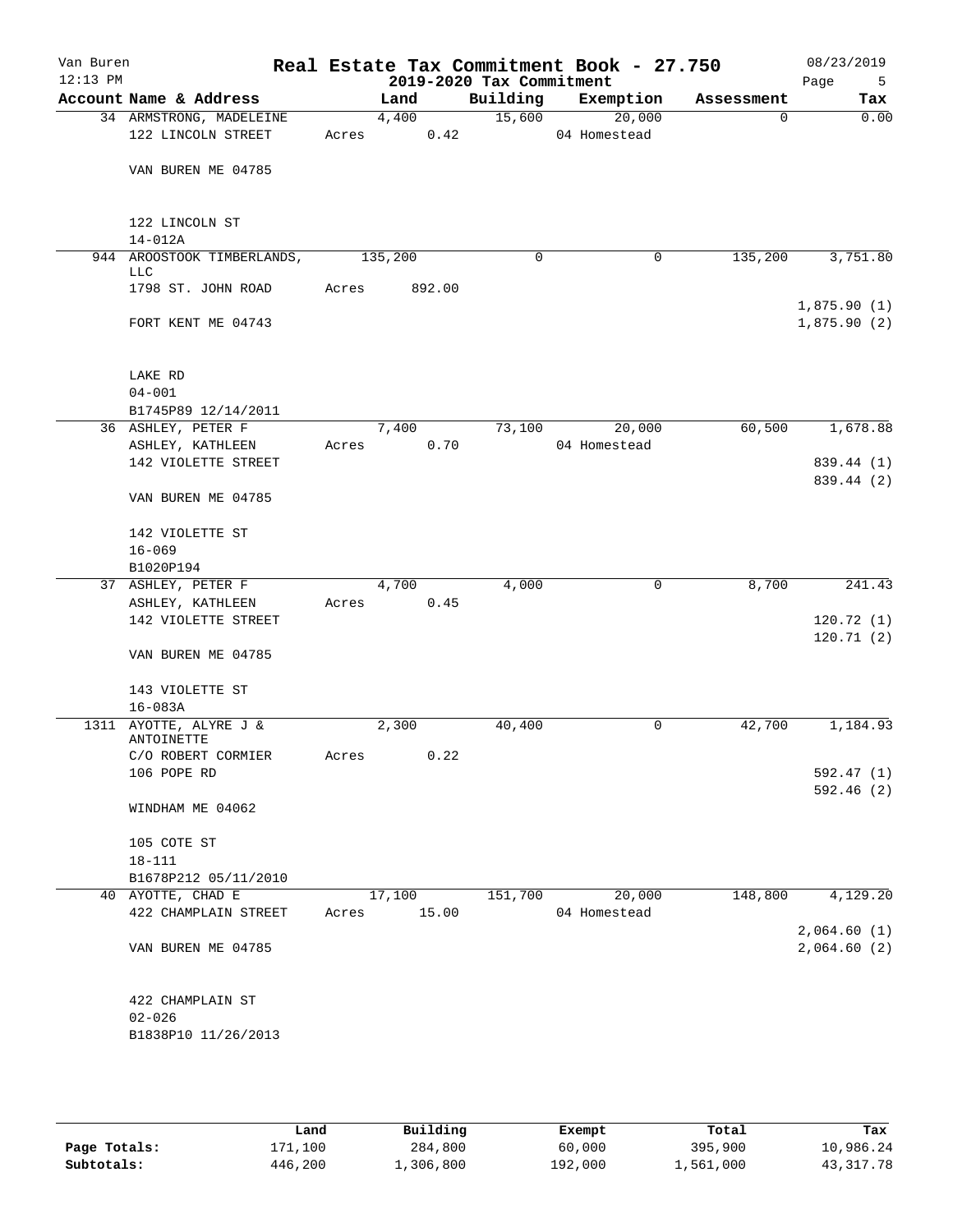| Van Buren<br>$12:13$ PM |                        |       |       |      | 2019-2020 Tax Commitment | Real Estate Tax Commitment Book - 27.750 |            | 08/23/2019<br>Page<br>6 |
|-------------------------|------------------------|-------|-------|------|--------------------------|------------------------------------------|------------|-------------------------|
|                         | Account Name & Address |       | Land  |      | Building                 | Exemption                                | Assessment | Tax                     |
|                         | 41 AYOTTE, JON M       |       | 9,500 |      | 21,200                   | $\Omega$                                 | 30,700     | 851.93                  |
|                         | P O BOX 221            | Acres |       | 0.90 |                          |                                          |            |                         |
|                         |                        |       |       |      |                          |                                          |            | 425.97(1)               |
|                         | MILLINOCKET ME 04462   |       |       |      |                          |                                          |            | 425.96(2)               |
|                         | 364 MAIN ST            |       |       |      |                          |                                          |            |                         |
|                         | $20 - 060$             |       |       |      |                          |                                          |            |                         |
|                         | 42 AYOTTE, MICHAEL     |       | 3,300 |      | 52,700                   | 20,000                                   | 36,000     | 999.00                  |
|                         | AYOTTE, CYNTHIA A      | Acres |       | 0.31 |                          | 04 Homestead                             |            |                         |
|                         | 174 LYNNE STREET       |       |       |      |                          |                                          |            | 499.50 (1)              |
|                         | VAN BUREN ME 04785     |       |       |      |                          |                                          |            | 499.50 (2)              |
|                         | 174 LYNNE ST           |       |       |      |                          |                                          |            |                         |
|                         | $19 - 064$             |       |       |      |                          |                                          |            |                         |
|                         | B846P172               |       |       |      |                          |                                          |            |                         |
|                         | 620 AYOTTE, MICHAEL E  |       | 3,300 |      | $\mathsf{O}$             | 0                                        | 3,300      | 91.58                   |
|                         | AYOTTE, CYNTHIA A      | Acres |       | 0.62 |                          |                                          |            |                         |
|                         | 174 LYNNE STREET       |       |       |      |                          |                                          |            | 45.79 (1)<br>45.79 (2)  |
|                         | VAN BUREN ME 04785     |       |       |      |                          |                                          |            |                         |
|                         | PATRICIA STREET        |       |       |      |                          |                                          |            |                         |
|                         | $19 - 093$             |       |       |      |                          |                                          |            |                         |
|                         | B1889P149 04/27/2015   |       |       |      |                          |                                          |            |                         |
|                         | 610 AYOTTE, MICHAEL J  |       | 3,300 |      | 0                        | 0                                        | 3,300      | 91.58                   |
|                         | 156 LYNNE STREET       | Acres |       | 0.62 |                          |                                          |            |                         |
|                         |                        |       |       |      |                          |                                          |            | 45.79 (1)               |
|                         | VAN BUREN ME 04785     |       |       |      |                          |                                          |            | 45.79 (2)               |
|                         | S SIDE PATRICIA ST     |       |       |      |                          |                                          |            |                         |
|                         | $20 - 118$             |       |       |      |                          |                                          |            |                         |
|                         | B1751P174 02/10/2012   |       |       |      |                          |                                          |            |                         |
|                         | 616 AYOTTE, MICHAEL J  |       | 5,700 |      | 52,200                   | 20,000                                   | 37,900     | 1,051.72                |
|                         | 156 LYNNE STREET       | Acres |       | 0.54 |                          | 04 Homestead                             |            |                         |
|                         |                        |       |       |      |                          |                                          |            | 525.86(1)<br>525.86(2)  |
|                         | VAN BUREN ME 04785     |       |       |      |                          |                                          |            |                         |
|                         | 156 LYNNE ST           |       |       |      |                          |                                          |            |                         |
|                         | $20 - 103$             |       |       |      |                          |                                          |            |                         |
|                         | B1743P178 11/29/2011   |       |       |      |                          |                                          |            |                         |
|                         | 237 AYOTTE, PAMELA M   |       | 5,300 |      | 48,400                   | 20,000                                   | 33,700     | 935.18                  |
|                         | 149 CHAMPLAIN ST       | Acres |       | 0.50 |                          | 04 Homestead                             |            |                         |
|                         |                        |       |       |      |                          |                                          |            | 467.59(1)               |
|                         | VAN BUREN ME 04785     |       |       |      |                          |                                          |            | 467.59(2)               |
|                         | 149 CHAMPLAIN ST       |       |       |      |                          |                                          |            |                         |
|                         | $19 - 020$             |       |       |      |                          |                                          |            |                         |
|                         | B1728P132 07/22/2011   |       |       |      |                          |                                          |            |                         |
|                         |                        |       |       |      |                          |                                          |            |                         |

|              | Land    | Building  | Exempt  | Total     | Tax       |
|--------------|---------|-----------|---------|-----------|-----------|
| Page Totals: | 30,400  | 174,500   | 60,000  | 144,900   | 4,020.99  |
| Subtotals:   | 476,600 | 1,481,300 | 252,000 | l,705,900 | 47,338.77 |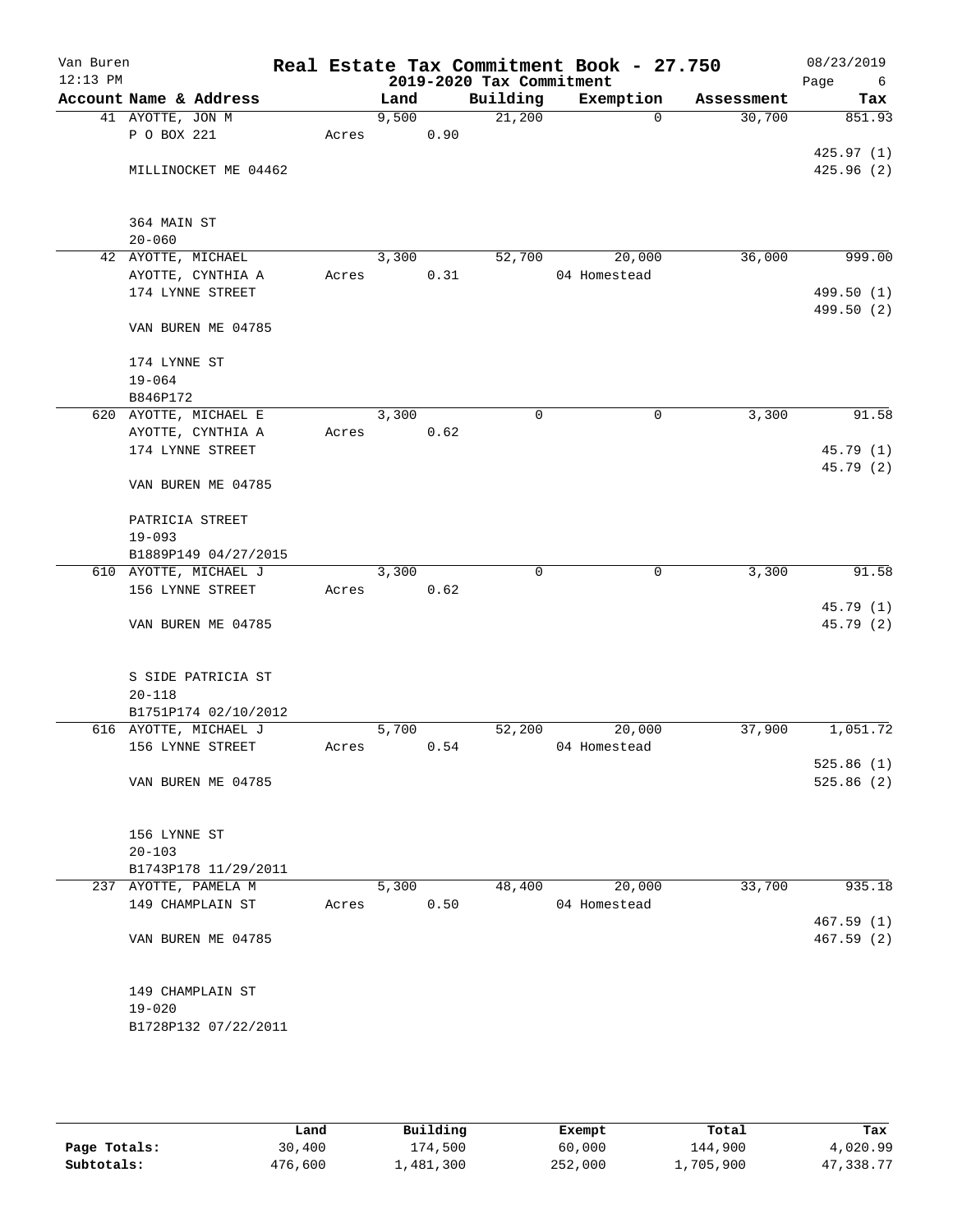| Van Buren<br>$12:13$ PM |                                                                    |       |        | 2019-2020 Tax Commitment | Real Estate Tax Commitment Book - 27.750 |            | 08/23/2019<br>Page<br>$7\phantom{.0}$ |
|-------------------------|--------------------------------------------------------------------|-------|--------|--------------------------|------------------------------------------|------------|---------------------------------------|
|                         | Account Name & Address                                             |       | Land   | Building                 | Exemption                                | Assessment | Tax                                   |
|                         | 850 AYOTTE, SHAYNE M                                               |       | 17,000 | 74,200                   | $\Omega$                                 | 91,200     | 2,530.80                              |
|                         | AYOTTE, HALEY A                                                    | Acres | 13.84  |                          |                                          |            |                                       |
|                         | 254 MARQUIS ROAD                                                   |       |        |                          |                                          |            | 1, 265.40(1)                          |
|                         |                                                                    |       |        |                          |                                          |            | 1, 265.40(2)                          |
|                         | VAN BUREN ME 04785                                                 |       |        |                          |                                          |            |                                       |
|                         |                                                                    |       |        |                          |                                          |            |                                       |
|                         | 254 MARQUIS RD                                                     |       |        |                          |                                          |            |                                       |
|                         | $02 - 002B$                                                        |       |        |                          |                                          |            |                                       |
|                         | B1997P231 11/20/2017                                               |       |        |                          |                                          |            |                                       |
|                         | 46 AYOTTE, SIMONNE S                                               |       | 11,700 | 25,300                   | 0                                        | 37,000     | 1,026.75                              |
|                         | 32 PELLETIER AVE                                                   | Acres | 0.90   |                          |                                          |            |                                       |
|                         |                                                                    |       |        |                          |                                          |            | 513.38(1)<br>513.37(2)                |
|                         | FRENCHVILLE ME 04745<br>6130                                       |       |        |                          |                                          |            |                                       |
|                         |                                                                    |       |        |                          |                                          |            |                                       |
|                         |                                                                    |       |        |                          |                                          |            |                                       |
|                         | 128 ST MARY'S BROOK RD                                             |       |        |                          |                                          |            |                                       |
|                         | $02 - 045$                                                         |       |        |                          |                                          |            |                                       |
|                         | B1574P198                                                          |       |        |                          |                                          |            |                                       |
|                         | 557 AYOTTE, THERESA J                                              |       | 2,000  | 13,600                   | 0                                        | 15,600     | 432.90                                |
|                         | 117 MONROE STREET                                                  | Acres | 0.19   |                          |                                          |            |                                       |
|                         |                                                                    |       |        |                          |                                          |            | 216.45(1)                             |
|                         | VAN BUREN ME 04785                                                 |       |        |                          |                                          |            | 216.45(2)                             |
|                         |                                                                    |       |        |                          |                                          |            |                                       |
|                         |                                                                    |       |        |                          |                                          |            |                                       |
|                         | 117 MONROE ST                                                      |       |        |                          |                                          |            |                                       |
|                         | $23 - 014$                                                         |       |        |                          |                                          |            |                                       |
|                         | B1907P313 09/10/2015 B1820P245 07/30/2013<br>93 BACHELLER, KEVIN S |       | 20,000 | 117,700                  | 26,000                                   | 111,700    | 3,099.68                              |
|                         | 109 LAKE ROAD                                                      | Acres | 22.50  |                          | 04 Homestead                             |            |                                       |
|                         |                                                                    |       |        |                          | 02 Veteran                               |            | 1,549.84(1)                           |
|                         | VAN BUREN ME 04785                                                 |       |        |                          |                                          |            | 1,549.84(2)                           |
|                         |                                                                    |       |        |                          |                                          |            |                                       |
|                         |                                                                    |       |        |                          |                                          |            |                                       |
|                         | 109 LAKE RD                                                        |       |        |                          |                                          |            |                                       |
|                         | $02 - 028$                                                         |       |        |                          |                                          |            |                                       |
|                         | B1867P307 09/19/2014                                               |       |        |                          |                                          |            |                                       |
|                         | 47 BACON, EUGENE ANDRE                                             |       | 15,900 | 0                        | 0                                        | 15,900     | 441.23                                |
|                         | 37 KEENEY DR                                                       | Acres | 25.00  |                          |                                          |            |                                       |
|                         |                                                                    |       |        |                          |                                          |            | 220.62(1)                             |
|                         | BOLTON CT 06043                                                    |       |        |                          |                                          |            | 220.61(2)                             |
|                         |                                                                    |       |        |                          |                                          |            |                                       |
|                         |                                                                    |       |        |                          |                                          |            |                                       |
|                         | RR 1                                                               |       |        |                          |                                          |            |                                       |
|                         | $09 - 010$                                                         |       |        |                          |                                          |            |                                       |
|                         | B700P32<br>48 BACON, EUGENE ANDRE                                  |       | 8,900  | $\Omega$                 | 0                                        | 8,900      | 246.98                                |
|                         | 37 KEENEY DR                                                       | Acres | 3.50   |                          |                                          |            |                                       |
|                         |                                                                    |       |        |                          |                                          |            | 123.49(1)                             |
|                         | BOLTON CT 06043                                                    |       |        |                          |                                          |            | 123.49(2)                             |
|                         |                                                                    |       |        |                          |                                          |            |                                       |
|                         |                                                                    |       |        |                          |                                          |            |                                       |
|                         | RR 1                                                               |       |        |                          |                                          |            |                                       |
|                         | $09 - 009$                                                         |       |        |                          |                                          |            |                                       |
|                         | B700P32                                                            |       |        |                          |                                          |            |                                       |
|                         |                                                                    |       |        |                          |                                          |            |                                       |
|                         |                                                                    |       |        |                          |                                          |            |                                       |
|                         |                                                                    |       |        |                          |                                          |            |                                       |

|              | Land    | Building  | Exempt  | Total     | Tax       |
|--------------|---------|-----------|---------|-----------|-----------|
| Page Totals: | 75,500  | 230,800   | 26,000  | 280,300   | 7,778.34  |
| Subtotals:   | 552,100 | 1,712,100 | 278,000 | 1,986,200 | 55,117.11 |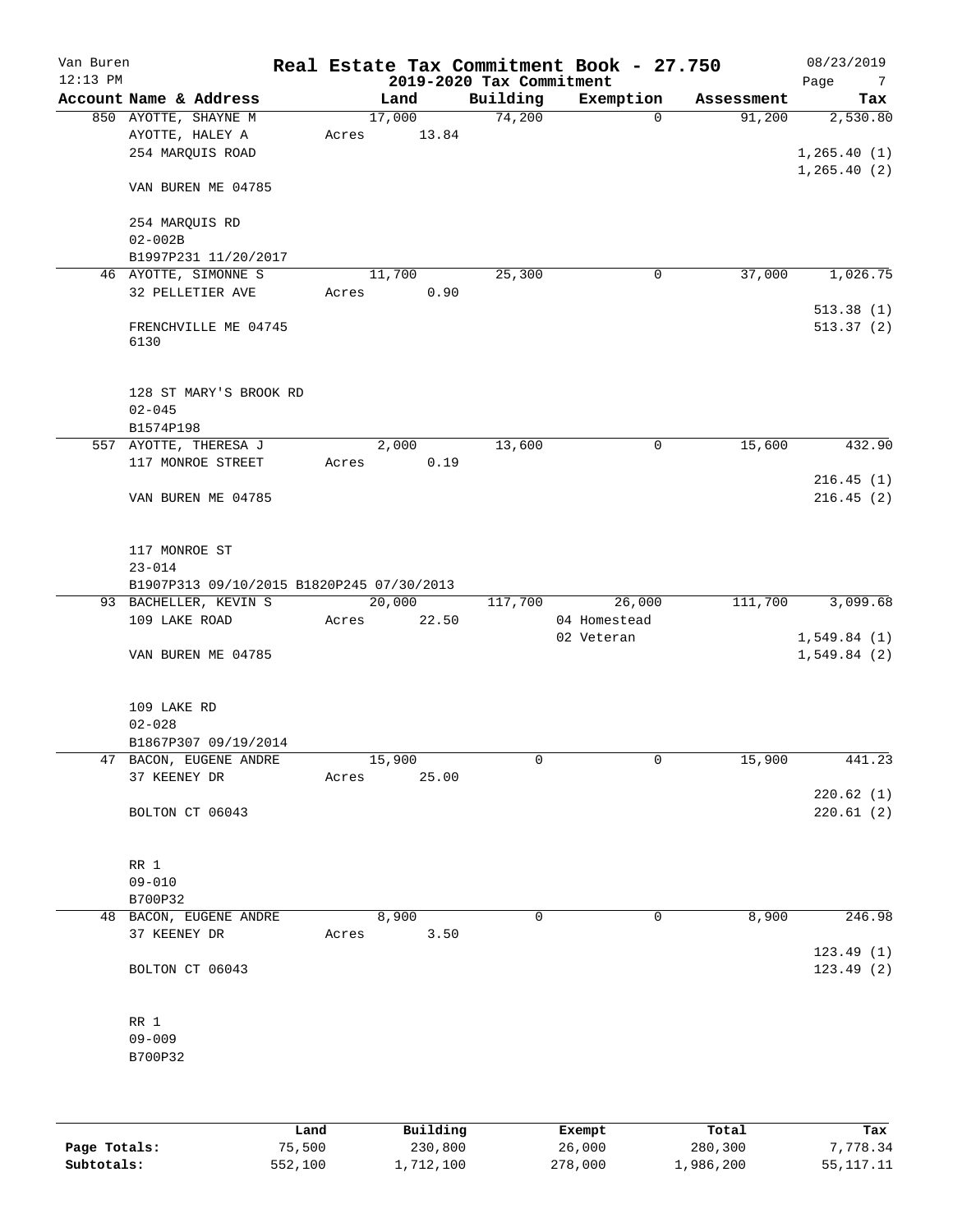| Van Buren<br>$12:13$ PM |                                                  |       |                                  |          | Real Estate Tax Commitment Book - 27.750 |            | 08/23/2019       |
|-------------------------|--------------------------------------------------|-------|----------------------------------|----------|------------------------------------------|------------|------------------|
|                         | Account Name & Address                           |       | 2019-2020 Tax Commitment<br>Land | Building | Exemption                                | Assessment | Page<br>8<br>Tax |
|                         | 281 BADAHMAN FAMILY TRUST,                       |       | 29,700                           | 8,700    | 0                                        | 38,400     | 1,065.60         |
|                         | $U/T/D$ MAY 5,2015<br>3800 EAST OLD STONE        | Acres | 50.00                            |          |                                          |            |                  |
|                         | CIRCLE SOUTH                                     |       |                                  |          |                                          |            | 532.80(1)        |
|                         | CHANDLER AZ 85249                                |       |                                  |          |                                          |            | 532.80(2)        |
|                         | 233 LAKE RD                                      |       |                                  |          |                                          |            |                  |
|                         | $05 - 008$                                       |       |                                  |          |                                          |            |                  |
|                         | B1977P219 06/08/2017<br>1576 BADAHMAN, MELISSA A |       | 7,400                            | 73,300   | 0                                        | 80,700     | 2,239.43         |
|                         | BADAHMAN, ALHASSAN M<br>3800 E. OLD STONE        | Acres | 0.49                             |          |                                          |            | 1, 119.72(1)     |
|                         | CIRCLE                                           |       |                                  |          |                                          |            |                  |
|                         | CHANDLER AZ 85249                                |       |                                  |          |                                          |            | 1,119.71(2)      |
|                         | 843 MAIN ST<br>$08 - 033H$                       |       |                                  |          |                                          |            |                  |
|                         | B1909P280 09/24/2015                             |       |                                  |          |                                          |            |                  |
|                         | 114 BARBER, CHRISTOPHER S                        |       | 1,800                            | 197,000  | 0                                        | 198,800    | 5,516.70         |
|                         | SANFORD, PENNY M<br>13 MAIN STREET               | Acres | 0.09                             |          |                                          |            | 2,758.35 (1)     |
|                         | VAN BUREN ME 04785                               |       |                                  |          |                                          |            | 2,758.35 (2)     |
|                         |                                                  |       |                                  |          |                                          |            |                  |
|                         | 88 MAIN ST                                       |       |                                  |          |                                          |            |                  |
|                         | $15 - 086$                                       |       |                                  |          |                                          |            |                  |
|                         | B2047P210 02/07/2019<br>59 BARD, GERALD L &      |       | 2,900                            | 77,800   | 26,000                                   | 54,700     | 1,517.93         |
|                         | FERNANDE L ESTATE                                |       |                                  |          |                                          |            |                  |
|                         | C/O ALAN & RYAN BARD                             | Acres | 0.28                             |          | 02 Veteran                               |            |                  |
|                         | 101 COTE ST                                      |       |                                  |          | 04 Homestead                             |            | 758.97(1)        |
|                         | VAN BUREN ME 04785                               |       |                                  |          |                                          |            | 758.96(2)        |
|                         | 101 COTE ST                                      |       |                                  |          |                                          |            |                  |
|                         | $18 - 110$<br>B1220P224 08/07/2000               |       |                                  |          |                                          |            |                  |
|                         | 60 BARD, LINDA M                                 |       | 4,200                            | 82,900   | 20,000                                   | 67,100     | 1,862.03         |
|                         | 113 CHAMPLAIN STREET                             | Acres | 0.40                             |          | 04 Homestead                             |            |                  |
|                         |                                                  |       |                                  |          |                                          |            | 931.02 (1)       |
|                         | VAN BUREN ME 04785                               |       |                                  |          |                                          |            | 931.01 (2)       |
|                         | 113 CHAMPLAIN ST                                 |       |                                  |          |                                          |            |                  |
|                         | $20 - 035$                                       |       |                                  |          |                                          |            |                  |
|                         | B1392P105                                        |       |                                  |          |                                          |            |                  |
| 1403                    | BARD, LONNY                                      |       | 4,900                            | 4,100    | 0                                        | 9,000      | 249.75           |
|                         | BARD, TAMMY<br>PO BOX 844                        | Acres | 14.00                            |          |                                          |            | 124.88(1)        |
|                         |                                                  |       |                                  |          |                                          |            | 124.87(2)        |
|                         | CARIBOU ME 04736                                 |       |                                  |          |                                          |            |                  |
|                         | 270 SETTLEMENT RD                                |       |                                  |          |                                          |            |                  |
|                         | $01 - 023A$<br>B2005P71 01/31/2018               |       |                                  |          |                                          |            |                  |
|                         |                                                  | Land  | Building                         |          | Exempt                                   | Total      | Tax              |
| Page Totals:            | 50,900                                           |       | 443,800                          |          | 46,000                                   | 448,700    | 12,451.44        |
| Subtotals:              | 603,000                                          |       | 2,155,900                        |          | 324,000                                  | 2,434,900  | 67,568.55        |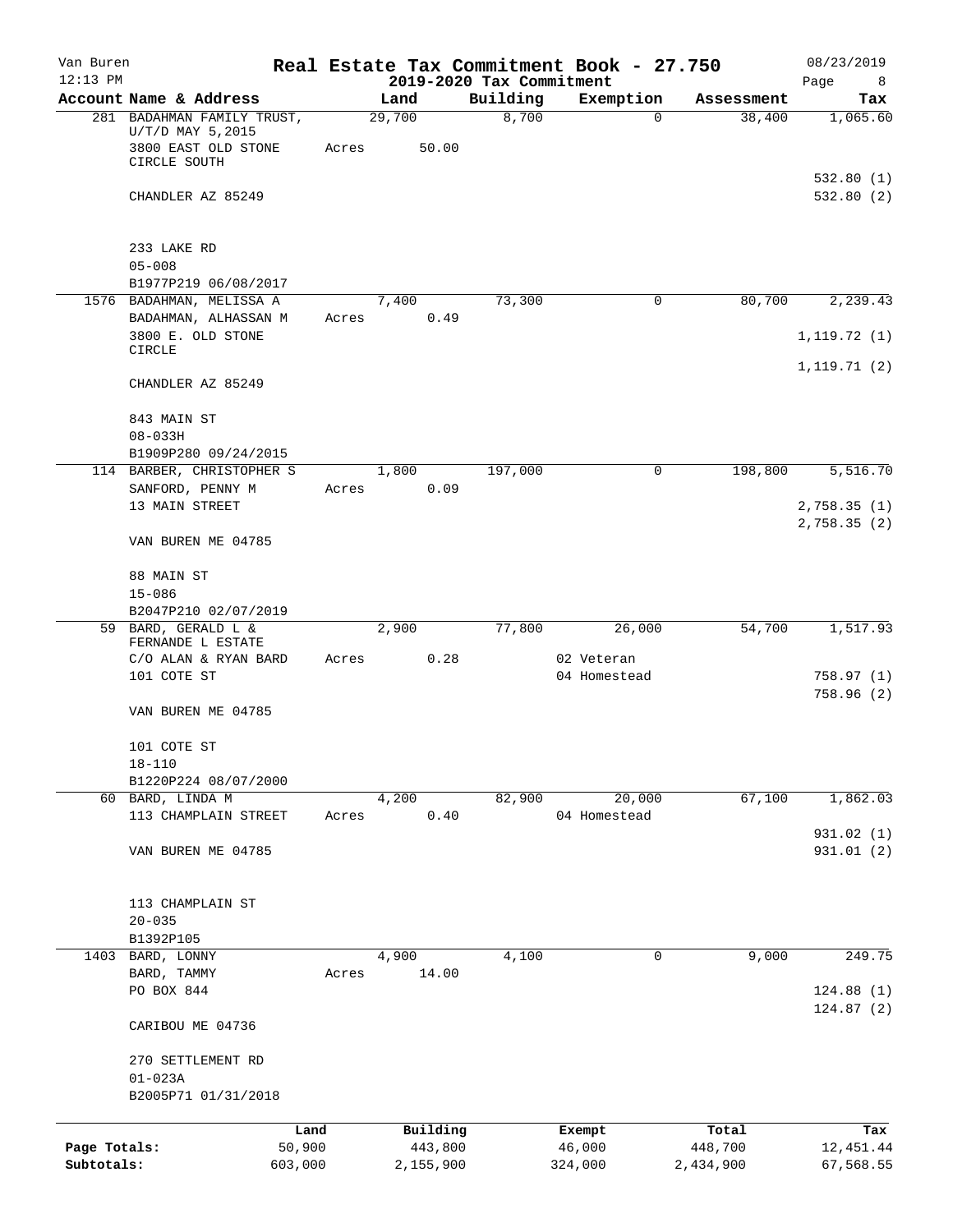| Van Buren<br>$12:13$ PM |                                           |        |          | 2019-2020 Tax Commitment | Real Estate Tax Commitment Book - 27.750 |            | 08/23/2019<br>Page<br>9 |
|-------------------------|-------------------------------------------|--------|----------|--------------------------|------------------------------------------|------------|-------------------------|
|                         | Account Name & Address                    | Land   |          | Building                 | Exemption                                | Assessment | Tax                     |
|                         | 61 BARD, MARK                             |        | 2,600    | 15,900                   | 18,500                                   | $\Omega$   | 0.00                    |
|                         | 115 JACKSON STREET                        | Acres  | 0.25     |                          | 04 Homestead                             |            |                         |
|                         |                                           |        |          |                          |                                          |            |                         |
|                         | VAN BUREN ME 04785                        |        |          |                          |                                          |            |                         |
|                         | 115 JACKSON ST                            |        |          |                          |                                          |            |                         |
|                         | $18 - 078$                                |        |          |                          |                                          |            |                         |
|                         | B1427P317 11/30/2004 B1263P103 08/22/2001 |        |          |                          |                                          |            |                         |
|                         | 224 BAUM, MICHAEL W                       | 26,900 |          | 17,500                   | 0                                        | 44,400     | 1,232.10                |
|                         | COOPER, THERESA A                         | Acres  | 41.00    |                          |                                          |            |                         |
|                         | 6 CORTEZ LAND                             |        |          |                          |                                          |            | 616.05(1)               |
|                         |                                           |        |          |                          |                                          |            | 616.05(2)               |
|                         | KINGS PARK NY 11754                       |        |          |                          |                                          |            |                         |
|                         | 314 SETTLEMENT RD                         |        |          |                          |                                          |            |                         |
|                         | $01 - 008B$                               |        |          |                          |                                          |            |                         |
|                         | B1847P254 03/17/2004 B685P273             |        |          |                          |                                          |            |                         |
|                         | 339 BE A MAN BUY LAND, LLC.               | 26,000 |          | $\Omega$                 | 0                                        | 26,000     | 721.50                  |
|                         | PO BOX 4281                               | Acres  | 109.00   |                          |                                          |            |                         |
|                         |                                           |        |          |                          |                                          |            | 360.75(1)               |
|                         | TEQUESTA FL 33469                         |        |          |                          |                                          |            | 360.75(2)               |
|                         | OFF ALEXANDER RD                          |        |          |                          |                                          |            |                         |
|                         | $09 - 006A$                               |        |          |                          |                                          |            |                         |
|                         | B1878P344 01/02/2015                      |        |          |                          |                                          |            |                         |
|                         | 65 BEAULIEU LIVING TRUST                  | 5,000  |          | 57,700                   | 26,000                                   | 36,700     | 1,018.43                |
|                         | C/O HARVEY & ARLENE                       | Acres  | 0.48     |                          | 04 Homestead                             |            |                         |
|                         | <b>BEAULIEU</b>                           |        |          |                          |                                          |            |                         |
|                         | PO BOX 151                                |        |          |                          | 02 Veteran                               |            | 509.22(1)               |
|                         |                                           |        |          |                          |                                          |            | 509.21(2)               |
|                         | VAN BUREN ME 04785                        |        |          |                          |                                          |            |                         |
|                         | 114 TOWER DR                              |        |          |                          |                                          |            |                         |
|                         | 12A-032                                   |        |          |                          |                                          |            |                         |
|                         | B1967P296 03/10/2017 B401P52              |        |          |                          |                                          |            |                         |
|                         | 73 BEAULIEU, CLARENCE                     | 4,200  |          | 28,800                   | 20,000                                   | 13,000     | 360.75                  |
|                         | 211 CHAMPLAIN STREET                      | Acres  | 0.40     |                          | 04 Homestead                             |            |                         |
|                         |                                           |        |          |                          |                                          |            | 180.38 (1)              |
|                         | VAN BUREN ME 04785                        |        |          |                          |                                          |            | 180.37(2)               |
|                         |                                           |        |          |                          |                                          |            |                         |
|                         | 218 CHAMPLAIN ST<br>$19 - 008$            |        |          |                          |                                          |            |                         |
|                         | B1088P304                                 |        |          |                          |                                          |            |                         |
|                         | 75 BEAULIEU, DANIEL G                     | 8,500  |          |                          | 55,900<br>26,000                         | 38,400     | 1,065.60                |
|                         | 137 MORSE STREET                          |        |          |                          | 04 Homestead                             |            |                         |
|                         |                                           |        |          |                          | 02 Veteran                               |            | 532.80(1)               |
|                         | VAN BUREN ME 04785                        |        |          |                          |                                          |            | 532.80 (2)              |
|                         |                                           |        |          |                          |                                          |            |                         |
|                         | 137 MORSE ST                              |        |          |                          |                                          |            |                         |
|                         | $21 - 056$                                |        |          |                          |                                          |            |                         |
|                         | B1509P63                                  |        |          |                          |                                          |            |                         |
|                         |                                           |        |          |                          |                                          |            |                         |
|                         |                                           | Land   | Building |                          | Exempt                                   | Total      | Tax                     |

**Page Totals:** 73,200 175,800 90,500 158,500 4,398.38 **Subtotals:** 676,200 2,331,700 414,500 2,593,400 71,966.93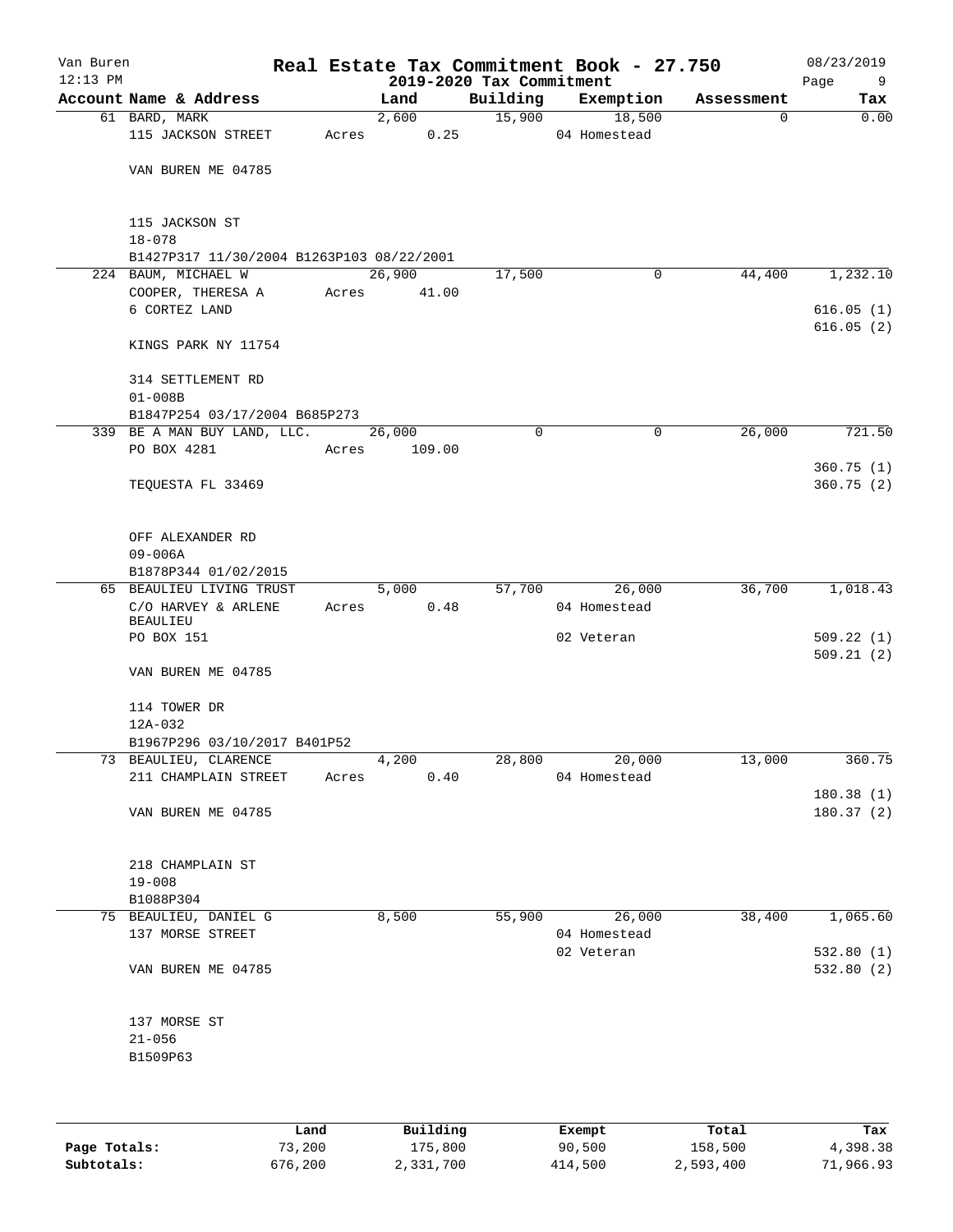| Van Buren<br>$12:13$ PM |                                       |        |      | 2019-2020 Tax Commitment | Real Estate Tax Commitment Book - 27.750 |            | 08/23/2019<br>Page<br>10   |
|-------------------------|---------------------------------------|--------|------|--------------------------|------------------------------------------|------------|----------------------------|
|                         | Account Name & Address                | Land   |      | Building                 | Exemption                                | Assessment | Tax                        |
|                         | 161 BEAULIEU, FERNAND M               | 10,500 |      | 4,700                    | 0                                        | 15,200     | 421.80                     |
|                         | 195 MAIN STREET                       | Acres  | 8.00 |                          |                                          |            |                            |
|                         |                                       |        |      |                          |                                          |            | 210.90(1)                  |
|                         | VAN BUREN ME 04785                    |        |      |                          |                                          |            | 210.90(2)                  |
|                         | CASTONGUAY RD.                        |        |      |                          |                                          |            |                            |
|                         | $02 - 030A$                           |        |      |                          |                                          |            |                            |
|                         | B1976P347 06/02/2017                  |        |      |                          |                                          |            |                            |
|                         | 1212 BEAULIEU, JILL M                 | 6,200  |      | 49,100                   | 0                                        | 55,300     | 1,534.58                   |
|                         | 107 MORSE STREET                      |        |      |                          |                                          |            |                            |
|                         | VAN BUREN ME 04785                    |        |      |                          |                                          |            | 767.29(1)<br>767.29(2)     |
|                         |                                       |        |      |                          |                                          |            |                            |
|                         | 107 MORSE ST<br>$21 - 046$            |        |      |                          |                                          |            |                            |
|                         | B2038P67 10/31/2018                   |        |      |                          |                                          |            |                            |
|                         | 66 BEAULIEU, JOAN M                   | 1,300  |      | 37,500                   | 20,000                                   | 18,800     | 521.70                     |
|                         | 141 MCKINLEY STREET                   | Acres  | 0.12 |                          | 04 Homestead                             |            |                            |
|                         |                                       |        |      |                          |                                          |            | 260.85(1)                  |
|                         | VAN BUREN ME 04785                    |        |      |                          |                                          |            | 260.85(2)                  |
|                         | 141 MCKINLEY ST                       |        |      |                          |                                          |            |                            |
|                         | $14 - 033$                            |        |      |                          |                                          |            |                            |
|                         | B439P89                               |        |      |                          |                                          |            |                            |
|                         | 67 BEAULIEU, JOAN M                   | 1,900  |      | 800                      | 0                                        | 2,700      | 74.93                      |
|                         | 141 MCKINLEY STREET                   | Acres  | 0.18 |                          |                                          |            |                            |
|                         |                                       |        |      |                          |                                          |            | 37.47(1)                   |
|                         | VAN BUREN ME 04785                    |        |      |                          |                                          |            | 37.46(2)                   |
|                         | MCKINLEY ST                           |        |      |                          |                                          |            |                            |
|                         | $14 - 032$                            |        |      |                          |                                          |            |                            |
|                         | B1194P22                              |        |      |                          |                                          |            |                            |
|                         | 69 BEAULIEU, JOHANNA C<br>19 ALPHA ST | 1,900  |      | 100                      | 0                                        | 2,000      | 55.50                      |
|                         | CARIBOU ME 04736                      |        |      |                          |                                          |            | 27.75(1)<br>27.75(2)       |
|                         |                                       |        |      |                          |                                          |            |                            |
|                         | MAIN ST                               |        |      |                          |                                          |            |                            |
|                         | $21 - 027B$                           |        |      |                          |                                          |            |                            |
|                         | 70 BEAULIEU, JOHN P                   | 5,100  |      | 90,800                   | 20,000                                   | 75,900     | 2,106.23                   |
|                         | BEAULIEU, LESLIE P                    | Acres  | 0.49 |                          | 04 Homestead                             |            |                            |
|                         | 126 PARK STREET                       |        |      |                          |                                          |            | 1,053.12(1)<br>1,053.11(2) |
|                         | VAN BUREN ME 04785                    |        |      |                          |                                          |            |                            |
|                         | 126 PARK ST                           |        |      |                          |                                          |            |                            |
|                         | $17 - 064$                            |        |      |                          |                                          |            |                            |
|                         | B1301P211                             |        |      |                          |                                          |            |                            |
|                         |                                       |        |      |                          |                                          |            |                            |
|                         |                                       |        |      |                          |                                          |            |                            |
|                         |                                       |        |      |                          |                                          |            |                            |

|              | Land    | Building  | Exempt  | Total     | Tax       |
|--------------|---------|-----------|---------|-----------|-----------|
| Page Totals: | 26,900  | 183,000   | 40,000  | 169,900   | 4,714.74  |
| Subtotals:   | 703,100 | 2,514,700 | 454,500 | 2,763,300 | 76,681.67 |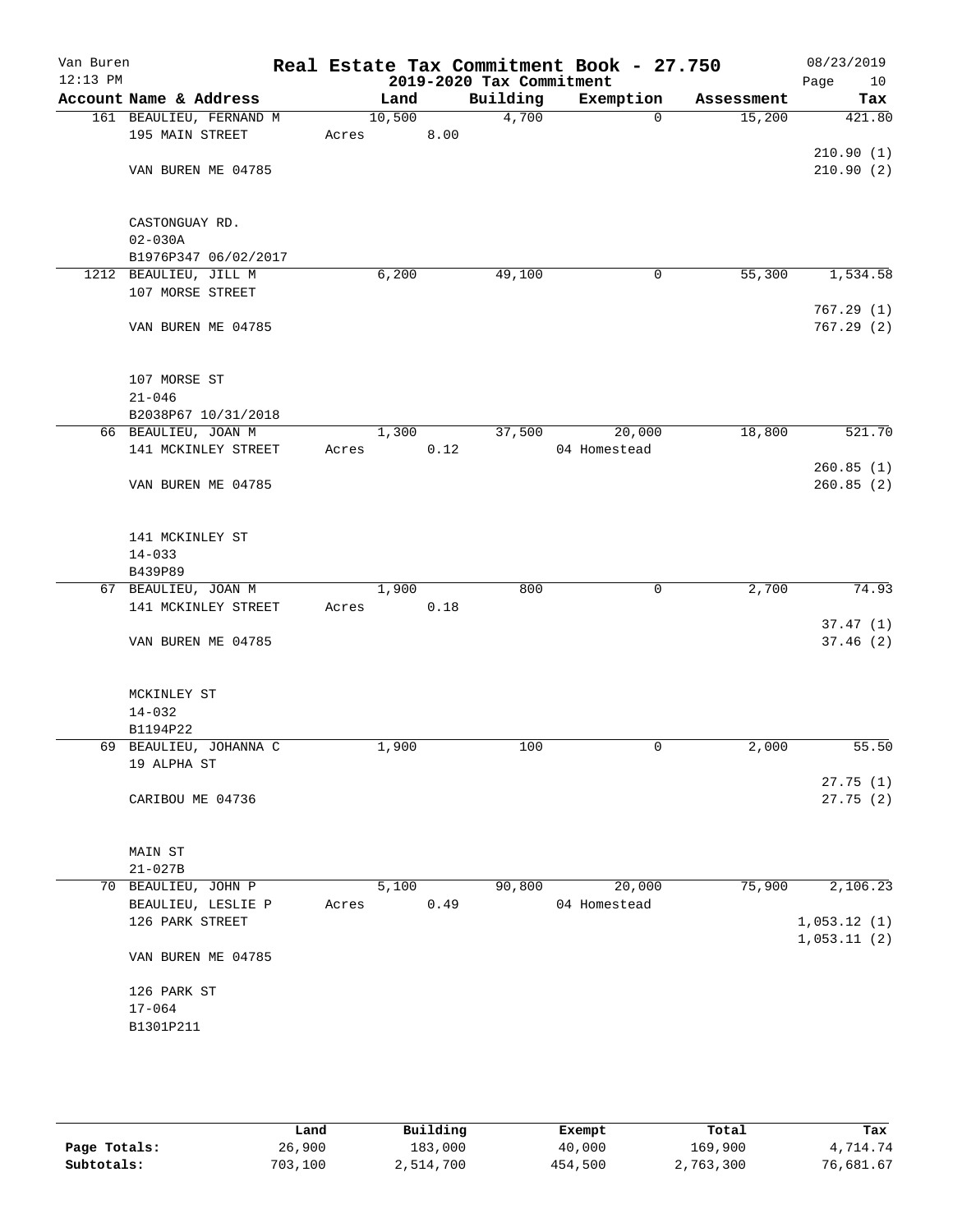| Van Buren<br>$12:13$ PM |                           |       |        |        | 2019-2020 Tax Commitment | Real Estate Tax Commitment Book - 27.750 |            | 08/23/2019<br>Page<br>11 |
|-------------------------|---------------------------|-------|--------|--------|--------------------------|------------------------------------------|------------|--------------------------|
|                         | Account Name & Address    |       | Land   |        | Building                 | Exemption                                | Assessment | Tax                      |
|                         | 71 BEAULIEU, JOSEPH REED  |       | 2,500  |        | 33,800                   | 26,000                                   | 10,300     | 285.83                   |
|                         | BEAULIEU, RITA M          |       | Acres  | 0.24   |                          | 02 Veteran                               |            |                          |
|                         | 107 REAGAN DR             |       |        |        |                          | 04 Homestead                             |            | 142.92(1)                |
|                         | VAN BUREN ME 04785        |       |        |        |                          |                                          |            | 142.91(2)                |
|                         | 107 REAGAN DR             |       |        |        |                          |                                          |            |                          |
|                         | $14 - 026$                |       |        |        |                          |                                          |            |                          |
|                         | B641P326                  |       |        |        |                          |                                          |            |                          |
|                         | 329 BEAULIEU, JOSEPH REED |       | 2,400  |        | 37,500                   | 0                                        | 39,900     | 1,107.22                 |
|                         | BEAULIEU, RITA M          | Acres |        | 0.23   |                          |                                          |            |                          |
|                         | 107 REAGAN DR             |       |        |        |                          |                                          |            | 553.61(1)                |
|                         | VAN BUREN ME 04785        |       |        |        |                          |                                          |            | 553.61(2)                |
|                         | 106 REAGAN DR             |       |        |        |                          |                                          |            |                          |
|                         | $14 - 025$                |       |        |        |                          |                                          |            |                          |
|                         | B1607P284 08/06/2008      |       |        |        |                          |                                          |            |                          |
|                         | 72 BEAULIEU, LYNDA T      |       | 2,400  |        | 40,900                   | 20,000                                   | 23,300     | 646.58                   |
|                         | BEAULIEU, FERNAND M       | Acres |        | 0.23   |                          | 04 Homestead                             |            |                          |
|                         | 195 MAIN STREET           |       |        |        |                          |                                          |            | 323.29(1)                |
|                         | VAN BUREN ME 04785        |       |        |        |                          |                                          |            | 323.29(2)                |
|                         | 195 MAIN ST               |       |        |        |                          |                                          |            |                          |
|                         | $18 - 004$                |       |        |        |                          |                                          |            |                          |
|                         | B1373P217                 |       |        |        |                          |                                          |            |                          |
|                         | 1575 BEAUPRE, PATRICK     |       | 13,700 |        | 5,000                    | 0                                        | 18,700     | 518.92                   |
|                         | PO BOX 1692               | Acres |        | 10.12  |                          |                                          |            |                          |
|                         |                           |       |        |        |                          |                                          |            | 259.46(1)                |
|                         | LEWISTON ME 04241         |       |        |        |                          |                                          |            | 259.46(2)                |
|                         | MARQUIS RD                |       |        |        |                          |                                          |            |                          |
|                         | $02 - 007$                |       |        |        |                          |                                          |            |                          |
|                         | B1882P292                 |       |        |        |                          |                                          |            |                          |
|                         | 1332 BEAUPRE, PATRICK     |       | 39,900 |        | $\Omega$                 | 0                                        | 39,900     | 1,107.22                 |
|                         | PO BOX 1692               | Acres |        | 114.00 |                          |                                          |            |                          |
|                         |                           |       |        |        |                          |                                          |            | 553.61(1)                |
|                         | LEWISTON ME 04241         |       |        |        |                          |                                          |            | 553.61(2)                |
|                         | MARQUIS RD                |       |        |        |                          |                                          |            |                          |
|                         | $02 - 008$                |       |        |        |                          |                                          |            |                          |
|                         | B1589P73                  |       |        |        |                          |                                          |            |                          |
|                         | 918 BECHARD, RICHARD      |       | 2,800  |        | 85,000                   | 0                                        | 87,800     | 2,436.45                 |
|                         | BECHARD, SANDY            | Acres |        | 0.14   |                          |                                          |            |                          |
|                         | 148 MAIN STREET APT 101   |       |        |        |                          |                                          |            | 1, 218.23(1)             |
|                         | VAN BUREN ME 04785        |       |        |        |                          |                                          |            | 1, 218.22(2)             |
|                         |                           |       |        |        |                          |                                          |            |                          |
|                         | 148 MAIN ST               |       |        |        |                          |                                          |            |                          |
|                         | $17 - 067$                |       |        |        |                          |                                          |            |                          |
|                         | B1895P2 06/15/2015        |       |        |        |                          |                                          |            |                          |
|                         |                           |       |        |        |                          |                                          |            |                          |
|                         |                           |       |        |        |                          |                                          |            |                          |

|              | Land    | Building  | Exempt  | Total     | Tax       |
|--------------|---------|-----------|---------|-----------|-----------|
| Page Totals: | 63,700  | 202,200   | 46,000  | 219,900   | 6,102.22  |
| Subtotals:   | 766,800 | 2,716,900 | 500,500 | 2,983,200 | 82,783.89 |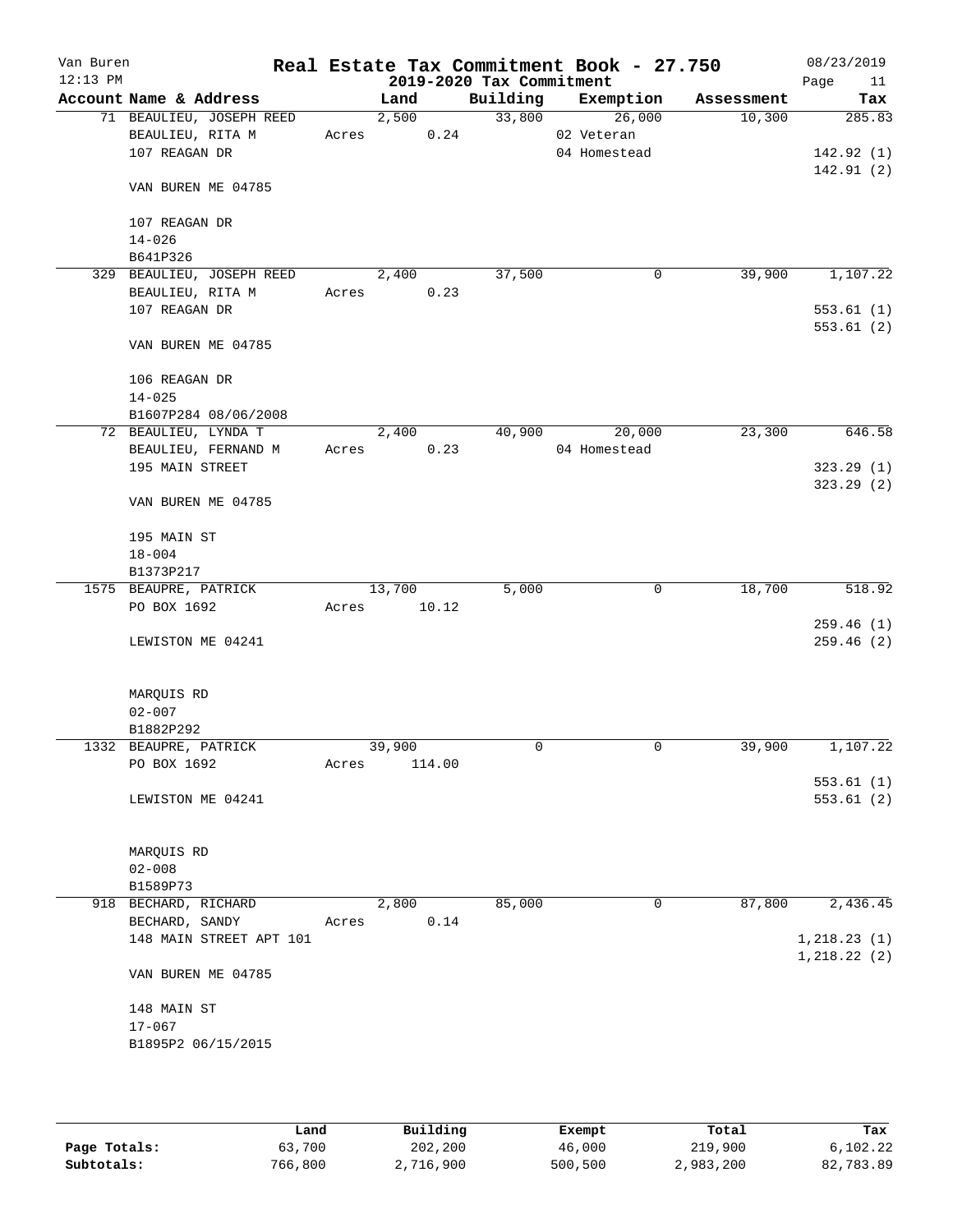| Van Buren<br>$12:13$ PM |                                |       |       |      | 2019-2020 Tax Commitment | Real Estate Tax Commitment Book - 27.750 |            | 08/23/2019<br>Page<br>12 |
|-------------------------|--------------------------------|-------|-------|------|--------------------------|------------------------------------------|------------|--------------------------|
|                         | Account Name & Address         |       | Land  |      | Building                 | Exemption                                | Assessment | Tax                      |
|                         | 510 BECHARD, SANDY             |       | 2,200 |      | 35,800                   | $\Omega$                                 | 38,000     | 1,054.50                 |
|                         | C/O ONEIL CARON                |       |       |      |                          |                                          |            |                          |
|                         | 115 GLENN STREET               |       |       |      |                          |                                          |            | 527.25(1)                |
|                         |                                |       |       |      |                          |                                          |            | 527.25(2)                |
|                         | CARIBOU ME 04736               |       |       |      |                          |                                          |            |                          |
|                         |                                |       |       |      |                          |                                          |            |                          |
|                         | 406 MAIN ST                    |       |       |      |                          |                                          |            |                          |
|                         | $21 - 036$                     |       |       |      |                          |                                          |            |                          |
|                         | B1682P163 06/07/2010 B1041P103 |       |       |      |                          |                                          |            |                          |
|                         | 79 BELANGER, CLAYTON D         |       | 5,700 |      | 55,700                   | 26,000                                   | 35,400     | 982.35                   |
|                         | PO BOX 346                     | Acres |       | 0.54 |                          | 04 Homestead                             |            |                          |
|                         |                                |       |       |      |                          | 02 Veteran                               |            | 491.18 (1)               |
|                         | VAN BUREN ME 04785             |       |       |      |                          |                                          |            | 491.17 (2)               |
|                         |                                |       |       |      |                          |                                          |            |                          |
|                         |                                |       |       |      |                          |                                          |            |                          |
|                         | 125 POPLAR ST                  |       |       |      |                          |                                          |            |                          |
|                         | $14 - 119$                     |       |       |      |                          |                                          |            |                          |
|                         | B1205P314                      |       |       |      |                          |                                          |            |                          |
|                         | 80 BELANGER, RONALD P          |       | 4,200 |      | 44,200                   | 20,000                                   | 28,400     | 788.10                   |
|                         | 160 FULTON STREET              | Acres |       | 0.40 |                          | 04 Homestead                             |            |                          |
|                         |                                |       |       |      |                          |                                          |            | 394.05(1)                |
|                         | VAN BUREN ME 04785             |       |       |      |                          |                                          |            | 394.05(2)                |
|                         |                                |       |       |      |                          |                                          |            |                          |
|                         |                                |       |       |      |                          |                                          |            |                          |
|                         | 160 FULTON ST                  |       |       |      |                          |                                          |            |                          |
|                         | $19 - 042$                     |       |       |      |                          |                                          |            |                          |
|                         | B1835P257 11/07/2013           |       |       |      |                          |                                          |            |                          |
|                         | 545 BELLAMY, MITCHELL          |       | 2,000 |      | 25,900                   | 20,000                                   | 7,900      | 219.23                   |
|                         | 107 ROSSIGNOL DRIVE            | Acres |       | 0.19 |                          | 04 Homestead                             |            |                          |
|                         |                                |       |       |      |                          |                                          |            | 109.62(1)                |
|                         | VAN BUREN ME 04785             |       |       |      |                          |                                          |            | 109.61(2)                |
|                         |                                |       |       |      |                          |                                          |            |                          |
|                         |                                |       |       |      |                          |                                          |            |                          |
|                         | 107 ROSSIGNOL DR               |       |       |      |                          |                                          |            |                          |
|                         | $14 - 131$                     |       |       |      |                          |                                          |            |                          |
|                         | B1937P341 06/23/2016           |       |       |      |                          |                                          |            |                          |
|                         | 81 BELLEFLEUR, CARLINE M A     |       | 5,300 |      | 57,100                   | 20,000                                   | 42,400     | 1,176.60                 |
|                         | C/O WILLIAM SMYTH ESQ          | Acres |       | 0.50 |                          | 04 Homestead                             |            |                          |
|                         | (TRUSTEE)                      |       |       |      |                          |                                          |            |                          |
|                         | 133 MCKINLEY ST                |       |       |      |                          |                                          |            | 588.30(1)                |
|                         |                                |       |       |      |                          |                                          |            | 588.30 (2)               |
|                         | VAN BUREN ME 04785             |       |       |      |                          |                                          |            |                          |
|                         |                                |       |       |      |                          |                                          |            |                          |
|                         | 133 MCKINLEY ST                |       |       |      |                          |                                          |            |                          |
|                         | $14 - 030$                     |       |       |      |                          |                                          |            |                          |
|                         | B1749P50 01/18/2012 B712P239   |       |       |      |                          |                                          |            |                          |
|                         | 82 BELLEFLEUR, VERNON          |       | 5,000 |      | 53,000                   | 20,000                                   | 38,000     | 1,054.50                 |
|                         | BELLEFLEUR, DELLA O            | Acres |       | 0.48 |                          | 04 Homestead                             |            |                          |
|                         | 120 MARIAN DRIVE               |       |       |      |                          |                                          |            | 527.25(1)                |
|                         |                                |       |       |      |                          |                                          |            | 527.25(2)                |
|                         | VAN BUREN ME 04785             |       |       |      |                          |                                          |            |                          |
|                         |                                |       |       |      |                          |                                          |            |                          |
|                         | 120 MARION DR                  |       |       |      |                          |                                          |            |                          |
|                         | $18 - 005D$                    |       |       |      |                          |                                          |            |                          |
|                         | B830P326                       |       |       |      |                          |                                          |            |                          |
|                         |                                |       |       |      |                          |                                          |            |                          |
|                         |                                |       |       |      |                          |                                          |            |                          |
|                         |                                |       |       |      |                          |                                          |            |                          |

|              | Land    | Building  | Exempt  | Total     | Tax        |
|--------------|---------|-----------|---------|-----------|------------|
| Page Totals: | 24,400  | 271,700   | 106,000 | 190,100   | 5, 275, 28 |
| Subtotals:   | 791,200 | 2,988,600 | 606,500 | 3,173,300 | 88,059.17  |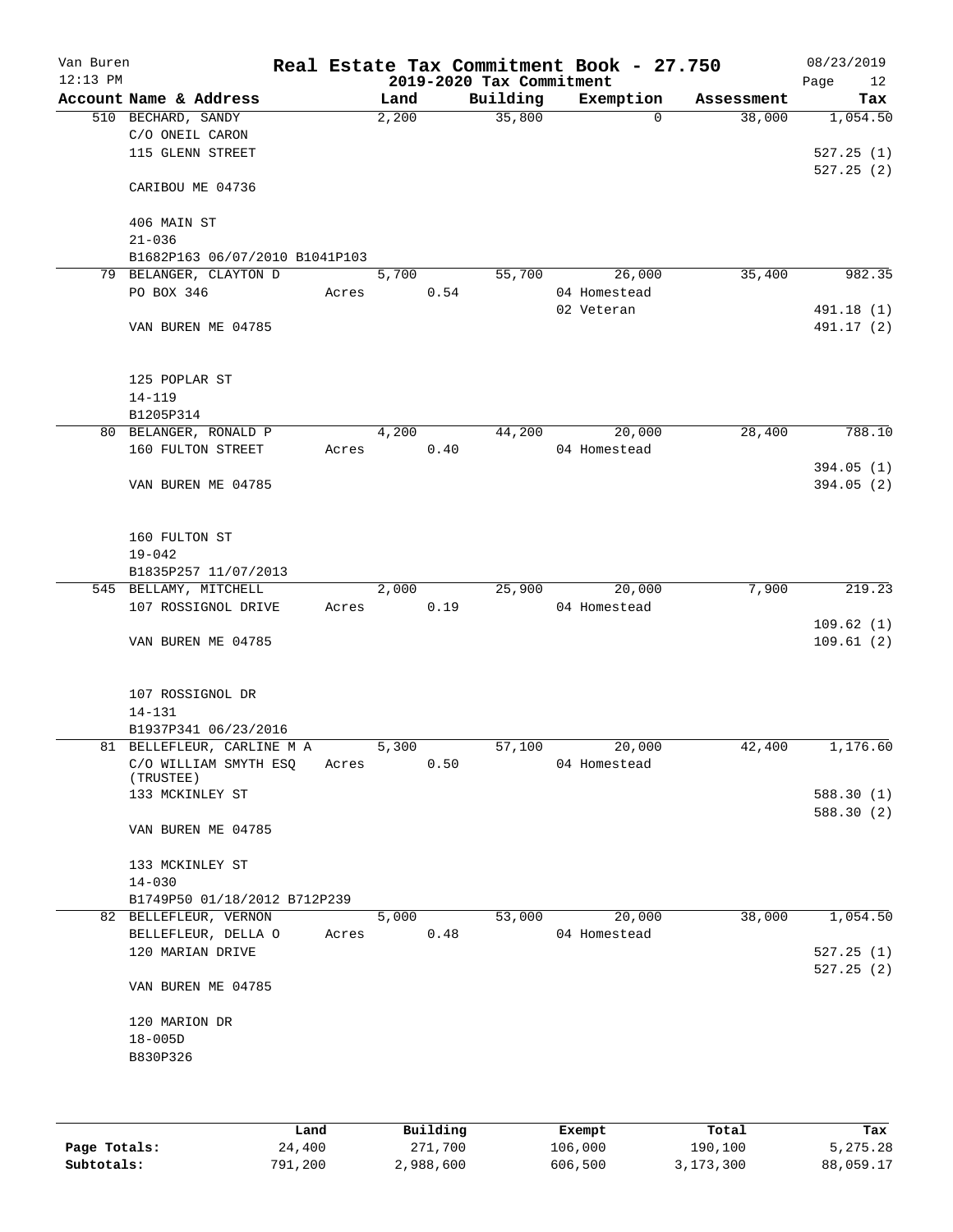| Van Buren<br>$12:13$ PM |                                                    |       |        | 2019-2020 Tax Commitment | Real Estate Tax Commitment Book - 27.750 |            | 08/23/2019<br>Page<br>13 |
|-------------------------|----------------------------------------------------|-------|--------|--------------------------|------------------------------------------|------------|--------------------------|
|                         | Account Name & Address                             |       | Land   | Building                 | Exemption                                | Assessment | Tax                      |
|                         | 590 BELOUD.US LLLP                                 |       | 15,900 | 11,500                   | $\mathbf 0$                              | 27,400     | 760.35                   |
|                         | 26 CHIEF'S TRAIL                                   | Acres | 25.00  |                          |                                          |            |                          |
|                         |                                                    |       |        |                          |                                          |            | 380.18 (1)               |
|                         | SHARPSBURG GA 30277                                |       |        |                          |                                          |            | 380.17 (2)               |
|                         |                                                    |       |        |                          |                                          |            |                          |
|                         | 128 LAKE RD                                        |       |        |                          |                                          |            |                          |
|                         | $02 - 023A$                                        |       |        |                          |                                          |            |                          |
|                         | B2024P236 07/24/2018                               |       |        |                          |                                          |            |                          |
|                         | 659 BENZ-HARRISON, LLC                             |       | 4,100  | 17,200                   | $\mathbf 0$                              | 21,300     | 591.08                   |
|                         | FRANSSEN, DEBORAH                                  | Acres | 0.39   |                          |                                          |            |                          |
|                         | PO BOX 7887                                        |       |        |                          |                                          |            | 295.54(1)                |
|                         |                                                    |       |        |                          |                                          |            | 295.54(2)                |
|                         | LOUDON NH 03307                                    |       |        |                          |                                          |            |                          |
|                         |                                                    |       |        |                          |                                          |            |                          |
|                         | 146 MCKINLEY ST                                    |       |        |                          |                                          |            |                          |
|                         | $14 - 040$<br>B1958P246 12/12/2016                 |       |        |                          |                                          |            |                          |
|                         | 1333 BENZ-HARRISON, LLC                            |       | 1,800  | 15,300                   | 0                                        | 17,100     | 474.53                   |
|                         | PO BOX 7887                                        | Acres | 0.17   |                          |                                          |            |                          |
|                         |                                                    |       |        |                          |                                          |            | 237.27(1)                |
|                         | LOUDON NH 03307                                    |       |        |                          |                                          |            | 237.26(2)                |
|                         |                                                    |       |        |                          |                                          |            |                          |
|                         |                                                    |       |        |                          |                                          |            |                          |
|                         | 148 MCKINLEY ST                                    |       |        |                          |                                          |            |                          |
|                         | $14 - 039$                                         |       |        |                          |                                          |            |                          |
|                         | B1958P246 12/12/2016<br>1427 BERNARD P. WISINEWSKI |       | 30,500 | $\mathbf 0$              | 0                                        | 30,500     | 846.38                   |
|                         | IRREVOCABLE TRUST                                  |       |        |                          |                                          |            |                          |
|                         | 8918 116TH ST                                      | Acres | 73.00  |                          |                                          |            |                          |
|                         |                                                    |       |        |                          |                                          |            | 423.19(1)                |
|                         | RICHMOND HILL NY 11418                             |       |        |                          |                                          |            | 423.19(2)                |
|                         |                                                    |       |        |                          |                                          |            |                          |
|                         | OFF ST. MARY'S BROOK                               |       |        |                          |                                          |            |                          |
|                         | $02 - 052$                                         |       |        |                          |                                          |            |                          |
|                         | B1945P189 08/17/2016                               |       |        |                          |                                          |            |                          |
|                         | 293 BERRY, BRIANNA M                               |       | 1,400  | 28,700                   | 20,000                                   | 10,100     | 280.27                   |
|                         | 568 MAIN STREET                                    | Acres | 0.13   |                          | 04 Homestead                             |            |                          |
|                         |                                                    |       |        |                          |                                          |            | 140.14(1)                |
|                         | VAN BUREN ME 04785                                 |       |        |                          |                                          |            | 140.13(2)                |
|                         |                                                    |       |        |                          |                                          |            |                          |
|                         | 568 MAIN ST                                        |       |        |                          |                                          |            |                          |
|                         | $24 - 013$                                         |       |        |                          |                                          |            |                          |
|                         | B1926P31 03/14/2016                                |       |        |                          |                                          |            |                          |
|                         | 712 BERRY, JUDE                                    |       | 19,800 | 0                        | 0                                        | 19,800     | 549.45                   |
|                         | P.O. BOX 16                                        | Acres | 62.17  |                          |                                          |            |                          |
|                         |                                                    |       |        |                          |                                          |            | 274.73 (1)               |
|                         | ISLESBORO ME 04848                                 |       |        |                          |                                          |            | 274.72(2)                |
|                         |                                                    |       |        |                          |                                          |            |                          |
|                         | PARENT RD                                          |       |        |                          |                                          |            |                          |
|                         | $09 - 035A$                                        |       |        |                          |                                          |            |                          |
|                         | B1103P164                                          |       |        |                          |                                          |            |                          |
|                         |                                                    |       |        |                          |                                          |            |                          |
|                         |                                                    |       |        |                          |                                          |            |                          |
|                         |                                                    |       |        |                          |                                          |            |                          |

|              | Land    | Building  | Exempt  | Total     | Tax       |
|--------------|---------|-----------|---------|-----------|-----------|
| Page Totals: | 73,500  | 72,700    | 20,000  | 126,200   | 3,502.06  |
| Subtotals:   | 864,700 | 3,061,300 | 626,500 | 3,299,500 | 91,561.23 |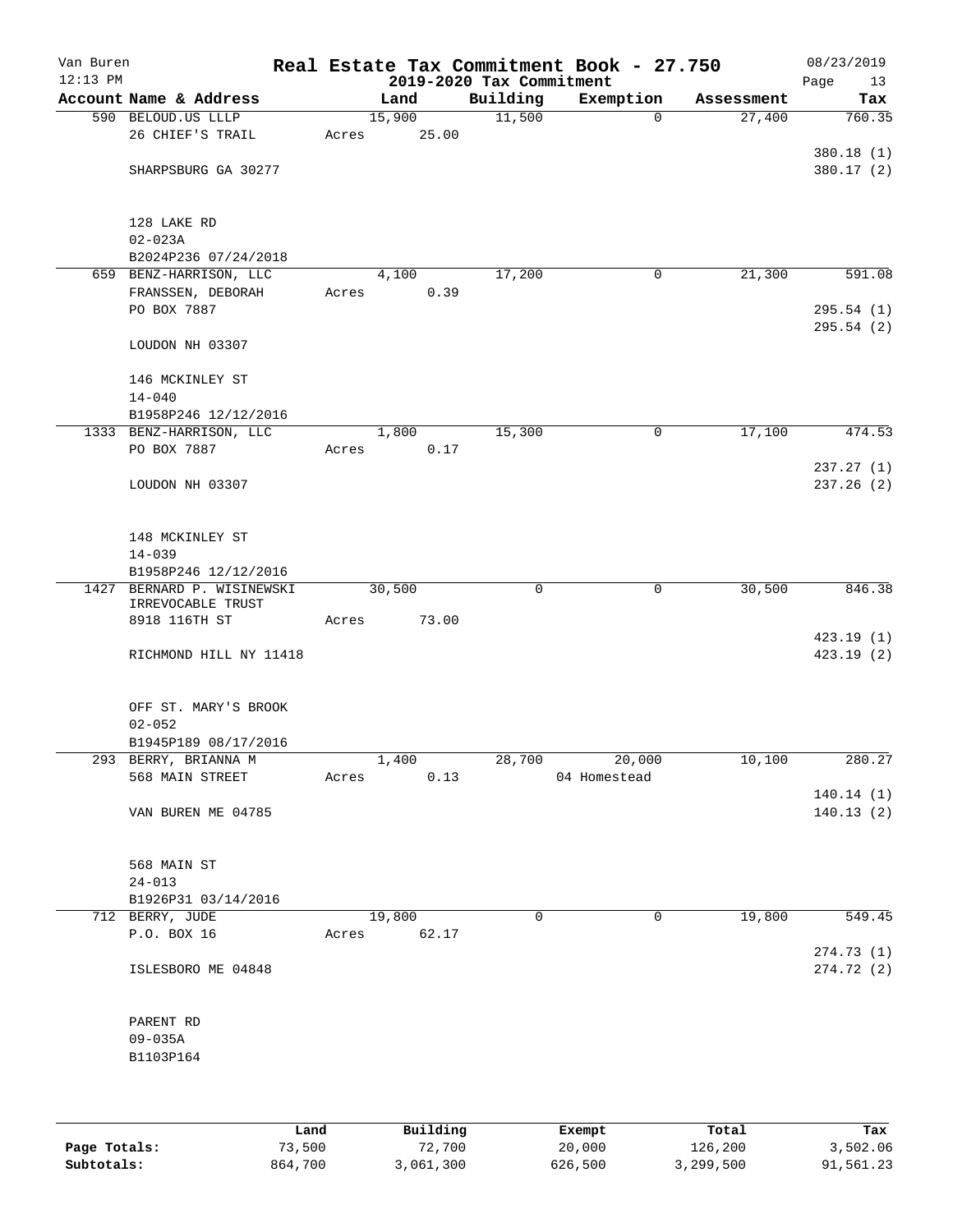| Van Buren<br>$12:13$ PM |                                           |       |        |      | 2019-2020 Tax Commitment | Real Estate Tax Commitment Book - 27.750 |            | 08/23/2019<br>Page<br>14 |
|-------------------------|-------------------------------------------|-------|--------|------|--------------------------|------------------------------------------|------------|--------------------------|
|                         | Account Name & Address                    |       | Land   |      | Building                 | Exemption                                | Assessment | Tax                      |
|                         | 83 BERRY, LISA A                          |       | 10,100 |      | 51,700                   | 20,000                                   | 41,800     | 1,159.95                 |
|                         | 923 MAIN ST                               |       | Acres  | 0.70 |                          | 04 Homestead                             |            |                          |
|                         |                                           |       |        |      |                          |                                          |            | 579.98(1)                |
|                         | VAN BUREN ME 04785                        |       |        |      |                          |                                          |            | 579.97(2)                |
|                         | 923 MAIN STREET                           |       |        |      |                          |                                          |            |                          |
|                         | $08 - 047$                                |       |        |      |                          |                                          |            |                          |
|                         | B1471P95                                  |       |        |      |                          |                                          |            |                          |
|                         | 85 BERUBE, ARNOLD A                       |       | 2,000  |      | 47,000                   | 20,000                                   | 29,000     | 804.75                   |
|                         | BERUBE, RACHEL J                          | Acres |        | 0.19 |                          | 04 Homestead                             |            |                          |
|                         | 108 COTE STREET                           |       |        |      |                          |                                          |            | 402.38(1)                |
|                         | VAN BUREN ME 04785                        |       |        |      |                          |                                          |            | 402.37(2)                |
|                         | 108 COTE ST                               |       |        |      |                          |                                          |            |                          |
|                         | $18 - 117$                                |       |        |      |                          |                                          |            |                          |
|                         | B466P51                                   |       |        |      |                          |                                          |            |                          |
|                         | 90 BERUBE, CARLINE L                      |       | 3,300  |      | 53,100                   | 26,000                                   | 30,400     | 843.60                   |
|                         | 106 PATRICIA STREET                       | Acres |        | 0.31 |                          | 04 Homestead                             |            |                          |
|                         |                                           |       |        |      |                          | 02 Veteran                               |            | 421.80(1)                |
|                         | VAN BUREN ME 04785                        |       |        |      |                          |                                          |            | 421.80(2)                |
|                         | 106 PATRICIA ST.                          |       |        |      |                          |                                          |            |                          |
|                         | $20 - 123$                                |       |        |      |                          |                                          |            |                          |
|                         | B1470P245                                 |       |        |      |                          |                                          |            |                          |
|                         | 86 BERUBE, EDWIN                          |       | 2,600  |      |                          | 28,000 20,000                            | 10,600     | 294.15                   |
|                         | BERUBE, THERESE A                         | Acres |        | 0.25 |                          | 04 Homestead                             |            |                          |
|                         | 290 MAIN STREET APT 201                   |       |        |      |                          |                                          |            | 147.08(1)                |
|                         | VAN BUREN ME 04785                        |       |        |      |                          |                                          |            | 147.07(2)                |
|                         | 290 MAIN ST                               |       |        |      |                          |                                          |            |                          |
|                         | $20 - 094$                                |       |        |      |                          | 20,000                                   |            |                          |
|                         | 87 BERUBE, KENDEL R<br>BERUBE, DANIELLE M | Acres | 5,000  | 0.48 | 94,400                   | 04 Homestead                             | 79,400     | 2,203.35                 |
|                         | 45 RIVERIVEW DRIVE                        |       |        |      |                          |                                          |            | 1,101.68(1)              |
|                         |                                           |       |        |      |                          |                                          |            | 1, 101.67 (2)            |
|                         | VAN BUREN ME 04785                        |       |        |      |                          |                                          |            |                          |
|                         | 45 RIVERVIEW DR                           |       |        |      |                          |                                          |            |                          |
|                         | $03A - 014$                               |       |        |      |                          |                                          |            |                          |
|                         | B1410P95                                  |       |        |      |                          |                                          |            |                          |
|                         | 88 BERUBE, PERCY JR                       |       | 3,300  |      | 50,700                   | 20,000                                   | 34,000     | 943.50                   |
|                         | BERUBE, DOREEN                            | Acres |        | 0.31 |                          | 04 Homestead                             |            |                          |
|                         | PO BOX 505                                |       |        |      |                          |                                          |            | 471.75 (1)               |
|                         | VAN BUREN ME 04785                        |       |        |      |                          |                                          |            | 471.75 (2)               |
|                         | 202 LYNNE ST                              |       |        |      |                          |                                          |            |                          |
|                         | $19 - 084$                                |       |        |      |                          |                                          |            |                          |
|                         | B624P108                                  |       |        |      |                          |                                          |            |                          |
|                         |                                           |       |        |      |                          |                                          |            |                          |
|                         |                                           |       |        |      |                          |                                          |            |                          |
|                         |                                           |       |        |      |                          |                                          |            |                          |

|              | Land    | Building  | Exempt  | Total     | Tax       |
|--------------|---------|-----------|---------|-----------|-----------|
| Page Totals: | 26,300  | 324,900   | 126,000 | 225,200   | 6,249.30  |
| Subtotals:   | 891,000 | 3,386,200 | 752,500 | 3,524,700 | 97,810.53 |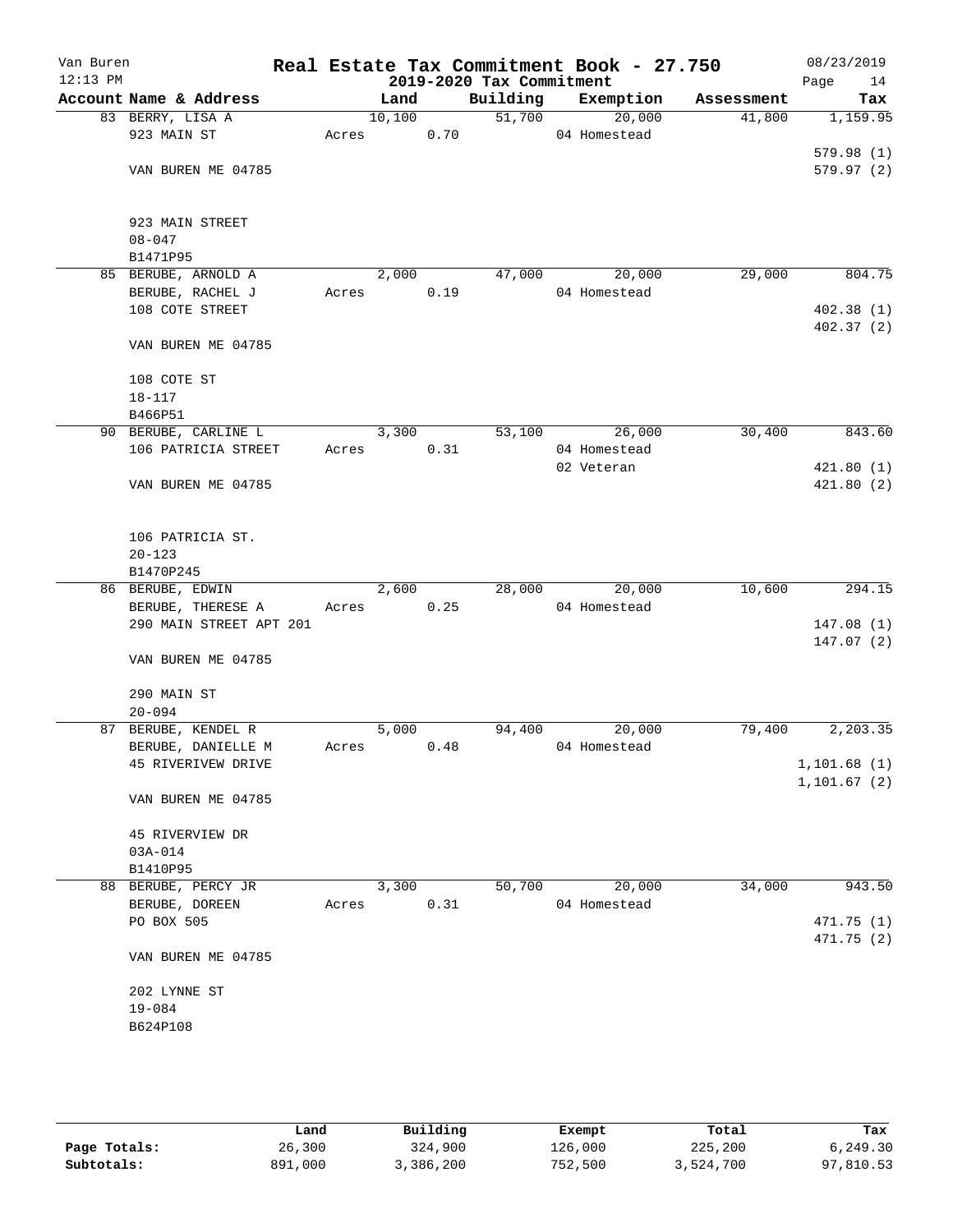| Van Buren                  |                                    |       |                      |                                      | Real Estate Tax Commitment Book - 27.750 |                      | 08/23/2019             |
|----------------------------|------------------------------------|-------|----------------------|--------------------------------------|------------------------------------------|----------------------|------------------------|
| $12:13$ PM                 | Account Name & Address             |       | Land                 | 2019-2020 Tax Commitment<br>Building | Exemption                                | Assessment           | Page<br>15<br>Tax      |
|                            | 91 BILL'S CONSTRUCTION,            |       | 18,400               | $\mathbf 0$                          | 0                                        | 18,400               | 510.60                 |
|                            | INC                                |       |                      |                                      |                                          |                      |                        |
|                            | PO BOX 273                         | Acres | 41.00                |                                      |                                          |                      |                        |
|                            | VAN BUREN ME 04785                 |       |                      |                                      |                                          |                      | 255.30(1)<br>255.30(2) |
|                            |                                    |       |                      |                                      |                                          |                      |                        |
|                            |                                    |       |                      |                                      |                                          |                      |                        |
|                            | OFF CHAMPLAIN STREET<br>$03 - 002$ |       |                      |                                      |                                          |                      |                        |
|                            | B1214P158                          |       |                      |                                      |                                          |                      |                        |
|                            | 92 BILL'S CONSTRUCTION,            |       | 15,100               | 18,100                               | 0                                        | 33,200               | 921.30                 |
|                            | INC                                |       |                      |                                      |                                          |                      |                        |
|                            | PO BOX 273                         | Acres | 3.07                 |                                      |                                          |                      | 460.65(1)              |
|                            | VAN BUREN ME 04785                 |       |                      |                                      |                                          |                      | 460.65(2)              |
|                            | 365 CHAMPLAIN ST                   |       |                      |                                      |                                          |                      |                        |
|                            | $03 - 001C$                        |       |                      |                                      |                                          |                      |                        |
|                            | B1214P159 06/16/2000               |       |                      |                                      |                                          |                      |                        |
|                            | 652 BLANCHETTE, FRANCIS A          |       | 6.100                | 103,000                              | $\mathbf 0$                              | 109,100              | 3,027.53               |
|                            | SR<br>BLANCHETTE, LUCILLE          | Acres | 0.58                 |                                      |                                          |                      |                        |
|                            | 133 WATERMILL ROAD                 |       |                      |                                      |                                          |                      | 1, 513.77(1)           |
|                            |                                    |       |                      |                                      |                                          |                      | 1,513.76(2)            |
|                            | VAN BUREN ME 04785                 |       |                      |                                      |                                          |                      |                        |
|                            | 133 WATERMILL RD                   |       |                      |                                      |                                          |                      |                        |
|                            | $16 - 029$                         |       |                      |                                      |                                          |                      |                        |
|                            | B1898P80 07/06/2015                |       |                      |                                      |                                          |                      |                        |
|                            | 739 BLANCHETTE, LINDA              |       | 3,400                | 15,000                               | 0                                        | 18,400               | $\overline{510}.60$    |
|                            | 123 BRIDGE STREET                  |       |                      |                                      |                                          |                      | 255.30(1)              |
|                            | VAN BUREN ME 04785                 |       |                      |                                      |                                          |                      | 255.30(2)              |
|                            | 121 BRIDGE ST                      |       |                      |                                      |                                          |                      |                        |
|                            | $15 - 047 - T1$                    |       |                      |                                      |                                          |                      |                        |
|                            | B1960P187 12/21/2016               |       |                      |                                      |                                          |                      |                        |
|                            | 740 BLANCHETTE, LINDA              |       | 8,500                | 64,300                               | 20,000                                   | 52,800               | 1,465.20               |
|                            | 123 BRIDGE STREET                  | Acres | 0.81                 |                                      | 04 Homestead                             |                      |                        |
|                            | VAN BUREN ME 04785                 |       |                      |                                      |                                          |                      | 732.60(1)<br>732.60(2) |
|                            |                                    |       |                      |                                      |                                          |                      |                        |
|                            | 123 BRIDGE ST                      |       |                      |                                      |                                          |                      |                        |
|                            | $15 - 047$<br>B1960P187 12/21/2016 |       |                      |                                      |                                          |                      |                        |
|                            | 94 BLANCHETTE, RAYNOLD N           |       | 1,900                | 47,500                               | 26,000                                   | 23,400               | 649.35                 |
|                            | 126 PINE STREET                    | Acres | 0.18                 |                                      | 04 Homestead                             |                      |                        |
|                            |                                    |       |                      |                                      | 02 Veteran                               |                      | 324.68(1)              |
|                            | VAN BUREN ME 04785                 |       |                      |                                      |                                          |                      | 324.67(2)              |
|                            | 126 PINE ST                        |       |                      |                                      |                                          |                      |                        |
|                            | $14 - 067$                         |       |                      |                                      |                                          |                      |                        |
|                            | B1015P345                          |       |                      |                                      |                                          |                      |                        |
|                            |                                    |       |                      |                                      |                                          |                      |                        |
|                            | Land                               |       | Building             |                                      | Exempt                                   | Total                | Tax                    |
| Page Totals:<br>Subtotals: | 53,400<br>944,400                  |       | 247,900<br>3,634,100 |                                      | 46,000<br>798,500                        | 255,300<br>3,780,000 | 7,084.58<br>104,895.11 |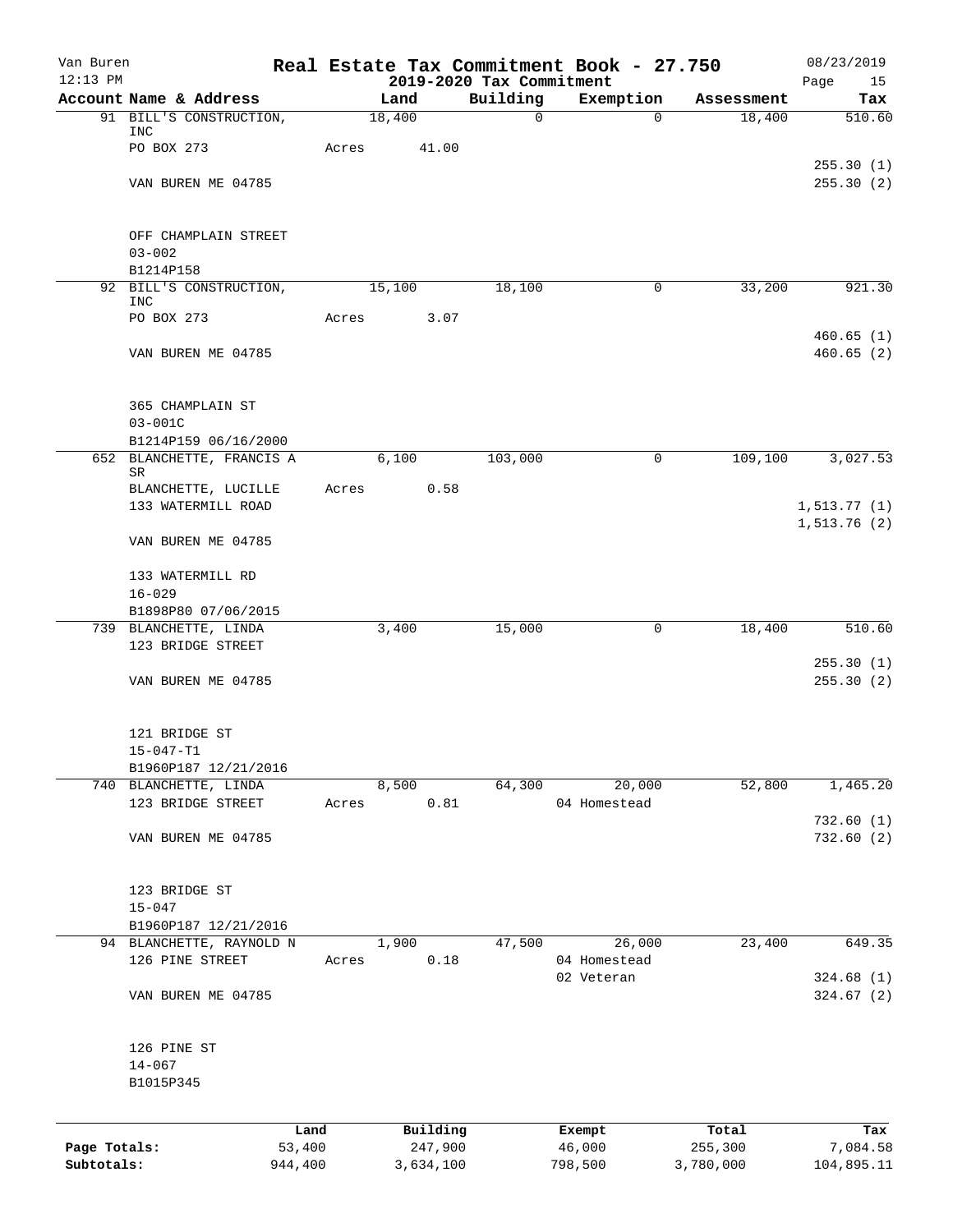| Van Buren<br>$12:13$ PM |                                                                |       |                 |       | 2019-2020 Tax Commitment | Real Estate Tax Commitment Book - 27.750 |            | 08/23/2019<br>Page<br>16 |
|-------------------------|----------------------------------------------------------------|-------|-----------------|-------|--------------------------|------------------------------------------|------------|--------------------------|
|                         | Account Name & Address                                         |       | Land            |       |                          | Building Exemption                       | Assessment | Tax                      |
|                         | 1035 BLIER, GERALD C<br>BLIER, BARBARA C                       |       | 10,900<br>Acres | 1.38  | 51,400                   | 20,000<br>04 Homestead                   | 42,300     | 1,173.83                 |
|                         | 149 CLOVERHILL DRIVE                                           |       |                 |       |                          |                                          |            | 586.92 (1)<br>586.91(2)  |
|                         | VAN BUREN ME 04785                                             |       |                 |       |                          |                                          |            |                          |
|                         | 149 CLOVERHILL DR<br>18C-011                                   |       |                 |       |                          |                                          |            |                          |
|                         | B1954P122 11/02/2016                                           |       |                 |       |                          |                                          |            |                          |
|                         | 95 BLIER, GERALD E<br>BLIER, EDWINA M                          | Acres | 4,200           | 0.40  | 57,300                   | 20,000<br>04 Homestead                   | 41,500     | 1,151.63                 |
|                         | 147 LYNNE STREET                                               |       |                 |       |                          |                                          |            | 575.82(1)                |
|                         |                                                                |       |                 |       |                          |                                          |            | 575.81(2)                |
|                         | VAN BUREN ME 04785                                             |       |                 |       |                          |                                          |            |                          |
|                         | 147 LYNNE ST                                                   |       |                 |       |                          |                                          |            |                          |
|                         | $20 - 107$                                                     |       |                 |       |                          |                                          |            |                          |
|                         | B711P322                                                       |       |                 |       |                          |                                          |            |                          |
|                         | 98 BORDERVIEW MANOR, INC<br>C/O NORTH COUNTRY ASSOC Acres 8.80 |       | 50,200          |       | 1,692,200                | 0                                        | 1,742,400  | 48,351.60                |
|                         | GLEN CYR                                                       |       |                 |       |                          |                                          |            | 24, 175.80               |
|                         | P O BOX 1408                                                   |       |                 |       |                          |                                          |            | 24, 175.80               |
|                         | LEWISTON ME 04243                                              |       |                 |       |                          |                                          |            |                          |
|                         | 208 STATE ST                                                   |       |                 |       |                          |                                          |            |                          |
|                         | 12A-017                                                        |       |                 |       |                          |                                          |            |                          |
|                         | B558P291                                                       |       |                 |       |                          |                                          |            |                          |
|                         | 99 BORGERINK, PAUL N                                           |       | 3,000           |       | 0                        | $\mathbf 0$                              | 3,000      | 83.25                    |
|                         | 400 N RIVERSIDE DR STE Acres<br>416                            |       |                 | 10.00 |                          |                                          |            |                          |
|                         | POMPANO BEACH FL 33062                                         |       |                 |       |                          |                                          |            | 41.63(1)<br>41.62(2)     |
|                         |                                                                |       |                 |       |                          |                                          |            |                          |
|                         | RR 1                                                           |       |                 |       |                          |                                          |            |                          |
|                         | $11 - 019A$                                                    |       |                 |       |                          |                                          |            |                          |
|                         | B1923P133 02/19/2016                                           |       | 3,000           |       | 75,600                   | $\mathsf{O}$                             | 78,600     | 2,181.15                 |
|                         | 1195 BOTTOMZ UP, LLC<br>PO BOX 33                              | Acres |                 | 0.15  |                          |                                          |            |                          |
|                         |                                                                |       |                 |       |                          |                                          |            | 1,090.58(1)              |
|                         | VAN BUREN ME 04785                                             |       |                 |       |                          |                                          |            | 1,090.57(2)              |
|                         | 56 MAIN ST                                                     |       |                 |       |                          |                                          |            |                          |
|                         | $15 - 102$                                                     |       |                 |       |                          |                                          |            |                          |
|                         | B2015P39 05/10/2018                                            |       |                 |       |                          |                                          |            |                          |
|                         | 734 BOTTOMZ UP, LLC                                            |       | 1,900           |       | 28,300                   | 0                                        | 30,200     | 838.05                   |
|                         | PO BOX 33                                                      | Acres |                 | 0.18  |                          |                                          |            | 419.03 (1)               |
|                         | VAN BUREN ME 04785                                             |       |                 |       |                          |                                          |            | 419.02(2)                |
|                         | 106 HARRISON ST                                                |       |                 |       |                          |                                          |            |                          |
|                         | $18 - 019$                                                     |       |                 |       |                          |                                          |            |                          |
|                         | B1933P188 05/19/2016                                           |       |                 |       |                          |                                          |            |                          |
|                         |                                                                |       |                 |       |                          |                                          |            |                          |
|                         |                                                                |       |                 |       |                          |                                          |            |                          |

|              | Land      | Building  | Exempt  | Total     | Tax        |
|--------------|-----------|-----------|---------|-----------|------------|
| Page Totals: | 73,200    | 1,904,800 | 40,000  | 1,938,000 | 53,779.51  |
| Subtotals:   | 1,017,600 | 5,538,900 | 838,500 | 5,718,000 | 158,674.62 |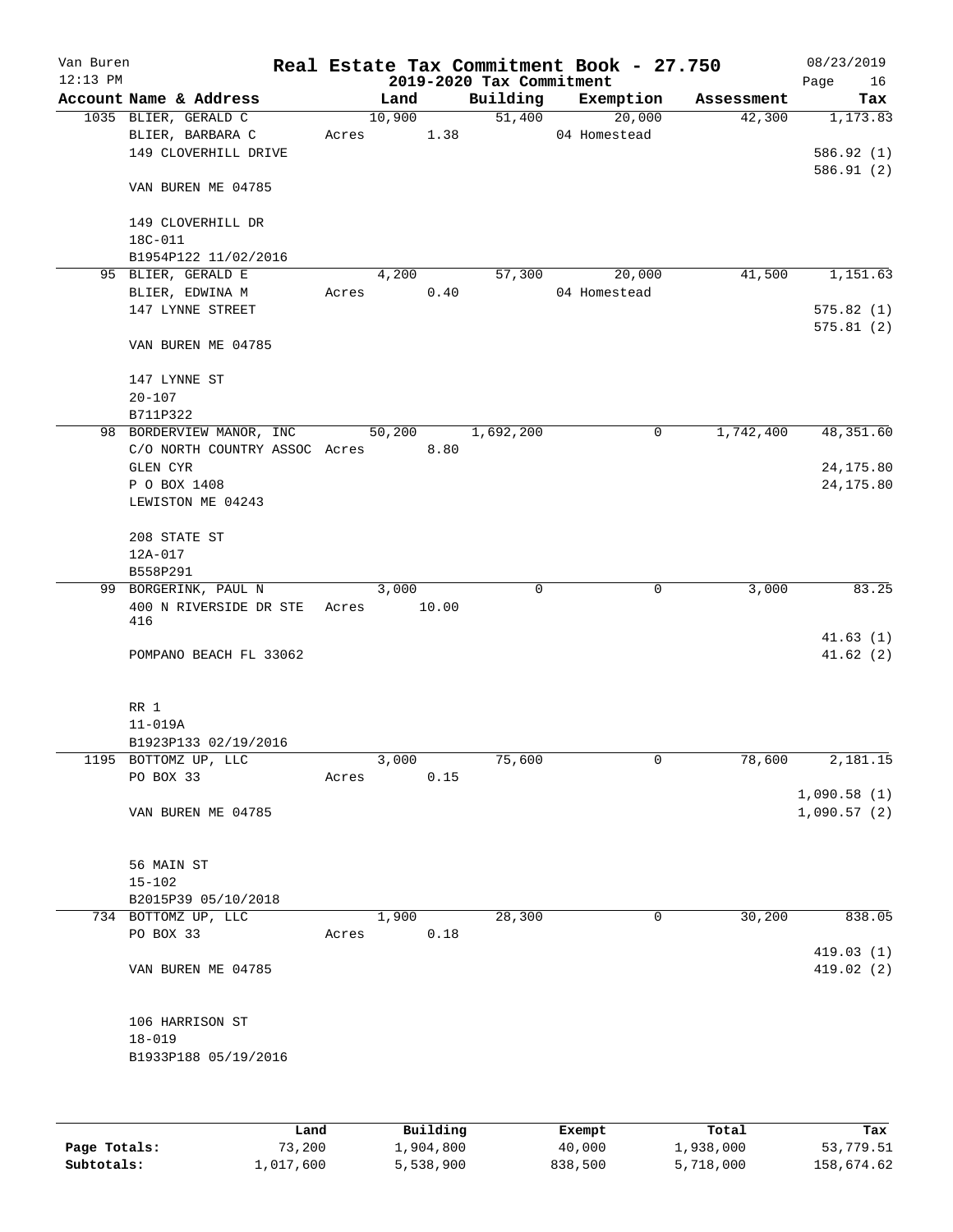| Van Buren<br>$12:13$ PM |                            |       |            |           | Real Estate Tax Commitment Book - 27.750<br>2019-2020 Tax Commitment |              |           |            | 08/23/2019<br>17<br>Page |
|-------------------------|----------------------------|-------|------------|-----------|----------------------------------------------------------------------|--------------|-----------|------------|--------------------------|
|                         | Account Name & Address     |       | Land       |           | Building                                                             |              | Exemption | Assessment | Tax                      |
|                         | 100 BOUCHARD, AMIE J       |       | 3,000      |           | 33,600                                                               |              | 20,000    | 16,600     | 460.65                   |
|                         | BOUCHARD, PATRICIA ANN     |       | Acres 0.29 |           |                                                                      | 04 Homestead |           |            |                          |
|                         | 133 MORSE STREET           |       |            |           |                                                                      |              |           |            | 230.33(1)                |
|                         |                            |       |            |           |                                                                      |              |           |            | 230.32(2)                |
|                         | VAN BUREN ME 04785         |       |            |           |                                                                      |              |           |            |                          |
|                         |                            |       |            |           |                                                                      |              |           |            |                          |
|                         | 126 MCKINLEY ST            |       |            |           |                                                                      |              |           |            |                          |
|                         | $14 - 047$                 |       |            |           |                                                                      |              |           |            |                          |
|                         | B1154P270                  |       |            |           |                                                                      |              |           |            |                          |
|                         | 109 BOUCHARD, GARY J       |       | 2,400      |           | 38,300                                                               |              | 20,000    | 20,700     | 574.42                   |
|                         | 592 MAIN STREET            | Acres |            | 0.23      |                                                                      | 04 Homestead |           |            |                          |
|                         |                            |       |            |           |                                                                      |              |           |            | 287.21(1)                |
|                         |                            |       |            |           |                                                                      |              |           |            |                          |
|                         | VAN BUREN ME 04785         |       |            |           |                                                                      |              |           |            | 287.21(2)                |
|                         |                            |       |            |           |                                                                      |              |           |            |                          |
|                         |                            |       |            |           |                                                                      |              |           |            |                          |
|                         | 592 MAIN ST                |       |            |           |                                                                      |              |           |            |                          |
|                         | $24 - 003$                 |       |            |           |                                                                      |              |           |            |                          |
|                         | B1057P215                  |       |            |           |                                                                      |              |           |            |                          |
|                         | 117 BOUCHARD, JUANITA      |       | 3,300      |           | 39,800                                                               |              | 26,000    | 17,100     | 474.53                   |
|                         | 588 MAIN ST                | Acres |            | 0.31      |                                                                      | 04 Homestead |           |            |                          |
|                         |                            |       |            |           |                                                                      | 02 Veteran   |           |            | 237.27(1)                |
|                         | VAN BUREN ME 04785         |       |            |           |                                                                      |              |           |            | 237.26(2)                |
|                         |                            |       |            |           |                                                                      |              |           |            |                          |
|                         |                            |       |            |           |                                                                      |              |           |            |                          |
|                         | 588 MAIN ST                |       |            |           |                                                                      |              |           |            |                          |
|                         | $24 - 004$                 |       |            |           |                                                                      |              |           |            |                          |
|                         | B1456P59 B443P157 B379P375 |       |            |           |                                                                      |              |           |            |                          |
|                         | 103 BOUCHARD, KEVIN P. &   |       | 2,100      |           | 45,900                                                               |              | 0         | 48,000     | 1,332.00                 |
|                         | PHILIP                     |       |            |           |                                                                      |              |           |            |                          |
|                         | SIWIRSKI, BARBARA &        | Acres |            | 0.20      |                                                                      |              |           |            |                          |
|                         | LEBLOND, JANELLE           |       |            |           |                                                                      |              |           |            |                          |
|                         | 596 NORTH CARIBOU RD.      |       |            |           |                                                                      |              |           |            | 666.00(1)                |
|                         |                            |       |            |           |                                                                      |              |           |            | 666.00(2)                |
|                         | FORT FAIRFIELD ME 04742    |       |            |           |                                                                      |              |           |            |                          |
|                         |                            |       |            |           |                                                                      |              |           |            |                          |
|                         | 168 MAIN ST                |       |            |           |                                                                      |              |           |            |                          |
|                         | $17 - 052$                 |       |            |           |                                                                      |              |           |            |                          |
|                         | B1970P152 03/31/2017       |       |            |           |                                                                      |              |           |            |                          |
|                         | 812 BOUCHARD, KEYLI SINDY  |       | 2,500      |           | 25,200                                                               |              | 20,000    | 7,700      | 213.68                   |
|                         | 136 STATE STREET           | Acres |            | 0.24      |                                                                      | 04 Homestead |           |            |                          |
|                         |                            |       |            |           |                                                                      |              |           |            | 106.84(1)                |
|                         | VAN BUREN ME 04785         |       |            |           |                                                                      |              |           |            | 106.84(2)                |
|                         |                            |       |            |           |                                                                      |              |           |            |                          |
|                         |                            |       |            |           |                                                                      |              |           |            |                          |
|                         | 136 STATE ST               |       |            |           |                                                                      |              |           |            |                          |
|                         | $13 - 020$                 |       |            |           |                                                                      |              |           |            |                          |
|                         | B1699P47 10/20/2010        |       |            |           |                                                                      |              |           |            |                          |
|                         | 118 BOUCHARD, LAWRENCE     |       | 900        |           | 32,900                                                               |              | 0         | 33,800     | 937.95                   |
|                         | 109 CENTER STREET          | Acres |            | 0.09      |                                                                      |              |           |            |                          |
|                         |                            |       |            |           |                                                                      |              |           |            | 468.98 (1)               |
|                         | VAN BUREN ME 04785         |       |            |           |                                                                      |              |           |            | 468.97 (2)               |
|                         |                            |       |            |           |                                                                      |              |           |            |                          |
|                         |                            |       |            |           |                                                                      |              |           |            |                          |
|                         |                            |       |            |           |                                                                      |              |           |            |                          |
|                         | 109 CENTER ST              |       |            |           |                                                                      |              |           |            |                          |
|                         | $16 - 046$                 |       |            |           |                                                                      |              |           |            |                          |
|                         | B1515P59                   |       |            |           |                                                                      |              |           |            |                          |
|                         |                            |       |            |           |                                                                      |              |           |            |                          |
|                         |                            |       |            |           |                                                                      |              |           |            |                          |
|                         |                            | Land  |            | Building  |                                                                      | Exempt       |           | Total      | Tax                      |
| Page Totals:            | 14,200                     |       |            | 215,700   |                                                                      | 86,000       |           | 143,900    | 3,993.23                 |
| Subtotals:              | 1,031,800                  |       |            | 5,754,600 |                                                                      | 924,500      |           | 5,861,900  | 162,667.85               |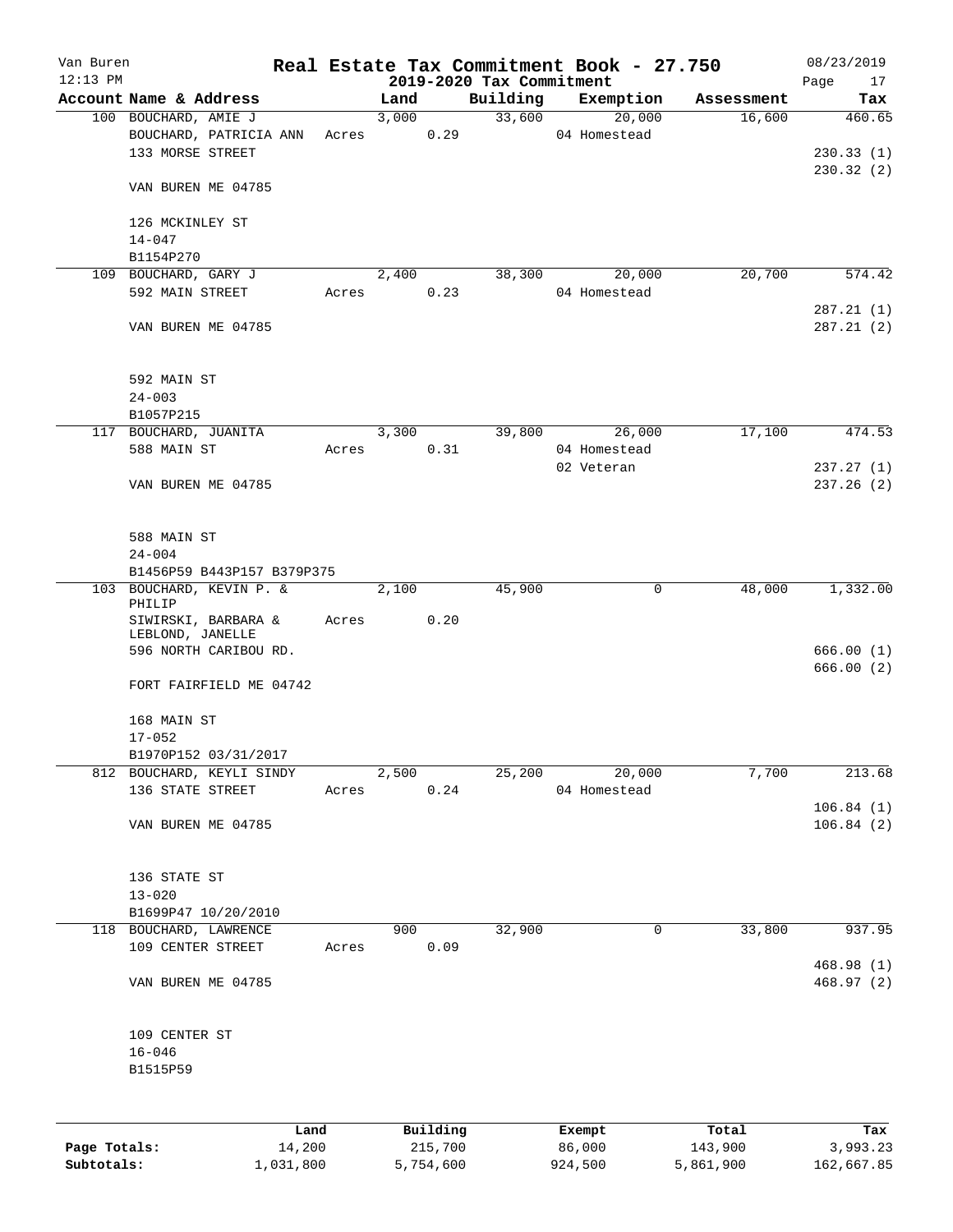| Van Buren<br>$12:13$ PM |                               |       |       |      | 2019-2020 Tax Commitment | Real Estate Tax Commitment Book - 27.750 |            | 08/23/2019<br>Page<br>18 |
|-------------------------|-------------------------------|-------|-------|------|--------------------------|------------------------------------------|------------|--------------------------|
|                         | Account Name & Address        |       | Land  |      | Building                 | Exemption                                | Assessment | Tax                      |
|                         | 206 BOUCHARD, LAWRENCE A      |       | 1,100 |      | 16,500                   | $\Omega$                                 | 17,600     | 488.40                   |
|                         | 109 CENTER STREET             | Acres |       | 0.10 |                          |                                          |            |                          |
|                         | VAN BUREN ME 04785            |       |       |      |                          |                                          |            | 244.20(1)<br>244.20(2)   |
|                         |                               |       |       |      |                          |                                          |            |                          |
|                         |                               |       |       |      |                          |                                          |            |                          |
|                         | 111 CENTER ST<br>$16 - 047$   |       |       |      |                          |                                          |            |                          |
|                         | B2042P138 12/13/2018          |       |       |      |                          |                                          |            |                          |
| 119                     | BOUCHARD, MICHAEL R           |       | 1,400 |      | 42,100                   | 20,000                                   | 23,500     | 652.13                   |
|                         | BOUCHARD, RACHEL A            | Acres |       | 0.13 |                          | 04 Homestead                             |            |                          |
|                         | 113 WATERMILL ROAD            |       |       |      |                          |                                          |            | 326.07(1)                |
|                         |                               |       |       |      |                          |                                          |            | 326.06(2)                |
|                         | VAN BUREN ME 04785            |       |       |      |                          |                                          |            |                          |
|                         | 113 WATERMILL RD              |       |       |      |                          |                                          |            |                          |
|                         | $16 - 026$                    |       |       |      |                          |                                          |            |                          |
|                         | B1063P304                     |       |       |      |                          |                                          |            |                          |
|                         | 101 BOUCHARD, PATRICIA A      |       | 3,800 |      | 23,100                   | 20,000                                   | 6,900      | 191.48                   |
|                         | 133 MORSE STREET              |       |       |      |                          | 04 Homestead                             |            |                          |
|                         | VAN BUREN ME 04785            |       |       |      |                          |                                          |            | 95.74(1)<br>95.74 (2)    |
|                         |                               |       |       |      |                          |                                          |            |                          |
|                         |                               |       |       |      |                          |                                          |            |                          |
|                         | 133 MORSE ST<br>$21 - 049$    |       |       |      |                          |                                          |            |                          |
|                         | B2019P225 06/18/2018          |       |       |      |                          |                                          |            |                          |
|                         | 110 BOUCHARD, RENA L          |       | 3,500 |      | 50,300                   | 20,000                                   | 33,800     | 937.95                   |
|                         | BOUCHARD, ROSE A & MARK Acres |       |       | 0.33 |                          | 04 Homestead                             |            |                          |
|                         | P                             |       |       |      |                          |                                          |            |                          |
|                         | 263 MAIN STREET               |       |       |      |                          |                                          |            | 468.98(1)                |
|                         | VAN BUREN ME 04785            |       |       |      |                          |                                          |            | 468.97(2)                |
|                         |                               |       |       |      |                          |                                          |            |                          |
|                         | 263 MAIN ST                   |       |       |      |                          |                                          |            |                          |
|                         | $18 - 044$                    |       |       |      |                          |                                          |            |                          |
|                         | B2012P138 04/11/2018          |       |       |      |                          |                                          |            |                          |
|                         | 111 BOUCHARD, RENA L          |       | 4,000 |      | 200                      | $\mathsf{O}$                             | 4,200      | 116.55                   |
|                         | BOUCHARD, MARK P              | Acres |       | 0.50 |                          |                                          |            |                          |
|                         | 263 MAIN STREET               |       |       |      |                          |                                          |            | 58.28(1)<br>58.27(2)     |
|                         | VAN BUREN ME 04785            |       |       |      |                          |                                          |            |                          |
|                         |                               |       |       |      |                          |                                          |            |                          |
|                         | OFF ALEXANDER RD              |       |       |      |                          |                                          |            |                          |
|                         | $05 - 017$                    |       |       |      |                          |                                          |            |                          |
|                         | B2011P145 04/02/2018          |       |       |      |                          |                                          |            |                          |
|                         | 112 BOUCHARD, RENA L          |       | 4,400 |      | 16,100                   | 0                                        | 20,500     | 568.88                   |
|                         | BOUCHARD, MARK P              | Acres |       | 0.70 |                          |                                          |            |                          |
|                         | 263 MAIN STREET               |       |       |      |                          |                                          |            | 284.44 (1)<br>284.44 (2) |
|                         | VAN BUREN ME 04785            |       |       |      |                          |                                          |            |                          |
|                         | 321 ALEXANDER RD              |       |       |      |                          |                                          |            |                          |
|                         | $05 - 018$                    |       |       |      |                          |                                          |            |                          |
|                         | B2011P145 04/02/2018          |       |       |      |                          |                                          |            |                          |
|                         |                               |       |       |      |                          |                                          |            |                          |
|                         |                               |       |       |      |                          |                                          |            |                          |
|                         |                               |       |       |      |                          |                                          |            |                          |

|              | Land      | Building  | Exempt  | Total     | Tax        |
|--------------|-----------|-----------|---------|-----------|------------|
| Page Totals: | 18,200    | 148,300   | 60,000  | 106,500   | 2,955.39   |
| Subtotals:   | 1,050,000 | 5,902,900 | 984,500 | 5,968,400 | 165,623.24 |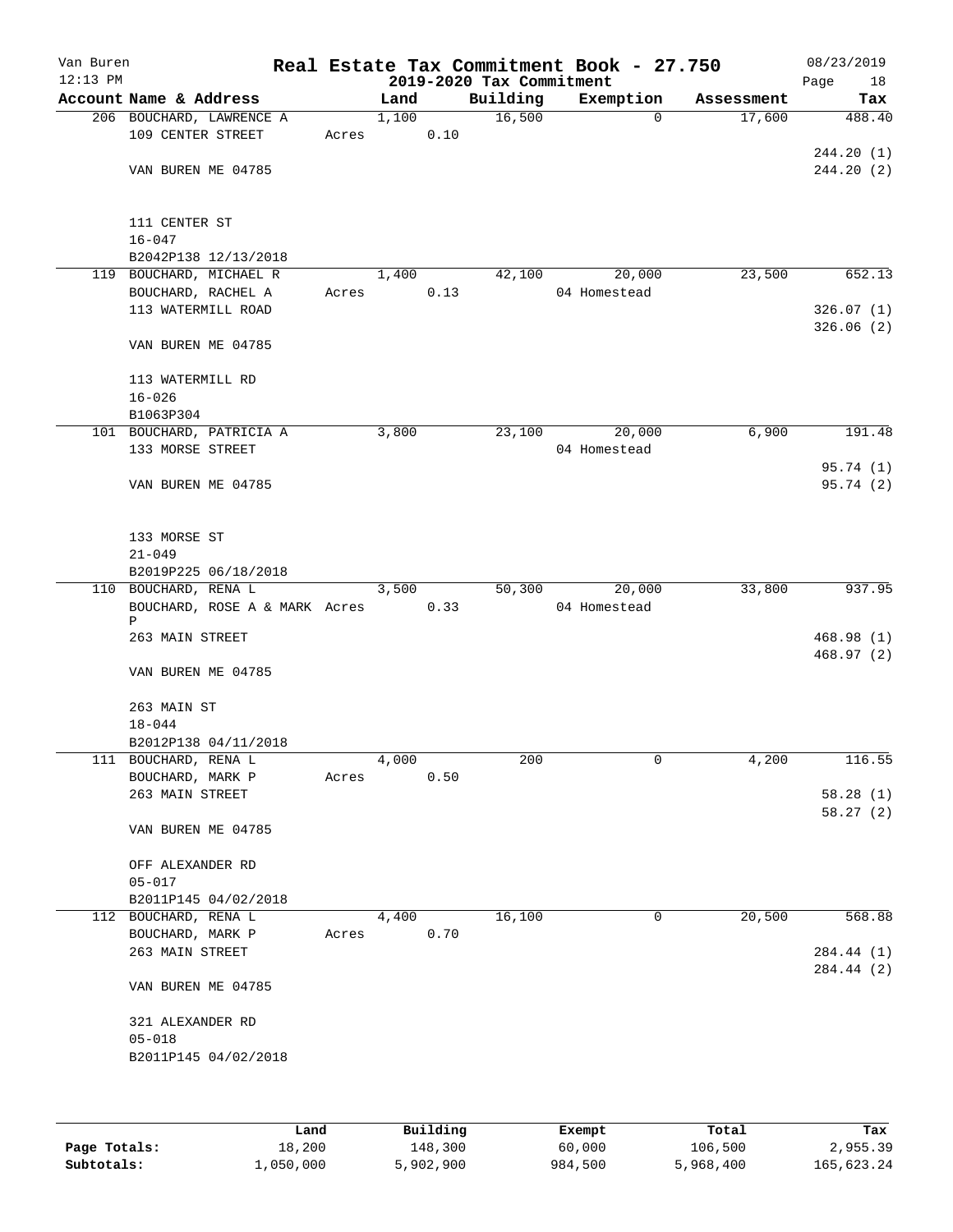| Van Buren  |                                                      |       |        |                          | Real Estate Tax Commitment Book - 27.750 |            | 08/23/2019         |
|------------|------------------------------------------------------|-------|--------|--------------------------|------------------------------------------|------------|--------------------|
| $12:13$ PM |                                                      |       |        | 2019-2020 Tax Commitment |                                          |            | Page<br>19         |
|            | Account Name & Address                               |       | Land   | Building                 | Exemption                                | Assessment | Tax                |
|            | 116 BOUCHARD, RENA L<br>BOUCHARD, ROSE A & MARK<br>Ρ |       | 200    | $\Omega$                 | $\Omega$                                 | 200        | 5.55               |
|            | 263 MAIN STREET                                      |       |        |                          |                                          |            | 2.78(1)<br>2.77(2) |
|            | VAN BUREN ME 04785                                   |       |        |                          |                                          |            |                    |
|            | 263 MAIN ST (REAR)<br>$18 - 044A$                    |       |        |                          |                                          |            |                    |
|            | B2012P138 04/11/2018                                 |       |        |                          |                                          |            |                    |
|            | 113 BOUCHARD, ROBERT                                 |       | 17,300 | 191,100                  | 20,000                                   | 188,400    | 5,228.10           |
|            | BOUCHARD, MICHELLE A                                 | Acres | 16.25  |                          | 04 Homestead                             |            |                    |
|            | 171 HILLSIDE STREET                                  |       |        |                          |                                          |            | 2,614.05(1)        |
|            | VAN BUREN ME 04785                                   |       |        |                          |                                          |            | 2,614.05(2)        |
|            | 171 HILLSIDE ST                                      |       |        |                          |                                          |            |                    |
|            | $06 - 029$                                           |       |        |                          |                                          |            |                    |
|            | B983P192                                             |       |        |                          |                                          |            |                    |
|            | 115 BOUCHARD, ROBERT M                               |       | 2,500  | 75,400                   | 20,000                                   | 57,900     | 1,606.73           |
|            | BOUCHARD, ESTELLE J                                  | Acres |        | 0.24                     | 04 Homestead                             |            |                    |
|            | 115 NOTRE DAME STREET                                |       |        |                          |                                          |            | 803.37 (1)         |
|            | VAN BUREN ME 04785                                   |       |        |                          |                                          |            | 803.36 (2)         |
|            |                                                      |       |        |                          |                                          |            |                    |
|            | 115 NOTRE DAME ST                                    |       |        |                          |                                          |            |                    |
|            | $17 - 027B$                                          |       |        |                          |                                          |            |                    |
|            | B889P263 11/24/1997                                  |       |        |                          |                                          |            |                    |
|            | 124 BOURGOIN, RODNEY                                 |       | 2,700  | 2,500                    | 0                                        | 5,200      | 144.30             |
|            | BOURGOIN, GAETANE                                    | Acres |        | 0.26                     |                                          |            |                    |
|            | 118 FULTON STREET                                    |       |        |                          |                                          |            | 72.15(1)           |
|            |                                                      |       |        |                          |                                          |            | 72.15(2)           |
|            | VAN BUREN ME 04785                                   |       |        |                          |                                          |            |                    |
|            | 123 CHAMPLAIN ST<br>$20 - 038$                       |       |        |                          |                                          |            |                    |
|            | B1263P30                                             |       |        |                          |                                          |            |                    |
|            | 125 BOURGOIN, RODNEY J                               |       | 6,000  | 31,600                   | 20,000                                   | 17,600     | 488.40             |
|            | BOURGOIN, GAETANE M                                  | Acres |        | 0.57                     | 04 Homestead                             |            |                    |
|            | 118 FULTON STREET                                    |       |        |                          |                                          |            | 244.20 (1)         |
|            |                                                      |       |        |                          |                                          |            | 244.20 (2)         |
|            | VAN BUREN ME 04785                                   |       |        |                          |                                          |            |                    |
|            | 118 FULTON ST                                        |       |        |                          |                                          |            |                    |
|            | $20 - 024$                                           |       |        |                          |                                          |            |                    |
|            | B986P173                                             |       |        |                          |                                          |            |                    |
|            | 332 BOURGOIN, WENDELL                                |       | 2,900  | 39,200                   | 20,000                                   | 22,100     | 613.28             |
|            | ST. PIERRE, MARTINE                                  | Acres |        | 0.28                     | 04 Homestead                             |            |                    |
|            | 596 MAIN STREET                                      |       |        |                          |                                          |            | 306.64(1)          |
|            |                                                      |       |        |                          |                                          |            | 306.64(2)          |
|            | VAN BUREN ME 04785                                   |       |        |                          |                                          |            |                    |
|            | 596 MAIN ST                                          |       |        |                          |                                          |            |                    |
|            | $24 - 002$                                           |       |        |                          |                                          |            |                    |
|            | B1781P295 09/17/2012                                 |       |        |                          |                                          |            |                    |
|            |                                                      |       |        |                          |                                          |            |                    |
|            |                                                      |       |        |                          |                                          |            |                    |
|            |                                                      |       |        |                          |                                          |            |                    |

|              | Land      | Building  | Exempt    | Total       | Tax        |
|--------------|-----------|-----------|-----------|-------------|------------|
| Page Totals: | 31,600    | 339,800   | 80,000    | 291,400     | 8,086.36   |
| Subtotals:   | .,081,600 | 6,242,700 | 1,064,500 | 6, 259, 800 | 173,709.60 |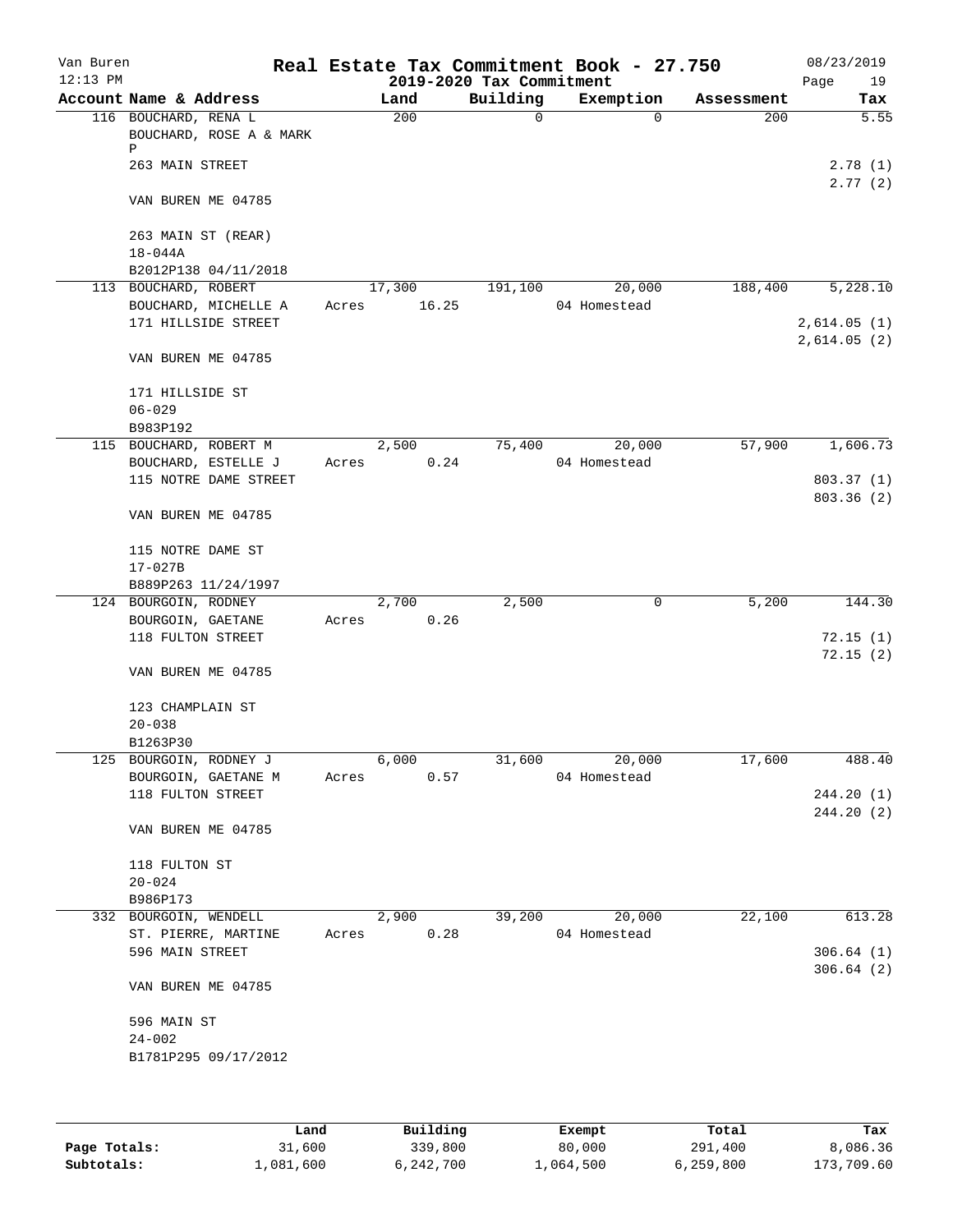| Van Buren    |                                             |        |          |                          | Real Estate Tax Commitment Book - 27.750 |            | 08/23/2019 |
|--------------|---------------------------------------------|--------|----------|--------------------------|------------------------------------------|------------|------------|
| $12:13$ PM   |                                             |        |          | 2019-2020 Tax Commitment |                                          |            | Page<br>20 |
|              | Account Name & Address                      |        | Land     | Building                 | Exemption                                | Assessment | Tax        |
|              | 126 BOUTOT, CLARENCE                        |        | 2,100    | 34,000                   | 20,000                                   | 16,100     | 446.78     |
|              | BOUTOT, CARMEN                              | Acres  | 0.20     |                          | 04 Homestead                             |            |            |
|              | 113 UPLAND RD                               |        |          |                          |                                          |            | 223.39(1)  |
|              |                                             |        |          |                          |                                          |            | 223.39(2)  |
|              | VAN BUREN ME 04785                          |        |          |                          |                                          |            |            |
|              | 113 UPLAND RD                               |        |          |                          |                                          |            |            |
|              | $13 - 023$                                  |        |          |                          |                                          |            |            |
|              | B1084P74                                    |        |          |                          |                                          |            |            |
|              | 128 BOUTOT, SHAWN                           |        | 6,700    | 38,700                   | 20,000                                   | 25,400     | 704.85     |
|              | 39 RIVERVIEW DRIVE                          | Acres  | 0.64     |                          | 04 Homestead                             |            |            |
|              |                                             |        |          |                          |                                          |            | 352.43(1)  |
|              | VAN BUREN ME 04785                          |        |          |                          |                                          |            | 352.42(2)  |
|              |                                             |        |          |                          |                                          |            |            |
|              |                                             |        |          |                          |                                          |            |            |
|              | 39 RIVERVIEW DRIVE                          |        |          |                          |                                          |            |            |
|              | $03A - 017$                                 |        |          |                          |                                          |            |            |
|              | B1931P12 04/29/2016 B1442P199 03/28/2005    |        |          |                          |                                          |            |            |
|              | 127 BOUTOT, YVONNE                          |        | 3,500    | 32,800                   | 20,000                                   | 16,300     | 452.33     |
|              | 104 WASHINGTON AVE.                         | Acres  | 0.33     |                          | 04 Homestead                             |            |            |
|              | APT. 102                                    |        |          |                          |                                          |            |            |
|              |                                             |        |          |                          |                                          |            | 226.17(1)  |
|              | VAN BUREN ME 04785                          |        |          |                          |                                          |            | 226.16(2)  |
|              |                                             |        |          |                          |                                          |            |            |
|              | 157 STATE ST                                |        |          |                          |                                          |            |            |
|              | $12A - 007$                                 |        |          |                          |                                          |            |            |
|              | B1099P193                                   |        |          |                          |                                          |            |            |
|              | 1181 BRADLEY, EMELY G                       |        | 8,500    | 0                        | 0                                        | 8,500      | 235.88     |
|              | 1114 MISTY LEA LANE                         | Acres  | 60.00    |                          |                                          |            |            |
|              |                                             |        |          |                          |                                          |            | 117.94(1)  |
|              | HOUSTON TX 77090                            |        |          |                          |                                          |            | 117.94(2)  |
|              |                                             |        |          |                          |                                          |            |            |
|              |                                             |        |          |                          |                                          |            |            |
|              | OFF ALEXANDER RD                            |        |          |                          |                                          |            |            |
|              | $07 - 007B$                                 |        |          |                          |                                          |            |            |
|              | B1865P245 08/25/2014                        |        |          |                          |                                          |            |            |
|              | 136 BRESETT JENNIFER                        |        | 35,400   | 10,900                   | 20,000                                   | 26,300     | 729.83     |
|              | 828 MAIN ST                                 | Acres  | 72.65    |                          | 04 Homestead                             |            |            |
|              |                                             |        |          |                          |                                          |            | 364.92(1)  |
|              | VAN BUREN ME 04785                          |        |          |                          |                                          |            | 364.91(2)  |
|              |                                             |        |          |                          |                                          |            |            |
|              |                                             |        |          |                          |                                          |            |            |
|              | 843 MAIN ST                                 |        |          |                          |                                          |            |            |
|              | $08 - 033E$                                 |        |          |                          |                                          |            |            |
|              | B1882P313 03/02/2015<br>BRESETT, JENNIFER & |        |          | 58,700                   | 0                                        | 69,600     |            |
| 568          | STANCO, MICHAEL                             |        | 10,900   |                          |                                          |            | 1,931.40   |
|              | BADAHAM, MELISSA &                          | Acres  | 2.73     |                          |                                          |            |            |
|              | ALHASSAN                                    |        |          |                          |                                          |            |            |
|              | 828 MAIN ST.                                |        |          |                          |                                          |            | 965.70(1)  |
|              |                                             |        |          |                          |                                          |            | 965.70(2)  |
|              | VAN BUREN ME 04785                          |        |          |                          |                                          |            |            |
|              |                                             |        |          |                          |                                          |            |            |
|              | 837 MAIN ST<br>$08 - 033G$                  |        |          |                          |                                          |            |            |
|              | B1938P156 06/29/2016 B1928P311 04/11/2016   |        |          |                          |                                          |            |            |
|              |                                             |        |          |                          |                                          |            |            |
|              |                                             |        |          |                          |                                          |            |            |
|              |                                             | Land   | Building |                          | Exempt                                   | Total      | Tax        |
| Page Totals: |                                             | 67,100 | 175,100  |                          | 80,000                                   | 162,200    | 4,501.07   |

**Subtotals:** 1,148,700 6,417,800 1,144,500 6,422,000 178,210.67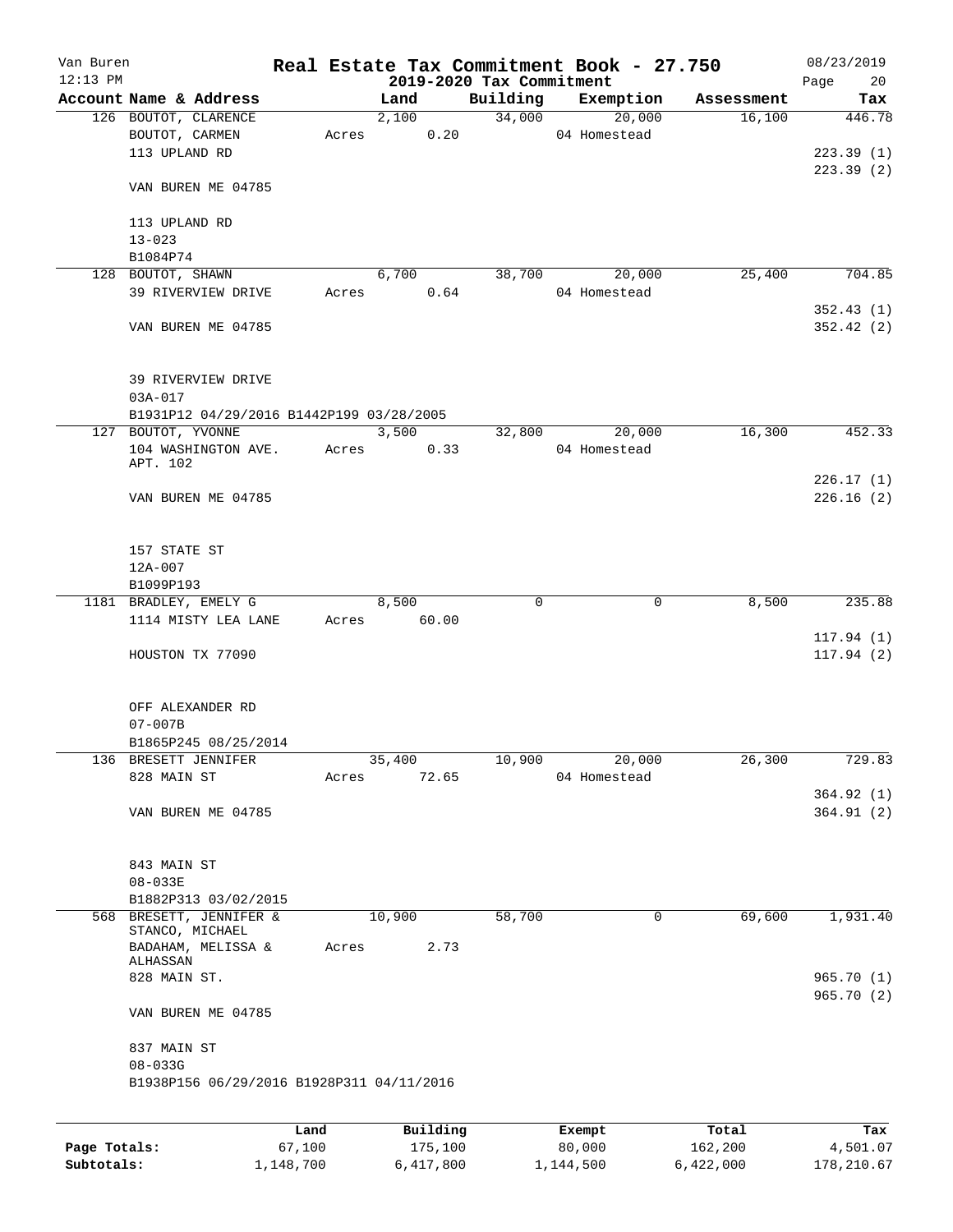| Van Buren<br>$12:13$ PM |                                                     |        |        | Real Estate Tax Commitment Book - 27.750<br>2019-2020 Tax Commitment |              |           |            | 08/23/2019<br>Page | 21         |
|-------------------------|-----------------------------------------------------|--------|--------|----------------------------------------------------------------------|--------------|-----------|------------|--------------------|------------|
|                         | Account Name & Address                              |        | Land   | Building                                                             |              | Exemption | Assessment |                    | Tax        |
|                         | 139 BRESETT, JENNIFER M                             |        | 19,900 | 135,000                                                              |              | 26,000    | 128,900    |                    | 3,576.98   |
|                         | STANCO, MICHAEL                                     | Acres  | 22.00  |                                                                      | 04 Homestead |           |            |                    |            |
|                         | 828 MAIN STREET                                     |        |        |                                                                      | 02 Veteran   |           |            | 1,788.49(1)        |            |
|                         |                                                     |        |        |                                                                      |              |           |            | 1,788.49(2)        |            |
|                         | VAN BUREN ME 04785                                  |        |        |                                                                      |              |           |            |                    |            |
|                         |                                                     |        |        |                                                                      |              |           |            |                    |            |
|                         | 828 MAIN STREET                                     |        |        |                                                                      |              |           |            |                    |            |
|                         | $08 - 031$                                          |        |        |                                                                      |              |           |            |                    |            |
|                         | B1475P170                                           |        |        |                                                                      |              |           |            |                    |            |
|                         | 141 BRESETT, JENNIFER M                             | 16,300 |        | 0                                                                    |              | 0         | 16,300     |                    | 452.33     |
|                         | 828 MAIN STREET                                     | Acres  | 35.00  |                                                                      |              |           |            |                    |            |
|                         |                                                     |        |        |                                                                      |              |           |            |                    | 226.17(1)  |
|                         | VAN BUREN ME 04785                                  |        |        |                                                                      |              |           |            |                    | 226.16 (2) |
|                         |                                                     |        |        |                                                                      |              |           |            |                    |            |
|                         |                                                     |        |        |                                                                      |              |           |            |                    |            |
|                         | OFF US ROUTE 1                                      |        |        |                                                                      |              |           |            |                    |            |
|                         | $08 - 036D$<br>B1882P313 03/02/2015                 |        |        |                                                                      |              |           |            |                    |            |
|                         | 142 BRESETT, JENNIFER M                             | 10,800 |        | $\Omega$                                                             |              | 0         | 10,800     |                    | 299.70     |
|                         | 828 MAIN STREET                                     | Acres  | 9.00   |                                                                      |              |           |            |                    |            |
|                         |                                                     |        |        |                                                                      |              |           |            |                    | 149.85(1)  |
|                         | VAN BUREN ME 04785                                  |        |        |                                                                      |              |           |            |                    | 149.85(2)  |
|                         |                                                     |        |        |                                                                      |              |           |            |                    |            |
|                         |                                                     |        |        |                                                                      |              |           |            |                    |            |
|                         | US ROUTE 1                                          |        |        |                                                                      |              |           |            |                    |            |
|                         | $08 - 035A$                                         |        |        |                                                                      |              |           |            |                    |            |
|                         | B1088P236 10/06/1997                                |        |        |                                                                      |              |           |            |                    |            |
|                         | 140 BRESETT, JOSHUA                                 |        | 16,500 | 145,800                                                              |              | 20,000    | 142,300    |                    | 3,948.83   |
|                         | BRESETT, HEATHER L                                  | Acres  | 18.00  |                                                                      | 04 Homestead |           |            |                    |            |
|                         | 812 MAIN STREET                                     |        |        |                                                                      |              |           |            | 1,974.42(1)        |            |
|                         |                                                     |        |        |                                                                      |              |           |            | 1,974.41(2)        |            |
|                         | VAN BUREN ME 04785                                  |        |        |                                                                      |              |           |            |                    |            |
|                         |                                                     |        |        |                                                                      |              |           |            |                    |            |
|                         | 812 MAIN STREET                                     |        |        |                                                                      |              |           |            |                    |            |
|                         | $08 - 031A$                                         |        |        |                                                                      |              |           |            |                    |            |
|                         | B1913P149 10/23/2015 B1765P158 06/02/2012 B1651P210 |        |        |                                                                      |              |           |            |                    |            |
|                         | 08/17/2009 B1412P162<br>1242 BRESETT, JOSHUA        | 10,700 |        | 0                                                                    |              | 0         | 10,700     |                    | 296.93     |
|                         | STEVENS, HEATHER                                    | Acres  | 9.50   |                                                                      |              |           |            |                    |            |
|                         | 812 MAIN STREET                                     |        |        |                                                                      |              |           |            |                    | 148.47(1)  |
|                         |                                                     |        |        |                                                                      |              |           |            |                    | 148.46(2)  |
|                         | VAN BUREN ME 04785                                  |        |        |                                                                      |              |           |            |                    |            |
|                         |                                                     |        |        |                                                                      |              |           |            |                    |            |
|                         | LAKE RD                                             |        |        |                                                                      |              |           |            |                    |            |
|                         | $05 - 005$                                          |        |        |                                                                      |              |           |            |                    |            |
|                         | B1837P251 10/07/2013                                |        |        |                                                                      |              |           |            |                    |            |
|                         | 138 BRESETT, MICHAEL II                             |        | 1,400  | 48,300                                                               |              | 20,000    | 29,700     |                    | 824.18     |
|                         | BRESETT, STEPHANIE                                  | Acres  | 0.13   |                                                                      | 04 Homestead |           |            |                    |            |
|                         | 189 MAIN STREET                                     |        |        |                                                                      |              |           |            |                    | 412.09(1)  |
|                         |                                                     |        |        |                                                                      |              |           |            |                    | 412.09(2)  |
|                         | VAN BUREN ME 04785                                  |        |        |                                                                      |              |           |            |                    |            |
|                         |                                                     |        |        |                                                                      |              |           |            |                    |            |
|                         | 189 MAIN ST                                         |        |        |                                                                      |              |           |            |                    |            |
|                         | $18 - 001$                                          |        |        |                                                                      |              |           |            |                    |            |
|                         | B1188P135 10/19/1999                                |        |        |                                                                      |              |           |            |                    |            |
|                         |                                                     |        |        |                                                                      |              |           |            |                    |            |
|                         |                                                     |        |        |                                                                      |              |           |            |                    |            |
|                         |                                                     |        |        |                                                                      |              |           |            |                    |            |

|              | Land      | Building  | Exempt    | Total     | Tax        |
|--------------|-----------|-----------|-----------|-----------|------------|
| Page Totals: | 75,600    | 329,100   | 66,000    | 338,700   | 9,398.95   |
| Subtotals:   | 1,224,300 | 6,746,900 | 1,210,500 | 6,760,700 | 187,609.62 |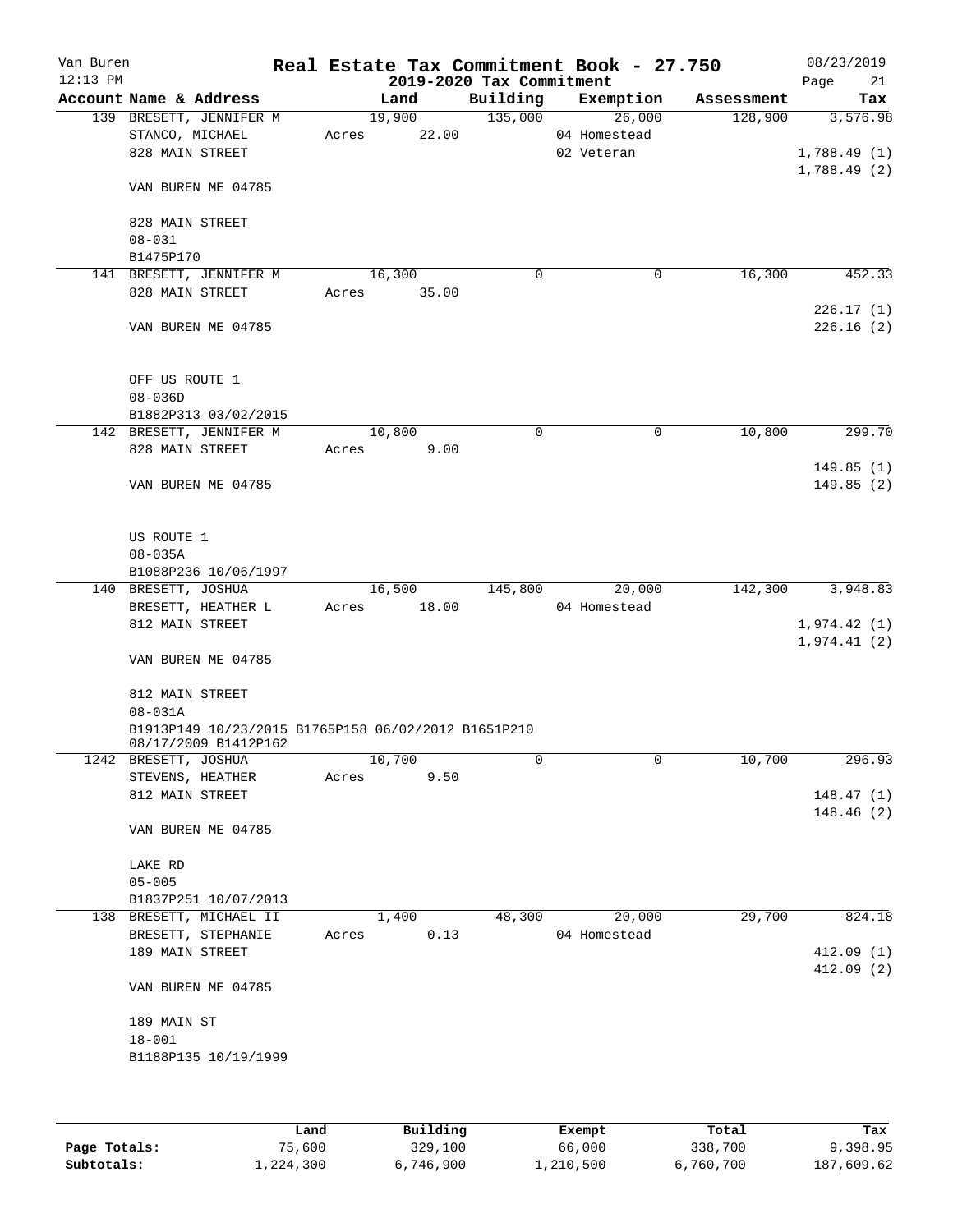| Van Buren<br>$12:13$ PM |                           |                         |       |                    |      | 2019-2020 Tax Commitment | Real Estate Tax Commitment Book - 27.750 |            | 08/23/2019<br>22<br>Page |
|-------------------------|---------------------------|-------------------------|-------|--------------------|------|--------------------------|------------------------------------------|------------|--------------------------|
|                         | Account Name & Address    |                         |       | Land               |      | Building                 | Exemption                                | Assessment | Tax                      |
|                         | BRESETT, STEPHANIE        | 76 BRESETT, MICHAEL II  | Acres | 2,100              | 0.20 | 38,000                   | $\Omega$                                 | 40,100     | 1,112.78                 |
|                         | 189 MAIN STREET           |                         |       |                    |      |                          |                                          |            | 556.39(1)<br>556.39(2)   |
|                         | VAN BUREN ME 04785        |                         |       |                    |      |                          |                                          |            |                          |
|                         | 193 MAIN ST<br>$18 - 003$ |                         |       |                    |      |                          |                                          |            |                          |
|                         |                           | B1836P314 11/20/2013    |       |                    |      |                          |                                          |            |                          |
|                         | 143 BRETON, ANDRE         |                         |       | 3,900              |      | 75,900                   | 20,000                                   | 59,800     | 1,659.45                 |
|                         | BRETON, MARLENE D         |                         | Acres |                    | 0.37 |                          | 04 Homestead                             |            |                          |
|                         | 119 MAPLE AVENUE          |                         |       |                    |      |                          |                                          |            | 829.73 (1)<br>829.72 (2) |
|                         | VAN BUREN ME 04785        |                         |       |                    |      |                          |                                          |            |                          |
|                         | 119 MAPLE AVE             |                         |       |                    |      |                          |                                          |            |                          |
|                         | $16 - 016$<br>B887P217    |                         |       |                    |      |                          |                                          |            |                          |
|                         | 97 BRETON, TIMOTHY        |                         |       | 5,000              |      | 51,200                   | 0                                        | 56,200     | 1,559.55                 |
|                         | 119 MAPLE AVENUE          |                         | Acres |                    | 0.25 |                          |                                          |            |                          |
|                         |                           |                         |       |                    |      |                          |                                          |            | 779.78 (1)               |
|                         | VAN BUREN ME 04785        |                         |       |                    |      |                          |                                          |            | 779.77(2)                |
|                         | 66 MAIN ST                |                         |       |                    |      |                          |                                          |            |                          |
|                         | $15 - 097$                |                         |       |                    |      |                          |                                          |            |                          |
|                         |                           | B1800P330 03/01/2013    |       |                    |      |                          |                                          |            |                          |
|                         | 169 BRISSETTE, AMY        |                         |       | $\overline{2,400}$ |      | 31,000                   | 20,000                                   | 13,400     | 371.85                   |
|                         | 150 POPLAR STREET         |                         | Acres |                    | 0.23 |                          | 04 Homestead                             |            |                          |
|                         |                           |                         |       |                    |      |                          |                                          |            | 185.93(1)                |
|                         | VAN BUREN ME 04785        |                         |       |                    |      |                          |                                          |            | 185.92 (2)               |
|                         | 150 POPLAR ST             |                         |       |                    |      |                          |                                          |            |                          |
|                         | $16 - 004$                |                         |       |                    |      |                          |                                          |            |                          |
|                         |                           | B1709P62 01/07/2011     |       | 700                |      | 21,300                   | 20,000                                   | 2,000      | 55.50                    |
|                         | BRISSETTE, LISA           | 145 BRISSETTE, ARTHUR L |       |                    | 0.07 |                          | 04 Homestead                             |            |                          |
|                         | 109 ELDER AVENUE          |                         | Acres |                    |      |                          |                                          |            | 27.75(1)                 |
|                         | VAN BUREN ME 04785        |                         |       |                    |      |                          |                                          |            | 27.75(2)                 |
|                         | 109 ELDER AVE             |                         |       |                    |      |                          |                                          |            |                          |
|                         | $20 - 018$                |                         |       |                    |      |                          |                                          |            |                          |
|                         | B965P246                  |                         |       |                    |      |                          |                                          |            |                          |
|                         | 862 BROWN, ANDREW N       |                         |       | 4,100              |      | 66,700                   | 0                                        | 70,800     | 1,964.70                 |
|                         |                           | BAUGHMAN, LAURIE A      | Acres |                    | 0.39 |                          |                                          |            |                          |
|                         | 19 CRESCENT LN.           |                         |       |                    |      |                          |                                          |            | 982.35(1)<br>982.35 (2)  |
|                         | EDDINGTON ME 04428        |                         |       |                    |      |                          |                                          |            |                          |
|                         | 136 VIOLETTE ST           |                         |       |                    |      |                          |                                          |            |                          |
|                         | $16 - 070$                | B1949P219 09/26/2016    |       |                    |      |                          |                                          |            |                          |
|                         |                           |                         |       |                    |      |                          |                                          |            |                          |

|              | Land      | Building | Exempt    | Total     | Tax          |
|--------------|-----------|----------|-----------|-----------|--------------|
| Page Totals: | 18,200    | 284,100  | 60,000    | 242,300   | 6,723.83     |
| Subtotals:   | 1,242,500 | ,031,000 | ⊥,270,500 | 7,003,000 | 194, 333. 45 |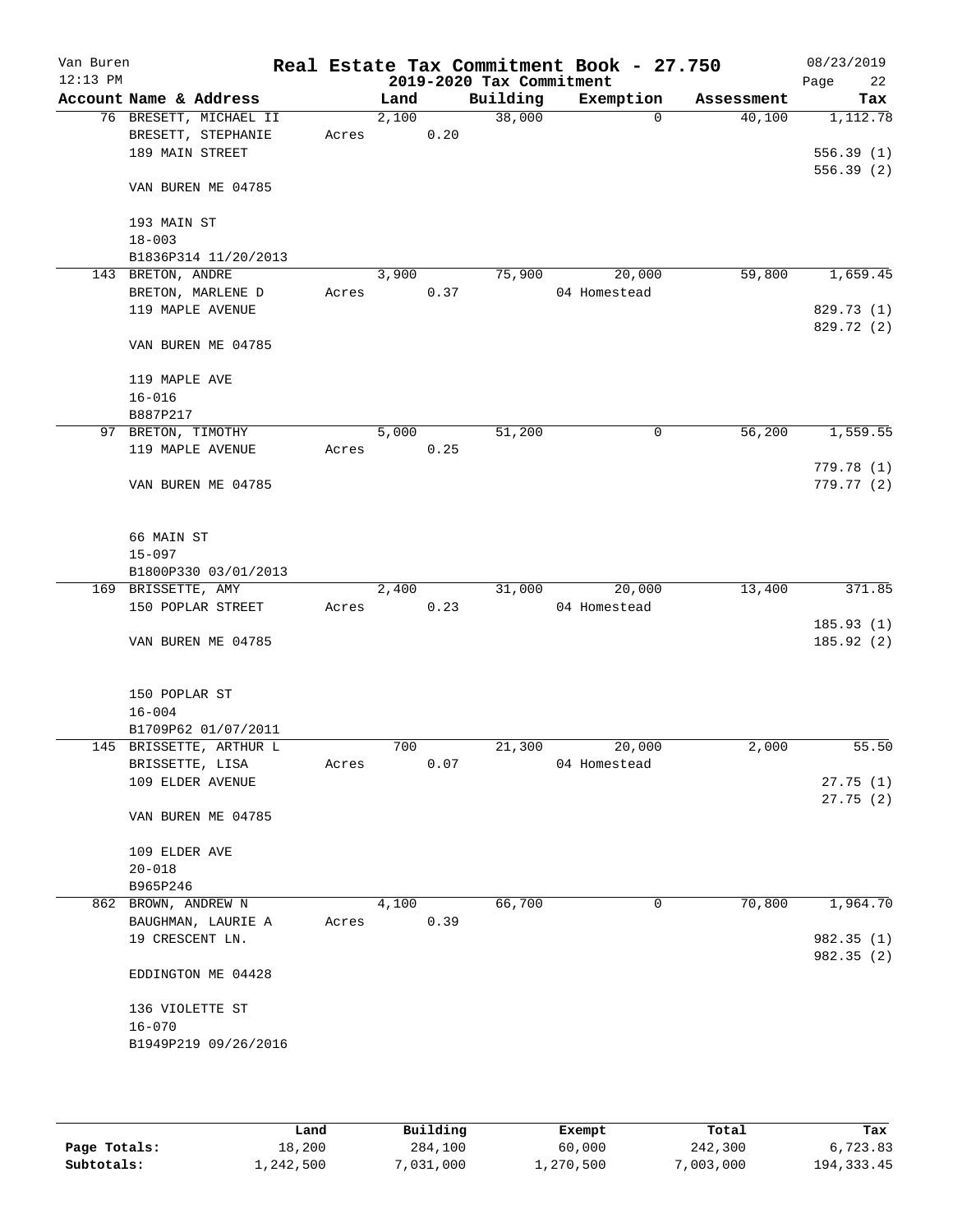| Van Buren    |                                |       |        |                     |                                      | Real Estate Tax Commitment Book - 27.750 |                     | 08/23/2019             |
|--------------|--------------------------------|-------|--------|---------------------|--------------------------------------|------------------------------------------|---------------------|------------------------|
| $12:13$ PM   | Account Name & Address         |       | Land   |                     | 2019-2020 Tax Commitment<br>Building | Exemption                                |                     | Page<br>23             |
|              | 149 BROWN, RONALD J            |       | 6,400  |                     | 20,600                               | 20,000                                   | Assessment<br>7,000 | Tax<br>194.25          |
|              | BROWN, GERTRUDE N              | Acres |        | 0.61                |                                      | 04 Homestead                             |                     |                        |
|              |                                |       |        |                     |                                      |                                          |                     |                        |
|              | 125 MONROE STREET              |       |        |                     |                                      |                                          |                     | 97.13(1)               |
|              | VAN BUREN ME 04785             |       |        |                     |                                      |                                          |                     | 97.12(2)               |
|              |                                |       |        |                     |                                      |                                          |                     |                        |
|              | 125 MONROE ST                  |       |        |                     |                                      |                                          |                     |                        |
|              | $23 - 117$                     |       |        |                     |                                      |                                          |                     |                        |
|              | B542P237                       |       |        |                     |                                      |                                          |                     |                        |
|              | 150 BRUNO, DAN H               |       | 3,700  |                     | 53,700                               | 26,000                                   | 31,400              | 871.35                 |
|              | C/O JENNIFER M SHARON<br>(POA) | Acres |        | 0.35                |                                      | 04 Homestead                             |                     |                        |
|              | 205 MAIN STREET                |       |        |                     |                                      | 03 Veteran (Non-Maine                    |                     | 435.68(1)              |
|              |                                |       |        |                     |                                      | Enlisted)                                |                     |                        |
|              |                                |       |        |                     |                                      |                                          |                     | 435.67(2)              |
|              | VAN BUREN ME 04785             |       |        |                     |                                      |                                          |                     |                        |
|              | 205 MAIN ST                    |       |        |                     |                                      |                                          |                     |                        |
|              | $18 - 007$                     |       |        |                     |                                      |                                          |                     |                        |
|              | B1731P124 08/08/2011           |       |        |                     |                                      |                                          |                     |                        |
|              | 1336 BURGESS, RYAN W           |       | 2,700  |                     | 400                                  | 0                                        | 3.100               | 86.03                  |
|              | BURGESS, RENEE A               | Acres |        | 0.26                |                                      |                                          |                     |                        |
|              | 907 HAMLIN RD                  |       |        |                     |                                      |                                          |                     | 43.02 (1)              |
|              |                                |       |        |                     |                                      |                                          |                     | 43.01 (2)              |
|              | HAMLIN ME 04785                |       |        |                     |                                      |                                          |                     |                        |
|              |                                |       |        |                     |                                      |                                          |                     |                        |
|              | HILLSIDE ST                    |       |        |                     |                                      |                                          |                     |                        |
|              | $23 - 070$                     |       |        |                     |                                      |                                          |                     |                        |
|              | B1839P220 12/16/2013           |       |        |                     |                                      |                                          |                     |                        |
|              | 1432 BURKE, JOSEPH             |       | 13,500 |                     | 27,900                               | 26,000                                   | 15,400              | 427.35                 |
|              | 140 LAKED RD                   | Acres |        | 3.86                |                                      | 04 Homestead                             |                     |                        |
|              |                                |       |        |                     |                                      | 03 Veteran (Non-Maine                    |                     | 213.68(1)              |
|              | VAN BUREN ME 04785             |       |        |                     |                                      | Enlisted)                                |                     | 213.67(2)              |
|              |                                |       |        |                     |                                      |                                          |                     |                        |
|              | 140 LAKE ROAD                  |       |        |                     |                                      |                                          |                     |                        |
|              | $02 - 023B$                    |       |        |                     |                                      |                                          |                     |                        |
|              | B1603P21 06/20/2008            |       |        |                     |                                      |                                          |                     |                        |
|              | 151 BURKE, RANDALL             |       | 3,500  |                     | 22,500                               | 20,000                                   | 6,000               | 166.50                 |
|              | 506 MAIN STREET                | Acres |        | 0.33                |                                      | 04 Homestead                             |                     |                        |
|              |                                |       |        |                     |                                      |                                          |                     | 83.25 (1)              |
|              | VAN BUREN ME 04785             |       |        |                     |                                      |                                          |                     | 83.25 (2)              |
|              |                                |       |        |                     |                                      |                                          |                     |                        |
|              |                                |       |        |                     |                                      |                                          |                     |                        |
|              | 506 MAIN ST                    |       |        |                     |                                      |                                          |                     |                        |
|              | $22 - 006$                     |       |        |                     |                                      |                                          |                     |                        |
|              | B964P321                       |       |        |                     |                                      |                                          |                     |                        |
|              | 152 BURNETT, EARL P            |       | 2,200  |                     | 41,500                               | 20,000                                   | 23,700              | 657.68                 |
|              | BURNETT, CAROL J               | Acres |        | 0.21                |                                      | 04 Homestead                             |                     |                        |
|              | 110 ST BRUNO STREET            |       |        |                     |                                      |                                          |                     | 328.84(1)<br>328.84(2) |
|              | VAN BUREN ME 04785             |       |        |                     |                                      |                                          |                     |                        |
|              |                                |       |        |                     |                                      |                                          |                     |                        |
|              | 110 ST BRUNO ST                |       |        |                     |                                      |                                          |                     |                        |
|              | $17 - 050$                     |       |        |                     |                                      |                                          |                     |                        |
|              | B1460P114                      |       |        |                     |                                      |                                          |                     |                        |
|              |                                |       |        |                     |                                      |                                          |                     |                        |
| Page Totals: | 32,000                         | Land  |        | Building<br>166,600 |                                      | Exempt<br>112,000                        | Total<br>86,600     | Tax<br>2,403.16        |
| Subtotals:   | 1,274,500                      |       |        | 7,197,600           |                                      | 1,382,500                                | 7,089,600           | 196,736.61             |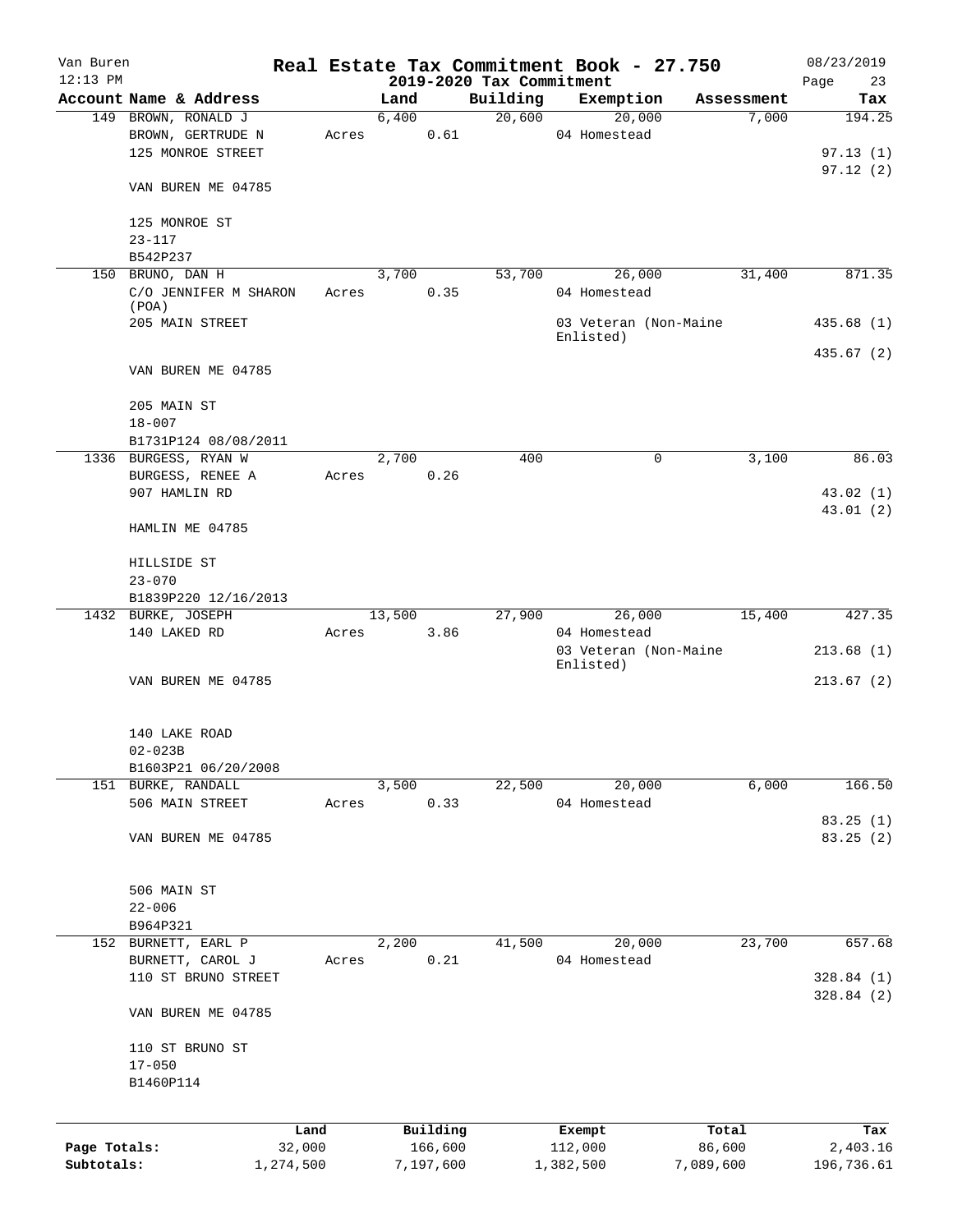| Van Buren<br>$12:13$ PM |                             |       |        |       | 2019-2020 Tax Commitment | Real Estate Tax Commitment Book - 27.750 |            | 08/23/2019<br>24<br>Page |
|-------------------------|-----------------------------|-------|--------|-------|--------------------------|------------------------------------------|------------|--------------------------|
|                         | Account Name & Address      |       | Land   |       | Building                 | Exemption                                | Assessment | Tax                      |
|                         | 153 BUTLER, BURTON E        |       | 3,500  |       | 55,500                   | 20,000                                   | 39,000     | 1,082.25                 |
|                         | BUTLER, JUDY M              | Acres |        | 0.33  |                          | 04 Homestead                             |            |                          |
|                         | 130 MARION DRIVE            |       |        |       |                          |                                          |            | 541.13(1)                |
|                         |                             |       |        |       |                          |                                          |            | 541.12(2)                |
|                         | VAN BUREN ME 04785          |       |        |       |                          |                                          |            |                          |
|                         |                             |       |        |       |                          |                                          |            |                          |
|                         | 130 MARION DR               |       |        |       |                          |                                          |            |                          |
|                         | 18B-006                     |       |        |       |                          |                                          |            |                          |
|                         | B562P287                    |       |        |       |                          |                                          |            |                          |
|                         | 173 BUTLER, KAREN R         |       | 2,800  |       | $\mathbf 0$              | 0                                        | 2,800      | 77.70                    |
|                         | BUTLER, RICHARD             | Acres |        | 0.27  |                          |                                          |            |                          |
|                         | 558 MAIN ST                 |       |        |       |                          |                                          |            | 38.85(1)                 |
|                         |                             |       |        |       |                          |                                          |            | 38.85(2)                 |
|                         | VAN BUREN ME 04785          |       |        |       |                          |                                          |            |                          |
|                         |                             |       |        |       |                          |                                          |            |                          |
|                         | 560 MAIN ST                 |       |        |       |                          |                                          |            |                          |
|                         | $24 - 018$                  |       |        |       |                          |                                          |            |                          |
|                         | B1727P164 07/14/2011        |       |        |       |                          |                                          |            |                          |
|                         | 154 BUTT, LARRY S           |       | 19,100 |       | $\mathbf 0$              | 0                                        | 19,100     | 530.03                   |
|                         | BUTT, JANE V                | Acres |        | 48.00 |                          |                                          |            |                          |
|                         | 3587 CARIBOU RD.            |       |        |       |                          |                                          |            | 265.02(1)                |
|                         |                             |       |        |       |                          |                                          |            | 265.01(2)                |
|                         | CROSS LAKE ME 04779         |       |        |       |                          |                                          |            |                          |
|                         |                             |       |        |       |                          |                                          |            |                          |
|                         | <b>BEAULIEU RD</b>          |       |        |       |                          |                                          |            |                          |
|                         | $09 - 038$                  |       |        |       |                          |                                          |            |                          |
|                         | B538P335                    |       |        |       |                          |                                          |            |                          |
|                         | 104 BUTT, LARRY S           |       | 17,600 |       | 0                        | $\mathsf{O}$                             | 17,600     | 488.40                   |
|                         | BUTT, JANE V                | Acres |        | 43.00 |                          |                                          |            |                          |
|                         | 3587 CARIBOU RD.            |       |        |       |                          |                                          |            | 244.20(1)                |
|                         |                             |       |        |       |                          |                                          |            | 244.20(2)                |
|                         | CROSS LAKE ME 04779         |       |        |       |                          |                                          |            |                          |
|                         |                             |       |        |       |                          |                                          |            |                          |
|                         | PARENT RD                   |       |        |       |                          |                                          |            |                          |
|                         | $09 - 026$                  |       |        |       |                          |                                          |            |                          |
|                         | 1314 CAITY J. HOLDINGS, LLC |       | 8,500  |       | 9,200                    | 0                                        | 17,700     | 491.18                   |
|                         | 212 N. MAIN ST.             | Acres |        | 0.50  |                          |                                          |            |                          |
|                         |                             |       |        |       |                          |                                          |            | 245.59 (1)               |
|                         | WINTER GARDEN FL 34787      |       |        |       |                          |                                          |            | 245.59(2)                |
|                         |                             |       |        |       |                          |                                          |            |                          |
|                         |                             |       |        |       |                          |                                          |            |                          |
|                         | 1296 MAIN ST                |       |        |       |                          |                                          |            |                          |
|                         | $11 - 010C$                 |       |        |       |                          |                                          |            |                          |
|                         | B1955P179 11/10/2016        |       |        |       |                          |                                          |            |                          |
|                         | 156 CALAHAN, JAMES G        |       | 7,000  |       | 3,700                    | 0                                        | 10,700     | 296.93                   |
|                         | CALAHAN, LOIS               | Acres |        | 8.26  |                          |                                          |            |                          |
|                         | 14 KNOWLTON ST              |       |        |       |                          |                                          |            | 148.47(1)                |
|                         |                             |       |        |       |                          |                                          |            | 148.46 (2)               |
|                         | CAMDEN ME 04843             |       |        |       |                          |                                          |            |                          |
|                         |                             |       |        |       |                          |                                          |            |                          |
|                         | 272 PARENT RD               |       |        |       |                          |                                          |            |                          |
|                         | $09 - 035B$                 |       |        |       |                          |                                          |            |                          |
|                         | B1164P123                   |       |        |       |                          |                                          |            |                          |
|                         |                             |       |        |       |                          |                                          |            |                          |
|                         |                             |       |        |       |                          |                                          |            |                          |

|              | Land      | Building  | Exempt    | Total     | Tax        |
|--------------|-----------|-----------|-----------|-----------|------------|
| Page Totals: | 58,500    | 68,400    | 20,000    | 106,900   | 2,966.49   |
| Subtotals:   | 1,333,000 | 7,266,000 | 1,402,500 | 196,500," | 199,703.10 |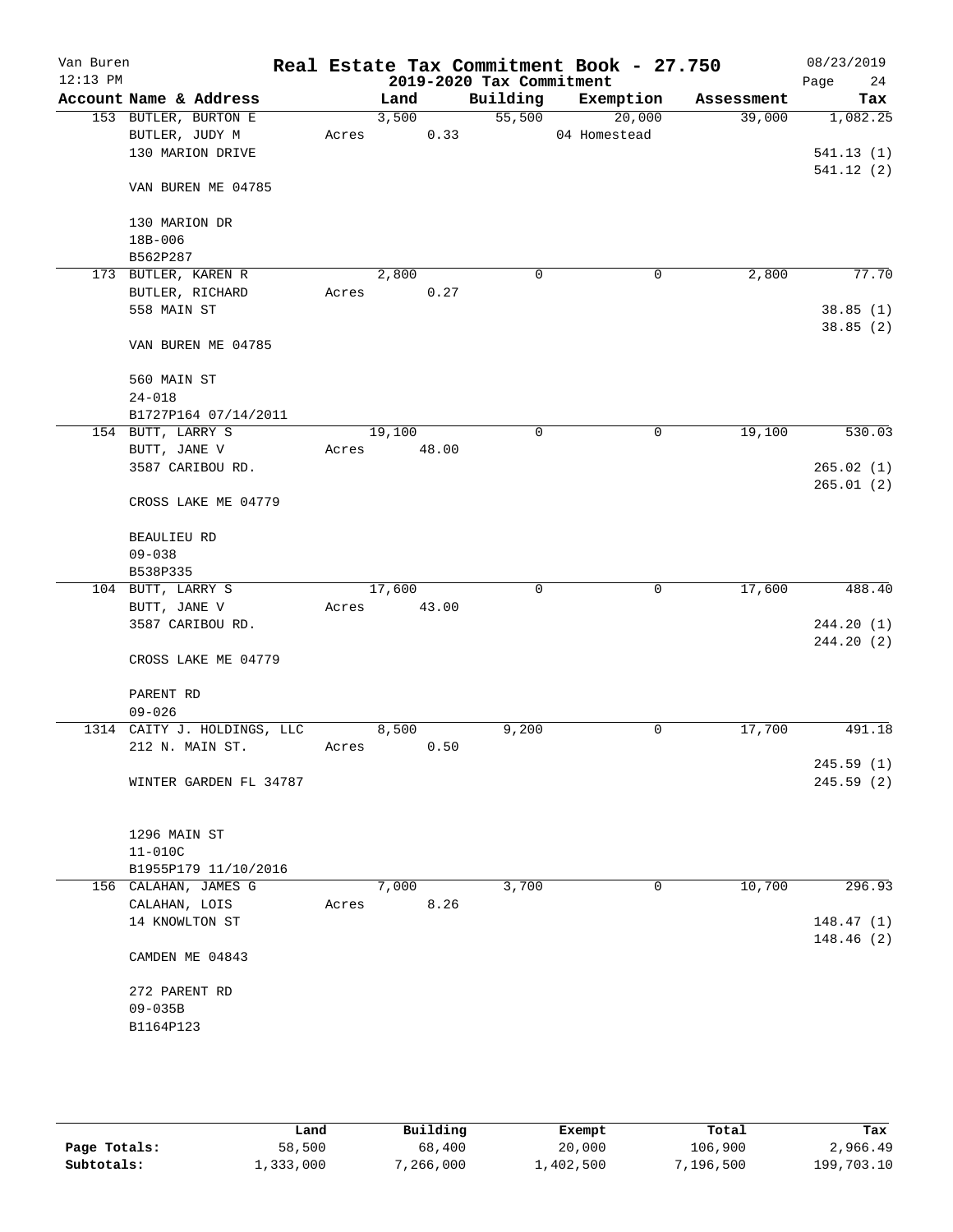| Van Buren    |                                           |       |                                  |          | Real Estate Tax Commitment Book - 27.750 |                      | 08/23/2019             |
|--------------|-------------------------------------------|-------|----------------------------------|----------|------------------------------------------|----------------------|------------------------|
| $12:13$ PM   | Account Name & Address                    |       | 2019-2020 Tax Commitment<br>Land | Building |                                          |                      | Page<br>25             |
|              | 807 CANNON, SHEILA M                      |       | 10,500                           | 78,400   | Exemption<br>20,000                      | Assessment<br>68,900 | Tax<br>1,911.98        |
|              | PO BOX 225                                | Acres | 1.03                             |          | 04 Homestead                             |                      |                        |
|              |                                           |       |                                  |          |                                          |                      | 955.99(1)              |
|              | VAN BUREN ME 04785                        |       |                                  |          |                                          |                      | 955.99(2)              |
|              |                                           |       |                                  |          |                                          |                      |                        |
|              | 158 VIOLETTE ST                           |       |                                  |          |                                          |                      |                        |
|              | $16 - 067$                                |       |                                  |          |                                          |                      |                        |
|              | B2028P302 08/24/2018                      |       |                                  |          |                                          |                      |                        |
|              | 157 CANNON, THOMAS R                      |       | 81,500                           | 62,000   | 26,000                                   | 117,500              | 3,260.63               |
|              | CANNON, SHEILA M                          | Acres | 142.00                           |          | 04 Homestead                             |                      |                        |
|              | PO BOX 225                                |       |                                  |          | 03 Veteran (Non-Maine<br>Enlisted)       |                      | 1,630.32(1)            |
|              | VAN BUREN ME 04785                        |       |                                  |          |                                          |                      | 1,630.31(2)            |
|              |                                           |       |                                  |          |                                          |                      |                        |
|              | 166 GERARD DR                             |       |                                  |          |                                          |                      |                        |
|              | $02 - 034$                                |       |                                  |          |                                          |                      |                        |
|              | B1450P64 05/31/2005<br>304 CANTO, DAVID B |       | 15,000                           | 65,000   | 0                                        | 80,000               |                        |
|              |                                           |       |                                  |          |                                          |                      | 2,220.00               |
|              | WILSON, CHERYL<br>899 MAIN ST             | Acres | 9.30                             |          |                                          |                      |                        |
|              |                                           |       |                                  |          |                                          |                      | 1,110.00(1)            |
|              | VAN BUREN ME 04785                        |       |                                  |          |                                          |                      | 1,110.00(2)            |
|              | 899 MAIN ST                               |       |                                  |          |                                          |                      |                        |
|              | $08 - 043$                                |       |                                  |          |                                          |                      |                        |
|              | B1684P152 06/21/2010 B344P375             |       |                                  |          |                                          |                      |                        |
| 162          | CANXUS BROADCASTING                       |       | 9,700                            | 17,200   | 0                                        | 26,900               | 746.48                 |
|              | CORPORATION                               |       |                                  |          |                                          |                      |                        |
|              | 152 EAST GREEN RIDGE<br>RD.               | Acres | 5.78                             |          |                                          |                      |                        |
|              | CARIBOU ME 04736                          |       |                                  |          |                                          |                      | 373.24(1)<br>373.24(2) |
|              |                                           |       |                                  |          |                                          |                      |                        |
|              | 153 ALEXANDER RD.                         |       |                                  |          |                                          |                      |                        |
|              | $05 - 033A$                               |       |                                  |          |                                          |                      |                        |
|              | 163 CARBONNEAU, MICHAEL                   |       | 2,600                            | 24,200   | 26,000                                   | 800                  | 22.20                  |
|              | 206 MAIN STREET                           | Acres | 0.25                             |          | 04 Homestead                             |                      |                        |
|              |                                           |       |                                  |          | 02 Veteran                               |                      | 11.10(1)               |
|              | VAN BUREN ME 04785                        |       |                                  |          |                                          |                      | 11.10(2)               |
|              | 206 MAIN ST                               |       |                                  |          |                                          |                      |                        |
|              | $18 - 096$                                |       |                                  |          |                                          |                      |                        |
|              | B1774P42 07/23/2012 B1456P341             |       |                                  |          |                                          |                      |                        |
|              | 164 CARON, BRIAN                          |       | 5,700                            | 94,200   | 20,000                                   | 79,900               | 2, 217.23              |
|              | CARON, CHRISTINA P                        | Acres | $0.54$                           |          | 04 Homestead                             |                      |                        |
|              | 145 LAPLANTE HEIGHTS                      |       |                                  |          |                                          |                      | 1,108.62(1)            |
|              | VAN BUREN ME 04785                        |       |                                  |          |                                          |                      | 1, 108.61(2)           |
|              | 145 LAPLANTE HEIGHTS                      |       |                                  |          |                                          |                      |                        |
|              | 18C-002C                                  |       |                                  |          |                                          |                      |                        |
|              | B1611P151 08/26/2008                      |       |                                  |          |                                          |                      |                        |
|              |                                           |       |                                  |          |                                          |                      |                        |
|              |                                           | Land  | Building                         |          | Exempt                                   | Total                | Tax                    |
| Page Totals: | 125,000                                   |       | 341,000                          |          | 92,000                                   | 374,000              | 10,378.52              |
| Subtotals:   | 1,458,000                                 |       | 7,607,000                        |          | 1,494,500                                | 7,570,500            | 210,081.62             |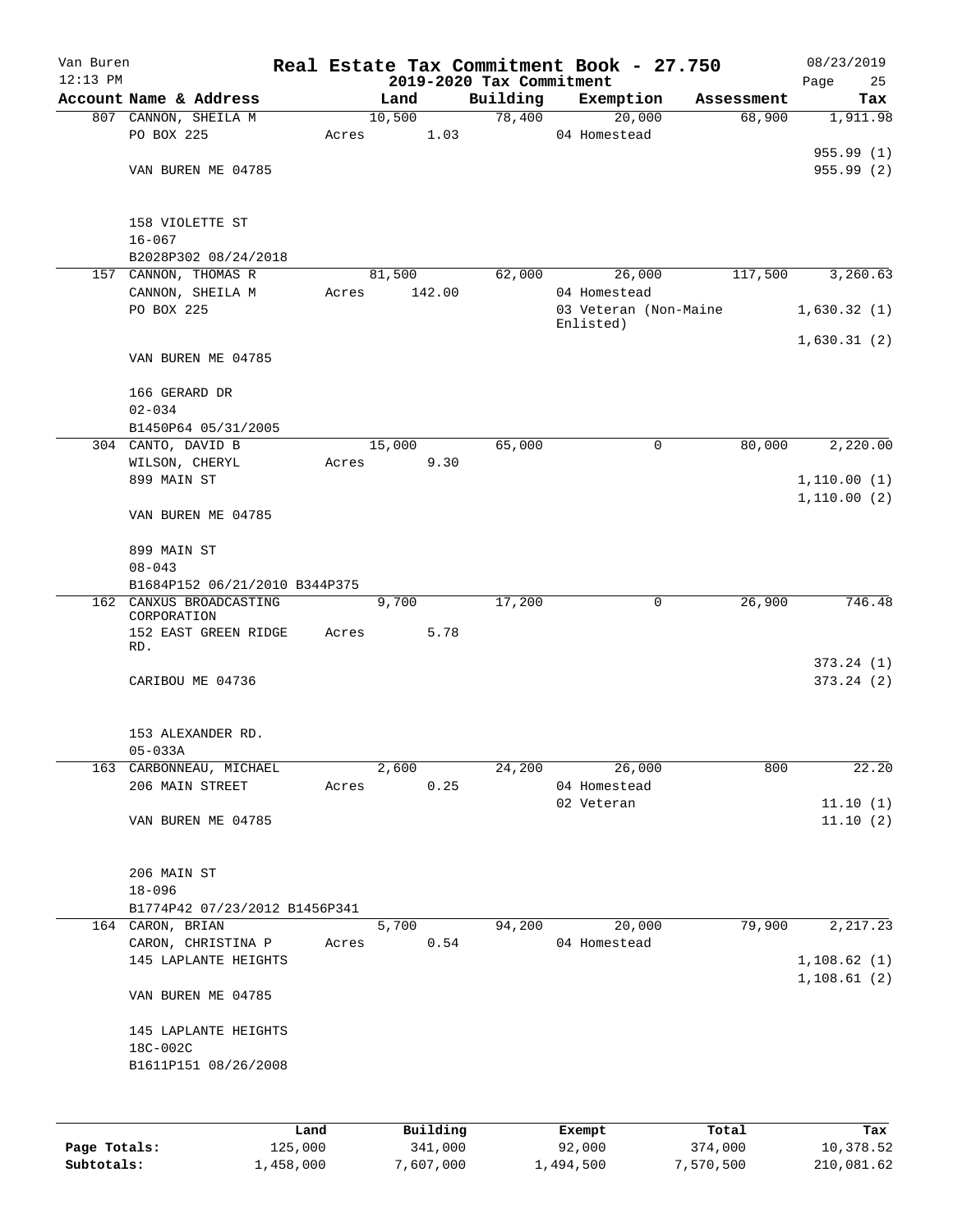| Van Buren<br>$12:13$ PM |                                           |       |               | 2019-2020 Tax Commitment | Real Estate Tax Commitment Book - 27.750 |            | 08/23/2019<br>Page<br>26 |
|-------------------------|-------------------------------------------|-------|---------------|--------------------------|------------------------------------------|------------|--------------------------|
|                         | Account Name & Address                    |       | Land          | Building                 | Exemption                                | Assessment | Tax                      |
|                         | 1467 CARON, BRIAN                         |       | 15,400        | 1,700                    | $\mathbf 0$                              | 17,100     | 474.53                   |
|                         | 145 LAPLANTE HEIGHTS                      | Acres | 12.30         |                          |                                          |            |                          |
|                         |                                           |       |               |                          |                                          |            | 237.27(1)                |
|                         | VAN BUREN ME 04785                        |       |               |                          |                                          |            | 237.26(2)                |
|                         |                                           |       |               |                          |                                          |            |                          |
|                         |                                           |       |               |                          |                                          |            |                          |
|                         | 385 CHAMPLAIN ST                          |       |               |                          |                                          |            |                          |
|                         | $03 - 001$                                |       |               |                          |                                          |            |                          |
|                         | B1709P57 01/10/2011<br>176 CARON, BRIAN R |       | 4,800         | 14,600                   | 0                                        | 19,400     | 538.35                   |
|                         | CARON, CHRISTINA P                        | Acres | 0.46          |                          |                                          |            |                          |
|                         | 145 LAPLANTE HEIGHTS                      |       |               |                          |                                          |            | 269.18(1)                |
|                         |                                           |       |               |                          |                                          |            | 269.17(2)                |
|                         | VAN BUREN ME 04785                        |       |               |                          |                                          |            |                          |
|                         |                                           |       |               |                          |                                          |            |                          |
|                         | 164 CLOVERHILL DR.                        |       |               |                          |                                          |            |                          |
|                         | 18C-002G                                  |       |               |                          |                                          |            |                          |
|                         | 1535 CARON, CHRISTINA P                   |       | 4,400         | 0                        | 0                                        | 4,400      | 122.10                   |
|                         | 145 LAPLANTE HEIGHTS                      | Acres | 0.46          |                          |                                          |            |                          |
|                         |                                           |       |               |                          |                                          |            | 61.05(1)                 |
|                         | VAN BUREN ME 04785                        |       |               |                          |                                          |            | 61.05(2)                 |
|                         |                                           |       |               |                          |                                          |            |                          |
|                         |                                           |       |               |                          |                                          |            |                          |
|                         | LAPLANTE HEIGHTS                          |       |               |                          |                                          |            |                          |
|                         | 18C-001B                                  |       |               |                          |                                          |            |                          |
|                         | B1703P171 11/29/2010                      |       |               | 46,300                   | $\mathbf 0$                              | 48,400     | 1,343.10                 |
|                         | 1328 CARON, CRAIG<br>CARON, MACY K        | Acres | 2,100<br>0.20 |                          |                                          |            |                          |
|                         | 142 FULTON STREET                         |       |               |                          |                                          |            | 671.55(1)                |
|                         |                                           |       |               |                          |                                          |            | 671.55(2)                |
|                         | VAN BUREN ME 04785                        |       |               |                          |                                          |            |                          |
|                         |                                           |       |               |                          |                                          |            |                          |
|                         | 142 FULTON ST                             |       |               |                          |                                          |            |                          |
|                         | $19 - 047$                                |       |               |                          |                                          |            |                          |
|                         | B1906P168 09/01/2015                      |       |               |                          |                                          |            |                          |
|                         | 165 CARON, DONALD R                       |       | 4,800         | 47,100                   | 0                                        | 51,900     | 1,440.23                 |
|                         | CARON, LISA M                             |       |               |                          |                                          |            |                          |
|                         | 781 MAIN STREET                           |       |               |                          |                                          |            | 720.12(1)                |
|                         |                                           |       |               |                          |                                          |            | 720.11(2)                |
|                         | VAN BUREN ME 04785                        |       |               |                          |                                          |            |                          |
|                         |                                           |       |               |                          |                                          |            |                          |
|                         | 112 WRIGHT ST                             |       |               |                          |                                          |            |                          |
|                         | $21 - 020A$<br>B747P88                    |       |               |                          |                                          |            |                          |
|                         | 1203 CARON, DONALD R                      |       | 18,300        | 94,200                   | 20,000                                   | 92,500     | 2,566.88                 |
|                         | CARON, LISA M                             | Acres | 19.00         |                          | 04 Homestead                             |            |                          |
|                         | 781 MAIN STREET                           |       |               |                          |                                          |            | 1, 283.44 (1)            |
|                         |                                           |       |               |                          |                                          |            | 1, 283.44 (2)            |
|                         | VAN BUREN ME 04785                        |       |               |                          |                                          |            |                          |
|                         |                                           |       |               |                          |                                          |            |                          |
|                         | 781 MAIN ST                               |       |               |                          |                                          |            |                          |
|                         | $08 - 020$                                |       |               |                          |                                          |            |                          |
|                         | B491P67                                   |       |               |                          |                                          |            |                          |
|                         |                                           |       |               |                          |                                          |            |                          |
|                         |                                           |       |               |                          |                                          |            |                          |
|                         |                                           |       |               |                          |                                          |            |                          |

|              | Land      | Building  | Exempt    | Total     | Tax        |
|--------------|-----------|-----------|-----------|-----------|------------|
| Page Totals: | 49,800    | 203,900   | 20,000    | 233,700   | 6,485.19   |
| Subtotals:   | 1,507,800 | 7,810,900 | 1,514,500 | 7,804,200 | 216,566.81 |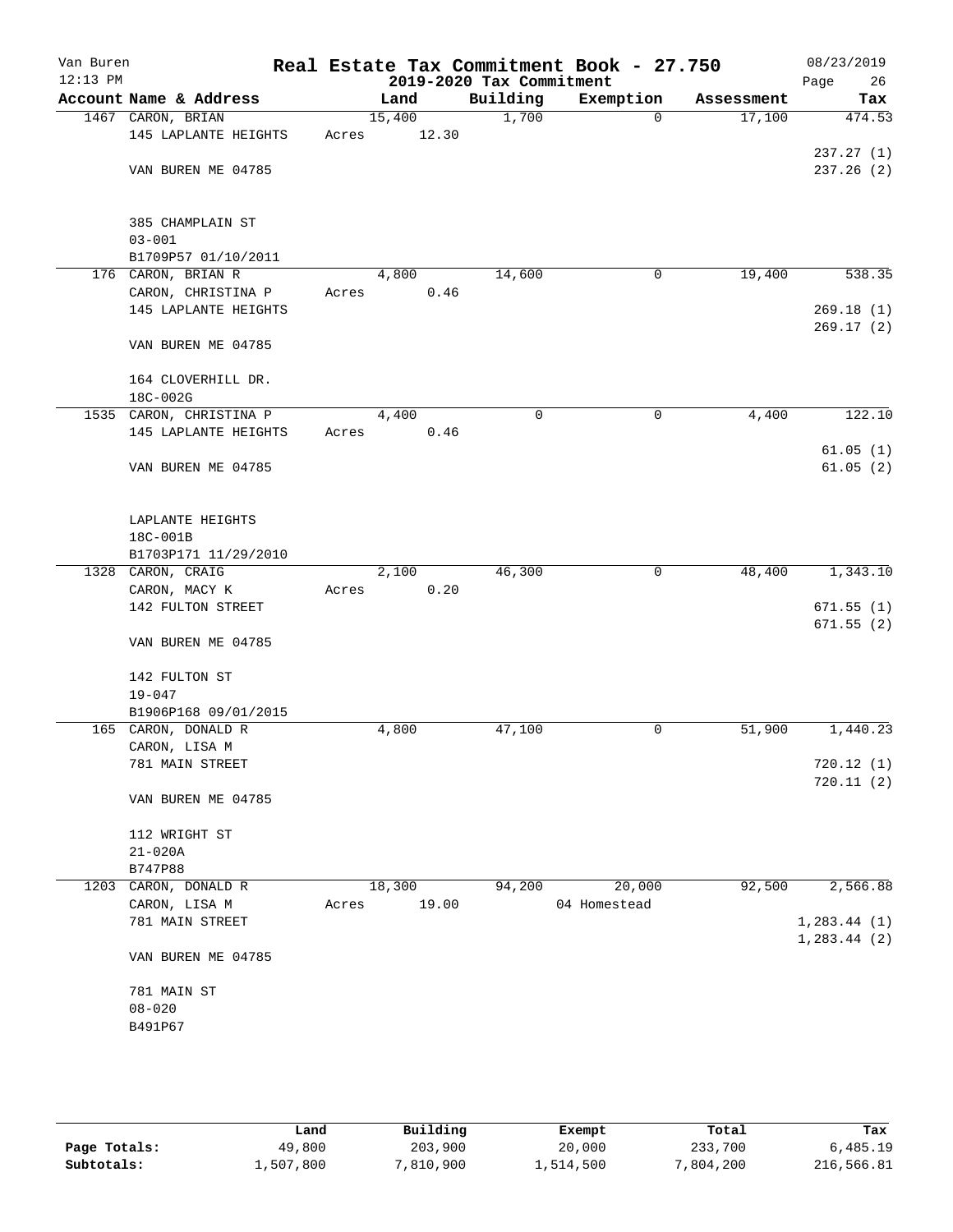| Van Buren<br>$12:13$ PM |                               |       |       |      | 2019-2020 Tax Commitment | Real Estate Tax Commitment Book - 27.750 |            | 08/23/2019<br>Page<br>27 |
|-------------------------|-------------------------------|-------|-------|------|--------------------------|------------------------------------------|------------|--------------------------|
|                         | Account Name & Address        |       | Land  |      |                          | Building Exemption                       | Assessment | Tax                      |
|                         | 349 CARON, LANCE D            |       | 2,000 |      | 21,200                   | 20,000                                   | 3,200      | 88.80                    |
|                         | 112 WRIGHT STREET             | Acres | 0.19  |      |                          | 04 Homestead                             |            |                          |
|                         |                               |       |       |      |                          |                                          |            | 44.40 (1)                |
|                         | VAN BUREN ME 04785            |       |       |      |                          |                                          |            | 44.40 (2)                |
|                         | 111 HILLSIDE ST               |       |       |      |                          |                                          |            |                          |
|                         | $23 - 060$                    |       |       |      |                          |                                          |            |                          |
|                         | B1702P33 11/15/2010 B1617P117 |       |       |      |                          |                                          |            |                          |
|                         | 166 CARON, LOUIS JR           |       | 4,200 |      | 50,200                   | 20,000                                   | 34,400     | 954.60                   |
|                         | CARON, SHIRLEY A              | Acres |       | 0.40 |                          | 04 Homestead                             |            |                          |
|                         | 306 MAIN STREET APT 201       |       |       |      |                          |                                          |            | 477.30 (1)<br>477.30 (2) |
|                         | VAN BUREN ME 04785            |       |       |      |                          |                                          |            |                          |
|                         | 306 MAIN ST                   |       |       |      |                          |                                          |            |                          |
|                         | $20 - 077$                    |       |       |      |                          |                                          |            |                          |
|                         | B1588P212                     |       |       |      |                          |                                          |            |                          |
|                         | 167 CARON, LOUIS JR           |       | 2,200 |      | $\mathbf 0$              | 0                                        | 2,200      | 61.05                    |
|                         | CARON, SHIRLEY A              | Acres |       | 0.21 |                          |                                          |            |                          |
|                         | 306 MAIN STREET APT 201       |       |       |      |                          |                                          |            | 30.53(1)<br>30.52(2)     |
|                         | VAN BUREN ME 04785            |       |       |      |                          |                                          |            |                          |
|                         | MAIN ST                       |       |       |      |                          |                                          |            |                          |
|                         | $20 - 076$                    |       |       |      |                          |                                          |            |                          |
|                         | B1588P212                     |       |       |      |                          |                                          |            |                          |
|                         | 168 CARON, LOUIS JR           |       | 2,600 |      | 6,800                    | 0                                        | 9,400      | 260.85                   |
|                         | CARON, SHIRLEY A              |       | Acres | 0.25 |                          |                                          |            |                          |
|                         | 306 MAIN STREET APT 201       |       |       |      |                          |                                          |            | 130.43(1)<br>130.42(2)   |
|                         | VAN BUREN ME 04785            |       |       |      |                          |                                          |            |                          |
|                         | 102 PIERCE ST                 |       |       |      |                          |                                          |            |                          |
|                         | $20 - 090$                    |       |       |      |                          |                                          |            |                          |
|                         | B1588P212                     |       |       |      |                          |                                          |            |                          |
|                         | 171 CARON, O'NEIL             |       | 2,100 |      | 24,300                   | 20,000                                   | 6,400      | 177.60                   |
|                         | CARON, BRENDA                 | Acres |       | 0.20 |                          | 04 Homestead                             |            |                          |
|                         | 156 FULTON STREET             |       |       |      |                          |                                          |            | 88.80 (1)                |
|                         | VAN BUREN ME 04785            |       |       |      |                          |                                          |            | 88.80 (2)                |
|                         | 156 FULTON ST                 |       |       |      |                          |                                          |            |                          |
|                         | $19 - 043$                    |       |       |      |                          |                                          |            |                          |
|                         | B820P201                      |       |       |      |                          |                                          |            |                          |
|                         | 174 CARON, ROBERT E JR        |       | 4,200 |      | 42,800                   | 20,000                                   | 27,000     | 749.25                   |
|                         | CARON, COLETTE                | Acres |       | 0.40 |                          | 04 Homestead                             |            |                          |
|                         | 110 BROOK AVENUE              |       |       |      |                          |                                          |            | 374.63(1)                |
|                         | VAN BUREN ME 04785            |       |       |      |                          |                                          |            | 374.62(2)                |
|                         | 110 BROOK AVE.                |       |       |      |                          |                                          |            |                          |
|                         | $17 - 063$                    |       |       |      |                          |                                          |            |                          |
|                         |                               |       |       |      |                          |                                          |            |                          |

|              | Land      | Building | Exempt    | Total    | Tax        |
|--------------|-----------|----------|-----------|----------|------------|
| Page Totals: | 17,300    | 145,300  | 80,000    | 82,600   | 2,292.15   |
| Subtotals:   | 1,525,100 | .956.200 | 1,594,500 | ,886,800 | 218,858.96 |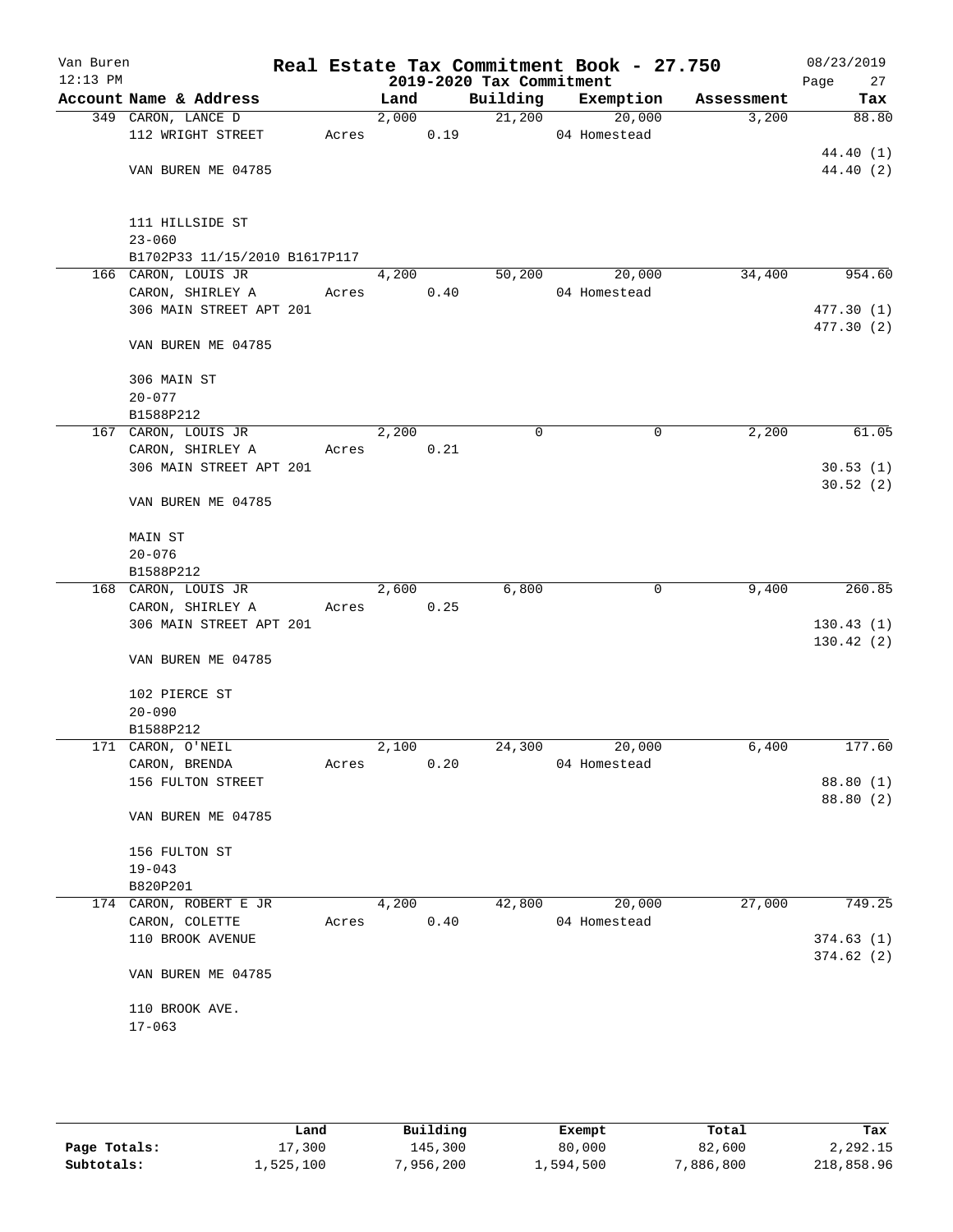| Van Buren<br>$12:13$ PM |                                |       |       |                    |       | 2019-2020 Tax Commitment | Real Estate Tax Commitment Book - 27.750 |            | 08/23/2019<br>Page<br>28     |
|-------------------------|--------------------------------|-------|-------|--------------------|-------|--------------------------|------------------------------------------|------------|------------------------------|
|                         | Account Name & Address         |       |       | Land               |       | Building                 | Exemption                                | Assessment | Tax                          |
|                         | 175 CARON, RUDOLPH L           |       |       | 3,800              |       | 51,400                   | 20,000                                   | 35,200     | 976.80                       |
|                         | CARON, CLAIRE                  | Acres |       |                    | 0.36  |                          | 04 Homestead                             |            |                              |
|                         | 135 MARION DRIVE               |       |       |                    |       |                          |                                          |            | 488.40 (1)                   |
|                         | VAN BUREN ME 04785             |       |       |                    |       |                          |                                          |            | 488.40 (2)                   |
|                         | 135 MARION DR                  |       |       |                    |       |                          |                                          |            |                              |
|                         | 18B-009                        |       |       |                    |       |                          |                                          |            |                              |
|                         | B419P109                       |       |       |                    |       |                          |                                          |            |                              |
|                         | 6 CARRATURO, DALE              |       |       | 1,700              |       | 32,100                   | 0                                        | 33,800     | 937.95                       |
|                         | 154 ST BRUNO STREET            | Acres |       |                    | 0.16  |                          |                                          |            |                              |
|                         | VAN BUREN ME 04785             |       |       |                    |       |                          |                                          |            | 468.98(1)<br>468.97(2)       |
|                         |                                |       |       |                    |       |                          |                                          |            |                              |
|                         | 154 ST BRUNO ST                |       |       |                    |       |                          |                                          |            |                              |
|                         | $17 - 012$                     |       |       |                    |       |                          |                                          |            |                              |
|                         | B1906P106 08/31/2015           |       |       |                    |       |                          |                                          |            |                              |
|                         | 179 CARRIER, GILMAN J          |       |       | 3,600              |       | 52,100                   | 20,000                                   | 35,700     | 990.68                       |
|                         | 185 LYNNE STREET               | Acres |       |                    | 0.34  |                          | 04 Homestead                             |            |                              |
|                         | VAN BUREN ME 04785             |       |       |                    |       |                          |                                          |            | 495.34 (1)<br>495.34 (2)     |
|                         |                                |       |       |                    |       |                          |                                          |            |                              |
|                         | 185 LYNNE ST                   |       |       |                    |       |                          |                                          |            |                              |
|                         | $19 - 071$                     |       |       |                    |       |                          |                                          |            |                              |
|                         | B1305P97                       |       |       |                    |       |                          |                                          |            |                              |
|                         | 180 CARRIER, ROBERT Y          |       |       | $\overline{5,400}$ |       | 84,800                   | 20,000                                   | 70,200     | 1,948.05                     |
|                         | 159 VIOLETTE STREET            |       | Acres |                    | 0.51  |                          | 04 Homestead                             |            |                              |
|                         |                                |       |       |                    |       |                          |                                          |            | 974.03(1)                    |
|                         | VAN BUREN ME 04785             |       |       |                    |       |                          |                                          |            | 974.02 (2)                   |
|                         | 159 VIOLETTE ST                |       |       |                    |       |                          |                                          |            |                              |
|                         | $16 - 081$                     |       |       |                    |       |                          |                                          |            |                              |
|                         | B1229P104                      |       |       |                    |       |                          |                                          |            |                              |
|                         | 182 CASHMAN, ROBERT R          |       |       | 16,400             |       | 89,800                   | 20,000                                   | 86,200     | 2,392.05                     |
|                         | CASHMAN, LINDA A               | Acres |       |                    | 12.00 |                          | 04 Homestead                             |            |                              |
|                         | 1104 MAIN ST                   |       |       |                    |       |                          |                                          |            | 1, 196.03(1)<br>1, 196.02(2) |
|                         | VAN BUREN ME 04785             |       |       |                    |       |                          |                                          |            |                              |
|                         | 1104 MAIN ST                   |       |       |                    |       |                          |                                          |            |                              |
|                         | $09 - 015$                     |       |       |                    |       |                          |                                          |            |                              |
|                         | B1124P10                       |       |       |                    |       |                          |                                          |            |                              |
|                         | 183 CASTONGUAY, LUCILLE R      |       |       | 5,500              |       | 67,700                   | 20,000                                   | 53,200     | 1,476.30                     |
|                         | 112 WATERMILL ROAD             | Acres |       |                    | 0.52  |                          | 04 Homestead                             |            |                              |
|                         | VAN BUREN ME 04785             |       |       |                    |       |                          |                                          |            | 738.15(1)<br>738.15(2)       |
|                         |                                |       |       |                    |       |                          |                                          |            |                              |
|                         | 112 WATERMILL RD<br>$16 - 032$ |       |       |                    |       |                          |                                          |            |                              |
|                         | B381P96                        |       |       |                    |       |                          |                                          |            |                              |
|                         |                                |       |       |                    |       |                          |                                          |            |                              |
|                         |                                |       |       |                    |       |                          |                                          |            |                              |
|                         |                                |       |       |                    |       |                          |                                          |            |                              |

|              | Land      | Building  | Exempt    | Total     | Tax        |
|--------------|-----------|-----------|-----------|-----------|------------|
| Page Totals: | 36,400    | 377,900   | 100,000   | 314,300   | 8,721.83   |
| Subtotals:   | 1,561,500 | 8,334,100 | 1,694,500 | 8,201,100 | 227,580.79 |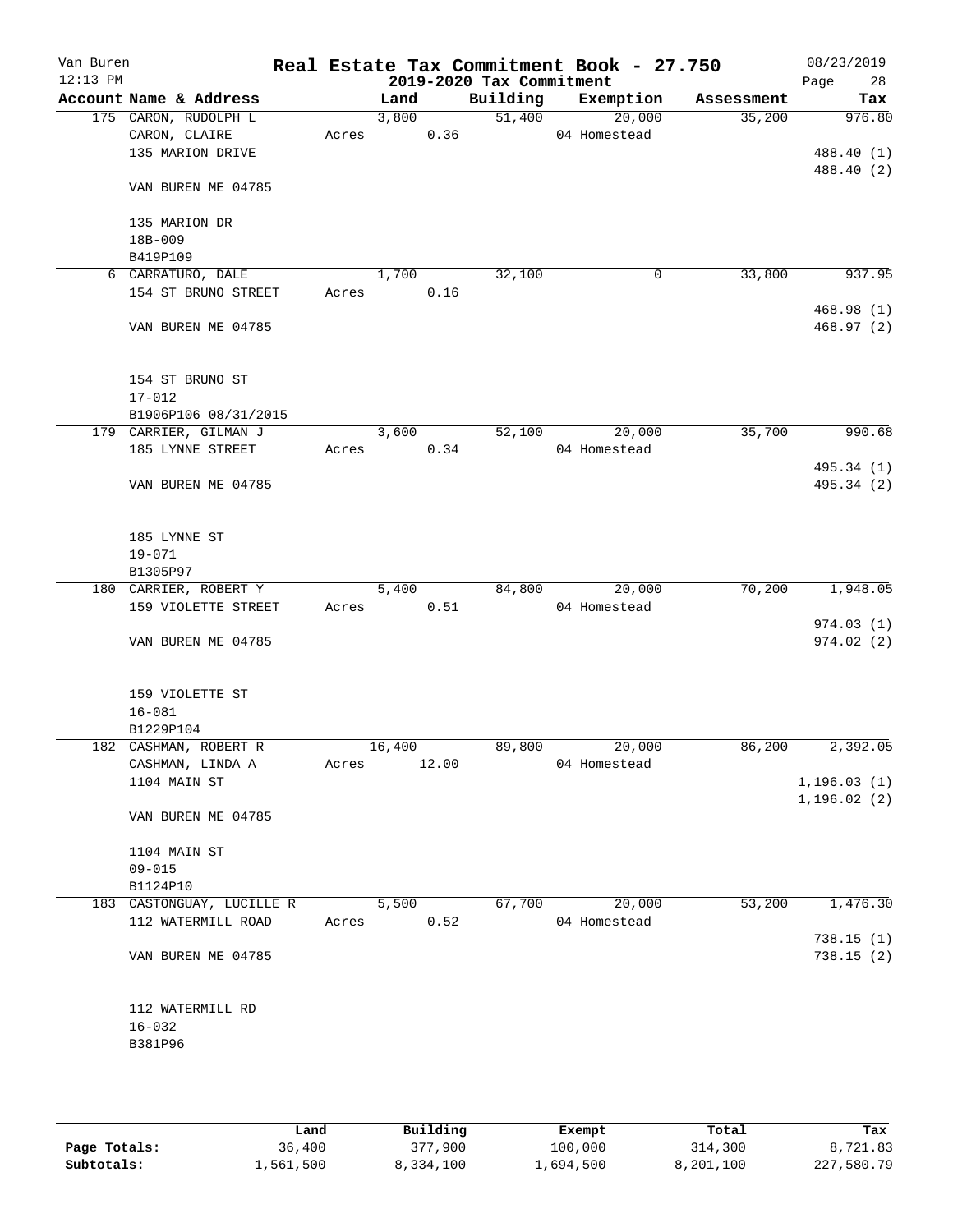| Van Buren<br>$12:13$ PM |                                    |            |        |       | 2019-2020 Tax Commitment | Real Estate Tax Commitment Book - 27.750 |            | 08/23/2019<br>Page<br>29 |
|-------------------------|------------------------------------|------------|--------|-------|--------------------------|------------------------------------------|------------|--------------------------|
|                         | Account Name & Address             |            | Land   |       | Building                 | Exemption                                | Assessment | Tax                      |
|                         | 189 CASTONGUAY, NORMAN J           |            | 1,700  |       | 23,900                   | 20,000                                   | 5,600      | 155.40                   |
|                         | CASTONGUAY, JACQUELINE Acres 0.16  |            |        |       |                          | 04 Homestead                             |            |                          |
|                         | 106 CHAMPLAIN ST                   |            |        |       |                          |                                          |            | 77.70(1)                 |
|                         |                                    |            |        |       |                          |                                          |            | 77.70(2)                 |
|                         | VAN BUREN ME 04785                 |            |        |       |                          |                                          |            |                          |
|                         |                                    |            |        |       |                          |                                          |            |                          |
|                         | 106 CHAMPLAIN ST                   |            |        |       |                          |                                          |            |                          |
|                         | $20 - 047$                         |            |        |       |                          |                                          |            |                          |
|                         | B1524P124                          |            |        |       |                          |                                          |            |                          |
|                         | 185 CASTONGUAY, PIERRE R           |            | 13,000 |       | 57,900                   | 20,000                                   | 50,900     | 1,412.48                 |
|                         | CASTONGUAY, SOLANGE J              | Acres 2.30 |        |       |                          | 04 Homestead                             |            |                          |
|                         | 1175 MAIN STREET                   |            |        |       |                          |                                          |            | 706.24(1)                |
|                         |                                    |            |        |       |                          |                                          |            | 706.24(2)                |
|                         | VAN BUREN ME 04785                 |            |        |       |                          |                                          |            |                          |
|                         |                                    |            |        |       |                          |                                          |            |                          |
|                         | 1175 MAIN ST                       |            |        |       |                          |                                          |            |                          |
|                         | 09-041E                            |            |        |       |                          |                                          |            |                          |
|                         | B1029P83                           |            |        |       |                          |                                          |            |                          |
|                         | 186 CASTONGUAY, RICHARD J 1,600    |            |        |       | 31,500                   | 26,000                                   | 7,100      | 197.03                   |
|                         |                                    |            |        |       |                          | 04 Homestead                             |            |                          |
|                         | CASTONGUAY, CLAUDETTE M Acres 0.15 |            |        |       |                          |                                          |            |                          |
|                         | 118 HILLSIDE STREET                |            |        |       |                          | 02 Veteran                               |            | 98.52(1)                 |
|                         |                                    |            |        |       |                          |                                          |            | 98.51(2)                 |
|                         | VAN BUREN ME 04785                 |            |        |       |                          |                                          |            |                          |
|                         |                                    |            |        |       |                          |                                          |            |                          |
|                         | 118 HILLSIDE ST                    |            |        |       |                          |                                          |            |                          |
|                         | $23 - 090$                         |            |        |       |                          |                                          |            |                          |
|                         | B1667P290 01/22/2010 B362P263      |            |        |       |                          |                                          |            |                          |
|                         | 187 CASTONGUAY, SCOTT A            |            | 5,800  |       | 4,900                    | 0                                        | 10,700     | 296.93                   |
|                         | CASTONGUAY, LUCILLE                | Acres      |        | 6.25  |                          |                                          |            |                          |
|                         | 119 CENTER STREET                  |            |        |       |                          |                                          |            | 148.47(1)                |
|                         |                                    |            |        |       |                          |                                          |            | 148.46(2)                |
|                         | VAN BUREN ME 04785                 |            |        |       |                          |                                          |            |                          |
|                         |                                    |            |        |       |                          |                                          |            |                          |
|                         | 269 LAKE RD                        |            |        |       |                          |                                          |            |                          |
|                         | $04 - 019$                         |            |        |       |                          |                                          |            |                          |
|                         | B960P342                           |            |        |       |                          |                                          |            |                          |
|                         | 188 CASTONGUAY, SCOTT A            |            | 4,500  |       | 43,800                   | 20,000                                   | 28,300     | 785.33                   |
|                         | JANKOWSKI, CHERYL A                | Acres      |        | 0.43  |                          | 04 Homestead                             |            |                          |
|                         | 119 CENTER STREET                  |            |        |       |                          |                                          |            | 392.67(1)                |
|                         |                                    |            |        |       |                          |                                          |            | 392.66(2)                |
|                         | VAN BUREN ME 04785                 |            |        |       |                          |                                          |            |                          |
|                         |                                    |            |        |       |                          |                                          |            |                          |
|                         | 119 CENTER ST                      |            |        |       |                          |                                          |            |                          |
|                         | $16 - 049$                         |            |        |       |                          |                                          |            |                          |
|                         | B1390P64                           |            |        |       |                          |                                          |            |                          |
|                         | 190 CASTONGUAY, SHERI J            |            | 11,000 |       | 0                        | 0                                        | 11,000     | 305.25                   |
|                         | CASTONGUAY, GREGG                  | Acres      |        | 12.00 |                          |                                          |            |                          |
|                         | 3329 BEDMINSTER RD                 |            |        |       |                          |                                          |            | 152.63(1)                |
|                         |                                    |            |        |       |                          |                                          |            | 152.62(2)                |
|                         | OTTSVILLE PA 18942                 |            |        |       |                          |                                          |            |                          |
|                         |                                    |            |        |       |                          |                                          |            |                          |
|                         | RR 1                               |            |        |       |                          |                                          |            |                          |
|                         | $09 - 041$                         |            |        |       |                          |                                          |            |                          |
|                         | B1445P228                          |            |        |       |                          |                                          |            |                          |
|                         |                                    |            |        |       |                          |                                          |            |                          |
|                         |                                    |            |        |       |                          |                                          |            |                          |
|                         |                                    |            |        |       |                          |                                          |            |                          |

|              | Land      | Building  | Exempt    | Total     | Tax        |
|--------------|-----------|-----------|-----------|-----------|------------|
| Page Totals: | 37,600    | 162,000   | 86,000    | 113,600   | 3,152.42   |
| Subtotals:   | 1,599,100 | 8,496,100 | 1,780,500 | 8,314,700 | 230,733.21 |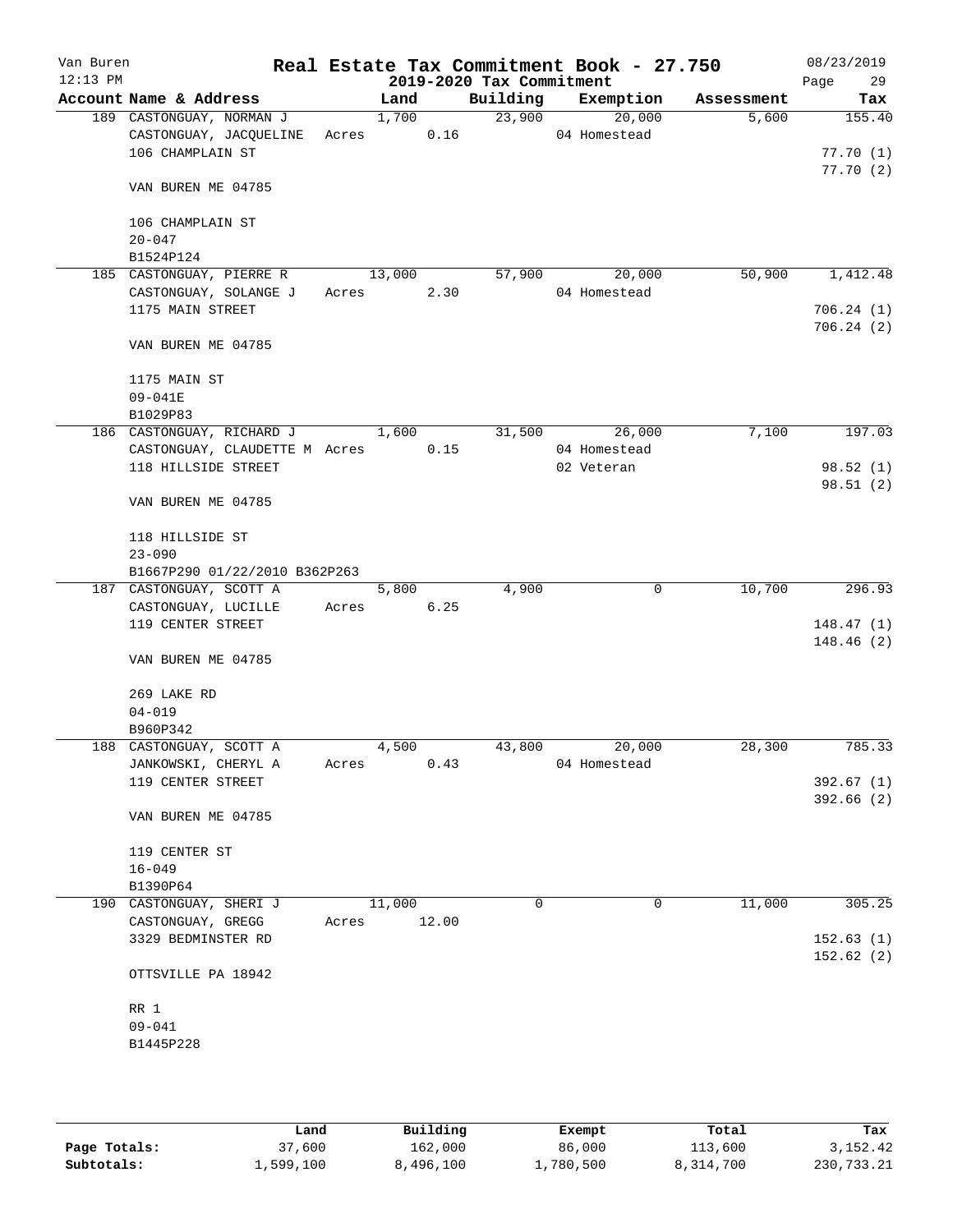| Van Buren<br>$12:13$ PM |                                    |        |       | 2019-2020 Tax Commitment | Real Estate Tax Commitment Book - 27.750 |            | 08/23/2019<br>Page<br>30 |
|-------------------------|------------------------------------|--------|-------|--------------------------|------------------------------------------|------------|--------------------------|
|                         | Account Name & Address             | Land   |       | Building                 | Exemption                                | Assessment | Tax                      |
|                         | 196 CHABRE, HEATH                  | 3,600  |       | 55,600                   | $\mathbf 0$                              | 59,200     | 1,642.80                 |
|                         | 201 LYNNE STREET                   | Acres  | 0.34  |                          |                                          |            |                          |
|                         |                                    |        |       |                          |                                          |            | 821.40 (1)               |
|                         | VAN BUREN ME 04785                 |        |       |                          |                                          |            | 821.40 (2)               |
|                         |                                    |        |       |                          |                                          |            |                          |
|                         |                                    |        |       |                          |                                          |            |                          |
|                         | 201 LYNNE ST                       |        |       |                          |                                          |            |                          |
|                         | $19 - 083$                         |        |       |                          |                                          |            |                          |
|                         | B2034P173 10/10/2018               |        |       |                          |                                          |            |                          |
|                         | 192 CHABRE, HEDRICK J              | 10,700 |       | 54,100                   | 20,000                                   | 44,800     | 1, 243.20                |
|                         | CHABRE, CLAUDETTE M                | Acres  | 1.16  |                          | 04 Homestead                             |            |                          |
|                         | 156 CHAMPLAIN STREET               |        |       |                          |                                          |            | 621.60(1)                |
|                         |                                    |        |       |                          |                                          |            | 621.60(2)                |
|                         | VAN BUREN ME 04785                 |        |       |                          |                                          |            |                          |
|                         |                                    |        |       |                          |                                          |            |                          |
|                         | 156 CHAMPLAIN ST                   |        |       |                          |                                          |            |                          |
|                         | $19 - 075$                         |        |       |                          |                                          |            |                          |
|                         | B875P177                           |        |       |                          |                                          |            |                          |
|                         | 768 CHABRE, HEDRICK J              | 10,600 |       | 0                        | 0                                        | 10,600     | 294.15                   |
|                         | CHABRE, CLAUDETTE M                | Acres  | 1.14  |                          |                                          |            |                          |
|                         | 156 CHAMPLAIN STREET               |        |       |                          |                                          |            | 147.08(1)                |
|                         |                                    |        |       |                          |                                          |            | 147.07(2)                |
|                         | VAN BUREN ME 04785                 |        |       |                          |                                          |            |                          |
|                         |                                    |        |       |                          |                                          |            |                          |
|                         | CHAMPLAIN ST                       |        |       |                          |                                          |            |                          |
|                         | $19 - 074$                         |        |       |                          |                                          |            |                          |
|                         | B1864P10 08/14/2014                |        |       |                          |                                          |            |                          |
|                         | 195 CHAMBERLAIN, NORMAN G          | 13,000 |       | 18,700                   | 26,000                                   | 5,700      | 158.18                   |
|                         |                                    |        |       |                          |                                          |            |                          |
|                         | 108 ST MARY'S BROOK RD             | Acres  | 2.37  |                          | 04 Homestead                             |            |                          |
|                         |                                    |        |       |                          | 02 Veteran                               |            | 79.09(1)                 |
|                         | VAN BUREN ME 04785                 |        |       |                          |                                          |            | 79.09(2)                 |
|                         |                                    |        |       |                          |                                          |            |                          |
|                         |                                    |        |       |                          |                                          |            |                          |
|                         | 108 ST MARY'S BROOK RD             |        |       |                          |                                          |            |                          |
|                         | $02 - 038$                         |        |       |                          |                                          |            |                          |
|                         | B1558P224                          |        |       |                          |                                          |            |                          |
|                         | 197 CHAMPLIN, FRANCIS T            | 19,400 |       | 0                        | 0                                        | 19,400     | 538.35                   |
|                         | (LIVING TRUST)<br>CHAMPLIN, EDWINA | Acres  | 60.00 |                          |                                          |            |                          |
|                         | P O BOX 262                        |        |       |                          |                                          |            | 269.18(1)                |
|                         |                                    |        |       |                          |                                          |            | 269.17(2)                |
|                         | VAN BUREN ME 04785                 |        |       |                          |                                          |            |                          |
|                         |                                    |        |       |                          |                                          |            |                          |
|                         |                                    |        |       |                          |                                          |            |                          |
|                         | OFF HAMLIN RD                      |        |       |                          |                                          |            |                          |
|                         | $03 - 015$                         |        |       |                          |                                          |            |                          |
|                         | B1022P306<br>199 CHAN, WILLIAM G   | 4,100  |       | 78,800                   | 20,000                                   | 62,900     | 1,745.48                 |
|                         |                                    | Acres  | 0.39  |                          | 04 Homestead                             |            |                          |
|                         | CHAN, MOLAN                        |        |       |                          |                                          |            |                          |
|                         | 109 HIGH STREET                    |        |       |                          |                                          |            | 872.74 (1)               |
|                         |                                    |        |       |                          |                                          |            | 872.74 (2)               |
|                         | VAN BUREN ME 04785                 |        |       |                          |                                          |            |                          |
|                         |                                    |        |       |                          |                                          |            |                          |
|                         | 109 HIGH ST                        |        |       |                          |                                          |            |                          |
|                         | $14 - 133$                         |        |       |                          |                                          |            |                          |
|                         | B414P702                           |        |       |                          |                                          |            |                          |
|                         |                                    |        |       |                          |                                          |            |                          |
|                         |                                    |        |       |                          |                                          |            |                          |
|                         |                                    |        |       |                          |                                          |            |                          |

|              | Land      | Building  | Exempt    | Total     | Tax          |
|--------------|-----------|-----------|-----------|-----------|--------------|
| Page Totals: | 61,400    | 207,200   | 66,000    | 202,600   | 5,622.16     |
| Subtotals:   | 1,660,500 | 8,703,300 | ⊥,846,500 | 8,517,300 | 236, 355. 37 |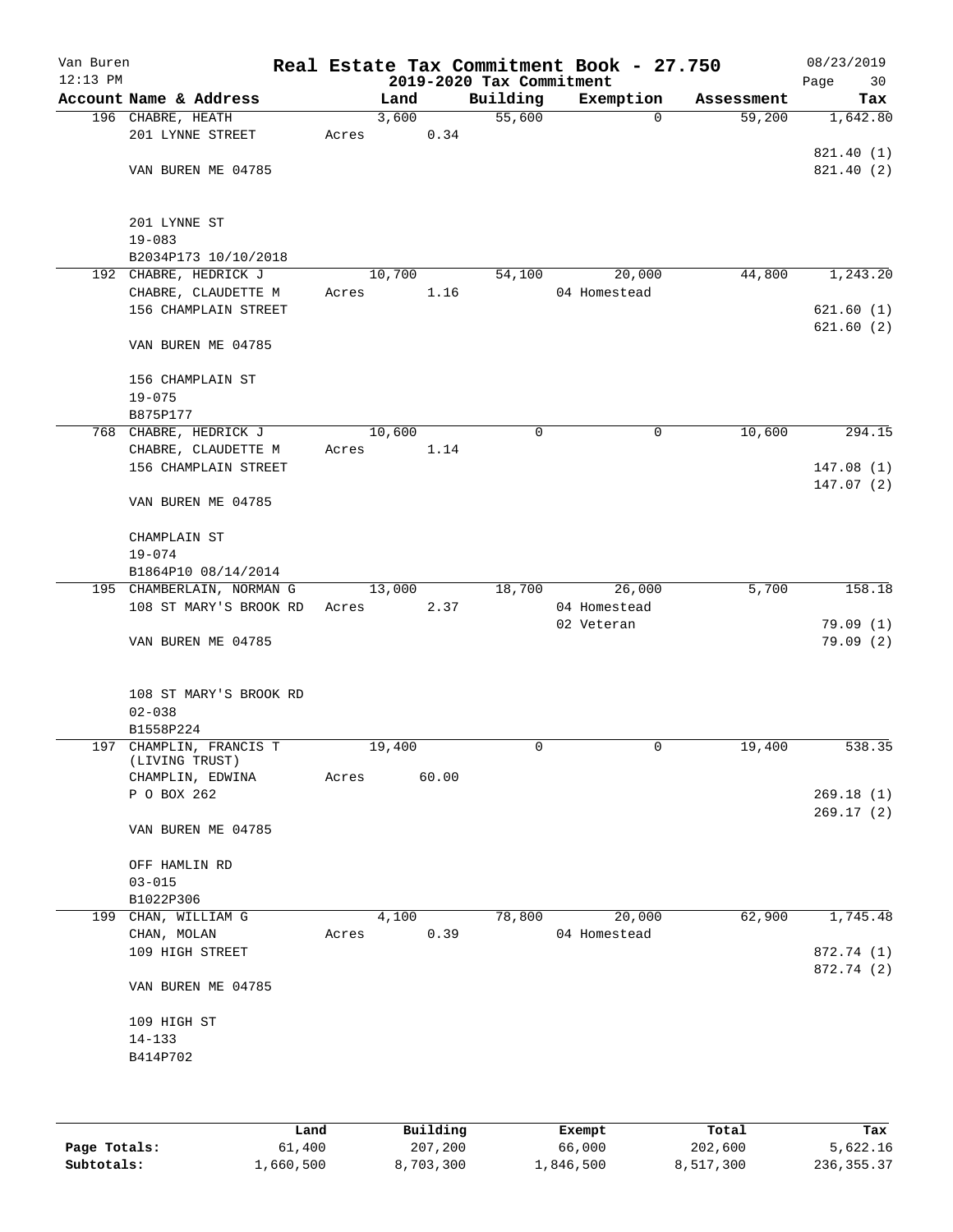| Van Buren<br>$12:13$ PM |                                                               |       |       |      | 2019-2020 Tax Commitment | Real Estate Tax Commitment Book - 27.750 |            | 08/23/2019<br>Page<br>31 |
|-------------------------|---------------------------------------------------------------|-------|-------|------|--------------------------|------------------------------------------|------------|--------------------------|
|                         | Account Name & Address                                        |       | Land  |      | Building                 | Exemption                                | Assessment | Tax                      |
|                         | 509 CHASSE, DENISE S<br>DOUCETTE, CHRISTINE                   | Acres | 3,200 | 0.30 | 41,900                   | 0                                        | 45,100     | 1,251.53                 |
|                         | 500 MAIN STREET<br>C/O PIERRETTE GAGNON<br>VAN BUREN ME 04785 |       |       |      |                          |                                          |            | 625.77(1)<br>625.76(2)   |
|                         | 500 MAIN ST<br>$22 - 008$                                     |       |       |      |                          |                                          |            |                          |
|                         | B1915P276 11/18/2015                                          |       |       |      |                          |                                          |            |                          |
|                         | 201 CHASSE, GERALD<br>CHASSE, MARY ANN<br>PO BOX 67           | Acres | 1,400 | 0.13 | 22,100                   | 0                                        | 23,500     | 652.13<br>326.07(1)      |
|                         | VAN BUREN ME 04785                                            |       |       |      |                          |                                          |            | 326.06(2)                |
|                         | 112 CENTER ST<br>$16 - 055$                                   |       |       |      |                          |                                          |            |                          |
|                         | B1117P97<br>202 CHASSE, GERALD                                |       | 7,400 |      | 47,100                   | 0                                        | 54,500     | 1,512.38                 |
|                         | CHASSE, MARY ANN<br>PO BOX 67                                 | Acres |       | 0.70 |                          |                                          |            | 756.19(1)                |
|                         | VAN BUREN ME 04785                                            |       |       |      |                          |                                          |            | 756.19(2)                |
|                         | 176 STATE ST<br>$12A - 020$                                   |       |       |      |                          |                                          |            |                          |
|                         | 1297 CHASSE, GERALD                                           |       | 4,000 |      | 43,700                   | 0                                        | 47,700     | 1,323.68                 |
|                         | CHASSE, MARY ANNE                                             | Acres |       | 0.38 |                          |                                          |            |                          |
|                         | PO BOX 67                                                     |       |       |      |                          |                                          |            | 661.84(1)                |
|                         | VAN BUREN ME 04785                                            |       |       |      |                          |                                          |            | 661.84 (2)               |
|                         | 107 CLEVELAND AVE<br>$18 - 082$<br>B1688P246 07/23/2010       |       |       |      |                          |                                          |            |                          |
|                         | 861 CHASSE, GERALD J                                          |       | 1,900 |      | 3,400                    | 0                                        | 5,300      | 147.07                   |
|                         | CHASSE, MARY ANN<br>PO BOX 67                                 | Acres |       | 0.18 |                          |                                          |            | 73.54(1)                 |
|                         | VAN BUREN ME 04785                                            |       |       |      |                          |                                          |            | 73.53(2)                 |
|                         | 118 PINE ST<br>$14 - 070$                                     |       |       |      |                          |                                          |            |                          |
|                         | B1947P171 09/06/2016                                          |       |       |      |                          |                                          |            |                          |
|                         | 203 CHASSE, GERALD J                                          |       | 1,200 |      | 29,600                   | 0                                        | 30,800     | 854.70                   |
|                         | CHASSE, MARY ANN                                              | Acres |       | 0.11 |                          |                                          |            |                          |
|                         | PO BOX 67                                                     |       |       |      |                          |                                          |            | 427.35(1)                |
|                         | VAN BUREN ME 04785                                            |       |       |      |                          |                                          |            | 427.35 (2)               |
|                         | 123 TYLER ST                                                  |       |       |      |                          |                                          |            |                          |
|                         | $18 - 106$                                                    |       |       |      |                          |                                          |            |                          |
|                         | B777P48                                                       |       |       |      |                          |                                          |            |                          |
|                         |                                                               |       |       |      |                          |                                          |            |                          |

|              | Land      | Building  | Exempt    | Total     | Tax        |
|--------------|-----------|-----------|-----------|-----------|------------|
| Page Totals: | 19,100    | 187,800   |           | 206,900   | 5,741.49   |
| Subtotals:   | L,679,600 | 8,891,100 | 1,846,500 | 8,724,200 | 242,096.86 |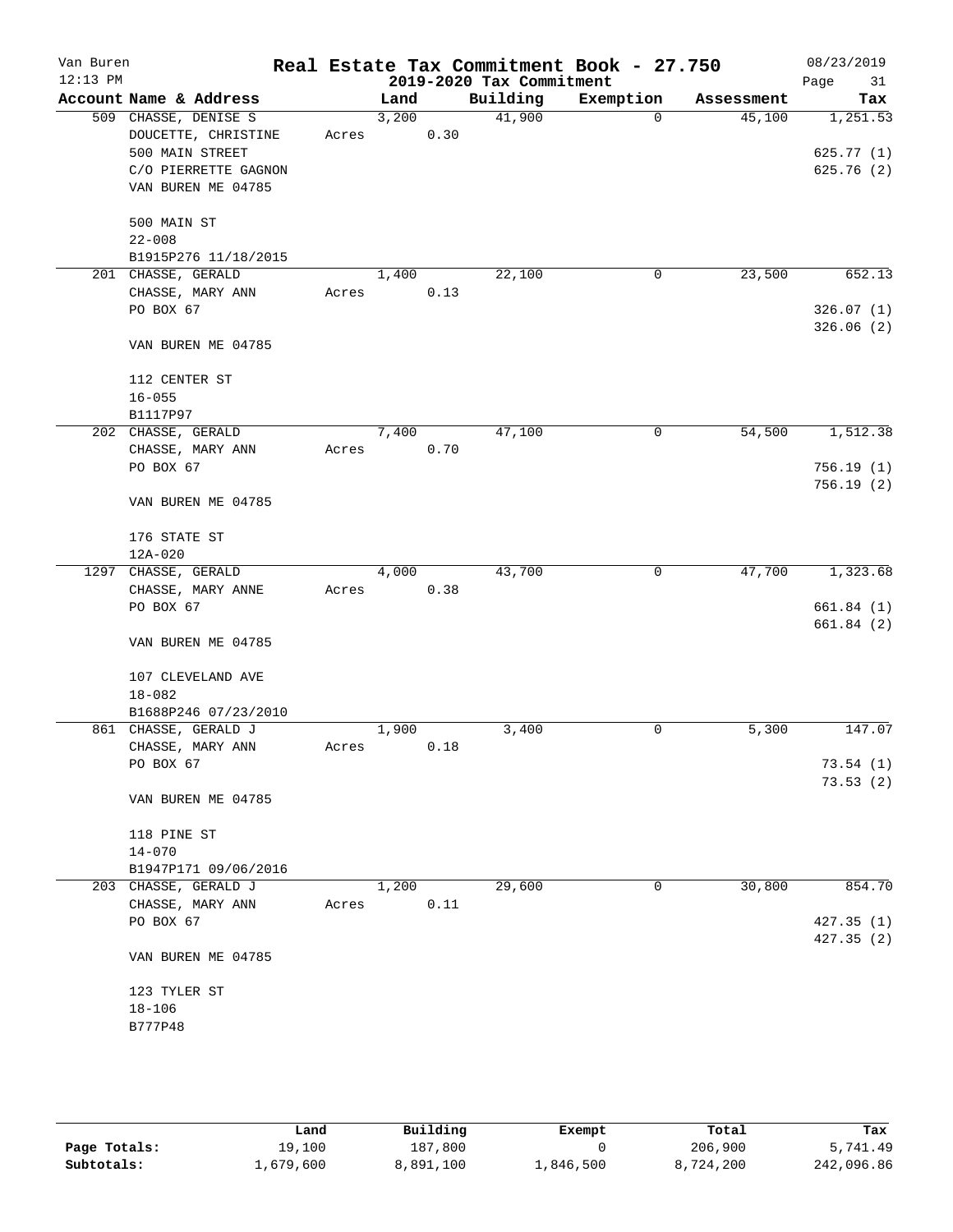| Van Buren  |                                          |       |       |      |                          | Real Estate Tax Commitment Book - 27.750 |            | 08/23/2019 |
|------------|------------------------------------------|-------|-------|------|--------------------------|------------------------------------------|------------|------------|
| $12:13$ PM |                                          |       |       |      | 2019-2020 Tax Commitment |                                          |            | Page<br>32 |
|            | Account Name & Address                   |       | Land  |      | Building                 | Exemption                                | Assessment | Tax        |
|            | 204 CHASSE, GERALD J<br>CHASSE, MARY ANN |       | 2,100 | 0.20 | 26,800                   | 0                                        | 28,900     | 801.98     |
|            | PO BOX 67                                | Acres |       |      |                          |                                          |            | 400.99(1)  |
|            |                                          |       |       |      |                          |                                          |            | 400.99(2)  |
|            | VAN BUREN ME 04785                       |       |       |      |                          |                                          |            |            |
|            | 105 NOTRE DAME ST                        |       |       |      |                          |                                          |            |            |
|            | $17 - 025$                               |       |       |      |                          |                                          |            |            |
|            | B583P314                                 |       |       |      |                          |                                          |            |            |
|            | 205 CHASSE, GERALD J                     |       | 300   |      | $\mathbf 0$              | $\mathbf 0$                              | 300        | 8.32       |
|            | CHASSE, MARY ANN                         | Acres |       | 0.03 |                          |                                          |            |            |
|            | PO BOX 67                                |       |       |      |                          |                                          |            | 4.16(1)    |
|            | VAN BUREN ME 04785                       |       |       |      |                          |                                          |            | 4.16(2)    |
|            | GARFIELD AVE                             |       |       |      |                          |                                          |            |            |
|            | $20 - 082$                               |       |       |      |                          |                                          |            |            |
|            | B584P270                                 |       |       |      |                          |                                          |            |            |
|            | 215 CHASSE, GERALD J                     |       | 5,800 |      | 28,000                   | 0                                        | 33,800     | 937.95     |
|            | CHASSE, MARY ANN                         | Acres |       | 0.55 |                          |                                          |            |            |
|            | PO BOX 67                                |       |       |      |                          |                                          |            | 468.98(1)  |
|            |                                          |       |       |      |                          |                                          |            | 468.97(2)  |
|            | VAN BUREN ME 04785                       |       |       |      |                          |                                          |            |            |
|            | 241 MAIN ST                              |       |       |      |                          |                                          |            |            |
|            | $18 - 037$                               |       |       |      |                          |                                          |            |            |
|            | 207 CHASSE, GERALD J                     |       | 2,300 |      | 33,200                   | 0                                        | 35,500     | 985.13     |
|            | CHASSE, MARY ANN                         | Acres |       | 0.22 |                          |                                          |            |            |
|            | PO BOX 67                                |       |       |      |                          |                                          |            | 492.57 (1) |
|            |                                          |       |       |      |                          |                                          |            | 492.56 (2) |
|            | VAN BUREN ME 04785                       |       |       |      |                          |                                          |            |            |
|            | 110 FERRY ST                             |       |       |      |                          |                                          |            |            |
|            | $18 - 055$                               |       |       |      |                          |                                          |            |            |
|            | B596P61                                  |       |       |      |                          |                                          |            |            |
|            | 208 CHASSE, GERALD J                     |       | 4,100 |      | 21,700                   | 0                                        | 25,800     | 715.95     |
|            | CHASSE, MARY ANN                         | Acres |       | 0.39 |                          |                                          |            |            |
|            | PO BOX 67                                |       |       |      |                          |                                          |            | 357.98 (1) |
|            | VAN BUREN ME 04785                       |       |       |      |                          |                                          |            | 357.97 (2) |
|            |                                          |       |       |      |                          |                                          |            |            |
|            | 109 MONTCALM AVE<br>$17 - 032$           |       |       |      |                          |                                          |            |            |
|            | 210 CHASSE, GERALD J                     |       | 300   |      | 0                        | 0                                        | 300        | 8.32       |
|            | CHASSE, MARY ANN                         | Acres |       | 0.03 |                          |                                          |            |            |
|            | PO BOX 67                                |       |       |      |                          |                                          |            | 4.16(1)    |
|            |                                          |       |       |      |                          |                                          |            | 4.16(2)    |
|            | VAN BUREN ME 04785                       |       |       |      |                          |                                          |            |            |
|            | GARFIELD AVE                             |       |       |      |                          |                                          |            |            |
|            | $20 - 081$                               |       |       |      |                          |                                          |            |            |
|            | B1336P38                                 |       |       |      |                          |                                          |            |            |
|            |                                          |       |       |      |                          |                                          |            |            |
|            |                                          |       |       |      |                          |                                          |            |            |

|              | Land      | Building  | Exempt    | Total     | Tax        |
|--------------|-----------|-----------|-----------|-----------|------------|
| Page Totals: | 14,900    | 109,700   |           | 124,600   | 3,457.65   |
| Subtotals:   | 1,694,500 | 9,000,800 | 1,846,500 | 8,848,800 | 245,554.51 |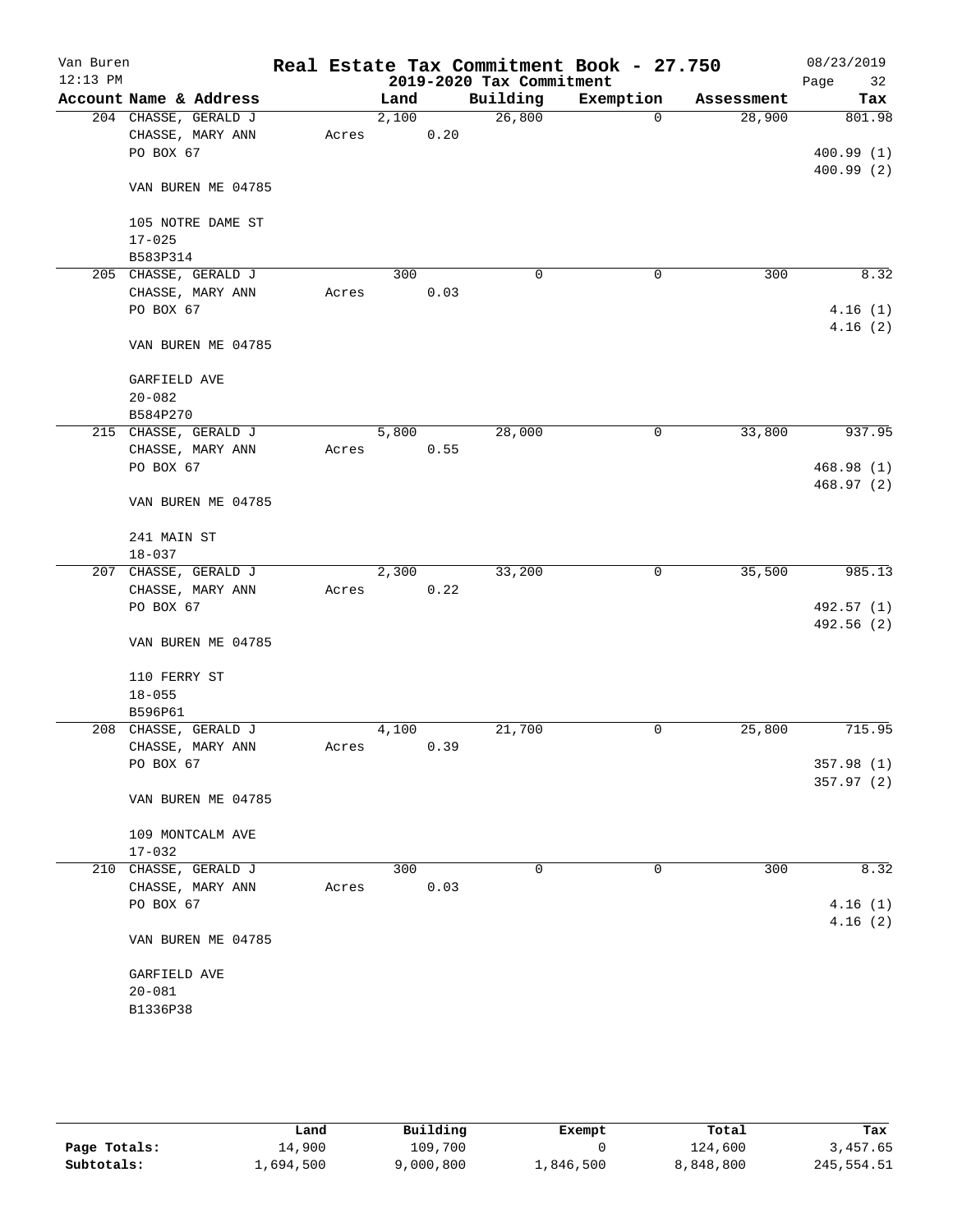| Van Buren<br>$12:13$ PM |                        |       |        |      | 2019-2020 Tax Commitment | Real Estate Tax Commitment Book - 27.750 |            | 08/23/2019<br>33<br>Page |
|-------------------------|------------------------|-------|--------|------|--------------------------|------------------------------------------|------------|--------------------------|
|                         | Account Name & Address |       | Land   |      | Building                 | Exemption                                | Assessment | Tax                      |
|                         | 211 CHASSE, GERALD J   |       | 1,300  |      | 36,200                   | $\Omega$                                 | 37,500     | 1,040.63                 |
|                         | CHASSE, MARY ANN       | Acres |        | 0.12 |                          |                                          |            |                          |
|                         | PO BOX 67              |       |        |      |                          |                                          |            | 520.32(1)                |
|                         |                        |       |        |      |                          |                                          |            | 520.31(2)                |
|                         | VAN BUREN ME 04785     |       |        |      |                          |                                          |            |                          |
|                         |                        |       |        |      |                          |                                          |            |                          |
|                         | 103 CYR AVE            |       |        |      |                          |                                          |            |                          |
|                         | $18 - 108$             |       |        |      |                          |                                          |            |                          |
|                         | 212 CHASSE, GERALD J   |       | 2,600  |      | 22,100                   | 0                                        | 24,700     | 685.43                   |
|                         | C/O TAMMY HATCH        | Acres |        | 0.25 |                          |                                          |            |                          |
|                         | PO BOX 67              |       |        |      |                          |                                          |            | 342.72 (1)               |
|                         |                        |       |        |      |                          |                                          |            | 342.71 (2)               |
|                         | VAN BUREN ME 04785     |       |        |      |                          |                                          |            |                          |
|                         |                        |       |        |      |                          |                                          |            |                          |
|                         | 109 GARFIELD AVE       |       |        |      |                          |                                          |            |                          |
|                         | $20 - 087$             |       |        |      |                          |                                          |            |                          |
|                         | B894P270               |       |        |      |                          |                                          |            |                          |
|                         | 216 CHASSE, GERARD M   |       | 13,800 |      | 48,800                   | 20,000                                   | 42,600     | 1,182.15                 |
|                         | CHASSE, LORRIANE       | Acres |        | 4.60 |                          | 04 Homestead                             |            |                          |
|                         | 879 MAIN ST            |       |        |      |                          |                                          |            | 591.08 (1)               |
|                         |                        |       |        |      |                          |                                          |            | 591.07(2)                |
|                         | VAN BUREN ME 04785     |       |        |      |                          |                                          |            |                          |
|                         |                        |       |        |      |                          |                                          |            |                          |
|                         | 879 MAIN ST            |       |        |      |                          |                                          |            |                          |
|                         | $08 - 036A$            |       |        |      |                          |                                          |            |                          |
|                         | B396P780               |       |        |      |                          |                                          |            |                          |
|                         | 217 CHASSE, JAMES G    |       | 4,400  |      | 68,100                   | 20,000                                   | 52,500     | 1,456.88                 |
|                         | CHASSE, BRENDA M       | Acres |        | 0.42 |                          | 04 Homestead                             |            |                          |
|                         | 137 CLOVERHILL DRIVE   |       |        |      |                          |                                          |            | 728.44(1)                |
|                         |                        |       |        |      |                          |                                          |            | 728.44(2)                |
|                         | VAN BUREN ME 04785     |       |        |      |                          |                                          |            |                          |
|                         |                        |       |        |      |                          |                                          |            |                          |
|                         | 137 CLOVERHILL DR      |       |        |      |                          |                                          |            |                          |
|                         | $18C - 008$            |       |        |      |                          |                                          |            |                          |
|                         | B876P308               |       |        |      |                          |                                          |            |                          |
|                         | 550 CHASSE, KYLE J     |       | 5,700  |      | 72,900                   | 20,000                                   | 58,600     | 1,626.15                 |
|                         | CHASSE, MINDY A        | Acres |        | 0.54 |                          | 04 Homestead                             |            |                          |
|                         | 150 LYNNE STREET       |       |        |      |                          |                                          |            | 813.08 (1)               |
|                         |                        |       |        |      |                          |                                          |            | 813.07 (2)               |
|                         | VAN BUREN ME 04785     |       |        |      |                          |                                          |            |                          |
|                         |                        |       |        |      |                          |                                          |            |                          |
|                         | 150 LYNNE ST           |       |        |      |                          |                                          |            |                          |
|                         | $20 - 102$             |       |        |      |                          |                                          |            |                          |
|                         | B1841P150 01/03/2014   |       |        |      |                          |                                          |            |                          |
|                         | 289 CHASSE, KYLE J     |       | 1,600  |      | 0                        | 0                                        | 1,600      | 44.40                    |
|                         | CHASSE, MINDY A        | Acres |        | 0.31 |                          |                                          |            |                          |
|                         | 150 LYNNE STREET       |       |        |      |                          |                                          |            | 22.20(1)                 |
|                         |                        |       |        |      |                          |                                          |            | 22.20(2)                 |
|                         | VAN BUREN ME 04785     |       |        |      |                          |                                          |            |                          |
|                         |                        |       |        |      |                          |                                          |            |                          |
|                         | PATRICIA ST            |       |        |      |                          |                                          |            |                          |
|                         | $20 - 117$             |       |        |      |                          |                                          |            |                          |
|                         | B1841P166 01/03/2014   |       |        |      |                          |                                          |            |                          |
|                         |                        |       |        |      |                          |                                          |            |                          |
|                         |                        |       |        |      |                          |                                          |            |                          |

|              | Land      | Building | Exempt    | Total     | Tax        |
|--------------|-----------|----------|-----------|-----------|------------|
| Page Totals: | 29,400    | 248,100  | 60,000    | 217,500   | 6,035.64   |
| Subtotals:   | l,723,900 | .248.900 | 1,906,500 | 9,066,300 | 251,590.15 |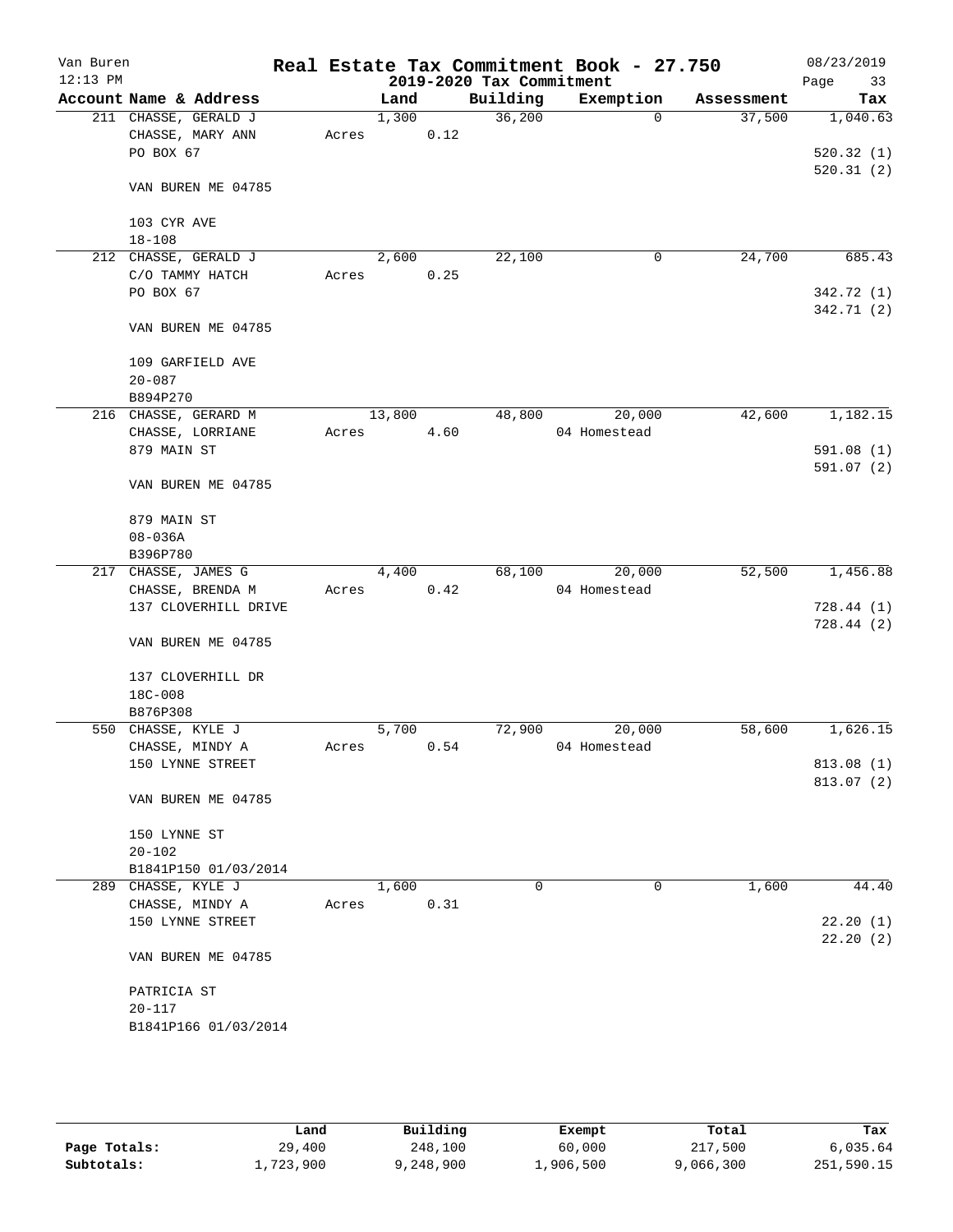| Van Buren<br>$12:13$ PM |                               |                        |       |       |      | 2019-2020 Tax Commitment | Real Estate Tax Commitment Book - 27.750 |            | 08/23/2019<br>34<br>Page |
|-------------------------|-------------------------------|------------------------|-------|-------|------|--------------------------|------------------------------------------|------------|--------------------------|
|                         |                               | Account Name & Address |       | Land  |      | Building                 | Exemption                                | Assessment | Tax                      |
|                         | 622 CHASSE, RONALD            |                        |       | 3,300 |      | $\Omega$                 | $\Omega$                                 | 3,300      | 91.58                    |
|                         |                               | SIROIS, SHARON A       | Acres |       | 0.62 |                          |                                          |            |                          |
|                         |                               | 164 LYNNE STREET       |       |       |      |                          |                                          |            | 45.79 (1)                |
|                         |                               |                        |       |       |      |                          |                                          |            | 45.79 (2)                |
|                         |                               | VAN BUREN ME 04785     |       |       |      |                          |                                          |            |                          |
|                         |                               |                        |       |       |      |                          |                                          |            |                          |
|                         | PATRICIA STREET<br>$19 - 087$ |                        |       |       |      |                          |                                          |            |                          |
|                         |                               | B1986P18 08/14/2017    |       |       |      |                          |                                          |            |                          |
|                         | 220 CHASSE, RONALD            |                        |       | 5,700 |      | 60, 300                  | 20,000                                   | 46,000     | 1,276.50                 |
|                         |                               | SIROIS, SHARON A       | Acres |       | 0.54 |                          | 04 Homestead                             |            |                          |
|                         |                               | 164 LYNNE STREET       |       |       |      |                          |                                          |            | 638.25(1)                |
|                         |                               |                        |       |       |      |                          |                                          |            | 638.25(2)                |
|                         |                               | VAN BUREN ME 04785     |       |       |      |                          |                                          |            |                          |
|                         | 164 LYNNE ST                  |                        |       |       |      |                          |                                          |            |                          |
|                         | $19 - 060$                    |                        |       |       |      |                          |                                          |            |                          |
|                         |                               | B1986P18 08/14/2017    |       |       |      |                          |                                          |            |                          |
|                         |                               | 221 CHASSE, STELLA M   |       | 2,600 |      | 28,400                   | 20,000                                   | 11,000     | 305.25                   |
|                         |                               | 208 MAIN STREET        | Acres |       | 0.25 |                          | 04 Homestead                             |            |                          |
|                         |                               |                        |       |       |      |                          |                                          |            | 152.63(1)                |
|                         |                               | VAN BUREN ME 04785     |       |       |      |                          |                                          |            | 152.62(2)                |
|                         | 208 MAIN ST                   |                        |       |       |      |                          |                                          |            |                          |
|                         | $18 - 095$                    |                        |       |       |      |                          |                                          |            |                          |
|                         | 1379 CHASSE, WILLIAM          |                        |       | 3,600 |      | 33,000                   | 0                                        | 36,600     | 1,015.65                 |
|                         |                               | 107 TYLER STREET       | Acres |       | 0.34 |                          |                                          |            |                          |
|                         |                               |                        |       |       |      |                          |                                          |            | 507.83(1)                |
|                         |                               | VAN BUREN ME 04785     |       |       |      |                          |                                          |            | 507.82(2)                |
|                         | 107 TYLER ST                  |                        |       |       |      |                          |                                          |            |                          |
|                         | $18 - 100$                    |                        |       |       |      |                          |                                          |            |                          |
|                         |                               | B2048P5 02/14/2019     |       |       |      |                          |                                          |            |                          |
|                         |                               | 717 CHISHOLM, NATHAN T |       | 3,800 |      | 0                        | 0                                        | 3,800      | 105.45                   |
|                         |                               | CHISHOLM, KRISTY L     | Acres |       | 0.48 |                          |                                          |            |                          |
|                         |                               | 35 RIVERVIEW DRIVE     |       |       |      |                          |                                          |            | 52.73(1)                 |
|                         |                               |                        |       |       |      |                          |                                          |            | 52.72(2)                 |
|                         |                               | VAN BUREN ME 04785     |       |       |      |                          |                                          |            |                          |
|                         |                               | OFF RIVERVIEW DR       |       |       |      |                          |                                          |            |                          |
|                         | $03A-022$                     |                        |       |       |      |                          |                                          |            |                          |
|                         |                               | B2026P171 08/07/2018   |       |       |      |                          |                                          |            |                          |
|                         |                               | 716 CHISHOLM, NATHAN T |       | 4,800 |      | 69,900                   | 20,000                                   | 54,700     | 1,517.93                 |
|                         |                               | CHISHOLM, KRISTY       | Acres |       | 0.46 |                          | 04 Homestead                             |            |                          |
|                         |                               | 35 RIVERVIEW DRIVE     |       |       |      |                          |                                          |            | 758.97(1)                |
|                         |                               | VAN BUREN ME 04785     |       |       |      |                          |                                          |            | 758.96(2)                |
|                         |                               |                        |       |       |      |                          |                                          |            |                          |
|                         |                               | 35 RIVERVIEW DR        |       |       |      |                          |                                          |            |                          |
|                         | $03A - 018$                   |                        |       |       |      |                          |                                          |            |                          |
|                         |                               | B1950P307 10/06/2016   |       |       |      |                          |                                          |            |                          |
|                         |                               |                        |       |       |      |                          |                                          |            |                          |

|              | Land      | Building  | Exempt    | Total     | Tax        |
|--------------|-----------|-----------|-----------|-----------|------------|
| Page Totals: | 23,800    | 191,600   | 60,000    | 155,400   | 4,312.36   |
| Subtotals:   | ⊥,747,700 | 9,440,500 | 1,966,500 | 9,221,700 | 255,902.51 |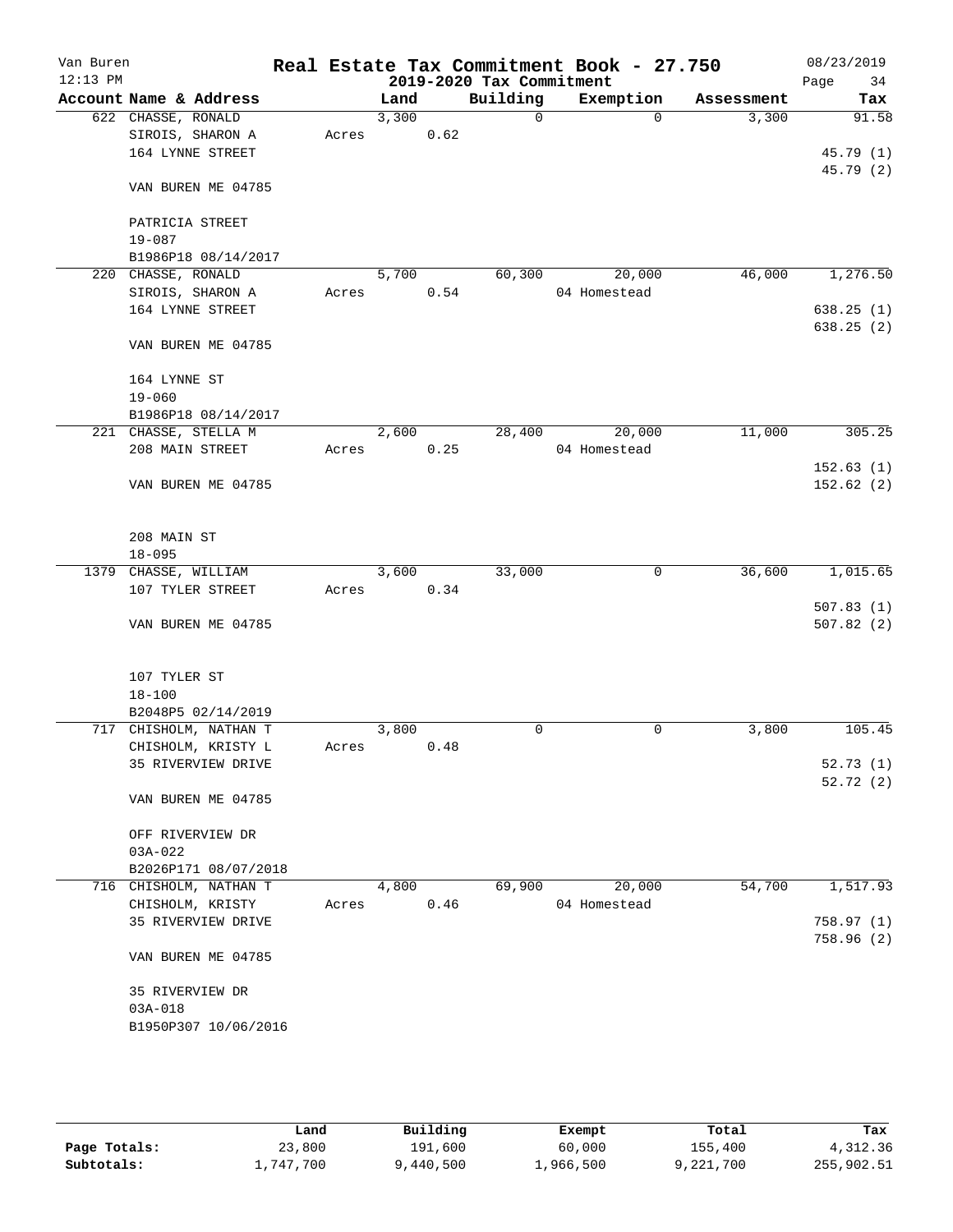|                                                   |        |      | 2019-2020 Tax Commitment | Real Estate Tax Commitment Book - 27.750 |            | 08/23/2019<br>Page<br>35 |
|---------------------------------------------------|--------|------|--------------------------|------------------------------------------|------------|--------------------------|
|                                                   | Land   |      | Building                 | Exemption                                | Assessment | Tax                      |
| Acres                                             | 12,800 | 1.72 | 39,100                   | $\Omega$                                 | 51,900     | 1,440.23<br>720.12(1)    |
|                                                   |        |      |                          |                                          |            | 720.11(2)                |
|                                                   |        |      |                          |                                          |            |                          |
| B1960P152 12/20/2016                              |        |      |                          |                                          |            |                          |
| Acres                                             | 1,900  | 0.18 | 28,500                   | 0                                        | 30,400     | 843.60                   |
|                                                   |        |      |                          |                                          |            | 421.80(1)<br>421.80(2)   |
|                                                   |        |      |                          |                                          |            |                          |
| B1703P77 11/02/2010 B1689P168 07/26/2010 B981P169 |        |      |                          |                                          |            |                          |
|                                                   | 3,800  |      | 27,600                   | $\mathbf 0$                              | 31,400     | 871.35                   |
| Acres                                             |        | 0.36 |                          |                                          |            |                          |
|                                                   |        |      |                          |                                          |            | 435.68 (1)<br>435.67(2)  |
|                                                   |        |      |                          |                                          |            |                          |
|                                                   |        |      |                          |                                          |            |                          |
|                                                   | 4,400  |      | 9,700                    | $\mathbf 0$                              | 14,100     | 391.28                   |
| Acres                                             |        | 0.42 |                          |                                          |            |                          |
|                                                   |        |      |                          |                                          |            | 195.64(1)<br>195.64(2)   |
|                                                   |        |      |                          |                                          |            |                          |
| B1703P72 11/02/2010 B1662P240 07/28/2009          |        |      |                          |                                          |            |                          |
|                                                   | 1,700  |      | 32,200                   | 0                                        | 33,900     | 940.73                   |
| Acres                                             |        | 0.16 |                          |                                          |            |                          |
|                                                   |        |      |                          |                                          |            | 470.37(1)<br>470.36 (2)  |
|                                                   |        |      |                          |                                          |            |                          |
|                                                   |        |      |                          |                                          |            |                          |
|                                                   | 3,000  |      | 24,500                   | 0                                        | 27,500     | 763.13                   |
| Acres                                             |        | 0.29 |                          |                                          |            | 381.57 (1)               |
|                                                   |        |      |                          |                                          |            | 381.56(2)                |
| B1703P84 11/02/2010 B1258P338                     |        |      |                          |                                          |            |                          |
|                                                   |        |      |                          |                                          |            |                          |

|              | Land      | Building  | Exempt    | Total     | Tax        |
|--------------|-----------|-----------|-----------|-----------|------------|
| Page Totals: | 27,600    | 161,600   |           | 189,200   | 5,250.32   |
| Subtotals:   | 1,775,300 | 9,602,100 | 1,966,500 | 9,410,900 | 261,152.83 |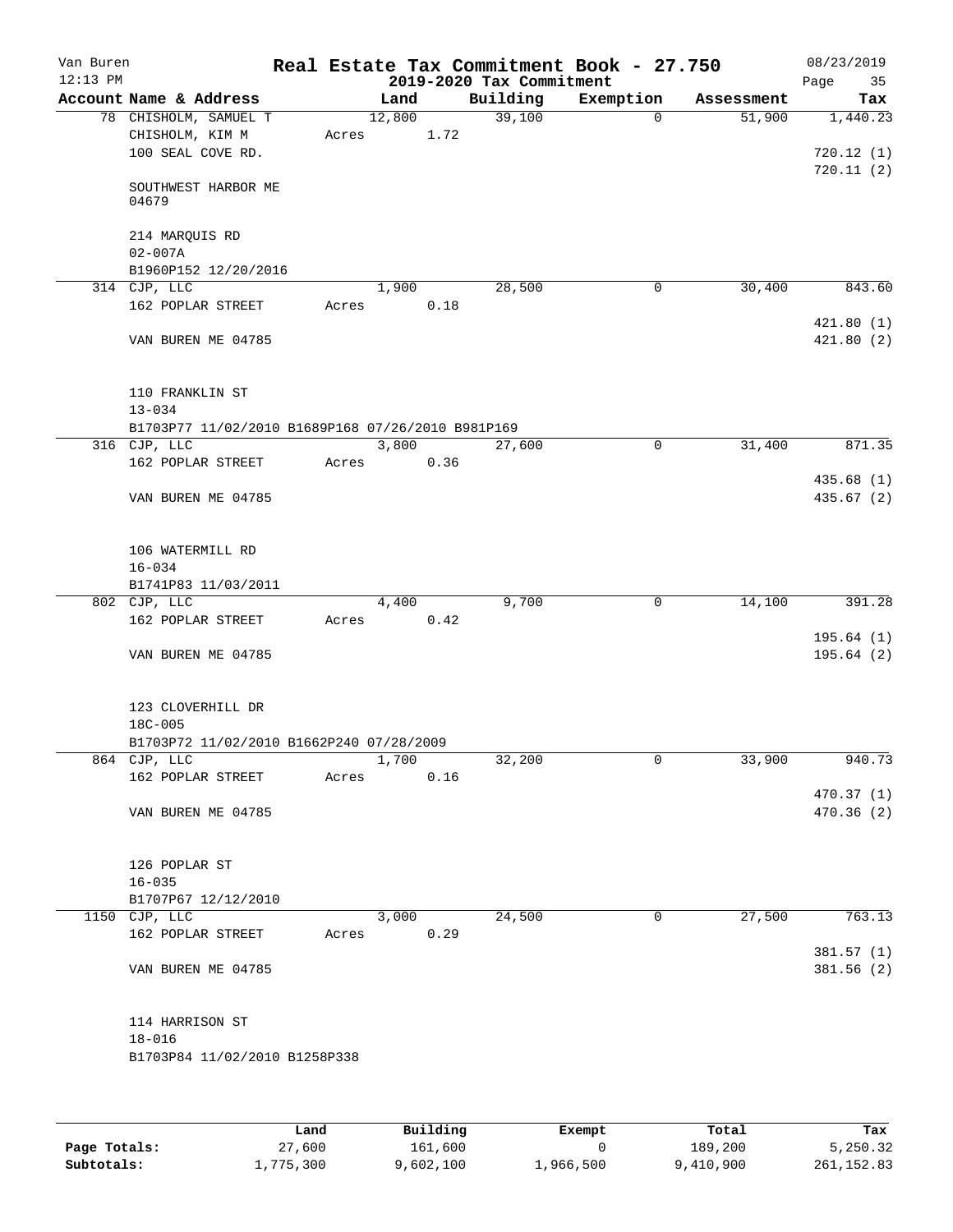| Van Buren<br>$12:13$ PM |                              |       |        |      | 2019-2020 Tax Commitment | Real Estate Tax Commitment Book - 27.750 |            | 08/23/2019<br>Page<br>36 |
|-------------------------|------------------------------|-------|--------|------|--------------------------|------------------------------------------|------------|--------------------------|
|                         | Account Name & Address       |       | Land   |      | Building                 | Exemption                                | Assessment | Tax                      |
|                         | 1152 CJP, LLC                |       | 2,600  |      | 31,500                   | $\mathbf 0$                              | 34,100     | 946.28                   |
|                         | 162 POPLAR STREET            | Acres |        | 0.25 |                          |                                          |            |                          |
|                         |                              |       |        |      |                          |                                          |            | 473.14 (1)               |
|                         | VAN BUREN ME 04785           |       |        |      |                          |                                          |            | 473.14 (2)               |
|                         |                              |       |        |      |                          |                                          |            |                          |
|                         | 214 MAIN ST                  |       |        |      |                          |                                          |            |                          |
|                         | $18 - 094$                   |       |        |      |                          |                                          |            |                          |
|                         | B1703P68 11/02/2010 B983P210 |       |        |      |                          |                                          |            |                          |
|                         | 223 CLARK, CLIFFORD W JR     |       | 3,500  |      | 22,400                   | $\mathbf 0$                              | 25,900     | 718.73                   |
|                         | C/O DAVID MATHERS            | Acres |        | 0.33 |                          |                                          |            |                          |
|                         | PO BOX 341                   |       |        |      |                          |                                          |            | 359.37(1)                |
|                         |                              |       |        |      |                          |                                          |            | 359.36 (2)               |
|                         | WILLIAMSBURG MA 01096        |       |        |      |                          |                                          |            |                          |
|                         | 108 WATERMILL RD             |       |        |      |                          |                                          |            |                          |
|                         | $16 - 033$                   |       |        |      |                          |                                          |            |                          |
|                         | B1736P117 09/27/2011         |       |        |      |                          |                                          |            |                          |
|                         | 35 CLAVETTE, CHANTAL M       |       | 1,500  |      | 51,500                   | 20,000                                   | 33,000     | 915.75                   |
|                         | SIROIS, JOSEPH A             | Acres |        | 0.14 |                          | 04 Homestead                             |            |                          |
|                         | 140 POPLAR STREET            |       |        |      |                          |                                          |            | 457.88 (1)               |
|                         | VAN BUREN ME 04785           |       |        |      |                          |                                          |            | 457.87 (2)               |
|                         | 140 POPLAR ST                |       |        |      |                          |                                          |            |                          |
|                         | $16 - 022$                   |       |        |      |                          |                                          |            |                          |
|                         | B1649P162 07/31/2009         |       |        |      |                          |                                          |            |                          |
|                         | 821 CLAVETTE, MICHAEL        |       | 13,000 |      | 40,000                   | 20,000                                   | 33,000     | 915.75                   |
|                         | 194 CASTONGUAY RD            | Acres |        | 2.40 |                          | 04 Homestead                             |            |                          |
|                         |                              |       |        |      |                          |                                          |            | 457.88 (1)               |
|                         | VAN BUREN ME 04785           |       |        |      |                          |                                          |            | 457.87 (2)               |
|                         | 194 CASTONGUAY ST            |       |        |      |                          |                                          |            |                          |
|                         | $02 - 033D$                  |       |        |      |                          |                                          |            |                          |
|                         | B1838P258 12/09/2013         |       |        |      |                          |                                          |            |                          |
|                         | 225 CLAVETTE, RENALD         |       | 1,800  |      | 66,000                   | 20,000                                   | 47,800     | 1,326.45                 |
|                         | 116 TYLER STREET             | Acres |        | 0.17 |                          | 04 Homestead                             |            |                          |
|                         |                              |       |        |      |                          |                                          |            | 663.23(1)                |
|                         | VAN BUREN ME 04785           |       |        |      |                          |                                          |            | 663.22(2)                |
|                         | 116 TYLER ST                 |       |        |      |                          |                                          |            |                          |
|                         | $18 - 130$                   |       |        |      |                          |                                          |            |                          |
|                         | B600P279                     |       |        |      |                          |                                          |            |                          |
| 227                     | CLINGAN, NANCY A             |       | 1,800  |      | 42,300                   | $\mathbf 0$                              | 44,100     | 1,223.78                 |
|                         | CLINGAN, DANIEL J            | Acres |        | 0.17 |                          |                                          |            |                          |
|                         | 8021 LICHEN DRIVE            |       |        |      |                          |                                          |            | 611.89(1)                |
|                         | CITRUS HEIGHTS CA 95621      |       |        |      |                          |                                          |            | 611.89(2)                |
|                         |                              |       |        |      |                          |                                          |            |                          |
|                         | 108 LINCOLN ST               |       |        |      |                          |                                          |            |                          |
|                         | $14 - 015$                   |       |        |      |                          |                                          |            |                          |
|                         | B1583P52                     |       |        |      |                          |                                          |            |                          |
|                         |                              |       |        |      |                          |                                          |            |                          |
|                         |                              |       |        |      |                          |                                          |            |                          |

|              | Land      | Building | Exempt    | Total     | Tax         |
|--------------|-----------|----------|-----------|-----------|-------------|
| Page Totals: | 24,200    | 253,700  | 60,000    | 217,900   | 6,046.74    |
| Subtotals:   | 1,799,500 | ,855,800 | 2,026,500 | 9,628,800 | 267, 199.57 |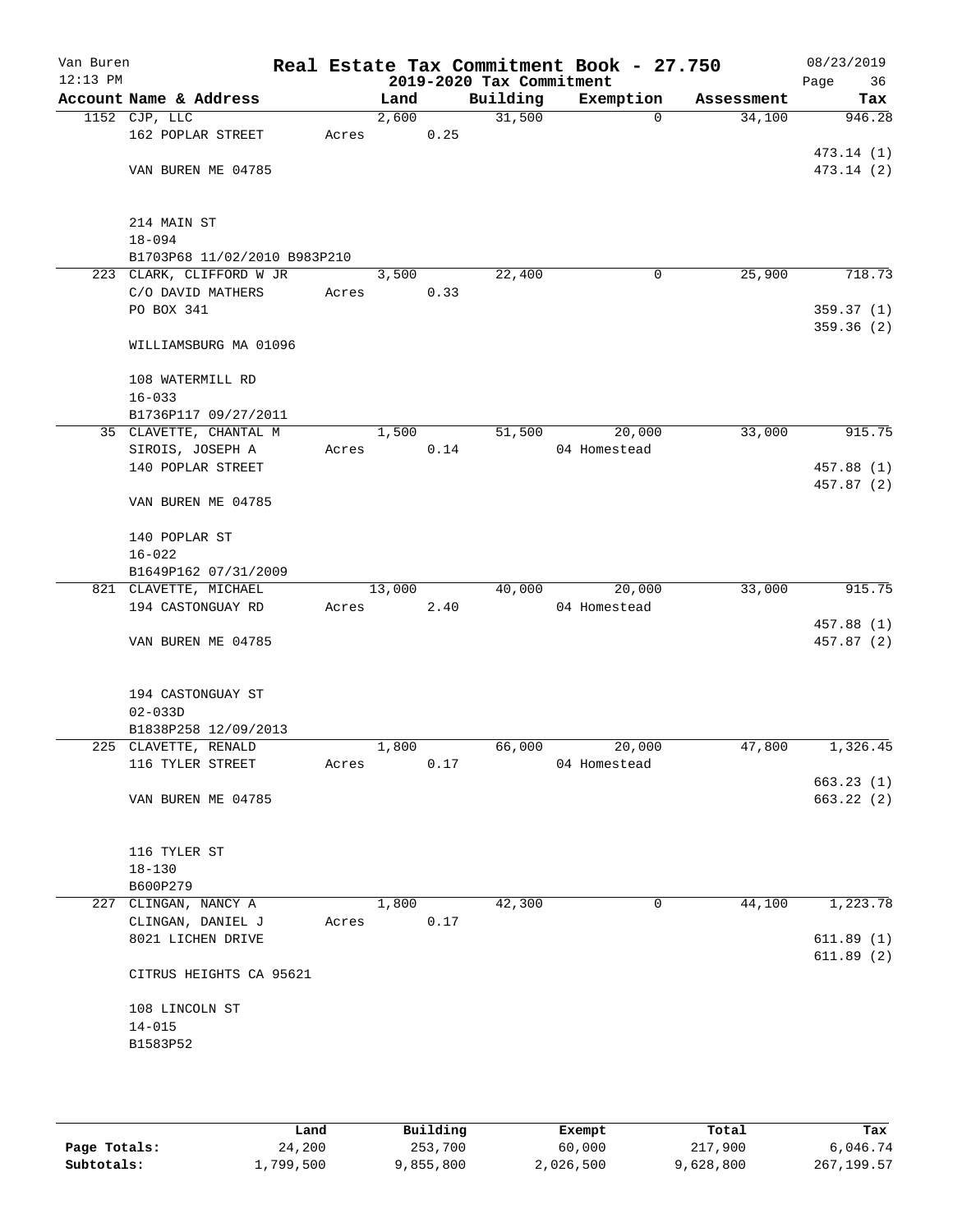| Van Buren<br>$12:13$ PM |                                          |       |       |                 | 2019-2020 Tax Commitment | Real Estate Tax Commitment Book - 27.750 |            | 08/23/2019    |
|-------------------------|------------------------------------------|-------|-------|-----------------|--------------------------|------------------------------------------|------------|---------------|
|                         | Account Name & Address                   |       | Land  |                 | Building                 | Exemption                                | Assessment | Page<br>37    |
|                         |                                          |       | 3,000 |                 | 9,300                    | $\mathbf 0$                              | 12,300     | Tax<br>341.33 |
|                         | 1225 CLONEY, JOSEPH P<br>717 MAIN STREET | Acres |       | 0.29            |                          |                                          |            |               |
|                         | C/O NEDRA F REBSCHER                     |       |       |                 |                          |                                          |            | 170.67(1)     |
|                         | PERSONAL REP                             |       |       |                 |                          |                                          |            |               |
|                         | CARIBOU ME 04736                         |       |       |                 |                          |                                          |            | 170.66(2)     |
|                         |                                          |       |       |                 |                          |                                          |            |               |
|                         |                                          |       |       |                 |                          |                                          |            |               |
|                         | 217 MAIN ST                              |       |       |                 |                          |                                          |            |               |
|                         | $18 - 021$                               |       |       |                 |                          |                                          |            |               |
|                         | B1741P116 11/04/2011                     |       |       |                 |                          |                                          |            |               |
|                         | 1014 COASTAL MAINE, LLC                  |       | 1,800 |                 | $\mathbf 0$              | 0                                        | 1,800      | 49.95         |
|                         | 143 BURRILL ST SUITE                     | Acres |       | 0.23            |                          |                                          |            |               |
|                         | 201                                      |       |       |                 |                          |                                          |            |               |
|                         |                                          |       |       |                 |                          |                                          |            | 24.98(1)      |
|                         | SWAMPSCOTT MA 01907                      |       |       |                 |                          |                                          |            | 24.97(2)      |
|                         |                                          |       |       |                 |                          |                                          |            |               |
|                         | BOOSTER STATION                          |       |       |                 |                          |                                          |            |               |
|                         | $09 - 007B$                              |       |       |                 |                          |                                          |            |               |
|                         | B1820P223 07/31/2013                     |       |       |                 |                          |                                          |            |               |
|                         | 459 COATS, BRIDGET A                     |       | 2,600 |                 | 41,700                   | 20,000                                   | 24,300     | 674.33        |
|                         | 497 MAIN STREET                          | Acres |       | 0.25            |                          | 04 Homestead                             |            |               |
|                         |                                          |       |       |                 |                          |                                          |            | 337.17 (1)    |
|                         | VAN BUREN ME 04785                       |       |       |                 |                          |                                          |            | 337.16(2)     |
|                         |                                          |       |       |                 |                          |                                          |            |               |
|                         |                                          |       |       |                 |                          |                                          |            |               |
|                         | 497 MAIN ST                              |       |       |                 |                          |                                          |            |               |
|                         | $22 - 001$                               |       |       |                 |                          |                                          |            |               |
|                         | B1654P112 08/27/2009                     |       |       |                 |                          |                                          |            |               |
|                         | 231 CORBIN, DANIEL C                     |       | 5,800 |                 | 68,200                   | 20,000                                   | 54,000     | 1,498.50      |
|                         | CORBIN, SARAH M                          | Acres |       | 0.55            |                          | 04 Homestead                             |            |               |
|                         | 552 MAIN STREET                          |       |       |                 |                          |                                          |            | 749.25(1)     |
|                         |                                          |       |       |                 |                          |                                          |            | 749.25(2)     |
|                         | VAN BUREN ME 04785                       |       |       |                 |                          |                                          |            |               |
|                         | 552 MAIN ST                              |       |       |                 |                          |                                          |            |               |
|                         | $23 - 002$                               |       |       |                 |                          |                                          |            |               |
|                         | B1472P80                                 |       |       |                 |                          |                                          |            |               |
|                         | 234 CORBIN, FRANK                        |       | 1,800 |                 | 21,900                   | 0                                        | 23,700     | 657.68        |
|                         | 107 BERRY AVENUE                         | Acres |       | 0.17            |                          |                                          |            |               |
|                         |                                          |       |       |                 |                          |                                          |            | 328.84(1)     |
|                         | VAN BUREN ME 04785                       |       |       |                 |                          |                                          |            | 328.84(2)     |
|                         |                                          |       |       |                 |                          |                                          |            |               |
|                         |                                          |       |       |                 |                          |                                          |            |               |
|                         | 104 BERRY AVE                            |       |       |                 |                          |                                          |            |               |
|                         | $23 - 046$                               |       |       |                 |                          |                                          |            |               |
|                         | B870P110                                 |       |       |                 |                          |                                          |            |               |
|                         | 287 CORBIN, FRANK                        |       | 2,400 |                 | 51,400                   | 20,000                                   | 33,800     | 937.95        |
|                         | 107 BERRY AVENUE                         | Acres |       | 0.23            |                          | 04 Homestead                             |            |               |
|                         |                                          |       |       |                 |                          |                                          |            | 468.98 (1)    |
|                         | VAN BUREN ME 04785                       |       |       |                 |                          |                                          |            | 468.97 (2)    |
|                         |                                          |       |       |                 |                          |                                          |            |               |
|                         |                                          |       |       |                 |                          |                                          |            |               |
|                         | 107 BERRY AVE                            |       |       |                 |                          |                                          |            |               |
|                         | $23 - 066$                               |       |       |                 |                          |                                          |            |               |
|                         | B1884P327 03/23/2015                     |       |       |                 |                          |                                          |            |               |
|                         |                                          |       |       |                 |                          |                                          |            |               |
|                         |                                          |       |       |                 |                          |                                          |            |               |
|                         |                                          | Land. |       | <b>Building</b> |                          | $F$ vemnt                                | $T$ otal   |               |

|              | Land      | Building   | Exempt    | Total     | Tax        |
|--------------|-----------|------------|-----------|-----------|------------|
| Page Totals: | 17,400    | 192,500    | 60,000    | 149,900   | 4,159.74   |
| Subtotals:   | 1,816,900 | 10,048,300 | 2,086,500 | 9,778,700 | 271,359.31 |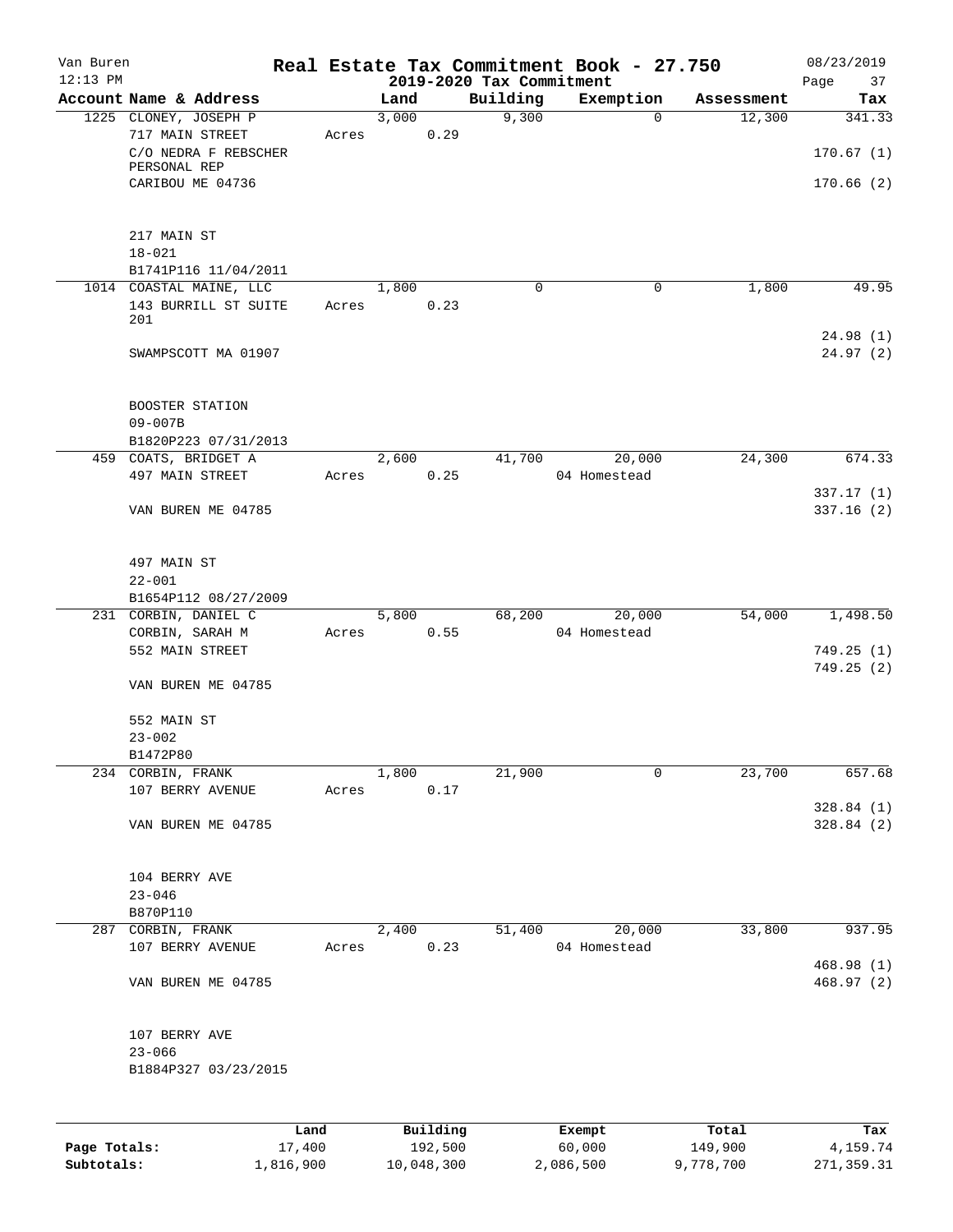| Van Buren<br>$12:13$ PM |                         |       |       |      | 2019-2020 Tax Commitment | Real Estate Tax Commitment Book - 27.750 |            | 08/23/2019<br>Page<br>38 |
|-------------------------|-------------------------|-------|-------|------|--------------------------|------------------------------------------|------------|--------------------------|
|                         | Account Name & Address  |       | Land  |      | Building                 | Exemption                                | Assessment | Tax                      |
|                         | 235 CORBIN, JASON A     |       | 2,000 |      | 35,200                   | 20,000                                   | 17,200     | 477.30                   |
|                         | CORBIN, RENE R          | Acres |       | 0.19 |                          | 04 Homestead                             |            |                          |
|                         | P O BOX 403             |       |       |      |                          |                                          |            | 238.65(1)                |
|                         |                         |       |       |      |                          |                                          |            | 238.65(2)                |
|                         | VAN BUREN ME 04785      |       |       |      |                          |                                          |            |                          |
|                         |                         |       |       |      |                          |                                          |            |                          |
|                         | 114 ST FRANCIS ST       |       |       |      |                          |                                          |            |                          |
|                         | $14 - 003$<br>B1232P336 |       |       |      |                          |                                          |            |                          |
|                         | 238 CORBIN, MAURICE     |       | 5,700 |      | 67,300                   | 26,000                                   | 47,000     | 1,304.25                 |
|                         | CORBIN, NANCY           | Acres |       | 0.54 |                          | 04 Homestead                             |            |                          |
|                         | 143 LAPLANTE HEIGHTS    |       |       |      |                          | 02 Veteran                               |            | 652.13(1)                |
|                         |                         |       |       |      |                          |                                          |            | 652.12(2)                |
|                         | VAN BUREN ME 04785      |       |       |      |                          |                                          |            |                          |
|                         | 143 LAPLANTE HEIGHTS    |       |       |      |                          |                                          |            |                          |
|                         | 18C-002A                |       |       |      |                          |                                          |            |                          |
|                         | B962P269                |       |       |      |                          |                                          |            |                          |
|                         | 1110 CORMIER, ADAM R    |       | 1,400 |      | 47,000                   | 20,000                                   | 28,400     | 788.10                   |
|                         | 111 CYR AVENUE          | Acres |       | 0.13 |                          | 04 Homestead                             |            |                          |
|                         |                         |       |       |      |                          |                                          |            | 394.05(1)                |
|                         | VAN BUREN ME 04785      |       |       |      |                          |                                          |            | 394.05(2)                |
|                         |                         |       |       |      |                          |                                          |            |                          |
|                         | 111 CYR AVE             |       |       |      |                          |                                          |            |                          |
|                         | $18 - 119$              |       |       |      |                          |                                          |            |                          |
|                         | B1725P263 07/01/2011    |       |       |      |                          |                                          |            |                          |
|                         | 249 CORMIER, ANNE M     |       | 1,300 |      | 36,900                   | 26,000                                   | 12,200     | 338.55                   |
|                         | C/O JOAN CORMIER        | Acres |       | 0.12 |                          | 02 Veteran                               |            |                          |
|                         | 116 CENTER ST APT 101   |       |       |      |                          | 04 Homestead                             |            | 169.28(1)                |
|                         |                         |       |       |      |                          |                                          |            | 169.27(2)                |
|                         | VAN BUREN ME 04785      |       |       |      |                          |                                          |            |                          |
|                         | 116 CENTER ST           |       |       |      |                          |                                          |            |                          |
|                         | $16 - 053$              |       |       |      |                          |                                          |            |                          |
|                         | B1561P131               |       |       |      |                          |                                          |            |                          |
|                         | 641 CORMIER, DANIEL     |       | 2,900 |      | 31,100                   | 20,000                                   | 14,000     | 388.50                   |
|                         | CORMIER, YVETTE M       | Acres |       | 0.28 |                          | 04 Homestead                             |            |                          |
|                         | 111 JACKSON STREET      |       |       |      |                          |                                          |            | 194.25(1)                |
|                         |                         |       |       |      |                          |                                          |            | 194.25(2)                |
|                         | VAN BUREN ME 04785      |       |       |      |                          |                                          |            |                          |
|                         | 111 JACKSON ST          |       |       |      |                          |                                          |            |                          |
|                         | $18 - 077$              |       |       |      |                          |                                          |            |                          |
|                         | B1595P282 05/20/2008    |       |       |      |                          |                                          |            |                          |
|                         | 1224 CORMIER, DAWN M    |       | 4,700 |      | 57,400                   | 20,000                                   | 42,100     | 1,168.28                 |
|                         | CORMIER, JESSE          | Acres |       | 0.45 |                          | 04 Homestead                             |            |                          |
|                         | 113 ADAMS STREET        |       |       |      |                          |                                          |            | 584.14(1)                |
|                         |                         |       |       |      |                          |                                          |            | 584.14(2)                |
|                         | VAN BUREN ME 04785      |       |       |      |                          |                                          |            |                          |
|                         | 113 ADAMS ST            |       |       |      |                          |                                          |            |                          |
|                         | $18 - 025$              |       |       |      |                          |                                          |            |                          |
|                         | B2012P1 04/09/2018      |       |       |      |                          |                                          |            |                          |
|                         |                         |       |       |      |                          |                                          |            |                          |
|                         |                         |       |       |      |                          |                                          |            |                          |
|                         |                         |       |       |      |                          |                                          |            |                          |

|              | Land      | Building   | Exempt    | Total     | Tax        |
|--------------|-----------|------------|-----------|-----------|------------|
| Page Totals: | 18,000    | 274,900    | 132,000   | 160,900   | 4,464.98   |
| Subtotals:   | l,834,900 | 10,323,200 | 2,218,500 | 9,939,600 | 275,824.29 |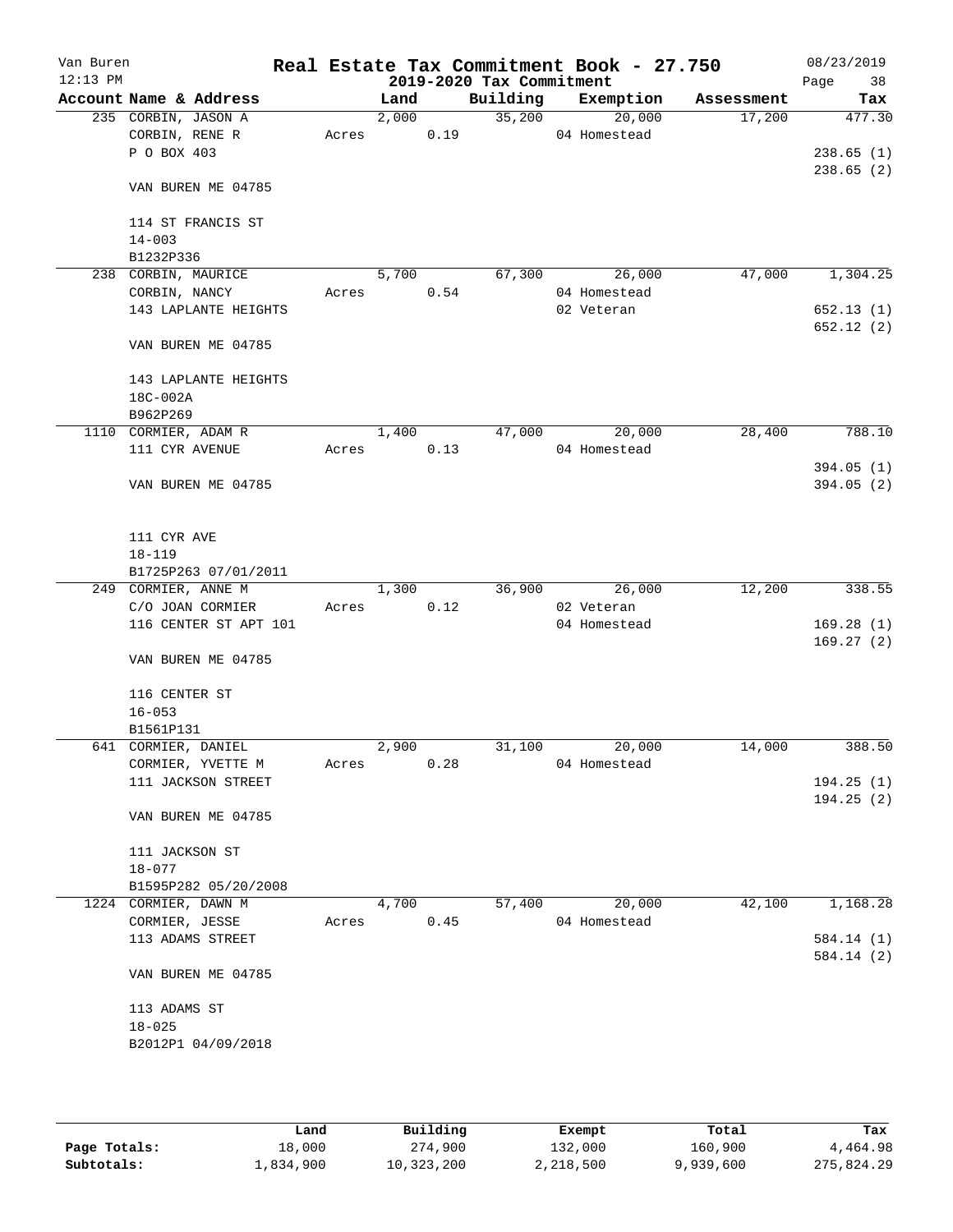| Van Buren  |                             |                                                     |       |       |      |                          | Real Estate Tax Commitment Book - 27.750 |            | 08/23/2019 |
|------------|-----------------------------|-----------------------------------------------------|-------|-------|------|--------------------------|------------------------------------------|------------|------------|
| $12:13$ PM |                             |                                                     |       |       |      | 2019-2020 Tax Commitment |                                          |            | Page<br>39 |
|            | Account Name & Address      |                                                     |       | Land  |      | Building                 | Exemption                                | Assessment | Tax        |
|            | 1069 CORMIER, DEAN J        |                                                     |       | 4,900 |      | 84,000                   | 20,000                                   | 68,900     | 1,911.98   |
|            | CORMIER, MEGAN V            |                                                     | Acres |       | 0.47 |                          | 04 Homestead                             |            |            |
|            | 204 CHAMPLAIN ST            |                                                     |       |       |      |                          |                                          |            | 955.99(1)  |
|            |                             |                                                     |       |       |      |                          |                                          |            | 955.99 (2) |
|            | VAN BUREN ME 04785          |                                                     |       |       |      |                          |                                          |            |            |
|            | 204 CHAMPLAIN ST            |                                                     |       |       |      |                          |                                          |            |            |
|            | 19-012A                     |                                                     |       |       |      |                          |                                          |            |            |
|            |                             | B1974P251 05/12/2017 B1899P336 07/21/2015 B1880P209 |       |       |      |                          |                                          |            |            |
|            | 01/26/2015                  |                                                     |       |       |      |                          |                                          |            |            |
|            | 240 CORMIER, DENNIS L       |                                                     |       | 5,300 |      | 77,600                   | 20,000                                   | 62,900     | 1,745.48   |
|            | CORMIER, LOUISE             |                                                     | Acres |       | 0.50 |                          | 04 Homestead                             |            |            |
|            | 185 STATE STREET            |                                                     |       |       |      |                          |                                          |            | 872.74 (1) |
|            | VAN BUREN ME 04785          |                                                     |       |       |      |                          |                                          |            | 872.74 (2) |
|            |                             |                                                     |       |       |      |                          |                                          |            |            |
|            | 185 STATE ST<br>$12A - 028$ |                                                     |       |       |      |                          |                                          |            |            |
|            | 1136 CORMIER, HAROLD JR     |                                                     |       | 2,400 |      | 0                        | 0                                        | 2,400      | 66.60      |
|            |                             |                                                     |       |       |      |                          |                                          |            |            |
|            | 574 MAIN STREET             |                                                     | Acres |       | 0.23 |                          |                                          |            | 33.30(1)   |
|            | VAN BUREN ME 04785          |                                                     |       |       |      |                          |                                          |            | 33.30(2)   |
|            |                             |                                                     |       |       |      |                          |                                          |            |            |
|            | MAIN ST                     |                                                     |       |       |      |                          |                                          |            |            |
|            | $24 - 006A$                 |                                                     |       |       |      |                          |                                          |            |            |
|            | B1608P141 08/11/2008        |                                                     |       |       |      |                          |                                          |            |            |
|            | 1137 CORMIER, HAROLD JR     |                                                     |       | 1,600 |      | 38,400                   | 20,000                                   | 20,000     | 555.00     |
|            | 574 MAIN STREET             |                                                     | Acres |       | 0.15 |                          | 04 Homestead                             |            |            |
|            |                             |                                                     |       |       |      |                          |                                          |            | 277.50(1)  |
|            | VAN BUREN ME 04785          |                                                     |       |       |      |                          |                                          |            | 277.50(2)  |
|            |                             |                                                     |       |       |      |                          |                                          |            |            |
|            | 574 MAIN ST                 |                                                     |       |       |      |                          |                                          |            |            |
|            | $24 - 011$                  |                                                     |       |       |      |                          |                                          |            |            |
|            | B1608P141 08/11/2008        |                                                     |       |       |      |                          |                                          |            |            |
|            | 731 CORMIER, JENNIFER       |                                                     |       | 1,600 |      | 30,900                   | 0                                        | 32,500     | 901.88     |
|            | 697 MAIN STREET             |                                                     |       |       |      |                          |                                          |            |            |
|            |                             |                                                     |       |       |      |                          |                                          |            | 450.94 (1) |
|            | VAN BUREN ME 04785          |                                                     |       |       |      |                          |                                          |            | 450.94 (2) |
|            |                             |                                                     |       |       |      |                          |                                          |            |            |
|            |                             |                                                     |       |       |      |                          |                                          |            |            |
|            | 410 MAIN ST                 |                                                     |       |       |      |                          |                                          |            |            |
|            | $21 - 035$                  |                                                     |       |       |      |                          |                                          |            |            |
|            | B1617P87                    |                                                     |       |       |      |                          |                                          |            |            |
|            | 518 CORMIER, JENNIFER L     |                                                     |       | 9,600 |      | 74,100                   | 20,000                                   | 63,700     | 1,767.68   |
|            | 697 MAIN STREET             |                                                     | Acres |       | 0.91 |                          | 04 Homestead                             |            |            |
|            |                             |                                                     |       |       |      |                          |                                          |            | 883.84 (1) |
|            | VAN BUREN ME 04785          |                                                     |       |       |      |                          |                                          |            | 883.84 (2) |
|            |                             |                                                     |       |       |      |                          |                                          |            |            |
|            | 697 MAIN ST                 |                                                     |       |       |      |                          |                                          |            |            |
|            | $25 - 007$                  |                                                     |       |       |      |                          |                                          |            |            |
|            | B1925P320 03/11/2016        |                                                     |       |       |      |                          |                                          |            |            |
|            |                             |                                                     |       |       |      |                          |                                          |            |            |
|            |                             |                                                     |       |       |      |                          |                                          |            |            |

|              | Land      | Building   | Exempt    | Total      | Tax        |
|--------------|-----------|------------|-----------|------------|------------|
| Page Totals: | 25,400    | 305,000    | 80,000    | 250,400    | 6,948.62   |
| Subtotals:   | ⊥,860,300 | 10,628,200 | 2,298,500 | 10,190,000 | 282,772.91 |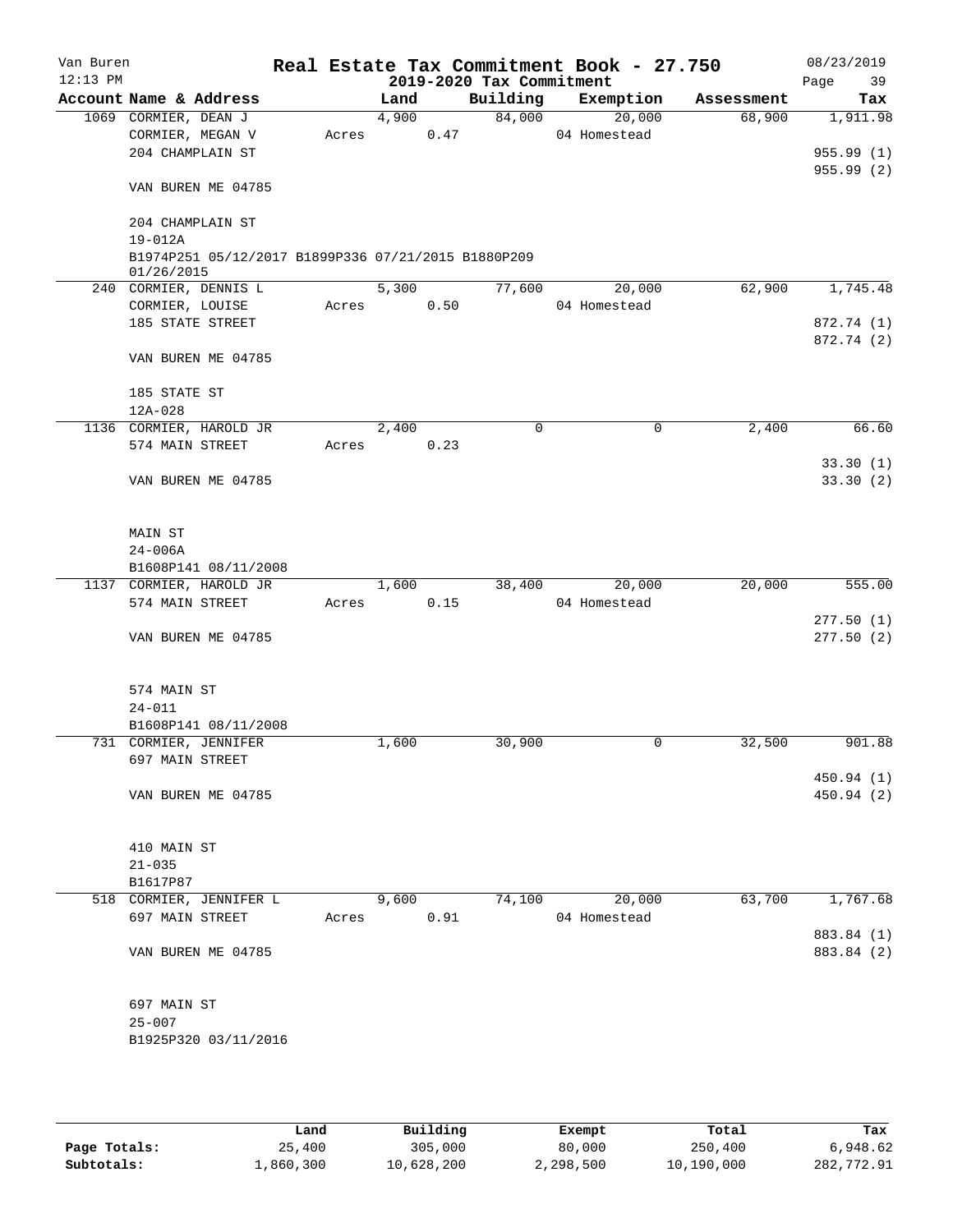| Van Buren<br>$12:13$ PM |                                       |       |            |       | 2019-2020 Tax Commitment | Real Estate Tax Commitment Book - 27.750 |            | 08/23/2019<br>Page<br>40 |
|-------------------------|---------------------------------------|-------|------------|-------|--------------------------|------------------------------------------|------------|--------------------------|
|                         | Account Name & Address                |       | Land       |       | Building                 | Exemption                                | Assessment | Tax                      |
|                         | 488 CORMIER, JENNIFER L               |       | 5,400      |       | 400                      | $\mathbf 0$                              | 5,800      | 160.95                   |
|                         | 697 MAIN STREET                       | Acres |            | 0.51  |                          |                                          |            |                          |
|                         |                                       |       |            |       |                          |                                          |            | 80.48(1)                 |
|                         | VAN BUREN ME 04785                    |       |            |       |                          |                                          |            | 80.47(2)                 |
|                         |                                       |       |            |       |                          |                                          |            |                          |
|                         |                                       |       |            |       |                          |                                          |            |                          |
|                         | 700 MAIN ST                           |       |            |       |                          |                                          |            |                          |
|                         | $25 - 008$                            |       |            |       |                          |                                          |            |                          |
|                         | B1925P320 03/11/2016                  |       |            |       |                          |                                          |            |                          |
|                         | 243 CORMIER, LARRY J                  |       | 2,500      |       | 19,900                   | 20,000                                   | 2,400      | 66.60                    |
|                         | CORMIER, DIANE M<br>114 WILSON STREET | Acres |            | 0.24  |                          | 04 Homestead                             |            |                          |
|                         |                                       |       |            |       |                          |                                          |            | 33.30(1)<br>33.30 (2)    |
|                         | VAN BUREN ME 04785                    |       |            |       |                          |                                          |            |                          |
|                         |                                       |       |            |       |                          |                                          |            |                          |
|                         | 114 WILSON ST                         |       |            |       |                          |                                          |            |                          |
|                         | $23 - 050$                            |       |            |       |                          |                                          |            |                          |
|                         | B642P197                              |       |            |       |                          |                                          |            |                          |
|                         | 245 CORMIER, NELSON                   |       | 1,900      |       | 26,100                   | 20,000                                   | 8,000      | 222.00                   |
|                         | CORMIER, ANN MARIE                    | Acres |            | 0.18  |                          | 04 Homestead                             |            |                          |
|                         | 163 CHAMPLAIN STREET                  |       |            |       |                          |                                          |            | 111.00(1)                |
|                         |                                       |       |            |       |                          |                                          |            | 111.00(2)                |
|                         | VAN BUREN ME 04785                    |       |            |       |                          |                                          |            |                          |
|                         |                                       |       |            |       |                          |                                          |            |                          |
|                         | 163 CHAMPLAIN ST                      |       |            |       |                          |                                          |            |                          |
|                         | $19 - 022$                            |       |            |       |                          |                                          |            |                          |
|                         | 242 CORMIER, ROBERT                   |       | 7,500      |       | $\Omega$                 | $\mathbf 0$                              | 7,500      | 208.13                   |
|                         | 14 RIVERVIEW DR                       | Acres |            | 23.00 |                          |                                          |            |                          |
|                         |                                       |       |            |       |                          |                                          |            | 104.07(1)                |
|                         | HAMLIN ME 04785                       |       |            |       |                          |                                          |            | 104.06(2)                |
|                         |                                       |       |            |       |                          |                                          |            |                          |
|                         | OFF HAMLIN ROAD                       |       |            |       |                          |                                          |            |                          |
|                         | $03 - 017$                            |       |            |       |                          |                                          |            |                          |
|                         | B1173P118                             |       |            |       |                          |                                          |            |                          |
|                         | 246 CORMIER, STEPHEN J                |       | 3,200      |       | 34,000                   | 20,000                                   | 17,200     | 477.30                   |
|                         | P O BOX 454                           | Acres |            | 0.30  |                          | 04 Homestead                             |            |                          |
|                         |                                       |       |            |       |                          |                                          |            | 238.65(1)                |
|                         | VAN BUREN ME 04785                    |       |            |       |                          |                                          |            | 238.65(2)                |
|                         |                                       |       |            |       |                          |                                          |            |                          |
|                         |                                       |       |            |       |                          |                                          |            |                          |
|                         | 134 MCKINLEY ST                       |       |            |       |                          |                                          |            |                          |
|                         | $14 - 044$                            |       |            |       |                          |                                          |            |                          |
|                         | B727P68                               |       |            |       |                          |                                          |            |                          |
|                         | 583 CORMIER, STEVEN J                 |       | 2,400      |       |                          | 49,000 20,000                            | 31,400     | 871.35                   |
|                         | CORMIER, BRIDGITTE M                  |       | Acres 0.23 |       |                          | 04 Homestead                             |            |                          |
|                         | PO BOX 454                            |       |            |       |                          |                                          |            | 435.68 (1)               |
|                         |                                       |       |            |       |                          |                                          |            | 435.67(2)                |
|                         | VAN BUREN ME 04785                    |       |            |       |                          |                                          |            |                          |
|                         |                                       |       |            |       |                          |                                          |            |                          |
|                         | 118 LINCOLN ST<br>$14 - 013$          |       |            |       |                          |                                          |            |                          |
|                         | B1691P23 08/04/2010 B1438P183         |       |            |       |                          |                                          |            |                          |
|                         |                                       |       |            |       |                          |                                          |            |                          |
|                         |                                       |       |            |       |                          |                                          |            |                          |
|                         |                                       |       |            |       |                          |                                          |            |                          |
|                         |                                       |       |            |       |                          |                                          |            |                          |

|              | Land      | Building   | Exempt    | Total      | Tax        |
|--------------|-----------|------------|-----------|------------|------------|
| Page Totals: | 22,900    | 129,400    | 80,000    | 72,300     | 2,006.33   |
| Subtotals:   | 1,883,200 | 10,757,600 | 2,378,500 | 10,262,300 | 284,779.24 |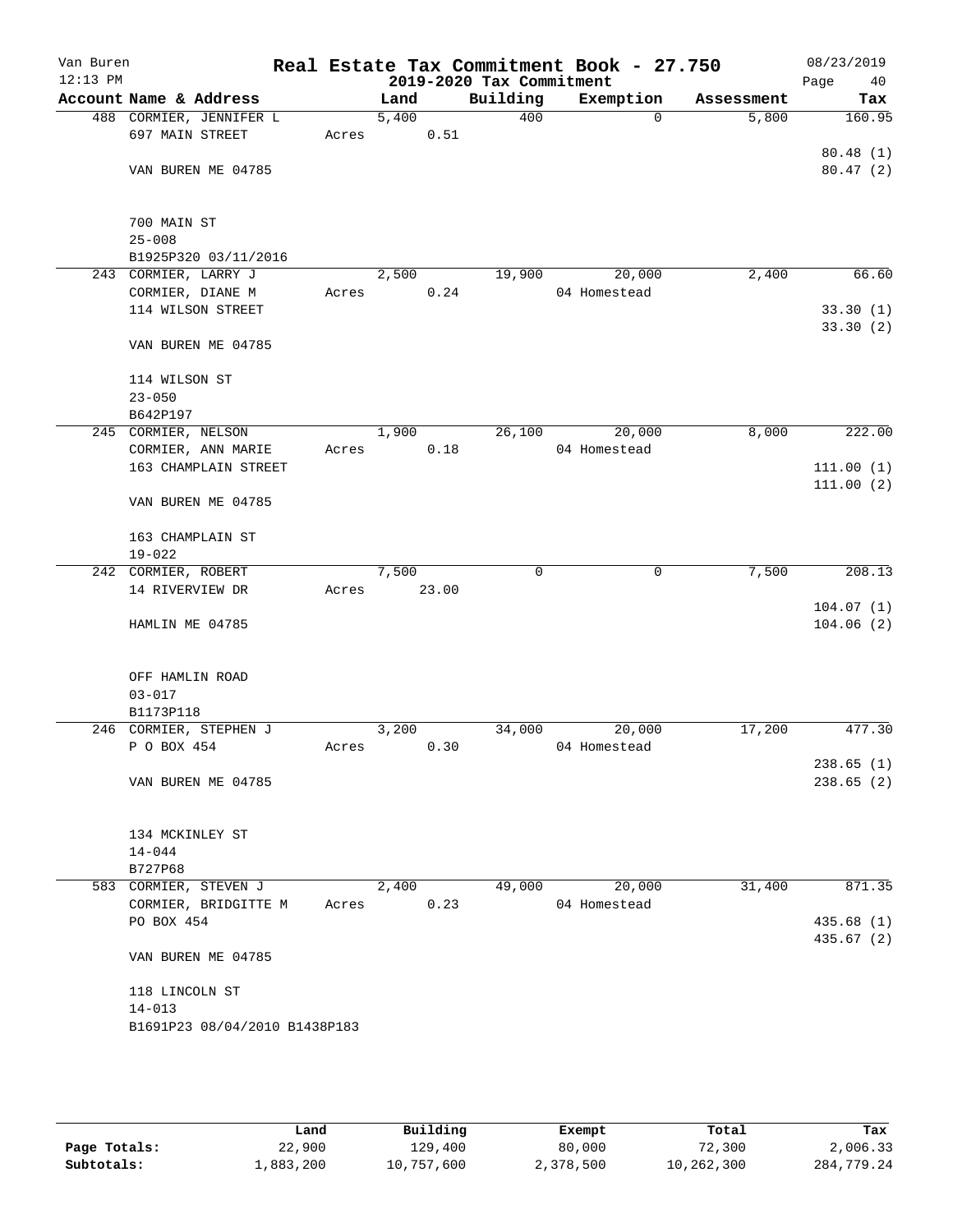| Van Buren    |                                               |       |               |                     |                          | Real Estate Tax Commitment Book - 27.750 |                      | 08/23/2019       |
|--------------|-----------------------------------------------|-------|---------------|---------------------|--------------------------|------------------------------------------|----------------------|------------------|
| $12:13$ PM   | Account Name & Address                        |       |               |                     | 2019-2020 Tax Commitment |                                          |                      | Page<br>41       |
|              |                                               |       | Land<br>7,900 |                     | Building<br>84,500       | Exemption<br>$\Omega$                    | Assessment<br>92,400 | Tax              |
|              | 1098 CORNELIUS, RANDALL<br>CORNELIUS, THERESA | Acres |               | 0.75                |                          |                                          |                      | 2,564.10         |
|              | 28231 SYCAMORE MESA                           |       |               |                     |                          |                                          |                      | 1,282.05(1)      |
|              | ROAD                                          |       |               |                     |                          |                                          |                      |                  |
|              |                                               |       |               |                     |                          |                                          |                      | 1,282.05(2)      |
|              | TEMECULA CA 92590                             |       |               |                     |                          |                                          |                      |                  |
|              | 224 STATE ST                                  |       |               |                     |                          |                                          |                      |                  |
|              | $12A-015$                                     |       |               |                     |                          |                                          |                      |                  |
|              | B2026P45 08/03/2018                           |       |               |                     |                          |                                          |                      |                  |
|              | 660 CORRIVEAU, ROBERT J                       |       | 2,100         |                     | 12,600                   | 0                                        | 14,700               | 407.93           |
|              | 164 FULTON STREET                             | Acres |               | 0.20                |                          |                                          |                      | 203.97(1)        |
|              | VAN BUREN ME 04785                            |       |               |                     |                          |                                          |                      | 203.96(2)        |
|              | 164 FULTON ST                                 |       |               |                     |                          |                                          |                      |                  |
|              | $19 - 040B$                                   |       |               |                     |                          |                                          |                      |                  |
|              | B1610P335 08/29/2008                          |       |               |                     |                          |                                          |                      |                  |
|              | 254 CORRIVEAU, STEVEN                         |       | 2,400         |                     | 47,400                   | 20,000                                   | 29,800               | 826.95           |
|              | CORRIVEAU, BRENDA                             | Acres |               | 0.23                |                          | 04 Homestead                             |                      |                  |
|              | 112 LINCOLN STREET                            |       |               |                     |                          |                                          |                      | 413.48 (1)       |
|              | VAN BUREN ME 04785                            |       |               |                     |                          |                                          |                      | 413.47 (2)       |
|              | 112 LINCOLN ST                                |       |               |                     |                          |                                          |                      |                  |
|              | $14 - 014$                                    |       |               |                     |                          |                                          |                      |                  |
|              | B798P191                                      |       |               |                     |                          |                                          |                      |                  |
|              | 729 COSTA, DELORES I                          |       | 2,400         |                     | 13,400                   | $\mathbf 0$                              | 15,800               | 438.45           |
|              | 5 CREEKSIDE DRIVE                             | Acres |               | 0.23                |                          |                                          |                      |                  |
|              |                                               |       |               |                     |                          |                                          |                      | 219.23(1)        |
|              | COUDERSPORT PA 16715                          |       |               |                     |                          |                                          |                      | 219.22(2)        |
|              | 119 LINCOLN ST                                |       |               |                     |                          |                                          |                      |                  |
|              | 14-011A                                       |       |               |                     |                          |                                          |                      |                  |
|              | B1612P138 09/02/2008                          |       |               |                     |                          |                                          |                      |                  |
|              | 258 COTE, CARLA M                             |       | 4,500         |                     | 55,000                   | 26,000                                   | 33,500               | 929.63           |
|              | C/O BRIDGET F COTE                            | Acres |               | 0.43                |                          | 04 Homestead                             |                      |                  |
|              | 137 MAIN ST                                   |       |               |                     |                          | 02 Veteran                               |                      | 464.82 (1)       |
|              |                                               |       |               |                     |                          |                                          |                      | 464.81(2)        |
|              | VAN BUREN ME 04785                            |       |               |                     |                          |                                          |                      |                  |
|              | 137 MAIN ST                                   |       |               |                     |                          |                                          |                      |                  |
|              | $16 - 058$                                    |       |               |                     |                          |                                          |                      |                  |
|              | B1683P83 06/10/2010 B1202P87                  |       |               |                     |                          |                                          |                      |                  |
|              | 260 COTE, CHARLES (LIFE                       |       | 1,700         |                     | 0                        | 0                                        | 1,700                | 47.18            |
|              | ESTATE)                                       |       |               |                     |                          |                                          |                      |                  |
|              | COTE, GLORIA B                                | Acres |               | 0.16                |                          |                                          |                      |                  |
|              | 104 CYR AVE                                   |       |               |                     |                          |                                          |                      | 23.59(1)         |
|              | VAN BUREN ME 04785                            |       |               |                     |                          |                                          |                      | 23.59(2)         |
|              |                                               |       |               |                     |                          |                                          |                      |                  |
|              | ST. BRUNO STREET                              |       |               |                     |                          |                                          |                      |                  |
|              | $18 - 087D$                                   |       |               |                     |                          |                                          |                      |                  |
|              | B1366P219                                     |       |               |                     |                          |                                          |                      |                  |
|              |                                               |       |               |                     |                          |                                          |                      |                  |
|              |                                               |       |               |                     |                          |                                          |                      |                  |
| Page Totals: | 21,000                                        | Land  |               | Building<br>212,900 |                          | Exempt<br>46,000                         | Total<br>187,900     | Tax<br>5, 214.24 |
|              |                                               |       |               |                     |                          |                                          |                      |                  |

**Subtotals:** 1,904,200 10,970,500 2,424,500 10,450,200 289,993.48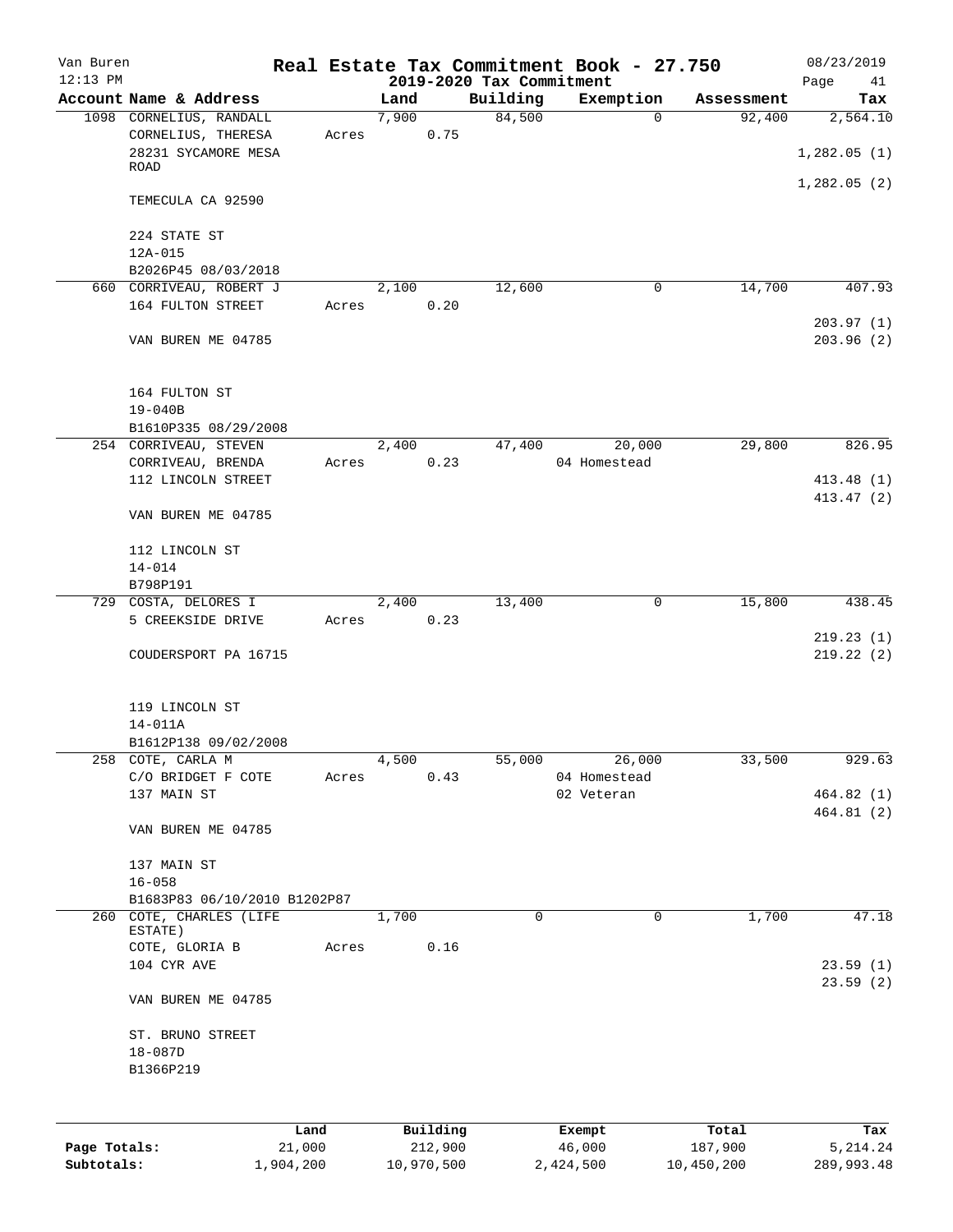| Van Buren<br>$12:13$ PM |                            |       |        |      |                                      | Real Estate Tax Commitment Book - 27.750 |            | 08/23/2019             |
|-------------------------|----------------------------|-------|--------|------|--------------------------------------|------------------------------------------|------------|------------------------|
|                         | Account Name & Address     |       | Land   |      | 2019-2020 Tax Commitment<br>Building | Exemption                                | Assessment | 42<br>Page<br>Tax      |
|                         | 259 COTE, CHARLES JR (LIFE |       | 3,500  |      | 60,700                               | 26,000                                   | 38,200     | 1,060.05               |
|                         | ESTATE)                    |       |        |      |                                      |                                          |            |                        |
|                         | COTE, GLORIA B             | Acres |        | 0.33 |                                      | 02 Veteran                               |            |                        |
|                         | 104 CYR AVENUE             |       |        |      |                                      | 04 Homestead                             |            | 530.03(1)              |
|                         |                            |       |        |      |                                      |                                          |            | 530.02(2)              |
|                         | VAN BUREN ME 04785         |       |        |      |                                      |                                          |            |                        |
|                         |                            |       |        |      |                                      |                                          |            |                        |
|                         | 104 CYR AVE                |       |        |      |                                      |                                          |            |                        |
|                         | $18 - 122$                 |       |        |      |                                      |                                          |            |                        |
|                         | B1366P219                  |       |        |      |                                      |                                          |            |                        |
|                         | 262 COTE, HURBAIN J        |       | 12,600 |      | 56,600                               | 26,000                                   | 43,200     | 1,198.80               |
|                         | COTE, DOROTHY              | Acres |        | 1.15 |                                      | 04 Homestead                             |            |                        |
|                         | 173 CASTONGUAY RD          |       |        |      |                                      | 02 Veteran                               |            | 599.40(1)<br>599.40(2) |
|                         | VAN BUREN ME 04785         |       |        |      |                                      |                                          |            |                        |
|                         |                            |       |        |      |                                      |                                          |            |                        |
|                         | 173 CASTONGUAY RD          |       |        |      |                                      |                                          |            |                        |
|                         | $02 - 034A$                |       |        |      |                                      |                                          |            |                        |
|                         | B441P64 09/10/1976         |       |        |      |                                      |                                          |            |                        |
|                         | 265 COTE, KEITH H          |       | 1,300  |      | 49,100                               | 0                                        | 50,400     | 1,398.60               |
|                         | COTE, SARAH                | Acres |        | 0.12 |                                      |                                          |            |                        |
|                         | 86 PEPPERWOOD WAY          |       |        |      |                                      |                                          |            | 699.30 (1)             |
|                         |                            |       |        |      |                                      |                                          |            | 699.30 (2)             |
|                         | SOLVANG CA 93463           |       |        |      |                                      |                                          |            |                        |
|                         |                            |       |        |      |                                      |                                          |            |                        |
|                         | 102 GARFIELD AVE           |       |        |      |                                      |                                          |            |                        |
|                         | $20 - 084$                 |       |        |      |                                      |                                          |            |                        |
|                         | B1485P106                  |       |        |      |                                      |                                          |            |                        |
|                         | 266 COTE, KEITH H          |       | 500    |      | 0                                    | $\mathbf 0$                              | 500        | 13.88                  |
|                         | COTE, SARAH                | Acres |        | 0.05 |                                      |                                          |            |                        |
|                         | 86 PEPPERWOOD WAY          |       |        |      |                                      |                                          |            | 6.94(1)                |
|                         |                            |       |        |      |                                      |                                          |            | 6.94(2)                |
|                         | SOLVANG CA 93463           |       |        |      |                                      |                                          |            |                        |
|                         |                            |       |        |      |                                      |                                          |            |                        |
|                         | GARFIELD AVE               |       |        |      |                                      |                                          |            |                        |
|                         | $20 - 083$                 |       |        |      |                                      |                                          |            |                        |
|                         | B1485P106 02/23/2006       |       |        |      |                                      |                                          |            |                        |
|                         | 264 COTE, THELMA           |       | 11,400 |      | 0                                    | 0                                        | 11,400     | 316.35                 |
|                         | 10 SOLMAN ST.              | Acres |        | 2.25 |                                      |                                          |            |                        |
|                         | THE WILLOWS APT. 1         |       |        |      |                                      |                                          |            | 158.18(1)              |
|                         | CARIBOU ME 04736           |       |        |      |                                      |                                          |            | 158.17(2)              |
|                         |                            |       |        |      |                                      |                                          |            |                        |
|                         |                            |       |        |      |                                      |                                          |            |                        |
|                         | VIOLETTE ST                |       |        |      |                                      |                                          |            |                        |
|                         | $16 - 066A$                |       |        |      |                                      |                                          |            |                        |
|                         | B485P71                    |       |        |      |                                      |                                          |            |                        |
|                         | 1080 COVENTRY, MICHAEL     |       | 3,200  |      | 63,700                               | 0                                        | 66,900     | 1,856.48               |
|                         | NORRIS, JEFFERY            | Acres |        | 0.30 |                                      |                                          |            |                        |
|                         | 114 CYR AVENUE             |       |        |      |                                      |                                          |            | 928.24(1)              |
|                         |                            |       |        |      |                                      |                                          |            | 928.24(2)              |
|                         | VAN BUREN ME 04785         |       |        |      |                                      |                                          |            |                        |
|                         | 114 CYR AVE                |       |        |      |                                      |                                          |            |                        |
|                         | $18 - 120$                 |       |        |      |                                      |                                          |            |                        |
|                         | B1833P28 10/22/2013        |       |        |      |                                      |                                          |            |                        |
|                         |                            |       |        |      |                                      |                                          |            |                        |
|                         |                            |       |        |      |                                      |                                          |            |                        |
|                         |                            |       |        |      |                                      |                                          |            |                        |

|              | Land      | Building   | Exempt    | Total      | Tax        |
|--------------|-----------|------------|-----------|------------|------------|
| Page Totals: | 32,500    | 230,100    | 52,000    | 210,600    | 5,844.16   |
| Subtotals:   | 1,936,700 | 11,200,600 | 2,476,500 | 10,660,800 | 295,837.64 |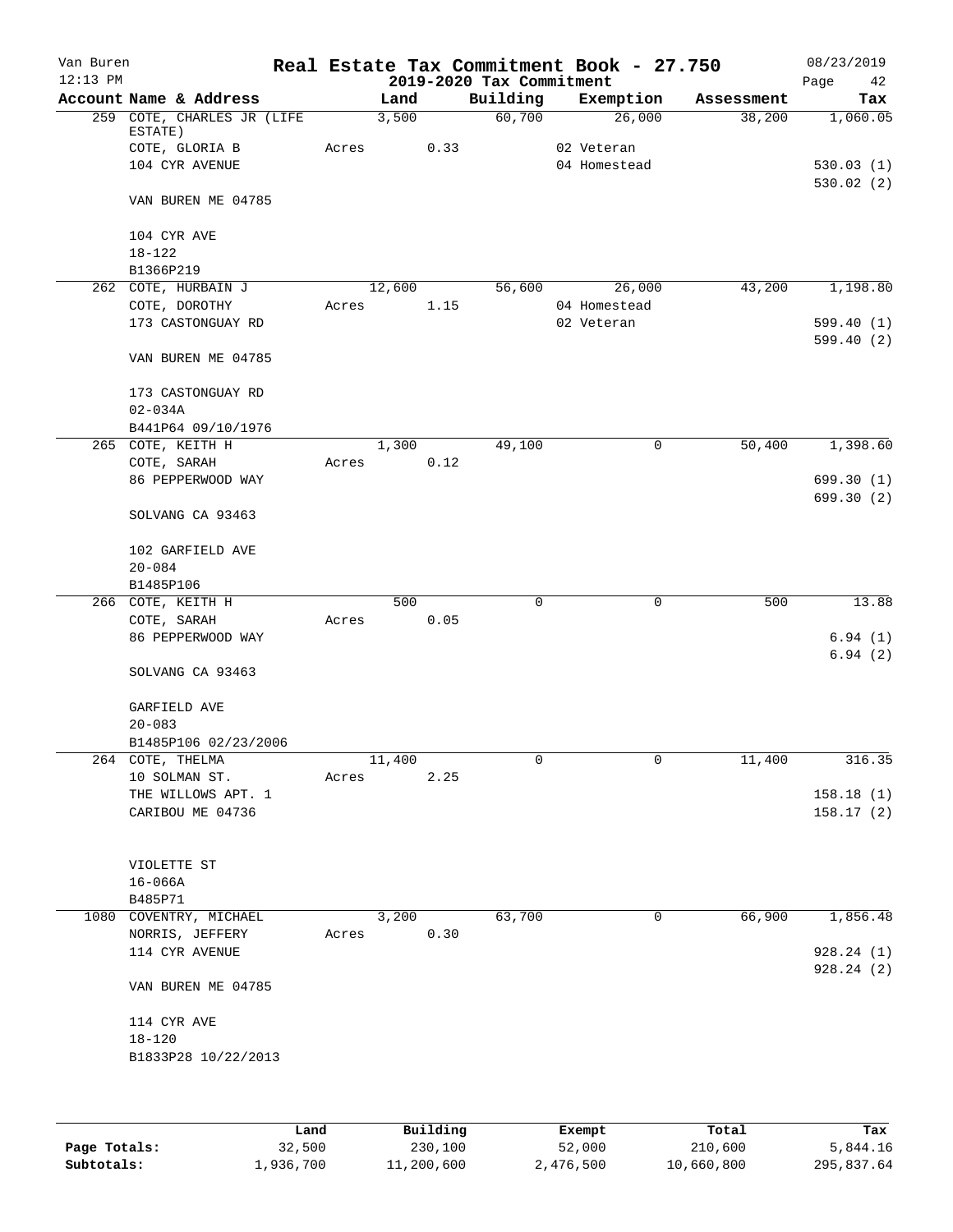| 2019-2020 Tax Commitment<br>Account Name & Address<br>Building<br>Exemption<br>Land<br>Assessment<br>267 CRAIG, NELSON R<br>3,400<br>38,500<br>20,000<br>21,900<br>CRAIG, RENA M<br>0.32<br>04 Homestead<br>Acres<br>102 CHAMPLAIN STREET<br>VAN BUREN ME 04785<br>309 MAIN ST & 102<br>$20 - 048A$<br>CULLEN, GEORGE J JR<br>2,400<br>6,000<br>39,400<br>1330<br>43,000<br>CULLEN, DIANE W<br>0.23<br>03 Veteran (Non-Maine<br>Acres<br>117 MAIN STREET<br>VAN BUREN ME 04785<br>117 MAIN ST<br>$16 - 041$<br>B1730P93 08/02/2011<br>271 CYR, ALAN M<br>4,800<br>0<br>0<br>4,800<br>CYR, LISA M<br>11.00<br>Acres<br>446 EAST ROAD<br>VAN BUREN COVE ME 04785<br>REAR OF ADAM ST<br>$06 - 003A$<br>B1414P104<br>6,800<br>272 CYR, ALAN M<br>6,800<br>0<br>0<br>CYR, LISA M<br>Acres<br>0.75<br>446 EAST ROAD<br>VAN BUREN COVE ME 04785<br>CHAMPLAIN ST<br>$06 - 017$<br>B1414P102<br>274 CYR, ANDRE A<br>4,800<br>66,100<br>20,000<br>50,900<br>152 CLOVERHILL DRIVE<br>0.46<br>04 Homestead<br>Acres<br>VAN BUREN ME 04785<br>152 CLOVERHILL DR<br>18C-010<br>9,600<br>57,600<br>20,000<br>47,200<br>1407<br>CYR, CARROLL L & TINA M<br>0.64<br>04 Homestead<br>CYR, PRISCILLE &<br>Acres<br>DONAHUE, DONNA M<br>PO BOX 174<br>VAN BUREN ME 04785<br>280 STATE ST<br>$03 - 025B$<br>B1853P126 05/13/2014 B1842P193 01/06/2014 | Van Buren  |  |  | Real Estate Tax Commitment Book - 27.750 | 08/23/2019 |
|----------------------------------------------------------------------------------------------------------------------------------------------------------------------------------------------------------------------------------------------------------------------------------------------------------------------------------------------------------------------------------------------------------------------------------------------------------------------------------------------------------------------------------------------------------------------------------------------------------------------------------------------------------------------------------------------------------------------------------------------------------------------------------------------------------------------------------------------------------------------------------------------------------------------------------------------------------------------------------------------------------------------------------------------------------------------------------------------------------------------------------------------------------------------------------------------------------------------------------------------------------------------------------------------------------------------------------|------------|--|--|------------------------------------------|------------|
|                                                                                                                                                                                                                                                                                                                                                                                                                                                                                                                                                                                                                                                                                                                                                                                                                                                                                                                                                                                                                                                                                                                                                                                                                                                                                                                                  | $12:13$ PM |  |  |                                          | Page<br>43 |
|                                                                                                                                                                                                                                                                                                                                                                                                                                                                                                                                                                                                                                                                                                                                                                                                                                                                                                                                                                                                                                                                                                                                                                                                                                                                                                                                  |            |  |  |                                          | Tax        |
|                                                                                                                                                                                                                                                                                                                                                                                                                                                                                                                                                                                                                                                                                                                                                                                                                                                                                                                                                                                                                                                                                                                                                                                                                                                                                                                                  |            |  |  |                                          | 607.73     |
|                                                                                                                                                                                                                                                                                                                                                                                                                                                                                                                                                                                                                                                                                                                                                                                                                                                                                                                                                                                                                                                                                                                                                                                                                                                                                                                                  |            |  |  |                                          | 303.87(1)  |
|                                                                                                                                                                                                                                                                                                                                                                                                                                                                                                                                                                                                                                                                                                                                                                                                                                                                                                                                                                                                                                                                                                                                                                                                                                                                                                                                  |            |  |  |                                          | 303.86(2)  |
|                                                                                                                                                                                                                                                                                                                                                                                                                                                                                                                                                                                                                                                                                                                                                                                                                                                                                                                                                                                                                                                                                                                                                                                                                                                                                                                                  |            |  |  |                                          |            |
|                                                                                                                                                                                                                                                                                                                                                                                                                                                                                                                                                                                                                                                                                                                                                                                                                                                                                                                                                                                                                                                                                                                                                                                                                                                                                                                                  |            |  |  |                                          |            |
|                                                                                                                                                                                                                                                                                                                                                                                                                                                                                                                                                                                                                                                                                                                                                                                                                                                                                                                                                                                                                                                                                                                                                                                                                                                                                                                                  |            |  |  |                                          |            |
|                                                                                                                                                                                                                                                                                                                                                                                                                                                                                                                                                                                                                                                                                                                                                                                                                                                                                                                                                                                                                                                                                                                                                                                                                                                                                                                                  |            |  |  |                                          | 1,093.35   |
|                                                                                                                                                                                                                                                                                                                                                                                                                                                                                                                                                                                                                                                                                                                                                                                                                                                                                                                                                                                                                                                                                                                                                                                                                                                                                                                                  |            |  |  |                                          |            |
|                                                                                                                                                                                                                                                                                                                                                                                                                                                                                                                                                                                                                                                                                                                                                                                                                                                                                                                                                                                                                                                                                                                                                                                                                                                                                                                                  |            |  |  |                                          | 546.68(1)  |
|                                                                                                                                                                                                                                                                                                                                                                                                                                                                                                                                                                                                                                                                                                                                                                                                                                                                                                                                                                                                                                                                                                                                                                                                                                                                                                                                  |            |  |  |                                          | 546.67(2)  |
|                                                                                                                                                                                                                                                                                                                                                                                                                                                                                                                                                                                                                                                                                                                                                                                                                                                                                                                                                                                                                                                                                                                                                                                                                                                                                                                                  |            |  |  |                                          |            |
|                                                                                                                                                                                                                                                                                                                                                                                                                                                                                                                                                                                                                                                                                                                                                                                                                                                                                                                                                                                                                                                                                                                                                                                                                                                                                                                                  |            |  |  |                                          |            |
|                                                                                                                                                                                                                                                                                                                                                                                                                                                                                                                                                                                                                                                                                                                                                                                                                                                                                                                                                                                                                                                                                                                                                                                                                                                                                                                                  |            |  |  |                                          |            |
|                                                                                                                                                                                                                                                                                                                                                                                                                                                                                                                                                                                                                                                                                                                                                                                                                                                                                                                                                                                                                                                                                                                                                                                                                                                                                                                                  |            |  |  |                                          |            |
|                                                                                                                                                                                                                                                                                                                                                                                                                                                                                                                                                                                                                                                                                                                                                                                                                                                                                                                                                                                                                                                                                                                                                                                                                                                                                                                                  |            |  |  |                                          | 133.20     |
|                                                                                                                                                                                                                                                                                                                                                                                                                                                                                                                                                                                                                                                                                                                                                                                                                                                                                                                                                                                                                                                                                                                                                                                                                                                                                                                                  |            |  |  |                                          |            |
|                                                                                                                                                                                                                                                                                                                                                                                                                                                                                                                                                                                                                                                                                                                                                                                                                                                                                                                                                                                                                                                                                                                                                                                                                                                                                                                                  |            |  |  |                                          | 66.60(1)   |
|                                                                                                                                                                                                                                                                                                                                                                                                                                                                                                                                                                                                                                                                                                                                                                                                                                                                                                                                                                                                                                                                                                                                                                                                                                                                                                                                  |            |  |  |                                          | 66.60(2)   |
|                                                                                                                                                                                                                                                                                                                                                                                                                                                                                                                                                                                                                                                                                                                                                                                                                                                                                                                                                                                                                                                                                                                                                                                                                                                                                                                                  |            |  |  |                                          |            |
|                                                                                                                                                                                                                                                                                                                                                                                                                                                                                                                                                                                                                                                                                                                                                                                                                                                                                                                                                                                                                                                                                                                                                                                                                                                                                                                                  |            |  |  |                                          |            |
|                                                                                                                                                                                                                                                                                                                                                                                                                                                                                                                                                                                                                                                                                                                                                                                                                                                                                                                                                                                                                                                                                                                                                                                                                                                                                                                                  |            |  |  |                                          |            |
|                                                                                                                                                                                                                                                                                                                                                                                                                                                                                                                                                                                                                                                                                                                                                                                                                                                                                                                                                                                                                                                                                                                                                                                                                                                                                                                                  |            |  |  |                                          | 188.70     |
|                                                                                                                                                                                                                                                                                                                                                                                                                                                                                                                                                                                                                                                                                                                                                                                                                                                                                                                                                                                                                                                                                                                                                                                                                                                                                                                                  |            |  |  |                                          |            |
|                                                                                                                                                                                                                                                                                                                                                                                                                                                                                                                                                                                                                                                                                                                                                                                                                                                                                                                                                                                                                                                                                                                                                                                                                                                                                                                                  |            |  |  |                                          | 94.35(1)   |
|                                                                                                                                                                                                                                                                                                                                                                                                                                                                                                                                                                                                                                                                                                                                                                                                                                                                                                                                                                                                                                                                                                                                                                                                                                                                                                                                  |            |  |  |                                          | 94.35 (2)  |
|                                                                                                                                                                                                                                                                                                                                                                                                                                                                                                                                                                                                                                                                                                                                                                                                                                                                                                                                                                                                                                                                                                                                                                                                                                                                                                                                  |            |  |  |                                          |            |
|                                                                                                                                                                                                                                                                                                                                                                                                                                                                                                                                                                                                                                                                                                                                                                                                                                                                                                                                                                                                                                                                                                                                                                                                                                                                                                                                  |            |  |  |                                          |            |
|                                                                                                                                                                                                                                                                                                                                                                                                                                                                                                                                                                                                                                                                                                                                                                                                                                                                                                                                                                                                                                                                                                                                                                                                                                                                                                                                  |            |  |  |                                          |            |
|                                                                                                                                                                                                                                                                                                                                                                                                                                                                                                                                                                                                                                                                                                                                                                                                                                                                                                                                                                                                                                                                                                                                                                                                                                                                                                                                  |            |  |  |                                          | 1,412.48   |
|                                                                                                                                                                                                                                                                                                                                                                                                                                                                                                                                                                                                                                                                                                                                                                                                                                                                                                                                                                                                                                                                                                                                                                                                                                                                                                                                  |            |  |  |                                          |            |
|                                                                                                                                                                                                                                                                                                                                                                                                                                                                                                                                                                                                                                                                                                                                                                                                                                                                                                                                                                                                                                                                                                                                                                                                                                                                                                                                  |            |  |  |                                          | 706.24(1)  |
|                                                                                                                                                                                                                                                                                                                                                                                                                                                                                                                                                                                                                                                                                                                                                                                                                                                                                                                                                                                                                                                                                                                                                                                                                                                                                                                                  |            |  |  |                                          | 706.24(2)  |
|                                                                                                                                                                                                                                                                                                                                                                                                                                                                                                                                                                                                                                                                                                                                                                                                                                                                                                                                                                                                                                                                                                                                                                                                                                                                                                                                  |            |  |  |                                          |            |
|                                                                                                                                                                                                                                                                                                                                                                                                                                                                                                                                                                                                                                                                                                                                                                                                                                                                                                                                                                                                                                                                                                                                                                                                                                                                                                                                  |            |  |  |                                          |            |
|                                                                                                                                                                                                                                                                                                                                                                                                                                                                                                                                                                                                                                                                                                                                                                                                                                                                                                                                                                                                                                                                                                                                                                                                                                                                                                                                  |            |  |  |                                          | 1,309.80   |
|                                                                                                                                                                                                                                                                                                                                                                                                                                                                                                                                                                                                                                                                                                                                                                                                                                                                                                                                                                                                                                                                                                                                                                                                                                                                                                                                  |            |  |  |                                          |            |
|                                                                                                                                                                                                                                                                                                                                                                                                                                                                                                                                                                                                                                                                                                                                                                                                                                                                                                                                                                                                                                                                                                                                                                                                                                                                                                                                  |            |  |  |                                          |            |
|                                                                                                                                                                                                                                                                                                                                                                                                                                                                                                                                                                                                                                                                                                                                                                                                                                                                                                                                                                                                                                                                                                                                                                                                                                                                                                                                  |            |  |  |                                          | 654.90 (1) |
|                                                                                                                                                                                                                                                                                                                                                                                                                                                                                                                                                                                                                                                                                                                                                                                                                                                                                                                                                                                                                                                                                                                                                                                                                                                                                                                                  |            |  |  |                                          | 654.90 (2) |
|                                                                                                                                                                                                                                                                                                                                                                                                                                                                                                                                                                                                                                                                                                                                                                                                                                                                                                                                                                                                                                                                                                                                                                                                                                                                                                                                  |            |  |  |                                          |            |
|                                                                                                                                                                                                                                                                                                                                                                                                                                                                                                                                                                                                                                                                                                                                                                                                                                                                                                                                                                                                                                                                                                                                                                                                                                                                                                                                  |            |  |  |                                          |            |
|                                                                                                                                                                                                                                                                                                                                                                                                                                                                                                                                                                                                                                                                                                                                                                                                                                                                                                                                                                                                                                                                                                                                                                                                                                                                                                                                  |            |  |  |                                          |            |
|                                                                                                                                                                                                                                                                                                                                                                                                                                                                                                                                                                                                                                                                                                                                                                                                                                                                                                                                                                                                                                                                                                                                                                                                                                                                                                                                  |            |  |  |                                          |            |
|                                                                                                                                                                                                                                                                                                                                                                                                                                                                                                                                                                                                                                                                                                                                                                                                                                                                                                                                                                                                                                                                                                                                                                                                                                                                                                                                  |            |  |  |                                          |            |

|              | Land      | Building   | Exempt    | Total      | Tax        |
|--------------|-----------|------------|-----------|------------|------------|
| Page Totals: | 31,800    | 205,200    | 66,000    | 171,000    | 4,745.26   |
| Subtotals:   | ⊥,968,500 | 11,405,800 | 2,542,500 | 10,831,800 | 300,582.90 |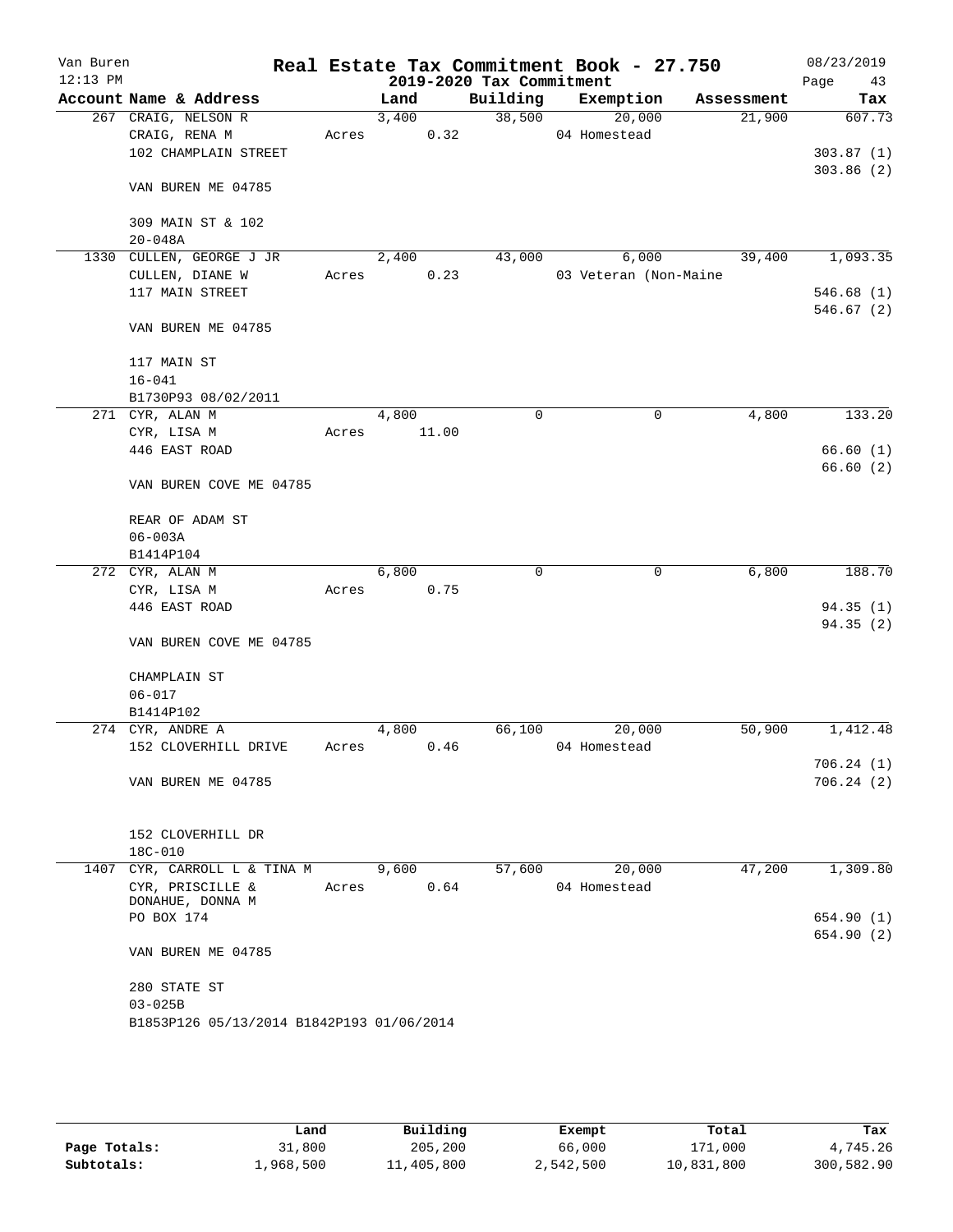| Van Buren<br>$12:13$ PM |                         |       |       | 2019-2020 Tax Commitment | Real Estate Tax Commitment Book - 27.750 |            | 08/23/2019<br>Page<br>44 |
|-------------------------|-------------------------|-------|-------|--------------------------|------------------------------------------|------------|--------------------------|
|                         | Account Name & Address  |       | Land  | Building                 | Exemption                                | Assessment | Tax                      |
|                         | 277 CYR, CHARLES L      |       | 1,900 | 30,500                   | 20,000                                   | 12,400     | 344.10                   |
|                         | CYR, JUDY               | Acres | 0.18  |                          | 04 Homestead                             |            |                          |
|                         | 117 ADAMS STREET        |       |       |                          |                                          |            | 172.05(1)                |
|                         | VAN BUREN ME 04785      |       |       |                          |                                          |            | 172.05(2)                |
|                         | 117 ADAMS ST            |       |       |                          |                                          |            |                          |
|                         | $18 - 028$              |       |       |                          |                                          |            |                          |
|                         | B567P22                 |       |       |                          |                                          |            |                          |
|                         | 278 CYR, CHARLES R      |       | 3,700 | 23,800                   | 20,000                                   | 7,500      | 208.13                   |
|                         | 107 MCBRIDE AVENUE      | Acres | 0.35  |                          | 04 Homestead                             |            |                          |
|                         |                         |       |       |                          |                                          |            | 104.07(1)                |
|                         | VAN BUREN ME 04785      |       |       |                          |                                          |            | 104.06(2)                |
|                         | 107 MCBRIDE AVE         |       |       |                          |                                          |            |                          |
|                         | $15 - 049$              |       |       |                          |                                          |            |                          |
|                         | B1371P28                |       |       |                          |                                          |            |                          |
|                         | 279 CYR, DAVID M        |       | 2,200 | 40,200                   | 20,000                                   | 22,400     | 621.60                   |
|                         | 140 HIGH STREET         | Acres | 0.21  |                          | 04 Homestead                             |            |                          |
|                         | VAN BUREN ME 04785      |       |       |                          |                                          |            | 310.80(1)<br>310.80(2)   |
|                         | 140 HIGH ST             |       |       |                          |                                          |            |                          |
|                         | $14 - 109$              |       |       |                          |                                          |            |                          |
|                         | B684P269                |       |       |                          |                                          |            |                          |
|                         | 280 CYR, DOMINIQUE      |       | 5,300 | 0                        | 0                                        | 5,300      | 147.07                   |
|                         | CYR, ALAN               | Acres | 30.00 |                          |                                          |            |                          |
|                         | 446 EAST ROAD           |       |       |                          |                                          |            | 73.54(1)                 |
|                         | VAN BUREN COVE ME 04785 |       |       |                          |                                          |            | 73.53(2)                 |
|                         | OFF TRACK BED           |       |       |                          |                                          |            |                          |
|                         | $03 - 003$              |       |       |                          |                                          |            |                          |
|                         | B1188P211               |       |       |                          |                                          |            |                          |
|                         | 599 CYR, DUSTIN         |       | 1,900 | 43,100                   | 0                                        | 45,000     | 1,248.75                 |
|                         | 102 PINE STREET         | Acres | 0.18  |                          |                                          |            |                          |
|                         |                         |       |       |                          |                                          |            | 624.38(1)                |
|                         | VAN BUREN ME 04785      |       |       |                          |                                          |            | 624.37 (2)               |
|                         | 102 PINE ST             |       |       |                          |                                          |            |                          |
|                         | $14 - 072$              |       |       |                          |                                          |            |                          |
|                         | B1968P336 03/23/2017    |       |       |                          |                                          |            |                          |
|                         | 315 CYR, FREDERICK S    |       | 2,300 | 35,000                   | 0                                        | 37,300     | 1,035.08                 |
|                         | CYR, RHONDA B           | Acres | 0.22  |                          |                                          |            |                          |
|                         | PO BOX 205              |       |       |                          |                                          |            | 517.54(1)<br>517.54(2)   |
|                         | VAN BUREN ME 04785      |       |       |                          |                                          |            |                          |
|                         | 124 MAPLE AVE           |       |       |                          |                                          |            |                          |
|                         | $16 - 018$              |       |       |                          |                                          |            |                          |
|                         | B2029P1 08/27/2018      |       |       |                          |                                          |            |                          |
|                         |                         |       |       |                          |                                          |            |                          |
|                         |                         |       |       |                          |                                          |            |                          |

|              | Land      | Building   | Exempt    | Total      | Tax         |
|--------------|-----------|------------|-----------|------------|-------------|
| Page Totals: | 17,300    | 172,600    | 60,000    | 129,900    | 3,604.73    |
| Subtotals:   | ⊥,985,800 | 11,578,400 | 2,602,500 | 10,961,700 | 304, 187.63 |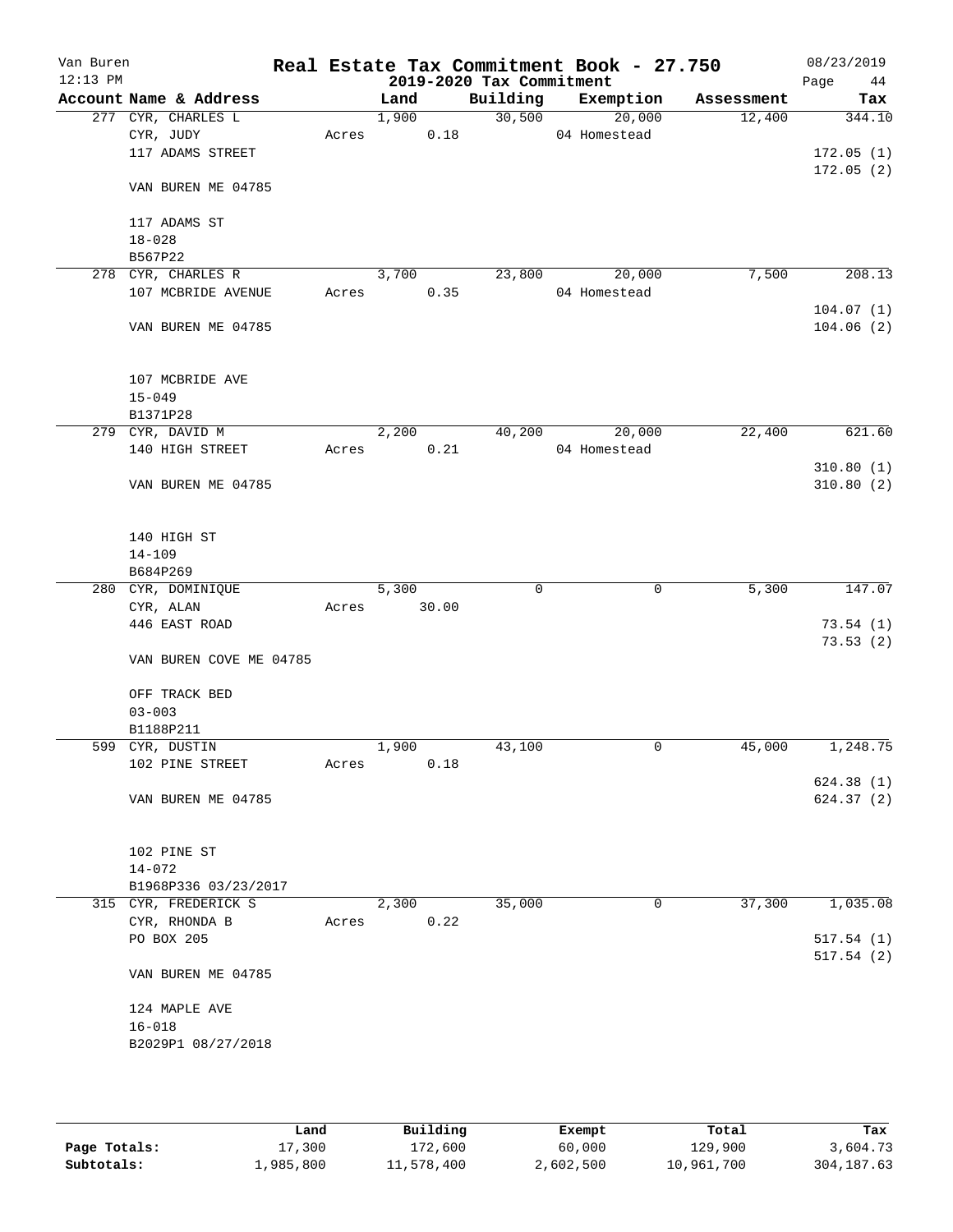| Van Buren<br>$12:13$ PM |                                         | Real Estate Tax Commitment Book - 27.750 | 2019-2020 Tax Commitment |                            |            | 08/23/2019<br>Page<br>45 |
|-------------------------|-----------------------------------------|------------------------------------------|--------------------------|----------------------------|------------|--------------------------|
|                         | Account Name & Address                  | Land                                     | Building                 | Exemption                  | Assessment | Tax                      |
|                         | 305 CYR, GARY K                         | 13,400                                   | 1,800                    | 0                          | 15,200     | 421.80                   |
|                         | 189 CHAMPLAIN STREET                    | 22.00<br>Acres                           |                          |                            |            |                          |
|                         |                                         |                                          |                          |                            |            | 210.90(1)                |
|                         | VAN BUREN ME 04785                      |                                          |                          |                            |            | 210.90(2)                |
|                         | US ROUTE 1                              |                                          |                          |                            |            |                          |
|                         | $08 - 047A$                             |                                          |                          |                            |            |                          |
|                         | B1771P327 07/12/2012                    |                                          |                          |                            |            |                          |
|                         | 283 CYR, GARY K                         | 0                                        | 35,600                   | 0                          | 35,600     | 987.90                   |
|                         | 189 CHAMPLAIN STREET                    |                                          |                          |                            |            |                          |
|                         |                                         |                                          |                          |                            |            | 493.95 (1)               |
|                         | VAN BUREN ME 04785                      |                                          |                          |                            |            | 493.95 (2)               |
|                         | 925 MAIN STREET                         |                                          |                          |                            |            |                          |
|                         | $08 - 047A - T1$                        |                                          |                          |                            |            |                          |
|                         | B1738P165 10/13/2011                    |                                          |                          |                            |            |                          |
|                         | 284 CYR, GEORGE JR                      | 44,500                                   | $\mathbf 0$              | 0                          | 44,500     | 1,234.88                 |
|                         | CYR, LINDA ANNE                         | 114.00<br>Acres                          |                          |                            |            |                          |
|                         | 738 MAIN ST                             |                                          |                          |                            |            | 617.44(1)                |
|                         | MADAWASKA ME 04756                      |                                          |                          |                            |            | 617.44(2)                |
|                         | CORNER OF US#1 & PARENT                 |                                          |                          |                            |            |                          |
|                         | $09 - 024$                              |                                          |                          |                            |            |                          |
|                         | B1366P344 08/25/2003                    |                                          |                          |                            |            |                          |
|                         | 285 CYR, GERALD R                       | 13,700                                   | 53,000                   | 26,000                     | 40,700     | 1,129.43                 |
|                         | CYR, KATHLEEN L<br>125 ST MARY BROOK RD | 4.50<br>Acres                            |                          | 04 Homestead<br>02 Veteran |            | 564.72(1)                |
|                         |                                         |                                          |                          |                            |            | 564.71(2)                |
|                         | VAN BUREN ME 04785                      |                                          |                          |                            |            |                          |
|                         | 125 ST MARY'S BROOK RD                  |                                          |                          |                            |            |                          |
|                         | $02 - 047$                              |                                          |                          |                            |            |                          |
|                         | B373P600<br>286 CYR, GERARD M (LIFE     | 5,400                                    | 51,500                   | 20,000                     | 36,900     | 1,023.98                 |
|                         | ESTATE)                                 |                                          |                          |                            |            |                          |
|                         | CYR, JOYCE M                            | 0.51<br>Acres                            |                          | 04 Homestead               |            |                          |
|                         | 108 MARION DRIVE                        |                                          |                          |                            |            | 511.99(1)                |
|                         | VAN BUREN ME 04785                      |                                          |                          |                            |            | 511.99(2)                |
|                         | 108 MARION DR                           |                                          |                          |                            |            |                          |
|                         | $18 - 006$                              |                                          |                          |                            |            |                          |
|                         | B1414P83                                |                                          |                          |                            |            |                          |
|                         | 1122 CYR, GUILDO P                      | 2,100                                    | 50,700                   | 20,000                     | 32,800     | 910.20                   |
|                         | CYR, SANDRA M                           | 0.20<br>Acres                            |                          | 04 Homestead               |            |                          |
|                         | 114 MAIN STREET                         |                                          |                          |                            |            | 455.10(1)                |
|                         | VAN BUREN ME 04785                      |                                          |                          |                            |            | 455.10(2)                |
|                         | 114 MAIN ST                             |                                          |                          |                            |            |                          |
|                         | $17 - 085B$                             |                                          |                          |                            |            |                          |
|                         | B1849P135 03/26/2014                    |                                          |                          |                            |            |                          |
|                         |                                         |                                          |                          |                            |            |                          |
|                         |                                         |                                          |                          |                            |            |                          |
|                         |                                         |                                          |                          |                            |            |                          |

|              | Land      | Building   | Exempt    | Total      | Tax        |
|--------------|-----------|------------|-----------|------------|------------|
| Page Totals: | 79,100    | 192,600    | 66,000    | 205,700    | 5,708.19   |
| Subtotals:   | 2,064,900 | 11,771,000 | 2,668,500 | 11,167,400 | 309,895.82 |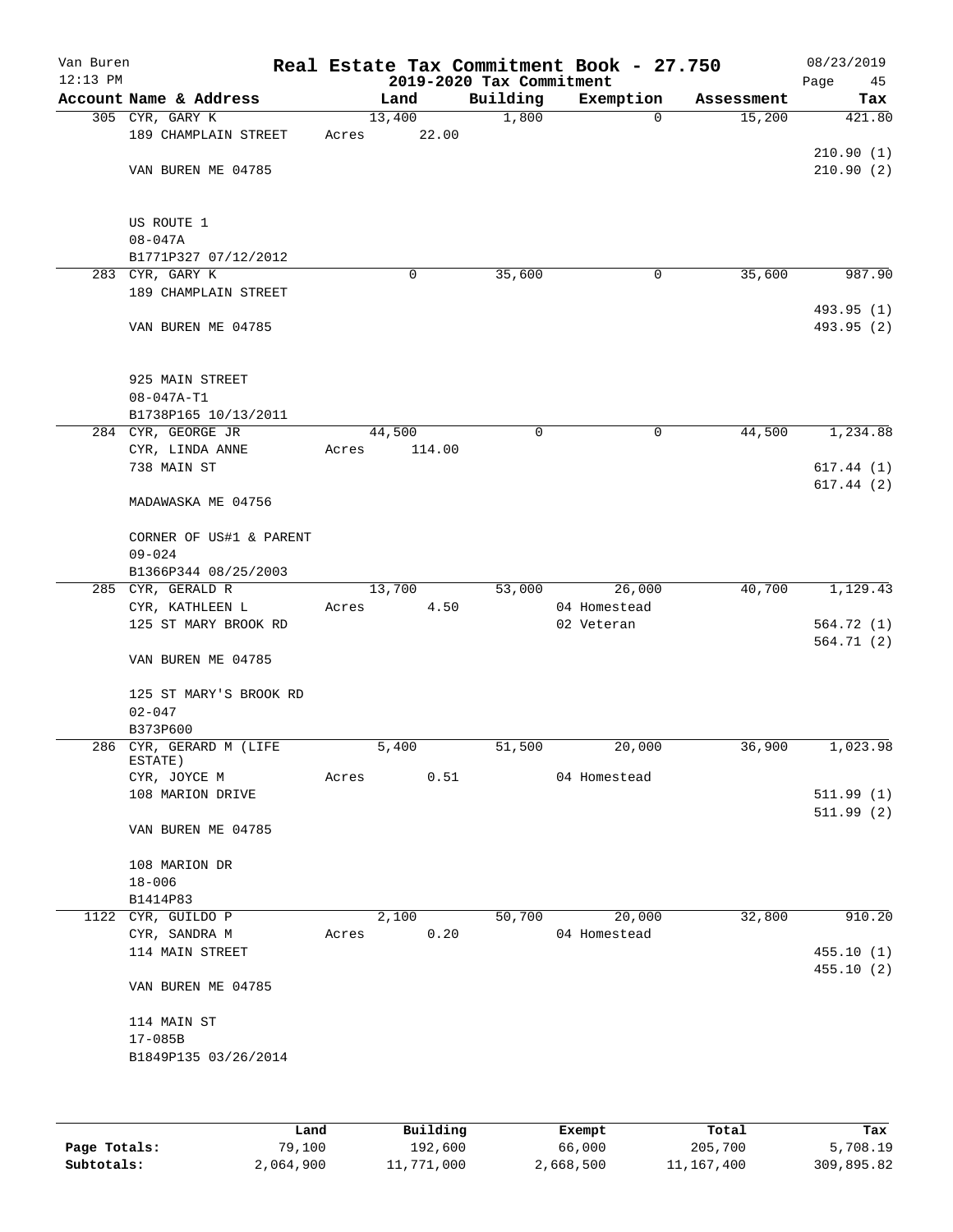| Van Buren<br>$12:13$ PM |                        |       |        | 2019-2020 Tax Commitment | Real Estate Tax Commitment Book - 27.750 |            | 08/23/2019<br>Page<br>46 |
|-------------------------|------------------------|-------|--------|--------------------------|------------------------------------------|------------|--------------------------|
|                         | Account Name & Address |       | Land   | Building                 | Exemption                                | Assessment | Tax                      |
|                         | 1331 CYR, GUILDO P     |       | 24,800 | 0                        | $\Omega$                                 | 24,800     | 688.20                   |
|                         | CYR, SANDRA M          | Acres | 40.00  |                          |                                          |            |                          |
|                         | 114 MAIN STREET        |       |        |                          |                                          |            | 344.10(1)                |
|                         |                        |       |        |                          |                                          |            | 344.10(2)                |
|                         | VAN BUREN ME 04785     |       |        |                          |                                          |            |                          |
|                         |                        |       |        |                          |                                          |            |                          |
|                         | SETTLEMENT RD          |       |        |                          |                                          |            |                          |
|                         | $01 - 027$             |       |        |                          |                                          |            |                          |
|                         | B1723P337 06/20/2011   |       |        |                          |                                          |            |                          |
| 288                     | CYR, JEAN EUDES        |       | 3,300  | 0                        | 0                                        | 3,300      | 91.58                    |
|                         | 103 CLEVELAND AVE      | Acres | 0.31   |                          |                                          |            |                          |
|                         |                        |       |        |                          |                                          |            | 45.79 (1)                |
|                         | VAN BUREN ME 04785     |       |        |                          |                                          |            | 45.79 (2)                |
|                         |                        |       |        |                          |                                          |            |                          |
|                         |                        |       |        |                          |                                          |            |                          |
|                         | PATRICIA N/S           |       |        |                          |                                          |            |                          |
|                         | $20 - 122$             |       |        |                          |                                          |            |                          |
|                         | B1354P265 06/06/2003   |       |        |                          |                                          |            |                          |
|                         | 290 CYR, JEAN N        |       | 6,000  | 0                        | 0                                        | 6,000      | 166.50                   |
|                         | CYR, DELLA S           | Acres | 0.57   |                          |                                          |            |                          |
|                         | 43 CRESTMONT RD        |       |        |                          |                                          |            | 83.25(1)                 |
|                         | BANGOR ME 04401        |       |        |                          |                                          |            | 83.25(2)                 |
|                         |                        |       |        |                          |                                          |            |                          |
|                         | MAIN ST                |       |        |                          |                                          |            |                          |
|                         | $20 - 066$             |       |        |                          |                                          |            |                          |
|                         | 291 CYR, JEANNETTE     |       | 7,000  | 31,900                   | 20,000                                   | 18,900     | 524.48                   |
|                         | 244 MARQUIS RD         | Acres | 0.31   |                          | 04 Homestead                             |            |                          |
|                         |                        |       |        |                          |                                          |            | 262.24(1)                |
|                         | VAN BUREN ME 04785     |       |        |                          |                                          |            | 262.24(2)                |
|                         |                        |       |        |                          |                                          |            |                          |
|                         |                        |       |        |                          |                                          |            |                          |
|                         | 244 MARQUIS RD         |       |        |                          |                                          |            |                          |
|                         | $02 - 005A$            |       |        |                          |                                          |            |                          |
|                         | 292 CYR, JENNIFER      |       | 4,400  | 37,000                   | 20,000                                   | 21,400     | 593.85                   |
|                         | 135 VIOLETTE STREET    | Acres | 0.42   |                          | 04 Homestead                             |            |                          |
|                         |                        |       |        |                          |                                          |            | 296.93(1)                |
|                         | VAN BUREN ME 04785     |       |        |                          |                                          |            | 296.92 (2)               |
|                         |                        |       |        |                          |                                          |            |                          |
|                         |                        |       |        |                          |                                          |            |                          |
|                         | 135 VIOLETTE ST        |       |        |                          |                                          |            |                          |
|                         | $16 - 063$             |       |        |                          |                                          |            |                          |
|                         | B1327P210              |       |        |                          |                                          |            |                          |
|                         | 294 CYR, JOAN S        |       | 2,500  | 26,100                   | 26,000                                   | 2,600      | 72.15                    |
|                         | 152 POPLAR STREET      | Acres | 0.24   |                          | 02 Veteran                               |            |                          |
|                         |                        |       |        |                          | 04 Homestead                             |            | 36.08(1)                 |
|                         | VAN BUREN ME 04785     |       |        |                          |                                          |            | 36.07(2)                 |
|                         |                        |       |        |                          |                                          |            |                          |
|                         |                        |       |        |                          |                                          |            |                          |
|                         | 152 POPLAR ST          |       |        |                          |                                          |            |                          |
|                         | $16 - 003$             |       |        |                          |                                          |            |                          |
|                         |                        |       |        |                          |                                          |            |                          |

|              | Land      | Building   | Exempt    | Total      | Tax        |
|--------------|-----------|------------|-----------|------------|------------|
| Page Totals: | 48,000    | 95,000     | 66,000    | 77,000     | 2,136.76   |
| Subtotals:   | 2,112,900 | 11,866,000 | 2,734,500 | 11,244,400 | 312,032.58 |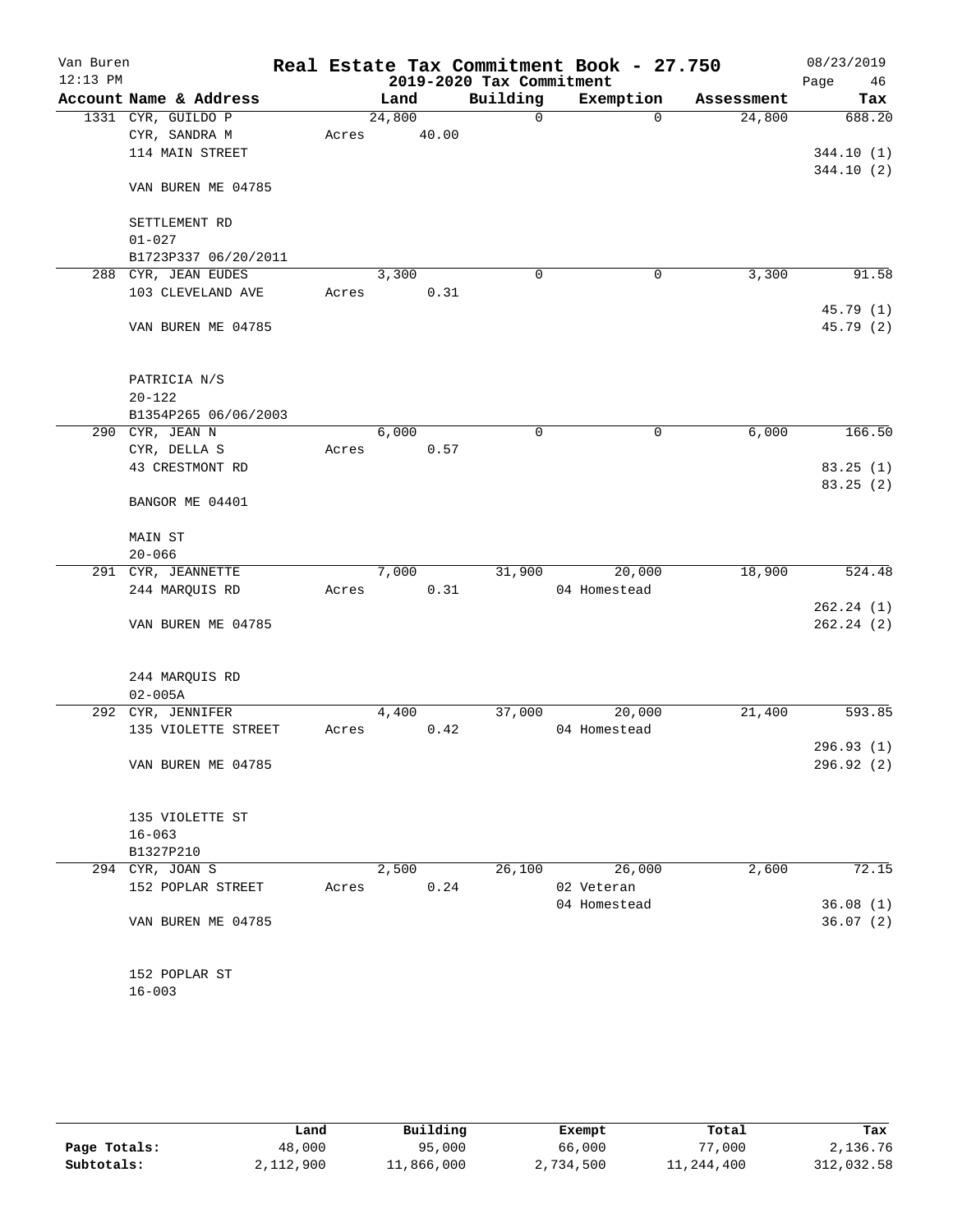| Van Buren<br>$12:13$ PM |                         |       |       |      | 2019-2020 Tax Commitment | Real Estate Tax Commitment Book - 27.750 |            | 08/23/2019<br>Page<br>47 |
|-------------------------|-------------------------|-------|-------|------|--------------------------|------------------------------------------|------------|--------------------------|
|                         | Account Name & Address  |       | Land  |      | Building                 | Exemption                                | Assessment | Tax                      |
|                         | 297 CYR, JOHN E         |       | 1,800 |      | 42,600                   | 20,000                                   | 24,400     | 677.10                   |
|                         | SOUCY, JULIETTE         | Acres |       | 0.17 |                          | 04 Homestead                             |            |                          |
|                         | 103 CLEVELAND AVENUE    |       |       |      |                          |                                          |            | 338.55(1)                |
|                         |                         |       |       |      |                          |                                          |            | 338.55(2)                |
|                         | VAN BUREN ME 04785      |       |       |      |                          |                                          |            |                          |
|                         |                         |       |       |      |                          |                                          |            |                          |
|                         | 103 CLEVELAND AVE       |       |       |      |                          |                                          |            |                          |
|                         | $18 - 081$              |       |       |      |                          |                                          |            |                          |
|                         | B819P167                |       |       |      |                          |                                          |            |                          |
|                         | 604 CYR, JOHN E         |       | 4,900 |      | 0                        | 0                                        | 4,900      | 135.98                   |
|                         | CYR, JEAN EUDES (AKA)   | Acres |       | 0.94 |                          |                                          |            |                          |
|                         | 103 CLEVELAND AVENUE    |       |       |      |                          |                                          |            | 67.99(1)                 |
|                         |                         |       |       |      |                          |                                          |            | 67.99(2)                 |
|                         | VAN BUREN ME 04785      |       |       |      |                          |                                          |            |                          |
|                         |                         |       |       |      |                          |                                          |            |                          |
|                         | N SIDE PATRICIA ST      |       |       |      |                          |                                          |            |                          |
|                         | $20 - 120$              |       |       |      |                          |                                          |            |                          |
|                         | B1732P157 08/18/2011    |       |       |      |                          |                                          |            |                          |
|                         | 295 CYR, JOHN J         |       | 3,500 |      | 43,700                   | 20,000                                   | 27,200     | 754.80                   |
|                         | 126 MARION DRIVE        | Acres |       | 0.33 |                          | 04 Homestead                             |            |                          |
|                         |                         |       |       |      |                          |                                          |            | 377.40(1)                |
|                         | VAN BUREN ME 04785      |       |       |      |                          |                                          |            | 377.40(2)                |
|                         |                         |       |       |      |                          |                                          |            |                          |
|                         |                         |       |       |      |                          |                                          |            |                          |
|                         | 126 MARION DR           |       |       |      |                          |                                          |            |                          |
|                         | 18B-002                 |       |       |      |                          |                                          |            |                          |
|                         | B1187P288               |       |       |      |                          |                                          |            |                          |
|                         | 301 CYR, KEVIN T        |       | 4,000 |      | $\mathbf 0$              | $\mathbf 0$                              | 4,000      | 111.00                   |
|                         | CYR, LISA L             | Acres |       | 1.08 |                          |                                          |            |                          |
|                         | 41 HILLSIDE DR          |       |       |      |                          |                                          |            | 55.50(1)                 |
|                         |                         |       |       |      |                          |                                          |            | 55.50(2)                 |
|                         | NEW GLOUCESTER ME 04260 |       |       |      |                          |                                          |            |                          |
|                         |                         |       |       |      |                          |                                          |            |                          |
|                         | MONROE STREET           |       |       |      |                          |                                          |            |                          |
|                         | $23 - 120$              |       |       |      |                          |                                          |            |                          |
|                         | B987P315                |       |       |      |                          |                                          |            |                          |
|                         | 1052 CYR, KURT G        |       | 1,400 |      | 45,100                   | 0                                        | 46,500     | 1,290.38                 |
|                         | 109 LINCOLN STREET      | Acres |       | 0.13 |                          |                                          |            |                          |
|                         |                         |       |       |      |                          |                                          |            | 645.19(1)                |
|                         | VAN BUREN ME 04785      |       |       |      |                          |                                          |            | 645.19 (2)               |
|                         |                         |       |       |      |                          |                                          |            |                          |
|                         |                         |       |       |      |                          |                                          |            |                          |
|                         | 109 LINCOLN ST          |       |       |      |                          |                                          |            |                          |
|                         | $14 - 008$              |       |       |      |                          |                                          |            |                          |
|                         | B1917P288 12/11/2015    |       |       |      |                          |                                          |            |                          |
|                         | 296 CYR, LAURA          |       | 1,800 |      | 43,900                   | 20,000                                   | 25,700     | 713.18                   |
|                         | 106 LINCOLN STREET      | Acres |       | 0.17 |                          | 04 Homestead                             |            |                          |
|                         |                         |       |       |      |                          |                                          |            | 356.59(1)                |
|                         | VAN BUREN ME 04785      |       |       |      |                          |                                          |            | 356.59 (2)               |
|                         |                         |       |       |      |                          |                                          |            |                          |
|                         |                         |       |       |      |                          |                                          |            |                          |
|                         | 106 LINCOLN ST          |       |       |      |                          |                                          |            |                          |
|                         | $14 - 016$              |       |       |      |                          |                                          |            |                          |
|                         | B1388P81                |       |       |      |                          |                                          |            |                          |
|                         |                         |       |       |      |                          |                                          |            |                          |
|                         |                         |       |       |      |                          |                                          |            |                          |

|              | Land      | Building   | Exempt    | Total      | Tax        |
|--------------|-----------|------------|-----------|------------|------------|
| Page Totals: | 17,400    | 175,300    | 60,000    | 132,700    | 3,682.44   |
| Subtotals:   | 2,130,300 | 12,041,300 | 2,794,500 | 11,377,100 | 315,715.02 |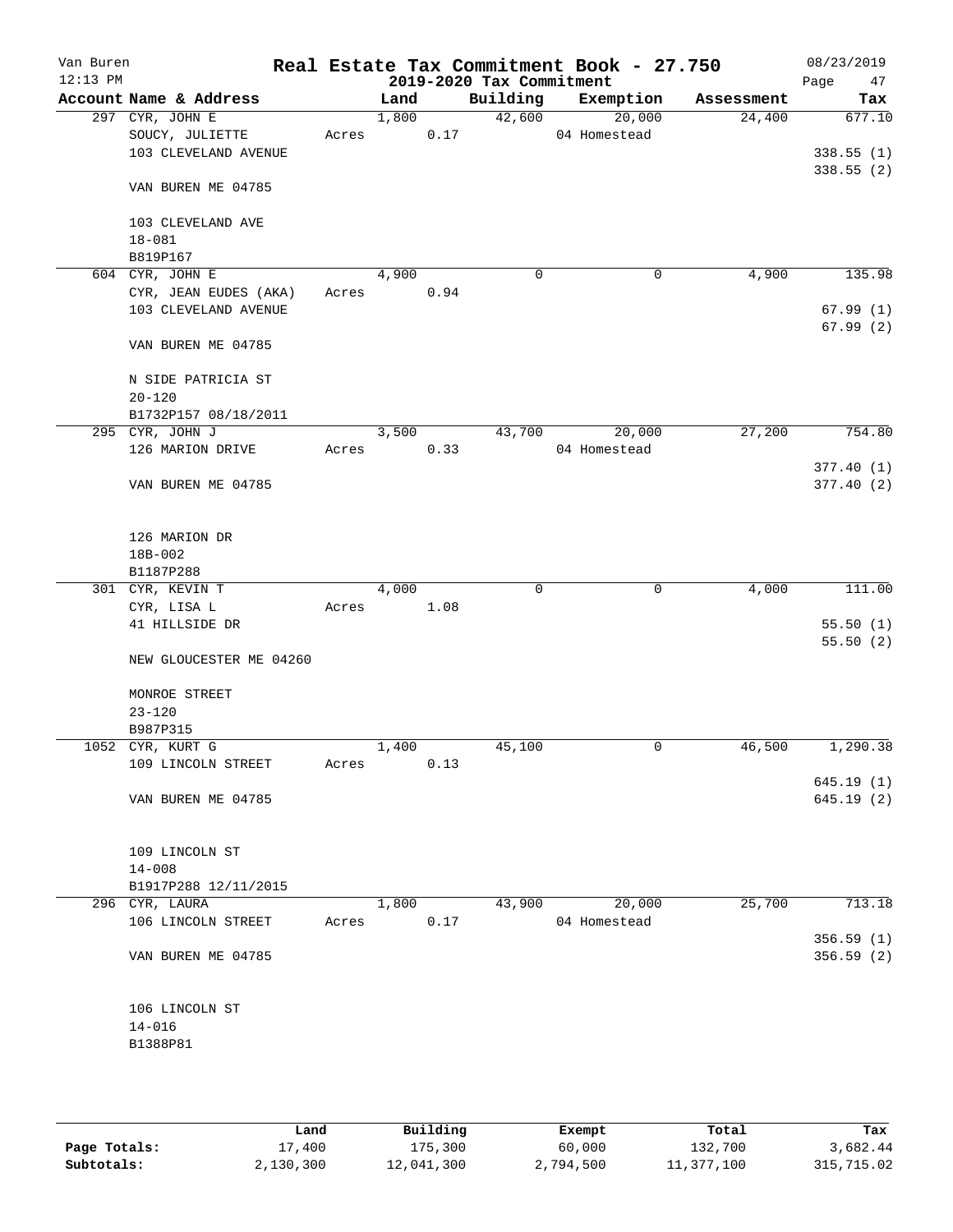| Van Buren    |                                             |           |                                  |             | Real Estate Tax Commitment Book - 27.750 |            | 08/23/2019               |
|--------------|---------------------------------------------|-----------|----------------------------------|-------------|------------------------------------------|------------|--------------------------|
| $12:13$ PM   | Account Name & Address                      |           | 2019-2020 Tax Commitment<br>Land | Building    | Exemption                                | Assessment | Page<br>48<br>Tax        |
|              | 302 CYR, LEO JAMES                          |           | 13,000                           | 52,400      | 20,000                                   | 45,400     | 1,259.85                 |
|              | 248 MARQUIS RD                              | Acres     | 2.35                             |             | 04 Homestead                             |            |                          |
|              |                                             |           |                                  |             |                                          |            | 629.93(1)                |
|              | VAN BUREN ME 04785                          |           |                                  |             |                                          |            | 629.92 (2)               |
|              | 248 MARQUIS RD                              |           |                                  |             |                                          |            |                          |
|              | $02 - 005C$                                 |           |                                  |             |                                          |            |                          |
|              | B509P96 B414P561                            |           |                                  |             |                                          |            |                          |
|              | 303 CYR, MARK G<br>106 CLEVELAND AVENUE     | Acres     | 1,700<br>0.16                    | 38,900      | 20,000<br>04 Homestead                   | 20,600     | 571.65                   |
|              |                                             |           |                                  |             |                                          |            | 285.83(1)                |
|              | VAN BUREN ME 04785                          |           |                                  |             |                                          |            | 285.82(2)                |
|              | 106 CLEVELAND AVE<br>$18 - 085$<br>B1007P91 |           |                                  |             |                                          |            |                          |
|              | 726 CYR, MATTHEW                            |           | 29,600                           | 0           | 0                                        | 29,600     | 821.40                   |
|              | 101 N. PINETTA DR.                          | Acres     | 91.50                            |             |                                          |            |                          |
|              | 36450                                       |           |                                  |             |                                          |            |                          |
|              | N. CHESTERFIELD VA<br>23235                 |           |                                  |             |                                          |            | 410.70 (1)<br>410.70 (2) |
|              | OFF MARQUIS RD                              |           |                                  |             |                                          |            |                          |
|              | $02 - 011$<br>B2010P301 03/26/2018          |           |                                  |             |                                          |            |                          |
|              | 1588 CYR, MATTHEW                           |           | 6,000                            | $\mathbf 0$ | 0                                        | 6,000      | 166.50                   |
|              | 101 N. PINETTA DRIVE                        | Acres     | 1.00                             |             |                                          |            |                          |
|              | #36450                                      |           |                                  |             |                                          |            | 83.25(1)                 |
|              | NORTH CHESTERFIELD VA<br>23235              |           |                                  |             |                                          |            | 83.25 (2)                |
|              | OFF MASSE ROAD<br>$02 - 010A$               |           |                                  |             |                                          |            |                          |
|              | B2010P301 03/29/2018                        |           |                                  |             |                                          |            |                          |
|              | 306 CYR, MICHAEL P<br>CYR, LORI ANN         | Acres     | 11,200<br>32.00                  | 2,300       | 0                                        | 13,500     | 374.63                   |
|              | PO BOX 1166                                 |           |                                  |             |                                          |            | 187.32(1)                |
|              | CALAIS ME 04619                             |           |                                  |             |                                          |            | 187.31 (2)               |
|              | MARQUIS RD                                  |           |                                  |             |                                          |            |                          |
|              | $02 - 004$                                  |           |                                  |             |                                          |            |                          |
|              | B1352P119                                   |           |                                  |             |                                          |            |                          |
| 310          | CYR, RAYMOND                                |           | 21,200                           | 0           | 0                                        | 21,200     | 588.30                   |
|              | CYR, NORMA<br>C/O KAREN CYR                 | Acres     | 66.00                            |             |                                          |            | 294.15 (1)               |
|              | 470 STATE ST                                |           |                                  |             |                                          |            | 294.15(2)                |
|              | VAN BUREN ME 04785                          |           |                                  |             |                                          |            |                          |
|              | OFF HAMLIN RD (FARM)<br>$03 - 016$          |           |                                  |             |                                          |            |                          |
|              |                                             | Land      | Building                         |             | Exempt                                   | Total      | Tax                      |
| Page Totals: |                                             | 82,700    | 93,600                           |             | 40,000                                   | 136,300    | 3,782.33                 |
| Subtotals:   |                                             | 2,213,000 | 12,134,900                       |             | 2,834,500                                | 11,513,400 | 319, 497.35              |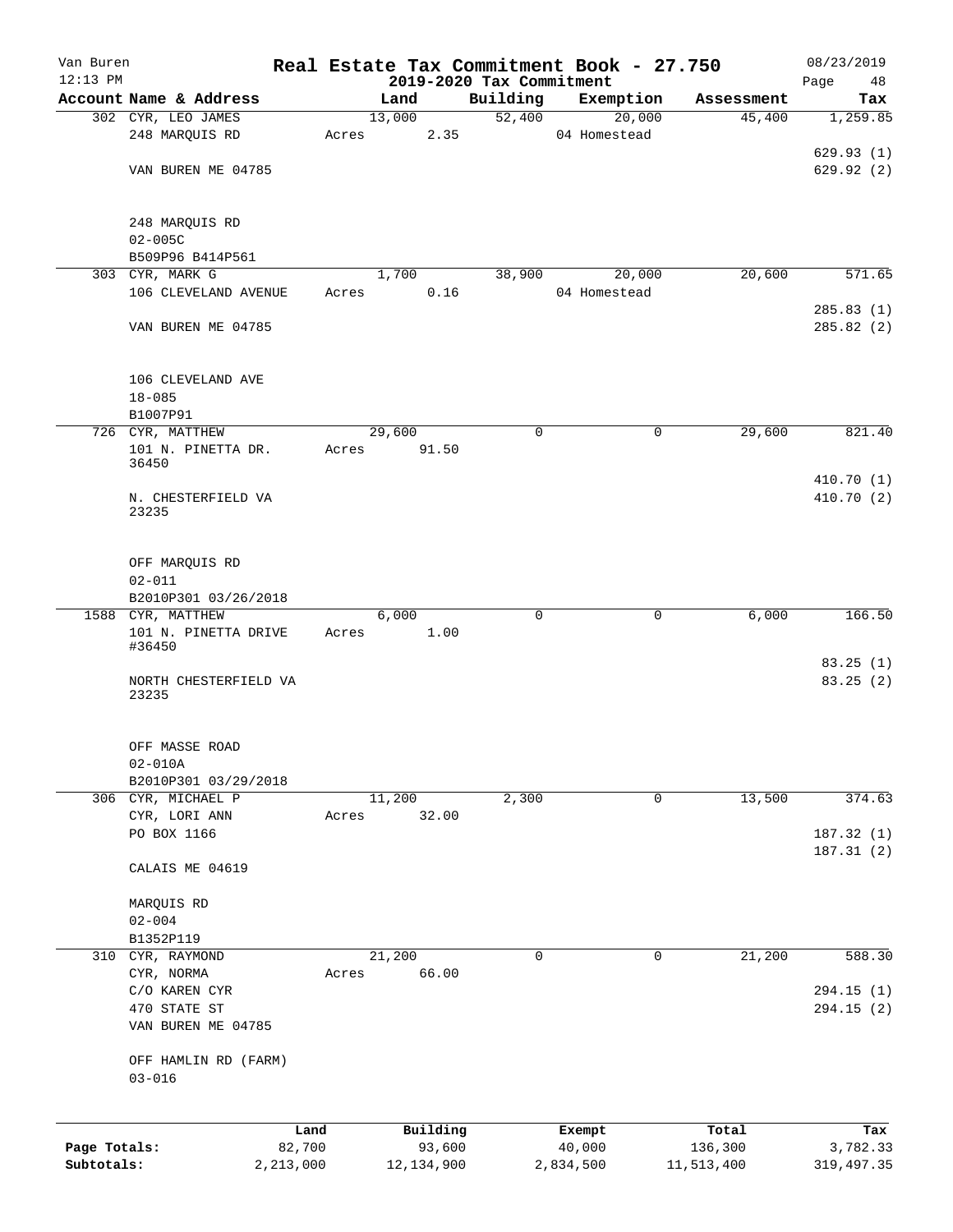| Van Buren<br>$12:13$ PM |                                 |       |        |      | 2019-2020 Tax Commitment | Real Estate Tax Commitment Book - 27.750 |            | 08/23/2019<br>Page<br>49 |
|-------------------------|---------------------------------|-------|--------|------|--------------------------|------------------------------------------|------------|--------------------------|
|                         | Account Name & Address          |       | Land   |      | Building                 | Exemption                                | Assessment | Tax                      |
|                         | 312 CYR, ROLAND G               |       | 4,600  |      |                          | 34,700<br>20,000                         | 19,300     | 535.58                   |
|                         | CYR, NANCY M                    | Acres |        | 0.44 |                          | 04 Homestead                             |            |                          |
|                         | 146 ST BRUNO STREET             |       |        |      |                          |                                          |            | 267.79(1)                |
|                         |                                 |       |        |      |                          |                                          |            | 267.79(2)                |
|                         | VAN BUREN ME 04785              |       |        |      |                          |                                          |            |                          |
|                         |                                 |       |        |      |                          |                                          |            |                          |
|                         | 146 ST BRUNO ST                 |       |        |      |                          |                                          |            |                          |
|                         | $17 - 015$                      |       |        |      |                          |                                          |            |                          |
|                         | 313 CYR, RONALD J               |       | 2,600  |      | 66,400                   | 20,000                                   | 49,000     | 1,359.75                 |
|                         | 116 ST FRANCIS STREET           | Acres |        | 0.25 |                          | 04 Homestead                             |            |                          |
|                         |                                 |       |        |      |                          |                                          |            | 679.88(1)                |
|                         | VAN BUREN ME 04785              |       |        |      |                          |                                          |            | 679.87 (2)               |
|                         |                                 |       |        |      |                          |                                          |            |                          |
|                         |                                 |       |        |      |                          |                                          |            |                          |
|                         | 116 ST FRANCIS ST<br>$14 - 002$ |       |        |      |                          |                                          |            |                          |
|                         | B986P317 05/08/1995             |       |        |      |                          |                                          |            |                          |
|                         | 637 CYR, STEPHEN R              |       | 5,000  |      | 52,300                   | 26,000                                   | 31,300     | 868.58                   |
|                         | CYR, REBECCA D                  | Acres |        | 0.48 |                          | 04 Homestead                             |            |                          |
|                         | 121 TOWER DRIVE                 |       |        |      |                          | 02 Veteran                               |            | 434.29 (1)               |
|                         |                                 |       |        |      |                          |                                          |            | 434.29 (2)               |
|                         | VAN BUREN ME 04785              |       |        |      |                          |                                          |            |                          |
|                         |                                 |       |        |      |                          |                                          |            |                          |
|                         | 121 TOWER DR                    |       |        |      |                          |                                          |            |                          |
|                         | 12A-035                         |       |        |      |                          |                                          |            |                          |
|                         | B1737P275 10/05/2011            |       |        |      |                          |                                          |            |                          |
|                         | 317 CYR, SUSAN T J              |       | 10,200 |      | 43,100                   | 0                                        | 53,300     | 1,479.08                 |
|                         | CYR, MICHAEL & DANIEL R Acres   |       |        | 0.97 |                          |                                          |            |                          |
|                         | 4 HEIDI ST.                     |       |        |      |                          |                                          |            | 739.54(1)                |
|                         |                                 |       |        |      |                          |                                          |            | 739.54(2)                |
|                         | SPRINGVALE ME 04083             |       |        |      |                          |                                          |            |                          |
|                         | 168 STATE ST                    |       |        |      |                          |                                          |            |                          |
|                         | 12A-021                         |       |        |      |                          |                                          |            |                          |
|                         | B1056P54                        |       |        |      |                          |                                          |            |                          |
|                         | 322 DAIGLE, JOHN                |       | 7,800  |      | 60,900                   | 20,000                                   | 48,700     | 1,351.43                 |
|                         | DAIGLE, DORIS A                 | Acres |        | 0.39 |                          | 04 Homestead                             |            |                          |
|                         | 208 STATE STREET                |       |        |      |                          |                                          |            | 675.72 (1)               |
|                         |                                 |       |        |      |                          |                                          |            | 675.71 (2)               |
|                         | VAN BUREN ME 04785              |       |        |      |                          |                                          |            |                          |
|                         |                                 |       |        |      |                          |                                          |            |                          |
|                         | 555 MAIN ST                     |       |        |      |                          |                                          |            |                          |
|                         | $23 - 028$                      |       |        |      |                          |                                          |            |                          |
|                         | B434P289                        |       |        |      |                          |                                          |            |                          |
|                         | 323 DAIGLE, MICHEL              |       | 2,600  |      | 0                        | $\mathbf 0$                              | 2,600      | 72.15                    |
|                         | DAIGLE, LINDA                   | Acres |        | 0.25 |                          |                                          |            |                          |
|                         | PO BOX 140                      |       |        |      |                          |                                          |            | 36.08(1)                 |
|                         | VAN BUREN ME 04785              |       |        |      |                          |                                          |            | 36.07(2)                 |
|                         |                                 |       |        |      |                          |                                          |            |                          |
|                         | JACKSON ST                      |       |        |      |                          |                                          |            |                          |
|                         | $18 - 076$                      |       |        |      |                          |                                          |            |                          |
|                         | B1037P243                       |       |        |      |                          |                                          |            |                          |
|                         |                                 |       |        |      |                          |                                          |            |                          |
|                         |                                 |       |        |      |                          |                                          |            |                          |
|                         |                                 |       |        |      |                          |                                          |            |                          |

|              | Land      | Building   | Exempt    | Total      | Tax         |
|--------------|-----------|------------|-----------|------------|-------------|
| Page Totals: | 32,800    | 257,400    | 86,000    | 204,200    | 5,666.57    |
| Subtotals:   | 2,245,800 | 12,392,300 | 2,920,500 | 11,717,600 | 325, 163.92 |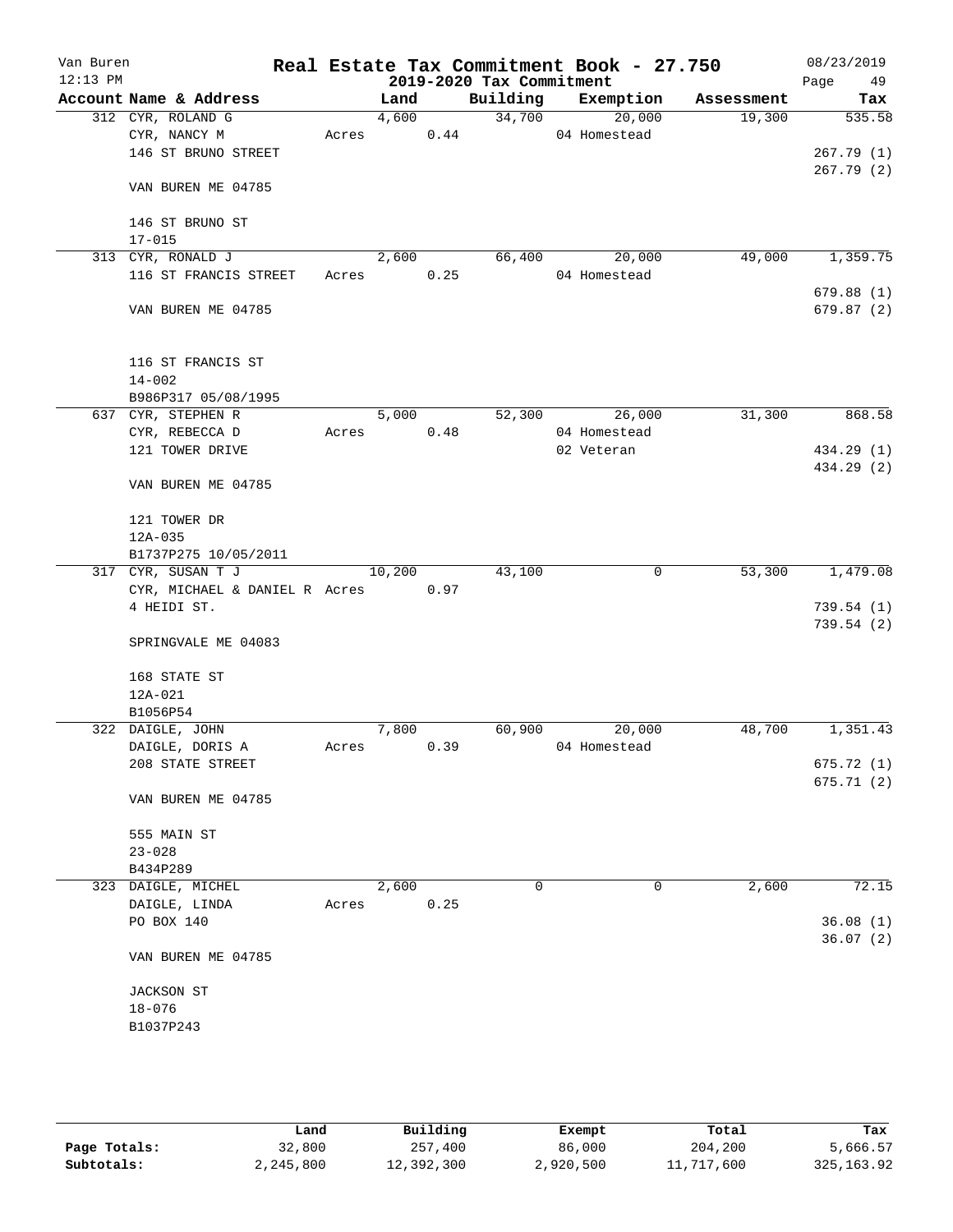| Van Buren    |                                      |       |               |                     |                                      | Real Estate Tax Commitment Book - 27.750 |                     | 08/23/2019      |
|--------------|--------------------------------------|-------|---------------|---------------------|--------------------------------------|------------------------------------------|---------------------|-----------------|
| $12:13$ PM   | Account Name & Address               |       |               |                     | 2019-2020 Tax Commitment<br>Building |                                          |                     | Page<br>50      |
|              | 324 DAIGLE, MICHEL D                 |       | Land<br>5,200 |                     | 4,200                                | Exemption<br>$\mathbf 0$                 | Assessment<br>9,400 | Tax<br>260.85   |
|              |                                      |       |               |                     |                                      |                                          |                     |                 |
|              | DAIGLE, LINDA F<br>PO BOX 140        | Acres |               | 0.26                |                                      |                                          |                     |                 |
|              |                                      |       |               |                     |                                      |                                          |                     | 130.43(1)       |
|              | VAN BUREN ME 04785                   |       |               |                     |                                      |                                          |                     | 130.42(2)       |
|              |                                      |       |               |                     |                                      |                                          |                     |                 |
|              | MAIN ST                              |       |               |                     |                                      |                                          |                     |                 |
|              | $18 - 073$                           |       |               |                     |                                      |                                          |                     |                 |
|              | B875P313                             |       |               |                     |                                      |                                          |                     |                 |
|              | 325 DAIGLE, MICHEL D                 |       | 21,000        |                     | 67,100                               | 0                                        | 88,100              | 2,444.78        |
|              | DAIGLE, LINDA F                      | Acres |               | 1.66                |                                      |                                          |                     |                 |
|              | PO BOX 140                           |       |               |                     |                                      |                                          |                     | 1,222.39(1)     |
|              |                                      |       |               |                     |                                      |                                          |                     | 1, 222.39(2)    |
|              | VAN BUREN ME 04785                   |       |               |                     |                                      |                                          |                     |                 |
|              |                                      |       |               |                     |                                      |                                          |                     |                 |
|              | 232 MAIN ST                          |       |               |                     |                                      |                                          |                     |                 |
|              | $18 - 071B$                          |       |               |                     |                                      |                                          |                     |                 |
|              | B613P118                             |       |               |                     |                                      |                                          |                     |                 |
|              | 1066 DAMBOISE, TAMMY L               |       | 2,400         |                     | 59,700                               | 20,000                                   | 42,100              | 1,168.28        |
|              | 101 TYLER STREET                     | Acres |               | 0.23                |                                      | 04 Homestead                             |                     |                 |
|              |                                      |       |               |                     |                                      |                                          |                     | 584.14 (1)      |
|              | VAN BUREN ME 04785                   |       |               |                     |                                      |                                          |                     | 584.14(2)       |
|              |                                      |       |               |                     |                                      |                                          |                     |                 |
|              |                                      |       |               |                     |                                      |                                          |                     |                 |
|              | 101 TYLER ST                         |       |               |                     |                                      |                                          |                     |                 |
|              | $18 - 099$                           |       |               |                     |                                      |                                          |                     |                 |
|              | B1900P290 07/28/2015                 |       |               |                     |                                      |                                          |                     |                 |
|              | 366 DBA: FREEDOM SELF                |       | 8,000         |                     | 9,400                                | 0                                        | 17,400              | 482.85          |
|              | STORAGE                              |       |               |                     |                                      |                                          |                     |                 |
|              | SAUCIER, EDMUND J. III<br>& SANDY L. | Acres |               | 1.00                |                                      |                                          |                     |                 |
|              | 130 ROOSEVELT AVE. APT.              |       |               |                     |                                      |                                          |                     | 241.43 (1)      |
|              | 210                                  |       |               |                     |                                      |                                          |                     |                 |
|              |                                      |       |               |                     |                                      |                                          |                     | 241.42 (2)      |
|              | VAN BUREN ME 04785                   |       |               |                     |                                      |                                          |                     |                 |
|              |                                      |       |               |                     |                                      |                                          |                     |                 |
|              | 838 MAIN ST                          |       |               |                     |                                      |                                          |                     |                 |
|              | $08 - 035B$                          |       |               |                     |                                      |                                          |                     |                 |
|              | B1921P216 01/27/2016                 |       |               |                     |                                      |                                          |                     |                 |
|              | 331 DE ANGELIS, MICHELE              |       | 37,700        |                     | $\Omega$                             | $\mathbf 0$                              | 37,700              | 1,046.18        |
|              | DE ANGELIS, JACQUELINE               | Acres |               | 105.00              |                                      |                                          |                     |                 |
|              | 226 MAIN STREET                      |       |               |                     |                                      |                                          |                     | 523.09(1)       |
|              |                                      |       |               |                     |                                      |                                          |                     | 523.09(2)       |
|              | EAST SETAUKET NY 11733               |       |               |                     |                                      |                                          |                     |                 |
|              |                                      |       |               |                     |                                      |                                          |                     |                 |
|              | PARENT ROAD                          |       |               |                     |                                      |                                          |                     |                 |
|              | $07 - 019$                           |       |               |                     |                                      |                                          |                     |                 |
|              | 178 DE BARROS, EMANUEL<br>IDEAL      |       | 1,900         |                     | 52,000                               | 0                                        | 53,900              | 1,495.73        |
|              | 114 MCKINELY STREET                  | Acres |               | 0.18                |                                      |                                          |                     |                 |
|              |                                      |       |               |                     |                                      |                                          |                     | 747.87(1)       |
|              | VAN BUREN ME 04785                   |       |               |                     |                                      |                                          |                     | 747.86 (2)      |
|              |                                      |       |               |                     |                                      |                                          |                     |                 |
|              |                                      |       |               |                     |                                      |                                          |                     |                 |
|              | 558 MAIN ST                          |       |               |                     |                                      |                                          |                     |                 |
|              | $24 - 019$                           |       |               |                     |                                      |                                          |                     |                 |
|              | B2037P326 10/30/2018                 |       |               |                     |                                      |                                          |                     |                 |
|              |                                      |       |               |                     |                                      |                                          |                     |                 |
|              |                                      |       |               |                     |                                      |                                          |                     |                 |
| Page Totals: | Land<br>76,200                       |       |               | Building<br>192,400 |                                      | Exempt<br>20,000                         | Total<br>248,600    | Tax<br>6,898.67 |
|              |                                      |       |               |                     |                                      |                                          |                     |                 |

**Subtotals:** 2,322,000 12,584,700 2,940,500 11,966,200 332,062.59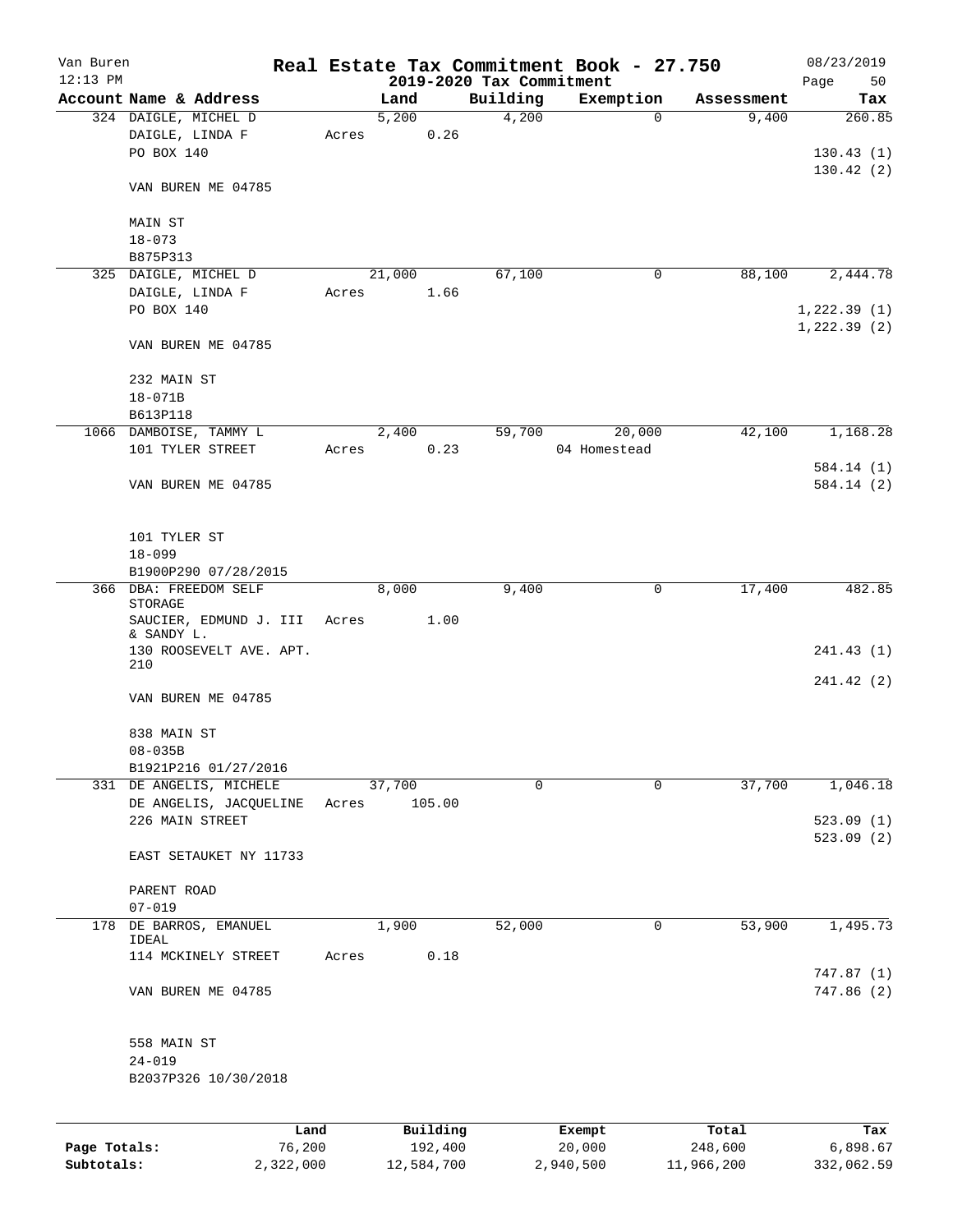| Van Buren<br>$12:13$ PM |                                           |       |        |       | 2019-2020 Tax Commitment | Real Estate Tax Commitment Book - 27.750 |            | 08/23/2019<br>Page<br>51 |
|-------------------------|-------------------------------------------|-------|--------|-------|--------------------------|------------------------------------------|------------|--------------------------|
|                         | Account Name & Address                    |       | Land   |       | Building                 | Exemption                                | Assessment | Tax                      |
|                         | 276 DE LA GARZA, LEVI V                   |       | 5,000  |       | 57,500                   | $\Omega$                                 | 62,500     | 1,734.38                 |
|                         | DE LA GARZA, KELLY                        | Acres |        | 0.48  |                          |                                          |            |                          |
|                         | 187 MAIN STREET                           |       |        |       |                          |                                          |            | 867.19(1)                |
|                         |                                           |       |        |       |                          |                                          |            | 867.19(2)                |
|                         | VAN BUREN ME 04785                        |       |        |       |                          |                                          |            |                          |
|                         |                                           |       |        |       |                          |                                          |            |                          |
|                         | 187 MAIN ST                               |       |        |       |                          |                                          |            |                          |
|                         | $17 - 007B$                               |       |        |       |                          |                                          |            |                          |
|                         | B1995P172 11/01/2017 B1995P169 11/01/2017 |       |        |       |                          |                                          |            |                          |
|                         | 333 DE WACHTER, LISA M                    |       | 2,800  |       | 37,000                   | 20,000                                   | 19,800     | 549.45                   |
|                         | DE WACHTER, RONNY J A                     | Acres |        | 0.27  |                          | 04 Homestead                             |            |                          |
|                         | 269 MAIN STREET                           |       |        |       |                          |                                          |            | 274.73(1)                |
|                         |                                           |       |        |       |                          |                                          |            | 274.72(2)                |
|                         | VAN BUREN ME 04785                        |       |        |       |                          |                                          |            |                          |
|                         |                                           |       |        |       |                          |                                          |            |                          |
|                         | 269 MAIN ST                               |       |        |       |                          |                                          |            |                          |
|                         |                                           |       |        |       |                          |                                          |            |                          |
|                         | $18 - 046$                                |       |        |       |                          |                                          |            |                          |
|                         | B1523P255 11/15/2006                      |       |        |       |                          |                                          |            |                          |
|                         | 334 DEAD RIVER COMPANY                    |       | 12,000 |       | 31,100                   | 0                                        | 43,100     | 1,196.03                 |
|                         | 59 MAIN STREET                            | Acres |        | 0.60  |                          |                                          |            |                          |
|                         |                                           |       |        |       |                          |                                          |            | 598.02(1)                |
|                         | VAN BUREN ME 04785                        |       |        |       |                          |                                          |            | 598.01(2)                |
|                         |                                           |       |        |       |                          |                                          |            |                          |
|                         |                                           |       |        |       |                          |                                          |            |                          |
|                         | 59 MAIN ST                                |       |        |       |                          |                                          |            |                          |
|                         | $15 - 014$                                |       |        |       |                          |                                          |            |                          |
|                         | B325P67                                   |       |        |       |                          |                                          |            |                          |
|                         | 714 DEBARROS, EMANUEL IDEAL               |       | 1,100  |       | 56,500                   | 0                                        | 57,600     | 1,598.40                 |
|                         | 114 MCKINLEY STREET                       | Acres |        | 0.10  |                          |                                          |            |                          |
|                         |                                           |       |        |       |                          |                                          |            | 799.20(1)                |
|                         | VAN BUREN ME 04785                        |       |        |       |                          |                                          |            | 799.20(2)                |
|                         |                                           |       |        |       |                          |                                          |            |                          |
|                         |                                           |       |        |       |                          |                                          |            |                          |
|                         | 114 MCKINLEY ST                           |       |        |       |                          |                                          |            |                          |
|                         | 14-139A                                   |       |        |       |                          |                                          |            |                          |
|                         | B2030P199 09/07/2018                      |       |        |       |                          |                                          |            |                          |
|                         | 1191 DERNLAN, GARY D                      |       | 6,600  |       | 0                        | 0                                        | 6,600      | 183.15                   |
|                         | 14575 PADDOCK DRIVE                       | Acres |        | 8.50  |                          |                                          |            |                          |
|                         |                                           |       |        |       |                          |                                          |            | 91.58(1)                 |
|                         | WELLINGTON FL 33414                       |       |        |       |                          |                                          |            | 91.57(2)                 |
|                         |                                           |       |        |       |                          |                                          |            |                          |
|                         |                                           |       |        |       |                          |                                          |            |                          |
|                         |                                           |       |        |       |                          |                                          |            |                          |
|                         | OFF RR 1                                  |       |        |       |                          |                                          |            |                          |
|                         | $11 - 003A$                               |       |        |       |                          |                                          |            |                          |
|                         | B1946P125 08/24/2016                      |       |        |       |                          |                                          |            |                          |
|                         | 338 DERNLAN, GARY D                       |       | 21,200 |       | $\Omega$                 | 0                                        | 21,200     | 588.30                   |
|                         | 14575 PADDOCK DRIVE                       | Acres |        | 63.00 |                          |                                          |            |                          |
|                         |                                           |       |        |       |                          |                                          |            | 294.15(1)                |
|                         | WELLINGTON FL 33414                       |       |        |       |                          |                                          |            | 294.15 (2)               |
|                         |                                           |       |        |       |                          |                                          |            |                          |
|                         |                                           |       |        |       |                          |                                          |            |                          |
|                         | PARENT RD                                 |       |        |       |                          |                                          |            |                          |
|                         | $09 - 027$                                |       |        |       |                          |                                          |            |                          |
|                         | B1384P289                                 |       |        |       |                          |                                          |            |                          |
|                         |                                           |       |        |       |                          |                                          |            |                          |
|                         |                                           |       |        |       |                          |                                          |            |                          |
|                         |                                           |       |        |       |                          |                                          |            |                          |

|              | Land      | Building   | Exempt    | Total      | Tax        |
|--------------|-----------|------------|-----------|------------|------------|
| Page Totals: | 48,700    | 182,100    | 20,000    | 210,800    | 5,849.71   |
| Subtotals:   | 2,370,700 | 12,766,800 | 2,960,500 | 12,177,000 | 337,912.30 |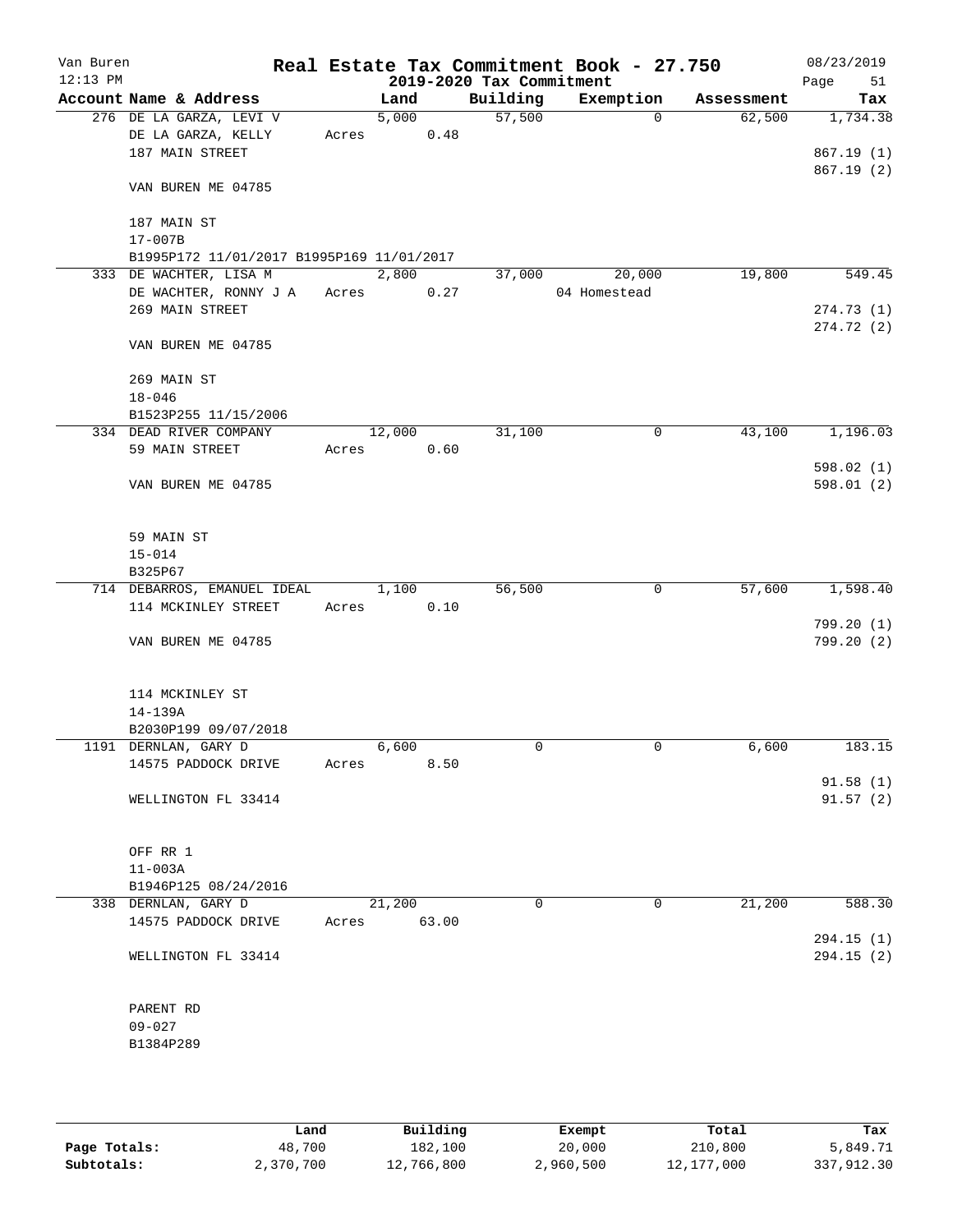| Van Buren<br>$12:13$ PM |                           | Real Estate Tax Commitment Book - 27.750 | 2019-2020 Tax Commitment |                    |            | 08/23/2019<br>52<br>Page |
|-------------------------|---------------------------|------------------------------------------|--------------------------|--------------------|------------|--------------------------|
|                         | Account Name & Address    | Land                                     |                          | Building Exemption | Assessment | Tax                      |
|                         | 344 DESCHAINE, RODNEY M   | 14,100                                   | 114,100                  | 20,000             | 108, 200   | 3,002.55                 |
|                         | DESCHAINE, JOYANNA        | 5.60<br>Acres                            |                          | 04 Homestead       |            |                          |
|                         | 237 CASTONGUAY RD         |                                          |                          |                    |            | 1,501.28(1)              |
|                         |                           |                                          |                          |                    |            | 1,501.27(2)              |
|                         | VAN BUREN ME 04785        |                                          |                          |                    |            |                          |
|                         |                           |                                          |                          |                    |            |                          |
|                         | 237 CASTONGUAY RD         |                                          |                          |                    |            |                          |
|                         | $02 - 030B$               |                                          |                          |                    |            |                          |
|                         | B1467P338                 |                                          |                          |                    |            |                          |
|                         | 340 DESCHAINES, BEVERLY L | 3,200                                    | $\mathbf 0$              | 0                  | 3,200      | 88.80                    |
|                         | PO BOX 171                | 10.00<br>Acres                           |                          |                    |            |                          |
|                         |                           |                                          |                          |                    |            | 44.40 (1)                |
|                         | VAN BUREN ME 04785        |                                          |                          |                    |            | 44.40 (2)                |
|                         | SETTLEMENT RD             |                                          |                          |                    |            |                          |
|                         | $01 - 008C$               |                                          |                          |                    |            |                          |
|                         | B958P210 07/27/1994       |                                          |                          |                    |            |                          |
|                         | 341 DESCHAINES, BEVERLY L | 3,100                                    | 0                        | 0                  | 3,100      | 86.03                    |
|                         | PO BOX 171                |                                          |                          |                    |            |                          |
|                         |                           |                                          |                          |                    |            | 43.02(1)                 |
|                         | VAN BUREN ME 04785        |                                          |                          |                    |            | 43.01(2)                 |
|                         |                           |                                          |                          |                    |            |                          |
|                         | MAIN ST                   |                                          |                          |                    |            |                          |
|                         | $21 - 012$                |                                          |                          |                    |            |                          |
|                         | B958P210                  |                                          |                          |                    |            |                          |
|                         | 342 DESCHAINES, BEVERLY L | 21,200                                   | 0                        | 0                  | 21,200     | 588.30                   |
|                         | PO BOX 171                | 41.80<br>Acres                           |                          |                    |            |                          |
|                         |                           |                                          |                          |                    |            | 294.15(1)                |
|                         | VAN BUREN ME 04785        |                                          |                          |                    |            | 294.15(2)                |
|                         |                           |                                          |                          |                    |            |                          |
|                         | ALEXANDER RD              |                                          |                          |                    |            |                          |
|                         | $06 - 023$                |                                          |                          |                    |            |                          |
|                         | B958P210                  |                                          |                          |                    |            |                          |
|                         | 343 DESCHAINES, BEVERLY L | 16,600                                   | 0                        | $\mathbf 0$        | 16,600     | 460.65                   |
|                         | PO BOX 171                | 31.00<br>Acres                           |                          |                    |            |                          |
|                         |                           |                                          |                          |                    |            | 230.33(1)                |
|                         | VAN BUREN ME 04785        |                                          |                          |                    |            | 230.32(2)                |
|                         |                           |                                          |                          |                    |            |                          |
|                         | ALEXANDER RD              |                                          |                          |                    |            |                          |
|                         | $06 - 018$                |                                          |                          |                    |            |                          |
|                         | B958P210                  |                                          |                          |                    |            |                          |
|                         | 345 DESCHAINES, JAMES     | 2,600                                    | 0                        | 0                  | 2,600      | 72.15                    |
|                         | PO BOX 171                |                                          |                          |                    |            |                          |
|                         |                           |                                          |                          |                    |            | 36.08(1)                 |
|                         | VAN BUREN ME 04785        |                                          |                          |                    |            | 36.07(2)                 |
|                         |                           |                                          |                          |                    |            |                          |
|                         | MORSE ST                  |                                          |                          |                    |            |                          |
|                         | $21 - 001A$               |                                          |                          |                    |            |                          |
|                         |                           |                                          |                          |                    |            |                          |
|                         |                           |                                          |                          |                    |            |                          |

|              | Land      | Building   | Exempt    | Total      | Tax         |
|--------------|-----------|------------|-----------|------------|-------------|
| Page Totals: | 60,800    | 114,100    | 20,000    | 154,900    | 4,298.48    |
| Subtotals:   | 2,431,500 | 12,880,900 | 2,980,500 | 12,331,900 | 342, 210.78 |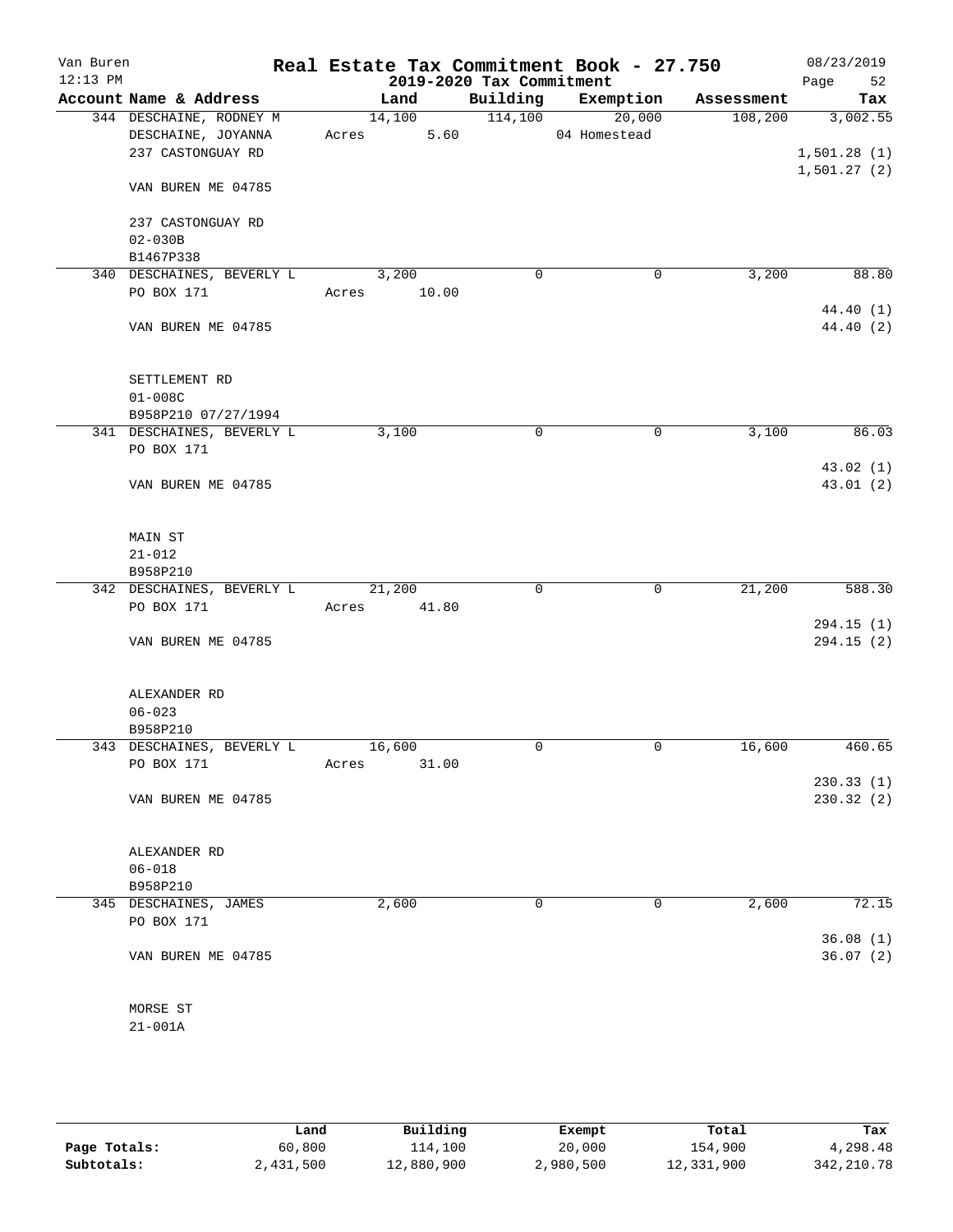| Van Buren<br>$12:13$ PM |                                           |       |        |       | 2019-2020 Tax Commitment | Real Estate Tax Commitment Book - 27.750 |            | 08/23/2019<br>53<br>Page |
|-------------------------|-------------------------------------------|-------|--------|-------|--------------------------|------------------------------------------|------------|--------------------------|
|                         | Account Name & Address                    |       | Land   |       | Building                 | Exemption                                | Assessment | Tax                      |
|                         | 346 DESCHAINES, JAMES J                   |       | 7,100  |       | 34,400                   | 20,000                                   | 21,500     | 596.63                   |
|                         | DESCHAINES, BEVERLY L                     |       |        |       |                          | 04 Homestead                             |            |                          |
|                         | PO BOX 171                                |       |        |       |                          |                                          |            | 298.32(1)                |
|                         | VAN BUREN ME 04785                        |       |        |       |                          |                                          |            | 298.31(2)                |
|                         | 385 MAIN ST                               |       |        |       |                          |                                          |            |                          |
|                         | $21 - 053$                                |       |        |       |                          |                                          |            |                          |
|                         | B1132P176                                 |       |        |       |                          |                                          |            |                          |
|                         | 347 DESCHENE, ROGER<br>DESCHENE, GERMAINE | Acres | 3,500  | 0.33  | 21,200                   | 20,000<br>04 Homestead                   | 4,700      | 130.43                   |
|                         | 153 POPLAR STREET                         |       |        |       |                          |                                          |            | 65.22(1)                 |
|                         |                                           |       |        |       |                          |                                          |            | 65.21(2)                 |
|                         | VAN BUREN ME 04785                        |       |        |       |                          |                                          |            |                          |
|                         | 153 POPLAR ST                             |       |        |       |                          |                                          |            |                          |
|                         | $14 - 103$                                |       |        |       |                          |                                          |            |                          |
|                         | B1382P151                                 |       |        |       |                          |                                          |            |                          |
|                         | 348 DESCHENES, ADRIEN C                   |       | 2,600  |       | 0                        | $\mathbf 0$                              | 2,600      | 72.15                    |
|                         | DESCHENES, DIANE V                        | Acres |        | 1.37  |                          |                                          |            |                          |
|                         | 197 MAIN STREET                           |       |        |       |                          |                                          |            | 36.08(1)                 |
|                         | VAN BUREN ME 04785                        |       |        |       |                          |                                          |            | 36.07(2)                 |
|                         |                                           |       |        |       |                          |                                          |            |                          |
|                         | 197 STATE ST<br>12A-027                   |       |        |       |                          |                                          |            |                          |
|                         | B1507P29                                  |       |        |       |                          |                                          |            |                          |
|                         | 1481 DESJARDINS, EUGENE J                 |       | 10,900 |       | 80,600                   | 20,000                                   | 71,500     | 1,984.13                 |
|                         | 110 MADISON AVENUE                        | Acres |        | 2.40  |                          | 04 Homestead                             |            |                          |
|                         |                                           |       |        |       |                          |                                          |            | 992.07 (1)               |
|                         | VAN BUREN ME 04785                        |       |        |       |                          |                                          |            | 992.06 (2)               |
|                         | 110 MADISON AVE                           |       |        |       |                          |                                          |            |                          |
|                         | $14 - 121$                                |       |        |       |                          |                                          |            |                          |
|                         | B1938P178 06/29/2016                      |       |        |       |                          |                                          |            |                          |
|                         | 1459 DESJARDINS, GLEN R                   |       | 3,900  |       | 0                        | $\mathbf 0$                              | 3,900      | 108.23                   |
|                         | 757 MAIN STREET                           | Acres |        | 12.00 |                          |                                          |            |                          |
|                         |                                           |       |        |       |                          |                                          |            | 54.12(1)                 |
|                         | VAN BUREN ME 04785                        |       |        |       |                          |                                          |            | 54.11(2)                 |
|                         | Off Main St.-Upper                        |       |        |       |                          |                                          |            |                          |
|                         | $08 - 015$                                |       |        |       |                          |                                          |            |                          |
|                         | B1736P256 09/28/2011                      |       |        |       |                          |                                          |            |                          |
|                         | 1558 DESJARDINS, GLEN R                   |       | 6,900  |       | 0                        | 0                                        | 6,900      | 191.48                   |
|                         | DESJARDINS, WAYNE W                       | Acres |        | 4.68  |                          |                                          |            |                          |
|                         | 757 MAIN STREET                           |       |        |       |                          |                                          |            | 95.74(1)<br>95.74 (2)    |
|                         | VAN BUREN ME 04785                        |       |        |       |                          |                                          |            |                          |
|                         | MAIN STREET                               |       |        |       |                          |                                          |            |                          |
|                         | $08 - 005E$                               |       |        |       |                          |                                          |            |                          |
|                         | B1908P121 09/14/2015                      |       |        |       |                          |                                          |            |                          |
|                         |                                           |       |        |       |                          |                                          |            |                          |
|                         |                                           |       |        |       |                          |                                          |            |                          |
|                         |                                           |       |        |       |                          |                                          |            |                          |

|              | Land      | Building   | Exempt    | Total      | Tax         |
|--------------|-----------|------------|-----------|------------|-------------|
| Page Totals: | 34,900    | 136,200    | 60,000    | 111,100    | 3,083.05    |
| Subtotals:   | 2,466,400 | 13,017,100 | 3,040,500 | 12,443,000 | 345, 293.83 |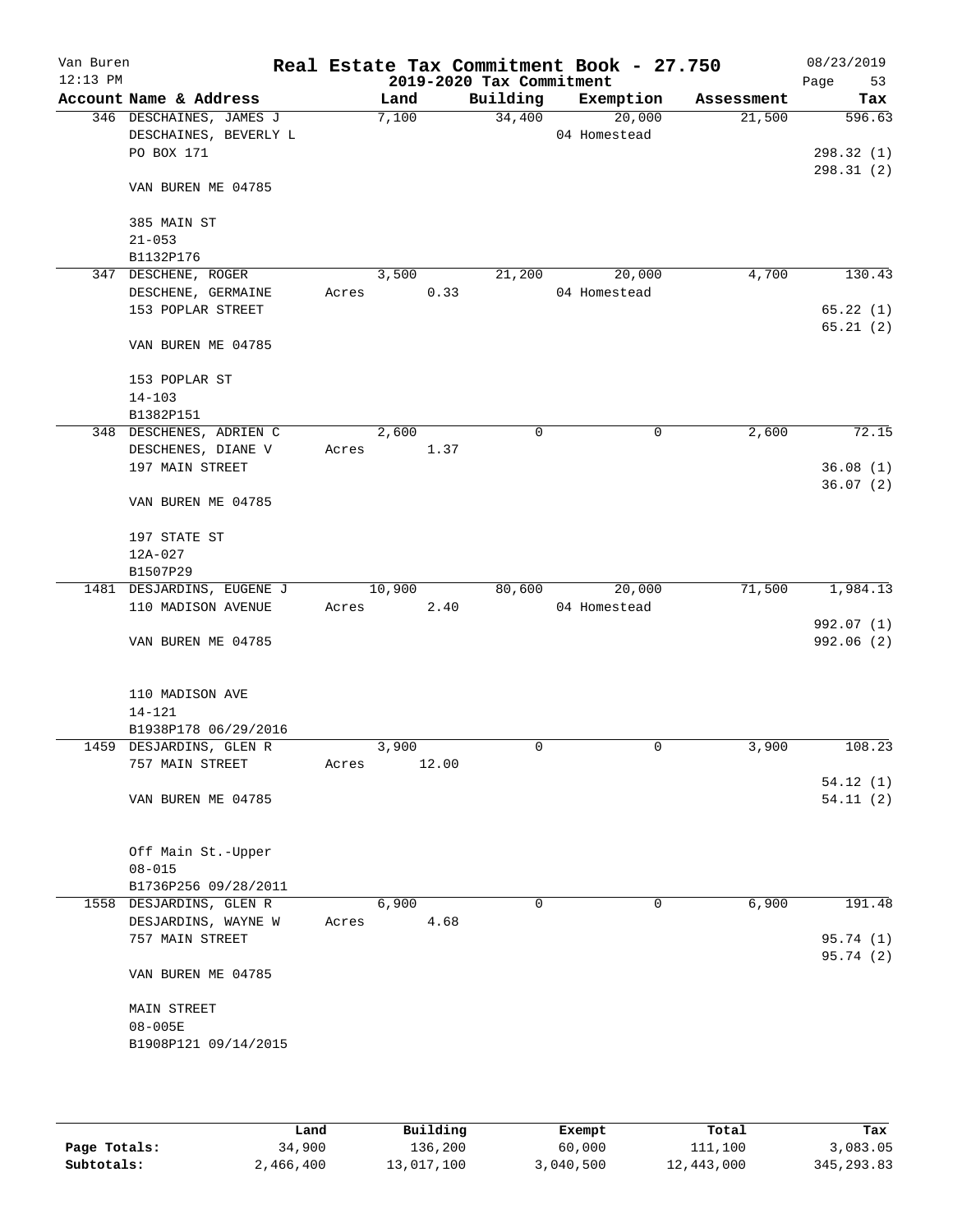| Van Buren<br>$12:13$ PM |                                                                 |        | 2019-2020 Tax Commitment | Real Estate Tax Commitment Book - 27.750 |            | 08/23/2019<br>Page<br>54 |
|-------------------------|-----------------------------------------------------------------|--------|--------------------------|------------------------------------------|------------|--------------------------|
|                         | Account Name & Address                                          | Land   | Building                 | Exemption                                | Assessment | Tax                      |
|                         | 352 DESJARDINS, GLEN R                                          | 27,300 | 69,700                   | 20,000                                   | 77,000     | 2,136.75                 |
|                         | 757 MAIN STREET                                                 | Acres  | 53.00                    | 04 Homestead                             |            |                          |
|                         |                                                                 |        |                          |                                          |            | 1,068.38(1)              |
|                         | VAN BUREN ME 04785                                              |        |                          |                                          |            | 1,068.37(2)              |
|                         | 757 MAIN ST                                                     |        |                          |                                          |            |                          |
|                         | $08 - 014A$                                                     |        |                          |                                          |            |                          |
|                         | B1064P111                                                       |        |                          |                                          |            |                          |
|                         | 359 DESJARDINS, GLEN R                                          | 10,100 | 60,600                   | 20,000                                   | 50,700     | 1,406.93                 |
|                         | MICHAUD, LISA & DUBAY,                                          | Acres  | 0.70                     | 04 Homestead                             |            |                          |
|                         | <b>DONNA</b>                                                    |        |                          |                                          |            |                          |
|                         | 757 MAIN STREET                                                 |        |                          |                                          |            | 703.47(1)                |
|                         | VAN BUREN ME 04785                                              |        |                          |                                          |            | 703.46(2)                |
|                         | 729 MAIN ST                                                     |        |                          |                                          |            |                          |
|                         | $08 - 008$                                                      |        |                          |                                          |            |                          |
|                         | B1866P24 08/28/2014 B1752P226 02/23/2012 B1683P81<br>06/10/2010 |        |                          |                                          |            |                          |
|                         | 353 DESJARDINS, JAMES J                                         | 2,000  | 30,800                   | 26,000                                   | 6,800      | 188.70                   |
|                         | DESJARDINS, MARIE MAE                                           | Acres  | 0.19                     | 04 Homestead                             |            |                          |
|                         | 113 MONROE STREET                                               |        |                          | 02 Veteran                               |            | 94.35(1)                 |
|                         | VAN BUREN ME 04785                                              |        |                          |                                          |            | 94.35(2)                 |
|                         | 113 MONROE ST                                                   |        |                          |                                          |            |                          |
|                         | $23 - 012$                                                      |        |                          |                                          |            |                          |
|                         | B443P335                                                        |        |                          |                                          |            |                          |
|                         | 354 DESJARDINS, JOHN B                                          | 1,900  | 41,100                   | 20,000                                   | 23,000     | 638.25                   |
|                         | DESJARDINS, NORA L                                              | Acres  | 0.18                     | 04 Homestead                             |            |                          |
|                         | 145 HIGH STREET                                                 |        |                          |                                          |            | 319.13(1)                |
|                         |                                                                 |        |                          |                                          |            | 319.12(2)                |
|                         | VAN BUREN ME 04785                                              |        |                          |                                          |            |                          |
|                         | 145 HIGH ST                                                     |        |                          |                                          |            |                          |
|                         | $14 - 080$                                                      |        |                          |                                          |            |                          |
|                         | B718P249                                                        |        |                          |                                          |            |                          |
|                         | 355 DESJARDINS, LINDA                                           | 0      | 7,000                    | 0                                        | 7,000      | 194.25                   |
|                         | 293 MAIN ST                                                     |        |                          |                                          |            |                          |
|                         |                                                                 |        |                          |                                          |            | 97.13(1)                 |
|                         | VAN BUREN ME 04785                                              |        |                          |                                          |            | 97.12(2)                 |
|                         | 233 ALEXANDER RD                                                |        |                          |                                          |            |                          |
|                         | $05 - 023 - T1$                                                 |        |                          |                                          |            |                          |
|                         | 351 DESJARDINS, PAUL T                                          | 14,300 | 44,000                   | 20,000                                   | 38,300     | 1,062.83                 |
|                         | 778 MAIN STREET                                                 | Acres  | 7.00                     | 04 Homestead                             |            |                          |
|                         |                                                                 |        |                          |                                          |            | 531.42(1)                |
|                         | VAN BUREN ME 04785                                              |        |                          |                                          |            | 531.41 (2)               |
|                         |                                                                 |        |                          |                                          |            |                          |
|                         | 778 MAIN ST                                                     |        |                          |                                          |            |                          |
|                         | $08 - 021$                                                      |        |                          |                                          |            |                          |
|                         | B1702P248 11/19/2010                                            |        |                          |                                          |            |                          |
|                         |                                                                 |        |                          |                                          |            |                          |

|              | Land      | Building   | Exempt    | Total      | Tax        |
|--------------|-----------|------------|-----------|------------|------------|
| Page Totals: | 55,600    | 253,200    | 106,000   | 202,800    | 5,627.71   |
| Subtotals:   | 2,522,000 | 13,270,300 | 3,146,500 | 12,645,800 | 350,921.54 |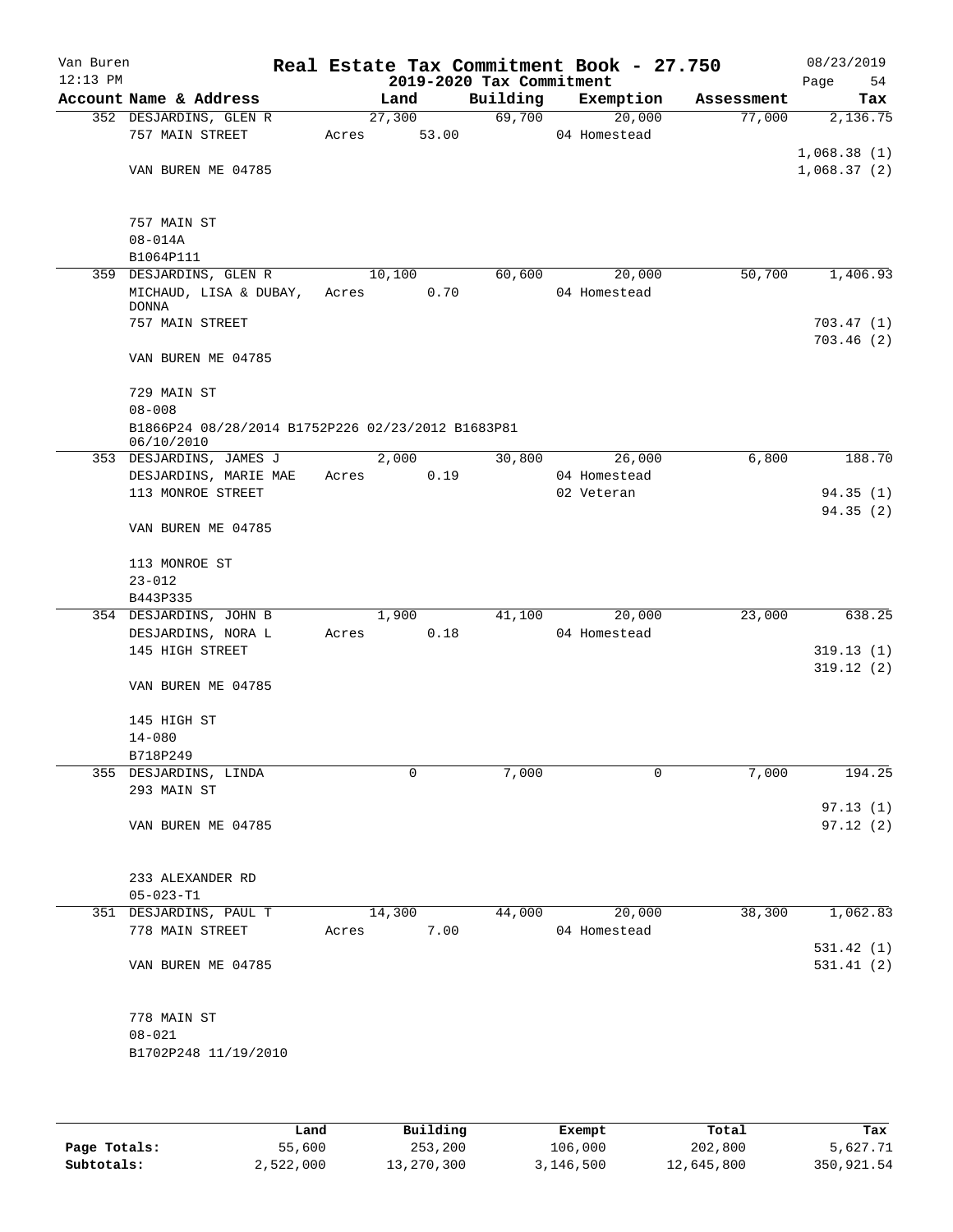| Van Buren<br>$12:13$ PM |                          | Real Estate Tax Commitment Book - 27.750 | 2019-2020 Tax Commitment |              |            | 08/23/2019        |
|-------------------------|--------------------------|------------------------------------------|--------------------------|--------------|------------|-------------------|
|                         | Account Name & Address   | Land                                     | Building                 | Exemption    | Assessment | 55<br>Page<br>Tax |
|                         | 1460 DESJARDINS, PAUL T  | 11,300                                   | 500                      | $\Omega$     | 11,800     | 327.45            |
|                         | DESJARDINS, NORMA J      | 13.30<br>Acres                           |                          |              |            |                   |
|                         | 778 MAIN STREET          |                                          |                          |              |            | 163.73(1)         |
|                         |                          |                                          |                          |              |            | 163.72(2)         |
|                         | VAN BUREN ME 04785       |                                          |                          |              |            |                   |
|                         | Off Main St.             |                                          |                          |              |            |                   |
|                         | $08 - 018$               |                                          |                          |              |            |                   |
|                         | B2030P196 09/07/2018     |                                          |                          |              |            |                   |
|                         | 356 DESJARDINS, PETER F  | 12,600                                   | 8,200                    | 0            | 20,800     | 577.20            |
|                         | DESJARDINS, JEANNE M     | 1.29<br>Acres                            |                          |              |            |                   |
|                         | 50 SWAMP ROAD            |                                          |                          |              |            | 288.60(1)         |
|                         | DURHAM ME 04222          |                                          |                          |              |            | 288.60(2)         |
|                         |                          |                                          |                          |              |            |                   |
|                         | 112 ST MARY'S BROOK RD   |                                          |                          |              |            |                   |
|                         | $02 - 041$               |                                          |                          |              |            |                   |
|                         | B1363P122 07/25/2003     |                                          |                          |              |            |                   |
|                         | 361 DESJARDINS, PETER F  | 11,000                                   | 0                        | 0            | 11,000     | 305.25            |
|                         | DESJARDINS, JEANNE M     |                                          |                          |              |            |                   |
|                         | 50 SWAMP ROAD            |                                          |                          |              |            | 152.63(1)         |
|                         | DURHAM ME 04222          |                                          |                          |              |            | 152.62(2)         |
|                         | MASSE RD                 |                                          |                          |              |            |                   |
|                         | $02 - 015$               |                                          |                          |              |            |                   |
|                         | B1559P245                |                                          |                          |              |            |                   |
|                         | 357 DESJARDINS, ROLAND J | 2,900                                    | 40,300                   | 20,000       | 23,200     | 643.80            |
|                         | DESJARDINS, SANDRA M     |                                          |                          | 04 Homestead |            |                   |
|                         | 418 MAIN STREET          |                                          |                          |              |            | 321.90(1)         |
|                         |                          |                                          |                          |              |            | 321.90(2)         |
|                         | VAN BUREN ME 04785       |                                          |                          |              |            |                   |
|                         | 418 MAIN ST              |                                          |                          |              |            |                   |
|                         | $21 - 033$               |                                          |                          |              |            |                   |
|                         | 358 DESJARDINS, SHAWN    | 10,600                                   | 41,100                   | 20,000       | 31,700     | 879.68            |
|                         | 231 CHAMPLAIN STREET     | 1.10<br>Acres                            |                          | 04 Homestead |            |                   |
|                         |                          |                                          |                          |              |            | 439.84 (1)        |
|                         | VAN BUREN ME 04785       |                                          |                          |              |            | 439.84 (2)        |
|                         |                          |                                          |                          |              |            |                   |
|                         | 231 CHAMPLAIN ST         |                                          |                          |              |            |                   |
|                         | $19 - 056$               |                                          |                          |              |            |                   |
|                         | B1124P289 08/03/1998     |                                          |                          |              |            |                   |
|                         | 1562 DESJARDINS, SHAWN   | 7,700                                    | 0                        | 0            | 7,700      | 213.68            |
|                         | 231 CHAMPLAIN STREET     | 0.81<br>Acres                            |                          |              |            |                   |
|                         |                          |                                          |                          |              |            | 106.84(1)         |
|                         | VAN BUREN ME 04785       |                                          |                          |              |            | 106.84(2)         |
|                         |                          |                                          |                          |              |            |                   |
|                         | CHAMPLAIN ST.            |                                          |                          |              |            |                   |
|                         | $06 - 005D$              |                                          |                          |              |            |                   |
|                         | B1466P293 09/16/2005     |                                          |                          |              |            |                   |
|                         |                          |                                          |                          |              |            |                   |

|              | Land      | Building   | Exempt    | Total      | Tax        |
|--------------|-----------|------------|-----------|------------|------------|
| Page Totals: | 56,100    | 90,100     | 40,000    | 106,200    | 2,947.06   |
| Subtotals:   | 2,578,100 | 13,360,400 | 3,186,500 | 12,752,000 | 353,868.60 |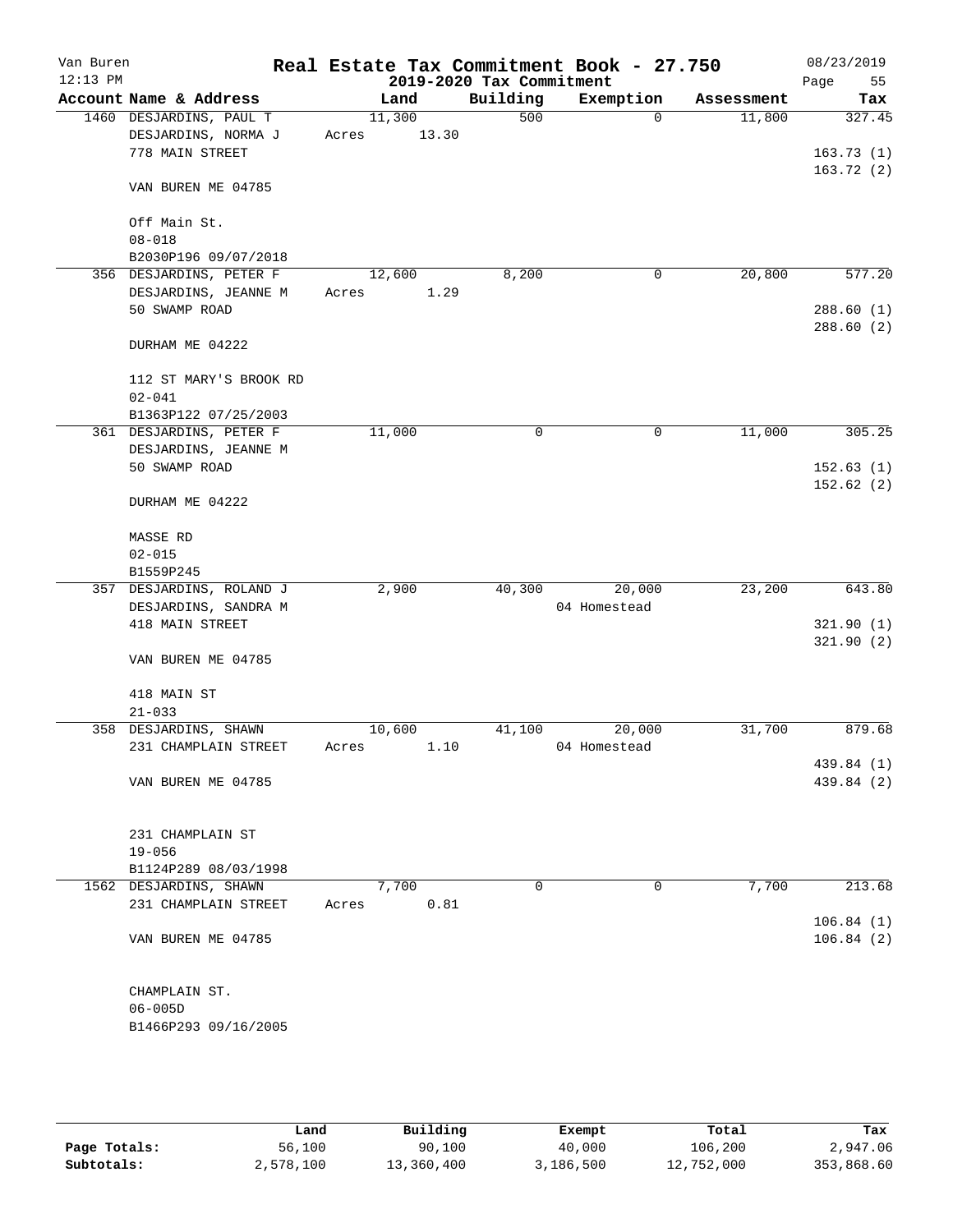| Van Buren<br>$12:13$ PM |                                 |       |        |       | 2019-2020 Tax Commitment | Real Estate Tax Commitment Book - 27.750 |            | 08/23/2019<br>Page<br>56 |
|-------------------------|---------------------------------|-------|--------|-------|--------------------------|------------------------------------------|------------|--------------------------|
|                         | Account Name & Address          |       | Land   |       | Building                 | Exemption                                | Assessment | Tax                      |
|                         | 1536 DESJARDINS, SHAWN          |       | 14,100 |       | 2,500                    | 0                                        | 16,600     | 460.65                   |
|                         | 231 CHAMPLAIN STREET            | Acres |        | 2.41  |                          |                                          |            |                          |
|                         |                                 |       |        |       |                          |                                          |            | 230.33(1)                |
|                         | VAN BUREN ME 04785              |       |        |       |                          |                                          |            | 230.32(2)                |
|                         |                                 |       |        |       |                          |                                          |            |                          |
|                         |                                 |       |        |       |                          |                                          |            |                          |
|                         | CHAMPLAIN STREET<br>$03 - 001E$ |       |        |       |                          |                                          |            |                          |
|                         | B1787P33 11/04/2010             |       |        |       |                          |                                          |            |                          |
|                         | 350 DESJARDINS, STEVEN          |       | 4,400  |       | 35,100                   | 20,000                                   | 19,500     | 541.13                   |
|                         | 256 MAIN STREET                 | Acres |        | 0.42  |                          | 04 Homestead                             |            |                          |
|                         |                                 |       |        |       |                          |                                          |            | 270.57(1)                |
|                         | VAN BUREN ME 04785              |       |        |       |                          |                                          |            | 270.56(2)                |
|                         |                                 |       |        |       |                          |                                          |            |                          |
|                         |                                 |       |        |       |                          |                                          |            |                          |
|                         | 256 MAIN ST                     |       |        |       |                          |                                          |            |                          |
|                         | $18 - 066$                      |       |        |       |                          |                                          |            |                          |
|                         | B1244P174 04/24/2001            |       |        |       |                          |                                          |            |                          |
|                         | 506 DESJARDINS, YVON E          |       | 3,200  |       | 23,500                   | 0                                        | 26,700     | 740.93                   |
|                         | 42 FRENCH HUSSEY RD             |       |        |       |                          |                                          |            |                          |
|                         | ROCHESTER NH 03867              |       |        |       |                          |                                          |            | 370.47 (1)<br>370.46(2)  |
|                         |                                 |       |        |       |                          |                                          |            |                          |
|                         |                                 |       |        |       |                          |                                          |            |                          |
|                         | 104 WRIGHT ST                   |       |        |       |                          |                                          |            |                          |
|                         | $21 - 021B$                     |       |        |       |                          |                                          |            |                          |
|                         | B1791P291 12/11/2012            |       |        |       |                          |                                          |            |                          |
|                         | 362 DEVEAU, CLEMENT S           |       | 15,000 |       | 0                        | 0                                        | 15,000     | 416.25                   |
|                         | 25 WILLOW ST.                   | Acres |        | 21.00 |                          |                                          |            |                          |
|                         |                                 |       |        |       |                          |                                          |            | 208.13(1)                |
|                         | CALAIS ME 04619                 |       |        |       |                          |                                          |            | 208.12(2)                |
|                         |                                 |       |        |       |                          |                                          |            |                          |
|                         | US ROUTE 1                      |       |        |       |                          |                                          |            |                          |
|                         | $03 - 020$                      |       |        |       |                          |                                          |            |                          |
|                         | B1096P100                       |       |        |       |                          |                                          |            |                          |
|                         | 363 DEVEAU, CLEMENT S           |       | 16,000 |       | 0                        | 0                                        | 16,000     | 444.00                   |
|                         | 25 WILLOW ST.                   | Acres |        | 54.00 |                          |                                          |            |                          |
|                         |                                 |       |        |       |                          |                                          |            | 222.00(1)                |
|                         | CALAIS ME 04619                 |       |        |       |                          |                                          |            | 222.00(2)                |
|                         |                                 |       |        |       |                          |                                          |            |                          |
|                         |                                 |       |        |       |                          |                                          |            |                          |
|                         | CASTONGUAY RD<br>$03 - 042$     |       |        |       |                          |                                          |            |                          |
|                         | B1096P92                        |       |        |       |                          |                                          |            |                          |
|                         | 364 DEVEAU, CLEMENT S           |       | 13,800 |       | $\mathbf 0$              | 0                                        | 13,800     | 382.95                   |
|                         | 25 WILLOW ST.                   | Acres |        | 20.00 |                          |                                          |            |                          |
|                         |                                 |       |        |       |                          |                                          |            | 191.48 (1)               |
|                         | CALAIS ME 04619                 |       |        |       |                          |                                          |            | 191.47(2)                |
|                         |                                 |       |        |       |                          |                                          |            |                          |
|                         |                                 |       |        |       |                          |                                          |            |                          |
|                         | US ROUTE 1                      |       |        |       |                          |                                          |            |                          |
|                         | $03 - 045$                      |       |        |       |                          |                                          |            |                          |
|                         | B854P296                        |       |        |       |                          |                                          |            |                          |
|                         |                                 |       |        |       |                          |                                          |            |                          |
|                         |                                 |       |        |       |                          |                                          |            |                          |
|                         |                                 |       |        |       |                          |                                          |            |                          |

|              | Land      | Building   | Exempt    | Total      | Tax        |
|--------------|-----------|------------|-----------|------------|------------|
| Page Totals: | 66,500    | 61,100     | 20,000    | 107,600    | 2,985.91   |
| Subtotals:   | 2,644,600 | 13,421,500 | 3,206,500 | 12,859,600 | 356,854.51 |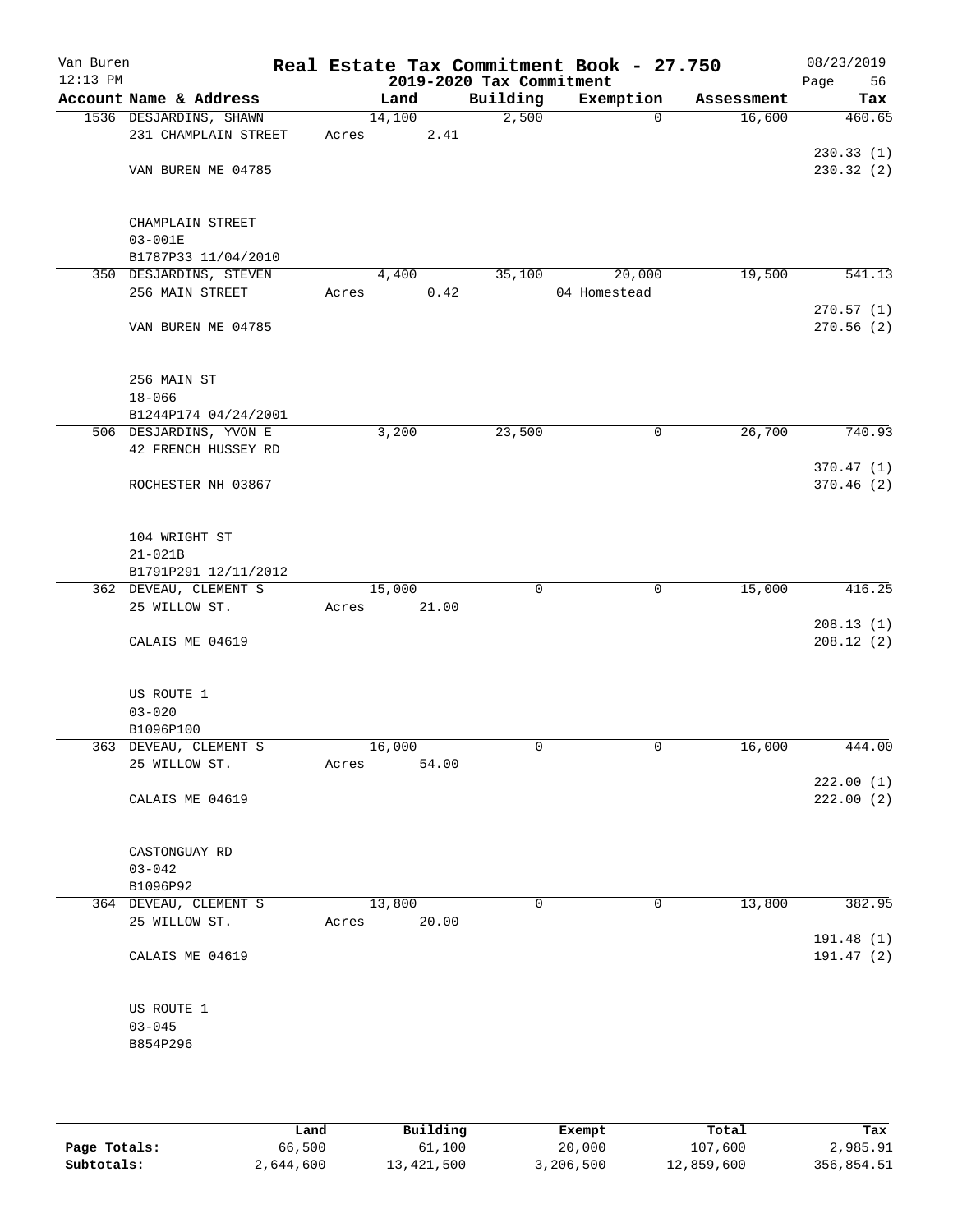| Van Buren<br>$12:13$ PM |                                       |       |        |      | 2019-2020 Tax Commitment | Real Estate Tax Commitment Book - 27.750 |            | 08/23/2019<br>Page<br>57 |
|-------------------------|---------------------------------------|-------|--------|------|--------------------------|------------------------------------------|------------|--------------------------|
|                         | Account Name & Address                |       | Land   |      | Building                 | Exemption                                | Assessment | Tax                      |
|                         | 365 DEVEAU, CLEMENT S                 |       | 8,900  |      | $\mathsf{O}$             | 0                                        | 8,900      | 246.98                   |
|                         | 25 WILLOW ST.                         | Acres |        | 3.50 |                          |                                          |            |                          |
|                         |                                       |       |        |      |                          |                                          |            | 123.49(1)                |
|                         | CALAIS ME 04619                       |       |        |      |                          |                                          |            | 123.49(2)                |
|                         |                                       |       |        |      |                          |                                          |            |                          |
|                         | CASTONGUAY RD<br>$03 - 041$           |       |        |      |                          |                                          |            |                          |
|                         | B1096P92                              |       |        |      |                          |                                          |            |                          |
|                         | 43 DEVINE, PHILLIP C                  |       | 2,200  |      | 10,900                   | 13,100                                   | 0          | 0.00                     |
|                         | DEVINE, AMY E                         | Acres |        | 0.21 |                          | 04 Homestead                             |            |                          |
|                         | 114 ST BRUNO STREET                   |       |        |      |                          |                                          |            |                          |
|                         | VAN BUREN ME 04785                    |       |        |      |                          |                                          |            |                          |
|                         | 114 ST BRUNO ST                       |       |        |      |                          |                                          |            |                          |
|                         | $17 - 047$                            |       |        |      |                          |                                          |            |                          |
|                         | B1852P97 05/05/2014                   |       |        |      |                          |                                          |            |                          |
|                         | 490 DICKSON, GREGORY                  |       | 10,700 |      | 15,000                   | 0                                        | 25,700     | 713.18                   |
|                         | 13 WEST WASHINGTON<br>STREET, APT 201 | Acres |        | 1.24 |                          |                                          |            |                          |
|                         | <b>BATH NY 14810</b>                  |       |        |      |                          |                                          |            | 356.59(1)<br>356.59(2)   |
|                         | 119 BERRY AVE                         |       |        |      |                          |                                          |            |                          |
|                         | $23 - 106$                            |       |        |      |                          |                                          |            |                          |
|                         | B1983P168 07/24/2017                  |       |        |      |                          |                                          |            |                          |
|                         | 367 DIONNE, CLARENCE J                |       | 8,400  |      | 41,700                   | 20,000                                   | 30,100     | 835.28                   |
|                         | DIONNE, NORMA V                       |       |        |      |                          | 04 Homestead                             |            |                          |
|                         | 108 WRIGHT STREET                     |       |        |      |                          |                                          |            | 417.64(1)                |
|                         |                                       |       |        |      |                          |                                          |            | 417.64(2)                |
|                         | VAN BUREN ME 04785                    |       |        |      |                          |                                          |            |                          |
|                         | 108 WRIGHT ST                         |       |        |      |                          |                                          |            |                          |
|                         | $21 - 020B$                           |       |        |      |                          |                                          |            |                          |
|                         | B883P257                              |       |        |      |                          |                                          |            |                          |
|                         | 368 DIONNE, ELDEN J                   |       | 7,100  |      | 9,000                    | 16,100                                   | 0          | 0.00                     |
|                         | DIONNE, ANNE M                        | Acres |        | 0.68 |                          | 04 Homestead                             |            |                          |
|                         | 174 VIOLETTE STREET                   |       |        |      |                          |                                          |            |                          |
|                         | VAN BUREN ME 04785                    |       |        |      |                          |                                          |            |                          |
|                         | 174 VIOLETTE ST                       |       |        |      |                          |                                          |            |                          |
|                         | $16 - 066B$                           |       |        |      |                          |                                          |            |                          |
|                         | B1023P241                             |       |        |      |                          |                                          |            |                          |
|                         | 372 DIONNE, JEREMY                    |       | 3,600  |      | 43,900                   | 20,000                                   | 27,500     | 763.13                   |
|                         | SIROIS, SARA A                        | Acres |        | 0.34 |                          | 04 Homestead                             |            |                          |
|                         | 109 HILLSIDE STREET                   |       |        |      |                          |                                          |            | 381.57 (1)               |
|                         | VAN BUREN ME 04785                    |       |        |      |                          |                                          |            | 381.56(2)                |
|                         | 109 HILLSIDE ST                       |       |        |      |                          |                                          |            |                          |
|                         | $23 - 058$                            |       |        |      |                          |                                          |            |                          |
|                         | B1455P85                              |       |        |      |                          |                                          |            |                          |
|                         |                                       |       |        |      |                          |                                          |            |                          |
|                         |                                       |       |        |      |                          |                                          |            |                          |

|              | Land      | Building   | Exempt    | Total      | Tax         |
|--------------|-----------|------------|-----------|------------|-------------|
| Page Totals: | 40,900    | 120,500    | 69,200    | 92,200     | 2,558.57    |
| Subtotals:   | 2,685,500 | 13,542,000 | 3,275,700 | 12,951,800 | 359, 413.08 |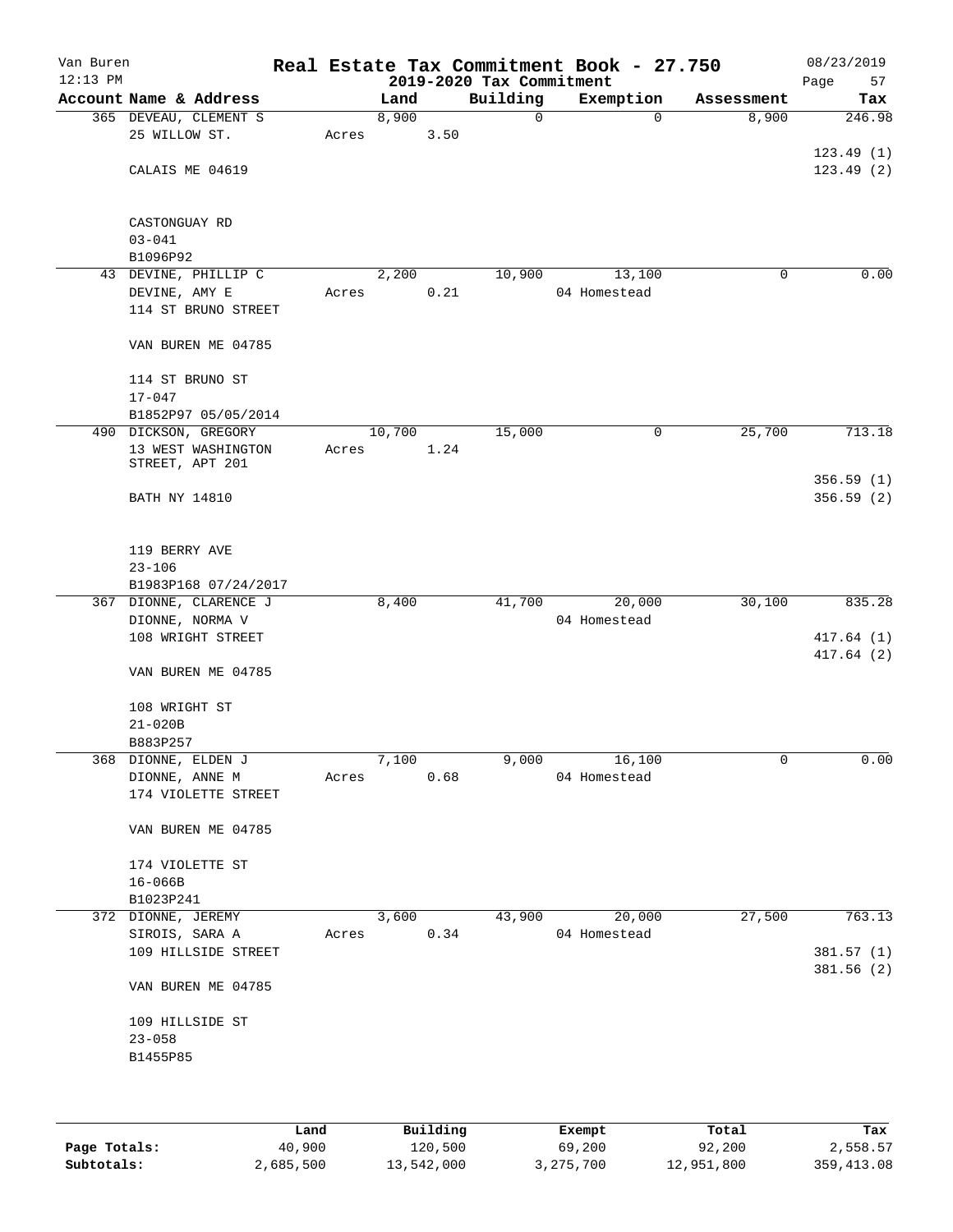| Van Buren<br>$12:13$ PM |                                                                  |       |        | 2019-2020 Tax Commitment | Real Estate Tax Commitment Book - 27.750 |            | 08/23/2019<br>58<br>Page     |
|-------------------------|------------------------------------------------------------------|-------|--------|--------------------------|------------------------------------------|------------|------------------------------|
|                         | Account Name & Address                                           |       | Land   | Building                 | Exemption                                | Assessment | Tax                          |
|                         | 1055 DIONNE, JOSEPH R<br>DIONNE, PATRICIA R<br>150 FULTON STREET | Acres | 2,100  | 29,800<br>0.20           | 26,000<br>04 Homestead<br>02 Veteran     | 5,900      | 163.73<br>81.87(1)           |
|                         | VAN BUREN ME 04785                                               |       |        |                          |                                          |            | 81.86(2)                     |
|                         | 150 FULTON ST<br>$19 - 045$                                      |       |        |                          |                                          |            |                              |
|                         | B1846P82 02/18/2014 B1766P110 06/13/2012 B1605P302<br>07/21/2008 |       |        |                          |                                          |            |                              |
|                         | 369 DIONNE, LLOYD                                                |       | 2,100  | 28,500                   | 20,000                                   | 10,600     | 294.15                       |
|                         | 187 CHAMPLAIN STREET                                             | Acres |        | 0.20                     | 04 Homestead                             |            |                              |
|                         | VAN BUREN ME 04785                                               |       |        |                          |                                          |            | 147.08(1)<br>147.07(2)       |
|                         | 187 CHAMPLAIN ST<br>$19 - 031$                                   |       |        |                          |                                          |            |                              |
|                         | B718P209                                                         |       |        |                          |                                          |            |                              |
|                         | 370 DIONNE, MICHAEL J                                            |       | 1,900  | 19,800                   | 0                                        | 21,700     | 602.17                       |
|                         | DIONNE, CINDY L                                                  | Acres |        | 0.18                     |                                          |            |                              |
|                         | 425 MERRIMAN RD                                                  |       |        |                          |                                          |            | 301.09(1)                    |
|                         | WINDSOR CT 06095                                                 |       |        |                          |                                          |            | 301.08(2)                    |
|                         | 132 PINE ST                                                      |       |        |                          |                                          |            |                              |
|                         | $14 - 065$                                                       |       |        |                          |                                          |            |                              |
|                         | B999P57                                                          |       |        |                          |                                          |            |                              |
|                         | 282 DIONNE, PRISCILLA S                                          |       | 1,900  | 67,500                   | $\mathbf 0$                              | 69,400     | 1,925.85                     |
|                         | 112 VIOLETTE STREET                                              | Acres |        | 0.18                     |                                          |            |                              |
|                         | VAN BUREN ME 04785                                               |       |        |                          |                                          |            | 962.93 (1)<br>962.92(2)      |
|                         | 112 VIOLETTE ST<br>$16 - 077$                                    |       |        |                          |                                          |            |                              |
|                         | B1910P301 09/30/2015                                             |       |        |                          |                                          |            |                              |
|                         | 371 DIONNE, STEVEN J                                             |       | 4,200  | 42,700                   | 20,000                                   | 26,900     | 746.48                       |
|                         | DIONNE, DONNA                                                    | Acres |        | 0.40                     | 04 Homestead                             |            |                              |
|                         | 143 LYNNE STREET                                                 |       |        |                          |                                          |            | 373.24(1)                    |
|                         | VAN BUREN ME 04785                                               |       |        |                          |                                          |            | 373.24(2)                    |
|                         | 143 LYNNE ST                                                     |       |        |                          |                                          |            |                              |
|                         | $20 - 106$                                                       |       |        |                          |                                          |            |                              |
|                         | <b>B611P88</b>                                                   |       |        |                          |                                          |            |                              |
|                         | 520 DOLAN, RICHARD JR<br>122 CHURCH STREET                       | Acres | 10,900 | 89,500<br>1.40           | 20,000<br>04 Homestead                   | 80,400     | 2,231.10                     |
|                         | VAN BUREN ME 04785                                               |       |        |                          |                                          |            | 1, 115.55(1)<br>1, 115.55(2) |
|                         | 122 CHURCH<br>$23 - 106B$                                        |       |        |                          |                                          |            |                              |
|                         | B1914P342 11/09/2015                                             |       |        |                          |                                          |            |                              |

|              | Land      | Building   | Exempt    | Total      | Tax         |
|--------------|-----------|------------|-----------|------------|-------------|
| Page Totals: | 23,100    | 277,800    | 86,000    | 214,900    | 5,963.48    |
| Subtotals:   | 2,708,600 | 13,819,800 | 3,361,700 | 13,166,700 | 365, 376.56 |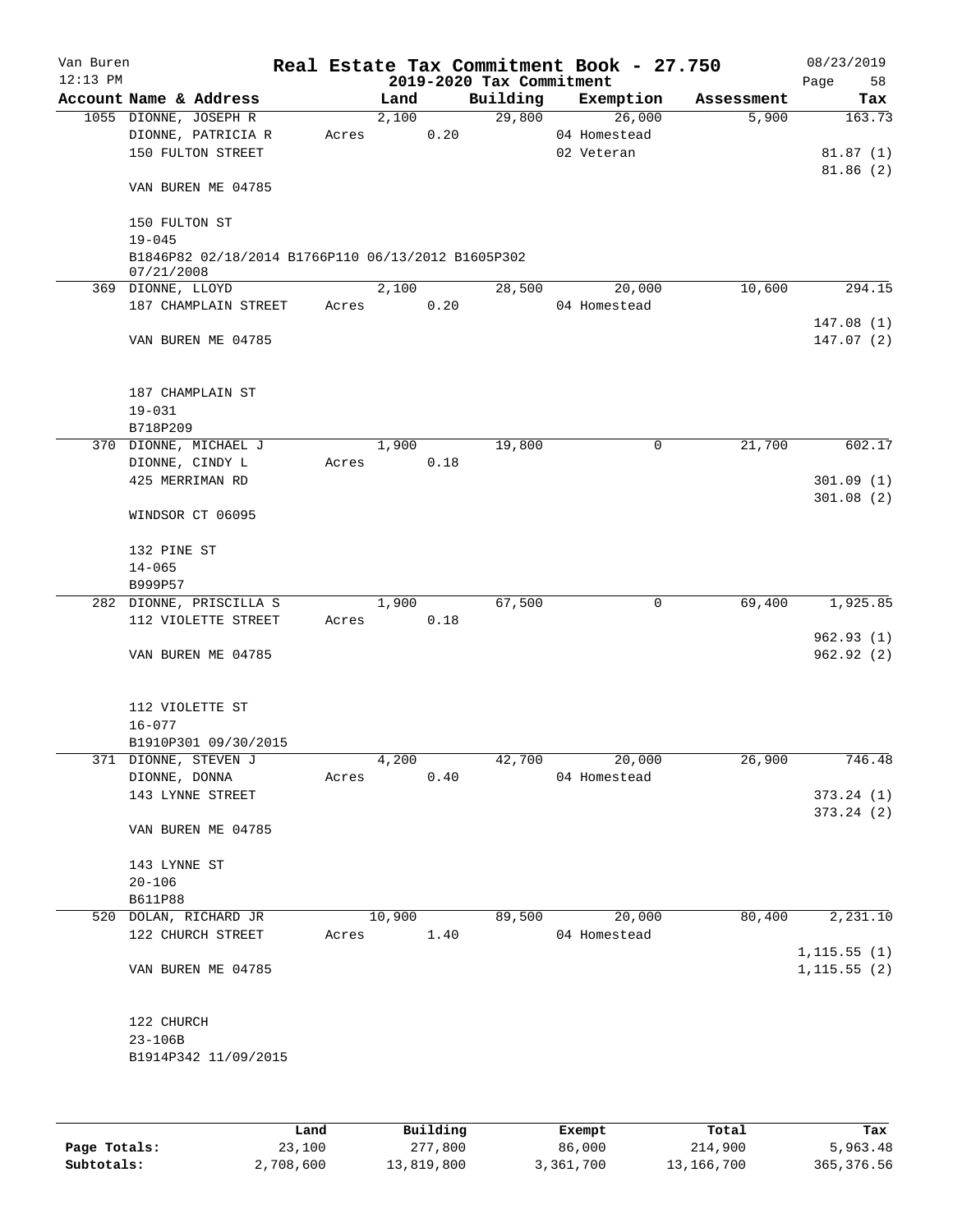| Van Buren<br>$12:13$ PM |                                                                   |       |                     |          | 2019-2020 Tax Commitment | Real Estate Tax Commitment Book - 27.750 |            | 08/23/2019<br>Page<br>59     |
|-------------------------|-------------------------------------------------------------------|-------|---------------------|----------|--------------------------|------------------------------------------|------------|------------------------------|
|                         | Account Name & Address                                            |       | Land                |          | Building                 | Exemption                                | Assessment | Tax                          |
|                         | 232 DORE, DEVON D<br>SALISBURY, JAMES R<br>PO BOX 115             | Acres | 1,200               | 0.11     | 30,700                   | $\mathbf 0$                              | 31,900     | 885.23<br>442.62 (1)         |
|                         | VAN BUREN ME 04785                                                |       |                     |          |                          |                                          |            | 442.61(2)                    |
|                         | 562 MAIN ST<br>$24 - 017$                                         |       |                     |          |                          |                                          |            |                              |
|                         | B1956P157 11/21/2016                                              |       |                     |          |                          |                                          |            |                              |
|                         | 1188 DOUCETTE, ANDREA D                                           |       | 12,900              |          | 86,500                   | 20,000                                   | 79,400     | 2,203.35                     |
|                         | LAJOIE, LUCAS H                                                   | Acres |                     | 2.00     |                          | 04 Homestead                             |            |                              |
|                         | 656 MAIN STREET                                                   |       |                     |          |                          |                                          |            | 1, 101.68(1)<br>1, 101.67(2) |
|                         | VAN BUREN ME 04785                                                |       |                     |          |                          |                                          |            |                              |
|                         | 656 MAIN ST                                                       |       |                     |          |                          |                                          |            |                              |
|                         | $25 - 009A$<br>B2033P283 10/04/2018                               |       |                     |          |                          |                                          |            |                              |
|                         | 385 DOUCETTE, CYNTHIA A                                           |       | 2,200               |          | 37,600                   | 20,000                                   | 19,800     | 549.45                       |
|                         | C/O DOUCETTE WILFRED &<br>ANN L ESTATE OF                         | Acres |                     | 0.21     |                          | 04 Homestead                             |            |                              |
|                         | 105 CYR AVENUE                                                    |       |                     |          |                          |                                          |            | 274.73(1)                    |
|                         | VAN BUREN ME 04785                                                |       |                     |          |                          |                                          |            | 274.72 (2)                   |
|                         | 105 CYR AVE                                                       |       |                     |          |                          |                                          |            |                              |
|                         | $18 - 109$<br>B472P349                                            |       |                     |          |                          |                                          |            |                              |
|                         | 275 DOUCETTE, JOHN P                                              |       | 7,700               |          | 95,700                   | 20,000                                   | 83,400     | 2,314.35                     |
|                         | 120 MARIST COLLEGE<br>DRIVE                                       | Acres |                     | 0.73     |                          | 04 Homestead                             |            |                              |
|                         | VAN BUREN ME 04785                                                |       |                     |          |                          |                                          |            | 1,157.18(1)<br>1, 157.17(2)  |
|                         | 120 MARIST COLLEGE DR<br>12B-006                                  |       |                     |          |                          |                                          |            |                              |
|                         | B2002P257 01/04/2018                                              |       |                     |          |                          |                                          |            |                              |
|                         | 379 DOUCETTE, KENNETH R JR 2,400<br>103 UPLAND ROAD<br>Acres 0.23 |       |                     |          | $\frac{38,400}{ }$       | 20,000<br>04 Homestead                   | 20,800     | 577.20                       |
|                         |                                                                   |       |                     |          |                          |                                          |            | 288.60(1)                    |
|                         | VAN BUREN ME 04785                                                |       |                     |          |                          |                                          |            | 288.60(2)                    |
|                         | 103 UPLAND RD                                                     |       |                     |          |                          |                                          |            |                              |
|                         | $13 - 022$                                                        |       |                     |          |                          |                                          |            |                              |
|                         | B1390P157                                                         |       |                     |          |                          |                                          |            |                              |
|                         | 376 DOUCETTE, MICHAEL D<br>111 HARRISON STREET                    |       | 1,700<br>Acres 0.16 |          |                          | 34,300 20,000<br>04 Homestead            | 16,000     | 444.00                       |
|                         | VAN BUREN ME 04785                                                |       |                     |          |                          |                                          |            | 222.00(1)<br>222.00(2)       |
|                         | 111 HARRISON ST                                                   |       |                     |          |                          |                                          |            |                              |
|                         | $18 - 010$<br>B1920P320 01/14/2016                                |       |                     |          |                          |                                          |            |                              |
|                         |                                                                   |       |                     |          |                          |                                          |            |                              |
|                         |                                                                   | Land  |                     | Building |                          | Exempt                                   | Total      | Tax                          |

|              | ⊥and      | Building   | Exempt    | тосат      | тах        |
|--------------|-----------|------------|-----------|------------|------------|
| Page Totals: | 28,100    | 323,200    | 100,000   | 251,300    | 6,973.58   |
| Subtotals:   | 2,736,700 | 14,143,000 | 3,461,700 | 13,418,000 | 372,350.14 |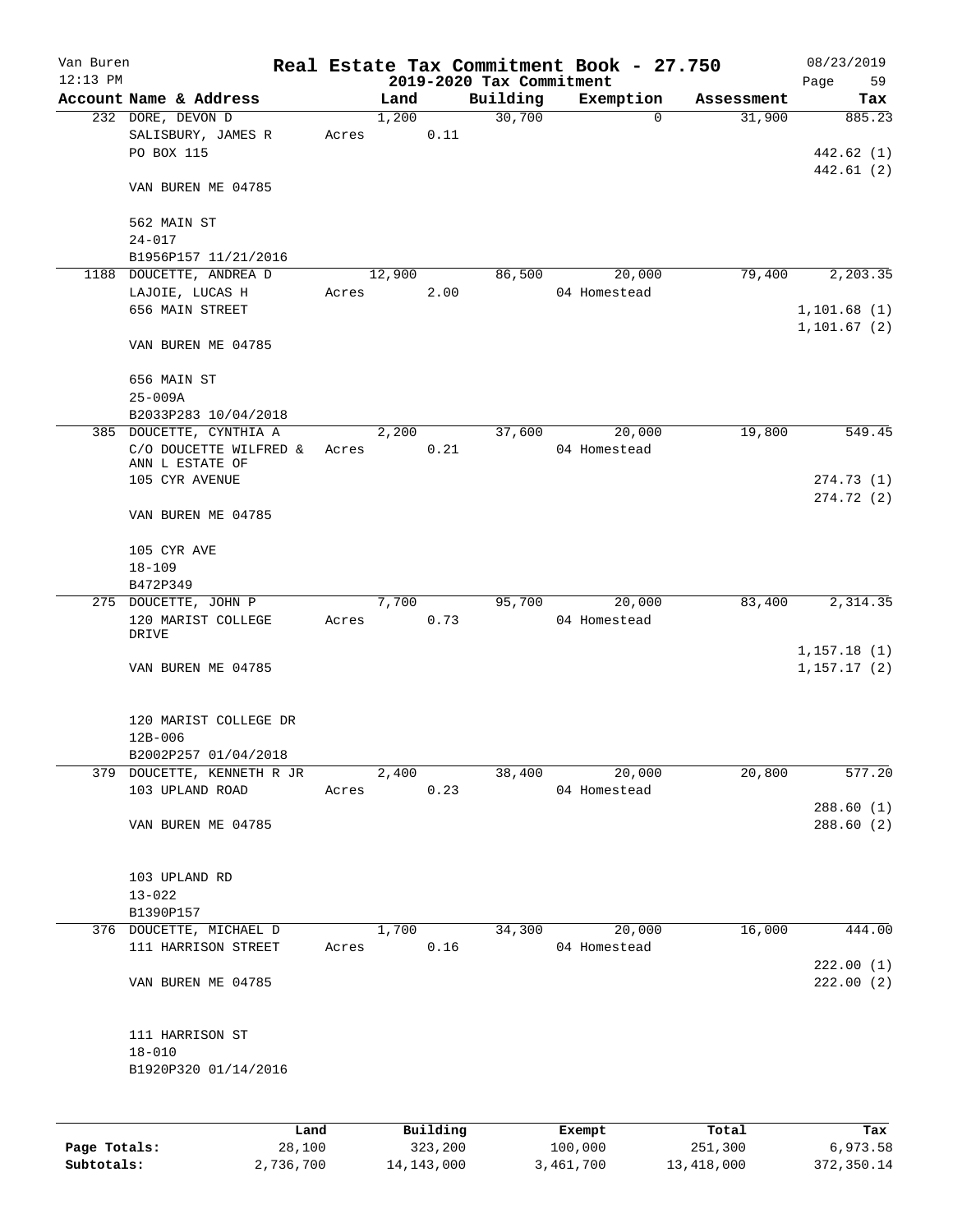| Van Buren<br>$12:13$ PM |                               |       |       |      | 2019-2020 Tax Commitment | Real Estate Tax Commitment Book - 27.750 |            | 08/23/2019<br>Page<br>60 |
|-------------------------|-------------------------------|-------|-------|------|--------------------------|------------------------------------------|------------|--------------------------|
|                         | Account Name & Address        |       | Land  |      | Building                 | Exemption                                | Assessment | Tax                      |
|                         | 378 DOUCETTE, PHYLLIS         |       | 2,500 |      | 62,200                   | 20,000                                   | 44,700     | 1,240.43                 |
|                         | 128 VIOLETTE STREET           | Acres |       | 0.24 |                          | 04 Homestead                             |            |                          |
|                         |                               |       |       |      |                          |                                          |            | 620.22(1)                |
|                         | VAN BUREN ME 04785            |       |       |      |                          |                                          |            | 620.21(2)                |
|                         |                               |       |       |      |                          |                                          |            |                          |
|                         | 128 VIOLETTE ST               |       |       |      |                          |                                          |            |                          |
|                         | $16 - 072$                    |       |       |      |                          |                                          |            |                          |
|                         | B411P830                      |       |       |      |                          |                                          |            |                          |
|                         | 377 DOUCETTE, ROBERT G        |       | 2,500 |      | 45,100                   | 20,000                                   | 27,600     | 765.90                   |
|                         | 134 HIGH STREET               | Acres |       | 0.24 |                          | 04 Homestead                             |            | 382.95 (1)               |
|                         | VAN BUREN ME 04785            |       |       |      |                          |                                          |            | 382.95 (2)               |
|                         | 134 HIGH STREET               |       |       |      |                          |                                          |            |                          |
|                         | $14 - 111$                    |       |       |      |                          |                                          |            |                          |
|                         | B1672P153 03/15/2010          |       |       |      |                          |                                          |            |                          |
|                         | 380 DOUCETTE, ROBERT G        |       | 2,200 |      | 0                        | 0                                        | 2,200      | 61.05                    |
|                         | 134 HIGH STREET               | Acres |       | 0.21 |                          |                                          |            |                          |
|                         | VAN BUREN ME 04785            |       |       |      |                          |                                          |            | 30.53(1)<br>30.52(2)     |
|                         |                               |       |       |      |                          |                                          |            |                          |
|                         | HIGH ST                       |       |       |      |                          |                                          |            |                          |
|                         | $14 - 110$<br>B766P110        |       |       |      |                          |                                          |            |                          |
|                         | 381 DOUCETTE, RODERICK CARA   |       | 4,200 |      | 38,200                   | 26,000                                   | 16,400     | 455.10                   |
|                         | L (ESTATE)                    |       |       |      |                          |                                          |            |                          |
|                         | C/O JOEY DOUCETTE             | Acres |       | 0.40 |                          | 04 Homestead                             |            |                          |
|                         | 137 LYNNE STREET              |       |       |      |                          | 02 Veteran                               |            | 227.55(1)                |
|                         | VAN BUREN ME 04785            |       |       |      |                          |                                          |            | 227.55(2)                |
|                         | 137 LYNNE ST                  |       |       |      |                          |                                          |            |                          |
|                         | $20 - 105$                    |       |       |      |                          |                                          |            |                          |
|                         | B1209P277                     |       |       |      |                          |                                          |            |                          |
|                         | 382 DOUCETTE, STEVEN P        |       | 1,400 |      | 4,300                    | 0                                        | 5,700      | 158.18                   |
|                         | DOUCETTE, CYNTHIA M           | Acres |       | 0.18 |                          |                                          |            |                          |
|                         | 106 MCKINLEY STREET           |       |       |      |                          |                                          |            | 79.09(1)                 |
|                         | VAN BUREN ME 04785            |       |       |      |                          |                                          |            | 79.09(2)                 |
|                         | VIOLETTE SIDING               |       |       |      |                          |                                          |            |                          |
|                         | $08 - 034A$                   |       |       |      |                          |                                          |            |                          |
|                         | B1025P230                     |       |       |      |                          |                                          |            |                          |
|                         | 383 DOUCETTE, STEVEN P        |       | 1,600 |      | 86,900                   | 20,000                                   | 68,500     | 1,900.88                 |
|                         | DOUCETTE, CYNTHIA M           | Acres |       | 0.15 |                          | 04 Homestead                             |            |                          |
|                         | 106 MCKINLEY STREET           |       |       |      |                          |                                          |            | 950.44(1)                |
|                         | VAN BUREN ME 04785            |       |       |      |                          |                                          |            | 950.44 (2)               |
|                         | 106 MCKINLEY ST               |       |       |      |                          |                                          |            |                          |
|                         | $15 - 019$                    |       |       |      |                          |                                          |            |                          |
|                         | B1954P312 11/07/2016 B842P129 |       |       |      |                          |                                          |            |                          |
|                         |                               |       |       |      |                          |                                          |            |                          |
|                         |                               |       |       |      |                          |                                          |            |                          |

|              | Land      | Building   | Exempt    | Total      | Tax        |
|--------------|-----------|------------|-----------|------------|------------|
| Page Totals: | 14,400    | 236,700    | 86,000    | 165,100    | 4,581.54   |
| Subtotals:   | 2,751,100 | 14,379,700 | 3,547,700 | 13,583,100 | 376,931.68 |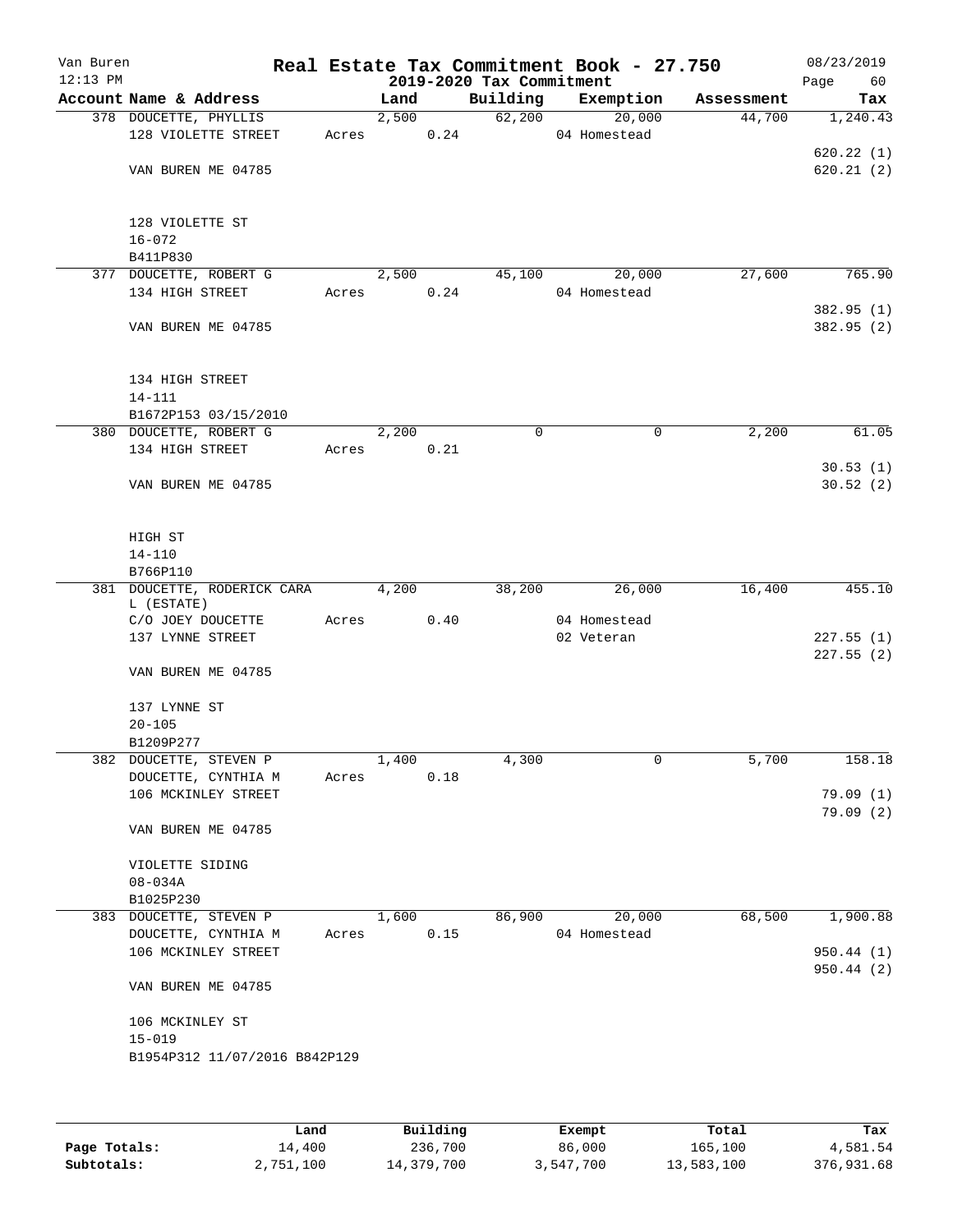| Van Buren<br>$12:13$ PM |                          |       |        | 2019-2020 Tax Commitment | Real Estate Tax Commitment Book - 27.750 |            | 08/23/2019<br>Page<br>61 |
|-------------------------|--------------------------|-------|--------|--------------------------|------------------------------------------|------------|--------------------------|
|                         | Account Name & Address   |       | Land   | Building                 | Exemption                                | Assessment | Tax                      |
|                         | 384 DOUCETTE, VIOLETTE P |       | 2,200  | 53,500                   | 20,000                                   | 35,700     | 990.68                   |
|                         | DOUCETTE, GREGORY W      | Acres | 0.21   |                          | 04 Homestead                             |            |                          |
|                         | 110 ROSSIGNOL DRIVE      |       |        |                          |                                          |            | 495.34 (1)               |
|                         |                          |       |        |                          |                                          |            | 495.34 (2)               |
|                         | VAN BUREN ME 04785       |       |        |                          |                                          |            |                          |
|                         |                          |       |        |                          |                                          |            |                          |
|                         | 110 ROSSIGNOL DR         |       |        |                          |                                          |            |                          |
|                         | $14 - 135$               |       |        |                          |                                          |            |                          |
|                         | B1112P17 05/28/1998      |       |        |                          |                                          |            |                          |
|                         | 386 DRUMMOND, JAMES A    |       | 43,700 | $\mathbf 0$              | 0                                        | 43,700     | 1,212.68                 |
|                         | 85 MULBERRY DR           | Acres | 135.00 |                          |                                          |            |                          |
|                         |                          |       |        |                          |                                          |            | 606.34(1)                |
|                         | CRAWFORDVILLE FL 32327   |       |        |                          |                                          |            | 606.34(2)                |
|                         |                          |       |        |                          |                                          |            |                          |
|                         |                          |       |        |                          |                                          |            |                          |
|                         | SETTLEMENT RD            |       |        |                          |                                          |            |                          |
|                         | $02 - 001B$              |       |        |                          |                                          |            |                          |
|                         | B510P13 08/29/1979       |       |        |                          |                                          |            |                          |
|                         | 819 DUBAY, BARBARA       |       | 2,100  | 44,400                   | 0                                        | 46,500     | 1,290.38                 |
|                         | 35 ROY ST.               | Acres | 0.20   |                          |                                          |            |                          |
|                         |                          |       |        |                          |                                          |            | 645.19(1)                |
|                         | NASHUA NH 03060          |       |        |                          |                                          |            | 645.19(2)                |
|                         |                          |       |        |                          |                                          |            |                          |
|                         | 113 NOTRE DAME ST        |       |        |                          |                                          |            |                          |
|                         | $17 - 027A$              |       |        |                          |                                          |            |                          |
|                         | B1961P276 01/06/2017     |       |        |                          |                                          |            |                          |
|                         | 932 DUBAY, MICHAEL R     |       | 4,000  | 15,200                   | $\mathbf 0$                              | 19,200     | 532.80                   |
|                         | DUBAY, MONICA            | Acres | 0.38   |                          |                                          |            |                          |
|                         | 122 CLEVELAND AVENUE     |       |        |                          |                                          |            | 266.40(1)                |
|                         |                          |       |        |                          |                                          |            | 266.40(2)                |
|                         | VAN BUREN ME 04785       |       |        |                          |                                          |            |                          |
|                         |                          |       |        |                          |                                          |            |                          |
|                         | 122 CLEVELAND AVE        |       |        |                          |                                          |            |                          |
|                         | 18-071C                  |       |        |                          |                                          |            |                          |
|                         | B1814P136 06/07/2013     |       |        |                          |                                          |            |                          |
|                         | 1539 DUBAY, MICHAEL R    |       | 3,600  | $\mathbf 0$              | 0                                        | 3,600      | 99.90                    |
|                         | DUBAY, MONICA            | Acres | 0.38   |                          |                                          |            |                          |
|                         | 122 CLEVELAND AVENUE     |       |        |                          |                                          |            | 49.95 (1)                |
|                         |                          |       |        |                          |                                          |            | 49.95 (2)                |
|                         | VAN BUREN ME 04785       |       |        |                          |                                          |            |                          |
|                         |                          |       |        |                          |                                          |            |                          |
|                         | CLEVELAND AVE.           |       |        |                          |                                          |            |                          |
|                         | 18-071E                  |       |        |                          |                                          |            |                          |
|                         | B1814P134 06/07/2013     |       |        |                          |                                          |            |                          |
|                         | 388 DUBAY, PHILIP J      |       | 3,000  | 14,300                   | 17,300                                   | 0          | 0.00                     |
|                         | 602 MAIN STREET          | Acres | 0.29   |                          | 04 Homestead                             |            |                          |
|                         |                          |       |        |                          |                                          |            |                          |
|                         | VAN BUREN ME 04785       |       |        |                          |                                          |            |                          |
|                         |                          |       |        |                          |                                          |            |                          |
|                         |                          |       |        |                          |                                          |            |                          |
|                         | 602 MAIN ST              |       |        |                          |                                          |            |                          |
|                         | $24 - 001$               |       |        |                          |                                          |            |                          |
|                         | B696P43                  |       |        |                          |                                          |            |                          |
|                         |                          |       |        |                          |                                          |            |                          |
|                         |                          |       |        |                          |                                          |            |                          |
|                         |                          |       |        |                          |                                          |            |                          |

|              | Land      | Building   | Exempt    | Total      | Tax        |
|--------------|-----------|------------|-----------|------------|------------|
| Page Totals: | 58,600    | 127,400    | 37,300    | 148,700    | 4,126.44   |
| Subtotals:   | 2,809,700 | 14,507,100 | 3,585,000 | 13,731,800 | 381,058.12 |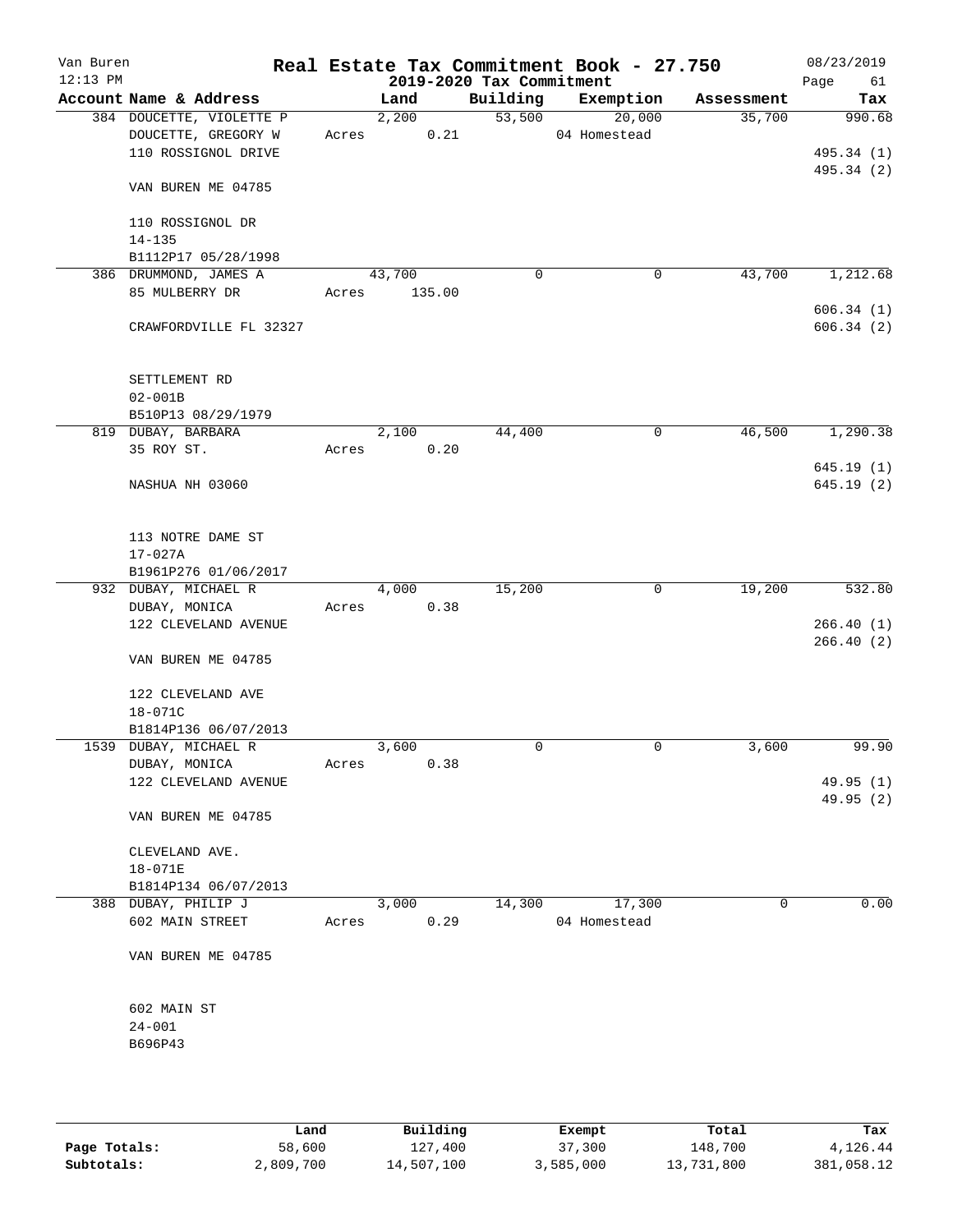| Van Buren<br>$12:13$ PM |                                     |       |       |      | 2019-2020 Tax Commitment | Real Estate Tax Commitment Book - 27.750 |            | 08/23/2019<br>Page<br>62 |
|-------------------------|-------------------------------------|-------|-------|------|--------------------------|------------------------------------------|------------|--------------------------|
|                         | Account Name & Address              |       | Land  |      | Building                 | Exemption                                | Assessment | Tax                      |
|                         | 389 DUBAY, SONIA                    |       | 6,100 |      | 36,800                   | 20,000                                   | 22,900     | 635.48                   |
|                         | C/O VIOLETTE GHISLAINE              |       |       |      |                          | 04 Homestead                             |            |                          |
|                         | 367 MAIN STREET                     |       |       |      |                          |                                          |            | 317.74(1)                |
|                         |                                     |       |       |      |                          |                                          |            | 317.74(2)                |
|                         | VAN BUREN ME 04785                  |       |       |      |                          |                                          |            |                          |
|                         |                                     |       |       |      |                          |                                          |            |                          |
|                         | 367 MAIN ST                         |       |       |      |                          |                                          |            |                          |
|                         | $21 - 045A$                         |       |       |      |                          |                                          |            |                          |
|                         | B1570P121 10/01/2007                |       |       |      |                          |                                          |            |                          |
|                         | 390 DUBE, ALINE T                   |       | 2,600 |      | 17,900                   | 20,000                                   | 500        | 13.88                    |
|                         | 145 CHAMPLAIN STREET                | Acres |       | 0.25 |                          | 04 Homestead                             |            |                          |
|                         |                                     |       |       |      |                          |                                          |            | 6.94(1)                  |
|                         | VAN BUREN ME 04785                  |       |       |      |                          |                                          |            | 6.94(2)                  |
|                         |                                     |       |       |      |                          |                                          |            |                          |
|                         |                                     |       |       |      |                          |                                          |            |                          |
|                         | 145 CHAMPLAIN ST                    |       |       |      |                          |                                          |            |                          |
|                         | $20 - 022$                          |       |       |      |                          |                                          |            |                          |
|                         | B695P194 03/18/1986                 |       | 2,000 |      |                          | 20,000                                   | 14,000     | 388.50                   |
|                         | 392 DUBE, KEITH                     |       |       |      | 32,000                   | 04 Homestead                             |            |                          |
|                         | DUBE, CAROL ANN<br>114 ADAMS STREET | Acres |       | 0.19 |                          |                                          |            | 194.25(1)                |
|                         |                                     |       |       |      |                          |                                          |            | 194.25(2)                |
|                         | VAN BUREN ME 04785                  |       |       |      |                          |                                          |            |                          |
|                         |                                     |       |       |      |                          |                                          |            |                          |
|                         | 114 ADAMS ST                        |       |       |      |                          |                                          |            |                          |
|                         | $18 - 032$                          |       |       |      |                          |                                          |            |                          |
|                         | B1581P133 12/31/2007                |       |       |      |                          |                                          |            |                          |
|                         | 391 DUBE, REGINALD                  |       | 3,500 |      | 40,900                   | 20,000                                   | 24,400     | 677.10                   |
|                         | DUBE, HELEN                         | Acres |       | 0.33 |                          | 04 Homestead                             |            |                          |
|                         | 153 STATE STREET                    |       |       |      |                          |                                          |            | 338.55(1)                |
|                         |                                     |       |       |      |                          |                                          |            | 338.55 (2)               |
|                         | VAN BUREN ME 04785                  |       |       |      |                          |                                          |            |                          |
|                         |                                     |       |       |      |                          |                                          |            |                          |
|                         | 153 STATE ST                        |       |       |      |                          |                                          |            |                          |
|                         | 12A-006                             |       |       |      |                          |                                          |            |                          |
|                         | B265P543                            |       |       |      |                          |                                          |            |                          |
|                         | 393 DUBOIS, PAUL E                  |       | 2,100 |      | 43,400                   | 26,000                                   | 19,500     | 541.13                   |
|                         | 112 COTE STREET                     | Acres |       | 0.20 |                          | 04 Homestead                             |            |                          |
|                         |                                     |       |       |      |                          | 02 Veteran                               |            | 270.57(1)                |
|                         | VAN BUREN ME 04785                  |       |       |      |                          |                                          |            | 270.56(2)                |
|                         |                                     |       |       |      |                          |                                          |            |                          |
|                         |                                     |       |       |      |                          |                                          |            |                          |
|                         | 112 COTE ST                         |       |       |      |                          |                                          |            |                          |
|                         | 18-116                              |       |       |      |                          |                                          |            |                          |
|                         | B691P220 09/26/1986                 |       |       |      |                          |                                          |            |                          |
|                         | 394 DUBOIS, ROBERT A                |       | 6,900 |      | 63,000                   | 20,000                                   | 49,900     | 1,384.73                 |
|                         | 351 MAIN STREET                     | Acres |       | 0.66 |                          | 04 Homestead                             |            |                          |
|                         |                                     |       |       |      |                          |                                          |            | 692.37 (1)               |
|                         | VAN BUREN ME 04785                  |       |       |      |                          |                                          |            | 692.36 (2)               |
|                         |                                     |       |       |      |                          |                                          |            |                          |
|                         |                                     |       |       |      |                          |                                          |            |                          |
|                         | 351 MAIN ST                         |       |       |      |                          |                                          |            |                          |
|                         | $20 - 110$                          |       |       |      |                          |                                          |            |                          |
|                         | B1136P185                           |       |       |      |                          |                                          |            |                          |
|                         |                                     |       |       |      |                          |                                          |            |                          |
|                         |                                     |       |       |      |                          |                                          |            |                          |

|              | Land      | Building   | Exempt    | Total      | Tax        |
|--------------|-----------|------------|-----------|------------|------------|
| Page Totals: | 23,200    | 234,000    | 126,000   | 131,200    | 3,640.82   |
| Subtotals:   | 2,832,900 | 14,741,100 | 3,711,000 | 13,863,000 | 384,698.94 |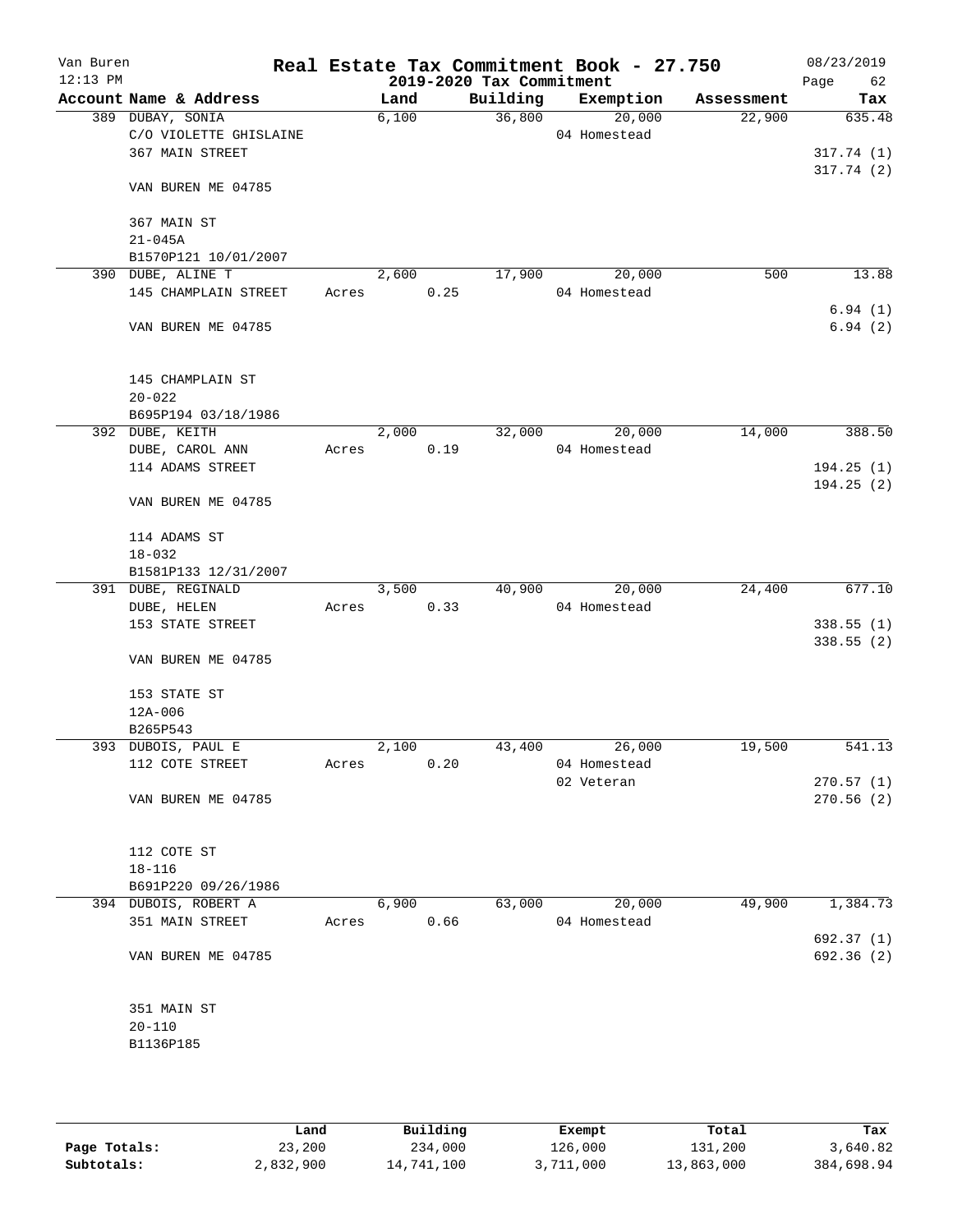| Van Buren<br>$12:13$ PM |                        |       |        |      | 2019-2020 Tax Commitment | Real Estate Tax Commitment Book - 27.750 |            | 08/23/2019<br>Page<br>63 |
|-------------------------|------------------------|-------|--------|------|--------------------------|------------------------------------------|------------|--------------------------|
|                         | Account Name & Address |       | Land   |      | Building                 | Exemption                                | Assessment | Tax                      |
|                         | 397 DUFOUR, PHILIP     |       | 12,600 |      | 126,600                  | 20,000                                   | 119,200    | 3,307.80                 |
|                         | DUFOUR, CYNTHIA M      | Acres |        | 3.10 |                          | 04 Homestead                             |            |                          |
|                         | 128 TOWER DRIVE        |       |        |      |                          |                                          |            | 1,653.90(1)              |
|                         |                        |       |        |      |                          |                                          |            | 1,653.90(2)              |
|                         | VAN BUREN ME 04785     |       |        |      |                          |                                          |            |                          |
|                         |                        |       |        |      |                          |                                          |            |                          |
|                         | 128 TOWER DR           |       |        |      |                          |                                          |            |                          |
|                         | $12A-036$              |       |        |      |                          |                                          |            |                          |
|                         | B406P754               |       |        |      |                          |                                          |            |                          |
|                         | 398 DUFOUR, PHILIP     |       | 7,000  |      | 46,900                   | 0                                        | 53,900     | 1,495.73                 |
|                         | DUFOUR, CYNTHIA M      | Acres |        | 0.35 |                          |                                          |            |                          |
|                         | 128 TOWER DRIVE        |       |        |      |                          |                                          |            | 747.87 (1)               |
|                         |                        |       |        |      |                          |                                          |            | 747.86(2)                |
|                         | VAN BUREN ME 04785     |       |        |      |                          |                                          |            |                          |
|                         |                        |       |        |      |                          |                                          |            |                          |
|                         | 96 MAIN ST             |       |        |      |                          |                                          |            |                          |
|                         | $15 - 038$             |       |        |      |                          |                                          |            |                          |
|                         | B633P114               |       |        |      |                          |                                          |            |                          |
|                         |                        |       |        |      | 39,900                   |                                          | 42,200     |                          |
|                         | 400 DUFOUR, PHILIP     |       | 2,300  |      |                          | 0                                        |            | 1,171.05                 |
|                         | DUFOUR, CYNTHIA M      | Acres |        | 0.22 |                          |                                          |            |                          |
|                         | 128 TOWER DRIVE        |       |        |      |                          |                                          |            | 585.53(1)                |
|                         |                        |       |        |      |                          |                                          |            | 585.52(2)                |
|                         | VAN BUREN ME 04785     |       |        |      |                          |                                          |            |                          |
|                         |                        |       |        |      |                          |                                          |            |                          |
|                         | 106 FRANKLIN ST        |       |        |      |                          |                                          |            |                          |
|                         | $13 - 035$             |       |        |      |                          |                                          |            |                          |
|                         | B597P51                |       |        |      |                          |                                          |            |                          |
|                         | 401 DUFOUR, PHILIP     |       | 2,300  |      | 22,100                   | 0                                        | 24,400     | 677.10                   |
|                         | DUFOUR, CYNTHIA M      | Acres |        | 0.22 |                          |                                          |            |                          |
|                         | 128 TOWER DRIVE        |       |        |      |                          |                                          |            | 338.55(1)                |
|                         |                        |       |        |      |                          |                                          |            | 338.55(2)                |
|                         | VAN BUREN ME 04785     |       |        |      |                          |                                          |            |                          |
|                         |                        |       |        |      |                          |                                          |            |                          |
|                         | 115 BRIDGE ST          |       |        |      |                          |                                          |            |                          |
|                         | $15 - 043$             |       |        |      |                          |                                          |            |                          |
|                         | B894P59                |       |        |      |                          |                                          |            |                          |
|                         | 402 DUFOUR, PHILIP     |       | 2,600  |      | 39,800                   | 0                                        | 42,400     | 1,176.60                 |
|                         |                        |       |        |      |                          |                                          |            |                          |
|                         | DUFOUR, CYNTHIA M      | Acres |        | 0.25 |                          |                                          |            |                          |
|                         | 128 TOWER DRIVE        |       |        |      |                          |                                          |            | 588.30 (1)               |
|                         |                        |       |        |      |                          |                                          |            | 588.30 (2)               |
|                         | VAN BUREN ME 04785     |       |        |      |                          |                                          |            |                          |
|                         |                        |       |        |      |                          |                                          |            |                          |
|                         | 218 MAIN ST            |       |        |      |                          |                                          |            |                          |
|                         | $18 - 093$             |       |        |      |                          |                                          |            |                          |
|                         | B896P81                |       |        |      |                          |                                          |            |                          |
|                         | 404 DUFOUR, PHILIP L   |       | 5,700  |      | 39,200                   | 0                                        | 44,900     | 1,245.97                 |
|                         | DUFOUR, CYNTHIA M      | Acres |        | 0.54 |                          |                                          |            |                          |
|                         | 128 TOWER DRIVE        |       |        |      |                          |                                          |            | 622.99(1)                |
|                         |                        |       |        |      |                          |                                          |            | 622.98(2)                |
|                         | VAN BUREN ME 04785     |       |        |      |                          |                                          |            |                          |
|                         |                        |       |        |      |                          |                                          |            |                          |
|                         | 262 MAIN ST            |       |        |      |                          |                                          |            |                          |
|                         | $18 - 064$             |       |        |      |                          |                                          |            |                          |
|                         | B1246P270              |       |        |      |                          |                                          |            |                          |
|                         |                        |       |        |      |                          |                                          |            |                          |
|                         |                        |       |        |      |                          |                                          |            |                          |
|                         |                        |       |        |      |                          |                                          |            |                          |

|              | Land      | Building   | Exempt    | Total      | Tax          |
|--------------|-----------|------------|-----------|------------|--------------|
| Page Totals: | 32,500    | 314,500    | 20,000    | 327,000    | 9,074.25     |
| Subtotals:   | 2,865,400 | 15,055,600 | 3,731,000 | 14,190,000 | 393, 773. 19 |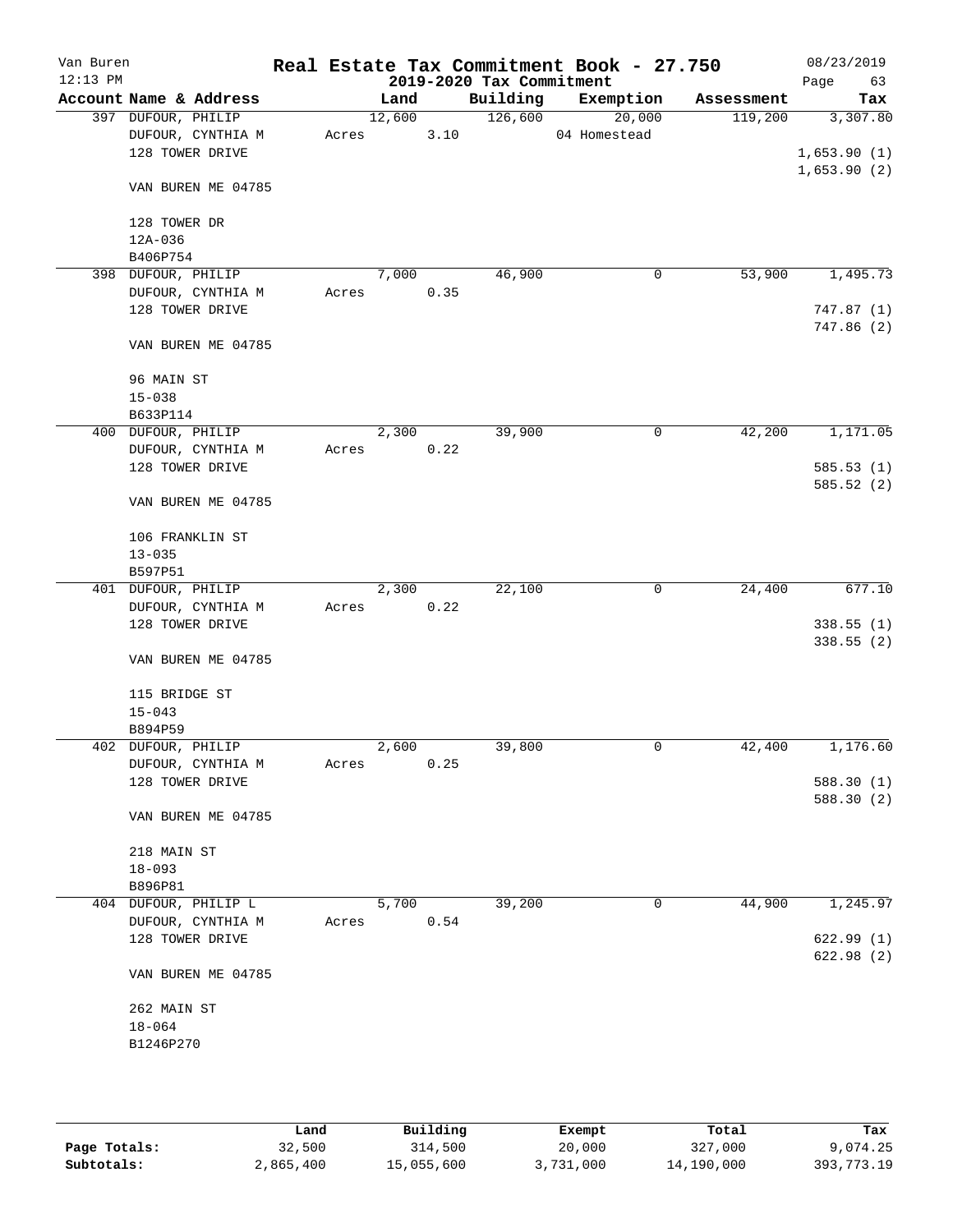| Van Buren<br>$12:13$ PM |                                           |       |            |      | 2019-2020 Tax Commitment | Real Estate Tax Commitment Book - 27.750 |            | 08/23/2019        |
|-------------------------|-------------------------------------------|-------|------------|------|--------------------------|------------------------------------------|------------|-------------------|
|                         | Account Name & Address                    |       | Land       |      | Building                 | Exemption                                | Assessment | Page<br>64<br>Tax |
|                         | 409 DUMAIS, LINDA R                       |       | 4,600      |      | 38,700                   | 20,000                                   | 23,300     | 646.58            |
|                         | 119 HILLSIDE STREET                       | Acres |            | 0.44 |                          | 04 Homestead                             |            |                   |
|                         |                                           |       |            |      |                          |                                          |            | 323.29(1)         |
|                         | VAN BUREN ME 04785                        |       |            |      |                          |                                          |            | 323.29(2)         |
|                         | 119 HILLSIDE ST                           |       |            |      |                          |                                          |            |                   |
|                         | $23 - 063$                                |       |            |      |                          |                                          |            |                   |
|                         | B1531P177                                 |       |            |      |                          |                                          |            |                   |
|                         | 406 DUMAIS, MONA                          |       | 7,200      |      | 85,500                   | 20,000                                   | 72,700     | 2,017.43          |
|                         | PELLENZ, NICOLE &<br>DUMAIS SHELLI        | Acres |            | 0.69 |                          | 04 Homestead                             |            |                   |
|                         | 121 ADAMS STREET                          |       |            |      |                          |                                          |            | 1,008.72(1)       |
|                         |                                           |       |            |      |                          |                                          |            | 1,008.71(2)       |
|                         | VAN BUREN ME 04785                        |       |            |      |                          |                                          |            |                   |
|                         | 121 ADAMS ST                              |       |            |      |                          |                                          |            |                   |
|                         | $18 - 029A$                               |       |            |      |                          |                                          |            |                   |
|                         | B1680P260 05/26/2010 B433P156             |       |            |      |                          |                                          |            |                   |
|                         | 405 DUMAIS, NELSON E                      | Acres | 3,000      | 0.29 | 48,200                   | 26,000<br>04 Homestead                   | 25,200     | 699.30            |
|                         | DUMAIS, GUILDA G<br>133 STATE STREET      |       |            |      |                          | 03 Veteran (Non-Maine                    |            | 349.65(1)         |
|                         |                                           |       |            |      |                          | Enlisted)                                |            |                   |
|                         | VAN BUREN ME 04785                        |       |            |      |                          |                                          |            | 349.65(2)         |
|                         |                                           |       |            |      |                          |                                          |            |                   |
|                         | 133 STATE ST                              |       |            |      |                          |                                          |            |                   |
|                         | $13 - 016$                                |       |            |      |                          |                                          |            |                   |
|                         | B625P269                                  |       |            |      | 34,000                   |                                          |            |                   |
|                         | 407 DUMAIS, RALPH J<br>DUMAIS, BEATRICE G | Acres | 2,100      | 0.20 |                          | 20,000<br>04 Homestead                   | 16,100     | 446.78            |
|                         | 112 MONTCALM AVENUE                       |       |            |      |                          |                                          |            | 223.39(1)         |
|                         |                                           |       |            |      |                          |                                          |            | 223.39(2)         |
|                         | VAN BUREN ME 04785                        |       |            |      |                          |                                          |            |                   |
|                         | 112 MONTCALM AVE                          |       |            |      |                          |                                          |            |                   |
|                         | $17 - 029$                                |       |            |      |                          |                                          |            |                   |
|                         | B707P302                                  |       |            |      |                          |                                          |            |                   |
|                         | 408 DUMAIS, STACY A                       |       | 1,500      |      | 27,000                   | 20,000                                   | 8,500      | 235.88            |
|                         | 119 ST JOHN AVENUE                        |       | Acres 0.14 |      |                          | 04 Homestead                             |            | 117.94(1)         |
|                         | VAN BUREN ME 04785                        |       |            |      |                          |                                          |            | 117.94(2)         |
|                         |                                           |       |            |      |                          |                                          |            |                   |
|                         | 119 ST JOHN AVE                           |       |            |      |                          |                                          |            |                   |
|                         | $15 - 079$                                |       |            |      |                          |                                          |            |                   |
|                         | B1223P266                                 |       |            |      |                          |                                          |            |                   |
|                         | 412 DUMOND ENTERPRISES, INC 3,600         |       |            |      | 6,800                    | 0                                        | 10,400     | 288.60            |
|                         | C/O RICKY DUMOND                          |       | Acres 0.18 |      |                          |                                          |            |                   |
|                         | 161 HIGH ST                               |       |            |      |                          |                                          |            | 144.30(1)         |
|                         | VAN BUREN ME 04785                        |       |            |      |                          |                                          |            | 144.30 (2)        |
|                         |                                           |       |            |      |                          |                                          |            |                   |
|                         | 130 ST FRANCIS ST                         |       |            |      |                          |                                          |            |                   |
|                         | 14-005A                                   |       |            |      |                          |                                          |            |                   |
|                         |                                           |       |            |      |                          |                                          |            |                   |
|                         |                                           |       |            |      |                          |                                          |            |                   |
|                         |                                           |       |            |      |                          |                                          |            |                   |

|              | Land      | Building   | Exempt    | Total      | Tax        |
|--------------|-----------|------------|-----------|------------|------------|
| Page Totals: | 22,000    | 240,200    | 106,000   | 156,200    | 4,334.57   |
| Subtotals:   | 2,887,400 | 15,295,800 | 3,837,000 | 14,346,200 | 398,107.76 |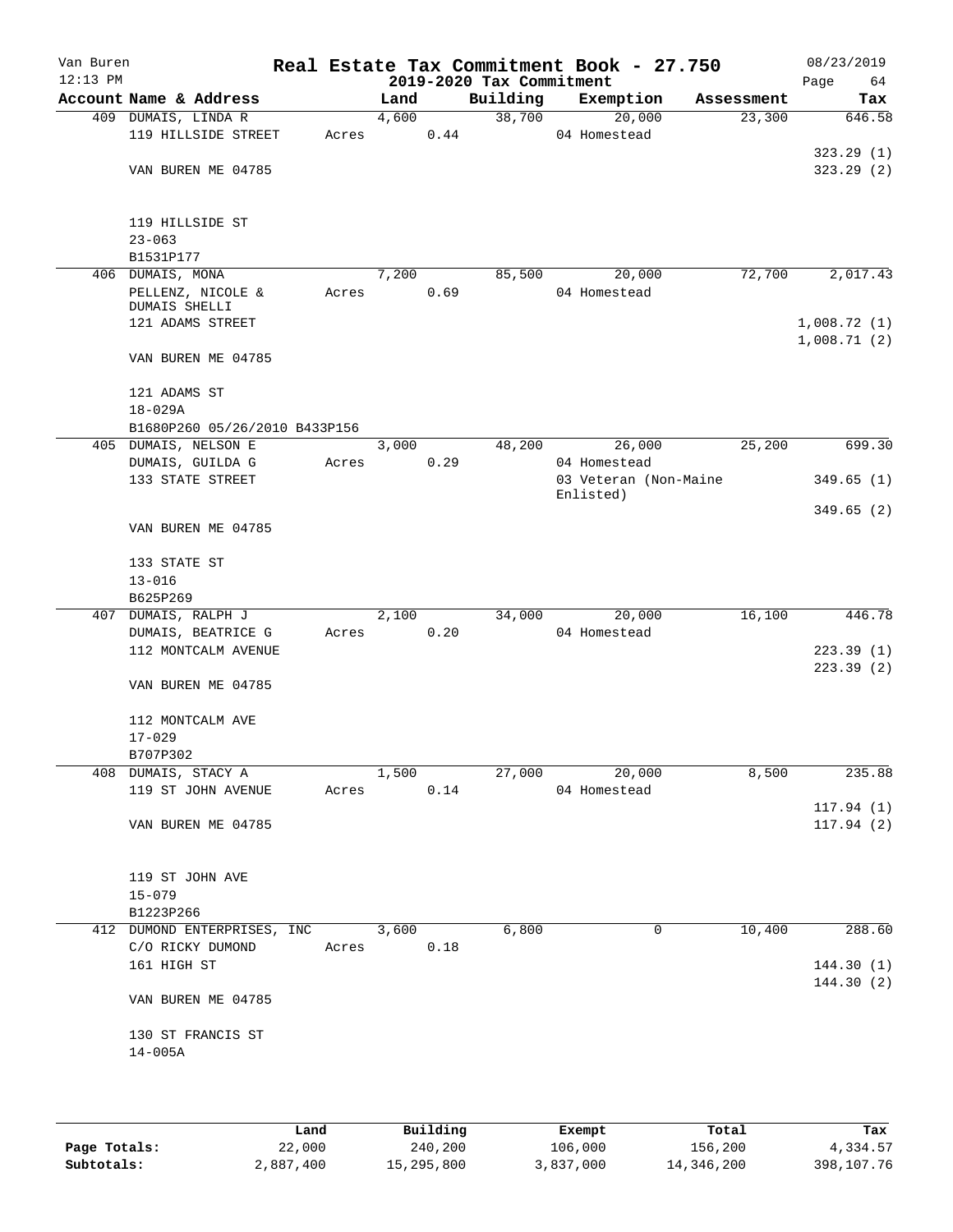| Van Buren<br>$12:13$ PM |                                            |       |        |      | 2019-2020 Tax Commitment | Real Estate Tax Commitment Book - 27.750 |            | 08/23/2019<br>65<br>Page |
|-------------------------|--------------------------------------------|-------|--------|------|--------------------------|------------------------------------------|------------|--------------------------|
|                         | Account Name & Address                     |       | Land   |      | Building                 | Exemption                                | Assessment | Tax                      |
|                         | 618 DUMOND ENTERPRISES, INC                |       | 12,000 |      | $\mathsf{O}$             | $\Omega$                                 | 12,000     | 333.00                   |
|                         | 161 HIGH ST                                | Acres |        | 9.50 |                          |                                          |            |                          |
|                         |                                            |       |        |      |                          |                                          |            | 166.50(1)                |
|                         | VAN BUREN ME 04785                         |       |        |      |                          |                                          |            | 166.50(2)                |
|                         | RR 1                                       |       |        |      |                          |                                          |            |                          |
|                         | $09 - 022$                                 |       |        |      |                          |                                          |            |                          |
|                         | B1610P72 08/25/2008                        |       |        |      |                          |                                          |            |                          |
| 411                     | DUMOND, DOUGLAS J                          |       | 3,600  |      | 51,800                   | 20,000                                   | 35,400     | 982.35                   |
|                         | DUMOND, LINDA M                            | Acres |        | 0.34 |                          | 04 Homestead                             |            |                          |
|                         | 189 LYNNE STREET                           |       |        |      |                          |                                          |            | 491.18 (1)               |
|                         | VAN BUREN ME 04785                         |       |        |      |                          |                                          |            | 491.17 (2)               |
|                         | 189 LYNNE ST                               |       |        |      |                          |                                          |            |                          |
|                         | $19 - 077$                                 |       |        |      |                          |                                          |            |                          |
|                         | B684P3                                     |       |        |      |                          |                                          |            |                          |
|                         | 44 DUMOND, HEATHER L                       |       | 2,600  |      | 45,500                   | 0                                        | 48,100     | 1,334.78                 |
|                         | PARENT, DEVIN M                            | Acres |        | 0.25 |                          |                                          |            |                          |
|                         | 113 WRIGHT STREET                          |       |        |      |                          |                                          |            | 667.39(1)<br>667.39(2)   |
|                         | VAN BUREN ME 04785                         |       |        |      |                          |                                          |            |                          |
|                         | 105 GARFIELD AVE                           |       |        |      |                          |                                          |            |                          |
|                         | $20 - 086$                                 |       |        |      |                          |                                          |            |                          |
|                         | B1807P122 05/08/2013<br>414 DUMOND, JOEY M |       | 2,300  |      | 48,700                   | 20,000                                   | 31,000     | 860.25                   |
|                         | 127 WASHINGTON AVENUE                      | Acres |        | 0.22 |                          | 04 Homestead                             |            |                          |
|                         |                                            |       |        |      |                          |                                          |            | 430.13(1)                |
|                         | VAN BUREN ME 04785                         |       |        |      |                          |                                          |            | 430.12 (2)               |
|                         | 127 WASHINGTON AVE                         |       |        |      |                          |                                          |            |                          |
|                         | $14 - 018$                                 |       |        |      |                          |                                          |            |                          |
|                         | B1002P258                                  |       |        |      |                          |                                          |            |                          |
|                         | 422 DUMOND, RALPH                          |       | 4,600  |      | 91,700                   | 26,000                                   | 70,300     | 1,950.83                 |
|                         | 107 STATE STREET                           | Acres |        | 0.44 |                          | 02 Veteran                               |            |                          |
|                         |                                            |       |        |      |                          | 04 Homestead                             |            | 975.42(1)                |
|                         | VAN BUREN ME 04785                         |       |        |      |                          |                                          |            | 975.41(2)                |
|                         | 107 STATE ST                               |       |        |      |                          |                                          |            |                          |
|                         | $13 - 009$                                 |       |        |      |                          |                                          |            |                          |
|                         | B1467P338                                  |       |        |      |                          |                                          |            |                          |
|                         | 418 DUMOND, RICKY                          |       | 5,500  |      | 40,200                   | 20,000                                   | 25,700     | 713.18                   |
|                         | 161 HIGH STREET                            | Acres |        | 0.52 |                          | 04 Homestead                             |            |                          |
|                         |                                            |       |        |      |                          |                                          |            | 356.59(1)                |
|                         | VAN BUREN ME 04785                         |       |        |      |                          |                                          |            | 356.59 (2)               |
|                         | 161 HIGH ST                                |       |        |      |                          |                                          |            |                          |
|                         | $14 - 085$                                 |       |        |      |                          |                                          |            |                          |
|                         | B1611P7 08/29/2008 B656P169 09/12/1985     |       |        |      |                          |                                          |            |                          |
|                         |                                            |       |        |      |                          |                                          |            |                          |

|              | Land      | Building   | Exempt    | Total      | Tax          |
|--------------|-----------|------------|-----------|------------|--------------|
| Page Totals: | 30,600    | 277,900    | 86,000    | 222,500    | 6,174.39     |
| Subtotals:   | 2,918,000 | 15,573,700 | 3,923,000 | 14,568,700 | 404, 282. 15 |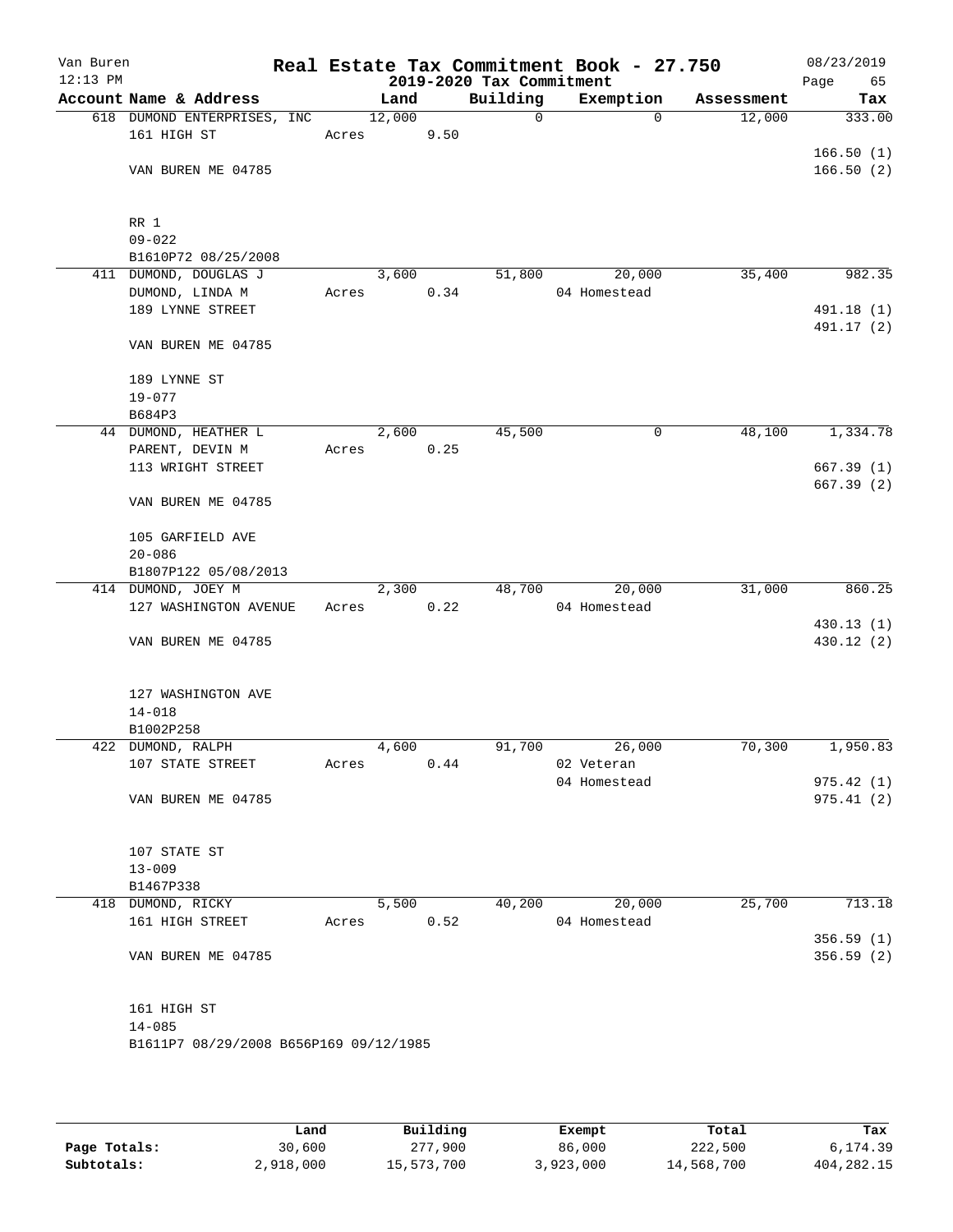| Van Buren<br>$12:13$ PM |                        |                                |       |       |      | 2019-2020 Tax Commitment | Real Estate Tax Commitment Book - 27.750 |            | 08/23/2019<br>66<br>Page |
|-------------------------|------------------------|--------------------------------|-------|-------|------|--------------------------|------------------------------------------|------------|--------------------------|
|                         |                        | Account Name & Address         |       | Land  |      | Building                 | Exemption                                | Assessment | Tax                      |
|                         |                        | 420 DUMOND, RONALD J           |       | 7,100 |      | 74,300                   | 20,000                                   | 61,400     | 1,703.85                 |
|                         |                        | DUMOND, IRENE M                | Acres |       | 0.68 |                          | 04 Homestead                             |            |                          |
|                         |                        | 170 VIOLETTE STREET            |       |       |      |                          |                                          |            | 851.93 (1)               |
|                         |                        | VAN BUREN ME 04785             |       |       |      |                          |                                          |            | 851.92 (2)               |
|                         |                        |                                |       |       |      |                          |                                          |            |                          |
|                         |                        | 170 VIOLETTE ST                |       |       |      |                          |                                          |            |                          |
|                         | $16 - 066C$<br>B435P93 |                                |       |       |      |                          |                                          |            |                          |
|                         | 423 DUMONT, ALYRE      |                                |       | 1,600 |      | $\mathbf 0$              | 0                                        | 1,600      | 44.40                    |
|                         |                        | SOUCY, CLAUDETTE M             | Acres |       | 0.31 |                          |                                          |            |                          |
|                         |                        | 180 LYNNE STREET               |       |       |      |                          |                                          |            | 22.20(1)                 |
|                         |                        |                                |       |       |      |                          |                                          |            | 22.20(2)                 |
|                         |                        | VAN BUREN ME 04785             |       |       |      |                          |                                          |            |                          |
|                         | PATRICIA ST            |                                |       |       |      |                          |                                          |            |                          |
|                         | $19 - 095$             |                                |       |       |      |                          |                                          |            |                          |
|                         | B1263P164              |                                |       |       |      |                          |                                          |            |                          |
|                         |                        | 122 DUPLESSIE, ROBERT          |       | 4,500 |      | 28,000                   | 0                                        | 32,500     | 901.88                   |
|                         |                        | 627 MAIN STREET                | Acres |       | 0.43 |                          |                                          |            |                          |
|                         |                        |                                |       |       |      |                          |                                          |            | 450.94 (1)               |
|                         |                        | VAN BUREN ME 04785             |       |       |      |                          |                                          |            | 450.94 (2)               |
|                         | 627 MAIN ST            |                                |       |       |      |                          |                                          |            |                          |
|                         | $25 - 005$             |                                |       |       |      |                          |                                          |            |                          |
|                         |                        | B2011P317 04/06/2018           |       |       |      |                          |                                          |            |                          |
|                         |                        | 426 DUPLESSIS, LEO JAMES       |       | 5,900 |      | 58,700                   | 20,000                                   | 44,600     | 1,237.65                 |
|                         |                        | DUPLESSIS, JACQUELINE          | Acres |       | 0.56 |                          | 04 Homestead                             |            |                          |
|                         |                        | 185 MAIN STREET                |       |       |      |                          |                                          |            | 618.83(1)                |
|                         |                        |                                |       |       |      |                          |                                          |            | 618.82(2)                |
|                         |                        | VAN BUREN ME 04785             |       |       |      |                          |                                          |            |                          |
|                         | 185 MAIN ST            |                                |       |       |      |                          |                                          |            |                          |
|                         | $17 - 007A$            |                                |       |       |      |                          |                                          |            |                          |
|                         | B918P330               |                                |       |       |      |                          |                                          |            |                          |
|                         |                        | 427 DUPLESSIS, VALTRUDE B      |       | 5,300 |      | 68,600                   | 20,000                                   | 53,900     | 1,495.73                 |
|                         |                        | DUPLESSIS, DELANO A            | Acres |       | 0.50 |                          | 04 Homestead                             |            |                          |
|                         |                        | 119 LYNNE STREET               |       |       |      |                          |                                          |            | 747.87(1)                |
|                         |                        | VAN BUREN ME 04785             |       |       |      |                          |                                          |            | 747.86(2)                |
|                         | 119 LYNNE ST           |                                |       |       |      |                          |                                          |            |                          |
|                         | $20 - 096$             |                                |       |       |      |                          |                                          |            |                          |
|                         | B1131P17               |                                |       |       |      |                          |                                          |            |                          |
|                         | 428 DUPREY, SCOTT      |                                |       | 2,900 |      | 31,700                   | 20,000                                   | 14,600     | 405.15                   |
|                         | DUPREY, JULIE          |                                | Acres |       | 0.28 |                          | 04 Homestead                             |            |                          |
|                         |                        | 124 TYLER STREET               |       |       |      |                          |                                          |            | 202.58(1)                |
|                         |                        | VAN BUREN ME 04785             |       |       |      |                          |                                          |            | 202.57(2)                |
|                         |                        |                                |       |       |      |                          |                                          |            |                          |
|                         | 124 TYLER ST           |                                |       |       |      |                          |                                          |            |                          |
|                         | $18 - 126$             |                                |       |       |      |                          |                                          |            |                          |
|                         |                        | B1619P224 11/14/2008 B1034P254 |       |       |      |                          |                                          |            |                          |
|                         |                        |                                |       |       |      |                          |                                          |            |                          |
|                         |                        |                                |       |       |      |                          |                                          |            |                          |

|              | Land      | Building   | Exempt    | Total      | Tax        |
|--------------|-----------|------------|-----------|------------|------------|
| Page Totals: | 27,300    | 261,300    | 80,000    | 208,600    | 5,788.66   |
| Subtotals:   | 2,945,300 | 15,835,000 | 4,003,000 | 14,777,300 | 410,070.81 |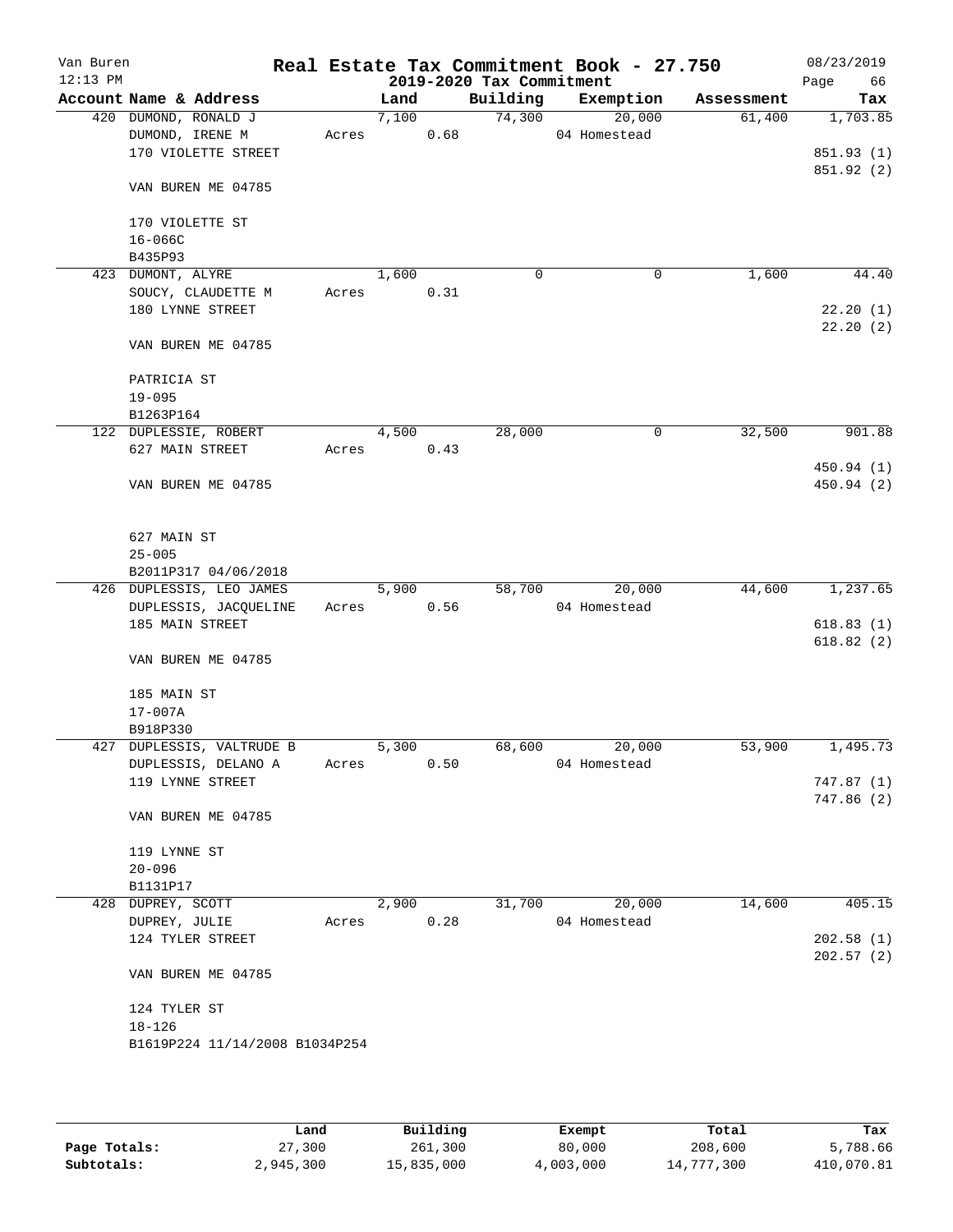| Van Buren<br>$12:13$ PM |                                      |       |        |      | 2019-2020 Tax Commitment | Real Estate Tax Commitment Book - 27.750 |            | 08/23/2019<br>Page<br>67 |
|-------------------------|--------------------------------------|-------|--------|------|--------------------------|------------------------------------------|------------|--------------------------|
|                         | Account Name & Address               |       | Land   |      | Building                 | Exemption                                | Assessment | Tax                      |
|                         | 431 DURETTE, RONALD                  |       | 2,300  |      | 1,000                    | $\Omega$                                 | 3,300      | 91.58                    |
|                         | DURETTE, MARIE J                     | Acres |        | 0.22 |                          |                                          |            |                          |
|                         | 149 HILLSIDE STREET                  |       |        |      |                          |                                          |            | 45.79(1)                 |
|                         |                                      |       |        |      |                          |                                          |            | 45.79(2)                 |
|                         | VAN BUREN ME 04785                   |       |        |      |                          |                                          |            |                          |
|                         | HILLSIDE ST                          |       |        |      |                          |                                          |            |                          |
|                         | $23 - 072$                           |       |        |      |                          |                                          |            |                          |
|                         | B976P169                             |       |        |      |                          |                                          |            |                          |
|                         | 432 DURETTE, RONALD                  |       | 2,300  |      | 17,100                   | 0                                        | 19,400     | 538.35                   |
|                         | 149 HILLSIDE STREET                  | Acres |        | 0.22 |                          |                                          |            |                          |
|                         |                                      |       |        |      |                          |                                          |            | 269.18(1)                |
|                         | VAN BUREN ME 04785                   |       |        |      |                          |                                          |            | 269.17(2)                |
|                         | 149 HILSIDE ST                       |       |        |      |                          |                                          |            |                          |
|                         | $23 - 073$                           |       |        |      |                          |                                          |            |                          |
|                         | 1026 DUSTIN, DAVID A                 |       | 2,100  |      | 9,300                    | $\mathbf 0$                              | 11,400     | 316.35                   |
|                         | DUSTIN, GLORIA J                     | Acres |        | 0.20 |                          |                                          |            |                          |
|                         | 165 CHAMPLAIN STREET                 |       |        |      |                          |                                          |            | 158.18(1)                |
|                         | VAN BUREN ME 04785                   |       |        |      |                          |                                          |            | 158.17(2)                |
|                         |                                      |       |        |      |                          |                                          |            |                          |
|                         | 165 CHAMPLAIN ST<br>$19 - 023$       |       |        |      |                          |                                          |            |                          |
|                         | B1983P277 07/26/2017                 |       |        |      |                          |                                          |            |                          |
|                         | 972 DYER, LUKE                       |       | 1,700  |      | 44,300                   | 20,000                                   | 26,000     | 721.50                   |
|                         | 116 ROOSEVELT AVENUE                 | Acres |        | 0.16 |                          | 04 Homestead                             |            |                          |
|                         |                                      |       |        |      |                          |                                          |            | 360.75(1)                |
|                         | VAN BUREN ME 04785                   |       |        |      |                          |                                          |            | 360.75(2)                |
|                         | 116 ROOSEVELT AVE.                   |       |        |      |                          |                                          |            |                          |
|                         | $14 - 129$                           |       |        |      |                          |                                          |            |                          |
|                         | 51 EASTERN MAINE RAILWAY<br>COMPANY  |       | 0      |      | 36,100                   | 0                                        | 36,100     | 1,001.78                 |
|                         | (ACCOUNTS PAYABLE)                   |       |        |      |                          |                                          |            |                          |
|                         | PO BOX 5777                          |       |        |      |                          |                                          |            | 500.89(1)                |
|                         | SAINT JOHN NB E2L 4M3                |       |        |      |                          |                                          |            | 500.89(2)                |
|                         | RR 1                                 |       |        |      |                          |                                          |            |                          |
|                         | $08 - 003A$                          |       |        |      |                          |                                          |            |                          |
|                         | 435 EASTERN MAINE RAILWAY<br>COMPANY |       | 20,200 |      | 0                        | 0                                        | 20,200     | 560.55                   |
|                         | (ACCOUNTS PAYABLE)                   | Acres |        | 1.15 |                          |                                          |            |                          |
|                         | PO BOX 5777                          |       |        |      |                          |                                          |            | 280.28 (1)               |
|                         | SAINT JOHN NB E2L 4M3                |       |        |      |                          |                                          |            | 280.27(2)                |
|                         | 252 MAIN ST                          |       |        |      |                          |                                          |            |                          |
|                         | $18 - 067$                           |       |        |      |                          |                                          |            |                          |
|                         | B1730P212 08/03/2011                 |       |        |      |                          |                                          |            |                          |
|                         |                                      |       |        |      |                          |                                          |            |                          |

|              | Land      | Building   | Exempt    | Total      | Tax        |
|--------------|-----------|------------|-----------|------------|------------|
| Page Totals: | 28,600    | 107,800    | 20,000    | 116,400    | 3,230.11   |
| Subtotals:   | 2,973,900 | 15,942,800 | 4,023,000 | 14,893,700 | 413,300.92 |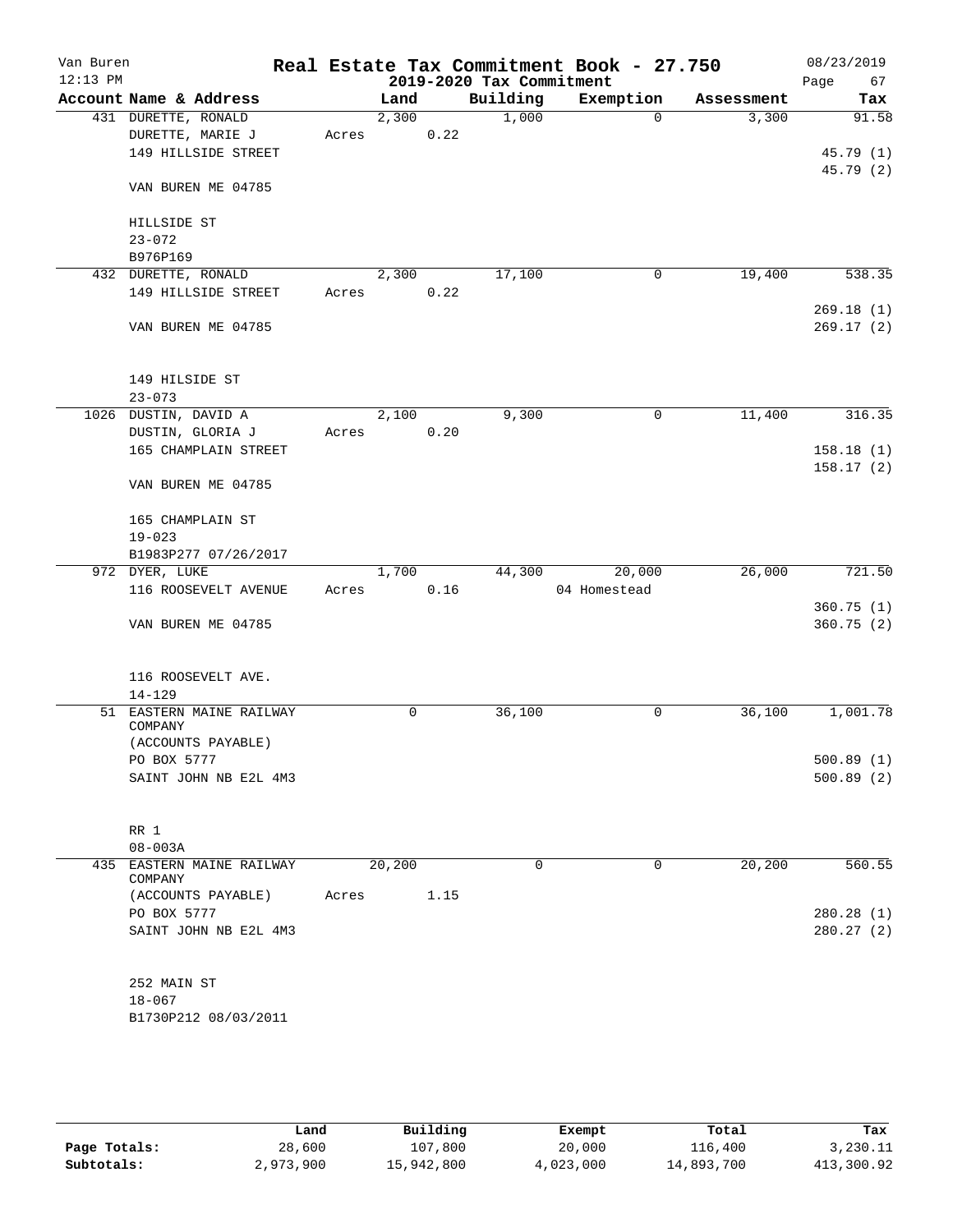| Van Buren<br>Real Estate Tax Commitment Book - 27.750 |                                       |       |        |                          |              | 08/23/2019 |             |
|-------------------------------------------------------|---------------------------------------|-------|--------|--------------------------|--------------|------------|-------------|
| $12:13$ PM                                            |                                       |       |        | 2019-2020 Tax Commitment |              |            | Page<br>68  |
|                                                       | Account Name & Address                |       | Land   | Building                 | Exemption    | Assessment | Tax         |
|                                                       | 951 EASTERN MAINE RAILWAY<br>COMPANY  |       | 16,900 | $\mathsf{O}$             | $\Omega$     | 16,900     | 468.98      |
|                                                       | (ACCOUNTS PAYABLE)                    | Acres | 4.29   |                          |              |            |             |
|                                                       | PO BOX 5777                           |       |        |                          |              |            | 234.49(1)   |
|                                                       | SAINT JOHN NB E2L 4M3                 |       |        |                          |              |            | 234.49 (2)  |
|                                                       | OFF MAIN ST                           |       |        |                          |              |            |             |
|                                                       | $20 - 072$                            |       |        |                          |              |            |             |
|                                                       | B1337P122                             |       |        |                          |              |            |             |
|                                                       | 954 EASTERN MAINE RAILWAY<br>COMPANY  |       | 2,400  | $\Omega$                 | 0            | 2,400      | 66.60       |
|                                                       | (ACCOUNTS PAYABLE)                    | Acres | 0.23   |                          |              |            |             |
|                                                       | PO BOX 5777                           |       |        |                          |              |            | 33.30(1)    |
|                                                       | SAINT JOHN NB E2L 4M3                 |       |        |                          |              |            | 33.30(2)    |
|                                                       | CHURCH ST                             |       |        |                          |              |            |             |
|                                                       | $24 - 008$                            |       |        |                          |              |            |             |
|                                                       | B1337P122                             |       |        |                          |              |            |             |
|                                                       | 956 EASTERN MAINE RAILWAY             |       | 0      | 22,100                   | 0            | 22,100     | 613.28      |
|                                                       | COMPANY<br>(ACCOUNTS PAYABLE)         |       |        |                          |              |            |             |
|                                                       | PO BOX 5777                           |       |        |                          |              |            | 306.64(1)   |
|                                                       | SAINT JOHN NB E2L 4M3                 |       |        |                          |              |            | 306.64(2)   |
|                                                       |                                       |       |        |                          |              |            |             |
|                                                       | MAIN ST                               |       |        |                          |              |            |             |
|                                                       | $24 - 008A$                           |       |        |                          |              |            |             |
|                                                       | B1337P122                             |       |        |                          |              |            |             |
|                                                       | 957 EASTERN MAINE RAILWAY<br>COMPANY  |       | 4,600  | 190,100                  | 0            | 194,700    | 5,402.93    |
|                                                       | (ACCOUNTS PAYABLE)                    | Acres | 3.06   |                          |              |            |             |
|                                                       | PO BOX 5777                           |       |        |                          |              |            | 2,701.47(1) |
|                                                       | SAINT JOHN NB E2L 4M3                 |       |        |                          |              |            | 2,701.46(2) |
|                                                       | OFF MAIN STREET                       |       |        |                          |              |            |             |
|                                                       | $20 - 073$                            |       |        |                          |              |            |             |
|                                                       | B1337P122                             |       |        |                          |              |            |             |
|                                                       | 1544 EASTERN MAINE RAILWAY<br>COMPANY |       | 24,800 | 195,600                  | $\mathsf{O}$ | 220,400    | 6,116.10    |
|                                                       | PO BOX 5777                           | Acres | 4.19   |                          |              |            |             |
|                                                       |                                       |       |        |                          |              |            | 3,058.05(1) |
|                                                       | SAINT JOHN NB E2L 4M3                 |       |        |                          |              |            | 3,058.05(2) |
|                                                       | OFF MAIN STREET                       |       |        |                          |              |            |             |
|                                                       | 18-087F                               |       |        |                          |              |            |             |
|                                                       | B1812P252 06/12/2013                  |       |        |                          |              |            |             |

|              | Land      | Building   | Exempt    | Total      | Tax        |
|--------------|-----------|------------|-----------|------------|------------|
| Page Totals: | 48,700    | 407,800    |           | 456,500    | 12,667.89  |
| Subtotals:   | 3,022,600 | 16,350,600 | 4,023,000 | 15,350,200 | 425,968.81 |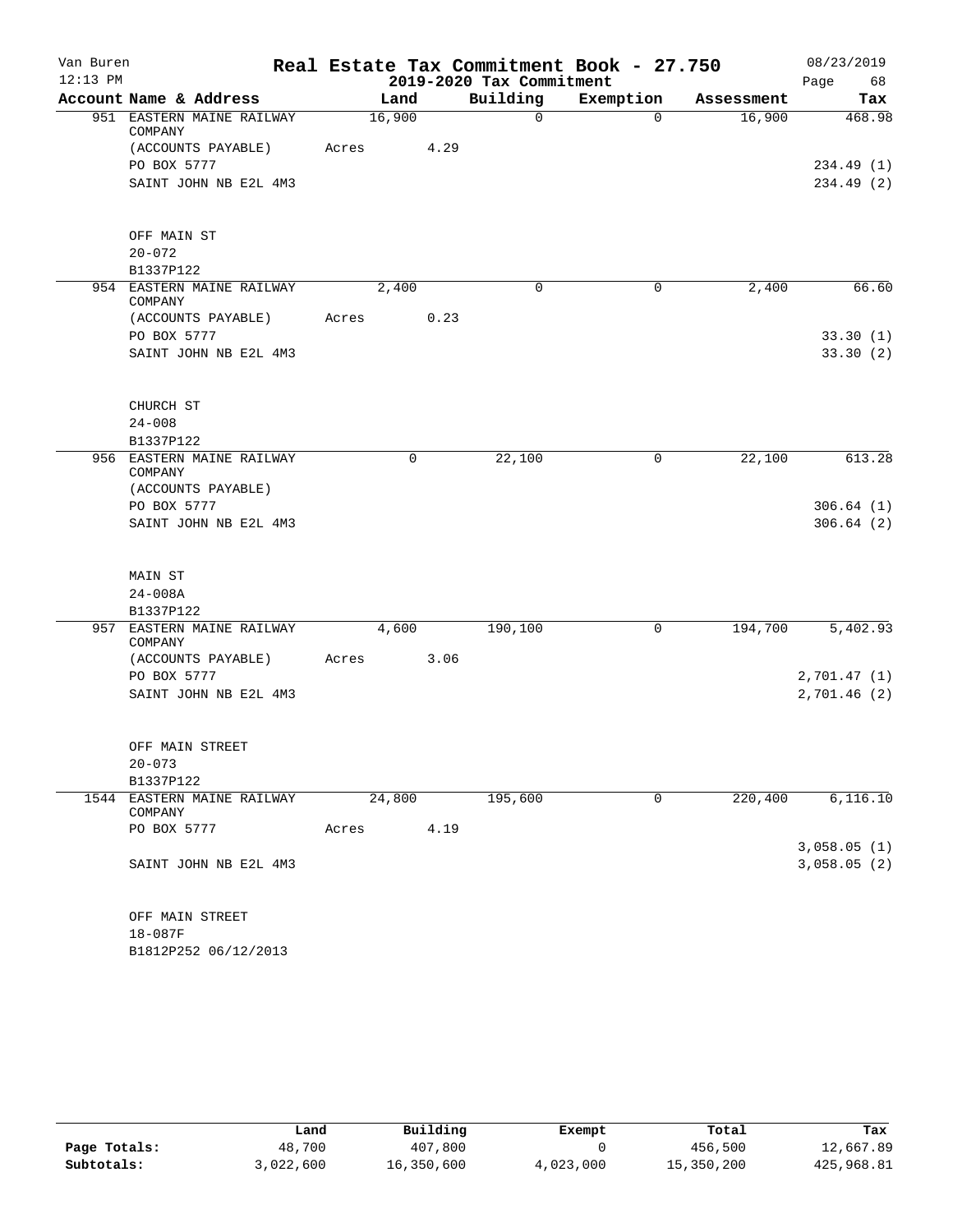| Van Buren  |                                    |       |           |        |                          | Real Estate Tax Commitment Book - 27.750 |            | 08/23/2019 |
|------------|------------------------------------|-------|-----------|--------|--------------------------|------------------------------------------|------------|------------|
| $12:13$ PM |                                    |       |           |        | 2019-2020 Tax Commitment |                                          |            | Page<br>69 |
|            | Account Name & Address             |       |           | Land   | Building                 | Exemption                                | Assessment | Tax        |
|            | 481 ED PELLETIER & SONS<br>COMPANY |       |           | 36,500 | 0                        | $\Omega$                                 | 36,500     | 1,012.88   |
|            | P.O. BOX 475                       | Acres |           | 92.00  |                          |                                          |            |            |
|            |                                    |       |           |        |                          |                                          |            | 506.44(1)  |
|            | MADAWASKA ME 04756                 |       |           |        |                          |                                          |            | 506.44(2)  |
|            | ALEXANDER RD                       |       |           |        |                          |                                          |            |            |
|            | $06 - 028B$                        |       |           |        |                          |                                          |            |            |
|            | B1696P247 09/24/2010 B1210P81      |       |           |        |                          |                                          |            |            |
|            | 683 EILEEN M. CYR                  |       |           | 1,400  | 30,800                   | 20,000                                   | 12,200     | 338.55     |
|            | P O BOX 75                         | Acres |           | 0.13   |                          | 04 Homestead                             |            |            |
|            |                                    |       |           |        |                          |                                          |            | 169.28(1)  |
|            | VAN BUREN ME 04785                 |       |           |        |                          |                                          |            | 169.27(2)  |
|            | 121 ST JOHN AVE                    |       |           |        |                          |                                          |            |            |
|            | $15 - 080$                         |       |           |        |                          |                                          |            |            |
|            | B1907P275 09/08/2015               |       |           |        |                          |                                          |            |            |
|            | 1597 ELLIS, PHILLIP C              |       |           | 11,600 | 56,800                   | 0                                        | 68,400     | 1,898.10   |
|            | BARROSO, JESSE J                   | Acres |           | 12.95  |                          |                                          |            |            |
|            | 123 CLAIRBOURNE AVE                |       |           |        |                          |                                          |            | 949.05(1)  |
|            | SATELLITE BEACH FL<br>32937        |       |           |        |                          |                                          |            | 949.05(2)  |
|            |                                    |       |           |        |                          |                                          |            |            |
|            | 107 SUGAR RIDGE RD                 |       |           |        |                          |                                          |            |            |
|            | $11 - 007A$                        |       |           |        |                          |                                          |            |            |
|            | B2021P238 07/05/2018               |       |           |        |                          |                                          |            |            |
|            | 822 EMERA MAINE<br>ATTN: A/P       |       | 1,093,300 |        | 0                        | 0                                        | 1,093,300  | 30, 339.08 |
|            | PO BOX 932                         |       |           |        |                          |                                          |            | 15,169.54  |
|            |                                    |       |           |        |                          |                                          |            | 15,169.54  |
|            | BANGOR ME 04402 0932               |       |           |        |                          |                                          |            |            |
|            | MAIN ST                            |       |           |        |                          |                                          |            |            |
|            | $20 - 062$                         |       |           |        |                          |                                          |            |            |
|            | 436 EMERY, DANIEL G                |       |           | 3,500  |                          | 82,400 20,000                            | 65,900     | 1,828.73   |
|            | EMERY, APRIL V                     | Acres |           | 0.33   |                          | 04 Homestead                             |            |            |
|            | 247 MAIN STREET                    |       |           |        |                          |                                          |            | 914.37(1)  |
|            | VAN BUREN ME 04785                 |       |           |        |                          |                                          |            | 914.36 (2) |
|            |                                    |       |           |        |                          |                                          |            |            |
|            | 247 MAIN ST                        |       |           |        |                          |                                          |            |            |
|            | $18 - 039$                         |       |           |        |                          |                                          |            |            |
|            | B893P206                           |       |           |        |                          |                                          |            |            |
|            | 437 EMERY, DANIEL G                |       |           | 4,100  | $\Omega$                 | 0                                        | 4,100      | 113.78     |
|            | EMERY, APRIL V<br>247 MAIN STREET  |       | Acres     | 0.39   |                          |                                          |            | 56.89(1)   |
|            |                                    |       |           |        |                          |                                          |            | 56.89(2)   |
|            | VAN BUREN ME 04785                 |       |           |        |                          |                                          |            |            |
|            | CLOVERHILL DR                      |       |           |        |                          |                                          |            |            |
|            | 18C-004                            |       |           |        |                          |                                          |            |            |
|            | B893P204                           |       |           |        |                          |                                          |            |            |
|            |                                    |       |           |        |                          |                                          |            |            |
|            |                                    |       |           |        |                          |                                          |            |            |
|            |                                    |       |           |        |                          |                                          |            |            |

|              | Land      | Building   | Exempt    | Total      | Tax        |
|--------------|-----------|------------|-----------|------------|------------|
| Page Totals: | 1,150,400 | 170,000    | 40,000    | 1,280,400  | 35,531.12  |
| Subtotals:   | 4,173,000 | 16,520,600 | 4,063,000 | 16,630,600 | 461,499.93 |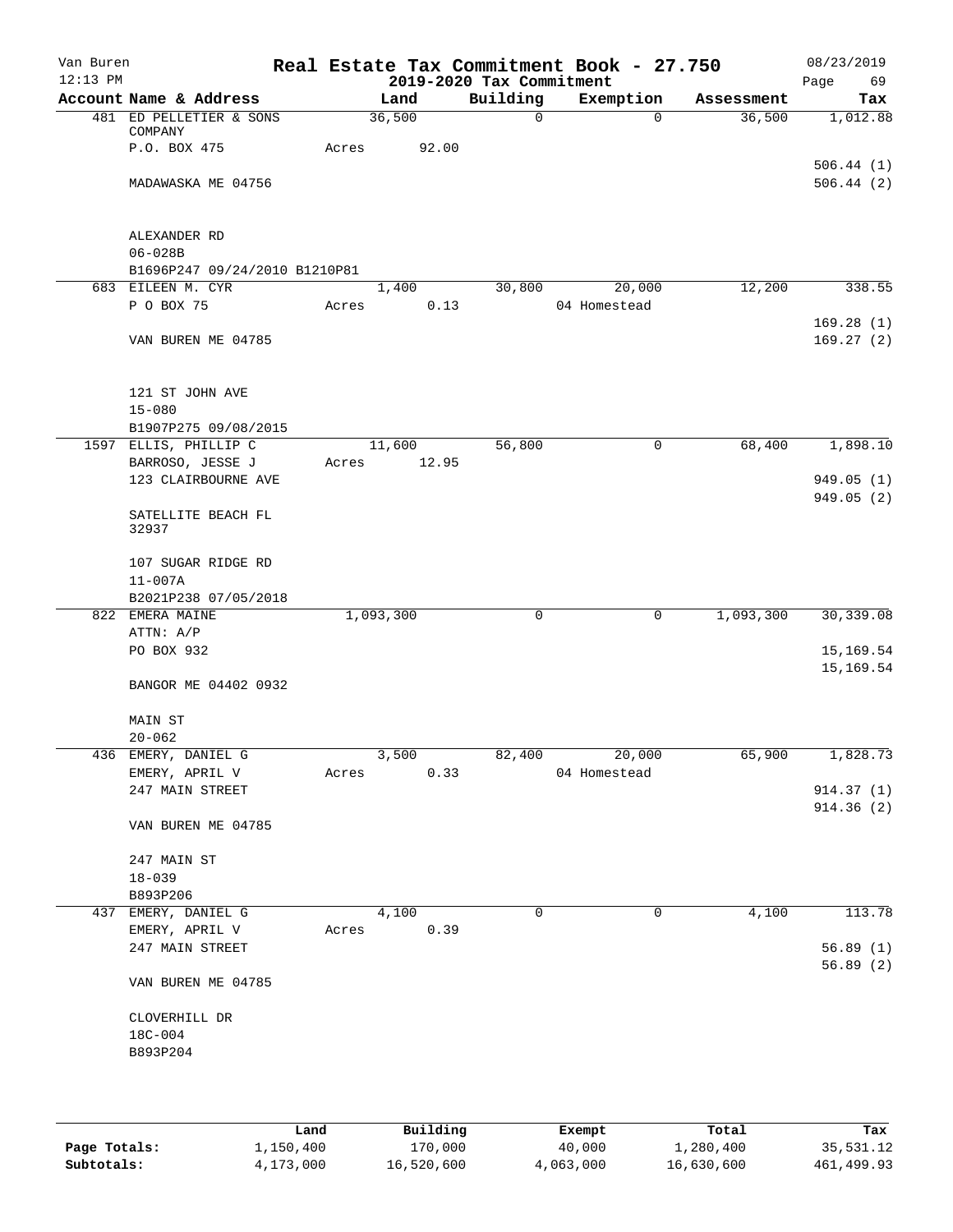| Van Buren<br>$12:13$ PM |                                |       |        |          |                                      | Real Estate Tax Commitment Book - 27.750 |            | 08/23/2019                 |
|-------------------------|--------------------------------|-------|--------|----------|--------------------------------------|------------------------------------------|------------|----------------------------|
|                         | Account Name & Address         |       | Land   |          | 2019-2020 Tax Commitment<br>Building | Exemption                                | Assessment | Page<br>70<br>Tax          |
|                         | 438 EMERY, TIMOTHY             |       | 9,100  |          | 73,300                               | 20,000                                   | 62,400     | 1,731.60                   |
|                         | EMERY, LYNN                    | Acres |        | 0.87     |                                      | 04 Homestead                             |            |                            |
|                         | VAILLANCOURT                   |       |        |          |                                      |                                          |            |                            |
|                         | 113 LINCOLN STREET             |       |        |          |                                      |                                          |            | 865.80(1)                  |
|                         | VAN BUREN ME 04785             |       |        |          |                                      |                                          |            | 865.80 (2)                 |
|                         | 113 LINCOLN ST                 |       |        |          |                                      |                                          |            |                            |
|                         | $14 - 009$                     |       |        |          |                                      |                                          |            |                            |
|                         | B1203P237                      |       |        |          |                                      |                                          |            |                            |
|                         | 441 EZZY, PATRICIA Y           |       | 13,100 |          | 116,900                              | 20,000                                   | 110,000    | 3,052.50                   |
|                         | PO BOX 37                      | Acres |        | 3.57     |                                      | 04 Homestead                             |            |                            |
|                         | VAN BUREN ME 04785             |       |        |          |                                      |                                          |            | 1,526.25(1)<br>1,526.25(2) |
|                         |                                |       |        |          |                                      |                                          |            |                            |
|                         | 138 TOWER DR                   |       |        |          |                                      |                                          |            |                            |
|                         | $12A-039$                      |       |        |          |                                      |                                          |            |                            |
|                         | B1613P269 09/12/2008 B416P584  |       |        |          |                                      |                                          |            |                            |
|                         | 1238 FAGUNDES, DOLORES A       |       | 3,300  |          | 50,200                               | $\mathsf{O}$                             | 53,500     | 1,484.63                   |
|                         | 113 COTE STREET                | Acres |        | 0.31     |                                      |                                          |            | 742.32(1)                  |
|                         | VAN BUREN ME 04785             |       |        |          |                                      |                                          |            | 742.31(2)                  |
|                         | 113 COTE ST                    |       |        |          |                                      |                                          |            |                            |
|                         | $18 - 113$                     |       |        |          |                                      |                                          |            |                            |
|                         | B2015P259 05/17/2018           |       |        |          |                                      |                                          |            |                            |
|                         | 871 FARLEY, RICHARD            |       | 15,500 |          | 26,700                               | 20,000                                   | 22,200     | 616.05                     |
|                         | WOOD-EMMERT, NICOLE            | Acres |        | 9.50     |                                      | 04 Homestead                             |            |                            |
|                         | 311 STATE STREET               |       |        |          |                                      |                                          |            | 308.03(1)<br>308.02(2)     |
|                         | VAN BUREN ME 04785             |       |        |          |                                      |                                          |            |                            |
|                         | 311 STATE ST                   |       |        |          |                                      |                                          |            |                            |
|                         | $03 - 021$                     |       |        |          |                                      |                                          |            |                            |
|                         | B1967P253 03/08/2017           |       |        |          |                                      |                                          |            |                            |
| 443                     | FARM FOREST PROPERTIES,<br>INC |       | 5,500  |          | 0                                    | 0                                        | 5,500      | 152.63                     |
|                         | PO BOX 7                       | Acres |        | 31.75    |                                      |                                          |            |                            |
|                         | VAN BUREN ME 04785             |       |        |          |                                      |                                          |            | 76.32(1)<br>76.31(2)       |
|                         | OFF HAMLIN ROAD                |       |        |          |                                      |                                          |            |                            |
|                         | $03 - 018$                     |       |        |          |                                      |                                          |            |                            |
|                         | B899P144 03/16/1993            |       |        |          |                                      |                                          |            |                            |
|                         | 444 FARMER, GARY               |       | 12,500 |          | 39,200                               | 20,000                                   | 31,700     | 879.68                     |
|                         | FARMER, HELEN M                | Acres |        | 1.00     |                                      | 04 Homestead                             |            |                            |
|                         | 251 MARQUIS RD                 |       |        |          |                                      |                                          |            | 439.84 (1)                 |
|                         | VAN BUREN ME 04785             |       |        |          |                                      |                                          |            | 439.84 (2)                 |
|                         | 251 MARQUIS RD                 |       |        |          |                                      |                                          |            |                            |
|                         | $02 - 003$                     |       |        |          |                                      |                                          |            |                            |
|                         | B1221P188                      |       |        |          |                                      |                                          |            |                            |
|                         |                                |       |        |          |                                      |                                          |            |                            |
|                         | Land                           |       |        | Building |                                      | Exempt                                   | Total      | Tax                        |
| Page Totals:            | 59,000                         |       |        | 306,300  |                                      | 80,000                                   | 285,300    | 7,917.09                   |

**Subtotals:** 4,232,000 16,826,900 4,143,000 16,915,900 469,417.02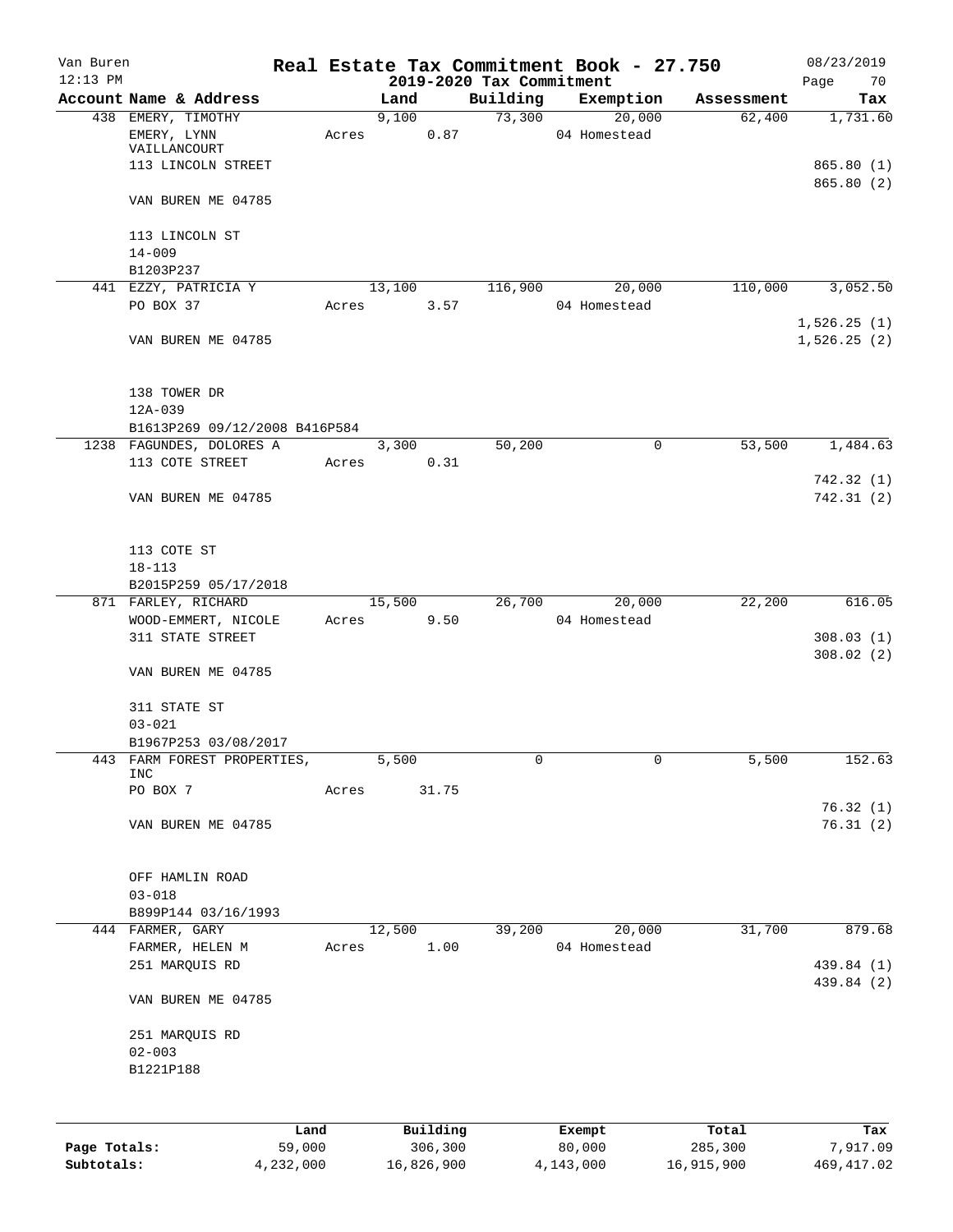| Van Buren<br>$12:13$ PM |                               |       |        | 2019-2020 Tax Commitment | Real Estate Tax Commitment Book - 27.750 |            | 08/23/2019<br>Page<br>71 |
|-------------------------|-------------------------------|-------|--------|--------------------------|------------------------------------------|------------|--------------------------|
|                         | Account Name & Address        |       | Land   | Building                 | Exemption                                | Assessment | Tax                      |
|                         | 77 FERGUSON, ALVIS            |       | 1,500  | 32,700                   | $\mathbf 0$                              | 34,200     | 949.05                   |
|                         | CULLEN-FERGUSON, ANANDA Acres |       | 0.14   |                          |                                          |            |                          |
|                         | 232 NORTHEAST CRAWFORD        |       |        |                          |                                          |            | 474.53(1)                |
|                         | ST.                           |       |        |                          |                                          |            |                          |
|                         |                               |       |        |                          |                                          |            | 474.52 (2)               |
|                         | MAYO FL 32066                 |       |        |                          |                                          |            |                          |
|                         |                               |       |        |                          |                                          |            |                          |
|                         | 113 CENTER ST                 |       |        |                          |                                          |            |                          |
|                         | $16 - 048$                    |       |        |                          |                                          |            |                          |
|                         | B1496P277                     |       |        |                          |                                          |            |                          |
|                         | 337 FESTA, ANTHONY BRAGA      |       | 12,200 | 0                        | 0                                        | 12,200     | 338.55                   |
|                         | 8 DEAN AVENUR                 | Acres | 44.00  |                          |                                          |            |                          |
|                         |                               |       |        |                          |                                          |            |                          |
|                         |                               |       |        |                          |                                          |            | 169.28(1)                |
|                         | TAUNTON MA 02780              |       |        |                          |                                          |            | 169.27(2)                |
|                         |                               |       |        |                          |                                          |            |                          |
|                         |                               |       |        |                          |                                          |            |                          |
|                         | ALEXANDER RD                  |       |        |                          |                                          |            |                          |
|                         | $05 - 020$                    |       |        |                          |                                          |            |                          |
|                         | B1839P3 11/11/2013            |       |        |                          |                                          |            |                          |
|                         | 446 FONGEMIE, KENNETH P       |       | 11,900 | 98,800                   | 26,000                                   | 84,700     | 2,350.43                 |
|                         | FONGEMIE, LORRAINE T          | Acres | 0.92   |                          | 04 Homestead                             |            |                          |
|                         | 787 MAIN STREET               |       |        |                          | 02 Veteran                               |            | 1, 175.22(1)             |
|                         |                               |       |        |                          |                                          |            | 1, 175.21(2)             |
|                         | VAN BUREN ME 04785            |       |        |                          |                                          |            |                          |
|                         |                               |       |        |                          |                                          |            |                          |
|                         | 787 MAIN ST                   |       |        |                          |                                          |            |                          |
|                         | $08 - 025A$                   |       |        |                          |                                          |            |                          |
|                         | B653P264                      |       |        |                          |                                          |            |                          |
|                         | 447 FONGEMIE, KENNETH P       |       | 18,100 | $\mathbf 0$              | $\mathbf 0$                              | 18,100     | 502.28                   |
|                         | FONGEMIE, LORRAINE T          | Acres | 65.00  |                          |                                          |            |                          |
|                         | 787 MAIN STREET               |       |        |                          |                                          |            |                          |
|                         |                               |       |        |                          |                                          |            | 251.14(1)                |
|                         |                               |       |        |                          |                                          |            | 251.14(2)                |
|                         | VAN BUREN ME 04785            |       |        |                          |                                          |            |                          |
|                         |                               |       |        |                          |                                          |            |                          |
|                         | RR 1                          |       |        |                          |                                          |            |                          |
|                         | $08 - 025$                    |       |        |                          |                                          |            |                          |
|                         | B653P266 08/01/1985           |       |        |                          |                                          |            |                          |
|                         | 448 FONGEMIE, KENNETH P       |       | 1,800  | 0                        | 0                                        | 1,800      | 49.95                    |
|                         | FONGEMIE, LORRAINE            | Acres | 13.00  |                          |                                          |            |                          |
|                         | 787 MAIN STREET               |       |        |                          |                                          |            | 24.98 (1)                |
|                         |                               |       |        |                          |                                          |            | 24.97(2)                 |
|                         | VAN BUREN ME 04785            |       |        |                          |                                          |            |                          |
|                         |                               |       |        |                          |                                          |            |                          |
|                         | US ROUTE 1                    |       |        |                          |                                          |            |                          |
|                         | $08 - 024$                    |       |        |                          |                                          |            |                          |
|                         | B653P266 08/01/1985           |       |        |                          |                                          |            |                          |
|                         | 665 FORREST, CHRISTINE A      |       | 2,400  | 29,500                   | 0                                        | 31,900     | 885.23                   |
|                         |                               |       |        |                          |                                          |            |                          |
|                         | 110 ROOSEVELT AVENUE          | Acres | 0.23   |                          |                                          |            |                          |
|                         |                               |       |        |                          |                                          |            | 442.62 (1)               |
|                         | VAN BUREN ME 04785            |       |        |                          |                                          |            | 442.61(2)                |
|                         |                               |       |        |                          |                                          |            |                          |
|                         |                               |       |        |                          |                                          |            |                          |
|                         | 110 ROOSEVELT AVE             |       |        |                          |                                          |            |                          |
|                         | $14 - 136$                    |       |        |                          |                                          |            |                          |
|                         | B1428P241                     |       |        |                          |                                          |            |                          |
|                         |                               |       |        |                          |                                          |            |                          |
|                         |                               |       |        |                          |                                          |            |                          |
|                         |                               |       |        |                          |                                          |            |                          |

|              | Land      | Building   | Exempt    | Total      | Tax        |
|--------------|-----------|------------|-----------|------------|------------|
| Page Totals: | 47,900    | 161,000    | 26,000    | 182,900    | 5,075.49   |
| Subtotals:   | 4,279,900 | 16,987,900 | 4,169,000 | 17,098,800 | 474,492.51 |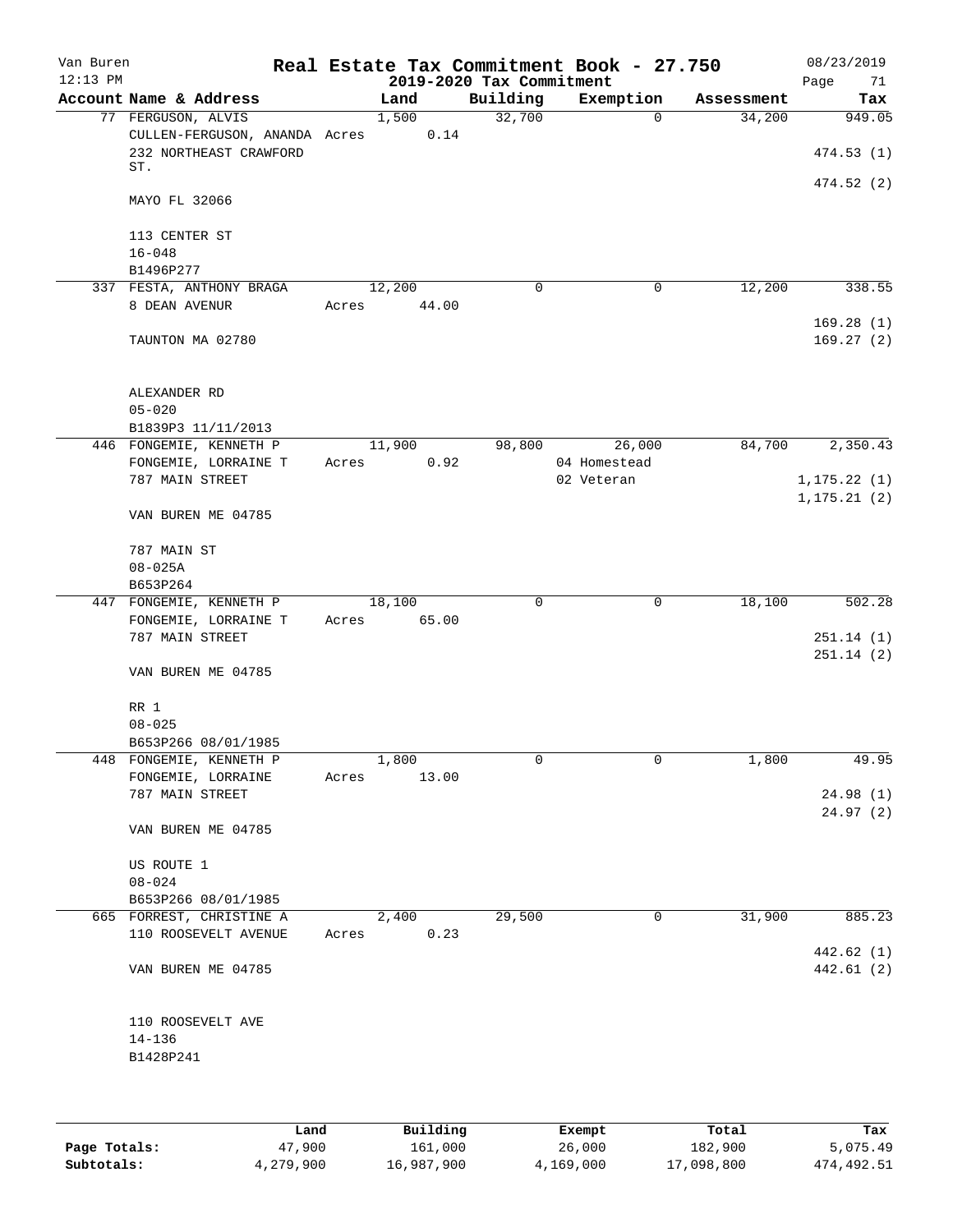| Van Buren<br>$12:13$ PM |                                          |       |        |      | 2019-2020 Tax Commitment | Real Estate Tax Commitment Book - 27.750 |            | 08/23/2019<br>Page<br>72 |
|-------------------------|------------------------------------------|-------|--------|------|--------------------------|------------------------------------------|------------|--------------------------|
|                         | Account Name & Address                   |       | Land   |      | Building                 | Exemption                                | Assessment | Tax                      |
|                         | 449 FORTIN, BERNADETTE                   |       | 2,200  |      | 53,000                   | 20,000                                   | 35,200     | 976.80                   |
|                         | 144 HIGH STREET                          | Acres |        | 0.21 |                          | 04 Homestead                             |            |                          |
|                         |                                          |       |        |      |                          |                                          |            | 488.40 (1)               |
|                         | VAN BUREN ME 04785                       |       |        |      |                          |                                          |            | 488.40 (2)               |
|                         |                                          |       |        |      |                          |                                          |            |                          |
|                         |                                          |       |        |      |                          |                                          |            |                          |
|                         | 144 HIGH ST                              |       |        |      |                          |                                          |            |                          |
|                         | $14 - 108$                               |       |        |      |                          |                                          |            |                          |
|                         | B1527P59                                 |       |        |      | 75,500                   |                                          |            |                          |
|                         | 451 FORTIN, KEVIN L<br>FORTIN, EVELYN T  | Acres | 11,200 | 0.84 |                          | 26,000<br>02 Veteran                     | 60,700     | 1,684.43                 |
|                         | 634 MAIN ST                              |       |        |      |                          | 04 Homestead                             |            | 842.22 (1)               |
|                         |                                          |       |        |      |                          |                                          |            | 842.21 (2)               |
|                         | VAN BUREN ME 04785                       |       |        |      |                          |                                          |            |                          |
|                         |                                          |       |        |      |                          |                                          |            |                          |
|                         | 634 MAIN ST                              |       |        |      |                          |                                          |            |                          |
|                         | $25 - 013$                               |       |        |      |                          |                                          |            |                          |
|                         | B1191P142                                |       |        |      |                          |                                          |            |                          |
|                         | 868 FORTIN, ROSE MARIE                   |       | 3,200  |      | 43,700                   | 20,000                                   | 26,900     | 746.48                   |
|                         | LOTH, RACHEL M                           | Acres |        | 0.30 |                          | 04 Homestead                             |            |                          |
|                         | 110 FULTON STREET                        |       |        |      |                          |                                          |            | 373.24(1)                |
|                         |                                          |       |        |      |                          |                                          |            | 373.24(2)                |
|                         | VAN BUREN ME 04785                       |       |        |      |                          |                                          |            |                          |
|                         |                                          |       |        |      |                          |                                          |            |                          |
|                         | 110 FULTON ST                            |       |        |      |                          |                                          |            |                          |
|                         | $20 - 026$                               |       |        |      |                          |                                          |            |                          |
|                         | B1973P20 04/28/2017 B1690P113 08/06/2010 |       |        |      | $\Omega$                 |                                          |            |                          |
|                         | 1581 FORTIN, ROSE MARIE                  | Acres | 1,600  |      |                          | $\mathbf 0$                              | 1,600      | 44.40                    |
|                         | LOTH, RACHEL M<br>110 FULTON STREET      |       |        | 0.17 |                          |                                          |            | 22.20(1)                 |
|                         |                                          |       |        |      |                          |                                          |            | 22.20(2)                 |
|                         | VAN BUREN ME 04785                       |       |        |      |                          |                                          |            |                          |
|                         |                                          |       |        |      |                          |                                          |            |                          |
|                         | FULTON ST                                |       |        |      |                          |                                          |            |                          |
|                         | $20 - 026A$                              |       |        |      |                          |                                          |            |                          |
|                         | B1973P20 04/28/2018 B1899P161 07/20/2015 |       |        |      |                          |                                          |            |                          |
|                         | 456 FOURNIER, LAURETTE                   |       | 1,600  |      | 12,400                   | 14,000                                   | 0          | 0.00                     |
|                         | 123 PINE STREET                          | Acres |        | 0.15 |                          | 04 Homestead                             |            |                          |
|                         |                                          |       |        |      |                          |                                          |            |                          |
|                         | VAN BUREN ME 04785                       |       |        |      |                          |                                          |            |                          |
|                         |                                          |       |        |      |                          |                                          |            |                          |
|                         | 123 PINE ST                              |       |        |      |                          |                                          |            |                          |
|                         | $14 - 056$                               |       |        |      |                          |                                          |            |                          |
|                         | B977P199                                 |       |        |      |                          |                                          |            |                          |
|                         | 460 FOURNIER, LAURETTE C                 |       | 1,600  |      | 0                        | 0                                        | 1,600      | 44.40                    |
|                         | 123 PINE STREET                          | Acres |        | 0.15 |                          |                                          |            |                          |
|                         |                                          |       |        |      |                          |                                          |            | 22.20(1)                 |
|                         | VAN BUREN ME 04785                       |       |        |      |                          |                                          |            | 22.20(2)                 |
|                         |                                          |       |        |      |                          |                                          |            |                          |
|                         |                                          |       |        |      |                          |                                          |            |                          |
|                         | PINE ST                                  |       |        |      |                          |                                          |            |                          |
|                         | $14 - 055$                               |       |        |      |                          |                                          |            |                          |
|                         | B1455P205                                |       |        |      |                          |                                          |            |                          |
|                         |                                          |       |        |      |                          |                                          |            |                          |
|                         |                                          |       |        |      |                          |                                          |            |                          |
|                         |                                          |       |        |      |                          |                                          |            |                          |

|              | Land      | Building     | Exempt    | Total      | Tax        |
|--------------|-----------|--------------|-----------|------------|------------|
| Page Totals: | 21,400    | 184,600      | 80,000    | 126,000    | 3,496.51   |
| Subtotals:   | 4,301,300 | 17, 172, 500 | 4,249,000 | 17,224,800 | 477,989.02 |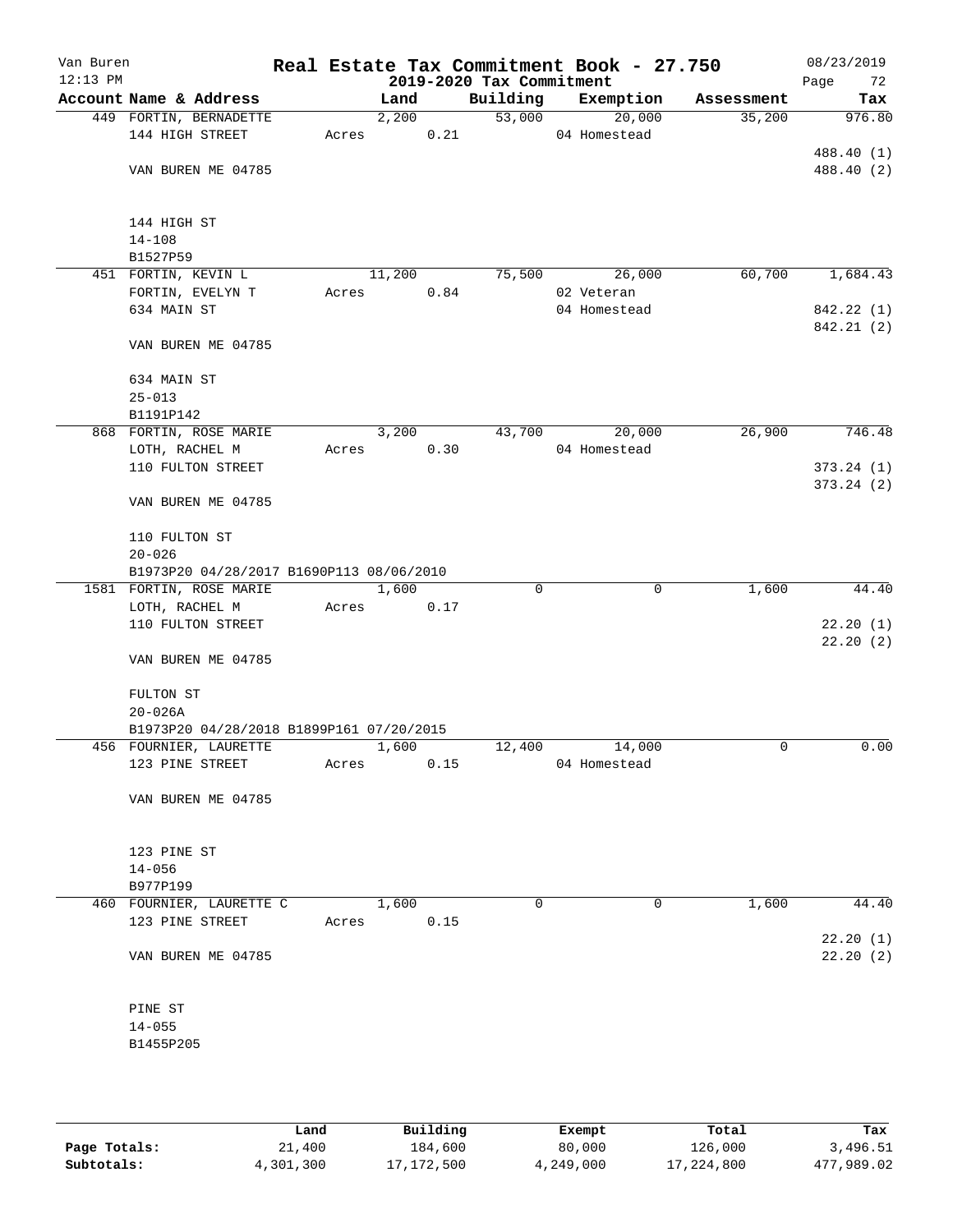| Van Buren<br>$12:13$ PM |                                          |       |        | 2019-2020 Tax Commitment | Real Estate Tax Commitment Book - 27.750 |            | 08/23/2019<br>Page<br>73 |
|-------------------------|------------------------------------------|-------|--------|--------------------------|------------------------------------------|------------|--------------------------|
|                         | Account Name & Address                   |       | Land   | Building                 | Exemption                                | Assessment | Tax                      |
|                         | 457 FOURNIER, LEO JAMES                  |       | 800    | 31,800                   | 26,000                                   | 6,600      | 183.15                   |
|                         | 108 MCKINLEY STREET                      | Acres | 0.08   |                          | 04 Homestead                             |            |                          |
|                         |                                          |       |        |                          | 02 Veteran                               |            | 91.58(1)                 |
|                         | VAN BUREN ME 04785                       |       |        |                          |                                          |            | 91.57(2)                 |
|                         |                                          |       |        |                          |                                          |            |                          |
|                         |                                          |       |        |                          |                                          |            |                          |
|                         | 108 MCKINLEY ST                          |       |        |                          |                                          |            |                          |
|                         | $15 - 018$                               |       |        |                          |                                          |            |                          |
|                         | B609P47                                  |       |        |                          |                                          |            |                          |
|                         | 250 FOWLER, KIMBERLY S                   |       | 4,900  | 16,300                   | 20,000                                   | 1,200      | 33.30                    |
|                         | PO BOX 436                               | Acres | 0.47   |                          | 04 Homestead                             |            |                          |
|                         | VAN BUREN ME 04785                       |       |        |                          |                                          |            | 16.65(1)<br>16.65(2)     |
|                         |                                          |       |        |                          |                                          |            |                          |
|                         |                                          |       |        |                          |                                          |            |                          |
|                         | 104 ALEXANDER RD                         |       |        |                          |                                          |            |                          |
|                         | $19 - 004$                               |       |        |                          |                                          |            |                          |
|                         | B1520P173                                |       |        |                          |                                          |            |                          |
|                         | 461 FRANCK, RENA                         |       | 2,900  | 48,400                   | 20,000                                   | 31,300     | 868.58                   |
|                         | 136 ROOSEVELT AVENUE                     | Acres | 0.28   |                          | 04 Homestead                             |            |                          |
|                         |                                          |       |        |                          |                                          |            | 434.29 (1)               |
|                         | VAN BUREN ME 04785                       |       |        |                          |                                          |            | 434.29 (2)               |
|                         |                                          |       |        |                          |                                          |            |                          |
|                         |                                          |       |        |                          |                                          |            |                          |
|                         | 136 ROOSEVELT AVE                        |       |        |                          |                                          |            |                          |
|                         | $14 - 126$                               |       |        |                          |                                          |            |                          |
|                         | B538P328                                 |       |        |                          |                                          |            |                          |
|                         | 1317 FREDERICK, ANDREA                   |       | 1,700  | 22,800                   | 20,000                                   | 4,500      | 124.88                   |
|                         | STRASSER, TRAVIS                         | Acres | 0.16   |                          | 04 Homestead                             |            |                          |
|                         | 127 JACKSON STREET                       |       |        |                          |                                          |            | 62.44(1)                 |
|                         |                                          |       |        |                          |                                          |            | 62.44(2)                 |
|                         | VAN BUREN ME 04785                       |       |        |                          |                                          |            |                          |
|                         | 127 JACKSON STREET                       |       |        |                          |                                          |            |                          |
|                         | $18 - 086$                               |       |        |                          |                                          |            |                          |
|                         | B2006P131 02/08/2018                     |       |        |                          |                                          |            |                          |
|                         | 1356 G.R. TIMBER HOLDINGS,               |       | 9,100  | 0                        | 0                                        | 9,100      | 252.53                   |
|                         | <b>LLC</b>                               |       |        |                          |                                          |            |                          |
|                         | 107 JEFFERSON ST.                        | Acres | 4.00   |                          |                                          |            |                          |
|                         |                                          |       |        |                          |                                          |            | 126.27(1)                |
|                         | VAN BUREN ME 04785                       |       |        |                          |                                          |            | 126.26(2)                |
|                         |                                          |       |        |                          |                                          |            |                          |
|                         |                                          |       |        |                          |                                          |            |                          |
|                         | OFF RR 1                                 |       |        |                          |                                          |            |                          |
|                         | $09 - 012$                               |       |        |                          |                                          |            |                          |
|                         | B1967P7 03/01/2017                       |       |        |                          |                                          |            |                          |
|                         | 1357 G.R. TIMBER HOLDINGS,<br><b>LLC</b> |       | 50,400 | $\Omega$                 | 0                                        | 50,400     | 1,398.60                 |
|                         | 107 JEFFERSON ST.                        | Acres | 121.00 |                          |                                          |            |                          |
|                         |                                          |       |        |                          |                                          |            | 699.30 (1)               |
|                         | VAN BUREN ME 04785                       |       |        |                          |                                          |            | 699.30 (2)               |
|                         |                                          |       |        |                          |                                          |            |                          |
|                         |                                          |       |        |                          |                                          |            |                          |
|                         | OFF DESJARDINS ROAD                      |       |        |                          |                                          |            |                          |
|                         | $07 - 009$                               |       |        |                          |                                          |            |                          |
|                         | B1994P313 10/27/2017 B1967P7 03/01/2017  |       |        |                          |                                          |            |                          |
|                         |                                          |       |        |                          |                                          |            |                          |
|                         |                                          |       |        |                          |                                          |            |                          |
|                         |                                          |       |        |                          |                                          |            |                          |

|              | Land      | Building   | Exempt    | Total      | Tax        |
|--------------|-----------|------------|-----------|------------|------------|
| Page Totals: | 69,800    | 119,300    | 86,000    | 103,100    | 2,861.04   |
| Subtotals:   | 4,371,100 | 17,291,800 | 4,335,000 | 17,327,900 | 480,850.06 |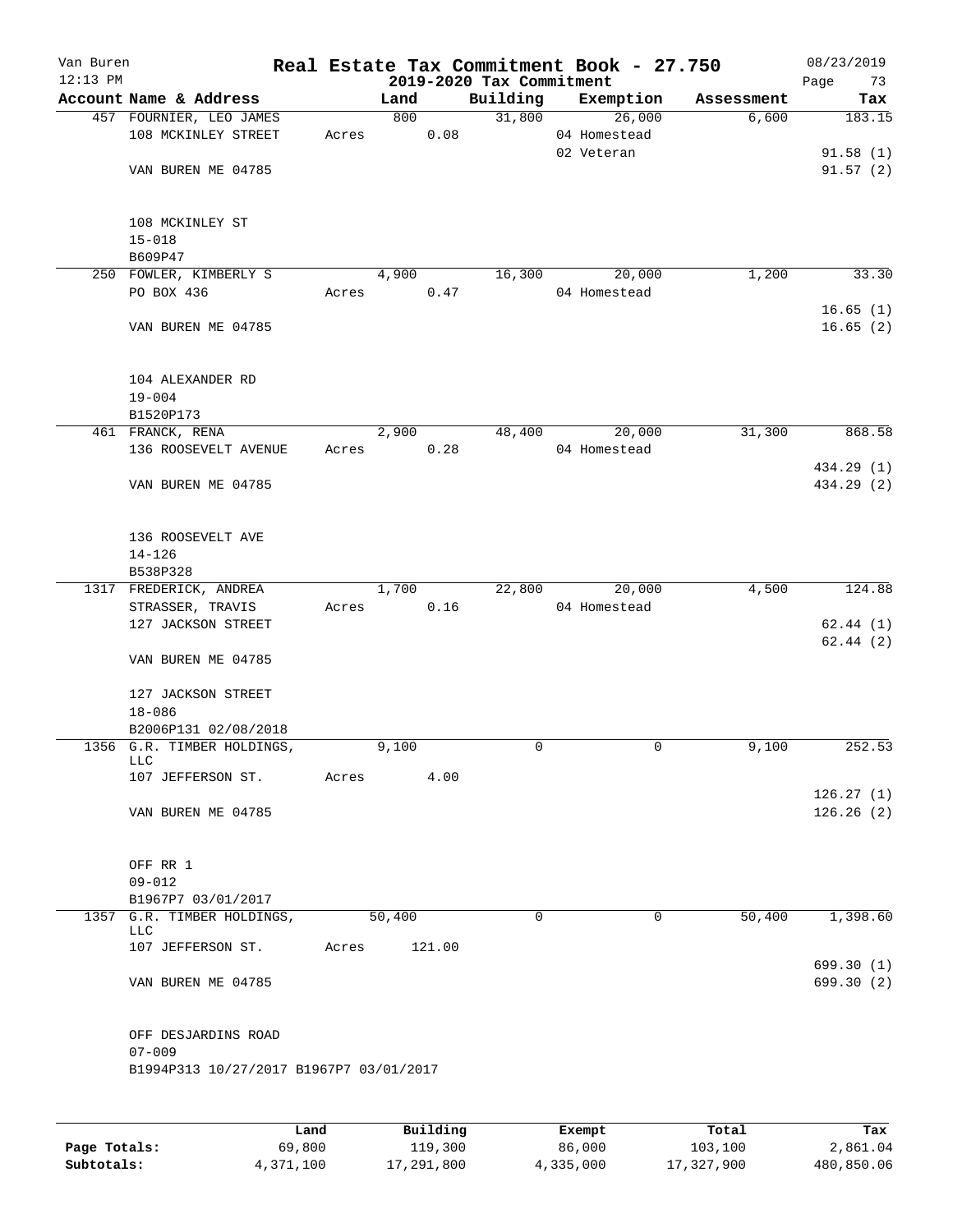| Van Buren<br>$12:13$ PM    |                                                    |        |                 | 2019-2020 Tax Commitment | Real Estate Tax Commitment Book - 27.750 |                       | 08/23/2019              |
|----------------------------|----------------------------------------------------|--------|-----------------|--------------------------|------------------------------------------|-----------------------|-------------------------|
|                            | Account Name & Address                             |        | Land            | Building                 | Exemption                                | Assessment            | Page<br>74<br>Tax       |
|                            | 1358 G.R. TIMBER HOLDINGS,                         | 32,900 |                 | $\mathbf 0$              | 0                                        | 32,900                | 912.98                  |
|                            | LLC<br>107 JEFFERSON ST.                           | Acres  | 76.00           |                          |                                          |                       |                         |
|                            |                                                    |        |                 |                          |                                          |                       | 456.49(1)               |
|                            | VAN BUREN ME 04785                                 |        |                 |                          |                                          |                       | 456.49 (2)              |
|                            | RR 1                                               |        |                 |                          |                                          |                       |                         |
|                            | $09 - 013$<br>B1967P7 03/01/2017                   |        |                 |                          |                                          |                       |                         |
|                            | 1373 G.R. TIMBER HOLDINGS,                         |        | 21,500          | 0                        | 0                                        | 21,500                | 596.63                  |
|                            | <b>LLC</b>                                         |        |                 |                          |                                          |                       |                         |
|                            | 107 JEFFERSON ST.                                  | Acres  | 55.00           |                          |                                          |                       | 298.32 (1)              |
|                            | VAN BUREN ME 04785                                 |        |                 |                          |                                          |                       | 298.31(2)               |
|                            | ALEXANDER RD                                       |        |                 |                          |                                          |                       |                         |
|                            | $09 - 011$                                         |        |                 |                          |                                          |                       |                         |
|                            | B1966P292 02/27/2017<br>1577 G.R. TIMBER HOLDINGS, |        | 9,200           | $\Omega$                 | 0                                        | 9,200                 | 255.30                  |
|                            | <b>LLC</b>                                         |        |                 |                          |                                          |                       |                         |
|                            | 107 JEFFERSON ST.                                  | Acres  | 10.00           |                          |                                          |                       | 127.65(1)               |
|                            | VAN BUREN ME 04785                                 |        |                 |                          |                                          |                       | 127.65(2)               |
|                            | US 1                                               |        |                 |                          |                                          |                       |                         |
|                            | $08 - 035$                                         |        |                 |                          |                                          |                       |                         |
|                            | B1377P97 11/05/2003<br>1565 G.R. TIMBER HOLDINGS,  |        | 4,300           | 0                        | $\mathbf 0$                              | 4,300                 | 119.33                  |
|                            | LLC                                                |        |                 |                          |                                          |                       |                         |
|                            | 107 JEFFERSON ST.                                  | Acres  | 0.71            |                          |                                          |                       | 59.67(1)                |
|                            | VAN BUREN ME 04785                                 |        |                 |                          |                                          |                       | 59.66(2)                |
|                            | MAIN ST<br>$11 - 005A$                             |        |                 |                          |                                          |                       |                         |
| 1430                       | G.R. TIMBER HOLDINGS,<br>LLC                       | 35,800 |                 | $\mathbf 0$              | 0                                        | 35,800                | 993.45                  |
|                            | 107 JEFFERSON ST.                                  | Acres  | 98.50           |                          |                                          |                       |                         |
|                            |                                                    |        |                 |                          |                                          |                       | 496.73 (1)              |
|                            | VAN BUREN ME 04785                                 |        |                 |                          |                                          |                       | 496.72 (2)              |
|                            | US #1                                              |        |                 |                          |                                          |                       |                         |
|                            | $08 - 041$                                         |        |                 |                          |                                          |                       |                         |
|                            | B1629P54 03/02/2009                                |        |                 |                          |                                          |                       |                         |
|                            | 7 G.R. TIMBER HOLDINGS,<br><b>LLC</b>              |        | 8,500           | $\mathbf 0$              | 0                                        | 8,500                 | 235.88                  |
|                            | 107 JEFFERSON ST.                                  | Acres  | 2.50            |                          |                                          |                       |                         |
|                            | VAN BUREN ME 04785                                 |        |                 |                          |                                          |                       | 117.94(1)<br>117.94(2)  |
|                            | RR 1                                               |        |                 |                          |                                          |                       |                         |
|                            | $08 - 004$                                         |        |                 |                          |                                          |                       |                         |
|                            | B1930P207 04/27/2016                               |        |                 |                          |                                          |                       |                         |
|                            |                                                    | Land   | Building        | Exempt                   |                                          | Total                 | Tax                     |
| Page Totals:<br>Subtotals: | 112,200<br>4,483,300                               |        | 0<br>17,291,800 | 4,335,000                | $\mathsf{O}$                             | 112,200<br>17,440,100 | 3, 113.57<br>483,963.63 |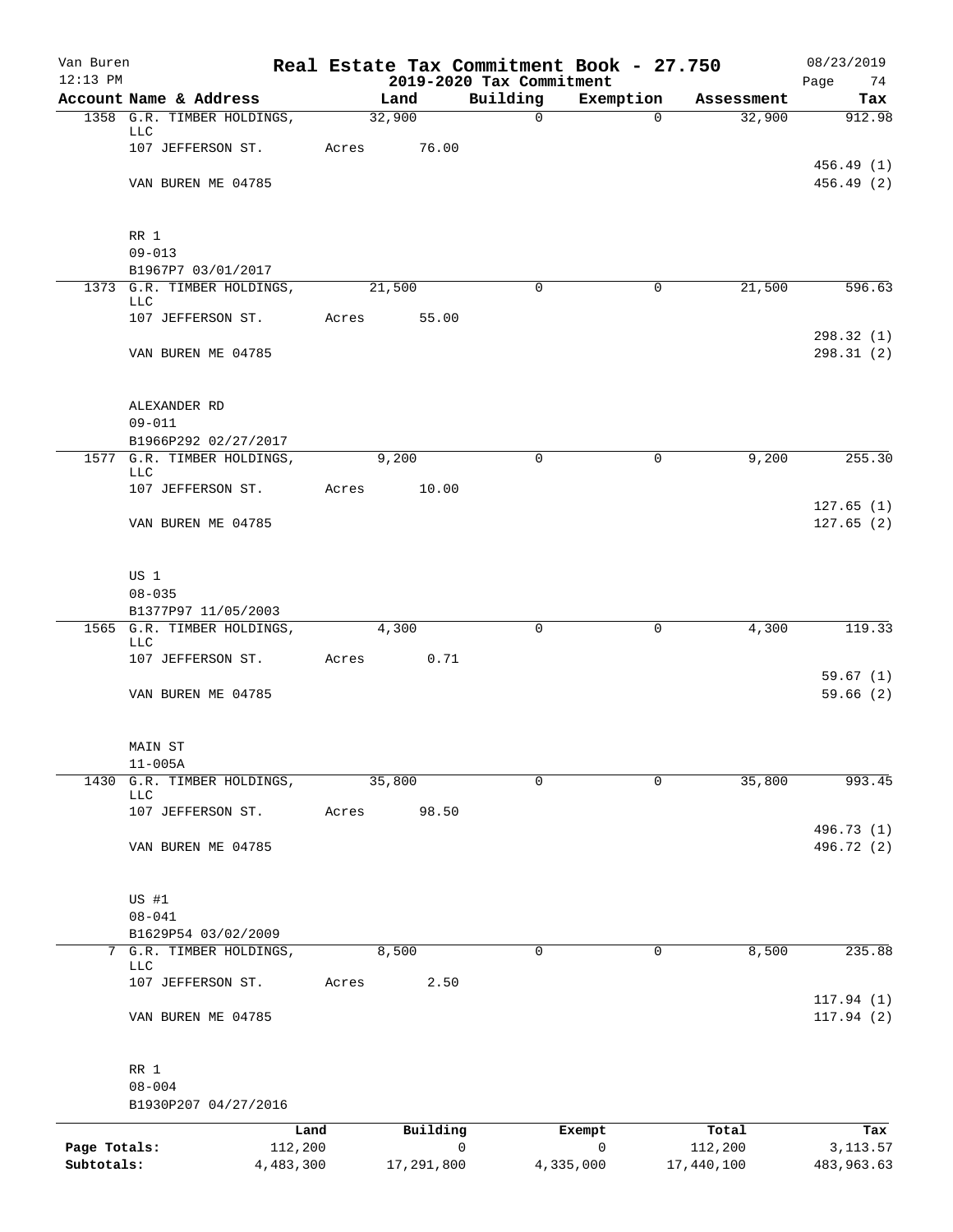| Van Buren  |                                                                        |       |             |                          | Real Estate Tax Commitment Book - 27.750 |            | 08/23/2019             |
|------------|------------------------------------------------------------------------|-------|-------------|--------------------------|------------------------------------------|------------|------------------------|
| $12:13$ PM |                                                                        |       |             | 2019-2020 Tax Commitment |                                          |            | Page 75                |
|            | Account Name & Address                                                 |       | Land        | Building                 | Exemption                                | Assessment | Tax                    |
|            | 13 G.R. TIMBER HOLDINGS,<br>LLC                                        |       | 8,800       | $\mathsf{O}$             | $\Omega$                                 | 8,800      | 244.20                 |
|            | 107 JEFFERSON ST.                                                      | Acres | 4.00        |                          |                                          |            |                        |
|            | VAN BUREN ME 04785                                                     |       |             |                          |                                          |            | 122.10(1)<br>122.10(2) |
|            |                                                                        |       |             |                          |                                          |            |                        |
|            | OFF RR 1                                                               |       |             |                          |                                          |            |                        |
|            | $08 - 010$                                                             |       |             |                          |                                          |            |                        |
|            | B2048P243 02/19/2019 B1930P207 04/27/2016<br>458 G.R. TIMBER HOLDINGS, |       | 10,900      | $\Omega$                 | 0                                        | 10,900     | 302.48                 |
|            | LLC                                                                    |       |             |                          |                                          |            |                        |
|            | 107 JEFFERSON ST.                                                      | Acres | 10.00       |                          |                                          |            |                        |
|            | VAN BUREN ME 04785                                                     |       |             |                          |                                          |            | 151.24(1)<br>151.24(2) |
|            |                                                                        |       |             |                          |                                          |            |                        |
|            | ALEXANDER RD                                                           |       |             |                          |                                          |            |                        |
|            | $07 - 011C$                                                            |       |             |                          |                                          |            |                        |
|            | B1956P282 11/22/2016                                                   |       |             |                          |                                          |            |                        |
|            | 485 G.R. TIMBER HOLDINGS,<br>LLC                                       |       | 29,200      | $\Omega$                 | 0                                        | 29,200     | 810.30                 |
|            | 107 JEFFERSON ST.                                                      | Acres | 26.00       |                          |                                          |            |                        |
|            | VAN BUREN ME 04785                                                     |       |             |                          |                                          |            | 405.15(1)<br>405.15(2) |
|            |                                                                        |       |             |                          |                                          |            |                        |
|            | RR 1                                                                   |       |             |                          |                                          |            |                        |
|            | $09 - 023A$                                                            |       |             |                          |                                          |            |                        |
|            | B1584P261                                                              |       |             |                          |                                          |            |                        |
|            | 486 G.R. TIMBER HOLDINGS,<br><b>LLC</b>                                |       | 19,200      | $\mathbf 0$              | $\mathbf 0$                              | 19,200     | 532.80                 |
|            | 107 JEFFERSON ST.                                                      |       | Acres 37.00 |                          |                                          |            |                        |
|            |                                                                        |       |             |                          |                                          |            | 266.40(1)              |
|            | VAN BUREN ME 04785                                                     |       |             |                          |                                          |            | 266.40(2)              |
|            | RR 1                                                                   |       |             |                          |                                          |            |                        |
|            | $09 - 020$                                                             |       |             |                          |                                          |            |                        |
|            | B1513P104                                                              |       |             |                          |                                          |            |                        |
|            | 482 G.R. TIMBER HOLDINGS,                                              |       | 400         | $\mathbf 0$              | $\mathbf 0$                              | 400        | 11.10                  |
|            | LLC                                                                    |       |             |                          |                                          |            |                        |
|            | 6 RIVERVIEW DR                                                         | Acres | 1.25        |                          |                                          |            | 5.55(1)                |
|            | VAN BUREN ME 04785                                                     |       |             |                          |                                          |            | 5.55(2)                |
|            | CYR RD                                                                 |       |             |                          |                                          |            |                        |
|            | $04 - 014$                                                             |       |             |                          |                                          |            |                        |
|            | B617P55                                                                |       |             |                          |                                          |            |                        |

|              | Land      | Building   | Exempt    | Total      | Tax        |
|--------------|-----------|------------|-----------|------------|------------|
| Page Totals: | 68,500    |            |           | 68,500     | 1,900.88   |
| Subtotals:   | 4,551,800 | 17,291,800 | 4,335,000 | 17,508,600 | 485,864.51 |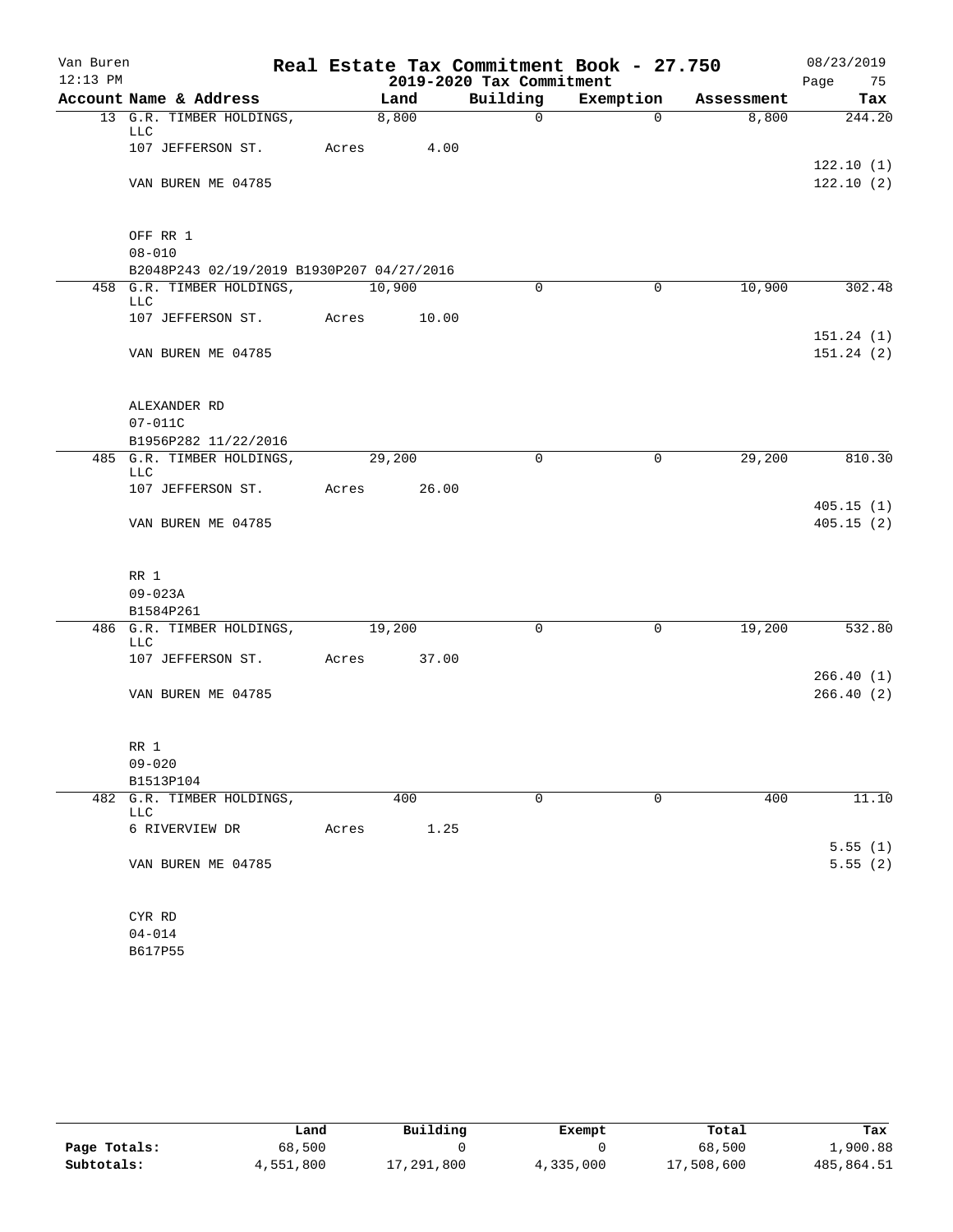| Van Buren  |                                         |       | Real Estate Tax Commitment Book - 27.750 |                          |             |            |            |  |  |
|------------|-----------------------------------------|-------|------------------------------------------|--------------------------|-------------|------------|------------|--|--|
| $12:13$ PM |                                         |       |                                          | 2019-2020 Tax Commitment |             |            | Page<br>76 |  |  |
|            | Account Name & Address                  |       | Land                                     | Building                 | Exemption   | Assessment | Tax        |  |  |
|            | 483 G.R. TIMBER HOLDINGS,<br><b>LLC</b> |       | 8,900                                    | $\mathsf{O}$             | $\Omega$    | 8,900      | 246.98     |  |  |
|            | 107 JEFFERSON ST.                       | Acres | 31.00                                    |                          |             |            | 123.49(1)  |  |  |
|            | VAN BUREN ME 04785                      |       |                                          |                          |             |            | 123.49(2)  |  |  |
|            | US 1                                    |       |                                          |                          |             |            |            |  |  |
|            | $11 - 017$                              |       |                                          |                          |             |            |            |  |  |
|            | B1420P122 B1420P120                     |       |                                          |                          |             |            |            |  |  |
|            | 462 G.R. TIMBER HOLDINGS,<br><b>LLC</b> |       | 12,800                                   | $\Omega$                 | $\mathbf 0$ | 12,800     | 355.20     |  |  |
|            | 107 JEFFERSON ST.                       | Acres | 80.00                                    |                          |             |            | 177.60(1)  |  |  |
|            | VAN BUREN ME 04785                      |       |                                          |                          |             |            | 177.60(2)  |  |  |
|            | OFF ALEXANDER RD                        |       |                                          |                          |             |            |            |  |  |
|            | $07 - 010$                              |       |                                          |                          |             |            |            |  |  |
|            | B1103P42 03/25/1998                     |       |                                          |                          |             |            |            |  |  |
|            | 463 G.R. TIMBER HOLDINGS,<br>LLC        |       | 8,900                                    | $\Omega$                 | 0           | 8,900      | 246.98     |  |  |
|            | 107 JEFFERSON ST.                       | Acres | 30.00                                    |                          |             |            | 123.49(1)  |  |  |
|            | VAN BUREN ME 04785                      |       |                                          |                          |             |            | 123.49(2)  |  |  |
|            | OFF MASSE RD                            |       |                                          |                          |             |            |            |  |  |
|            | $01 - 019$                              |       |                                          |                          |             |            |            |  |  |
|            | B1187P129 10/05/1999                    |       |                                          |                          |             |            |            |  |  |
|            | 464 G.R. TIMBER HOLDINGS,<br><b>LLC</b> |       | 20,600                                   | $\Omega$                 | $\mathbf 0$ | 20,600     | 571.65     |  |  |
|            | 107 JEFFERSON ST.                       | Acres | 160.00                                   |                          |             |            |            |  |  |
|            |                                         |       |                                          |                          |             |            | 285.83(1)  |  |  |
|            | VAN BUREN ME 04785                      |       |                                          |                          |             |            | 285.82 (2) |  |  |
|            | OFF LAKE RD                             |       |                                          |                          |             |            |            |  |  |
|            | $04 - 010$                              |       |                                          |                          |             |            |            |  |  |
|            | B1103P42 03/25/1998                     |       |                                          |                          |             |            |            |  |  |
| 465        | G.R. TIMBER HOLDINGS,<br>LLC            |       | 56,000                                   | $\mathsf{O}$             | $\mathbf 0$ | 56,000     | 1,554.00   |  |  |
|            | 107 JEFFERSON ST.                       | Acres | 160.00                                   |                          |             |            | 777.00(1)  |  |  |
|            | VAN BUREN ME 04785                      |       |                                          |                          |             |            | 777.00(2)  |  |  |
|            | OFF LAKE RD                             |       |                                          |                          |             |            |            |  |  |
|            | $04 - 009$                              |       |                                          |                          |             |            |            |  |  |
|            | B1065P131 10/27/2006                    |       |                                          |                          |             |            |            |  |  |

|              | Land      | Building   | Exempt    | Total      | Tax        |
|--------------|-----------|------------|-----------|------------|------------|
| Page Totals: | 107,200   |            |           | 107,200    | 2,974.81   |
| Subtotals:   | 4,659,000 | 17,291,800 | 4,335,000 | 17,615,800 | 488,839.32 |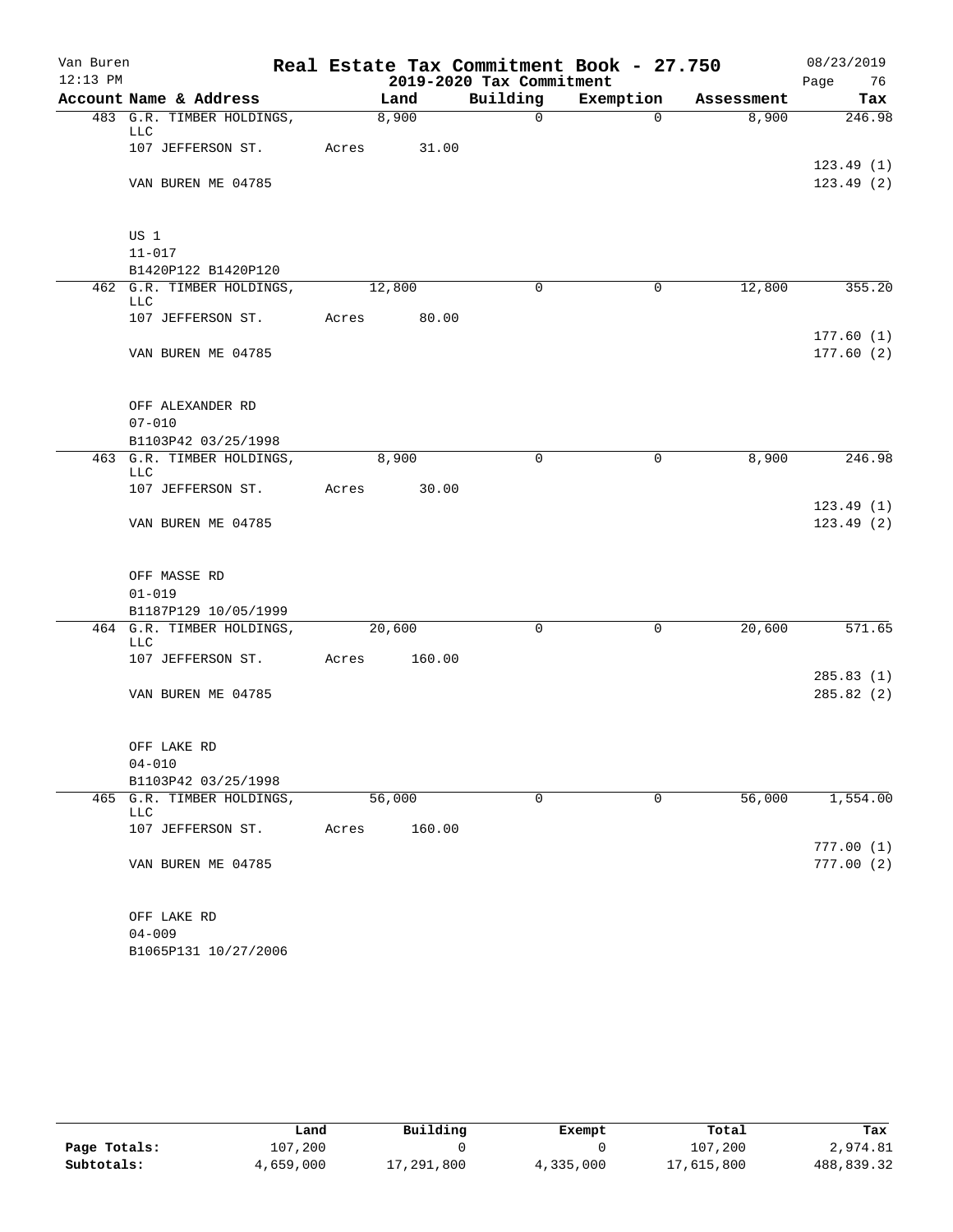| Van Buren  |                                                   |       |              |                          | Real Estate Tax Commitment Book - 27.750 |            | 08/23/2019                   |
|------------|---------------------------------------------------|-------|--------------|--------------------------|------------------------------------------|------------|------------------------------|
| $12:13$ PM |                                                   |       |              | 2019-2020 Tax Commitment |                                          |            | Page<br>77                   |
|            | Account Name & Address                            |       | Land         | Building                 | Exemption                                | Assessment | Tax                          |
|            | 466 G.R. TIMBER HOLDINGS,<br>LLC                  |       | 9,300        | $\mathsf{O}$             | $\Omega$                                 | 9,300      | 258.08                       |
|            | 107 JEFFERSON ST.                                 |       | Acres 29.00  |                          |                                          |            | 129.04(1)                    |
|            | VAN BUREN ME 04785                                |       |              |                          |                                          |            | 129.04(2)                    |
|            | OFF MASSE RD                                      |       |              |                          |                                          |            |                              |
|            | $01 - 020$                                        |       |              |                          |                                          |            |                              |
|            | B1132P170 10/05/1998<br>467 G.R. TIMBER HOLDINGS, |       | 52,400       | 5,200                    | $\mathbf 0$                              | 57,600     | 1,598.40                     |
|            | LLC                                               |       |              |                          |                                          |            |                              |
|            | 107 JEFFERSON ST.                                 |       | Acres 138.00 |                          |                                          |            | 799.20 (1)                   |
|            | VAN BUREN ME 04785                                |       |              |                          |                                          |            | 799.20(2)                    |
|            | RR 1                                              |       |              |                          |                                          |            |                              |
|            | $11 - 018$                                        |       |              |                          |                                          |            |                              |
|            | B1065P131                                         |       |              |                          |                                          |            |                              |
|            | 468 G.R. TIMBER HOLDINGS,<br>LLC                  |       | 80,700       | $\mathbf 0$              | $\mathbf 0$                              | 80,700     | 2, 239.43                    |
|            | 107 JEFFERSON ST.                                 | Acres | 239.00       |                          |                                          |            |                              |
|            | VAN BUREN ME 04785                                |       |              |                          |                                          |            | 1, 119.72(1)<br>1, 119.71(2) |
|            | CYR ROAD                                          |       |              |                          |                                          |            |                              |
|            | $07 - 003$                                        |       |              |                          |                                          |            |                              |
|            | B1065P131                                         |       |              |                          |                                          |            |                              |
|            | 469 G.R. TIMBER HOLDINGS,<br><b>LLC</b>           |       | 59,500       | $\Omega$                 | $\mathbf 0$                              | 59,500     | 1,651.13                     |
|            | 6 RIVERVIEW DR                                    | Acres | 184.00       |                          |                                          |            |                              |
|            |                                                   |       |              |                          |                                          |            | 825.57(1)                    |
|            | VAN BUREN ME 04785                                |       |              |                          |                                          |            | 825.56 (2)                   |
|            | CYR RD                                            |       |              |                          |                                          |            |                              |
|            | $04 - 013$                                        |       |              |                          |                                          |            |                              |
|            | B1443P111 01/28/2005                              |       |              |                          |                                          |            |                              |
| 470        | G.R. TIMBER HOLDINGS,<br>LLC                      |       | 13,000       | 0                        | $\mathbf 0$                              | 13,000     | 360.75                       |
|            | 107 JEFFERSON ST.                                 | Acres | 16.00        |                          |                                          |            | 180.38 (1)                   |
|            | VAN BUREN ME 04785                                |       |              |                          |                                          |            | 180.37(2)                    |
|            | PARENT RD                                         |       |              |                          |                                          |            |                              |
|            | $09 - 029$                                        |       |              |                          |                                          |            |                              |
|            | B1239P167                                         |       |              |                          |                                          |            |                              |

|              | Land      | Building   | Exempt    | Total      | Tax        |
|--------------|-----------|------------|-----------|------------|------------|
| Page Totals: | 214,900   | 5,200      |           | 220,100    | 6,107.79   |
| Subtotals:   | 4,873,900 | 17,297,000 | 4,335,000 | 17,835,900 | 494,947.11 |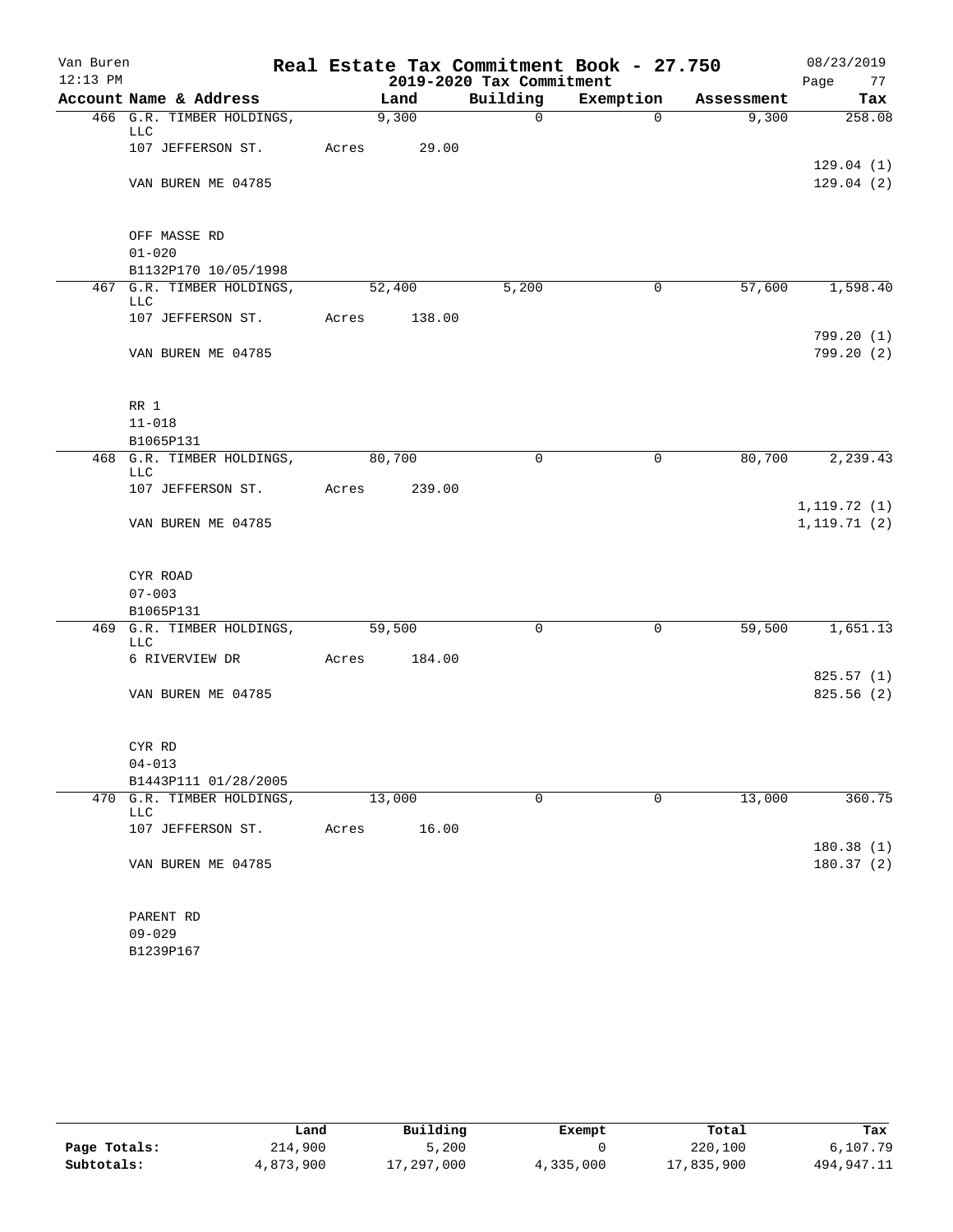| Van Buren  |                                         |       | Real Estate Tax Commitment Book - 27.750 |        |                          |             |            |      |                          |
|------------|-----------------------------------------|-------|------------------------------------------|--------|--------------------------|-------------|------------|------|--------------------------|
| $12:13$ PM |                                         |       |                                          |        | 2019-2020 Tax Commitment |             |            | Page | 78                       |
|            | Account Name & Address                  |       | Land                                     |        | Building                 | Exemption   | Assessment |      | Tax                      |
|            | 471 G.R. TIMBER HOLDINGS,<br>LLC        |       | 66,800                                   |        | $\mathbf 0$              | $\Omega$    | 66,800     |      | 1,853.70                 |
|            | 107 JEFFERSON ST.                       | Acres |                                          | 183.00 |                          |             |            |      |                          |
|            |                                         |       |                                          |        |                          |             |            |      | 926.85(1)                |
|            | VAN BUREN ME 04785                      |       |                                          |        |                          |             |            |      | 926.85(2)                |
|            | RR 1                                    |       |                                          |        |                          |             |            |      |                          |
|            | $11 - 014$                              |       |                                          |        |                          |             |            |      |                          |
|            | B1065P131                               |       |                                          |        |                          |             |            |      |                          |
|            | 472 G.R. TIMBER HOLDINGS,<br>LLC        |       | 9,600                                    |        | $\Omega$                 | 0           | 9,600      |      | 266.40                   |
|            | 107 JEFFERSON ST.                       | Acres |                                          | 7.25   |                          |             |            |      |                          |
|            |                                         |       |                                          |        |                          |             |            |      | 133.20(1)                |
|            | VAN BUREN ME 04785                      |       |                                          |        |                          |             |            |      | 133.20(2)                |
|            | RR 1                                    |       |                                          |        |                          |             |            |      |                          |
|            | $08 - 006$                              |       |                                          |        |                          |             |            |      |                          |
|            | B1377P98                                |       |                                          |        |                          |             |            |      |                          |
|            | 473 G.R. TIMBER HOLDINGS,<br><b>LLC</b> |       | 26,200                                   |        | 0                        | $\mathbf 0$ | 26, 200    |      | 727.05                   |
|            | 107 JEFFERSON ST.                       | Acres |                                          | 161.00 |                          |             |            |      |                          |
|            |                                         |       |                                          |        |                          |             |            |      | 363.53(1)                |
|            | VAN BUREN ME 04785                      |       |                                          |        |                          |             |            |      | 363.52(2)                |
|            | OFF LAKE RD                             |       |                                          |        |                          |             |            |      |                          |
|            | $04 - 008$                              |       |                                          |        |                          |             |            |      |                          |
|            | B1103P42 03/25/1998                     |       |                                          |        |                          |             |            |      |                          |
|            | 474 G.R. TIMBER HOLDINGS,<br><b>LLC</b> |       | 24,800                                   |        | $\mathbf 0$              | $\mathbf 0$ | 24,800     |      | 688.20                   |
|            | 6 RIVERVIEW DR                          | Acres |                                          | 65.00  |                          |             |            |      |                          |
|            |                                         |       |                                          |        |                          |             |            |      | 344.10(1)                |
|            | VAN BUREN ME 04785                      |       |                                          |        |                          |             |            |      | 344.10(2)                |
|            | CYR RD                                  |       |                                          |        |                          |             |            |      |                          |
|            | $07 - 002$                              |       |                                          |        |                          |             |            |      |                          |
|            | B1210P81                                |       |                                          |        |                          |             |            |      |                          |
| 475        | G.R. TIMBER HOLDINGS,<br>LLC            |       | 64,800                                   |        | 0                        | $\mathbf 0$ | 64,800     |      | 1,798.20                 |
|            | 107 JEFFERSON ST.                       | Acres |                                          | 185.00 |                          |             |            |      |                          |
|            | VAN BUREN ME 04785                      |       |                                          |        |                          |             |            |      | 899.10 (1)<br>899.10 (2) |
|            |                                         |       |                                          |        |                          |             |            |      |                          |
|            | OFF CYR RD<br>$04 - 012$                |       |                                          |        |                          |             |            |      |                          |
|            | B1065P131                               |       |                                          |        |                          |             |            |      |                          |

|              | Land      | Building   |           | Total      |            |
|--------------|-----------|------------|-----------|------------|------------|
|              |           |            | Exempt    |            | Tax        |
| Page Totals: | 192,200   |            |           | 192,200    | 5,333.55   |
| Subtotals:   | 5,066,100 | 17,297,000 | 4,335,000 | 18,028,100 | 500,280.66 |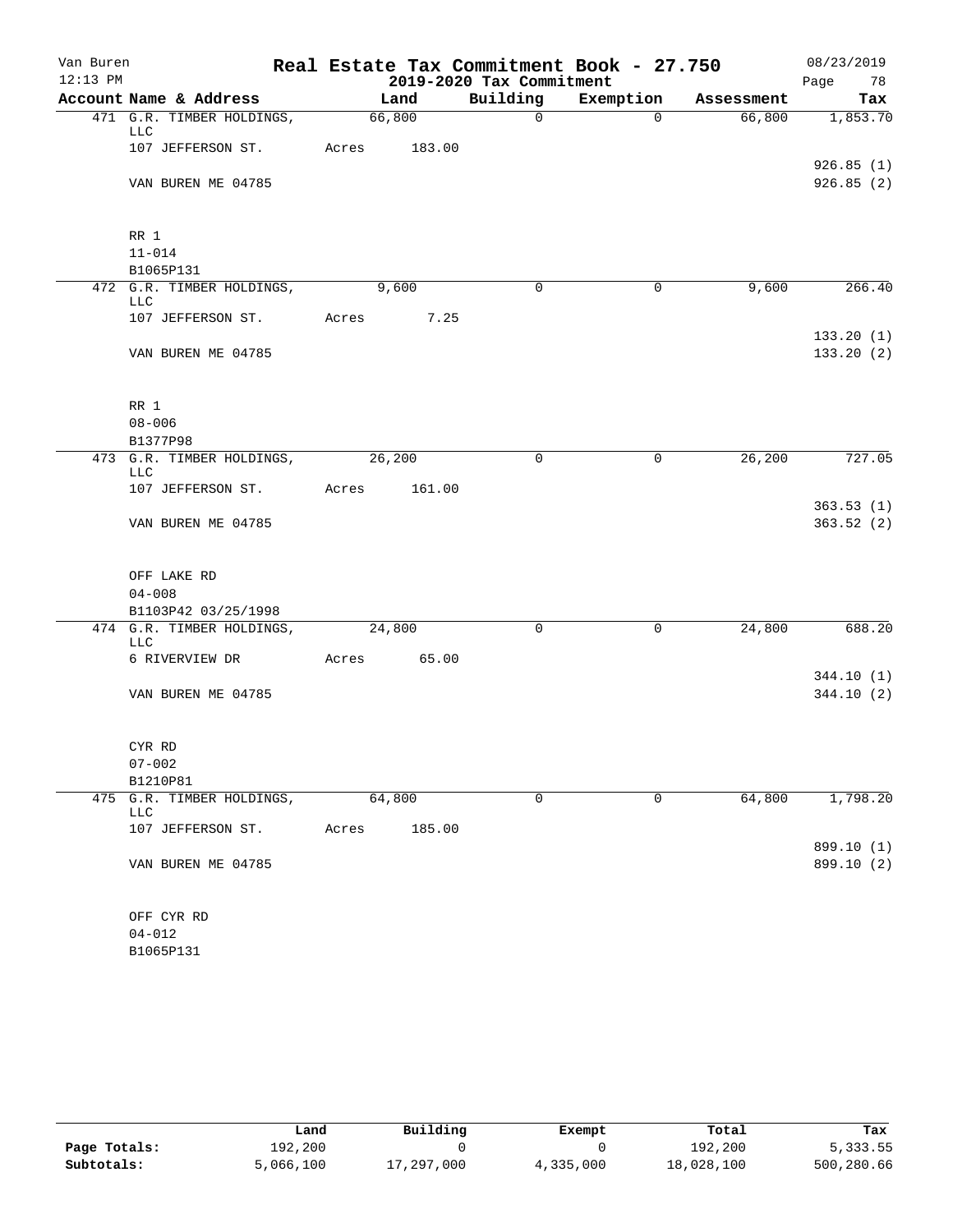| Van Buren  |                                                                    | Real Estate Tax Commitment Book - 27.750 |        |        |                          |             |            |      | 08/23/2019               |  |  |
|------------|--------------------------------------------------------------------|------------------------------------------|--------|--------|--------------------------|-------------|------------|------|--------------------------|--|--|
| $12:13$ PM |                                                                    |                                          |        |        | 2019-2020 Tax Commitment |             |            | Page | 79                       |  |  |
|            | Account Name & Address                                             |                                          | Land   |        | Building                 | Exemption   | Assessment |      | Tax                      |  |  |
|            | 477 G.R. TIMBER HOLDINGS,<br>LLC                                   |                                          | 23,000 |        | $\mathsf{O}$             | $\mathbf 0$ | 23,000     |      | 638.25                   |  |  |
|            | 107 JEFFERSON ST.                                                  | Acres                                    |        | 161.00 |                          |             |            |      |                          |  |  |
|            |                                                                    |                                          |        |        |                          |             |            |      | 319.13(1)                |  |  |
|            | VAN BUREN ME 04785                                                 |                                          |        |        |                          |             |            |      | 319.12(2)                |  |  |
|            | OFF LAKE RD                                                        |                                          |        |        |                          |             |            |      |                          |  |  |
|            | $04 - 011$                                                         |                                          |        |        |                          |             |            |      |                          |  |  |
|            | B1480P158 01/05/2006                                               |                                          |        |        |                          |             |            |      |                          |  |  |
|            | 478 G.R. TIMBER HOLDINGS,<br>LLC                                   |                                          | 8,600  |        | $\Omega$                 | 0           | 8,600      |      | 238.65                   |  |  |
|            | 107 JEFFERSON ST.                                                  | Acres                                    |        | 40.00  |                          |             |            |      |                          |  |  |
|            | VAN BUREN ME 04785                                                 |                                          |        |        |                          |             |            |      | 119.33(1)<br>119.32(2)   |  |  |
|            | OFF MASSE RD                                                       |                                          |        |        |                          |             |            |      |                          |  |  |
|            | $01 - 021$                                                         |                                          |        |        |                          |             |            |      |                          |  |  |
|            | B1188P12 10/13/1999                                                |                                          |        |        |                          |             |            |      |                          |  |  |
|            | 480 G.R. TIMBER HOLDINGS,<br>LLC                                   |                                          | 35,700 |        | $\mathbf 0$              | 0           | 35,700     |      | 990.68                   |  |  |
|            | 6 RIVERVIEW DR                                                     | Acres                                    |        | 11.48  |                          |             |            |      |                          |  |  |
|            | VAN BUREN ME 04785                                                 |                                          |        |        |                          |             |            |      | 495.34 (1)<br>495.34 (2) |  |  |
|            | OFF STATE ST                                                       |                                          |        |        |                          |             |            |      |                          |  |  |
|            | $13 - 024$                                                         |                                          |        |        |                          |             |            |      |                          |  |  |
|            | B1423P148                                                          |                                          |        |        |                          |             |            |      |                          |  |  |
|            | 375 G.R. TIMBER HOLDINGS,<br><b>LLC</b>                            | 9,300                                    |        |        | 1,300                    | 0           | 10,600     |      | $\overline{294.15}$      |  |  |
|            | 107 JEFFERSON ST.                                                  | Acres                                    |        | 40.00  |                          |             |            |      |                          |  |  |
|            |                                                                    |                                          |        |        |                          |             |            |      | 147.08(1)                |  |  |
|            | VAN BUREN ME 04785                                                 |                                          |        |        |                          |             |            |      | 147.07(2)                |  |  |
|            | OFF SETTLEMENT RD                                                  |                                          |        |        |                          |             |            |      |                          |  |  |
|            | $01 - 022$                                                         |                                          |        |        |                          |             |            |      |                          |  |  |
| 326        | B1872P216 10/27/2014 B1841P258 01/07/2014<br>G.R. TIMBER HOLDINGS, |                                          | 23,800 |        | $\mathbf 0$              | $\mathbf 0$ | 23,800     |      | 660.45                   |  |  |
|            | LLC                                                                |                                          |        |        |                          |             |            |      |                          |  |  |
|            | 107 JEFFERSON ST.                                                  | Acres                                    |        | 100.00 |                          |             |            |      |                          |  |  |
|            | VAN BUREN ME 04785                                                 |                                          |        |        |                          |             |            |      | 330.23(1)<br>330.22(2)   |  |  |
|            | ESQUAREE RD                                                        |                                          |        |        |                          |             |            |      |                          |  |  |
|            | $09 - 045$                                                         |                                          |        |        |                          |             |            |      |                          |  |  |
|            | B1739P76 10/19/2011                                                |                                          |        |        |                          |             |            |      |                          |  |  |

|              | Land      | Building      | Exempt    | Total      | Tax        |
|--------------|-----------|---------------|-----------|------------|------------|
| Page Totals: | 100,400   | $\perp$ , 300 |           | 101,700    | 2,822.18   |
| Subtotals:   | 5,166,500 | 17,298,300    | 4,335,000 | 18,129,800 | 503,102.84 |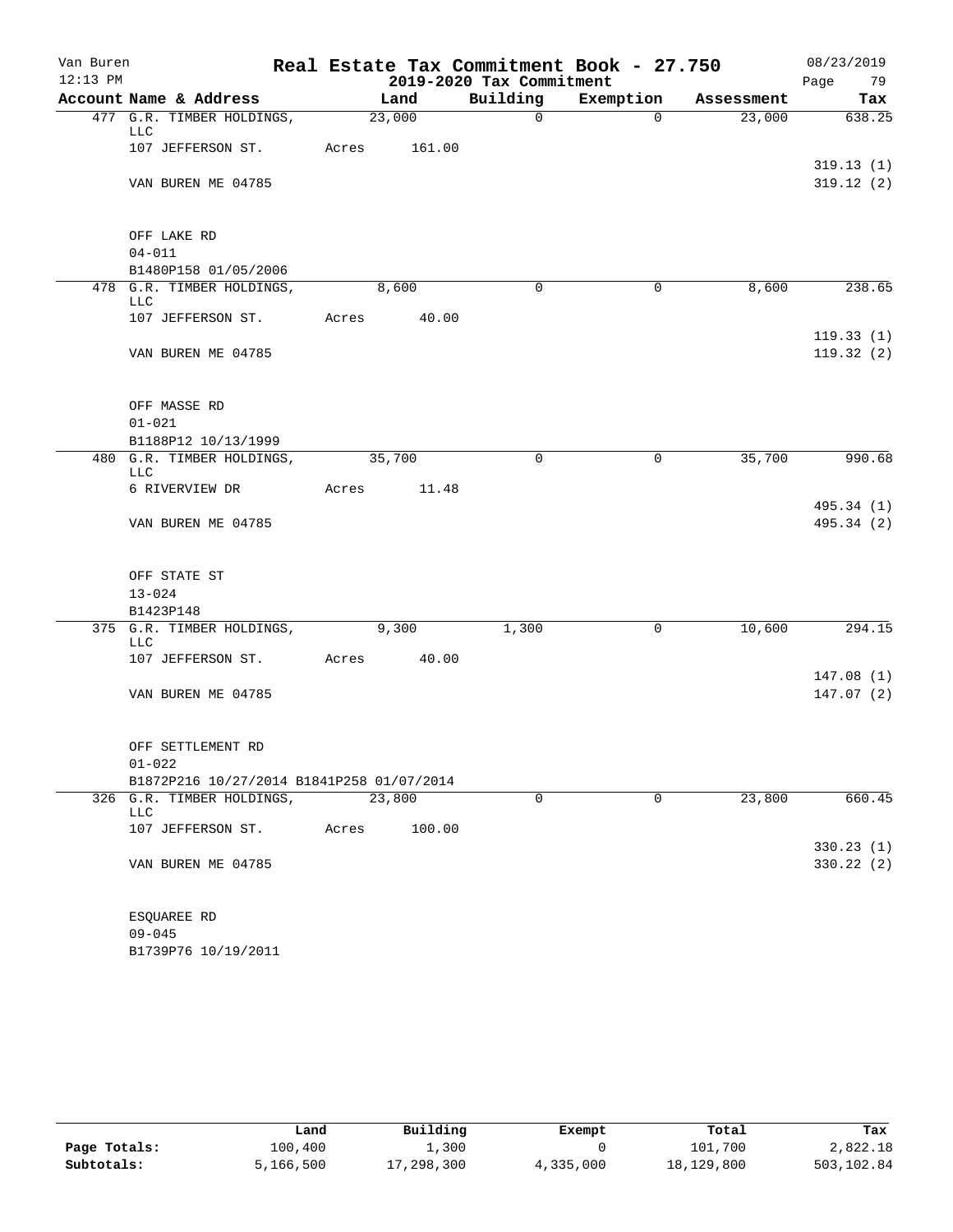| Van Buren  |                                         |       |        |        | Real Estate Tax Commitment Book - 27.750 | 08/23/2019     |            |                        |    |
|------------|-----------------------------------------|-------|--------|--------|------------------------------------------|----------------|------------|------------------------|----|
| $12:13$ PM |                                         |       |        |        | 2019-2020 Tax Commitment                 |                |            | Page                   | 80 |
|            | Account Name & Address                  |       | Land   |        | Building                                 | Exemption      | Assessment | Tax                    |    |
|            | 311 G.R. TIMBER HOLDINGS,<br>LLC        |       | 48,000 |        | $\mathsf{O}$                             | $\overline{0}$ | 48,000     | 1,332.00               |    |
|            | RIOUX, GABRIEL Y                        | Acres |        | 320.00 |                                          |                |            |                        |    |
|            | 107 JEFFERSON ST.                       |       |        |        |                                          |                |            | 666.00(1)              |    |
|            | VAN BUREN ME 04785                      |       |        |        |                                          |                |            | 666.00(2)              |    |
|            | OFF CYR ROAD                            |       |        |        |                                          |                |            |                        |    |
|            | $07 - 005$                              |       |        |        |                                          |                |            |                        |    |
|            | B1664P284 12/22/2009                    |       |        |        |                                          |                |            |                        |    |
|            | 945 G.R. TIMBER HOLDINGS,<br>LLC        |       | 18,900 |        | $\Omega$                                 | 0              | 18,900     | 524.48                 |    |
|            | 107 JEFFERSON ST.                       | Acres |        | 34.50  |                                          |                |            |                        |    |
|            | VAN BUREN ME 04785                      |       |        |        |                                          |                |            | 262.24(1)<br>262.24(2) |    |
|            |                                         |       |        |        |                                          |                |            |                        |    |
|            | RR 1<br>$10 - 013$                      |       |        |        |                                          |                |            |                        |    |
|            | B1543P252                               |       |        |        |                                          |                |            |                        |    |
|            | 946 G.R. TIMBER HOLDINGS,<br><b>LLC</b> |       | 10,200 |        | 0                                        | $\mathbf 0$    | 10,200     | 283.05                 |    |
|            | 107 JEFFERSON ST.                       | Acres |        | 11.50  |                                          |                |            |                        |    |
|            |                                         |       |        |        |                                          |                |            | 141.53(1)              |    |
|            | VAN BUREN ME 04785                      |       |        |        |                                          |                |            | 141.52(2)              |    |
|            | RR 1                                    |       |        |        |                                          |                |            |                        |    |
|            | $10 - 016$                              |       |        |        |                                          |                |            |                        |    |
|            | B1540P37 04/05/2007                     |       |        |        |                                          |                |            |                        |    |
|            | 948 G.R. TIMBER HOLDINGS,<br><b>LLC</b> |       | 17,500 |        | $\mathbf 0$                              | 0              | 17,500     | 485.63                 |    |
|            | 107 JEFFERSON ST.                       | Acres |        | 39.00  |                                          |                |            |                        |    |
|            |                                         |       |        |        |                                          |                |            | 242.82(1)              |    |
|            | VAN BUREN ME 04785                      |       |        |        |                                          |                |            | 242.81 (2)             |    |
|            | RR 1                                    |       |        |        |                                          |                |            |                        |    |
|            | $09 - 008$                              |       |        |        |                                          |                |            |                        |    |
|            | B1540P35                                |       |        |        |                                          |                |            |                        |    |
| 789        | G.R. TIMBER HOLDINGS,<br>LLC            |       | 13,000 |        | $\mathbf 0$                              | $\mathbf 0$    | 13,000     | 360.75                 |    |
|            | 107 JEFFERSON ST.                       | Acres |        | 0.65   |                                          |                |            | 180.38(1)              |    |
|            | VAN BUREN ME 04785                      |       |        |        |                                          |                |            | 180.37(2)              |    |
|            | 111 STATE ST                            |       |        |        |                                          |                |            |                        |    |
|            | $13 - 010$                              |       |        |        |                                          |                |            |                        |    |
|            | B1705P285 12/10/2010                    |       |        |        |                                          |                |            |                        |    |

|              | Land      | Building   | Exempt    | Total      | Tax        |
|--------------|-----------|------------|-----------|------------|------------|
| Page Totals: | 107,600   |            |           | 107,600    | 2,985.91   |
| Subtotals:   | 5,274,100 | 17,298,300 | 4,335,000 | 18,237,400 | 506,088.75 |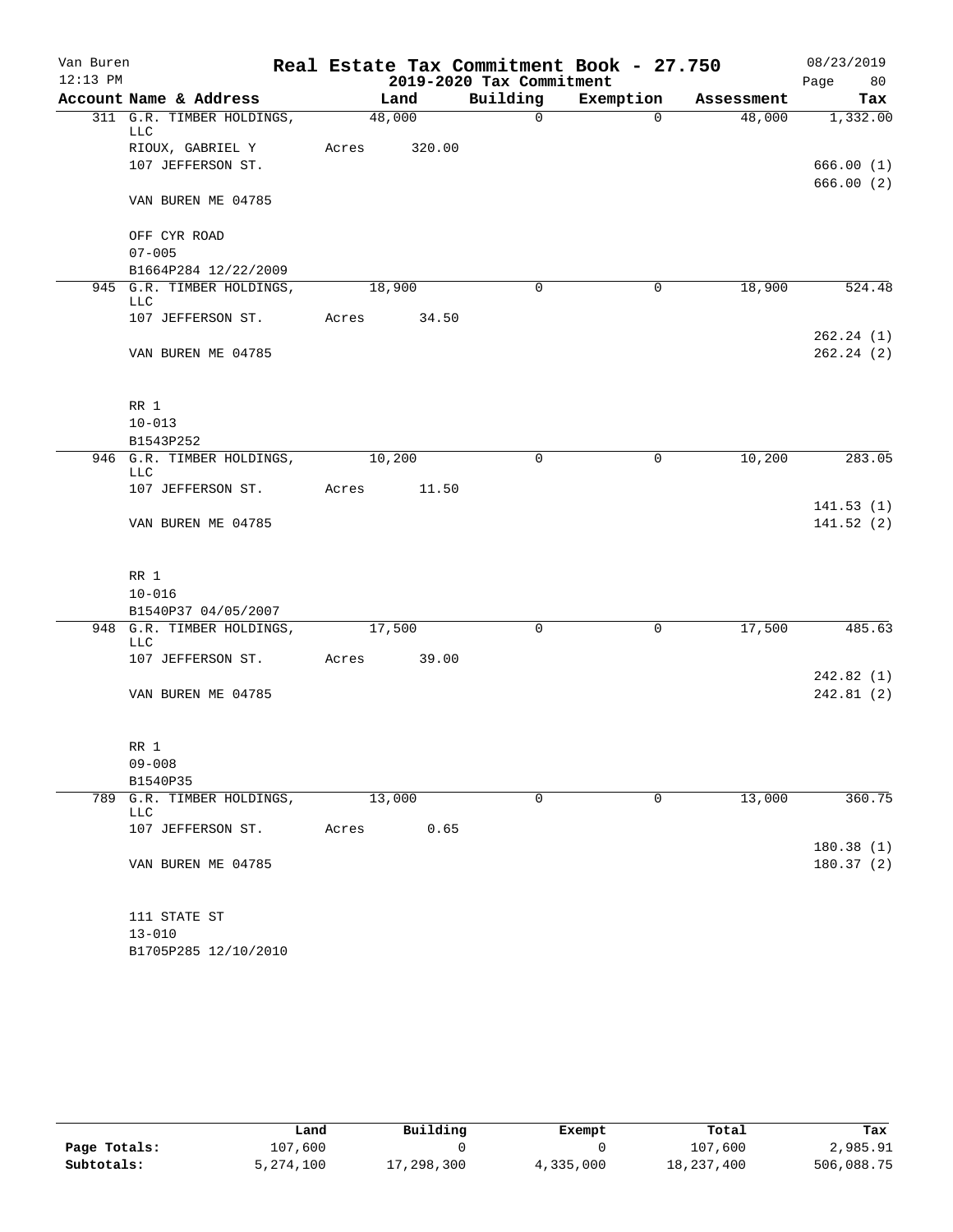| Van Buren    |                                                           |       |          |                                      | Real Estate Tax Commitment Book - 27.750 |            | 08/23/2019               |
|--------------|-----------------------------------------------------------|-------|----------|--------------------------------------|------------------------------------------|------------|--------------------------|
| $12:13$ PM   | Account Name & Address                                    |       | Land     | 2019-2020 Tax Commitment<br>Building | Exemption                                | Assessment | Page<br>81<br>Tax        |
|              | 1180 G.R. TIMBER HOLDINGS,                                |       | 35,900   | $\mathbf 0$                          | $\mathbf 0$                              | 35,900     | 996.23                   |
|              | LLC<br>107 JEFFERSON ST.                                  | Acres | 100.00   |                                      |                                          |            |                          |
|              | VAN BUREN ME 04785                                        |       |          |                                      |                                          |            | 498.12 (1)<br>498.11 (2) |
|              | OFF DESJARDINS ROAD<br>$07 - 007A$                        |       |          |                                      |                                          |            |                          |
|              | B1764P240 05/31/2012                                      |       |          |                                      |                                          |            |                          |
|              | 953 G.R. TIMBERHOLDINGS,<br>LLC                           |       | 5,600    | 0                                    | 0                                        | 5,600      | 155.40                   |
|              | 107 JEFFERSON ST.                                         | Acres | 5.46     |                                      |                                          |            | 77.70(1)                 |
|              | VAN BUREN ME 04785                                        |       |          |                                      |                                          |            | 77.70(2)                 |
|              | OFF RR1 (NOTREDAME<br>$11 - 003B$<br>B1786P123 06/20/2012 |       |          |                                      |                                          |            |                          |
|              | 507 GAGNON JR, PHILIP A                                   |       | 2,700    | 15,400                               | 0                                        | 18,100     | 502.28                   |
|              | GAGNON, JOYCE M                                           | Acres | 0.26     |                                      |                                          |            |                          |
|              | 128 MORSE STREET                                          |       |          |                                      |                                          |            | 251.14(1)                |
|              | VAN BUREN ME 04785                                        |       |          |                                      |                                          |            | 251.14(2)                |
|              | 117 CHAMPLAIN ST                                          |       |          |                                      |                                          |            |                          |
|              | $20 - 036$                                                |       |          |                                      |                                          |            |                          |
|              | B1336P324                                                 |       | 1,400    | 39,500                               | 20,000                                   | 20,900     | 579.98                   |
|              | 517 GAGNON, AMANDA<br>COTE, SHANIN                        | Acres | 0.13     |                                      | 04 Homestead                             |            |                          |
|              | 647 BOG ROAD                                              |       |          |                                      |                                          |            | 289.99 (1)<br>289.99 (2) |
|              | LIMESTONE ME 04750                                        |       |          |                                      |                                          |            |                          |
|              | 249 MAIN ST<br>$18 - 040$                                 |       |          |                                      |                                          |            |                          |
|              | B1581P144 12/27/2007 B1970P55 03/25/2017                  |       |          |                                      |                                          |            |                          |
| 487          | GAGNON, AMY M                                             |       | 10,600   | 19,400                               | 20,000                                   | 10,000     | 277.50                   |
|              | GAGNON, BOBBY<br>194 CHAMPLAIN STREET                     | Acres | 1.06     |                                      | 04 Homestead                             |            | 138.75 (1)               |
|              | VAN BUREN ME 04785                                        |       |          |                                      |                                          |            | 138.75(2)                |
|              | 194 CHAMPLAIN ST<br>$19 - 014$                            |       |          |                                      |                                          |            |                          |
|              | B1426P27                                                  |       |          |                                      |                                          |            |                          |
|              | 519 GAGNON, ARMANCE B                                     |       | 6,500    | 29,400                               | 0                                        | 35,900     | 996.23                   |
|              | 156 HILLSIDE STREET                                       | Acres | 0.62     |                                      |                                          |            | 498.12 (1)               |
|              | VAN BUREN ME 04785                                        |       |          |                                      |                                          |            | 498.11 (2)               |
|              | 155 HILLSIDE ST                                           |       |          |                                      |                                          |            |                          |
|              | $23 - 075$<br>B1561P299                                   |       |          |                                      |                                          |            |                          |
|              |                                                           |       |          |                                      |                                          |            |                          |
|              |                                                           | Land  | Building |                                      | Exempt                                   | Total      | Tax                      |
| Page Totals: | 62,700                                                    |       | 103,700  |                                      | 40,000                                   | 126,400    | 3,507.62                 |

**Subtotals:** 5,336,800 17,402,000 4,375,000 18,363,800 509,596.37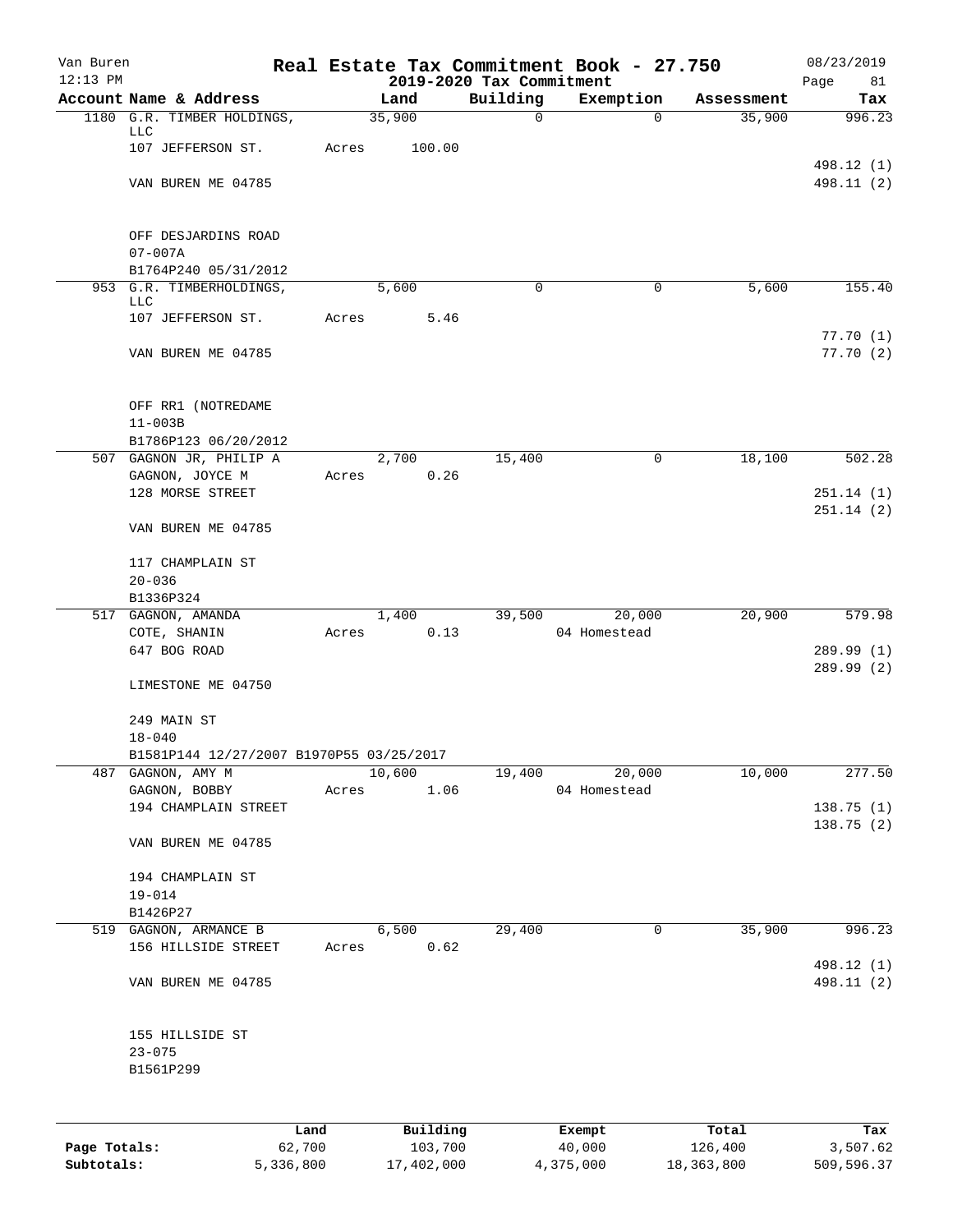| Van Buren<br>$12:13$ PM |                                    |                               |       |        |        | 2019-2020 Tax Commitment | Real Estate Tax Commitment Book - 27.750 |            | 08/23/2019<br>82<br>Page |
|-------------------------|------------------------------------|-------------------------------|-------|--------|--------|--------------------------|------------------------------------------|------------|--------------------------|
|                         | Account Name & Address             |                               |       | Land   |        | Building                 | Exemption                                | Assessment | Tax                      |
|                         | 964 GAGNON, CHARLES                |                               |       | 12,700 |        | 0                        | $\mathbf 0$                              | 12,700     | 352.43                   |
|                         | GAGNON, SHARON                     |                               | Acres |        | 19.10  |                          |                                          |            |                          |
|                         | 117 BERRY AVENUE                   |                               |       |        |        |                          |                                          |            | 176.22(1)                |
|                         |                                    |                               |       |        |        |                          |                                          |            | 176.21(2)                |
|                         |                                    | VAN BUREN ME 04785            |       |        |        |                          |                                          |            |                          |
|                         |                                    |                               |       |        |        |                          |                                          |            |                          |
|                         | RR 1                               |                               |       |        |        |                          |                                          |            |                          |
|                         | $10 - 010$                         |                               |       |        |        |                          |                                          |            |                          |
|                         |                                    | B1837P298 11/26/2013          |       |        |        |                          |                                          |            |                          |
|                         | 965 GAGNON, CHARLES                |                               |       | 56,400 |        | 8,600                    | 0                                        | 65,000     | 1,803.75                 |
|                         | GAGNON, SHARON<br>117 BERRY AVENUE |                               | Acres |        | 146.41 |                          |                                          |            | 901.88(1)                |
|                         |                                    |                               |       |        |        |                          |                                          |            | 901.87(2)                |
|                         |                                    | VAN BUREN ME 04785            |       |        |        |                          |                                          |            |                          |
|                         | 983 MAIN ST                        |                               |       |        |        |                          |                                          |            |                          |
|                         | $10 - 008$                         |                               |       |        |        |                          |                                          |            |                          |
|                         |                                    | B1837P298 11/26/2013          |       |        |        |                          |                                          |            |                          |
|                         | 1542 GAGNON, CHARLES               |                               |       | 2,900  |        | 63,800                   | 20,000                                   | 46,700     | 1,295.93                 |
|                         | GAGNON, SHARON                     |                               | Acres |        | 0.30   |                          | 04 Homestead                             |            |                          |
|                         | 117 BERRY AVENUE                   |                               |       |        |        |                          |                                          |            | 647.97(1)                |
|                         |                                    | VAN BUREN ME 04785            |       |        |        |                          |                                          |            | 647.96 (2)               |
|                         |                                    |                               |       |        |        |                          |                                          |            |                          |
|                         | 117 BERRY AVE                      |                               |       |        |        |                          |                                          |            |                          |
|                         | $23 - 106C$                        |                               |       |        |        |                          |                                          |            |                          |
|                         |                                    | B935P27 01/18/1994            |       |        |        |                          |                                          |            |                          |
|                         | 500 GAGNON, DANA L                 |                               |       | 7,600  |        | 13,000                   | 0                                        | 20,600     | 571.65                   |
|                         | 1842 HUDSON ROAD                   |                               | Acres |        | 9.00   |                          |                                          |            | 285.83(1)                |
|                         | HUDSON ME 04449                    |                               |       |        |        |                          |                                          |            | 285.82 (2)               |
|                         |                                    |                               |       |        |        |                          |                                          |            |                          |
|                         | 143 SARA RD                        |                               |       |        |        |                          |                                          |            |                          |
|                         | $07 - 008A$                        |                               |       |        |        |                          |                                          |            |                          |
|                         |                                    | B2004P284 01/26/2018          |       |        |        |                          |                                          |            |                          |
|                         | 495 GAGNON, DAVID                  |                               |       | 20,200 |        | 5,900                    | 0                                        | 26,100     | 724.28                   |
|                         | 82 SILVER STREET                   |                               | Acres |        | 23.00  |                          |                                          |            |                          |
|                         |                                    |                               |       |        |        |                          |                                          |            | 362.14(1)                |
|                         |                                    | PATCHOGUE NY 11772            |       |        |        |                          |                                          |            | 362.14(2)                |
|                         | 771 MAIN ST                        |                               |       |        |        |                          |                                          |            |                          |
|                         | $08 - 017$                         |                               |       |        |        |                          |                                          |            |                          |
|                         |                                    | B1713P106 03/03/2011 B1141P88 |       |        |        |                          |                                          |            |                          |
|                         | 493 GAGNON, DONALD G               |                               |       | 3,900  |        | 83,300                   | 20,000                                   | 67,200     | 1,864.80                 |
|                         |                                    | GAGNON, PHYLLIS M             | Acres |        | 0.37   |                          | 04 Homestead                             |            |                          |
|                         |                                    | 109 ROOSEVELT AVENUE          |       |        |        |                          |                                          |            | 932.40 (1)               |
|                         |                                    | VAN BUREN ME 04785            |       |        |        |                          |                                          |            | 932.40 (2)               |
|                         | 109 ROOSEVELT AVE                  |                               |       |        |        |                          |                                          |            |                          |
|                         | $14 - 050$                         |                               |       |        |        |                          |                                          |            |                          |
|                         | B1047P318                          |                               |       |        |        |                          |                                          |            |                          |
|                         |                                    |                               |       |        |        |                          |                                          |            |                          |
|                         |                                    |                               |       |        |        |                          |                                          |            |                          |
|                         |                                    |                               |       |        |        |                          |                                          |            |                          |

|              | Land      | Building   | Exempt    | Total      | Tax        |
|--------------|-----------|------------|-----------|------------|------------|
| Page Totals: | 103,700   | 174,600    | 40,000    | 238,300    | 6,612.84   |
| Subtotals:   | 5,440,500 | 17,576,600 | 4,415,000 | 18,602,100 | 516,209.21 |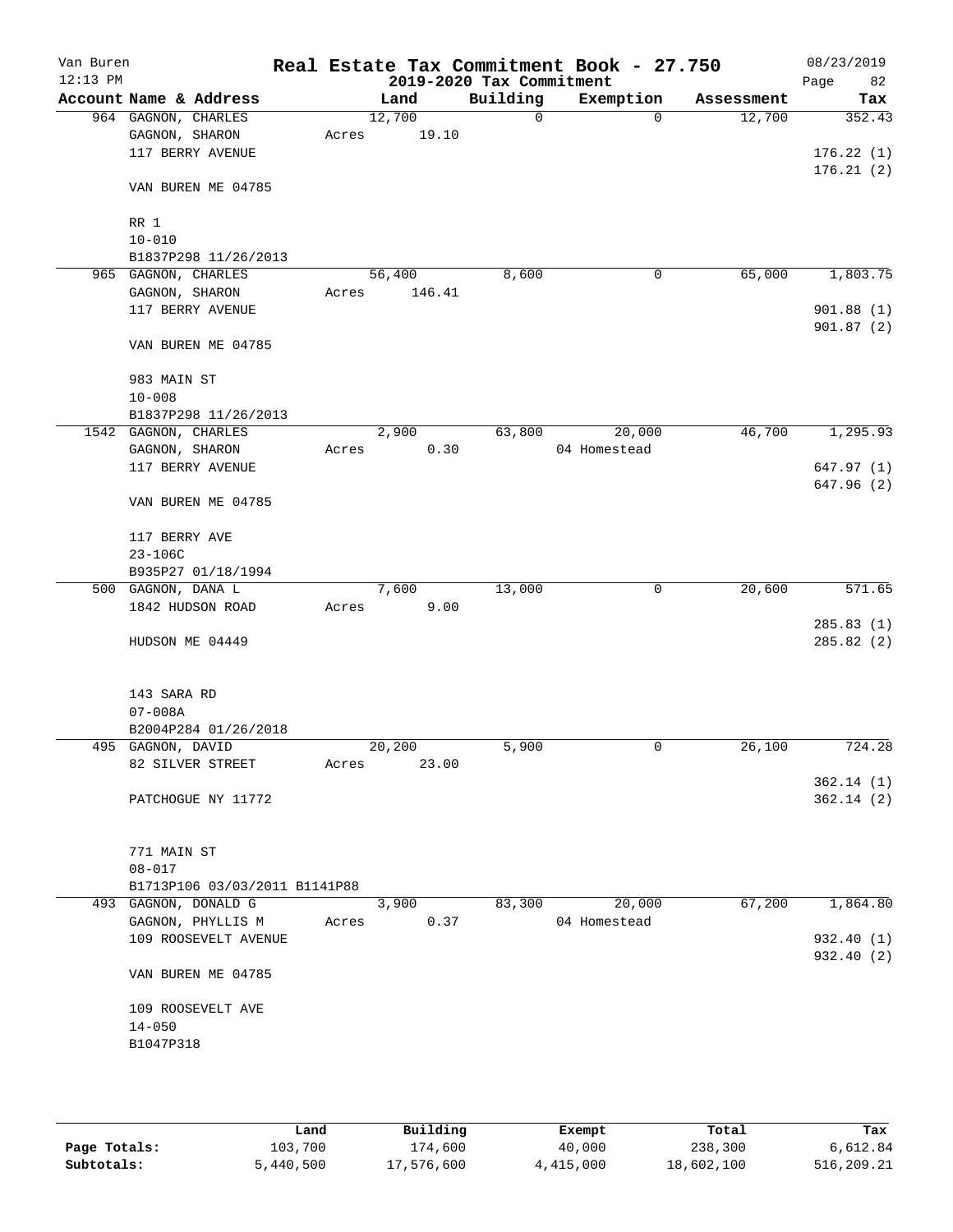| Van Buren<br>$12:13$ PM |                                       |       |       | 2019-2020 Tax Commitment | Real Estate Tax Commitment Book - 27.750 |             | 08/23/2019<br>Page<br>83 |
|-------------------------|---------------------------------------|-------|-------|--------------------------|------------------------------------------|-------------|--------------------------|
|                         | Account Name & Address                |       | Land  | Building                 | Exemption                                | Assessment  | Tax                      |
|                         | 494 GAGNON, DONALD W                  |       | 1,900 | 30,500                   | 26,000                                   | 6,400       | 177.60                   |
|                         | GAGNON, VERNA                         | Acres | 0.18  |                          | 04 Homestead                             |             |                          |
|                         | 115 MCBRIDE AVENUE                    |       |       |                          | 02 Veteran                               |             | 88.80 (1)                |
|                         | VAN BUREN ME 04785                    |       |       |                          |                                          |             | 88.80 (2)                |
|                         | 115 MCBRIDE AVE                       |       |       |                          |                                          |             |                          |
|                         | $15 - 052$                            |       |       |                          |                                          |             |                          |
|                         | 521 GAGNON, ERIC                      |       | 4,200 | 20,000                   | 0                                        | 24,200      | 671.55                   |
|                         | 44 ELMWOOD AVENUE                     | Acres | 0.40  |                          |                                          |             |                          |
|                         | CARIBOU ME 04736                      |       |       |                          |                                          |             | 335.78 (1)<br>335.77 (2) |
|                         |                                       |       |       |                          |                                          |             |                          |
|                         | 170 FULTON ST                         |       |       |                          |                                          |             |                          |
|                         | $19 - 038$                            |       |       |                          |                                          |             |                          |
|                         | B1576P88 11/09/2007                   |       |       |                          |                                          |             |                          |
|                         | 374 GAGNON, HECTOR                    |       | 1,300 | 16,200                   | 17,500                                   | $\mathbf 0$ | 0.00                     |
|                         | C/O GAGNON, RACHEL                    | Acres | 0.12  |                          | 04 Homestead                             |             |                          |
|                         | 128 ROOSEVELT AVENUE<br>APT 104       |       |       |                          |                                          |             |                          |
|                         | VAN BUREN ME 04785                    |       |       |                          |                                          |             |                          |
|                         | 114 CENTER ST                         |       |       |                          |                                          |             |                          |
|                         | $16 - 054$                            |       |       |                          |                                          |             |                          |
|                         | B1645P266 07/02/2009 B460P345         |       |       |                          |                                          |             |                          |
|                         | 502 GAGNON, JIMMY A                   |       | 2,100 | 28,300                   | 20,000                                   | 10,400      | 288.60                   |
|                         | 225 LAFAYETTE LANE                    | Acres | 0.20  |                          | 04 Homestead                             |             | 144.30(1)                |
|                         | RENO NV 89509                         |       |       |                          |                                          |             | 144.30(2)                |
|                         | 542 MAIN ST                           |       |       |                          |                                          |             |                          |
|                         | $23 - 005$                            |       |       |                          |                                          |             |                          |
|                         | B1630P5 03/09/2009 B1630P4 03/09/2009 |       |       |                          |                                          |             |                          |
|                         | 108 GAGNON, JIMMY A                   |       | 2,900 | 38,400                   | 0                                        | 41,300      | 1,146.08                 |
|                         | 225 LAFAYETTE LANE                    | Acres | 0.28  |                          |                                          |             |                          |
|                         |                                       |       |       |                          |                                          |             | 573.04(1)                |
|                         | RENO NV 89509                         |       |       |                          |                                          |             | 573.04(2)                |
|                         | 547 MAIN ST                           |       |       |                          |                                          |             |                          |
|                         | $23 - 027$                            |       |       |                          |                                          |             |                          |
|                         | B1953P166 10/26/2016                  |       |       |                          |                                          |             |                          |
|                         | 501 GAGNON, JUDY J                    |       | 9,700 | 30,700                   | 0                                        | 40,400      | 1,121.10                 |
|                         | 123 WRIGHT STREET                     |       |       |                          |                                          |             |                          |
|                         | VAN BUREN ME 04785                    |       |       |                          |                                          |             | 560.55(1)<br>560.55(2)   |
|                         |                                       |       |       |                          |                                          |             |                          |
|                         | 122 WRIGHT ST                         |       |       |                          |                                          |             |                          |
|                         | $21 - 055$                            |       |       |                          |                                          |             |                          |
|                         | B740P84                               |       |       |                          |                                          |             |                          |
|                         |                                       |       |       |                          |                                          |             |                          |

|              | Land      | Building   | Exempt    | Total      | Tax        |
|--------------|-----------|------------|-----------|------------|------------|
| Page Totals: | 22,100    | 164,100    | 63,500    | 122,700    | 3,404.93   |
| Subtotals:   | 5,462,600 | 17,740,700 | 4,478,500 | 18,724,800 | 519,614.14 |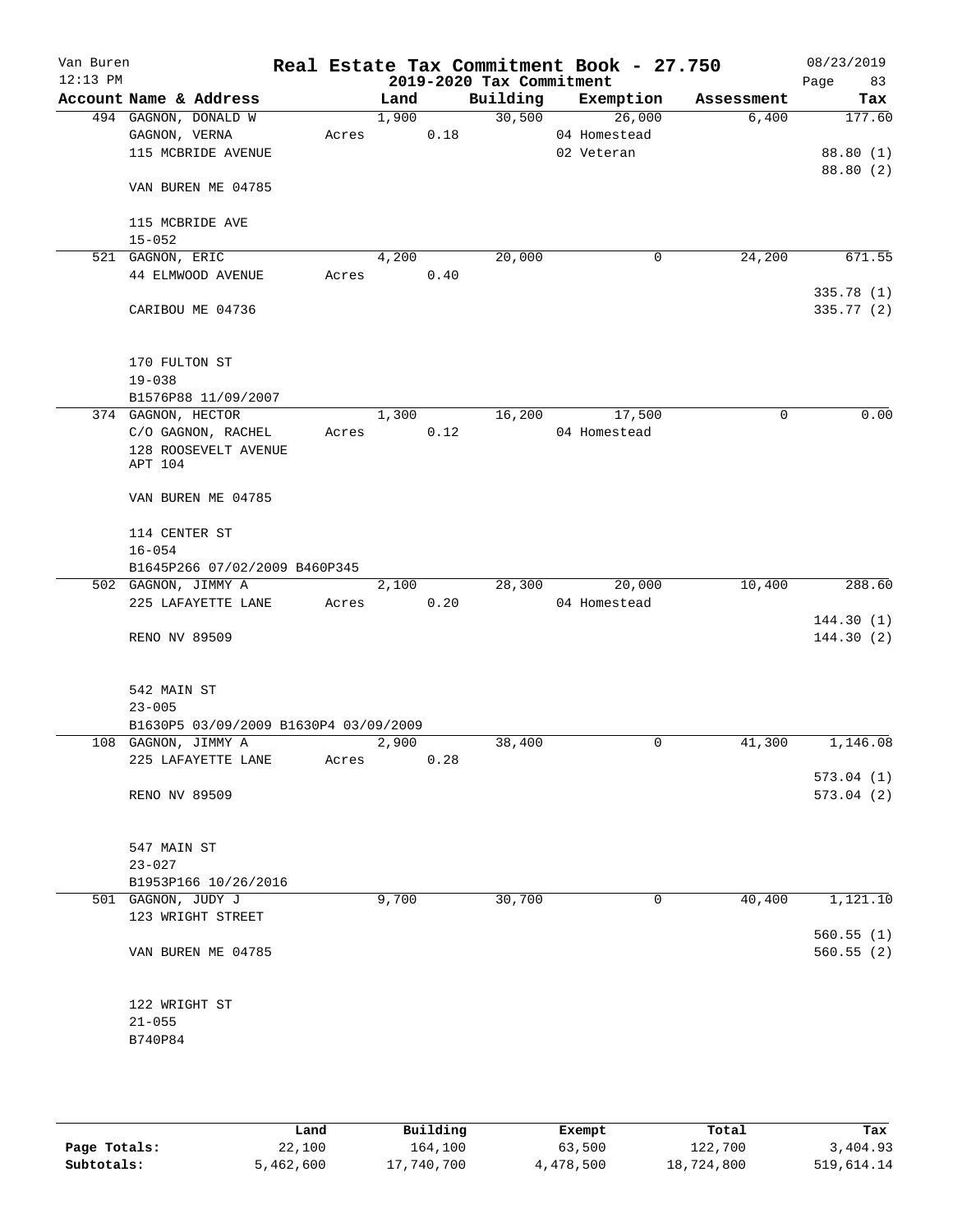| Van Buren<br>$12:13$ PM |                                     |       |       |      | 2019-2020 Tax Commitment | Real Estate Tax Commitment Book - 27.750 |            | 08/23/2019<br>84<br>Page |
|-------------------------|-------------------------------------|-------|-------|------|--------------------------|------------------------------------------|------------|--------------------------|
|                         | Account Name & Address              |       | Land  |      | Building                 | Exemption                                | Assessment | Tax                      |
|                         | 503 GAGNON, MARK E                  |       | 4,200 |      | 37,600                   | 20,000                                   | 21,800     | 604.95                   |
|                         | GAGNON, DIANE M                     | Acres |       | 0.40 |                          | 04 Homestead                             |            |                          |
|                         | 174 FULTON STREET                   |       |       |      |                          |                                          |            | 302.48(1)                |
|                         |                                     |       |       |      |                          |                                          |            | 302.47(2)                |
|                         | VAN BUREN ME 04785                  |       |       |      |                          |                                          |            |                          |
|                         |                                     |       |       |      |                          |                                          |            |                          |
|                         | 174 FULTON ST                       |       |       |      |                          |                                          |            |                          |
|                         | $19 - 036$                          |       |       |      |                          |                                          |            |                          |
|                         | B1170P271 06/14/1999                |       |       |      |                          |                                          |            |                          |
|                         | 504 GAGNON, MICHAEL                 |       | 1,900 |      | 22,000                   | 20,000                                   | 3,900      | 108.23                   |
|                         | 112 MONROE STREET                   | Acres |       | 0.18 |                          | 04 Homestead                             |            |                          |
|                         |                                     |       |       |      |                          |                                          |            | 54.12(1)                 |
|                         | VAN BUREN ME 04785                  |       |       |      |                          |                                          |            | 54.11(2)                 |
|                         |                                     |       |       |      |                          |                                          |            |                          |
|                         |                                     |       |       |      |                          |                                          |            |                          |
|                         | 112 MONROE ST                       |       |       |      |                          |                                          |            |                          |
|                         | $23 - 024$                          |       |       |      |                          |                                          |            |                          |
|                         | B2011P120 04/02/2018 B1439P157      |       |       |      |                          |                                          |            |                          |
|                         | 505 GAGNON, MICHAEL                 |       | 1,600 |      | $\Omega$                 | $\mathbf 0$                              | 1,600      | 44.40                    |
|                         | 112 MONROE STREET                   | Acres |       | 0.15 |                          |                                          |            |                          |
|                         |                                     |       |       |      |                          |                                          |            | 22.20(1)                 |
|                         | VAN BUREN ME 04785                  |       |       |      |                          |                                          |            | 22.20(2)                 |
|                         |                                     |       |       |      |                          |                                          |            |                          |
|                         |                                     |       |       |      |                          |                                          |            |                          |
|                         | MONROE ST                           |       |       |      |                          |                                          |            |                          |
|                         | $23 - 023$                          |       |       |      |                          |                                          |            |                          |
|                         | B1439P157                           |       |       |      |                          |                                          |            |                          |
|                         | 499 GAGNON, PHILIP A JR             |       | 6,000 |      | 17,400                   | 20,000                                   | 3,400      | 94.35                    |
|                         | 128 MORSE STREET                    |       |       |      |                          | 04 Homestead                             |            |                          |
|                         |                                     |       |       |      |                          |                                          |            | 47.18(1)                 |
|                         | VAN BUREN ME 04785                  |       |       |      |                          |                                          |            | 47.17 (2)                |
|                         |                                     |       |       |      |                          |                                          |            |                          |
|                         |                                     |       |       |      |                          |                                          |            |                          |
|                         | 140 MORSE ST                        |       |       |      |                          |                                          |            |                          |
|                         | $21 - 004$                          |       |       |      |                          |                                          |            |                          |
|                         | B538P46<br>508 GAGNON, PHILIP A JR  |       | 7,100 |      | 65,700                   | 20,000                                   | 52,800     | 1,465.20                 |
|                         |                                     |       |       |      |                          |                                          |            |                          |
|                         | GAGNON, JOYCE M<br>128 MORSE STREET |       |       |      |                          | 04 Homestead                             |            |                          |
|                         |                                     |       |       |      |                          |                                          |            | 732.60(1)<br>732.60(2)   |
|                         | VAN BUREN ME 04785                  |       |       |      |                          |                                          |            |                          |
|                         |                                     |       |       |      |                          |                                          |            |                          |
|                         | 128 MORSE ST                        |       |       |      |                          |                                          |            |                          |
|                         | $21 - 007$                          |       |       |      |                          |                                          |            |                          |
|                         | B1082P55                            |       |       |      |                          |                                          |            |                          |
|                         | 1300 GAGNON, PHILIP A JR            |       | 7,000 |      | 41,100                   | 0                                        | 48,100     | 1,334.78                 |
|                         | GAGNON, JOYCE M                     |       |       |      |                          |                                          |            |                          |
|                         | 128 MORSE STREET                    |       |       |      |                          |                                          |            | 667.39(1)                |
|                         |                                     |       |       |      |                          |                                          |            | 667.39(2)                |
|                         | VAN BUREN ME 04785                  |       |       |      |                          |                                          |            |                          |
|                         |                                     |       |       |      |                          |                                          |            |                          |
|                         | 113 MORSE ST                        |       |       |      |                          |                                          |            |                          |
|                         | $21 - 045B$                         |       |       |      |                          |                                          |            |                          |
|                         | B1666P35 01/07/2010                 |       |       |      |                          |                                          |            |                          |
|                         |                                     |       |       |      |                          |                                          |            |                          |
|                         |                                     |       |       |      |                          |                                          |            |                          |
|                         |                                     |       |       |      |                          |                                          |            |                          |

|              | Land      | Building   | Exempt    | Total      | Tax        |
|--------------|-----------|------------|-----------|------------|------------|
| Page Totals: | 27,800    | 183,800    | 80,000    | 131,600    | 3,651.91   |
| Subtotals:   | 5,490,400 | 17,924,500 | 4,558,500 | 18,856,400 | 523,266.05 |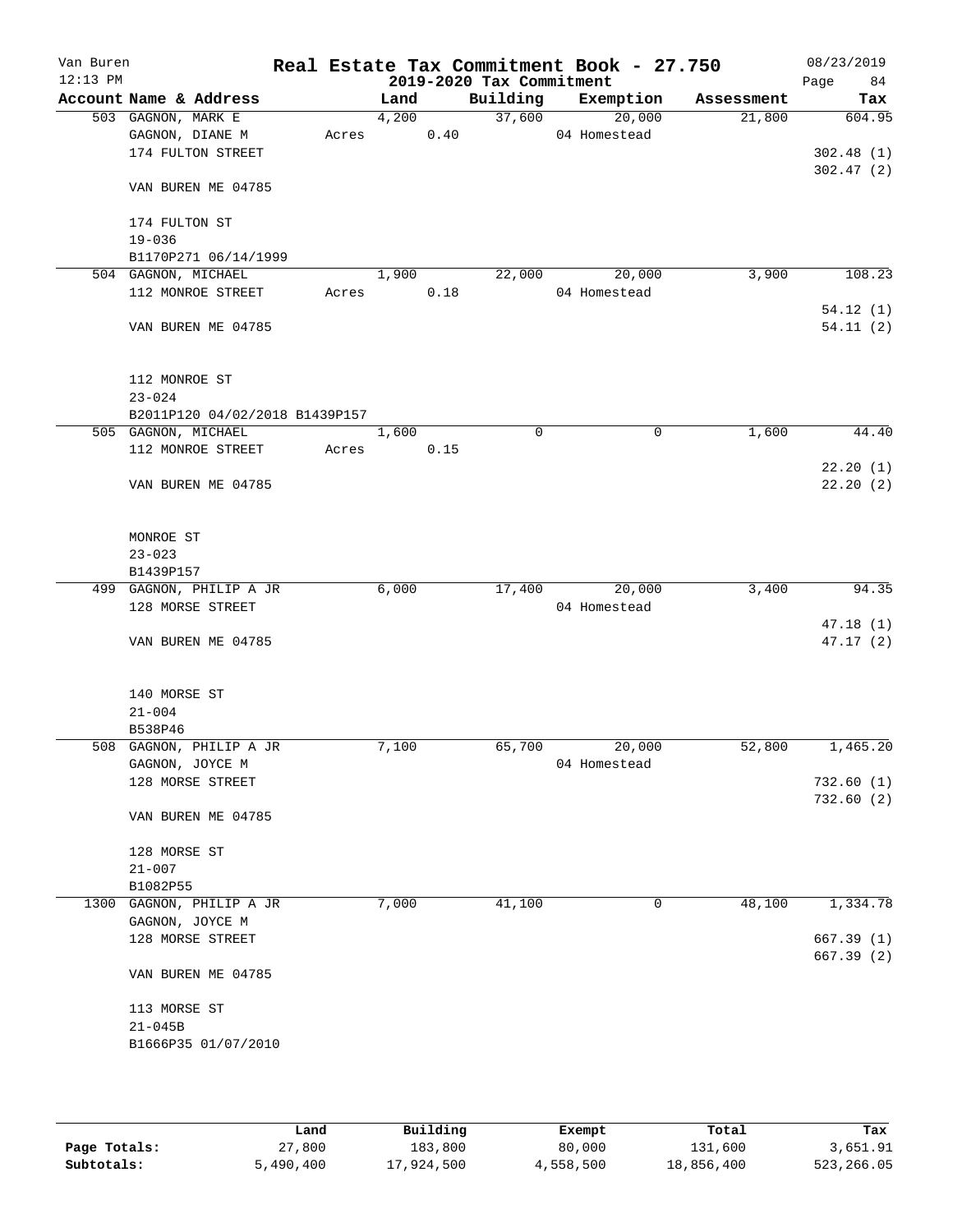| Van Buren    |                                                     |       |       |                       |                                      | Real Estate Tax Commitment Book - 27.750 |        |                       | 08/23/2019               |
|--------------|-----------------------------------------------------|-------|-------|-----------------------|--------------------------------------|------------------------------------------|--------|-----------------------|--------------------------|
| $12:13$ PM   | Account Name & Address                              |       | Land  |                       | 2019-2020 Tax Commitment<br>Building | Exemption                                |        |                       | Page<br>85               |
|              | 498 GAGNON, PHILIP R                                |       | 1,200 |                       | 43,500                               |                                          | 20,000 | Assessment<br>24,700  | Tax<br>685.43            |
|              | 543 MAIN STREET APT 102 Acres                       |       |       | 0.11                  |                                      | 04 Homestead                             |        |                       |                          |
|              | VAN BUREN ME 04785                                  |       |       |                       |                                      |                                          |        |                       | 342.72 (1)<br>342.71 (2) |
|              | 543 MAIN ST                                         |       |       |                       |                                      |                                          |        |                       |                          |
|              | $23 - 009$<br>B1904P179 08/24/2016                  |       |       |                       |                                      |                                          |        |                       |                          |
|              | 413 GAGNON, RICHARD A                               |       | 1,400 |                       | 21,800                               |                                          | 20,000 | 3,200                 | 88.80                    |
|              | GAGNON, GENEVA A                                    | Acres |       | 0.13                  |                                      | 04 Homestead                             |        |                       |                          |
|              | 264 MAIN STREET                                     |       |       |                       |                                      |                                          |        |                       | 44.40 (1)                |
|              | VAN BUREN ME 04785                                  |       |       |                       |                                      |                                          |        |                       | 44.40 (2)                |
|              | 264 MAIN ST                                         |       |       |                       |                                      |                                          |        |                       |                          |
|              | $18 - 063$<br>B1629P12 02/24/2009                   |       |       |                       |                                      |                                          |        |                       |                          |
|              | 45 GAGNON, SCOTT G                                  |       | 4,000 |                       | 26,000                               |                                          | 0      | 30,000                | 832.50                   |
|              | 2717 SOUTHWEST 18TH<br>PLACE                        | Acres |       | 0.38                  |                                      |                                          |        |                       |                          |
|              |                                                     |       |       |                       |                                      |                                          |        |                       | 416.25(1)                |
|              | CAPE CORAL FL 33914                                 |       |       |                       |                                      |                                          |        |                       | 416.25(2)                |
|              | 170 LYNNE ST                                        |       |       |                       |                                      |                                          |        |                       |                          |
|              | $19 - 062$                                          |       |       |                       |                                      |                                          |        |                       |                          |
|              | B1856P53 05/30/2014                                 |       |       |                       |                                      |                                          |        |                       |                          |
|              | 121 GAGNON, SCOTT G<br>2717 SOUTHWEST 18TH<br>PLACE | Acres | 1,600 | 0.31                  | 0                                    |                                          | 0      | 1,600                 | 44.40                    |
|              | CAPE CORAL FL 33914                                 |       |       |                       |                                      |                                          |        |                       | 22.20(1)<br>22.20(2)     |
|              | PATRICIA STREET                                     |       |       |                       |                                      |                                          |        |                       |                          |
|              | $19 - 089$<br>B1539P225                             |       |       |                       |                                      |                                          |        |                       |                          |
| 1384         | GAGNON, STANLEY                                     |       | 3,500 |                       | 0                                    |                                          | 0      | 3,500                 | 97.13                    |
|              | GAGNON, JUDY                                        |       |       |                       |                                      |                                          |        |                       |                          |
|              | 123 WRIGHT STREET                                   |       |       |                       |                                      |                                          |        |                       | 48.57(1)<br>48.56(2)     |
|              | VAN BUREN ME 04785                                  |       |       |                       |                                      |                                          |        |                       |                          |
|              | OFF OF WRIGHT STREET                                |       |       |                       |                                      |                                          |        |                       |                          |
|              | $21 - 024B$                                         |       |       |                       |                                      |                                          |        |                       |                          |
|              | B1894P54 06/08/2015                                 |       |       |                       |                                      |                                          |        |                       |                          |
| 511          | GAGNON, STANLEY J<br>GAGNON, JUDY D                 |       | 5,300 |                       | 82,400                               | 04 Homestead                             | 20,000 | 67,700                | 1,878.68                 |
|              | 123 WRIGHT STREET                                   |       |       |                       |                                      |                                          |        |                       | 939.34 (1)               |
|              | VAN BUREN ME 04785                                  |       |       |                       |                                      |                                          |        |                       | 939.34 (2)               |
|              | 123 WRIGHT ST                                       |       |       |                       |                                      |                                          |        |                       |                          |
|              | $21 - 016$                                          |       |       |                       |                                      |                                          |        |                       |                          |
|              | B723P348                                            |       |       |                       |                                      |                                          |        |                       |                          |
|              |                                                     |       |       |                       |                                      |                                          |        |                       |                          |
| Page Totals: | Land                                                |       |       | Building              |                                      | Exempt<br>60,000                         |        | Total                 | Tax                      |
| Subtotals:   | 17,000<br>5,507,400                                 |       |       | 173,700<br>18,098,200 |                                      | 4,618,500                                |        | 130,700<br>18,987,100 | 3,626.94<br>526,892.99   |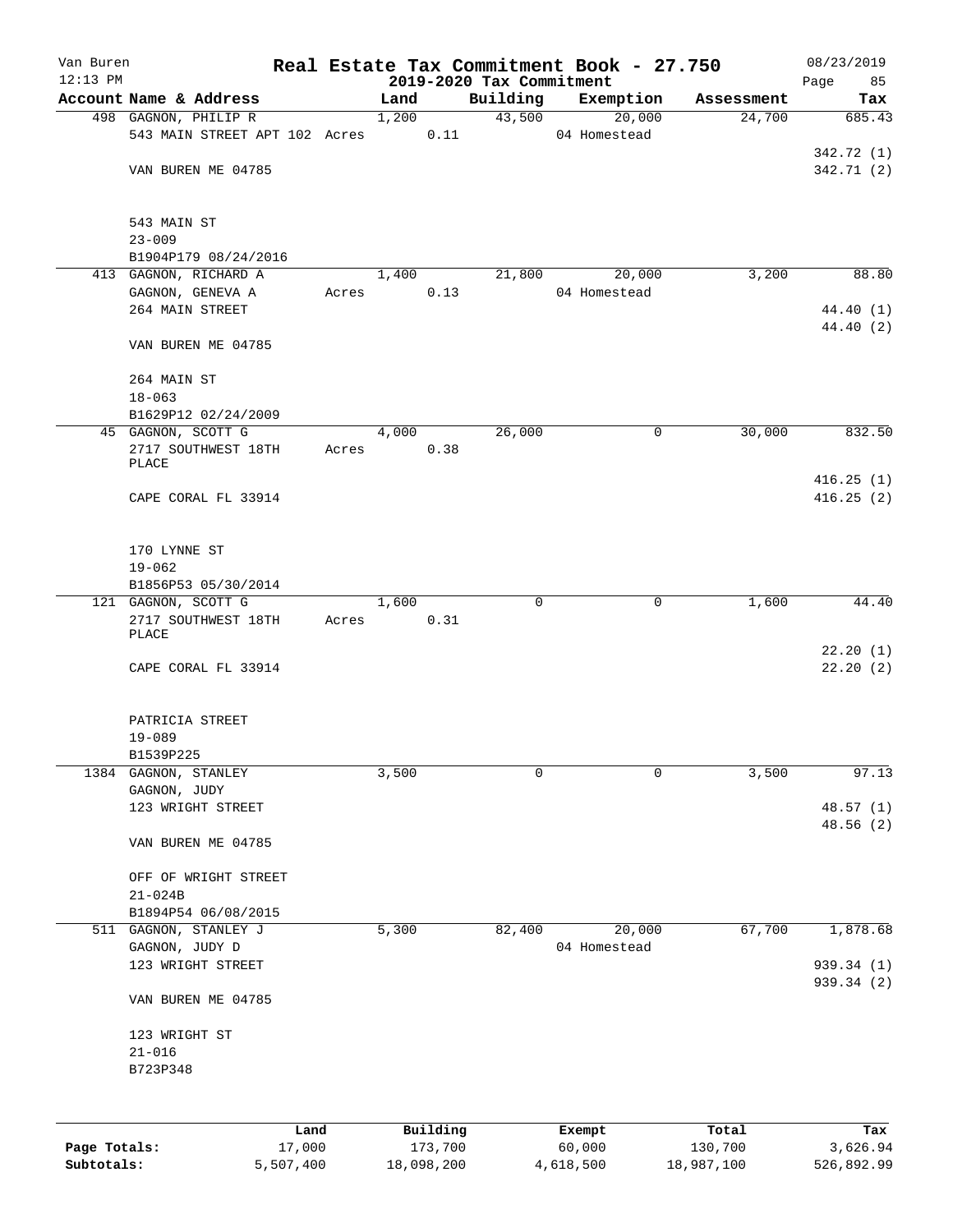| Van Buren<br>$12:13$ PM |                               |       |                    |      | 2019-2020 Tax Commitment | Real Estate Tax Commitment Book - 27.750 |            | 08/23/2019<br>86<br>Page |
|-------------------------|-------------------------------|-------|--------------------|------|--------------------------|------------------------------------------|------------|--------------------------|
|                         | Account Name & Address        |       | Land               |      | Building                 | Exemption                                | Assessment | Tax                      |
|                         | 512 GAGNON, STEVEN C          |       | 10,500             |      | 66,100                   | 20,000                                   | 56,600     | 1,570.65                 |
|                         | GAGNON, TOMMIE                | Acres |                    | 1.04 |                          | 04 Homestead                             |            |                          |
|                         | 119 WATERMILL ROAD            |       |                    |      |                          |                                          |            | 785.33(1)                |
|                         |                               |       |                    |      |                          |                                          |            | 785.32(2)                |
|                         | VAN BUREN ME 04785            |       |                    |      |                          |                                          |            |                          |
|                         | 119 WATERMILL RD              |       |                    |      |                          |                                          |            |                          |
|                         | $16 - 028$                    |       |                    |      |                          |                                          |            |                          |
|                         | B1894P70 06/08/2015 B1095P336 |       |                    |      |                          |                                          |            |                          |
|                         | 513 GAGNON, WAYNE             |       | $\overline{2,600}$ |      | 9,800                    | 0                                        | 12,400     | 344.10                   |
|                         | 106 MONROE STREET             | Acres |                    | 0.25 |                          |                                          |            |                          |
|                         |                               |       |                    |      |                          |                                          |            | 172.05(1)                |
|                         | VAN BUREN ME 04785            |       |                    |      |                          |                                          |            | 172.05(2)                |
|                         | 109 MONROE ST                 |       |                    |      |                          |                                          |            |                          |
|                         | $23 - 010$                    |       |                    |      |                          |                                          |            |                          |
|                         | B1812P93 06/02/2013           |       |                    |      |                          |                                          |            |                          |
|                         | 514 GAGNON, WAYNE             |       | 11,800             |      | 0                        | 0                                        | 11,800     | 327.45                   |
|                         |                               |       |                    |      |                          |                                          |            |                          |
|                         | 105 ROOSEVELT AVE.            | Acres |                    | 1.00 |                          |                                          |            |                          |
|                         | VAN BUREN ME 04785            |       |                    |      |                          |                                          |            | 163.73(1)<br>163.72(2)   |
|                         |                               |       |                    |      |                          |                                          |            |                          |
|                         | RR 1                          |       |                    |      |                          |                                          |            |                          |
|                         | $08 - 017B$                   |       |                    |      |                          |                                          |            |                          |
|                         | B1088P325                     |       |                    |      |                          |                                          |            |                          |
|                         | 515 GAGNON, WAYNE P           |       | 2,300              |      | 51,800                   | 20,000                                   | 34,100     | 946.28                   |
|                         | GAGNON, JEANNINE C            | Acres |                    | 0.22 |                          | 04 Homestead                             |            |                          |
|                         | 106 MONROE STREET             |       |                    |      |                          |                                          |            | 473.14 (1)               |
|                         |                               |       |                    |      |                          |                                          |            | 473.14 (2)               |
|                         | VAN BUREN ME 04785            |       |                    |      |                          |                                          |            |                          |
|                         | 106 MONROE ST                 |       |                    |      |                          |                                          |            |                          |
|                         | $23 - 026$                    |       |                    |      |                          |                                          |            |                          |
|                         | B905P237                      |       |                    |      |                          |                                          |            |                          |
|                         | 455 GAGNON, WAYNE P           |       | 6,700              |      | 19,400                   | 0                                        | 26,100     | 724.28                   |
|                         | GAGNON, JEANNINE C            | Acres |                    | 0.64 |                          |                                          |            |                          |
|                         | 106 MONROE STREET             |       |                    |      |                          |                                          |            | 362.14(1)                |
|                         |                               |       |                    |      |                          |                                          |            | 362.14(2)                |
|                         | VAN BUREN ME 04785            |       |                    |      |                          |                                          |            |                          |
|                         | 541 MAIN ST                   |       |                    |      |                          |                                          |            |                          |
|                         | $23 - 118$                    |       |                    |      |                          |                                          |            |                          |
|                         | B1795P101 01/10/2013          |       |                    |      |                          |                                          |            |                          |
|                         | 523 GATEWAY SNOWMOBILE        |       | 8,500              |      | 15,500                   | 0                                        | 24,000     | 666.00                   |
|                         | CLUB, INC                     |       |                    |      |                          |                                          |            |                          |
|                         | PO BOX 407                    | Acres |                    | 1.67 |                          |                                          |            |                          |
|                         |                               |       |                    |      |                          |                                          |            | 333.00 (1)               |
|                         | VAN BUREN ME 04785            |       |                    |      |                          |                                          |            | 333.00(2)                |
|                         | 118 POND RD                   |       |                    |      |                          |                                          |            |                          |
|                         | $16 - 013$                    |       |                    |      |                          |                                          |            |                          |
|                         | B1193P245                     |       |                    |      |                          |                                          |            |                          |
|                         |                               |       |                    |      |                          |                                          |            |                          |
|                         |                               |       |                    |      |                          |                                          |            |                          |

|              | úand      | Building   | Exempt    | Total      | Tax        |
|--------------|-----------|------------|-----------|------------|------------|
| Page Totals: | 42,400    | 162,600    | 40,000    | 165,000    | 4,578.76   |
| Subtotals:   | 5,549,800 | 18,260,800 | 4,658,500 | 19,152,100 | 531,471.75 |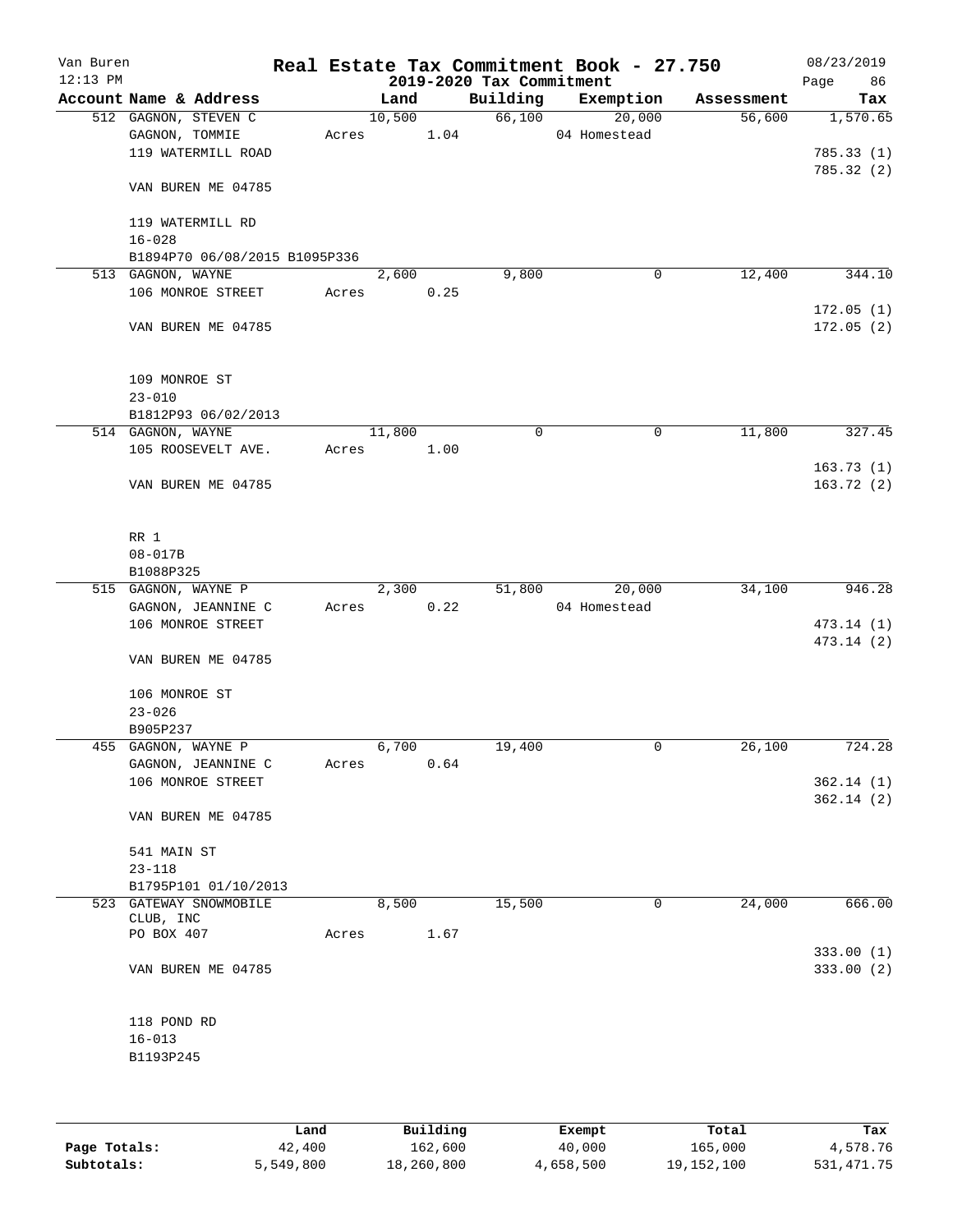| Van Buren<br>$12:13$ PM |                        |       |        |      | 2019-2020 Tax Commitment | Real Estate Tax Commitment Book - 27.750 |            | 08/23/2019<br>Page<br>87 |
|-------------------------|------------------------|-------|--------|------|--------------------------|------------------------------------------|------------|--------------------------|
|                         | Account Name & Address |       | Land   |      | Building                 | Exemption                                | Assessment | Tax                      |
|                         | 524 GAUTHIER, CAROL A  |       | 1,900  |      | 39,700                   | 20,000                                   | 21,600     | 599.40                   |
|                         | 118 VIOLETTE STREET    | Acres |        | 0.18 |                          | 04 Homestead                             |            |                          |
|                         |                        |       |        |      |                          |                                          |            | 299.70 (1)               |
|                         | VAN BUREN ME 04785     |       |        |      |                          |                                          |            | 299.70 (2)               |
|                         |                        |       |        |      |                          |                                          |            |                          |
|                         |                        |       |        |      |                          |                                          |            |                          |
|                         | 118 VIOLETTE ST        |       |        |      |                          |                                          |            |                          |
|                         | $16 - 075$             |       |        |      |                          |                                          |            |                          |
|                         | B1482P43               |       |        |      |                          |                                          |            |                          |
|                         | 526 GAUVIN, JACQUES    |       | 6,300  |      | 68,000                   | 20,000                                   | 54,300     | 1,506.83                 |
|                         | GAUVIN, JACQUES        | Acres |        | 0.60 |                          | 04 Homestead                             |            |                          |
|                         | 103 ELDER AVENUE       |       |        |      |                          |                                          |            | 753.42(1)<br>753.41(2)   |
|                         | VAN BUREN ME 04785     |       |        |      |                          |                                          |            |                          |
|                         |                        |       |        |      |                          |                                          |            |                          |
|                         | 103 ELDER AVE          |       |        |      |                          |                                          |            |                          |
|                         | $20 - 016$             |       |        |      |                          |                                          |            |                          |
|                         | B1554P225 06/25/2007   |       |        |      |                          |                                          |            |                          |
|                         | 527 GENDREAU, ALFRED   |       | 2,200  |      | $\mathbf 0$              | $\mathbf 0$                              | 2,200      | 61.05                    |
|                         | GENDREAU, DIANE        | Acres |        | 0.21 |                          |                                          |            |                          |
|                         | 2294 VAN BUREN RD      |       |        |      |                          |                                          |            | 30.53(1)                 |
|                         |                        |       |        |      |                          |                                          |            | 30.52(2)                 |
|                         | CONNOR ME 04736        |       |        |      |                          |                                          |            |                          |
|                         |                        |       |        |      |                          |                                          |            |                          |
|                         | CHAMPLAIN ST           |       |        |      |                          |                                          |            |                          |
|                         | $19 - 001$             |       |        |      |                          |                                          |            |                          |
|                         | B1010P339              |       |        |      |                          |                                          |            |                          |
|                         | 528 GENDREAU, DONALD   |       | 2,400  |      | 0                        | 0                                        | 2,400      | 66.60                    |
|                         | GENDREAU, KAREN A      | Acres |        | 0.23 |                          |                                          |            |                          |
|                         | 117 POND ROAD          |       |        |      |                          |                                          |            | 33.30(1)                 |
|                         |                        |       |        |      |                          |                                          |            | 33.30(2)                 |
|                         | VAN BUREN ME 04785     |       |        |      |                          |                                          |            |                          |
|                         | POPLAR ST              |       |        |      |                          |                                          |            |                          |
|                         | $16 - 001$             |       |        |      |                          |                                          |            |                          |
|                         | B441P14                |       |        |      |                          |                                          |            |                          |
|                         | 529 GENDREAU, DONALD   |       | 4,200  |      | 15,700                   | 19,900                                   | 0          | 0.00                     |
|                         | GENDREAU, KAREN A      | Acres |        | 0.40 |                          | 04 Homestead                             |            |                          |
|                         | 117 POND ROAD          |       |        |      |                          |                                          |            |                          |
|                         |                        |       |        |      |                          |                                          |            |                          |
|                         | VAN BUREN ME 04785     |       |        |      |                          |                                          |            |                          |
|                         |                        |       |        |      |                          |                                          |            |                          |
|                         | 117 POND RD            |       |        |      |                          |                                          |            |                          |
|                         | $16 - 012$             |       |        |      |                          |                                          |            |                          |
|                         | B686P177               |       |        |      |                          |                                          |            |                          |
|                         | 530 GENDREAU, GARY E   |       | 15,100 |      | 77,400                   | 0                                        | 92,500     | 2,566.88                 |
|                         | 131 WASHINGTON AVENUE  | Acres |        | 1.07 |                          |                                          |            |                          |
|                         |                        |       |        |      |                          |                                          |            | 1, 283.44(1)             |
|                         | VAN BUREN ME 04785     |       |        |      |                          |                                          |            | 1, 283.44 (2)            |
|                         |                        |       |        |      |                          |                                          |            |                          |
|                         | 405 MAIN ST            |       |        |      |                          |                                          |            |                          |
|                         | $21 - 023$             |       |        |      |                          |                                          |            |                          |
|                         | B1335P203              |       |        |      |                          |                                          |            |                          |
|                         |                        |       |        |      |                          |                                          |            |                          |
|                         |                        |       |        |      |                          |                                          |            |                          |
|                         |                        |       |        |      |                          |                                          |            |                          |

|              | Land      | Building   | Exempt    | Total      | Tax         |
|--------------|-----------|------------|-----------|------------|-------------|
| Page Totals: | 32,100    | 200,800    | 59,900    | 173,000    | 4,800.76    |
| Subtotals:   | 5,581,900 | 18,461,600 | 4,718,400 | 19,325,100 | 536, 272.51 |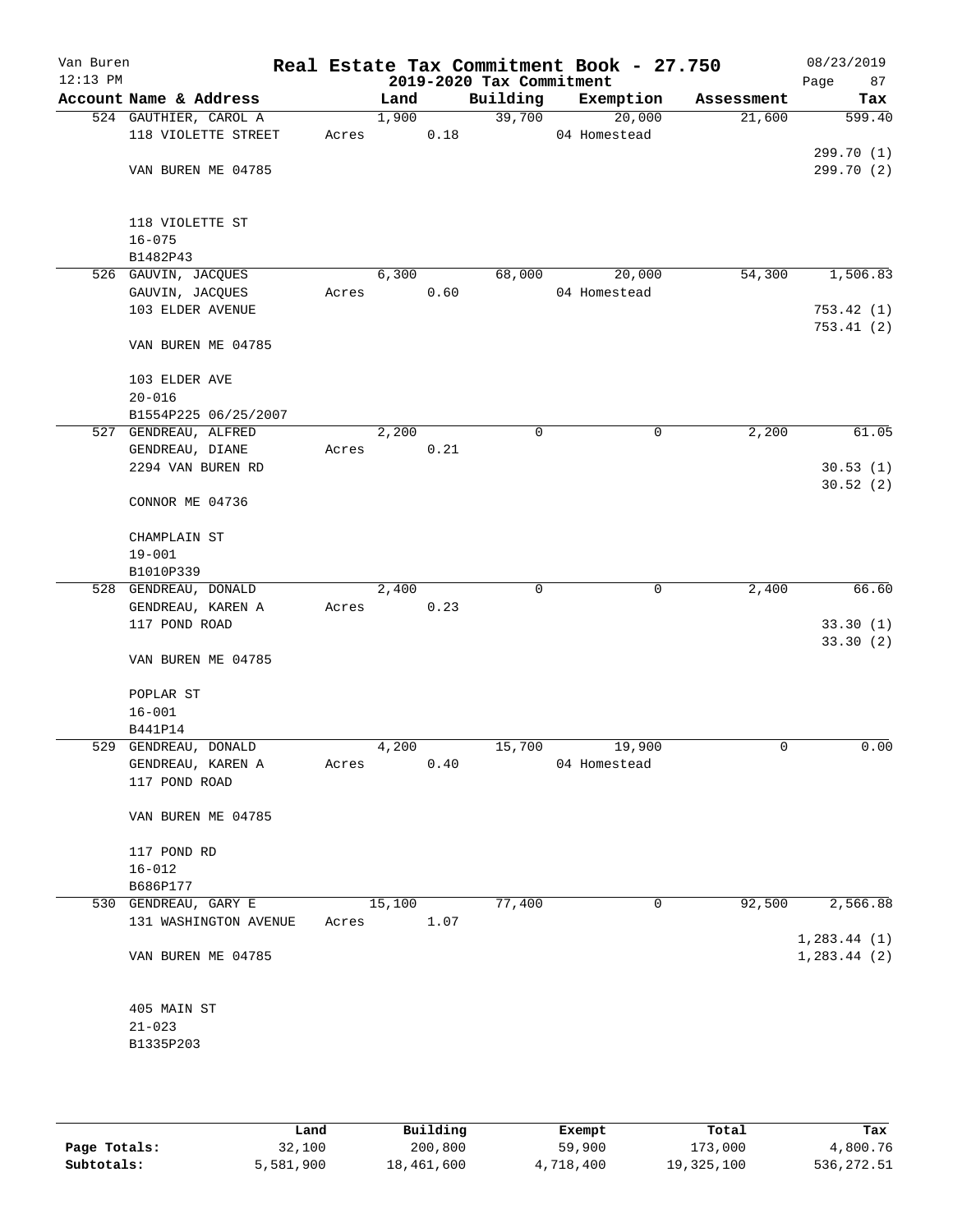| Van Buren<br>$12:13$ PM |                                            |       |        |      | 2019-2020 Tax Commitment | Real Estate Tax Commitment Book - 27.750 |            | 08/23/2019<br>Page<br>88 |
|-------------------------|--------------------------------------------|-------|--------|------|--------------------------|------------------------------------------|------------|--------------------------|
|                         | Account Name & Address                     |       | Land   |      | Building                 | Exemption                                | Assessment | Tax                      |
|                         | 531 GENDREAU, GARY E                       |       | 3,600  |      | 54,700                   | 20,000                                   | 38,300     | 1,062.83                 |
|                         | 131 WASHINGTON AVENUE                      | Acres |        | 0.34 |                          | 04 Homestead                             |            |                          |
|                         |                                            |       |        |      |                          |                                          |            | 531.42(1)                |
|                         | VAN BUREN ME 04785                         |       |        |      |                          |                                          |            | 531.41(2)                |
|                         | 131 WASHINGTON AVE                         |       |        |      |                          |                                          |            |                          |
|                         | $14 - 019$                                 |       |        |      |                          |                                          |            |                          |
|                         | B887P111                                   |       |        |      |                          |                                          |            |                          |
|                         | 532 GENDREAU, KAREN (ET<br>ALS)            |       | 10,600 |      | 22,200                   | 0                                        | 32,800     | 910.20                   |
|                         | 117 POND RD                                | Acres |        | 1.12 |                          |                                          |            |                          |
|                         |                                            |       |        |      |                          |                                          |            | 455.10(1)                |
|                         | VAN BUREN ME 04785                         |       |        |      |                          |                                          |            | 455.10(2)                |
|                         | 169 POPLAR ST                              |       |        |      |                          |                                          |            |                          |
|                         | $14 - 092$                                 |       |        |      |                          |                                          |            |                          |
|                         | B1230P87                                   |       |        |      |                          |                                          |            |                          |
|                         | 533 GENDREAU, KIM                          |       | 2,100  |      | 300                      | 0                                        | 2,400      | 66.60                    |
|                         | 177 CHAMPLAIN STREET                       | Acres |        | 0.20 |                          |                                          |            |                          |
|                         | VAN BUREN ME 04785                         |       |        |      |                          |                                          |            | 33.30(1)<br>33.30(2)     |
|                         |                                            |       |        |      |                          |                                          |            |                          |
|                         | CHAMPLAIN STREET                           |       |        |      |                          |                                          |            |                          |
|                         | $19 - 025$<br>B1477P294                    |       |        |      |                          |                                          |            |                          |
|                         | 534 GENDREAU, KIM                          |       | 4,200  |      | 62,500                   | 20,000                                   | 46,700     | 1,295.93                 |
|                         | 177 CHAMPLAIN STREET                       | Acres |        | 0.40 |                          | 04 Homestead                             |            |                          |
|                         |                                            |       |        |      |                          |                                          |            | 647.97 (1)               |
|                         | VAN BUREN ME 04785                         |       |        |      |                          |                                          |            | 647.96 (2)               |
|                         | 177 CHAMPLAIN STREET                       |       |        |      |                          |                                          |            |                          |
|                         | $19 - 026$                                 |       |        |      |                          |                                          |            |                          |
|                         | B1477P294                                  |       |        |      |                          |                                          |            |                          |
|                         | 535 GEREBEN, BALAZS I<br>GEREBEN, JANICE E | Acres | 2,800  | 0.27 | 41,400                   | 20,000<br>04 Homestead                   | 24,200     | 671.55                   |
|                         | 127 ROOSEVELT AVENUE                       |       |        |      |                          |                                          |            | 335.78 (1)               |
|                         |                                            |       |        |      |                          |                                          |            | 335.77 (2)               |
|                         | VAN BUREN ME 04785                         |       |        |      |                          |                                          |            |                          |
|                         | 127 ROOSEVELT AVE                          |       |        |      |                          |                                          |            |                          |
|                         | $14 - 115$                                 |       |        |      |                          |                                          |            |                          |
|                         | B780P207                                   |       |        |      |                          |                                          |            |                          |
|                         | 782 GERVAIS, AMY M                         |       | 2,700  |      | 35,800                   | 20,000                                   | 18,500     | 513.38                   |
|                         | GERVAIS, PETER                             | Acres |        | 0.26 |                          | 04 Homestead                             |            | 256.69(1)                |
|                         | 221 MAIN STREET                            |       |        |      |                          |                                          |            | 256.69(2)                |
|                         | VAN BUREN ME 04785                         |       |        |      |                          |                                          |            |                          |
|                         | 221 MAIN ST                                |       |        |      |                          |                                          |            |                          |
|                         | $18 - 022$                                 |       |        |      |                          |                                          |            |                          |
|                         | B1948P214 09/16/2016                       |       |        |      |                          |                                          |            |                          |
|                         |                                            |       |        |      |                          |                                          |            |                          |
|                         |                                            |       |        |      |                          |                                          |            |                          |

|              | Land      | Building   | Exempt    | Total      | Tax        |
|--------------|-----------|------------|-----------|------------|------------|
| Page Totals: | 26,000    | 216,900    | 80,000    | 162,900    | 4,520.49   |
| Subtotals:   | 5,607,900 | 18,678,500 | 4,798,400 | 19,488,000 | 540,793.00 |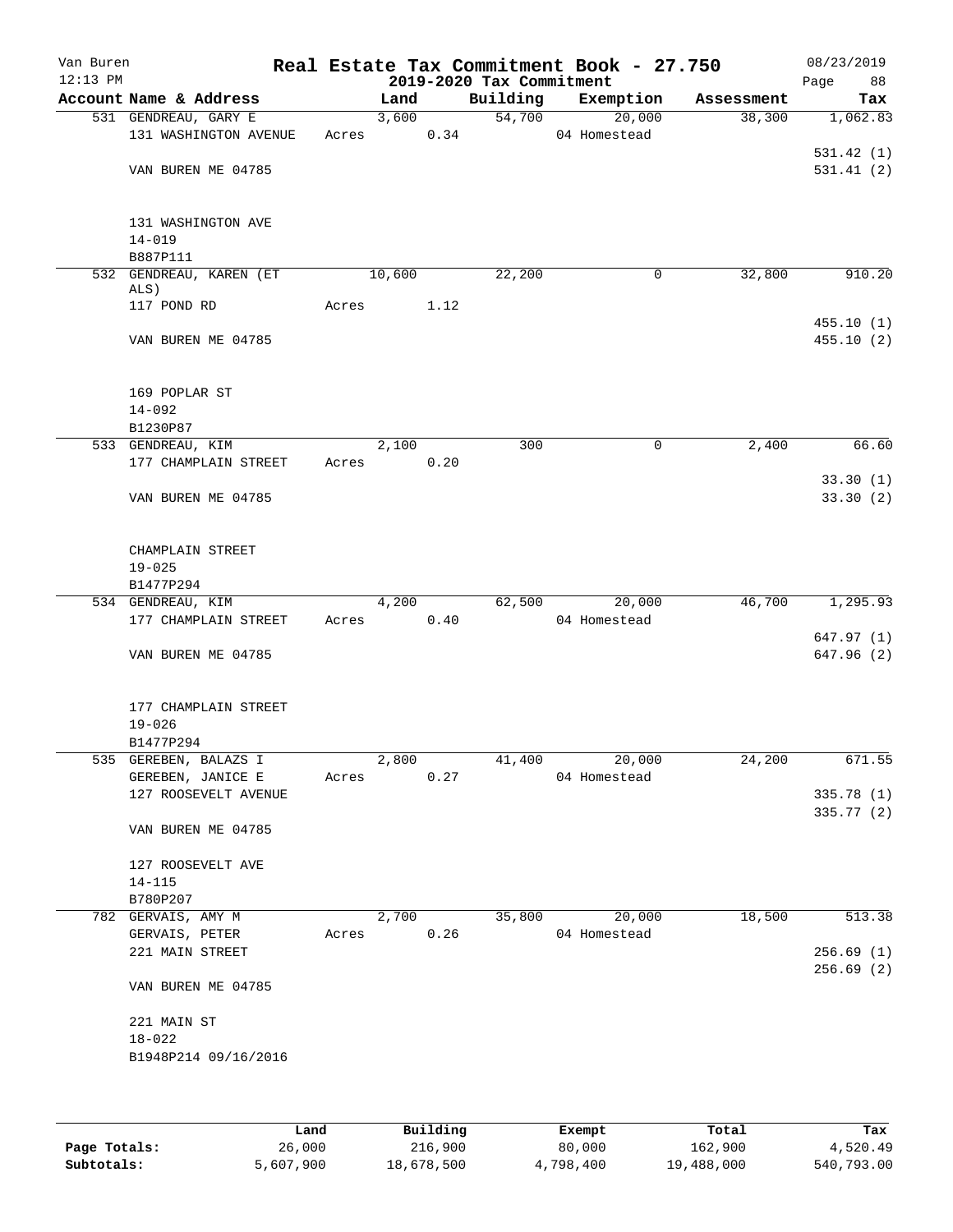| Van Buren  |                                        |       |        |       |                          | Real Estate Tax Commitment Book - 27.750 |            | 08/23/2019  |
|------------|----------------------------------------|-------|--------|-------|--------------------------|------------------------------------------|------------|-------------|
| $12:13$ PM |                                        |       |        |       | 2019-2020 Tax Commitment |                                          |            | Page<br>89  |
|            | Account Name & Address                 |       | Land   |       | Building                 | Exemption                                | Assessment | Tax         |
|            | 537 GIBSON, LAWRENCE<br>GIBSON, RONALD | Acres | 3,500  | 0.33  | 34,200                   | 20,000<br>04 Homestead                   | 17,700     | 491.18      |
|            | 115 MADISON AVENUE                     |       |        |       |                          |                                          |            | 245.59(1)   |
|            |                                        |       |        |       |                          |                                          |            | 245.59(2)   |
|            | VAN BUREN ME 04785                     |       |        |       |                          |                                          |            |             |
|            | 115 MADISON AVE<br>$14 - 102$          |       |        |       |                          |                                          |            |             |
|            | B1110P142                              |       |        |       |                          |                                          |            |             |
|            | 538 GLEW, MICHAEL W                    |       | 14,300 |       | 94,100                   | 20,000                                   | 88,400     | 2,453.10    |
|            | GLEW, ODETTE F                         | Acres |        | 6.00  |                          | 04 Homestead                             |            |             |
|            | 915 MAIN STREET                        |       |        |       |                          |                                          |            | 1,226.55(1) |
|            |                                        |       |        |       |                          |                                          |            | 1,226.55(2) |
|            | VAN BUREN ME 04785                     |       |        |       |                          |                                          |            |             |
|            | 915 MAIN ST                            |       |        |       |                          |                                          |            |             |
|            | 08-047C                                |       |        |       |                          |                                          |            |             |
|            | B1052P264                              |       |        |       |                          |                                          |            |             |
| 539        | GOLAS, EDWARD (ESTATE<br>OF)           |       | 28,600 |       | $\mathbf 0$              | $\mathbf 0$                              | 28,600     | 793.65      |
|            | C/O FELICIA FELIX                      | Acres |        | 62.94 |                          |                                          |            |             |
|            | 144 CLIFTON ST                         |       |        |       |                          |                                          |            | 396.83(1)   |
|            | WALLINGFORD CT 06492                   |       |        |       |                          |                                          |            | 396.82(2)   |
|            |                                        |       |        |       |                          |                                          |            |             |
|            | ALEXANDER RD<br>$07 - 011$             |       |        |       |                          |                                          |            |             |
|            | B839P10 06/11/1991                     |       |        |       |                          |                                          |            |             |
|            | 540 GOLDBERG, STEVEN                   |       | 1,600  |       | 19,500                   | $\mathbf 0$                              | 21,100     | 585.53      |
|            | 4600 POPPY DR. EAST                    | Acres |        | 0.15  |                          |                                          |            |             |
|            |                                        |       |        |       |                          |                                          |            | 292.77 (1)  |
|            | FT. WORTH TX 76137                     |       |        |       |                          |                                          |            | 292.76(2)   |
|            | 141 HIGH ST                            |       |        |       |                          |                                          |            |             |
|            | $14 - 078$                             |       |        |       |                          |                                          |            |             |
|            | B1561P124                              |       |        |       |                          |                                          |            |             |
|            | 541 GOODRIDGE, DARRELL B               |       | 1,500  |       | 32,500                   | 0                                        | 34,000     | 943.50      |
|            | GOODRIDGE, DENNIS B                    | Acres |        | 0.14  |                          |                                          |            |             |
|            | 1517 MAIN ST                           |       |        |       |                          |                                          |            | 471.75(1)   |
|            | GRAND ISLE ME 04746                    |       |        |       |                          |                                          |            | 471.75 (2)  |
|            | 120 PINE ST                            |       |        |       |                          |                                          |            |             |
|            | $14 - 069$                             |       |        |       |                          |                                          |            |             |
|            | B1187P94                               |       |        |       |                          |                                          |            |             |
|            | 543 GOODRIDGE, DENNIS                  |       | 12,200 |       | 28,700                   | 0                                        | 40,900     | 1,134.97    |
|            | GOODRIDGE, DARRELL                     | Acres |        | 20.00 |                          |                                          |            |             |
|            | 1517 MAIN STREET                       |       |        |       |                          |                                          |            | 567.49 (1)  |
|            | GRAND ISLE ME 04746                    |       |        |       |                          |                                          |            | 567.48(2)   |
|            | RR 1 (BARN & SHED)                     |       |        |       |                          |                                          |            |             |
|            | $08 - 052$                             |       |        |       |                          |                                          |            |             |
|            | B1467P269                              |       |        |       |                          |                                          |            |             |
|            |                                        |       |        |       |                          |                                          |            |             |
|            |                                        |       |        |       |                          |                                          |            |             |
|            |                                        |       |        |       |                          |                                          |            |             |

|              | Land      | Building   | Exempt    | Total      | Tax         |
|--------------|-----------|------------|-----------|------------|-------------|
| Page Totals: | 61,700    | 209,000    | 40,000    | 230,700    | 6,401.93    |
| Subtotals:   | 5,669,600 | 18,887,500 | 4,838,400 | 19,718,700 | 547, 194.93 |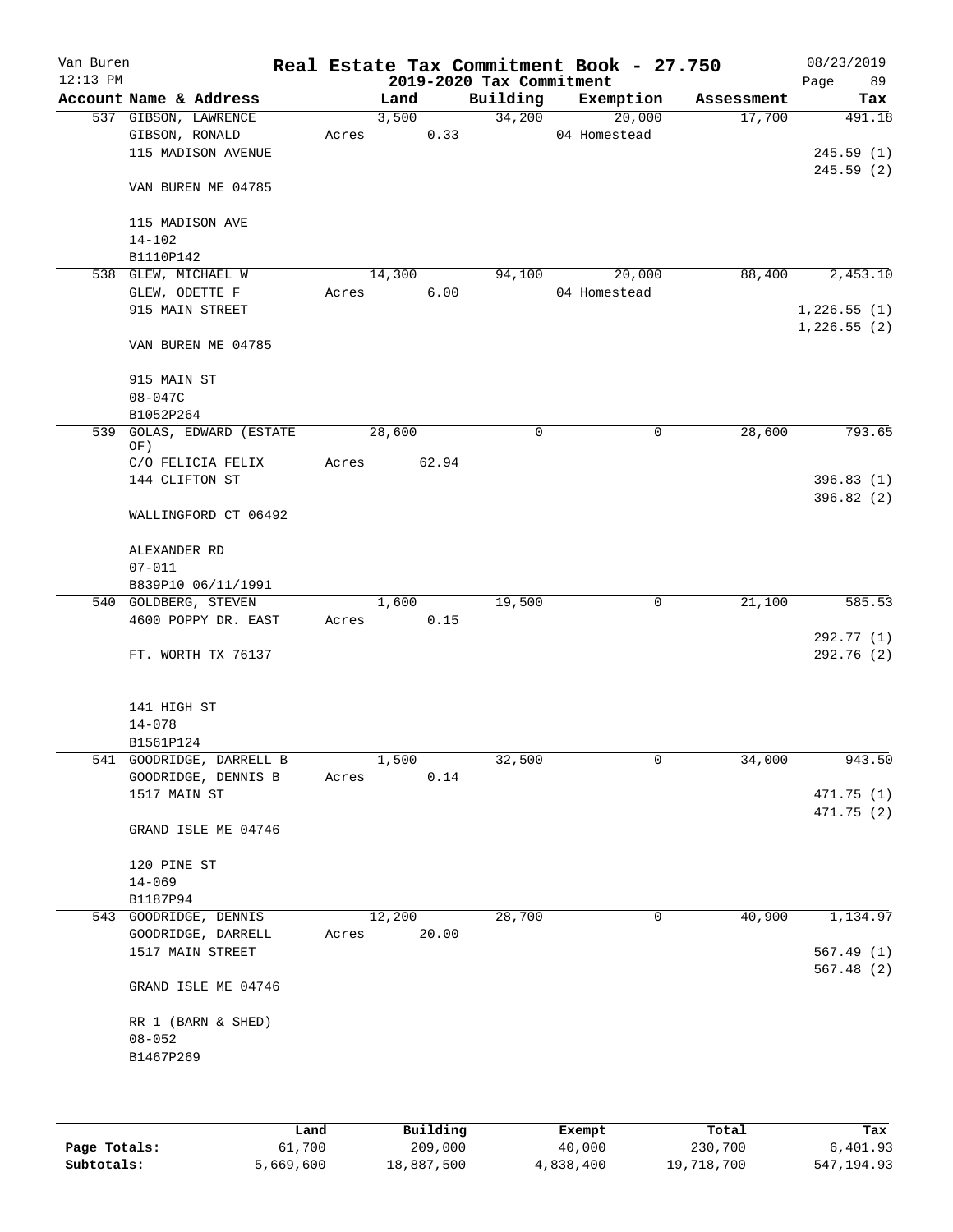| Van Buren<br>$12:13$ PM |                               |       |        |       | 2019-2020 Tax Commitment | Real Estate Tax Commitment Book - 27.750 |            | 08/23/2019<br>90<br>Page |
|-------------------------|-------------------------------|-------|--------|-------|--------------------------|------------------------------------------|------------|--------------------------|
|                         | Account Name & Address        |       | Land   |       | Building                 | Exemption                                | Assessment | Tax                      |
|                         | 542 GOODRIDGE, DENNIS D       |       | 1,900  |       | $\Omega$                 | $\Omega$                                 | 1,900      | 52.73                    |
|                         | GOODRIDGE, DARREL D           | Acres |        | 0.18  |                          |                                          |            |                          |
|                         | 1517 MAIN ST                  |       |        |       |                          |                                          |            | 26.37(1)                 |
|                         | GRAND ISLE ME 04746           |       |        |       |                          |                                          |            | 26.36(2)                 |
|                         | 133 PINE ST                   |       |        |       |                          |                                          |            |                          |
|                         | $14 - 057$                    |       |        |       |                          |                                          |            |                          |
|                         | B1139P138 12/11/1998          |       |        |       |                          |                                          |            |                          |
|                         | 544 GORDON, DENNIS J          |       | 31,800 |       | $\mathbf 0$              | $\mathbf 0$                              | 31,800     | 882.45                   |
|                         | PLANCK, MERRILY               | Acres |        | 69.00 |                          |                                          |            |                          |
|                         | 1330 W 13TH ST                |       |        |       |                          |                                          |            | 441.23 (1)               |
|                         | TEMPE AZ 85281                |       |        |       |                          |                                          |            | 441.22 (2)               |
|                         | OFF ALEXANDER RD              |       |        |       |                          |                                          |            |                          |
|                         | $09 - 032$                    |       |        |       |                          |                                          |            |                          |
|                         | B1592P211                     |       |        |       |                          |                                          |            |                          |
|                         | 937 GRANDMAISON, AMY          |       | 2,100  |       | 41,900                   | 0                                        | 44,000     | 1,221.00                 |
|                         | 143 STATE STREET              | Acres |        | 0.20  |                          |                                          |            | 610.50(1)                |
|                         | VAN BUREN ME 04785            |       |        |       |                          |                                          |            | 610.50(2)                |
|                         | 106 FERRY ST                  |       |        |       |                          |                                          |            |                          |
|                         | $18 - 056$                    |       |        |       |                          |                                          |            |                          |
|                         | B1807P151 05/02/2013          |       |        |       |                          |                                          |            |                          |
|                         | 547 GRANDMAISON, DAYTON       |       | 2,100  |       | 41,600                   | 20,000                                   | 23,700     | 657.68                   |
|                         | GRANDMAISON, HEIDI J          | Acres |        | 0.20  |                          | 04 Homestead                             |            |                          |
|                         | <b>45 MAIN STREET</b>         |       |        |       |                          |                                          |            | 328.84(1)                |
|                         | VAN BUREN ME 04785            |       |        |       |                          |                                          |            | 328.84 (2)               |
|                         | 45 MAIN ST<br>$15 - 012$      |       |        |       |                          |                                          |            |                          |
|                         | B1666P345 01/14/2010 B809P112 |       |        |       |                          |                                          |            |                          |
|                         | 548 GRANDMAISON, EARLINE      |       | 17,100 |       | 89,300                   | 20,000                                   | 86,400     | 2,397.60                 |
|                         | GRANDMAISON, GILMAN J         | Acres |        | 7.60  |                          | 04 Homestead                             |            |                          |
|                         | 11 MAIN STREET                |       |        |       |                          |                                          |            | 1, 198.80(1)             |
|                         | VAN BUREN ME 04785            |       |        |       |                          |                                          |            | 1,198.80(2)              |
|                         |                               |       |        |       |                          |                                          |            |                          |
|                         | 11 MAIN ST                    |       |        |       |                          |                                          |            |                          |
|                         | $13 - 047$                    |       |        |       |                          |                                          |            |                          |
|                         | B382P289                      |       |        |       |                          |                                          |            |                          |
|                         | 549 GRANDMAISON, JASON E      |       | 3,500  |       | 63,300                   | 20,000                                   | 46,800     | 1,298.70                 |
|                         | 143 STATE STREET              | Acres |        | 0.33  |                          | 04 Homestead                             |            |                          |
|                         | VAN BUREN ME 04785            |       |        |       |                          |                                          |            | 649.35(1)<br>649.35 (2)  |
|                         |                               |       |        |       |                          |                                          |            |                          |
|                         | 143 STATE ST                  |       |        |       |                          |                                          |            |                          |
|                         | $12A-002$                     |       |        |       |                          |                                          |            |                          |
|                         | B1783P30 10/03/2012           |       |        |       |                          |                                          |            |                          |
|                         |                               |       |        |       |                          |                                          |            |                          |

|              | Land      | Building   | Exempt    | Total      | Tax        |
|--------------|-----------|------------|-----------|------------|------------|
| Page Totals: | 58,500    | 236,100    | 60,000    | 234,600    | 6,510.16   |
| Subtotals:   | 5,728,100 | 19,123,600 | 4,898,400 | 19,953,300 | 553,705.09 |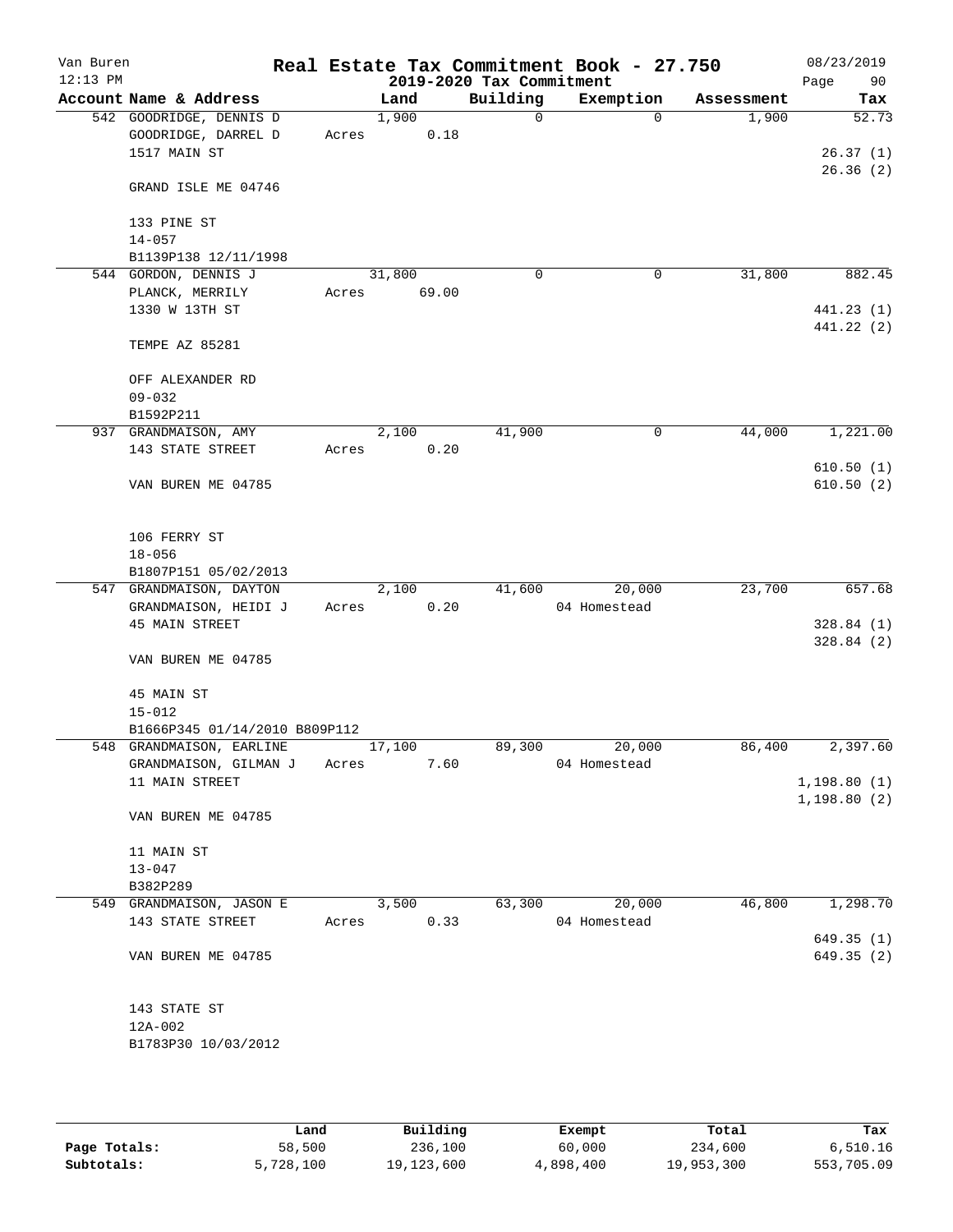| Van Buren<br>$12:13$ PM |                             |       |        |      | 2019-2020 Tax Commitment | Real Estate Tax Commitment Book - 27.750 |             | 08/23/2019<br>Page<br>91 |
|-------------------------|-----------------------------|-------|--------|------|--------------------------|------------------------------------------|-------------|--------------------------|
|                         | Account Name & Address      |       | Land   |      | Building                 | Exemption                                | Assessment  | Tax                      |
|                         | 733 GREENLEAF, LISA M       |       | 1,200  |      | 22,600                   | $\mathbf 0$                              | 23,800      | 660.45                   |
|                         | 215 MAIN STREET             | Acres |        | 0.11 |                          |                                          |             |                          |
|                         |                             |       |        |      |                          |                                          |             | 330.23(1)                |
|                         | VAN BUREN ME 04785          |       |        |      |                          |                                          |             | 330.22(2)                |
|                         | 215 MAIN ST                 |       |        |      |                          |                                          |             |                          |
|                         | $18 - 020$                  |       |        |      |                          |                                          |             |                          |
|                         | B2026P24 08/03/2018         |       |        |      |                          |                                          |             |                          |
|                         | 553 GRIVOIS, CODY           |       | 14,100 |      | 32,500                   | 20,000                                   | 26,600      | 738.15                   |
|                         | PO BOX 526                  | Acres |        | 5.65 |                          | 04 Homestead                             |             |                          |
|                         |                             |       |        |      |                          |                                          |             | 369.08(1)                |
|                         | VAN BUREN ME 04785          |       |        |      |                          |                                          |             | 369.07(2)                |
|                         | 151 MASSE RD                |       |        |      |                          |                                          |             |                          |
|                         | $02 - 013$                  |       |        |      |                          |                                          |             |                          |
|                         | B1962P101 01/11/2017        |       |        |      |                          |                                          |             |                          |
|                         | 554 GRIVOIS, DONALD         |       | 7,700  |      | 46,600                   | $\mathsf{O}$                             | 54,300      | 1,506.83                 |
|                         | 933 MAIN ST.                | Acres |        | 0.73 |                          |                                          |             |                          |
|                         |                             |       |        |      |                          |                                          |             | 753.42(1)                |
|                         | VAN BUREN ME 04785          |       |        |      |                          |                                          |             | 753.41(2)                |
|                         | 139 CHAMPLAIN ST            |       |        |      |                          |                                          |             |                          |
|                         | $20 - 021$                  |       |        |      |                          |                                          |             |                          |
|                         | B1932P243 05/11/2016        |       |        |      |                          |                                          |             |                          |
|                         | 561 GRIVOIS, DONALD         |       | 14,200 |      | 74,800                   | 20,000                                   | 69,000      | 1,914.75                 |
|                         | GRIVOIS, CRYSTAL A          | Acres |        | 5.85 |                          | 04 Homestead                             |             |                          |
|                         | 933 MAIN ST.                |       |        |      |                          |                                          |             | 957.38 (1)               |
|                         |                             |       |        |      |                          |                                          |             | 957.37 (2)               |
|                         | VAN BUREN ME 04785          |       |        |      |                          |                                          |             |                          |
|                         | 933 MAIN ST                 |       |        |      |                          |                                          |             |                          |
|                         | $08 - 053$                  |       |        |      |                          |                                          |             |                          |
|                         | B1452P207                   |       |        |      |                          |                                          |             |                          |
|                         | 552 GRIVOIS, DONALD R       |       | 2,900  |      | 0                        | 2,900                                    | $\mathbf 0$ | 0.00                     |
|                         | RODIZZA, DOREEN M           | Acres |        | 0.28 |                          | 04 Homestead                             |             |                          |
|                         | PO BOX 1018                 |       |        |      |                          |                                          |             |                          |
|                         | 35 HUMMINGBIRD HILL         |       |        |      |                          |                                          |             |                          |
|                         | GRANTHAM NH 03753           |       |        |      |                          |                                          |             |                          |
|                         |                             |       |        |      |                          |                                          |             |                          |
|                         | 122 MONROE ST<br>$23 - 020$ |       |        |      |                          |                                          |             |                          |
|                         | B1831P290 10/16/2013        |       |        |      |                          |                                          |             |                          |
|                         | 1368 GRIVOIS, GORDON        |       | 12,200 |      | 99,400                   | 20,000                                   | 91,600      | 2,541.90                 |
|                         | GRIVOIS, VELMA              | Acres |        | 2.70 |                          | 04 Homestead                             |             |                          |
|                         | 135 MONROE STREET           |       |        |      |                          |                                          |             | 1, 270.95(1)             |
|                         |                             |       |        |      |                          |                                          |             | 1, 270.95(2)             |
|                         | VAN BUREN ME 04785          |       |        |      |                          |                                          |             |                          |
|                         | 135 MONROE ST               |       |        |      |                          |                                          |             |                          |
|                         | $23 - 119$                  |       |        |      |                          |                                          |             |                          |
|                         | B1967P1 03/01/2017          |       |        |      |                          |                                          |             |                          |
|                         |                             |       |        |      |                          |                                          |             |                          |
|                         |                             |       |        |      |                          |                                          |             |                          |

|              | Land      | Building   | Exempt    | Total        | Tax        |
|--------------|-----------|------------|-----------|--------------|------------|
| Page Totals: | 52,300    | 275,900    | 62,900    | 265,300      | 7,362.08   |
| Subtotals:   | 5,780,400 | 19,399,500 | 4,961,300 | 20, 218, 600 | 561,067.17 |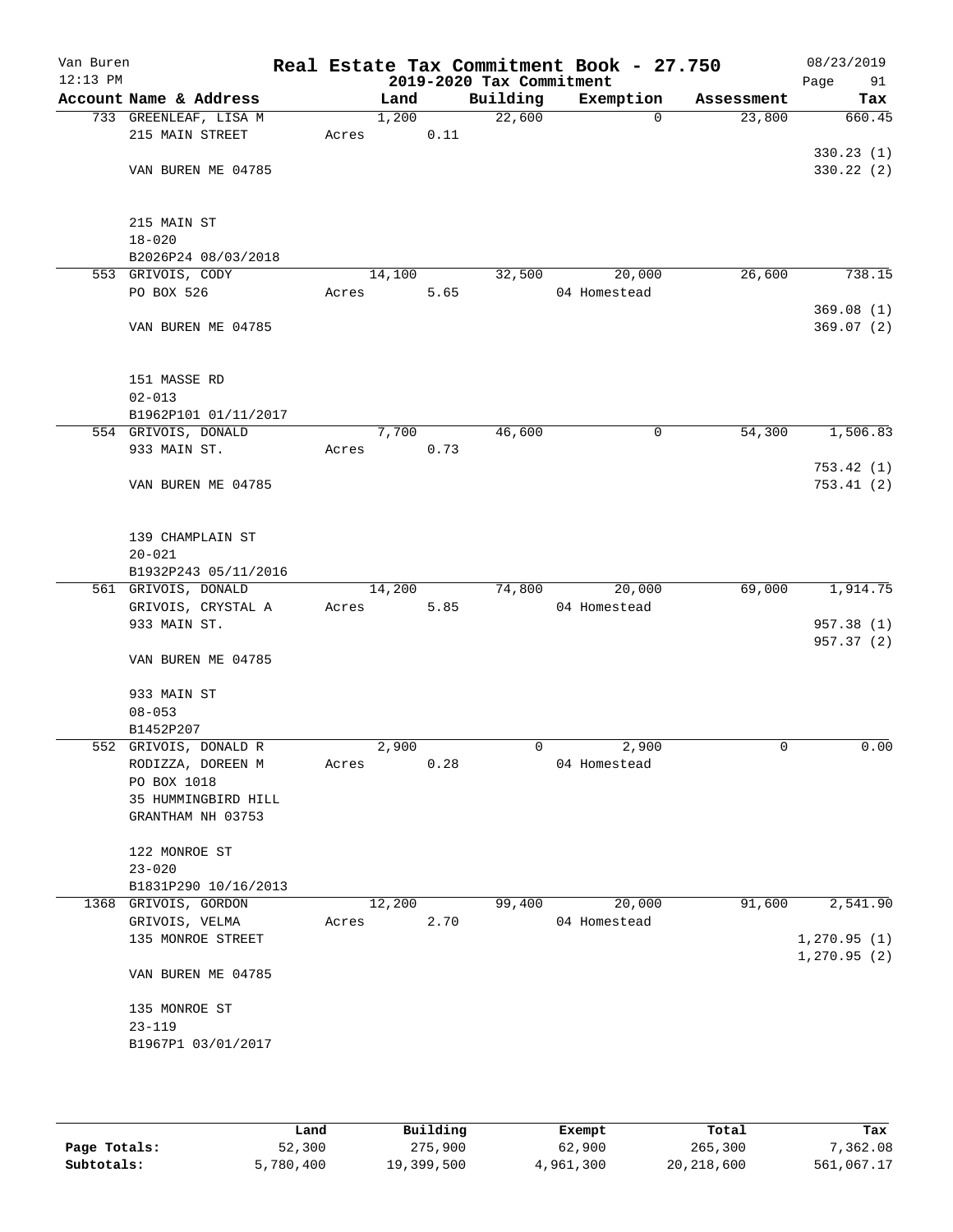| Van Buren<br>$12:13$ PM |                                                   |        |      | 2019-2020 Tax Commitment | Real Estate Tax Commitment Book - 27.750 |            | 08/23/2019<br>Page<br>92 |
|-------------------------|---------------------------------------------------|--------|------|--------------------------|------------------------------------------|------------|--------------------------|
|                         | Account Name & Address                            | Land   |      | Building                 | Exemption                                | Assessment | Tax                      |
|                         | 555 GRIVOIS, JAMES J &<br>GAETANE P (LIFE ESTATE) | 10,600 |      | 59,300                   | 20,000                                   | 49,900     | 1,384.73                 |
|                         | CYR, TAMMY                                        | Acres  | 1.14 |                          | 04 Homestead                             |            |                          |
|                         | 150 CHAMPLAIN ST                                  |        |      |                          |                                          |            | 692.37 (1)               |
|                         | VAN BUREN ME 04785                                |        |      |                          |                                          |            | 692.36 (2)               |
|                         |                                                   |        |      |                          |                                          |            |                          |
|                         | 150 CHAMPLAIN ST                                  |        |      |                          |                                          |            |                          |
|                         | $19 - 063$                                        |        |      |                          |                                          |            |                          |
|                         | B1926P139 03/15/2016                              |        |      |                          |                                          |            |                          |
|                         | 556 GRIVOIS, NELSON G                             | 11,000 |      | 54,300                   | 26,000                                   | 39,300     | 1,090.58                 |
|                         | GRIVOIS, CLAUDETTE G                              | Acres  | 1.52 |                          | 04 Homestead                             |            |                          |
|                         | 176 CHAMPLAIN STREET                              |        |      |                          | 02 Veteran                               |            | 545.29(1)                |
|                         | VAN BUREN ME 04785                                |        |      |                          |                                          |            | 545.29(2)                |
|                         | 176 CHAMPLAIN ST                                  |        |      |                          |                                          |            |                          |
|                         | $19 - 072$                                        |        |      |                          |                                          |            |                          |
|                         | B827P115 08/30/1975                               |        |      |                          |                                          |            |                          |
|                         | 563 GUERETTE, WAYNE                               | 13,100 |      | 76,400                   | 20,000                                   | 69,500     | 1,928.63                 |
|                         | GUERRETTE, GLORIA A                               | Acres  | 2.65 |                          | 04 Homestead                             |            |                          |
|                         | 868 MAIN ST                                       |        |      |                          |                                          |            | 964.32(1)                |
|                         | VAN BUREN ME 04785                                |        |      |                          |                                          |            | 964.31(2)                |
|                         |                                                   |        |      |                          |                                          |            |                          |
|                         | 868 MAIN ST<br>$08 - 037A$                        |        |      |                          |                                          |            |                          |
|                         | 564 GUILLETTE, CHARLES O                          | 3,600  |      | 46,000                   | 20,000                                   | 29,600     | 821.40                   |
|                         | GUILLETTE, TINA R                                 | Acres  | 0.34 |                          | 04 Homestead                             |            |                          |
|                         | 109 POND ROAD                                     |        |      |                          |                                          |            | 410.70 (1)               |
|                         |                                                   |        |      |                          |                                          |            | 410.70(2)                |
|                         | VAN BUREN ME 04785                                |        |      |                          |                                          |            |                          |
|                         | 109 POND RD                                       |        |      |                          |                                          |            |                          |
|                         | $16 - 009$                                        |        |      |                          |                                          |            |                          |
|                         | B1162P259 04/20/1999                              |        |      |                          |                                          |            |                          |
|                         | 565 GUILLETTE, CHARLES O                          | 2,100  |      | 35,600                   | 20,000                                   | 17,700     | 491.18                   |
|                         | 116 FERRY STREET                                  | Acres  | 0.20 |                          | 04 Homestead                             |            |                          |
|                         |                                                   |        |      |                          |                                          |            | 245.59 (1)               |
|                         | VAN BUREN ME 04785                                |        |      |                          |                                          |            | 245.59(2)                |
|                         |                                                   |        |      |                          |                                          |            |                          |
|                         | 116 FERRY ST                                      |        |      |                          |                                          |            |                          |
|                         | $18 - 052$                                        |        |      |                          |                                          |            |                          |
|                         | B408P300 01/04/1971                               |        |      |                          |                                          |            |                          |
|                         | 1339 HALL, CINDY                                  | 10,100 |      | 26,300                   | 0                                        | 36,400     | 1,010.10                 |
|                         | 792 MAIN STREET                                   | Acres  | 0.70 |                          |                                          |            |                          |
|                         |                                                   |        |      |                          |                                          |            | 505.05(1)                |
|                         | VAN BUREN ME 04785                                |        |      |                          |                                          |            | 505.05(2)                |
|                         | 792 MAIN ST                                       |        |      |                          |                                          |            |                          |
|                         | $08 - 026$                                        |        |      |                          |                                          |            |                          |
|                         | B1990P56 09/21/2017                               |        |      |                          |                                          |            |                          |
|                         |                                                   |        |      |                          |                                          |            |                          |

|              | Land      | Building   | Exempt    | Total      | Tax        |
|--------------|-----------|------------|-----------|------------|------------|
| Page Totals: | 50,500    | 297,900    | 106,000   | 242,400    | 6,726.62   |
| Subtotals:   | 5,830,900 | 19,697,400 | 5,067,300 | 20,461,000 | 567,793.79 |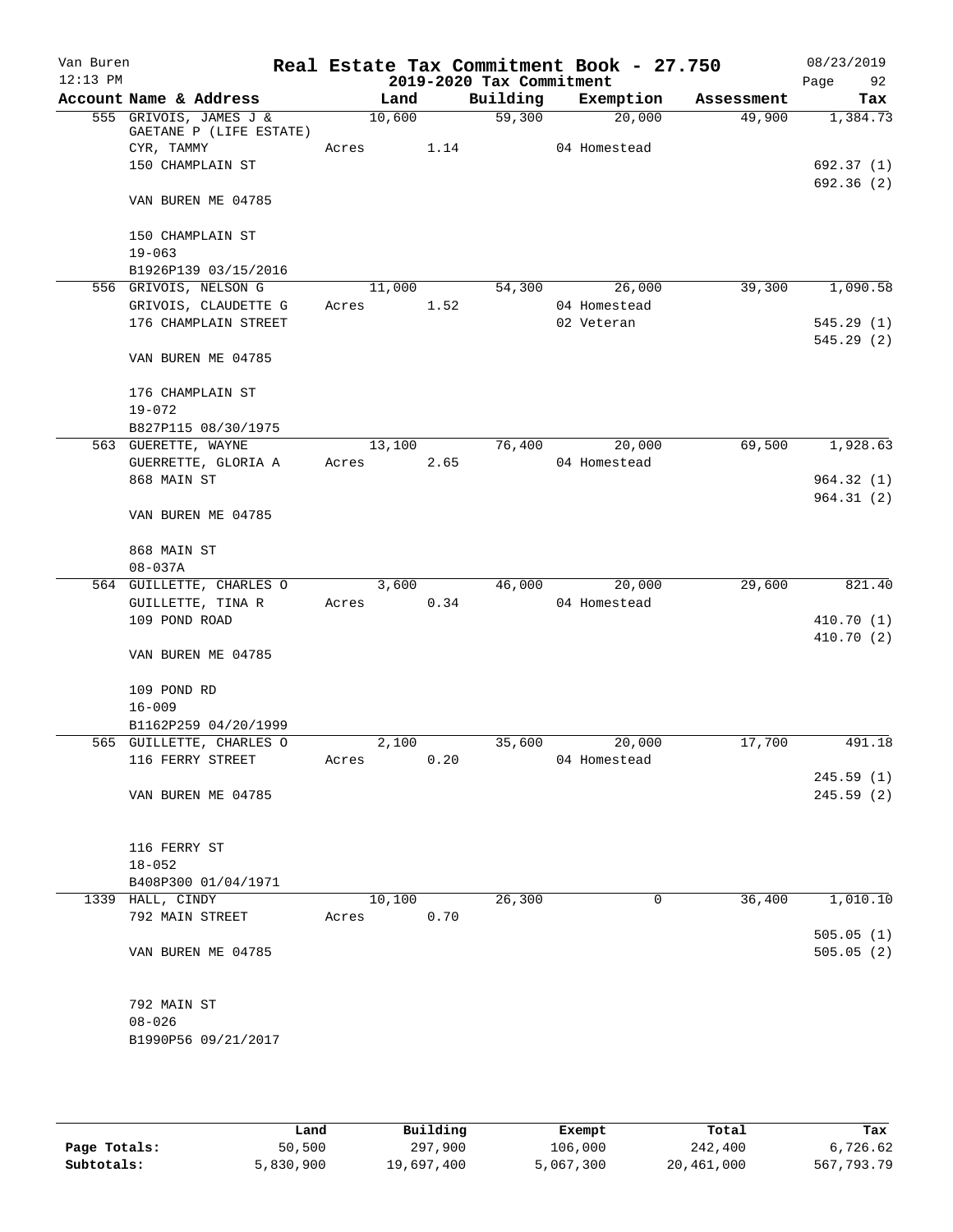| Van Buren<br>$12:13$ PM |                                  |        |                                  |          | Real Estate Tax Commitment Book - 27.750 |                       | 08/23/2019                 |
|-------------------------|----------------------------------|--------|----------------------------------|----------|------------------------------------------|-----------------------|----------------------------|
|                         | Account Name & Address           |        | 2019-2020 Tax Commitment<br>Land | Building | Exemption                                |                       | 93<br>Page                 |
|                         |                                  |        |                                  |          |                                          | Assessment<br>26, 200 | Tax                        |
|                         | 1166 HANKE, RICHARD T            |        | 13,000                           | 33,200   | 20,000                                   |                       | 727.05                     |
|                         | 295 STATE ST.                    | Acres  | 2.42                             |          | 04 Homestead                             |                       |                            |
|                         |                                  |        |                                  |          |                                          |                       | 363.53(1)                  |
|                         | VAN BUREN ME 04785               |        |                                  |          |                                          |                       | 363.52(2)                  |
|                         | 295 STATE ST                     |        |                                  |          |                                          |                       |                            |
|                         | $03 - 012E$                      |        |                                  |          |                                          |                       |                            |
|                         | B1978P28 06/13/2017              |        |                                  |          |                                          |                       |                            |
|                         | 566 HANSON, RAYMOND E            |        | 11,200                           | 37,600   | 0                                        | 48,800                | 1,354.20                   |
|                         | HANSON, SHIRLEY M                | Acres  | 0.84                             |          |                                          |                       |                            |
|                         | 257 MAIN STREET                  |        |                                  |          |                                          |                       | 677.10(1)                  |
|                         |                                  |        |                                  |          |                                          |                       | 677.10(2)                  |
|                         | VAN BUREN ME 04785               |        |                                  |          |                                          |                       |                            |
|                         | 640 MAIN ST                      |        |                                  |          |                                          |                       |                            |
|                         | $25 - 012$                       |        |                                  |          |                                          |                       |                            |
|                         | B1325P258                        |        |                                  |          |                                          |                       |                            |
|                         | 567 HANSON, RAYMOND E            |        | 1,800                            | 49,600   | 20,000                                   | 31,400                | 871.35                     |
|                         | HANSON, SHIRLEY M                | Acres  | 0.17                             |          | 04 Homestead                             |                       |                            |
|                         | 257 MAIN STREET                  |        |                                  |          |                                          |                       | 435.68 (1)                 |
|                         |                                  |        |                                  |          |                                          |                       | 435.67 (2)                 |
|                         | VAN BUREN ME 04785               |        |                                  |          |                                          |                       |                            |
|                         | 257 MAIN ST                      |        |                                  |          |                                          |                       |                            |
|                         | $18 - 042$                       |        |                                  |          |                                          |                       |                            |
|                         | B1495P1                          |        |                                  |          |                                          |                       |                            |
|                         | 107 HARRELL, ADAM W              |        | 8,600                            | 93,500   | $\mathbf{0}$                             | 102,100               | 2,833.28                   |
|                         | 105 MAIN STREET                  | Acres  | 0.82                             |          |                                          |                       |                            |
|                         | VAN BUREN ME 04785               |        |                                  |          |                                          |                       | 1,416.64(1)<br>1,416.64(2) |
|                         | 105 MAIN ST                      |        |                                  |          |                                          |                       |                            |
|                         | $14 - 124A$                      |        |                                  |          |                                          |                       |                            |
|                         | B2043P288 12/27/2018             |        |                                  |          |                                          |                       |                            |
|                         | 893 HARTWICH, BRUNO              |        | 3,800                            | 9,100    | 12,900                                   | 0                     | 0.00                       |
|                         | 133 WILSON STREET                |        |                                  |          | 04 Homestead                             |                       |                            |
|                         | VAN BUREN ME 04785               |        |                                  |          |                                          |                       |                            |
|                         |                                  |        |                                  |          |                                          |                       |                            |
|                         | 133 WILSON ST                    |        |                                  |          |                                          |                       |                            |
|                         | $23 - 039$                       |        |                                  |          |                                          |                       |                            |
|                         | B1270P286                        |        |                                  |          |                                          |                       |                            |
|                         | 559 HASETTE SHAMSIE, RACHEL      |        | 15,500                           | 0        | 0                                        | 15,500                | 430.13                     |
|                         | R<br>4002 CASTLE VALLEY<br>DRIVE | Acres  | 35.00                            |          |                                          |                       |                            |
|                         |                                  |        |                                  |          |                                          |                       | 215.07(1)                  |
|                         | CORPUS CHRISTI TX 78410          |        |                                  |          |                                          |                       | 215.06(2)                  |
|                         |                                  |        |                                  |          |                                          |                       |                            |
|                         | CASTONGUAY RD                    |        |                                  |          |                                          |                       |                            |
|                         | $02 - 032$                       |        |                                  |          |                                          |                       |                            |
|                         | B2030P269 09/10/2018             |        |                                  |          |                                          |                       |                            |
|                         |                                  |        |                                  |          |                                          |                       |                            |
|                         |                                  | Land   | Building                         |          | Exempt                                   | Total                 | Tax                        |
| Page Totals:            |                                  | 53,900 | 223,000                          |          | 52,900                                   | 224,000               | 6,216.01                   |

**Subtotals:** 5,884,800 19,920,400 5,120,200 20,685,000 574,009.80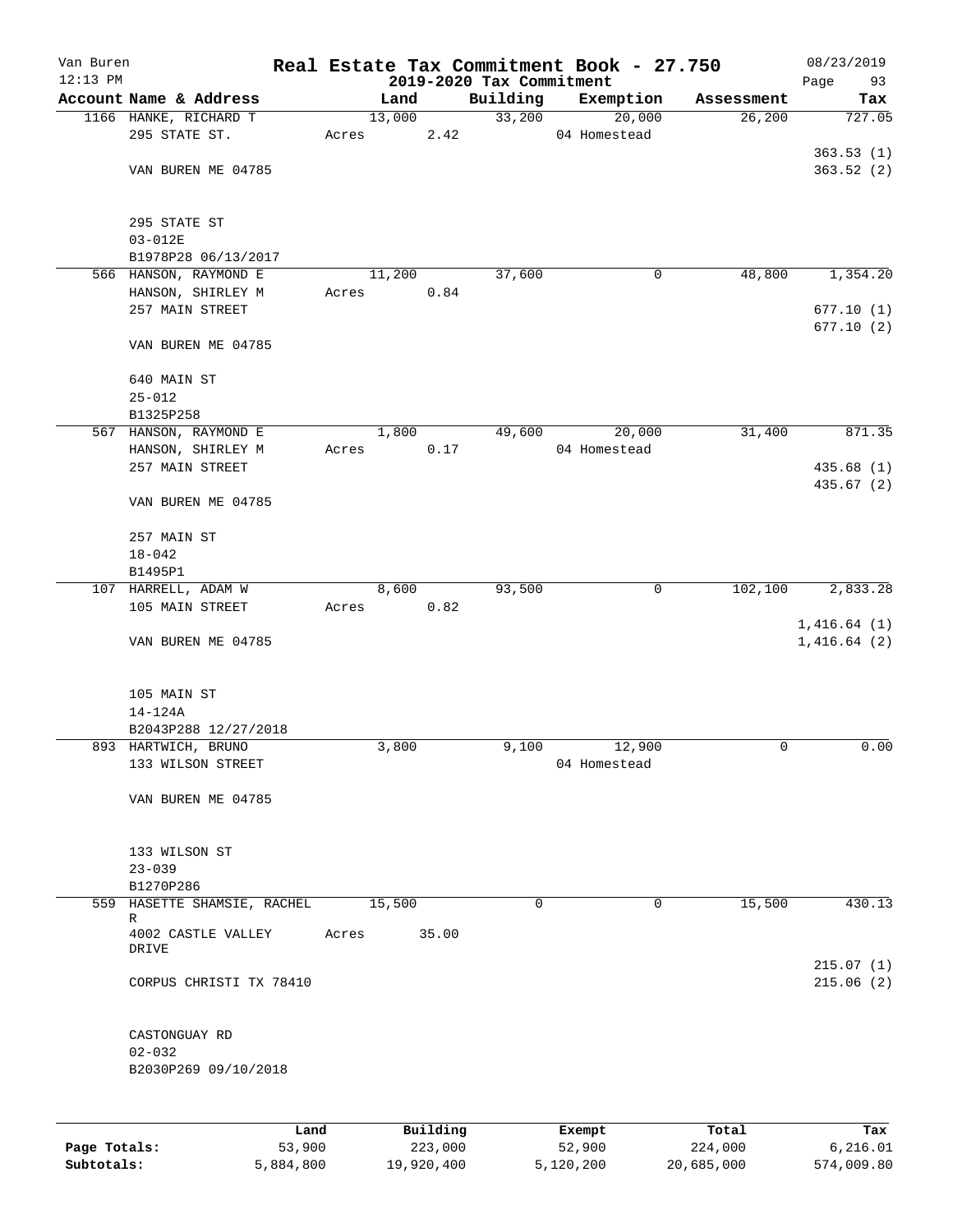| Van Buren<br>$12:13$ PM |                                                        | Real Estate Tax Commitment Book - 27.750 | 2019-2020 Tax Commitment |              |            | 08/23/2019<br>Page<br>94 |
|-------------------------|--------------------------------------------------------|------------------------------------------|--------------------------|--------------|------------|--------------------------|
|                         | Account Name & Address                                 | Land                                     | Building                 | Exemption    | Assessment | Tax                      |
|                         | 560 HASETTE SHAMSIE, RACHEL<br>R<br>4002 CASTLE VALLEY | 20,600<br>Acres<br>40.00                 | $\mathbf 0$              | $\mathbf 0$  | 20,600     | 571.65                   |
|                         | <b>DRIVE</b><br>CORPUS CHRISTI TX 78410                |                                          |                          |              |            | 285.83(1)<br>285.82 (2)  |
|                         |                                                        |                                          |                          |              |            |                          |
|                         | CASTONGUAY RD<br>$02 - 036$                            |                                          |                          |              |            |                          |
|                         | B2030P269 09/10/2018                                   |                                          |                          |              |            |                          |
|                         | 572 HASSELL, BENJAMIN J<br>GRAHAM, JENNIFER A          | 19,100<br>43.00<br>Acres                 | 16,200                   | 0            | 35,300     | 979.58                   |
|                         | 19 NOTRE DAME RD                                       |                                          |                          |              |            | 489.79 (1)<br>489.79 (2) |
|                         | GRAND ISLE ME 04746                                    |                                          |                          |              |            |                          |
|                         | 220 PARENT RD<br>$09 - 039$                            |                                          |                          |              |            |                          |
|                         | B1769P126 06/25/2012                                   |                                          |                          |              |            |                          |
|                         | 980 HATCH, TAMMY<br>PO BOX 96                          | 1,600<br>0.15<br>Acres                   | 36,100                   | 0            | 37,700     | 1,046.18                 |
|                         |                                                        |                                          |                          |              |            | 523.09(1)                |
|                         | VAN BUREN ME 04785                                     |                                          |                          |              |            | 523.09(2)                |
|                         | 131 HIGH ST                                            |                                          |                          |              |            |                          |
|                         | $14 - 075$<br>B2007P31 02/16/2018                      |                                          |                          |              |            |                          |
|                         | 575 HEBERT, ELIZABETH A                                | 7,000                                    | 53,500                   | 20,000       | 40,500     | 1,123.88                 |
|                         | PO BOX 487                                             | 0.67<br>Acres                            |                          | 04 Homestead |            |                          |
|                         | VAN BUREN ME 04785                                     |                                          |                          |              |            | 561.94(1)<br>561.94(2)   |
|                         | 138 POPLAR ST                                          |                                          |                          |              |            |                          |
|                         | $16 - 023$                                             |                                          |                          |              |            |                          |
|                         | B935P94                                                |                                          |                          |              |            |                          |
|                         | 578 HEBERT, GLORIA<br>2820 SOUTHWEST 105 AVE           | 3,000<br>0.29<br>Acres                   | 56,000                   | 0            | 59,000     | 1,637.25                 |
|                         |                                                        |                                          |                          |              |            | 818.63(1)                |
|                         | MIAMI FL 33165                                         |                                          |                          |              |            | 818.62(2)                |
|                         | 109 POPLAR ST                                          |                                          |                          |              |            |                          |
|                         | $14 - 125$                                             |                                          |                          |              |            |                          |
|                         | B1957P77 11/29/2016<br>1074 HEBERT, JOHN               | 2,400                                    | 13,600                   | 0            | 16,000     | 444.00                   |
|                         | HEBERT, AMY                                            | 0.23<br>Acres                            |                          |              |            |                          |
|                         | 138 PARK STREET                                        |                                          |                          |              |            | 222.00(1)<br>222.00(2)   |
|                         | VAN BUREN ME 04785                                     |                                          |                          |              |            |                          |
|                         | 186 MAIN ST.                                           |                                          |                          |              |            |                          |
|                         | $18 - 136$                                             |                                          |                          |              |            |                          |
|                         | B1718P320 05/05/2011                                   |                                          |                          |              |            |                          |
|                         |                                                        |                                          |                          |              |            |                          |
|                         | Land                                                   | Building                                 |                          | Exempt       | Total      | Tax                      |

|              | Land      | Building   | Exempt    | Total      | Tax        |
|--------------|-----------|------------|-----------|------------|------------|
| Page Totals: | 53,700    | 175,400    | 20,000    | 209,100    | 5,802.54   |
| Subtotals:   | 5,938,500 | 20,095,800 | 5,140,200 | 20,894,100 | 579,812.34 |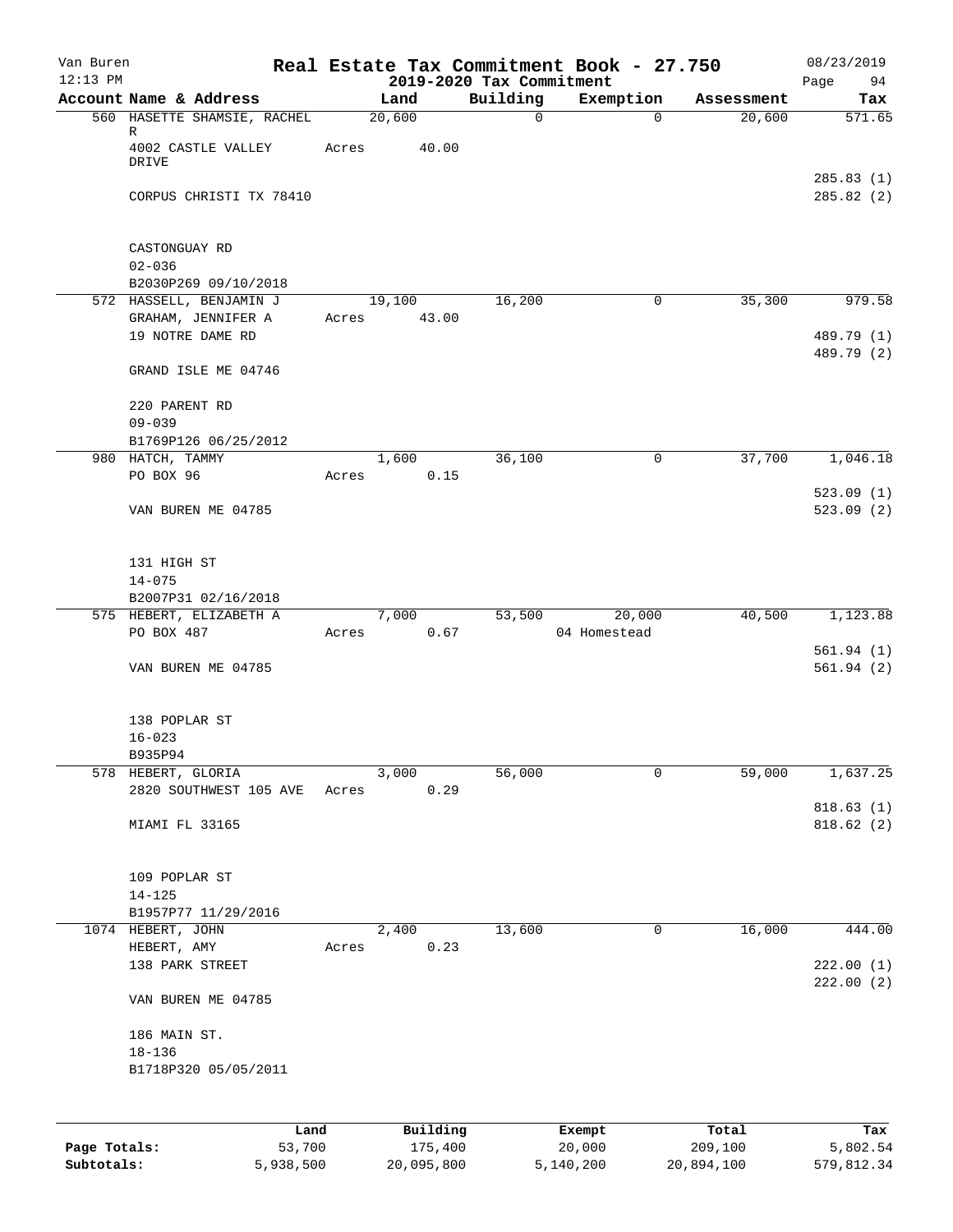| Van Buren<br>$12:13$ PM |                                           |       |        |          | 2019-2020 Tax Commitment | Real Estate Tax Commitment Book - 27.750 |            | 08/23/2019<br>Page<br>95 |
|-------------------------|-------------------------------------------|-------|--------|----------|--------------------------|------------------------------------------|------------|--------------------------|
|                         | Account Name & Address                    |       | Land   |          | Building                 | Exemption                                | Assessment | Tax                      |
|                         | 1409 HEBERT, JOHN H                       |       | 6,000  |          | $\mathbf 0$              | 0                                        | 6,000      | 166.50                   |
|                         | 138 PARK STREET                           | Acres |        | 9.00     |                          |                                          |            |                          |
|                         |                                           |       |        |          |                          |                                          |            | 83.25(1)                 |
|                         | VAN BUREN ME 04785                        |       |        |          |                          |                                          |            | 83.25 (2)                |
|                         |                                           |       |        |          |                          |                                          |            |                          |
|                         |                                           |       |        |          |                          |                                          |            |                          |
|                         | OFF ALEXANDER RD<br>$05 - 022$            |       |        |          |                          |                                          |            |                          |
|                         | B1942P280 07/28/2016                      |       |        |          |                          |                                          |            |                          |
|                         | 890 HEBERT, JOHN H JR                     |       | 11,200 |          | 83,300                   | 20,000                                   | 74,500     | 2,067.38                 |
|                         | HEBERT, AMY N                             | Acres |        | 1.70     |                          | 04 Homestead                             |            |                          |
|                         | 138 PARK STREET                           |       |        |          |                          |                                          |            | 1,033.69(1)              |
|                         |                                           |       |        |          |                          |                                          |            | 1,033.69(2)              |
|                         | VAN BUREN ME 04785                        |       |        |          |                          |                                          |            |                          |
|                         | 138 PARK ST                               |       |        |          |                          |                                          |            |                          |
|                         | $17 - 059$                                |       |        |          |                          |                                          |            |                          |
|                         | B329P485                                  |       |        |          |                          |                                          |            |                          |
|                         | 577 HEBERT, JOHN H JR                     |       | 2,400  |          | 32,500                   | 0                                        | 34,900     | 968.48                   |
|                         | HEBERT, AMY N                             | Acres |        | 0.12     |                          |                                          |            |                          |
|                         | 138 PARK STREET                           |       |        |          |                          |                                          |            | 484.24 (1)               |
|                         |                                           |       |        |          |                          |                                          |            | 484.24 (2)               |
|                         | VAN BUREN ME 04785                        |       |        |          |                          |                                          |            |                          |
|                         | 74 MAIN ST                                |       |        |          |                          |                                          |            |                          |
|                         | $15 - 092A$                               |       |        |          |                          |                                          |            |                          |
|                         | B1793P227 12/19/2012                      |       |        |          |                          |                                          |            |                          |
|                         | 403 HEBERT, JOHN H JR                     |       | 3,200  |          | 55,700                   | 20,000                                   | 38,900     | 1,079.47                 |
|                         | HEBERT, AMY N<br>138 PARK STREET          | Acres |        | 0.30     |                          | 04 Homestead                             |            |                          |
|                         |                                           |       |        |          |                          |                                          |            | 539.74 (1)<br>539.73 (2) |
|                         | VAN BUREN ME 04785                        |       |        |          |                          |                                          |            |                          |
|                         | 192 MAIN ST                               |       |        |          |                          |                                          |            |                          |
|                         | $18 - 135$                                |       |        |          |                          |                                          |            |                          |
|                         | B1686P281 06/30/2010                      |       |        |          |                          |                                          |            |                          |
|                         | 576 HEBERT, JOHN H SR                     |       | 2,800  |          | 69,400                   | 20,000                                   | 52,200     | 1,448.55                 |
|                         | HEBERT, SYLVIA                            | Acres |        | 0.27     |                          | 04 Homestead                             |            |                          |
|                         | PO BOX 157                                |       |        |          |                          |                                          |            | 724.28 (1)               |
|                         |                                           |       |        |          |                          |                                          |            | 724.27(2)                |
|                         | VAN BUREN ME 04785                        |       |        |          |                          |                                          |            |                          |
|                         | 135 ROOSEVELT AVE                         |       |        |          |                          |                                          |            |                          |
|                         | 14-117                                    |       |        |          |                          |                                          |            |                          |
|                         | B392P459                                  |       |        |          |                          |                                          |            |                          |
|                         | 1382 HERBERT VAILLANCOURT<br>FAMILY TRUST |       | 3,800  |          | 53,700                   | 0                                        | 57,500     | 1,595.63                 |
|                         | VAILLANCOURT, ANN,                        | Acres |        | 0.36     |                          |                                          |            |                          |
|                         | PATRICK & LAJOIE, SUSAN                   |       |        |          |                          |                                          |            |                          |
|                         | 7 MAIN ST                                 |       |        |          |                          |                                          |            | 797.82 (1)               |
|                         | VAN BUREN ME 04785                        |       |        |          |                          |                                          |            | 797.81 (2)               |
|                         | 181 MAIN ST                               |       |        |          |                          |                                          |            |                          |
|                         | $17 - 005$                                |       |        |          |                          |                                          |            |                          |
|                         | B1877P322 12/18/2014                      |       |        |          |                          |                                          |            |                          |
|                         |                                           |       |        |          |                          |                                          |            |                          |
|                         | Land,                                     |       |        | Building |                          | <b>Exempt</b>                            | Total      | Tax                      |

|              | Land      | Building   | Exempt    | Total      | Tax        |
|--------------|-----------|------------|-----------|------------|------------|
| Page Totals: | 29,400    | 294,600    | 60,000    | 264,000    | 7,326.01   |
| Subtotals:   | 5,967,900 | 20,390,400 | 5,200,200 | 21,158,100 | 587,138.35 |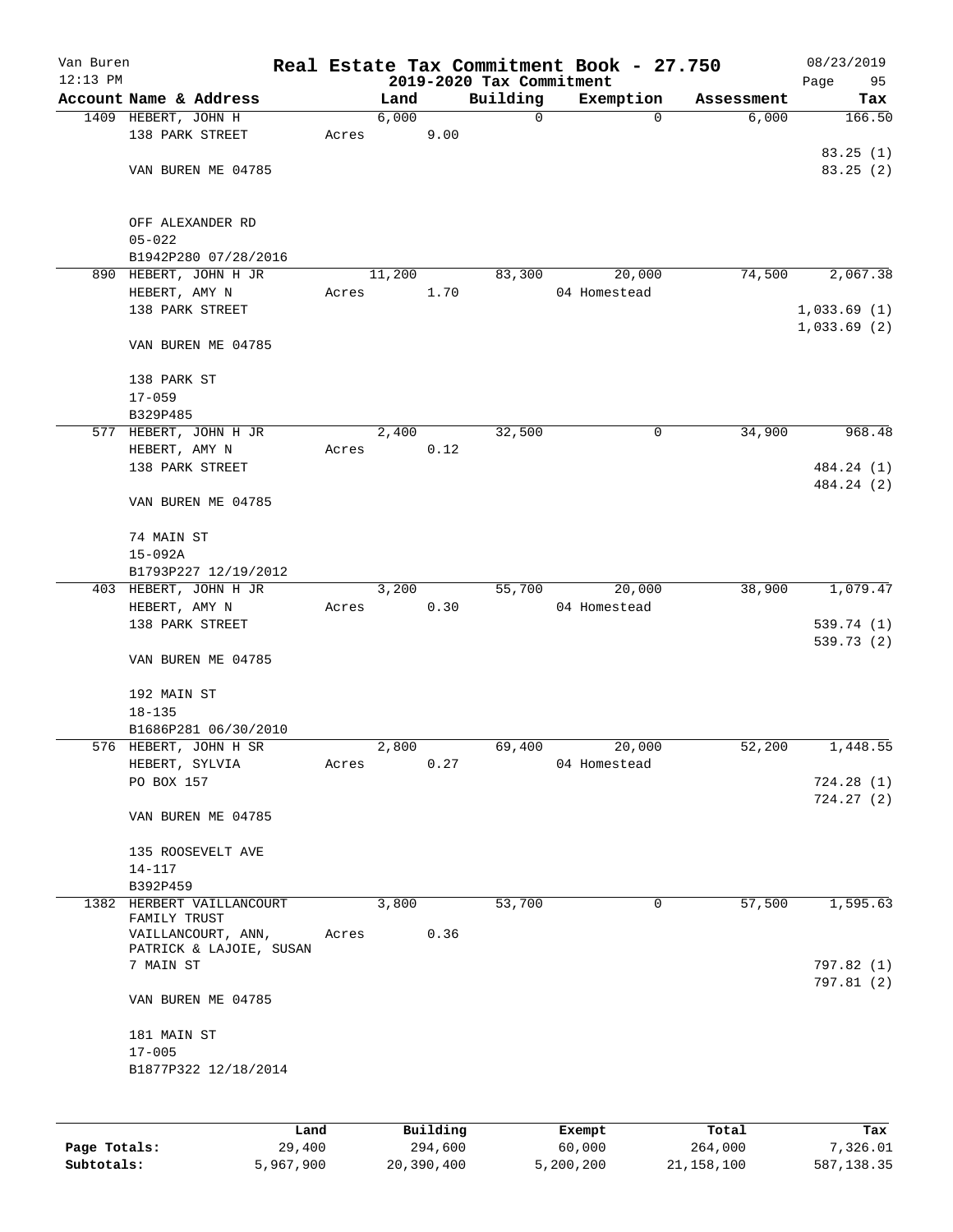| Van Buren  |                                                                |       |       |                          | Real Estate Tax Commitment Book - 27.750 |            | 08/23/2019            |
|------------|----------------------------------------------------------------|-------|-------|--------------------------|------------------------------------------|------------|-----------------------|
| $12:13$ PM |                                                                |       |       | 2019-2020 Tax Commitment |                                          |            | Page<br>96            |
|            | Account Name & Address                                         |       | Land  | Building                 | Exemption                                | Assessment | Tax                   |
|            | 1374 HERBERT VAILLANCOURT<br>FAMILY TRUST                      |       | 3,700 | 183,200                  | 26,000                                   | 160,900    | 4,464.98              |
|            | VAILLANCOURT, ANN,<br>PATRICK & LAJOIE, SUSAN                  | Acres | 0.35  |                          | 04 Homestead                             |            |                       |
|            | 7 MAIN ST                                                      |       |       |                          | 02 Veteran                               |            | 2, 232.49(1)          |
|            | VAN BUREN ME 04785                                             |       |       |                          |                                          |            | 2, 232.49(2)          |
|            | 104 WASHINGTON AVE                                             |       |       |                          |                                          |            |                       |
|            | $15 - 008$                                                     |       |       |                          |                                          |            |                       |
|            | B1877P322 12/18/2014                                           |       |       |                          |                                          |            |                       |
|            | 1375 HERBERT VAILLANCOURT<br>FAMILY TRUST                      |       | 5,800 | 105,800                  | 0                                        | 111,600    | 3,096.90              |
|            | VAILLANCOURT, ANN,<br>PATRICK & LAJOIE, SUSAN                  | Acres | 0.29  |                          |                                          |            |                       |
|            | 7 MAIN ST                                                      |       |       |                          |                                          |            | 1,548.45(1)           |
|            |                                                                |       |       |                          |                                          |            | 1,548.45(2)           |
|            | VAN BUREN ME 04785                                             |       |       |                          |                                          |            |                       |
|            | 98 MAIN ST                                                     |       |       |                          |                                          |            |                       |
|            | $15 - 037$                                                     |       |       |                          |                                          |            |                       |
|            | B1877P322 12/18/2014                                           |       |       |                          |                                          |            |                       |
|            | 579 HEWS, BRIAN E                                              |       | 1,900 | 36,800                   | $\mathbf 0$                              | 38,700     | 1,073.93              |
|            | HEWS, BILLIE S                                                 | Acres | 0.18  |                          |                                          |            |                       |
|            | PO BOX 451                                                     |       |       |                          |                                          |            | 536.97(1)             |
|            | CROUSEVILLE ME 04738                                           |       |       |                          |                                          |            | 536.96 (2)            |
|            | 110 MONROE ST                                                  |       |       |                          |                                          |            |                       |
|            | $23 - 025$                                                     |       |       |                          |                                          |            |                       |
|            | B795P267                                                       |       |       |                          |                                          |            |                       |
|            | 1425 HILL, BART W                                              |       | 5,600 | 0                        | $\mathbf 0$                              | 5,600      | 155.40                |
|            | HILL, MARY J                                                   | Acres | 28.00 |                          |                                          |            |                       |
|            | PO BOX 25                                                      |       |       |                          |                                          |            | 77.70 (1)<br>77.70(2) |
|            | VAN BUREN ME 04785                                             |       |       |                          |                                          |            |                       |
|            | SETTLEMENT RD                                                  |       |       |                          |                                          |            |                       |
|            | $01 - 023$                                                     |       |       |                          |                                          |            |                       |
|            | B1864P61 08/15/2014 B1864P41 08/15/2014 B1864P40<br>08/15/2014 |       |       |                          |                                          |            |                       |
|            | 581 HONTO, ALEX M                                              |       | 3,800 | 47,300                   | 20,000                                   | 31,100     | 863.03                |
|            | HONTO, LINDA M                                                 | Acres | 0.36  |                          | 04 Homestead                             |            |                       |
|            | 129 MARION DRIVE                                               |       |       |                          |                                          |            | 431.52 (1)            |
|            | VAN BUREN ME 04785                                             |       |       |                          |                                          |            | 431.51(2)             |
|            |                                                                |       |       |                          |                                          |            |                       |
|            | 129 MARION DR                                                  |       |       |                          |                                          |            |                       |
|            | 18B-005                                                        |       |       |                          |                                          |            |                       |
|            | B1015P194                                                      |       |       |                          |                                          |            |                       |

|              | Land      | Building   | Exempt    | Total      | Tax        |
|--------------|-----------|------------|-----------|------------|------------|
| Page Totals: | 20,800    | 373,100    | 46,000    | 347,900    | 9,654.24   |
| Subtotals:   | 5,988,700 | 20,763,500 | 5,246,200 | 21,506,000 | 596,792.59 |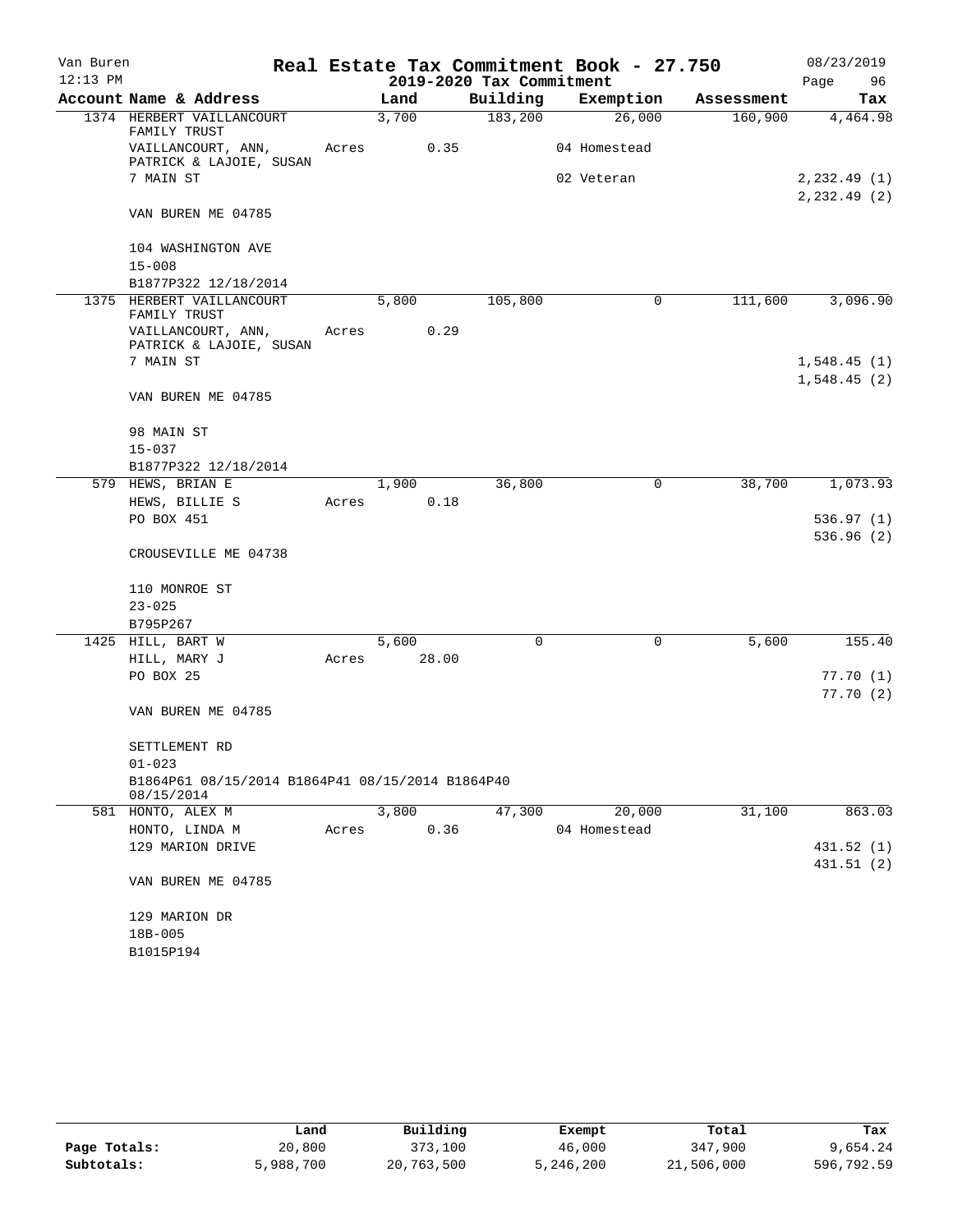| Van Buren    |                                               |       |        |          |                                      | Real Estate Tax Commitment Book - 27.750 |            | 08/23/2019                 |
|--------------|-----------------------------------------------|-------|--------|----------|--------------------------------------|------------------------------------------|------------|----------------------------|
| $12:13$ PM   | Account Name & Address                        |       | Land   |          | 2019-2020 Tax Commitment<br>Building | Exemption                                | Assessment | Page<br>97<br>Tax          |
|              | 582 HOOK, THOMAS                              |       | 10,900 |          | 88,100                               | 20,000                                   | 79,000     | 2,192.25                   |
|              | 113 MARIST COLLEGE<br>DRIVE                   | Acres |        | 1.40     |                                      | 04 Homestead                             |            |                            |
|              | VAN BUREN ME 04785                            |       |        |          |                                      |                                          |            | 1,096.13(1)<br>1,096.12(2) |
|              | 113 MARIST COLLEGE DR                         |       |        |          |                                      |                                          |            |                            |
|              | $12B-003$<br>B1234P184                        |       |        |          |                                      |                                          |            |                            |
|              | 584 HUESTIS, SHERRY D                         |       | 10,500 |          | 87,600                               | 26,000                                   | 72,100     | 2,000.78                   |
|              | 128 CHURCH STREET                             | Acres |        | 1.00     |                                      | 04 Homestead<br>27 Veteran (Widow)       |            | 1,000.39(1)                |
|              | VAN BUREN ME 04785                            |       |        |          |                                      |                                          |            | 1,000.39(2)                |
|              | 128 CHURCH STREET<br>$23 - 106A$              |       |        |          |                                      |                                          |            |                            |
|              | B1475P140                                     |       |        |          |                                      |                                          |            |                            |
|              | 1256 IERONIMO, JASPER<br>62 MAIN STREET       | Acres | 5,000  | 0.25     | 56,000                               | 0                                        | 61,000     | 1,692.75                   |
|              |                                               |       |        |          |                                      |                                          |            | 846.38 (1)                 |
|              | VAN BUREN ME 04785                            |       |        |          |                                      |                                          |            | 846.37 (2)                 |
|              | 62 MAIN ST                                    |       |        |          |                                      |                                          |            |                            |
|              | $15 - 099$<br>B2046P273 01/28/2019            |       |        |          |                                      |                                          |            |                            |
| 949          | INHABITANTS OF THE TOWN                       |       | 3,500  |          | 28,200                               | 0                                        | 31,700     | 879.68                     |
|              | OF VAN BUREN                                  |       |        |          |                                      |                                          |            |                            |
|              | (TAX ACQUIRED)<br>51 MAIN ST SUITE 101        |       |        |          |                                      | 13 Town of Van Buren                     |            | 439.84 (1)                 |
|              |                                               |       |        |          |                                      |                                          |            | 439.84 (2)                 |
|              | VAN BUREN ME 04785                            |       |        |          |                                      |                                          |            |                            |
|              | 118 JACKSON ST                                |       |        |          |                                      |                                          |            |                            |
|              | $18 - 090$                                    |       |        |          |                                      |                                          |            |                            |
| 764          | B1877P9 12/09/2014<br>INHABITANTS OF THE TOWN |       | 2,100  |          | 27,500                               | 0                                        | 29,600     | 821.40                     |
|              | OF VAN BUREN<br>(TAX ACQUIRED)                | Acres |        | 0.20     |                                      |                                          |            |                            |
|              | 51 MAIN ST SUITE 101                          |       |        |          |                                      |                                          |            | 410.70 (1)                 |
|              | VAN BUREN ME 04785                            |       |        |          |                                      |                                          |            | 410.70 (2)                 |
|              | 115 WATERMILL RD                              |       |        |          |                                      |                                          |            |                            |
|              | $16 - 027$                                    |       |        |          |                                      |                                          |            |                            |
|              | B1921P187 01/25/2016<br>958 J.A. LAJOIE, LLC  |       | 7,900  |          | 0                                    | 0                                        | 7,900      | 219.23                     |
|              | PO BOX 5                                      | Acres |        | 0.75     |                                      |                                          |            |                            |
|              |                                               |       |        |          |                                      |                                          |            | 109.62(1)                  |
|              | VAN BUREN ME 04785                            |       |        |          |                                      |                                          |            | 109.61(2)                  |
|              | 330 MAIN ST                                   |       |        |          |                                      |                                          |            |                            |
|              | $20 - 069$<br>B1975P224 05/18/2017            |       |        |          |                                      |                                          |            |                            |
|              |                                               |       |        |          |                                      |                                          |            |                            |
|              | Land                                          |       |        | Building |                                      | Exempt                                   | Total      | Tax                        |
| Page Totals: | 39,900                                        |       |        | 287,400  |                                      | 46,000                                   | 281,300    | 7,806.09                   |

**Subtotals:** 6,028,600 21,050,900 5,292,200 21,787,300 604,598.68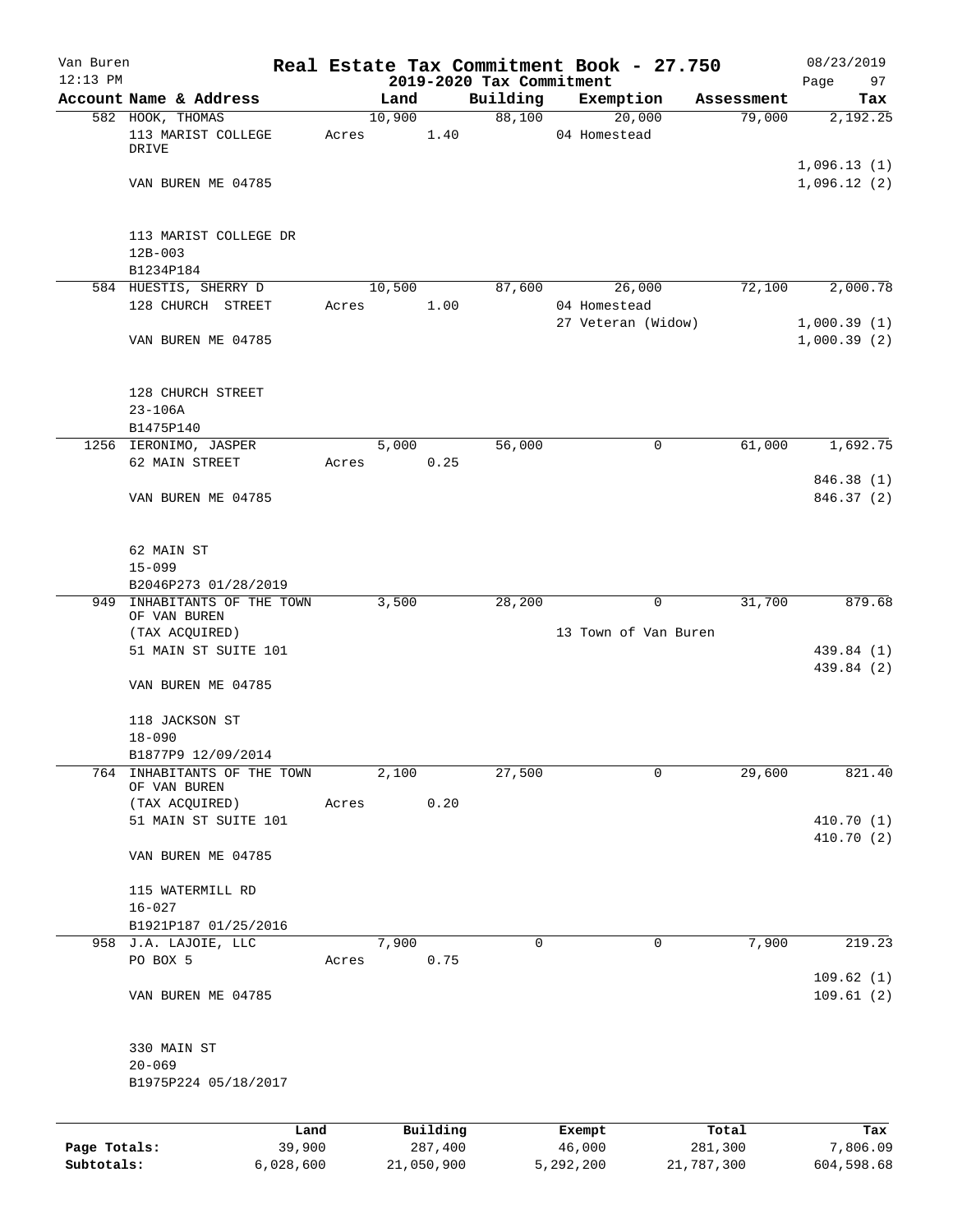| Van Buren<br>$12:13$ PM |                        |       |        | 2019-2020 Tax Commitment | Real Estate Tax Commitment Book - 27.750 |            | 08/23/2019<br>Page<br>98 |
|-------------------------|------------------------|-------|--------|--------------------------|------------------------------------------|------------|--------------------------|
|                         | Account Name & Address |       | Land   | Building                 | Exemption                                | Assessment | Tax                      |
|                         | 901 J.A. LAJOIE, LLC   |       | 4,200  | 72,900                   | $\mathbf 0$                              | 77,100     | 2,139.53                 |
|                         | PO BOX 5               | Acres | 0.21   |                          |                                          |            |                          |
|                         |                        |       |        |                          |                                          |            | 1,069.77(1)              |
|                         | VAN BUREN ME 04785     |       |        |                          |                                          |            | 1,069.76(2)              |
|                         | 31 MAIN ST             |       |        |                          |                                          |            |                          |
|                         | $15 - 001$             |       |        |                          |                                          |            |                          |
|                         | B2016P235 05/25/2018   |       |        |                          |                                          |            |                          |
|                         | 1267 J.A. LAJOIE, LLC  |       | 45,400 | 0                        | 0                                        | 45,400     | 1,259.85                 |
|                         | PO BOX 5               | Acres | 123.00 |                          |                                          |            | 629.93(1)                |
|                         | VAN BUREN ME 04785     |       |        |                          |                                          |            | 629.92 (2)               |
|                         | MCKEAN FARM            |       |        |                          |                                          |            |                          |
|                         | $08 - 017A$            |       |        |                          |                                          |            |                          |
|                         | B1938P131 06/28/2016   |       |        |                          |                                          |            |                          |
|                         | 1274 J.A. LAJOIE, LLC  |       | 20,500 | $\mathbf 0$              | 0                                        | 20,500     | 568.88                   |
|                         | PO BOX 5               | Acres | 42.00  |                          |                                          |            |                          |
|                         |                        |       |        |                          |                                          |            | 284.44 (1)               |
|                         | VAN BUREN ME 04785     |       |        |                          |                                          |            | 284.44 (2)               |
|                         | MCKEAN FARM            |       |        |                          |                                          |            |                          |
|                         | 08-013C                |       |        |                          |                                          |            |                          |
|                         | B1938P131 06/28/2016   |       |        |                          |                                          |            |                          |
|                         | 489 J.A. LAJOIE, LLC   |       | 2,100  | 27,200                   | $\mathbf 0$                              | 29,300     | 813.08                   |
|                         | PO BOX 5               | Acres | 0.20   |                          |                                          |            |                          |
|                         | VAN BUREN ME 04785     |       |        |                          |                                          |            | 406.54(1)<br>406.54(2)   |
|                         |                        |       |        |                          |                                          |            |                          |
|                         | 137 MCKINLEY ST        |       |        |                          |                                          |            |                          |
|                         | $14 - 031$             |       |        |                          |                                          |            |                          |
|                         | B1975P223 05/18/2017   |       |        |                          |                                          |            |                          |
|                         | 131 J.A. LAJOIE, LLC   |       | 2,600  | 21,600                   | 0                                        | 24,200     | 671.55                   |
|                         | PO BOX 5               | Acres | 0.25   |                          |                                          |            | 335.78 (1)               |
|                         | VAN BUREN ME 04785     |       |        |                          |                                          |            | 335.77 (2)               |
|                         | 165 STATE ST           |       |        |                          |                                          |            |                          |
|                         | 12A-010                |       |        |                          |                                          |            |                          |
|                         | B1938P131 06/28/2016   |       |        |                          |                                          |            |                          |
|                         | 159 J.A. LAJOIE, LLC   |       | 18,500 | $\mathbf 0$              | 0                                        | 18,500     | 513.38                   |
|                         | 121 FERRY ST.          | Acres | 31.00  |                          |                                          |            |                          |
|                         |                        |       |        |                          |                                          |            | 256.69(1)                |
|                         | VAN BUREN ME 04785     |       |        |                          |                                          |            | 256.69(2)                |
|                         | CASTONGUAY RD          |       |        |                          |                                          |            |                          |
|                         | $02 - 034B$            |       |        |                          |                                          |            |                          |
|                         | B1995P1 10/30/2017     |       |        |                          |                                          |            |                          |
|                         |                        |       |        |                          |                                          |            |                          |

|              | Land      | Building     | Exempt    | Total      | Tax        |
|--------------|-----------|--------------|-----------|------------|------------|
| Page Totals: | 93,300    | 121,700      |           | 215,000    | 5,966.27   |
| Subtotals:   | 6,121,900 | 21, 172, 600 | 5,292,200 | 22,002,300 | 610,564.95 |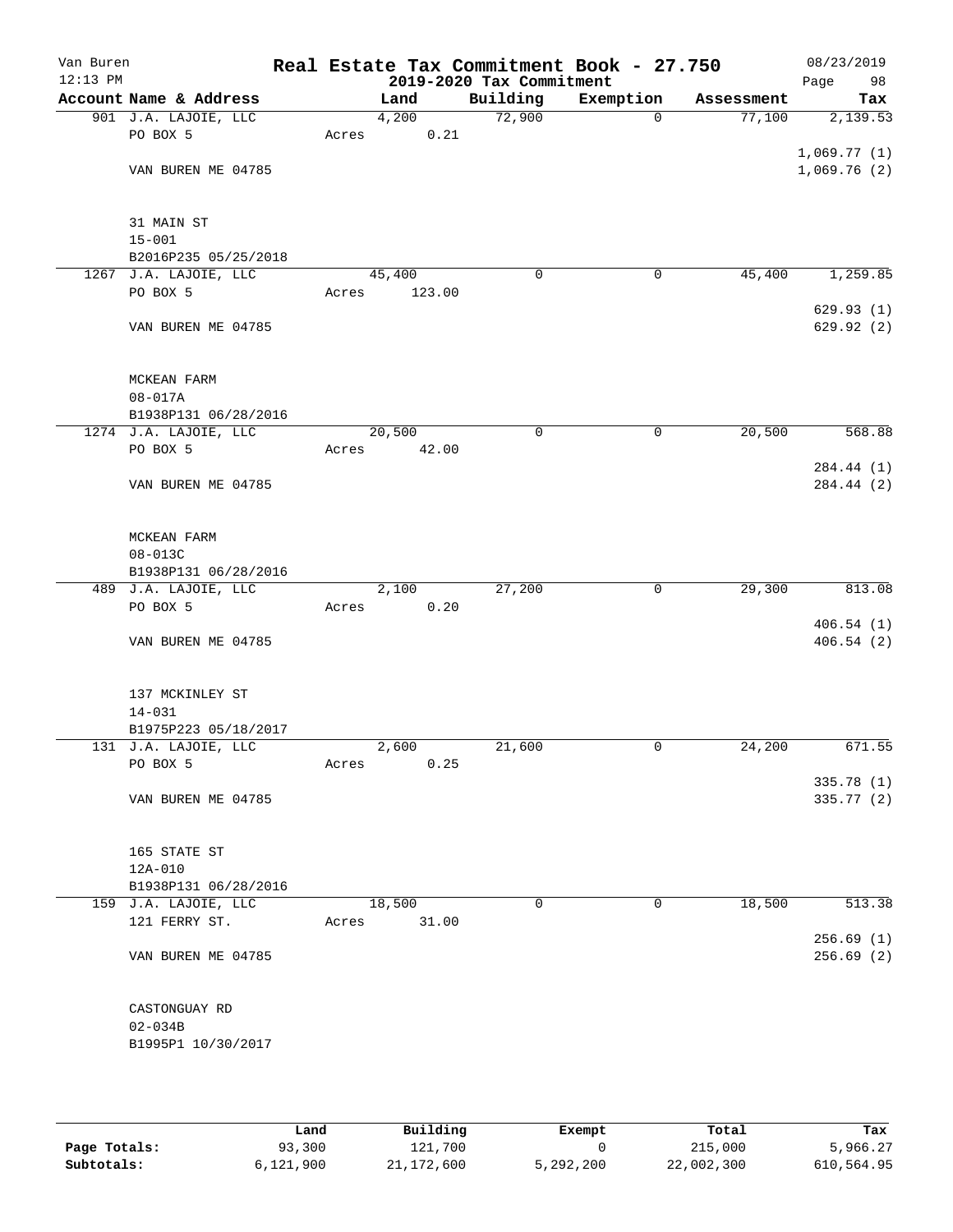| Van Buren<br>$12:13$ PM |                                    |       |          |                                      | Real Estate Tax Commitment Book - 27.750 |            | 08/23/2019        |
|-------------------------|------------------------------------|-------|----------|--------------------------------------|------------------------------------------|------------|-------------------|
|                         | Account Name & Address             |       | Land     | 2019-2020 Tax Commitment<br>Building | Exemption                                | Assessment | Page<br>99<br>Tax |
|                         | 1595 J.A. LAJOIE, LLC              |       | 14,600   | $\mathbf 0$                          | $\mathbf 0$                              | 14,600     | 405.15            |
|                         | PO BOX 5                           | Acres | 26.00    |                                      |                                          |            |                   |
|                         |                                    |       |          |                                      |                                          |            | 202.58(1)         |
|                         | VAN BUREN ME 04785                 |       |          |                                      |                                          |            | 202.57(2)         |
|                         |                                    |       |          |                                      |                                          |            |                   |
|                         | DESJARDINS RD                      |       |          |                                      |                                          |            |                   |
|                         | $07 - 009A$                        |       |          |                                      |                                          |            |                   |
|                         | B1994P313 10/27/2017               |       |          |                                      |                                          |            |                   |
|                         | 1091 J.J. PARADIS COMPANY,         |       | 13,000   | 0                                    | 0                                        | 13,000     | 360.75            |
|                         | <b>INC</b>                         |       |          |                                      |                                          |            |                   |
|                         | C/O JEFFREY PARADIS                | Acres | 0.65     |                                      |                                          |            |                   |
|                         | 96 INDEPENDENCE LN                 |       |          |                                      |                                          |            | 180.38(1)         |
|                         | ASHLAND MA 01721                   |       |          |                                      |                                          |            | 180.37(2)         |
|                         |                                    |       |          |                                      |                                          |            |                   |
|                         | STATE ST                           |       |          |                                      |                                          |            |                   |
|                         | $13 - 012$                         |       |          |                                      |                                          |            |                   |
|                         | B474P12                            |       |          |                                      |                                          |            |                   |
|                         | 585 JAMBARD, RITA                  |       | 7,400    | 22,200                               | 26,000                                   | 3,600      | 99.90             |
|                         | 157 CHAMPLAIN STREET               | Acres | 0.70     |                                      | 02 Veteran                               |            |                   |
|                         |                                    |       |          |                                      | 04 Homestead                             |            | 49.95 (1)         |
|                         | VAN BUREN ME 04785                 |       |          |                                      |                                          |            | 49.95 (2)         |
|                         | 157 CHAMPLAIN ST                   |       |          |                                      |                                          |            |                   |
|                         | $19 - 021$                         |       |          |                                      |                                          |            |                   |
|                         | 1156 JOHNSON, ERIK A               |       | 11,900   | 82,600                               | 0                                        | 94,500     | 2,622.38          |
|                         | JOHNSON, DENISE M                  | Acres | 2.38     |                                      |                                          |            |                   |
|                         | 8 MAIN STREET                      |       |          |                                      |                                          |            | 1,311.19(1)       |
|                         | VAN BUREN ME 04785                 |       |          |                                      |                                          |            | 1,311.19(2)       |
|                         |                                    |       |          |                                      |                                          |            |                   |
|                         | 8 MAIN ST                          |       |          |                                      |                                          |            |                   |
|                         | $13 - 045$                         |       |          |                                      |                                          |            |                   |
|                         | B1927P186 03/28/2016               |       |          |                                      |                                          |            |                   |
|                         | 1366 JP MORGAN CHASE BANK,<br>N.A. |       | 4,700    | 68,000                               | 0                                        | 72,700     | 2,017.43          |
|                         | 531 MAIN ST                        | Acres | 0.45     |                                      |                                          |            |                   |
|                         |                                    |       |          |                                      |                                          |            | 1,008.72(1)       |
|                         | VAN BUREN ME 04785                 |       |          |                                      |                                          |            | 1,008.71(2)       |
|                         | 531 MAIN ST                        |       |          |                                      |                                          |            |                   |
|                         | $23 - 113$                         |       |          |                                      |                                          |            |                   |
|                         | B1667P138 01/19/2010               |       |          |                                      |                                          |            |                   |
|                         | 592 KALETA, DELCIA R               |       | 6,200    | 46,000                               | 26,000                                   | 26,200     | 727.05            |
|                         | 129 VIOLETTE STREET                | Acres | 0.59     |                                      | 04 Homestead                             |            |                   |
|                         |                                    |       |          |                                      | 03 Veteran (Non-Maine                    |            | 363.53(1)         |
|                         | VAN BUREN ME 04785                 |       |          |                                      | Enlisted)                                |            | 363.52(2)         |
|                         |                                    |       |          |                                      |                                          |            |                   |
|                         | 129 VIOLETTE ST                    |       |          |                                      |                                          |            |                   |
|                         | $16 - 062$                         |       |          |                                      |                                          |            |                   |
|                         | B651P82                            |       |          |                                      |                                          |            |                   |
|                         |                                    |       |          |                                      |                                          |            |                   |
|                         |                                    | Land, | Building |                                      | <b>Exempt</b>                            | Total      | Tax               |

|              | Land      | Building   | Exempt    | Total      | Tax        |
|--------------|-----------|------------|-----------|------------|------------|
| Page Totals: | 57,800    | 218,800    | 52,000    | 224,600    | 6,232.66   |
| Subtotals:   | 6,179,700 | 21,391,400 | 5,344,200 | 22,226,900 | 616,797.61 |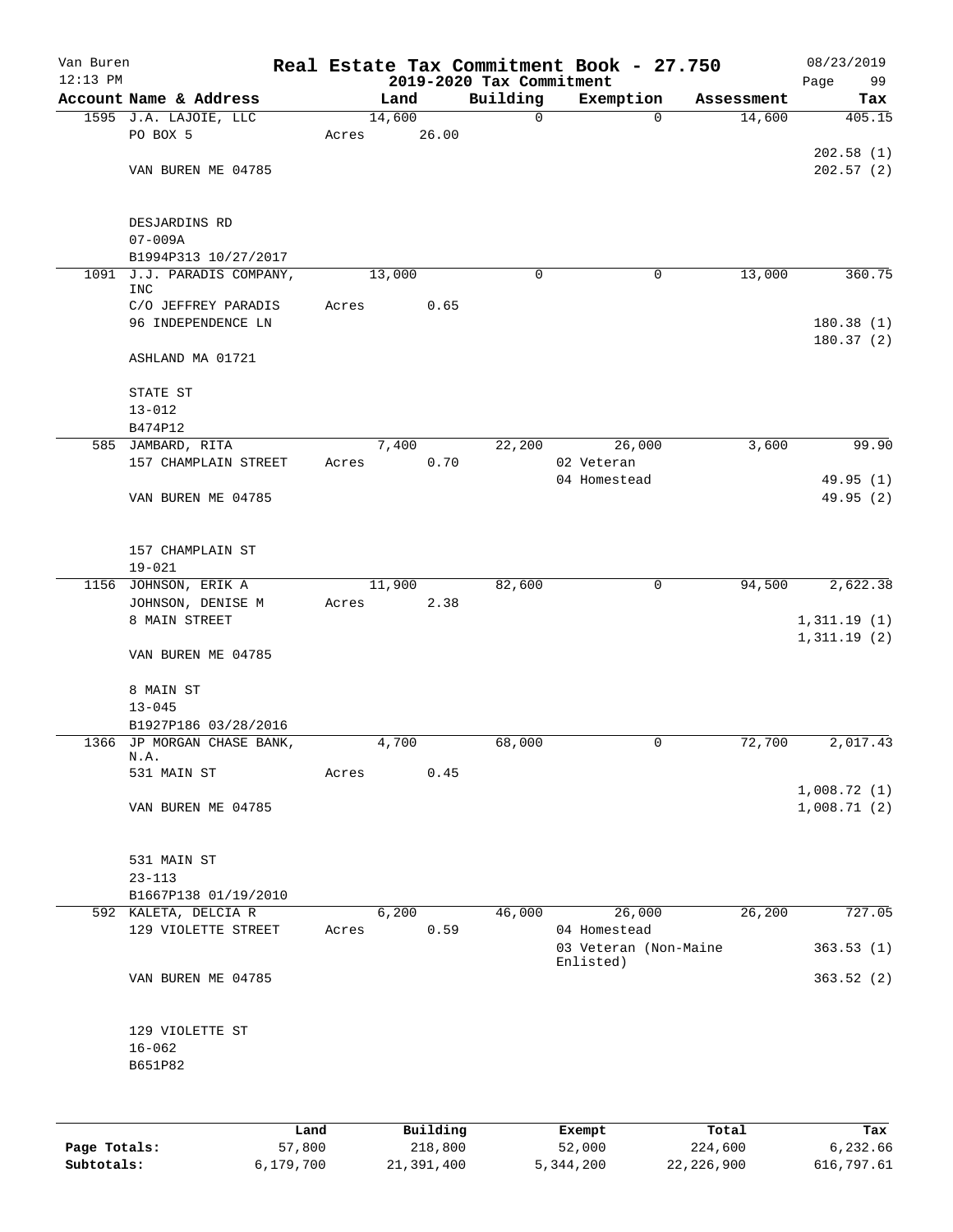| Van Buren<br>$12:13$ PM |                            |       |        |      | 2019-2020 Tax Commitment | Real Estate Tax Commitment Book - 27.750 |            | 08/23/2019<br>100<br>Page |
|-------------------------|----------------------------|-------|--------|------|--------------------------|------------------------------------------|------------|---------------------------|
|                         | Account Name & Address     |       | Land   |      | Building                 | Exemption                                | Assessment | Tax                       |
|                         | 593 KATAHDIN TRUST COMPANY |       | 10,400 |      | 263,100                  | $\mathbf 0$                              | 273,500    | 7,589.63                  |
|                         | PO BOX 36                  | Acres |        | 0.52 |                          |                                          |            |                           |
|                         |                            |       |        |      |                          |                                          |            | 3,794.82(1)               |
|                         | HOULTON ME 04730           |       |        |      |                          |                                          |            | 3,794.81(2)               |
|                         | 29 MAIN ST                 |       |        |      |                          |                                          |            |                           |
|                         | $13 - 027$                 |       |        |      |                          |                                          |            |                           |
|                         | B1231P264                  |       |        |      |                          |                                          |            |                           |
|                         | 595 KEEGAN VARIETY, LLC    |       | 2,400  |      | 34,100                   | 0                                        | 36,500     | 1,012.88                  |
|                         | 564 MAIN STREET            | Acres |        | 0.12 |                          |                                          |            |                           |
|                         | VAN BUREN ME 04785         |       |        |      |                          |                                          |            | 506.44(1)<br>506.44(2)    |
|                         | 564 MAIN ST                |       |        |      |                          |                                          |            |                           |
|                         | $24 - 016$                 |       |        |      |                          |                                          |            |                           |
|                         | B1461P146                  |       |        |      |                          |                                          |            |                           |
|                         | 63 KENDRICK, JASON         |       | 2,800  |      | 11,800                   | 14,600                                   | 0          | 0.00                      |
|                         | PO BOX 395                 | Acres |        | 0.27 |                          | 04 Homestead                             |            |                           |
|                         | VAN BUREN ME 04785         |       |        |      |                          |                                          |            |                           |
|                         | 211 CHAMPLAIN ST           |       |        |      |                          |                                          |            |                           |
|                         | $19 - 052B$                |       |        |      |                          |                                          |            |                           |
|                         | B1715P250 03/25/2011       |       |        |      |                          |                                          |            |                           |
|                         | 1070 KENNEDY, HEIDI M      |       | 1,800  |      | 36,900                   | 0                                        | 38,700     | 1,073.93                  |
|                         | 103 NOTRE DAME STREET      | Acres |        | 0.17 |                          |                                          |            |                           |
|                         |                            |       |        |      |                          |                                          |            | 536.97(1)                 |
|                         | VAN BUREN ME 04785         |       |        |      |                          |                                          |            | 536.96 (2)                |
|                         | 103 NOTRE DAME ST          |       |        |      |                          |                                          |            |                           |
|                         | $17 - 024$                 |       |        |      |                          |                                          |            |                           |
|                         | B1852P63 05/02/2014        |       |        |      |                          |                                          |            |                           |
|                         | 1062 KENNEDY, HEIDI M      |       | 1,400  |      | $\mathbf 0$              | 0                                        | 1,400      | 38.85                     |
|                         | 103 NOTRE DAME STREET      | Acres |        | 0.13 |                          |                                          |            | 19.43(1)                  |
|                         | VAN BUREN ME 04785         |       |        |      |                          |                                          |            | 19.42(2)                  |
|                         | ST BRUNO ST                |       |        |      |                          |                                          |            |                           |
|                         | $17 - 021$                 |       |        |      |                          |                                          |            |                           |
|                         | B1852P65 05/02/2014        |       |        |      |                          |                                          |            |                           |
|                         | 1277 KIMBALL, DAVID C      |       | 1,200  |      | 44,800                   | 0                                        | 46,000     | 1,276.50                  |
|                         | 118 CENTER STREET          | Acres |        | 0.11 |                          |                                          |            |                           |
|                         | VAN BUREN ME 04785         |       |        |      |                          |                                          |            | 638.25(1)<br>638.25 (2)   |
|                         |                            |       |        |      |                          |                                          |            |                           |
|                         | 118 CENTER ST              |       |        |      |                          |                                          |            |                           |
|                         | $16 - 052$                 |       |        |      |                          |                                          |            |                           |
|                         | B2022P150 07/11/2018       |       |        |      |                          |                                          |            |                           |
|                         |                            |       |        |      |                          |                                          |            |                           |

|              | Land      | Building   | Exempt    | Total      | Tax        |
|--------------|-----------|------------|-----------|------------|------------|
| Page Totals: | 20,000    | 390,700    | 14,600    | 396,100    | 10,991.79  |
| Subtotals:   | 6,199,700 | 21,782,100 | 5,358,800 | 22,623,000 | 627,789.40 |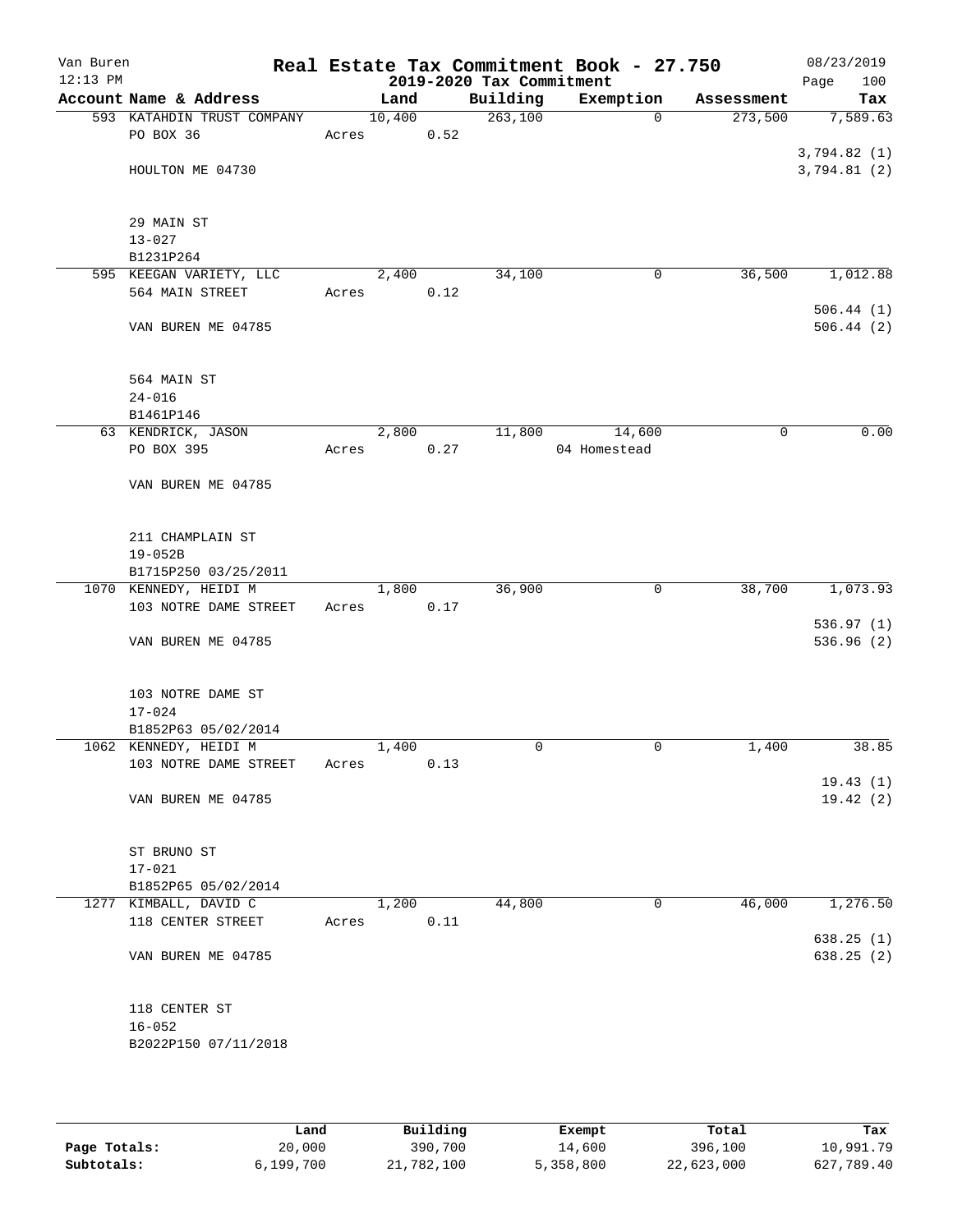| Van Buren<br>$12:13$ PM |                           |       |        |      | 2019-2020 Tax Commitment | Real Estate Tax Commitment Book - 27.750 |            | 08/23/2019<br>Page<br>101 |
|-------------------------|---------------------------|-------|--------|------|--------------------------|------------------------------------------|------------|---------------------------|
|                         | Account Name & Address    |       | Land   |      | Building                 | Exemption                                | Assessment | Tax                       |
|                         | 598 KING, ERNEST          |       | 1,400  |      | 24,700                   | 20,000                                   | 6,100      | 169.28                    |
|                         | 114 PARK STREET           | Acres |        | 0.13 |                          | 04 Homestead                             |            |                           |
|                         |                           |       |        |      |                          |                                          |            | 84.64 (1)                 |
|                         | VAN BUREN ME 04785        |       |        |      |                          |                                          |            | 84.64 (2)                 |
|                         | 114 PARK ST               |       |        |      |                          |                                          |            |                           |
|                         | $17 - 065$                |       |        |      |                          |                                          |            |                           |
|                         | B1206P118                 |       |        |      |                          |                                          |            |                           |
|                         | 700 KING, ERNEST J        |       | 5,600  |      | 67,300                   | 20,000                                   | 52,900     | 1,467.98                  |
|                         | 237 MAIN STREET           | Acres |        | 0.53 |                          | 04 Homestead                             |            |                           |
|                         |                           |       |        |      |                          |                                          |            | 733.99(1)                 |
|                         | VAN BUREN ME 04785        |       |        |      |                          |                                          |            | 733.99(2)                 |
|                         | 237 MAIN ST               |       |        |      |                          |                                          |            |                           |
|                         | $18 - 036$                |       |        |      |                          |                                          |            |                           |
|                         | B1893P227 06/03/2015      |       |        |      |                          |                                          |            |                           |
|                         | 319 KNOX, BRIAN           |       | 2,100  |      | 27,800                   | 0                                        | 29,900     | 829.73                    |
|                         | KASIAN, DANA A            | Acres |        | 0.20 |                          |                                          |            |                           |
|                         | 540 MAIN STREET           |       |        |      |                          |                                          |            | 414.87 (1)                |
|                         | VAN BUREN ME 04785        |       |        |      |                          |                                          |            | 414.86(2)                 |
|                         |                           |       |        |      |                          |                                          |            |                           |
|                         | 540 MAIN ST<br>$23 - 006$ |       |        |      |                          |                                          |            |                           |
|                         | B1860P218 07/11/2014      |       |        |      |                          |                                          |            |                           |
|                         | 600 KRAMARSKI, FRANCIS E  |       | 1,900  |      | 48,100                   | 20,000                                   | 30,000     | 832.50                    |
|                         | KRAMARSKI, VIOLA A        | Acres |        | 0.18 |                          | 04 Homestead                             |            |                           |
|                         | 155 HIGH STREET APT 101   |       |        |      |                          |                                          |            | 416.25(1)                 |
|                         |                           |       |        |      |                          |                                          |            | 416.25(2)                 |
|                         | VAN BUREN ME 04785        |       |        |      |                          |                                          |            |                           |
|                         | 155 HIGH ST               |       |        |      |                          |                                          |            |                           |
|                         | $14 - 083$                |       |        |      |                          |                                          |            |                           |
|                         | B1436P18                  |       |        |      |                          |                                          |            |                           |
|                         | 147 KRIEGER, KEVIN        |       | 10,600 |      | 68,900                   | 0                                        | 79,500     | 2,206.13                  |
|                         | BROOKSIDE MANOR MOTEL     | Acres |        | 0.53 |                          |                                          |            |                           |
|                         | 140 MAIN STREET           |       |        |      |                          |                                          |            | 1, 103.07(1)              |
|                         | VAN BUREN ME 04785        |       |        |      |                          |                                          |            | 1, 103.06(2)              |
|                         | 142 MAIN STREET           |       |        |      |                          |                                          |            |                           |
|                         | $17 - 068$                |       |        |      |                          |                                          |            |                           |
|                         | B1469P307                 |       |        |      |                          |                                          |            |                           |
|                         | 148 KRIEGER, KEVIN        |       | 2,900  |      | 30,000                   | 20,000                                   | 12,900     | 357.98                    |
|                         | BROOKSIDE MANOR MOTEL     | Acres |        | 0.28 |                          | 04 Homestead                             |            |                           |
|                         | 140 MAIN STREET           |       |        |      |                          |                                          |            | 178.99(1)                 |
|                         | VAN BUREN ME 04785        |       |        |      |                          |                                          |            | 178.99(2)                 |
|                         | 140 MAIN ST               |       |        |      |                          |                                          |            |                           |
|                         | $17 - 069$                |       |        |      |                          |                                          |            |                           |
|                         |                           |       |        |      |                          |                                          |            |                           |
|                         |                           |       |        |      |                          |                                          |            |                           |

|              | Land      | Building   | Exempt    | Total      | Tax        |  |
|--------------|-----------|------------|-----------|------------|------------|--|
| Page Totals: | 24,500    | 266,800    | 80,000    | 211,300    | 5,863.60   |  |
| Subtotals:   | 6,224,200 | 22,048,900 | 5,438,800 | 22,834,300 | 633,653.00 |  |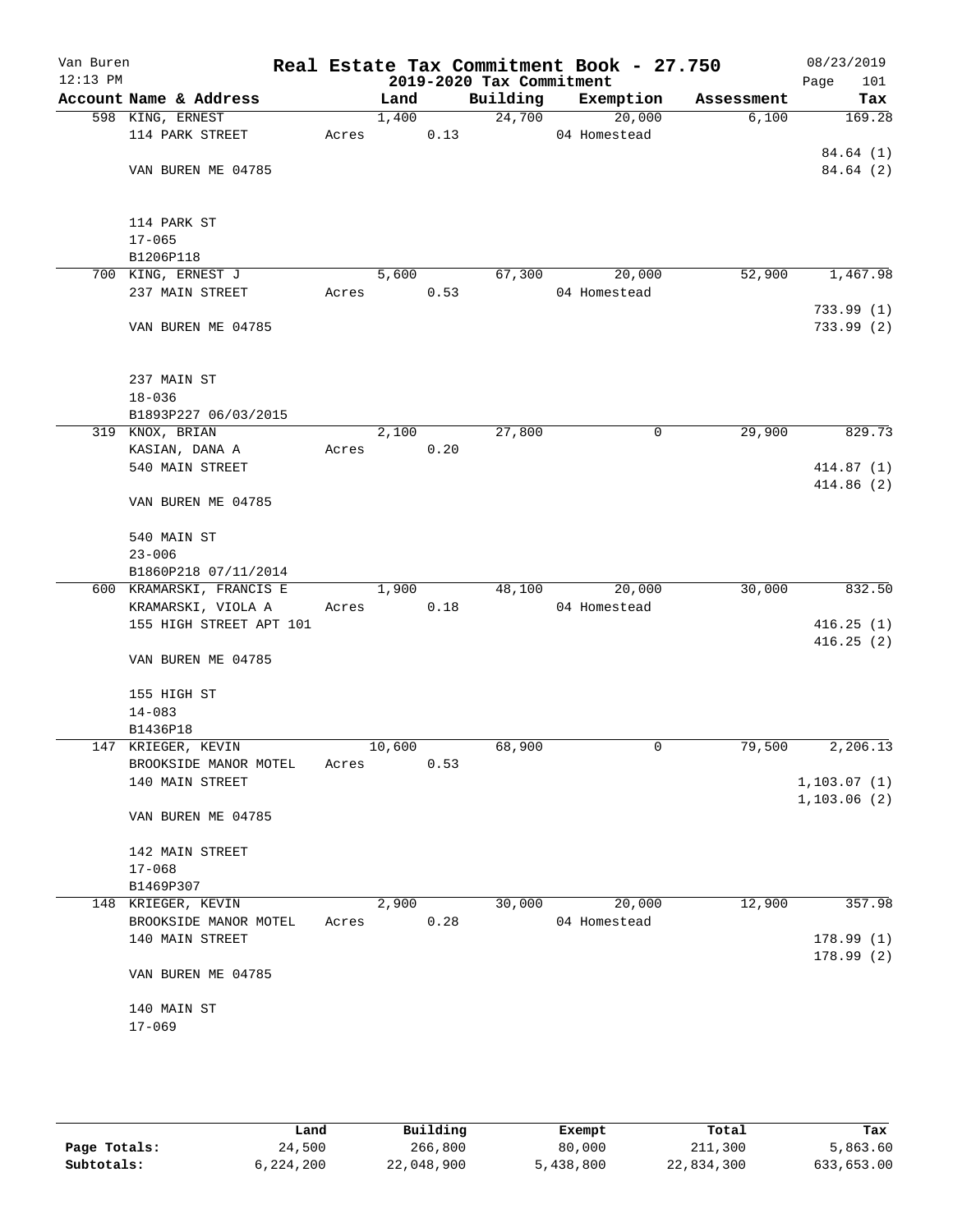| Van Buren<br>$12:13$ PM |                               |       |        |      | 2019-2020 Tax Commitment | Real Estate Tax Commitment Book - 27.750 |            | 08/23/2019<br>102<br>Page |
|-------------------------|-------------------------------|-------|--------|------|--------------------------|------------------------------------------|------------|---------------------------|
|                         | Account Name & Address        |       | Land   |      | Building                 | Exemption                                | Assessment | Tax                       |
|                         | 602 LABBE, KENNETH            |       | 10,500 |      | 95,800                   | 0                                        | 106,300    | 2,949.83                  |
|                         | 177 LYNNE STREET              | Acres |        | 1.04 |                          |                                          |            |                           |
|                         |                               |       |        |      |                          |                                          |            | 1,474.92(1)               |
|                         | VAN BUREN ME 04785            |       |        |      |                          |                                          |            | 1,474.91(2)               |
|                         |                               |       |        |      |                          |                                          |            |                           |
|                         | 268 MAIN ST                   |       |        |      |                          |                                          |            |                           |
|                         | $18 - 061$                    |       |        |      |                          |                                          |            |                           |
|                         | B1283P270                     |       |        |      |                          |                                          |            |                           |
|                         | 603 LABBE, KENNETH H          |       | 3,600  |      | 43,500                   | 20,000                                   | 27,100     | 752.03                    |
|                         | 177 LYNNE STREET              | Acres |        | 0.34 |                          | 04 Homestead                             |            | 376.02(1)                 |
|                         | VAN BUREN ME 04785            |       |        |      |                          |                                          |            | 376.01(2)                 |
|                         |                               |       |        |      |                          |                                          |            |                           |
|                         | 177 LYNNE ST                  |       |        |      |                          |                                          |            |                           |
|                         | $19 - 067$                    |       |        |      |                          |                                          |            |                           |
|                         | B1205P324                     |       |        |      |                          |                                          |            |                           |
|                         | 619 LABBE, KENNETH H          |       | 1,400  |      | 0                        | 0                                        | 1,400      | 38.85                     |
|                         | 177 LYNNE STREET              | Acres |        | 0.13 |                          |                                          |            |                           |
|                         |                               |       |        |      |                          |                                          |            | 19.43(1)                  |
|                         | VAN BUREN ME 04785            |       |        |      |                          |                                          |            | 19.42(2)                  |
|                         | MAIN ST                       |       |        |      |                          |                                          |            |                           |
|                         | $18 - 062$                    |       |        |      |                          |                                          |            |                           |
|                         | B1496P314                     |       |        |      |                          |                                          |            |                           |
|                         | 617 LABBE, KENNETH H          |       | 3,200  |      | 0                        | 0                                        | 3,200      | 88.80                     |
|                         | 177 LYNNE STREET              | Acres |        | 3.20 |                          |                                          |            |                           |
|                         |                               |       |        |      |                          |                                          |            | 44.40 (1)                 |
|                         | VAN BUREN ME 04785            |       |        |      |                          |                                          |            | 44.40 (2)                 |
|                         | <b>MAIN ST</b>                |       |        |      |                          |                                          |            |                           |
|                         | $18 - 060$                    |       |        |      |                          |                                          |            |                           |
|                         | B1496P314                     |       |        |      |                          |                                          |            |                           |
|                         | 601 LABBE, VICKIE A           |       | 200    |      | 0                        | 0                                        | 200        | 5.55                      |
|                         | 25 PYA ROAD                   | Acres |        | 0.17 |                          |                                          |            |                           |
|                         |                               |       |        |      |                          |                                          |            | 2.78(1)                   |
|                         | PORTLAND ME 04103             |       |        |      |                          |                                          |            | 2.77(2)                   |
|                         | SMITH ST.                     |       |        |      |                          |                                          |            |                           |
|                         | $03A - 045$                   |       |        |      |                          |                                          |            |                           |
|                         | B1747P249 01/05/2012 B489P219 |       |        |      |                          |                                          |            |                           |
|                         | 624 LABRECK, LISA M           |       | 2,100  |      | 54,700                   | 20,000                                   | 36,800     | 1,021.20                  |
|                         | 113 HILLSIDE STREET           | Acres |        | 0.20 |                          | 04 Homestead                             |            |                           |
|                         |                               |       |        |      |                          |                                          |            | 510.60(1)                 |
|                         | VAN BUREN ME 04785            |       |        |      |                          |                                          |            | 510.60(2)                 |
|                         | 113 HILLSIDE ST               |       |        |      |                          |                                          |            |                           |
|                         | $23 - 061$                    |       |        |      |                          |                                          |            |                           |
|                         | B1375P87 10/21/2003           |       |        |      |                          |                                          |            |                           |
|                         |                               |       |        |      |                          |                                          |            |                           |
|                         |                               |       |        |      |                          |                                          |            |                           |

|              | Land      | Building   | Exempt    | Total      | Tax        |
|--------------|-----------|------------|-----------|------------|------------|
| Page Totals: | 21,000    | 194,000    | 40,000    | 175,000    | 4,856.26   |
| Subtotals:   | 6,245,200 | 22,242,900 | 5,478,800 | 23,009,300 | 638,509.26 |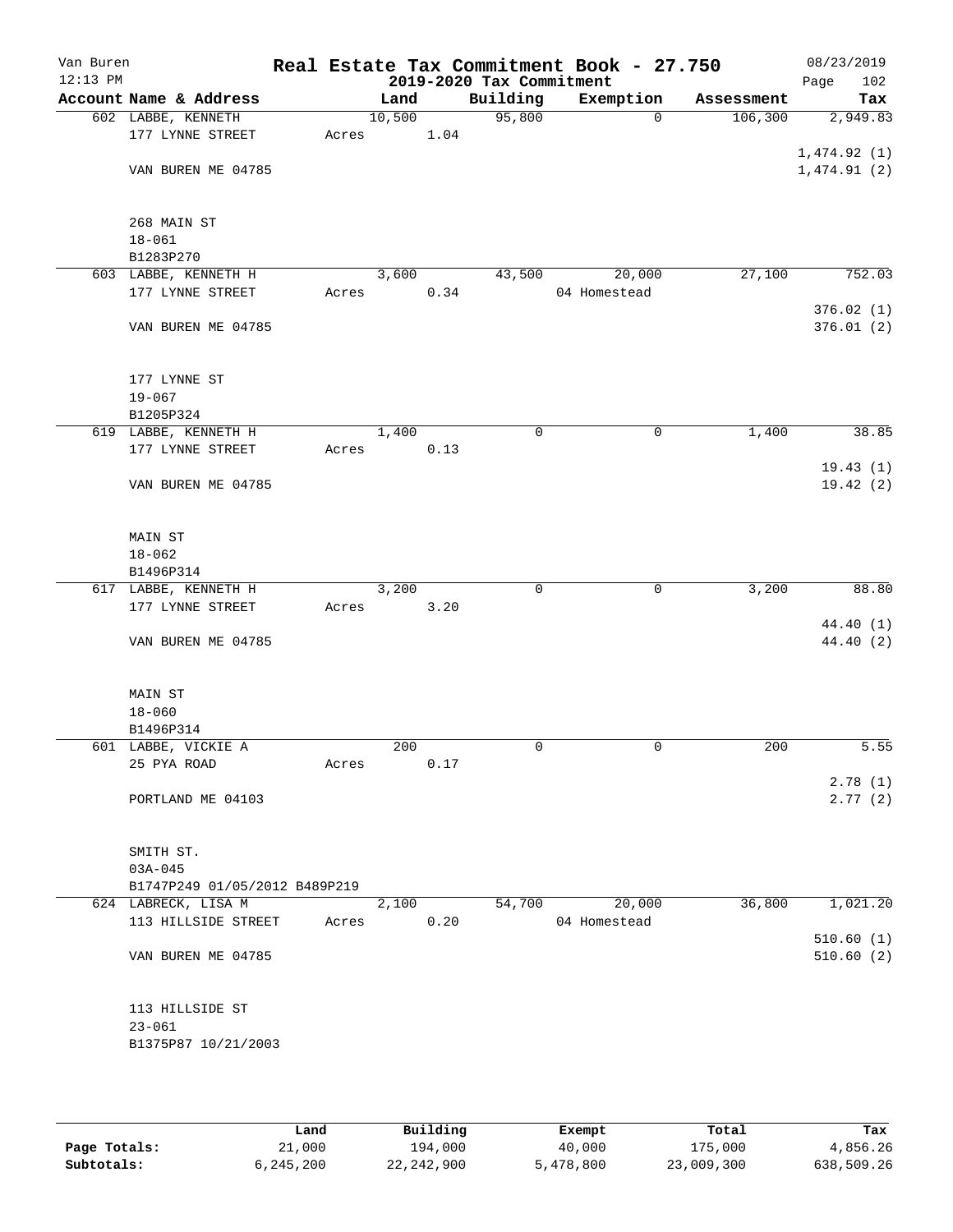| Van Buren    |                                                  |       |               |          |                                      | Real Estate Tax Commitment Book - 27.750 |                      | 08/23/2019    |
|--------------|--------------------------------------------------|-------|---------------|----------|--------------------------------------|------------------------------------------|----------------------|---------------|
| $12:13$ PM   | Account Name & Address                           |       |               |          | 2019-2020 Tax Commitment<br>Building |                                          |                      | Page<br>103   |
|              | 626 LABRECQUE, LINDA A                           |       | Land<br>3,500 |          | 43,200                               | Exemption<br>26,000                      | Assessment<br>20,700 | Tax<br>574.42 |
|              | 1562 CHAPMAN ROAD                                | Acres |               | 0.33     |                                      | 02 Veteran                               |                      |               |
|              |                                                  |       |               |          |                                      | 04 Homestead                             |                      | 287.21(1)     |
|              | CHAPMAN ME 04757                                 |       |               |          |                                      |                                          |                      | 287.21(2)     |
|              |                                                  |       |               |          |                                      |                                          |                      |               |
|              |                                                  |       |               |          |                                      |                                          |                      |               |
|              | 151 STATE ST                                     |       |               |          |                                      |                                          |                      |               |
|              | 12A-005<br>B810P128                              |       |               |          |                                      |                                          |                      |               |
|              | 628 LAGASSE, ALAN J                              |       | 2,200         |          | 50,800                               | 20,000                                   | 33,000               | 915.75        |
|              | LAGASSE, STELLA M                                | Acres |               | 0.21     |                                      | 04 Homestead                             |                      |               |
|              | 110 TYLER STREET                                 |       |               |          |                                      |                                          |                      | 457.88 (1)    |
|              |                                                  |       |               |          |                                      |                                          |                      | 457.87 (2)    |
|              | VAN BUREN ME 04785                               |       |               |          |                                      |                                          |                      |               |
|              |                                                  |       |               |          |                                      |                                          |                      |               |
|              | 110 TYLER ST                                     |       |               |          |                                      |                                          |                      |               |
|              | $18 - 133$<br>B640P29 02/05/1985                 |       |               |          |                                      |                                          |                      |               |
|              | 1596 LAGASSE, ALLAN J                            |       | 7,300         |          | 0                                    | 0                                        | 7,300                | 202.58        |
|              | LAGASSE, STELLA M                                | Acres |               | 2.70     |                                      |                                          |                      |               |
|              | 110 TYLER STREET                                 |       |               |          |                                      |                                          |                      | 101.29(1)     |
|              |                                                  |       |               |          |                                      |                                          |                      | 101.29(2)     |
|              | VAN BUREN ME 04785                               |       |               |          |                                      |                                          |                      |               |
|              |                                                  |       |               |          |                                      |                                          |                      |               |
|              | ROUTE 1                                          |       |               |          |                                      |                                          |                      |               |
|              | $08 - 048A$<br>B1997P107 11/16/2017              |       |               |          |                                      |                                          |                      |               |
|              | 1083 LAJOIE FUNERAL HOME,                        |       | 1,100         |          | 3,600                                | 0                                        | 4,700                | 130.43        |
|              | INC                                              |       |               |          |                                      |                                          |                      |               |
|              | 118 HIGH STREET STE 101 Acres                    |       |               | 0.10     |                                      |                                          |                      |               |
|              |                                                  |       |               |          |                                      |                                          |                      | 65.22(1)      |
|              | VAN BUREN ME 04785                               |       |               |          |                                      |                                          |                      | 65.21(2)      |
|              |                                                  |       |               |          |                                      |                                          |                      |               |
|              | HIGH ST (PARKING LOT)                            |       |               |          |                                      |                                          |                      |               |
|              | $14 - 134A$                                      |       |               |          |                                      |                                          |                      |               |
|              | B1821P256 08/01/2013                             |       |               |          |                                      |                                          |                      |               |
| 1084         | LAJOIE FUNERAL HOME,                             |       | 1,800         |          | 167,100                              | 0                                        | 168,900              | 4,686.98      |
|              | INC<br>118 HIGH STREET STE 101 Acres             |       |               | 0.17     |                                      |                                          |                      |               |
|              |                                                  |       |               |          |                                      |                                          |                      | 2,343.49 (1)  |
|              | VAN BUREN ME 04785                               |       |               |          |                                      |                                          |                      | 2,343.49 (2)  |
|              |                                                  |       |               |          |                                      |                                          |                      |               |
|              |                                                  |       |               |          |                                      |                                          |                      |               |
|              | 118 HIGH ST                                      |       |               |          |                                      |                                          |                      |               |
|              | $14 - 122$                                       |       |               |          |                                      |                                          |                      |               |
|              | B1821P256 08/01/2013<br>1435 LAJOIE GROWERS, LLC |       | 15,300        |          | 0                                    | $\mathbf 0$                              | 15,300               | 424.58        |
|              | 121 FERRY STREET                                 | Acres |               | 3.21     |                                      |                                          |                      |               |
|              |                                                  |       |               |          |                                      |                                          |                      | 212.29(1)     |
|              | VAN BUREN ME 04785                               |       |               |          |                                      |                                          |                      | 212.29(2)     |
|              |                                                  |       |               |          |                                      |                                          |                      |               |
|              |                                                  |       |               |          |                                      |                                          |                      |               |
|              | PRODUCE DRIVE                                    |       |               |          |                                      |                                          |                      |               |
|              | $06 - 025D$                                      |       |               |          |                                      |                                          |                      |               |
|              | B1675P138 04/15/2010                             |       |               |          |                                      |                                          |                      |               |
|              |                                                  |       |               |          |                                      |                                          |                      |               |
|              | Land                                             |       |               | Building |                                      | Exempt                                   | Total                | Tax           |
| Page Totals: | 31,200                                           |       |               | 264,700  |                                      | 46,000                                   | 249,900              | 6,934.74      |
|              |                                                  |       |               |          |                                      |                                          |                      |               |

**Subtotals:** 6,276,400 22,507,600 5,524,800 23,259,200 645,444.00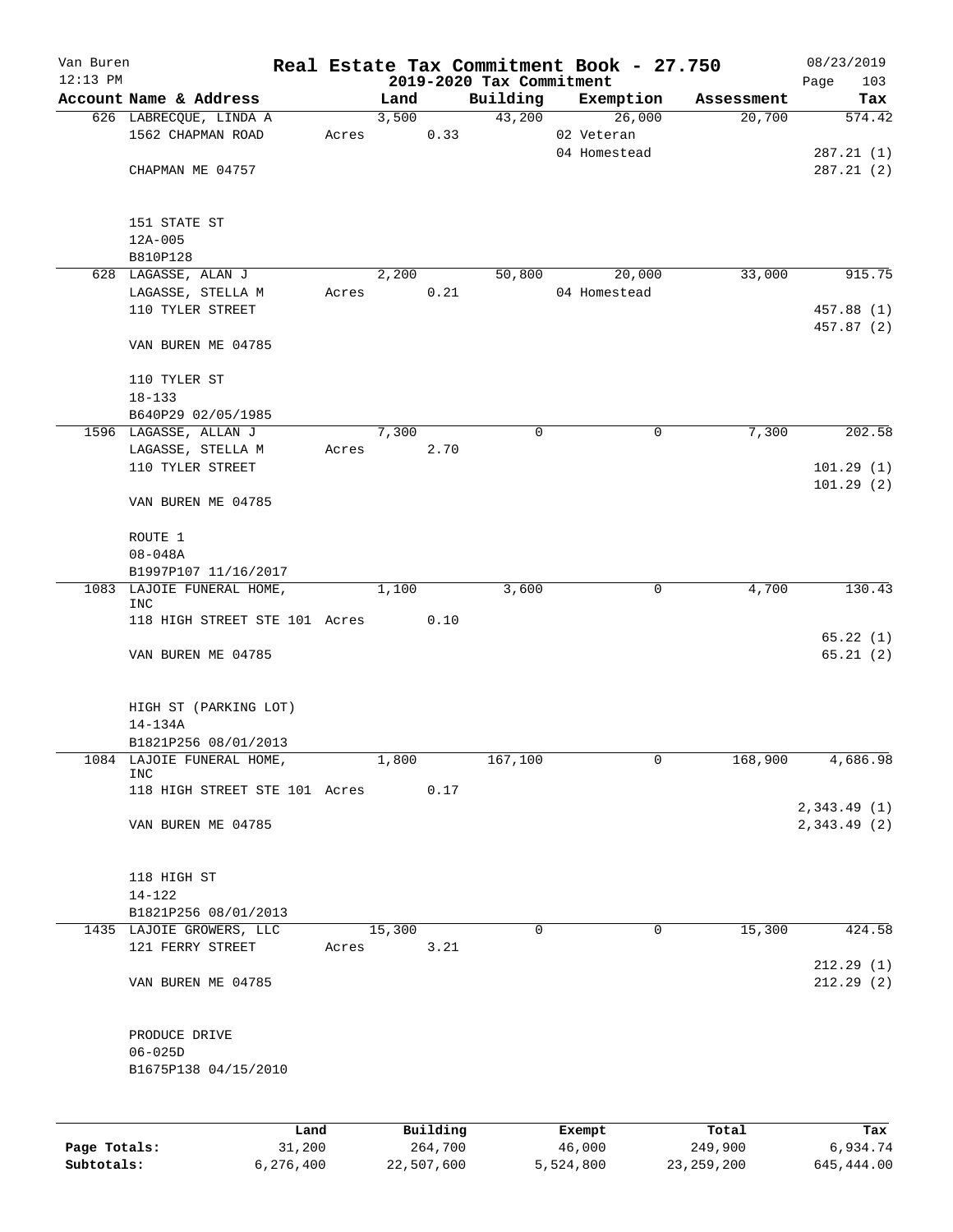| Van Buren  |                                              |       |        |          |                          | Real Estate Tax Commitment Book - 27.750 |            | 08/23/2019             |
|------------|----------------------------------------------|-------|--------|----------|--------------------------|------------------------------------------|------------|------------------------|
| $12:13$ PM |                                              |       |        |          | 2019-2020 Tax Commitment |                                          |            | 104<br>Page            |
|            | Account Name & Address                       |       | Land   |          | Building                 | Exemption                                | Assessment | Tax                    |
|            | 1541 LAJOIE GROWERS, LLC                     |       | 22,700 |          | $\mathbf 0$              | $\mathbf 0$                              | 22,700     | 629.92                 |
|            | 121 FERRY STREET                             | Acres |        | 8.13     |                          |                                          |            | 314.96(1)              |
|            | VAN BUREN ME 04785                           |       |        |          |                          |                                          |            | 314.96(2)              |
|            |                                              |       |        |          |                          |                                          |            |                        |
|            | UPLAND ROAD                                  |       |        |          |                          |                                          |            |                        |
|            | $14 - 035B$                                  |       |        |          |                          |                                          |            |                        |
|            | B1731P233 08/10/2011                         |       |        |          |                          |                                          |            |                        |
|            | 1580 LAJOIE GROWERS, LLC                     |       | 12,000 |          | 475,800                  | 0                                        | 487,800    | 13,536.45              |
|            | 121 FERRY STREET                             | Acres |        | 1.00     |                          |                                          |            |                        |
|            |                                              |       |        |          |                          |                                          |            | 6,768.23(1)            |
|            | VAN BUREN ME 04785                           |       |        |          |                          |                                          |            | 6,768.22(2)            |
|            | 128 PIERCE ST                                |       |        |          |                          |                                          |            |                        |
|            | $18 - 048A$                                  |       |        |          |                          |                                          |            |                        |
|            | B1899P109 07/20/2015                         |       |        |          |                          |                                          |            |                        |
|            | 1592 LAJOIE GROWERS, LLC                     |       | 5,800  |          | 0                        | 0                                        | 5,800      | 160.95                 |
|            | 121 FERRY STREET                             | Acres |        | 0.48     |                          |                                          |            |                        |
|            |                                              |       |        |          |                          |                                          |            | 80.48(1)               |
|            | VAN BUREN ME 04785                           |       |        |          |                          |                                          |            | 80.47(2)               |
|            | PIERCE ST                                    |       |        |          |                          |                                          |            |                        |
|            | $18 - 048B$                                  |       |        |          |                          |                                          |            |                        |
|            | B1980P279 07/05/2017                         |       |        |          |                          |                                          |            |                        |
|            | 1593 LAJOIE GROWERS, LLC                     |       | 3,400  |          | 0                        | $\mathbf 0$                              | 3,400      | 94.35                  |
|            | 121 FERRY STREET                             | Acres |        | 0.28     |                          |                                          |            |                        |
|            |                                              |       |        |          |                          |                                          |            | 47.18(1)               |
|            | VAN BUREN ME 04785                           |       |        |          |                          |                                          |            | 47.17(2)               |
|            | PIERCE ST                                    |       |        |          |                          |                                          |            |                        |
|            | 18-048C                                      |       |        |          |                          |                                          |            |                        |
|            | B1980P279 07/05/2017                         |       |        |          |                          |                                          |            |                        |
|            | 1546 LAJOIE LIVING TRUST                     |       | 12,700 |          | 0                        | 0                                        | 12,700     | 352.43                 |
|            | LAJOIE, DOMINIC &                            | Acres |        | 14.50    |                          |                                          |            |                        |
|            | RACHEL (TRUSTEES)                            |       |        |          |                          |                                          |            |                        |
|            | 140 ADAMS ST                                 |       |        |          |                          |                                          |            | 176.22(1)<br>176.21(2) |
|            | VAN BUREN ME 04785                           |       |        |          |                          |                                          |            |                        |
|            | ADAMS STREET                                 |       |        |          |                          |                                          |            |                        |
|            | $06 - 003C$                                  |       |        |          |                          |                                          |            |                        |
|            | B1843P138 01/23/2014                         |       |        |          |                          |                                          |            |                        |
|            | 640 LAJOIE LIVING TRUST                      |       | 27,200 |          | 0                        | 0                                        | 27,200     | 754.80                 |
|            | LAJOIE, DOMINIC J. &<br>RACHEL M. (TRUSTEES) | Acres |        | 72.00    |                          |                                          |            |                        |
|            | 140 ADAMS ST                                 |       |        |          |                          |                                          |            | 377.40(1)              |
|            | VAN BUREN ME 04785                           |       |        |          |                          |                                          |            | 377.40(2)              |
|            | ALEXANDER RD                                 |       |        |          |                          |                                          |            |                        |
|            | $07 - 020$                                   |       |        |          |                          |                                          |            |                        |
|            | B1749P212 01/23/2012                         |       |        |          |                          |                                          |            |                        |
|            |                                              |       |        |          |                          |                                          |            |                        |
|            |                                              | Land  |        | Building |                          | Exempt                                   | Total      | Tax                    |

|              | nana      | <b>DUITOTII</b> | LACINUL   | TOLAT      | ias.       |
|--------------|-----------|-----------------|-----------|------------|------------|
| Page Totals: | 83,800    | 475,800         |           | 559,600    | 15,528.90  |
| Subtotals:   | 6,360,200 | 22,983,400      | 5,524,800 | 23,818,800 | 660,972.90 |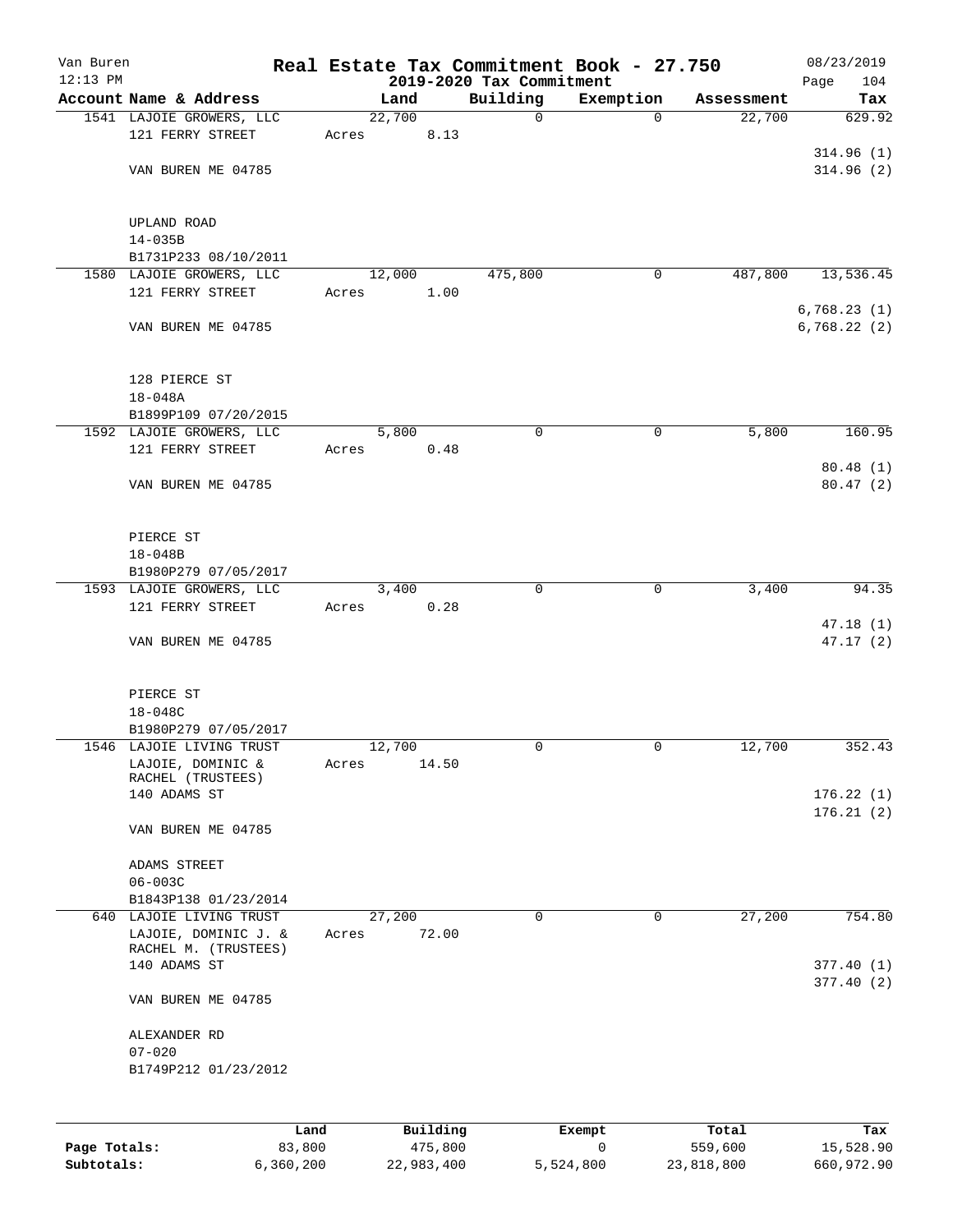| Van Buren<br>$12:13$ PM |                                    |       |        | 2019-2020 Tax Commitment | Real Estate Tax Commitment Book - 27.750 |            | 08/23/2019<br>105<br>Page |
|-------------------------|------------------------------------|-------|--------|--------------------------|------------------------------------------|------------|---------------------------|
|                         | Account Name & Address             |       | Land   | Building                 | Exemption                                | Assessment | Tax                       |
|                         | 631 LAJOIE, BRIAN J                |       | 3,300  | 54,000                   | 20,000                                   | 37,300     | 1,035.08                  |
|                         | LAJOIE, LORRAINE                   | Acres | 0.31   |                          | 04 Homestead                             |            |                           |
|                         | 110 MCKINLEY STREET                |       |        |                          |                                          |            | 517.54(1)<br>517.54(2)    |
|                         | VAN BUREN ME 04785                 |       |        |                          |                                          |            |                           |
|                         | 110 MCKINLEY ST                    |       |        |                          |                                          |            |                           |
|                         | $14 - 140$                         |       |        |                          |                                          |            |                           |
|                         | B529P163                           |       |        |                          |                                          |            |                           |
|                         | 632 LAJOIE, DOMINIC J<br>(TRUSTEE) |       | 33,700 | $\mathbf 0$              | $\mathbf 0$                              | 33,700     | 935.18                    |
|                         | LAJOIE, RACHEL M<br>(TRUSTEE)      | Acres | 91.00  |                          |                                          |            |                           |
|                         | 140 ADAMS STREET                   |       |        |                          |                                          |            | 467.59(1)                 |
|                         | VAN BUREN ME 04785                 |       |        |                          |                                          |            | 467.59(2)                 |
|                         | ALEXANDER ROAD                     |       |        |                          |                                          |            |                           |
|                         | $08 - 036B$                        |       |        |                          |                                          |            |                           |
|                         | B1749P219 01/23/2012 B1359P182     |       |        |                          |                                          |            |                           |
|                         | 634 LAJOIE, DOMINIC J<br>(TRUSTEE) |       | 65,300 | $\Omega$                 | 0                                        | 65,300     | 1,812.08                  |
|                         | LAJOIE, RACHEL M<br>(TRUSTEE)      | Acres | 181.00 |                          |                                          |            |                           |
|                         | 140 ADAMS STREET                   |       |        |                          |                                          |            | 906.04(1)<br>906.04(2)    |
|                         | VAN BUREN ME 04785                 |       |        |                          |                                          |            |                           |
|                         | ALEXANDER ROAD                     |       |        |                          |                                          |            |                           |
|                         | $08 - 033A$                        |       |        |                          |                                          |            |                           |
|                         | B1749P219 01/23/2012 B647P81       |       |        |                          |                                          |            |                           |
|                         | 635 LAJOIE, DOMINIC J<br>(TRUSTEE) |       | 64,000 | 68,800                   | 0                                        | 132,800    | 3,685.20                  |
|                         | LAJOIE, RACHEL M                   | Acres | 163.00 |                          |                                          |            |                           |
|                         | (TRUSTEE)<br>140 ADAMS STREET      |       |        |                          |                                          |            | 1,842.60(1)               |
|                         |                                    |       |        |                          |                                          |            | 1,842.60(2)               |
|                         | VAN BUREN ME 04785                 |       |        |                          |                                          |            |                           |
|                         | RR 1                               |       |        |                          |                                          |            |                           |
|                         | $08 - 053A$                        |       |        |                          |                                          |            |                           |
|                         | B1749P212 01/23/2012               |       |        |                          |                                          |            |                           |
|                         | 636 LAJOIE, DOMINIC J<br>(TRUSTEE) |       | 12,400 | 73,700                   | 0                                        | 86,100     | 2,389.28                  |
|                         | LAJOIE, RACHEL M<br>(TRUSTEE)      | Acres | 1.26   |                          |                                          |            |                           |
|                         | 140 ADAMS STREET                   |       |        |                          |                                          |            | 1, 194.64(1)              |
|                         | VAN BUREN ME 04785                 |       |        |                          |                                          |            | 1, 194.64(2)              |
|                         | 171 UPLAND RD                      |       |        |                          |                                          |            |                           |
|                         | $14 - 035A$                        |       |        |                          |                                          |            |                           |
|                         | B1749P209 01/23/2012 B1025P55      |       |        |                          |                                          |            |                           |

|              | Land      | Building   | Exempt    | Total        | Tax        |
|--------------|-----------|------------|-----------|--------------|------------|
| Page Totals: | 178,700   | 196,500    | 20,000    | 355,200      | 9,856.82   |
| Subtotals:   | 6,538,900 | 23,179,900 | 5,544,800 | 24, 174, 000 | 670,829.72 |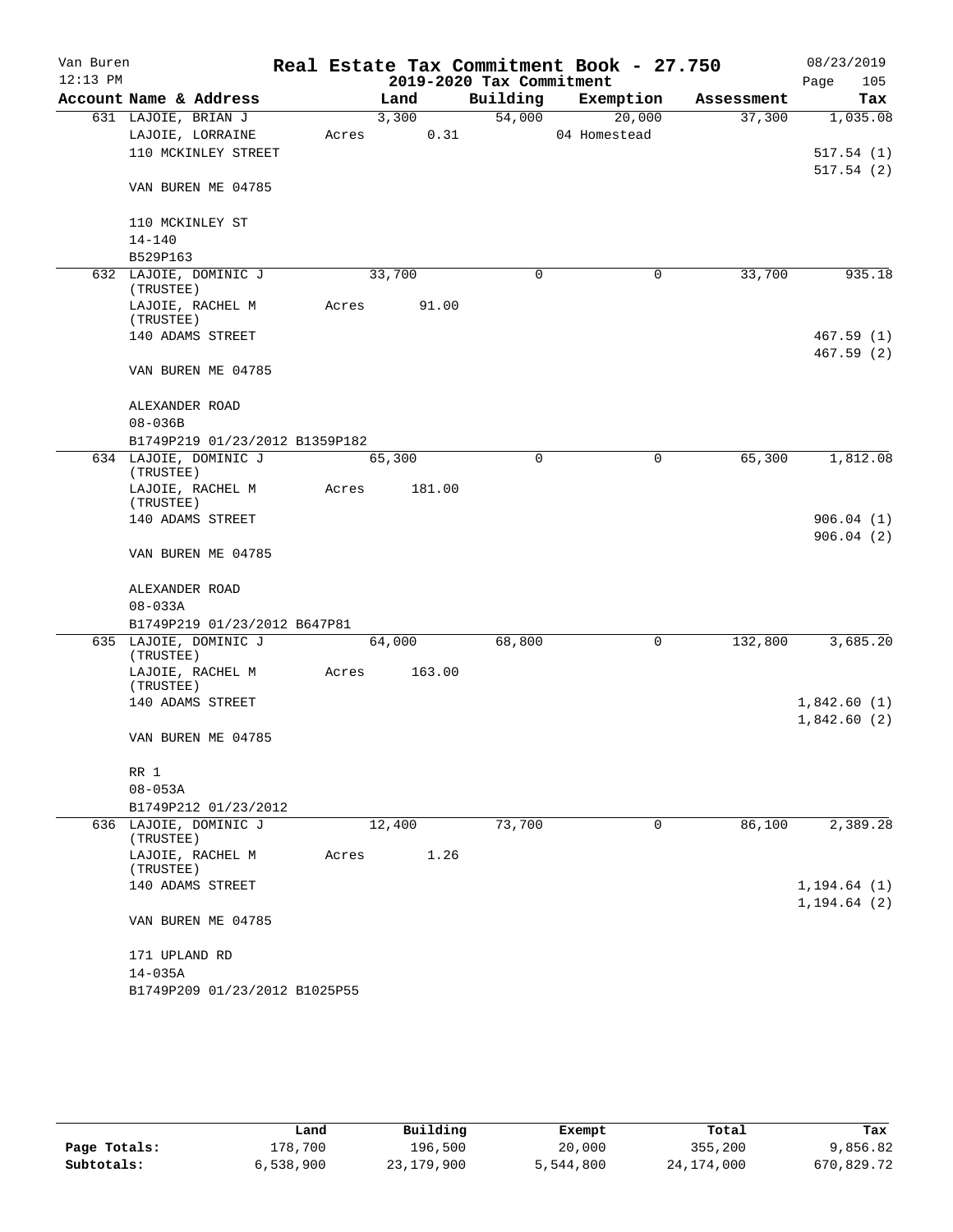| Van Buren  |                                               |       |        |        |                          | Real Estate Tax Commitment Book - 27.750 |            | 08/23/2019               |
|------------|-----------------------------------------------|-------|--------|--------|--------------------------|------------------------------------------|------------|--------------------------|
| $12:13$ PM |                                               |       |        |        | 2019-2020 Tax Commitment |                                          |            | 106<br>Page              |
|            | Account Name & Address                        |       | Land   |        | Building                 | Exemption                                | Assessment | Tax                      |
|            | 638 LAJOIE, DOMINIC J<br>(TRUSTEE)            |       | 52,900 |        | 0                        | $\Omega$                                 | 52,900     | 1,467.98                 |
|            | LAJOIE, RACHEL M<br>(TRUSTEE)                 | Acres |        | 177.00 |                          |                                          |            |                          |
|            | 140 ADAMS STREET                              |       |        |        |                          |                                          |            | 733.99 (1)<br>733.99 (2) |
|            | VAN BUREN ME 04785                            |       |        |        |                          |                                          |            |                          |
|            | NOEL OUELLETTE FARM                           |       |        |        |                          |                                          |            |                          |
|            | $07 - 014$                                    |       |        |        |                          |                                          |            |                          |
|            | B1749P212 01/23/2012<br>639 LAJOIE, DOMINIC J |       | 2,000  |        | 6,500                    |                                          | 8,500      | 235.88                   |
|            | (TRUSTEE)<br>LAJOIE, RACHEL M                 |       |        | 0.25   |                          | 0                                        |            |                          |
|            | (TRUSTEE)                                     | Acres |        |        |                          |                                          |            |                          |
|            | 140 ADAMS STREET                              |       |        |        |                          |                                          |            | 117.94(1)<br>117.94(2)   |
|            | VAN BUREN ME 04785                            |       |        |        |                          |                                          |            |                          |
|            | VIOLETTE SIDING                               |       |        |        |                          |                                          |            |                          |
|            | $08 - 034C$                                   |       |        |        |                          |                                          |            |                          |
|            | B1749P212 01/23/2012                          |       |        |        |                          |                                          |            |                          |
|            | 655 LAJOIE, DOMINIC J<br>(TRUSTEE)            |       | 500    |        | 0                        | 0                                        | 500        | 13.88                    |
|            | LAJOIE, RACHEL M<br>(TRUSTEE)                 | Acres |        | 3.00   |                          |                                          |            |                          |
|            | 140 ADAMS STREET                              |       |        |        |                          |                                          |            | 6.94(1)<br>6.94(2)       |
|            | VAN BUREN ME 04785                            |       |        |        |                          |                                          |            |                          |
|            | OFF MAIN STREET<br>$08 - 033D$                |       |        |        |                          |                                          |            |                          |
|            | B1749P222 01/23/2012 B1449P220                |       |        |        |                          |                                          |            |                          |
|            | 270 LAJOIE, DOMINIC J<br>(TRUSTEE)            |       | 14,400 |        | 148,000                  | 20,000                                   | 142,400    | 3,951.60                 |
|            | LAJOIE, RACHEL M<br>(TRUSTEE)                 | Acres |        | 4.90   |                          | 04 Homestead                             |            |                          |
|            | 140 ADAMS STREET                              |       |        |        |                          |                                          |            | 1,975.80(1)              |
|            | VAN BUREN ME 04785                            |       |        |        |                          |                                          |            | 1,975.80(2)              |
|            | 140 ADAMS ST                                  |       |        |        |                          |                                          |            |                          |
|            | $06 - 003B$                                   |       |        |        |                          |                                          |            |                          |
|            | B1749P224 01/23/2012 B1733P252 08/29/2011     |       |        |        |                          |                                          |            |                          |
|            | 642 LAJOIE, GERARD                            |       | 4,000  |        | 53,200                   | 20,000                                   | 37,200     | 1,032.30                 |
|            | LAJOIE, BERNADETTE                            | Acres |        | 0.38   |                          | 04 Homestead                             |            |                          |
|            | 112 JACKSON STREET                            |       |        |        |                          |                                          |            | 516.15(1)                |
|            | VAN BUREN ME 04785                            |       |        |        |                          |                                          |            | 516.15(2)                |
|            | 112 JACKSON ST                                |       |        |        |                          |                                          |            |                          |
|            | $18 - 091$                                    |       |        |        |                          |                                          |            |                          |
|            | B931P228                                      |       |        |        |                          |                                          |            |                          |

|              | Land      | Building   | Exempt    | Total        | Tax        |
|--------------|-----------|------------|-----------|--------------|------------|
| Page Totals: | 73,800    | 207,700    | 40,000    | 241,500      | 6,701.64   |
| Subtotals:   | 6,612,700 | 23,387,600 | 5,584,800 | 24, 415, 500 | 677,531.36 |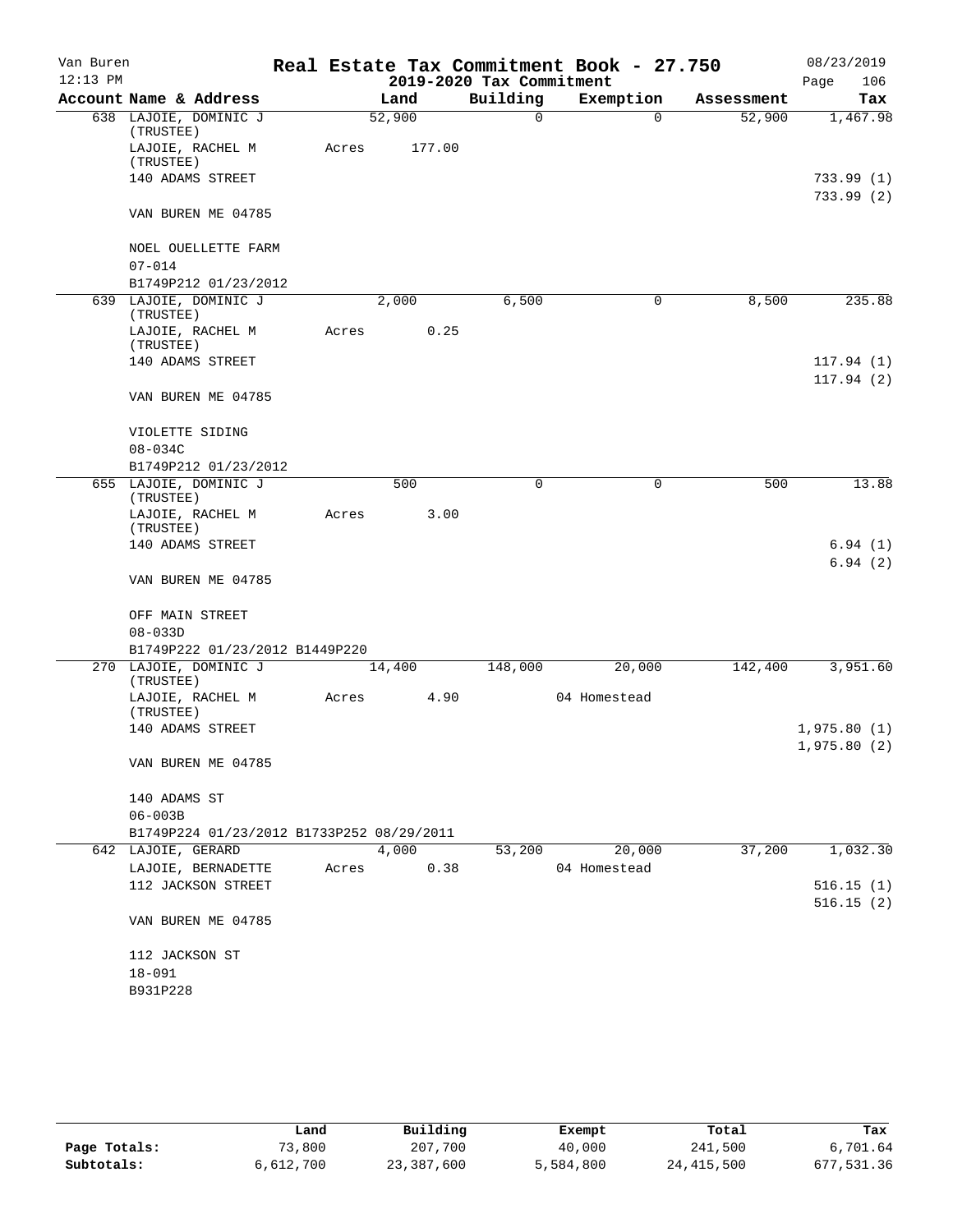| Van Buren<br>$12:13$ PM |                                     |       |        |       | 2019-2020 Tax Commitment | Real Estate Tax Commitment Book - 27.750 |            | 08/23/2019<br>107<br>Page  |
|-------------------------|-------------------------------------|-------|--------|-------|--------------------------|------------------------------------------|------------|----------------------------|
|                         | Account Name & Address              |       | Land   |       | Building                 | Exemption                                | Assessment | Tax                        |
|                         | 589 LAJOIE, JAY G                   |       | 5,800  |       | $\mathbf 0$              | $\mathbf 0$                              | 5,800      | 160.95                     |
|                         | LAJOIE, ASHLEY E                    | Acres |        | 1.50  |                          |                                          |            |                            |
|                         | PO BOX 5                            |       |        |       |                          |                                          |            | 80.48(1)                   |
|                         |                                     |       |        |       |                          |                                          |            | 80.47(2)                   |
|                         | VAN BUREN ME 04785                  |       |        |       |                          |                                          |            |                            |
|                         |                                     |       |        |       |                          |                                          |            |                            |
|                         | TRUMAN ST                           |       |        |       |                          |                                          |            |                            |
|                         | $12A - 045$<br>B2033P236 10/03/2018 |       |        |       |                          |                                          |            |                            |
|                         | 129 LAJOIE, JAY G                   |       | 17,500 |       | 51,400                   | 20,000                                   | 48,900     | 1,356.98                   |
|                         | PO BOX 5                            | Acres |        | 8.00  |                          | 04 Homestead                             |            |                            |
|                         |                                     |       |        |       |                          |                                          |            | 678.49(1)                  |
|                         | VAN BUREN ME 04785                  |       |        |       |                          |                                          |            | 678.49(2)                  |
|                         |                                     |       |        |       |                          |                                          |            |                            |
|                         |                                     |       |        |       |                          |                                          |            |                            |
|                         | 171 STATE ST                        |       |        |       |                          |                                          |            |                            |
|                         | $12A - 030$                         |       |        |       |                          |                                          |            |                            |
|                         | B1659P6 10/23/2009 B1223P207        |       |        |       |                          |                                          |            |                            |
|                         | 644 LAJOIE, JOHN P                  |       | 27,600 |       | 109,500                  | 20,000                                   | 117,100    | 3, 249.53                  |
|                         | LAJOIE, PEGGY                       | Acres |        | 44.00 |                          | 04 Homestead                             |            |                            |
|                         | 745 MAIN ST.                        |       |        |       |                          |                                          |            | 1,624.77(1)<br>1,624.76(2) |
|                         | VAN BUREN ME 04785                  |       |        |       |                          |                                          |            |                            |
|                         |                                     |       |        |       |                          |                                          |            |                            |
|                         | 745 MAIN ST                         |       |        |       |                          |                                          |            |                            |
|                         | $08 - 013D$                         |       |        |       |                          |                                          |            |                            |
|                         | B1321P247 08/16/2002                |       |        |       |                          |                                          |            |                            |
|                         | 645 LAJOIE, KENNETH R               |       | 2,200  |       | 28,400                   | 0                                        | 30,600     | 849.15                     |
|                         | P O BOX 525                         | Acres |        | 0.21  |                          |                                          |            |                            |
|                         |                                     |       |        |       |                          |                                          |            | 424.58(1)                  |
|                         | <b>BATH ME 04530</b>                |       |        |       |                          |                                          |            | 424.57 (2)                 |
|                         |                                     |       |        |       |                          |                                          |            |                            |
|                         |                                     |       |        |       |                          |                                          |            |                            |
|                         | 109 WILSON ST<br>$23 - 030$         |       |        |       |                          |                                          |            |                            |
|                         | B597P297                            |       |        |       |                          |                                          |            |                            |
|                         | 646 LAJOIE, KENNETH R               |       | 2,300  |       | 34,700                   | 0                                        | 37,000     | 1,026.75                   |
|                         | P O BOX 525                         | Acres |        | 0.22  |                          |                                          |            |                            |
|                         |                                     |       |        |       |                          |                                          |            | 513.38(1)                  |
|                         | BATH ME 04530                       |       |        |       |                          |                                          |            | 513.37(2)                  |
|                         |                                     |       |        |       |                          |                                          |            |                            |
|                         |                                     |       |        |       |                          |                                          |            |                            |
|                         | 113 WILSON ST                       |       |        |       |                          |                                          |            |                            |
|                         | $23 - 031$                          |       |        |       |                          |                                          |            |                            |
|                         | B828P138                            |       |        |       |                          |                                          |            |                            |
|                         | 647 LAJOIE, KIM (TRUSTEE)           |       | 4,300  |       | 0                        | $\mathbf 0$                              | 4,300      | 119.33                     |
|                         | LAJOIE, GILBERT<br>(TRUSTEE)        | Acres |        | 10.00 |                          |                                          |            |                            |
|                         | 34 MAIN STREET                      |       |        |       |                          |                                          |            | 59.67(1)                   |
|                         |                                     |       |        |       |                          |                                          |            | 59.66(2)                   |
|                         | VAN BUREN ME 04785                  |       |        |       |                          |                                          |            |                            |
|                         |                                     |       |        |       |                          |                                          |            |                            |
|                         | OFF ALEXANDER RD                    |       |        |       |                          |                                          |            |                            |
|                         | $08 - 005C$                         |       |        |       |                          |                                          |            |                            |
|                         | B1715P294 03/28/2011                |       |        |       |                          |                                          |            |                            |
|                         |                                     |       |        |       |                          |                                          |            |                            |
|                         |                                     |       |        |       |                          |                                          |            |                            |
|                         |                                     |       |        |       |                          |                                          |            |                            |

|              | Land      | Building   | Exempt    | Total      | Tax        |
|--------------|-----------|------------|-----------|------------|------------|
| Page Totals: | 59,700    | 224,000    | 40,000    | 243,700    | 6,762.69   |
| Subtotals:   | 6,672,400 | 23,611,600 | 5,624,800 | 24,659,200 | 684,294.05 |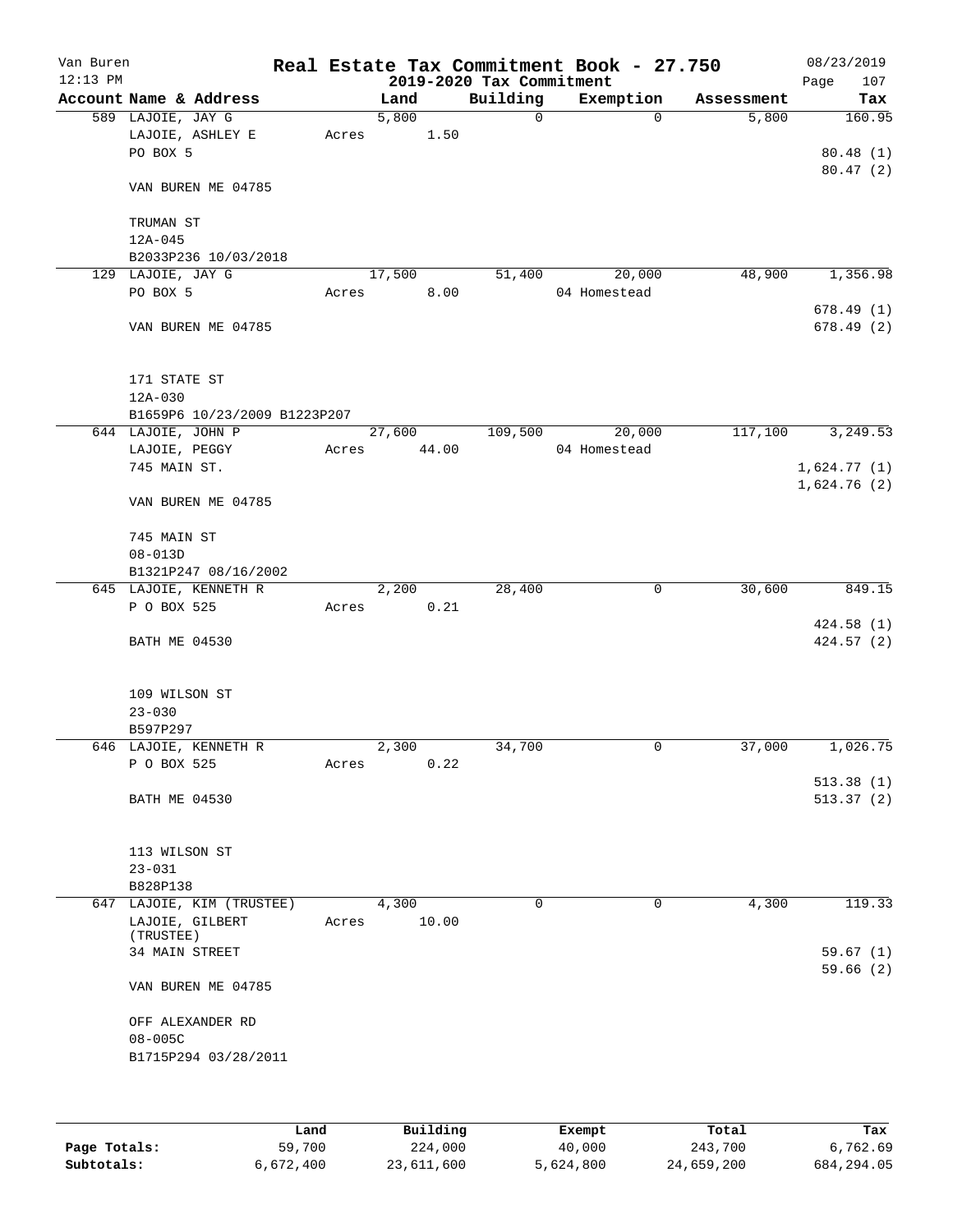| Building<br>Account Name & Address<br>Exemption<br>Land<br>Assessment<br>Tax<br>648 LAJOIE, KIM (TRUSTEE)<br>27,800<br>27,800<br>771.45<br>0<br>$\Omega$<br>LAJOIE, GILBERT<br>49.00<br>Acres<br>(TRUSTEE)<br>34 MAIN STREET<br>VAN BUREN ME 04785<br>ALEXANDER RD<br>$09 - 006$<br>B1715P249 03/28/2011 B1399P145<br>649 LAJOIE, KIM (TRUSTEE)<br>40,500<br>1,500<br>39,000<br>0<br>0.19<br>LAJOIE, GILBERT<br>Acres<br>(TRUSTEE)<br>34 MAIN STREET<br>VAN BUREN ME 04785<br>848 MAIN ST<br>$08 - 034D$<br>B1715P294 03/28/2011 B1399P145<br>650 LAJOIE, KIM (TRUSTEE)<br>$\Omega$<br>9,300<br>9,300<br>0<br>LAJOIE, GILBERT<br>Acres<br>11.50<br>(TRUSTEE)<br>34 MAIN STREET<br>VAN BUREN ME 04785<br>US 1<br>$08 - 035C$<br>B1715P294 03/28/2011 B1399P145<br>76,200<br>651 LAJOIE, KIM (TRUSTEE)<br>65,700<br>10,500<br>0<br>LAJOIE, GILBERT<br>1.00<br>Acres<br>(TRUSTEE)<br>34 MAIN STREET<br>VAN BUREN ME 04785<br>120 TOWER DR<br>12A-034<br>B1715P294 03/28/2011 B1715P288 03/28/2011 B1690P163<br>08/11/2010 B1069P290<br>16,100<br>0<br>0<br>16,100<br>446.78<br>656 LAJOIE, KIM (TRUSTEE)<br>LAJOIE, GILBERT<br>37.87<br>Acres<br>(TRUSTEE)<br>34 MAIN STREET<br>VAN BUREN ME 04785<br>OFF US 1<br>$08 - 005D$<br>B1715P294 03/28/2011 B1399P145 | Van Buren<br>$12:13$ PM |  |  | 2019-2020 Tax Commitment | Real Estate Tax Commitment Book - 27.750 | 08/23/2019<br>Page<br>108 |
|--------------------------------------------------------------------------------------------------------------------------------------------------------------------------------------------------------------------------------------------------------------------------------------------------------------------------------------------------------------------------------------------------------------------------------------------------------------------------------------------------------------------------------------------------------------------------------------------------------------------------------------------------------------------------------------------------------------------------------------------------------------------------------------------------------------------------------------------------------------------------------------------------------------------------------------------------------------------------------------------------------------------------------------------------------------------------------------------------------------------------------------------------------------------------------------------------------------------------------------------------------------|-------------------------|--|--|--------------------------|------------------------------------------|---------------------------|
|                                                                                                                                                                                                                                                                                                                                                                                                                                                                                                                                                                                                                                                                                                                                                                                                                                                                                                                                                                                                                                                                                                                                                                                                                                                              |                         |  |  |                          |                                          |                           |
|                                                                                                                                                                                                                                                                                                                                                                                                                                                                                                                                                                                                                                                                                                                                                                                                                                                                                                                                                                                                                                                                                                                                                                                                                                                              |                         |  |  |                          |                                          |                           |
|                                                                                                                                                                                                                                                                                                                                                                                                                                                                                                                                                                                                                                                                                                                                                                                                                                                                                                                                                                                                                                                                                                                                                                                                                                                              |                         |  |  |                          |                                          |                           |
| 385.72 (2)<br>1,123.88<br>2,114.55                                                                                                                                                                                                                                                                                                                                                                                                                                                                                                                                                                                                                                                                                                                                                                                                                                                                                                                                                                                                                                                                                                                                                                                                                           |                         |  |  |                          |                                          |                           |
|                                                                                                                                                                                                                                                                                                                                                                                                                                                                                                                                                                                                                                                                                                                                                                                                                                                                                                                                                                                                                                                                                                                                                                                                                                                              |                         |  |  |                          |                                          | 385.73 (1)                |
|                                                                                                                                                                                                                                                                                                                                                                                                                                                                                                                                                                                                                                                                                                                                                                                                                                                                                                                                                                                                                                                                                                                                                                                                                                                              |                         |  |  |                          |                                          |                           |
| 561.94(1)<br>561.94(2)                                                                                                                                                                                                                                                                                                                                                                                                                                                                                                                                                                                                                                                                                                                                                                                                                                                                                                                                                                                                                                                                                                                                                                                                                                       |                         |  |  |                          |                                          |                           |
|                                                                                                                                                                                                                                                                                                                                                                                                                                                                                                                                                                                                                                                                                                                                                                                                                                                                                                                                                                                                                                                                                                                                                                                                                                                              |                         |  |  |                          |                                          |                           |
|                                                                                                                                                                                                                                                                                                                                                                                                                                                                                                                                                                                                                                                                                                                                                                                                                                                                                                                                                                                                                                                                                                                                                                                                                                                              |                         |  |  |                          |                                          |                           |
|                                                                                                                                                                                                                                                                                                                                                                                                                                                                                                                                                                                                                                                                                                                                                                                                                                                                                                                                                                                                                                                                                                                                                                                                                                                              |                         |  |  |                          |                                          |                           |
|                                                                                                                                                                                                                                                                                                                                                                                                                                                                                                                                                                                                                                                                                                                                                                                                                                                                                                                                                                                                                                                                                                                                                                                                                                                              |                         |  |  |                          |                                          |                           |
|                                                                                                                                                                                                                                                                                                                                                                                                                                                                                                                                                                                                                                                                                                                                                                                                                                                                                                                                                                                                                                                                                                                                                                                                                                                              |                         |  |  |                          |                                          |                           |
|                                                                                                                                                                                                                                                                                                                                                                                                                                                                                                                                                                                                                                                                                                                                                                                                                                                                                                                                                                                                                                                                                                                                                                                                                                                              |                         |  |  |                          |                                          |                           |
|                                                                                                                                                                                                                                                                                                                                                                                                                                                                                                                                                                                                                                                                                                                                                                                                                                                                                                                                                                                                                                                                                                                                                                                                                                                              |                         |  |  |                          |                                          |                           |
| 258.08<br>129.04(1)<br>129.04(2)<br>1,057.28(1)<br>1,057.27(2)<br>223.39(1)<br>223.39(2)                                                                                                                                                                                                                                                                                                                                                                                                                                                                                                                                                                                                                                                                                                                                                                                                                                                                                                                                                                                                                                                                                                                                                                     |                         |  |  |                          |                                          |                           |
|                                                                                                                                                                                                                                                                                                                                                                                                                                                                                                                                                                                                                                                                                                                                                                                                                                                                                                                                                                                                                                                                                                                                                                                                                                                              |                         |  |  |                          |                                          |                           |
|                                                                                                                                                                                                                                                                                                                                                                                                                                                                                                                                                                                                                                                                                                                                                                                                                                                                                                                                                                                                                                                                                                                                                                                                                                                              |                         |  |  |                          |                                          |                           |
|                                                                                                                                                                                                                                                                                                                                                                                                                                                                                                                                                                                                                                                                                                                                                                                                                                                                                                                                                                                                                                                                                                                                                                                                                                                              |                         |  |  |                          |                                          |                           |
|                                                                                                                                                                                                                                                                                                                                                                                                                                                                                                                                                                                                                                                                                                                                                                                                                                                                                                                                                                                                                                                                                                                                                                                                                                                              |                         |  |  |                          |                                          |                           |
|                                                                                                                                                                                                                                                                                                                                                                                                                                                                                                                                                                                                                                                                                                                                                                                                                                                                                                                                                                                                                                                                                                                                                                                                                                                              |                         |  |  |                          |                                          |                           |
|                                                                                                                                                                                                                                                                                                                                                                                                                                                                                                                                                                                                                                                                                                                                                                                                                                                                                                                                                                                                                                                                                                                                                                                                                                                              |                         |  |  |                          |                                          |                           |
|                                                                                                                                                                                                                                                                                                                                                                                                                                                                                                                                                                                                                                                                                                                                                                                                                                                                                                                                                                                                                                                                                                                                                                                                                                                              |                         |  |  |                          |                                          |                           |
|                                                                                                                                                                                                                                                                                                                                                                                                                                                                                                                                                                                                                                                                                                                                                                                                                                                                                                                                                                                                                                                                                                                                                                                                                                                              |                         |  |  |                          |                                          |                           |
|                                                                                                                                                                                                                                                                                                                                                                                                                                                                                                                                                                                                                                                                                                                                                                                                                                                                                                                                                                                                                                                                                                                                                                                                                                                              |                         |  |  |                          |                                          |                           |
|                                                                                                                                                                                                                                                                                                                                                                                                                                                                                                                                                                                                                                                                                                                                                                                                                                                                                                                                                                                                                                                                                                                                                                                                                                                              |                         |  |  |                          |                                          |                           |
|                                                                                                                                                                                                                                                                                                                                                                                                                                                                                                                                                                                                                                                                                                                                                                                                                                                                                                                                                                                                                                                                                                                                                                                                                                                              |                         |  |  |                          |                                          |                           |
|                                                                                                                                                                                                                                                                                                                                                                                                                                                                                                                                                                                                                                                                                                                                                                                                                                                                                                                                                                                                                                                                                                                                                                                                                                                              |                         |  |  |                          |                                          |                           |
|                                                                                                                                                                                                                                                                                                                                                                                                                                                                                                                                                                                                                                                                                                                                                                                                                                                                                                                                                                                                                                                                                                                                                                                                                                                              |                         |  |  |                          |                                          |                           |
|                                                                                                                                                                                                                                                                                                                                                                                                                                                                                                                                                                                                                                                                                                                                                                                                                                                                                                                                                                                                                                                                                                                                                                                                                                                              |                         |  |  |                          |                                          |                           |
|                                                                                                                                                                                                                                                                                                                                                                                                                                                                                                                                                                                                                                                                                                                                                                                                                                                                                                                                                                                                                                                                                                                                                                                                                                                              |                         |  |  |                          |                                          |                           |
|                                                                                                                                                                                                                                                                                                                                                                                                                                                                                                                                                                                                                                                                                                                                                                                                                                                                                                                                                                                                                                                                                                                                                                                                                                                              |                         |  |  |                          |                                          |                           |
|                                                                                                                                                                                                                                                                                                                                                                                                                                                                                                                                                                                                                                                                                                                                                                                                                                                                                                                                                                                                                                                                                                                                                                                                                                                              |                         |  |  |                          |                                          |                           |
|                                                                                                                                                                                                                                                                                                                                                                                                                                                                                                                                                                                                                                                                                                                                                                                                                                                                                                                                                                                                                                                                                                                                                                                                                                                              |                         |  |  |                          |                                          |                           |
|                                                                                                                                                                                                                                                                                                                                                                                                                                                                                                                                                                                                                                                                                                                                                                                                                                                                                                                                                                                                                                                                                                                                                                                                                                                              |                         |  |  |                          |                                          |                           |
|                                                                                                                                                                                                                                                                                                                                                                                                                                                                                                                                                                                                                                                                                                                                                                                                                                                                                                                                                                                                                                                                                                                                                                                                                                                              |                         |  |  |                          |                                          |                           |
|                                                                                                                                                                                                                                                                                                                                                                                                                                                                                                                                                                                                                                                                                                                                                                                                                                                                                                                                                                                                                                                                                                                                                                                                                                                              |                         |  |  |                          |                                          |                           |
|                                                                                                                                                                                                                                                                                                                                                                                                                                                                                                                                                                                                                                                                                                                                                                                                                                                                                                                                                                                                                                                                                                                                                                                                                                                              |                         |  |  |                          |                                          |                           |
|                                                                                                                                                                                                                                                                                                                                                                                                                                                                                                                                                                                                                                                                                                                                                                                                                                                                                                                                                                                                                                                                                                                                                                                                                                                              |                         |  |  |                          |                                          |                           |
|                                                                                                                                                                                                                                                                                                                                                                                                                                                                                                                                                                                                                                                                                                                                                                                                                                                                                                                                                                                                                                                                                                                                                                                                                                                              |                         |  |  |                          |                                          |                           |
|                                                                                                                                                                                                                                                                                                                                                                                                                                                                                                                                                                                                                                                                                                                                                                                                                                                                                                                                                                                                                                                                                                                                                                                                                                                              |                         |  |  |                          |                                          |                           |
|                                                                                                                                                                                                                                                                                                                                                                                                                                                                                                                                                                                                                                                                                                                                                                                                                                                                                                                                                                                                                                                                                                                                                                                                                                                              |                         |  |  |                          |                                          |                           |
|                                                                                                                                                                                                                                                                                                                                                                                                                                                                                                                                                                                                                                                                                                                                                                                                                                                                                                                                                                                                                                                                                                                                                                                                                                                              |                         |  |  |                          |                                          |                           |
|                                                                                                                                                                                                                                                                                                                                                                                                                                                                                                                                                                                                                                                                                                                                                                                                                                                                                                                                                                                                                                                                                                                                                                                                                                                              |                         |  |  |                          |                                          |                           |
|                                                                                                                                                                                                                                                                                                                                                                                                                                                                                                                                                                                                                                                                                                                                                                                                                                                                                                                                                                                                                                                                                                                                                                                                                                                              |                         |  |  |                          |                                          |                           |
|                                                                                                                                                                                                                                                                                                                                                                                                                                                                                                                                                                                                                                                                                                                                                                                                                                                                                                                                                                                                                                                                                                                                                                                                                                                              |                         |  |  |                          |                                          |                           |
|                                                                                                                                                                                                                                                                                                                                                                                                                                                                                                                                                                                                                                                                                                                                                                                                                                                                                                                                                                                                                                                                                                                                                                                                                                                              |                         |  |  |                          |                                          |                           |

|              | Land      | Building   | Exempt    | Total      | Tax        |
|--------------|-----------|------------|-----------|------------|------------|
| Page Totals: | 65,200    | 104,700    |           | 169,900    | 4,714.74   |
| Subtotals:   | 6,737,600 | 23,716,300 | 5,624,800 | 24,829,100 | 689,008.79 |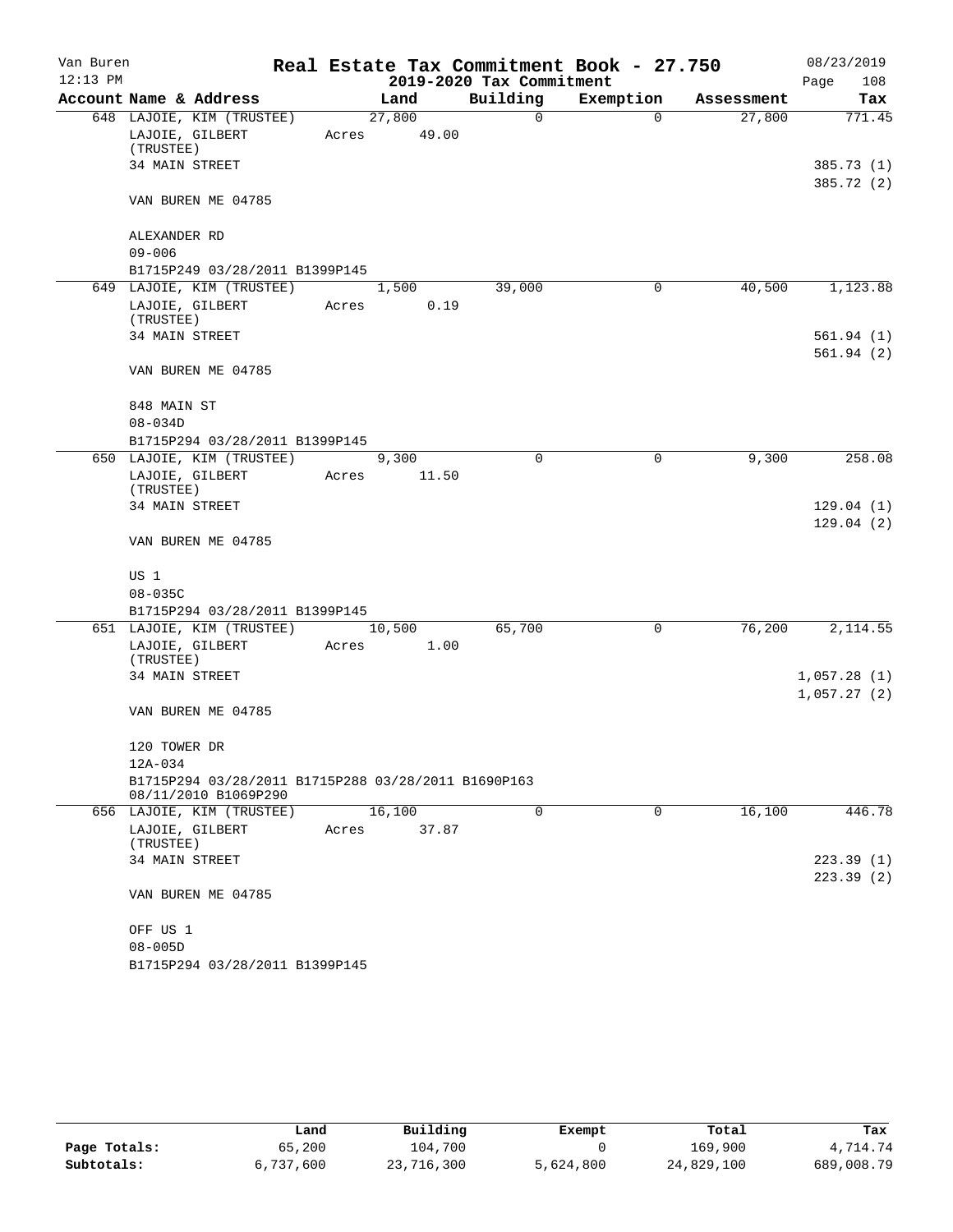| Van Buren<br>$12:13$ PM |                                                                             |       |                 | 2019-2020 Tax Commitment | Real Estate Tax Commitment Book - 27.750 |            | 08/23/2019<br>109<br>Page |
|-------------------------|-----------------------------------------------------------------------------|-------|-----------------|--------------------------|------------------------------------------|------------|---------------------------|
|                         | Account Name & Address                                                      |       | Land            | Building                 | Exemption                                | Assessment | Tax                       |
|                         | 657 LAJOIE, KIM (TRUSTEE)<br>LAJOIE, GILBERT<br>(TRUSTEE)<br>34 MAIN STREET | Acres | 13,900<br>32.50 | 0                        | $\mathbf 0$                              | 13,900     | 385.73<br>192.87 (1)      |
|                         | VAN BUREN ME 04785                                                          |       |                 |                          |                                          |            | 192.86(2)                 |
|                         | OFF SARA ROAD<br>$07 - 008C$                                                |       |                 |                          |                                          |            |                           |
|                         | B1715P294 03/28/2011                                                        |       |                 |                          |                                          |            |                           |
|                         | 658 LAJOIE, KIM (TRUSTEE)                                                   |       | 45,000          | 0                        | 0                                        | 45,000     | 1,248.75                  |
|                         | LAJOIE, GILBERT<br>(TRUSTEE)                                                | Acres | 98.00           |                          |                                          |            |                           |
|                         | 34 MAIN STREET                                                              |       |                 |                          |                                          |            | 624.38(1)                 |
|                         | VAN BUREN ME 04785                                                          |       |                 |                          |                                          |            | 624.37(2)                 |
|                         | ALEXANDER RD.<br>$07 - 013$                                                 |       |                 |                          |                                          |            |                           |
|                         | B1715P294 03/28/2011 B1399P145                                              |       |                 |                          |                                          |            |                           |
|                         | 713 LAJOIE, LUCAS H                                                         |       | 1,200           | 0                        | 0                                        | 1,200      | 33.30                     |
|                         | LAJOIE, LISA M                                                              | Acres | 0.11            |                          |                                          |            |                           |
|                         | 656 MAIN STREET                                                             |       |                 |                          |                                          |            | 16.65(1)                  |
|                         | VAN BUREN ME 04785                                                          |       |                 |                          |                                          |            | 16.65(2)                  |
|                         | MCKINLEY ST                                                                 |       |                 |                          |                                          |            |                           |
|                         | 14-139B                                                                     |       |                 |                          |                                          |            |                           |
|                         | B1923P296 02/26/2016                                                        |       |                 |                          |                                          |            |                           |
|                         | 62 LAJOIE, MARC P                                                           |       | 5,000           | 57,200                   | 0                                        | 62,200     | 1,726.05                  |
|                         | MARTELL, JULIE L                                                            | Acres | 0.48            |                          |                                          |            |                           |
|                         | 321 MAIN STREET                                                             |       |                 |                          |                                          |            | 863.03(1)<br>863.02 (2)   |
|                         | VAN BUREN ME 04785                                                          |       |                 |                          |                                          |            |                           |
|                         | 321 MAIN ST<br>$20 - 051$                                                   |       |                 |                          |                                          |            |                           |
|                         | B1983P89 07/21/2017                                                         |       |                 |                          |                                          |            |                           |
|                         | 654 LAJOIE, ROGER J                                                         |       | 2,300           | 31,500                   | 20,000                                   | 13,800     | 382.95                    |
|                         | LAJOIE, JACQUELINE N                                                        | Acres | 0.22            |                          | 04 Homestead                             |            |                           |
|                         | 114 NOTRE DAME STREET                                                       |       |                 |                          |                                          |            | 191.48(1)                 |
|                         | VAN BUREN ME 04785                                                          |       |                 |                          |                                          |            | 191.47(2)                 |
|                         | 114 NOTRE DAME ST                                                           |       |                 |                          |                                          |            |                           |
|                         | $17 - 028$                                                                  |       |                 |                          |                                          |            |                           |
|                         | B1426P324                                                                   |       |                 |                          |                                          |            |                           |
|                         | 677 LAJOIE, SARAH L                                                         |       | 6,000           | 35,700                   | 20,000                                   | 21,700     | 602.17                    |
|                         | 120 POPLAR STREET                                                           | Acres | 0.57            |                          | 04 Homestead                             |            |                           |
|                         | VAN BUREN ME 04785                                                          |       |                 |                          |                                          |            | 301.09(1)<br>301.08(2)    |
|                         | 120 POPLAR ST                                                               |       |                 |                          |                                          |            |                           |
|                         | $16 - 036$                                                                  |       |                 |                          |                                          |            |                           |
|                         | B1770P86 06/29/2012 B698P123                                                |       |                 |                          |                                          |            |                           |
|                         |                                                                             |       |                 |                          |                                          |            |                           |
|                         |                                                                             | Land. | Building        |                          | <b>Ryomnt</b>                            | $T0+21$    | Tas                       |

|              | Land      | Building   | Exempt    | Total      | Tax        |
|--------------|-----------|------------|-----------|------------|------------|
| Page Totals: | 73,400    | 124,400    | 40,000    | 157,800    | 4,378.95   |
| Subtotals:   | 6,811,000 | 23,840,700 | 5,664,800 | 24,986,900 | 693,387.74 |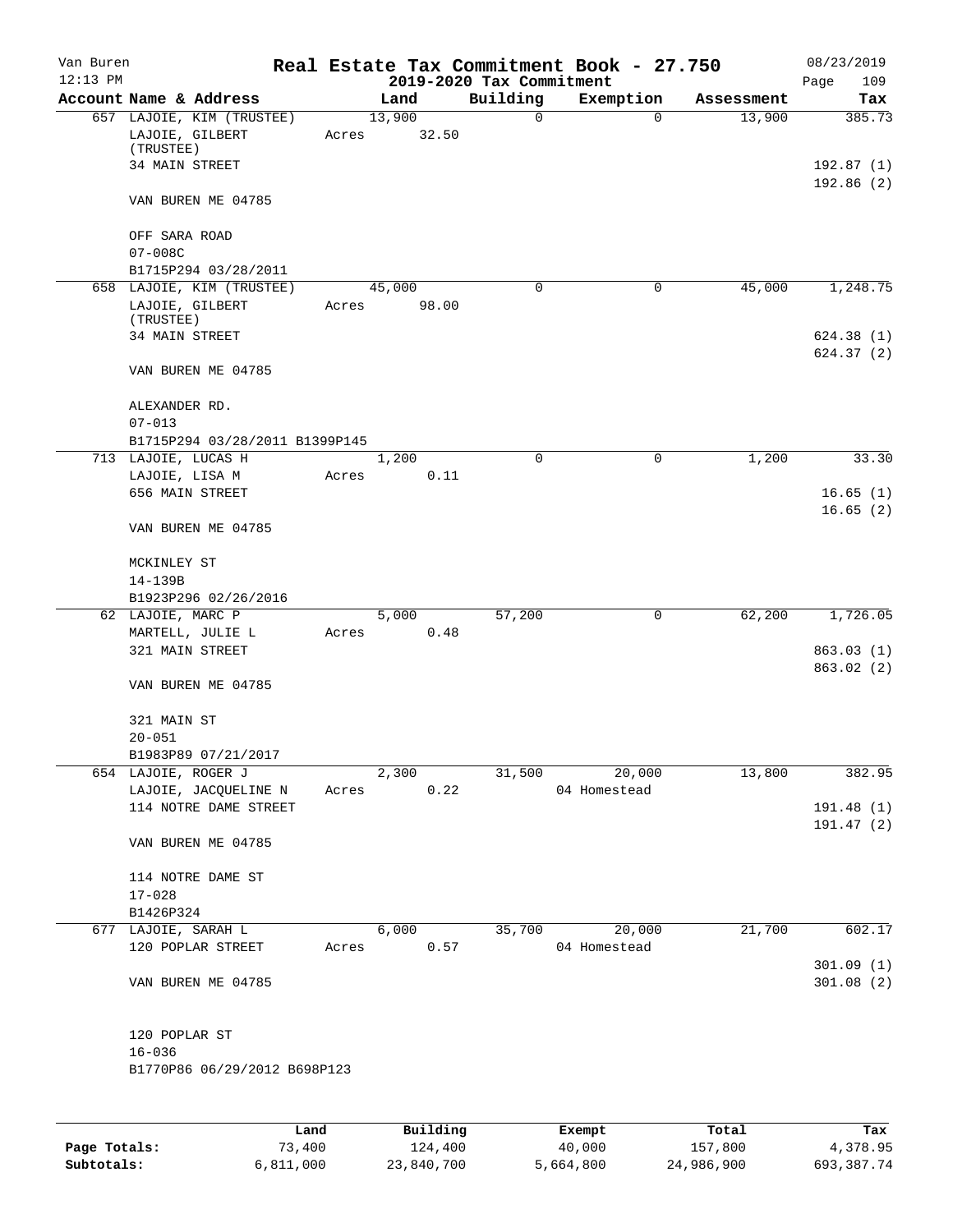| Van Buren<br>$12:13$ PM |                                                   |       |               |                                      | Real Estate Tax Commitment Book - 27.750 |            | 08/23/2019              |
|-------------------------|---------------------------------------------------|-------|---------------|--------------------------------------|------------------------------------------|------------|-------------------------|
|                         | Account Name & Address                            |       | Land          | 2019-2020 Tax Commitment<br>Building | Exemption                                | Assessment | 110<br>Page<br>Tax      |
|                         | 263 LAJOIE, SUSAN M                               |       | 800           | 45,900                               | 20,000                                   | 26,700     | 740.93                  |
|                         | 40 MAIN STREET                                    | Acres | 0.08          |                                      | 04 Homestead                             |            |                         |
|                         |                                                   |       |               |                                      |                                          |            | 370.47(1)               |
|                         | VAN BUREN ME 04785                                |       |               |                                      |                                          |            | 370.46(2)               |
|                         |                                                   |       |               |                                      |                                          |            |                         |
|                         |                                                   |       |               |                                      |                                          |            |                         |
|                         | 40 MAIN ST<br>$15 - 114$                          |       |               |                                      |                                          |            |                         |
|                         | B1871P336 10/20/2014                              |       |               |                                      |                                          |            |                         |
|                         | 725 LAKEVILLE SHORES, INC.                        |       | 110,200       | 0                                    | 0                                        | 110,200    | 3,058.05                |
|                         | PO BOX 96                                         | Acres | 636.00        |                                      |                                          |            |                         |
|                         |                                                   |       |               |                                      |                                          |            | 1,529.03(1)             |
|                         | WINN ME 04457                                     |       |               |                                      |                                          |            | 1,529.02(2)             |
|                         |                                                   |       |               |                                      |                                          |            |                         |
|                         | SUGAR RIDGE RD                                    |       |               |                                      |                                          |            |                         |
|                         | $11 - 007$                                        |       |               |                                      |                                          |            |                         |
|                         | B1910P290 09/30/2015                              |       |               |                                      |                                          |            |                         |
|                         | 661 LAPIERRE, RANDY                               |       | 3,200         | $\mathbf 0$                          | 0                                        | 3,200      | 88.80                   |
|                         | 60 PARK ST.                                       | Acres | 0.40          |                                      |                                          |            |                         |
|                         |                                                   |       |               |                                      |                                          |            | 44.40 (1)               |
|                         | EAST MILLINOCKET ME<br>04430                      |       |               |                                      |                                          |            | 44.40 (2)               |
|                         |                                                   |       |               |                                      |                                          |            |                         |
|                         |                                                   |       |               |                                      |                                          |            |                         |
|                         | 132 ST MARY'S BROOK RD                            |       |               |                                      |                                          |            |                         |
|                         | $02 - 046$                                        |       |               |                                      |                                          |            |                         |
|                         | B971P119                                          |       |               |                                      |                                          |            |                         |
|                         | 273 LAPIERRE, TYLER<br>42 E OUELLETTE ROAD        | Acres | 6,000<br>0.30 | 35,600                               | 0                                        | 41,600     | 1,154.40                |
|                         |                                                   |       |               |                                      |                                          |            | 577.20(1)               |
|                         | CYR PLANTATION ME 04785                           |       |               |                                      |                                          |            | 577.20(2)               |
|                         |                                                   |       |               |                                      |                                          |            |                         |
|                         |                                                   |       |               |                                      |                                          |            |                         |
|                         | 39 MAIN ST                                        |       |               |                                      |                                          |            |                         |
|                         | $15 - 004$                                        |       |               |                                      |                                          |            |                         |
|                         | B1634P244 04/13/2009<br>735 LAPLANTE, BRIAN       |       | 3,700         | 24,400                               | 0                                        | 28,100     | 779.78                  |
|                         | TRUSTEE FOR SCOTT                                 | Acres | 0.35          |                                      |                                          |            |                         |
|                         | LAPLANTE                                          |       |               |                                      |                                          |            |                         |
|                         | 16 LONGFELLOW DRIVE                               |       |               |                                      |                                          |            | 389.89 (1)              |
|                         | NEWBURYPORT MA 09150                              |       |               |                                      |                                          |            | 389.89 (2)              |
|                         |                                                   |       |               |                                      |                                          |            |                         |
|                         | 115 POND RD                                       |       |               |                                      |                                          |            |                         |
|                         | $16 - 011$                                        |       |               |                                      |                                          |            |                         |
|                         | B1751P56 02/07/2012 B1689P177 08/02/2010 B1188P78 |       |               |                                      |                                          |            |                         |
|                         | 662 LAPLANTE, GEORGE J                            |       | 9,800         | 52,300                               | 0                                        | 62,100     | 1,723.28                |
|                         | LAPLANTE, CATHY A                                 | Acres | 6.25          |                                      |                                          |            |                         |
|                         | 147 CASTONGUAY RD                                 |       |               |                                      |                                          |            | 861.64 (1)<br>861.64(2) |
|                         | VAN BUREN ME 04785                                |       |               |                                      |                                          |            |                         |
|                         |                                                   |       |               |                                      |                                          |            |                         |
|                         | CASTONGUAY RD                                     |       |               |                                      |                                          |            |                         |
|                         | $03 - 032$                                        |       |               |                                      |                                          |            |                         |
|                         | B759P120                                          |       |               |                                      |                                          |            |                         |
|                         |                                                   |       |               |                                      |                                          |            |                         |
|                         |                                                   |       |               |                                      |                                          |            |                         |
|                         | Land                                              |       | Building      |                                      | Exempt                                   | Total      | Tax                     |
| Page Totals:            | 133,700                                           |       | 158,200       |                                      | 20,000                                   | 271,900    | 7,545.24                |

**Subtotals:** 6,944,700 23,998,900 5,684,800 25,258,800 700,932.98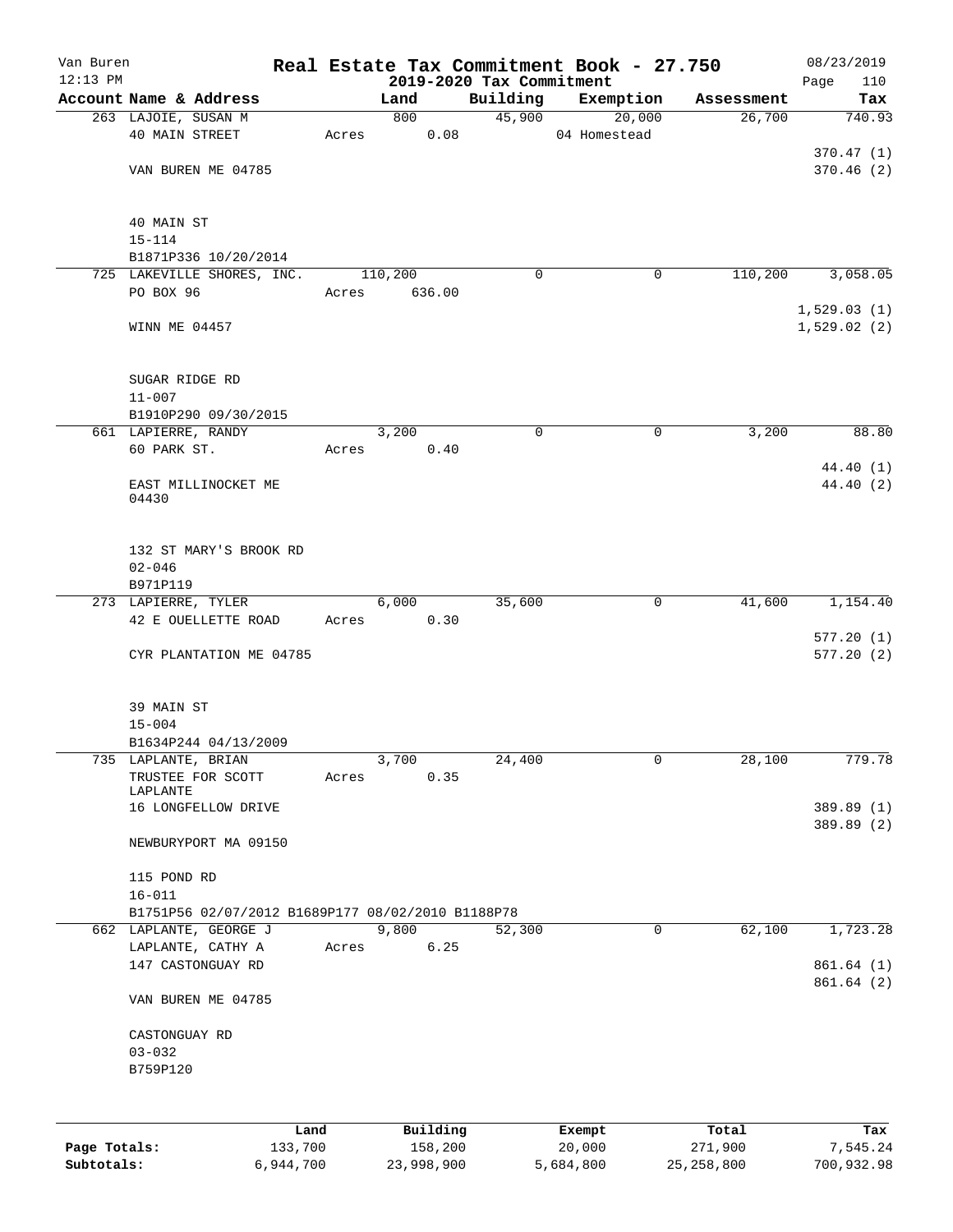| Van Buren<br>$12:13$ PM |                                   |       |        | 2019-2020 Tax Commitment | Real Estate Tax Commitment Book - 27.750 |            | 08/23/2019<br>Page<br>111 |
|-------------------------|-----------------------------------|-------|--------|--------------------------|------------------------------------------|------------|---------------------------|
|                         | Account Name & Address            |       | Land   | Building                 | Exemption                                | Assessment | Tax                       |
|                         | 663 LAPLANTE, GEORGE J            |       | 35,300 | 87,700                   | 20,000                                   | 103,000    | 2,858.25                  |
|                         | LAPLANTE, CATHY A                 | Acres | 86.00  |                          | 04 Homestead                             |            |                           |
|                         | 147 CASTONGUAY RD                 |       |        |                          |                                          |            | 1,429.13(1)               |
|                         |                                   |       |        |                          |                                          |            | 1,429.12(2)               |
|                         | VAN BUREN ME 04785                |       |        |                          |                                          |            |                           |
|                         |                                   |       |        |                          |                                          |            |                           |
|                         | 147 CASTONGUAY RD                 |       |        |                          |                                          |            |                           |
|                         | $03 - 034A$                       |       |        |                          |                                          |            |                           |
|                         | B683P80<br>664 LAPLANTE, GEORGE J |       | 100    | 0                        | 0                                        | 100        | 2.78                      |
|                         | LAPLANTE, CATHY A                 | Acres | 0.10   |                          |                                          |            |                           |
|                         | 147 CASTONGUAY RD                 |       |        |                          |                                          |            | 1.39(1)                   |
|                         |                                   |       |        |                          |                                          |            | 1.39(2)                   |
|                         | VAN BUREN ME 04785                |       |        |                          |                                          |            |                           |
|                         |                                   |       |        |                          |                                          |            |                           |
|                         | CASTONGUAY RD                     |       |        |                          |                                          |            |                           |
|                         | $03 - 036$                        |       |        |                          |                                          |            |                           |
|                         | B759P120                          |       |        |                          |                                          |            |                           |
|                         | 684 LAPLANTE, LOUIS A             |       | 26,300 | 34,800                   | 0                                        | 61,100     | 1,695.53                  |
|                         | LAPLANTE, JEANNE                  | Acres | 45.00  |                          |                                          |            |                           |
|                         | 193 LAKE ROAD                     |       |        |                          |                                          |            | 847.77 (1)                |
|                         |                                   |       |        |                          |                                          |            | 847.76 (2)                |
|                         | VAN BUREN ME 04785                |       |        |                          |                                          |            |                           |
|                         |                                   |       |        |                          |                                          |            |                           |
|                         | 147 LAKE RD                       |       |        |                          |                                          |            |                           |
|                         | $02 - 020$                        |       |        |                          |                                          |            |                           |
|                         | B1466P96                          |       |        |                          |                                          |            |                           |
|                         | 685 LAPLANTE, LOUIS A             |       | 17,500 | $\mathbf 0$              | $\mathbf 0$                              | 17,500     | 485.63                    |
|                         | LAPLANTE, JEANNE                  | Acres | 50.00  |                          |                                          |            |                           |
|                         | 193 LAKE ROAD                     |       |        |                          |                                          |            | 242.82(1)                 |
|                         |                                   |       |        |                          |                                          |            | 242.81(2)                 |
|                         | VAN BUREN ME 04785                |       |        |                          |                                          |            |                           |
|                         | LAKE RD                           |       |        |                          |                                          |            |                           |
|                         | $02 - 019$                        |       |        |                          |                                          |            |                           |
|                         | B1466P96 09/14/2005               |       |        |                          |                                          |            |                           |
|                         | 668 LAPLANTE, LOUIS A             |       | 10,100 | $\mathbf 0$              | 0                                        | 10,100     | 280.27                    |
|                         | LAPLANTE, LINDA J                 | Acres | 7.00   |                          |                                          |            |                           |
|                         | 193 LAKE ROAD                     |       |        |                          |                                          |            | 140.14(1)                 |
|                         |                                   |       |        |                          |                                          |            | 140.13(2)                 |
|                         | VAN BUREN ME 04785                |       |        |                          |                                          |            |                           |
|                         |                                   |       |        |                          |                                          |            |                           |
|                         | MARQUIS RD                        |       |        |                          |                                          |            |                           |
|                         | $02 - 054$                        |       |        |                          |                                          |            |                           |
|                         | B628P253                          |       |        |                          |                                          |            |                           |
|                         | 669 LAPLANTE, LOUIS A             |       | 15,700 | 89,600                   | 20,000                                   | 85,300     | 2,367.07                  |
|                         | LAPLANTE, LINDA J                 | Acres | 11.00  |                          | 04 Homestead                             |            |                           |
|                         | 193 LAKE ROAD                     |       |        |                          |                                          |            | 1, 183.54(1)              |
|                         |                                   |       |        |                          |                                          |            | 1, 183.53(2)              |
|                         | VAN BUREN ME 04785                |       |        |                          |                                          |            |                           |
|                         |                                   |       |        |                          |                                          |            |                           |
|                         | 193 LAKE RD                       |       |        |                          |                                          |            |                           |
|                         | $02 - 017B$                       |       |        |                          |                                          |            |                           |
|                         | B573P198 09/09/1982               |       |        |                          |                                          |            |                           |
|                         |                                   |       |        |                          |                                          |            |                           |
|                         |                                   |       |        |                          |                                          |            |                           |

|              | Land      | Building     | Exempt    | Total      | Tax        |
|--------------|-----------|--------------|-----------|------------|------------|
| Page Totals: | 105,000   | 212,100      | 40,000    | 277,100    | 7,689.53   |
| Subtotals:   | 7,049,700 | 24, 211, 000 | 5,724,800 | 25,535,900 | 708,622.51 |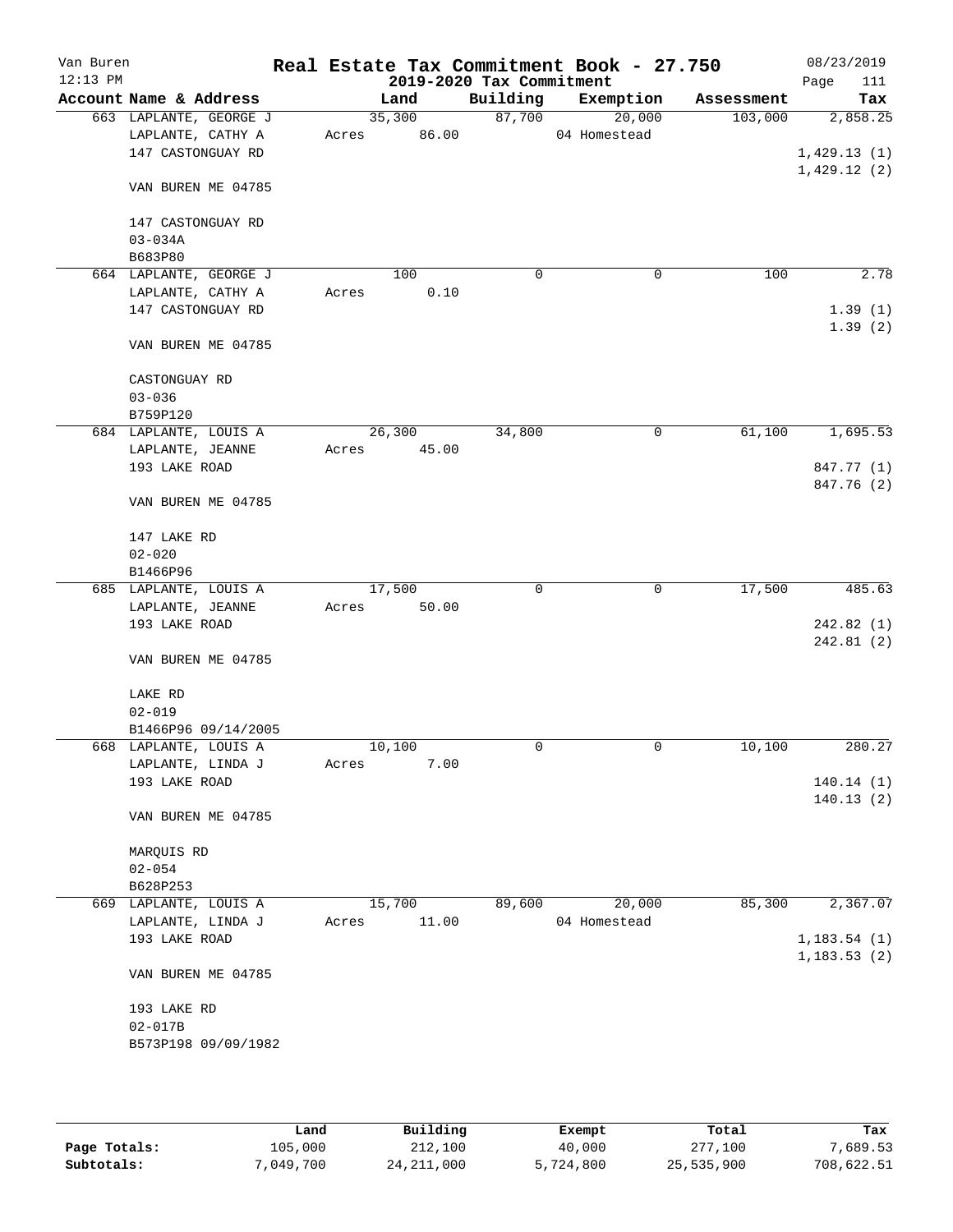| Van Buren<br>$12:13$ PM |                                    |       |        | 2019-2020 Tax Commitment | Real Estate Tax Commitment Book - 27.750 |            | 08/23/2019<br>112<br>Page |
|-------------------------|------------------------------------|-------|--------|--------------------------|------------------------------------------|------------|---------------------------|
|                         | Account Name & Address             |       | Land   | Building                 | Exemption                                | Assessment | Tax                       |
|                         | 670 LAPLANTE, LOUIS A              |       | 15,100 | 0                        | $\Omega$                                 | 15,100     | 419.03                    |
|                         | LAPLANTE, LINDA J                  | Acres | 26.00  |                          |                                          |            |                           |
|                         | 193 LAKE ROAD                      |       |        |                          |                                          |            | 209.52(1)                 |
|                         |                                    |       |        |                          |                                          |            | 209.51(2)                 |
|                         | VAN BUREN ME 04785                 |       |        |                          |                                          |            |                           |
|                         | LAKE RD                            |       |        |                          |                                          |            |                           |
|                         | $05 - 004$                         |       |        |                          |                                          |            |                           |
|                         | B752P268                           |       |        |                          |                                          |            |                           |
|                         | 671 LAPLANTE, LOUIS A              |       | 13,000 | 33,700                   | 0                                        | 46,700     | 1,295.93                  |
|                         | LAPLANTE, LINDA J                  | Acres | 2.50   |                          |                                          |            |                           |
|                         | 193 LAKE ROAD                      |       |        |                          |                                          |            | 647.97(1)                 |
|                         | VAN BUREN ME 04785                 |       |        |                          |                                          |            | 647.96 (2)                |
|                         | 232 CASTONGUAY RD                  |       |        |                          |                                          |            |                           |
|                         | $02 - 031B$                        |       |        |                          |                                          |            |                           |
|                         | B1288P229                          |       |        |                          |                                          |            |                           |
|                         | 672 LAPLANTE, LOUIS A              |       | 4,200  | $\mathbf 0$              | 0                                        | 4,200      | 116.55                    |
|                         | LAPLANTE, LINDA J                  | Acres | 12.00  |                          |                                          |            |                           |
|                         | 193 LAKE ROAD                      |       |        |                          |                                          |            | 58.28(1)                  |
|                         | VAN BUREN ME 04785                 |       |        |                          |                                          |            | 58.27(2)                  |
|                         |                                    |       |        |                          |                                          |            |                           |
|                         | MARQUIS RD                         |       |        |                          |                                          |            |                           |
|                         | $02 - 020A$                        |       |        |                          |                                          |            |                           |
|                         | B994P267                           |       |        |                          |                                          |            |                           |
|                         | 686 LAPLANTE, NICOLE M             |       | 3,500  | 42,700                   | 20,000                                   | 26,200     | 727.05                    |
|                         | LAPLANTE, ROCHELLE L               | Acres | 0.33   |                          | 04 Homestead                             |            |                           |
|                         | 155 POPLAR STREET                  |       |        |                          |                                          |            | 363.53(1)                 |
|                         | VAN BUREN ME 04785                 |       |        |                          |                                          |            | 363.52(2)                 |
|                         | 155 POPLAR ST                      |       |        |                          |                                          |            |                           |
|                         | $14 - 104$                         |       |        |                          |                                          |            |                           |
|                         | B1565P318                          |       |        |                          |                                          |            |                           |
|                         | 687 LAPLANTE, PETER R              |       | 1,800  | 16,400                   | 0                                        | 18,200     | 505.05                    |
|                         | LAPLANTE, DANA                     |       |        |                          |                                          |            |                           |
|                         | 109 HOOVER DRIVE                   |       |        |                          |                                          |            | 252.53(1)                 |
|                         |                                    |       |        |                          |                                          |            | 252.52(2)                 |
|                         | VAN BUREN ME 04785                 |       |        |                          |                                          |            |                           |
|                         | 414 MAIN ST                        |       |        |                          |                                          |            |                           |
|                         | $21 - 034$                         |       |        |                          |                                          |            |                           |
|                         | B1504P323 06/16/2006               |       |        |                          |                                          |            |                           |
|                         | 929 LAPLANTE, PETER R              |       | 4,200  | 46,300                   | 20,000                                   | 30,500     | 846.38                    |
|                         | LAPLANTE, DANA-MICHELLE Acres<br>Н |       | 0.40   |                          | 04 Homestead                             |            |                           |
|                         | 109 HOOVER DRIVE                   |       |        |                          |                                          |            | 423.19(1)                 |
|                         |                                    |       |        |                          |                                          |            | 423.19 (2)                |
|                         | VAN BUREN ME 04785                 |       |        |                          |                                          |            |                           |
|                         | 109 HOOVER DR                      |       |        |                          |                                          |            |                           |
|                         | $14 - 022$                         |       |        |                          |                                          |            |                           |
|                         | B1591P91                           |       |        |                          |                                          |            |                           |
|                         |                                    |       |        |                          |                                          |            |                           |
|                         |                                    |       |        |                          |                                          |            |                           |

|              | Land      | Building   | Exempt    | Total      | Tax        |
|--------------|-----------|------------|-----------|------------|------------|
| Page Totals: | 41,800    | 139,100    | 40,000    | 140,900    | 3,909.99   |
| Subtotals:   | 7,091,500 | 24,350,100 | 5,764,800 | 25,676,800 | 712,532.50 |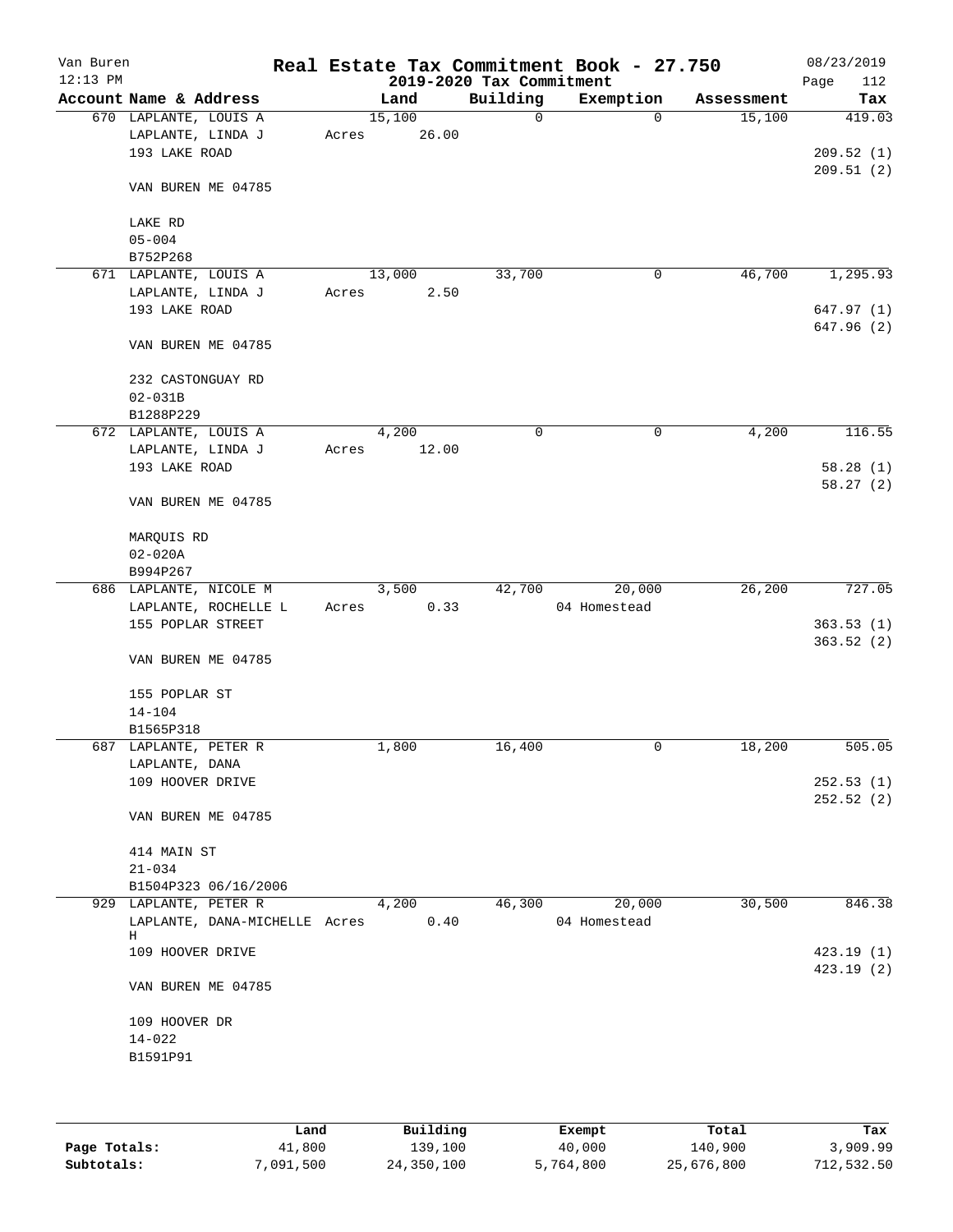| Van Buren<br>$12:13$ PM |                              |       |        | 2019-2020 Tax Commitment | Real Estate Tax Commitment Book - 27.750 |            | 08/23/2019<br>113<br>Page |
|-------------------------|------------------------------|-------|--------|--------------------------|------------------------------------------|------------|---------------------------|
|                         | Account Name & Address       |       | Land   | Building                 | Exemption                                | Assessment | Tax                       |
|                         | 673 LAPLANTE, PIERRE         |       | 17,300 | $\mathbf 0$              | $\Omega$                                 | 17,300     | 480.08                    |
|                         | 1303 HAMLIN ROAD             | Acres | 42.00  |                          |                                          |            |                           |
|                         |                              |       |        |                          |                                          |            | 240.04(1)                 |
|                         | HAMLIN ME 04785              |       |        |                          |                                          |            | 240.04(2)                 |
|                         |                              |       |        |                          |                                          |            |                           |
|                         |                              |       |        |                          |                                          |            |                           |
|                         | MASSE RD                     |       |        |                          |                                          |            |                           |
|                         | $05 - 002$<br>B797P41        |       |        |                          |                                          |            |                           |
|                         | 674 LAPLANTE, PIERRE         |       | 9,000  | $\mathbf 0$              | 0                                        | 9,000      | 249.75                    |
|                         | 1303 HAMLIN ROAD             | Acres | 42.40  |                          |                                          |            |                           |
|                         |                              |       |        |                          |                                          |            | 124.88(1)                 |
|                         | HAMLIN ME 04785              |       |        |                          |                                          |            | 124.87(2)                 |
|                         |                              |       |        |                          |                                          |            |                           |
|                         |                              |       |        |                          |                                          |            |                           |
|                         | MASSE RD                     |       |        |                          |                                          |            |                           |
|                         | $02 - 014$                   |       |        |                          |                                          |            |                           |
|                         | B797P41 01/22/1990           |       |        |                          |                                          |            |                           |
|                         | 688 LAPLANTE, PIERRE J       |       | 9,700  | 47,500                   | 0                                        | 57,200     | 1,587.30                  |
|                         | 1303 HAMLIN ROAD             | Acres | 0.92   |                          |                                          |            |                           |
|                         |                              |       |        |                          |                                          |            | 793.65(1)                 |
|                         | HAMLIN ME 04785              |       |        |                          |                                          |            | 793.65(2)                 |
|                         |                              |       |        |                          |                                          |            |                           |
|                         |                              |       |        |                          |                                          |            |                           |
|                         | 125 MAIN ST                  |       |        |                          |                                          |            |                           |
|                         | $16 - 045$<br>B1458P266      |       |        |                          |                                          |            |                           |
|                         | 690 LAPLANTE, RICHARD        |       | 19,100 | 45,300                   | $\mathbf 0$                              | 64,400     | 1,787.10                  |
|                         | LAPLANTE, LUCILLE            | Acres | 38.69  |                          |                                          |            |                           |
|                         | 286 STATE STREET             |       |        |                          |                                          |            | 893.55 (1)                |
|                         |                              |       |        |                          |                                          |            | 893.55 (2)                |
|                         | VAN BUREN ME 04785           |       |        |                          |                                          |            |                           |
|                         |                              |       |        |                          |                                          |            |                           |
|                         | SUNSET AVE. (GARAGE)         |       |        |                          |                                          |            |                           |
|                         | $06 - 004$                   |       |        |                          |                                          |            |                           |
|                         | B1650P193 08/10/2009 B1514P8 |       |        |                          |                                          |            |                           |
|                         | 675 LAPLANTE, RICHARD        |       | 49,800 | 698,000                  | 0                                        | 747,800    | 20,751.45                 |
|                         | LAPLANTE, LUCILLE            | Acres | 7.04   |                          |                                          |            |                           |
|                         | 286 STATE STREET             |       |        |                          |                                          |            | 10,375.73                 |
|                         |                              |       |        |                          |                                          |            | 10,375.72                 |
|                         | VAN BUREN ME 04785           |       |        |                          |                                          |            |                           |
|                         | 101 LAPLANTE HGTS            |       |        |                          |                                          |            |                           |
|                         | 18C-001                      |       |        |                          |                                          |            |                           |
|                         | B1336P215                    |       |        |                          |                                          |            |                           |
|                         | 676 LAPLANTE, RICHARD        |       | 46,200 | 424,200                  | 0                                        | 470,400    | 13,053.60                 |
|                         | LAPLANTE, LUCILLE            | Acres | 4.40   |                          |                                          |            |                           |
|                         | 286 STATE STREET             |       |        |                          |                                          |            | 6,526.80(1)               |
|                         |                              |       |        |                          |                                          |            | 6,526.80(2)               |
|                         | VAN BUREN ME 04785           |       |        |                          |                                          |            |                           |
|                         |                              |       |        |                          |                                          |            |                           |
|                         | 101 LEOLA AVE (101-117)      |       |        |                          |                                          |            |                           |
|                         | 18C-002                      |       |        |                          |                                          |            |                           |
|                         | B1336P215                    |       |        |                          |                                          |            |                           |
|                         |                              |       |        |                          |                                          |            |                           |
|                         |                              |       |        |                          |                                          |            |                           |

|              | Land      | Building   | Exempt    | Total      | Tax        |
|--------------|-----------|------------|-----------|------------|------------|
| Page Totals: | 151,100   | 1,215,000  |           | 1,366,100  | 37,909.28  |
| Subtotals:   | 7,242,600 | 25,565,100 | 5,764,800 | 27,042,900 | 750,441.78 |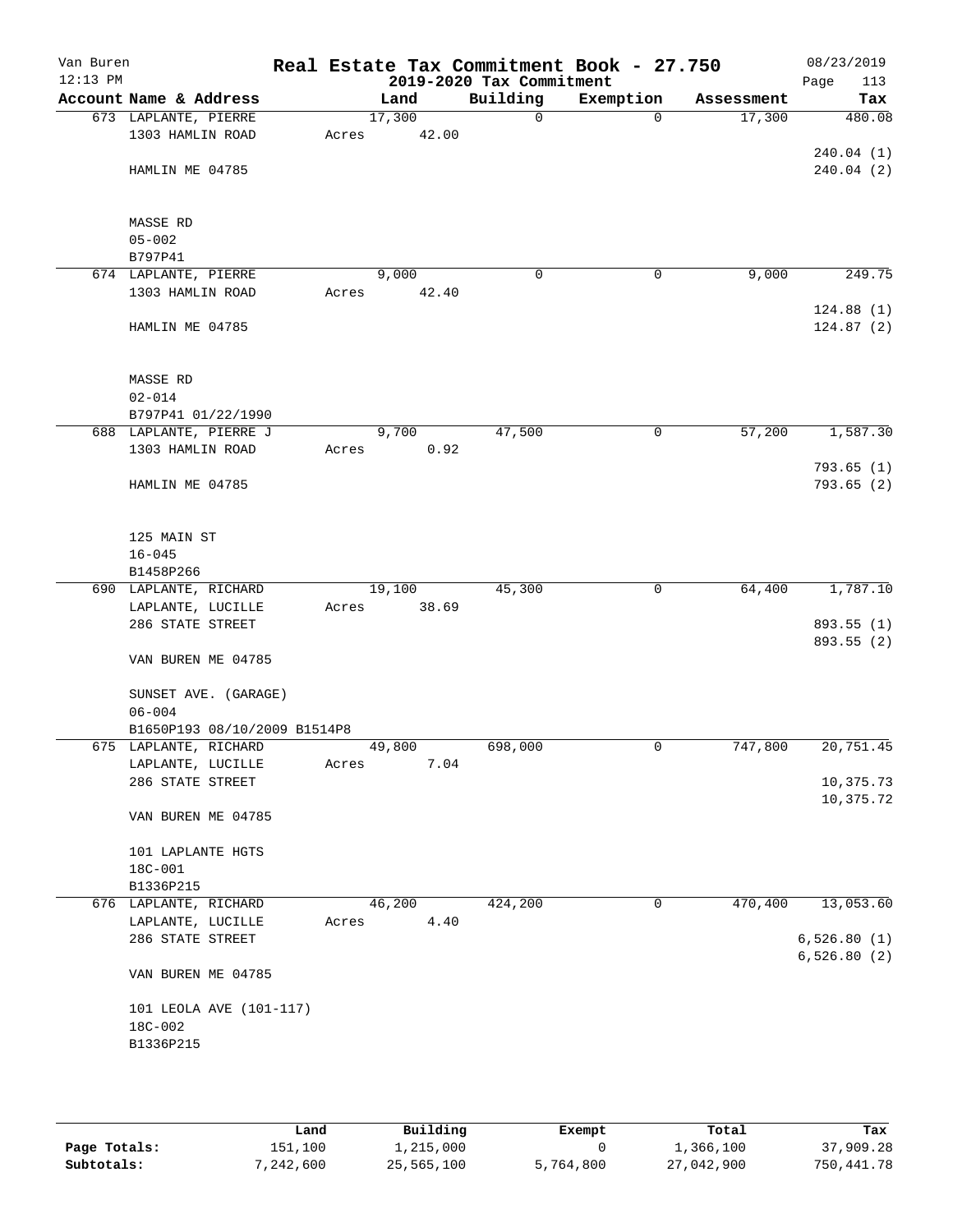| Van Buren<br>$12:13$ PM |                                                    |       |        |      | 2019-2020 Tax Commitment | Real Estate Tax Commitment Book - 27.750 |            | 08/23/2019<br>Page<br>114 |
|-------------------------|----------------------------------------------------|-------|--------|------|--------------------------|------------------------------------------|------------|---------------------------|
|                         | Account Name & Address                             |       | Land   |      | Building                 | Exemption                                | Assessment | Tax                       |
|                         | 678 LAPLANTE, RICHARD                              |       | 1,500  |      | 24,200                   | $\mathbf 0$                              | 25,700     | 713.18                    |
|                         | LAPLANTE, LUICILLE                                 | Acres |        | 0.14 |                          |                                          |            |                           |
|                         | 286 STATE STREET                                   |       |        |      |                          |                                          |            | 356.59(1)                 |
|                         | VAN BUREN ME 04785                                 |       |        |      |                          |                                          |            | 356.59(2)                 |
|                         | 452 MAIN ST                                        |       |        |      |                          |                                          |            |                           |
|                         | $22 - 018$                                         |       |        |      |                          |                                          |            |                           |
|                         | B698P148                                           |       |        |      |                          |                                          |            |                           |
|                         | 680 LAPLANTE, RICHARD                              |       | 12,300 |      | 120,900                  | 20,000                                   | 113,200    | 3,141.30                  |
|                         | LAPLANTE, LUCILLE                                  | Acres |        | 0.98 |                          | 04 Homestead                             |            |                           |
|                         | 286 STATE STREET                                   |       |        |      |                          |                                          |            | 1,570.65(1)               |
|                         |                                                    |       |        |      |                          |                                          |            | 1,570.65(2)               |
|                         | VAN BUREN ME 04785                                 |       |        |      |                          |                                          |            |                           |
|                         | 286 STATE ST                                       |       |        |      |                          |                                          |            |                           |
|                         | $03 - 024$                                         |       |        |      |                          |                                          |            |                           |
|                         | B674P147                                           |       |        |      |                          |                                          |            |                           |
|                         | 736 LAPLANTE, RICHARD                              |       | 12,000 |      | 0                        | $\mathbf 0$                              | 12,000     | 333.00                    |
|                         | LAPLANTE, LUCILLE                                  | Acres |        | 2.54 |                          |                                          |            |                           |
|                         | 286 STATE STREET                                   |       |        |      |                          |                                          |            | 166.50(1)                 |
|                         | VAN BUREN ME 04785                                 |       |        |      |                          |                                          |            | 166.50(2)                 |
|                         |                                                    |       |        |      |                          |                                          |            |                           |
|                         | CLOVERHILL DR                                      |       |        |      |                          |                                          |            |                           |
|                         | 18C-002D                                           |       |        |      |                          |                                          |            |                           |
|                         | B1650P193 08/10/2009 B1188P75                      |       |        |      |                          |                                          |            |                           |
|                         | 730 LAPLANTE, RICHARD                              |       | 3,000  |      | 83,300                   | 20,000                                   | 66,300     | 1,839.83                  |
|                         | LAPLANTE, LUCILLE                                  | Acres |        | 0.29 |                          | 04 Homestead                             |            |                           |
|                         | 286 STATE STREET                                   |       |        |      |                          |                                          |            | 919.92(1)                 |
|                         | VAN BUREN ME 04785                                 |       |        |      |                          |                                          |            | 919.91(2)                 |
|                         |                                                    |       |        |      |                          |                                          |            |                           |
|                         | 106 CLOVERHILL DR                                  |       |        |      |                          |                                          |            |                           |
|                         | $18 - 043$                                         |       |        |      |                          |                                          |            |                           |
|                         | B1747P262 01/05/2012 B1747P259 01/05/2012 B1188P78 |       |        |      |                          |                                          |            |                           |
|                         | 728 LAPLANTE, RICHARD                              |       | 19,400 |      | 0                        | $\mathbf 0$                              | 19,400     | 538.35                    |
|                         | LAPLANTE, LUCILLE                                  | Acres |        | 1.85 |                          |                                          |            |                           |
|                         | 286 STATE STREET                                   |       |        |      |                          |                                          |            | 269.18(1)<br>269.17(2)    |
|                         | VAN BUREN ME 04785                                 |       |        |      |                          |                                          |            |                           |
|                         | CLOVERHILL DR                                      |       |        |      |                          |                                          |            |                           |
|                         | 18C-002E                                           |       |        |      |                          |                                          |            |                           |
|                         | B1650P193 08/10/2009 B1188P75                      |       |        |      |                          |                                          |            |                           |
|                         | 667 LAPLANTE, ROCHELLE                             |       | 8,600  |      | 85,300                   | 20,000                                   | 73,900     | 2,050.73                  |
|                         | 106 MAIN STREET APT 101 Acres                      |       |        | 0.82 |                          | 04 Homestead                             |            |                           |
|                         |                                                    |       |        |      |                          |                                          |            | 1,025.37(1)               |
|                         | VAN BUREN ME 04785                                 |       |        |      |                          |                                          |            | 1,025.36(2)               |
|                         |                                                    |       |        |      |                          |                                          |            |                           |
|                         | 106 MAIN ST                                        |       |        |      |                          |                                          |            |                           |
|                         | $15 - 031$                                         |       |        |      |                          |                                          |            |                           |
|                         | B392P817                                           |       |        |      |                          |                                          |            |                           |
|                         |                                                    |       |        |      |                          |                                          |            |                           |

|              | Land      | Building   | Exempt    | Total      | Tax        |
|--------------|-----------|------------|-----------|------------|------------|
| Page Totals: | 56,800    | 313,700    | 60,000    | 310,500    | 8,616.39   |
| Subtotals:   | 7,299,400 | 25,878,800 | 5,824,800 | 27,353,400 | 759,058.17 |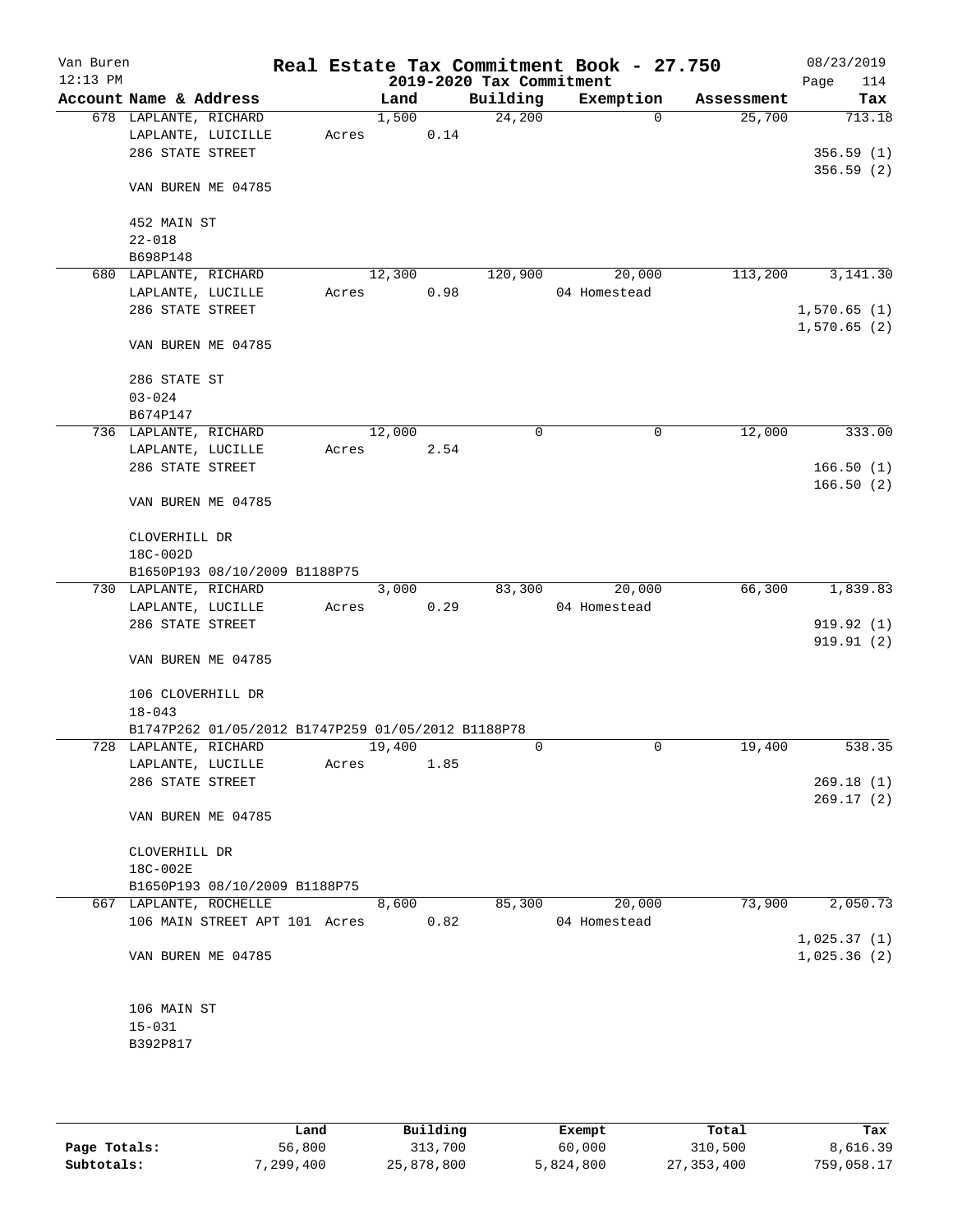| Van Buren  |                                                        |       |        |       |                          | Real Estate Tax Commitment Book - 27.750 |            | 08/23/2019                 |
|------------|--------------------------------------------------------|-------|--------|-------|--------------------------|------------------------------------------|------------|----------------------------|
| $12:13$ PM |                                                        |       |        |       | 2019-2020 Tax Commitment |                                          |            | 115<br>Page                |
|            | Account Name & Address                                 |       | Land   |       | Building                 | Exemption                                | Assessment | Tax                        |
|            | 701 LAPOINTE (TRUST)<br>LAPOINTE, JOSEPH R &<br>AURORE | Acres | 3,000  | 0.29  | 92,700                   | 20,000<br>04 Homestead                   | 75,700     | 2,100.68                   |
|            | 133 WASHINGTON AVE                                     |       |        |       |                          |                                          |            | 1,050.34(1)<br>1,050.34(2) |
|            | VAN BUREN ME 04785                                     |       |        |       |                          |                                          |            |                            |
|            | 111 MCKINLEY ST<br>$14 - 020$                          |       |        |       |                          |                                          |            |                            |
|            | B819P34                                                |       |        |       |                          |                                          |            |                            |
|            | 692 LAPOINTE, DEAN M                                   |       | 11,300 |       | 34,300                   | 20,000                                   | 25,600     | 710.40                     |
|            | 126 FERRY STREET                                       | Acres |        | 1.76  |                          | 04 Homestead                             |            |                            |
|            | VAN BUREN ME 04785                                     |       |        |       |                          |                                          |            | 355.20(1)<br>355.20(2)     |
|            | 126 FERRY ST                                           |       |        |       |                          |                                          |            |                            |
|            | $18 - 050$                                             |       |        |       |                          |                                          |            |                            |
|            | B1365P174                                              |       |        |       |                          |                                          |            |                            |
|            | 856 LAPOINTE, JAMES<br>132 POPULAR STREET              | Acres | 6,300  | 0.60  | 50,700                   | 20,000<br>04 Homestead                   | 37,000     | 1,026.75                   |
|            | VAN BUREN ME 04785                                     |       |        |       |                          |                                          |            | 513.38(1)<br>513.37(2)     |
|            |                                                        |       |        |       |                          |                                          |            |                            |
|            | 132 POPLAR ST                                          |       |        |       |                          |                                          |            |                            |
|            | $16 - 024$                                             |       |        |       |                          |                                          |            |                            |
|            | B1623P126 12/11/2008                                   |       |        |       | $\mathbf 0$              | $\mathbf 0$                              |            |                            |
|            | 1132 LAPOINTE, KELLY<br>44 ELMWOOD AVE.                |       | 8,800  | 11.50 |                          |                                          | 8,800      | 244.20                     |
|            |                                                        | Acres |        |       |                          |                                          |            | 122.10(1)                  |
|            | CARIBOU ME 04736                                       |       |        |       |                          |                                          |            | 122.10(2)                  |
|            | RR 1                                                   |       |        |       |                          |                                          |            |                            |
|            | $11 - 010A$                                            |       |        |       |                          |                                          |            |                            |
|            | B1877P260 12/16/2014                                   |       |        |       |                          |                                          |            |                            |
|            | 630 LAPOINTE, KEVIN                                    |       | 2,500  |       | 0                        | 0                                        | 2,500      | 69.38                      |
|            | LAPOINTE, TINA                                         | Acres |        | 0.24  |                          |                                          |            |                            |
|            | 119 PARK STREET                                        |       |        |       |                          |                                          |            | 34.69(1)                   |
|            | VAN BUREN ME 04785                                     |       |        |       |                          |                                          |            | 34.69(2)                   |
|            | 107 BIRCH AVE                                          |       |        |       |                          |                                          |            |                            |
|            | $17 - 042$                                             |       |        |       |                          |                                          |            |                            |
|            | B1648P198 07/13/2009 B1078P206                         |       |        |       |                          |                                          |            |                            |
|            | 696 LAPOINTE, KEVIN J                                  |       | 5,400  |       | 145,600                  | 20,000                                   | 131,000    | 3,635.25                   |
|            | LAPOINTE, TINA A                                       | Acres |        | 0.51  |                          | 04 Homestead                             |            |                            |
|            | 119 PARK STREET                                        |       |        |       |                          |                                          |            | 1,817.63(1)<br>1,817.62(2) |
|            | VAN BUREN ME 04785                                     |       |        |       |                          |                                          |            |                            |
|            | 119 PARK ST                                            |       |        |       |                          |                                          |            |                            |
|            | $17 - 041$                                             |       |        |       |                          |                                          |            |                            |
|            | B1343P212                                              |       |        |       |                          |                                          |            |                            |
|            |                                                        |       |        |       |                          |                                          |            |                            |
|            |                                                        |       |        |       |                          |                                          |            |                            |

|              | Land      | Building   | Exempt    | Total      | Tax        |
|--------------|-----------|------------|-----------|------------|------------|
| Page Totals: | 37,300    | 323,300    | 80,000    | 280,600    | 7,786.66   |
| Subtotals:   | 7,336,700 | 26,202,100 | 5,904,800 | 27,634,000 | 766,844.83 |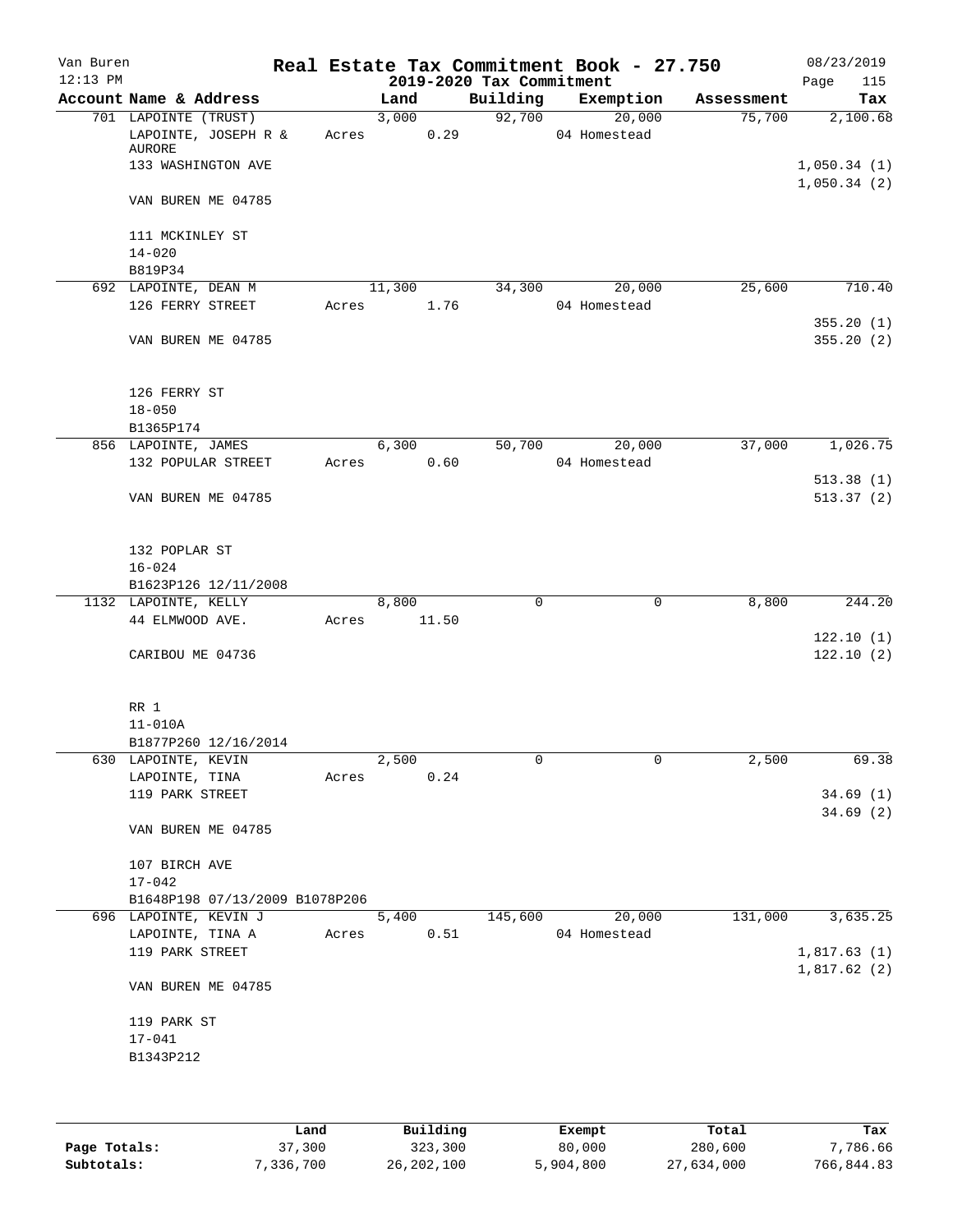| Van Buren<br>$12:13$ PM |                                                  |       |       |      | 2019-2020 Tax Commitment | Real Estate Tax Commitment Book - 27.750 |            | 08/23/2019<br>116<br>Page |
|-------------------------|--------------------------------------------------|-------|-------|------|--------------------------|------------------------------------------|------------|---------------------------|
|                         | Account Name & Address                           |       | Land  |      | Building                 | Exemption                                | Assessment | Tax                       |
|                         | 387 LAPOINTE, KEVIN J                            |       | 1,500 |      | 6,200                    | $\Omega$                                 | 7,700      | 213.68                    |
|                         | LAPOINTE, TINA A                                 | Acres |       | 0.14 |                          |                                          |            |                           |
|                         | 119 PARK STREET                                  |       |       |      |                          |                                          |            | 106.84(1)                 |
|                         | VAN BUREN ME 04785                               |       |       |      |                          |                                          |            | 106.84(2)                 |
|                         | 109 BIRCH AVE                                    |       |       |      |                          |                                          |            |                           |
|                         | $17 - 043$                                       |       |       |      |                          |                                          |            |                           |
|                         | B1706P17 07/30/2010                              |       |       |      |                          |                                          |            |                           |
|                         | 697 LAPOINTE, MICHAEL J                          |       | 2,600 |      | 78,600                   | 20,000                                   | 61,200     | 1,698.30                  |
|                         | LAPOINTE, CHRISTINE C                            | Acres |       | 0.25 |                          | 04 Homestead                             |            |                           |
|                         | 110 POPLAR STREET                                |       |       |      |                          |                                          |            | 849.15 (1)                |
|                         |                                                  |       |       |      |                          |                                          |            | 849.15 (2)                |
|                         | VAN BUREN ME 04785                               |       |       |      |                          |                                          |            |                           |
|                         | 110 POPLAR ST                                    |       |       |      |                          |                                          |            |                           |
|                         | $16 - 038$                                       |       |       |      |                          |                                          |            |                           |
|                         | B1780P86 09/14/2012                              |       |       |      |                          |                                          |            |                           |
|                         | 1598 LAPOINTE, MICHAEL J                         |       | 100   | 0.06 | 0                        | 0                                        | 100        | 2.78                      |
|                         | LAPOINTE, CHRISTINE C<br>110 POPLAR STREET       | Acres |       |      |                          |                                          |            | 1.39(1)                   |
|                         |                                                  |       |       |      |                          |                                          |            | 1.39(2)                   |
|                         | VAN BUREN ME 04785                               |       |       |      |                          |                                          |            |                           |
|                         | POPLAR STREET                                    |       |       |      |                          |                                          |            |                           |
|                         | $16 - 040A$                                      |       |       |      |                          |                                          |            |                           |
|                         | B2039P303 11/16/2018                             |       |       |      |                          |                                          |            |                           |
|                         | 698 LAPOINTE, OMERINE                            |       | 7,800 |      | 46,900                   | 26,000                                   | 28,700     | 796.43                    |
|                         | PO BOX 103                                       | Acres |       | 0.74 |                          | 02 Veteran                               |            |                           |
|                         |                                                  |       |       |      |                          | 04 Homestead                             |            | 398.22 (1)                |
|                         | VAN BUREN ME 04785                               |       |       |      |                          |                                          |            | 398.21(2)                 |
|                         | 180 STATE ST                                     |       |       |      |                          |                                          |            |                           |
|                         | 12A-019A                                         |       |       |      |                          |                                          |            |                           |
|                         | B1788P69 11/08/2012                              |       |       |      |                          |                                          |            |                           |
|                         | 699 LAPOINTE, RICHARD J                          |       | 4,300 |      | 51,700                   | 20,000                                   | 36,000     | 999.00                    |
|                         | LAPOINTE, NICOLE P                               | Acres |       | 0.41 |                          | 04 Homestead                             |            |                           |
|                         | 161 LYNNE STREET                                 |       |       |      |                          |                                          |            | 499.50 (1)                |
|                         |                                                  |       |       |      |                          |                                          |            | 499.50 (2)                |
|                         | VAN BUREN ME 04785                               |       |       |      |                          |                                          |            |                           |
|                         | 161 LYNNE ST                                     |       |       |      |                          |                                          |            |                           |
|                         | $19 - 059$                                       |       |       |      |                          |                                          |            |                           |
|                         | B662P86                                          |       |       |      |                          |                                          |            |                           |
|                         | 1194 LARGENA, JAYTHAN                            |       | 400   |      | 26, 300                  | 0                                        | 26,700     | 740.93                    |
|                         | LARGENA, GWENETH H                               | Acres |       | 0.04 |                          |                                          |            |                           |
|                         | 242 FAIRWAY ST. LINGER                           |       |       |      |                          |                                          |            | 370.47(1)                 |
|                         | LAKE                                             |       |       |      |                          |                                          |            | 370.46(2)                 |
|                         | CROSSVILLE TN 38571                              |       |       |      |                          |                                          |            |                           |
|                         | 116 WASHINGTON AVE                               |       |       |      |                          |                                          |            |                           |
|                         | $15 - 006$                                       |       |       |      |                          |                                          |            |                           |
|                         | B1730P77 08/01/2011 B1719P128 05/10/2011 B1296P8 |       |       |      |                          |                                          |            |                           |
|                         |                                                  |       |       |      |                          |                                          |            |                           |
|                         |                                                  |       |       |      |                          |                                          |            |                           |

|              | Land      | Building     | Exempt    | Total      | Tax        |
|--------------|-----------|--------------|-----------|------------|------------|
| Page Totals: | 16,700    | 209,700      | 66,000    | 160,400    | 4,451.12   |
| Subtotals:   | 7,353,400 | 26, 411, 800 | 5,970,800 | 27,794,400 | 771,295.95 |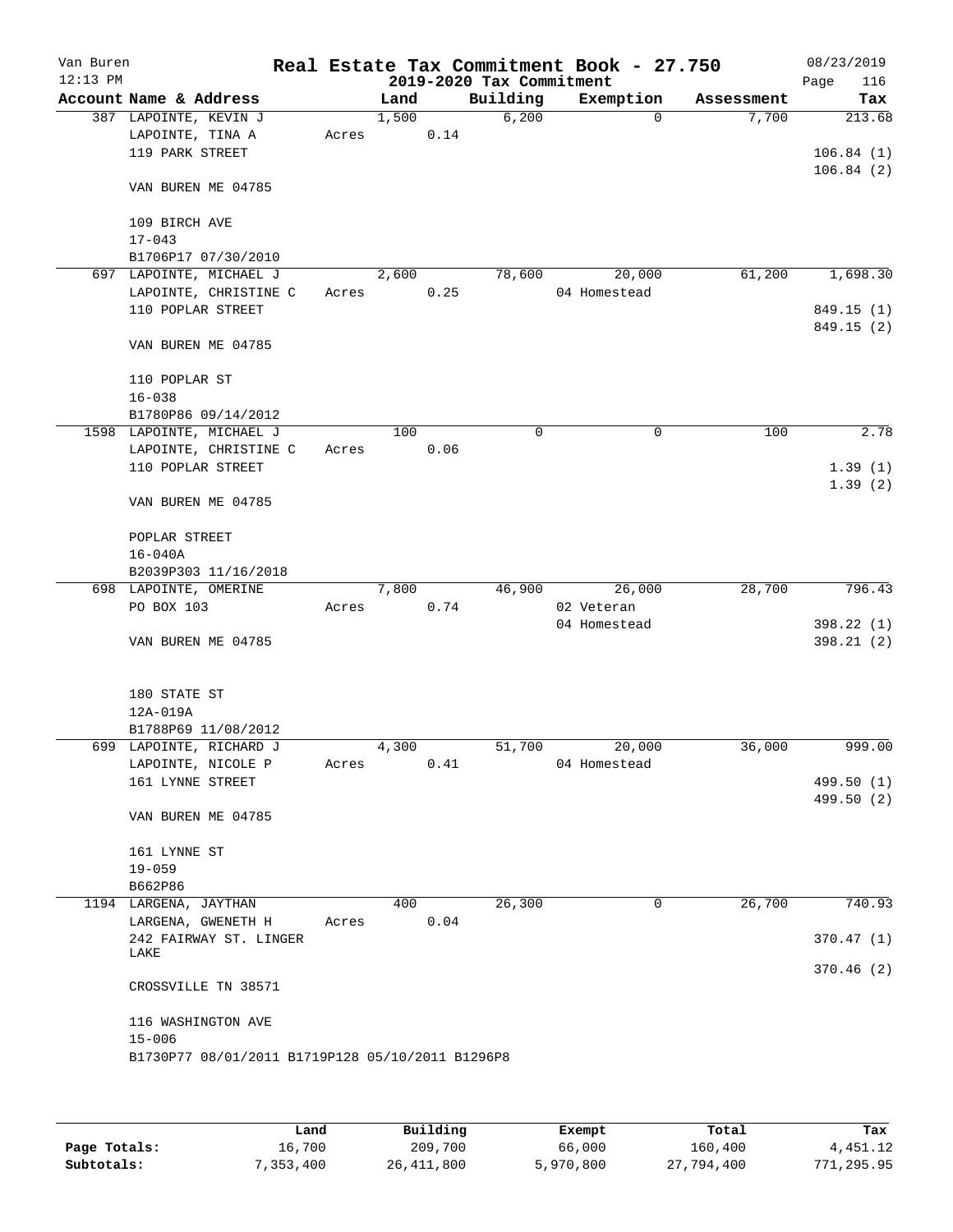| Van Buren<br>$12:13$ PM |                                             |       |               | 2019-2020 Tax Commitment | Real Estate Tax Commitment Book - 27.750 |             | 08/23/2019<br>Page<br>117 |
|-------------------------|---------------------------------------------|-------|---------------|--------------------------|------------------------------------------|-------------|---------------------------|
|                         | Account Name & Address                      |       | Land          | Building                 | Exemption                                | Assessment  | Tax                       |
|                         | 1175 LARRABEE, ALLEN W                      |       | 24,100        | $\mathbf 0$              | $\Omega$                                 | 24,100      | 668.78                    |
|                         | LARRABEE, PATRICAI S                        | Acres | 58.00         |                          |                                          |             |                           |
|                         | 990 N. 14TH EAST                            |       |               |                          |                                          |             | 334.39 (1)                |
|                         |                                             |       |               |                          |                                          |             | 334.39 (2)                |
|                         | MOUNTAIN HOME ID 83647                      |       |               |                          |                                          |             |                           |
|                         |                                             |       |               |                          |                                          |             |                           |
|                         | US 1                                        |       |               |                          |                                          |             |                           |
|                         | $09 - 016$                                  |       |               |                          |                                          |             |                           |
|                         | B1667P32 01/19/2010                         |       |               |                          |                                          |             |                           |
|                         | 703 LATHAM, ALPHENA M                       |       | 5,000         | 36,400                   | 20,000                                   | 21,400      | 593.85                    |
|                         | 112 COOLIDGE STREET                         | Acres | 0.48          |                          | 04 Homestead                             |             |                           |
|                         |                                             |       |               |                          |                                          |             | 296.93(1)                 |
|                         | VAN BUREN ME 04785                          |       |               |                          |                                          |             | 296.92 (2)                |
|                         |                                             |       |               |                          |                                          |             |                           |
|                         |                                             |       |               |                          |                                          |             |                           |
|                         | 112 COOLIDGE ST                             |       |               |                          |                                          |             |                           |
|                         | $15 - 111$                                  |       |               |                          |                                          |             |                           |
|                         | B575P158                                    |       |               |                          |                                          |             |                           |
|                         | 706 LAUSIER, CINDY                          |       | 2,300         | 8,500                    | 10,800                                   | $\mathbf 0$ | 0.00                      |
|                         | 113 BIRCH AVENUE                            | Acres | 0.22          |                          | 04 Homestead                             |             |                           |
|                         |                                             |       |               |                          |                                          |             |                           |
|                         | VAN BUREN ME 04785                          |       |               |                          |                                          |             |                           |
|                         |                                             |       |               |                          |                                          |             |                           |
|                         |                                             |       |               |                          |                                          |             |                           |
|                         | 113 BIRCH AVENUE                            |       |               |                          |                                          |             |                           |
|                         | $17 - 044B$                                 |       |               |                          |                                          |             |                           |
|                         | B1476P70                                    |       |               | 26,600                   | 0                                        | 28,700      | 796.43                    |
|                         | 1023 LAUSIER, MARCEL<br>BARBAGALLO-LAUSIER, |       | 2,100<br>0.20 |                          |                                          |             |                           |
|                         | SANDRA                                      | Acres |               |                          |                                          |             |                           |
|                         | 122 HIGH STREET                             |       |               |                          |                                          |             | 398.22 (1)                |
|                         |                                             |       |               |                          |                                          |             | 398.21(2)                 |
|                         | VAN BUREN ME 04785                          |       |               |                          |                                          |             |                           |
|                         |                                             |       |               |                          |                                          |             |                           |
|                         | 122 HIGH ST                                 |       |               |                          |                                          |             |                           |
|                         | 14-114                                      |       |               |                          |                                          |             |                           |
|                         | B2005P333 02/05/2018                        |       |               |                          |                                          |             |                           |
|                         | 705 LAUSIER, REGINALD L                     |       | 4,600         | 31,000                   | 20,000                                   | 15,600      | 432.90                    |
|                         | LAUSIER, CLAUDETTE                          |       |               |                          | 04 Homestead                             |             |                           |
|                         | 144 MORSE STREET                            |       |               |                          |                                          |             | 216.45(1)                 |
|                         |                                             |       |               |                          |                                          |             | 216.45(2)                 |
|                         | VAN BUREN ME 04785                          |       |               |                          |                                          |             |                           |
|                         |                                             |       |               |                          |                                          |             |                           |
|                         | 144 MORSE ST                                |       |               |                          |                                          |             |                           |
|                         | $21 - 001$                                  |       |               |                          |                                          |             |                           |
|                         | B1014P328                                   |       |               |                          |                                          |             |                           |
|                         | 707 LAUSIER, STELLA                         |       | 3,200         | 17,100                   | 20,000                                   | 300         | 8.32                      |
|                         | 276 MAIN STREET                             | Acres | 0.30          |                          | 04 Homestead                             |             |                           |
|                         |                                             |       |               |                          |                                          |             | 4.16(1)                   |
|                         | VAN BUREN ME 04785                          |       |               |                          |                                          |             | 4.16(2)                   |
|                         |                                             |       |               |                          |                                          |             |                           |
|                         |                                             |       |               |                          |                                          |             |                           |
|                         | 276 MAIN ST                                 |       |               |                          |                                          |             |                           |
|                         | $18 - 057$                                  |       |               |                          |                                          |             |                           |
|                         | B1518P302                                   |       |               |                          |                                          |             |                           |
|                         |                                             |       |               |                          |                                          |             |                           |
|                         |                                             |       |               |                          |                                          |             |                           |
|                         |                                             |       |               |                          |                                          |             |                           |

|              | Land       | Building   | Exempt    | Total      | Tax        |
|--------------|------------|------------|-----------|------------|------------|
| Page Totals: | 41,300     | 119,600    | 70,800    | 90,100     | 2,500.28   |
| Subtotals:   | , 394, 700 | 26,531,400 | 6,041,600 | 27,884,500 | 773,796.23 |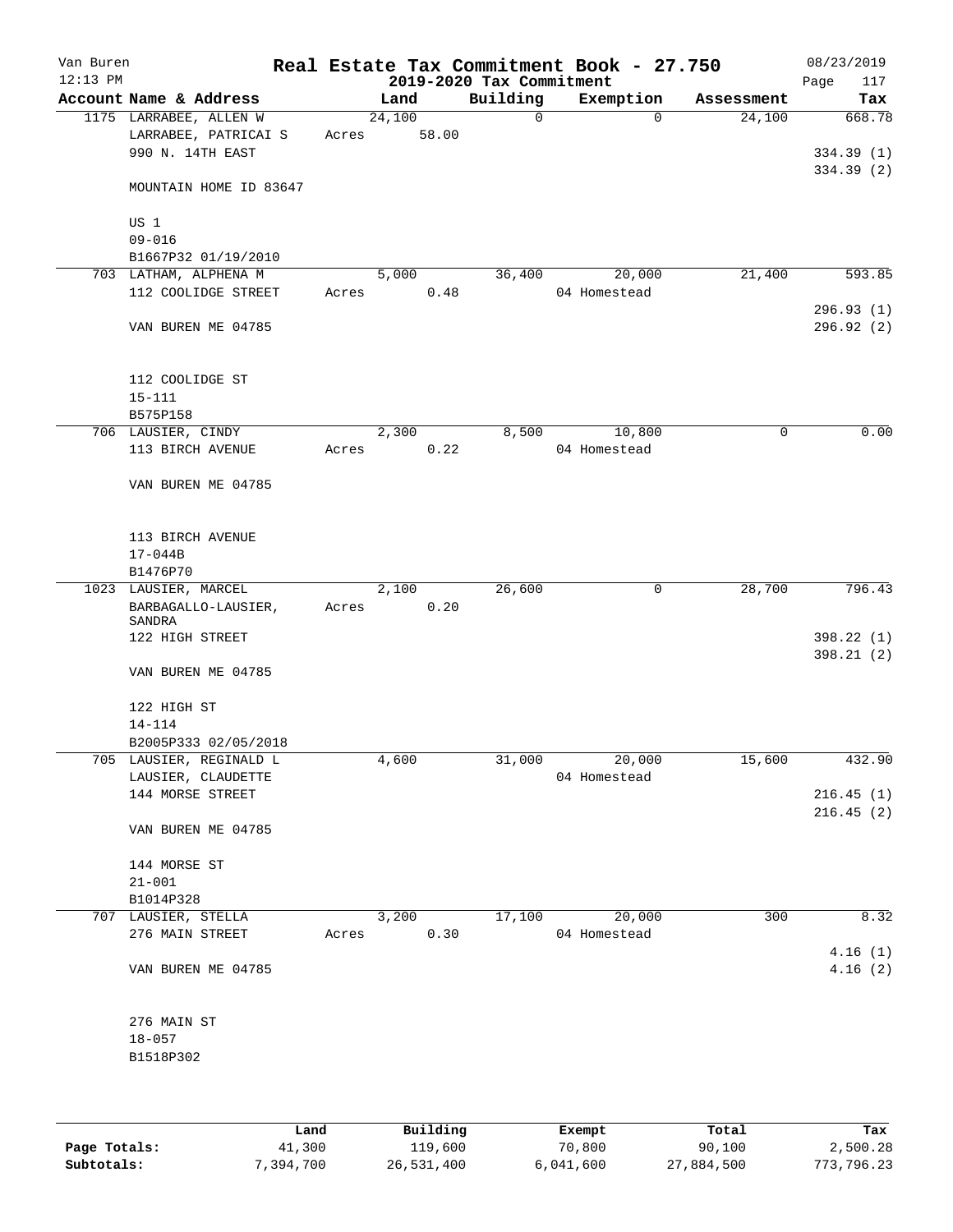| Van Buren<br>$12:13$ PM |                                                 |       |        |       | Real Estate Tax Commitment Book - 27.750<br>2019-2020 Tax Commitment |                                    |          |            | Page | 08/23/2019<br>118 |
|-------------------------|-------------------------------------------------|-------|--------|-------|----------------------------------------------------------------------|------------------------------------|----------|------------|------|-------------------|
|                         | Account Name & Address                          |       | Land   |       | Building                                                             | Exemption                          |          | Assessment |      | Tax               |
|                         | 209 LAVALLEE, LINDA                             |       | 4,400  |       | 19,200                                                               |                                    | $\Omega$ | 23,600     |      | 654.90            |
|                         | HARVEY, VIRGINIA                                |       |        |       |                                                                      |                                    |          |            |      |                   |
|                         | 370 MAIN STREET                                 |       |        |       |                                                                      |                                    |          |            |      | 327.45(1)         |
|                         | VAN BUREN ME 04785                              |       |        |       |                                                                      |                                    |          |            |      | 327.45(2)         |
|                         |                                                 |       |        |       |                                                                      |                                    |          |            |      |                   |
|                         | 370 MAIN ST                                     |       |        |       |                                                                      |                                    |          |            |      |                   |
|                         | $21 - 043$                                      |       |        |       |                                                                      |                                    |          |            |      |                   |
|                         | B1904P296 08/26/2015<br>708 LAVERIERRE, MATILDA |       | 2,600  |       | 18,700                                                               |                                    | 20,000   | 1,300      |      | 36.08             |
|                         | 129 WILSON ST                                   | Acres |        | 0.25  |                                                                      | 04 Homestead                       |          |            |      |                   |
|                         |                                                 |       |        |       |                                                                      |                                    |          |            |      | 18.04(1)          |
|                         | VAN BUREN ME 04785                              |       |        |       |                                                                      |                                    |          |            |      | 18.04(2)          |
|                         |                                                 |       |        |       |                                                                      |                                    |          |            |      |                   |
|                         | 129 WILSON ST                                   |       |        |       |                                                                      |                                    |          |            |      |                   |
|                         | $23 - 038$                                      |       |        |       |                                                                      |                                    |          |            |      |                   |
|                         | B957P122                                        |       |        |       |                                                                      |                                    |          |            |      |                   |
|                         | 709 LAVOIE, ADAM R                              |       | 12,700 |       | 63,200                                                               |                                    | 20,000   | 55,900     |      | 1,551.23          |
|                         | LAVOIE, DARLENE D                               | Acres |        | 1.50  |                                                                      | 04 Homestead                       |          |            |      |                   |
|                         | 189 CASTONGUAY ROAD                             |       |        |       |                                                                      |                                    |          |            |      | 775.62(1)         |
|                         | VAN BUREN ME 04785                              |       |        |       |                                                                      |                                    |          |            |      | 775.61(2)         |
|                         |                                                 |       |        |       |                                                                      |                                    |          |            |      |                   |
|                         | 189 CASTONGUAY RD                               |       |        |       |                                                                      |                                    |          |            |      |                   |
|                         | $02 - 034D$<br>B1329P151                        |       |        |       |                                                                      |                                    |          |            |      |                   |
|                         | 666 LAVOIE, ADAM R                              |       | 33,400 |       | 500                                                                  |                                    | 0        | 33,900     |      | 940.73            |
|                         | LAVOIE, DARLENE D                               | Acres |        | 72.00 |                                                                      |                                    |          |            |      |                   |
|                         | 189 CASTONGUAY ROAD                             |       |        |       |                                                                      |                                    |          |            |      | 470.37 (1)        |
|                         |                                                 |       |        |       |                                                                      |                                    |          |            |      | 470.36 (2)        |
|                         | VAN BUREN ME 04785                              |       |        |       |                                                                      |                                    |          |            |      |                   |
|                         | CASTONGUAY RD                                   |       |        |       |                                                                      |                                    |          |            |      |                   |
|                         | $03 - 039$                                      |       |        |       |                                                                      |                                    |          |            |      |                   |
|                         | B1979P100 06/23/2017                            |       |        |       |                                                                      |                                    |          |            |      |                   |
|                         | 710 LAVOIE, MEDORE J                            |       | 2,700  |       | 34,300                                                               |                                    | 26,000   | 11,000     |      | 305.25            |
|                         | LAVOIE, DONNA M                                 | Acres |        | 0.26  |                                                                      | 04 Homestead                       |          |            |      |                   |
|                         | 136 MCKINLEY STREET                             |       |        |       |                                                                      | 03 Veteran (Non-Maine<br>Enlisted) |          |            |      | 152.63(1)         |
|                         | VAN BUREN ME 04785                              |       |        |       |                                                                      |                                    |          |            |      | 152.62(2)         |
|                         |                                                 |       |        |       |                                                                      |                                    |          |            |      |                   |
|                         | 136 MCKINLEY ST                                 |       |        |       |                                                                      |                                    |          |            |      |                   |
|                         | $14 - 043$                                      |       |        |       |                                                                      |                                    |          |            |      |                   |
|                         | B1169P222                                       |       |        |       |                                                                      |                                    |          |            |      |                   |
|                         | 711 LAVOIE, ROBERT J                            |       | 5,700  |       | 34,900                                                               |                                    | 20,000   | 20,600     |      | 571.65            |
|                         | LAVOIE, SUSAN<br>115 CLEVELAND AVENUE           | Acres |        | 0.54  |                                                                      | 04 Homestead                       |          |            |      | 285.83(1)         |
|                         |                                                 |       |        |       |                                                                      |                                    |          |            |      | 285.82(2)         |
|                         | VAN BUREN ME 04785                              |       |        |       |                                                                      |                                    |          |            |      |                   |
|                         | 115 CLEVELAND AVE                               |       |        |       |                                                                      |                                    |          |            |      |                   |
|                         | 18-071D                                         |       |        |       |                                                                      |                                    |          |            |      |                   |
|                         |                                                 |       |        |       |                                                                      |                                    |          |            |      |                   |
|                         |                                                 |       |        |       |                                                                      |                                    |          |            |      |                   |
|                         |                                                 |       |        |       |                                                                      |                                    |          |            |      |                   |

|              | Land      | Building   | Exempt    | Total      | Tax        |
|--------------|-----------|------------|-----------|------------|------------|
| Page Totals: | 61,500    | 170,800    | 86,000    | 146,300    | 4,059.84   |
| Subtotals:   | 7,456,200 | 26,702,200 | 6,127,600 | 28,030,800 | 777,856.07 |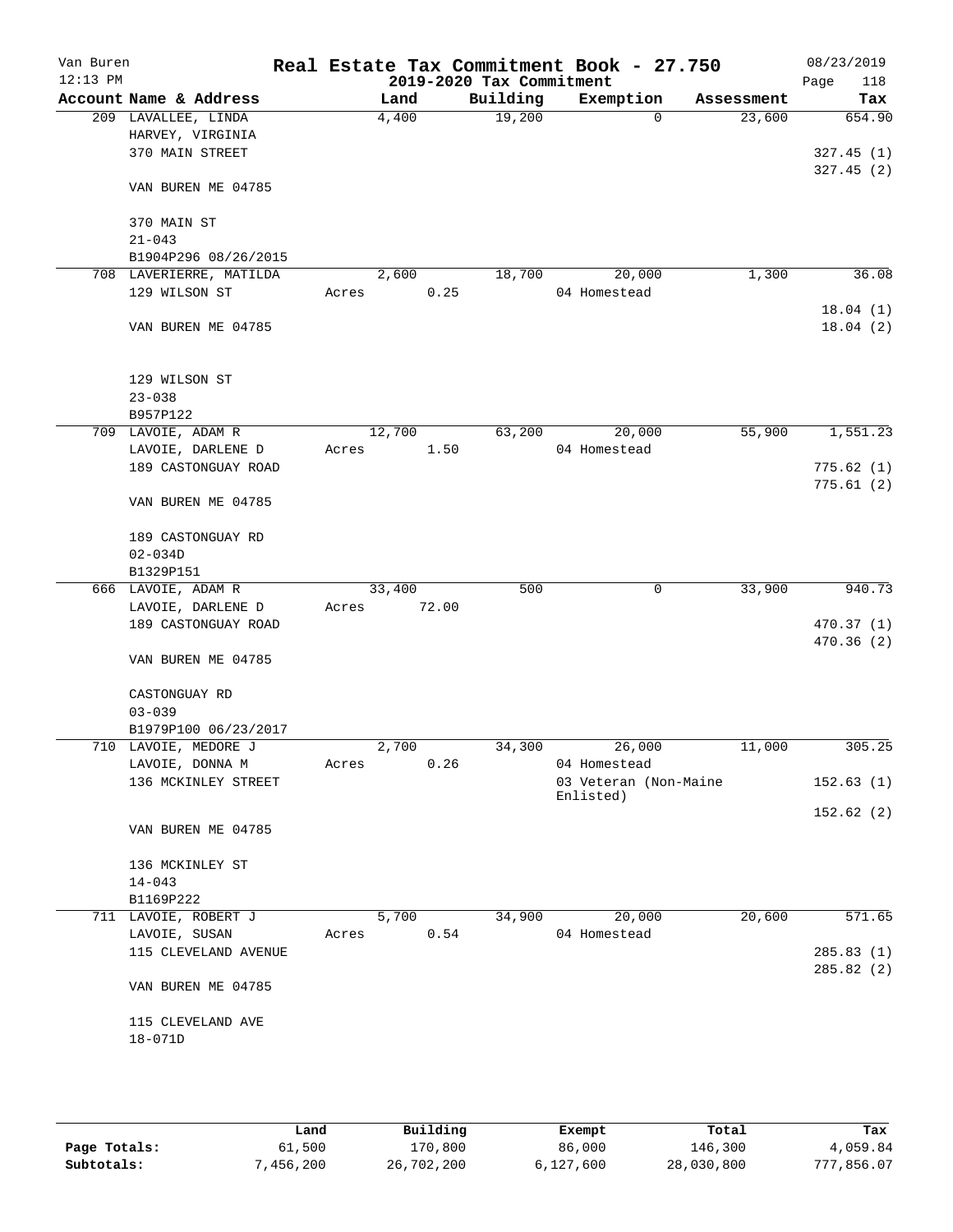| Van Buren  |                                                                               |       |       |      |                          | Real Estate Tax Commitment Book - 27.750 |            | 08/23/2019             |
|------------|-------------------------------------------------------------------------------|-------|-------|------|--------------------------|------------------------------------------|------------|------------------------|
| $12:13$ PM |                                                                               |       |       |      | 2019-2020 Tax Commitment |                                          |            | 119<br>Page            |
|            | Account Name & Address                                                        |       | Land  |      | Building                 | Exemption                                | Assessment | Tax                    |
|            | 239 LEARNARD, DELLA<br>PLOURDE, GERALDINE<br>(HOMESTEAD)<br>143 WILSON STREET | Acres | 4,700 | 0.45 | 42,000                   | 20,000<br>04 Homestead                   | 26,700     | 740.93<br>370.47(1)    |
|            | VAN BUREN ME 04785                                                            |       |       |      |                          |                                          |            | 370.46(2)              |
|            | 143 WILSON ST<br>$23 - 040$<br>B1737P85 09/30/2011                            |       |       |      |                          |                                          |            |                        |
|            | 715 LEARNARD, HERBERT JR                                                      |       | 1,400 |      | 15,100                   | 16,500                                   | $\Omega$   | 0.00                   |
|            | 112 MAPLE STREET                                                              | Acres |       | 0.13 |                          | 02 Veteran<br>04 Homestead               |            |                        |
|            | VAN BUREN ME 04785                                                            |       |       |      |                          |                                          |            |                        |
|            | 112 MAPLE AVE<br>$16 - 020$                                                   |       |       |      |                          |                                          |            |                        |
|            | B968P316 10/21/1994                                                           |       |       |      |                          |                                          |            |                        |
|            | 1011 LEARNARD, RICKY C                                                        |       | 6,700 |      | 55,800                   | 0                                        | 62,500     | 1,734.38               |
|            | 123 CHURCH STREET                                                             | Acres |       | 0.64 |                          |                                          |            |                        |
|            | VAN BUREN ME 04785                                                            |       |       |      |                          |                                          |            | 867.19(1)<br>867.19(2) |
|            | 283 MAIN ST<br>$20 - 027$                                                     |       |       |      |                          |                                          |            |                        |
|            | B1956P20 11/18/2016                                                           |       |       |      |                          |                                          |            |                        |
|            | 1161 LEARNARD, RICKY C                                                        |       | 1,500 |      | 1,500                    | $\mathbf 0$                              | 3,000      | 83.25                  |
|            | 123 CHURCH STREET                                                             | Acres |       | 0.14 |                          |                                          |            |                        |
|            | VAN BUREN ME 04785                                                            |       |       |      |                          |                                          |            | 41.63(1)<br>41.62(2)   |
|            | 121 CHURCH ST<br>$23 - 103$                                                   |       |       |      |                          |                                          |            |                        |
|            | B1677P177 05/03/2010 B1658P238 10/20/2009 B699P222                            |       |       |      |                          |                                          |            |                        |
|            | 1211 LEARNARD, RICKY C                                                        |       | 1,500 |      | 29,500                   | $\frac{1}{20,000}$                       | 11,000     | 305.25                 |
|            | 123 CHURCH STREET                                                             | Acres |       | 0.14 |                          | 04 Homestead                             |            |                        |
|            |                                                                               |       |       |      |                          |                                          |            | 152.63(1)              |
|            | VAN BUREN ME 04785                                                            |       |       |      |                          |                                          |            | 152.62(2)              |
|            | 123 CHURCH ST                                                                 |       |       |      |                          |                                          |            |                        |
|            | $23 - 104$                                                                    |       |       |      |                          |                                          |            |                        |
|            | B1652P12 08/19/2009<br>718 LEBEL, ALBERT                                      |       | 0     |      | 12,500                   | 6,000                                    | 6,500      | 180.38                 |
|            | 118 CLEVELAND AVE                                                             |       |       |      |                          | 02 Veteran                               |            | 90.19(1)               |
|            | VAN BUREN ME 04785                                                            |       |       |      |                          |                                          |            | 90.19(2)               |
|            | 118 CLEVELAND AVE<br>18-071A-T1                                               |       |       |      |                          |                                          |            |                        |
|            |                                                                               |       |       |      |                          |                                          |            |                        |

|              | Land      | Building   | Exempt    | Total      | Tax        |
|--------------|-----------|------------|-----------|------------|------------|
| Page Totals: | 15,800    | 156,400    | 62,500    | 109,700    | 3,044.19   |
| Subtotals:   | 7,472,000 | 26,858,600 | 6.190.100 | 28,140,500 | 780,900.26 |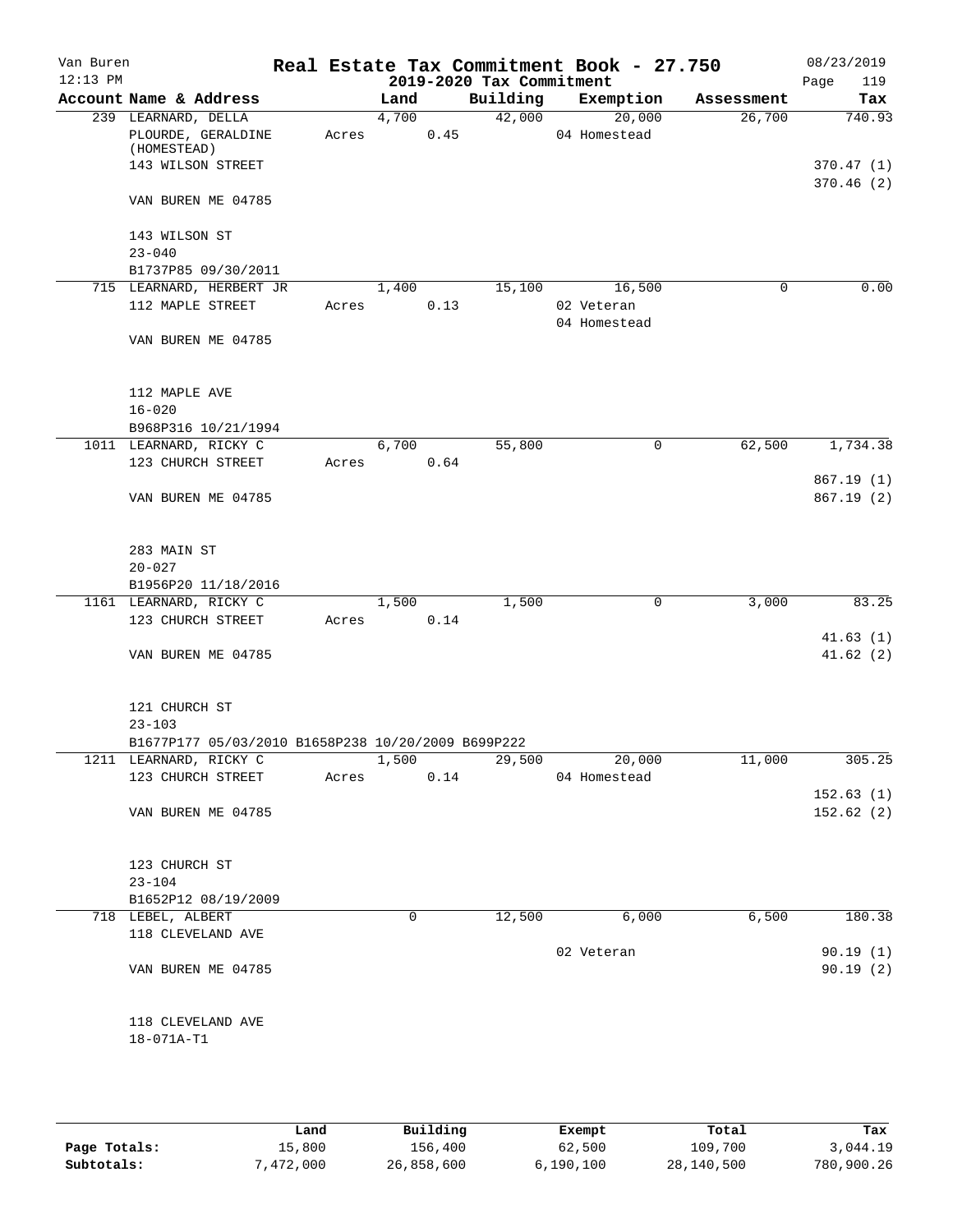| Van Buren<br>$12:13$ PM |                                          |       |        | 2019-2020 Tax Commitment | Real Estate Tax Commitment Book - 27.750 |            | 08/23/2019<br>120<br>Page |
|-------------------------|------------------------------------------|-------|--------|--------------------------|------------------------------------------|------------|---------------------------|
|                         | Account Name & Address                   |       | Land   | Building                 | Exemption                                | Assessment | Tax                       |
|                         | 723 LEBEL, BRIAN ET AL                   |       | 9,900  | 11,000                   | $\Omega$                                 | 20,900     | 579.98                    |
|                         | CURRAN, JANA                             | Acres | 60.00  |                          |                                          |            |                           |
|                         | 110 CLEVELAND AVE                        |       |        |                          |                                          |            | 289.99 (1)                |
|                         |                                          |       |        |                          |                                          |            | 289.99 (2)                |
|                         | VAN BUREN ME 04785                       |       |        |                          |                                          |            |                           |
|                         |                                          |       |        |                          |                                          |            |                           |
|                         | 209 ST MARYS BROOK RD                    |       |        |                          |                                          |            |                           |
|                         | $02 - 049$                               |       |        |                          |                                          |            |                           |
|                         | B1399P244 05/27/2004                     |       |        |                          |                                          |            |                           |
|                         | 719 LEBEL, CECILE A                      |       | 2,000  | 46,800                   | 26,000                                   | 22,800     | 632.70                    |
|                         | 225 MAIN STREET                          | Acres | 0.19   |                          | 04 Homestead                             |            |                           |
|                         |                                          |       |        |                          | 02 Veteran                               |            | 316.35(1)                 |
|                         | VAN BUREN ME 04785                       |       |        |                          |                                          |            | 316.35(2)                 |
|                         |                                          |       |        |                          |                                          |            |                           |
|                         |                                          |       |        |                          |                                          |            |                           |
|                         | 225 MAIN ST                              |       |        |                          |                                          |            |                           |
|                         | $18 - 024$                               |       |        |                          |                                          |            |                           |
|                         | 74 LEBEL, GEORGETTE                      |       | 2,800  | 46,900                   | 20,000                                   | 29,700     | 824.18                    |
|                         | PO BOX 281                               | Acres | 0.27   |                          | 04 Homestead                             |            |                           |
|                         |                                          |       |        |                          |                                          |            | 412.09(1)                 |
|                         | VAN BUREN ME 04785                       |       |        |                          |                                          |            | 412.09(2)                 |
|                         |                                          |       |        |                          |                                          |            |                           |
|                         |                                          |       |        |                          |                                          |            |                           |
|                         | 123 POPLAR ST                            |       |        |                          |                                          |            |                           |
|                         | $14 - 118$                               |       |        |                          |                                          |            |                           |
|                         | B1990P340 09/28/2017                     |       |        |                          |                                          |            |                           |
|                         | 724 LEBEL, OMER                          |       | 5,300  | 68,700                   | 20,000<br>04 Homestead                   | 54,000     | 1,498.50                  |
|                         | LEBEL, ROBERTINE<br>110 CLEVELAND AVENUE | Acres | 0.50   |                          |                                          |            | 749.25(1)                 |
|                         |                                          |       |        |                          |                                          |            | 749.25 (2)                |
|                         | VAN BUREN ME 04785                       |       |        |                          |                                          |            |                           |
|                         |                                          |       |        |                          |                                          |            |                           |
|                         | 110 CLEVELAND AVE                        |       |        |                          |                                          |            |                           |
|                         | $18 - 084$                               |       |        |                          |                                          |            |                           |
|                         | B375P710                                 |       |        |                          |                                          |            |                           |
|                         | 722 LEBEL, OMER                          |       | 13,200 | 0                        | 0                                        | 13,200     | 366.30                    |
|                         | LEBEL, ROBERTINE                         | Acres | 3.70   |                          |                                          |            |                           |
|                         | 110 CLEVELAND AVENUE                     |       |        |                          |                                          |            | 183.15(1)                 |
|                         |                                          |       |        |                          |                                          |            | 183.15(2)                 |
|                         | VAN BUREN ME 04785                       |       |        |                          |                                          |            |                           |
|                         |                                          |       |        |                          |                                          |            |                           |
|                         | CLEVELAND AVE                            |       |        |                          |                                          |            |                           |
|                         | $18 - 071A$                              |       |        |                          |                                          |            |                           |
|                         | B441P45                                  |       |        |                          |                                          |            |                           |
|                         | 627 LEFRANCOIS, NELKA                    |       | 2,000  | 24,800                   | 20,000                                   | 6,800      | 188.70                    |
|                         | LAFRANCOIS, GERALD J                     | Acres | 0.19   |                          | 04 Homestead                             |            |                           |
|                         | 505 MAIN STREET                          |       |        |                          |                                          |            | 94.35(1)                  |
|                         |                                          |       |        |                          |                                          |            | 94.35(2)                  |
|                         | VAN BUREN ME 04785                       |       |        |                          |                                          |            |                           |
|                         |                                          |       |        |                          |                                          |            |                           |
|                         | 505 MAIN ST                              |       |        |                          |                                          |            |                           |
|                         | $22 - 003$                               |       |        |                          |                                          |            |                           |
|                         | B2027P158 08/15/2018                     |       |        |                          |                                          |            |                           |
|                         |                                          |       |        |                          |                                          |            |                           |
|                         |                                          |       |        |                          |                                          |            |                           |

|              | Land      | Building   | Exempt    | Total        | Tax        |
|--------------|-----------|------------|-----------|--------------|------------|
| Page Totals: | 35,200    | 198,200    | 86,000    | 147.400      | 4,090.36   |
| Subtotals:   | 7,507,200 | 27,056,800 | 6,276,100 | 28, 287, 900 | 784,990.62 |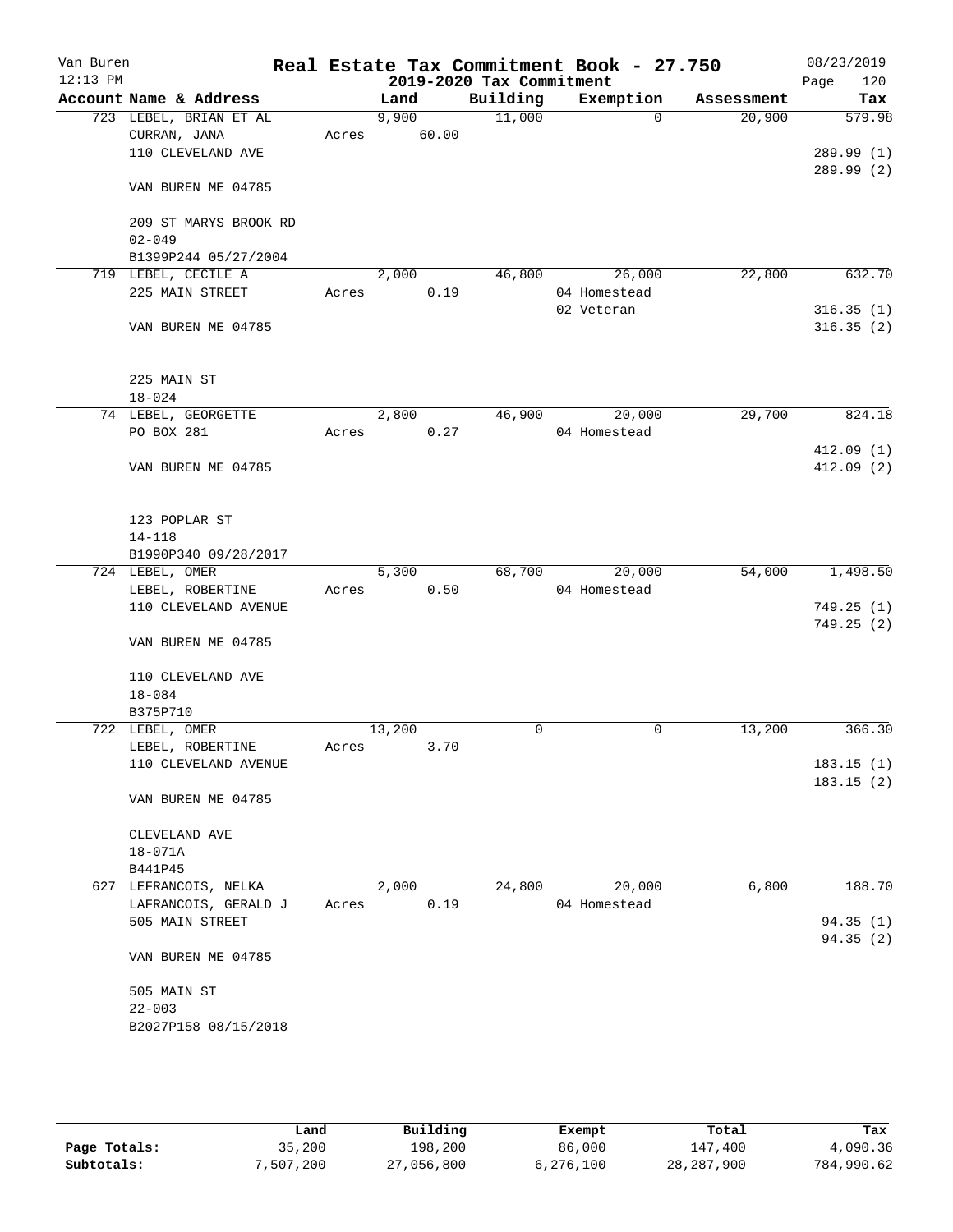| Van Buren<br>$12:13$ PM |                                        |       |        | 2019-2020 Tax Commitment | Real Estate Tax Commitment Book - 27.750 |            | 08/23/2019<br>121<br>Page |
|-------------------------|----------------------------------------|-------|--------|--------------------------|------------------------------------------|------------|---------------------------|
|                         | Account Name & Address                 |       | Land   | Building                 | Exemption                                | Assessment | Tax                       |
|                         | 737 LEPAGE, ALLAN P                    |       | 14,400 | $\mathsf{O}$             | $\Omega$                                 | 14,400     | 399.60                    |
|                         | P O BOX 34                             | Acres | 33.00  |                          |                                          |            |                           |
|                         |                                        |       |        |                          |                                          |            | 199.80(1)                 |
|                         | WEST KINGSTON RI 02892                 |       |        |                          |                                          |            | 199.80(2)                 |
|                         |                                        |       |        |                          |                                          |            |                           |
|                         | OFF DESJARDINS ROAD                    |       |        |                          |                                          |            |                           |
|                         | $07 - 018$                             |       |        |                          |                                          |            |                           |
|                         | B530P57 07/30/1980                     |       |        |                          |                                          |            |                           |
|                         | 741 LEVASSEUR, BENJAMIN J              |       | 14,100 | $\mathbf 0$              | 0                                        | 14,100     | 391.28                    |
|                         | 13387 GANDALL CT                       | Acres | 8.10   |                          |                                          |            |                           |
|                         |                                        |       |        |                          |                                          |            | 195.64(1)                 |
|                         | MANASSAS VA 20112                      |       |        |                          |                                          |            | 195.64(2)                 |
|                         |                                        |       |        |                          |                                          |            |                           |
|                         | OFF PARK ST                            |       |        |                          |                                          |            |                           |
|                         | $17 - 058$                             |       |        |                          |                                          |            |                           |
|                         | B1979P266 06/28/2017                   |       |        |                          |                                          |            |                           |
|                         | 269 LEVASSEUR, CHRISTOPHER             |       | 500    | 22,600                   | 0                                        | 23,100     | 641.03                    |
|                         | 107 CHURCH STREET                      | Acres | 0.05   |                          |                                          |            |                           |
|                         |                                        |       |        |                          |                                          |            | 320.52(1)                 |
|                         | VAN BUREN ME 04785                     |       |        |                          |                                          |            | 320.51(2)                 |
|                         |                                        |       |        |                          |                                          |            |                           |
|                         |                                        |       |        |                          |                                          |            |                           |
|                         | 107 CHURCH ST                          |       |        |                          |                                          |            |                           |
|                         | $23 - 098$<br>B2031P174 09/17/2018     |       |        |                          |                                          |            |                           |
|                         | 742 LEVASSEUR, MICHAEL W               |       | 4,600  | 30,600                   | 20,000                                   | 15,200     | 421.80                    |
|                         | LEVASSEUR, CHARLINE                    | Acres | 0.44   |                          | 04 Homestead                             |            |                           |
|                         | 114 HIGH STREET                        |       |        |                          |                                          |            | 210.90(1)                 |
|                         |                                        |       |        |                          |                                          |            | 210.90(2)                 |
|                         | VAN BUREN ME 04785                     |       |        |                          |                                          |            |                           |
|                         |                                        |       |        |                          |                                          |            |                           |
|                         | 112 FULTON ST                          |       |        |                          |                                          |            |                           |
|                         | $20 - 025$                             |       |        |                          |                                          |            |                           |
|                         | B829P20                                |       |        |                          |                                          |            |                           |
|                         | 738 LEVASSEUR, MICHAEL W               |       | 1,600  | 44,800                   | 20,000<br>04 Homestead                   | 26,400     | 732.60                    |
|                         | LEVASSEUR, CHARLINE<br>114 HIGH STREET | Acres | 0.15   |                          |                                          |            | 366.30(1)                 |
|                         |                                        |       |        |                          |                                          |            | 366.30(2)                 |
|                         | VAN BUREN ME 04785                     |       |        |                          |                                          |            |                           |
|                         |                                        |       |        |                          |                                          |            |                           |
|                         | 114 HIGH ST                            |       |        |                          |                                          |            |                           |
|                         | $14 - 123$                             |       |        |                          |                                          |            |                           |
|                         | B1902P132 08/07/2015                   |       |        |                          |                                          |            |                           |
|                         | 743 LEVASSEUR, PETER A                 |       | 23,300 | 66,100                   | 20,000                                   | 69,400     | 1,925.85                  |
|                         | LEVASSEUR, LEAH                        | Acres | 35.00  |                          | 04 Homestead                             |            |                           |
|                         | 107 CASTONGUAY RD                      |       |        |                          |                                          |            | 962.93 (1)                |
|                         |                                        |       |        |                          |                                          |            | 962.92 (2)                |
|                         | VAN BUREN ME 04785                     |       |        |                          |                                          |            |                           |
|                         | 107 CASTONGUAY RD                      |       |        |                          |                                          |            |                           |
|                         | $03 - 028A$                            |       |        |                          |                                          |            |                           |
|                         | B1373P252 B856P346                     |       |        |                          |                                          |            |                           |
|                         |                                        |       |        |                          |                                          |            |                           |
|                         |                                        |       |        |                          |                                          |            |                           |
|                         |                                        |       |        |                          |                                          |            |                           |

|              | Land      | Building     | Exempt    | Total      | Tax        |
|--------------|-----------|--------------|-----------|------------|------------|
| Page Totals: | 58,500    | 164,100      | 60,000    | 162,600    | 4,512.16   |
| Subtotals:   | 7,565,700 | 27, 220, 900 | 6,336,100 | 28,450,500 | 789,502.78 |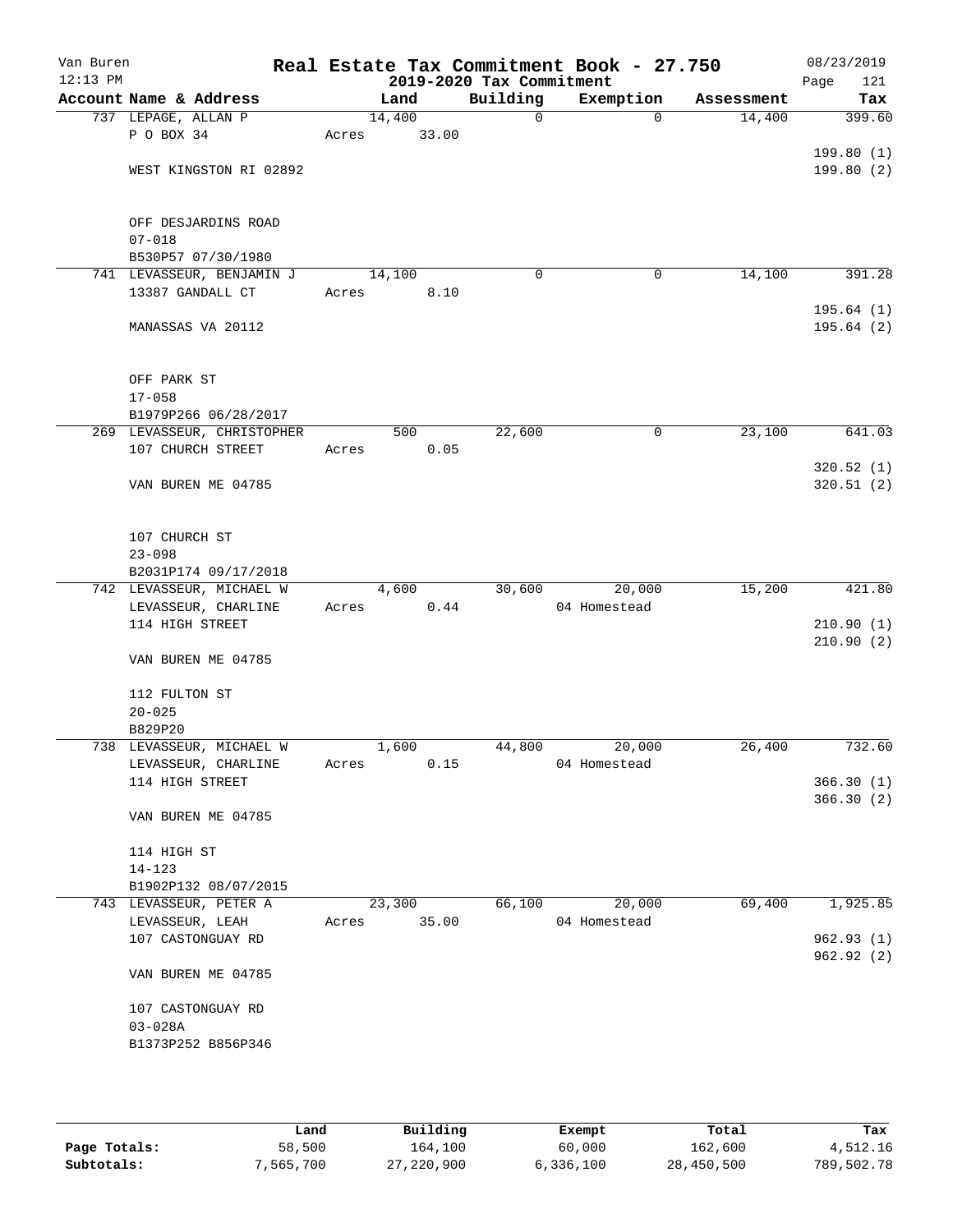| Van Buren<br>$12:13$ PM |                               |       | 2019-2020 Tax Commitment |          | Real Estate Tax Commitment Book - 27.750 |                  | 08/23/2019<br>Page<br>122 |
|-------------------------|-------------------------------|-------|--------------------------|----------|------------------------------------------|------------------|---------------------------|
|                         | Account Name & Address        |       | Land                     | Building | Exemption                                | Assessment       | Tax                       |
|                         | 360 LEVESQUE, ADAM R          |       | 1,900                    | 30, 300  | 20,000                                   | 12,200           | 338.55                    |
|                         | OUELLETTE, MONIQUE L          | Acres | 0.18                     |          | 04 Homestead                             |                  |                           |
|                         | 111 TYLER STREET              |       |                          |          |                                          |                  | 169.28(1)                 |
|                         |                               |       |                          |          |                                          |                  | 169.27(2)                 |
|                         | VAN BUREN ME 04785            |       |                          |          |                                          |                  |                           |
|                         | 111 TYLER ST                  |       |                          |          |                                          |                  |                           |
|                         | $18 - 102$                    |       |                          |          |                                          |                  |                           |
|                         | B1789P302 11/27/2012          |       |                          |          |                                          |                  |                           |
|                         | 746 LEVESQUE, ALYRE JR        |       | 1,900                    | 45,600   | 20,000                                   | 27,500           | 763.13                    |
|                         | 153 HIGH STREET               | Acres | 0.18                     |          | 04 Homestead                             |                  |                           |
|                         |                               |       |                          |          |                                          |                  | 381.57(1)                 |
|                         | VAN BUREN ME 04785            |       |                          |          |                                          |                  | 381.56 (2)                |
|                         | 153 HIGH ST                   |       |                          |          |                                          |                  |                           |
|                         | $14 - 082$                    |       |                          |          |                                          |                  |                           |
|                         | B689P158                      |       |                          |          |                                          |                  |                           |
|                         | 863 LEVESQUE, ALYRE JR        |       | 6,500                    | 37,300   | 20,000                                   | 23,800           | 660.45                    |
|                         | MARIE ROSE MARTIN (LIFE Acres |       | 0.62                     |          | 04 Homestead                             |                  |                           |
|                         | ESTATE)                       |       |                          |          |                                          |                  |                           |
|                         | 153 HIGH STREET               |       |                          |          |                                          |                  | 330.23(1)                 |
|                         | VAN BUREN ME 04785            |       |                          |          |                                          |                  | 330.22(2)                 |
|                         |                               |       |                          |          |                                          |                  |                           |
|                         | 188 FULTON ST.<br>$19 - 034$  |       |                          |          |                                          |                  |                           |
|                         | B1978P125 06/15/2017          |       |                          |          |                                          |                  |                           |
|                         | 748 LEVESQUE, ARLENE          |       | 1,800                    | 22,900   | 20,000                                   | 4,700            | 130.43                    |
|                         | C/O NORTHERN MAINE            | Acres | 0.17                     |          | 04 Homestead                             |                  |                           |
|                         | GENERAL ATT STACI             |       |                          |          |                                          |                  |                           |
|                         | PO BOX 187                    |       |                          |          |                                          |                  | 65.22(1)                  |
|                         |                               |       |                          |          |                                          |                  | 65.21(2)                  |
|                         | CARIBOU ME 04736              |       |                          |          |                                          |                  |                           |
|                         |                               |       |                          |          |                                          |                  |                           |
|                         | 101 MADORE AVE                |       |                          |          |                                          |                  |                           |
|                         | $14 - 089$                    |       |                          |          |                                          |                  |                           |
|                         | B1280P55                      |       |                          |          |                                          |                  |                           |
|                         | 1587 LEVESQUE, BRIAN K        |       | 6,500                    | 0        | 0                                        | 6,500            | 180.38                    |
|                         | LEVESQUE, JEFFREY R           | Acres | 2.50                     |          |                                          |                  |                           |
|                         | 182 MARQUIS RD.               |       |                          |          |                                          |                  | 90.19(1)                  |
|                         | Van Buren ME 04785            |       |                          |          |                                          |                  | 90.19(2)                  |
|                         | OFF MARQUIS ROAD              |       |                          |          |                                          |                  |                           |
|                         | $02 - 011A$                   |       |                          |          |                                          |                  |                           |
|                         | B1928P132 04/06/2016          |       |                          |          |                                          |                  |                           |
| 770                     | LEVESQUE, BRIAN KEITH &       |       | 32,500                   | 68,000   | 20,000                                   | 80,500           | 2,233.88                  |
|                         | JEFFREY ROGER                 |       |                          |          |                                          |                  |                           |
|                         | LEVESQUE, ROGER J. &          | Acres | 58.00                    |          | 04 Homestead                             |                  |                           |
|                         | JOYCE B. (LIFE ESTATE)        |       |                          |          |                                          |                  |                           |
|                         | 182 MARQUIS RD                |       |                          |          |                                          |                  | 1, 116.94(1)              |
|                         | VAN BUREN ME 04785            |       |                          |          |                                          |                  | 1, 116.94(2)              |
|                         | 182 MARQUIS RD                |       |                          |          |                                          |                  |                           |
|                         | $02 - 010$                    |       |                          |          |                                          |                  |                           |
|                         | B1898P192 07/13/2015          |       |                          |          |                                          |                  |                           |
|                         |                               |       |                          |          |                                          |                  |                           |
| Page Totals:            | Land<br>51,100                |       | Building<br>204,100      |          | Exempt<br>100,000                        | Total<br>155,200 | Tax<br>4,306.82           |
| Subtotals:              | 7,616,800                     |       | 27, 425, 000             |          | 6,436,100                                | 28,605,700       | 793,809.60                |
|                         |                               |       |                          |          |                                          |                  |                           |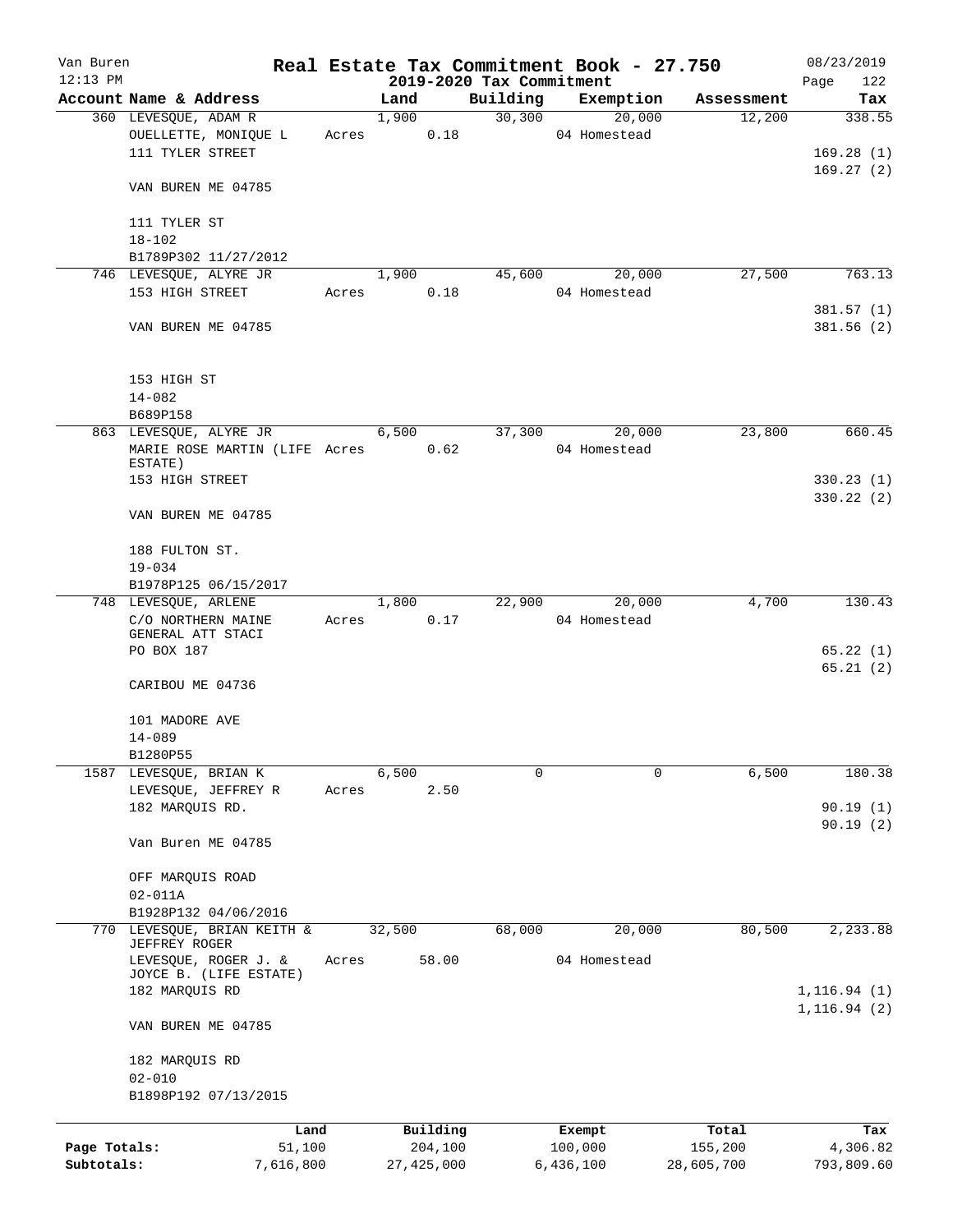| Van Buren<br>$12:13$ PM    |                                                                                                                  |       |                      | 2019-2020 Tax Commitment | Real Estate Tax Commitment Book - 27.750 |                      | 08/23/2019<br>Page      |
|----------------------------|------------------------------------------------------------------------------------------------------------------|-------|----------------------|--------------------------|------------------------------------------|----------------------|-------------------------|
|                            | Account Name & Address                                                                                           |       | Land                 | Building                 | Exemption                                | Assessment           | 123<br>Tax              |
|                            | 771 LEVESQUE, BRIAN KEITH &<br>JEFFREY ROGER<br>LEVESQUE, ROGER J. &                                             | Acres | 10,700<br>33.00      | 1,100                    | $\Omega$                                 | 11,800               | 327.45                  |
|                            | JOYCE B. (LIFE ESTATE)<br>182 MARQUIS RD                                                                         |       |                      |                          |                                          |                      | 163.73(1)               |
|                            | VAN BUREN ME 04785                                                                                               |       |                      |                          |                                          |                      | 163.72(2)               |
|                            | 302 SETTLEMENT RD<br>$01 - 013$                                                                                  |       |                      |                          |                                          |                      |                         |
|                            | B1898P192 07/13/2015                                                                                             |       |                      |                          |                                          |                      |                         |
|                            | 772 LEVESQUE, BRIAN KEITH &<br>JEFFREY ROGER<br>LEVESQUE, ROGER J. &<br>JOYCE B. (LIFE ESTATE)<br>182 MARQUIS RD | Acres | 5,300<br>15.00       | 0                        | $\mathbf 0$                              | 5,300                | 147.07<br>73.54(1)      |
|                            |                                                                                                                  |       |                      |                          |                                          |                      | 73.53(2)                |
|                            | VAN BUREN ME 04785                                                                                               |       |                      |                          |                                          |                      |                         |
|                            | MARQUIS RD<br>$02 - 009$                                                                                         |       |                      |                          |                                          |                      |                         |
|                            | B1898P192 07/13/2015                                                                                             |       |                      |                          |                                          |                      |                         |
|                            | 1248 LEVESQUE, ERIC M<br>331 MAIN STREET                                                                         | Acres | 2,100<br>0.20        | 44,100                   | 20,000<br>04 Homestead                   | 26,200               | 727.05                  |
|                            | VAN BUREN ME 04785                                                                                               |       |                      |                          |                                          |                      | 363.53(1)<br>363.52(2)  |
|                            | 331 MAIN ST                                                                                                      |       |                      |                          |                                          |                      |                         |
|                            | $20 - 054$<br>B1999P73 12/04/2017                                                                                |       |                      |                          |                                          |                      |                         |
|                            | 750 LEVESQUE, ERNEST (ET<br>AL)                                                                                  |       | 2,100                | 15,600                   | 17,700                                   | $\mathbf 0$          | 0.00                    |
|                            | 154 FULTON ST                                                                                                    | Acres | 0.20                 |                          | 04 Homestead                             |                      |                         |
|                            | VAN BUREN ME 04785                                                                                               |       |                      |                          |                                          |                      |                         |
|                            | 154 FULTON ST                                                                                                    |       |                      |                          |                                          |                      |                         |
|                            | $19 - 044$<br>B1379P80 11/20/2003                                                                                |       |                      |                          |                                          |                      |                         |
|                            | 751 LEVESQUE, FERNAND<br>LEVESQUE, ROBERTINE                                                                     | Acres | 5,800<br>0.55        | 300                      | 0                                        | 6,100                | 169.28                  |
|                            | 129 CLOVERHILL DRIVE                                                                                             |       |                      |                          |                                          |                      | 84.64 (1)<br>84.64 (2)  |
|                            | VAN BUREN ME 04785                                                                                               |       |                      |                          |                                          |                      |                         |
|                            | 243 CHAMPLAIN ST<br>$19 - 057$                                                                                   |       |                      |                          |                                          |                      |                         |
|                            | B477P48                                                                                                          |       |                      |                          |                                          |                      |                         |
|                            | 752 LEVESQUE, FERNAND R<br>LEVESQUE, ROBERTINE                                                                   | Acres | 11,500<br>2.00       | 0                        | $\mathbf 0$                              | 11,500               | 319.13                  |
|                            | 129 CLOVERHILL DRIVE                                                                                             |       |                      |                          |                                          |                      | 159.57(1)<br>159.56(2)  |
|                            | VAN BUREN ME 04785                                                                                               |       |                      |                          |                                          |                      |                         |
|                            | CHAMPLAIN ST                                                                                                     |       |                      |                          |                                          |                      |                         |
|                            | $06 - 006$<br>B382P467                                                                                           |       |                      |                          |                                          |                      |                         |
|                            | Land                                                                                                             |       | Building             |                          | Exempt                                   | Total                | Tax                     |
| Page Totals:<br>Subtotals: | 37,500<br>7,654,300                                                                                              |       | 61,100<br>27,486,100 |                          | 37,700<br>6,473,800                      | 60,900<br>28,666,600 | 1,689.98<br>795, 499.58 |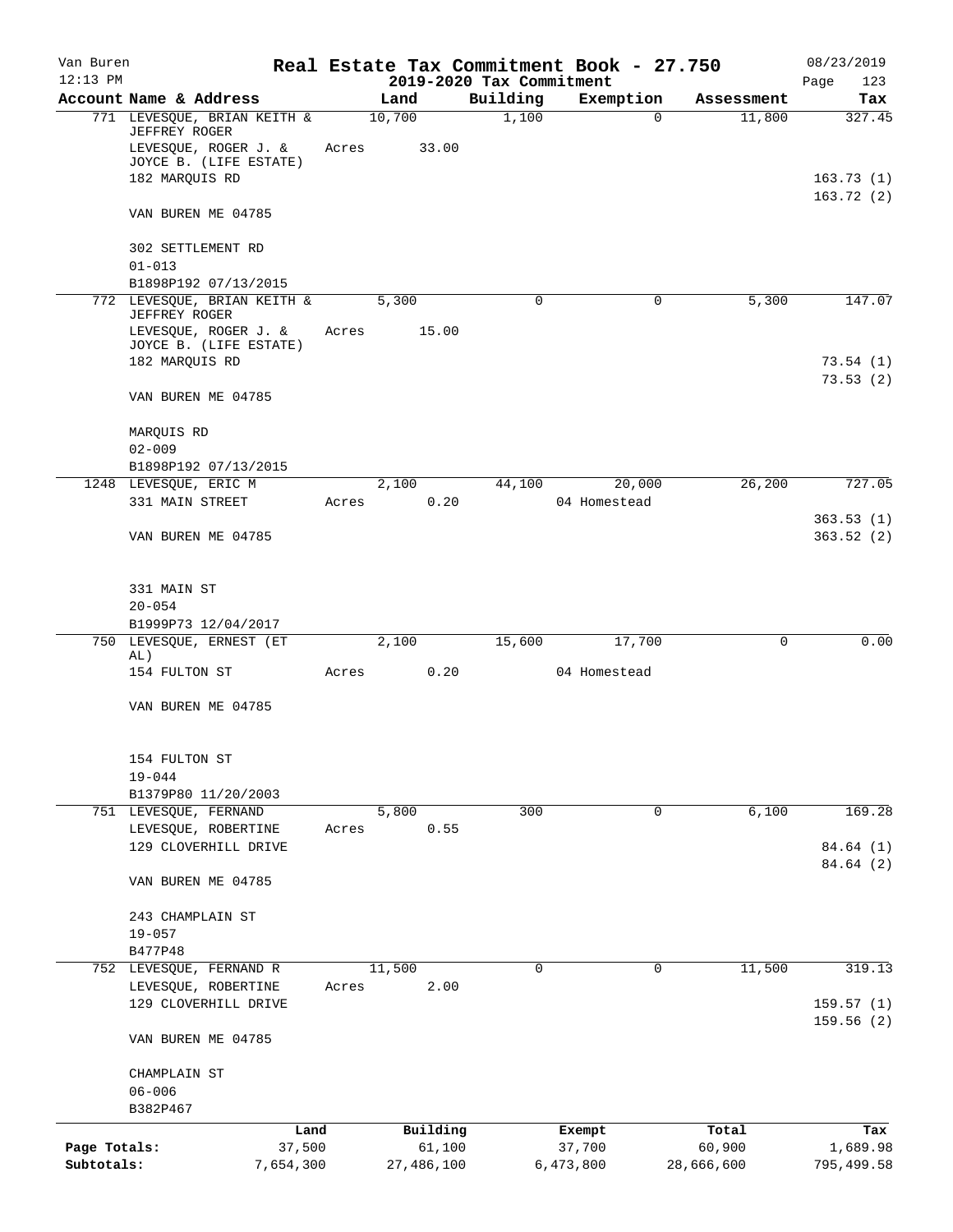| Van Buren<br>$12:13$ PM |                         |       |        |      | 2019-2020 Tax Commitment | Real Estate Tax Commitment Book - 27.750 |            | 08/23/2019<br>124<br>Page |
|-------------------------|-------------------------|-------|--------|------|--------------------------|------------------------------------------|------------|---------------------------|
|                         | Account Name & Address  |       | Land   |      | Building                 | Exemption                                | Assessment | Tax                       |
|                         | 753 LEVESQUE, FERNAND R |       | 4,400  |      | 80,400                   | 20,000                                   | 64,800     | 1,798.20                  |
|                         | LEVESQUE, ROBERTINE     | Acres |        | 0.42 |                          | 04 Homestead                             |            |                           |
|                         | 129 CLOVERHILL DRIVE    |       |        |      |                          |                                          |            | 899.10 (1)                |
|                         | VAN BUREN ME 04785      |       |        |      |                          |                                          |            | 899.10 (2)                |
|                         | 129 CLOVERHILL DR       |       |        |      |                          |                                          |            |                           |
|                         | 18C-006                 |       |        |      |                          |                                          |            |                           |
|                         | B446P146                |       |        |      |                          |                                          |            |                           |
|                         | 32 LEVESQUE, GAIL M     |       | 3,300  |      | 42,000                   | 20,000                                   | 25,300     | 702.08                    |
|                         | 104 PATRICIA STREET     | Acres |        | 0.31 |                          | 04 Homestead                             |            |                           |
|                         |                         |       |        |      |                          |                                          |            | 351.04(1)                 |
|                         | VAN BUREN ME 04785      |       |        |      |                          |                                          |            | 351.04(2)                 |
|                         | 104 PATRICIA ST         |       |        |      |                          |                                          |            |                           |
|                         | $20 - 124$              |       |        |      |                          |                                          |            |                           |
|                         | B2001P190 12/27/2017    |       |        |      |                          |                                          |            |                           |
|                         | 754 LEVESQUE, GARY R    |       | 12,700 |      | 32,800                   | 26,000                                   | 19,500     | 541.13                    |
|                         | LEVESQUE, BETTY J       | Acres |        | 1.50 |                          | 04 Homestead                             |            |                           |
|                         | 162 CASTONGUAY ROAD     |       |        |      |                          | 02 Veteran                               |            | 270.57(1)                 |
|                         | VAN BUREN ME 04785      |       |        |      |                          |                                          |            | 270.56(2)                 |
|                         | 162 CASTONGUAY RD       |       |        |      |                          |                                          |            |                           |
|                         | $03 - 040$              |       |        |      |                          |                                          |            |                           |
|                         | B715P296 06/30/1987     |       |        |      |                          |                                          |            |                           |
|                         | 755 LEVESQUE, GENE      |       | 1,900  |      | 45,500                   | 20,000                                   | 27,400     | 760.35                    |
|                         | LEVESQUE, RACHEL L      | Acres |        | 0.18 |                          | 04 Homestead                             |            |                           |
|                         | 115 ADAMS STREET        |       |        |      |                          |                                          |            | 380.18 (1)                |
|                         |                         |       |        |      |                          |                                          |            | 380.17(2)                 |
|                         | VAN BUREN ME 04785      |       |        |      |                          |                                          |            |                           |
|                         | 115 ADAMS ST            |       |        |      |                          |                                          |            |                           |
|                         | $18 - 027$              |       |        |      |                          |                                          |            |                           |
|                         | B683P151                |       |        |      |                          |                                          |            |                           |
|                         | 756 LEVESQUE, GERALD JR |       | 3,200  |      | 9,000                    | 12,200                                   | 0          | 0.00                      |
|                         | LEVESQUE, THERESE       | Acres |        | 0.30 |                          | 04 Homestead                             |            |                           |
|                         | 154 MCKINLEY STREET     |       |        |      |                          |                                          |            |                           |
|                         | VAN BUREN ME 04785      |       |        |      |                          |                                          |            |                           |
|                         | 154 MCKINLEY ST         |       |        |      |                          |                                          |            |                           |
|                         | $14 - 037$              |       |        |      |                          |                                          |            |                           |
|                         | B686P112                |       |        |      |                          |                                          |            |                           |
|                         | 757 LEVESQUE, IVAN P    |       | 10,900 |      | 50,800                   | 20,000                                   | 41,700     | 1,157.18                  |
|                         | LEVESQUE, EILEEN        | Acres |        | 1.39 |                          | 04 Homestead                             |            |                           |
|                         | 182 CHAMPLAIN STREET    |       |        |      |                          |                                          |            | 578.59(1)                 |
|                         | VAN BUREN ME 04785      |       |        |      |                          |                                          |            | 578.59(2)                 |
|                         |                         |       |        |      |                          |                                          |            |                           |
|                         | 182 CHAMPLAIN ST        |       |        |      |                          |                                          |            |                           |
|                         | $19 - 019$              |       |        |      |                          |                                          |            |                           |
|                         | B412P197                |       |        |      |                          |                                          |            |                           |
|                         |                         |       |        |      |                          |                                          |            |                           |
|                         |                         |       |        |      |                          |                                          |            |                           |

|              | Land      | Building   | Exempt    | Total      | Tax        |
|--------------|-----------|------------|-----------|------------|------------|
| Page Totals: | 36,400    | 260,500    | 118,200   | 178,700    | 4,958.94   |
| Subtotals:   | 7,690,700 | 27,746,600 | 6,592,000 | 28,845,300 | 800,458.52 |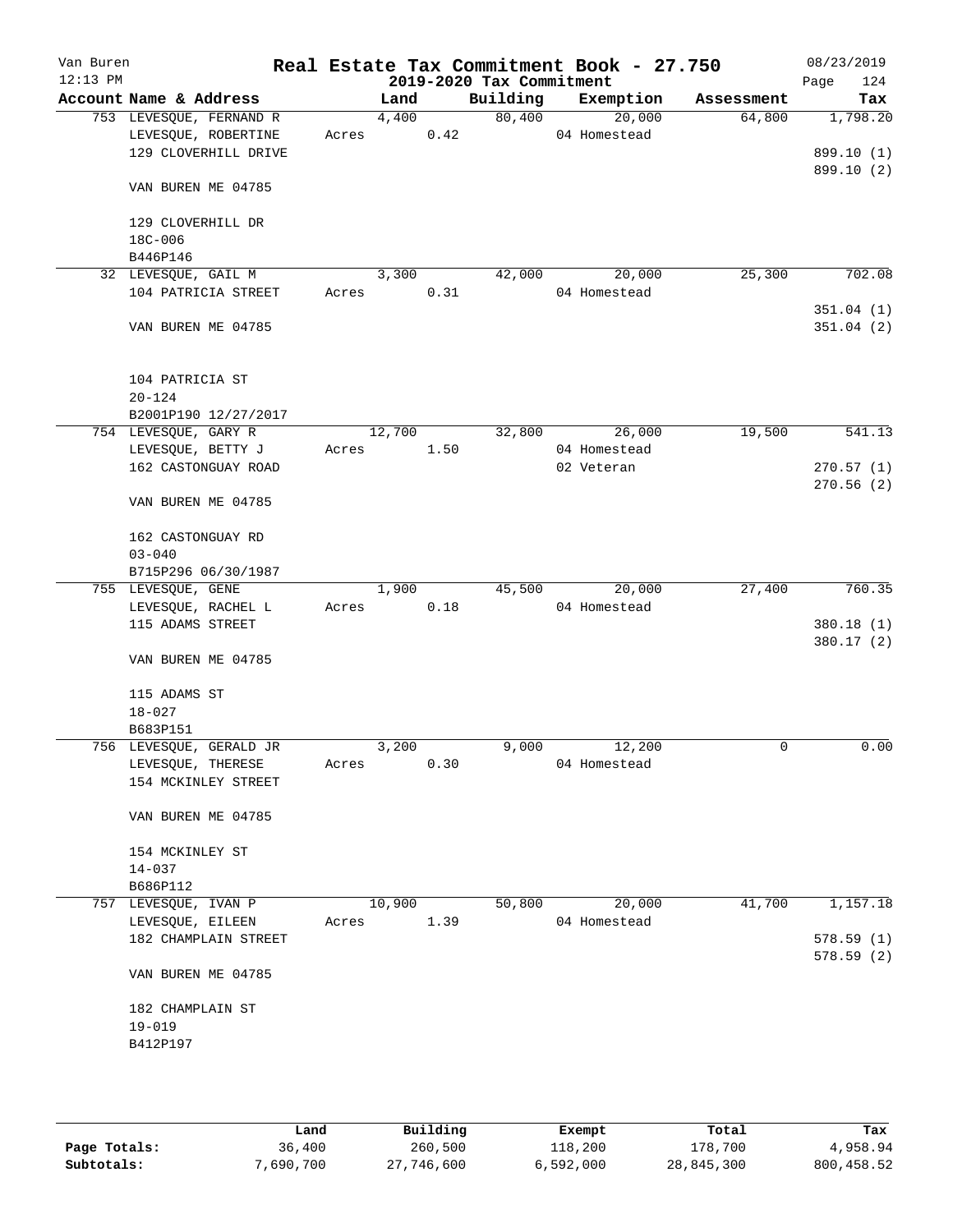| Van Buren<br>$12:13$ PM |                                      |       |               |      | 2019-2020 Tax Commitment | Real Estate Tax Commitment Book - 27.750 |          |            | 08/23/2019<br>125 |
|-------------------------|--------------------------------------|-------|---------------|------|--------------------------|------------------------------------------|----------|------------|-------------------|
|                         | Account Name & Address               |       |               |      | Building                 | Exemption                                |          | Assessment | Page<br>Tax       |
|                         | 758 LEVESQUE, MARLENE E              |       | Land<br>6,500 |      | 0                        |                                          | $\Omega$ | 6,500      | 180.38            |
|                         | 478 MAIN STREET                      | Acres |               | 0.62 |                          |                                          |          |            |                   |
|                         |                                      |       |               |      |                          |                                          |          |            | 90.19(1)          |
|                         | VAN BUREN ME 04785                   |       |               |      |                          |                                          |          |            | 90.19(2)          |
|                         |                                      |       |               |      |                          |                                          |          |            |                   |
|                         |                                      |       |               |      |                          |                                          |          |            |                   |
|                         | 474 MAIN ST                          |       |               |      |                          |                                          |          |            |                   |
|                         | $22 - 011$                           |       |               |      |                          |                                          |          |            |                   |
|                         | B910P152 06/18/1993                  |       |               |      |                          |                                          |          |            |                   |
|                         | 759 LEVESQUE, MARLENE E              |       | 1,400         |      | 52,400                   | 20,000                                   |          | 33,800     | 937.95            |
|                         | 478 MAIN STREET                      | Acres |               | 0.13 |                          | 04 Homestead                             |          |            | 468.98(1)         |
|                         | VAN BUREN ME 04785                   |       |               |      |                          |                                          |          |            | 468.97 (2)        |
|                         |                                      |       |               |      |                          |                                          |          |            |                   |
|                         |                                      |       |               |      |                          |                                          |          |            |                   |
|                         | 478 MAIN ST                          |       |               |      |                          |                                          |          |            |                   |
|                         | $22 - 013$                           |       |               |      |                          |                                          |          |            |                   |
|                         | B910P152 06/18/1993                  |       |               |      |                          |                                          |          |            |                   |
|                         | 779 LEVESQUE, MAYNARD                |       | 2,000         |      | 52,200                   | 26,000                                   |          | 28,200     | 782.55            |
|                         | C/O ANTOINE LEVESQUE                 | Acres |               | 0.19 |                          | 27 Veteran (Widow)                       |          |            |                   |
|                         | 134 LYNNE STREET                     |       |               |      |                          | 04 Homestead                             |          |            | 391.28 (1)        |
|                         |                                      |       |               |      |                          |                                          |          |            | 391.27(2)         |
|                         | VAN BUREN ME 04785                   |       |               |      |                          |                                          |          |            |                   |
|                         | 126 ADAMS ST                         |       |               |      |                          |                                          |          |            |                   |
|                         | $18 - 030$                           |       |               |      |                          |                                          |          |            |                   |
|                         | B1479P316                            |       |               |      |                          |                                          |          |            |                   |
|                         | 606 LEVESQUE, MAYNARD                |       | 10,600        |      | 0                        |                                          | 0        | 10,600     | 294.15            |
|                         | LEVESQUE, ELAINE                     | Acres |               | 1.12 |                          |                                          |          |            |                   |
|                         | 134 LYNNE STREET                     |       |               |      |                          |                                          |          |            | 147.08(1)         |
|                         |                                      |       |               |      |                          |                                          |          |            | 147.07(2)         |
|                         | VAN BUREN ME 04785                   |       |               |      |                          |                                          |          |            |                   |
|                         |                                      |       |               |      |                          |                                          |          |            |                   |
|                         | LABBE AVE                            |       |               |      |                          |                                          |          |            |                   |
|                         | $20 - 113$<br>B1683P308 06/16/2010   |       |               |      |                          |                                          |          |            |                   |
|                         | 762 LEVESQUE, MAYNARD A              |       | 10,100        |      | 71,400                   | 26,000                                   |          | 55,500     | 1,540.13          |
|                         | LEVESQUE, ELAINE P                   | Acres |               | 0.96 |                          | 04 Homestead                             |          |            |                   |
|                         | 134 LYNNE STREET                     |       |               |      |                          | 02 Veteran                               |          |            | 770.07(1)         |
|                         |                                      |       |               |      |                          |                                          |          |            | 770.06(2)         |
|                         | VAN BUREN ME 04785                   |       |               |      |                          |                                          |          |            |                   |
|                         |                                      |       |               |      |                          |                                          |          |            |                   |
|                         | 134 LYNNE ST                         |       |               |      |                          |                                          |          |            |                   |
|                         | $20 - 100$                           |       |               |      |                          |                                          |          |            |                   |
|                         | B394P879                             |       |               |      |                          |                                          |          |            |                   |
|                         | 788 LEVESQUE, RALPH                  |       | 1,500         |      | 27,500                   | 20,000                                   |          | 9,000      | 249.75            |
|                         | LEVESQUE, LINDA<br>117 CHURCH STREET | Acres |               | 0.14 |                          | 04 Homestead                             |          |            | 124.88(1)         |
|                         |                                      |       |               |      |                          |                                          |          |            | 124.87(2)         |
|                         | VAN BUREN ME 04785                   |       |               |      |                          |                                          |          |            |                   |
|                         |                                      |       |               |      |                          |                                          |          |            |                   |
|                         | 117 CHURCH ST                        |       |               |      |                          |                                          |          |            |                   |
|                         | $23 - 102$                           |       |               |      |                          |                                          |          |            |                   |
|                         | B1597P168                            |       |               |      |                          |                                          |          |            |                   |
|                         |                                      |       |               |      |                          |                                          |          |            |                   |
|                         |                                      |       |               |      |                          |                                          |          |            |                   |
|                         |                                      |       |               |      |                          |                                          |          |            |                   |

|              | Land      | Building   | Exempt    | Total      | Tax          |
|--------------|-----------|------------|-----------|------------|--------------|
| Page Totals: | 32,100    | 203,500    | 92,000    | 143,600    | 3,984.91     |
| Subtotals:   | 7,722,800 | 27,950,100 | 6,684,000 | 28,988,900 | 804, 443. 43 |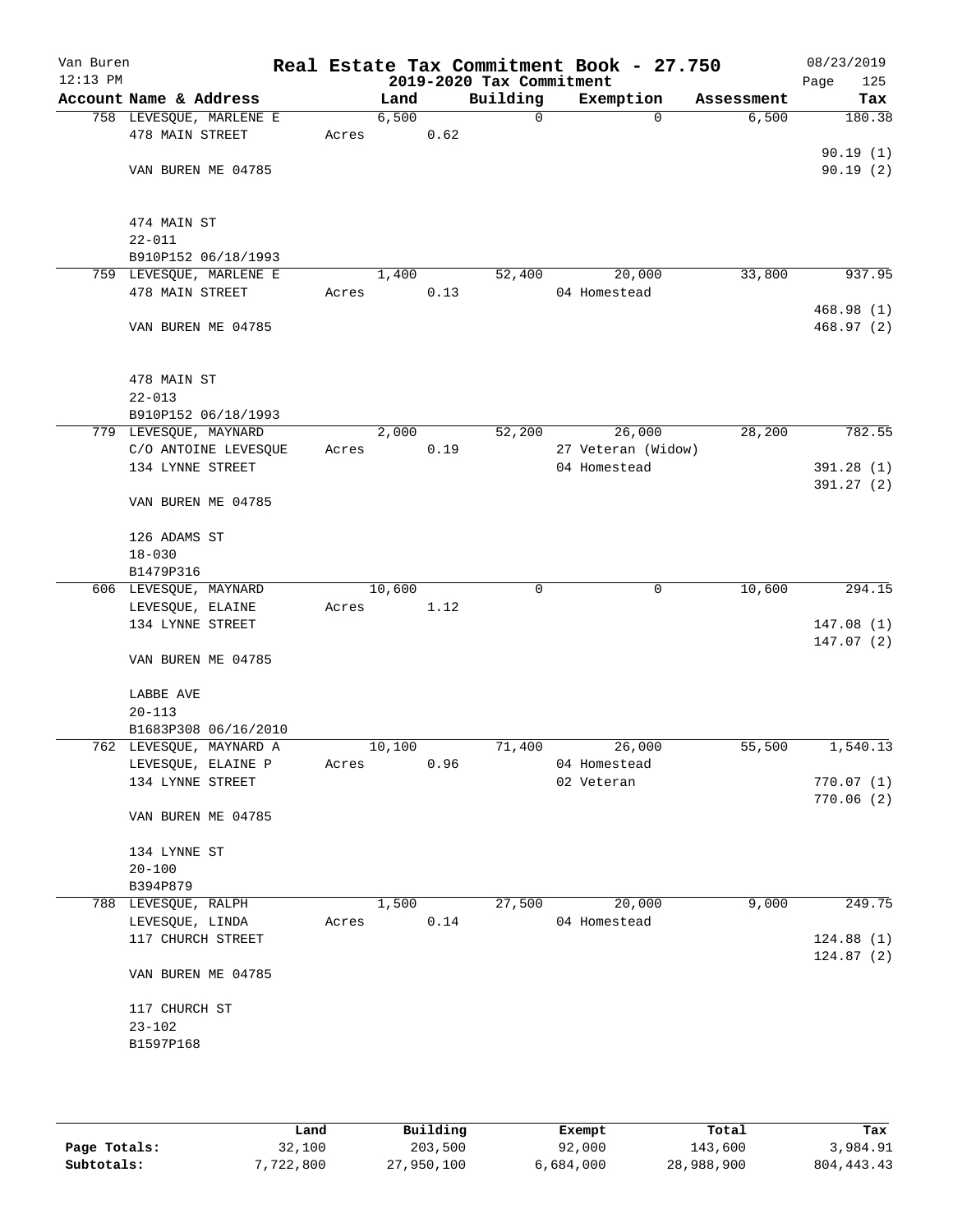| Van Buren  |                        |       |        |      |                          | Real Estate Tax Commitment Book - 27.750 |            | 08/23/2019  |
|------------|------------------------|-------|--------|------|--------------------------|------------------------------------------|------------|-------------|
| $12:13$ PM |                        |       |        |      | 2019-2020 Tax Commitment |                                          |            | 126<br>Page |
|            | Account Name & Address |       | Land   |      | Building                 | Exemption                                | Assessment | Tax         |
|            | 765 LEVESQUE, REED A   |       | 1,400  |      | 20,900                   | 22,300                                   | $\Omega$   | 0.00        |
|            | LEVESQUE, JEANNE M     | Acres |        | 0.13 |                          | 04 Homestead                             |            |             |
|            | 150 ST BRUNO STREET    |       |        |      |                          | 02 Veteran                               |            |             |
|            | VAN BUREN ME 04785     |       |        |      |                          |                                          |            |             |
|            | 150 ST BRUNO ST        |       |        |      |                          |                                          |            |             |
|            | $17 - 013$             |       |        |      |                          |                                          |            |             |
|            | 766 LEVESQUE, REED A   |       | 1,500  |      | 0                        | 0                                        | 1,500      | 41.63       |
|            | LEVESQUE, JEANNE M     | Acres |        | 0.14 |                          |                                          |            |             |
|            | 150 ST BRUNO STREET    |       |        |      |                          |                                          |            | 20.82(1)    |
|            | VAN BUREN ME 04785     |       |        |      |                          |                                          |            | 20.81(2)    |
|            |                        |       |        |      |                          |                                          |            |             |
|            | ST BRUNO ST            |       |        |      |                          |                                          |            |             |
|            | $17 - 014$             |       |        |      |                          |                                          |            |             |
|            | B1414P109              |       |        |      |                          |                                          |            |             |
|            | 767 LEVESQUE, RENO R   |       | 12,700 |      | 76,200                   | 20,000                                   | 68,900     | 1,911.98    |
|            | LEVESQUE, MONA M       | Acres |        | 1.50 |                          | 04 Homestead                             |            |             |
|            | 257 LAKE ROAD          |       |        |      |                          |                                          |            | 955.99 (1)  |
|            |                        |       |        |      |                          |                                          |            | 955.99 (2)  |
|            | VAN BUREN ME 04785     |       |        |      |                          |                                          |            |             |
|            | 257 LAKE RD            |       |        |      |                          |                                          |            |             |
|            | $05 - 011D$            |       |        |      |                          |                                          |            |             |
|            | B1127P270 08/31/1998   |       |        |      |                          |                                          |            |             |
|            | 1164 LEVESQUE, ROGER P |       | 1,800  |      | 26,400                   | 20,000                                   | 8,200      | 227.55      |
|            | LEVESQUE, ERIC M       | Acres |        | 0.17 |                          | 04 Homestead                             |            |             |
|            | 125 CHURCH STREET      |       |        |      |                          |                                          |            | 113.78(1)   |
|            |                        |       |        |      |                          |                                          |            | 113.77(2)   |
|            | VAN BUREN ME 04785     |       |        |      |                          |                                          |            |             |
|            | 125 CHURCH ST          |       |        |      |                          |                                          |            |             |
|            | $23 - 105$             |       |        |      |                          |                                          |            |             |
|            | B1851P28 04/22/2014    |       |        |      |                          |                                          |            |             |
|            | 773 LEVESQUE, ROMEO JR |       | 8,400  |      | 81,300                   | 20,000                                   | 69,700     | 1,934.18    |
|            | LEVESQUE, BLANCHE      | Acres |        | 0.80 |                          | 04 Homestead                             |            |             |
|            | 111 TOWER DRIVE        |       |        |      |                          |                                          |            | 967.09 (1)  |
|            |                        |       |        |      |                          |                                          |            | 967.09 (2)  |
|            | VAN BUREN ME 04785     |       |        |      |                          |                                          |            |             |
|            | 111 TOWER DR           |       |        |      |                          |                                          |            |             |
|            | 12A-033A               |       |        |      |                          |                                          |            |             |
|            | B1143P315              |       |        |      |                          |                                          |            |             |
|            | 774 LEVESQUE, RONALD G |       | 4,900  |      | 64,100                   | 20,000                                   | 49,000     | 1,359.75    |
|            |                        |       |        |      |                          |                                          |            |             |
|            | LEVESQUE, SANDRA O     | Acres |        | 0.47 |                          | 04 Homestead                             |            |             |
|            | 110 HIGH STREET        |       |        |      |                          |                                          |            | 679.88(1)   |
|            | VAN BUREN ME 04785     |       |        |      |                          |                                          |            | 679.87(2)   |
|            |                        |       |        |      |                          |                                          |            |             |
|            | 110 HIGH ST            |       |        |      |                          |                                          |            |             |
|            | $15 - 027$             |       |        |      |                          |                                          |            |             |
|            | B971P269               |       |        |      |                          |                                          |            |             |
|            |                        |       |        |      |                          |                                          |            |             |
|            |                        |       |        |      |                          |                                          |            |             |
|            |                        |       |        |      |                          |                                          |            |             |

|              | Land      | Building   | Exempt    | Total      | Tax        |
|--------------|-----------|------------|-----------|------------|------------|
| Page Totals: | 30,700    | 268,900    | 102,300   | 197,300    | 5,475.09   |
| Subtotals:   | 7,753,500 | 28,219,000 | 6,786,300 | 29,186,200 | 809,918.52 |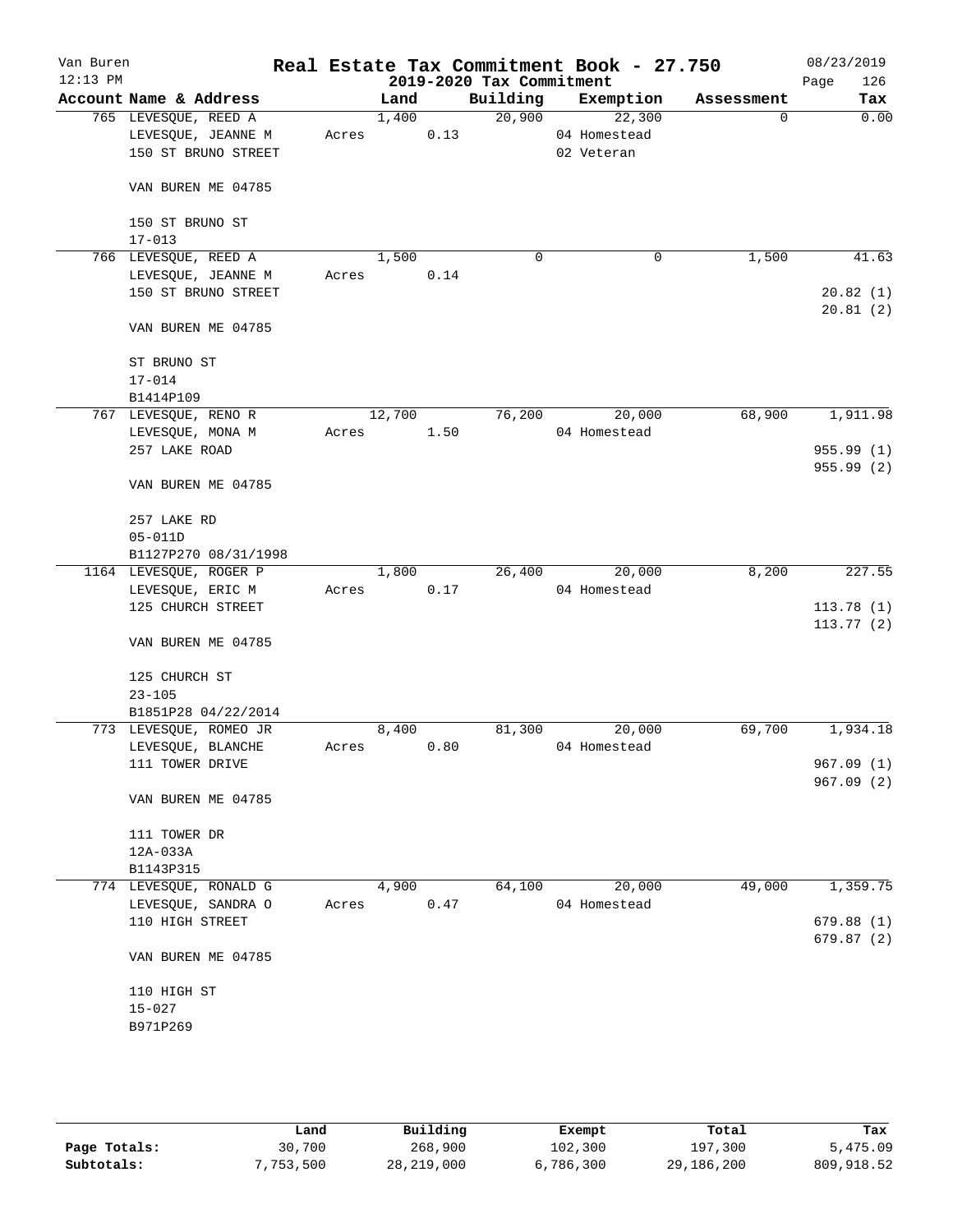| Van Buren  |                                           |        |       |          | Real Estate Tax Commitment Book - 27.750 |            | 08/23/2019  |
|------------|-------------------------------------------|--------|-------|----------|------------------------------------------|------------|-------------|
| $12:13$ PM |                                           |        |       |          | 2019-2020 Tax Commitment                 |            | 127<br>Page |
|            | Account Name & Address                    | Land   |       | Building | Exemption                                | Assessment | Tax         |
|            | 775 LEVESQUE, ROSE MARIE                  | 6,300  |       | 21,200   | 20,000                                   | 7,500      | 208.13      |
|            | 140 ST BRUNO STREET                       | Acres  | 0.60  |          | 04 Homestead                             |            |             |
|            |                                           |        |       |          |                                          |            | 104.07(1)   |
|            | VAN BUREN ME 04785                        |        |       |          |                                          |            | 104.06(2)   |
|            | 140 ST BRUNO ST                           |        |       |          |                                          |            |             |
|            | $17 - 017$                                |        |       |          |                                          |            |             |
|            | B631P102                                  |        |       |          |                                          |            |             |
|            | 777 LEVESQUE, WAYNE                       | 13,600 |       | 2,100    | 0                                        | 15,700     | 435.68      |
|            | 17 MAIN STREET                            | Acres  | 0.68  |          |                                          |            |             |
|            |                                           |        |       |          |                                          |            | 217.84(1)   |
|            | VAN BUREN ME 04785                        |        |       |          |                                          |            | 217.84(2)   |
|            | 17 MAIN ST                                |        |       |          |                                          |            |             |
|            | $13 - 005$                                |        |       |          |                                          |            |             |
|            | B1074P191                                 |        |       |          |                                          |            |             |
|            | 921 LEWIS, DUSTY L                        | 12,600 |       | 46,700   | 0                                        | 59,300     | 1,645.58    |
|            | 213 LAKE RD                               | Acres  | 1.15  |          |                                          |            |             |
|            |                                           |        |       |          |                                          |            | 822.79 (1)  |
|            | VAN BUREN ME 04785                        |        |       |          |                                          |            | 822.79 (2)  |
|            | 213 LAKE RD                               |        |       |          |                                          |            |             |
|            | $05 - 007A$                               |        |       |          |                                          |            |             |
|            | B1927P266 03/30/2016 B1782P194 10/04/2012 |        |       |          |                                          |            |             |
|            | 783 LIALA, LLC                            | 27,100 |       | 0        | $\mathbf 0$                              | 27,100     | 752.03      |
|            | 3157 NORTH RAINBOW                        | Acres  | 67.00 |          |                                          |            |             |
|            | BLVD.                                     |        |       |          |                                          |            |             |
|            | NO. 175                                   |        |       |          |                                          |            | 376.02(1)   |
|            | LAS VEGAS NV 89108                        |        |       |          |                                          |            | 376.01(2)   |
|            | OFF DESJARDINS RD                         |        |       |          |                                          |            |             |
|            | $07 - 013A$                               |        |       |          |                                          |            |             |
|            | B1558P11                                  |        |       |          |                                          |            |             |
|            | 241 LILLA, ANTHONY                        | 15,700 |       | 12,600   | 0                                        | 28,300     | 785.33      |
|            | LEDBETTER, JUSTIN                         | Acres  | 10.00 |          |                                          |            |             |
|            | 510 FALLS CREEK DRIVE                     |        |       |          |                                          |            | 392.67(1)   |
|            | HELENA AL 35080                           |        |       |          |                                          |            | 392.66(2)   |
|            | CASTONGUAY RD                             |        |       |          |                                          |            |             |
|            | $02 - 033C$                               |        |       |          |                                          |            |             |
|            | B1971P310 04/18/2017                      |        |       |          |                                          |            |             |
|            | 682 LILLY, DARIN                          | 2,200  |       | 49,000   | 20,000                                   | 31,200     | 865.80      |
|            | PO BOX 23                                 | Acres  | 0.21  |          | 04 Homestead                             |            |             |
|            |                                           |        |       |          |                                          |            | 432.90 (1)  |
|            | VAN BUREN ME 04785                        |        |       |          |                                          |            | 432.90 (2)  |
|            | 118 HARRISON ST                           |        |       |          |                                          |            |             |
|            | $18 - 015$                                |        |       |          |                                          |            |             |
|            | B1756P53 03/29/2012                       |        |       |          |                                          |            |             |
|            |                                           |        |       |          |                                          |            |             |
|            |                                           |        |       |          |                                          |            |             |
|            |                                           |        |       |          |                                          |            |             |

|              | Land      | Building   | Exempt    | Total        | Tax        |
|--------------|-----------|------------|-----------|--------------|------------|
| Page Totals: | 77,500    | 131,600    | 40,000    | 169,100      | 4,692.55   |
| Subtotals:   | 7,831,000 | 28,350,600 | 6,826,300 | 29, 355, 300 | 814,611.07 |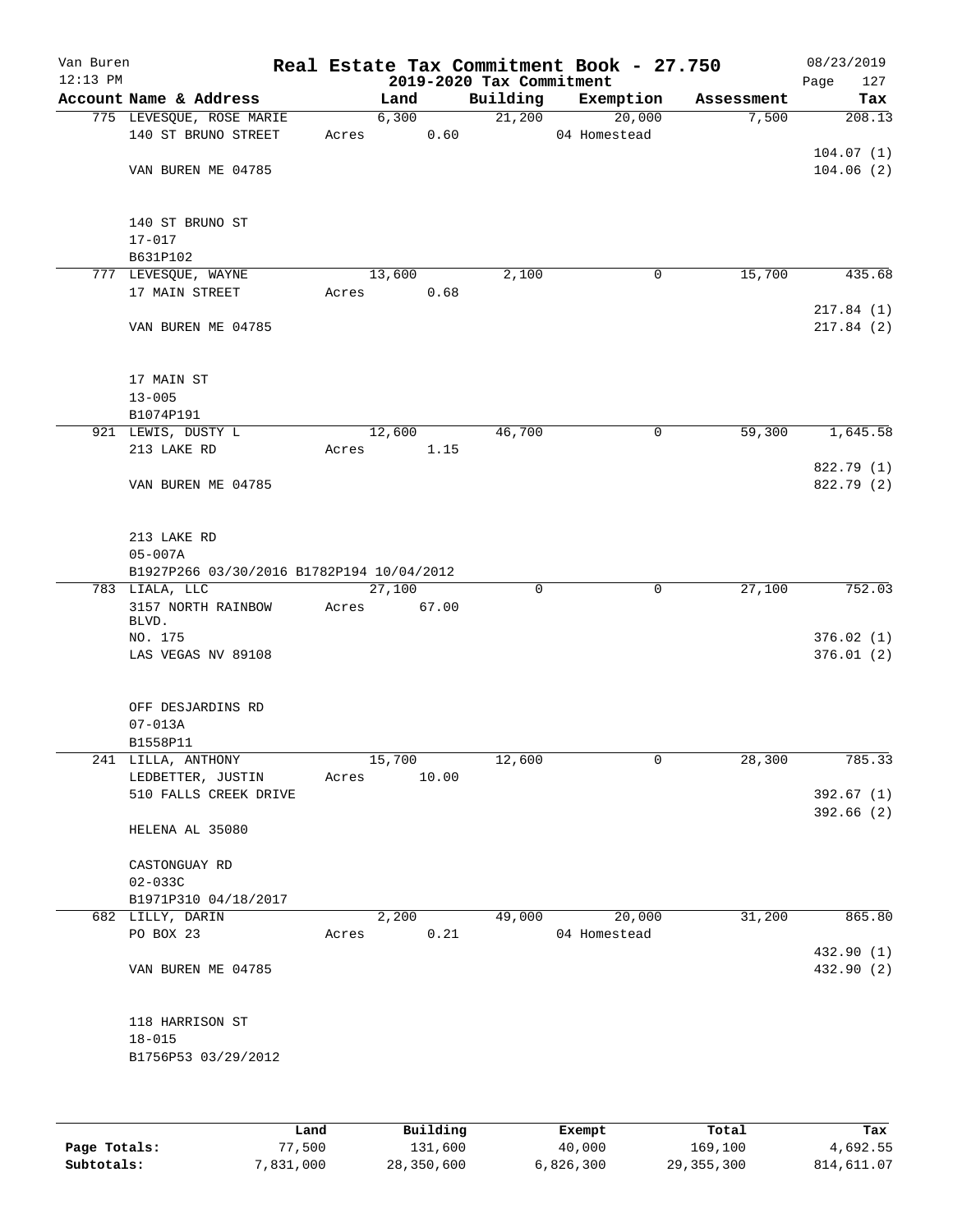| Van Buren<br>$12:13$ PM |                         |       |                     | 2019-2020 Tax Commitment | Real Estate Tax Commitment Book - 27.750 |            | 08/23/2019<br>Page<br>128    |
|-------------------------|-------------------------|-------|---------------------|--------------------------|------------------------------------------|------------|------------------------------|
|                         | Account Name & Address  |       | Land                | Building                 | Exemption                                | Assessment | Tax                          |
|                         | 586 LINET, SCOTT M      |       | 16,600              | 7,300                    | $\mathbf 0$                              | 23,900     | 663.23                       |
|                         | 13 CARON RD.            | Acres | 40.00               |                          |                                          |            |                              |
|                         |                         |       |                     |                          |                                          |            | 331.62(1)                    |
|                         | ST. DAVID ME 04773      |       |                     |                          |                                          |            | 331.61(2)                    |
|                         |                         |       |                     |                          |                                          |            |                              |
|                         |                         |       |                     |                          |                                          |            |                              |
|                         | 300 PARENT RD           |       |                     |                          |                                          |            |                              |
|                         | $09 - 034$              |       |                     |                          |                                          |            |                              |
|                         | B1816P216 06/01/2013    |       |                     |                          |                                          |            |                              |
|                         | 785 LIZOTTE, JAMES      |       | 3,300               | 67,200                   | 20,000                                   | 50,500     | 1,401.38                     |
|                         | LIZOTTE, DEDRA A        | Acres | 0.31                |                          | 04 Homestead                             |            |                              |
|                         | 132 LINCOLN STREET      |       |                     |                          |                                          |            | 700.69(1)                    |
|                         |                         |       |                     |                          |                                          |            | 700.69(2)                    |
|                         | VAN BUREN ME 04785      |       |                     |                          |                                          |            |                              |
|                         | 132 LINCOLN ST          |       |                     |                          |                                          |            |                              |
|                         | 14-012C                 |       |                     |                          |                                          |            |                              |
|                         | B711P192                |       |                     |                          |                                          |            |                              |
|                         | 786 LIZOTTE, JAMES D    |       | 11,700              | 0                        | $\mathsf{O}$                             | 11,700     | 324.68                       |
|                         | LIZOTTE, DEDRA A        | Acres | 2.20                |                          |                                          |            |                              |
|                         | 132 LINCOLN STREET      |       |                     |                          |                                          |            | 162.34(1)                    |
|                         |                         |       |                     |                          |                                          |            | 162.34(2)                    |
|                         | VAN BUREN ME 04785      |       |                     |                          |                                          |            |                              |
|                         |                         |       |                     |                          |                                          |            |                              |
|                         | MCKINLEY ST             |       |                     |                          |                                          |            |                              |
|                         | $14 - 034$              |       |                     |                          |                                          |            |                              |
|                         | B1415P196               |       |                     |                          |                                          |            |                              |
|                         | 790 LIZOTTE, JAMES D    |       | $\overline{9}$ ,000 | 133,100                  | $\mathbf 0$                              | 142,100    | 3,943.28                     |
|                         | LIZOTTE, DEDRA A        | Acres | 0.45                |                          |                                          |            |                              |
|                         | 132 LINCOLN STREET      |       |                     |                          |                                          |            | 1,971.64(1)                  |
|                         |                         |       |                     |                          |                                          |            | 1,971.64(2)                  |
|                         | VAN BUREN ME 04785      |       |                     |                          |                                          |            |                              |
|                         |                         |       |                     |                          |                                          |            |                              |
|                         | 38 MAIN STREET          |       |                     |                          |                                          |            |                              |
|                         | $15 - 115$              |       |                     |                          |                                          |            |                              |
|                         | B1475P247               |       |                     |                          |                                          |            |                              |
|                         | 1532 LIZOTTE, JOSEPH E  |       | 4,400               | 103,100                  | 26,000                                   | 81,500     | 2,261.63                     |
|                         | LIZOTTE, LORRAINE       | Acres | 0.46                |                          | 04 Homestead                             |            |                              |
|                         | 170 CLOVERHILL DRIVE    |       |                     |                          | 02 Veteran                               |            | 1, 130.82(1)<br>1, 130.81(2) |
|                         | VAN BUREN ME 04785      |       |                     |                          |                                          |            |                              |
|                         |                         |       |                     |                          |                                          |            |                              |
|                         | 170 CLOVERHILL DR.      |       |                     |                          |                                          |            |                              |
|                         | 18C-002H                |       |                     |                          |                                          |            |                              |
|                         | B1686P336 07/07/2010    |       |                     |                          |                                          |            |                              |
|                         | 787 LIZOTTE, NICHOLAS J |       | 2,600               | 19,600                   | 20,000                                   | 2,200      | 61.05                        |
|                         | LIZOTTE, TRACY L        | Acres | 0.25                |                          | 04 Homestead                             |            |                              |
|                         | 111 GARFIELD AVENUE     |       |                     |                          |                                          |            | 30.53(1)                     |
|                         |                         |       |                     |                          |                                          |            | 30.52(2)                     |
|                         | VAN BUREN ME 04785      |       |                     |                          |                                          |            |                              |
|                         |                         |       |                     |                          |                                          |            |                              |
|                         | 111 GARFIELD AVE        |       |                     |                          |                                          |            |                              |
|                         | $20 - 088$              |       |                     |                          |                                          |            |                              |
|                         | B1244P249               |       |                     |                          |                                          |            |                              |
|                         |                         |       |                     |                          |                                          |            |                              |
|                         |                         |       |                     |                          |                                          |            |                              |
|                         |                         |       |                     |                          |                                          |            |                              |

|              | Land      | Building   | Exempt    | Total      | Tax         |
|--------------|-----------|------------|-----------|------------|-------------|
| Page Totals: | 47,600    | 330,300    | 66,000    | 311,900    | 8,655.25    |
| Subtotals:   | 7,878,600 | 28,680,900 | 6,892,300 | 29,667,200 | 823, 266.32 |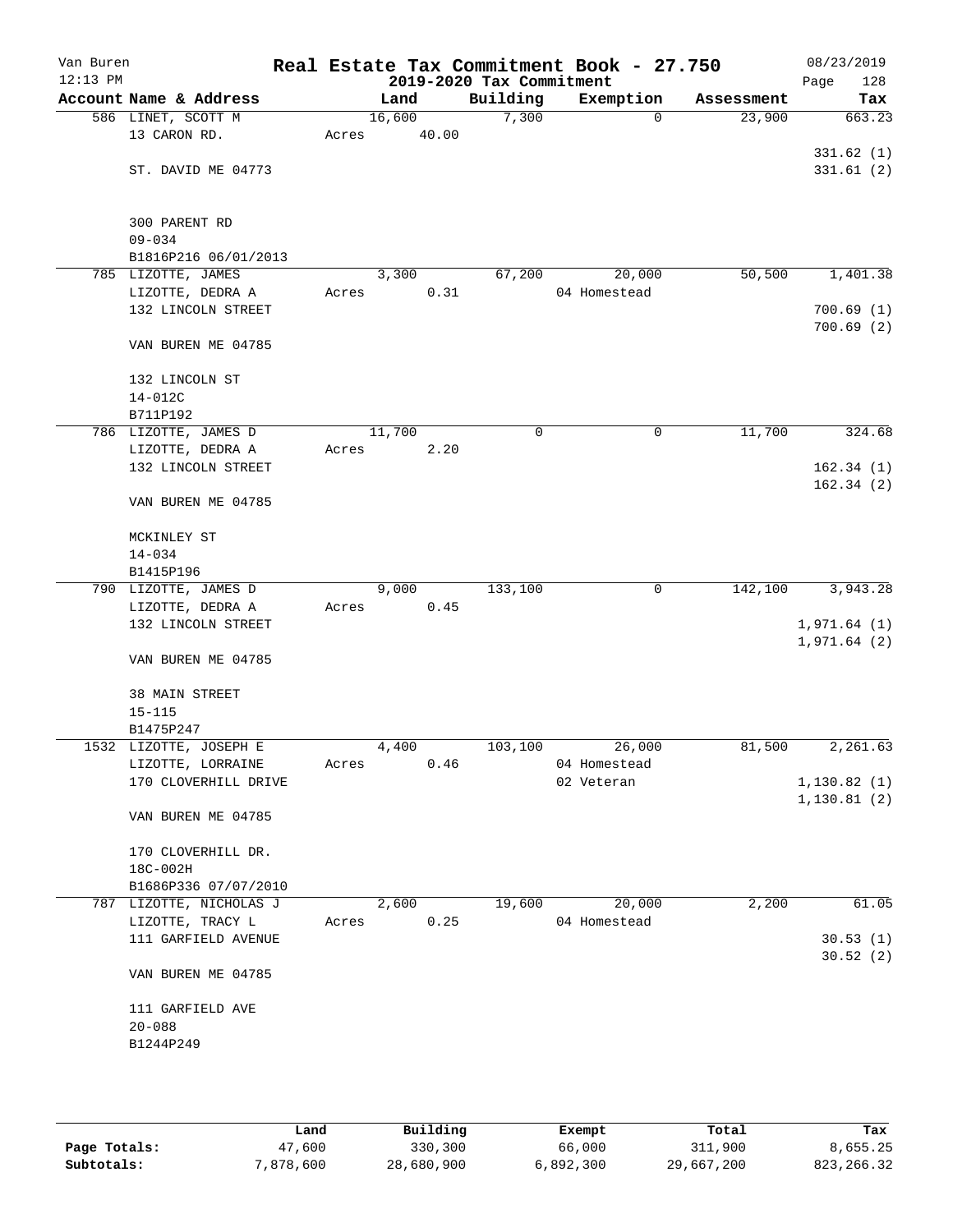| Van Buren<br>$12:13$ PM |                                   |       |       | 2019-2020 Tax Commitment | Real Estate Tax Commitment Book - 27.750 |            | 08/23/2019<br>Page<br>129 |
|-------------------------|-----------------------------------|-------|-------|--------------------------|------------------------------------------|------------|---------------------------|
|                         | Account Name & Address            |       | Land  | Building                 | Exemption                                | Assessment | Tax                       |
|                         | 1559 LOVEJOY, KATELYN             |       | 5,900 | 0                        | $\Omega$                                 | 5,900      | 163.73                    |
|                         | 846 ROCKY POINT RD                | Acres |       | 40.00                    |                                          |            |                           |
|                         | ST DAVID ME 04773                 |       |       |                          |                                          |            | 81.87(1)<br>81.86(2)      |
|                         |                                   |       |       |                          |                                          |            |                           |
|                         | OFF ALEXANDER ROAD<br>$07 - 007D$ |       |       |                          |                                          |            |                           |
|                         | B1737P173 09/17/2011              |       |       |                          |                                          |            |                           |
|                         | 597 LYONS, MANLEY                 |       | 2,700 | 31,400                   | 0                                        | 34,100     | 946.28                    |
|                         | 333 MAIN STREET                   | Acres |       | 0.26                     |                                          |            |                           |
|                         | VAN BUREN ME 04785                |       |       |                          |                                          |            | 473.14 (1)<br>473.14 (2)  |
|                         |                                   |       |       |                          |                                          |            |                           |
|                         | 345 MAIN ST                       |       |       |                          |                                          |            |                           |
|                         | $20 - 058$                        |       |       |                          |                                          |            |                           |
|                         | B1975P183 05/17/2017              |       |       |                          |                                          |            |                           |
|                         | 792 LYONS, MANLEY B               |       | 2,600 | 26,700                   | 20,000                                   | 9,300      | 258.08                    |
|                         | LYONS, SUSAN A                    | Acres |       | 0.25                     | 04 Homestead                             |            |                           |
|                         | 333 MAIN STREET                   |       |       |                          |                                          |            | 129.04(1)<br>129.04(2)    |
|                         | VAN BUREN ME 04785                |       |       |                          |                                          |            |                           |
|                         | 333 MAIN ST                       |       |       |                          |                                          |            |                           |
|                         | $20 - 055$                        |       |       |                          |                                          |            |                           |
|                         | B1538P218 03/26/2007              |       |       |                          |                                          |            |                           |
|                         | 793 M&P REALTY CO, INC            |       | 4,000 | 128,700                  | 0                                        | 132,700    | 3,682.43                  |
|                         | PO BOX 460                        | Acres |       | 0.20                     |                                          |            |                           |
|                         |                                   |       |       |                          |                                          |            | 1,841.22(1)               |
|                         | YORK ME 03909                     |       |       |                          |                                          |            | 1,841.21(2)               |
|                         | 42 MAIN ST (POST                  |       |       |                          |                                          |            |                           |
|                         | $15 - 107$                        |       |       |                          |                                          |            |                           |
|                         | B295P468                          |       |       |                          |                                          |            |                           |
|                         | 1182 M.W.C. PROPERTIES, LLC       |       | 1,900 | 23,200                   | 0                                        | 25,100     | 696.53                    |
|                         | 115 BARROWS POINT RD              | Acres |       | 0.18                     |                                          |            |                           |
|                         |                                   |       |       |                          |                                          |            | 348.27(1)                 |
|                         | NEWPORT ME 04953                  |       |       |                          |                                          |            | 348.26(2)                 |
|                         | 122 PINE ST                       |       |       |                          |                                          |            |                           |
|                         | $14 - 068$                        |       |       |                          |                                          |            |                           |
|                         | B1745P3 12/09/2011                |       |       |                          |                                          |            |                           |
|                         | 795 MADORE, ANNIE (ESTATE)        |       | 4,900 | 0                        | 0                                        | 4,900      | 135.98                    |
|                         | C/O PETER SMITH                   | Acres |       | 4.40                     |                                          |            |                           |
|                         | P O BOX 191                       |       |       |                          |                                          |            | 67.99(1)                  |
|                         | VAN BUREN ME 04785                |       |       |                          |                                          |            | 67.99(2)                  |
|                         | END OF SMITH ST.                  |       |       |                          |                                          |            |                           |
|                         | $03A-032-044$                     |       |       |                          |                                          |            |                           |
|                         | B1169P145                         |       |       |                          |                                          |            |                           |
|                         |                                   |       |       |                          |                                          |            |                           |
|                         |                                   |       |       |                          |                                          |            |                           |

|              | Land      | Building   | Exempt    | Total      | Tax          |
|--------------|-----------|------------|-----------|------------|--------------|
| Page Totals: | 22,000    | 210,000    | 20,000    | 212,000    | 5,883.03     |
| Subtotals:   | 7,900,600 | 28,890,900 | 6,912,300 | 29,879,200 | 829, 149. 35 |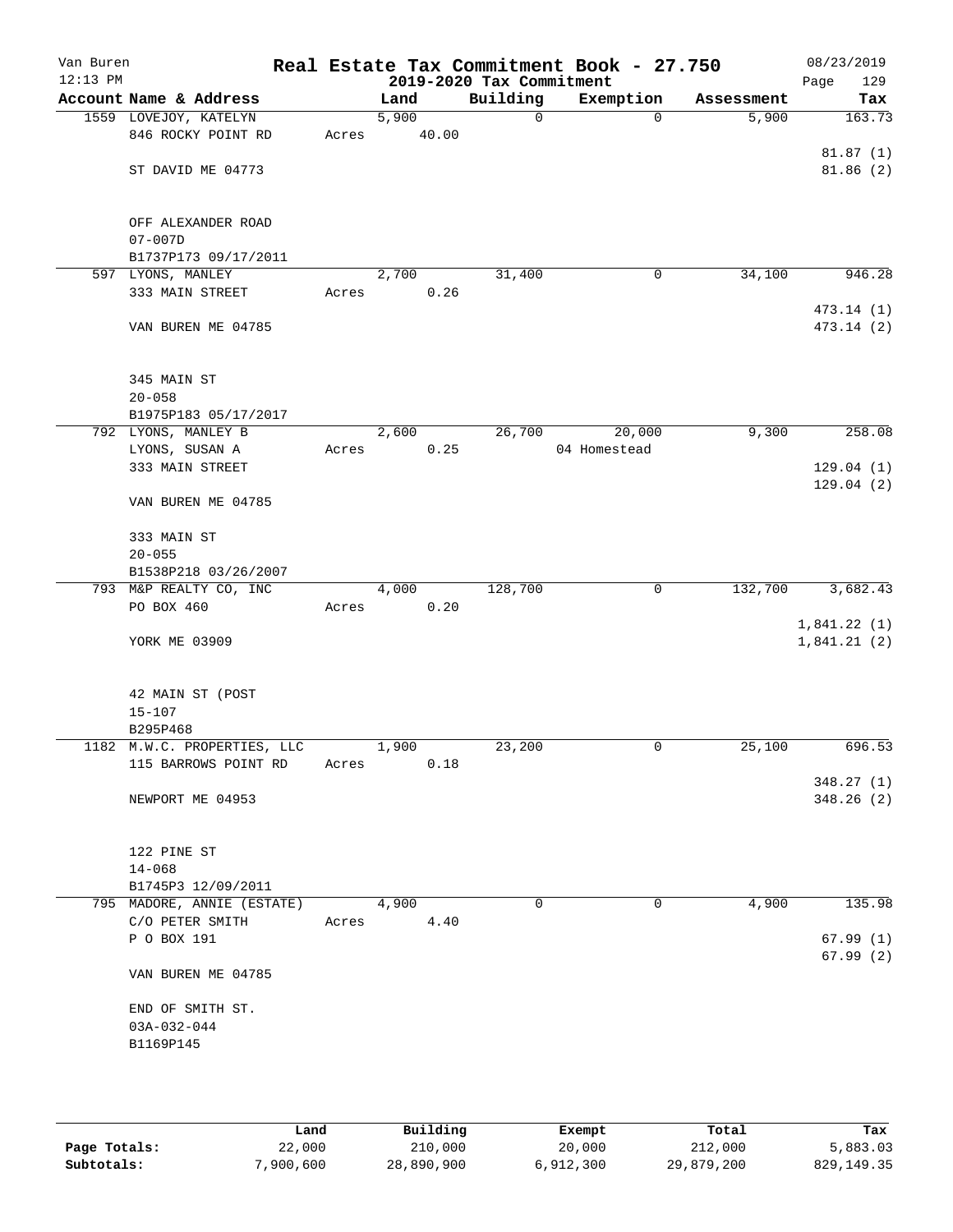| Van Buren<br>$12:13$ PM |                            |       |        |      | 2019-2020 Tax Commitment | Real Estate Tax Commitment Book - 27.750 |            | 08/23/2019<br>130<br>Page |
|-------------------------|----------------------------|-------|--------|------|--------------------------|------------------------------------------|------------|---------------------------|
|                         | Account Name & Address     |       | Land   |      | Building                 | Exemption                                | Assessment | Tax                       |
|                         | 796 MADORE, ANNIE (ESTATE) |       | 7,900  |      | $\Omega$                 | $\Omega$                                 | 7,900      | 219.23                    |
|                         | C/O PETER SMITH            |       | Acres  | 6.24 |                          |                                          |            |                           |
|                         | PO BOX 191                 |       |        |      |                          |                                          |            | 109.62(1)                 |
|                         |                            |       |        |      |                          |                                          |            | 109.61(2)                 |
|                         | VAN BUREN ME 04785         |       |        |      |                          |                                          |            |                           |
|                         |                            |       |        |      |                          |                                          |            |                           |
|                         | RIVERVIEW DR               |       |        |      |                          |                                          |            |                           |
|                         | 03A-009-15&19-31           |       |        |      |                          |                                          |            |                           |
|                         | B1169P145                  |       |        |      |                          |                                          |            |                           |
|                         | 797 MADORE, ANNIE (ESTATE) |       | 16,000 |      | $\mathbf 0$              | 0                                        | 16,000     | 444.00                    |
|                         | C/O PETER SMITH            | Acres |        | 8.00 |                          |                                          |            |                           |
|                         | PO BOX 191                 |       |        |      |                          |                                          |            | 222.00(1)                 |
|                         |                            |       |        |      |                          |                                          |            | 222.00(2)                 |
|                         |                            |       |        |      |                          |                                          |            |                           |
|                         | VAN BUREN ME 04785         |       |        |      |                          |                                          |            |                           |
|                         |                            |       |        |      |                          |                                          |            |                           |
|                         | RIVERVIEW DR               |       |        |      |                          |                                          |            |                           |
|                         | $03A-001-008$              |       |        |      |                          |                                          |            |                           |
|                         | B1169P145                  |       |        |      |                          |                                          |            |                           |
|                         | 799 MADORE, CARLENE H      |       | 2,600  |      | 23,100                   | 20,000                                   | 5,700      | 158.18                    |
|                         | 132 CHAMPLAIN STREET       | Acres |        | 0.25 |                          | 04 Homestead                             |            |                           |
|                         |                            |       |        |      |                          |                                          |            | 79.09(1)                  |
|                         | VAN BUREN ME 04785         |       |        |      |                          |                                          |            | 79.09(2)                  |
|                         |                            |       |        |      |                          |                                          |            |                           |
|                         |                            |       |        |      |                          |                                          |            |                           |
|                         | 132 CHAMPLAIN ST.          |       |        |      |                          |                                          |            |                           |
|                         | $20 - 043$                 |       |        |      |                          |                                          |            |                           |
|                         | B972P133                   |       |        |      |                          |                                          |            |                           |
|                         | 800 MADORE, CLARENCE       |       | 1,800  |      | 0                        | 0                                        | 1,800      | 49.95                     |
|                         | MADORE, ROBERT P           | Acres |        | 0.17 |                          |                                          |            |                           |
|                         | 17 JERRY RD.               |       |        |      |                          |                                          |            | 24.98(1)                  |
|                         |                            |       |        |      |                          |                                          |            | 24.97 (2)                 |
|                         | EAST HARTFORD CT 06118     |       |        |      |                          |                                          |            |                           |
|                         |                            |       |        |      |                          |                                          |            |                           |
|                         | PINE ST                    |       |        |      |                          |                                          |            |                           |
|                         | $14 - 058$                 |       |        |      |                          |                                          |            |                           |
|                         | B977P158                   |       |        |      |                          |                                          |            |                           |
|                         | 801 MADORE, DANIEL N       |       | 5,000  |      | 42,000                   | 26,000                                   | 21,000     | 582.75                    |
|                         | 216 CLEARVIEW DRIVE        | Acres |        | 0.48 |                          | 02 Veteran                               |            |                           |
|                         |                            |       |        |      |                          | 04 Homestead                             |            | 291.38(1)                 |
|                         | WINDFIELD WV 25213         |       |        |      |                          |                                          |            | 291.37(2)                 |
|                         |                            |       |        |      |                          |                                          |            |                           |
|                         |                            |       |        |      |                          |                                          |            |                           |
|                         |                            |       |        |      |                          |                                          |            |                           |
|                         | 109 MADISON AVE            |       |        |      |                          |                                          |            |                           |
|                         | $14 - 101$                 |       |        |      |                          |                                          |            |                           |
|                         | B406P567                   |       |        |      |                          |                                          |            |                           |
|                         | 803 MADORE, DAVID J        |       | 4,100  |      | 0                        | 0                                        | 4,100      | 113.78                    |
|                         | 246 MAIN STREET            | Acres |        | 0.39 |                          |                                          |            |                           |
|                         |                            |       |        |      |                          |                                          |            | 56.89(1)                  |
|                         | VAN BUREN ME 04785         |       |        |      |                          |                                          |            | 56.89(2)                  |
|                         |                            |       |        |      |                          |                                          |            |                           |
|                         |                            |       |        |      |                          |                                          |            |                           |
|                         | MAIN ST                    |       |        |      |                          |                                          |            |                           |
|                         | $18 - 068$                 |       |        |      |                          |                                          |            |                           |
|                         | B1356P52                   |       |        |      |                          |                                          |            |                           |
|                         |                            |       |        |      |                          |                                          |            |                           |
|                         |                            |       |        |      |                          |                                          |            |                           |
|                         |                            |       |        |      |                          |                                          |            |                           |

|              | Land      | Building   | Exempt    | Total      | Tax        |
|--------------|-----------|------------|-----------|------------|------------|
| Page Totals: | 37,400    | 65,100     | 46,000    | 56,500     | 1,567.89   |
| Subtotals:   | 7,938,000 | 28,956,000 | 6,958,300 | 29,935,700 | 830,717.24 |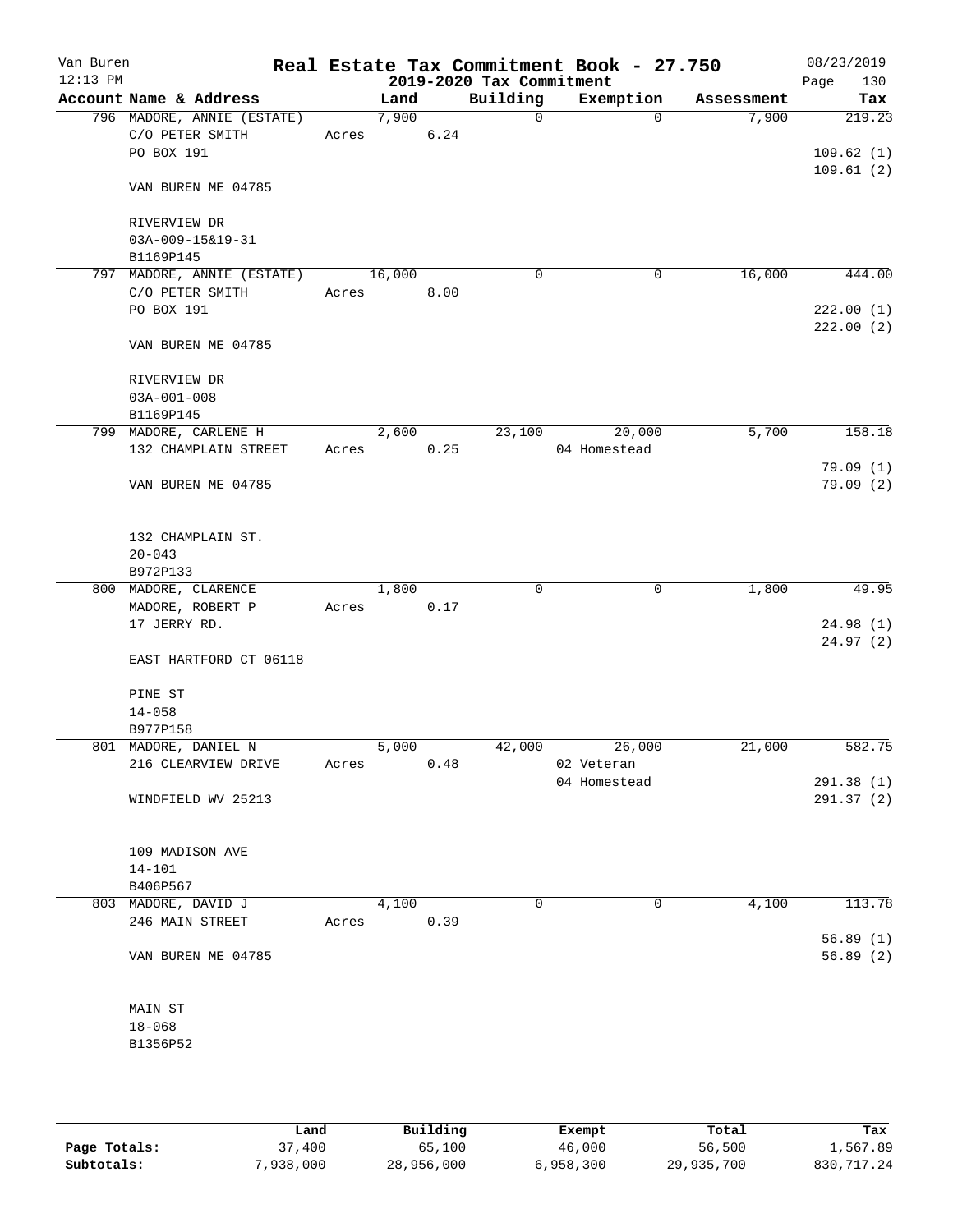| Van Buren  |                                            |       |       |      |                          | Real Estate Tax Commitment Book - 27.750 |            | 08/23/2019  |
|------------|--------------------------------------------|-------|-------|------|--------------------------|------------------------------------------|------------|-------------|
| $12:13$ PM |                                            |       |       |      | 2019-2020 Tax Commitment |                                          |            | Page<br>131 |
|            | Account Name & Address                     |       | Land  |      | Building                 | Exemption                                | Assessment | Tax         |
|            | 817 MADORE, DAVID J                        |       | 5,000 |      | 59,800                   | 20,000                                   | 44,800     | 1,243.20    |
|            | 246 MAIN STREET                            | Acres |       | 0.48 |                          | 04 Homestead                             |            |             |
|            |                                            |       |       |      |                          |                                          |            | 621.60(1)   |
|            | VAN BUREN ME 04785                         |       |       |      |                          |                                          |            | 621.60(2)   |
|            |                                            |       |       |      |                          |                                          |            |             |
|            | 246 MAIN ST                                |       |       |      |                          |                                          |            |             |
|            | $18 - 069$                                 |       |       |      |                          |                                          |            |             |
|            | B1462P156                                  |       |       |      |                          |                                          |            |             |
|            | 247 MADORE, GARY J                         |       | 2,600 |      | 0                        | 0                                        | 2,600      | 72.15       |
|            | MADORE, MARY JEANNE                        | Acres |       | 0.25 |                          |                                          |            |             |
|            | 15 HARRISON ST                             |       |       |      |                          |                                          |            | 36.08(1)    |
|            |                                            |       |       |      |                          |                                          |            | 36.07(2)    |
|            | CALAIS ME 04619                            |       |       |      |                          |                                          |            |             |
|            |                                            |       |       |      |                          |                                          |            |             |
|            | CHAMPLAIN ST                               |       |       |      |                          |                                          |            |             |
|            | $19 - 007$                                 |       |       |      |                          |                                          |            |             |
|            | B1859P199 06/26/2014<br>805 MADORE, GENE G |       | 9,000 |      | 58,100                   | 20,000                                   | 47,100     | 1,307.03    |
|            | MADORE, LINDA D                            | Acres |       | 0.86 |                          | 04 Homestead                             |            |             |
|            | 123 MAPLE AVENUE                           |       |       |      |                          |                                          |            | 653.52 (1)  |
|            |                                            |       |       |      |                          |                                          |            | 653.51(2)   |
|            | VAN BUREN ME 04785                         |       |       |      |                          |                                          |            |             |
|            |                                            |       |       |      |                          |                                          |            |             |
|            | 123 MAPLE AVE                              |       |       |      |                          |                                          |            |             |
|            | $16 - 017$                                 |       |       |      |                          |                                          |            |             |
|            | B653P122                                   |       |       |      |                          |                                          |            |             |
|            | 806 MADORE, GERARD E                       |       | 3,000 |      | 0                        | 0                                        | 3,000      | 83.25       |
|            | MADORE, CARLENE                            | Acres |       | 0.29 |                          |                                          |            |             |
|            | 158 VIOLETTE STREET                        |       |       |      |                          |                                          |            | 41.63(1)    |
|            |                                            |       |       |      |                          |                                          |            | 41.62(2)    |
|            | VAN BUREN ME 04785                         |       |       |      |                          |                                          |            |             |
|            |                                            |       |       |      |                          |                                          |            |             |
|            | VIOLETTE ST                                |       |       |      |                          |                                          |            |             |
|            | $16 - 083B$                                |       |       |      |                          |                                          |            |             |
|            | B1427P173                                  |       |       |      |                          |                                          |            |             |
|            | 395 MADORE, GLEN                           |       | 2,500 |      | 52,800                   | 26,000                                   | 29,300     | 813.08      |
|            | PO BOX 11                                  | Acres |       | 0.24 |                          | 04 Homestead                             |            |             |
|            |                                            |       |       |      |                          | 02 Veteran                               |            | 406.54(1)   |
|            | VAN BUREN ME 04785                         |       |       |      |                          |                                          |            | 406.54(2)   |
|            |                                            |       |       |      |                          |                                          |            |             |
|            | 126 TYLER ST                               |       |       |      |                          |                                          |            |             |
|            | 18-124                                     |       |       |      |                          |                                          |            |             |
|            | B1779P10 09/04/2012                        |       |       |      |                          |                                          |            |             |
|            | 1144 MADORE, JIMMY DON                     |       | 4,200 |      | 48,800                   | 26,000                                   | 27,000     | 749.25      |
|            | 109 MAPLE AVENUE                           | Acres |       | 0.40 |                          | 04 Homestead                             |            |             |
|            |                                            |       |       |      |                          | 02 Veteran                               |            | 374.63(1)   |
|            | VAN BUREN ME 04785                         |       |       |      |                          |                                          |            | 374.62(2)   |
|            |                                            |       |       |      |                          |                                          |            |             |
|            |                                            |       |       |      |                          |                                          |            |             |
|            | 109 MAPLE AVE                              |       |       |      |                          |                                          |            |             |
|            | $16 - 007$                                 |       |       |      |                          |                                          |            |             |
|            | B1727P277 07/15/2011                       |       |       |      |                          |                                          |            |             |
|            |                                            |       |       |      |                          |                                          |            |             |
|            |                                            |       |       |      |                          |                                          |            |             |

|              | Land      | Building     | Exempt    | Total      | Tax        |
|--------------|-----------|--------------|-----------|------------|------------|
| Page Totals: | 26,300    | 219,500      | 92,000    | 153,800    | 4,267.96   |
| Subtotals:   | 7,964,300 | 29, 175, 500 | 7,050,300 | 30,089,500 | 834,985.20 |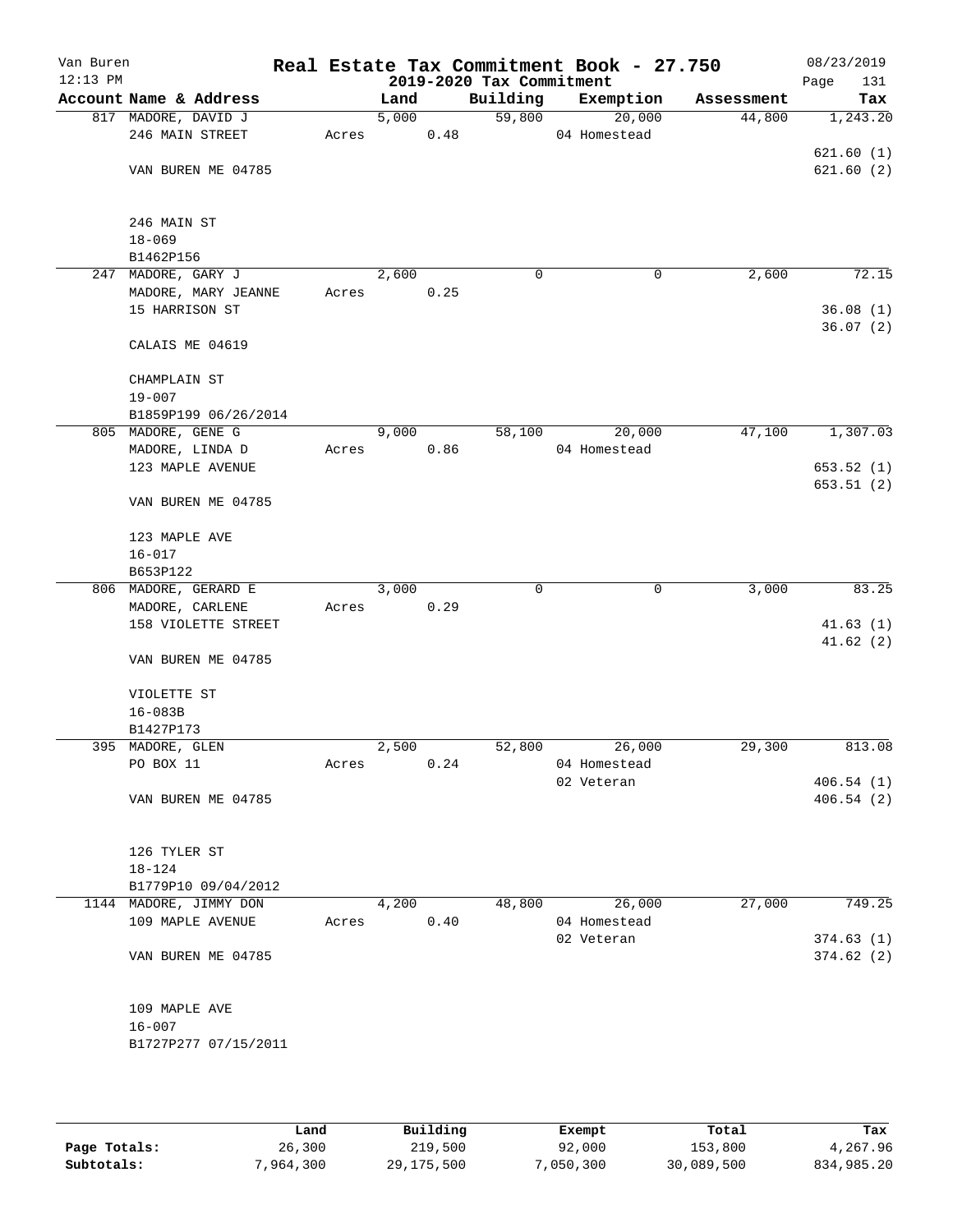| Van Buren<br>$12:13$ PM |                     |                          |       |        |      | 2019-2020 Tax Commitment | Real Estate Tax Commitment Book - 27.750 |            | 08/23/2019         |
|-------------------------|---------------------|--------------------------|-------|--------|------|--------------------------|------------------------------------------|------------|--------------------|
|                         |                     | Account Name & Address   |       | Land   |      | Building                 | Exemption                                | Assessment | 132<br>Page<br>Tax |
|                         |                     | 810 MADORE, LEO JAMES    |       | 3,700  |      | 63,000                   | 20,000                                   | 46,700     | 1,295.93           |
|                         | MADORE, LITA N      |                          | Acres |        | 0.35 |                          | 04 Homestead                             |            |                    |
|                         |                     | 108 VIOLETTE STREET      |       |        |      |                          |                                          |            | 647.97(1)          |
|                         |                     |                          |       |        |      |                          |                                          |            | 647.96 (2)         |
|                         |                     | VAN BUREN ME 04785       |       |        |      |                          |                                          |            |                    |
|                         |                     | 108 VIOLETTE ST          |       |        |      |                          |                                          |            |                    |
|                         | $17 - 001$          |                          |       |        |      |                          |                                          |            |                    |
|                         | B772P291            |                          |       |        |      |                          |                                          |            |                    |
|                         | 811 MADORE, LORNE J |                          |       | 10,600 |      | 113,200                  | 26,000                                   | 97,800     | 2,713.95           |
|                         | MADORE, DIANNE      |                          | Acres |        | 1.10 |                          | 04 Homestead                             |            |                    |
|                         |                     | 127 TOWER DRIVE          |       |        |      |                          | 02 Veteran                               |            | 1,356.98(1)        |
|                         |                     |                          |       |        |      |                          |                                          |            | 1,356.97(2)        |
|                         |                     | VAN BUREN ME 04785       |       |        |      |                          |                                          |            |                    |
|                         | 127 TOWER DR        |                          |       |        |      |                          |                                          |            |                    |
|                         | $12B - 001$         |                          |       |        |      |                          |                                          |            |                    |
|                         | B1047P81            |                          |       |        |      |                          |                                          |            |                    |
|                         | 820 MADORE, MICHAEL |                          |       | 2,600  |      | 16,600                   | 19,200                                   | 0          | 0.00               |
|                         |                     | 133 CHAMPLAIN STREET     | Acres |        | 0.25 |                          | 04 Homestead                             |            |                    |
|                         |                     | VAN BUREN ME 04785       |       |        |      |                          |                                          |            |                    |
|                         |                     | 133 CHAMPLAIN ST         |       |        |      |                          |                                          |            |                    |
|                         | $20 - 019$          |                          |       |        |      |                          |                                          |            |                    |
|                         | B1459P123           |                          |       |        |      |                          |                                          |            |                    |
|                         | 144 MADORE, MICHAEL |                          |       | 2,100  |      | 11,600                   | 0                                        | 13,700     | 380.18             |
|                         |                     | MADORE, GINETTE          | Acres |        | 0.20 |                          |                                          |            |                    |
|                         |                     | 111 MAPLE AVENUE         |       |        |      |                          |                                          |            | 190.09(1)          |
|                         |                     |                          |       |        |      |                          |                                          |            | 190.09(2)          |
|                         |                     | VAN BUREN ME 04785       |       |        |      |                          |                                          |            |                    |
|                         |                     | MAPLE AVE (WAREHOUSE)    |       |        |      |                          |                                          |            |                    |
|                         | $16 - 019$          |                          |       |        |      |                          |                                          |            |                    |
|                         |                     | B2004P33 01/18/2018      |       |        |      |                          |                                          |            |                    |
|                         |                     | 809 MADORE, MICHAEL G SR |       | 3,000  |      | 35,900                   | 0                                        | 38,900     | 1,079.47           |
|                         |                     | 23 SURREY DRIVE          | Acres |        | 0.29 |                          |                                          |            |                    |
|                         |                     |                          |       |        |      |                          |                                          |            | 539.74 (1)         |
|                         |                     | BRISTOL CT 06010         |       |        |      |                          |                                          |            | 539.73 (2)         |
|                         | 111 MAPLE AVE       |                          |       |        |      |                          |                                          |            |                    |
|                         | $16 - 008$          |                          |       |        |      |                          |                                          |            |                    |
|                         |                     | B1747P174 01/30/2012     |       |        |      |                          |                                          |            |                    |
|                         | 814 MADORE, PERCY O |                          |       | 4,600  |      | 84,600                   | 20,000                                   | 69,200     | 1,920.30           |
|                         |                     | MADORE, ARLENE D         | Acres |        | 0.44 |                          | 04 Homestead                             |            |                    |
|                         |                     | 140 MCKINLEY STREET      |       |        |      |                          |                                          |            | 960.15(1)          |
|                         |                     |                          |       |        |      |                          |                                          |            | 960.15(2)          |
|                         |                     | VAN BUREN ME 04785       |       |        |      |                          |                                          |            |                    |
|                         |                     | 140 MCKINLEY ST          |       |        |      |                          |                                          |            |                    |
|                         | $14 - 042$          |                          |       |        |      |                          |                                          |            |                    |
|                         |                     | B420P374 06/19/1975      |       |        |      |                          |                                          |            |                    |
|                         |                     |                          |       |        |      |                          |                                          |            |                    |
|                         |                     |                          |       |        |      |                          |                                          |            |                    |
|                         |                     |                          |       |        |      |                          |                                          |            |                    |

|              | Land      | Building   | Exempt    | Total        | Tax         |
|--------------|-----------|------------|-----------|--------------|-------------|
| Page Totals: | 26,600    | 324,900    | 85,200    | 266,300      | 7,389.83    |
| Subtotals:   | 7,990,900 | 29,500,400 | 7,135,500 | 30, 355, 800 | 842, 375.03 |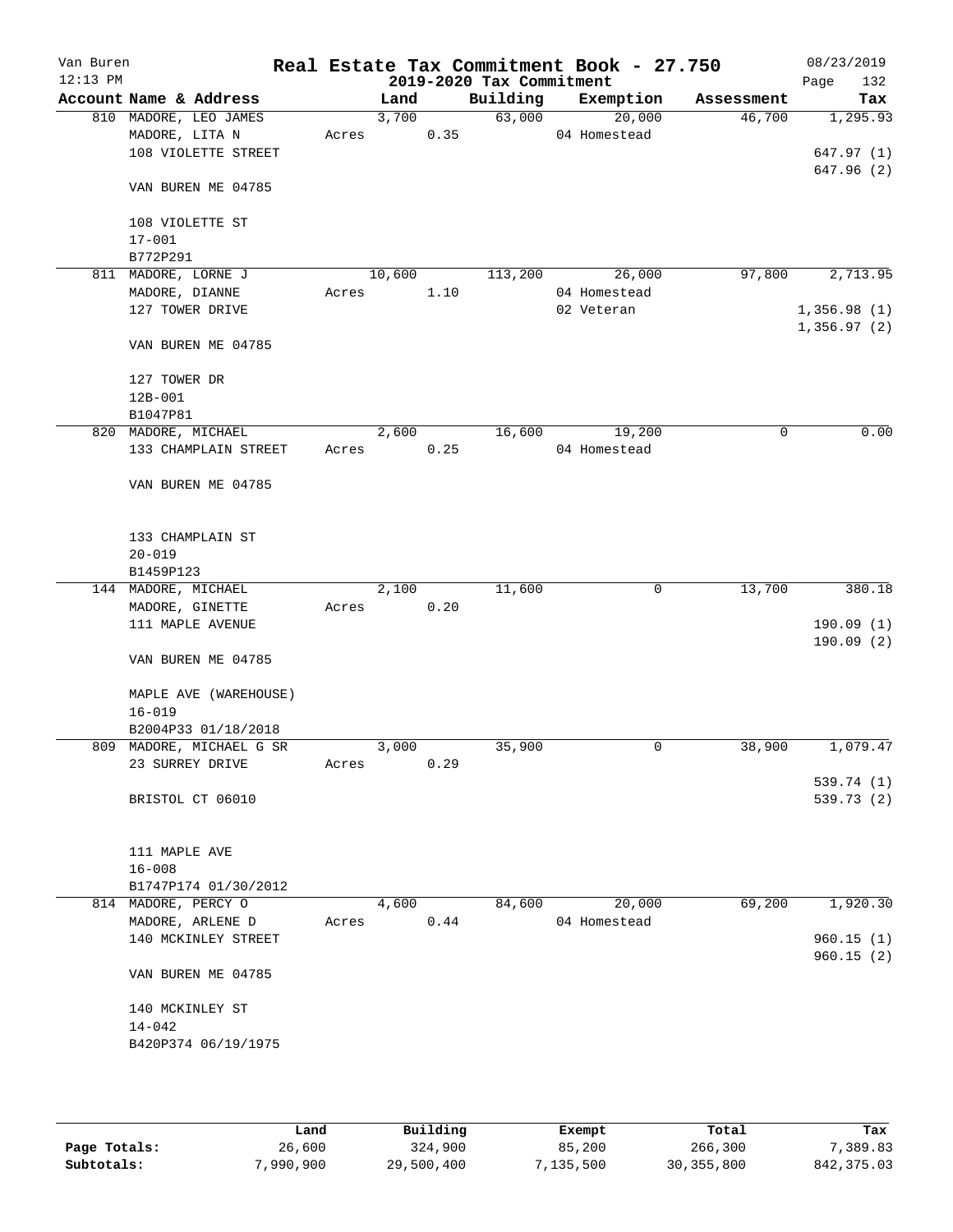| Van Buren    |                                             |       |        |                     |                          | Real Estate Tax Commitment Book - 27.750 |                  | 08/23/2019              |
|--------------|---------------------------------------------|-------|--------|---------------------|--------------------------|------------------------------------------|------------------|-------------------------|
| $12:13$ PM   |                                             |       |        |                     | 2019-2020 Tax Commitment |                                          |                  | Page<br>133             |
|              | Account Name & Address                      |       | Land   |                     | Building                 | Exemption                                | Assessment       | Tax                     |
|              | 813 MADORE, PETER & MCBEE,<br>LYNN M        |       | 2,500  |                     | 31,600                   | 26,000                                   | 8,100            | 224.78                  |
|              | MADORE, ARLENE C (LIFE Acres<br>TENANCY)    |       |        | 0.24                |                          | 02 Veteran                               |                  |                         |
|              | 110 JACKSON ST                              |       |        |                     |                          | 04 Homestead                             |                  | 112.39(1)               |
|              |                                             |       |        |                     |                          |                                          |                  | 112.39(2)               |
|              | VAN BUREN ME 04785                          |       |        |                     |                          |                                          |                  |                         |
|              | 110 JACKSON ST                              |       |        |                     |                          |                                          |                  |                         |
|              | $18 - 092$                                  |       |        |                     |                          |                                          |                  |                         |
|              | B1823P66 08/12/2013                         |       |        |                     |                          |                                          |                  |                         |
|              | 1117 MADORE, PETER J                        |       | 5,000  |                     | 62,300                   | 20,000                                   | 47,300           | 1,312.58                |
|              | MADORE, STACEY S                            | Acres |        | 0.48                |                          | 04 Homestead                             |                  |                         |
|              | 173 VIOLETTE STREET                         |       |        |                     |                          |                                          |                  | 656.29(1)<br>656.29 (2) |
|              | VAN BUREN ME 04785                          |       |        |                     |                          |                                          |                  |                         |
|              | 173 VIOLETTE ST                             |       |        |                     |                          |                                          |                  |                         |
|              | $16 - 065$                                  |       |        |                     |                          |                                          |                  |                         |
|              | 816 MADORE, RODNEY P                        |       | 4,700  |                     | 42,200                   | 20,000                                   | 26,900           | 746.48                  |
|              | MADORE, VANDA L                             | Acres |        | 0.45                |                          | 04 Homestead                             |                  |                         |
|              | 144 FULTON STREET                           |       |        |                     |                          |                                          |                  | 373.24(1)               |
|              | VAN BUREN ME 04785                          |       |        |                     |                          |                                          |                  | 373.24 (2)              |
|              | 144 FULTON ST                               |       |        |                     |                          |                                          |                  |                         |
|              | $19 - 046$                                  |       |        |                     |                          |                                          |                  |                         |
|              | B1080P338                                   |       |        |                     |                          |                                          |                  |                         |
|              | 823 MAINE RSA #1, INC                       |       | 13,300 |                     | 202,900                  | 0                                        | 216,200          | 5,999.55                |
|              | US CELLULAR REAL ESTATE Acres 4.70<br>TAXES |       |        |                     |                          |                                          |                  |                         |
|              | $C/O$ $D\&P$ #:                             |       |        |                     |                          |                                          |                  | 2,999.78(1)             |
|              | 444-ME-0000444330                           |       |        |                     |                          |                                          |                  |                         |
|              | PO BOX 2629                                 |       |        |                     |                          |                                          |                  | 2,999.77(2)             |
|              | ADDISON TX 75001                            |       |        |                     |                          |                                          |                  |                         |
|              | MARQUIS RD                                  |       |        |                     |                          |                                          |                  |                         |
|              | $02 - 006A$                                 |       |        |                     |                          |                                          |                  |                         |
|              | B980P18                                     |       |        |                     |                          |                                          |                  |                         |
| 824          | MAINE WOODLANDS REALTY                      |       | 20,600 |                     | $\mathbf 0$              | $\Omega$                                 | 20,600           | 571.65                  |
|              | COMPANY<br>PO BOX 240                       |       |        |                     |                          |                                          |                  |                         |
|              |                                             |       |        |                     |                          |                                          |                  | 285.83(1)               |
|              | FORT KENT ME 04743                          |       |        |                     |                          |                                          |                  | 285.82(2)               |
|              |                                             |       |        |                     |                          |                                          |                  |                         |
|              | OFF MAIN STREET<br>$21 - 041$               |       |        |                     |                          |                                          |                  |                         |
|              | B1240P171                                   |       |        |                     |                          |                                          |                  |                         |
| 825          | MAINE WOODLANDS REALTY                      |       | 2,400  |                     | 0                        | 0                                        | 2,400            | 66.60                   |
|              | COMPANY                                     |       |        |                     |                          |                                          |                  |                         |
|              | PO BOX 240                                  | Acres |        | 0.23                |                          |                                          |                  | 33.30(1)                |
|              | FORT KENT ME 04743                          |       |        |                     |                          |                                          |                  | 33.30(2)                |
|              | MAIN ST                                     |       |        |                     |                          |                                          |                  |                         |
|              | $20 - 063$                                  |       |        |                     |                          |                                          |                  |                         |
|              |                                             |       |        |                     |                          |                                          |                  |                         |
| Page Totals: | Land<br>48,500                              |       |        | Building<br>339,000 |                          | Exempt<br>66,000                         | Total<br>321,500 | Tax<br>8,921.64         |
|              |                                             |       |        |                     |                          |                                          |                  |                         |

**Subtotals:** 8,039,400 29,839,400 7,201,500 30,677,300 851,296.67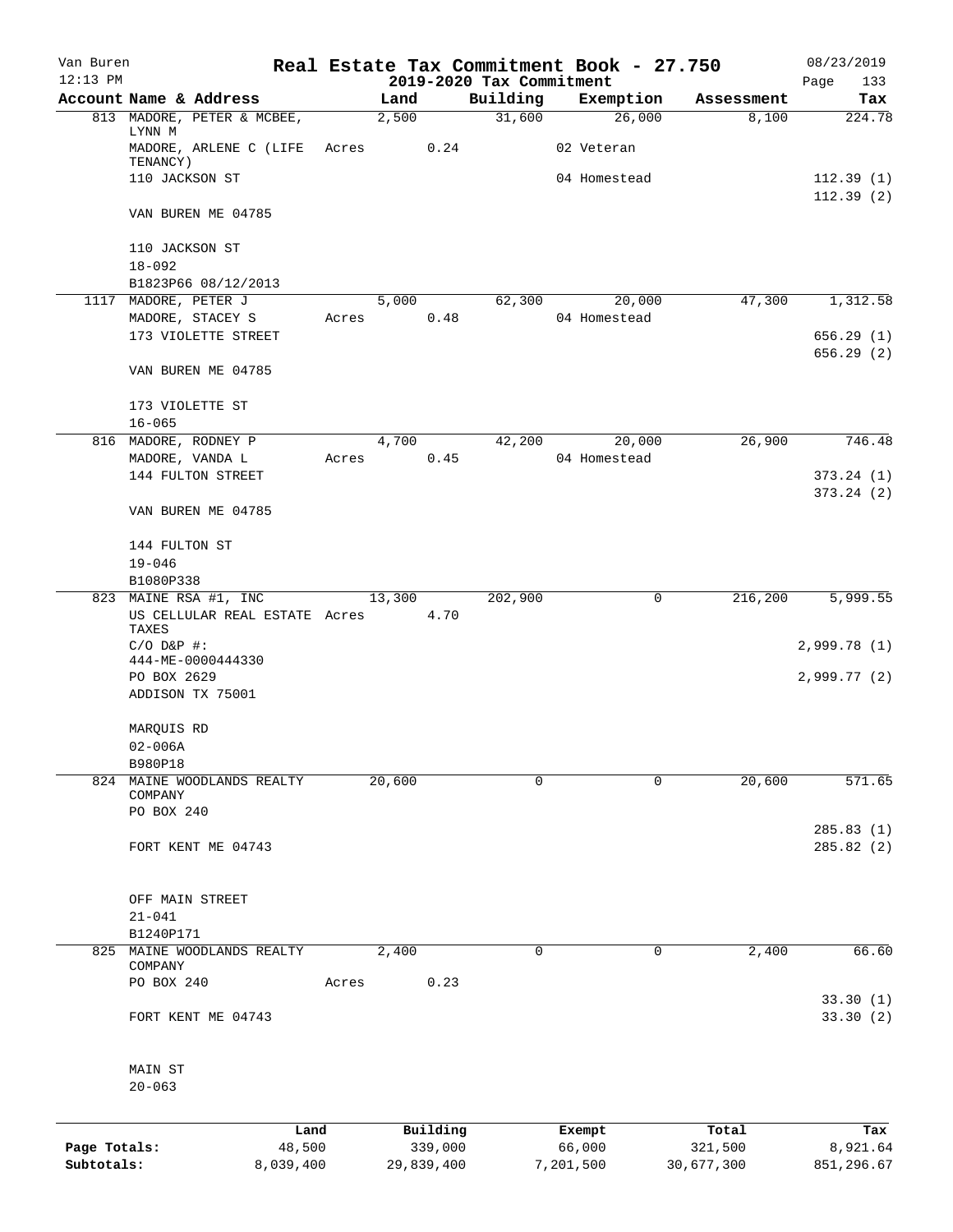| Van Buren<br>$12:13$ PM    |                                                 |       |               |                                      | Real Estate Tax Commitment Book - 27.750 |            | 08/23/2019               |
|----------------------------|-------------------------------------------------|-------|---------------|--------------------------------------|------------------------------------------|------------|--------------------------|
|                            | Account Name & Address                          |       | Land          | 2019-2020 Tax Commitment<br>Building | Exemption                                | Assessment | Page<br>134<br>Tax       |
|                            | 826 MAINE WOODLANDS REALTY                      |       | 9,000         | $\mathsf{O}$                         | $\Omega$                                 | 9,000      | 249.75                   |
|                            | COMPANY<br>PO BOX 240                           | Acres | 28.00         |                                      |                                          |            |                          |
|                            | FORT KENT ME 04743                              |       |               |                                      |                                          |            | 124.88(1)<br>124.87(2)   |
|                            |                                                 |       |               |                                      |                                          |            |                          |
|                            | OFF LAKE RD                                     |       |               |                                      |                                          |            |                          |
|                            | $02 - 024$<br>B1214P86 06/23/2000               |       |               |                                      |                                          |            |                          |
|                            | 827 MAINE WOODLANDS REALTY<br>COMPANY           |       | 22,000        | $\mathbf 0$                          | $\mathbf 0$                              | 22,000     | 610.50                   |
|                            | PO BOX 240                                      | Acres | 45.00         |                                      |                                          |            |                          |
|                            | FORT KENT ME 04743                              |       |               |                                      |                                          |            | 305.25(1)<br>305.25(2)   |
|                            |                                                 |       |               |                                      |                                          |            |                          |
|                            | MAIN ST<br>$06 - 022$                           |       |               |                                      |                                          |            |                          |
|                            | 828 MAINE WOODLANDS REALTY 37,000               |       |               | 1,000                                | $\mathsf{O}$                             | 38,000     | 1,054.50                 |
|                            | COMPANY<br>PO BOX 240                           | Acres | 82.00         |                                      |                                          |            |                          |
|                            | FORT KENT ME 04743                              |       |               |                                      |                                          |            | 527.25(1)<br>527.25(2)   |
|                            | LAKE RD                                         |       |               |                                      |                                          |            |                          |
|                            | $05 - 009$                                      |       |               |                                      |                                          |            |                          |
|                            | B954P187<br>829 MAINE WOODLANDS REALTY          |       | 13,500        | 0                                    | 0                                        | 13,500     | 374.63                   |
|                            | COMPANY<br>PO BOX 240                           | Acres | 36.00         |                                      |                                          |            |                          |
|                            | FORT KENT ME 04743                              |       |               |                                      |                                          |            | 187.32 (1)<br>187.31(2)  |
|                            | OFF LAKE RD                                     |       |               |                                      |                                          |            |                          |
|                            | $05 - 028$                                      |       |               |                                      |                                          |            |                          |
|                            | B1220P324                                       |       |               | $\mathbf 0$                          | $\mathbf 0$                              |            | 246.98                   |
| 830                        | MAINE WOODLANDS REALTY<br>COMPANY<br>PO BOX 240 | Acres | 8,900<br>3.50 |                                      |                                          | 8,900      |                          |
|                            |                                                 |       |               |                                      |                                          |            | 123.49(1)                |
|                            | FORT KENT ME 04743                              |       |               |                                      |                                          |            | 123.49(2)                |
|                            | ALEXANDER RD<br>$06 - 007C$                     |       |               |                                      |                                          |            |                          |
|                            | B1220P58                                        |       |               |                                      |                                          |            |                          |
|                            | 831 MAINE WOODLANDS REALTY<br>COMPANY           |       | 13,100        | $\mathbf 0$                          | 0                                        | 13,100     | 363.53                   |
|                            | PO BOX 240                                      | Acres | 26.00         |                                      |                                          |            |                          |
|                            | FORT KENT ME 04743                              |       |               |                                      |                                          |            | 181.77 (1)<br>181.76 (2) |
|                            | OFF LAKE RD                                     |       |               |                                      |                                          |            |                          |
|                            | $05 - 031A$<br>B1232P295                        |       |               |                                      |                                          |            |                          |
|                            | Land                                            |       | Building      |                                      | Exempt                                   | Total      | Tax                      |
| Page Totals:<br>Subtotals: | 103,500                                         |       | 1,000         |                                      | 0                                        | 104,500    | 2,899.89<br>854,196.56   |
|                            | 8,142,900                                       |       | 29,840,400    | 7,201,500                            |                                          | 30,781,800 |                          |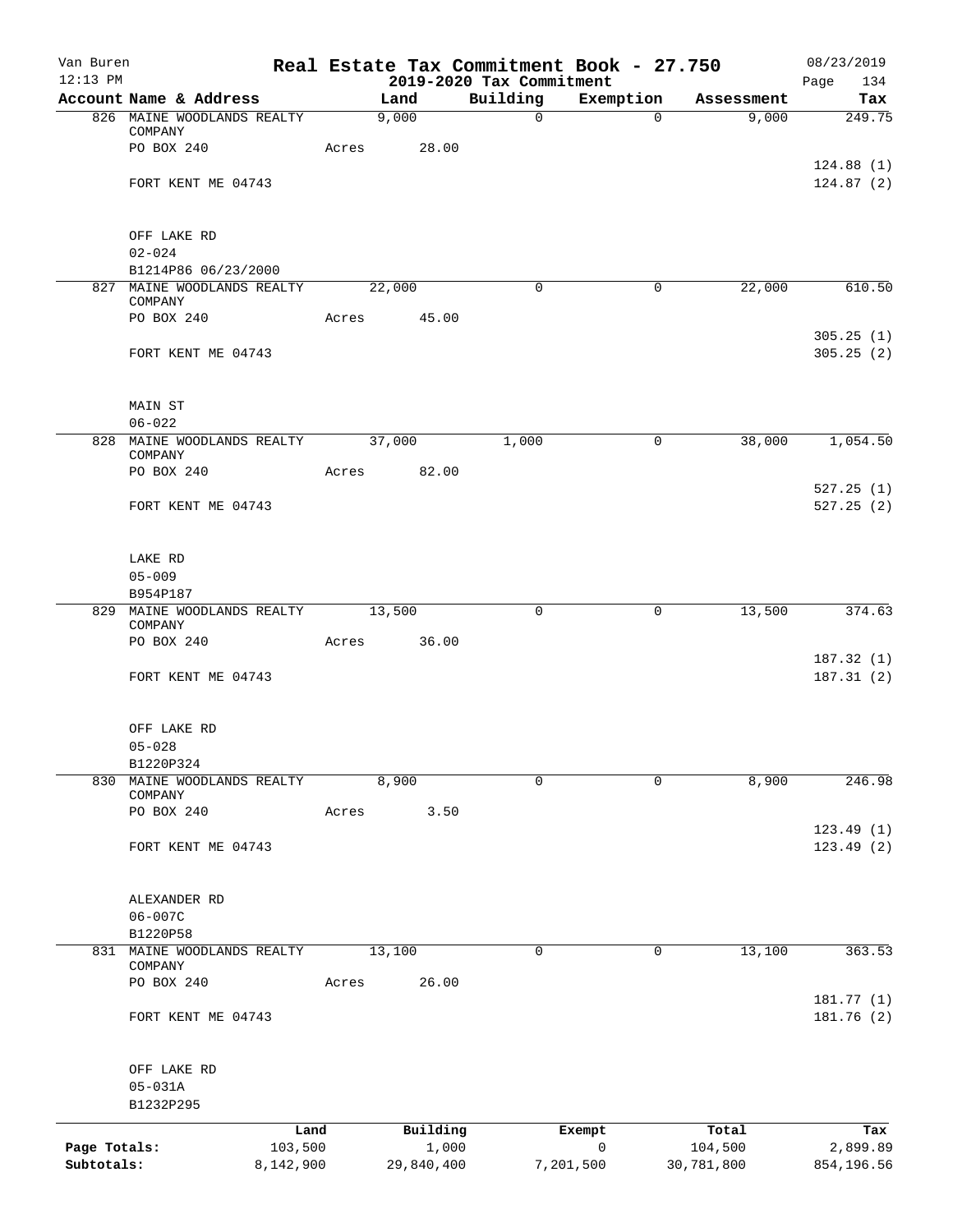| Van Buren<br>$12:13$ PM    |                                                |             |                 | Real Estate Tax Commitment Book - 27.750<br>2019-2020 Tax Commitment |              |                      | 08/23/2019<br>Page     |
|----------------------------|------------------------------------------------|-------------|-----------------|----------------------------------------------------------------------|--------------|----------------------|------------------------|
|                            | Account Name & Address                         | Land        |                 | Building                                                             | Exemption    | Assessment           | 135<br>Tax             |
|                            | 832 MAINE WOODLANDS REALTY                     | 8,900       |                 | $\mathbf 0$                                                          | $\Omega$     | 8,900                | 246.98                 |
|                            | COMPANY<br>PO BOX 240                          | Acres 11.21 |                 |                                                                      |              |                      |                        |
|                            | FORT KENT ME 04743                             |             |                 |                                                                      |              |                      | 123.49(1)<br>123.49(2) |
|                            |                                                |             |                 |                                                                      |              |                      |                        |
|                            | OFF RAILROAD RD                                |             |                 |                                                                      |              |                      |                        |
|                            | $05 - 034A$<br>B1228P64                        |             |                 |                                                                      |              |                      |                        |
|                            | 833 MAINE WOODLANDS REALTY                     | 12,400      |                 | 0                                                                    | 0            | 12,400               | 344.10                 |
|                            | COMPANY<br>PO BOX 240                          | Acres       | 26.00           |                                                                      |              |                      |                        |
|                            |                                                |             |                 |                                                                      |              |                      | 172.05(1)              |
|                            | FORT KENT ME 04743                             |             |                 |                                                                      |              |                      | 172.05(2)              |
|                            | OFF LAKE RD                                    |             |                 |                                                                      |              |                      |                        |
|                            | $05 - 031$                                     |             |                 |                                                                      |              |                      |                        |
|                            | B1232P318<br>834 MAINE WOODLANDS REALTY 19,300 |             |                 | $\Omega$                                                             | 0            | 19,300               | 535.58                 |
|                            | COMPANY<br>PO BOX 240                          | Acres       | 49.00           |                                                                      |              |                      |                        |
|                            |                                                |             |                 |                                                                      |              |                      | 267.79(1)              |
|                            | FORT KENT ME 04743                             |             |                 |                                                                      |              |                      | 267.79(2)              |
|                            | ALEXANDER RD                                   |             |                 |                                                                      |              |                      |                        |
|                            | $06 - 019$<br>B1234P15                         |             |                 |                                                                      |              |                      |                        |
|                            | 835 MAINE WOODLANDS REALTY                     | 21,300      |                 | 0                                                                    | 0            | 21,300               | 591.08                 |
|                            | COMPANY<br>PO BOX 240                          | Acres       | 55.00           |                                                                      |              |                      |                        |
|                            |                                                |             |                 |                                                                      |              |                      | 295.54(1)              |
|                            | FORT KENT ME 04743                             |             |                 |                                                                      |              |                      | 295.54(2)              |
|                            | LAKE RD                                        |             |                 |                                                                      |              |                      |                        |
|                            | $05 - 014A$<br>B1236P149                       |             |                 |                                                                      |              |                      |                        |
|                            | 836 MAINE WOODLANDS REALTY                     | 10,600      |                 | $\mathbf 0$                                                          | $\mathbf 0$  | 10,600               | 294.15                 |
|                            | COMPANY<br>PO BOX 240                          | Acres       | 26.00           |                                                                      |              |                      |                        |
|                            |                                                |             |                 |                                                                      |              |                      | 147.08(1)              |
|                            | FORT KENT ME 04743                             |             |                 |                                                                      |              |                      | 147.07 (2)             |
|                            | ALEXANDER RD                                   |             |                 |                                                                      |              |                      |                        |
|                            | $05 - 029$                                     |             |                 |                                                                      |              |                      |                        |
| 837                        | B1234P15<br>MAINE WOODLANDS REALTY             | 11,100      |                 | $\mathbf 0$                                                          | 0            | 11,100               | 308.02                 |
|                            | COMPANY                                        |             |                 |                                                                      |              |                      |                        |
|                            | PO BOX 240                                     | Acres       | 11.10           |                                                                      |              |                      | 154.01(1)              |
|                            | FORT KENT ME 04743                             |             |                 |                                                                      |              |                      | 154.01 (2)             |
|                            | LOG ROAD                                       |             |                 |                                                                      |              |                      |                        |
|                            | $05 - 013A$                                    |             |                 |                                                                      |              |                      |                        |
|                            | Land                                           |             | Building        | Exempt                                                               | $\mathsf{O}$ | Total                | Tax                    |
| Page Totals:<br>Subtotals: | 83,600<br>8,226,500                            |             | 0<br>29,840,400 | 7,201,500                                                            |              | 83,600<br>30,865,400 | 2,319.91<br>856,516.47 |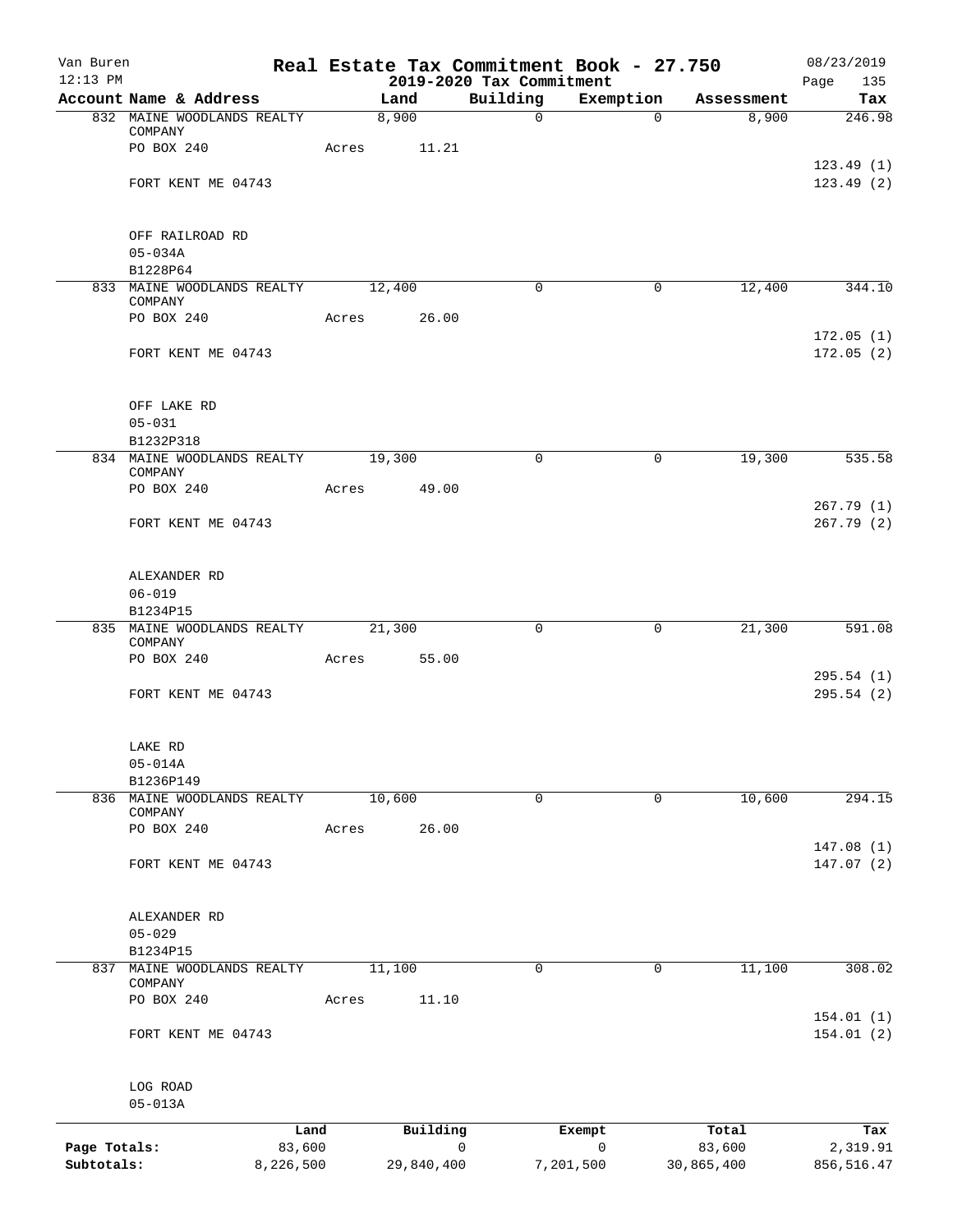| Van Buren<br>$12:13$ PM |                                     |        |        |          |                                      | Real Estate Tax Commitment Book - 27.750 |            | 08/23/2019           |
|-------------------------|-------------------------------------|--------|--------|----------|--------------------------------------|------------------------------------------|------------|----------------------|
|                         | Account Name & Address              |        | Land   |          | 2019-2020 Tax Commitment<br>Building | Exemption                                | Assessment | 136<br>Page<br>Tax   |
|                         | 838 MALDONADO, CARL J               |        | 10,300 |          | 57,000                               | 20,000                                   | 47,300     | 1,312.58             |
|                         | P O BOX 371                         | Acres  |        | 0.72     |                                      | 04 Homestead                             |            |                      |
|                         |                                     |        |        |          |                                      |                                          |            | 656.29(1)            |
|                         | VAN BUREN ME 04785                  |        |        |          |                                      |                                          |            | 656.29(2)            |
|                         |                                     |        |        |          |                                      |                                          |            |                      |
|                         | 236 CASTONGUAY RD                   |        |        |          |                                      |                                          |            |                      |
|                         | $02 - 031A$                         |        |        |          |                                      |                                          |            |                      |
|                         | B1198P225                           |        |        |          |                                      |                                          |            |                      |
|                         | 839 MALDONADO, CARL J               |        | 4,100  |          | 0                                    | 0                                        | 4,100      | 113.78               |
|                         | SIROIS, CECILE M                    | Acres  |        | 1.39     |                                      |                                          |            |                      |
|                         | P O BOX 371                         |        |        |          |                                      |                                          |            | 56.89(1)<br>56.89(2) |
|                         | VAN BUREN ME 04785                  |        |        |          |                                      |                                          |            |                      |
|                         | LOT                                 |        |        |          |                                      |                                          |            |                      |
|                         | $02 - 031C$                         |        |        |          |                                      |                                          |            |                      |
|                         | B1427P58                            |        |        |          |                                      |                                          |            |                      |
|                         | 840 MALDONADO, RAMON L              |        | 4,200  |          | 46,400                               | 26,000                                   | 24,600     | 682.65               |
|                         | MALDONADO, MARLENE M                | Acres  |        | 0.40     |                                      | 03 Veteran (Non-Maine                    |            |                      |
|                         | 132 FULTON STREET                   |        |        |          |                                      | 04 Homestead                             |            | 341.33(1)            |
|                         |                                     |        |        |          |                                      |                                          |            | 341.32(2)            |
|                         | VAN BUREN ME 04785                  |        |        |          |                                      |                                          |            |                      |
|                         | 132 FULTON ST                       |        |        |          |                                      |                                          |            |                      |
|                         | $20 - 014$                          |        |        |          |                                      |                                          |            |                      |
|                         | B401P16                             |        |        |          |                                      |                                          |            |                      |
|                         | 842 MARIAN DRIVE                    |        | 21,400 |          | 407,000                              | 0                                        | 428,400    | 11,888.10            |
|                         | APARTMENTS, INC<br>BOUCHARD, ROBERT | Acres  |        | 2.36     |                                      |                                          |            |                      |
|                         | 171 HILLSIDE ST                     |        |        |          |                                      |                                          |            | 5,944.05(1)          |
|                         |                                     |        |        |          |                                      |                                          |            | 5,944.05(2)          |
|                         | VAN BUREN ME 04785                  |        |        |          |                                      |                                          |            |                      |
|                         | 109 MARION DR                       |        |        |          |                                      |                                          |            |                      |
|                         | $18 - 005B$                         |        |        |          |                                      |                                          |            |                      |
|                         | B606P193                            |        |        |          |                                      |                                          |            |                      |
| 843                     | MARIAN DRIVE                        |        | 2,300  |          | 73,900                               | 0                                        | 76,200     | 2,114.55             |
|                         | APARTMENTS, INC<br>BOUCHARD, ROBERT | Acres  |        | 0.22     |                                      |                                          |            |                      |
|                         | 171 HILLSIDE ST                     |        |        |          |                                      |                                          |            | 1,057.28(1)          |
|                         |                                     |        |        |          |                                      |                                          |            | 1,057.27(2)          |
|                         | VAN BUREN ME 04785                  |        |        |          |                                      |                                          |            |                      |
|                         | 170 MAIN ST                         |        |        |          |                                      |                                          |            |                      |
|                         | $17 - 051$                          |        |        |          |                                      |                                          |            |                      |
|                         | B1126P286                           |        |        |          |                                      |                                          |            |                      |
|                         | 1266 MARQUIS WAYNE M.               |        | 12,800 |          | 6,200                                | 0                                        | 19,000     | 527.25               |
|                         | 127 MCKINLEY ST                     | Acres  |        | 1.50     |                                      |                                          |            | 263.63(1)            |
|                         | VAN BUREN ME 04785                  |        |        |          |                                      |                                          |            | 263.62(2)            |
|                         |                                     |        |        |          |                                      |                                          |            |                      |
|                         | 274 CHAMPLAIN ST<br>$06 - 015A$     |        |        |          |                                      |                                          |            |                      |
|                         | B1917P129 12/07/2015                |        |        |          |                                      |                                          |            |                      |
|                         |                                     |        |        |          |                                      |                                          |            |                      |
|                         |                                     |        |        |          |                                      |                                          |            |                      |
|                         |                                     | Land   |        | Building |                                      | Exempt                                   | Total      | Tax                  |
| Page Totals:            |                                     | 55,100 |        | 590,500  |                                      | 46,000                                   | 599,600    | 16,638.91            |

**Subtotals:** 8,281,600 30,430,900 7,247,500 31,465,000 873,155.38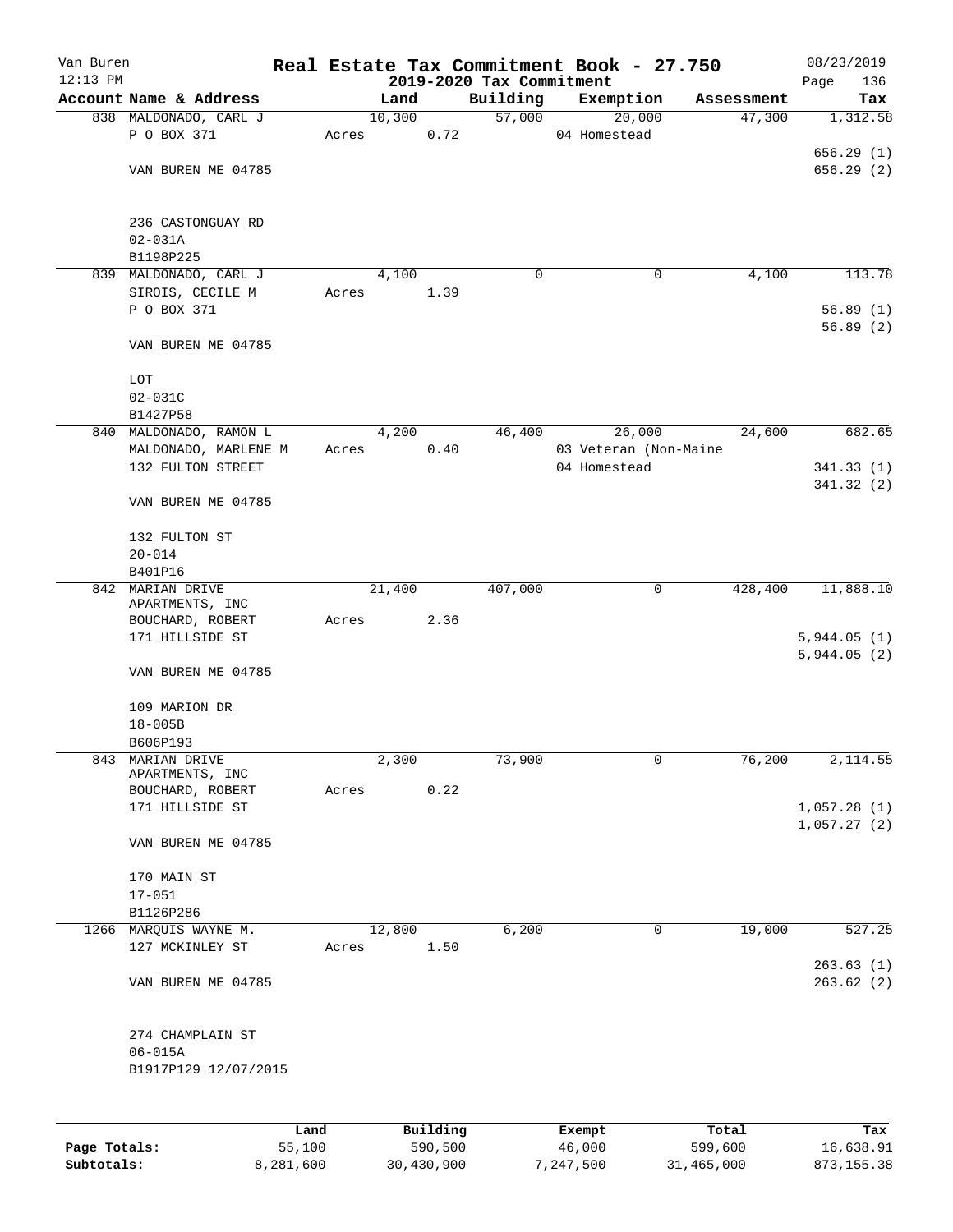| Van Buren  |                                |       |                |       |                                      | Real Estate Tax Commitment Book - 27.750 |                      | 08/23/2019         |
|------------|--------------------------------|-------|----------------|-------|--------------------------------------|------------------------------------------|----------------------|--------------------|
| $12:13$ PM | Account Name & Address         |       |                |       | 2019-2020 Tax Commitment<br>Building |                                          |                      | 137<br>Page<br>Tax |
|            | 851 MARQUIS, ANGIE A           |       | Land<br>11,700 |       | $\Omega$                             | Exemption<br>$\Omega$                    | Assessment<br>11,700 | 324.68             |
|            | C/O RAYMOND MARQUIS            | Acres |                | 4.32  |                                      |                                          |                      |                    |
|            | 519 MAIN ST                    |       |                |       |                                      |                                          |                      | 162.34(1)          |
|            |                                |       |                |       |                                      |                                          |                      | 162.34(2)          |
|            | VAN BUREN ME 04785             |       |                |       |                                      |                                          |                      |                    |
|            | MAIN STREET                    |       |                |       |                                      |                                          |                      |                    |
|            | $06 - 025C$                    |       |                |       |                                      |                                          |                      |                    |
|            | B1470P339                      |       |                |       |                                      |                                          |                      |                    |
|            | 852 MARQUIS, DENISE J          |       | 7,900          |       | 92,700                               | $\mathbf 0$                              | 100,600              | 2,791.65           |
|            | MARQUIS, ALICE C               | Acres |                | 0.75  |                                      |                                          |                      |                    |
|            | 127 MCKINLEY ST.               |       |                |       |                                      |                                          |                      | 1,395.83(1)        |
|            |                                |       |                |       |                                      |                                          |                      | 1,395.82(2)        |
|            | VAN BUREN ME 04785             |       |                |       |                                      |                                          |                      |                    |
|            | 127 MCKINLEY ST                |       |                |       |                                      |                                          |                      |                    |
|            | $14 - 027$                     |       |                |       |                                      |                                          |                      |                    |
|            | B1641P110 06/08/2009 B1589P271 |       |                |       |                                      |                                          |                      |                    |
|            | 849 MARQUIS, NATHAN A          |       | 13,500         |       | 192,100                              | $\mathbf 0$                              | 205,600              | 5,705.40           |
|            | 231 STATE STREET               | Acres |                | 2.00  |                                      |                                          |                      |                    |
|            |                                |       |                |       |                                      |                                          |                      | 2,852.70(1)        |
|            | VAN BUREN ME 04785             |       |                |       |                                      |                                          |                      | 2,852.70(2)        |
|            | 312 CHAMPLAIN ST               |       |                |       |                                      |                                          |                      |                    |
|            | $06 - 010$                     |       |                |       |                                      |                                          |                      |                    |
|            | B2050P257 03/22/2019           |       |                |       |                                      |                                          |                      |                    |
|            | 653 MARQUIS, NATHAN A          |       | 1,700          |       | 0                                    | 0                                        | 1,700                | 47.18              |
|            | 231 STATE STREET               | Acres |                | 4.75  |                                      |                                          |                      |                    |
|            |                                |       |                |       |                                      |                                          |                      | 23.59(1)           |
|            | VAN BUREN ME 04785             |       |                |       |                                      |                                          |                      | 23.59(2)           |
|            |                                |       |                |       |                                      |                                          |                      |                    |
|            | OFF MADORE ROAD<br>$03 - 019A$ |       |                |       |                                      |                                          |                      |                    |
|            | B2039P234 11/15/2018           |       |                |       |                                      |                                          |                      |                    |
|            | 1009 MARQUIS, NATHAN A         |       | 20,400         |       | 229,700                              | $\mathbf 0$                              | 250,100              | 6,940.28           |
|            | 231 STATE STREET               | Acres |                | 6.60  |                                      |                                          |                      |                    |
|            |                                |       |                |       |                                      |                                          |                      | 3,470.14(1)        |
|            | VAN BUREN ME 04785             |       |                |       |                                      |                                          |                      | 3,470.14(2)        |
|            |                                |       |                |       |                                      |                                          |                      |                    |
|            | 287 CHAMPLAIN ST               |       |                |       |                                      |                                          |                      |                    |
|            | $06 - 005B$                    |       |                |       |                                      |                                          |                      |                    |
|            | 1 MARQUIS, NATHAN A            |       | 57,100         |       | 135,200                              | 0                                        | 192,300              | 5,336.33           |
|            | 231 STATE STREET               | Acres |                | 36.79 |                                      |                                          |                      |                    |
|            |                                |       |                |       |                                      |                                          |                      | 2,668.17(1)        |
|            | VAN BUREN ME 04785             |       |                |       |                                      |                                          |                      | 2,668.16(2)        |
|            | 336 CHAMPLAIN ST (MILL)        |       |                |       |                                      |                                          |                      |                    |
|            | $02 - 025A$                    |       |                |       |                                      |                                          |                      |                    |
|            | B1921P246 01/29/2016           |       |                |       |                                      |                                          |                      |                    |
|            |                                |       |                |       |                                      |                                          |                      |                    |

|              | Land      | Building   | Exempt    | Total        | Tax        |
|--------------|-----------|------------|-----------|--------------|------------|
| Page Totals: | 112,300   | 649,700    |           | 762,000      | 21, 145.52 |
| Subtotals:   | 8,393,900 | 31,080,600 | 7,247,500 | 32, 227, 000 | 894,300.90 |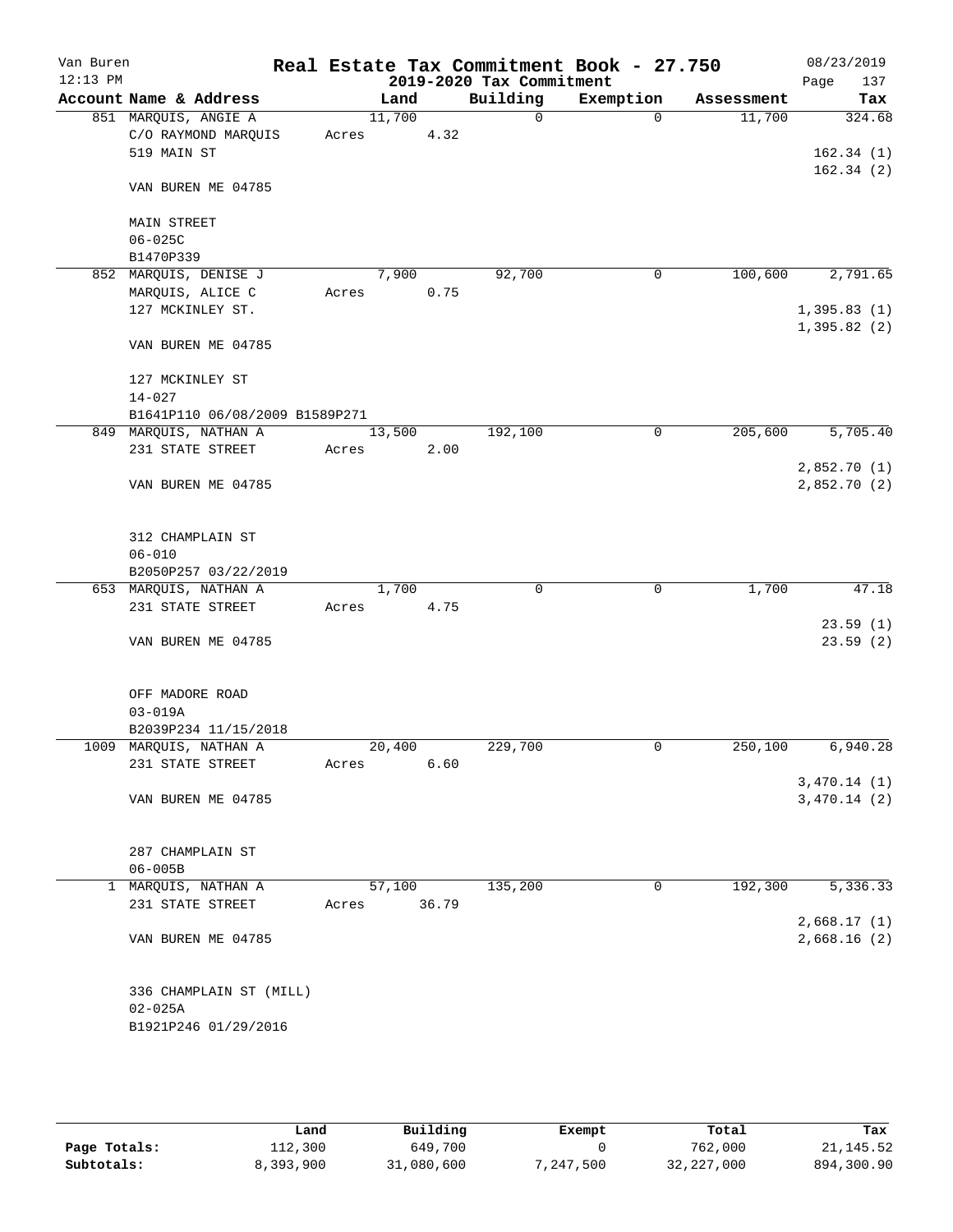| Van Buren<br>$12:13$ PM |                               | Real Estate Tax Commitment Book - 27.750 | 2019-2020 Tax Commitment |              |            | 08/23/2019<br>Page<br>138 |
|-------------------------|-------------------------------|------------------------------------------|--------------------------|--------------|------------|---------------------------|
|                         | Account Name & Address        | Land                                     | Building                 | Exemption    | Assessment | Tax                       |
|                         | 596 MARQUIS, NATHAN A         | 62,500                                   | $\mathsf{O}$             | $\mathbf 0$  | 62,500     | 1,734.38                  |
|                         | 231 STATE STREET              | 34.69<br>Acres                           |                          |              |            |                           |
|                         |                               |                                          |                          |              |            | 867.19(1)                 |
|                         | VAN BUREN ME 04785            |                                          |                          |              |            | 867.19(2)                 |
|                         | CHAMPLAIN ST                  |                                          |                          |              |            |                           |
|                         | $02 - 025C$                   |                                          |                          |              |            |                           |
|                         | B1921P246 01/29/2016          |                                          |                          |              |            |                           |
|                         | 1554 MARQUIS, NATHAN A        | 17,300                                   | 288,600                  | 0            | 305,900    | 8,488.73                  |
|                         | 231 STATE STREET              | Acres<br>7.40                            |                          |              |            | 4, 244.37(1)              |
|                         | VAN BUREN ME 04785            |                                          |                          |              |            | 4, 244.36 (2)             |
|                         | 283 CHAMPLAIN STREET          |                                          |                          |              |            |                           |
|                         | $06 - 005C$                   |                                          |                          |              |            |                           |
|                         | B1764P237 05/31/2012          |                                          |                          |              |            |                           |
|                         | 853 MARQUIS, PAUL & GARY      | 53,400                                   | 53,400                   | 20,000       | 86,800     | 2,408.70                  |
|                         | C/O PHILIP & LEONA<br>MARQUIS | 128.80<br>Acres                          |                          | 04 Homestead |            |                           |
|                         | 222 MARQUIS RD                |                                          |                          |              |            | 1, 204.35(1)              |
|                         | VAN BUREN ME 04785            |                                          |                          |              |            | 1, 204.35(2)              |
|                         |                               |                                          |                          |              |            |                           |
|                         | 222 MARQUIS RD<br>$02 - 006$  |                                          |                          |              |            |                           |
|                         | 854 MARQUIS, RAYMOND K        | 2,400                                    | 60,400                   | 26,000       | 36,800     | 1,021.20                  |
|                         | MARQUIS, JUDITH D             | 0.23<br>Acres                            |                          | 04 Homestead |            |                           |
|                         | 519 MAIN STREET               |                                          |                          | 02 Veteran   |            | 510.60(1)<br>510.60(2)    |
|                         | VAN BUREN ME 04785            |                                          |                          |              |            |                           |
|                         | 519 MAIN ST                   |                                          |                          |              |            |                           |
|                         | $23 - 115$                    |                                          |                          |              |            |                           |
|                         | B1480P5<br>781 MARQUIS, WAYNE | 9,000                                    | 2,400                    |              | 11,400     | 316.35                    |
|                         | 127 MCKINLEY STREET           | 0.75                                     |                          | 0            |            |                           |
|                         |                               | Acres                                    |                          |              |            | 158.18(1)                 |
|                         | VAN BUREN ME 04785            |                                          |                          |              |            | 158.17(2)                 |
|                         |                               |                                          |                          |              |            |                           |
|                         | 294 CHAMPLAIN ST              |                                          |                          |              |            |                           |
|                         | $06 - 012$                    |                                          |                          |              |            |                           |
|                         | B1942P190 07/27/2016          |                                          |                          |              |            |                           |
|                         | 931 MARQUIS, WAYNE            | 1,500                                    | 36,900                   | $\mathbf 0$  | 38,400     | 1,065.60                  |
|                         | 127 MCKINLEY STREET           | 0.14<br>Acres                            |                          |              |            |                           |
|                         |                               |                                          |                          |              |            | 532.80(1)                 |
|                         | VAN BUREN ME 04785            |                                          |                          |              |            | 532.80(2)                 |
|                         | 110 PARK ST                   |                                          |                          |              |            |                           |
|                         | $17 - 066$                    |                                          |                          |              |            |                           |
|                         | B2008P280 03/02/2018          |                                          |                          |              |            |                           |
|                         |                               |                                          |                          |              |            |                           |

|              | Land      | Building   | Exempt    | Total      | Tax         |
|--------------|-----------|------------|-----------|------------|-------------|
| Page Totals: | 146,100   | 441,700    | 46,000    | 541,800    | 15,034.96   |
| Subtotals:   | 8,540,000 | 31,522,300 | 7,293,500 | 32,768,800 | 909, 335.86 |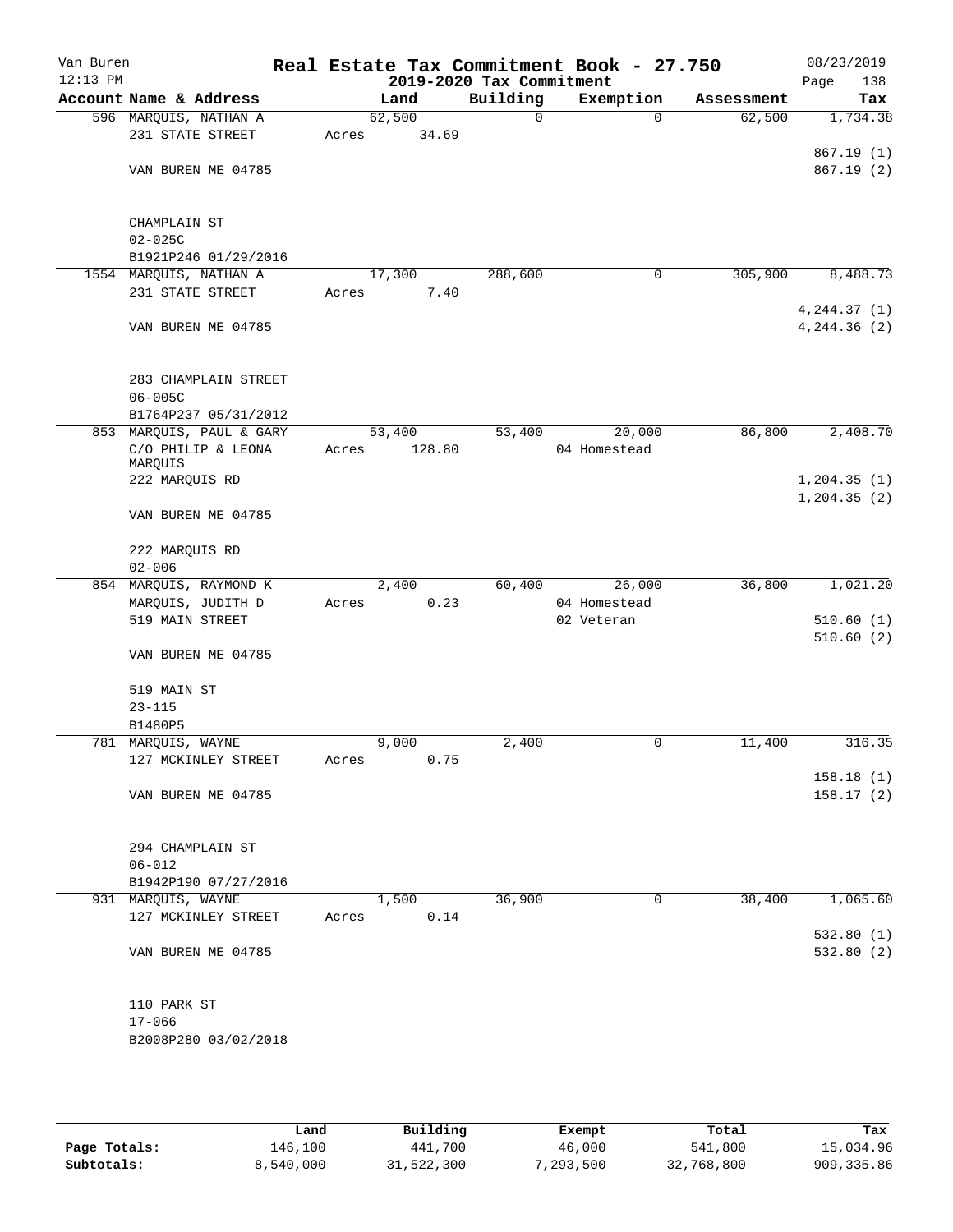| Van Buren<br>$12:13$ PM |                                           |       |        | 2019-2020 Tax Commitment | Real Estate Tax Commitment Book - 27.750 |            | 08/23/2019<br>Page<br>139 |
|-------------------------|-------------------------------------------|-------|--------|--------------------------|------------------------------------------|------------|---------------------------|
|                         | Account Name & Address                    |       | Land   | Building                 | Exemption                                | Assessment | Tax                       |
|                         | 320 MARQUIS, WAYNE M                      |       | 1,200  | 5,200                    | $\mathbf 0$                              | 6,400      | 177.60                    |
|                         | 127 MCKINLEY STREET                       | Acres | 0.11   |                          |                                          |            |                           |
|                         |                                           |       |        |                          |                                          |            | 88.80 (1)                 |
|                         | VAN BUREN ME 04785                        |       |        |                          |                                          |            | 88.80 (2)                 |
|                         | 121 MCKINLEY ST                           |       |        |                          |                                          |            |                           |
|                         | $14 - 024$                                |       |        |                          |                                          |            |                           |
|                         | B1675P249                                 |       |        |                          |                                          |            |                           |
|                         | 14 MARQUIS, WAYNE M                       |       | 4,800  | 0                        | 0                                        | 4,800      | 133.20                    |
|                         | 127 MCKINLEY STREET                       | Acres | 0.46   |                          |                                          |            | 66.60(1)                  |
|                         | VAN BUREN ME 04785                        |       |        |                          |                                          |            | 66.60(2)                  |
|                         | MAIN ST                                   |       |        |                          |                                          |            |                           |
|                         | $25 - 006$                                |       |        |                          |                                          |            |                           |
|                         | B1879P118 01/05/2015                      |       |        |                          |                                          |            |                           |
|                         | 15 MARQUIS, WAYNE M                       |       | 81,500 | 0                        | 0                                        | 81,500     | 2,261.63                  |
|                         | 127 MCKINLEY STREET                       | Acres | 229.00 |                          |                                          |            |                           |
|                         |                                           |       |        |                          |                                          |            | 1, 130.82(1)              |
|                         | VAN BUREN ME 04785                        |       |        |                          |                                          |            | 1, 130.81(2)              |
|                         | RR 1                                      |       |        |                          |                                          |            |                           |
|                         | $08 - 002$                                |       |        |                          |                                          |            |                           |
|                         | B1879P118 01/05/2015                      |       |        |                          |                                          |            |                           |
|                         | 16 MARQUIS, WAYNE M                       |       | 57,800 | $\mathbf 0$              | $\mathbf 0$                              | 57,800     | 1,603.95                  |
|                         | 127 MCKINLEY STREET                       | Acres | 168.00 |                          |                                          |            |                           |
|                         |                                           |       |        |                          |                                          |            | 801.98 (1)                |
|                         | VAN BUREN ME 04785                        |       |        |                          |                                          |            | 801.97(2)                 |
|                         | ALEXANDER RD                              |       |        |                          |                                          |            |                           |
|                         | $07 - 001$                                |       |        |                          |                                          |            |                           |
|                         | B1915P227 11/17/2015 B1879P118 01/05/2015 |       |        |                          |                                          |            |                           |
|                         | 17 MARQUIS, WAYNE M                       |       | 79,300 | 0                        | $\mathbf 0$                              | 79,300     | 2,200.57                  |
|                         | 127 MCKINLEY STREET                       | Acres | 222.00 |                          |                                          |            | 1,100.29(1)               |
|                         | VAN BUREN ME 04785                        |       |        |                          |                                          |            | 1,100.28(2)               |
|                         |                                           |       |        |                          |                                          |            |                           |
|                         | RR 1                                      |       |        |                          |                                          |            |                           |
|                         | $08 - 001$                                |       |        |                          |                                          |            |                           |
|                         | B1879P118 01/05/2015                      |       |        |                          |                                          |            |                           |
|                         | 105 MARQUIS, WAYNE M                      |       | 26,700 | 0                        | 0                                        | 26,700     | 740.93                    |
|                         | 127 MCKINLEY STREET                       | Acres | 63.85  |                          |                                          |            |                           |
|                         | VAN BUREN ME 04785                        |       |        |                          |                                          |            | 370.47(1)<br>370.46(2)    |
|                         |                                           |       |        |                          |                                          |            |                           |
|                         | OFF RR 1                                  |       |        |                          |                                          |            |                           |
|                         | $08 - 043A$                               |       |        |                          |                                          |            |                           |
|                         | B1381P334                                 |       |        |                          |                                          |            |                           |
|                         |                                           |       |        |                          |                                          |            |                           |

|              | Land      | Building   | Exempt    | Total      | Tax          |
|--------------|-----------|------------|-----------|------------|--------------|
| Page Totals: | 251,300   | 5,200      |           | 256,500    | 7,117.88     |
| Subtotals:   | 8,791,300 | 31,527,500 | 7,293,500 | 33,025,300 | 916, 453. 74 |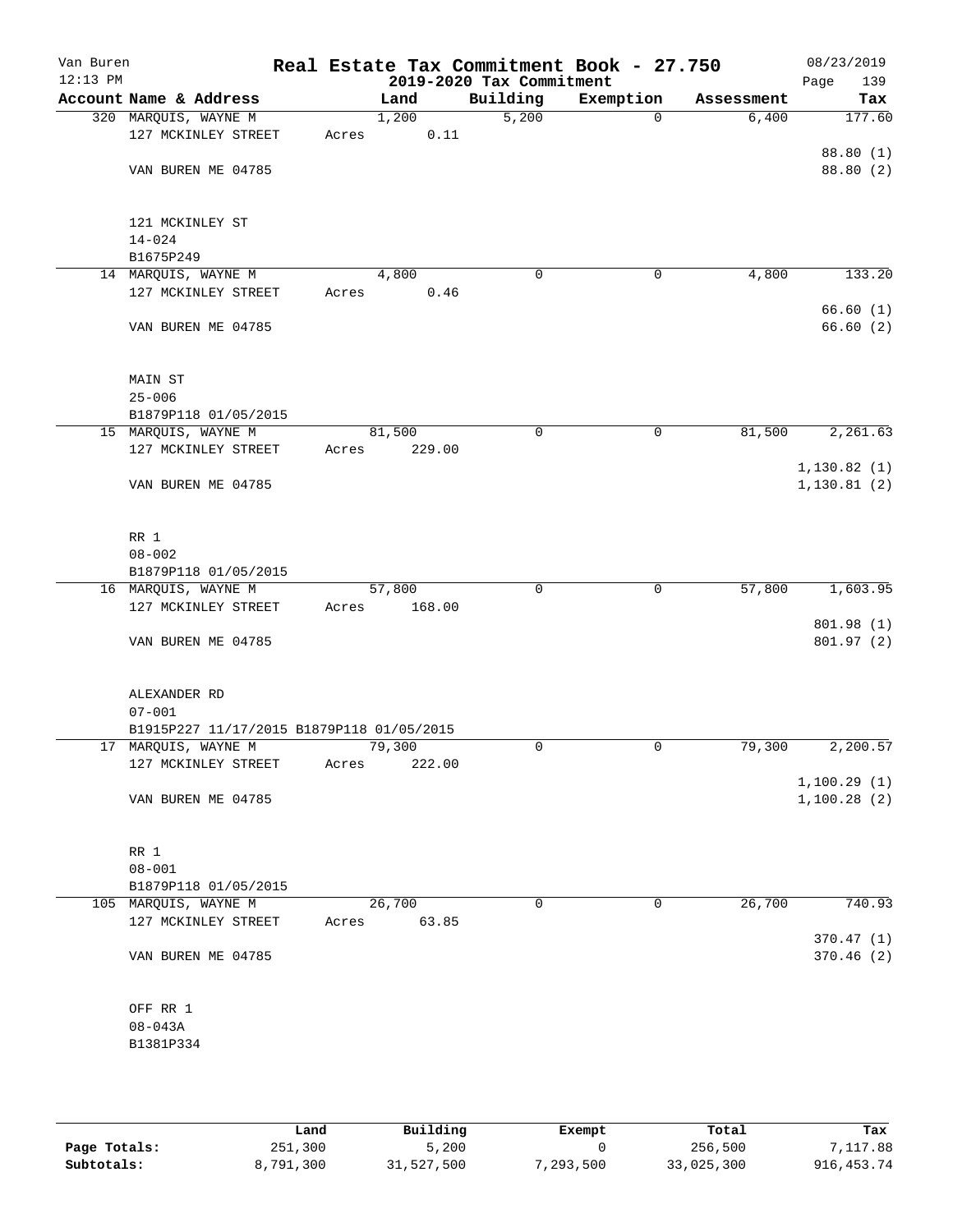| Van Buren<br>$12:13$ PM |                        |       |         | 2019-2020 Tax Commitment | Real Estate Tax Commitment Book - 27.750 |            | 08/23/2019<br>Page<br>140 |
|-------------------------|------------------------|-------|---------|--------------------------|------------------------------------------|------------|---------------------------|
|                         | Account Name & Address |       | Land    | Building                 | Exemption                                | Assessment | Tax                       |
|                         | 106 MARQUIS, WAYNE M   |       | 19,600  | $\mathbf 0$              | $\mathbf 0$                              | 19,600     | 543.90                    |
|                         | 127 MCKINLEY STREET    | Acres | 60.00   |                          |                                          |            |                           |
|                         |                        |       |         |                          |                                          |            | 271.95(1)                 |
|                         | VAN BUREN ME 04785     |       |         |                          |                                          |            | 271.95(2)                 |
|                         |                        |       |         |                          |                                          |            |                           |
|                         |                        |       |         |                          |                                          |            |                           |
|                         | ALEXANDER RD           |       |         |                          |                                          |            |                           |
|                         | $08 - 044A$            |       |         |                          |                                          |            |                           |
|                         | B1454P289              |       |         |                          |                                          |            |                           |
|                         | 8 MARQUIS, WAYNE M     |       | 8,200   | 0                        | 0                                        | 8,200      | 227.55                    |
|                         | 127 MCKINLEY STREET    | Acres | 1.47    |                          |                                          |            |                           |
|                         |                        |       |         |                          |                                          |            | 113.78(1)                 |
|                         | VAN BUREN ME 04785     |       |         |                          |                                          |            | 113.77(2)                 |
|                         |                        |       |         |                          |                                          |            |                           |
|                         | MAIN ST                |       |         |                          |                                          |            |                           |
|                         | $25 - 015$             |       |         |                          |                                          |            |                           |
|                         | B1879P118 01/05/2015   |       |         |                          |                                          |            |                           |
|                         | 9 MARQUIS, WAYNE M     |       | 134,600 | 0                        | 0                                        | 134,600    | 3,735.15                  |
|                         | 127 MCKINLEY STREET    | Acres | 394.00  |                          |                                          |            |                           |
|                         |                        |       |         |                          |                                          |            | 1,867.58(1)               |
|                         | VAN BUREN ME 04785     |       |         |                          |                                          |            | 1,867.57(2)               |
|                         |                        |       |         |                          |                                          |            |                           |
|                         |                        |       |         |                          |                                          |            |                           |
|                         | RR 1                   |       |         |                          |                                          |            |                           |
|                         | $08 - 030$             |       |         |                          |                                          |            |                           |
|                         | B1879P118 01/05/2015   |       |         |                          |                                          |            |                           |
|                         | 10 MARQUIS, WAYNE M    |       | 56,600  | $\mathbf 0$              | $\mathbf 0$                              | 56,600     | 1,570.65                  |
|                         | 127 MCKINLEY STREET    | Acres | 187.00  |                          |                                          |            |                           |
|                         |                        |       |         |                          |                                          |            | 785.33(1)                 |
|                         | VAN BUREN ME 04785     |       |         |                          |                                          |            | 785.32 (2)                |
|                         |                        |       |         |                          |                                          |            |                           |
|                         |                        |       |         |                          |                                          |            |                           |
|                         | ALEXANDER RD           |       |         |                          |                                          |            |                           |
|                         | $05 - 021$             |       |         |                          |                                          |            |                           |
|                         | B1879P118 01/05/2015   |       |         |                          |                                          |            |                           |
|                         | 11 MARQUIS, WAYNE M    |       | 13,900  | $\mathbf 0$              | 0                                        | 13,900     | 385.73                    |
|                         | 127 MCKINLEY STREET    | Acres | 2.25    |                          |                                          |            |                           |
|                         | VAN BUREN ME 04785     |       |         |                          |                                          |            | 192.87(1)<br>192.86(2)    |
|                         |                        |       |         |                          |                                          |            |                           |
|                         |                        |       |         |                          |                                          |            |                           |
|                         | LAKE RD                |       |         |                          |                                          |            |                           |
|                         | $06 - 013$             |       |         |                          |                                          |            |                           |
|                         | B1879P118 01/05/2015   |       |         |                          |                                          |            |                           |
|                         | 12 MARQUIS, WAYNE M    |       | 76,300  | 0                        | 0                                        | 76,300     | 2,117.32                  |
|                         | 127 MCKINLEY STREET    | Acres | 235.00  |                          |                                          |            |                           |
|                         |                        |       |         |                          |                                          |            | 1,058.66(1)               |
|                         | VAN BUREN ME 04785     |       |         |                          |                                          |            | 1,058.66(2)               |
|                         |                        |       |         |                          |                                          |            |                           |
|                         |                        |       |         |                          |                                          |            |                           |
|                         | ALEXANDER RD           |       |         |                          |                                          |            |                           |
|                         | $05 - 016$             |       |         |                          |                                          |            |                           |
|                         | B1879P118 01/05/2015   |       |         |                          |                                          |            |                           |
|                         |                        |       |         |                          |                                          |            |                           |

|              | Land     | Building   | Exempt     | Total        | Tax        |
|--------------|----------|------------|------------|--------------|------------|
| Page Totals: | 309,200  |            |            | 309,200      | 8,580.30   |
| Subtotals:   | ,100,500 | 31,527,500 | , 293, 500 | 33, 334, 500 | 925,034.04 |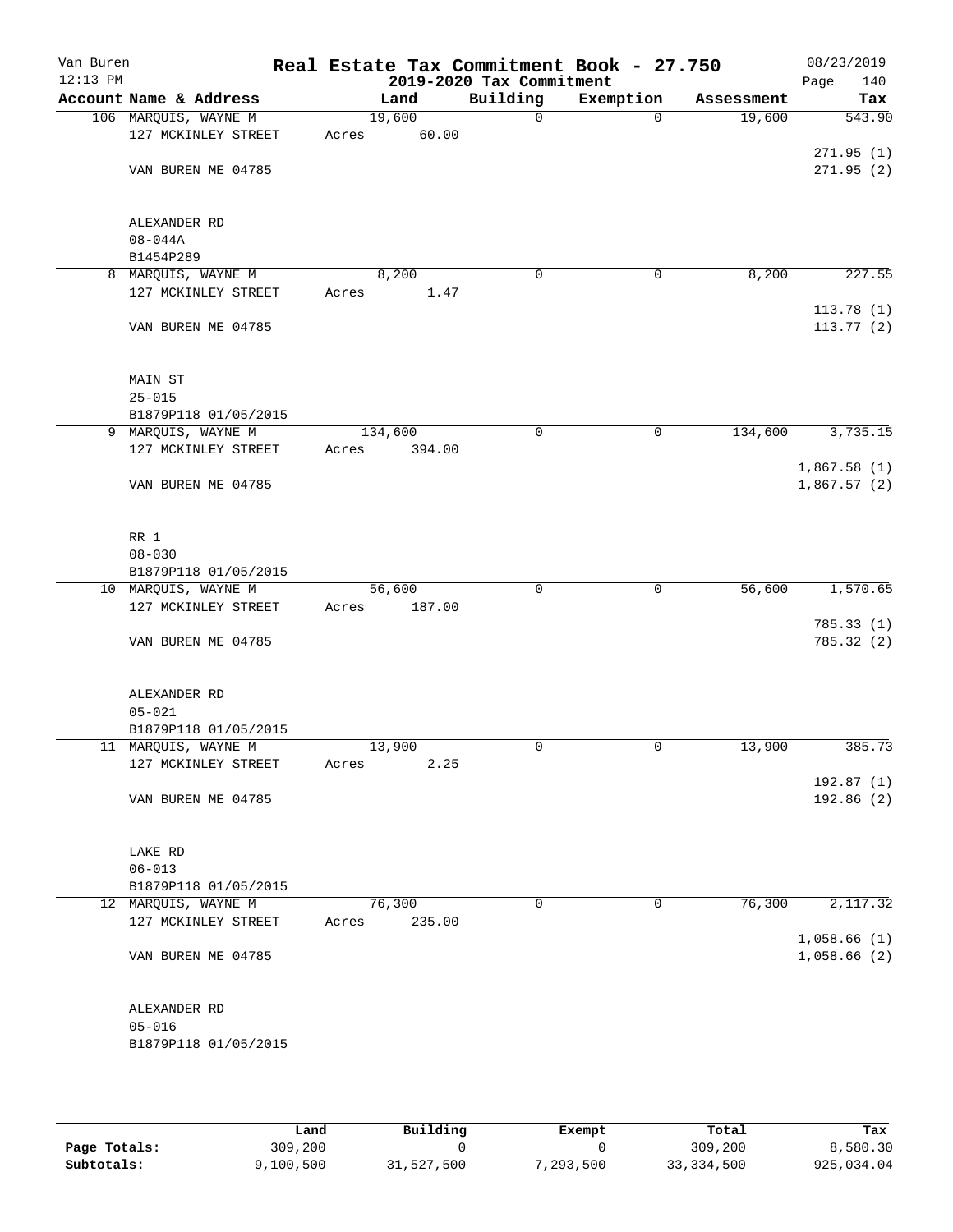| Van Buren<br>$12:13$ PM |                                               |       |        | 2019-2020 Tax Commitment | Real Estate Tax Commitment Book - 27.750 |            | 08/23/2019<br>Page<br>141     |
|-------------------------|-----------------------------------------------|-------|--------|--------------------------|------------------------------------------|------------|-------------------------------|
|                         | Account Name & Address                        |       | Land   | Building                 | Exemption                                | Assessment | Tax                           |
|                         | 870 MARQUIS, WAYNE M                          |       | 4,000  | 28,400                   | $\mathbf 0$                              | 32,400     | 899.10                        |
|                         | MARQUIS, ALICE C                              | Acres | 0.38   |                          |                                          |            |                               |
|                         | 127 MCKINLEY STREET                           |       |        |                          |                                          |            | 449.55 (1)                    |
|                         | VAN BUREN ME 04785                            |       |        |                          |                                          |            | 449.55 (2)                    |
|                         |                                               |       |        |                          |                                          |            |                               |
|                         | 131 MCKINLEY ST                               |       |        |                          |                                          |            |                               |
|                         | $14 - 029$                                    |       |        |                          |                                          |            |                               |
|                         | B2017P293 06/06/2018<br>1570 MARQUIS, WAYNE M |       | 7,400  | 0                        | 0                                        | 7,400      | 205.35                        |
|                         | 127 MCKINLEY STREET                           | Acres | 13.50  |                          |                                          |            |                               |
|                         |                                               |       |        |                          |                                          |            | 102.68(1)                     |
|                         | VAN BUREN ME 04785                            |       |        |                          |                                          |            | 102.67(2)                     |
|                         | OFF CHAMPLAIN ST                              |       |        |                          |                                          |            |                               |
|                         | $06 - 004A$                                   |       |        |                          |                                          |            |                               |
|                         | B1808P130 05/16/2013 B1807P212 05/08/2013     |       |        |                          |                                          |            |                               |
|                         | 1572 MARQUIS, WAYNE M                         |       | 24,200 | 0                        | $\mathbf 0$                              | 24,200     | 671.55                        |
|                         | 127 MCKINLEY STREET                           | Acres | 63.30  |                          |                                          |            |                               |
|                         |                                               |       |        |                          |                                          |            | 335.78 (1)                    |
|                         | VAN BUREN ME 04785                            |       |        |                          |                                          |            | 335.77 (2)                    |
|                         | OFF MAIN ST                                   |       |        |                          |                                          |            |                               |
|                         | $10 - 005A$                                   |       |        |                          |                                          |            |                               |
|                         | B1801P211 03/20/2013                          |       |        |                          |                                          |            |                               |
|                         | 1591 MARQUIS, WAYNE M                         |       | 15,800 | $\Omega$                 | 0                                        | 15,800     | 438.45                        |
|                         | 127 MCKINLEY STREET                           | Acres | 3.50   |                          |                                          |            |                               |
|                         |                                               |       |        |                          |                                          |            | 219.23(1)                     |
|                         | VAN BUREN ME 04785                            |       |        |                          |                                          |            | 219.22(2)                     |
|                         | CHAMPLAIN ST                                  |       |        |                          |                                          |            |                               |
|                         | $02 - 025B$                                   |       |        |                          |                                          |            |                               |
|                         | B1973P50 05/01/2017<br>1452 MARQUIS, WAYNE M  |       | 17,400 | 0                        | 0                                        | 17,400     | 482.85                        |
|                         | 127 MCKINLEY STREET                           | Acres | 22.00  |                          |                                          |            |                               |
|                         |                                               |       |        |                          |                                          |            | 241.43 (1)                    |
|                         | VAN BUREN ME 04785                            |       |        |                          |                                          |            | 241.42 (2)                    |
|                         | Champlain Street (GP)                         |       |        |                          |                                          |            |                               |
|                         | $06 - 007B$                                   |       |        |                          |                                          |            |                               |
|                         | B1973P50 05/01/2017                           |       |        |                          |                                          |            |                               |
|                         | 615 MARTIN, ANTHONY J                         |       | 16,200 | 95,700                   | 20,000                                   | 91,900     | 2,550.23                      |
|                         | MARTIN, TOSHA L                               | Acres | 6.69   |                          | 04 Homestead                             |            |                               |
|                         | 325 MAIN STREET                               |       |        |                          |                                          |            | 1, 275.12(1)<br>1, 275.11 (2) |
|                         | VAN BUREN ME 04785                            |       |        |                          |                                          |            |                               |
|                         | 325 MAIN ST                                   |       |        |                          |                                          |            |                               |
|                         | $20 - 053$                                    |       |        |                          |                                          |            |                               |
|                         | B1889P229 04/30/2015                          |       |        |                          |                                          |            |                               |
|                         |                                               |       |        |                          |                                          |            |                               |
|                         |                                               |       |        |                          |                                          |            |                               |

|              | Land      | Building   | Exempt    | Total      | Tax        |
|--------------|-----------|------------|-----------|------------|------------|
| Page Totals: | 85,000    | 124,100    | 20,000    | 189,100    | 5,247.53   |
| Subtotals:   | 9,185,500 | 31,651,600 | 7,313,500 | 33,523,600 | 930,281.57 |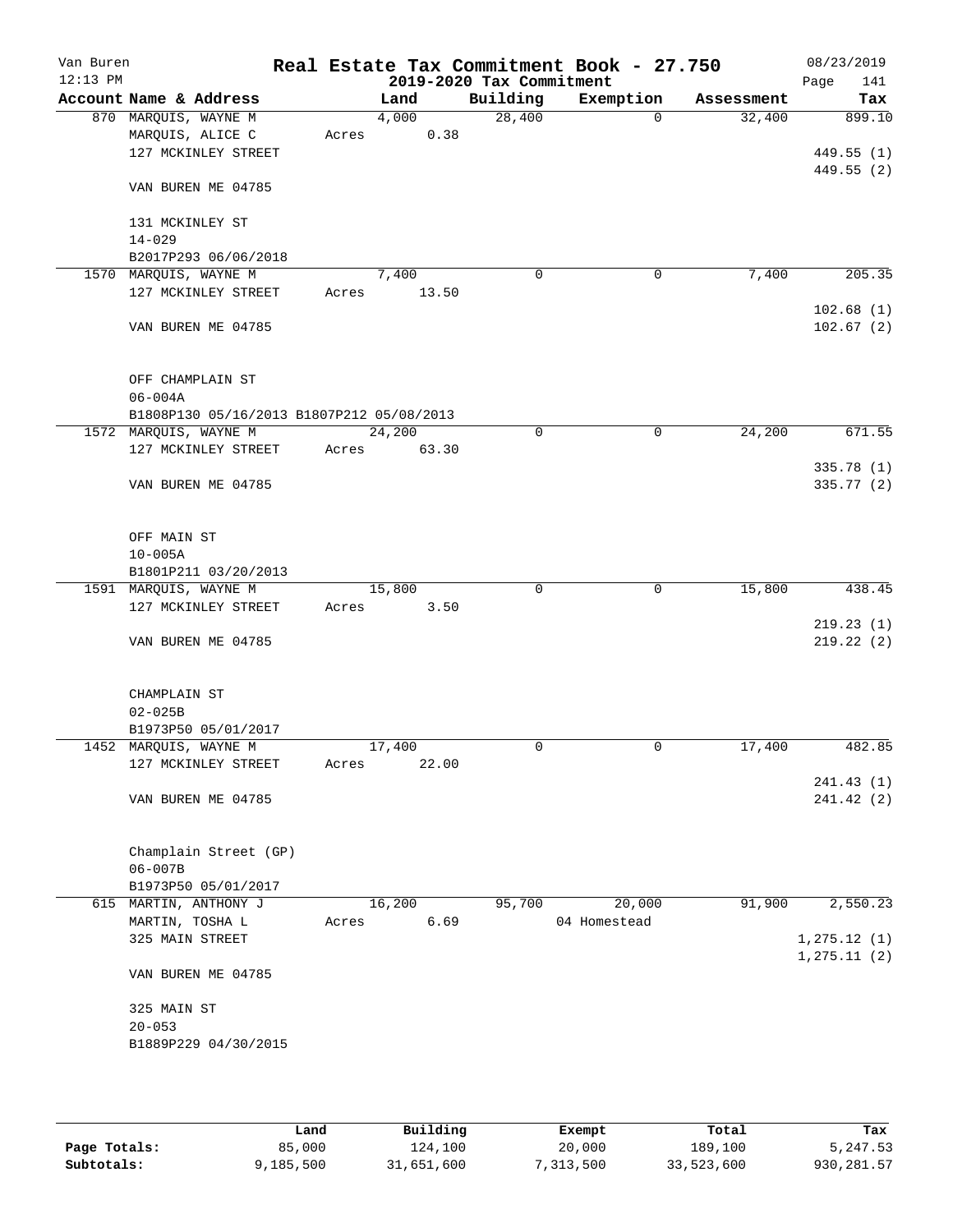| Van Buren<br>$12:13$ PM |                        |       |       |      | 2019-2020 Tax Commitment | Real Estate Tax Commitment Book - 27.750 |            | 08/23/2019<br>142<br>Page |
|-------------------------|------------------------|-------|-------|------|--------------------------|------------------------------------------|------------|---------------------------|
|                         | Account Name & Address |       | Land  |      | Building                 | Exemption                                | Assessment | Tax                       |
|                         | 858 MARTIN, FERNAND    |       | 800   |      | 11,500                   | $\Omega$                                 | 12,300     | 341.33                    |
|                         | MARTIN, MARSHA I       | Acres |       | 0.08 |                          |                                          |            |                           |
|                         | 5 JUDD STREET          |       |       |      |                          |                                          |            | 170.67(1)                 |
|                         |                        |       |       |      |                          |                                          |            | 170.66(2)                 |
|                         | PRESQUE ISLE ME 04785  |       |       |      |                          |                                          |            |                           |
|                         |                        |       |       |      |                          |                                          |            |                           |
|                         | 143 HIGH ST            |       |       |      |                          |                                          |            |                           |
|                         |                        |       |       |      |                          |                                          |            |                           |
|                         | $14 - 079$             |       |       |      |                          |                                          |            |                           |
|                         | B1123P129              |       |       |      |                          |                                          |            |                           |
| 859                     | MARTIN, FERNAND J      |       | 1,800 |      | 17,000                   | 0                                        | 18,800     | 521.70                    |
|                         | MARTIN, MARSHA I       | Acres |       | 0.17 |                          |                                          |            |                           |
|                         | 5 JUDD STREET          |       |       |      |                          |                                          |            | 260.85(1)                 |
|                         |                        |       |       |      |                          |                                          |            | 260.85(2)                 |
|                         | PRESQUE ISLE ME 04769  |       |       |      |                          |                                          |            |                           |
|                         |                        |       |       |      |                          |                                          |            |                           |
|                         | 159 HIGH ST            |       |       |      |                          |                                          |            |                           |
|                         | $14 - 084$             |       |       |      |                          |                                          |            |                           |
|                         | B1178P52               |       |       |      |                          |                                          |            |                           |
|                         | 857 MARTIN, GEORGIE    |       | 7,400 |      | 54,600                   | 20,000                                   | 42,000     | 1,165.50                  |
|                         | 130 LYNNE STREET       | Acres |       | 0.70 |                          | 04 Homestead                             |            |                           |
|                         |                        |       |       |      |                          |                                          |            | 582.75 (1)                |
|                         | VAN BUREN ME 04785     |       |       |      |                          |                                          |            | 582.75 (2)                |
|                         |                        |       |       |      |                          |                                          |            |                           |
|                         |                        |       |       |      |                          |                                          |            |                           |
|                         |                        |       |       |      |                          |                                          |            |                           |
|                         | 130 LYNNE ST           |       |       |      |                          |                                          |            |                           |
|                         | $20 - 099$             |       |       |      |                          |                                          |            |                           |
|                         | B1843P50 01/23/2014    |       |       |      |                          |                                          |            |                           |
|                         | 860 MARTIN, JAMES      |       | 3,600 |      | 50,300                   | 20,000                                   | 33,900     | 940.73                    |
|                         | MARTIN, DANIELLE       | Acres |       | 0.34 |                          | 04 Homestead                             |            |                           |
|                         | 197 LYNNE STREET       |       |       |      |                          |                                          |            | 470.37(1)                 |
|                         |                        |       |       |      |                          |                                          |            | 470.36(2)                 |
|                         | VAN BUREN ME 04785     |       |       |      |                          |                                          |            |                           |
|                         |                        |       |       |      |                          |                                          |            |                           |
|                         | 197 LYNNE ST           |       |       |      |                          |                                          |            |                           |
|                         | $19 - 081$             |       |       |      |                          |                                          |            |                           |
|                         | B1082P154 08/28/1997   |       |       |      |                          |                                          |            |                           |
|                         | 184 MARTIN, JUSTIN     |       | 3,600 |      | 42,100                   | 20,000                                   | 25,700     | 713.18                    |
|                         | MARTIN, NICHOLE        | Acres |       | 0.34 |                          | 04 Homestead                             |            |                           |
|                         | 193 LYNNE STREET       |       |       |      |                          |                                          |            | 356.59(1)                 |
|                         |                        |       |       |      |                          |                                          |            | 356.59 (2)                |
|                         | VAN BUREN ME 04785     |       |       |      |                          |                                          |            |                           |
|                         |                        |       |       |      |                          |                                          |            |                           |
|                         | 193 LYNNE ST           |       |       |      |                          |                                          |            |                           |
|                         |                        |       |       |      |                          |                                          |            |                           |
|                         | $19 - 079$             |       |       |      |                          |                                          |            |                           |
|                         | B2000P257 12/15/2017   |       |       |      |                          |                                          |            |                           |
|                         | 865 MARTIN, PHILIP L   |       | 2,600 |      | 67,100                   | 20,000                                   | 49,700     | 1,379.18                  |
|                         | MARTIN, GINETTE S      | Acres |       | 0.25 |                          | 04 Homestead                             |            |                           |
|                         | 144 POPLAR STREET      |       |       |      |                          |                                          |            | 689.59 (1)                |
|                         |                        |       |       |      |                          |                                          |            | 689.59 (2)                |
|                         | VAN BUREN ME 04785     |       |       |      |                          |                                          |            |                           |
|                         |                        |       |       |      |                          |                                          |            |                           |
|                         | 144 POPLAR ST          |       |       |      |                          |                                          |            |                           |
|                         | $16 - 006$             |       |       |      |                          |                                          |            |                           |
|                         | B438P341               |       |       |      |                          |                                          |            |                           |
|                         |                        |       |       |      |                          |                                          |            |                           |
|                         |                        |       |       |      |                          |                                          |            |                           |
|                         |                        |       |       |      |                          |                                          |            |                           |

|              | Land      | Building   | Exempt    | Total      | Tax          |
|--------------|-----------|------------|-----------|------------|--------------|
| Page Totals: | L9,800    | 242,600    | 80,000    | 182,400    | 5,061.62     |
| Subtotals:   | 9,205,300 | 31,894,200 | 7,393,500 | 33,706,000 | 935, 343. 19 |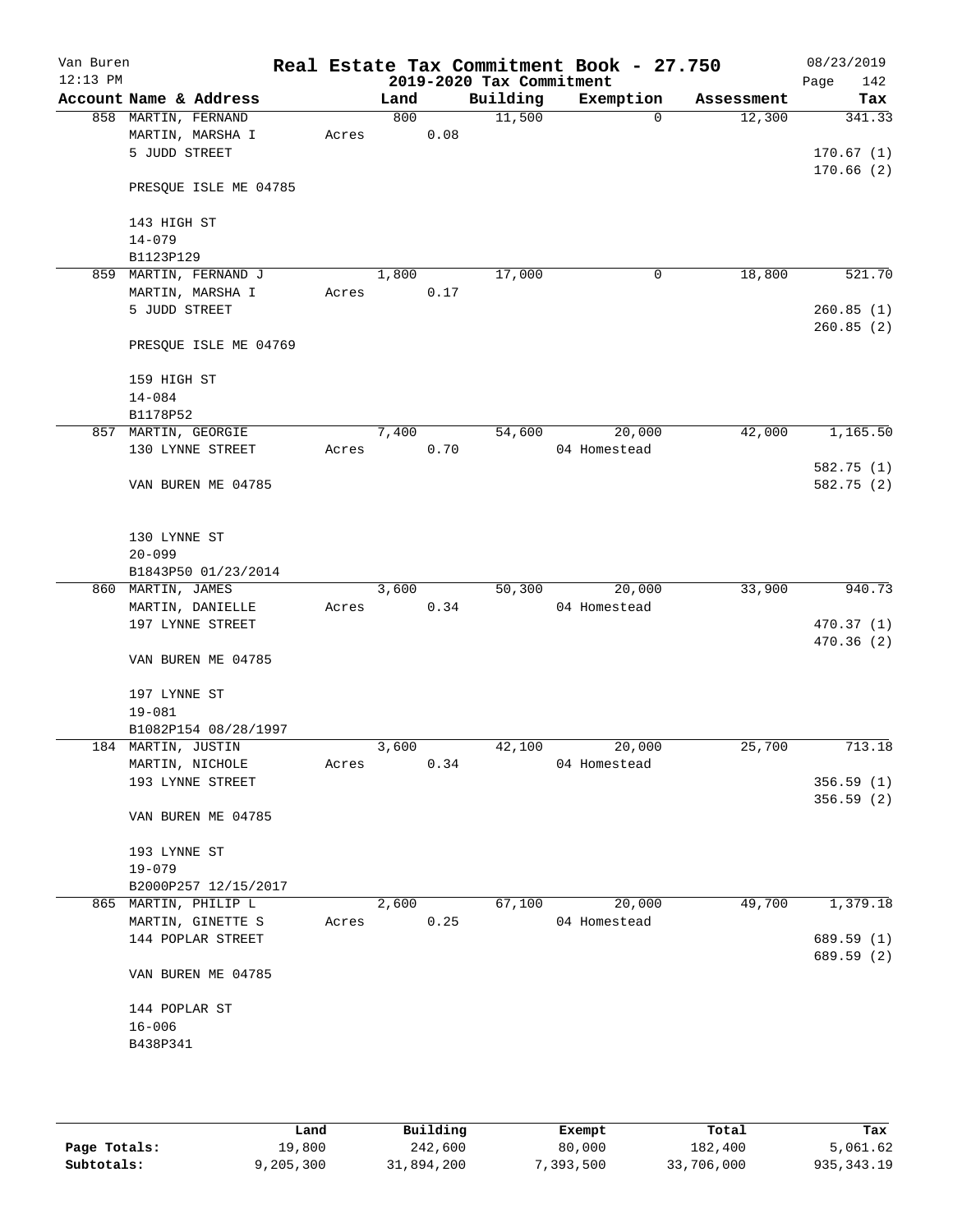| Van Buren<br>$12:13$ PM |                        |       |        |       | 2019-2020 Tax Commitment | Real Estate Tax Commitment Book - 27.750 |            | 08/23/2019<br>Page<br>143 |
|-------------------------|------------------------|-------|--------|-------|--------------------------|------------------------------------------|------------|---------------------------|
|                         | Account Name & Address |       | Land   |       | Building                 | Exemption                                | Assessment | Tax                       |
|                         | 867 MARTIN, RONALD     |       | 2,700  |       | 59,000                   | 26,000                                   | 35,700     | 990.68                    |
|                         | MARTIN, DELLA L        | Acres |        | 0.26  |                          | 04 Homestead                             |            |                           |
|                         | 255 MAIN STREET        |       |        |       |                          | 02 Veteran                               |            | 495.34 (1)                |
|                         |                        |       |        |       |                          |                                          |            | 495.34 (2)                |
|                         | VAN BUREN ME 04785     |       |        |       |                          |                                          |            |                           |
|                         | 255 MAIN ST            |       |        |       |                          |                                          |            |                           |
|                         | $18 - 041$             |       |        |       |                          |                                          |            |                           |
|                         | B1213P32               |       |        |       |                          |                                          |            |                           |
| 1417                    | MAXINE AND VAL         |       | 11,100 |       | 46,600                   | 26,000                                   | 31,700     | 879.68                    |
|                         | REVOCABLE TRUST        |       |        |       |                          |                                          |            |                           |
|                         | 194 BROWNHILL RD       | Acres |        | 1.59  |                          | 02 Veteran<br>04 Homestead               |            | 439.84 (1)                |
|                         | BELMONT NH 03220       |       |        |       |                          |                                          |            | 439.84 (2)                |
|                         |                        |       |        |       |                          |                                          |            |                           |
|                         | 109 VIOLETTE ST        |       |        |       |                          |                                          |            |                           |
|                         | $16 - 059$             |       |        |       |                          |                                          |            |                           |
|                         | B1924P92 02/29/2016    |       |        |       |                          |                                          |            |                           |
|                         | 327 MCBEE, DANNY D     |       | 13,200 |       | 42,200                   | 20,000                                   | 35,400     | 982.35                    |
|                         | MCBEE, LYNN M          | Acres |        | 8.00  |                          | 04 Homestead                             |            |                           |
|                         | 1195 MAIN ST           |       |        |       |                          |                                          |            | 491.18 (1)                |
|                         | VAN BUREN ME 04785     |       |        |       |                          |                                          |            | 491.17 (2)                |
|                         |                        |       |        |       |                          |                                          |            |                           |
|                         | 1195 MAIN ST           |       |        |       |                          |                                          |            |                           |
|                         | $09 - 044$             |       |        |       |                          |                                          |            |                           |
|                         | B1609P277 08/20/2008   |       |        |       |                          |                                          |            |                           |
|                         | 170 MCCLARY, JAMES G   |       | 2,100  |       | 25,400                   | 0                                        | 27,500     | 763.13                    |
|                         | 121 WILSON STREET      | Acres |        | 0.20  |                          |                                          |            |                           |
|                         |                        |       |        |       |                          |                                          |            | 381.57(1)                 |
|                         | VAN BUREN ME 04785     |       |        |       |                          |                                          |            | 381.56(2)                 |
|                         | 121 WILSON ST          |       |        |       |                          |                                          |            |                           |
|                         | $23 - 034$             |       |        |       |                          |                                          |            |                           |
|                         | B1973P48 05/01/2017    |       |        |       |                          |                                          |            |                           |
|                         | 874 MCGOVERN, JAMES R  |       | 2,400  |       | 25,400                   | 0                                        | 27,800     | 771.45                    |
|                         | MCGOVERN, SANDRA E     | Acres |        | 0.23  |                          |                                          |            |                           |
|                         | 245 LIBERTY RD.        |       |        |       |                          |                                          |            | 385.73 (1)                |
|                         |                        |       |        |       |                          |                                          |            | 385.72 (2)                |
|                         | EXETER RI 02822        |       |        |       |                          |                                          |            |                           |
|                         | 223 MAIN ST            |       |        |       |                          |                                          |            |                           |
|                         | $18 - 023$             |       |        |       |                          |                                          |            |                           |
|                         | B1558P180              |       |        |       |                          |                                          |            |                           |
|                         | 875 MCGRATH, MARTIN J  |       | 17,700 |       | $\Omega$                 | 0                                        | 17,700     | 491.18                    |
|                         | 837 MAIN ST            | Acres |        | 31.00 |                          |                                          |            |                           |
|                         |                        |       |        |       |                          |                                          |            | 245.59 (1)                |
|                         | MADAWASKA ME 04756     |       |        |       |                          |                                          |            | 245.59(2)                 |
|                         | PARENT RD              |       |        |       |                          |                                          |            |                           |
|                         | $09 - 030$             |       |        |       |                          |                                          |            |                           |
|                         | B1555P85               |       |        |       |                          |                                          |            |                           |
|                         |                        |       |        |       |                          |                                          |            |                           |
|                         |                        |       |        |       |                          |                                          |            |                           |
|                         |                        |       |        |       |                          |                                          |            |                           |

|              | Land      | Building   | Exempt    | Total      | Tax        |
|--------------|-----------|------------|-----------|------------|------------|
| Page Totals: | 49,200    | 198,600    | 72,000    | 175,800    | 4,878.47   |
| Subtotals:   | 9,254,500 | 32,092,800 | 7,465,500 | 33,881,800 | 940,221.66 |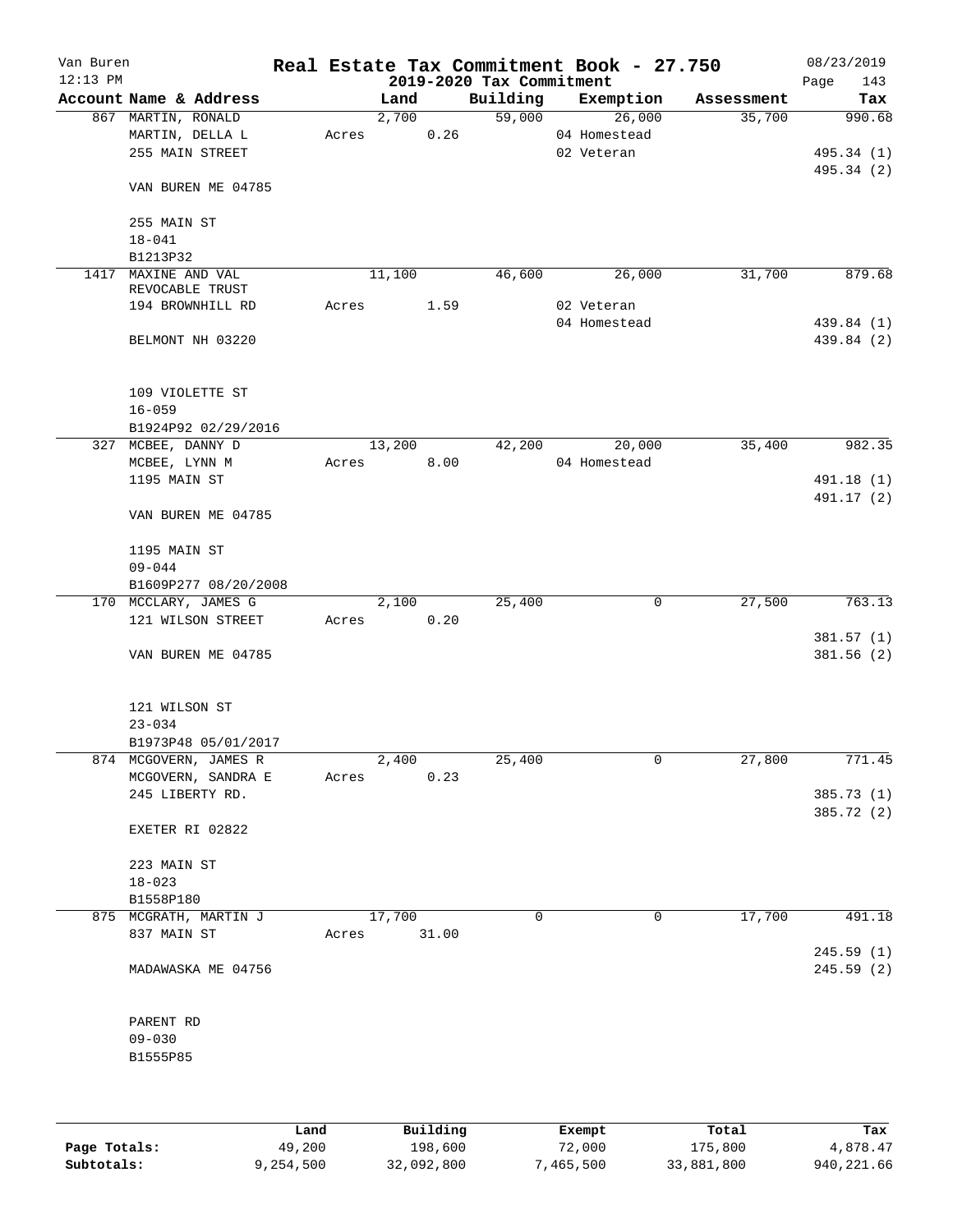| Van Buren    |                                                |           |                |                          | Real Estate Tax Commitment Book - 27.750 |                      | 08/23/2019    |
|--------------|------------------------------------------------|-----------|----------------|--------------------------|------------------------------------------|----------------------|---------------|
| $12:13$ PM   | Account Name & Address                         |           |                | 2019-2020 Tax Commitment |                                          |                      | 144<br>Page   |
|              | 876 MCGRATH, MARTIN J                          |           | Land<br>11,200 | Building<br>10,500       | Exemption<br>$\mathbf 0$                 | Assessment<br>21,700 | Tax<br>602.17 |
|              | 837 MAIN ST                                    | Acres     | 23.00          |                          |                                          |                      |               |
|              |                                                |           |                |                          |                                          |                      | 301.09(1)     |
|              | MADAWASKA ME 04756                             |           |                |                          |                                          |                      | 301.08(2)     |
|              |                                                |           |                |                          |                                          |                      |               |
|              | 320 PARENT RD                                  |           |                |                          |                                          |                      |               |
|              | $09 - 033$                                     |           |                |                          |                                          |                      |               |
|              | B1555P85                                       |           |                |                          |                                          |                      |               |
| 1516         | MCHATTEN, JR., ROWELL                          |           | 2,900          | 51,400                   | 0                                        | 54,300               | 1,506.83      |
|              | Α.                                             |           |                |                          |                                          |                      |               |
|              | PO BOX 481                                     | Acres     | 0.30           |                          |                                          |                      |               |
|              |                                                |           |                |                          |                                          |                      | 753.42(1)     |
|              | MAPLETON ME 04757                              |           |                |                          |                                          |                      | 753.41(2)     |
|              | 566 Main St.                                   |           |                |                          |                                          |                      |               |
|              | $24 - 014$                                     |           |                |                          |                                          |                      |               |
|              | B1893P294 06/04/2015 B1893P292 06/04/2015      |           |                |                          |                                          |                      |               |
|              | 877 MCINTYRE, DAVID                            |           | 3,300          | 35,200                   | 0                                        | 38,500               | 1,068.38      |
|              | MCINTYRE, PHYLLIS                              | Acres     | 0.31           |                          |                                          |                      |               |
|              | PO BOX 360                                     |           |                |                          |                                          |                      | 534.19(1)     |
|              | CARIBOU ME 04736                               |           |                |                          |                                          |                      | 534.19(2)     |
|              |                                                |           |                |                          |                                          |                      |               |
|              | 109 LABBE AVE                                  |           |                |                          |                                          |                      |               |
|              | $20 - 115$                                     |           |                |                          |                                          |                      |               |
|              | B1054P278 11/19/1996<br>328 MCLAUGHLIN, DEBBIE |           | 2,700          | 21,800                   | 0                                        | 24,500               | 679.88        |
|              | MCLAUGHLIN, DAVID                              | Acres     | 0.26           |                          |                                          |                      |               |
|              | 549 OSGOOD RD.                                 |           |                |                          |                                          |                      | 339.94 (1)    |
|              |                                                |           |                |                          |                                          |                      | 339.94 (2)    |
|              | CARROLL PLANTATION ME<br>04487                 |           |                |                          |                                          |                      |               |
|              | 189 CHAMPLAIN ST                               |           |                |                          |                                          |                      |               |
|              | $19 - 032$                                     |           |                |                          |                                          |                      |               |
|              | B1956P18 11/18/2016                            |           |                |                          |                                          |                      |               |
| 879          | MCLAUGHLIN, JARRETT L                          |           | 20,100         | 144,500                  | 20,000                                   | 144,600              | 4,012.65      |
|              | MCLAUGHLIN, JANET R                            | Acres     | 10.59          |                          | 04 Homestead                             |                      |               |
|              | PO BOX 98                                      |           |                |                          |                                          |                      | 2,006.33(1)   |
|              |                                                |           |                |                          |                                          |                      | 2,006.32(2)   |
|              | VAN BUREN ME 04785                             |           |                |                          |                                          |                      |               |
|              | 148 MARION DR                                  |           |                |                          |                                          |                      |               |
|              | 18B-015                                        |           |                |                          |                                          |                      |               |
|              | B602P55 07/19/1983                             |           |                |                          |                                          |                      |               |
|              | 880 MCLAUGHLIN, JARRETT L                      |           | 4,200          | 0                        | 0                                        | 4,200                | 116.55        |
|              | MCLAUGHLIN, JANET R                            | Acres     | 12.00          |                          |                                          |                      |               |
|              | PO BOX 98                                      |           |                |                          |                                          |                      | 58.28(1)      |
|              | VAN BUREN ME 04785                             |           |                |                          |                                          |                      | 58.27(2)      |
|              | OFF MARION DR                                  |           |                |                          |                                          |                      |               |
|              | $06 - 002$                                     |           |                |                          |                                          |                      |               |
|              | B602P55                                        |           |                |                          |                                          |                      |               |
|              |                                                |           |                |                          |                                          |                      |               |
|              |                                                | Land      | Building       |                          | Exempt                                   | Total                | Tax           |
| Page Totals: |                                                | 44,400    | 263,400        |                          | 20,000                                   | 287,800              | 7,986.46      |
| Subtotals:   |                                                | 9,298,900 | 32, 356, 200   |                          | 7,485,500                                | 34,169,600           | 948,208.12    |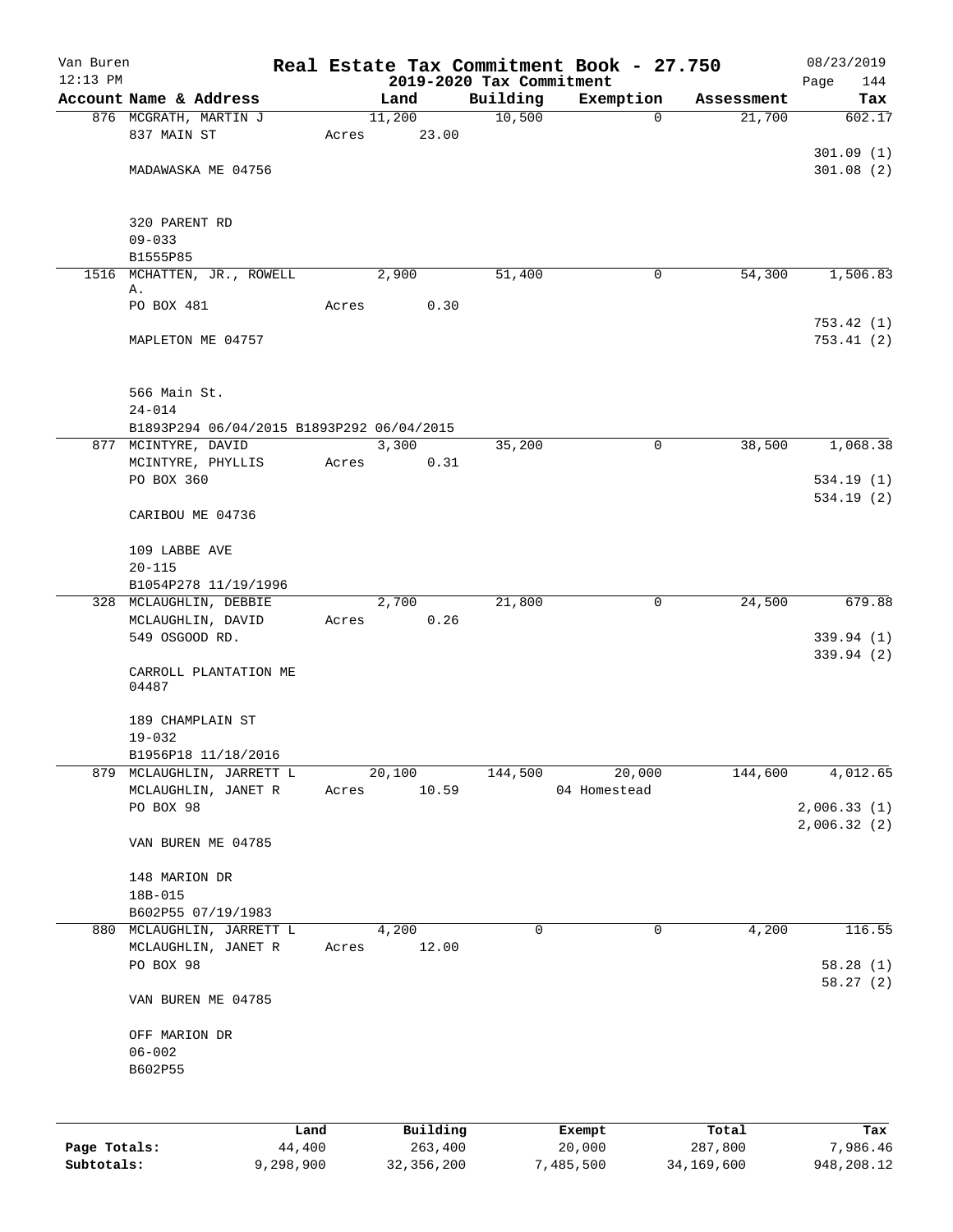| Van Buren    |                                            |           |                                  |             | Real Estate Tax Commitment Book - 27.750 |                      | 08/23/2019             |
|--------------|--------------------------------------------|-----------|----------------------------------|-------------|------------------------------------------|----------------------|------------------------|
| $12:13$ PM   | Account Name & Address                     |           | 2019-2020 Tax Commitment<br>Land | Building    |                                          |                      | Page<br>145            |
|              | 855 METAYER DONALD                         |           | 2,500                            | 61,900      | Exemption<br>0                           | Assessment<br>64,400 | Tax<br>1,787.10        |
|              | 233 BUXTON RD                              | Acres     | 0.24                             |             |                                          |                      |                        |
|              |                                            |           |                                  |             |                                          |                      | 893.55(1)              |
|              | SACO ME 04072                              |           |                                  |             |                                          |                      | 893.55 (2)             |
|              |                                            |           |                                  |             |                                          |                      |                        |
|              | 117 PINE ST                                |           |                                  |             |                                          |                      |                        |
|              | $14 - 054$                                 |           |                                  |             |                                          |                      |                        |
|              | B1869P272 10/08/2014                       |           |                                  |             |                                          |                      |                        |
|              | 1079 MICHAEL HOYT, TRUSTEE                 |           | 9,900                            | $\Omega$    | 0                                        | 9,900                | 274.73                 |
|              | RONALD & DONNA J.                          | Acres     | 5.60                             |             |                                          |                      |                        |
|              | OUELLETTE, IRR. TRUST                      |           |                                  |             |                                          |                      |                        |
|              | 123 MARIST COLLEGE DR                      |           |                                  |             |                                          |                      | 137.37(1)<br>137.36(2) |
|              | VAN BUREN ME 04785                         |           |                                  |             |                                          |                      |                        |
|              |                                            |           |                                  |             |                                          |                      |                        |
|              | MARIST COLLEGE DR                          |           |                                  |             |                                          |                      |                        |
|              | $12B - 008$                                |           |                                  |             |                                          |                      |                        |
|              | B2002P104 12/29/2017 B2002P101 12/29/2017  |           |                                  |             |                                          |                      |                        |
|              | 1076 MICHAEL HOYT, TRUSTEE                 |           | 9,900                            | 106,300     | 20,000                                   | 96,200               | 2,669.55               |
|              | RONALD & DONNA J.<br>OUELLETTE, IRR. TRUST | Acres     | 0.94                             |             | 04 Homestead                             |                      |                        |
|              | 123 MARIST COLLEGE DR                      |           |                                  |             |                                          |                      | 1,334.78(1)            |
|              |                                            |           |                                  |             |                                          |                      | 1,334.77(2)            |
|              | VAN BUREN ME 04785                         |           |                                  |             |                                          |                      |                        |
|              | 123 MARIST COLLEGE DR                      |           |                                  |             |                                          |                      |                        |
|              | $12B - 005$                                |           |                                  |             |                                          |                      |                        |
|              | B2002P104 12/29/2017 B2002P101 12/29/2017  |           |                                  |             |                                          |                      |                        |
|              | 1077 MICHAEL HOYT, TRUSTEE                 |           | 10,200                           | $\mathbf 0$ | $\mathbf 0$                              | 10,200               | 283.05                 |
|              | RONALD & DONNA J.                          | Acres     | 5.90                             |             |                                          |                      |                        |
|              | OUELLETTE, IRR. TRUST                      |           |                                  |             |                                          |                      |                        |
|              | 123 MARIST COLLEGE DR                      |           |                                  |             |                                          |                      | 141.53(1)              |
|              | VAN BUREN ME 04785                         |           |                                  |             |                                          |                      | 141.52(2)              |
|              |                                            |           |                                  |             |                                          |                      |                        |
|              | MARIST COLLEGE DR                          |           |                                  |             |                                          |                      |                        |
|              | $12B - 007$                                |           |                                  |             |                                          |                      |                        |
|              | B2002P104 12/29/2017 B2002P101 12/29/2017  |           |                                  |             |                                          |                      |                        |
|              | 1089 MICHAEL HOYT, TRUSTEE                 |           | 10,500                           | $\mathbf 0$ | $\Omega$                                 | 10,500               | 291.38                 |
|              | RONALD OUELLETTE &<br>DONNA J. OUELLETTE,  | Acres     | 1.00                             |             |                                          |                      |                        |
|              | IRR.                                       |           |                                  |             |                                          |                      |                        |
|              | 123 MARIST COLLEGE DR                      |           |                                  |             |                                          |                      | 145.69(1)              |
|              |                                            |           |                                  |             |                                          |                      | 145.69(2)              |
|              | VAN BUREN ME 04785                         |           |                                  |             |                                          |                      |                        |
|              | 126 MARIST COLLEGE                         |           |                                  |             |                                          |                      |                        |
|              | 12B-006A                                   |           |                                  |             |                                          |                      |                        |
|              | B2002P104 12/29/2017 B2002P101 12/29/2017  |           |                                  |             |                                          |                      |                        |
|              | 884 MICHAUD, ARMAND J                      |           | 3,700                            | 7,800       | 11,500                                   | $\Omega$             | 0.00                   |
|              | 501 MAIN STREET                            | Acres     | 0.35                             |             | 04 Homestead                             |                      |                        |
|              |                                            |           |                                  |             |                                          |                      |                        |
|              | VAN BUREN ME 04785                         |           |                                  |             |                                          |                      |                        |
|              |                                            |           |                                  |             |                                          |                      |                        |
|              | 501 MAIN ST<br>$22 - 002$                  |           |                                  |             |                                          |                      |                        |
|              | B1335P187                                  |           |                                  |             |                                          |                      |                        |
|              |                                            | Land      | Building                         |             | Exempt                                   | Total                | Tax                    |
| Page Totals: |                                            | 46,700    | 176,000                          |             | 31,500                                   | 191,200              | 5,305.81               |
| Subtotals:   |                                            | 9,345,600 | 32,532,200                       |             | 7,517,000                                | 34, 360, 800         | 953, 513.93            |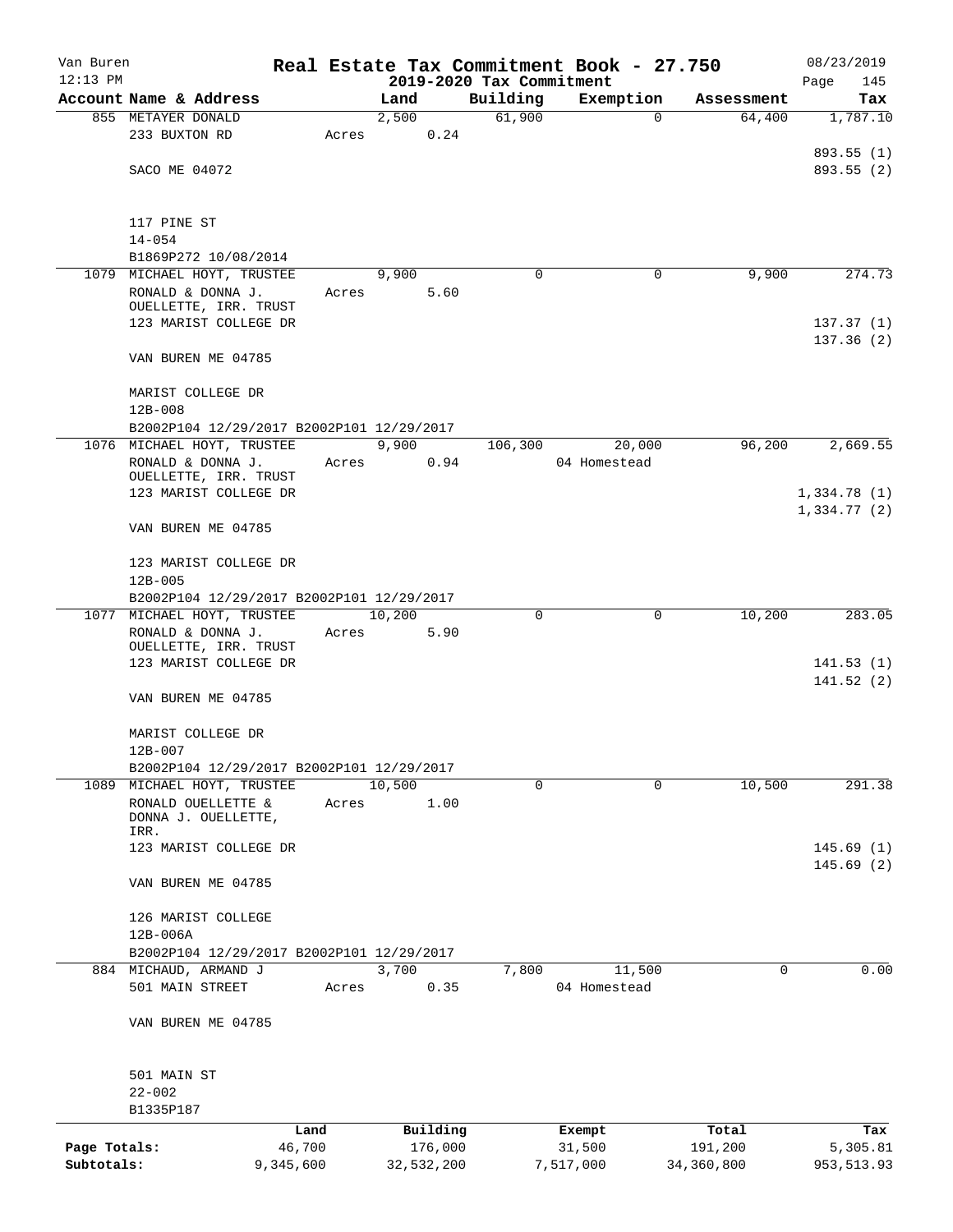| Van Buren<br>$12:13$ PM |                                                |       |       |      | 2019-2020 Tax Commitment | Real Estate Tax Commitment Book - 27.750 |            | 08/23/2019<br>Page<br>146 |
|-------------------------|------------------------------------------------|-------|-------|------|--------------------------|------------------------------------------|------------|---------------------------|
|                         | Account Name & Address                         |       | Land  |      | Building                 | Exemption                                | Assessment | Tax                       |
|                         | 885 MICHAUD, ARMANDE J                         |       | 4,100 |      | 40,900                   | 20,000                                   | 25,000     | 693.75                    |
|                         | 131 MAIN STREET                                | Acres |       | 0.39 |                          | 04 Homestead                             |            |                           |
|                         |                                                |       |       |      |                          |                                          |            | 346.88(1)                 |
|                         | VAN BUREN ME 04785                             |       |       |      |                          |                                          |            | 346.87(2)                 |
|                         | 131 MAIN ST                                    |       |       |      |                          |                                          |            |                           |
|                         | $16 - 057$                                     |       |       |      |                          |                                          |            |                           |
|                         | B893P36                                        |       |       |      |                          |                                          |            |                           |
|                         | 887 MICHAUD, BRENDA                            |       | 0     |      | 34,600                   | 20,000                                   | 14,600     | 405.15                    |
|                         | 139 VIOLETTE STREET                            |       |       |      |                          | 04 Homestead                             |            |                           |
|                         |                                                |       |       |      |                          |                                          |            | 202.58(1)                 |
|                         | VAN BUREN ME 04785                             |       |       |      |                          |                                          |            | 202.57(2)                 |
|                         | 139 VIOLETTE ST                                |       |       |      |                          |                                          |            |                           |
|                         | $16 - 064$                                     |       |       |      |                          |                                          |            |                           |
|                         | B788P52                                        |       |       |      |                          |                                          |            |                           |
|                         | 888 MICHAUD, CLAUDE J &<br>BELLA (LIFE ESTATE) |       | 6,900 |      | 56,600                   | 26,000                                   | 37,500     | 1,040.63                  |
|                         | C/O JUDY BUTLER                                | Acres |       | 0.66 |                          | 02 Veteran                               |            |                           |
|                         | 130 MARION DR.                                 |       |       |      |                          | 04 Homestead                             |            | 520.32(1)                 |
|                         | VAN BUREN ME 04785                             |       |       |      |                          |                                          |            | 520.31(2)                 |
|                         |                                                |       |       |      |                          |                                          |            |                           |
|                         | 591 MAIN ST                                    |       |       |      |                          |                                          |            |                           |
|                         | 23-110B                                        |       |       |      |                          |                                          |            |                           |
|                         | B603P117                                       |       |       |      |                          |                                          |            |                           |
|                         | 891 MICHAUD, DONALD J                          |       | 3,300 |      | 17,500                   | 20,800                                   | 0          | 0.00                      |
|                         | MICHAUD, ERNESTINE                             | Acres |       | 0.31 |                          | 04 Homestead                             |            |                           |
|                         | 134 HILLSIDE STREET                            |       |       |      |                          | 02 Veteran                               |            |                           |
|                         | VAN BUREN ME 04785                             |       |       |      |                          |                                          |            |                           |
|                         | 134 HILLSIDE ST                                |       |       |      |                          |                                          |            |                           |
|                         | $23 - 085$                                     |       |       |      |                          |                                          |            |                           |
|                         | B1028P33                                       |       |       |      |                          |                                          |            |                           |
|                         | 892 MICHAUD, EMILY M                           |       | 7,900 |      | 400                      | 0                                        | 8,300      | 230.33                    |
|                         | 54 MORNINGSIDE DR APT                          | Acres |       | 0.75 |                          |                                          |            |                           |
|                         | 32                                             |       |       |      |                          |                                          |            |                           |
|                         |                                                |       |       |      |                          |                                          |            | 115.17(1)                 |
|                         | NEW YORK NY 10025                              |       |       |      |                          |                                          |            | 115.16(2)                 |
|                         | MAIN ST                                        |       |       |      |                          |                                          |            |                           |
|                         | 14-124B                                        |       |       |      |                          |                                          |            |                           |
|                         | 894 MICHAUD, EUGENE                            |       | 0     |      | 500                      | $\mathbf 0$                              | 500        | 13.88                     |
|                         | 135 HIGH STREET                                |       |       |      |                          |                                          |            |                           |
|                         | VAN BUREN ME 04785                             |       |       |      |                          |                                          |            | 6.94(1)<br>6.94(2)        |
|                         | OFF ALEXANDER RD                               |       |       |      |                          |                                          |            |                           |
|                         | $05 - 025 - T1$                                |       |       |      |                          |                                          |            |                           |
|                         |                                                |       |       |      |                          |                                          |            |                           |

|              | Land      | Building   | Exempt    | Total      | Tax        |
|--------------|-----------|------------|-----------|------------|------------|
| Page Totals: | 22,200    | 150.500    | 86,800    | 85,900     | 2,383.74   |
| Subtotals:   | 9,367,800 | 32,682,700 | 7,603,800 | 34,446,700 | 955,897.67 |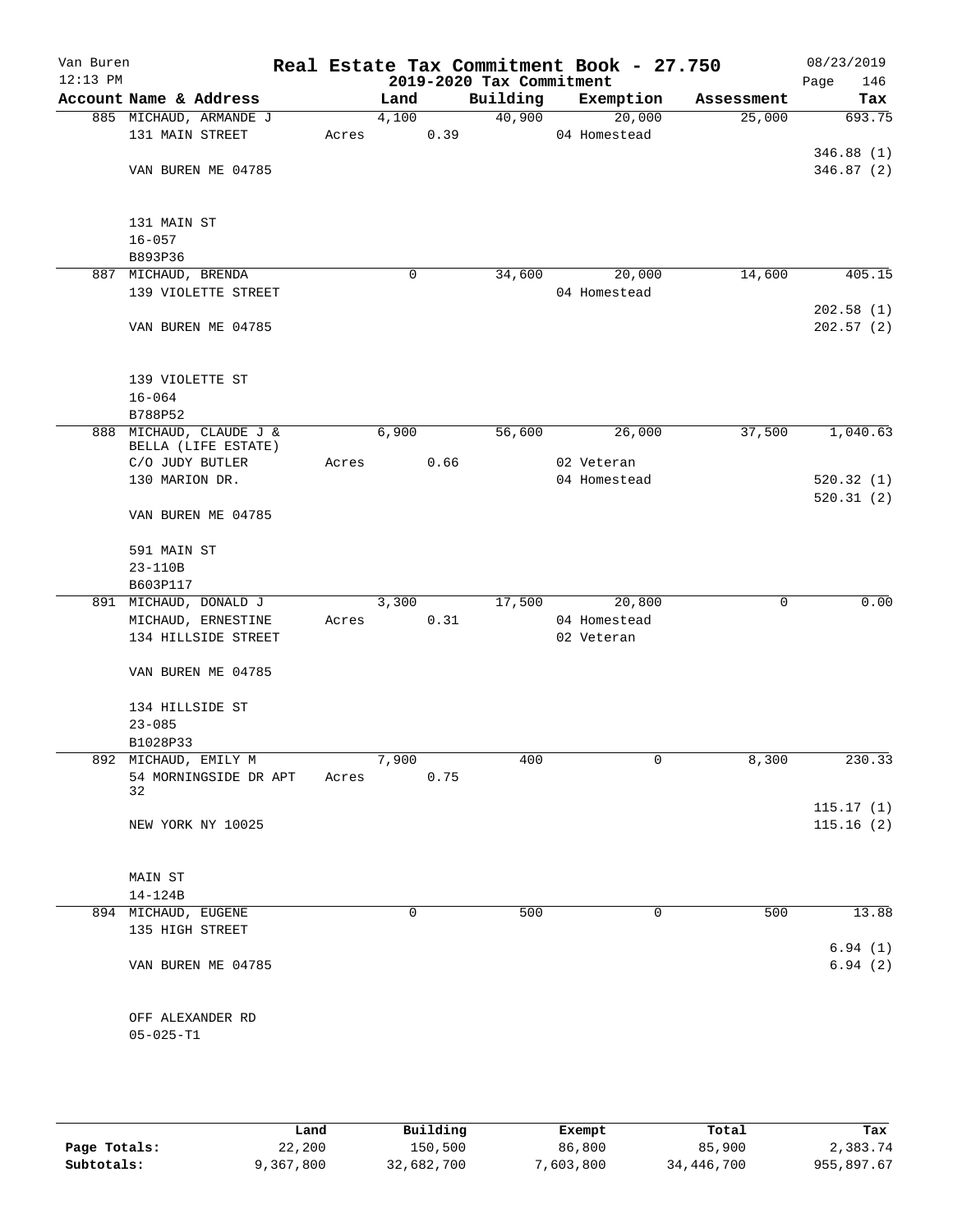| Van Buren<br>$12:13$ PM |                                    |       |       |       | 2019-2020 Tax Commitment | Real Estate Tax Commitment Book - 27.750 |            | 08/23/2019<br>Page<br>147 |
|-------------------------|------------------------------------|-------|-------|-------|--------------------------|------------------------------------------|------------|---------------------------|
|                         | Account Name & Address             |       | Land  |       | Building                 | Exemption                                | Assessment | Tax                       |
|                         | 569 MICHAUD, EUGENE                |       | 1,900 |       | 22,500                   | 20,000                                   | 4,400      | 122.10                    |
|                         | 135 HIGH STREET                    | Acres |       | 0.18  |                          | 04 Homestead                             |            |                           |
|                         |                                    |       |       |       |                          |                                          |            | 61.05(1)                  |
|                         | VAN BUREN ME 04785                 |       |       |       |                          |                                          |            | 61.05(2)                  |
|                         |                                    |       |       |       |                          |                                          |            |                           |
|                         |                                    |       |       |       |                          |                                          |            |                           |
|                         | 135 HIGH ST<br>$14 - 076$          |       |       |       |                          |                                          |            |                           |
|                         | B1806P240 01/15/2013               |       |       |       |                          |                                          |            |                           |
|                         | 846 MICHAUD, GERALD                |       | 2,600 |       | $\mathbf 0$              | 0                                        | 2,600      | 72.15                     |
|                         | MICHAUD, GLORIA                    | Acres |       | 0.25  |                          |                                          |            |                           |
|                         | 293 MAIN STREET                    |       |       |       |                          |                                          |            | 36.08(1)                  |
|                         |                                    |       |       |       |                          |                                          |            | 36.07(2)                  |
|                         | VAN BUREN ME 04785                 |       |       |       |                          |                                          |            |                           |
|                         |                                    |       |       |       |                          |                                          |            |                           |
|                         | 299 MAIN ST                        |       |       |       |                          |                                          |            |                           |
|                         | $20 - 031$                         |       |       |       |                          |                                          |            |                           |
|                         | B1960P308 12/28/2016               |       |       |       |                          |                                          |            |                           |
|                         | 847 MICHAUD, GERALD                |       | 2,600 |       | $\mathbf 0$              | 0                                        | 2,600      | 72.15                     |
|                         | MICHAUD, GLORIA<br>293 MAIN STREET | Acres |       | 0.25  |                          |                                          |            | 36.08(1)                  |
|                         |                                    |       |       |       |                          |                                          |            | 36.07(2)                  |
|                         | VAN BUREN ME 04785                 |       |       |       |                          |                                          |            |                           |
|                         |                                    |       |       |       |                          |                                          |            |                           |
|                         | 299 MAIN ST                        |       |       |       |                          |                                          |            |                           |
|                         | $20 - 032$                         |       |       |       |                          |                                          |            |                           |
|                         | B1960P308 12/28/2016               |       |       |       |                          |                                          |            |                           |
|                         | 895 MICHAUD, GERALD D              |       | 9,900 |       | 7,000                    | $\mathbf 0$                              | 16,900     | 468.98                    |
|                         | MICHAUD, THERESE                   | Acres |       | 11.75 |                          |                                          |            |                           |
|                         | 293 MAIN STREET                    |       |       |       |                          |                                          |            | 234.49 (1)                |
|                         |                                    |       |       |       |                          |                                          |            | 234.49 (2)                |
|                         | VAN BUREN ME 04785                 |       |       |       |                          |                                          |            |                           |
|                         | 229 ALEXANDER RD                   |       |       |       |                          |                                          |            |                           |
|                         | $05 - 024$                         |       |       |       |                          |                                          |            |                           |
|                         | B729P46 10/01/1987                 |       |       |       |                          |                                          |            |                           |
|                         | 923 MICHAUD, GERALD D              |       | 3,900 |       | 48,700                   | 20,000                                   | 32,600     | 904.65                    |
|                         | MICHAUD, ROLAND J                  | Acres |       | 0.37  |                          | 04 Homestead                             |            |                           |
|                         | 293 MAIN STREET                    |       |       |       |                          |                                          |            | 452.33(1)                 |
|                         |                                    |       |       |       |                          |                                          |            | 452.32 (2)                |
|                         | VAN BUREN ME 04785                 |       |       |       |                          |                                          |            |                           |
|                         |                                    |       |       |       |                          |                                          |            |                           |
|                         | 293 MAIN ST                        |       |       |       |                          |                                          |            |                           |
|                         | $20 - 029$<br>B1326P61             |       |       |       |                          |                                          |            |                           |
|                         | 1582 MICHAUD, GERALD D             |       | 400   |       | 0                        | $\mathbf 0$                              | 400        | 11.10                     |
|                         | MICHAUD, GLORIA M                  | Acres |       | 0.04  |                          |                                          |            |                           |
|                         | 293 MAIN STREET                    |       |       |       |                          |                                          |            | 5.55(1)                   |
|                         |                                    |       |       |       |                          |                                          |            | 5.55(2)                   |
|                         | VAN BUREN ME 04785                 |       |       |       |                          |                                          |            |                           |
|                         |                                    |       |       |       |                          |                                          |            |                           |
|                         | MAIN ST                            |       |       |       |                          |                                          |            |                           |
|                         | $20 - 029A$                        |       |       |       |                          |                                          |            |                           |
|                         | B1899P163 07/20/2015               |       |       |       |                          |                                          |            |                           |
|                         |                                    |       |       |       |                          |                                          |            |                           |
|                         |                                    |       |       |       |                          |                                          |            |                           |
|                         |                                    |       |       |       |                          |                                          |            |                           |

|              | Land      | Building   | Exempt    | Total      | Tax        |
|--------------|-----------|------------|-----------|------------|------------|
| Page Totals: | 21,300    | 78,200     | 40,000    | 59,500     | 1,651.13   |
| Subtotals:   | 9,389,100 | 32,760,900 | 7,643,800 | 34,506,200 | 957,548.80 |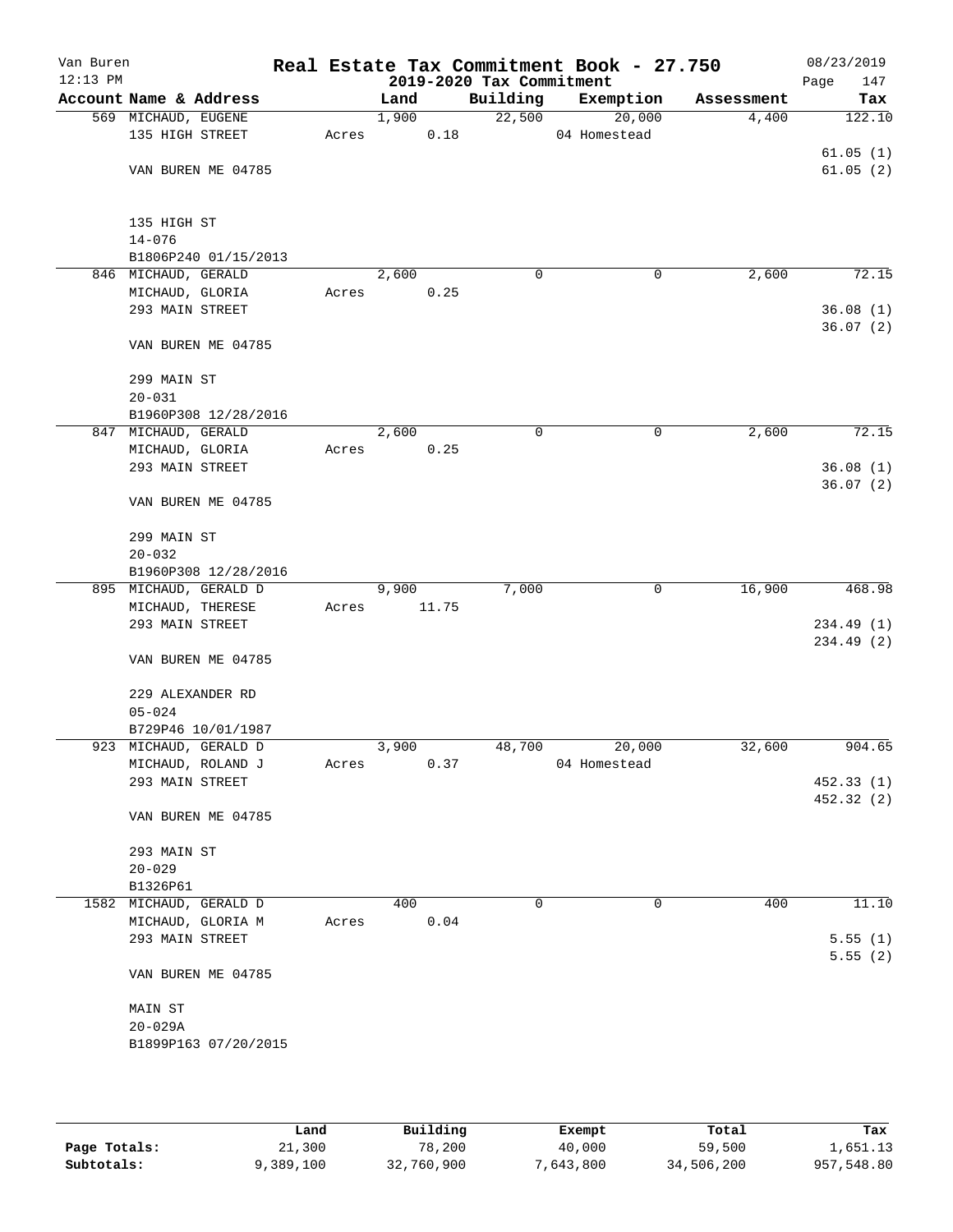| Van Buren<br>$12:13$ PM |                     |                               |       |        |       | Real Estate Tax Commitment Book - 27.750<br>2019-2020 Tax Commitment |              |          |            | 08/23/2019<br>148<br>Page |
|-------------------------|---------------------|-------------------------------|-------|--------|-------|----------------------------------------------------------------------|--------------|----------|------------|---------------------------|
|                         |                     | Account Name & Address        |       | Land   |       | Building                                                             | Exemption    |          | Assessment | Tax                       |
|                         | 1310 MICHAUD, KEVIN |                               |       | 11,400 |       | $\mathbf 0$                                                          |              | $\Omega$ | 11,400     | 316.35                    |
|                         | MICHAUD, TAMMY      |                               | Acres |        | 15.40 |                                                                      |              |          |            |                           |
|                         | 871 MAIN STREET     |                               |       |        |       |                                                                      |              |          |            | 158.18(1)                 |
|                         |                     |                               |       |        |       |                                                                      |              |          |            | 158.17(2)                 |
|                         |                     | VAN BUREN ME 04785            |       |        |       |                                                                      |              |          |            |                           |
|                         | RR 1                |                               |       |        |       |                                                                      |              |          |            |                           |
|                         | $08 - 037B$         |                               |       |        |       |                                                                      |              |          |            |                           |
|                         |                     | B1628P22 B1620P282 11/24/2008 |       |        |       |                                                                      |              |          |            |                           |
| 898                     | MICHAUD, KEVIN      |                               |       | 2,200  |       | 9,000                                                                |              | 11,200   | 0          | 0.00                      |
|                         |                     | ST. PIERRE, JULIETTE          | Acres |        | 0.21  |                                                                      | 04 Homestead |          |            |                           |
|                         | 871 MAIN STREET     |                               |       |        |       |                                                                      |              |          |            |                           |
|                         |                     | VAN BUREN ME 04785            |       |        |       |                                                                      |              |          |            |                           |
|                         |                     |                               |       |        |       |                                                                      |              |          |            |                           |
|                         | 137 HILLSIDE ST     |                               |       |        |       |                                                                      |              |          |            |                           |
|                         | $23 - 069$          |                               |       |        |       |                                                                      |              |          |            |                           |
|                         | B766P172            |                               |       |        |       |                                                                      |              |          |            |                           |
|                         | 899 MICHAUD, KEVIN  |                               |       | 13,900 |       | 34,700                                                               |              | 20,000   | 28,600     | 793.65                    |
|                         | MICHAUD, TAMMY      |                               | Acres |        | 5.00  |                                                                      | 04 Homestead |          |            |                           |
|                         | 871 MAIN STREET     |                               |       |        |       |                                                                      |              |          |            | 396.83(1)                 |
|                         |                     |                               |       |        |       |                                                                      |              |          |            | 396.82 (2)                |
|                         |                     | VAN BUREN ME 04785            |       |        |       |                                                                      |              |          |            |                           |
|                         | 871 MAIN ST         |                               |       |        |       |                                                                      |              |          |            |                           |
|                         | $08 - 036C$         |                               |       |        |       |                                                                      |              |          |            |                           |
|                         | B761P163            |                               |       |        |       |                                                                      |              |          |            |                           |
|                         | 198 MICHAUD, KEVIN  |                               |       | 800    |       | 20,600                                                               |              | 0        | 21,400     | 593.85                    |
|                         | MICHAUD, TAMMY      |                               | Acres |        | 0.04  |                                                                      |              |          |            |                           |
|                         | 871 MAIN STREET     |                               |       |        |       |                                                                      |              |          |            | 296.93(1)                 |
|                         |                     |                               |       |        |       |                                                                      |              |          |            | 296.92(2)                 |
|                         |                     | VAN BUREN ME 04785            |       |        |       |                                                                      |              |          |            |                           |
|                         | 69 MAIN ST          |                               |       |        |       |                                                                      |              |          |            |                           |
|                         | $15 - 021$          |                               |       |        |       |                                                                      |              |          |            |                           |
|                         |                     | B1741P350 11/10/2011 B411P240 |       |        |       |                                                                      |              |          |            |                           |
|                         |                     | 925 MICHAUD, LILLIAN L        |       | 4,100  |       | 35,100                                                               |              | 20,000   | 19,200     | 532.80                    |
|                         | 131 PARK STREET     |                               | Acres |        | 0.39  |                                                                      | 04 Homestead |          |            |                           |
|                         |                     |                               |       |        |       |                                                                      |              |          |            | 266.40(1)                 |
|                         |                     | VAN BUREN ME 04785            |       |        |       |                                                                      |              |          |            | 266.40 (2)                |
|                         |                     |                               |       |        |       |                                                                      |              |          |            |                           |
|                         | 131 PARK ST         |                               |       |        |       |                                                                      |              |          |            |                           |
|                         | $17 - 040$          |                               |       |        |       |                                                                      |              |          |            |                           |
|                         | B644P43             |                               |       |        |       |                                                                      |              |          |            |                           |
|                         | 219 MICHAUD, OLIVIA |                               |       | 5,400  |       | 91,400                                                               |              | 0        | 96,800     | 2,686.20                  |
|                         | PO BOX 57           |                               | Acres |        | 0.51  |                                                                      |              |          |            |                           |
|                         |                     |                               |       |        |       |                                                                      |              |          |            | 1,343.10(1)               |
|                         |                     | VAN BUREN ME 04785            |       |        |       |                                                                      |              |          |            | 1,343.10(2)               |
|                         |                     |                               |       |        |       |                                                                      |              |          |            |                           |
|                         |                     | 158 CLOVERHILL DR             |       |        |       |                                                                      |              |          |            |                           |
|                         | 18C-002B            |                               |       |        |       |                                                                      |              |          |            |                           |
|                         |                     | B1750P292 02/06/2012          |       |        |       |                                                                      |              |          |            |                           |
|                         |                     |                               |       |        |       |                                                                      |              |          |            |                           |
|                         |                     |                               |       |        |       |                                                                      |              |          |            |                           |

|              | Land      | Building   | Exempt    | Total      | Tax         |
|--------------|-----------|------------|-----------|------------|-------------|
| Page Totals: | 37,800    | 190,800    | 51,200    | 177,400    | 4,922.85    |
| Subtotals:   | 9,426,900 | 32,951,700 | 7,695,000 | 34,683,600 | 962, 471.65 |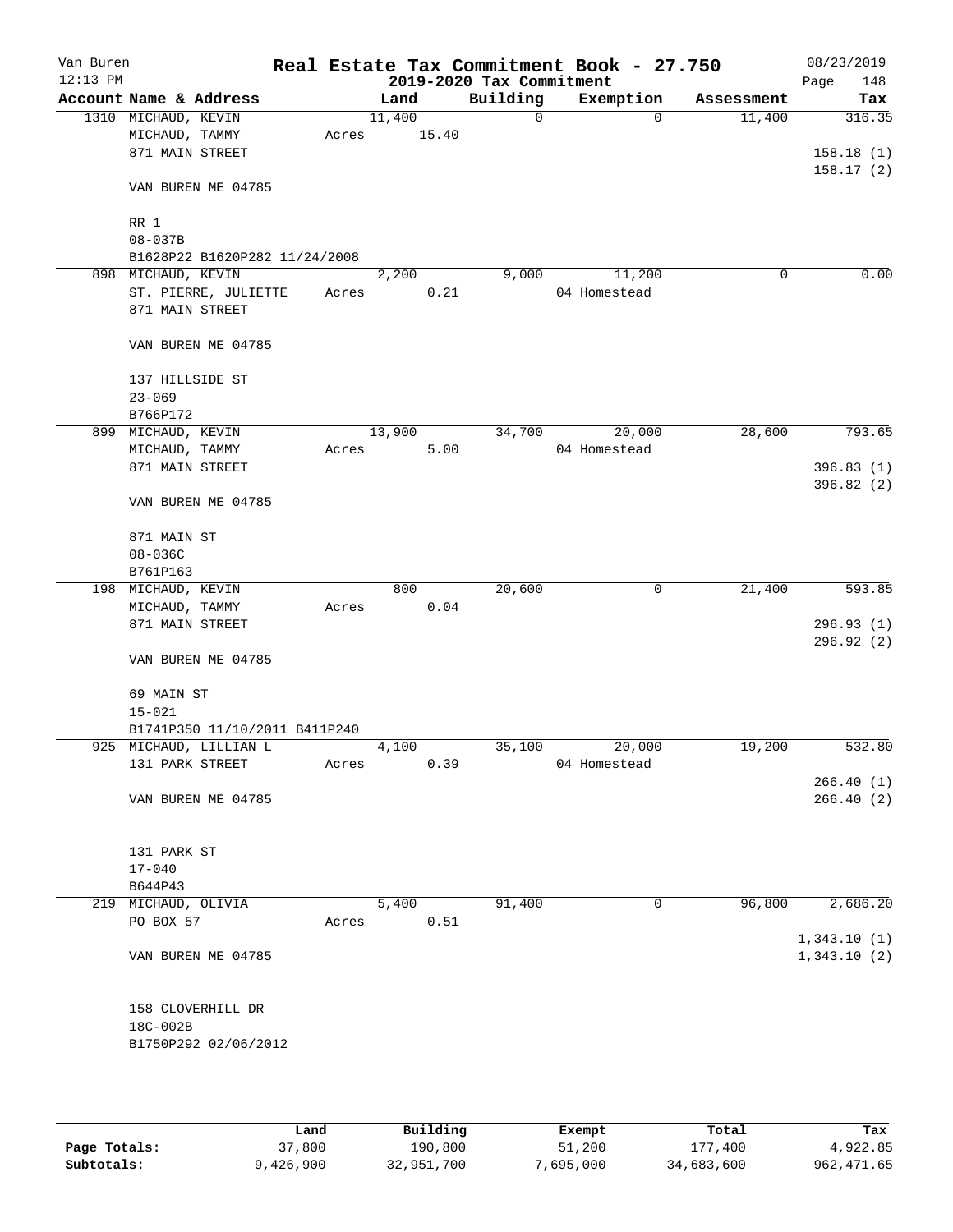| $12:13$ PM                 |                                     |                      |                      | 2019-2020 Tax Commitment |                     |                |                       | 149<br>Page              |
|----------------------------|-------------------------------------|----------------------|----------------------|--------------------------|---------------------|----------------|-----------------------|--------------------------|
|                            | Account Name & Address              |                      | Land                 | Building                 |                     | Exemption      | Assessment            | Tax                      |
|                            | 897 MICHAUD, PAMELA                 |                      | 5,100                | 17,900                   |                     | 23,000         | $\mathbf 0$           | 0.00                     |
|                            | 361 MAIN STREET                     | Acres                | 0.49                 |                          |                     | 04 Homestead   |                       |                          |
|                            | VAN BUREN ME 04785                  |                      |                      |                          | 02 Veteran          |                |                       |                          |
|                            |                                     |                      |                      |                          |                     |                |                       |                          |
|                            | 361 MAIN ST                         |                      |                      |                          |                     |                |                       |                          |
|                            | $20 - 059$                          |                      |                      |                          |                     |                |                       |                          |
|                            | 902 MICHAUD, PATRICK                |                      | 17,300               | $\Omega$                 |                     | 0              | 17,300                | 480.08                   |
|                            | P O BOX 531                         | Acres                | 42.00                |                          |                     |                |                       |                          |
|                            | OLD ORCHARD BCH ME<br>04064         |                      |                      |                          |                     |                |                       | 240.04(1)<br>240.04(2)   |
|                            | OFF DESJARDINS ROAD<br>$07 - 017$   |                      |                      |                          |                     |                |                       |                          |
|                            | B760P231                            |                      |                      |                          |                     |                |                       |                          |
|                            | 903 MICHAUD, PATRICK                |                      | 21,300               | $\mathbf 0$              |                     | $\mathbf 0$    | 21,300                | 591.08                   |
|                            | P O BOX 531                         | Acres                | 117.00               |                          |                     |                |                       | 295.54(1)                |
|                            | OLD ORCHARD BCH ME<br>04064         |                      |                      |                          |                     |                |                       | 295.54(2)                |
|                            | RR 1                                |                      |                      |                          |                     |                |                       |                          |
|                            | $11 - 006$                          |                      |                      |                          |                     |                |                       |                          |
|                            | B566P122                            |                      |                      |                          |                     |                |                       |                          |
|                            | 904 MICHAUD, PATRICK<br>P O BOX 531 |                      | 0                    | 600                      |                     | 0              | 600                   | 16.65                    |
|                            | OLD ORCHARD BCH ME<br>04064         |                      |                      |                          |                     |                |                       | 8.33(1)<br>8.32(2)       |
|                            | BROOK AVE                           |                      |                      |                          |                     |                |                       |                          |
|                            | $17 - 059 - T1$                     |                      |                      |                          |                     |                |                       |                          |
|                            | 905 MICHAUD, PATRICK<br>P O BOX 531 | Acres                | 9,900<br>8.70        | 0                        |                     | $\overline{0}$ | 9,900                 | 274.73                   |
|                            | OLD ORCHARD BCH ME                  |                      |                      |                          |                     |                |                       | 137.37 (1)<br>137.36 (2) |
|                            | 04064                               |                      |                      |                          |                     |                |                       |                          |
|                            | $RR$ 1                              |                      |                      |                          |                     |                |                       |                          |
|                            | $10 - 017$                          |                      |                      |                          |                     |                |                       |                          |
|                            | B835P213                            |                      |                      |                          |                     |                |                       |                          |
|                            | 906 MICHAUD, PATRICK                |                      | 55,700               | 0                        |                     | 0              | 55,700                | 1,545.68                 |
|                            | P O BOX 531                         | Acres                | 149.00               |                          |                     |                |                       | 772.84 (1)               |
|                            | OLD ORCHARD BCH ME<br>04064         |                      |                      |                          |                     |                |                       | 772.84 (2)               |
|                            | OFF RR 1<br>$09 - 002$<br>B835P213  |                      |                      |                          |                     |                |                       |                          |
|                            |                                     |                      |                      |                          |                     |                |                       |                          |
|                            |                                     | Land                 | Building             |                          | Exempt              |                | Total                 | Tax                      |
| Page Totals:<br>Subtotals: |                                     | 109,300<br>9,536,200 | 18,500<br>32,970,200 |                          | 23,000<br>7,718,000 |                | 104,800<br>34,788,400 | 2,908.22<br>965, 379.87  |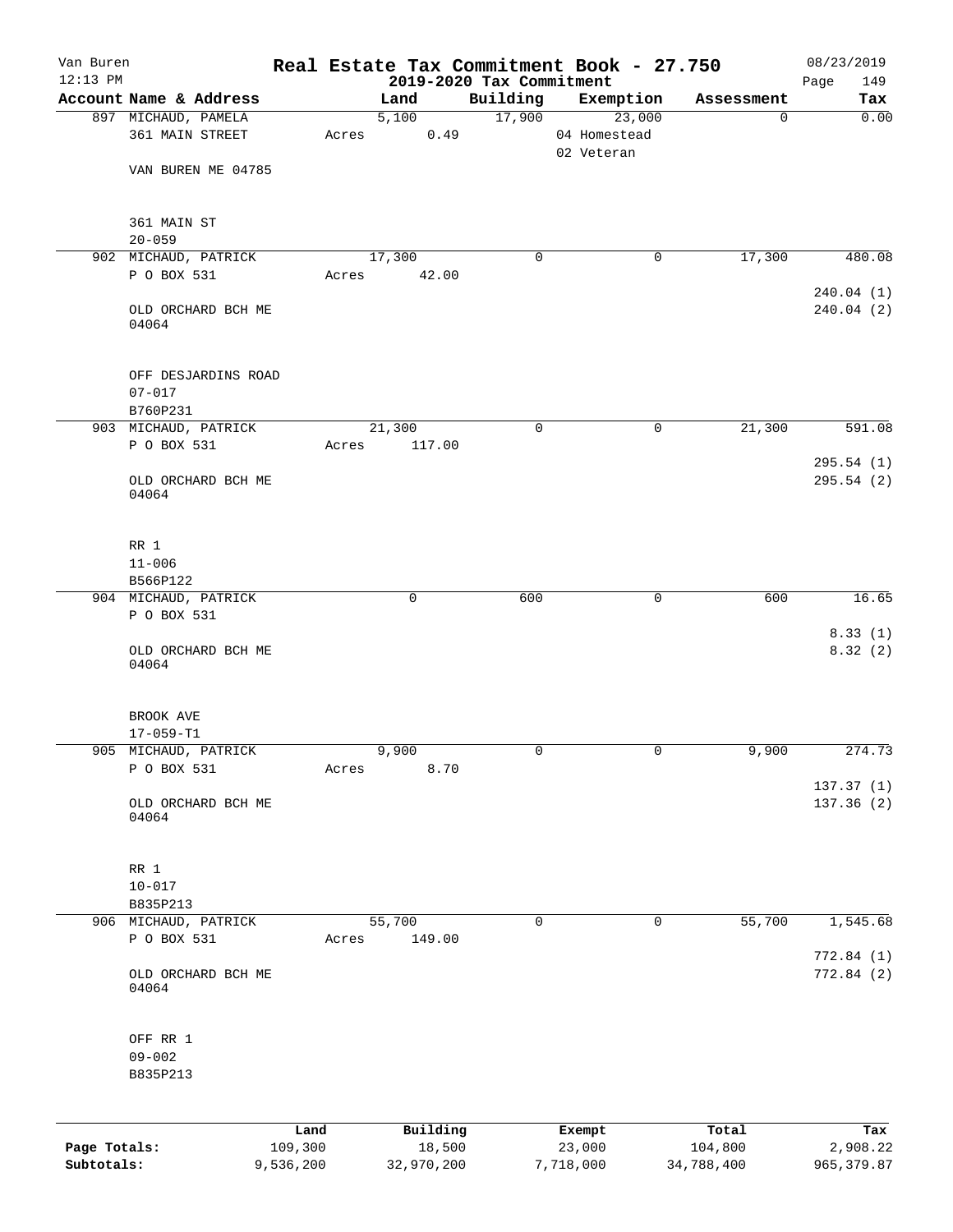| Van Buren<br>$12:13$ PM |                                           |       |       |      | 2019-2020 Tax Commitment | Real Estate Tax Commitment Book - 27.750 |             | 08/23/2019<br>Page<br>150 |
|-------------------------|-------------------------------------------|-------|-------|------|--------------------------|------------------------------------------|-------------|---------------------------|
|                         | Account Name & Address                    |       | Land  |      | Building                 | Exemption                                | Assessment  | Tax                       |
|                         | 889 MICHAUD, PATRICK                      |       | 6,200 |      | 1,600                    | $\mathbf 0$                              | 7,800       | 216.45                    |
|                         | P O BOX 531                               | Acres |       | 0.59 |                          |                                          |             |                           |
|                         |                                           |       |       |      |                          |                                          |             | 108.23(1)                 |
|                         | OLD ORCHARD BCH ME                        |       |       |      |                          |                                          |             | 108.22(2)                 |
|                         | 04064                                     |       |       |      |                          |                                          |             |                           |
|                         |                                           |       |       |      |                          |                                          |             |                           |
|                         | 108 MONTCALM AVE                          |       |       |      |                          |                                          |             |                           |
|                         | $17 - 030$                                |       |       |      |                          |                                          |             |                           |
|                         | B1712P218 07/15/2011                      |       |       |      |                          |                                          |             |                           |
|                         | 907 MICHAUD, PATRICK L                    |       | 4,700 |      | 23,900                   | 20,000                                   | 8,600       | 238.65                    |
|                         | 156 POPLAR STREET                         | Acres |       | 0.45 |                          | 04 Homestead                             |             |                           |
|                         |                                           |       |       |      |                          |                                          |             | 119.33(1)                 |
|                         | VAN BUREN ME 04785                        |       |       |      |                          |                                          |             | 119.32(2)                 |
|                         |                                           |       |       |      |                          |                                          |             |                           |
|                         | 156 POPLAR ST                             |       |       |      |                          |                                          |             |                           |
|                         | $16 - 002$                                |       |       |      |                          |                                          |             |                           |
|                         | 492 MICHAUD, PAULA                        |       | 2,100 |      | 15,200                   | 17,300                                   | $\mathbf 0$ | 0.00                      |
|                         | 166 FULTON STREET                         | Acres |       | 0.20 |                          | 04 Homestead                             |             |                           |
|                         |                                           |       |       |      |                          |                                          |             |                           |
|                         | VAN BUREN ME 04785                        |       |       |      |                          |                                          |             |                           |
|                         |                                           |       |       |      |                          |                                          |             |                           |
|                         |                                           |       |       |      |                          |                                          |             |                           |
|                         | 166 FULTON ST                             |       |       |      |                          |                                          |             |                           |
|                         | $19 - 040A$<br>B1926P226 03/16/2016       |       |       |      |                          |                                          |             |                           |
|                         | 908 MICHAUD, PETER J                      |       | 2,100 |      | 13,300                   | $\mathbf 0$                              | 15,400      | 427.35                    |
|                         | 131 MAIN STREET                           | Acres |       | 0.20 |                          |                                          |             |                           |
|                         |                                           |       |       |      |                          |                                          |             | 213.68(1)                 |
|                         | VAN BUREN ME 04785                        |       |       |      |                          |                                          |             | 213.67(2)                 |
|                         |                                           |       |       |      |                          |                                          |             |                           |
|                         |                                           |       |       |      |                          |                                          |             |                           |
|                         | 138 MAIN ST                               |       |       |      |                          |                                          |             |                           |
|                         | $17 - 070$                                |       |       |      |                          |                                          |             |                           |
|                         | B920P7<br>883 MICHAUD, PRISCILLA          |       | 8,700 |      | 21,200                   | 20,000                                   | 9,900       | 274.73                    |
|                         | 496 MAIN ST                               | Acres |       | 0.83 |                          | 04 Homestead                             |             |                           |
|                         |                                           |       |       |      |                          |                                          |             | 137.37(1)                 |
|                         | VAN BUREN ME 04785                        |       |       |      |                          |                                          |             | 137.36(2)                 |
|                         |                                           |       |       |      |                          |                                          |             |                           |
|                         |                                           |       |       |      |                          |                                          |             |                           |
|                         | 496 MAIN ST                               |       |       |      |                          |                                          |             |                           |
|                         | $22 - 009$                                |       |       |      |                          |                                          |             |                           |
|                         | B615P330                                  |       |       |      |                          |                                          |             |                           |
|                         | 1060 MICHAUD, REBEKAH E                   |       | 2,800 |      | 6,800                    | 0                                        | 9,600       | 266.40                    |
|                         | MICHAUD, SCOTT R<br>104 NOTRE DAME STREET | Acres |       | 0.27 |                          |                                          |             | 133.20(1)                 |
|                         |                                           |       |       |      |                          |                                          |             | 133.20 (2)                |
|                         | VAN BUREN ME 04785                        |       |       |      |                          |                                          |             |                           |
|                         |                                           |       |       |      |                          |                                          |             |                           |
|                         | BIRCH AVE                                 |       |       |      |                          |                                          |             |                           |
|                         | $17 - 044A$<br>B1952P43 10/18/2016        |       |       |      |                          |                                          |             |                           |
|                         |                                           |       |       |      |                          |                                          |             |                           |
|                         |                                           |       |       |      |                          |                                          |             |                           |

|              | Land      | Building   | Exempt    | Total      | Tax        |
|--------------|-----------|------------|-----------|------------|------------|
| Page Totals: | 26,600    | 82,000     | 57,300    | 51,300     | 1,423.58   |
| Subtotals:   | 9,562,800 | 33,052,200 | 7,775,300 | 34,839,700 | 966,803.45 |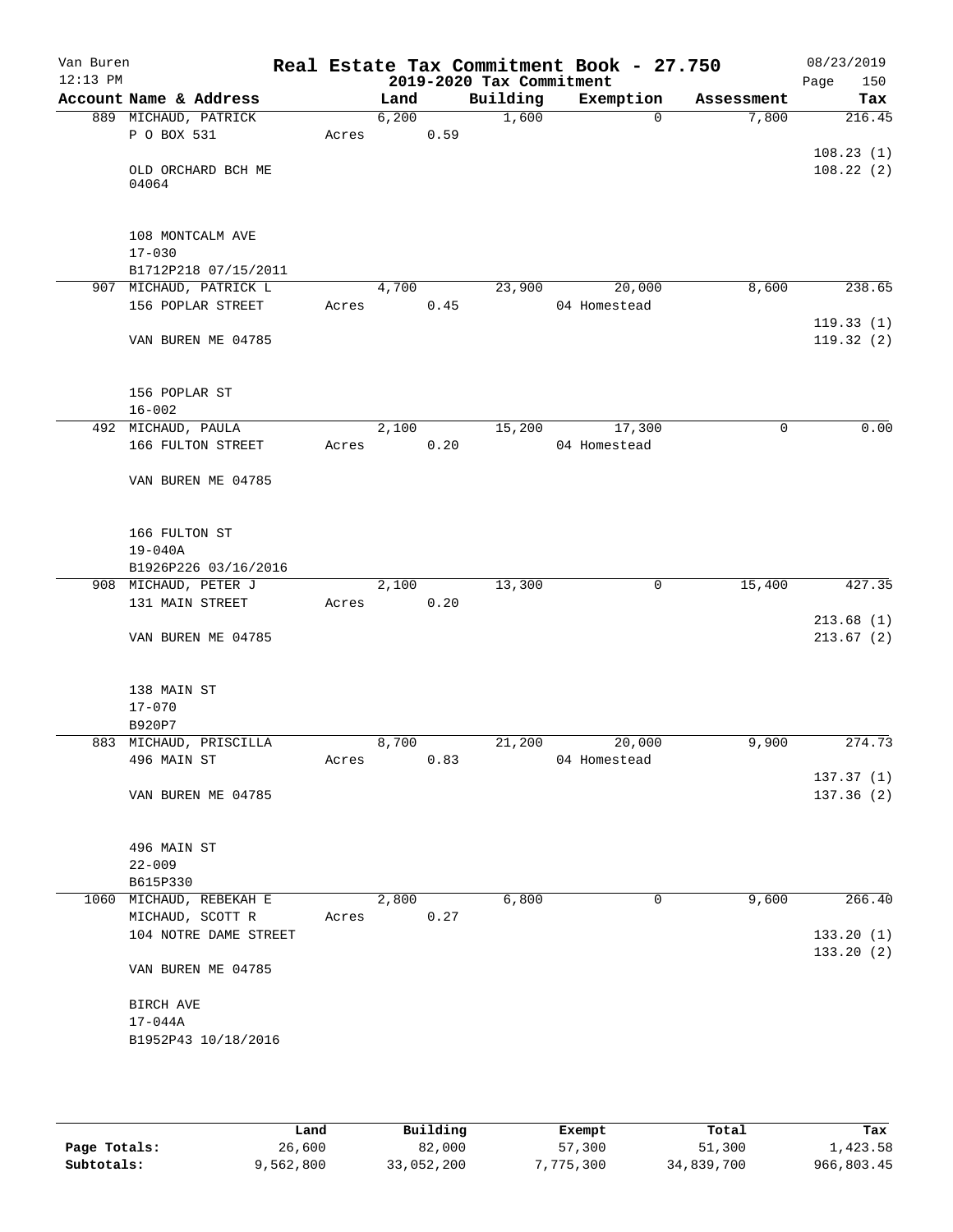| Van Buren<br>$12:13$ PM |                         |       |       |      | 2019-2020 Tax Commitment | Real Estate Tax Commitment Book - 27.750 |            | 08/23/2019<br>Page<br>151 |
|-------------------------|-------------------------|-------|-------|------|--------------------------|------------------------------------------|------------|---------------------------|
|                         | Account Name & Address  |       | Land  |      | Building                 | Exemption                                | Assessment | Tax                       |
|                         | 1061 MICHAUD, REBEKAH E |       | 4,600 |      | 45,100                   | 20,000                                   | 29,700     | 824.18                    |
|                         | MICHAUD, SCOTT R        | Acres |       | 0.44 |                          | 04 Homestead                             |            |                           |
|                         | 104 NOTRE DAME STREET   |       |       |      |                          |                                          |            | 412.09(1)                 |
|                         |                         |       |       |      |                          |                                          |            | 412.09(2)                 |
|                         | VAN BUREN ME 04785      |       |       |      |                          |                                          |            |                           |
|                         | 104 NOTRE DAME ST       |       |       |      |                          |                                          |            |                           |
|                         | $17 - 035$              |       |       |      |                          |                                          |            |                           |
|                         | B1952P43 10/18/2016     |       |       |      |                          |                                          |            |                           |
|                         | 910 MICHAUD, RENA M     |       | 3,300 |      | 25,100                   | 0                                        | 28,400     | 788.10                    |
|                         |                         |       |       |      |                          |                                          |            |                           |
|                         | 22751 PARTRIDGE LANE    | Acres |       | 0.31 |                          |                                          |            | 394.05(1)                 |
|                         | BOX ELDER SD 57719      |       |       |      |                          |                                          |            | 394.05(2)                 |
|                         | 159 POPLAR ST           |       |       |      |                          |                                          |            |                           |
|                         | $14 - 105$              |       |       |      |                          |                                          |            |                           |
|                         | B738P28                 |       |       |      |                          |                                          |            |                           |
|                         | 911 MICHAUD, RICHARD B  |       | 4,300 |      | 33,100                   | 20,000                                   | 17,400     | 482.85                    |
|                         |                         |       |       |      |                          |                                          |            |                           |
|                         | MICHAUD, DIANNE M       | Acres |       | 0.41 |                          | 04 Homestead                             |            |                           |
|                         | P O BOX 332             |       |       |      |                          |                                          |            | 241.43 (1)                |
|                         | VAN BUREN ME 04785      |       |       |      |                          |                                          |            | 241.42 (2)                |
|                         |                         |       |       |      |                          |                                          |            |                           |
|                         | 135 HILLSIDE ST         |       |       |      |                          |                                          |            |                           |
|                         | $23 - 067$              |       |       |      |                          |                                          |            |                           |
|                         | B1061P161               |       |       |      |                          |                                          |            |                           |
|                         | 912 MICHAUD, RICKY J    |       | 4,900 |      | 8,300                    | 13,200                                   | 0          | 0.00                      |
|                         | MICHAUD, NANCY A        | Acres |       | 0.47 |                          | 04 Homestead                             |            |                           |
|                         | 108 MADORE AVENUE       |       |       |      |                          |                                          |            |                           |
|                         | VAN BUREN ME 04785      |       |       |      |                          |                                          |            |                           |
|                         | 108 MADORE AVE          |       |       |      |                          |                                          |            |                           |
|                         | $14 - 095$              |       |       |      |                          |                                          |            |                           |
|                         | 913 MICHAUD, RITA M     |       | 1,600 |      | 35,500                   | 0                                        | 37,100     | 1,029.53                  |
|                         | <b>46 MAIN STREET</b>   | Acres |       | 0.15 |                          |                                          |            |                           |
|                         | C/O EDNA'S FLORAL       |       |       |      |                          |                                          |            | 514.77(1)                 |
|                         | ARRANGEMENTS            |       |       |      |                          |                                          |            |                           |
|                         | VAN BUREN ME 04785      |       |       |      |                          |                                          |            | 514.76(2)                 |
|                         |                         |       |       |      |                          |                                          |            |                           |
|                         | 112 BRIDGE ST           |       |       |      |                          |                                          |            |                           |
|                         | $15 - 084$              |       |       |      |                          |                                          |            |                           |
|                         | B1324P114               |       |       |      |                          |                                          |            |                           |
|                         | 914 MICHAUD, RITA M     |       | 4,300 |      | 23,700                   | 0                                        | 28,000     | 777.00                    |
|                         | <b>46 MAIN STREET</b>   | Acres |       | 0.41 |                          |                                          |            |                           |
|                         | C/O EDNA'S FLORAL       |       |       |      |                          |                                          |            | 388.50 (1)                |
|                         | <b>ARRANGEMENTS</b>     |       |       |      |                          |                                          |            |                           |
|                         | VAN BUREN ME 04785      |       |       |      |                          |                                          |            | 388.50 (2)                |
|                         |                         |       |       |      |                          |                                          |            |                           |
|                         |                         |       |       |      |                          |                                          |            |                           |
|                         | 326 MAIN ST             |       |       |      |                          |                                          |            |                           |
|                         | $20 - 070$              |       |       |      |                          |                                          |            |                           |
|                         | B1471P61                |       |       |      |                          |                                          |            |                           |
|                         |                         |       |       |      |                          |                                          |            |                           |
|                         |                         |       |       |      |                          |                                          |            |                           |

|              | Land      | Building     | Exempt    | Total      | Tax        |
|--------------|-----------|--------------|-----------|------------|------------|
| Page Totals: | 23,000    | 170,800      | 53,200    | 140,600    | 3,901.66   |
| Subtotals:   | 9,585,800 | 33, 223, 000 | 7,828,500 | 34,980,300 | 970,705.11 |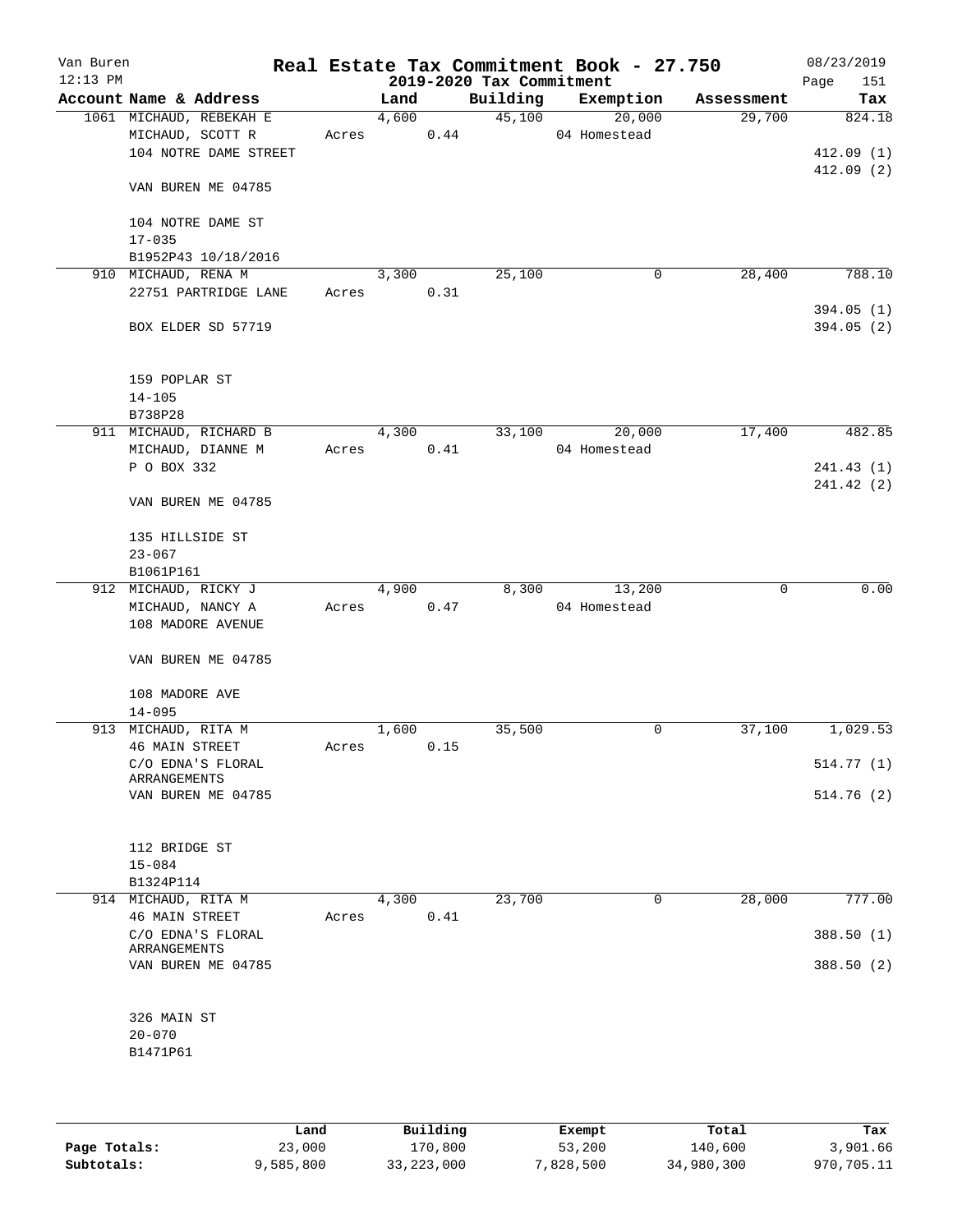| Van Buren  |                                            |       |       |                          |   | Real Estate Tax Commitment Book - 27.750 |            | 08/23/2019  |
|------------|--------------------------------------------|-------|-------|--------------------------|---|------------------------------------------|------------|-------------|
| $12:13$ PM |                                            |       |       | 2019-2020 Tax Commitment |   |                                          |            | 152<br>Page |
|            | Account Name & Address                     |       | Land  | Building                 |   | Exemption                                | Assessment | Tax         |
|            | 916 MICHAUD, RITA M                        |       | 1,800 | 46,800                   |   | $\Omega$                                 | 48,600     | 1,348.65    |
|            | CLAVETTE, RENALD                           | Acres | 0.17  |                          |   |                                          |            |             |
|            | <b>46 MAIN STREET</b>                      |       |       |                          |   |                                          |            | 674.33(1)   |
|            | C/O EDNA'S FLORAL                          |       |       |                          |   |                                          |            | 674.32 (2)  |
|            | ARRANGEMENTS<br>VAN BUREN ME 04785         |       |       |                          |   |                                          |            |             |
|            |                                            |       |       |                          |   |                                          |            |             |
|            | 138 ST BRUNO ST                            |       |       |                          |   |                                          |            |             |
|            | $17 - 018$                                 |       |       |                          |   |                                          |            |             |
|            | B1365P33                                   |       |       |                          |   |                                          |            |             |
|            | 917 MICHAUD, RITA M                        |       | 1,800 | 25,100                   |   | 0                                        | 26,900     | 746.48      |
|            | CLAVETTE, RENALD                           | Acres | 0.17  |                          |   |                                          |            |             |
|            | <b>46 MAIN STREET</b>                      |       |       |                          |   |                                          |            | 373.24(1)   |
|            | C/O EDNA'S FLORAL                          |       |       |                          |   |                                          |            | 373.24(2)   |
|            | ARRANGEMENTS                               |       |       |                          |   |                                          |            |             |
|            | VAN BUREN ME 04785                         |       |       |                          |   |                                          |            |             |
|            |                                            |       |       |                          |   |                                          |            |             |
|            | 118 TYLER ST                               |       |       |                          |   |                                          |            |             |
|            | $18 - 129$                                 |       |       |                          |   |                                          |            |             |
|            | B1365P33                                   |       |       |                          |   |                                          |            |             |
|            | 919 MICHAUD, RITA M                        |       | 1,900 | 31,400                   |   | 0                                        | 33,300     | 924.08      |
|            | <b>46 MAIN STREET</b><br>C/O EDNA'S FLORAL | Acres | 0.18  |                          |   |                                          |            | 462.04(1)   |
|            | ARRANGEMENTS                               |       |       |                          |   |                                          |            |             |
|            | VAN BUREN ME 04785                         |       |       |                          |   |                                          |            | 462.04(2)   |
|            |                                            |       |       |                          |   |                                          |            |             |
|            |                                            |       |       |                          |   |                                          |            |             |
|            | 112 PINE ST                                |       |       |                          |   |                                          |            |             |
|            | $14 - 071B$                                |       |       |                          |   |                                          |            |             |
|            | B1109P250                                  |       |       |                          |   |                                          |            |             |
|            | 933 MICHAUD, RITA M                        |       | 0     | 7,200                    |   | 0                                        | 7,200      | 199.80      |
|            | <b>46 MAIN STREET</b>                      |       |       |                          |   |                                          |            |             |
|            | C/O EDNA'S FLORAL                          |       |       |                          |   |                                          |            | 99.90(1)    |
|            | ARRANGEMENTS<br>VAN BUREN ME 04785         |       |       |                          |   |                                          |            | 99.90(2)    |
|            |                                            |       |       |                          |   |                                          |            |             |
|            |                                            |       |       |                          |   |                                          |            |             |
|            | 132 ST BRUNO ST                            |       |       |                          |   |                                          |            |             |
|            | $17 - 020$                                 |       |       |                          |   |                                          |            |             |
|            | B1515P55                                   |       |       |                          |   |                                          |            |             |
|            | 934 MICHAUD, RITA M                        |       | 700   |                          | 0 | $\mathbf 0$                              | 700        | 19.43       |
|            | <b>46 MAIN STREET</b>                      | Acres | 0.07  |                          |   |                                          |            |             |
|            | C/O EDNA'S FLORAL                          |       |       |                          |   |                                          |            | 9.72(1)     |
|            | ARRANGEMENTS                               |       |       |                          |   |                                          |            |             |
|            | VAN BUREN ME 04785                         |       |       |                          |   |                                          |            | 9.71(2)     |
|            |                                            |       |       |                          |   |                                          |            |             |
|            | ST JOHN AVE                                |       |       |                          |   |                                          |            |             |
|            | $15 - 087A$                                |       |       |                          |   |                                          |            |             |
|            | B1507P266                                  |       |       |                          |   |                                          |            |             |

|              | Land      | Building     | Exempt   | Total      | Tax         |
|--------------|-----------|--------------|----------|------------|-------------|
| Page Totals: | 6,200     | 110,500      |          | 116,700    | 3,238.44    |
| Subtotals:   | 9,592,000 | 33, 333, 500 | ,828,500 | 35,097,000 | 973, 943.55 |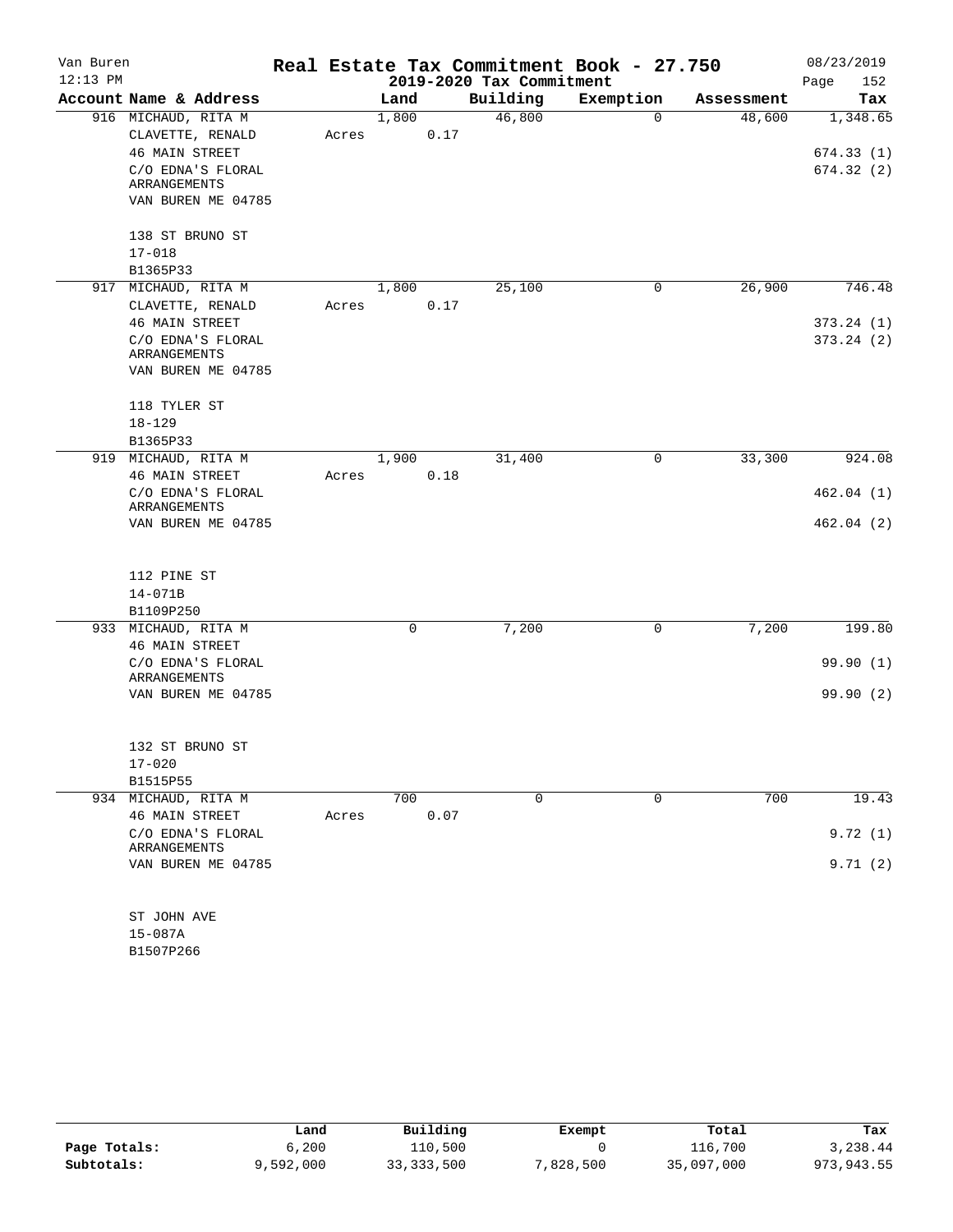| Van Buren    |                                                                                   |           |        |              |                          | Real Estate Tax Commitment Book - 27.750 |              | 08/23/2019           |
|--------------|-----------------------------------------------------------------------------------|-----------|--------|--------------|--------------------------|------------------------------------------|--------------|----------------------|
| $12:13$ PM   |                                                                                   |           |        |              | 2019-2020 Tax Commitment |                                          |              | Page<br>153          |
|              | Account Name & Address                                                            |           | Land   |              | Building                 | Exemption                                | Assessment   | Tax                  |
|              | 935 MICHAUD, RITA M<br><b>46 MAIN STREET</b><br>C/O EDNA'S FLORAL<br>ARRANGEMENTS | Acres     | 1,200  | 0.11         | 22,500                   | $\mathbf 0$                              | 23,700       | 657.68<br>328.84(1)  |
|              | VAN BUREN ME 04785                                                                |           |        |              |                          |                                          |              | 328.84(2)            |
|              | 46 MAIN ST<br>$15 - 105$                                                          |           |        |              |                          |                                          |              |                      |
|              | B1490P53                                                                          |           |        |              |                          |                                          |              |                      |
|              | 936 MICHAUD, RITA M                                                               |           | 2,100  |              | 25,100                   | 0                                        | 27,200       | 754.80               |
|              | <b>46 MAIN STREET</b><br>C/O EDNA'S FLORAL                                        | Acres     |        | 0.20         |                          |                                          |              | 377.40(1)            |
|              | ARRANGEMENTS<br>VAN BUREN ME 04785                                                |           |        |              |                          |                                          |              | 377.40(2)            |
|              | 109 CHAMPLAIN ST                                                                  |           |        |              |                          |                                          |              |                      |
|              | $20 - 033$                                                                        |           |        |              |                          |                                          |              |                      |
|              | B1519P138<br>1296 MICHAUD, RITA M                                                 |           | 12,500 |              | 27,300                   | 0                                        | 39,800       | 1,104.45             |
|              | CLAVETTE, RENALD<br><b>46 MAIN STREET</b>                                         | Acres     |        | 1.00         |                          |                                          |              | 552.23(1)            |
|              | C/O EDNA'S FLORAL                                                                 |           |        |              |                          |                                          |              | 552.22(2)            |
|              | ARRANGEMENTS                                                                      |           |        |              |                          |                                          |              |                      |
|              | VAN BUREN ME 04785                                                                |           |        |              |                          |                                          |              |                      |
|              | 126 ST MARY'S BROOK RD                                                            |           |        |              |                          |                                          |              |                      |
|              | $02 - 044$<br>B1640P177 06/02/2009                                                |           |        |              |                          |                                          |              |                      |
|              | 938 MICHAUD, RODNEY                                                               |           | 13,000 |              | 28,800                   | 20,000                                   | 21,800       | 604.95               |
|              | MICHAUD, PAULA                                                                    | Acres     |        | 2.29         |                          | 04 Homestead                             |              |                      |
|              | 632 MAIN ST                                                                       |           |        |              |                          |                                          |              | 302.48(1)            |
|              |                                                                                   |           |        |              |                          |                                          |              | 302.47(2)            |
|              | VAN BUREN ME 04785                                                                |           |        |              |                          |                                          |              |                      |
|              | 632 MAIN ST<br>$25 - 014$                                                         |           |        |              |                          |                                          |              |                      |
|              | B1583P104                                                                         |           |        |              |                          |                                          |              |                      |
|              | 922 MICHAUD, ROLAND J                                                             |           | 2,000  |              | 0                        | $\Omega$                                 | 2,000        | 55.50                |
|              | MICHAUD, THERESA                                                                  | Acres     |        | 0.50         |                          |                                          |              |                      |
|              | 293 MAIN ST                                                                       |           |        |              |                          |                                          |              | 27.75(1)<br>27.75(2) |
|              | VAN BUREN ME 04785                                                                |           |        |              |                          |                                          |              |                      |
|              | OFF ALEXANDER RD<br>$05 - 025$                                                    |           |        |              |                          |                                          |              |                      |
| 924          | MICHAUD, ROLAND J &<br>THERESE                                                    |           | 7,500  |              | 0                        | 0                                        | 7,500        | 208.13               |
|              | DESJARDINS, LINDA M<br>293 MAIN ST                                                | Acres     |        | 7.00         |                          |                                          |              | 104.07(1)            |
|              | VAN BUREN ME 04785                                                                |           |        |              |                          |                                          |              | 104.06(2)            |
|              | ALEXANDER RD                                                                      |           |        |              |                          |                                          |              |                      |
|              | $05 - 023$                                                                        |           |        |              |                          |                                          |              |                      |
|              | B861P147                                                                          |           |        |              |                          |                                          |              |                      |
|              |                                                                                   | Land      |        | Building     |                          | Exempt                                   | Total        | Tax                  |
| Page Totals: |                                                                                   | 38,300    |        | 103,700      |                          | 20,000                                   | 122,000      | 3,385.51             |
| Subtotals:   |                                                                                   | 9,630,300 |        | 33, 437, 200 |                          | 7,848,500                                | 35, 219, 000 | 977,329.06           |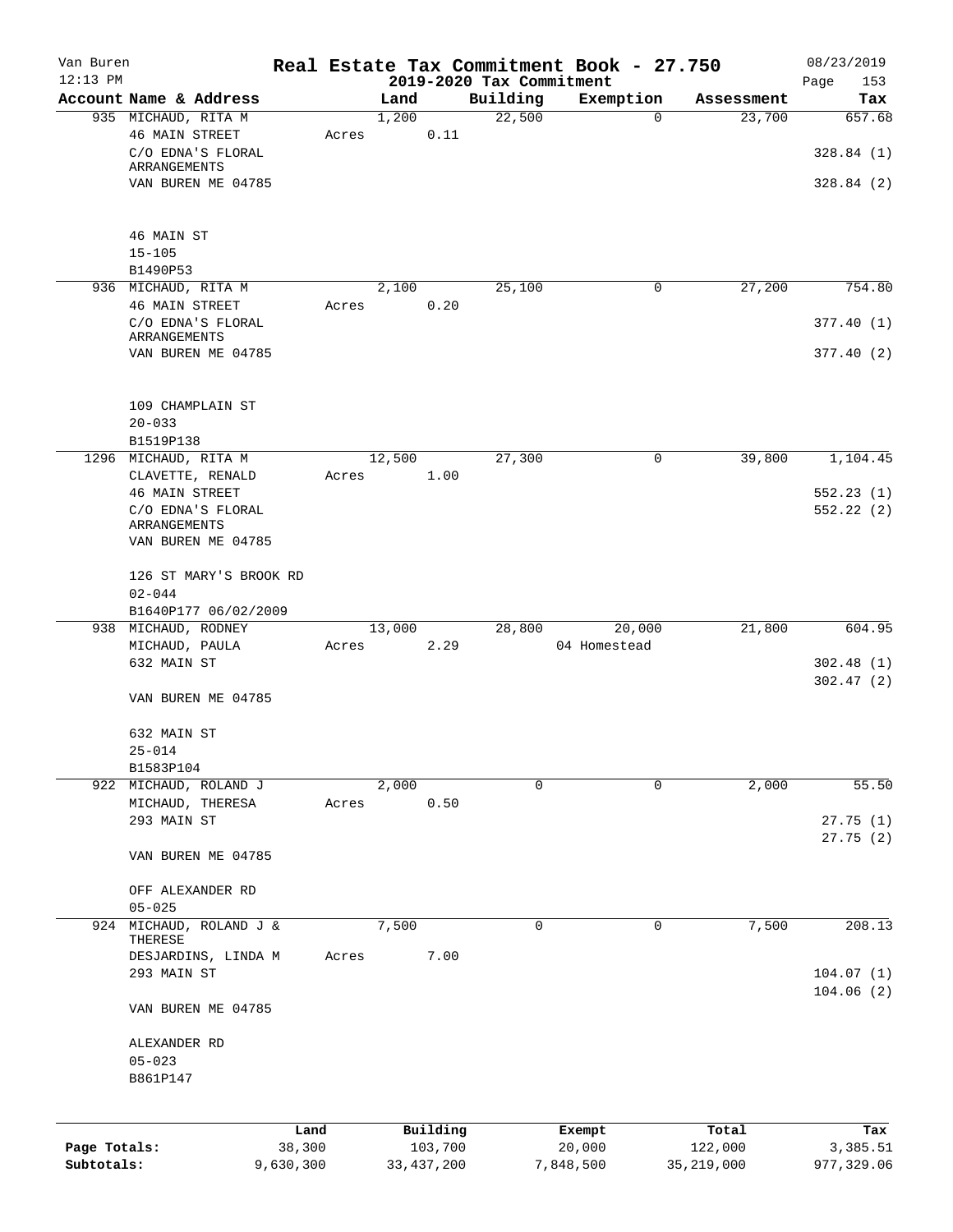| Van Buren<br>$12:13$ PM |                            |       |        |       | 2019-2020 Tax Commitment | Real Estate Tax Commitment Book - 27.750 |            | 08/23/2019<br>Page<br>154 |
|-------------------------|----------------------------|-------|--------|-------|--------------------------|------------------------------------------|------------|---------------------------|
|                         | Account Name & Address     |       | Land   |       | Building                 | Exemption                                | Assessment | Tax                       |
|                         | 939 MICHAUD, RONALD A      |       | 1,900  |       | 9,500                    | 0                                        | 11,400     | 316.35                    |
|                         |                            | Acres |        | 0.18  |                          |                                          |            |                           |
|                         | $\pmb{\prime}$             |       |        |       |                          |                                          |            | 158.18(1)                 |
|                         |                            |       |        |       |                          |                                          |            | 158.17(2)                 |
|                         |                            |       |        |       |                          |                                          |            |                           |
|                         |                            |       |        |       |                          |                                          |            |                           |
|                         | 129 ST JOHN AVE            |       |        |       |                          |                                          |            |                           |
|                         | $15 - 082$                 |       |        |       |                          |                                          |            |                           |
|                         | B1521P24                   |       |        |       |                          |                                          |            |                           |
|                         | 926 MICHAUD, RONALD S      |       | 10,500 |       | 108,800                  | 20,000                                   | 99,300     | 2,755.58                  |
|                         | MICHAUD, SIMONE            | Acres |        | 1.00  |                          | 04 Homestead                             |            |                           |
|                         | 273 MAIN STREET            |       |        |       |                          |                                          |            | 1,377.79(1)               |
|                         |                            |       |        |       |                          |                                          |            | 1,377.79(2)               |
|                         | VAN BUREN ME 04785         |       |        |       |                          |                                          |            |                           |
|                         |                            |       |        |       |                          |                                          |            |                           |
|                         | 273 MAIN ST                |       |        |       |                          |                                          |            |                           |
|                         |                            |       |        |       |                          |                                          |            |                           |
|                         | $18 - 047$                 |       |        |       |                          |                                          |            |                           |
|                         | B726P168                   |       |        |       |                          |                                          |            |                           |
|                         | 927 MICHAUD, RONALD S      |       | 2,700  |       | 0                        | 0                                        | 2,700      | 74.93                     |
|                         | MICHAUD, SIMONE            | Acres |        | 18.00 |                          |                                          |            |                           |
|                         | 273 MAIN STREET            |       |        |       |                          |                                          |            | 37.47(1)                  |
|                         |                            |       |        |       |                          |                                          |            | 37.46(2)                  |
|                         | VAN BUREN ME 04785         |       |        |       |                          |                                          |            |                           |
|                         |                            |       |        |       |                          |                                          |            |                           |
|                         | FULTON ST                  |       |        |       |                          |                                          |            |                           |
|                         | $06 - 005A$                |       |        |       |                          |                                          |            |                           |
|                         | B686P27 07/30/1986         |       |        |       |                          |                                          |            |                           |
|                         | 928 MICHAUD, SCOTT J       |       | 3,700  |       | 58,200                   | 20,000                                   | 41,900     | 1,162.72                  |
|                         | PO BOX 161                 | Acres |        | 0.35  |                          | 04 Homestead                             |            |                           |
|                         |                            |       |        |       |                          |                                          |            | 581.36(1)                 |
|                         | VAN BUREN ME 04785         |       |        |       |                          |                                          |            | 581.36(2)                 |
|                         |                            |       |        |       |                          |                                          |            |                           |
|                         |                            |       |        |       |                          |                                          |            |                           |
|                         | 122 CHAMPLAIN ST           |       |        |       |                          |                                          |            |                           |
|                         | $20 - 045$                 |       |        |       |                          |                                          |            |                           |
|                         | B1264P161                  |       |        |       |                          |                                          |            |                           |
|                         | 89 MICHAUD, WADE L         |       | 400    |       | 14,500                   | 0                                        | 14,900     | 413.48                    |
|                         | 60 MAIN STREET             | Acres |        | 0.02  |                          |                                          |            |                           |
|                         |                            |       |        |       |                          |                                          |            | 206.74(1)                 |
|                         | VAN BUREN ME 04785         |       |        |       |                          |                                          |            | 206.74(2)                 |
|                         |                            |       |        |       |                          |                                          |            |                           |
|                         |                            |       |        |       |                          |                                          |            |                           |
|                         |                            |       |        |       |                          |                                          |            |                           |
|                         | 60 MAIN ST                 |       |        |       |                          |                                          |            |                           |
|                         | $15 - 100$                 |       |        |       |                          |                                          |            |                           |
|                         | B1885P119 03/26/2015       |       |        |       |                          |                                          |            |                           |
|                         | 940 MICHELLE RIOUX COMPANY |       | 3,600  |       | $\Omega$                 | $\Omega$                                 | 3,600      | 99.90                     |
|                         | 107 JEFFERSON ST           | Acres |        | 0.34  |                          |                                          |            |                           |
|                         |                            |       |        |       |                          |                                          |            | 49.95(1)                  |
|                         | VAN BUREN ME 04785         |       |        |       |                          |                                          |            | 49.95 (2)                 |
|                         |                            |       |        |       |                          |                                          |            |                           |
|                         |                            |       |        |       |                          |                                          |            |                           |
|                         | 111 JEFFERSON ST           |       |        |       |                          |                                          |            |                           |
|                         | $14 - 010A$                |       |        |       |                          |                                          |            |                           |
|                         | B1391P189                  |       |        |       |                          |                                          |            |                           |
|                         |                            |       |        |       |                          |                                          |            |                           |
|                         |                            |       |        |       |                          |                                          |            |                           |
|                         |                            |       |        |       |                          |                                          |            |                           |

|              | Land      | Building   | Exempt    | Total        | Tax        |
|--------------|-----------|------------|-----------|--------------|------------|
| Page Totals: | 22,800    | 191,000    | 40,000    | 173,800      | 4,822.96   |
| Subtotals:   | 9,653,100 | 33,628,200 | 7,888,500 | 35, 392, 800 | 982,152.02 |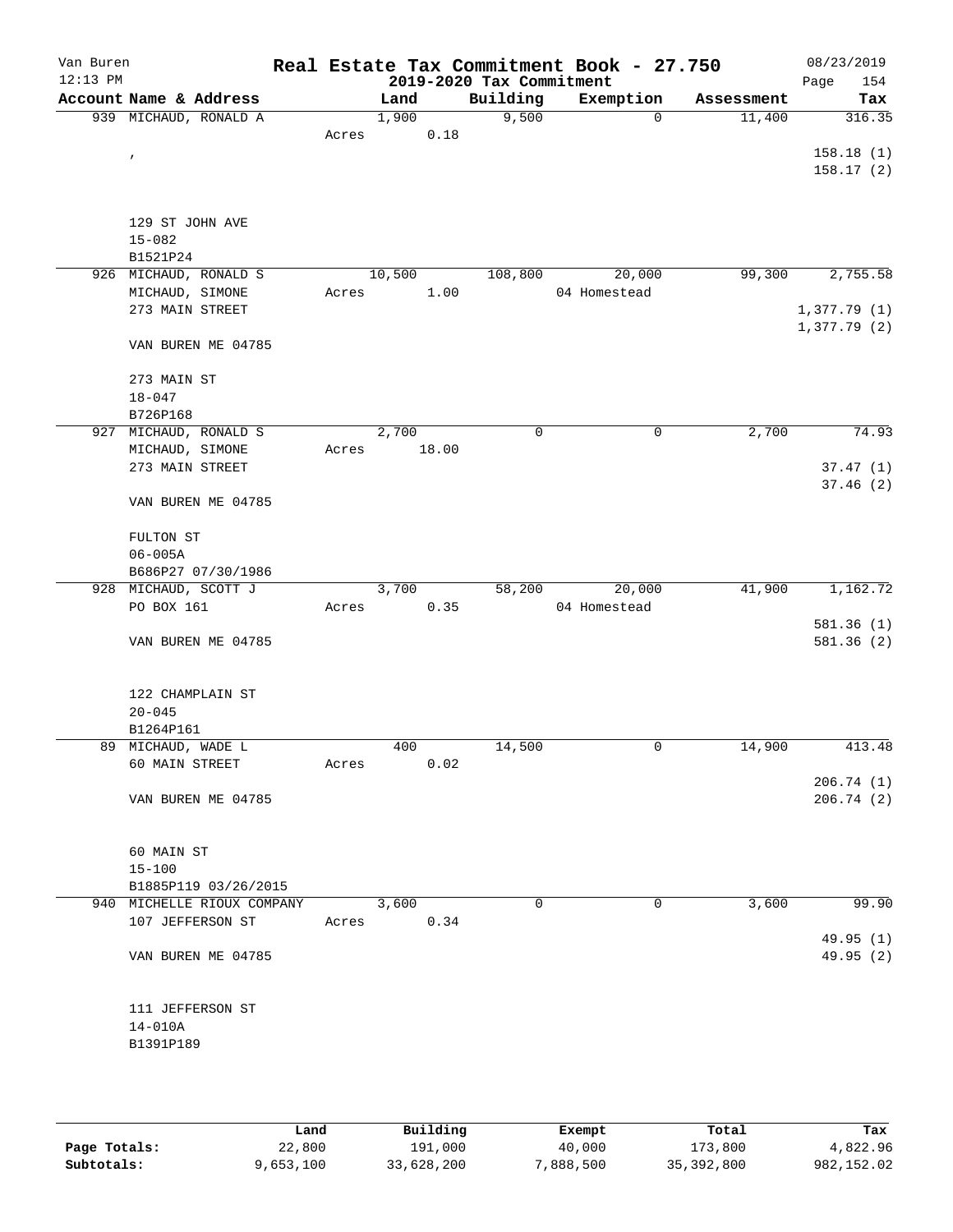| Van Buren    |                                    |       |               |          |                                      | Real Estate Tax Commitment Book - 27.750 |            | 08/23/2019               |
|--------------|------------------------------------|-------|---------------|----------|--------------------------------------|------------------------------------------|------------|--------------------------|
| $12:13$ PM   | Account Name & Address             |       |               |          | 2019-2020 Tax Commitment<br>Building | Exemption                                | Assessment | Page<br>155<br>Tax       |
|              | 941 MICHELLE RIOUX COMPANY         |       | Land<br>7,800 |          | 132,500                              | $\mathbf 0$                              | 140,300    | 3,893.33                 |
|              | 107 JEFFERSON ST                   | Acres |               | 0.39     |                                      |                                          |            |                          |
|              |                                    |       |               |          |                                      |                                          |            | 1,946.67(1)              |
|              | VAN BUREN ME 04785                 |       |               |          |                                      |                                          |            | 1,946.66(2)              |
|              |                                    |       |               |          |                                      |                                          |            |                          |
|              | 52 MAIN ST                         |       |               |          |                                      |                                          |            |                          |
|              | $15 - 103$                         |       |               |          |                                      |                                          |            |                          |
|              | B1065P131                          |       |               |          |                                      |                                          |            |                          |
|              | 942 MICHELLE RIOUX COMPANY         |       | 2,000         |          | 47,100                               | 0                                        | 49,100     | 1,362.53                 |
|              | 107 JEFFERSON ST                   | Acres |               | 0.19     |                                      |                                          |            |                          |
|              |                                    |       |               |          |                                      |                                          |            | 681.27(1)                |
|              | VAN BUREN ME 04785                 |       |               |          |                                      |                                          |            | 681.26 (2)               |
|              | 101 JEFFERSON ST                   |       |               |          |                                      |                                          |            |                          |
|              | $14 - 004A$                        |       |               |          |                                      |                                          |            |                          |
|              | B1065P131                          |       |               |          |                                      |                                          |            |                          |
|              | 943 MICHELLE RIOUX COMPANY         |       | 12,000        |          | 179,900                              | 0                                        | 191,900    | 5,325.23                 |
|              | 107 JEFFERSON ST                   | Acres |               | 0.60     |                                      |                                          |            |                          |
|              |                                    |       |               |          |                                      |                                          |            | 2,662.62(1)              |
|              | VAN BUREN ME 04785                 |       |               |          |                                      |                                          |            | 2,662.61(2)              |
|              |                                    |       |               |          |                                      |                                          |            |                          |
|              | 107 JEFFERSON ST                   |       |               |          |                                      |                                          |            |                          |
|              | $14 - 004B$                        |       |               |          |                                      |                                          |            |                          |
|              | B1065P131                          |       |               |          |                                      |                                          |            |                          |
|              | 794 MODE, CODY                     |       | 4,000         |          | 17,500                               | $\mathbf 0$                              | 21,500     | 596.63                   |
|              | MODE, LEA ROSEARL<br><b>DAFFON</b> | Acres |               | 0.38     |                                      |                                          |            |                          |
|              | 128 JACKSON STREET                 |       |               |          |                                      |                                          |            | 298.32 (1)<br>298.31 (2) |
|              | VAN BUREN ME 04785                 |       |               |          |                                      |                                          |            |                          |
|              | 456 MAIN ST                        |       |               |          |                                      |                                          |            |                          |
|              | $22 - 017$                         |       |               |          |                                      |                                          |            |                          |
|              | B2001P197 12/27/2017               |       |               |          |                                      |                                          |            |                          |
|              | 704 MODE, CODY WAYNE               |       | 2,700         |          | 23,600                               | 20,000                                   | 6,300      | 174.83                   |
|              | MODE, LEA ROSEARL                  | Acres |               | 0.26     |                                      | 04 Homestead                             |            |                          |
|              | DAFFON                             |       |               |          |                                      |                                          |            |                          |
|              | 128 JACKSON STREET                 |       |               |          |                                      |                                          |            | 87.42 (1)<br>87.41(2)    |
|              | VAN BUREN ME 04785                 |       |               |          |                                      |                                          |            |                          |
|              | 128 JACKSON ST                     |       |               |          |                                      |                                          |            |                          |
|              | $18 - 088$                         |       |               |          |                                      |                                          |            |                          |
|              | B1929P227 04/15/2016               |       |               |          |                                      |                                          |            |                          |
|              | 961 MORIN, GERARD J                |       | 26,900        |          | 10,600                               | 20,000                                   | 17,500     | 485.63                   |
|              | 184 MAIN STREET                    | Acres |               | 42.00    |                                      | 04 Homestead                             |            | 242.82 (1)               |
|              | VAN BUREN ME 04785                 |       |               |          |                                      |                                          |            | 242.81 (2)               |
|              | 143 MASSE RD                       |       |               |          |                                      |                                          |            |                          |
|              | $02 - 012$                         |       |               |          |                                      |                                          |            |                          |
|              | B447P248                           |       |               |          |                                      |                                          |            |                          |
|              |                                    |       |               |          |                                      |                                          |            |                          |
|              | Land                               |       |               | Building |                                      | Exempt                                   | Total      | Tax                      |
| Page Totals: | 55,400                             |       |               | 411,200  |                                      | 40,000                                   | 426,600    | 11,838.18                |

**Subtotals:** 9,708,500 34,039,400 7,928,500 35,819,400 993,990.20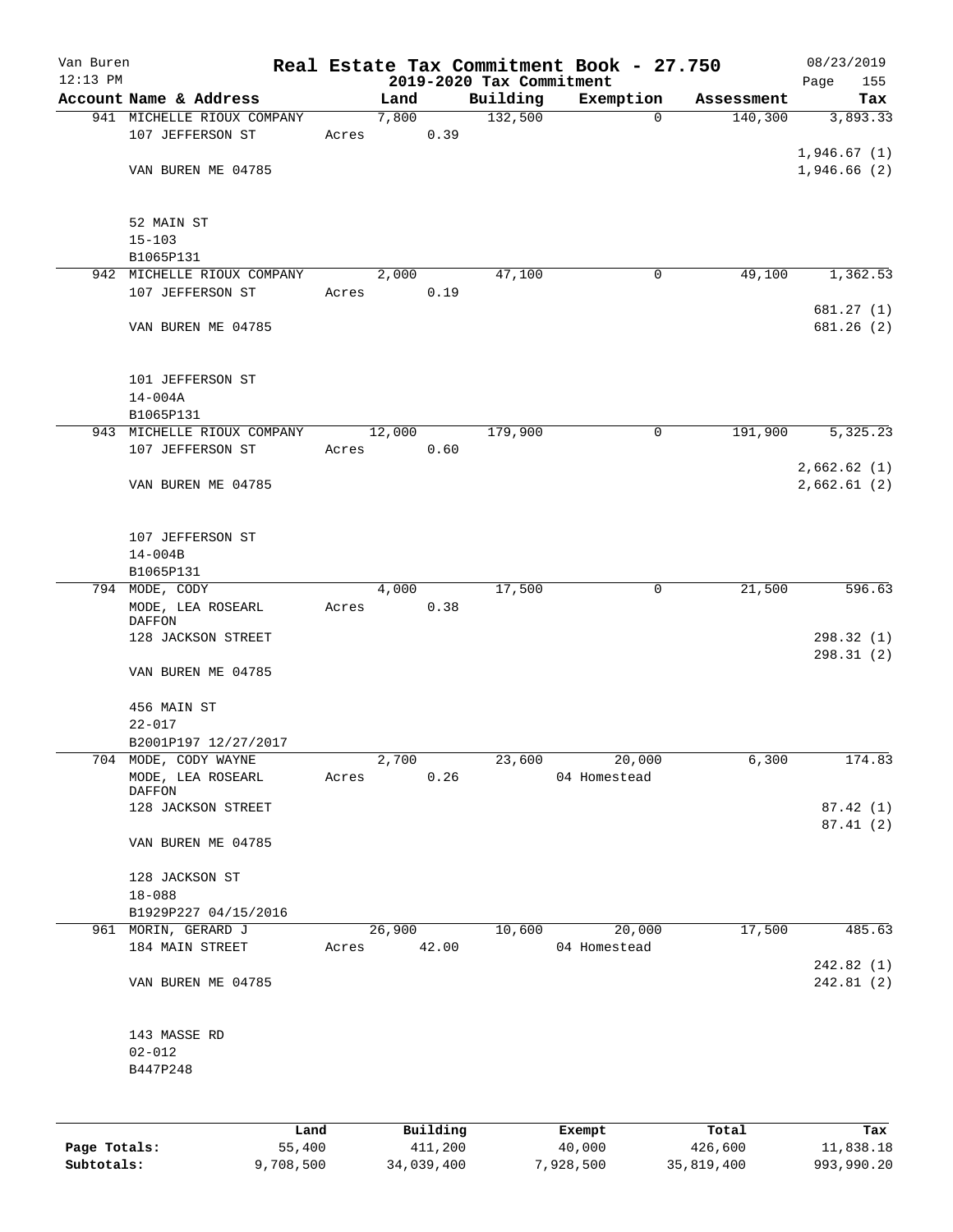| Van Buren  |                        |       |        |                          | Real Estate Tax Commitment Book - 27.750 |            | 08/23/2019  |
|------------|------------------------|-------|--------|--------------------------|------------------------------------------|------------|-------------|
| $12:13$ PM |                        |       |        | 2019-2020 Tax Commitment |                                          |            | Page<br>156 |
|            | Account Name & Address |       | Land   | Building                 | Exemption                                | Assessment | Tax         |
|            | 960 MORIN, JEAN        |       | 3,500  | 19,100                   | $\mathbf 0$                              | 22,600     | 627.15      |
|            | 184 MAIN ST            | Acres | 0.33   |                          |                                          |            |             |
|            |                        |       |        |                          |                                          |            | 313.58(1)   |
|            | VAN BUREN ME 04785     |       |        |                          |                                          |            | 313.57(2)   |
|            |                        |       |        |                          |                                          |            |             |
|            |                        |       |        |                          |                                          |            |             |
|            | 184 MAIN ST            |       |        |                          |                                          |            |             |
|            |                        |       |        |                          |                                          |            |             |
|            | $18 - 137$             |       |        |                          |                                          |            |             |
|            | B1652P112 08/24/2009   |       |        |                          |                                          |            |             |
|            | 967 MORIN, JOHN P      |       | 5,700  | 32,200                   | 20,000                                   | 17,900     | 496.73      |
|            | MORIN, JHERI E         | Acres | 0.34   |                          | 04 Homestead                             |            |             |
|            | 981 MAIN ST            |       |        |                          |                                          |            | 248.37(1)   |
|            |                        |       |        |                          |                                          |            | 248.36 (2)  |
|            | VAN BUREN ME 04785     |       |        |                          |                                          |            |             |
|            |                        |       |        |                          |                                          |            |             |
|            | 981 MAIN ST            |       |        |                          |                                          |            |             |
|            | $10 - 008A$            |       |        |                          |                                          |            |             |
|            | B1295P67               |       |        |                          |                                          |            |             |
|            | 968 MORIN, JOHN P      |       | 18,700 | $\mathbf 0$              | $\mathbf 0$                              | 18,700     | 518.92      |
|            | 981 MAIN ST            | Acres | 34.00  |                          |                                          |            |             |
|            |                        |       |        |                          |                                          |            | 259.46 (1)  |
|            | VAN BUREN ME 04785     |       |        |                          |                                          |            | 259.46(2)   |
|            |                        |       |        |                          |                                          |            |             |
|            |                        |       |        |                          |                                          |            |             |
|            |                        |       |        |                          |                                          |            |             |
|            | OFF RR 1               |       |        |                          |                                          |            |             |
|            | $09 - 001$             |       |        |                          |                                          |            |             |
|            | B815P213               |       |        |                          |                                          |            |             |
|            | 969 MORIN, STEVEN V    |       | 8,600  | 8,200                    | 0                                        | 16,800     | 466.20      |
|            | DUHANEY MORIN, CARLA   | Acres | 0.60   |                          |                                          |            |             |
|            | 314 MAIN ST            |       |        |                          |                                          |            | 233.10(1)   |
|            | APT 202                |       |        |                          |                                          |            | 233.10(2)   |
|            | VAN BUREN ME 04785     |       |        |                          |                                          |            |             |
|            |                        |       |        |                          |                                          |            |             |
|            | 963 MAIN ST            |       |        |                          |                                          |            |             |
|            | $07 - 012A$            |       |        |                          |                                          |            |             |
|            | B1806P241 04/30/2013   |       |        |                          |                                          |            |             |
|            | 962 MORIN, STEVEN V    |       | 70,400 | 0                        | 0                                        | 70,400     | 1,953.60    |
|            |                        |       |        |                          |                                          |            |             |
|            | DUHANEY MORIN, CARLA   | Acres | 195.00 |                          |                                          |            |             |
|            | 314 MAIN ST            |       |        |                          |                                          |            | 976.80(1)   |
|            | APT 202                |       |        |                          |                                          |            | 976.80(2)   |
|            | VAN BUREN ME 04785     |       |        |                          |                                          |            |             |
|            |                        |       |        |                          |                                          |            |             |
|            | ALEXANDER RD           |       |        |                          |                                          |            |             |
|            | $09 - 031$             |       |        |                          |                                          |            |             |
|            | B1806P241 05/02/2013   |       |        |                          |                                          |            |             |
|            | 963 MORIN, STEVEN V    |       | 4,700  | 0                        | 0                                        | 4,700      | 130.43      |
|            | DUHANEY MORIN, CARLA   | Acres | 18.00  |                          |                                          |            |             |
|            | 314 MAIN ST            |       |        |                          |                                          |            | 65.22(1)    |
|            | APT 202                |       |        |                          |                                          |            | 65.21(2)    |
|            | VAN BUREN ME 04785     |       |        |                          |                                          |            |             |
|            |                        |       |        |                          |                                          |            |             |
|            | R-ROUTE 1              |       |        |                          |                                          |            |             |
|            | $10 - 003$             |       |        |                          |                                          |            |             |
|            |                        |       |        |                          |                                          |            |             |
|            | B1806P241 04/30/2013   |       |        |                          |                                          |            |             |
|            |                        |       |        |                          |                                          |            |             |
|            |                        |       |        |                          |                                          |            |             |

|              | Land      | Building   | Exempt    | Total      | Tax          |
|--------------|-----------|------------|-----------|------------|--------------|
| Page Totals: | 111,600   | 59,500     | 20,000    | 151,100    | 4,193.03     |
| Subtotals:   | 9,820,100 | 34,098,900 | 7,948,500 | 35,970,500 | 998, 183, 23 |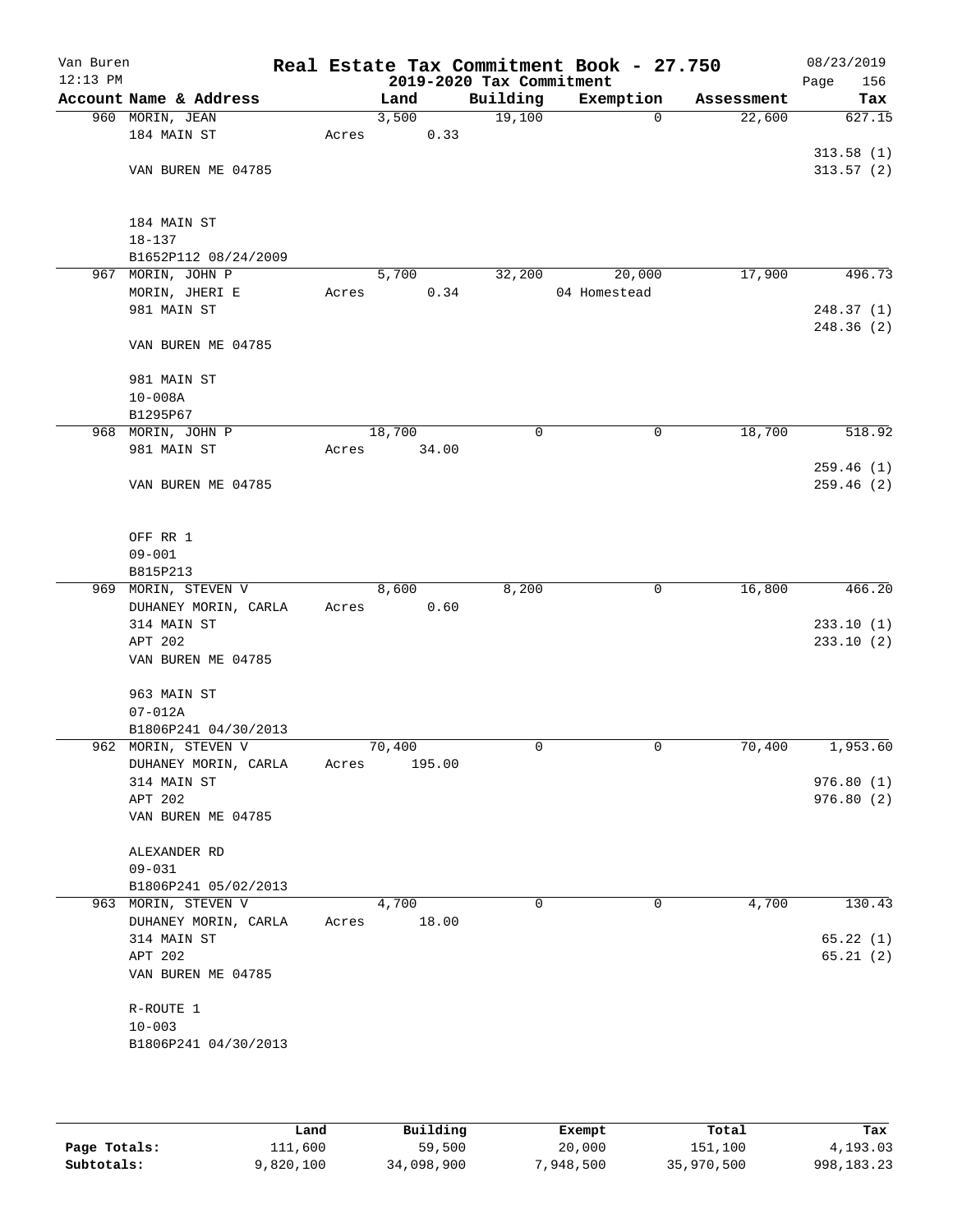| Van Buren<br>$12:13$ PM |                        |       |        |      | 2019-2020 Tax Commitment | Real Estate Tax Commitment Book - 27.750 |            | 08/23/2019<br>Page<br>157 |
|-------------------------|------------------------|-------|--------|------|--------------------------|------------------------------------------|------------|---------------------------|
|                         | Account Name & Address |       | Land   |      | Building                 | Exemption                                | Assessment | Tax                       |
|                         | 966 MORIN, STEVEN V    |       | 30,400 |      | 6,300                    | $\Omega$                                 | 36,700     | 1,018.43                  |
|                         | DUHANEY MORIN, CARLA   | Acres | 71.40  |      |                          |                                          |            |                           |
|                         | 314 MAIN ST            |       |        |      |                          |                                          |            | 509.22(1)                 |
|                         | APT 202                |       |        |      |                          |                                          |            | 509.21(2)                 |
|                         | VAN BUREN ME 04785     |       |        |      |                          |                                          |            |                           |
|                         | 967 MAIN ST            |       |        |      |                          |                                          |            |                           |
|                         | $07 - 012$             |       |        |      |                          |                                          |            |                           |
|                         | B1806P241 04/30/2013   |       |        |      |                          |                                          |            |                           |
| 299                     | MORIN, STEVEN V        |       | 3,800  |      | 68,600                   | 20,000                                   | 52,400     | 1,454.10                  |
|                         | MORIN, CARLA C         | Acres |        | 0.36 |                          | 04 Homestead                             |            |                           |
|                         | 314 MAIN ST            |       |        |      |                          |                                          |            | 727.05(1)                 |
|                         | APT 202                |       |        |      |                          |                                          |            | 727.05(2)                 |
|                         | VAN BUREN ME 04785     |       |        |      |                          |                                          |            |                           |
|                         | 222 MAIN ST            |       |        |      |                          |                                          |            |                           |
|                         | $18 - 074$             |       |        |      |                          |                                          |            |                           |
|                         | B2005P47 01/30/2018    |       |        |      |                          |                                          |            |                           |
|                         | 970 MORRIS, GERALDINE  |       | 3,500  |      | 24,400                   | 0                                        | 27,900     | 774.23                    |
|                         | C/O ROBERT A. SULLIVAN | Acres |        | 0.33 |                          |                                          |            |                           |
|                         | (PR)                   |       |        |      |                          |                                          |            |                           |
|                         | 181 PROCTOR ROAD       |       |        |      |                          |                                          |            | 387.12(1)                 |
|                         | C/O ROBERT SULLIVAN PR |       |        |      |                          |                                          |            | 387.11(2)                 |
|                         | ARUNDEL ME 04046       |       |        |      |                          |                                          |            |                           |
|                         | 131 STATE ST           |       |        |      |                          |                                          |            |                           |
|                         | $13 - 015$             |       |        |      |                          |                                          |            |                           |
|                         | 973 MORROW, CARL J     |       | 4,100  |      | 81,800                   | 20,000                                   | 65,900     | 1,828.73                  |
|                         | MORROW, KAREN M        | Acres |        | 0.39 |                          | 04 Homestead                             |            |                           |
|                         | 104 ADAMS STREET APT   |       |        |      |                          |                                          |            | 914.37(1)                 |
|                         | 101                    |       |        |      |                          |                                          |            | 914.36(2)                 |
|                         | VAN BUREN ME 04785     |       |        |      |                          |                                          |            |                           |
|                         | 104 ADAMS ST           |       |        |      |                          |                                          |            |                           |
|                         | $18 - 034$             |       |        |      |                          |                                          |            |                           |
|                         | 1534 MORROW, CARL J    |       | 7,400  |      | 0                        | 0                                        | 7,400      | 205.35                    |
|                         | MORROW, KAREN          | Acres |        | 3.60 |                          |                                          |            |                           |
|                         | 104 ADAMS STREET APT   |       |        |      |                          |                                          |            | 102.68(1)                 |
|                         | 101                    |       |        |      |                          |                                          |            | 102.67(2)                 |
|                         | VAN BUREN ME 04785     |       |        |      |                          |                                          |            |                           |
|                         | OFF MAIN STREET        |       |        |      |                          |                                          |            |                           |
|                         | $18 - 034A$            |       |        |      |                          |                                          |            |                           |
|                         | B1706P216 12/21/2010   |       |        |      |                          |                                          |            |                           |
|                         | 974 MORROW, GERALD J & |       | 1,200  |      | 35,500                   | 26,000                                   | 10,700     | 296.93                    |
|                         | DIANE                  |       |        |      |                          |                                          |            |                           |
|                         | MORROW, DANIEL         | Acres |        | 0.11 |                          | 04 Homestead                             |            |                           |
|                         | 115 ST JOHN AVE        |       |        |      |                          | 02 Veteran                               |            | 148.47(1)                 |
|                         | VAN BUREN ME 04785     |       |        |      |                          |                                          |            | 148.46 (2)                |
|                         |                        |       |        |      |                          |                                          |            |                           |
|                         | 115 ST JOHN AVE        |       |        |      |                          |                                          |            |                           |
|                         | $15 - 077$             |       |        |      |                          |                                          |            |                           |
|                         | B1913P115 10/22/2015   |       |        |      |                          |                                          |            |                           |
|                         |                        |       |        |      |                          |                                          |            |                           |
|                         |                        |       |        |      |                          |                                          |            |                           |
|                         |                        |       |        |      |                          |                                          |            |                           |

|              | Land      | Building     | Exempt    | Total      | Tax          |
|--------------|-----------|--------------|-----------|------------|--------------|
| Page Totals: | 50,400    | 216,600      | 66,000    | 201,000    | 5,577.77     |
| Subtotals:   | 9,870,500 | 34, 315, 500 | 8,014,500 | 36,171,500 | 1,003,761.00 |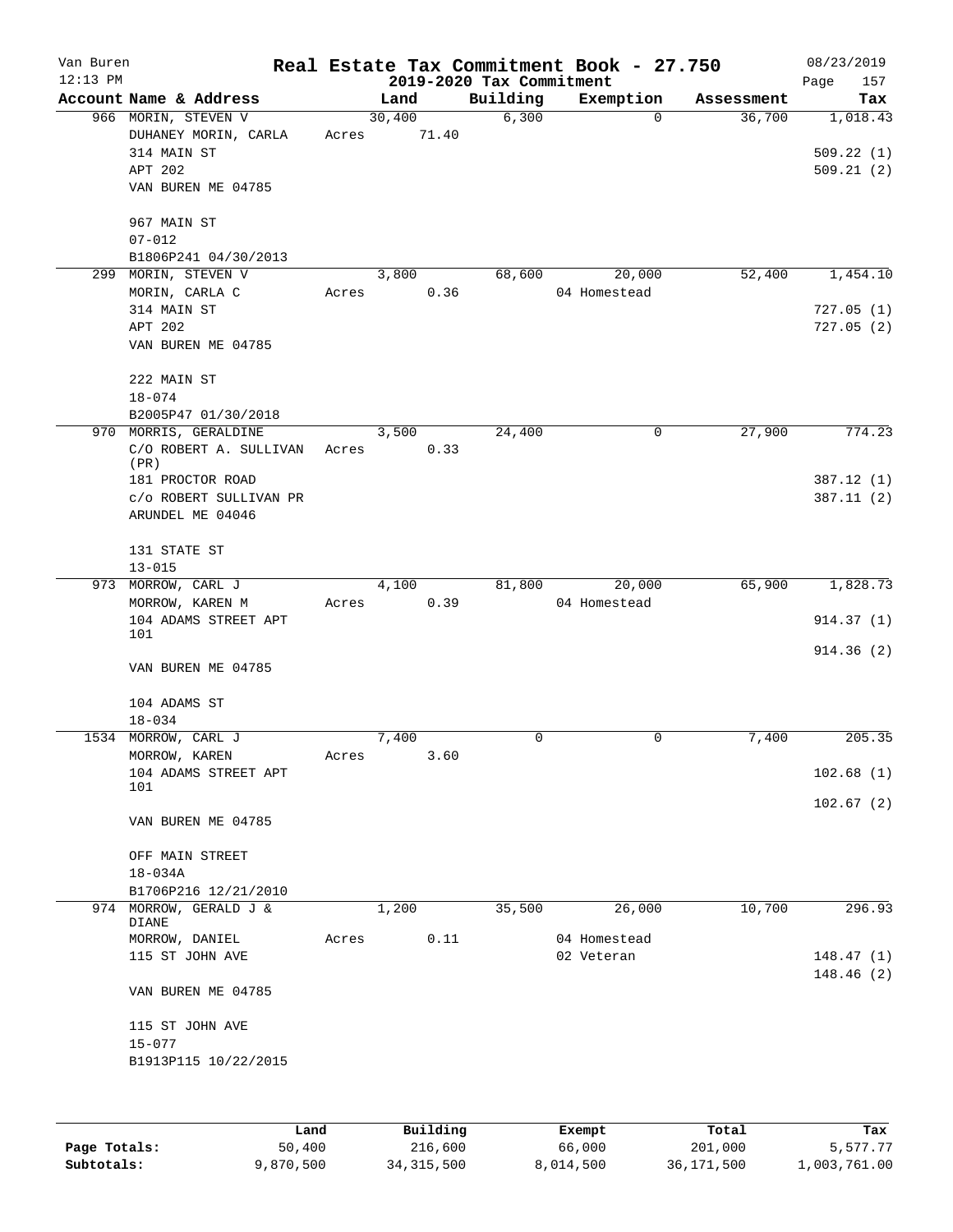| Van Buren<br>$12:13$ PM |                        |       |        |       | 2019-2020 Tax Commitment | Real Estate Tax Commitment Book - 27.750 |            | 08/23/2019<br>Page<br>158 |
|-------------------------|------------------------|-------|--------|-------|--------------------------|------------------------------------------|------------|---------------------------|
|                         | Account Name & Address |       | Land   |       | Building                 | Exemption                                | Assessment | Tax                       |
|                         | 791 MORROW, NANCY M    |       | 10,500 |       | 57,400                   | 20,000                                   | 47,900     | 1,329.23                  |
|                         | RUSSO, MARTHA D        | Acres |        | 1.03  |                          | 04 Homestead                             |            |                           |
|                         | 132 WATERMILL ROAD     |       |        |       |                          |                                          |            | 664.62 (1)                |
|                         |                        |       |        |       |                          |                                          |            | 664.61(2)                 |
|                         | VAN BUREN ME 04785     |       |        |       |                          |                                          |            |                           |
|                         |                        |       |        |       |                          |                                          |            |                           |
|                         | 132 WATERMILL RD       |       |        |       |                          |                                          |            |                           |
|                         | $16 - 030$             |       |        |       |                          |                                          |            |                           |
|                         | B1945P93 08/16/2016    |       |        |       |                          |                                          |            |                           |
|                         | 975 MORROW, PETER J    |       | 10,000 |       | 40,000                   | $\mathsf{O}$                             | 50,000     | 1,387.50                  |
|                         | 205 STATE STREET       | Acres |        | 0.95  |                          |                                          |            |                           |
|                         |                        |       |        |       |                          |                                          |            | 693.75 (1)                |
|                         | VAN BUREN ME 04785     |       |        |       |                          |                                          |            | 693.75 (2)                |
|                         |                        |       |        |       |                          |                                          |            |                           |
|                         |                        |       |        |       |                          |                                          |            |                           |
|                         | 205 STATE ST           |       |        |       |                          |                                          |            |                           |
|                         | $12A-012$              |       |        |       |                          |                                          |            |                           |
|                         | B705P62                |       |        |       |                          |                                          |            |                           |
|                         | 976 MORROW, PETER J    |       | 22,700 |       | 0                        | 0                                        | 22,700     | 629.92                    |
|                         | 205 STATE STREET       | Acres |        | 78.00 |                          |                                          |            |                           |
|                         |                        |       |        |       |                          |                                          |            | 314.96(1)                 |
|                         | VAN BUREN ME 04785     |       |        |       |                          |                                          |            | 314.96(2)                 |
|                         |                        |       |        |       |                          |                                          |            |                           |
|                         |                        |       |        |       |                          |                                          |            |                           |
|                         | OFF ALEXANDER RD       |       |        |       |                          |                                          |            |                           |
|                         | $05 - 015$             |       |        |       |                          |                                          |            |                           |
|                         | B909P282               |       |        |       |                          |                                          |            |                           |
|                         | 253 MORROW, RODNEY     |       | 4,000  |       | 34,300                   | 26,000                                   | 12,300     | 341.33                    |
|                         | 119 HARRISON STREET    | Acres |        | 0.38  |                          | 04 Homestead                             |            |                           |
|                         |                        |       |        |       |                          | 02 Veteran                               |            | 170.67(1)                 |
|                         | VAN BUREN ME 04785     |       |        |       |                          |                                          |            | 170.66(2)                 |
|                         |                        |       |        |       |                          |                                          |            |                           |
|                         |                        |       |        |       |                          |                                          |            |                           |
|                         | 119 HARRISON ST        |       |        |       |                          |                                          |            |                           |
|                         | $18 - 012$             |       |        |       |                          |                                          |            |                           |
|                         | B1954P83 11/02/2016    |       |        |       |                          |                                          |            |                           |
|                         | 977 MORROW, WAYNE      |       | 3,500  |       | 43,600                   | 20,000                                   | 27,100     | 752.03                    |
|                         | 164 MAIN STREET        | Acres |        | 0.33  |                          | 04 Homestead                             |            |                           |
|                         |                        |       |        |       |                          |                                          |            | 376.02(1)                 |
|                         | VAN BUREN ME 04785     |       |        |       |                          |                                          |            | 376.01(2)                 |
|                         |                        |       |        |       |                          |                                          |            |                           |
|                         |                        |       |        |       |                          |                                          |            |                           |
|                         | 164 MAIN ST            |       |        |       |                          |                                          |            |                           |
|                         | $17 - 053$             |       |        |       |                          |                                          |            |                           |
|                         | B877P89                |       |        |       |                          |                                          |            |                           |
|                         | 979 MULLINS, ORA MAE   |       | 4,700  |       | 39,600                   | 0                                        | 44,300     | 1,229.33                  |
|                         | 11653 PIERVIEW RD      | Acres |        | 0.45  |                          |                                          |            |                           |
|                         |                        |       |        |       |                          |                                          |            | 614.67(1)                 |
|                         | DADE CITY FL 33525     |       |        |       |                          |                                          |            | 614.66(2)                 |
|                         |                        |       |        |       |                          |                                          |            |                           |
|                         |                        |       |        |       |                          |                                          |            |                           |
|                         | 121 HARRISON ST        |       |        |       |                          |                                          |            |                           |
|                         | $18 - 013$             |       |        |       |                          |                                          |            |                           |
|                         | B1565P5                |       |        |       |                          |                                          |            |                           |
|                         |                        |       |        |       |                          |                                          |            |                           |
|                         |                        |       |        |       |                          |                                          |            |                           |

|              | Land      | Building   | Exempt    | Total        | Tax          |
|--------------|-----------|------------|-----------|--------------|--------------|
| Page Totals: | 55,400    | 214,900    | 66,000    | 204,300      | 5,669.34     |
| Subtotals:   | 9,925,900 | 34,530,400 | 8,080,500 | 36, 375, 800 | 1,009,430.34 |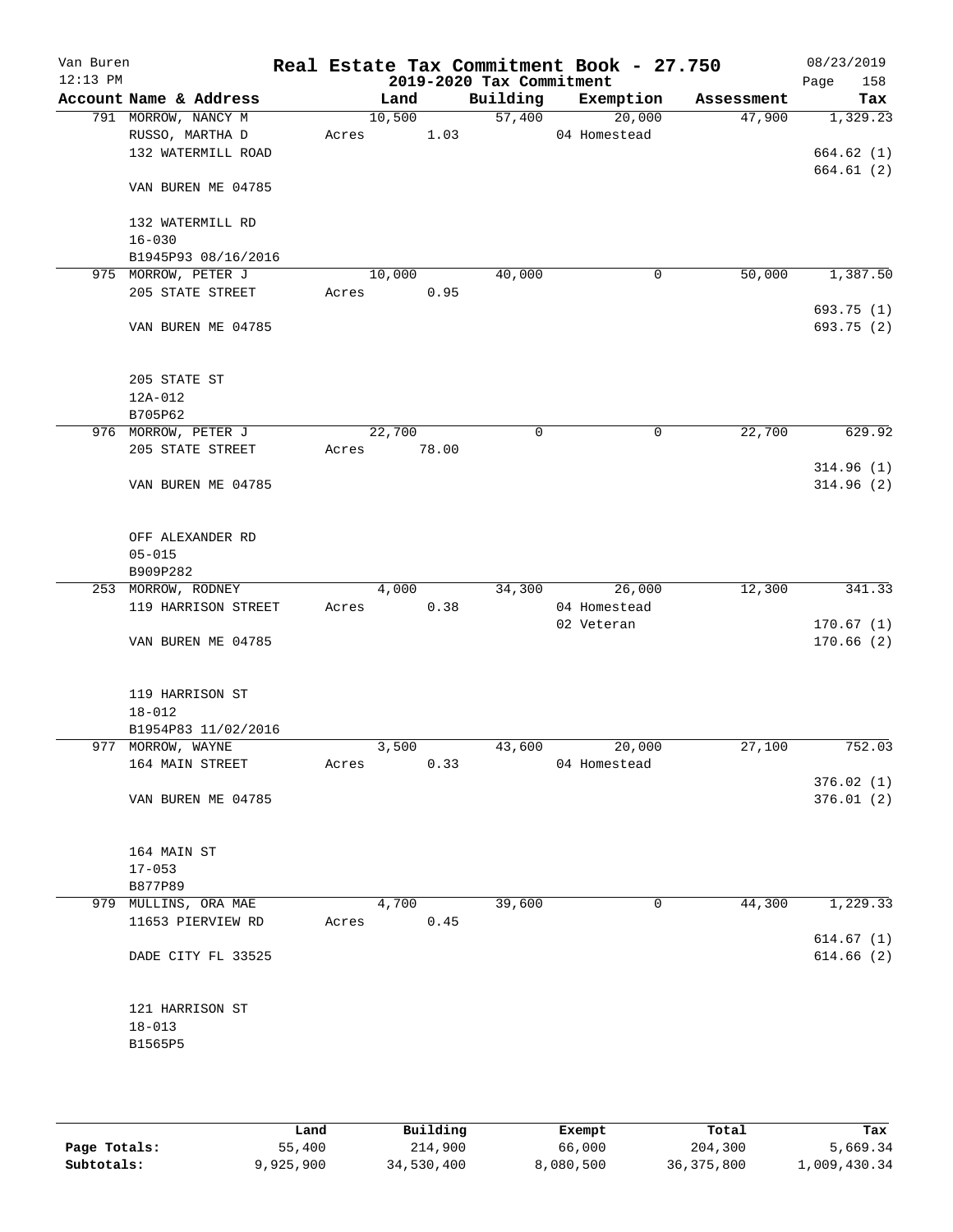| Van Buren<br>$12:13$ PM |                                 |       |        | 2019-2020 Tax Commitment | Real Estate Tax Commitment Book - 27.750 |            | 08/23/2019<br>Page<br>159 |
|-------------------------|---------------------------------|-------|--------|--------------------------|------------------------------------------|------------|---------------------------|
|                         | Account Name & Address          |       | Land   | Building                 | Exemption                                | Assessment | Tax                       |
|                         | 896 MULVEY, PATRICIA            |       | 3,500  |                          | 46,200<br>26,000                         | 23,700     | 657.68                    |
|                         | 127 STATE STREET                | Acres | 0.33   |                          | 27 Veteran (Widow)                       |            |                           |
|                         |                                 |       |        |                          | 04 Homestead                             |            | 328.84(1)                 |
|                         | VAN BUREN ME 04785              |       |        |                          |                                          |            | 328.84(2)                 |
|                         |                                 |       |        |                          |                                          |            |                           |
|                         |                                 |       |        |                          |                                          |            |                           |
|                         | 127 STATE ST                    |       |        |                          |                                          |            |                           |
|                         | $13 - 014$                      |       |        |                          |                                          |            |                           |
|                         | B1836P68 11/15/2013             |       |        |                          |                                          |            |                           |
|                         | 445 MWC PROPERTIES              |       | 11,200 | 0                        | $\mathbf 0$                              | 11,200     | 310.80                    |
|                         | 115 BARROWS POINT ROAD          | Acres | 14.00  |                          |                                          |            |                           |
|                         |                                 |       |        |                          |                                          |            | 155.40(1)                 |
|                         | NEWPORT ME 04953                |       |        |                          |                                          |            | 155.40(2)                 |
|                         |                                 |       |        |                          |                                          |            |                           |
|                         |                                 |       |        |                          |                                          |            |                           |
|                         | 1198 MAIN ST                    |       |        |                          |                                          |            |                           |
|                         | $09 - 043$                      |       |        |                          |                                          |            |                           |
|                         | B2027P46 08/13/2018             |       |        |                          |                                          |            |                           |
|                         | 996 NADEAU RONALD R             |       | 5,100  | 0                        | $\mathbf 0$                              | 5,100      | 141.53                    |
|                         | NADEAU JEANNINE G               | Acres | 0.97   |                          |                                          |            |                           |
|                         | 2050 BOSTON TURNPIKE            |       |        |                          |                                          |            | 70.77(1)                  |
|                         |                                 |       |        |                          |                                          |            | 70.76(2)                  |
|                         | COVENTRY CT 06238               |       |        |                          |                                          |            |                           |
|                         |                                 |       |        |                          |                                          |            |                           |
|                         | OFF TOWER DR                    |       |        |                          |                                          |            |                           |
|                         | $12A - 058$                     |       |        |                          |                                          |            |                           |
|                         | B1166P165                       |       |        |                          |                                          |            |                           |
|                         | 983 NADEAU, ARMAND L            |       | 6,500  | 31,300                   | 20,000                                   | 17,800     | 493.95                    |
|                         | 135 STATE ST                    | Acres | 0.62   |                          | 04 Homestead                             |            |                           |
|                         |                                 |       |        |                          |                                          |            | 246.98(1)                 |
|                         | VAN BUREN ME 04785              |       |        |                          |                                          |            | 246.97(2)                 |
|                         |                                 |       |        |                          |                                          |            |                           |
|                         |                                 |       |        |                          |                                          |            |                           |
|                         | 135 STATE ST                    |       |        |                          |                                          |            |                           |
|                         | $13 - 017$                      |       |        |                          |                                          |            |                           |
|                         | B984P328<br>982 NADEAU, FERNAND |       | 6,600  | 0                        | $\mathbf 0$                              | 6,600      | 183.15                    |
|                         | 20 SARATOGA LANE                |       |        |                          |                                          |            |                           |
|                         |                                 |       |        |                          |                                          |            | 91.58(1)                  |
|                         | SCARBOROUGH ME 04074            |       |        |                          |                                          |            | 91.57(2)                  |
|                         |                                 |       |        |                          |                                          |            |                           |
|                         |                                 |       |        |                          |                                          |            |                           |
|                         | WRIGHT ST                       |       |        |                          |                                          |            |                           |
|                         | $21 - 017A$                     |       |        |                          |                                          |            |                           |
|                         | 981 NADEAU, LINDA               |       | 5,800  | 22,700                   | 20,000                                   | 8,500      | 235.88                    |
|                         | 127 WRIGHT STREET               |       |        |                          | 04 Homestead                             |            |                           |
|                         |                                 |       |        |                          |                                          |            | 117.94(1)                 |
|                         | VAN BUREN ME 04785              |       |        |                          |                                          |            | 117.94(2)                 |
|                         |                                 |       |        |                          |                                          |            |                           |
|                         |                                 |       |        |                          |                                          |            |                           |
|                         | 127 WRIGHT ST                   |       |        |                          |                                          |            |                           |
|                         | $21 - 017$                      |       |        |                          |                                          |            |                           |
|                         | B1558P288                       |       |        |                          |                                          |            |                           |
|                         |                                 |       |        |                          |                                          |            |                           |
|                         |                                 |       |        |                          |                                          |            |                           |
|                         |                                 |       |        |                          |                                          |            |                           |

|              | Land      | Building   | Exempt    | Total      | Tax          |
|--------------|-----------|------------|-----------|------------|--------------|
| Page Totals: | 38,700    | 100,200    | 66,000    | 72,900     | 2,022.99     |
| Subtotals:   | 9,964,600 | 34,630,600 | 8,146,500 | 36,448,700 | 1,011,453.33 |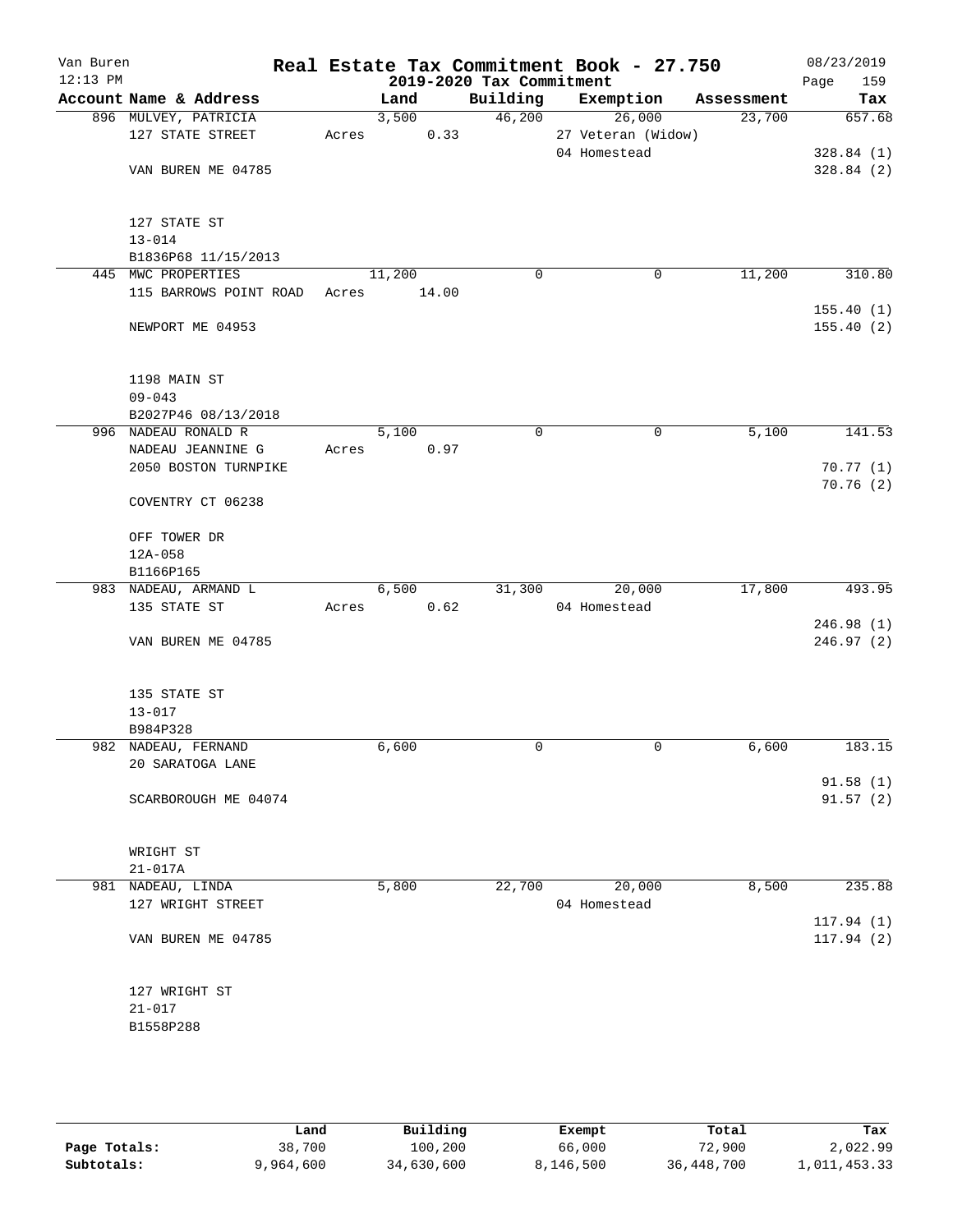| Van Buren<br>$12:13$ PM |                           |       |        |                                      | Real Estate Tax Commitment Book - 27.750 |            | 08/23/2019  |
|-------------------------|---------------------------|-------|--------|--------------------------------------|------------------------------------------|------------|-------------|
|                         | Account Name & Address    |       |        | 2019-2020 Tax Commitment<br>Building |                                          |            | Page<br>160 |
|                         | 984 NADEAU, NICOLE A      |       | Land   | $\mathbf 0$                          | Exemption<br>$\Omega$                    | Assessment | Tax         |
|                         |                           |       | 38,000 |                                      |                                          | 38,000     | 1,054.50    |
|                         | 2050 BOSTON TURNPIKE      | Acres | 118.00 |                                      |                                          |            |             |
|                         |                           |       |        |                                      |                                          |            | 527.25(1)   |
|                         | COVENTRY CT 06238         |       |        |                                      |                                          |            | 527.25(2)   |
|                         |                           |       |        |                                      |                                          |            |             |
|                         | LAKE RD                   |       |        |                                      |                                          |            |             |
|                         | $04 - 025$                |       |        |                                      |                                          |            |             |
|                         | B1326P180                 |       |        |                                      |                                          |            |             |
|                         | 1008 NADEAU, NICOLE A     |       | 1,900  | 50,500                               | 0                                        | 52,400     | 1,454.10    |
|                         | C/O NADEAU, RONALD &      | Acres | 0.18   |                                      |                                          |            |             |
|                         | JEANINE                   |       |        |                                      |                                          |            |             |
|                         | 2050 BOSTON TURNPIKE      |       |        |                                      |                                          |            | 727.05(1)   |
|                         |                           |       |        |                                      |                                          |            | 727.05(2)   |
|                         | COVENTRY CT 06238         |       |        |                                      |                                          |            |             |
|                         |                           |       |        |                                      |                                          |            |             |
|                         | 130 PINE ST               |       |        |                                      |                                          |            |             |
|                         | $14 - 066$                |       |        |                                      |                                          |            |             |
|                         | B1588P83                  |       |        |                                      |                                          |            |             |
|                         | 985 NADEAU, PAUL J        |       | 8,200  | 68,300                               | 20,000                                   | 56,500     | 1,567.88    |
|                         | NADEAU, ANNE              | Acres | 0.78   |                                      | 04 Homestead                             |            |             |
|                         | 186 STATE STREET          |       |        |                                      |                                          |            | 783.94 (1)  |
|                         |                           |       |        |                                      |                                          |            | 783.94 (2)  |
|                         | VAN BUREN ME 04785        |       |        |                                      |                                          |            |             |
|                         |                           |       |        |                                      |                                          |            |             |
|                         | 186 STATE ST              |       |        |                                      |                                          |            |             |
|                         | 12A-019B                  |       |        |                                      |                                          |            |             |
|                         | B510P17                   |       |        |                                      |                                          |            |             |
|                         | 986 NADEAU, RONALD        |       | 48,100 | $\mathbf 0$                          | 0                                        | 48,100     | 1,334.78    |
|                         | NADEAU, JEANNINE G        | Acres | 161.00 |                                      |                                          |            |             |
|                         | 130 PINE ST               |       |        |                                      |                                          |            | 667.39(1)   |
|                         |                           |       |        |                                      |                                          |            | 667.39(2)   |
|                         | VAN BUREN ME 04785        |       |        |                                      |                                          |            |             |
|                         |                           |       |        |                                      |                                          |            |             |
|                         | OFF LAKE RD               |       |        |                                      |                                          |            |             |
|                         | $04 - 006$                |       |        |                                      |                                          |            |             |
|                         | B1150P89                  |       |        |                                      |                                          |            |             |
|                         | 987 NADEAU, RONALD        |       | 42,300 | 0                                    | 0                                        | 42,300     | 1,173.83    |
|                         | NADEAU, JEANNINE G        | Acres | 160.00 |                                      |                                          |            |             |
|                         | 130 PINE ST               |       |        |                                      |                                          |            | 586.92 (1)  |
|                         |                           |       |        |                                      |                                          |            | 586.91(2)   |
|                         | VAN BUREN ME 04785        |       |        |                                      |                                          |            |             |
|                         |                           |       |        |                                      |                                          |            |             |
|                         | OFF LAKE RD               |       |        |                                      |                                          |            |             |
|                         | $04 - 005$                |       |        |                                      |                                          |            |             |
|                         | B1150P89                  |       |        |                                      |                                          |            |             |
|                         | 988 NADEAU, RONALD        |       | 50,000 | $\Omega$                             | 0                                        | 50,000     | 1,387.50    |
|                         | NADEAU, JEANNINE G        | Acres | 160.00 |                                      |                                          |            |             |
|                         | 130 PINE ST               |       |        |                                      |                                          |            | 693.75 (1)  |
|                         |                           |       |        |                                      |                                          |            | 693.75 (2)  |
|                         | VAN BUREN ME 04785        |       |        |                                      |                                          |            |             |
|                         |                           |       |        |                                      |                                          |            |             |
|                         | OFF LAKE RD<br>$04 - 007$ |       |        |                                      |                                          |            |             |
|                         | B1150P89                  |       |        |                                      |                                          |            |             |
|                         |                           |       |        |                                      |                                          |            |             |
|                         |                           |       |        |                                      |                                          |            |             |
|                         |                           |       |        |                                      |                                          |            |             |
|                         |                           |       |        |                                      |                                          |            |             |

|              | Land         | Building   | Exempt    | Total      | Tax          |
|--------------|--------------|------------|-----------|------------|--------------|
| Page Totals: | 188,500      | 118,800    | 20,000    | 287,300    | 7,972.59     |
| Subtotals:   | 10, 153, 100 | 34,749,400 | 8,166,500 | 36,736,000 | 1,019,425.92 |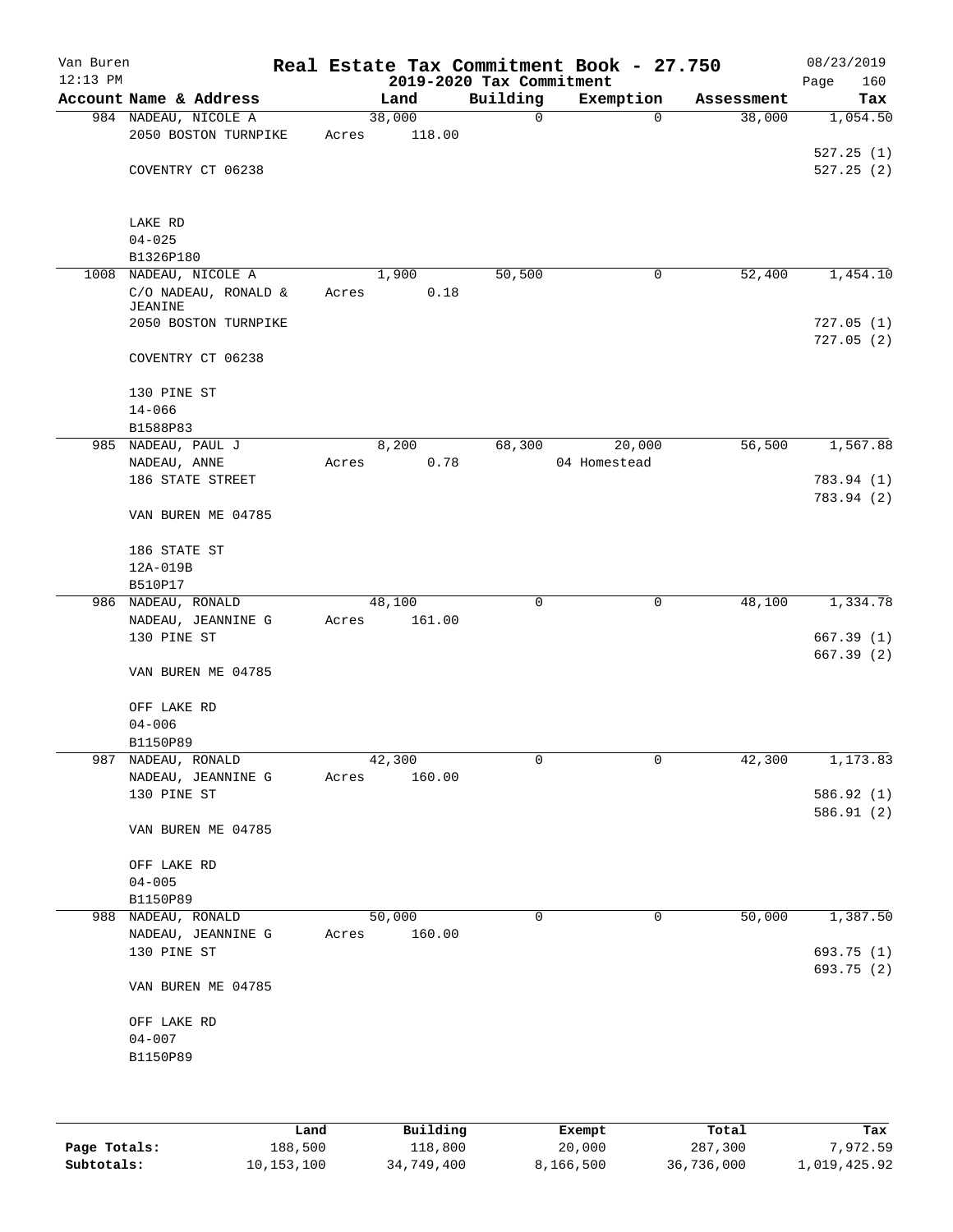| Van Buren<br>$12:13$ PM |                                          |       |               | 2019-2020 Tax Commitment | Real Estate Tax Commitment Book - 27.750 |            | 08/23/2019<br>Page<br>161 |
|-------------------------|------------------------------------------|-------|---------------|--------------------------|------------------------------------------|------------|---------------------------|
|                         | Account Name & Address                   |       | Land          | Building                 | Exemption                                | Assessment | Tax                       |
|                         | 989 NADEAU, RONALD B                     |       | 22,700        | $\mathbf 0$              | $\mathbf 0$                              | 22,700     | 629.92                    |
|                         | 130 PINE ST                              | Acres | 47.00         |                          |                                          |            |                           |
|                         |                                          |       |               |                          |                                          |            | 314.96(1)                 |
|                         | VAN BUREN ME 04785                       |       |               |                          |                                          |            | 314.96(2)                 |
|                         |                                          |       |               |                          |                                          |            |                           |
|                         |                                          |       |               |                          |                                          |            |                           |
|                         | LAKE RD                                  |       |               |                          |                                          |            |                           |
|                         | $05 - 007$<br>B399P518                   |       |               |                          |                                          |            |                           |
| 991                     | NADEAU, RONALD R                         |       | 13,400        | 0                        | 0                                        | 13,400     | 371.85                    |
|                         | NADEAU, JEANNINE                         | Acres | 18.00         |                          |                                          |            |                           |
|                         | 130 PINE ST                              |       |               |                          |                                          |            | 185.93(1)                 |
|                         |                                          |       |               |                          |                                          |            | 185.92(2)                 |
|                         | VAN BUREN ME 04785                       |       |               |                          |                                          |            |                           |
|                         |                                          |       |               |                          |                                          |            |                           |
|                         | LAKE RD                                  |       |               |                          |                                          |            |                           |
|                         | $05 - 006$                               |       |               |                          |                                          |            |                           |
|                         | B399P518                                 |       |               |                          |                                          |            |                           |
|                         | 992 NADEAU, RONALD R<br>NADEAU, JEANNINE |       | 5,600<br>0.70 | 0                        | 0                                        | 5,600      | 155.40                    |
|                         | 130 PINE ST                              | Acres |               |                          |                                          |            | 77.70(1)                  |
|                         |                                          |       |               |                          |                                          |            | 77.70(2)                  |
|                         | VAN BUREN ME 04785                       |       |               |                          |                                          |            |                           |
|                         |                                          |       |               |                          |                                          |            |                           |
|                         | STATE STREET                             |       |               |                          |                                          |            |                           |
|                         | $03 - 025C$                              |       |               |                          |                                          |            |                           |
|                         | 993 NADEAU, RONALD R                     |       | 14,900        | 0                        | $\mathbf 0$                              | 14,900     | 413.48                    |
|                         | NADEAU, RONALD                           | Acres | 23.00         |                          |                                          |            |                           |
|                         | 130 PINE ST                              |       |               |                          |                                          |            | 206.74(1)                 |
|                         |                                          |       |               |                          |                                          |            | 206.74(2)                 |
|                         | VAN BUREN ME 04785                       |       |               |                          |                                          |            |                           |
|                         | OFF CASTONGUAY ROAD                      |       |               |                          |                                          |            |                           |
|                         | $03 - 011B$                              |       |               |                          |                                          |            |                           |
|                         | B1166P165                                |       |               |                          |                                          |            |                           |
|                         | 994 NADEAU, RONALD R                     |       | 400           | 0                        | 0                                        | 400        | 11.10                     |
|                         | NADEAU, JEANNINE                         | Acres | 1.00          |                          |                                          |            |                           |
|                         | 130 PINE ST                              |       |               |                          |                                          |            | 5.55(1)                   |
|                         |                                          |       |               |                          |                                          |            | 5.55(2)                   |
|                         | VAN BUREN ME 04785                       |       |               |                          |                                          |            |                           |
|                         | LAKE RD                                  |       |               |                          |                                          |            |                           |
|                         | $04 - 024$                               |       |               |                          |                                          |            |                           |
|                         | B721P332                                 |       |               |                          |                                          |            |                           |
|                         | 997 NADEAU, RONALD R                     |       | 9,100         | 0                        | 0                                        | 9,100      | 252.53                    |
|                         | NADEAU, JEANNINE                         | Acres | 4.20          |                          |                                          |            |                           |
|                         | 130 PINE ST                              |       |               |                          |                                          |            | 126.27(1)                 |
|                         |                                          |       |               |                          |                                          |            | 126.26(2)                 |
|                         | VAN BUREN ME 04785                       |       |               |                          |                                          |            |                           |
|                         |                                          |       |               |                          |                                          |            |                           |
|                         | STATE STREET                             |       |               |                          |                                          |            |                           |
|                         | $03 - 023$                               |       |               |                          |                                          |            |                           |
|                         |                                          |       |               |                          |                                          |            |                           |

|              | Land       | Building   | Exempt    | Total      | Tax          |
|--------------|------------|------------|-----------|------------|--------------|
| Page Totals: | 66,100     |            |           | 66,100     | 1,834.28     |
| Subtotals:   | 10,219,200 | 34,749,400 | 8,166,500 | 36,802,100 | 1,021,260.20 |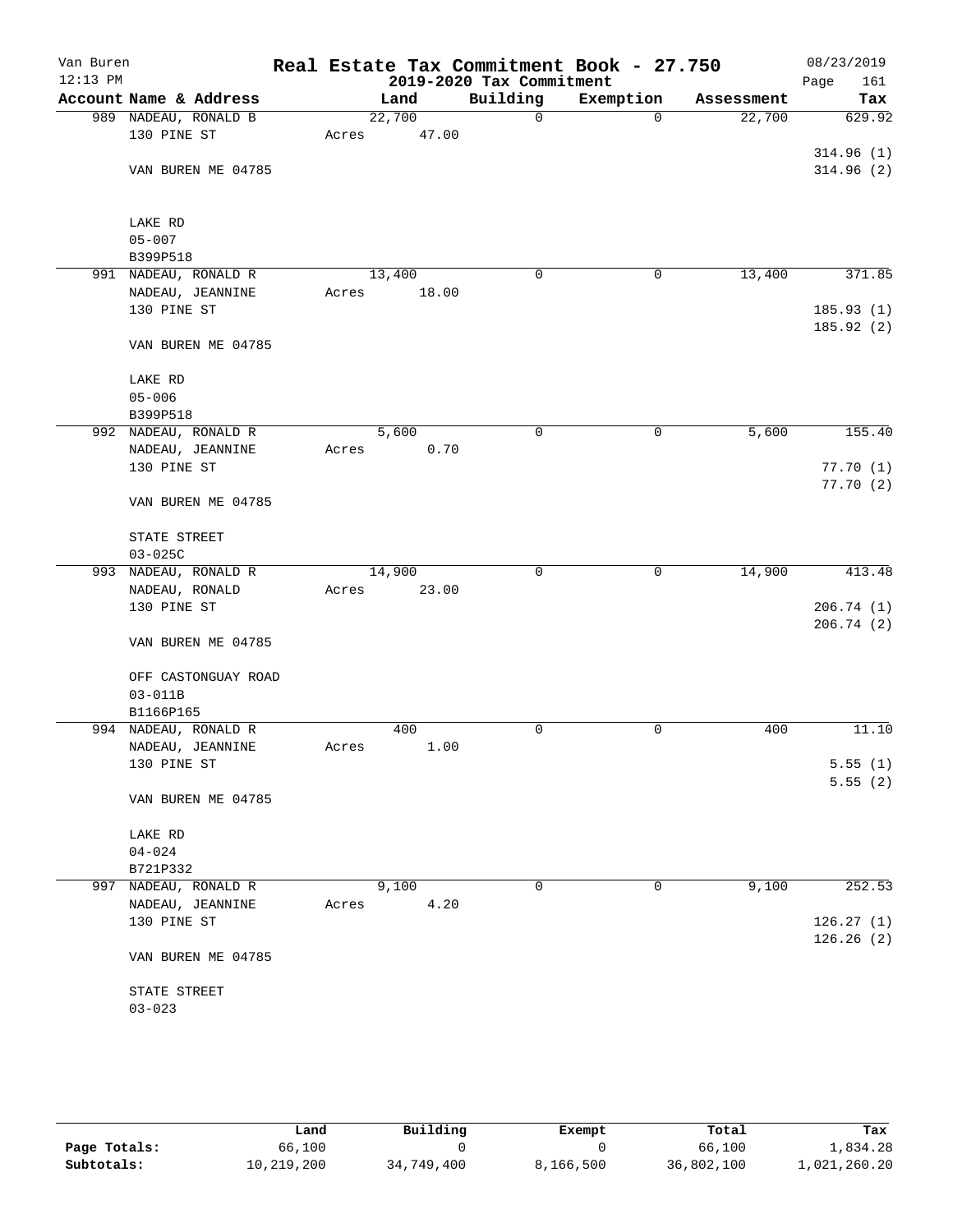| Account Name & Address<br>$03 - 026$<br>B410P680<br>1000<br>130 PINE ST<br>$12A-065$<br>B1166P165<br>1004 NADEAU, RONALD R<br>130 PINE ST<br>$03 - 029$<br>B394P567<br>1005 NADEAU, RONALD R<br>130 PINE ST | 999 NADEAU, RONALD R<br>NADEAU, JEANNINE<br>130 PINE ST<br>VAN BUREN ME 04785<br>STATE STREET<br>NADEAU, RONALD R<br>NADEAU, JEANNINE G | Acres | Land<br>10,900<br>10.75 | 2019-2020 Tax Commitment<br>Building<br>$\mathbf 0$ | Exemption<br>0 | Assessment<br>10,900 | Page<br>Tax                      |
|-------------------------------------------------------------------------------------------------------------------------------------------------------------------------------------------------------------|-----------------------------------------------------------------------------------------------------------------------------------------|-------|-------------------------|-----------------------------------------------------|----------------|----------------------|----------------------------------|
|                                                                                                                                                                                                             |                                                                                                                                         |       |                         |                                                     |                |                      | 302.48<br>151.24(1)<br>151.24(2) |
|                                                                                                                                                                                                             |                                                                                                                                         |       |                         |                                                     |                |                      |                                  |
|                                                                                                                                                                                                             |                                                                                                                                         |       |                         |                                                     |                |                      |                                  |
|                                                                                                                                                                                                             |                                                                                                                                         |       |                         |                                                     |                |                      |                                  |
|                                                                                                                                                                                                             |                                                                                                                                         |       |                         |                                                     |                |                      |                                  |
|                                                                                                                                                                                                             |                                                                                                                                         |       |                         |                                                     |                |                      |                                  |
|                                                                                                                                                                                                             |                                                                                                                                         |       |                         |                                                     |                |                      |                                  |
|                                                                                                                                                                                                             |                                                                                                                                         |       |                         |                                                     |                |                      |                                  |
|                                                                                                                                                                                                             |                                                                                                                                         |       | 5,600                   | 0                                                   | 0              | 5,600                | 155.40                           |
|                                                                                                                                                                                                             |                                                                                                                                         | Acres | 1.30                    |                                                     |                |                      |                                  |
|                                                                                                                                                                                                             |                                                                                                                                         |       |                         |                                                     |                |                      | 77.70 (1)                        |
|                                                                                                                                                                                                             | VAN BUREN ME 04785                                                                                                                      |       |                         |                                                     |                |                      | 77.70(2)                         |
|                                                                                                                                                                                                             | OFF TOWER DR                                                                                                                            |       |                         |                                                     |                |                      |                                  |
|                                                                                                                                                                                                             |                                                                                                                                         |       |                         |                                                     |                |                      |                                  |
|                                                                                                                                                                                                             |                                                                                                                                         |       |                         |                                                     |                |                      |                                  |
|                                                                                                                                                                                                             |                                                                                                                                         |       | 21,500                  | 0                                                   | 0              | 21,500               | 596.63                           |
|                                                                                                                                                                                                             | NADEAU, JEANNINE                                                                                                                        | Acres | 52.00                   |                                                     |                |                      | 298.32 (1)                       |
|                                                                                                                                                                                                             |                                                                                                                                         |       |                         |                                                     |                |                      | 298.31(2)                        |
|                                                                                                                                                                                                             | VAN BUREN ME 04785                                                                                                                      |       |                         |                                                     |                |                      |                                  |
|                                                                                                                                                                                                             | CASTONGUAY RD                                                                                                                           |       |                         |                                                     |                |                      |                                  |
|                                                                                                                                                                                                             |                                                                                                                                         |       |                         |                                                     |                |                      |                                  |
|                                                                                                                                                                                                             |                                                                                                                                         |       |                         |                                                     |                |                      |                                  |
|                                                                                                                                                                                                             |                                                                                                                                         |       | 9,200                   | 0                                                   | 0              | 9,200                | 255.30                           |
|                                                                                                                                                                                                             | NADEAU, JEANNINE                                                                                                                        | Acres | 4.50                    |                                                     |                |                      |                                  |
|                                                                                                                                                                                                             |                                                                                                                                         |       |                         |                                                     |                |                      | 127.65(1)                        |
|                                                                                                                                                                                                             | VAN BUREN ME 04785                                                                                                                      |       |                         |                                                     |                |                      | 127.65(2)                        |
|                                                                                                                                                                                                             | STATE STREET                                                                                                                            |       |                         |                                                     |                |                      |                                  |
| $03 - 025A$                                                                                                                                                                                                 |                                                                                                                                         |       |                         |                                                     |                |                      |                                  |
| B410P680                                                                                                                                                                                                    |                                                                                                                                         |       |                         |                                                     |                |                      |                                  |
| 1006 NADEAU, RONALD R                                                                                                                                                                                       |                                                                                                                                         |       | 13,700                  | 0                                                   | 0              | 13,700               | 380.18                           |
|                                                                                                                                                                                                             | NADEAU, JEANNINE G                                                                                                                      | Acres | 85.50                   |                                                     |                |                      |                                  |
|                                                                                                                                                                                                             | 130 PINE ST                                                                                                                             |       |                         |                                                     |                |                      | 190.09(1)<br>190.09(2)           |
|                                                                                                                                                                                                             | VAN BUREN ME 04785                                                                                                                      |       |                         |                                                     |                |                      |                                  |
| LAKE RD                                                                                                                                                                                                     |                                                                                                                                         |       |                         |                                                     |                |                      |                                  |
| $02 - 017$                                                                                                                                                                                                  |                                                                                                                                         |       |                         |                                                     |                |                      |                                  |
| B1188P242                                                                                                                                                                                                   |                                                                                                                                         |       |                         |                                                     |                |                      |                                  |
| 1007 NADEAU, RONALD R                                                                                                                                                                                       |                                                                                                                                         |       | 118,900                 | 1,900                                               | 0              | 120,800              | 3,352.20                         |
|                                                                                                                                                                                                             | NADEAU, JEANNINE                                                                                                                        | Acres | 632.00                  |                                                     |                |                      |                                  |
|                                                                                                                                                                                                             | 130 PINE ST                                                                                                                             |       |                         |                                                     |                |                      | 1,676.10(1)                      |
|                                                                                                                                                                                                             | VAN BUREN ME 04785                                                                                                                      |       |                         |                                                     |                |                      | 1,676.10(2)                      |
|                                                                                                                                                                                                             |                                                                                                                                         |       |                         |                                                     |                |                      |                                  |
| LAKE RD                                                                                                                                                                                                     |                                                                                                                                         |       |                         |                                                     |                |                      |                                  |
|                                                                                                                                                                                                             |                                                                                                                                         |       |                         |                                                     |                |                      |                                  |
|                                                                                                                                                                                                             | $04 - 003$ & 004<br>B607P133 10/03/1983 B721P332 09/08/1987                                                                             |       |                         |                                                     |                |                      |                                  |

|              | Land       | Building   | Exempt    | Total      | Tax          |
|--------------|------------|------------|-----------|------------|--------------|
| Page Totals: | 179,800    | 1,900      |           | 181,700    | 5,042.19     |
| Subtotals:   | 10,399,000 | 34,751,300 | 8,166,500 | 36,983,800 | 1,026,302.39 |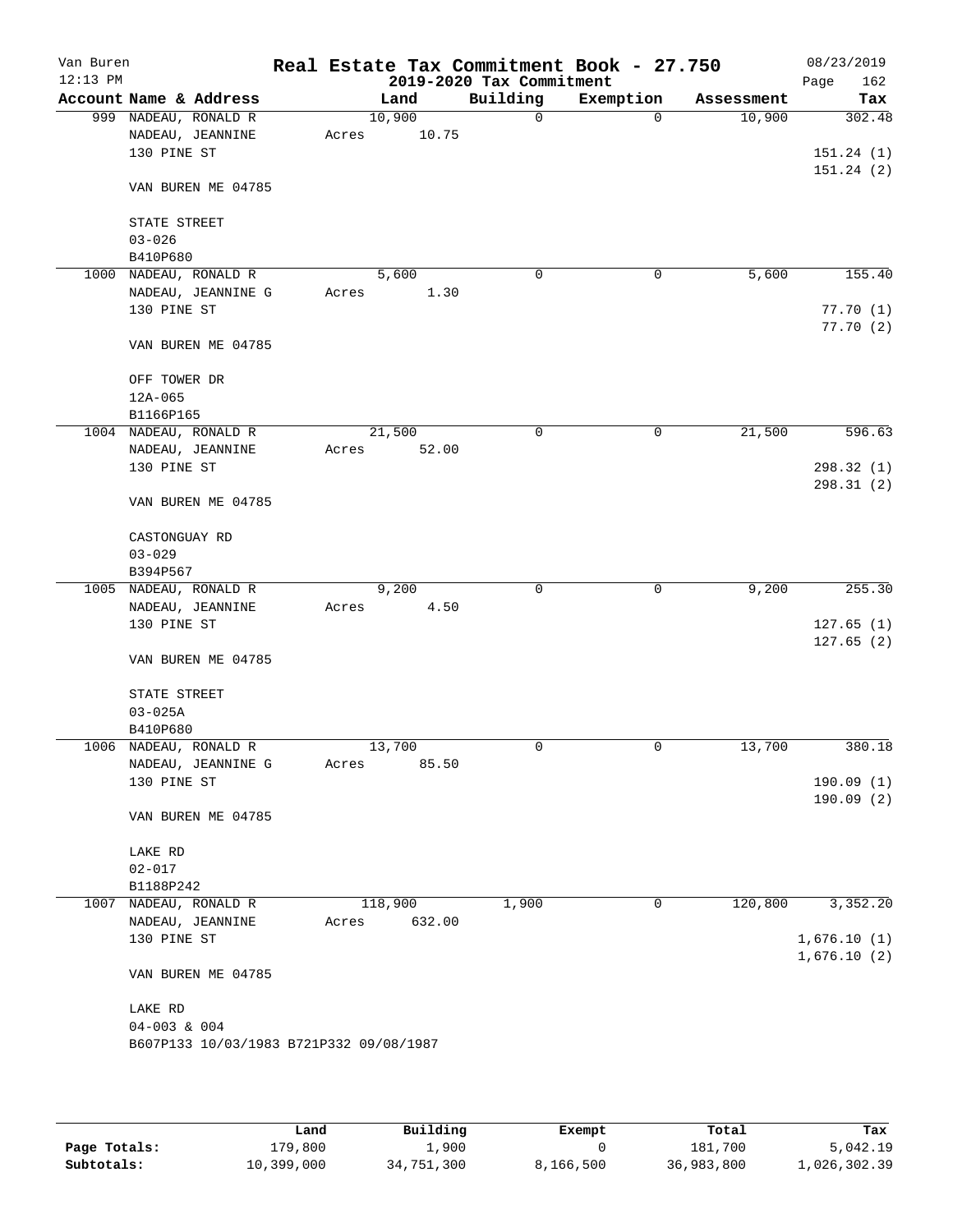| Van Buren    |                                                   |         |                |          |                          | Real Estate Tax Commitment Book - 27.750 |                           | 08/23/2019      |
|--------------|---------------------------------------------------|---------|----------------|----------|--------------------------|------------------------------------------|---------------------------|-----------------|
| $12:13$ PM   |                                                   |         |                |          | 2019-2020 Tax Commitment |                                          |                           | Page<br>163     |
|              | Account Name & Address<br>1261 NADEAU, RONALD R   |         | Land<br>66,500 |          | Building<br>$\mathbf 0$  | Exemption                                | Assessment<br>66,500<br>0 | Tax<br>1,845.38 |
|              | NADEAU, JEANNINE                                  | Acres   |                | 343.00   |                          |                                          |                           |                 |
|              | 130 PINE ST                                       |         |                |          |                          |                                          |                           | 922.69(1)       |
|              |                                                   |         |                |          |                          |                                          |                           |                 |
|              | VAN BUREN ME 04785                                |         |                |          |                          |                                          |                           | 922.69(2)       |
|              |                                                   |         |                |          |                          |                                          |                           |                 |
|              | OFF TRACK BED                                     |         |                |          |                          |                                          |                           |                 |
|              | $03 - 004, 7 - 9, 30, 37$                         |         |                |          |                          |                                          |                           |                 |
|              | B1054P75 06/25/1996 B394P567 05/10/1972 B418P331  |         |                |          |                          |                                          |                           |                 |
|              | 02/25/1975 B766P80 07/20/1987 B1054P78 06/25/1996 |         |                |          |                          |                                          |                           |                 |
|              | B1877P258 12/16/2014                              |         |                |          |                          |                                          |                           |                 |
|              | 815 NADEAU, RONALD R                              |         | 1,500          |          | 0                        | 0                                        | 1,500                     | 41.63           |
|              | NADEAU, JEANNINE                                  | Acres   |                | 0.14     |                          |                                          |                           |                 |
|              | 130 PINE ST                                       |         |                |          |                          |                                          |                           | 20.82(1)        |
|              |                                                   |         |                |          |                          |                                          |                           | 20.81(2)        |
|              | VAN BUREN ME 04785                                |         |                |          |                          |                                          |                           |                 |
|              |                                                   |         |                |          |                          |                                          |                           |                 |
|              | PINE ST                                           |         |                |          |                          |                                          |                           |                 |
|              | $14 - 057A$                                       |         |                |          |                          |                                          |                           |                 |
|              | B1624P230 12/20/2008                              |         |                |          |                          |                                          |                           |                 |
|              | 1540 NADEAU, RONALD R                             |         | 11,800         |          | $\Omega$                 | 0                                        | 11,800                    | 327.45          |
|              | NADEAU, JEANNINE                                  | Acres   |                | 25.50    |                          |                                          |                           |                 |
|              | 130 PINE ST                                       |         |                |          |                          |                                          |                           | 163.73(1)       |
|              |                                                   |         |                |          |                          |                                          |                           | 163.72(2)       |
|              | VAN BUREN ME 04785                                |         |                |          |                          |                                          |                           |                 |
|              |                                                   |         |                |          |                          |                                          |                           |                 |
|              | OFF TRACK BED                                     |         |                |          |                          |                                          |                           |                 |
|              | $06 - 002A$                                       |         |                |          |                          |                                          |                           |                 |
|              | B1877P258 12/16/2014                              |         |                |          |                          |                                          |                           |                 |
|              | 1048 NATHAN MARQUIS                               |         | 12,000         |          | 129,700                  | 20,000                                   | 121,700                   | 3,377.18        |
|              | MARQUIS, ELISE R                                  | Acres   |                | 2.47     |                          | 04 Homestead                             |                           |                 |
|              | 231 STATE STREET                                  |         |                |          |                          |                                          |                           | 1,688.59(1)     |
|              |                                                   |         |                |          |                          |                                          |                           | 1,688.59(2)     |
|              | VAN BUREN ME 04785                                |         |                |          |                          |                                          |                           |                 |
|              |                                                   |         |                |          |                          |                                          |                           |                 |
|              | 231 STATE ST                                      |         |                |          |                          |                                          |                           |                 |
|              | $03 - 012F$                                       |         |                |          |                          |                                          |                           |                 |
|              | B2021P287 07/05/2018                              |         |                |          |                          |                                          |                           |                 |
| 177          | NATIONSTAR MORTGAGE                               |         | 3,500          |          | 43,500                   | 0                                        | 47,000                    | 1,304.25        |
|              | C/O CORPORATION                                   | Acres   |                | 0.33     |                          |                                          |                           |                 |
|              | SERVICES COMPANY                                  |         |                |          |                          |                                          |                           |                 |
|              | 45 MEMORIAL CIRCLE                                |         |                |          |                          |                                          |                           | 652.13(1)       |
|              |                                                   |         |                |          |                          |                                          |                           | 652.12 (2)      |
|              | AUGUSTA ME 04330                                  |         |                |          |                          |                                          |                           |                 |
|              |                                                   |         |                |          |                          |                                          |                           |                 |
|              | 112 ST BRUNO ST                                   |         |                |          |                          |                                          |                           |                 |
|              | $17 - 048$                                        |         |                |          |                          |                                          |                           |                 |
|              | B1622P300 12/08/2008                              |         |                |          |                          |                                          |                           |                 |
| 1353         | NAVIGATOR PROPERTIES,                             |         | 9,100          |          | 37,200                   |                                          | 46,300<br>0               | 1,284.83        |
|              | LLC                                               |         |                |          |                          |                                          |                           |                 |
|              | PO BOX 1160                                       | Acres   |                | 4.13     |                          |                                          |                           |                 |
|              |                                                   |         |                |          |                          |                                          |                           | 642.42 (1)      |
|              | KENNEBUNKPORT ME 04046                            |         |                |          |                          |                                          |                           | 642.41(2)       |
|              |                                                   |         |                |          |                          |                                          |                           |                 |
|              |                                                   |         |                |          |                          |                                          |                           |                 |
|              | 141 CASTONGUAY RD                                 |         |                |          |                          |                                          |                           |                 |
|              | $03 - 034B$                                       |         |                |          |                          |                                          |                           |                 |
|              | B1890P16 05/01/2015                               |         |                |          |                          |                                          |                           |                 |
|              |                                                   | Land    |                | Building |                          | Exempt                                   | Total                     | Tax             |
| Page Totals: |                                                   | 104,400 |                | 210,400  |                          | 20,000                                   | 294,800                   | 8,180.72        |
| Subtotals:   | 10,503,400                                        |         | 34,961,700     |          |                          | 8,186,500                                | 37, 278, 600              | 1,034,483.11    |
|              |                                                   |         |                |          |                          |                                          |                           |                 |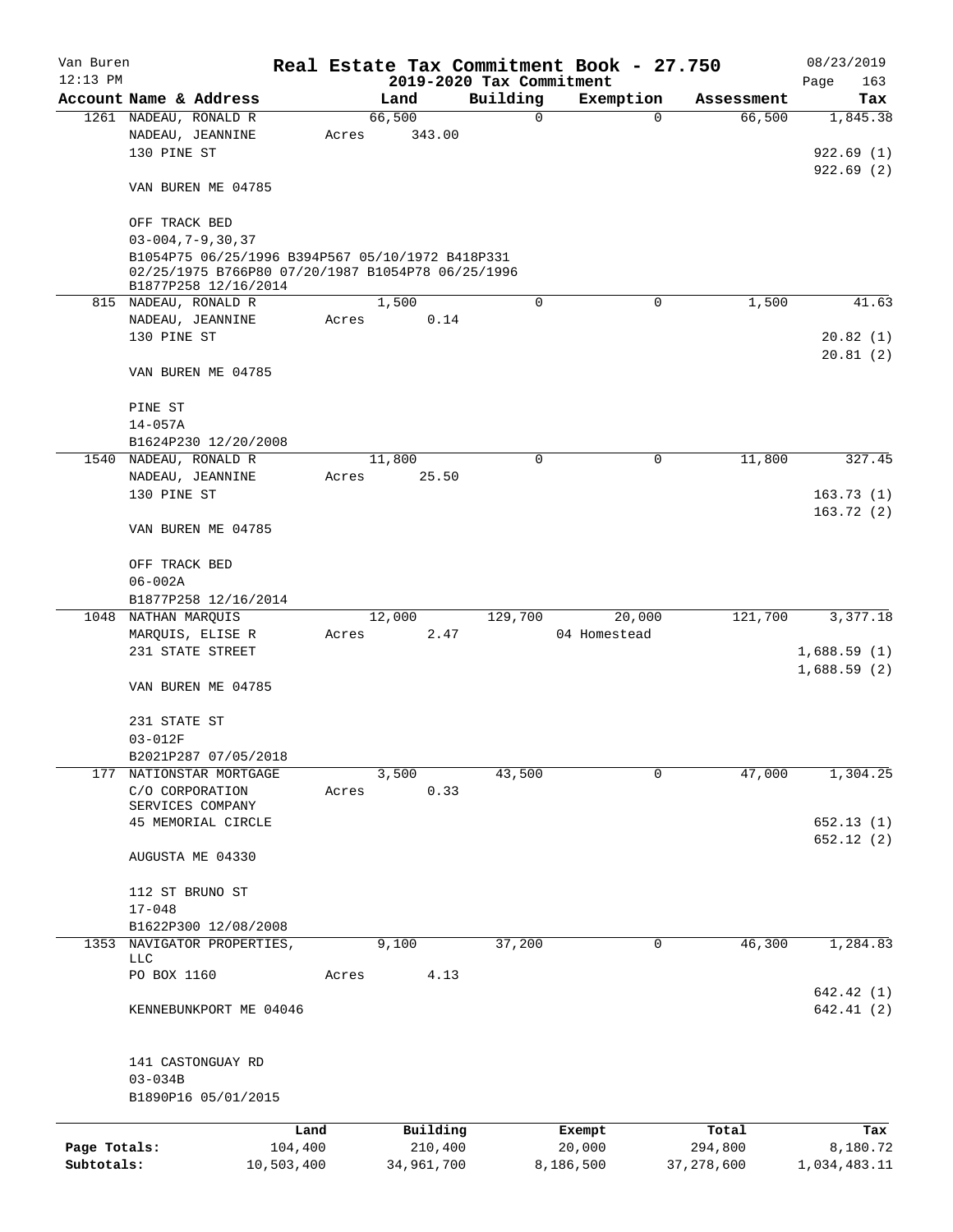| Van Buren<br>$12:13$ PM    |                                       |       |        |                       | 2019-2020 Tax Commitment | Real Estate Tax Commitment Book - 27.750 |                       | 08/23/2019<br>164<br>Page    |
|----------------------------|---------------------------------------|-------|--------|-----------------------|--------------------------|------------------------------------------|-----------------------|------------------------------|
|                            | Account Name & Address                |       | Land   |                       | Building                 | Exemption                                | Assessment            | Tax                          |
|                            | 1010 NEW BRUNSWICK ELECTRIC<br>POWER  |       | 87,500 |                       | 0                        | $\Omega$                                 | 87,500                | 2,428.13                     |
|                            | REAL ESTATE DEPARTMENT<br>PO BOX 2000 |       |        |                       |                          |                                          |                       | 1, 214.07(1)<br>1,214.06(2)  |
|                            | FREDERICTON NB E3B4X                  |       |        |                       |                          |                                          |                       |                              |
|                            | HAMLIN TOWN LINE<br>$01 - 000$        |       |        |                       |                          |                                          |                       |                              |
|                            | 1012 NORSTATE FEDERAL CREDIT<br>UNION |       | 21,200 |                       | 157,000                  | 0                                        | 178,200               | 4,945.05                     |
|                            | 78 FOX STREET                         | Acres |        | 1.82                  |                          |                                          |                       | 2,472.53(1)                  |
|                            | MADAWASKA ME 04756                    |       |        |                       |                          |                                          |                       | 2,472.52(2)                  |
|                            | 156 MAIN ST<br>$17 - 056$             |       |        |                       |                          |                                          |                       |                              |
| 629                        | NORSTATE FEDERAL CREDIT<br>UNION      |       | 2,500  |                       | 36,600                   | 0                                        | 39,100                | 1,085.03                     |
|                            | 78 FOX STREET                         | Acres |        | 0.24                  |                          |                                          |                       | 542.52(1)                    |
|                            | MADAWASKA ME 04756                    |       |        |                       |                          |                                          |                       | 542.51(2)                    |
|                            | 108 HARRISON ST<br>$18 - 018$         |       |        |                       |                          |                                          |                       |                              |
|                            | B2039P231 11/15/2018                  |       |        |                       |                          |                                          |                       |                              |
|                            | 440 NORTH COUNTRY<br>INVESTMENTS, LLC |       | 7,800  |                       | 84,300                   | 0                                        | 92,100                | 2,555.78                     |
|                            | PO BOX 296                            | Acres |        | 0.39                  |                          |                                          |                       | 1, 277.89(1)                 |
|                            | CARIBOU ME 04736                      |       |        |                       |                          |                                          |                       | 1, 277.89(2)                 |
|                            | 72 MAIN ST                            |       |        |                       |                          |                                          |                       |                              |
|                            | $15 - 093$<br>B1834P240 10/31/2013    |       |        |                       |                          |                                          |                       |                              |
|                            | 1013 NORTHERN AROOSTOOK<br>ASSOCIATES |       | 50,200 |                       | 420,900                  | 0                                        | 471,100               | 13,073.03                    |
|                            | LIBERTY MGT GROUP INC                 | Acres |        | 2.51                  |                          |                                          |                       |                              |
|                            | 15 SHAKER RD                          |       |        |                       |                          |                                          |                       | 6, 536.52(1)<br>6, 536.51(2) |
|                            | GRAY ME 04039 9435                    |       |        |                       |                          |                                          |                       |                              |
|                            | 1 MAIN ST                             |       |        |                       |                          |                                          |                       |                              |
|                            | $13 - 001A$<br>B610P228 10/27/1983    |       |        |                       |                          |                                          |                       |                              |
|                            | 491 NORTHERN FINANCIAL HOME           |       | 3,400  |                       | 30,900                   | 0                                        | 34,300                | 951.83                       |
|                            | MORTGAGE CORP                         |       |        |                       |                          |                                          |                       |                              |
|                            | PO BOX 1461                           | Acres |        | 0.32                  |                          |                                          |                       | 475.92 (1)                   |
|                            | BUZZARDS BAY MA 02532                 |       |        |                       |                          |                                          |                       | 475.91(2)                    |
|                            | 13 MAIN ST                            |       |        |                       |                          |                                          |                       |                              |
|                            | $13 - 003$                            |       |        |                       |                          |                                          |                       |                              |
|                            | B1975P225 05/18/2017                  |       |        |                       |                          |                                          |                       |                              |
|                            | Land                                  |       |        | Building              |                          | Exempt                                   | Total                 | Tax                          |
| Page Totals:<br>Subtotals: | 172,600<br>10,676,000                 |       |        | 729,700<br>35,691,400 |                          | 0<br>8,186,500                           | 902,300<br>38,180,900 | 25,038.85<br>1,059,521.96    |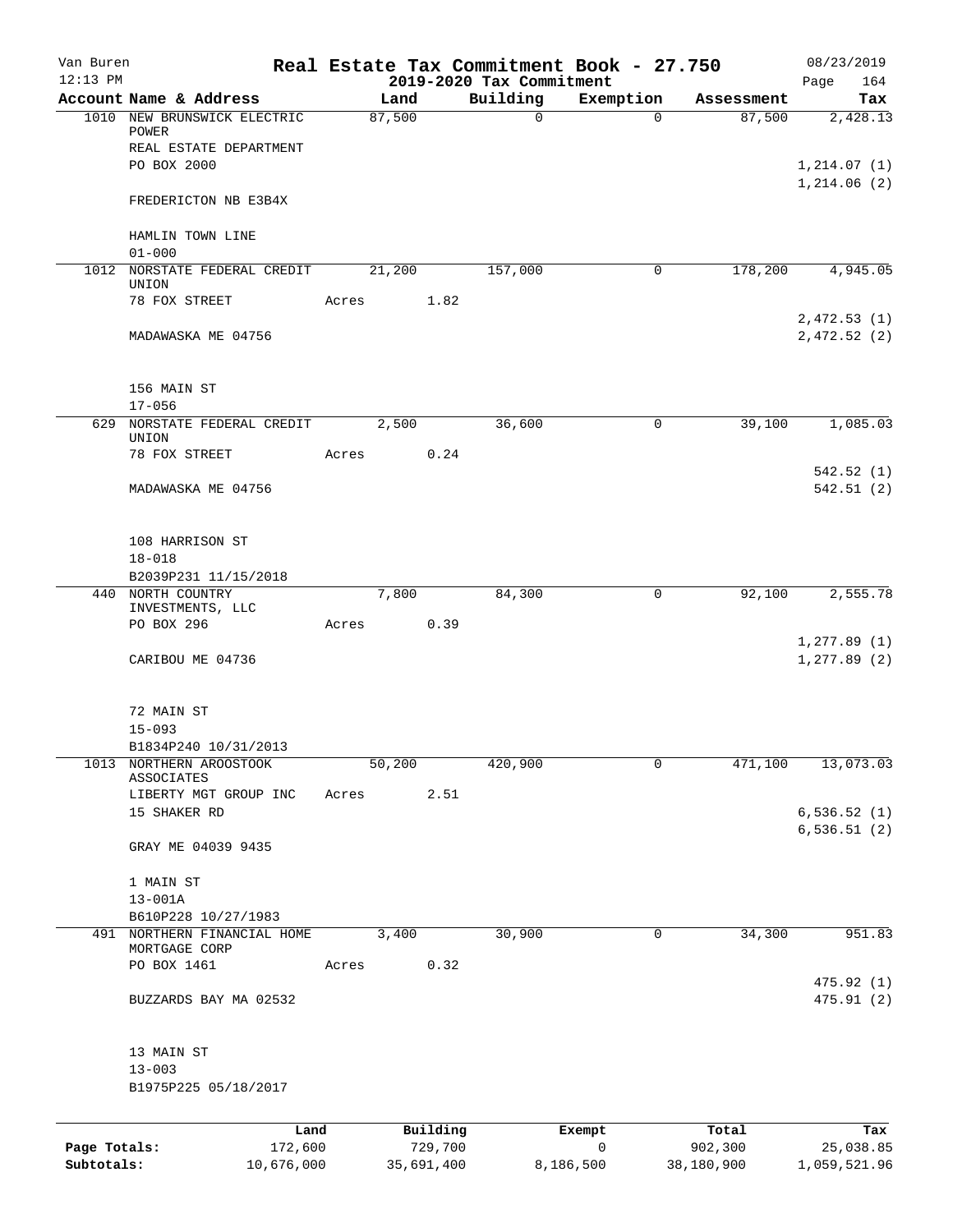| Van Buren<br>$12:13$ PM |                                                           |       |            |          |                                      | Real Estate Tax Commitment Book - 27.750 |              | 08/23/2019             |
|-------------------------|-----------------------------------------------------------|-------|------------|----------|--------------------------------------|------------------------------------------|--------------|------------------------|
|                         | Account Name & Address                                    |       | Land       |          | 2019-2020 Tax Commitment<br>Building | Exemption                                | Assessment   | Page<br>165<br>Tax     |
|                         | 573 NORTHERN FINANCIAL HOME                               |       | 2,500      |          | 30,900                               | $\Omega$                                 | 33,400       | 926.85                 |
|                         | MORTGAGE CORP                                             |       |            |          |                                      |                                          |              |                        |
|                         | PO BOX 1461                                               | Acres |            | 0.24     |                                      |                                          |              |                        |
|                         |                                                           |       |            |          |                                      |                                          |              | 463.43(1)              |
|                         | BUZZARDS BAY MA 02532                                     |       |            |          |                                      |                                          |              | 463.42(2)              |
|                         | 108 PINE ST                                               |       |            |          |                                      |                                          |              |                        |
|                         | $14 - 071A$                                               |       |            |          |                                      |                                          |              |                        |
|                         | B1941P337 07/22/2016                                      |       |            |          |                                      |                                          |              |                        |
|                         | 214 NORTHERN FINANCIAL HOME                               |       | 2,300      |          | 26,200                               | 0                                        | 28,500       | 790.88                 |
|                         | MORTGAGE CORP.<br>PO BOX 1461                             | Acres |            | 0.22     |                                      |                                          |              |                        |
|                         |                                                           |       |            |          |                                      |                                          |              | 395.44(1)              |
|                         | BUZZARDS BAY MA 02532                                     |       |            |          |                                      |                                          |              | 395.44(2)              |
|                         | 198 MAIN ST                                               |       |            |          |                                      |                                          |              |                        |
|                         | $18 - 098$                                                |       |            |          |                                      |                                          |              |                        |
|                         | B1965P300 02/17/2017                                      |       |            |          |                                      |                                          |              |                        |
|                         | 1506 NORTHERN FINANCIAL HOME                              |       | 2,700      |          | $\Omega$                             | 0                                        | 2,700        | 74.93                  |
|                         | MORTGAGE CORP.<br>PO BOX 1461                             |       |            |          |                                      |                                          |              |                        |
|                         | BUZZARDS BAY MA 02532                                     |       |            |          |                                      |                                          |              | 37.47(1)<br>37.46(2)   |
|                         |                                                           |       |            |          |                                      |                                          |              |                        |
|                         | Behind Gregg Sirois                                       |       |            |          |                                      |                                          |              |                        |
|                         | $21 - 040A$                                               |       |            |          |                                      |                                          |              |                        |
|                         | B1952P158 10/20/2016                                      |       |            |          |                                      |                                          |              |                        |
|                         | 1015 NORTHERN NEW ENGLAND<br>TELEPHONE OPERATIONS,<br>LLC |       | 4,000      |          | 40,400                               | 0                                        | 44,400       | 1,232.10               |
|                         | 770 ELM ST                                                | Acres |            | 0.20     |                                      |                                          |              |                        |
|                         |                                                           |       |            |          |                                      |                                          |              | 616.05(1)              |
|                         | MANCHESTER NH 03101                                       |       |            |          |                                      |                                          |              | 616.05(2)              |
|                         | 102 ST JOHN AVE                                           |       |            |          |                                      |                                          |              |                        |
|                         | $15 - 072$                                                |       |            |          |                                      |                                          |              |                        |
|                         | B1590P162                                                 |       |            |          |                                      |                                          |              |                        |
|                         | 1528 NORTHERN STORAGE, INC.                               |       | 22,400     |          | 0                                    | 0                                        | 22,400       | 621.60                 |
|                         | PO BOX 1448                                               | Acres |            | 2.60     |                                      |                                          |              |                        |
|                         | CARIBOU ME 04736                                          |       |            |          |                                      |                                          |              | 310.80(1)<br>310.80(2) |
|                         |                                                           |       |            |          |                                      |                                          |              |                        |
|                         | <b>MAIN ST</b>                                            |       |            |          |                                      |                                          |              |                        |
|                         | $13 - 041$                                                |       |            |          |                                      |                                          |              |                        |
|                         | B2013P230 04/26/2018                                      |       |            |          |                                      |                                          |              |                        |
|                         | 1404 NUNEZ, ANNA K                                        |       | 4,100      |          | 66,600                               | 20,000                                   | 50,700       | 1,406.93               |
|                         | 108 CENTER STREET                                         | Acres |            | 0.39     |                                      | 04 Homestead                             |              | 703.47(1)              |
|                         | VAN BUREN ME 04785                                        |       |            |          |                                      |                                          |              | 703.46(2)              |
|                         | 108 CENTER ST                                             |       |            |          |                                      |                                          |              |                        |
|                         | $16 - 056$                                                |       |            |          |                                      |                                          |              |                        |
|                         | B1743P113 11/23/2011                                      |       |            |          |                                      |                                          |              |                        |
|                         | Land                                                      |       |            | Building |                                      | Exempt                                   | Total        | Tax                    |
| Page Totals:            | 38,000                                                    |       |            | 164,100  |                                      | 20,000                                   | 182,100      | 5,053.29               |
| Subtotals:              | 10,714,000                                                |       | 35,855,500 |          |                                      | 8,206,500                                | 38, 363, 000 | 1,064,575.25           |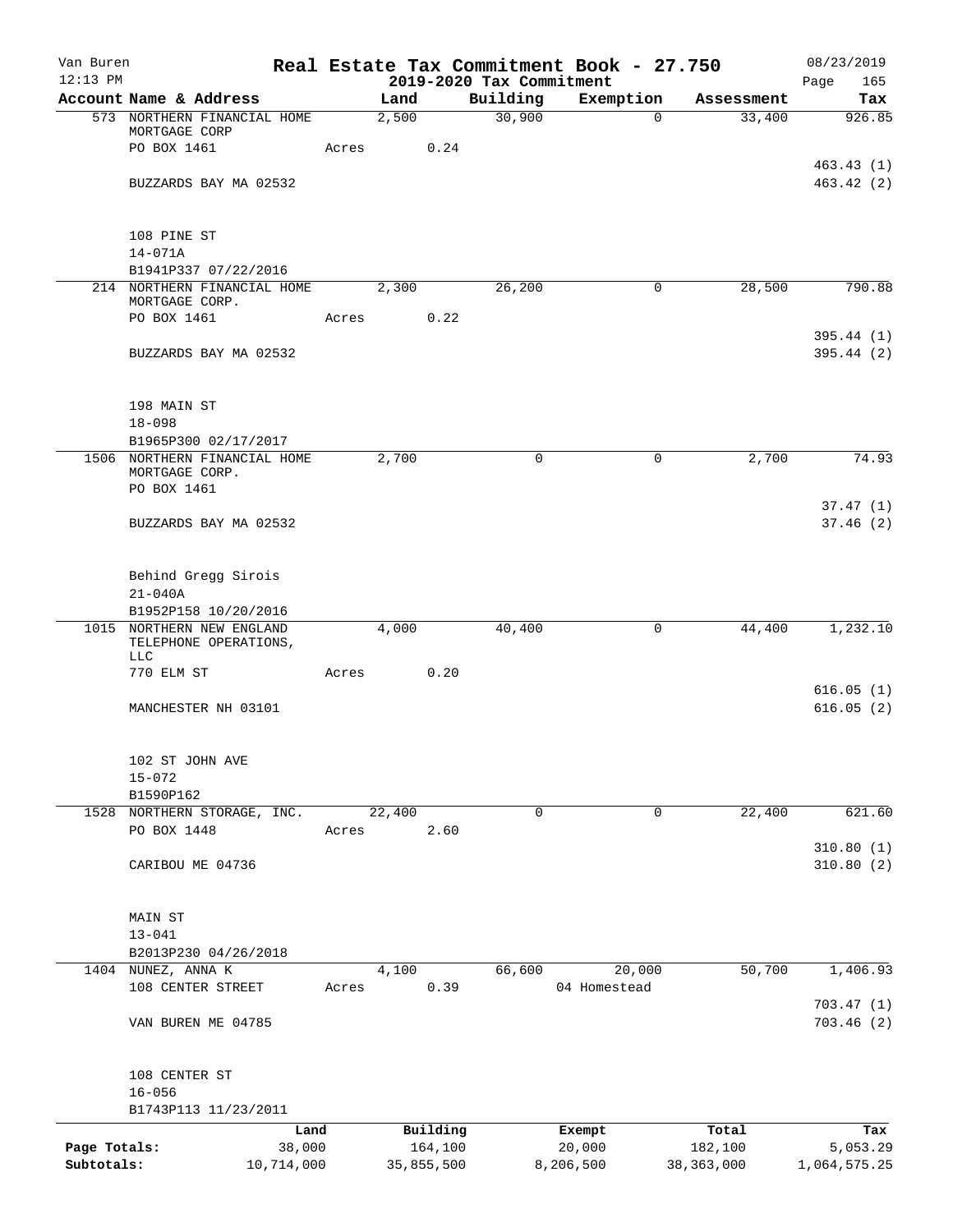| Van Buren<br>$12:13$ PM |                                                   |       |        | 2019-2020 Tax Commitment | Real Estate Tax Commitment Book - 27.750 |            | 08/23/2019<br>166<br>Page  |
|-------------------------|---------------------------------------------------|-------|--------|--------------------------|------------------------------------------|------------|----------------------------|
|                         | Account Name & Address                            |       | Land   | Building                 | Exemption                                | Assessment | Tax                        |
|                         | 425 OCZKOWSKI, PATRICIA A                         |       | 1,900  | 54,800                   | 26,000                                   | 30,700     | 851.93                     |
|                         | 103 ROOSEVELT AVENUE                              | Acres | 0.18   |                          | 04 Homestead<br>03 Veteran (Non-Maine    |            | 425.97(1)                  |
|                         |                                                   |       |        |                          | Enlisted)                                |            |                            |
|                         | VAN BUREN ME 04785                                |       |        |                          |                                          |            | 425.96(2)                  |
|                         | 103 ROOSEVELT AVE<br>$14 - 048$                   |       |        |                          |                                          |            |                            |
|                         | B1914P49 10/30/2015                               |       |        |                          |                                          |            |                            |
|                         | 1016 O'HARE, FRANCIS                              |       | 25,400 | $\Omega$                 | 20,000                                   | 5,400      | 149.85                     |
|                         | P O BOX 24                                        | Acres | 41.00  |                          | 04 Homestead                             |            |                            |
|                         | VAN BUREN ME 04785                                |       |        |                          |                                          |            | 74.93(1)<br>74.92(2)       |
|                         | 236 ST MARY'S BROOK RD<br>$02 - 003A$<br>B601P129 |       |        |                          |                                          |            |                            |
|                         | 1018 O'NEIL, KAREN                                |       | 2,800  | 37,100                   | 20,000                                   | 19,900     | 552.23                     |
|                         | 111 FULTON STREET                                 | Acres | 0.27   |                          | 04 Homestead                             |            |                            |
|                         |                                                   |       |        |                          |                                          |            | 276.12(1)                  |
|                         | VAN BUREN ME 04785                                |       |        |                          |                                          |            | 276.11(2)                  |
|                         | 111 FULTON ST<br>$20 - 003$                       |       |        |                          |                                          |            |                            |
|                         | B852P204                                          |       |        |                          |                                          |            |                            |
|                         | 1019 OPTO-DENT, INC                               |       | 3,800  | 68,400                   | 0                                        | 72,200     | $\overline{2,003.55}$      |
|                         | C/O CHARLES PLOURDE                               | Acres | 0.19   |                          |                                          |            |                            |
|                         | C/O CHARLES PLOURDE<br>PO BOX 300                 |       |        |                          |                                          |            | 1,001.78(1)<br>1,001.77(2) |
|                         | VAN BUREN ME 04785                                |       |        |                          |                                          |            |                            |
|                         |                                                   |       |        |                          |                                          |            |                            |
|                         | 67 MAIN ST                                        |       |        |                          |                                          |            |                            |
|                         | $15 - 020$                                        |       |        |                          |                                          |            |                            |
|                         | B1076P309 07/11/1997                              |       |        |                          |                                          |            |                            |
|                         | 1025 OUELLET, DONALDA                             |       | 3,500  | 39,400                   | 0                                        | 42,900     | 1,190.47                   |
|                         | 682 HAMLIN ROAD                                   | Acres | 0.33   |                          |                                          |            |                            |
|                         | HAMLIN ME 04785                                   |       |        |                          |                                          |            | 595.24(1)                  |
|                         |                                                   |       |        |                          |                                          |            | 595.23 (2)                 |
|                         | 118 ST BRUNO ST                                   |       |        |                          |                                          |            |                            |
|                         | $17 - 045$                                        |       |        |                          |                                          |            |                            |
|                         | B1942P195 07/27/2016                              |       |        |                          |                                          |            |                            |
|                         | 1027 OUELLET, DONALDA S                           |       | 1,200  | 10,900                   | 0                                        | 12,100     | 335.78                     |
|                         | 682 HAMLIN ROAD                                   | Acres | 0.11   |                          |                                          |            |                            |
|                         |                                                   |       |        |                          |                                          |            | 167.89(1)                  |
|                         | HAMLIN ME 04785                                   |       |        |                          |                                          |            | 167.89(2)                  |
|                         | 129 HIGH ST                                       |       |        |                          |                                          |            |                            |
|                         | $14 - 071C$                                       |       |        |                          |                                          |            |                            |
|                         | B1942P195 07/27/2016                              |       |        |                          |                                          |            |                            |
|                         |                                                   |       |        |                          |                                          |            |                            |
|                         |                                                   |       |        |                          |                                          |            |                            |
|                         |                                                   |       |        |                          |                                          |            |                            |

|              | Land       | Building   | Exempt    | Total      | Tax          |
|--------------|------------|------------|-----------|------------|--------------|
| Page Totals: | 38,600     | 210,600    | 66,000    | 183,200    | 5,083.81     |
| Subtotals:   | 10,752,600 | 36,066,100 | 8,272,500 | 38,546,200 | 1,069,659.06 |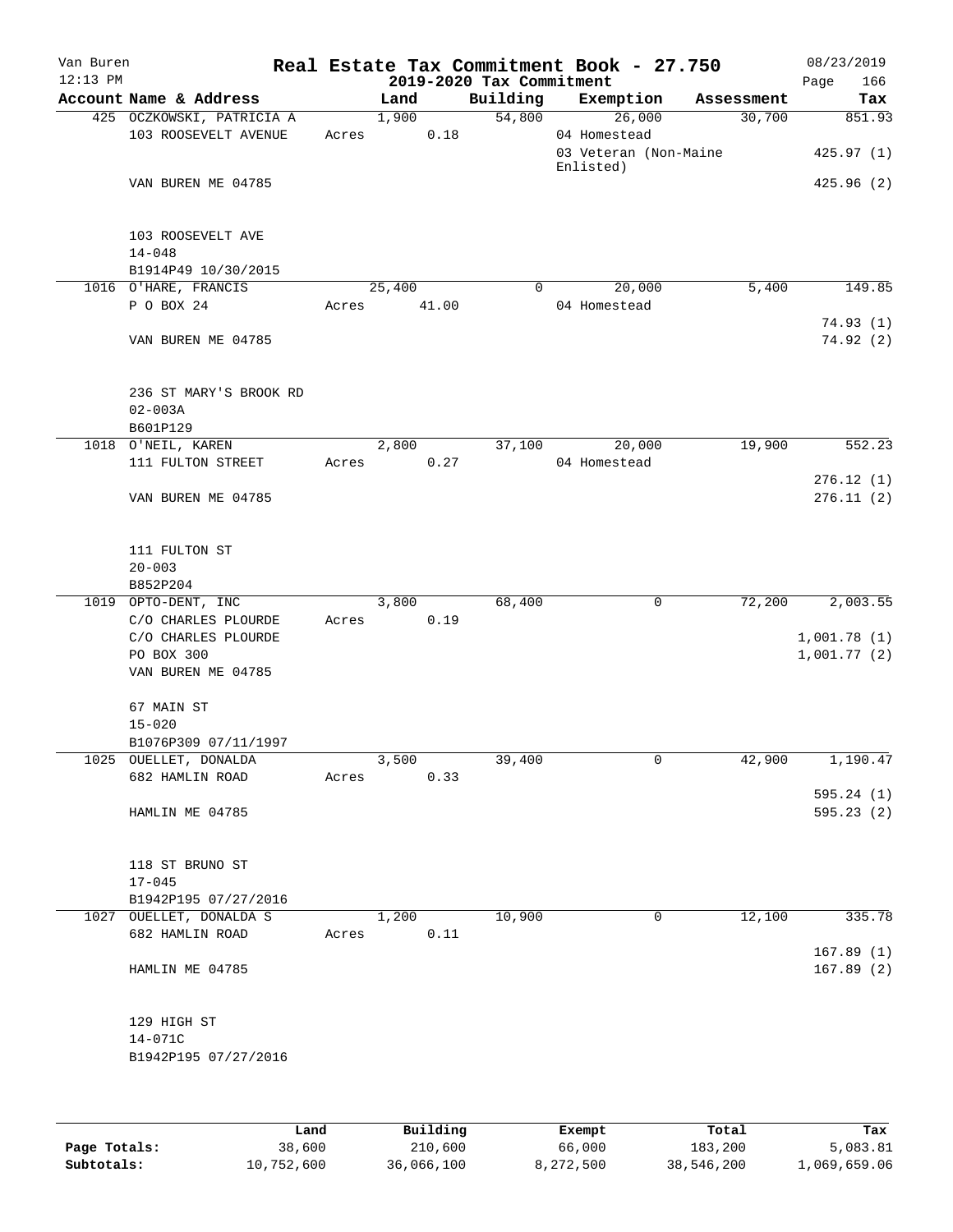| Van Buren<br>$12:13$ PM |                                               |       |       |      | 2019-2020 Tax Commitment | Real Estate Tax Commitment Book - 27.750 |            | 08/23/2019<br>Page<br>167 |
|-------------------------|-----------------------------------------------|-------|-------|------|--------------------------|------------------------------------------|------------|---------------------------|
|                         | Account Name & Address                        |       | Land  |      | Building                 | Exemption                                | Assessment | Tax                       |
|                         | 1028 OUELLET, DONALDA S                       |       | 2,800 |      | 21,800                   | $\Omega$                                 | 24,600     | 682.65                    |
|                         | 682 HAMLIN ROAD                               | Acres |       | 0.27 |                          |                                          |            |                           |
|                         |                                               |       |       |      |                          |                                          |            | 341.33 (1)                |
|                         | HAMLIN ME 04785                               |       |       |      |                          |                                          |            | 341.32(2)                 |
|                         | 570 MAIN ST                                   |       |       |      |                          |                                          |            |                           |
|                         | $24 - 012$                                    |       |       |      |                          |                                          |            |                           |
|                         | B1942P195 07/27/2016                          |       |       |      |                          |                                          |            |                           |
| 1029                    | OUELLET, DONALDA S                            |       | 3,200 |      | 29,500                   | 0                                        | 32,700     | 907.43                    |
|                         | 682 HAMLIN ROAD                               | Acres |       | 0.30 |                          |                                          |            |                           |
|                         |                                               |       |       |      |                          |                                          |            | 453.72 (1)                |
|                         | HAMLIN ME 04785                               |       |       |      |                          |                                          |            | 453.71 (2)                |
|                         | 150 MCKINLEY ST                               |       |       |      |                          |                                          |            |                           |
|                         | $14 - 038$                                    |       |       |      |                          |                                          |            |                           |
|                         | B1942P195 07/27/2016                          |       |       |      |                          |                                          |            |                           |
|                         | 1030 OUELLET, DONALDA S                       |       | 3,300 |      | 52,600                   | 0                                        | 55,900     | 1,551.23                  |
|                         | 682 HAMLIN ROAD                               | Acres |       | 0.31 |                          |                                          |            |                           |
|                         | HAMLIN ME 04785                               |       |       |      |                          |                                          |            | 775.62(1)<br>775.61(2)    |
|                         |                                               |       |       |      |                          |                                          |            |                           |
|                         | 192 LYNNE ST                                  |       |       |      |                          |                                          |            |                           |
|                         | $19 - 080$                                    |       |       |      |                          |                                          |            |                           |
|                         | B1942P195 07/27/2016                          |       |       |      |                          |                                          |            |                           |
|                         | 1020 OUELLET, DONALDA S<br>682 HAMLIN ROAD    | Acres | 2,100 | 0.20 | 52,200                   | 0                                        | 54,300     | 1,506.83                  |
|                         |                                               |       |       |      |                          |                                          |            | 753.42(1)                 |
|                         | HAMLIN ME 04785                               |       |       |      |                          |                                          |            | 753.41(2)                 |
|                         | 123 FULTON ST                                 |       |       |      |                          |                                          |            |                           |
|                         | $20 - 007$                                    |       |       |      |                          |                                          |            |                           |
|                         | B1942P195 07/27/2016                          |       |       |      |                          |                                          |            |                           |
|                         | 1021 OUELLET, DONALDA S                       |       | 3,600 |      | 30,800                   | 0                                        | 34,400     | 954.60                    |
|                         | 682 HAMLIN ROAD                               | Acres |       | 0.34 |                          |                                          |            |                           |
|                         |                                               |       |       |      |                          |                                          |            | 477.30(1)                 |
|                         | HAMLIN ME 04785                               |       |       |      |                          |                                          |            | 477.30 (2)                |
|                         | 317 MAIN ST                                   |       |       |      |                          |                                          |            |                           |
|                         | $20 - 049$                                    |       |       |      |                          |                                          |            |                           |
|                         | B1942P195 07/27/2016                          |       |       |      | $\Omega$                 |                                          |            |                           |
|                         | 1031 OUELLET, MITCHELL R<br>1484 AROOSTOOK RD | Acres | 2,400 | 0.12 |                          | 0                                        | 2,400      | 66.60                     |
|                         |                                               |       |       |      |                          |                                          |            | 33.30(1)                  |
|                         | WALLAGRASS ME 04781                           |       |       |      |                          |                                          |            | 33.30(2)                  |
|                         | 48 MAIN ST                                    |       |       |      |                          |                                          |            |                           |
|                         | $15 - 104$                                    |       |       |      |                          |                                          |            |                           |
|                         | B1672P252 03/17/2010 B1324P116                |       |       |      |                          |                                          |            |                           |
|                         |                                               |       |       |      |                          |                                          |            |                           |

|              | Land       | Building     | Exempt    | Total      | Tax          |
|--------------|------------|--------------|-----------|------------|--------------|
| Page Totals: | 17,400     | 186,900      |           | 204,300    | 5,669.34     |
| Subtotals:   | 10,770,000 | 36, 253, 000 | 8,272,500 | 38,750,500 | 1,075,328.40 |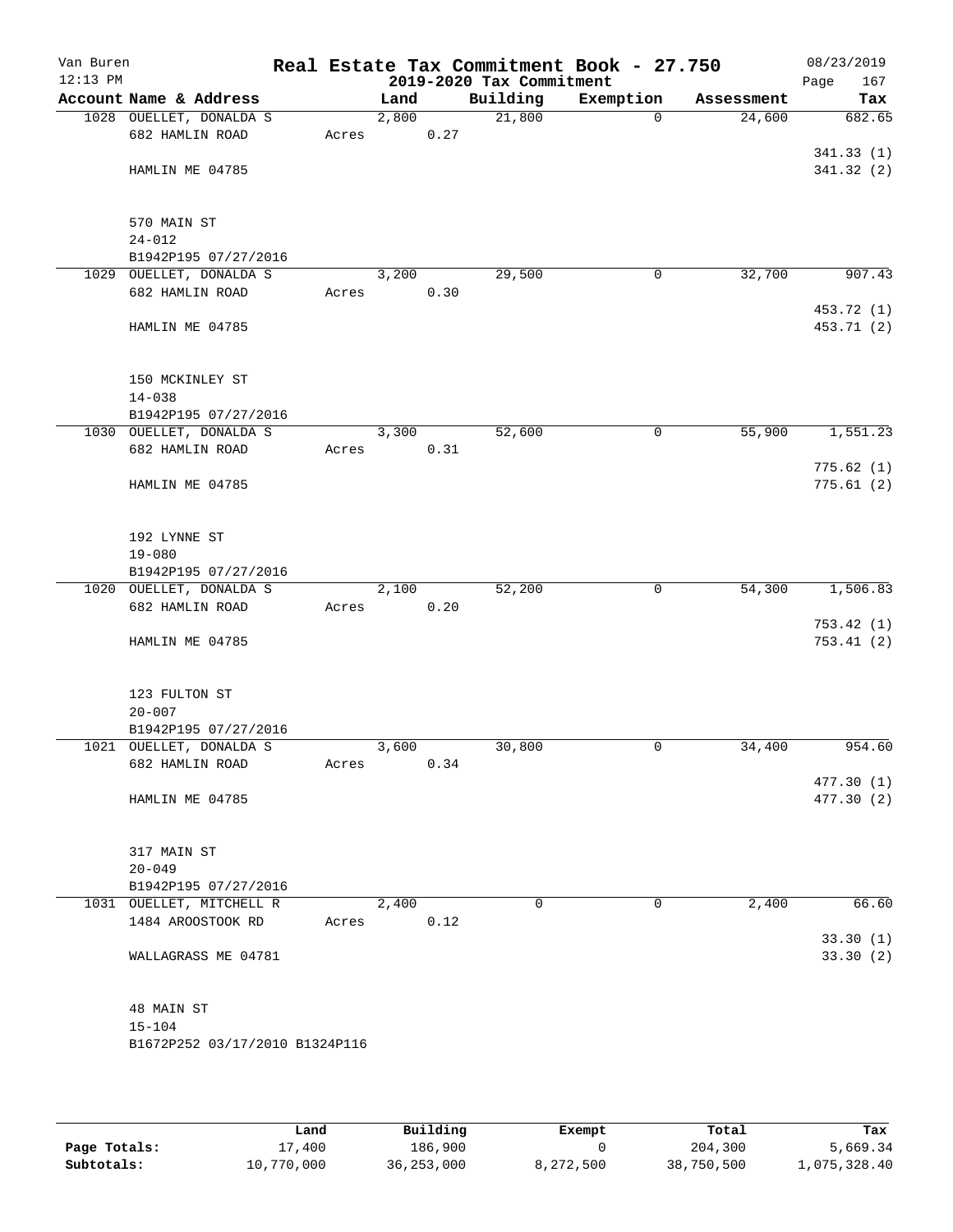| Van Buren<br>$12:13$ PM |                                     |       |        |      | 2019-2020 Tax Commitment | Real Estate Tax Commitment Book - 27.750 |            | 08/23/2019<br>Page<br>168 |
|-------------------------|-------------------------------------|-------|--------|------|--------------------------|------------------------------------------|------------|---------------------------|
|                         | Account Name & Address              |       | Land   |      | Building                 | Exemption                                | Assessment | Tax                       |
|                         | 1071 OUELLETTE RACHEL R             |       | 3,200  |      | 58,600                   | 20,000                                   | 41,800     | 1,159.95                  |
|                         | 109 COTE ST                         | Acres |        | 0.30 |                          | 04 Homestead                             |            |                           |
|                         |                                     |       |        |      |                          |                                          |            | 579.98(1)                 |
|                         | VAN BUREN ME 04785                  |       |        |      |                          |                                          |            | 579.97(2)                 |
|                         |                                     |       |        |      |                          |                                          |            |                           |
|                         |                                     |       |        |      |                          |                                          |            |                           |
|                         | 109 COTE ST                         |       |        |      |                          |                                          |            |                           |
|                         | $18 - 112$                          |       |        |      |                          |                                          |            |                           |
|                         | B289P128<br>1072 OUELLETTE ROBERT D |       | 10,500 |      | 72,800                   | 20,000                                   | 63,300     | 1,756.58                  |
|                         | OUELLETTE MARIE Y                   | Acres |        | 1.03 |                          | 04 Homestead                             |            |                           |
|                         | 141 TOWER DR                        |       |        |      |                          |                                          |            | 878.29(1)                 |
|                         |                                     |       |        |      |                          |                                          |            | 878.29 (2)                |
|                         | VAN BUREN ME 04785                  |       |        |      |                          |                                          |            |                           |
|                         |                                     |       |        |      |                          |                                          |            |                           |
|                         | 141 TOWER DR                        |       |        |      |                          |                                          |            |                           |
|                         | $12B-002$                           |       |        |      |                          |                                          |            |                           |
|                         | B603P313                            |       |        |      |                          |                                          |            |                           |
|                         | 1075 OUELLETTE RODNEY               |       | 4,400  |      | 58,100                   | 20,000                                   | 42,500     | 1,179.38                  |
|                         | OUELLETTE DIANE                     | Acres |        | 0.42 |                          | 04 Homestead                             |            |                           |
|                         | 133 CLOVERHILL DR                   |       |        |      |                          |                                          |            | 589.69(1)                 |
|                         |                                     |       |        |      |                          |                                          |            | 589.69(2)                 |
|                         | VAN BUREN ME 04785                  |       |        |      |                          |                                          |            |                           |
|                         |                                     |       |        |      |                          |                                          |            |                           |
|                         | 133 CLOVERHILL DR                   |       |        |      |                          |                                          |            |                           |
|                         | 18C-007                             |       |        |      |                          |                                          |            |                           |
|                         | B1571P349                           |       |        |      |                          |                                          |            |                           |
|                         | 1081 OUELLETTE SCOTT N              |       | 9,100  |      | 51,500                   | 20,000                                   | 40,600     | 1,126.65                  |
|                         | OUELLETTE BECKY L                   | Acres |        | 0.87 |                          | 04 Homestead                             |            |                           |
|                         | 110 POND RD                         |       |        |      |                          |                                          |            | 563.33(1)                 |
|                         |                                     |       |        |      |                          |                                          |            | 563.32(2)                 |
|                         | VAN BUREN ME 04785                  |       |        |      |                          |                                          |            |                           |
|                         | 110 POND RD                         |       |        |      |                          |                                          |            |                           |
|                         | $16 - 014$                          |       |        |      |                          |                                          |            |                           |
|                         | B1210P106                           |       |        |      |                          |                                          |            |                           |
|                         | 1082 OUELLETTE SCOTT P              |       | 2,500  |      | 7,900                    | 10,400                                   | 0          | 0.00                      |
|                         | 168 HIGH ST                         | Acres |        | 0.24 |                          | 04 Homestead                             |            |                           |
|                         |                                     |       |        |      |                          |                                          |            |                           |
|                         | VAN BUREN ME 04785                  |       |        |      |                          |                                          |            |                           |
|                         |                                     |       |        |      |                          |                                          |            |                           |
|                         |                                     |       |        |      |                          |                                          |            |                           |
|                         | 168 HIGH ST                         |       |        |      |                          |                                          |            |                           |
|                         | $14 - 088$                          |       |        |      |                          |                                          |            |                           |
|                         | B1251P318                           |       |        |      |                          |                                          |            |                           |
|                         | 1034 OUELLETTE, ARMAND L JR         |       | 8,700  |      | 51,600                   | 20,000                                   | 40,300     | 1,118.33                  |
|                         | PO BOX 101                          | Acres |        | 0.83 |                          | 04 Homestead                             |            |                           |
|                         | VAN BUREN ME 04785                  |       |        |      |                          |                                          |            | 559.17(1)<br>559.16(2)    |
|                         |                                     |       |        |      |                          |                                          |            |                           |
|                         |                                     |       |        |      |                          |                                          |            |                           |
|                         | 162 STATE ST                        |       |        |      |                          |                                          |            |                           |
|                         | 12A-022                             |       |        |      |                          |                                          |            |                           |
|                         | B1178P247                           |       |        |      |                          |                                          |            |                           |
|                         |                                     |       |        |      |                          |                                          |            |                           |
|                         |                                     |       |        |      |                          |                                          |            |                           |
|                         |                                     |       |        |      |                          |                                          |            |                           |

|              | Land       | Building   | Exempt    | Total      | Tax          |
|--------------|------------|------------|-----------|------------|--------------|
| Page Totals: | 38,400     | 300,500    | 110,400   | 228,500    | 6,340.89     |
| Subtotals:   | 10,808,400 | 36,553,500 | 8,382,900 | 38,979,000 | 1,081,669.29 |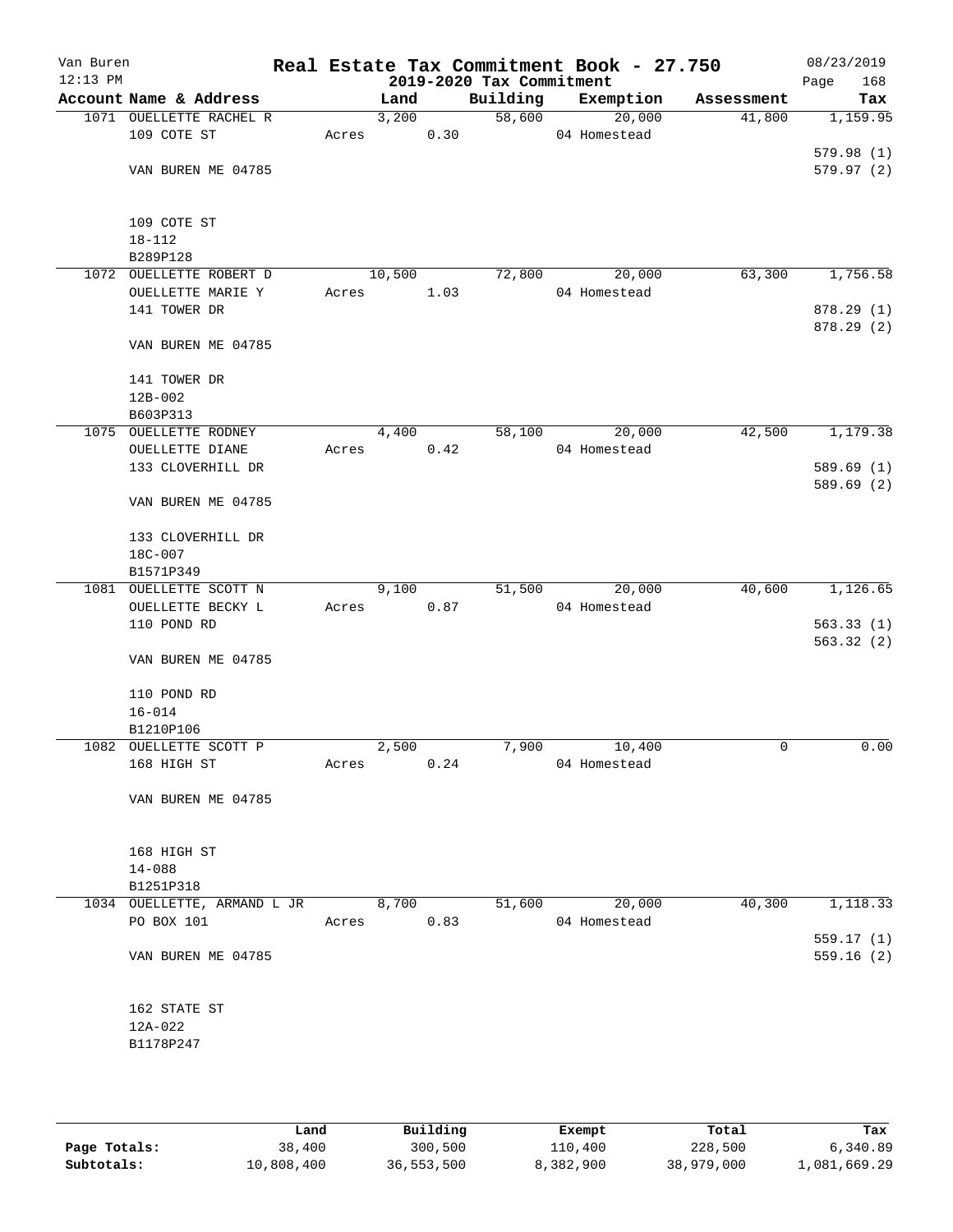| Van Buren<br>$12:13$ PM |                           |       |        |      | 2019-2020 Tax Commitment | Real Estate Tax Commitment Book - 27.750 |            | 08/23/2019<br>169 |
|-------------------------|---------------------------|-------|--------|------|--------------------------|------------------------------------------|------------|-------------------|
|                         | Account Name & Address    |       | Land   |      | Building                 | Exemption                                | Assessment | Page<br>Tax       |
|                         | 1037 OUELLETTE, CHARLES   |       | 4,600  |      | 69,000                   | $\Omega$                                 | 73,600     | 2,042.40          |
|                         | OUELLETTE, VELMA          | Acres |        | 0.23 |                          |                                          |            |                   |
|                         | 44 MAIN STREET STE 101    |       |        |      |                          |                                          |            | 1,021.20(1)       |
|                         |                           |       |        |      |                          |                                          |            | 1,021.20(2)       |
|                         | VAN BUREN ME 04785        |       |        |      |                          |                                          |            |                   |
|                         |                           |       |        |      |                          |                                          |            |                   |
|                         | 44 MAIN ST                |       |        |      |                          |                                          |            |                   |
|                         | $15 - 106$                |       |        |      |                          |                                          |            |                   |
|                         | B1343P186                 |       |        |      |                          |                                          |            |                   |
|                         | 1087 OUELLETTE, CHARLES   |       | 2,200  |      | 12,600                   | 0                                        | 14,800     | 410.70            |
|                         | OUELLETTE, VELMA          | Acres |        | 0.21 |                          |                                          |            |                   |
|                         | 44 MAIN STREET STE 101    |       |        |      |                          |                                          |            | 205.35(1)         |
|                         |                           |       |        |      |                          |                                          |            | 205.35(2)         |
|                         | VAN BUREN ME 04785        |       |        |      |                          |                                          |            |                   |
|                         |                           |       |        |      |                          |                                          |            |                   |
|                         | 105 ST JOHN AVE           |       |        |      |                          |                                          |            |                   |
|                         | $15 - 074$                |       |        |      |                          |                                          |            |                   |
|                         | B1490P331 04/06/2006      |       |        |      |                          |                                          |            |                   |
|                         | 1038 OUELLETTE, CHARLES G |       | 10,400 |      | 47,600                   | 0                                        | 58,000     | 1,609.50          |
|                         | OUELLETTE, VELMA A        |       | Acres  | 0.52 |                          |                                          |            |                   |
|                         | 44 MAIN STREET STE 101    |       |        |      |                          |                                          |            | 804.75 (1)        |
|                         |                           |       |        |      |                          |                                          |            | 804.75 (2)        |
|                         | VAN BUREN ME 04785        |       |        |      |                          |                                          |            |                   |
|                         |                           |       |        |      |                          |                                          |            |                   |
|                         | 236 MAIN ST               |       |        |      |                          |                                          |            |                   |
|                         | $18 - 070A$<br>B988P176   |       |        |      |                          |                                          |            |                   |
|                         | 1039 OUELLETTE, CHARLES G |       | 12,900 |      | 77,400                   | 20,000                                   | 70,300     | 1,950.83          |
|                         | OUELLETTE, VELMA A        | Acres |        | 2.00 |                          | 04 Homestead                             |            |                   |
|                         | 44 MAIN STREET STE 101    |       |        |      |                          |                                          |            | 975.42(1)         |
|                         |                           |       |        |      |                          |                                          |            | 975.41(2)         |
|                         | VAN BUREN ME 04785        |       |        |      |                          |                                          |            |                   |
|                         |                           |       |        |      |                          |                                          |            |                   |
|                         | 330 STATE ST              |       |        |      |                          |                                          |            |                   |
|                         | $03 - 022$                |       |        |      |                          |                                          |            |                   |
|                         | B725P65                   |       |        |      |                          |                                          |            |                   |
|                         | 1042 OUELLETTE, DANIEL JR |       | 11,000 |      | 63,800                   | 20,000                                   | 54,800     | 1,520.70          |
|                         | OUELLETTE, BRENDA E       | Acres |        | 1.47 |                          | 04 Homestead                             |            |                   |
|                         | 142 STATE STREET          |       |        |      |                          |                                          |            | 760.35(1)         |
|                         |                           |       |        |      |                          |                                          |            | 760.35(2)         |
|                         | VAN BUREN ME 04785        |       |        |      |                          |                                          |            |                   |
|                         |                           |       |        |      |                          |                                          |            |                   |
|                         | 142 STATE ST              |       |        |      |                          |                                          |            |                   |
|                         | $12A-026$                 |       |        |      |                          |                                          |            |                   |
|                         | B1055P98                  |       |        |      |                          |                                          |            |                   |
|                         | 1043 OUELLETTE, DONALD L  |       | 8,200  |      | 42,500                   | 20,000                                   | 30,700     | 851.93            |
|                         | OUELLETTE, CARMEN         | Acres |        | 0.78 |                          | 04 Homestead                             |            |                   |
|                         | 156 HIGH STREET           |       |        |      |                          |                                          |            | 425.97 (1)        |
|                         |                           |       |        |      |                          |                                          |            | 425.96(2)         |
|                         | VAN BUREN ME 04785        |       |        |      |                          |                                          |            |                   |
|                         | 156 HIGH ST               |       |        |      |                          |                                          |            |                   |
|                         | $14 - 098$                |       |        |      |                          |                                          |            |                   |
|                         | B450P255                  |       |        |      |                          |                                          |            |                   |
|                         |                           |       |        |      |                          |                                          |            |                   |
|                         |                           |       |        |      |                          |                                          |            |                   |
|                         |                           |       |        |      |                          |                                          |            |                   |

|              | Land       | Building   | Exempt    | Total      | Tax          |
|--------------|------------|------------|-----------|------------|--------------|
| Page Totals: | 49,300     | 312,900    | 60,000    | 302,200    | 8,386.06     |
| Subtotals:   | 10,857,700 | 36,866,400 | 8,442,900 | 39,281,200 | L,090,055.35 |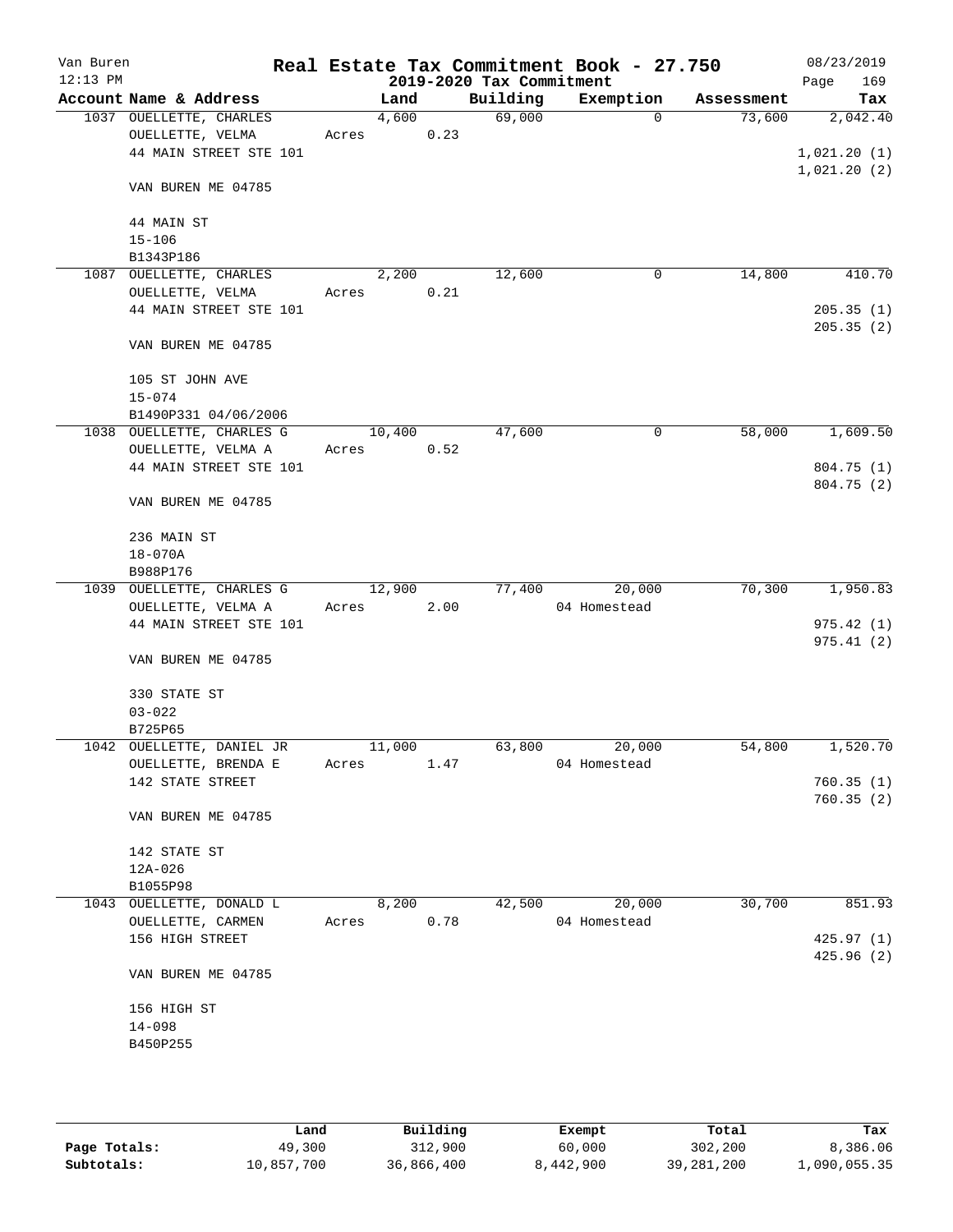| Van Buren<br>$12:13$ PM |                                                                  |       |                     |          | 2019-2020 Tax Commitment | Real Estate Tax Commitment Book - 27.750 |            | 08/23/2019<br>170<br>Page |
|-------------------------|------------------------------------------------------------------|-------|---------------------|----------|--------------------------|------------------------------------------|------------|---------------------------|
|                         | Account Name & Address                                           |       | Land                |          | Building                 | Exemption                                | Assessment | Tax                       |
|                         | 1045 OUELLETTE, GARY S<br>OUELLETTE, LINDA M<br>156 STATE STREET |       | 6,900<br>Acres 0.66 |          | 30,700                   | 20,000<br>04 Homestead                   | 17,600     | 488.40<br>244.20 (1)      |
|                         | VAN BUREN ME 04785                                               |       |                     |          |                          |                                          |            | 244.20(2)                 |
|                         | 156 STATE ST<br>12A-023                                          |       |                     |          |                          |                                          |            |                           |
|                         | B960P272                                                         |       |                     |          |                          |                                          |            |                           |
|                         | 1047 OUELLETTE, GLORIA J                                         |       | 5,500               |          | 17,400                   | 0                                        | 22,900     | 635.48                    |
|                         | PO BOX 142                                                       |       | Acres 0.52          |          |                          |                                          |            |                           |
|                         | VAN BUREN ME 04785                                               |       |                     |          |                          |                                          |            | 317.74(1)<br>317.74(2)    |
|                         | 141 MARION DR<br>18B-013                                         |       |                     |          |                          |                                          |            |                           |
|                         | B1912P24 10/09/2015 B1907P274 09/08/2015 B718P107<br>08/03/1987  |       |                     |          |                          |                                          |            |                           |
|                         | 1046 OUELLETTE, GORDON D.<br>(LIFE ESTATE)                       |       | 3,500               |          | 52,300                   | 30,000                                   | 25,800     | 715.95                    |
|                         | OUELLETTE, KENNETH C Acres 0.33                                  |       |                     |          |                          | 04 Homestead                             |            |                           |
|                         | 75 LAPLANTE RD                                                   |       |                     |          |                          | 25 Blind<br>02 Veteran                   |            | 357.98(1)<br>357.97(2)    |
|                         | CYR PLANTATION ME 04785                                          |       |                     |          |                          |                                          |            |                           |
|                         | 140 MARION DR                                                    |       |                     |          |                          |                                          |            |                           |
|                         | 18B-014                                                          |       |                     |          |                          |                                          |            |                           |
|                         | B1923P314 02/26/2016                                             |       |                     |          |                          |                                          |            |                           |
|                         | 900 OUELLETTE, JACOB<br>109 ST FRANCIS STREET                    |       | 2,600<br>Acres 0.25 |          |                          | 64,800<br>20,000<br>04 Homestead         | 47,400     | 1,315.35                  |
|                         | VAN BUREN ME 04785                                               |       |                     |          |                          |                                          |            | 657.68 (1)<br>657.67 (2)  |
|                         |                                                                  |       |                     |          |                          |                                          |            |                           |
|                         | 109 ST FRANCIS ST<br>$13 - 029$                                  |       |                     |          |                          |                                          |            |                           |
|                         | B1693P270 08/26/2010 B1387P296                                   |       |                     |          |                          |                                          |            |                           |
|                         | 808 OUELLETTE, JASON L                                           |       | 3,600               |          | 57,100                   | 20,000                                   | 40,700     | 1,129.43                  |
|                         | OUELLETTE, LILLIAN L<br>181 LYNNE STREET                         | Acres |                     | 0.34     |                          | 04 Homestead                             |            | 564.72 (1)                |
|                         |                                                                  |       |                     |          |                          |                                          |            | 564.71(2)                 |
|                         | VAN BUREN ME 04785                                               |       |                     |          |                          |                                          |            |                           |
|                         | 181 LYNNE ST                                                     |       |                     |          |                          |                                          |            |                           |
|                         | $19 - 069$<br>B1933P248 05/20/2016                               |       |                     |          |                          |                                          |            |                           |
|                         | 546 OUELLETTE, JERRY L                                           |       | 1,600               |          | 50,300                   | $\mathbf 0$                              | 51,900     | 1,440.23                  |
|                         | 54 CENTRAL AVENUE                                                | Acres |                     | 0.15     |                          |                                          |            |                           |
|                         |                                                                  |       |                     |          |                          |                                          |            | 720.12(1)                 |
|                         | WATERVILLE ME 04901                                              |       |                     |          |                          |                                          |            | 720.11(2)                 |
|                         | 108 ROOSEVELT AVE                                                |       |                     |          |                          |                                          |            |                           |
|                         | $14 - 137$                                                       |       |                     |          |                          |                                          |            |                           |
|                         | B1059P116                                                        |       |                     |          |                          |                                          |            |                           |
|                         | Land                                                             |       |                     | Building |                          | Exempt                                   | Total      | Tax                       |

|              | Land       | Building   | Exempt    | тосат      | тах          |
|--------------|------------|------------|-----------|------------|--------------|
| Page Totals: | 23,700     | 272,600    | 90,000    | 206,300    | 5,724.84     |
| Subtotals:   | 10,881,400 | 37,139,000 | 8,532,900 | 39,487,500 | 1,095,780.19 |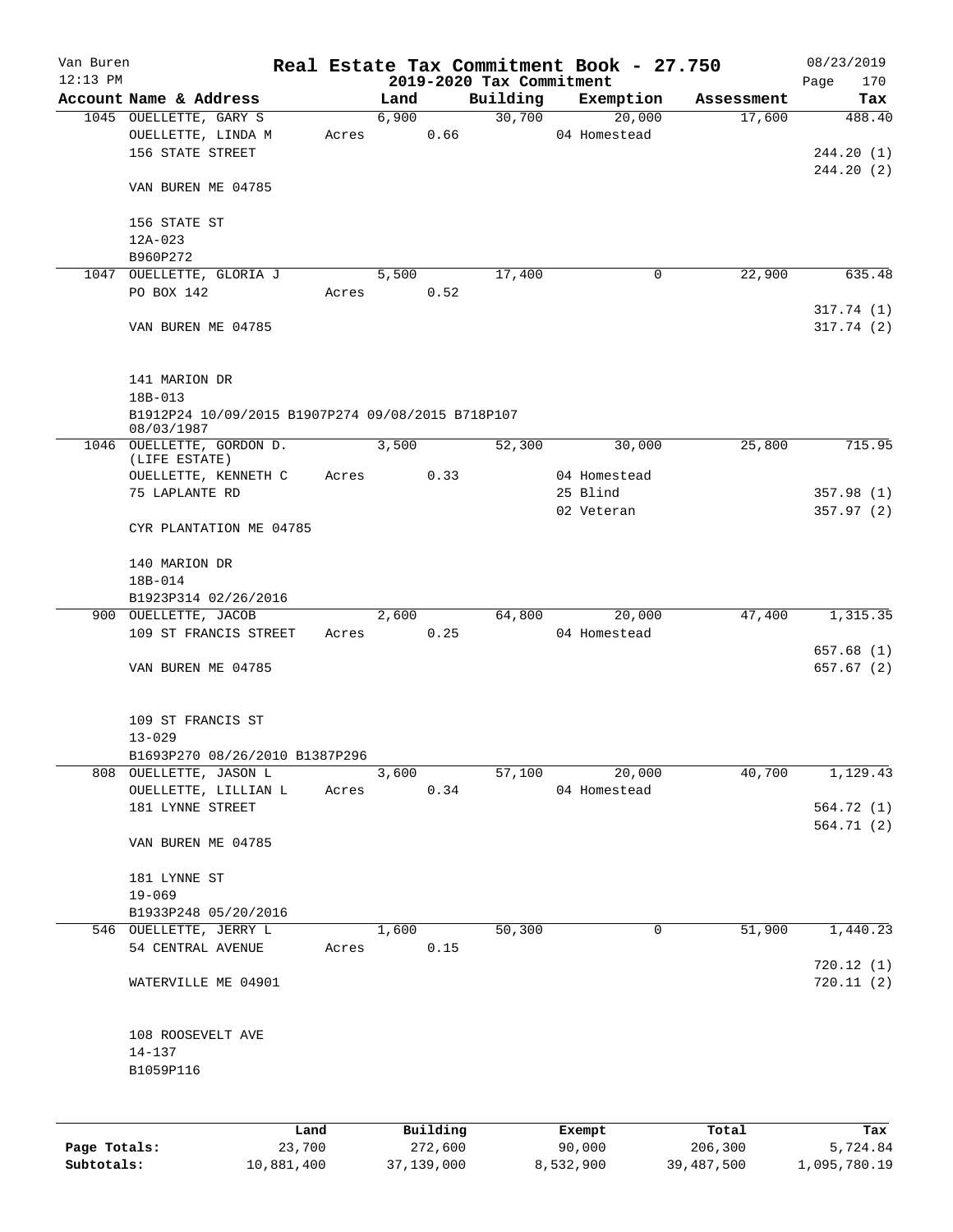| Van Buren<br>$12:13$ PM |                                           |       |        |       | 2019-2020 Tax Commitment | Real Estate Tax Commitment Book - 27.750 |            | 08/23/2019<br>171<br>Page |
|-------------------------|-------------------------------------------|-------|--------|-------|--------------------------|------------------------------------------|------------|---------------------------|
|                         | Account Name & Address                    |       | Land   |       | Building                 | Exemption                                | Assessment | Tax                       |
|                         | 318 OUELLETTE, JERRY L                    |       | 3,200  |       | 64,600                   | 20,000                                   | 47,800     | 1,326.45                  |
|                         | 54 CENTRAL AVENUE                         | Acres |        | 0.30  |                          | 04 Homestead                             |            |                           |
|                         |                                           |       |        |       |                          |                                          |            | 663.23(1)                 |
|                         | WATERVILLE ME 04901                       |       |        |       |                          |                                          |            | 663.22(2)                 |
|                         | 132 VIOLETTE ST                           |       |        |       |                          |                                          |            |                           |
|                         | $16 - 071$                                |       |        |       |                          |                                          |            |                           |
|                         | B1686P68 06/30/2010                       |       |        |       |                          |                                          |            |                           |
|                         | 1050 OUELLETTE, JOEY                      |       | 12,600 |       | 61,500                   | 20,000                                   | 54,100     | 1,501.28                  |
|                         | OUELLETTE, REBEKAH                        | Acres |        | 1.38  |                          | 04 Homestead                             |            |                           |
|                         | 199 LAKE ROAD                             |       |        |       |                          |                                          |            | 750.64(1)                 |
|                         | VAN BUREN ME 04785                        |       |        |       |                          |                                          |            | 750.64(2)                 |
|                         | 199 LAKE RD                               |       |        |       |                          |                                          |            |                           |
|                         | $02 - 017A$                               |       |        |       |                          |                                          |            |                           |
|                         | B651P197                                  |       |        |       |                          |                                          |            |                           |
|                         | 1240 OUELLETTE, JOEY                      |       | 13,000 |       | 500                      | $\mathsf{O}$                             | 13,500     | 374.63                    |
|                         | 199 LAKE ROAD                             | Acres |        | 15.20 |                          |                                          |            |                           |
|                         |                                           |       |        |       |                          |                                          |            | 187.32(1)                 |
|                         | VAN BUREN ME 04785                        |       |        |       |                          |                                          |            | 187.31(2)                 |
|                         | 207 LAKE RD                               |       |        |       |                          |                                          |            |                           |
|                         | $02 - 016$                                |       |        |       |                          |                                          |            |                           |
|                         | B1837P252 10/07/2013                      |       |        |       |                          |                                          |            |                           |
|                         | 1241 OUELLETTE, JOEY                      |       | 4,000  |       | 2,200                    | $\mathbf 0$                              | 6,200      | 172.05                    |
|                         | 199 LAKE ROAD                             | Acres |        | 0.50  |                          |                                          |            |                           |
|                         |                                           |       |        |       |                          |                                          |            | 86.03(1)                  |
|                         | VAN BUREN ME 04785                        |       |        |       |                          |                                          |            | 86.02(2)                  |
|                         | 203 LAKE RD                               |       |        |       |                          |                                          |            |                           |
|                         | $02 - 016A$                               |       |        |       |                          |                                          |            |                           |
|                         | B1837P253 10/07/2013                      |       |        |       |                          |                                          |            |                           |
|                         | 1232 OUELLETTE, JOEY                      |       | 5,100  |       | 11,700                   | 0                                        | 16,800     | 466.20                    |
|                         | 199 LAKE ROAD                             | Acres |        | 0.49  |                          |                                          |            |                           |
|                         |                                           |       |        |       |                          |                                          |            | 233.10(1)                 |
|                         | VAN BUREN ME 04785                        |       |        |       |                          |                                          |            | 233.10(2)                 |
|                         | 204 MAIN ST                               |       |        |       |                          |                                          |            |                           |
|                         | $18 - 097$                                |       |        |       |                          |                                          |            |                           |
|                         | B1874P109 11/10/2014 B1869P318 10/09/2014 |       |        |       |                          |                                          |            |                           |
|                         | 1051 OUELLETTE, JOHN E                    |       | 3,800  |       | 63,300                   | 20,000                                   | 47,100     | 1,307.03                  |
|                         | OUELLETTE, DARLENE M                      | Acres |        | 0.36  |                          | 04 Homestead                             |            |                           |
|                         | 117 ROOSEVELT AVENUE                      |       |        |       |                          |                                          |            | 653.52(1)                 |
|                         | VAN BUREN ME 04785                        |       |        |       |                          |                                          |            | 653.51 (2)                |
|                         |                                           |       |        |       |                          |                                          |            |                           |
|                         | 117 ROOSEVELT AVE                         |       |        |       |                          |                                          |            |                           |
|                         | $14 - 074$                                |       |        |       |                          |                                          |            |                           |
|                         | B1187P59 10/04/1999                       |       |        |       |                          |                                          |            |                           |
|                         |                                           |       |        |       |                          |                                          |            |                           |

|              | Land       | Building     | Exempt    | Total      | Tax          |
|--------------|------------|--------------|-----------|------------|--------------|
| Page Totals: | 41,700     | 203,800      | 60,000    | 185,500    | 5,147.64     |
| Subtotals:   | 10,923,100 | 37, 342, 800 | 8,592,900 | 39,673,000 | 1,100,927.83 |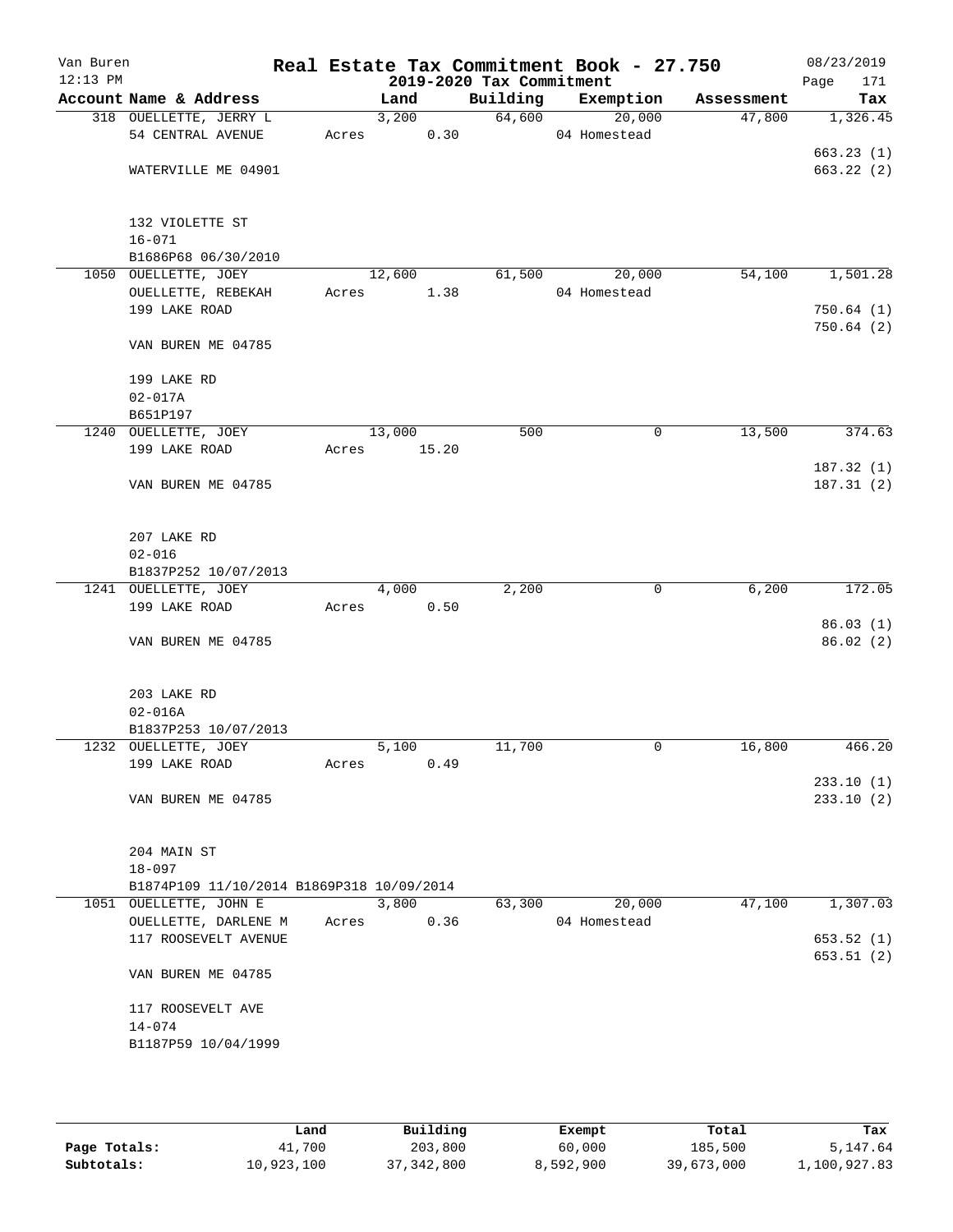| Van Buren    |                                                      |       |        |          |                          | Real Estate Tax Commitment Book - 27.750 |            | 08/23/2019                 |
|--------------|------------------------------------------------------|-------|--------|----------|--------------------------|------------------------------------------|------------|----------------------------|
| $12:13$ PM   |                                                      |       |        |          | 2019-2020 Tax Commitment |                                          |            | Page<br>172                |
|              | Account Name & Address                               |       | Land   |          | Building                 | Exemption                                | Assessment | Tax                        |
|              | 1053 OUELLETTE, KEITH<br>OUELLETTE, DARLENE          | Acres | 2,000  | 0.10     | 29,900                   | 0                                        | 31,900     | 885.23                     |
|              | PO BOX 422                                           |       |        |          |                          |                                          |            | 442.62 (1)<br>442.61 (2)   |
|              | VAN BUREN ME 04785                                   |       |        |          |                          |                                          |            |                            |
|              | 70 MAIN ST<br>$15 - 095$                             |       |        |          |                          |                                          |            |                            |
|              | B927P325                                             |       |        |          |                          |                                          |            |                            |
|              | 1054 OUELLETTE, KEITH                                |       | 14,500 |          | 146,100                  | 20,000                                   | 140,600    | 3,901.65                   |
|              | OUELLETTE, DARLENE                                   | Acres |        | 6.70     |                          | 04 Homestead                             |            |                            |
|              | PO BOX 422                                           |       |        |          |                          |                                          |            | 1,950.83(1)<br>1,950.82(2) |
|              | VAN BUREN ME 04785                                   |       |        |          |                          |                                          |            |                            |
|              | 285 STATE ST                                         |       |        |          |                          |                                          |            |                            |
|              | $03 - 012H$                                          |       |        |          |                          |                                          |            |                            |
| 1073         | B1193P44<br>OUELLETTE, KIRT R & KIM                  |       | 8,700  |          | 64,500                   | 20,000                                   | 53,200     | 1,476.30                   |
|              | R                                                    |       |        |          |                          |                                          |            |                            |
|              | LIFE ESTATE OF<br>OUELLETTE, ROBERT J. &<br>CAROL A. | Acres |        | 0.83     |                          | 04 Homestead                             |            |                            |
|              | 131 LYNNE ST                                         |       |        |          |                          |                                          |            | 738.15(1)<br>738.15(2)     |
|              | VAN BUREN ME 04785                                   |       |        |          |                          |                                          |            |                            |
|              | 131 LYNNE ST<br>$20 - 104$                           |       |        |          |                          |                                          |            |                            |
|              | B1627P46 01/23/2009                                  |       |        |          |                          |                                          |            |                            |
|              | 1057 OUELLETTE, LEE J                                |       | 2,200  |          | 62,100                   | 20,000                                   | 44,300     | 1,229.33                   |
|              | OUELLETTE, LORI                                      | Acres |        | 0.21     |                          | 04 Homestead                             |            |                            |
|              | 104 COTE STREET                                      |       |        |          |                          |                                          |            | 614.67(1)                  |
|              | VAN BUREN ME 04785                                   |       |        |          |                          |                                          |            | 614.66(2)                  |
|              | 104 COTE ST                                          |       |        |          |                          |                                          |            |                            |
|              | 18-118<br>B1082P141 08/22/1997                       |       |        |          |                          |                                          |            |                            |
|              | 1058 OUELLETTE, LUCIEN JR                            |       | 3,900  |          | 56,800                   | 20,000                                   | 40,700     | 1,129.43                   |
|              | OUELLETTE, RACHEL                                    | Acres |        | 0.37     |                          | 04 Homestead                             |            |                            |
|              | 122 JACKSON STREET                                   |       |        |          |                          |                                          |            | 564.72(1)                  |
|              | VAN BUREN ME 04785                                   |       |        |          |                          |                                          |            | 564.71 (2)                 |
|              | 122 JACKSON ST                                       |       |        |          |                          |                                          |            |                            |
|              | $18 - 089$                                           |       |        |          |                          |                                          |            |                            |
|              | B1870P128 10/14/2014 B786P343                        |       |        |          |                          |                                          |            |                            |
|              | 1319 OUELLETTE, MAURICE JR                           |       | 1,200  |          | 41,000                   | 20,000                                   | 22,200     | 616.05                     |
|              | 119 MCKINLEY STREET                                  | Acres |        | 0.11     |                          | 04 Homestead                             |            | 308.03(1)                  |
|              | VAN BUREN ME 04785                                   |       |        |          |                          |                                          |            | 308.02(2)                  |
|              | 119 MCKINLEY ST                                      |       |        |          |                          |                                          |            |                            |
|              | $14 - 023$                                           |       |        |          |                          |                                          |            |                            |
|              | B1676P190 04/26/2010                                 |       |        |          |                          |                                          |            |                            |
|              | Land                                                 |       |        | Building |                          | Exempt                                   | Total      | Tax                        |
| Page Totals: | 32,500                                               |       |        | 400,400  |                          | 100,000                                  | 332,900    | 9,237.99                   |

**Subtotals:** 10,955,600 37,743,200 8,692,900 40,005,900 1,110,165.82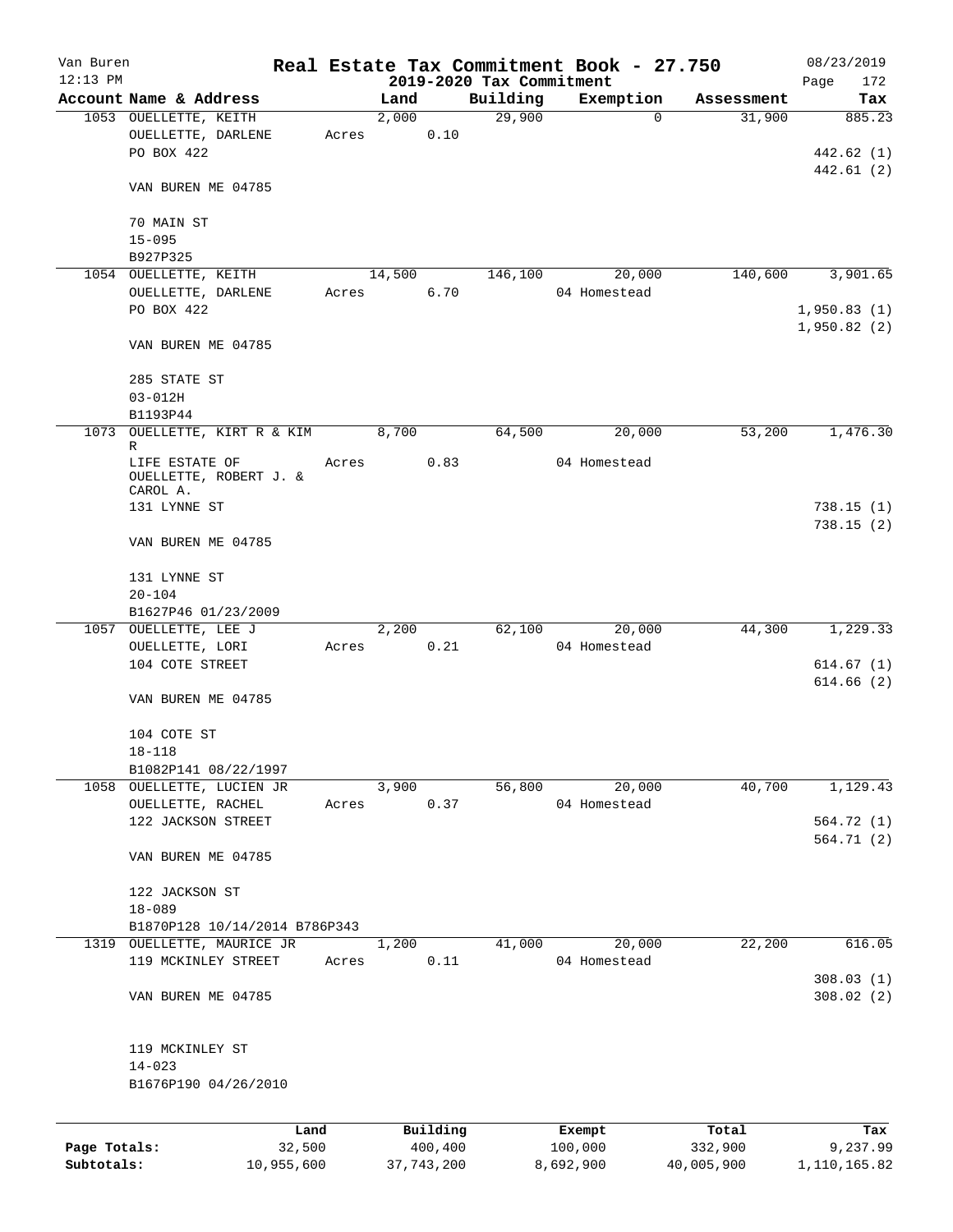| Van Buren<br>$12:13$ PM |                                             |       |        |       | 2019-2020 Tax Commitment | Real Estate Tax Commitment Book - 27.750 |            | 08/23/2019<br>Page<br>173 |
|-------------------------|---------------------------------------------|-------|--------|-------|--------------------------|------------------------------------------|------------|---------------------------|
|                         | Account Name & Address                      |       | Land   |       | Building                 | Exemption                                | Assessment | Tax                       |
|                         | 1063 OUELLETTE, MONA                        |       | 1,700  |       | 35,300                   | 20,000                                   | 17,000     | 471.75                    |
|                         | 115 MCKINLEY STREET                         | Acres |        | 0.16  |                          | 04 Homestead                             |            |                           |
|                         |                                             |       |        |       |                          |                                          |            | 235.88(1)                 |
|                         | VAN BUREN ME 04785                          |       |        |       |                          |                                          |            | 235.87(2)                 |
|                         |                                             |       |        |       |                          |                                          |            |                           |
|                         |                                             |       |        |       |                          |                                          |            |                           |
|                         | 115 MCKINLEY ST                             |       |        |       |                          |                                          |            |                           |
|                         | $14 - 021$                                  |       |        |       |                          |                                          |            |                           |
|                         | B1044P19                                    |       |        |       |                          |                                          |            |                           |
|                         | 1067 OUELLETTE, PETER                       |       | 13,200 |       | 95,200                   | 0                                        | 108,400    | 3,008.10                  |
|                         | 200 CHAMPLAIN STREET                        | Acres |        | 0.66  |                          |                                          |            |                           |
|                         |                                             |       |        |       |                          |                                          |            | 1,504.05(1)               |
|                         | VAN BUREN ME 04785                          |       |        |       |                          |                                          |            | 1,504.05(2)               |
|                         |                                             |       |        |       |                          |                                          |            |                           |
|                         |                                             |       |        |       |                          |                                          |            |                           |
|                         | 200 CHAMPLAIN ST                            |       |        |       |                          |                                          |            |                           |
|                         | $19 - 013$                                  |       |        |       |                          |                                          |            |                           |
|                         | B1526P166 11/13/2006                        |       |        |       |                          |                                          |            |                           |
|                         | 1068 OUELLETTE, PETER C                     |       | 3,200  |       | 2,500                    | 0                                        | 5,700      | 158.18                    |
|                         | CORMIER, MEGAN V                            | Acres |        | 0.30  |                          |                                          |            |                           |
|                         | 200 CHAMPLAIN STREET                        |       |        |       |                          |                                          |            | 79.09(1)                  |
|                         |                                             |       |        |       |                          |                                          |            | 79.09(2)                  |
|                         | VAN BUREN ME 04785                          |       |        |       |                          |                                          |            |                           |
|                         |                                             |       |        |       |                          |                                          |            |                           |
|                         | CHAMPLAIN ST                                |       |        |       |                          |                                          |            |                           |
|                         | $19 - 010$<br>B1880P209 01/26/2015 B925P175 |       |        |       |                          |                                          |            |                           |
|                         | 1088 OUELLETTE, PETER C                     |       | 7,400  |       | $\Omega$                 | 0                                        | 7,400      | 205.35                    |
|                         | CORMIER, MEGAN V                            | Acres |        | 3.15  |                          |                                          |            |                           |
|                         | 200 CHAMPLAIN STREET                        |       |        |       |                          |                                          |            | 102.68(1)                 |
|                         |                                             |       |        |       |                          |                                          |            | 102.67(2)                 |
|                         | VAN BUREN ME 04785                          |       |        |       |                          |                                          |            |                           |
|                         |                                             |       |        |       |                          |                                          |            |                           |
|                         | S SIDE LYNNE ST                             |       |        |       |                          |                                          |            |                           |
|                         | $19 - 111$                                  |       |        |       |                          |                                          |            |                           |
|                         | B1880P209 01/26/2015 B1446P287              |       |        |       |                          |                                          |            |                           |
|                         | 1214 OUELLETTE, PETER C                     |       | 6,300  |       | 7,500                    | 0                                        | 13,800     | 382.95                    |
|                         | OUELLETTE, MEGAN V                          | Acres |        | 0.60  |                          |                                          |            |                           |
|                         | 200 CHAMPLAIN STREET                        |       |        |       |                          |                                          |            | 191.48 (1)                |
|                         |                                             |       |        |       |                          |                                          |            | 191.47(2)                 |
|                         | VAN BUREN ME 04785                          |       |        |       |                          |                                          |            |                           |
|                         |                                             |       |        |       |                          |                                          |            |                           |
|                         | 106 ALEXANDER RD                            |       |        |       |                          |                                          |            |                           |
|                         | $19 - 002$                                  |       |        |       |                          |                                          |            |                           |
|                         | B1670P170 02/25/2010 B1654P51 08/31/2009    |       |        |       |                          |                                          |            |                           |
|                         | 621 OUELLETTE, PETER C                      |       | 14,300 |       | 0                        | 0                                        | 14,300     | 396.83                    |
|                         | OUELLETTE, MEGAN V                          | Acres |        | 12.63 |                          |                                          |            |                           |
|                         | 200 CHAMPLAIN STREET                        |       |        |       |                          |                                          |            | 198.42(1)                 |
|                         |                                             |       |        |       |                          |                                          |            | 198.41(2)                 |
|                         | VAN BUREN ME 04785                          |       |        |       |                          |                                          |            |                           |
|                         |                                             |       |        |       |                          |                                          |            |                           |
|                         | N SIDE PATRICIA ST                          |       |        |       |                          |                                          |            |                           |
|                         | $19 - 108$                                  |       |        |       |                          |                                          |            |                           |
|                         | B1684P145 06/21/2010                        |       |        |       |                          |                                          |            |                           |
|                         |                                             |       |        |       |                          |                                          |            |                           |
|                         |                                             |       |        |       |                          |                                          |            |                           |

|              | Land       | Building   | Exempt    | Total      | Tax            |
|--------------|------------|------------|-----------|------------|----------------|
| Page Totals: | 46,100     | 140,500    | 20,000    | 166,600    | 4,623.16       |
| Subtotals:   | 11,001,700 | 37,883,700 | 8,712,900 | 40,172,500 | 1, 114, 788.98 |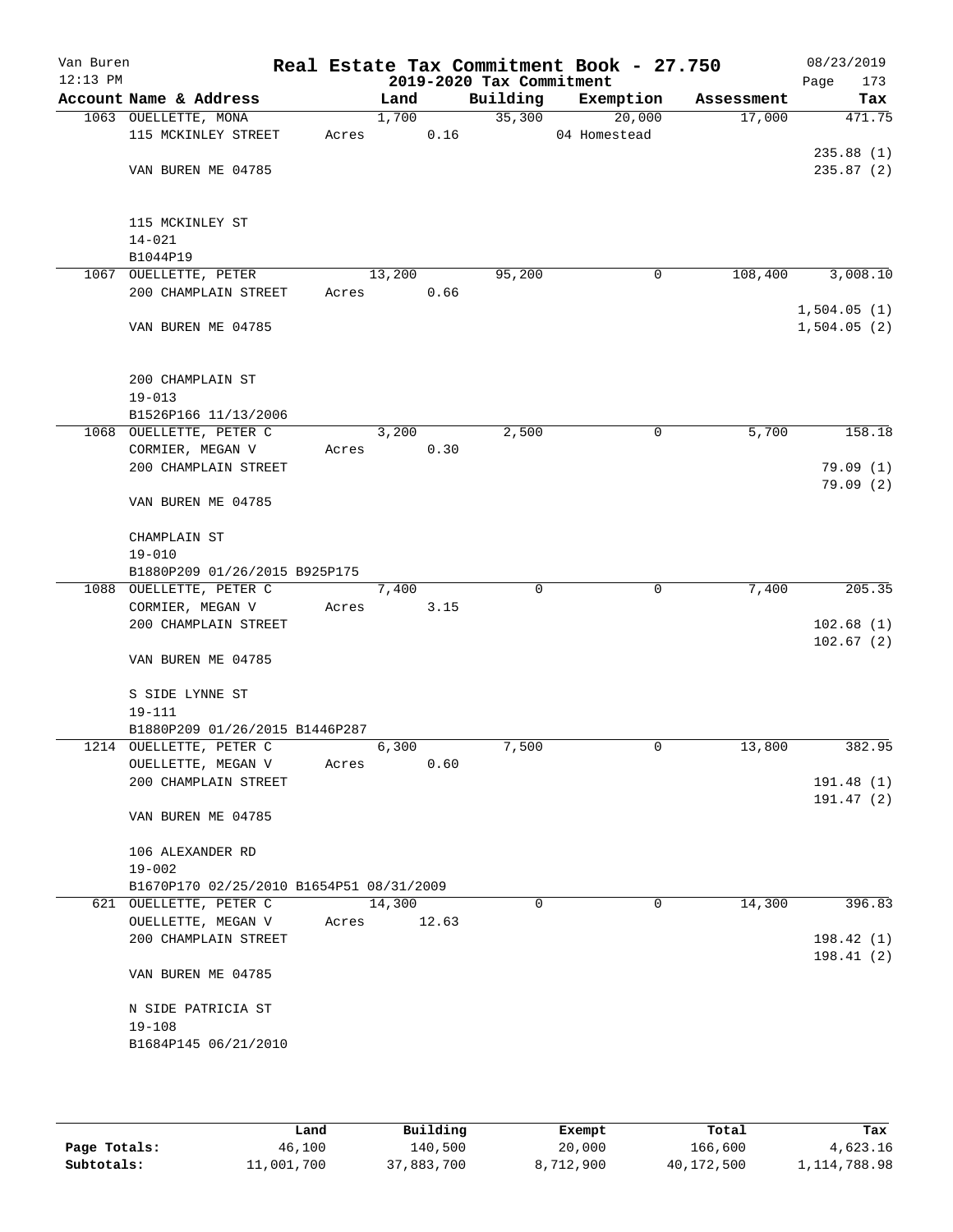| Van Buren<br>$12:13$ PM |                                                |       |       |      | 2019-2020 Tax Commitment | Real Estate Tax Commitment Book - 27.750 |            | 08/23/2019<br>Page<br>174   |
|-------------------------|------------------------------------------------|-------|-------|------|--------------------------|------------------------------------------|------------|-----------------------------|
|                         | Account Name & Address                         |       | Land  |      | Building                 | Exemption                                | Assessment | Tax                         |
|                         | 1583 OUELLETTE, PETER C<br>CORMIER, MEGAN      | Acres | 9,600 | 1.10 | 0                        | $\Omega$                                 | 9,600      | 266.40                      |
|                         | 200 CHAMPLAIN STREET                           |       |       |      |                          |                                          |            | 133.20(1)<br>133.20(2)      |
|                         | VAN BUREN ME 04785                             |       |       |      |                          |                                          |            |                             |
|                         | CHAMPLAIN ST<br>$19 - 012$                     |       |       |      |                          |                                          |            |                             |
|                         | B1899P336 07/21/2015 B1880P209 01/26/2015      |       |       |      |                          |                                          |            |                             |
|                         | 1064 OUELLETTE, SCOTT N                        |       | 1,900 |      | 55,000                   | 0                                        | 56,900     | 1,578.98                    |
|                         | 110 POND ROAD                                  | Acres |       | 0.18 |                          |                                          |            | 789.49 (1)                  |
|                         | VAN BUREN ME 04785                             |       |       |      |                          |                                          |            | 789.49 (2)                  |
|                         | 149 HIGH ST                                    |       |       |      |                          |                                          |            |                             |
|                         | $14 - 081$                                     |       |       |      |                          |                                          |            |                             |
|                         | B1885P68 03/25/2015<br>1065 OUELLETTE, SCOTT N |       | 1,400 |      | 38,900                   | 0                                        | 40,300     | 1,118.33                    |
|                         | 110 POND ROAD                                  | Acres |       | 0.13 |                          |                                          |            |                             |
|                         |                                                |       |       |      |                          |                                          |            | 559.17(1)                   |
|                         | VAN BUREN ME 04785                             |       |       |      |                          |                                          |            | 559.16(2)                   |
|                         | 104 ROOSEVELT AVE                              |       |       |      |                          |                                          |            |                             |
|                         | $14 - 138$                                     |       |       |      |                          |                                          |            |                             |
|                         | B1976P283 06/01/2017                           |       |       |      |                          |                                          |            |                             |
|                         | 1090 OUELLETTE, TIMMY R                        |       | 3,600 |      | 64,400                   | 26,000                                   | 42,000     | 1,165.50                    |
|                         | C/O GLADYS PELLETIER<br>115 CLOVERHILL DRIVE   | Acres |       | 0.34 |                          | 02 Veteran<br>04 Homestead               |            | 582.75 (1)<br>582.75 (2)    |
|                         | VAN BUREN ME 04785                             |       |       |      |                          |                                          |            |                             |
|                         | 115 CLOVERHILL DR.<br>18C-003                  |       |       |      |                          |                                          |            |                             |
|                         | B1473P77                                       |       |       |      |                          |                                          |            |                             |
|                         | 1085 OUELLETTE, VERNON R                       |       | 7,700 |      | 93,700                   | 20,000                                   | 81,400     | 2,258.85                    |
|                         | OUELLETTE, ELAINE B &<br>JENNIFER              | Acres |       | 0.73 |                          | 04 Homestead                             |            |                             |
|                         | 167 LYNNE STREET                               |       |       |      |                          |                                          |            | 1, 129.43(1)<br>1,129.42(2) |
|                         | VAN BUREN ME 04785                             |       |       |      |                          |                                          |            |                             |
|                         | 167 LYNNE ST                                   |       |       |      |                          |                                          |            |                             |
|                         | $19 - 061$                                     |       |       |      |                          |                                          |            |                             |
|                         | B1990P257 09/28/2017 B503P115 05/17/1979       |       |       |      |                          |                                          |            |                             |
|                         | 213 OUELLETTE, WAYNE                           |       | 2,900 |      | 15,400                   | 18,300                                   | 0          | 0.00                        |
|                         | 115 FULTON STREET                              | Acres |       | 0.28 |                          | 04 Homestead                             |            |                             |
|                         | VAN BUREN ME 04785                             |       |       |      |                          |                                          |            |                             |
|                         | 115 FULTON ST                                  |       |       |      |                          |                                          |            |                             |
|                         | $20 - 004$                                     |       |       |      |                          |                                          |            |                             |
|                         | B1865P121 08/21/2014                           |       |       |      |                          |                                          |            |                             |
|                         |                                                |       |       |      |                          |                                          |            |                             |

|              | Land       | Building   | Exempt    | Total      | Tax          |
|--------------|------------|------------|-----------|------------|--------------|
| Page Totals: | 27,100     | 267,400    | 64,300    | 230,200    | 6,388.06     |
| Subtotals:   | 11,028,800 | 38,151,100 | 8,777,200 | 40,402,700 | 1,121,177.04 |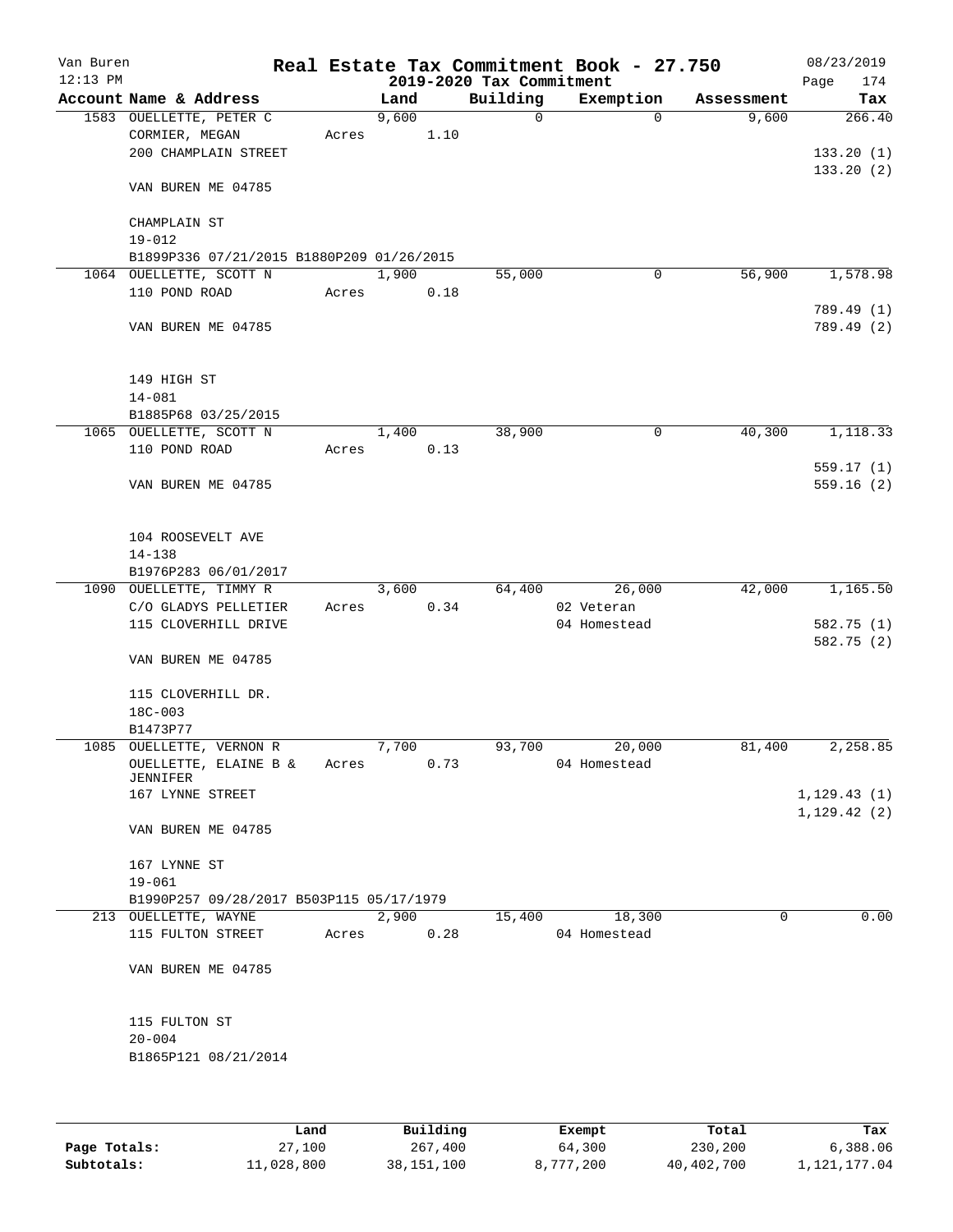| Van Buren<br>$12:13$ PM |                                       |       |        |       | 2019-2020 Tax Commitment | Real Estate Tax Commitment Book - 27.750 |            | 08/23/2019<br>Page<br>175 |
|-------------------------|---------------------------------------|-------|--------|-------|--------------------------|------------------------------------------|------------|---------------------------|
|                         | Account Name & Address                |       | Land   |       | Building                 | Exemption                                | Assessment | Tax                       |
|                         | 1086 OUELLETTE, WAYNE J               |       | 5,300  |       | 37,300                   | 20,000                                   | 22,600     | 627.15                    |
|                         | OUELLETTE, LORNA L M                  |       | Acres  | 0.50  |                          | 04 Homestead                             |            |                           |
|                         | 186 CHAMPLAIN STREET                  |       |        |       |                          |                                          |            | 313.58(1)                 |
|                         |                                       |       |        |       |                          |                                          |            | 313.57(2)                 |
|                         | VAN BUREN ME 04785                    |       |        |       |                          |                                          |            |                           |
|                         |                                       |       |        |       |                          |                                          |            |                           |
|                         | 186 CHAMPLAIN ST<br>$19 - 017$        |       |        |       |                          |                                          |            |                           |
|                         | 1094 PARADIS, ALLISON A               |       | 13,800 |       | 42,500                   | 20,000                                   | 36,300     | 1,007.33                  |
|                         | 228 MARQUIS RD                        | Acres |        | 4.59  |                          | 04 Homestead                             |            |                           |
|                         |                                       |       |        |       |                          |                                          |            | 503.67(1)                 |
|                         | VAN BUREN ME 04785                    |       |        |       |                          |                                          |            | 503.66(2)                 |
|                         |                                       |       |        |       |                          |                                          |            |                           |
|                         |                                       |       |        |       |                          |                                          |            |                           |
|                         | 228 MARQUIS RD                        |       |        |       |                          |                                          |            |                           |
|                         | $02 - 006B$                           |       |        |       |                          |                                          |            |                           |
|                         | B2008P87 02/27/2018                   |       |        |       |                          |                                          |            |                           |
|                         | 1549 PARADIS, JAMES                   |       | 2,600  |       | $\mathbf 0$              | $\mathbf 0$                              | 2,600      | 72.15                     |
|                         | P.O. BOX 1045                         |       | Acres  | 0.55  |                          |                                          |            |                           |
|                         |                                       |       |        |       |                          |                                          |            | 36.08(1)                  |
|                         | JACKSON SC 29831                      |       |        |       |                          |                                          |            | 36.07(2)                  |
|                         |                                       |       |        |       |                          |                                          |            |                           |
|                         |                                       |       |        |       |                          |                                          |            |                           |
|                         | TRUMAN STREET                         |       |        |       |                          |                                          |            |                           |
|                         | 12A-043A                              |       |        |       |                          |                                          |            |                           |
|                         | B1616P294 09/16/2008                  |       | 38,100 |       | $\mathbf 0$              | $\mathbf 0$                              | 38,100     | 1,057.28                  |
|                         | 1093 PARADIS, JAMES C<br>P O BOX 1045 | Acres |        | 94.00 |                          |                                          |            |                           |
|                         |                                       |       |        |       |                          |                                          |            | 528.64(1)                 |
|                         | JACKSON SC 29831                      |       |        |       |                          |                                          |            | 528.64(2)                 |
|                         |                                       |       |        |       |                          |                                          |            |                           |
|                         |                                       |       |        |       |                          |                                          |            |                           |
|                         | OFF MAIN ST                           |       |        |       |                          |                                          |            |                           |
|                         | $03 - 013$                            |       |        |       |                          |                                          |            |                           |
|                         | B687P13                               |       |        |       |                          |                                          |            |                           |
|                         | 1099 PARENT, BRIAN J                  |       | 5,300  |       | 64,000                   | 20,000                                   | 49,300     | 1,368.08                  |
|                         | PARENT, RHONDA M                      |       |        |       |                          | 04 Homestead                             |            |                           |
|                         | 118 WRIGHT STREET                     |       |        |       |                          |                                          |            | 684.04 (1)                |
|                         |                                       |       |        |       |                          |                                          |            | 684.04 (2)                |
|                         | VAN BUREN ME 04785                    |       |        |       |                          |                                          |            |                           |
|                         |                                       |       |        |       |                          |                                          |            |                           |
|                         | 118 WRIGHT ST                         |       |        |       |                          |                                          |            |                           |
|                         | $21 - 019$<br>B771P262                |       |        |       |                          |                                          |            |                           |
|                         | 1100 PARENT, BRIAN J                  |       | 2,900  |       | 0                        | 0                                        | 2,900      | 80.47                     |
|                         | PARENT, RHONDA M                      |       |        |       |                          |                                          |            |                           |
|                         | 118 WRIGHT STREET                     |       |        |       |                          |                                          |            | 40.24(1)                  |
|                         |                                       |       |        |       |                          |                                          |            | 40.23(2)                  |
|                         | VAN BUREN ME 04785                    |       |        |       |                          |                                          |            |                           |
|                         |                                       |       |        |       |                          |                                          |            |                           |
|                         | OFF WRIGHT ST                         |       |        |       |                          |                                          |            |                           |
|                         | $21 - 019A$                           |       |        |       |                          |                                          |            |                           |
|                         | B1077P261                             |       |        |       |                          |                                          |            |                           |
|                         |                                       |       |        |       |                          |                                          |            |                           |
|                         |                                       |       |        |       |                          |                                          |            |                           |

|              | Land       | Building   | Exempt    | Total      | Tax          |
|--------------|------------|------------|-----------|------------|--------------|
| Page Totals: | 68,000     | 143,800    | 60,000    | 151,800    | 4, 212, 46   |
| Subtotals:   | 11,096,800 | 38,294,900 | 8,837,200 | 40,554,500 | 1,125,389.50 |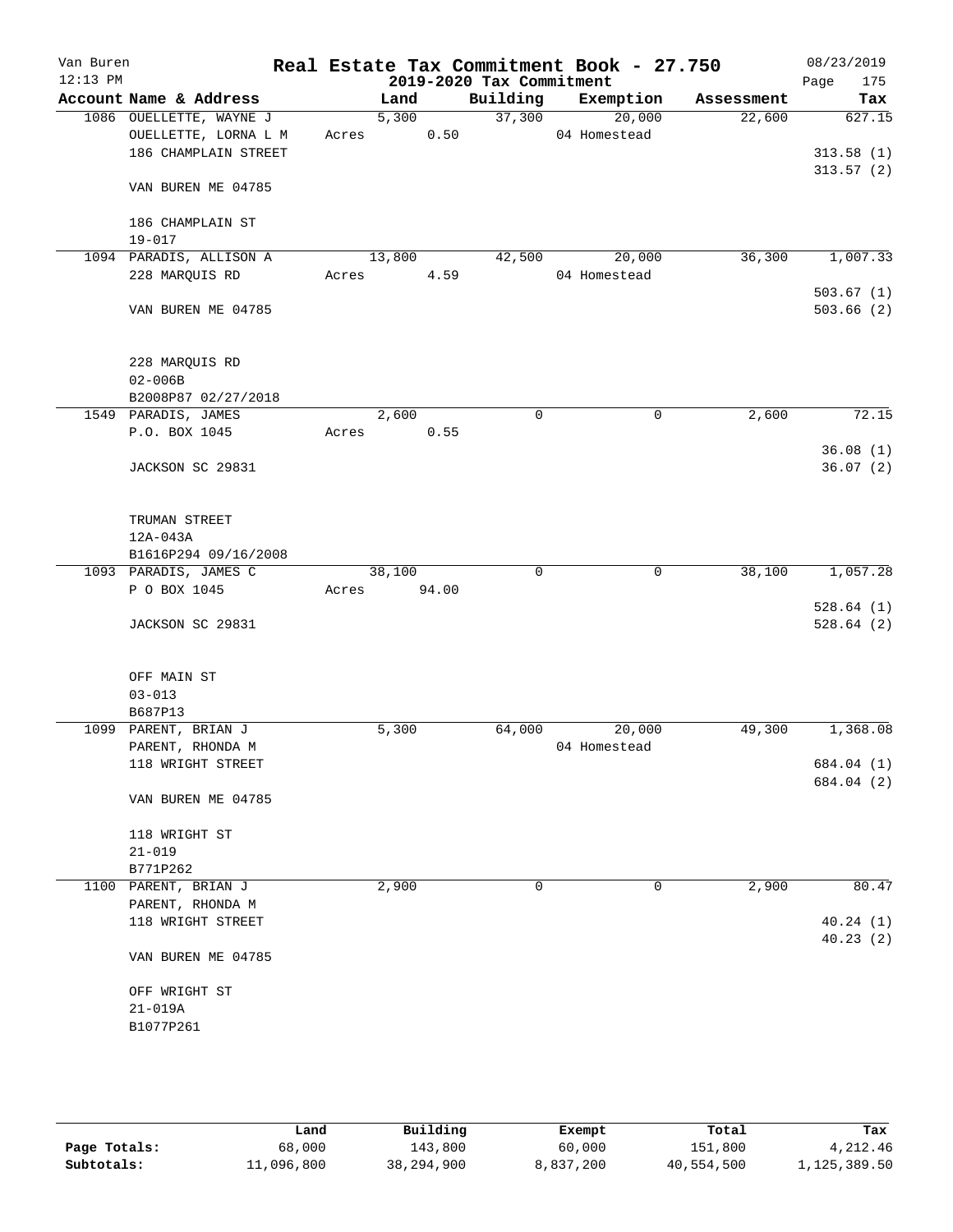| Van Buren<br>$12:13$ PM |                                              |       |        | 2019-2020 Tax Commitment | Real Estate Tax Commitment Book - 27.750 |            | 08/23/2019<br>Page<br>176 |
|-------------------------|----------------------------------------------|-------|--------|--------------------------|------------------------------------------|------------|---------------------------|
|                         | Account Name & Address                       |       | Land   | Building                 | Exemption                                | Assessment | Tax                       |
|                         | 1236 PARENT, DEVIN M                         |       | 1,700  | 28,000                   | 20,000                                   | 9,700      | 269.18                    |
|                         | 113 WRIGHT STREET                            | Acres |        | 0.16                     | 04 Homestead                             |            |                           |
|                         |                                              |       |        |                          |                                          |            | 134.59(1)                 |
|                         | VAN BUREN ME 04785                           |       |        |                          |                                          |            | 134.59(2)                 |
|                         | 110 HILLSIDE ST                              |       |        |                          |                                          |            |                           |
|                         | $23 - 093$                                   |       |        |                          |                                          |            |                           |
|                         | B1625P201 01/16/2009                         |       |        |                          |                                          |            |                           |
|                         | 1102 PARENT, DONALD P                        |       | 10,500 |                          | 0<br>0                                   | 10,500     | 291.38                    |
|                         | PARENT, KATHLEEN A                           | Acres |        | 8.00                     |                                          |            |                           |
|                         | PO BOX 234                                   |       |        |                          |                                          |            | 145.69(1)<br>145.69(2)    |
|                         | VAN BUREN ME 04785                           |       |        |                          |                                          |            |                           |
|                         | LAKE RD                                      |       |        |                          |                                          |            |                           |
|                         | $05 - 010B$                                  |       |        |                          |                                          |            |                           |
|                         | 1104 PARENT, GERALD O                        |       | 17,900 | 70,300                   | 20,000                                   | 68,200     | 1,892.55                  |
|                         | 1046 MAIN ST                                 | Acres | 16.50  |                          | 04 Homestead                             |            |                           |
|                         |                                              |       |        |                          |                                          |            | 946.28(1)                 |
|                         | VAN BUREN ME 04785                           |       |        |                          |                                          |            | 946.27(2)                 |
|                         | 1046 MAIN ST                                 |       |        |                          |                                          |            |                           |
|                         | $10 - 018$                                   |       |        |                          |                                          |            |                           |
|                         | B1368P22 08/27/2003                          |       |        |                          |                                          |            |                           |
|                         | 1105 PARENT, GERARD H                        |       | 13,200 |                          | $\mathbf 0$<br>$\mathbf 0$               | 13,200     | 366.30                    |
|                         | PARENT, BARBARA A                            | Acres | 17.50  |                          |                                          |            |                           |
|                         | 177 LAKE ROAD                                |       |        |                          |                                          |            | 183.15(1)                 |
|                         | VAN BUREN ME 04785                           |       |        |                          |                                          |            | 183.15(2)                 |
|                         | LAKE RD                                      |       |        |                          |                                          |            |                           |
|                         | $05 - 011C$                                  |       |        |                          |                                          |            |                           |
|                         | B462P159                                     |       |        |                          |                                          |            |                           |
|                         | 1106 PARENT, GERARD H                        |       | 12,600 | 29,000                   | 26,000                                   | 15,600     | 432.90                    |
|                         | PARENT, BARBARA A                            | Acres |        | 1.42                     | 04 Homestead                             |            |                           |
|                         | 177 LAKE ROAD                                |       |        |                          | 02 Veteran                               |            | 216.45(1)                 |
|                         | VAN BUREN ME 04785                           |       |        |                          |                                          |            | 216.45(2)                 |
|                         |                                              |       |        |                          |                                          |            |                           |
|                         | 177 LAKE RD                                  |       |        |                          |                                          |            |                           |
|                         | $02 - 018$                                   |       |        |                          |                                          |            |                           |
|                         | B383P110 01/17/1971<br>1107 PARENT, GERARD H |       | 15,100 |                          | 0<br>0                                   | 15,100     | 419.03                    |
|                         | PARENT, BARBARA A                            | Acres | 26.00  |                          |                                          |            |                           |
|                         | 177 LAKE ROAD                                |       |        |                          |                                          |            | 209.52(1)                 |
|                         |                                              |       |        |                          |                                          |            | 209.51(2)                 |
|                         | VAN BUREN ME 04785                           |       |        |                          |                                          |            |                           |
|                         | LAKE RD                                      |       |        |                          |                                          |            |                           |
|                         | $05 - 004A$                                  |       |        |                          |                                          |            |                           |
|                         | B752P265                                     |       |        |                          |                                          |            |                           |
|                         |                                              |       |        |                          |                                          |            |                           |
|                         |                                              |       |        |                          |                                          |            |                           |

|              | Land       | Building   | Exempt    | Total      | Tax          |
|--------------|------------|------------|-----------|------------|--------------|
| Page Totals: | 71,000     | 127,300    | 66,000    | 132,300    | 3,671.34     |
| Subtotals:   | 11,167,800 | 38,422,200 | 8,903,200 | 40,686,800 | 1,129,060.84 |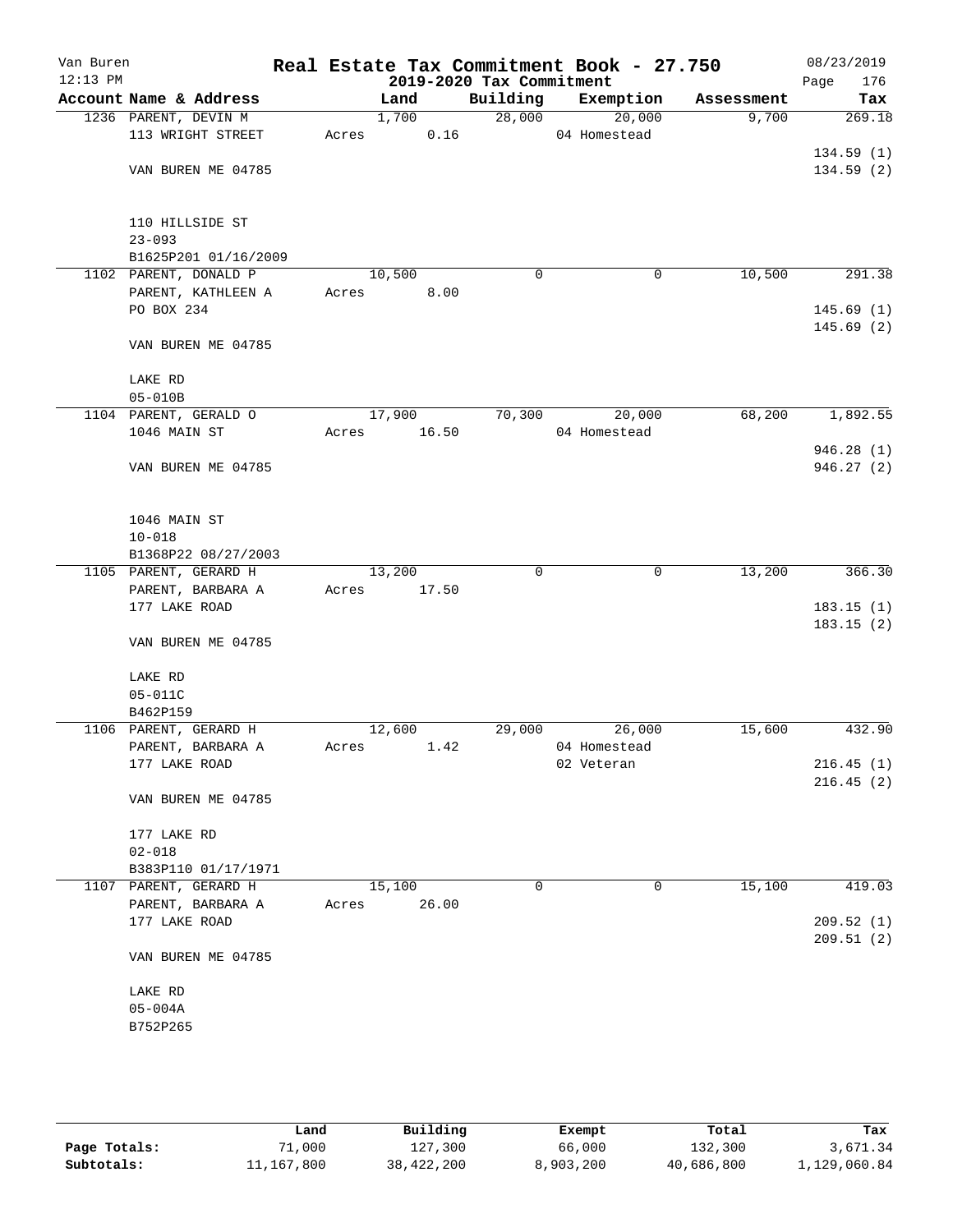| Van Buren<br>$12:13$ PM |                        |       |        |       | 2019-2020 Tax Commitment | Real Estate Tax Commitment Book - 27.750 |            | 08/23/2019<br>Page<br>177 |
|-------------------------|------------------------|-------|--------|-------|--------------------------|------------------------------------------|------------|---------------------------|
|                         | Account Name & Address |       | Land   |       | Building                 | Exemption                                | Assessment | Tax                       |
|                         | 1108 PARENT, JOHN F    |       | 3,600  |       | 39,600                   | 20,000                                   | 23,200     | 643.80                    |
|                         | PARENT, MURIEL A       | Acres |        | 0.34  |                          | 04 Homestead                             |            |                           |
|                         | 173 LYNNE STREET       |       |        |       |                          |                                          |            | 321.90(1)                 |
|                         |                        |       |        |       |                          |                                          |            | 321.90(2)                 |
|                         | VAN BUREN ME 04785     |       |        |       |                          |                                          |            |                           |
|                         |                        |       |        |       |                          |                                          |            |                           |
|                         | 173 LYNNE ST           |       |        |       |                          |                                          |            |                           |
|                         | $19 - 065$             |       |        |       |                          |                                          |            |                           |
|                         | B807P170               |       |        |       |                          |                                          |            |                           |
|                         | 1111 PARENT, NORMAN    |       | 24,300 |       | 0                        | 0                                        | 24,300     | 674.33                    |
|                         | PARENT, JENNIFER       | Acres |        | 51.57 |                          |                                          |            |                           |
|                         | 249 LAKE ROAD          |       |        |       |                          |                                          |            | 337.17 (1)                |
|                         |                        |       |        |       |                          |                                          |            | 337.16(2)                 |
|                         | VAN BUREN ME 04785     |       |        |       |                          |                                          |            |                           |
|                         |                        |       |        |       |                          |                                          |            |                           |
|                         | LAKE RD<br>$05 - 010A$ |       |        |       |                          |                                          |            |                           |
|                         | B540P12                |       |        |       |                          |                                          |            |                           |
|                         | 1112 PARENT, NORMAN    |       | 32,600 |       | 88,000                   | 20,000                                   | 100,600    | 2,791.65                  |
|                         | PARENT, JENNIFER       | Acres | 63.00  |       |                          | 04 Homestead                             |            |                           |
|                         | 249 LAKE ROAD          |       |        |       |                          |                                          |            | 1,395.83(1)               |
|                         |                        |       |        |       |                          |                                          |            | 1,395.82(2)               |
|                         | VAN BUREN ME 04785     |       |        |       |                          |                                          |            |                           |
|                         |                        |       |        |       |                          |                                          |            |                           |
|                         | 249 LAKE RD            |       |        |       |                          |                                          |            |                           |
|                         | $05 - 011$             |       |        |       |                          |                                          |            |                           |
|                         | B462P161               |       |        |       |                          |                                          |            |                           |
|                         | 1121 PARENT, NORMAN    |       | 3,500  |       | 0                        | 0                                        | 3,500      | 97.13                     |
|                         | PARENT, JENNIFER       | Acres |        | 10.00 |                          |                                          |            |                           |
|                         | 249 LAKE ROAD          |       |        |       |                          |                                          |            | 48.57(1)                  |
|                         |                        |       |        |       |                          |                                          |            | 48.56 (2)                 |
|                         | VAN BUREN ME 04785     |       |        |       |                          |                                          |            |                           |
|                         |                        |       |        |       |                          |                                          |            |                           |
|                         | MARQUIS RD             |       |        |       |                          |                                          |            |                           |
|                         | $02 - 021$             |       |        |       |                          |                                          |            |                           |
|                         | B1450P294              |       |        |       |                          |                                          |            |                           |
|                         | 439 PARENT, NORMAN     |       | 18,700 |       | 0                        | 0                                        | 18,700     | 518.92                    |
|                         | PARENT, JENNIFER       | Acres |        | 55.00 |                          |                                          |            |                           |
|                         | 249 LAKE ROAD          |       |        |       |                          |                                          |            | 259.46(1)                 |
|                         |                        |       |        |       |                          |                                          |            | 259.46 (2)                |
|                         | VAN BUREN ME 04785     |       |        |       |                          |                                          |            |                           |
|                         | RR 1                   |       |        |       |                          |                                          |            |                           |
|                         | $09 - 005$             |       |        |       |                          |                                          |            |                           |
|                         | B1543P250 05/04/2007   |       |        |       |                          |                                          |            |                           |
|                         | 321 PARENT, NORMAN J   |       | 8,400  |       | $\mathbf 0$              | 0                                        | 8,400      | 233.10                    |
|                         | PARENT, JENNIFER M     | Acres |        | 3.30  |                          |                                          |            |                           |
|                         | 249 LAKE ROAD          |       |        |       |                          |                                          |            | 116.55(1)                 |
|                         |                        |       |        |       |                          |                                          |            | 116.55(2)                 |
|                         | VAN BUREN ME 04785     |       |        |       |                          |                                          |            |                           |
|                         |                        |       |        |       |                          |                                          |            |                           |
|                         | RR 1 (OLD HOUSE)       |       |        |       |                          |                                          |            |                           |
|                         | $08 - 048$             |       |        |       |                          |                                          |            |                           |
|                         | B1971P312 04/18/2017   |       |        |       |                          |                                          |            |                           |
|                         |                        |       |        |       |                          |                                          |            |                           |
|                         |                        |       |        |       |                          |                                          |            |                           |
|                         |                        |       |        |       |                          |                                          |            |                           |

|              | Land       | Building   | Exempt    | Total      | Tax          |
|--------------|------------|------------|-----------|------------|--------------|
| Page Totals: | 91,100     | 127,600    | 40,000    | 178,700    | 4,958.93     |
| Subtotals:   | 11,258,900 | 38,549,800 | 8,943,200 | 40,865,500 | 1,134,019.77 |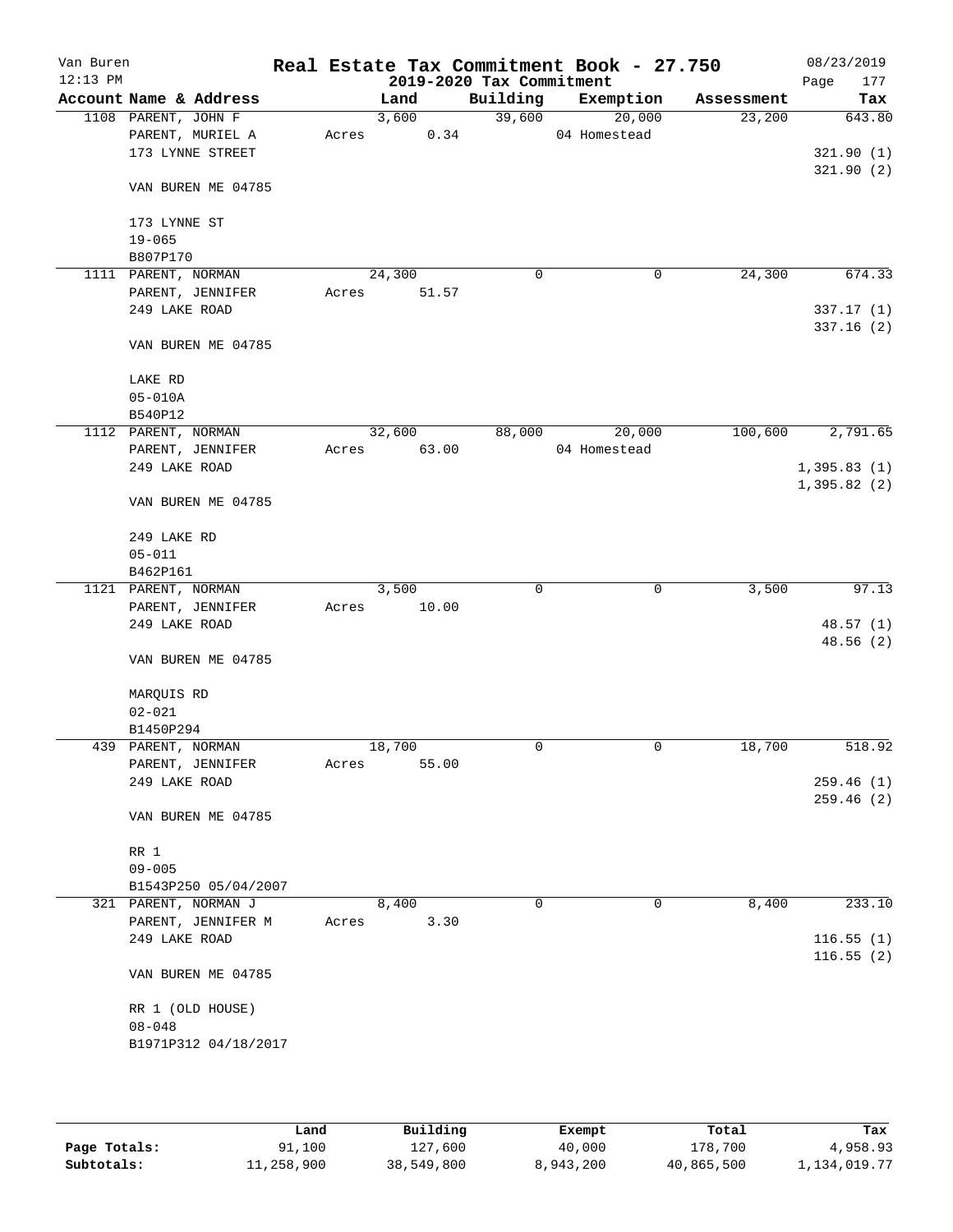| Van Buren<br>$12:13$ PM |                                                             |       |                 | 2019-2020 Tax Commitment | Real Estate Tax Commitment Book - 27.750 |            | 08/23/2019<br>Page<br>178  |
|-------------------------|-------------------------------------------------------------|-------|-----------------|--------------------------|------------------------------------------|------------|----------------------------|
|                         | Account Name & Address                                      |       | Land            | Building                 | Exemption                                | Assessment | Tax                        |
|                         | 720 PARENT, NORMAN J<br>PARENT, JENNIFER M<br>249 LAKE ROAD | Acres | 13,100<br>38.00 | $\mathbf 0$              | $\Omega$                                 | 13,100     | 363.53<br>181.77(1)        |
|                         | VAN BUREN ME 04785                                          |       |                 |                          |                                          |            | 181.76 (2)                 |
|                         | CASTONGUAY RD<br>$02 - 035$                                 |       |                 |                          |                                          |            |                            |
|                         | B1622P176 12/12/2008                                        |       |                 |                          |                                          |            |                            |
|                         | 721 PARENT, NORMAN J                                        |       | 12,300          | 2,800                    | 0                                        | 15,100     | 419.03                     |
|                         | PARENT, JENNIFER M<br>249 LAKE ROAD                         | Acres | 9.00            |                          |                                          |            | 209.52(1)<br>209.51(2)     |
|                         | VAN BUREN ME 04785                                          |       |                 |                          |                                          |            |                            |
|                         | 198 CASTONGUAY RD<br>$02 - 033A$                            |       |                 |                          |                                          |            |                            |
|                         | B1622P176 12/15/2008                                        |       |                 | 0                        | 0                                        | 30, 300    | 840.83                     |
|                         | 1561 PARENT, NORMAN J<br>PARENT, JENNIFER M                 | Acres | 30,300<br>77.00 |                          |                                          |            |                            |
|                         | 249 LAKE ROAD                                               |       |                 |                          |                                          |            | 420.42(1)                  |
|                         | VAN BUREN ME 04785                                          |       |                 |                          |                                          |            | 420.41 (2)                 |
|                         | OFF ALEXANDER ROAD                                          |       |                 |                          |                                          |            |                            |
|                         | $08 - 047B$                                                 |       |                 |                          |                                          |            |                            |
|                         | B1771P329 07/12/2012                                        |       |                 |                          |                                          |            |                            |
|                         | 1113 PARENT, PHILIP J                                       |       | 2,700           | 0                        | 0                                        | 2,700      | 74.93                      |
|                         | C/O PHILIP J PARENT                                         | Acres | 0.26            |                          |                                          |            |                            |
|                         | 127 CHAMPLAIN ST                                            |       |                 |                          |                                          |            | 37.47(1)<br>37.46(2)       |
|                         | VAN BUREN ME 04785                                          |       |                 |                          |                                          |            |                            |
|                         | 127 CHAMPLAIN ST                                            |       |                 |                          |                                          |            |                            |
|                         | $20 - 039$<br>B718P205 05/27/1987                           |       |                 |                          |                                          |            |                            |
|                         | 1114 PARENT, PHILIP P                                       |       | 1,700           | 0                        | 0                                        | 1,700      | 47.18                      |
|                         | PARENT, MARGUERITE                                          | Acres | 0.16            |                          |                                          |            |                            |
|                         | PO BOX 9                                                    |       |                 |                          |                                          |            | 23.59(1)<br>23.59(2)       |
|                         | VAN BUREN ME 04785                                          |       |                 |                          |                                          |            |                            |
|                         | ST. FRANCIS STREET<br>$13 - 025A$                           |       |                 |                          |                                          |            |                            |
|                         | B446P81                                                     |       |                 |                          |                                          |            |                            |
|                         | 1115 PARENT, PHILIP P                                       |       | 3,800           | 91,100                   | 20,000                                   | 74,900     | 2,078.48                   |
|                         | OLSON, LOUISE A PARENT                                      | Acres | 0.36            |                          | 04 Homestead                             |            |                            |
|                         | P O BOX 9                                                   |       |                 |                          |                                          |            | 1,039.24(1)<br>1,039.24(2) |
|                         | VAN BUREN ME 04785                                          |       |                 |                          |                                          |            |                            |
|                         | 107 ST FRANCIS ST                                           |       |                 |                          |                                          |            |                            |
|                         | $13 - 028$                                                  |       |                 |                          |                                          |            |                            |
|                         | B1891P329 05/18/2015                                        |       |                 |                          |                                          |            |                            |
|                         |                                                             |       |                 |                          |                                          |            |                            |

|              | Land       | Building   | Exempt    | Total      | Tax          |
|--------------|------------|------------|-----------|------------|--------------|
| Page Totals: | 63,900     | 93,900     | 20,000    | 137,800    | 3,823.98     |
| Subtotals:   | 11,322,800 | 38,643,700 | 8,963,200 | 41,003,300 | 1,137,843.75 |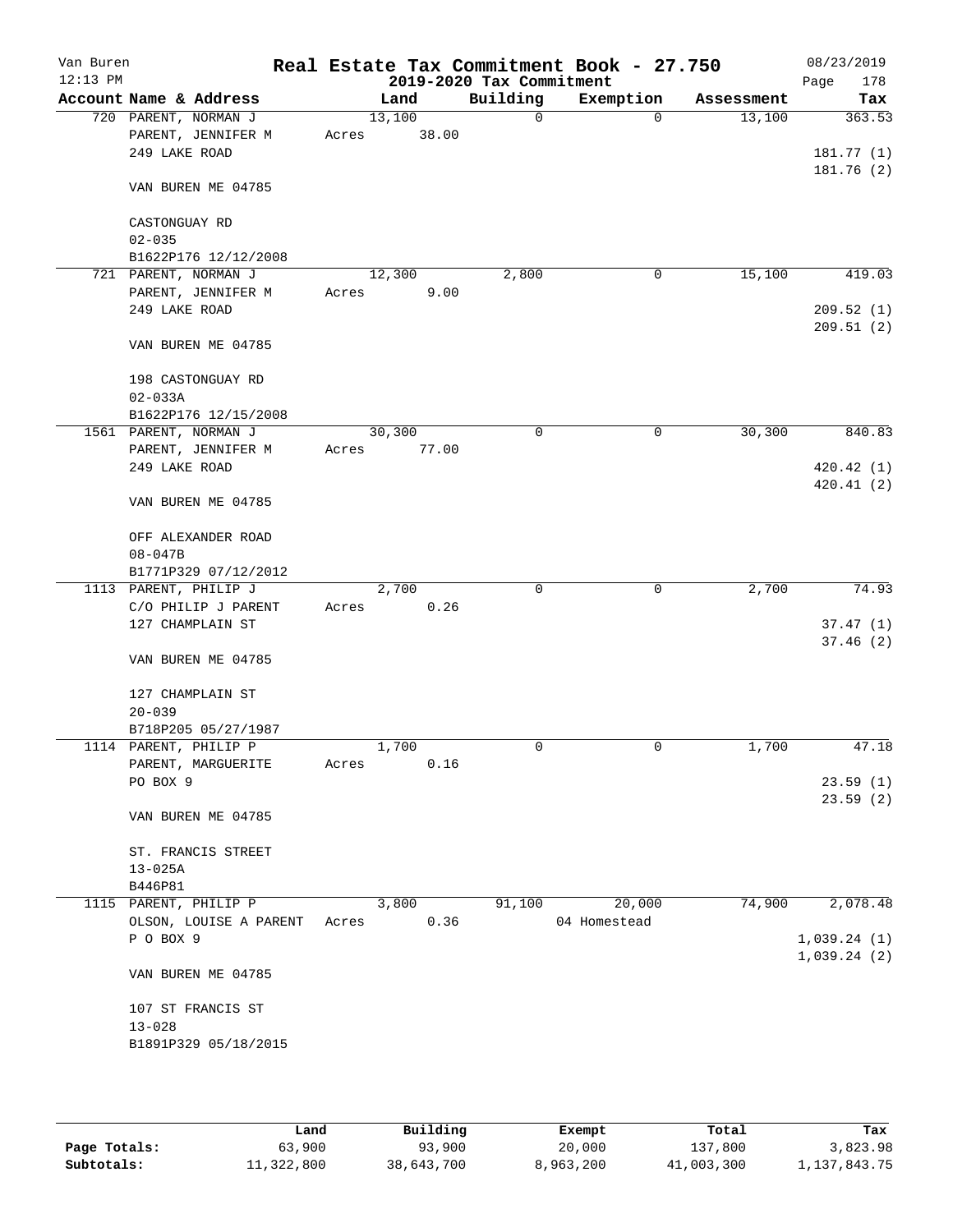| Van Buren<br>$12:13$ PM |                                           |       |       |      | 2019-2020 Tax Commitment | Real Estate Tax Commitment Book - 27.750 |            | 08/23/2019<br>179<br>Page |
|-------------------------|-------------------------------------------|-------|-------|------|--------------------------|------------------------------------------|------------|---------------------------|
|                         | Account Name & Address                    |       | Land  |      | Building                 | Exemption                                | Assessment | Tax                       |
|                         | 1116 PARENT, PHILIP P                     |       | 4,800 |      | 38,900                   | $\Omega$                                 | 43,700     | 1,212.68                  |
|                         | OLSON, LOUISE A PARENT                    | Acres |       | 0.24 |                          |                                          |            |                           |
|                         | P O BOX 9                                 |       |       |      |                          |                                          |            | 606.34(1)                 |
|                         | VAN BUREN ME 04785                        |       |       |      |                          |                                          |            | 606.34(2)                 |
|                         | 64 MAIN ST                                |       |       |      |                          |                                          |            |                           |
|                         | $15 - 098A$                               |       |       |      |                          |                                          |            |                           |
|                         | B1891P327 05/18/2015                      |       |       |      |                          |                                          |            |                           |
|                         | 1109 PARENT, PHILIP P                     |       | 7,400 |      | 42,700                   | 0                                        | 50,100     | 1,390.28                  |
|                         | OLSON, LOUISE A PARENT                    | Acres |       | 0.37 |                          |                                          |            |                           |
|                         | P O BOX 9                                 |       |       |      |                          |                                          |            | 695.14(1)                 |
|                         | VAN BUREN ME 04785                        |       |       |      |                          |                                          |            | 695.14(2)                 |
|                         | 33 MAIN ST                                |       |       |      |                          |                                          |            |                           |
|                         | $15 - 002$                                |       |       |      |                          |                                          |            |                           |
|                         | B1891P325 05/18/2015 B1891P323 05/18/2015 |       |       |      |                          |                                          |            |                           |
|                         | 693 PARENT, RHONDA M                      |       | 7,000 |      | 49,200                   | 20,000                                   | 36,200     | 1,004.55                  |
|                         | 118 WRIGHT STREET                         |       |       |      |                          | 04 Homestead                             |            |                           |
|                         |                                           |       |       |      |                          |                                          |            | 502.28(1)                 |
|                         | VAN BUREN ME 04785                        |       |       |      |                          |                                          |            | 502.27(2)                 |
|                         | 113 WRIGHT ST                             |       |       |      |                          |                                          |            |                           |
|                         | $21 - 014A$                               |       |       |      |                          |                                          |            |                           |
|                         | B2022P136 07/10/2018                      |       |       |      |                          |                                          |            |                           |
|                         | 1118 PARENT, RICHARD                      |       | 2,300 |      | 35,500                   | 20,000                                   | 17,800     | 493.95                    |
|                         | PARENT, TAMMY A                           | Acres |       | 0.22 |                          | 04 Homestead                             |            |                           |
|                         | PO BOX 274                                |       |       |      |                          |                                          |            | 246.98(1)                 |
|                         | VAN BUREN ME 04785                        |       |       |      |                          |                                          |            | 246.97 (2)                |
|                         | 119 TYLER ST                              |       |       |      |                          |                                          |            |                           |
|                         | $18 - 105$                                |       |       |      |                          |                                          |            |                           |
|                         | B833P142                                  |       |       |      |                          |                                          |            |                           |
|                         | 1231 PARENT, RICHARD                      |       | 3,600 | 0.34 | 26,100                   | 0                                        | 29,700     | 824.18                    |
|                         | PARENT, TAMMY A<br>PO BOX 274             | Acres |       |      |                          |                                          |            | 412.09(1)                 |
|                         |                                           |       |       |      |                          |                                          |            | 412.09(2)                 |
|                         | VAN BUREN ME 04785                        |       |       |      |                          |                                          |            |                           |
|                         | 115 TYLER ST                              |       |       |      |                          |                                          |            |                           |
|                         | $18 - 104$                                |       |       |      |                          |                                          |            |                           |
|                         | B1963P317 01/30/2017                      |       |       |      |                          |                                          |            |                           |
|                         | 1149 PARENT, RICHARD                      |       | 2,100 |      | 16,600                   | $\mathsf{O}$                             | 18,700     | 518.92                    |
|                         | PARENT, TAMMY A                           | Acres |       | 0.20 |                          |                                          |            |                           |
|                         | PO BOX 274                                |       |       |      |                          |                                          |            | 259.46(1)                 |
|                         |                                           |       |       |      |                          |                                          |            | 259.46(2)                 |
|                         | VAN BUREN ME 04785                        |       |       |      |                          |                                          |            |                           |
|                         | 120 TYLER ST                              |       |       |      |                          |                                          |            |                           |
|                         | $18 - 128$                                |       |       |      |                          |                                          |            |                           |
|                         | B1637P173 05/08/2009                      |       |       |      |                          |                                          |            |                           |
|                         |                                           |       |       |      |                          |                                          |            |                           |
|                         |                                           |       |       |      |                          |                                          |            |                           |

|              | Land       | Building   | Exempt    | Total      | Tax          |
|--------------|------------|------------|-----------|------------|--------------|
| Page Totals: | 27,200     | 209,000    | 40,000    | 196,200    | 5,444.56     |
| Subtotals:   | 11,350,000 | 38,852,700 | 9,003,200 | 41,199,500 | 1,143,288.31 |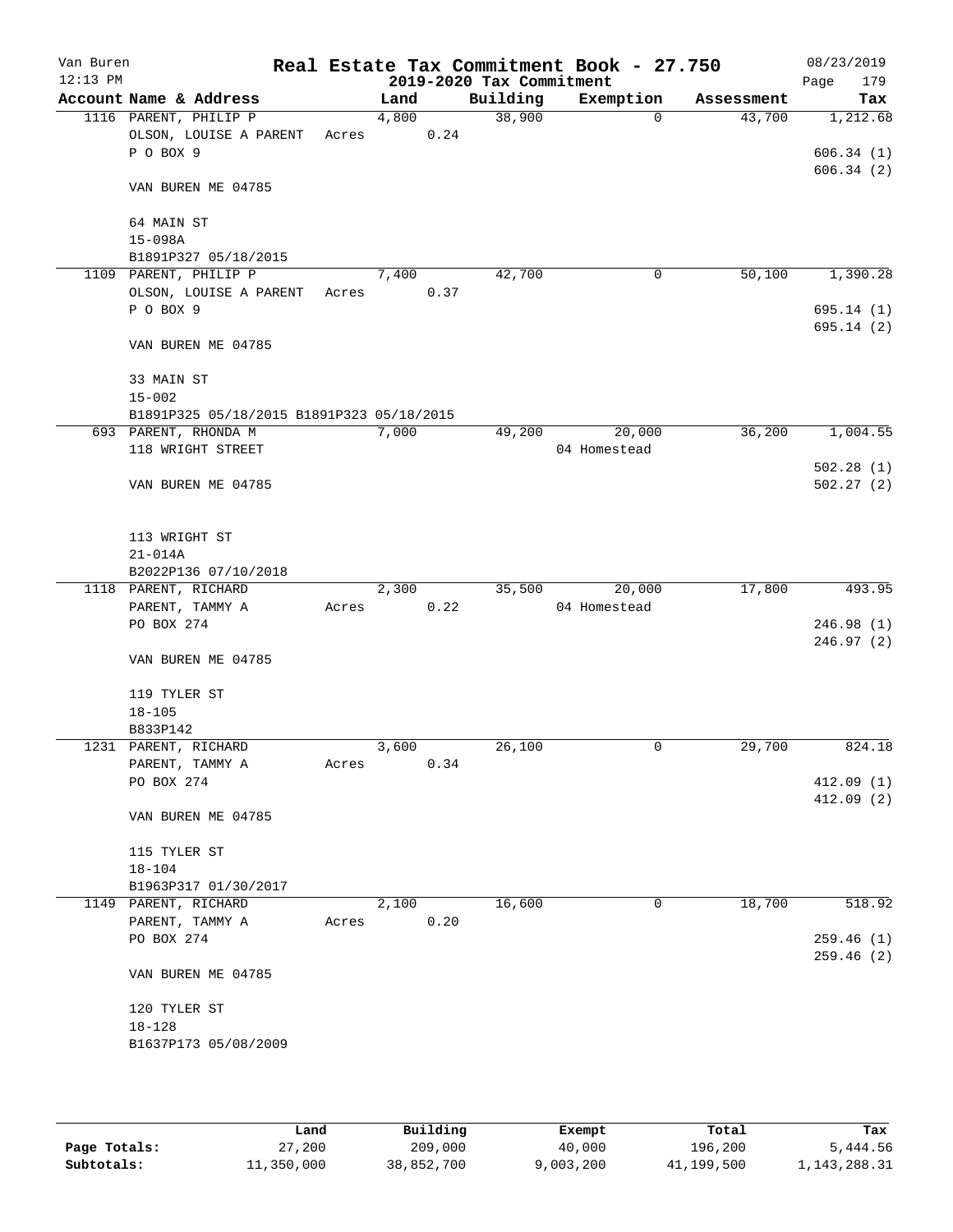| Van Buren<br>$12:13$ PM |                                      |       |        |      | 2019-2020 Tax Commitment | Real Estate Tax Commitment Book - 27.750 |            | 08/23/2019<br>Page<br>180 |
|-------------------------|--------------------------------------|-------|--------|------|--------------------------|------------------------------------------|------------|---------------------------|
|                         | Account Name & Address               |       | Land   |      | Building                 | Exemption                                | Assessment | Tax                       |
|                         | 244 PARENT, STEPHEN                  |       | 2,900  |      | 29,500                   | $\mathbf 0$                              | 32,400     | 899.10                    |
|                         | PARENT, SHERYL                       | Acres |        | 0.28 |                          |                                          |            |                           |
|                         | 344 MAIN STREET                      |       |        |      |                          |                                          |            | 449.55(1)                 |
|                         |                                      |       |        |      |                          |                                          |            | 449.55 (2)                |
|                         | VAN BUREN ME 04785                   |       |        |      |                          |                                          |            |                           |
|                         |                                      |       |        |      |                          |                                          |            |                           |
|                         | 336 MAIN ST                          |       |        |      |                          |                                          |            |                           |
|                         | $20 - 067$                           |       |        |      |                          |                                          |            |                           |
|                         | B1703P87 11/23/2010                  |       |        |      |                          |                                          |            |                           |
|                         | 1120 PARENT, STEPHEN P J             |       | 3,600  |      | 41,800                   | 20,000                                   | 25,400     | 704.85                    |
|                         | PARENT, SHERYL A                     | Acres |        | 0.34 |                          | 04 Homestead                             |            |                           |
|                         | 344 MAIN ST                          |       |        |      |                          |                                          |            | 352.43(1)                 |
|                         |                                      |       |        |      |                          |                                          |            | 352.42(2)                 |
|                         | VAN BUREN ME 04785                   |       |        |      |                          |                                          |            |                           |
|                         |                                      |       |        |      |                          |                                          |            |                           |
|                         | 344 MAIN ST                          |       |        |      |                          |                                          |            |                           |
|                         | $20 - 065$                           |       |        |      |                          |                                          |            |                           |
|                         | B712P177                             |       |        |      |                          |                                          |            |                           |
|                         | 1078 PARKER HOLDINGS, LLC            |       | 20,700 |      | 80,200                   | 0                                        | 100,900    | 2,799.98                  |
|                         | PO BOX 99                            | Acres |        | 1.48 |                          |                                          |            |                           |
|                         |                                      |       |        |      |                          |                                          |            | 1,399.99(1)               |
|                         | VAN BUREN ME 04785                   |       |        |      |                          |                                          |            | $1,399.99$ (2)            |
|                         |                                      |       |        |      |                          |                                          |            |                           |
|                         |                                      |       |        |      |                          |                                          |            |                           |
|                         | 228 STATE ST                         |       |        |      |                          |                                          |            |                           |
|                         | $12A-014$                            |       |        |      |                          |                                          |            |                           |
|                         | B2044P69 01/02/2019                  |       |        |      |                          |                                          |            |                           |
|                         | 1123 PARKER, PAULINE L               |       | 2,800  |      | 20,300                   | 20,000                                   | 3,100      | 86.03                     |
|                         | 396 MAIN ST                          |       |        |      |                          | 04 Homestead                             |            |                           |
|                         |                                      |       |        |      |                          |                                          |            | 43.02(1)                  |
|                         | VAN BUREN ME 04785                   |       |        |      |                          |                                          |            | 43.01 (2)                 |
|                         |                                      |       |        |      |                          |                                          |            |                           |
|                         |                                      |       |        |      |                          |                                          |            |                           |
|                         | 396 MAIN ST                          |       |        |      |                          |                                          |            |                           |
|                         | $21 - 038$                           |       |        |      |                          |                                          |            |                           |
| 1304                    | B1006P253                            |       | 3,300  |      | 65,600                   | 20,000                                   | 48,900     | 1,356.98                  |
|                         | PARKER, WALTER S JR                  |       |        | 0.31 |                          | 04 Homestead                             |            |                           |
|                         | PARKER, JOANNE S<br>184 LYNNE STREET | Acres |        |      |                          |                                          |            | 678.49(1)                 |
|                         |                                      |       |        |      |                          |                                          |            | 678.49(2)                 |
|                         | VAN BUREN ME 04785                   |       |        |      |                          |                                          |            |                           |
|                         |                                      |       |        |      |                          |                                          |            |                           |
|                         | 184 LYNNE ST                         |       |        |      |                          |                                          |            |                           |
|                         | $19 - 070$                           |       |        |      |                          |                                          |            |                           |
|                         | B1794P204 01/04/2013                 |       |        |      |                          |                                          |            |                           |
|                         | 1315 PARKER, WALTER S JR             |       | 1,600  |      | 0                        | 0                                        | 1,600      | 44.40                     |
|                         | PARKER, JOANNE S                     | Acres |        | 0.31 |                          |                                          |            |                           |
|                         | 184 LYNNE STREET                     |       |        |      |                          |                                          |            | 22.20(1)                  |
|                         |                                      |       |        |      |                          |                                          |            | 22.20(2)                  |
|                         | VAN BUREN ME 04785                   |       |        |      |                          |                                          |            |                           |
|                         |                                      |       |        |      |                          |                                          |            |                           |
|                         | PATRICIA STREET                      |       |        |      |                          |                                          |            |                           |
|                         | $19 - 097$                           |       |        |      |                          |                                          |            |                           |
|                         | B1794P204 01/04/2013                 |       |        |      |                          |                                          |            |                           |
|                         |                                      |       |        |      |                          |                                          |            |                           |
|                         |                                      |       |        |      |                          |                                          |            |                           |
|                         |                                      |       |        |      |                          |                                          |            |                           |

|              | Land       | Building   | Exempt    | Total      | Tax          |
|--------------|------------|------------|-----------|------------|--------------|
| Page Totals: | 34,900     | 237,400    | 60,000    | 212,300    | 5,891.34     |
| Subtotals:   | 11,384,900 | 39,090,100 | 9,063,200 | 41,411,800 | l,149,179.65 |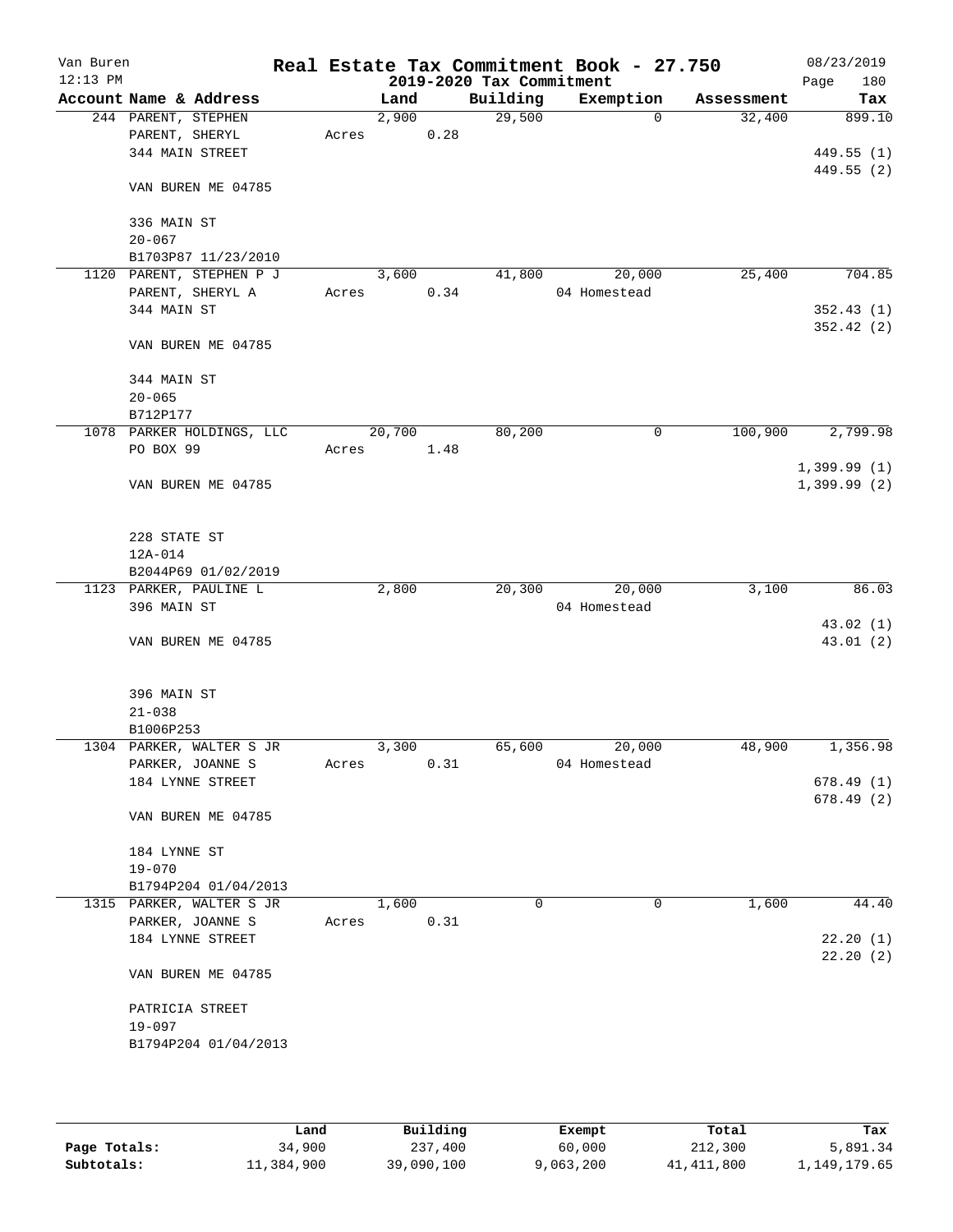| Van Buren<br>$12:13$ PM |                                          |       |        |       | 2019-2020 Tax Commitment | Real Estate Tax Commitment Book - 27.750 |            | 08/23/2019<br>Page<br>181 |
|-------------------------|------------------------------------------|-------|--------|-------|--------------------------|------------------------------------------|------------|---------------------------|
|                         | Account Name & Address                   |       | Land   |       | Building                 | Exemption                                | Assessment | Tax                       |
|                         | 1124 PARSONS, JEANNETTE                  |       | 1,900  |       | 54,700                   | 20,000                                   | 36,600     | 1,015.65                  |
|                         | 115 COTE ST                              | Acres |        | 0.18  |                          | 04 Homestead                             |            |                           |
|                         |                                          |       |        |       |                          |                                          |            | 507.83(1)                 |
|                         | VAN BUREN ME 04785                       |       |        |       |                          |                                          |            | 507.82(2)                 |
|                         |                                          |       |        |       |                          |                                          |            |                           |
|                         |                                          |       |        |       |                          |                                          |            |                           |
|                         | 115 COTE ST                              |       |        |       |                          |                                          |            |                           |
|                         | $18 - 114$                               |       |        |       |                          |                                          |            |                           |
|                         | B680P170                                 |       |        |       |                          |                                          |            |                           |
|                         | 1243 PATE, TERRY                         |       | 5,500  |       | 1,500                    | 0                                        | 7,000      | 194.25                    |
|                         | 3130 PHEASANT RUN                        | Acres |        | 0.69  |                          |                                          |            |                           |
|                         |                                          |       |        |       |                          |                                          |            | 97.13(1)                  |
|                         | HUMBLE TX 77396                          |       |        |       |                          |                                          |            | 97.12(2)                  |
|                         |                                          |       |        |       |                          |                                          |            |                           |
|                         |                                          |       |        |       |                          |                                          |            |                           |
|                         | 209 LAKE RD                              |       |        |       |                          |                                          |            |                           |
|                         | $02 - 016B$                              |       |        |       |                          |                                          |            |                           |
|                         | B1659P201 10/29/2009                     |       |        |       |                          |                                          |            |                           |
|                         | 1125 PAUL, CHARLES S                     |       | 2,900  |       | 75,500                   | 20,000                                   | 58,400     | 1,620.60                  |
|                         | 69 TULIP COVE                            | Acres |        | 0.28  |                          | 04 Homestead                             |            |                           |
|                         |                                          |       |        |       |                          |                                          |            | 810.30 (1)<br>810.30(2)   |
|                         | MIDDLETON TN 38052                       |       |        |       |                          |                                          |            |                           |
|                         |                                          |       |        |       |                          |                                          |            |                           |
|                         | 104 POPLAR ST                            |       |        |       |                          |                                          |            |                           |
|                         | $16 - 040$                               |       |        |       |                          |                                          |            |                           |
|                         | B2039P303 11/16/2018 B1558P14 07/16/2007 |       |        |       |                          |                                          |            |                           |
|                         | 1126 PAYNE, ESQUAREE R                   |       | 21,600 |       | 9,200                    | 20,000                                   | 10,800     | 299.70                    |
|                         | PO BOX 294                               | Acres |        | 52.00 |                          | 04 Homestead                             |            |                           |
|                         |                                          |       |        |       |                          |                                          |            | 149.85(1)                 |
|                         | VAN BUREN ME 04785                       |       |        |       |                          |                                          |            | 149.85(2)                 |
|                         |                                          |       |        |       |                          |                                          |            |                           |
|                         |                                          |       |        |       |                          |                                          |            |                           |
|                         | 144 ESQUAREE RD                          |       |        |       |                          |                                          |            |                           |
|                         | $09 - 037$                               |       |        |       |                          |                                          |            |                           |
|                         | B534P41                                  |       |        |       |                          |                                          |            |                           |
|                         | 1127 PELLENZ, NICOLE M                   |       | 4,100  |       | 0                        | 0                                        | 4,100      | 113.78                    |
|                         | PELLENZ, JASON P                         | Acres |        | 0.39  |                          |                                          |            |                           |
|                         | 6 WOODLAND RD                            |       |        |       |                          |                                          |            | 56.89(1)                  |
|                         |                                          |       |        |       |                          |                                          |            | 56.89(2)                  |
|                         | SCARBOROUGH ME 04074                     |       |        |       |                          |                                          |            |                           |
|                         |                                          |       |        |       |                          |                                          |            |                           |
|                         | 120 ADAMS ST                             |       |        |       |                          |                                          |            |                           |
|                         | $18 - 031$                               |       |        |       |                          |                                          |            |                           |
|                         | B1517P153                                |       |        |       |                          |                                          |            |                           |
|                         | 1128 PELLETIER, CLAUDETTE                |       | 6,200  |       | 42,900                   | 20,000                                   | 29,100     | 807.53                    |
|                         | PELLETIER, MICHAEL &                     | Acres |        | 0.59  |                          | 04 Homestead                             |            |                           |
|                         | LISETTE<br>113 LYNNE STREET              |       |        |       |                          |                                          |            |                           |
|                         |                                          |       |        |       |                          |                                          |            | 403.77 (1)<br>403.76 (2)  |
|                         | VAN BUREN ME 04785                       |       |        |       |                          |                                          |            |                           |
|                         |                                          |       |        |       |                          |                                          |            |                           |
|                         | 113 LYNNE ST                             |       |        |       |                          |                                          |            |                           |
|                         | $20 - 052$                               |       |        |       |                          |                                          |            |                           |
|                         | B1687P165 07/14/2010 B450P142            |       |        |       |                          |                                          |            |                           |
|                         |                                          |       |        |       |                          |                                          |            |                           |
|                         |                                          |       |        |       |                          |                                          |            |                           |
|                         |                                          |       |        |       |                          |                                          |            |                           |

|              | Land       | Building     | Exempt    | Total      | Tax             |
|--------------|------------|--------------|-----------|------------|-----------------|
| Page Totals: | 42,200     | 183,800      | 80,000    | 146,000    | 4,051.51        |
| Subtotals:   | 11,427,100 | 39, 273, 900 | 9,143,200 | 41,557,800 | 1, 153, 231. 16 |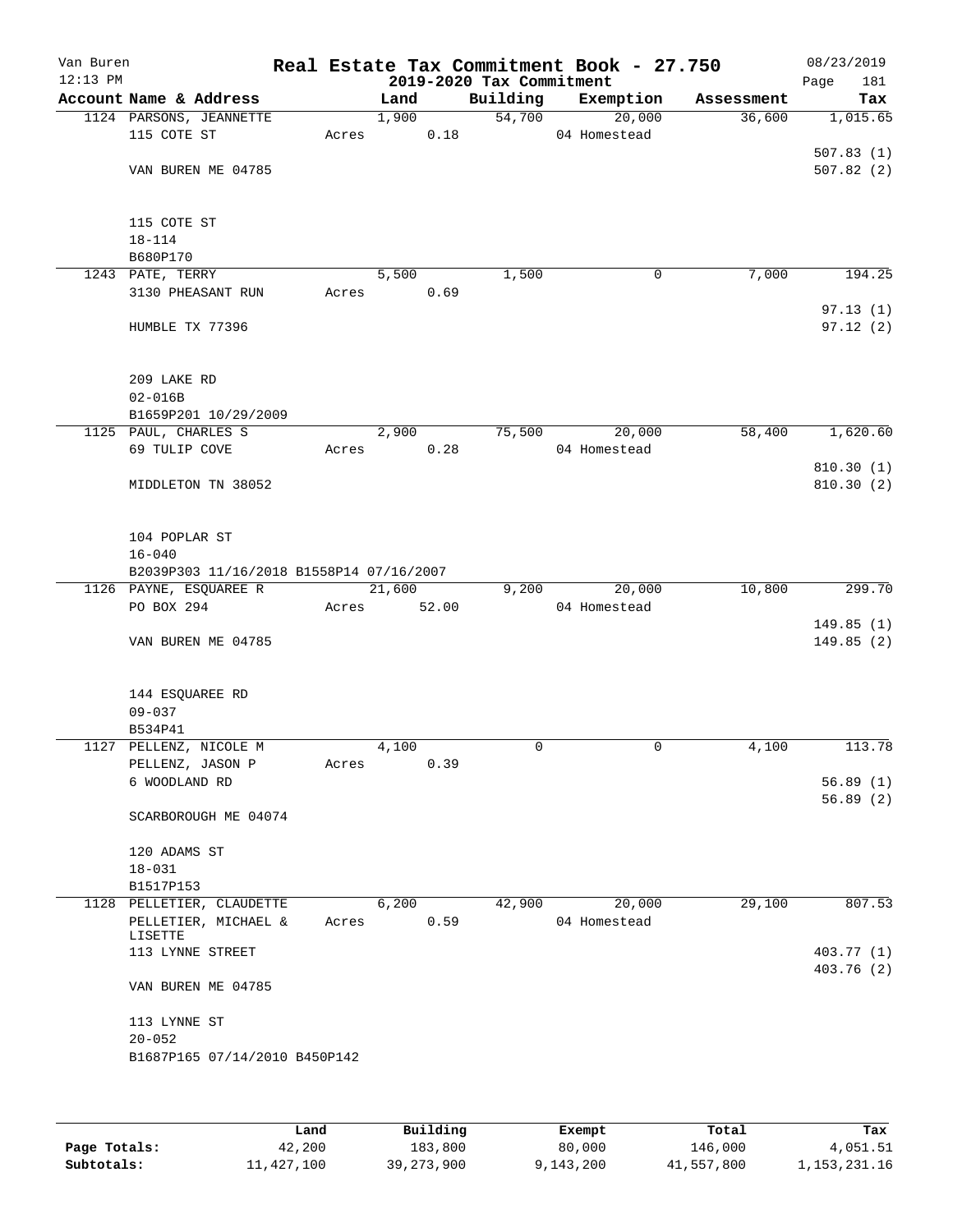| Van Buren<br>$12:13$ PM |                            |       |       |      | 2019-2020 Tax Commitment | Real Estate Tax Commitment Book - 27.750 |            | 08/23/2019<br>182<br>Page |
|-------------------------|----------------------------|-------|-------|------|--------------------------|------------------------------------------|------------|---------------------------|
|                         | Account Name & Address     |       | Land  |      | Building                 | Exemption                                | Assessment | Tax                       |
|                         | 1129 PELLETIER, DANIEL A   |       | 4,700 |      | 66,800                   | 20,000                                   | 51,500     | 1,429.13                  |
|                         | PELLETIER, BARBARA A       |       | Acres | 0.45 |                          | 04 Homestead                             |            |                           |
|                         | 116 MARION DRIVE           |       |       |      |                          |                                          |            | 714.57(1)                 |
|                         |                            |       |       |      |                          |                                          |            | 714.56(2)                 |
|                         | VAN BUREN ME 04785         |       |       |      |                          |                                          |            |                           |
|                         |                            |       |       |      |                          |                                          |            |                           |
|                         | 116 MARION DR              |       |       |      |                          |                                          |            |                           |
|                         | $18 - 005C$                |       |       |      |                          |                                          |            |                           |
|                         | B413P318 08/13/1974        |       |       |      |                          |                                          |            |                           |
|                         | 1131 PELLETIER, DARREL J   |       | 2,900 |      | 53,100                   | 20,000                                   | 36,000     | 999.00                    |
|                         | PELLETIER, GENEVIVE        | Acres |       | 0.28 |                          | 04 Homestead                             |            |                           |
|                         | 129 ROOSEVELT AVENUE       |       |       |      |                          |                                          |            | 499.50 (1)                |
|                         |                            |       |       |      |                          |                                          |            | 499.50 (2)                |
|                         | VAN BUREN ME 04785         |       |       |      |                          |                                          |            |                           |
|                         |                            |       |       |      |                          |                                          |            |                           |
|                         | 129 ROOSEVELT AVE          |       |       |      |                          |                                          |            |                           |
|                         | $14 - 116$                 |       |       |      |                          |                                          |            |                           |
|                         | B1042P17                   |       |       |      |                          |                                          |            |                           |
|                         | 1133 PELLETIER, DONALD     |       | 3,300 |      | 48,400                   | 20,000                                   | 31,700     | 879.68                    |
|                         | PELLETIER, LILLIAN         | Acres |       | 0.31 |                          | 04 Homestead                             |            |                           |
|                         | 190 LYNNE STREET           |       |       |      |                          |                                          |            | 439.84 (1)                |
|                         |                            |       |       |      |                          |                                          |            | 439.84 (2)                |
|                         | VAN BUREN ME 04785         |       |       |      |                          |                                          |            |                           |
|                         |                            |       |       |      |                          |                                          |            |                           |
|                         | 190 LYNNE ST<br>$19 - 078$ |       |       |      |                          |                                          |            |                           |
|                         | B781P26                    |       |       |      |                          |                                          |            |                           |
|                         | 1134 PELLETIER, DONALD     |       | 1,600 |      | 0                        | 0                                        | 1,600      | 44.40                     |
|                         | PELLETIER, LILLIAN         | Acres |       | 0.31 |                          |                                          |            |                           |
|                         | 190 LYNNE STREET           |       |       |      |                          |                                          |            | 22.20(1)                  |
|                         |                            |       |       |      |                          |                                          |            | 22.20(2)                  |
|                         | VAN BUREN ME 04785         |       |       |      |                          |                                          |            |                           |
|                         |                            |       |       |      |                          |                                          |            |                           |
|                         | PATRICIA ST                |       |       |      |                          |                                          |            |                           |
|                         | $19 - 099$                 |       |       |      |                          |                                          |            |                           |
|                         | B1279P262                  |       |       |      |                          |                                          |            |                           |
|                         | 1235 PELLETIER, ERIK B     |       | 1,300 |      | 64,300                   | 20,000                                   | 45,600     | 1,265.40                  |
|                         | 109 CHURCH STREET          | Acres |       | 0.12 |                          | 04 Homestead                             |            |                           |
|                         |                            |       |       |      |                          |                                          |            | 632.70 (1)                |
|                         | VAN BUREN ME 04785         |       |       |      |                          |                                          |            | 632.70 (2)                |
|                         |                            |       |       |      |                          |                                          |            |                           |
|                         |                            |       |       |      |                          |                                          |            |                           |
|                         | 109 CHURCH ST              |       |       |      |                          |                                          |            |                           |
|                         | $23 - 099$                 |       |       |      |                          |                                          |            |                           |
|                         | B1880P95 01/21/2015        |       |       |      |                          |                                          |            |                           |
|                         | 1135 PELLETIER, JOHN B     |       | 3,200 |      | 95,400                   | 20,000                                   | 78,600     | 2,181.15                  |
|                         | PELLETIER, NOREEN          | Acres |       | 0.30 |                          | 04 Homestead                             |            |                           |
|                         | 199 MAIN STREET            |       |       |      |                          |                                          |            | 1,090.58(1)               |
|                         |                            |       |       |      |                          |                                          |            | 1,090.57(2)               |
|                         | VAN BUREN ME 04785         |       |       |      |                          |                                          |            |                           |
|                         |                            |       |       |      |                          |                                          |            |                           |
|                         | 199 MAIN ST                |       |       |      |                          |                                          |            |                           |
|                         | $18 - 005A$                |       |       |      |                          |                                          |            |                           |
|                         | B796P312                   |       |       |      |                          |                                          |            |                           |
|                         |                            |       |       |      |                          |                                          |            |                           |
|                         |                            |       |       |      |                          |                                          |            |                           |

|              | Land       | Building   | Exempt    | Total      | Tax          |
|--------------|------------|------------|-----------|------------|--------------|
| Page Totals: | 17,000     | 328,000    | 100,000   | 245,000    | 6,798.76     |
| Subtotals:   | 11,444,100 | 39,601,900 | 9,243,200 | 41,802,800 | 1,160,029.92 |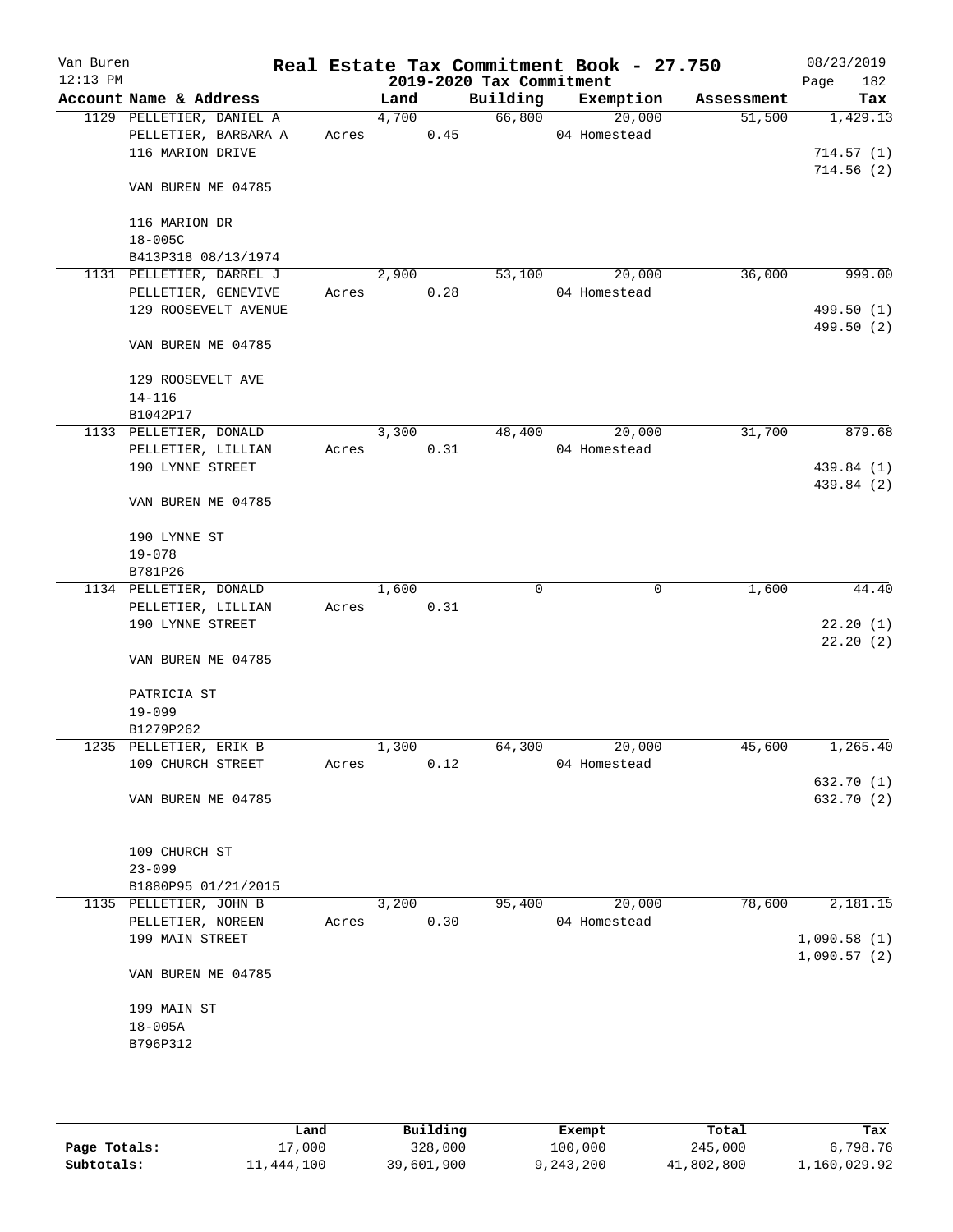| Van Buren<br>$12:13$ PM |                                          |       |        | 2019-2020 Tax Commitment | Real Estate Tax Commitment Book - 27.750 |            | 08/23/2019<br>Page<br>183 |
|-------------------------|------------------------------------------|-------|--------|--------------------------|------------------------------------------|------------|---------------------------|
|                         | Account Name & Address                   |       | Land   | Building                 | Exemption                                | Assessment | Tax                       |
|                         | 1142 PELLETIER, JOHN B                   |       | 1,800  | $\mathsf{O}$             | $\mathbf 0$                              | 1,800      | 49.95                     |
|                         | 199 MAIN STREET                          | Acres | 0.17   |                          |                                          |            |                           |
|                         |                                          |       |        |                          |                                          |            | 24.98(1)                  |
|                         | VAN BUREN ME 04785                       |       |        |                          |                                          |            | 24.97 (2)                 |
|                         |                                          |       |        |                          |                                          |            |                           |
|                         |                                          |       |        |                          |                                          |            |                           |
|                         | 162 MAIN ST                              |       |        |                          |                                          |            |                           |
|                         | $17 - 054$                               |       |        |                          |                                          |            |                           |
|                         | B1505P301<br>1138 PELLETIER, REYNOLD M   |       | 20,100 | 80,300                   | 26,000                                   | 74,400     | 2,064.60                  |
|                         | PELLETIER, ARMANDE A                     | Acres | 29.00  |                          | 04 Homestead                             |            |                           |
|                         | 213 CASTONGUAY RD                        |       |        |                          | 02 Veteran                               |            | 1,032.30(1)               |
|                         |                                          |       |        |                          |                                          |            | 1,032.30(2)               |
|                         | VAN BUREN ME 04785                       |       |        |                          |                                          |            |                           |
|                         |                                          |       |        |                          |                                          |            |                           |
|                         | 213 CASTONGUAY RD                        |       |        |                          |                                          |            |                           |
|                         | $02 - 037A$                              |       |        |                          |                                          |            |                           |
|                         | B478P65                                  |       |        |                          |                                          |            |                           |
|                         | 909 PELLETIER, TRAVIS                    |       | 6,100  | 90,400                   | $\mathsf{O}$                             | 96,500     | 2,677.88                  |
|                         | PELLETIER, DANIKA<br>109 BROOKE AVENUE   | Acres | 0.58   |                          |                                          |            | 1,338.94(1)               |
|                         |                                          |       |        |                          |                                          |            | 1,338.94(2)               |
|                         | VAN BUREN ME 04785                       |       |        |                          |                                          |            |                           |
|                         |                                          |       |        |                          |                                          |            |                           |
|                         | 109 BROOK AVE                            |       |        |                          |                                          |            |                           |
|                         | $17 - 060$                               |       |        |                          |                                          |            |                           |
|                         | B1989P246 09/15/2017                     |       |        |                          |                                          |            |                           |
|                         | 1143 PENNINGTON, TANYA A                 |       | 4,500  | $\mathbf 0$              | $\mathbf 0$                              | 4,500      | 124.88                    |
|                         | 509 VISTA PORTOLA LOOP                   | Acres | 0.43   |                          |                                          |            |                           |
|                         |                                          |       |        |                          |                                          |            | 62.44(1)<br>62.44(2)      |
|                         | LIBERTY HILL TX 78642                    |       |        |                          |                                          |            |                           |
|                         |                                          |       |        |                          |                                          |            |                           |
|                         | CHAMPLAIN ST                             |       |        |                          |                                          |            |                           |
|                         | $20 - 037$                               |       |        |                          |                                          |            |                           |
|                         | B1494P316                                |       |        |                          |                                          |            |                           |
|                         | 1146 PERREAULT, CAROL D                  |       | 2,600  | 39,400                   | 20,000                                   | 22,000     | 610.50                    |
|                         | 294 MAIN STREET                          | Acres | 0.25   |                          | 04 Homestead                             |            |                           |
|                         |                                          |       |        |                          |                                          |            | 305.25(1)                 |
|                         | VAN BUREN ME 04785                       |       |        |                          |                                          |            | 305.25(2)                 |
|                         |                                          |       |        |                          |                                          |            |                           |
|                         | 294 MAIN ST                              |       |        |                          |                                          |            |                           |
|                         | $20 - 092$                               |       |        |                          |                                          |            |                           |
|                         | B1414P106                                |       |        |                          |                                          |            |                           |
|                         | 804 PERREAULT, CONRAD J                  |       | 4,800  | 0                        | 0                                        | 4,800      | 133.20                    |
|                         | (TRUSTEE)                                |       |        |                          |                                          |            |                           |
|                         | 162 POPLAR STREET                        | Acres | 4.00   |                          |                                          |            | 66.60(1)                  |
|                         | VAN BUREN ME 04785                       |       |        |                          |                                          |            | 66.60(2)                  |
|                         |                                          |       |        |                          |                                          |            |                           |
|                         |                                          |       |        |                          |                                          |            |                           |
|                         | POPLAR ST                                |       |        |                          |                                          |            |                           |
|                         | $03 - 006$                               |       |        |                          |                                          |            |                           |
|                         | B1703P74 11/02/2010 B1674P349 04/08/2010 |       |        |                          |                                          |            |                           |
|                         |                                          |       |        |                          |                                          |            |                           |
|                         |                                          |       |        |                          |                                          |            |                           |
|                         |                                          |       |        |                          |                                          |            |                           |

|              | Land       | Building   | Exempt    | Total      | Tax          |
|--------------|------------|------------|-----------|------------|--------------|
| Page Totals: | 39,900     | 210,100    | 46,000    | 204,000    | 5,661.01     |
| Subtotals:   | 11,484,000 | 39,812,000 | 9,289,200 | 42,006,800 | 1,165,690.93 |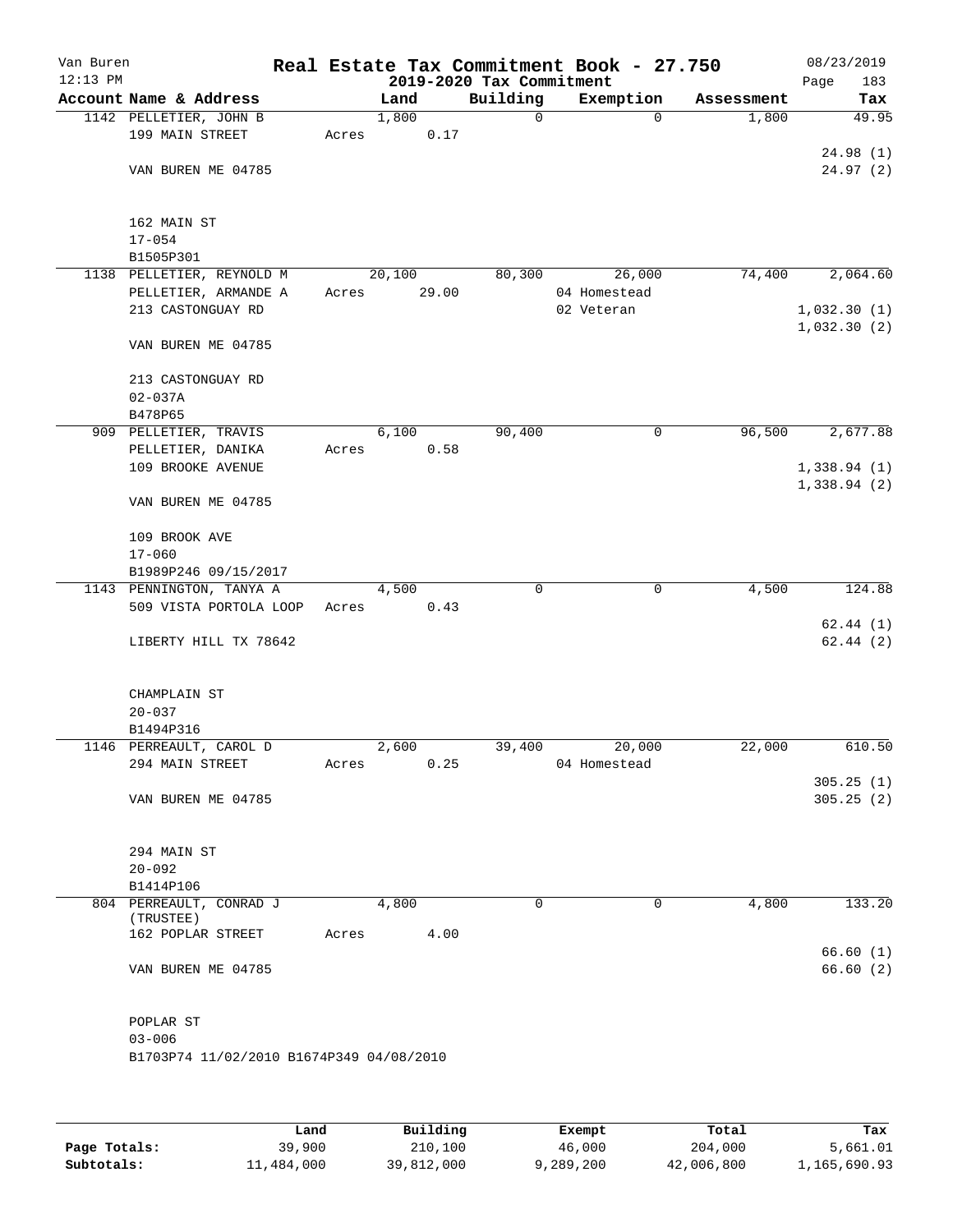| Van Buren  |                                                     |       |        |      |                          | Real Estate Tax Commitment Book - 27.750 |            | 08/23/2019                 |
|------------|-----------------------------------------------------|-------|--------|------|--------------------------|------------------------------------------|------------|----------------------------|
| $12:13$ PM |                                                     |       |        |      | 2019-2020 Tax Commitment |                                          |            | 184<br>Page                |
|            | Account Name & Address                              |       | Land   |      | Building                 | Exemption                                | Assessment | Tax                        |
|            | 200 PERREAULT, CONRAD J<br>(TRUSTEE)                |       | 10,600 |      | 120,400                  | 20,000                                   | 111,000    | 3,080.25                   |
|            | 162 POPLAR STREET                                   | Acres |        | 1.07 |                          | 04 Homestead                             |            | 1,540.13(1)                |
|            | VAN BUREN ME 04785                                  |       |        |      |                          |                                          |            | 1,540.12(2)                |
|            | 162 POPLAR ST                                       |       |        |      |                          |                                          |            |                            |
|            | $16 - 079$                                          |       |        |      |                          |                                          |            |                            |
|            | B1703P70 11/02/2010                                 |       |        |      |                          |                                          |            |                            |
|            | 971 PERREAULT, DONNA                                |       | 7,100  |      | 79,400                   | 0                                        | 86,500     | 2,400.38                   |
|            | 142 LAPLANTE HEIGHTS                                | Acres |        | 0.68 |                          |                                          |            |                            |
|            | VAN BUREN ME 04785                                  |       |        |      |                          |                                          |            | 1,200.19(1)<br>1,200.19(2) |
|            | 142 LAPLANTE HEIGHTS                                |       |        |      |                          |                                          |            |                            |
|            | 18C-001A                                            |       |        |      |                          |                                          |            |                            |
|            | B1992P47 10/04/2017                                 |       |        |      |                          |                                          |            |                            |
|            | 1157 PERRO HOLDINGS, LLC<br>34 MAIN STREET          | Acres | 6,800  | 9.00 | $\mathbf 0$              | 0                                        | 6,800      | 188.70                     |
|            | VAN BUREN ME 04785                                  |       |        |      |                          |                                          |            | 94.35(1)<br>94.35 (2)      |
|            |                                                     |       |        |      |                          |                                          |            |                            |
|            | UPLAND RD.                                          |       |        |      |                          |                                          |            |                            |
|            | $03 - 010$                                          |       |        |      |                          |                                          |            |                            |
|            | B1690P252 08/11/2010 B1595P194 05/19/2008 B1480P343 |       |        |      |                          |                                          |            |                            |
|            | 1159 PERRO HOLDINGS, LLC<br>34 MAIN STREET          | Acres | 18,300 | 8.80 | 1,200                    | 0                                        | 19,500     | 541.13                     |
|            | VAN BUREN ME 04785                                  |       |        |      |                          |                                          |            | 270.57(1)<br>270.56(2)     |
|            | UPLAND RD.                                          |       |        |      |                          |                                          |            |                            |
|            | $03 - 011A$                                         |       |        |      |                          |                                          |            |                            |
|            | B1690P252 08/11/2010 B1595P197 05/19/2008 B1471P191 |       |        |      |                          |                                          |            |                            |
|            | 1153 PERRO HOLDINGS, LLC                            |       | 9,600  |      | 500                      | 0                                        | 10,100     | 280.27                     |
|            | 34 MAIN STREET                                      | Acres |        | 0.48 |                          |                                          |            |                            |
|            |                                                     |       |        |      |                          |                                          |            | 140.14(1)                  |
|            | VAN BUREN ME 04785                                  |       |        |      |                          |                                          |            | 140.13(2)                  |
|            | COOLIDGE STREET                                     |       |        |      |                          |                                          |            |                            |
|            | $15 - 110$                                          |       |        |      |                          |                                          |            |                            |
|            | B1690P247 08/11/2010 B1595P192 05/19/2008 B762P291  |       |        |      |                          |                                          |            |                            |
|            | 1154 PERRO HOLDINGS, LLC                            |       | 20,100 |      | 99,100                   | $\Omega$                                 | 119,200    | 3,307.80                   |
|            | C/O TULSA                                           | Acres |        | 1.07 |                          |                                          |            |                            |
|            | 34 MAIN STREET                                      |       |        |      |                          |                                          |            | 1,653.90(1)<br>1,653.90(2) |
|            | VAN BUREN ME 04785                                  |       |        |      |                          |                                          |            |                            |
|            | 34 MAIN ST                                          |       |        |      |                          |                                          |            |                            |
|            | 15-116B                                             |       |        |      |                          |                                          |            |                            |
|            | B1690P241 08/11/2010 B1595P190 05/19/2008 B494P251  |       |        |      |                          |                                          |            |                            |
|            |                                                     |       |        |      |                          |                                          |            |                            |

|              | Land       | Building   | Exempt    | Total      | Tax          |
|--------------|------------|------------|-----------|------------|--------------|
| Page Totals: | 72,500     | 300,600    | 20,000    | 353,100    | 9,798.53     |
| Subtotals:   | 11,556,500 | 40,112,600 | 9,309,200 | 42,359,900 | 1,175,489.46 |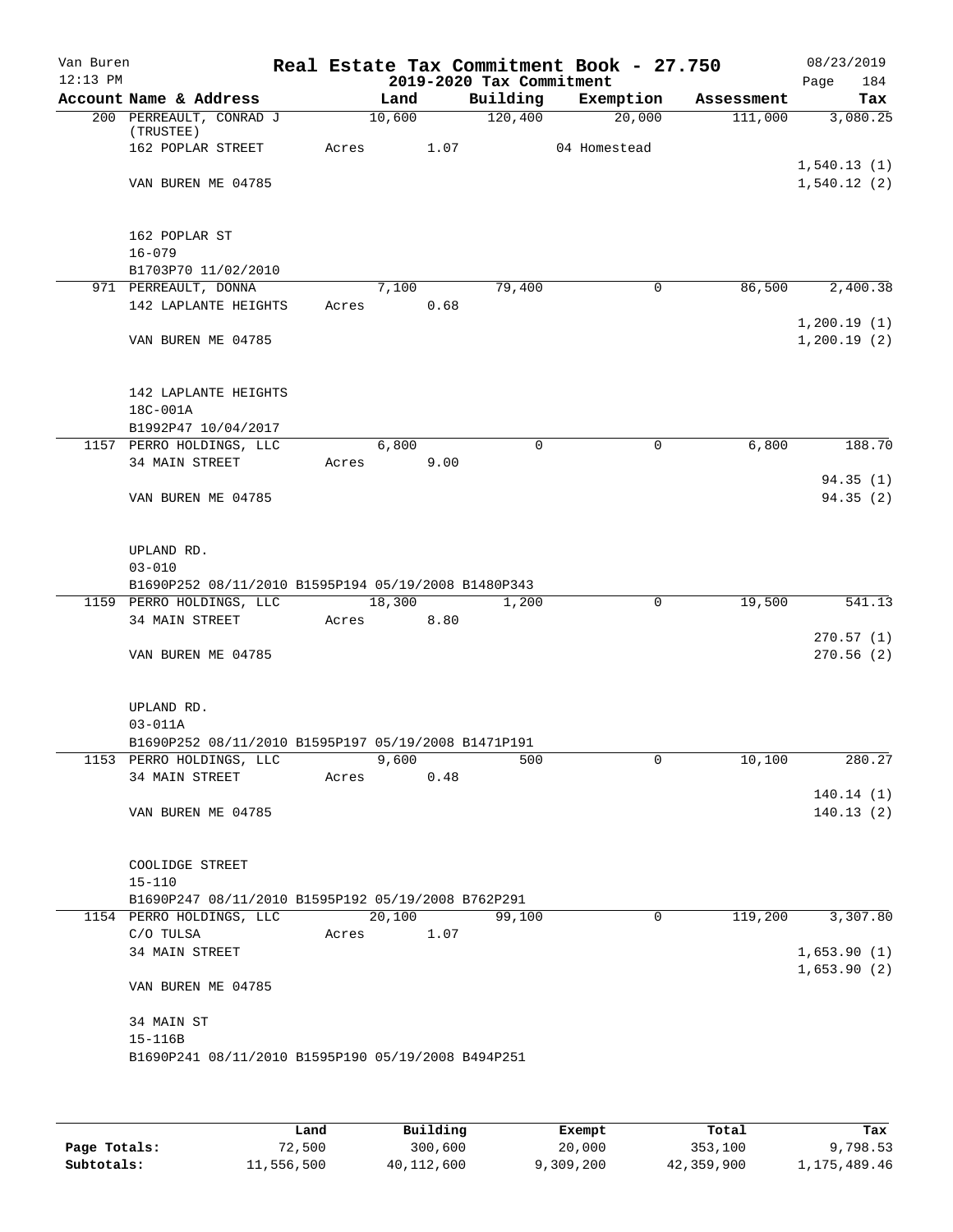| Van Buren<br>$12:13$ PM |                                        |       |        |       | 2019-2020 Tax Commitment | Real Estate Tax Commitment Book - 27.750 |            | 08/23/2019<br>Page<br>185 |
|-------------------------|----------------------------------------|-------|--------|-------|--------------------------|------------------------------------------|------------|---------------------------|
|                         | Account Name & Address                 |       | Land   |       | Building                 | Exemption                                | Assessment | Tax                       |
|                         | 1155 PERRO HOLDINGS, LLC               |       | 5,200  |       | 28,000                   | $\Omega$                                 | 33,200     | 921.30                    |
|                         | 34 MAIN STREET                         | Acres |        | 0.26  |                          |                                          |            |                           |
|                         |                                        |       |        |       |                          |                                          |            | 460.65(1)                 |
|                         | VAN BUREN ME 04785                     |       |        |       |                          |                                          |            | 460.65(2)                 |
|                         | 36 MAIN ST                             |       |        |       |                          |                                          |            |                           |
|                         | $15 - 116A$                            |       |        |       |                          |                                          |            |                           |
|                         | B1690P243 07/29/2010                   |       |        |       |                          |                                          |            |                           |
|                         | 410 PERRO HOLDINGS, LLC                |       | 6,100  |       | 86,000                   | 0                                        | 92,100     | 2,555.78                  |
|                         | 34 MAIN STREET                         | Acres |        | 0.58  |                          |                                          |            | 1, 277.89(1)              |
|                         | VAN BUREN ME 04785                     |       |        |       |                          |                                          |            | 1, 277.89(2)              |
|                         | 30 MAIN ST                             |       |        |       |                          |                                          |            |                           |
|                         | $13 - 036$                             |       |        |       |                          |                                          |            |                           |
|                         | B2035P236 10/19/2018                   |       |        |       |                          |                                          |            |                           |
|                         | 1574 PETER C. OUELLETTE                |       | 2,900  |       | 41,000                   | 0                                        | 43,900     | 1,218.22                  |
|                         | C/O MEGAN CORMIER                      | Acres |        | 0.30  |                          |                                          |            |                           |
|                         | (208 CHAMPLAIN ST)<br>200 CHAMPLAIN ST |       |        |       |                          |                                          |            | 609.11(1)<br>609.11(2)    |
|                         | VAN BUREN ME 04785                     |       |        |       |                          |                                          |            |                           |
|                         |                                        |       |        |       |                          |                                          |            |                           |
|                         | 208 CHAMPLAIN ST                       |       |        |       |                          |                                          |            |                           |
|                         | $19 - 011$                             |       |        |       |                          |                                          |            |                           |
|                         | B1526P166 11/13/2006                   |       |        |       |                          |                                          |            |                           |
|                         | 1162 PINETTE, ANTHONY J                |       | 14,100 |       | 38,200                   | 20,000                                   | 32,300     | 896.33                    |
|                         | 895 MAIN ST                            | Acres |        | 5.70  |                          | 04 Homestead                             |            |                           |
|                         | VAN BUREN ME 04785                     |       |        |       |                          |                                          |            | 448.17 (1)<br>448.16(2)   |
|                         |                                        |       |        |       |                          |                                          |            |                           |
|                         | 895 MAIN ST (HOUSE)                    |       |        |       |                          |                                          |            |                           |
|                         | $08 - 042$                             |       |        |       |                          |                                          |            |                           |
|                         | B1987P112 08/25/2017                   |       |        |       |                          |                                          |            |                           |
|                         | 1163 PINETTE, ANTHONY J                |       | 9,400  |       | 20,400                   | 0                                        | 29,800     | 826.95                    |
|                         | 895 MAIN ST                            | Acres |        | 12.01 |                          |                                          |            | 413.48(1)                 |
|                         | VAN BUREN ME 04785                     |       |        |       |                          |                                          |            | 413.47 (2)                |
|                         |                                        |       |        |       |                          |                                          |            |                           |
|                         | 892 MAIN ST                            |       |        |       |                          |                                          |            |                           |
|                         | $08 - 040$                             |       |        |       |                          |                                          |            |                           |
|                         | B1987P112 08/25/2017                   |       |        |       |                          |                                          |            |                           |
|                         | 1141 PINETTE, JARED                    |       | 1,900  |       | 28,800                   | 20,000                                   | 10,700     | 296.93                    |
|                         | 119 WILSON STREET                      | Acres |        | 0.18  |                          | 04 Homestead                             |            |                           |
|                         | VAN BUREN ME 04785                     |       |        |       |                          |                                          |            | 148.47(1)                 |
|                         |                                        |       |        |       |                          |                                          |            | 148.46 (2)                |
|                         | 115 WILSON ST                          |       |        |       |                          |                                          |            |                           |
|                         | $23 - 032$                             |       |        |       |                          |                                          |            |                           |
|                         | B1834P322 10/17/2013                   |       |        |       |                          |                                          |            |                           |
|                         |                                        |       |        |       |                          |                                          |            |                           |

|              | Land       | Building   | Exempt    | Total      | Tax          |
|--------------|------------|------------|-----------|------------|--------------|
| Page Totals: | 39,600     | 242,400    | 40,000    | 242,000    | 6,715.51     |
| Subtotals:   | 11,596,100 | 40,355,000 | 9,349,200 | 42,601,900 | 1,182,204.97 |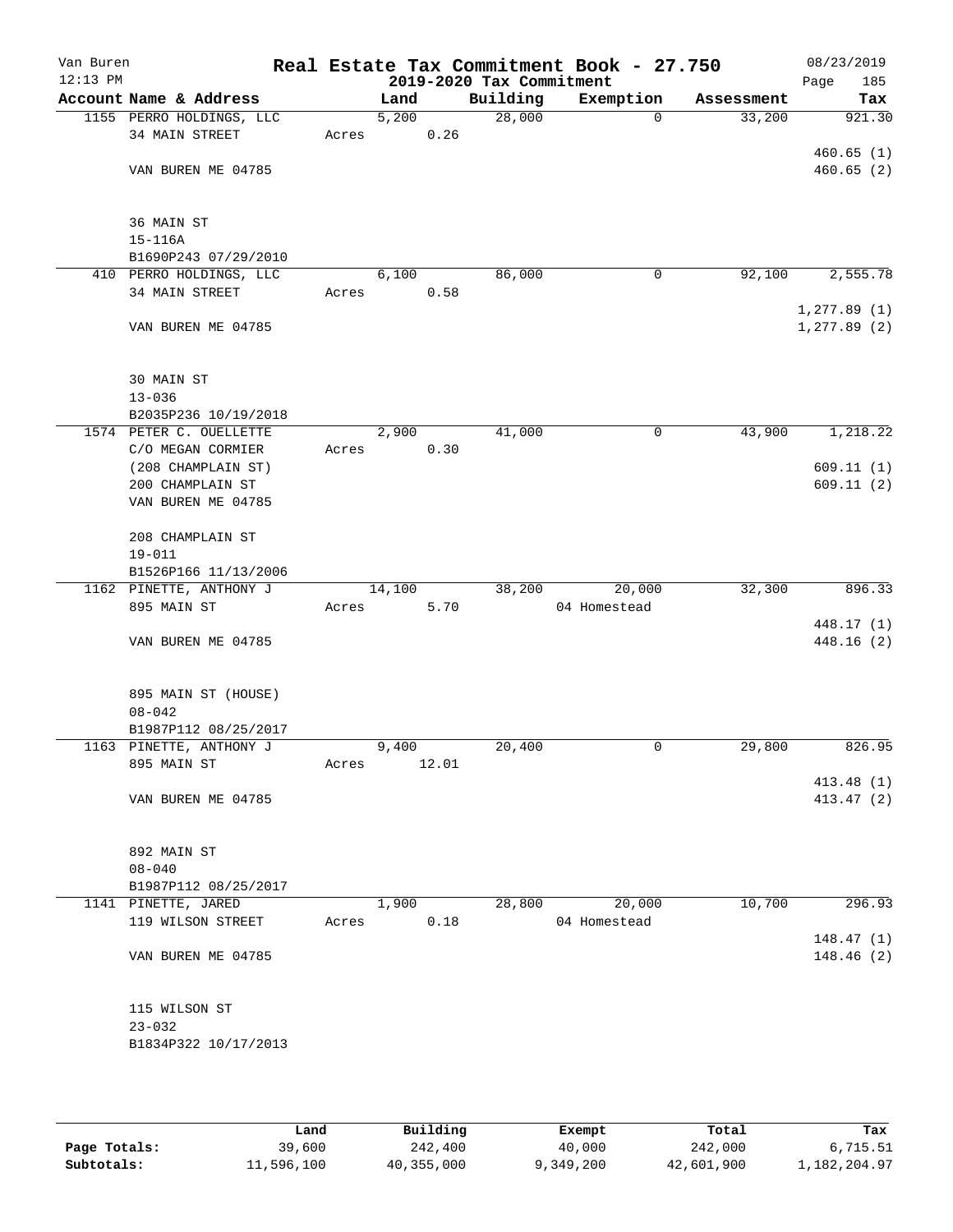| Van Buren<br>$12:13$ PM |                                        |       |       |      | 2019-2020 Tax Commitment | Real Estate Tax Commitment Book - 27.750 |            | 08/23/2019<br>186<br>Page |
|-------------------------|----------------------------------------|-------|-------|------|--------------------------|------------------------------------------|------------|---------------------------|
|                         | Account Name & Address                 |       | Land  |      | Building                 | Exemption                                | Assessment | Tax                       |
|                         | 1260 PINETTE, JARED O                  |       | 2,000 |      | 25,300                   | $\Omega$                                 | 27,300     | 757.58                    |
|                         | PINETTE, NATHALIE M                    | Acres |       | 0.19 |                          |                                          |            |                           |
|                         | 119 WILSON STREET                      |       |       |      |                          |                                          |            | 378.79(1)                 |
|                         |                                        |       |       |      |                          |                                          |            | 378.79(2)                 |
|                         | VAN BUREN ME 04785                     |       |       |      |                          |                                          |            |                           |
|                         | 119 WILSON ST                          |       |       |      |                          |                                          |            |                           |
|                         | $23 - 033$                             |       |       |      |                          |                                          |            |                           |
|                         | B1971P53 04/10/2017                    |       |       |      |                          |                                          |            |                           |
|                         | 872 PINETTE, JOSEPH F                  |       | 200   |      | 26,200                   | 26,000                                   | 400        | 11.10                     |
|                         | PINETTE, DONNA R                       | Acres |       | 0.02 |                          | 04 Homestead                             |            |                           |
|                         | 115 ST FRANCIS STREET                  |       |       |      |                          | 02 Veteran                               |            | 5.55(1)                   |
|                         |                                        |       |       |      |                          |                                          |            | 5.55(2)                   |
|                         | VAN BUREN ME 04785                     |       |       |      |                          |                                          |            |                           |
|                         | 115 ST FRANCIS ST.                     |       |       |      |                          |                                          |            |                           |
|                         | $13 - 032$                             |       |       |      |                          |                                          |            |                           |
|                         | B1987P109 08/25/2017                   |       |       |      |                          |                                          |            |                           |
|                         | 1408 PIPKIN, JEFF                      |       | 8,600 |      | 9,000                    | 0                                        | 17,600     | 488.40                    |
|                         | PIPKIN, INA M                          | Acres |       | 1.38 |                          |                                          |            |                           |
|                         | 38652 WHITE DR                         |       |       |      |                          |                                          |            | 244.20(1)                 |
|                         | ZEPHYRILLS FL 33542                    |       |       |      |                          |                                          |            | 244.20(2)                 |
|                         |                                        |       |       |      |                          |                                          |            |                           |
|                         | 124 POND RD                            |       |       |      |                          |                                          |            |                           |
|                         | $16 - 013A$                            |       |       |      |                          |                                          |            |                           |
|                         | B1797P197 11/24/2012                   |       | 5,000 |      | 50,200                   | 20,000                                   | 35,200     | 976.80                    |
|                         | 1165 PITRE, DIANE V<br>P O BOX 54      | Acres |       | 0.48 |                          | 04 Homestead                             |            |                           |
|                         |                                        |       |       |      |                          |                                          |            | 488.40 (1)                |
|                         | VAN BUREN ME 04785                     |       |       |      |                          |                                          |            | 488.40 (2)                |
|                         |                                        |       |       |      |                          |                                          |            |                           |
|                         | 197 STATE ST                           |       |       |      |                          |                                          |            |                           |
|                         | 12A-011                                |       |       |      |                          |                                          |            |                           |
|                         | B1082P265                              |       |       |      |                          |                                          |            |                           |
|                         | 1024 PITRE, ROSAIRE                    |       | 2,100 |      | 700                      | 0                                        | 2,800      | 77.70                     |
|                         | PITRE, CLAUDETTE                       | Acres |       | 0.20 |                          |                                          |            |                           |
|                         | 3 ACADIA HEIGHTS                       |       |       |      |                          |                                          |            | 38.85(1)                  |
|                         |                                        |       |       |      |                          |                                          |            | 38.85(2)                  |
|                         | VAN BUREN ME 04785                     |       |       |      |                          |                                          |            |                           |
|                         | 169 CHAMPLAIN ST                       |       |       |      |                          |                                          |            |                           |
|                         | $19 - 024$                             |       |       |      |                          |                                          |            |                           |
|                         | B1999P332 12/11/2017                   |       |       |      |                          |                                          |            |                           |
|                         | 1167 PITRE, SANDRA                     |       | 5,300 |      | 61,600                   | 20,000                                   | 46,900     | 1,301.47                  |
|                         | 181 STATE STREET                       | Acres |       | 0.91 |                          | 04 Homestead                             |            |                           |
|                         |                                        |       |       |      |                          |                                          |            | 650.74 (1)                |
|                         | VAN BUREN ME 04785                     |       |       |      |                          |                                          |            | 650.73 (2)                |
|                         |                                        |       |       |      |                          |                                          |            |                           |
|                         | 181 STATE ST                           |       |       |      |                          |                                          |            |                           |
|                         | $12A-029$                              |       |       |      |                          |                                          |            |                           |
|                         | B1506P88 07/12/2006 B414P27 08/31/1974 |       |       |      |                          |                                          |            |                           |
|                         |                                        |       |       |      |                          |                                          |            |                           |

|              | Land       | Building   | Exempt    | Total      | Tax          |
|--------------|------------|------------|-----------|------------|--------------|
| Page Totals: | 23,200     | 173,000    | 66,000    | 130,200    | 3,613.05     |
| Subtotals:   | 11,619,300 | 40,528,000 | 9,415,200 | 42,732,100 | 1,185,818.02 |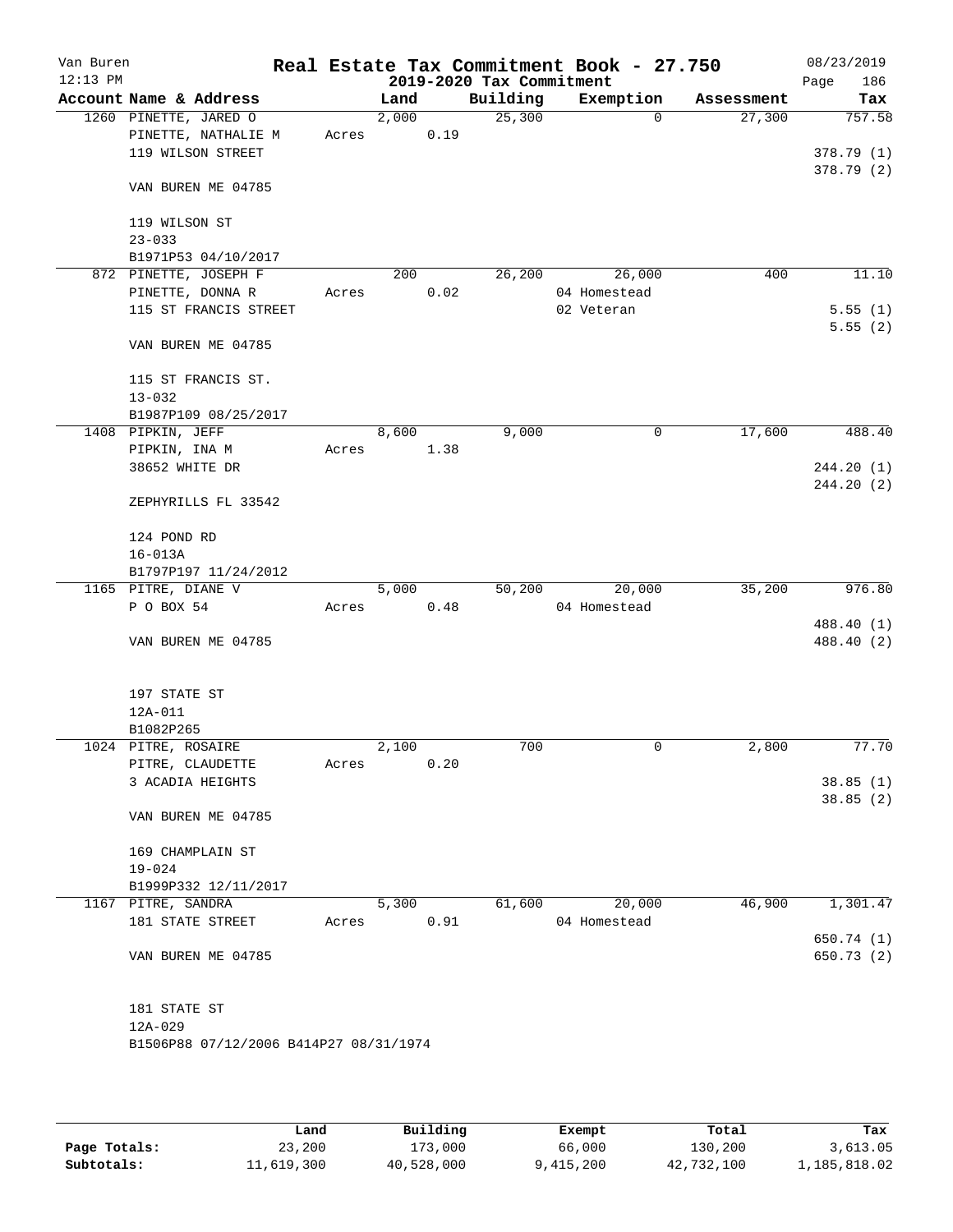| Van Buren<br>$12:13$ PM |                               |                                             |       |                        | 2019-2020 Tax Commitment | Real Estate Tax Commitment Book - 27.750 |             | 08/23/2019<br>Page<br>187 |
|-------------------------|-------------------------------|---------------------------------------------|-------|------------------------|--------------------------|------------------------------------------|-------------|---------------------------|
|                         |                               | Account Name & Address                      |       | Land                   | Building                 | Exemption                                | Assessment  | Tax                       |
|                         |                               | 1169 PLOURDE, CHARLES M                     |       | 6,000                  | 89,300                   | 20,000                                   | 75,300      | 2,089.57                  |
|                         |                               | PLOURDE, LINDA D                            |       | Acres 0.57             |                          | 04 Homestead                             |             |                           |
|                         | PO BOX 300                    |                                             |       |                        |                          |                                          |             | 1,044.79(1)               |
|                         |                               | VAN BUREN ME 04785                          |       |                        |                          |                                          |             | 1,044.78(2)               |
|                         | 110 MAIN ST                   |                                             |       |                        |                          |                                          |             |                           |
|                         | $17 - 086$                    |                                             |       |                        |                          |                                          |             |                           |
|                         | B763P98                       |                                             |       |                        |                          |                                          |             |                           |
|                         |                               | 1177 PLUMMER-CLOUTIER, JULIE 6,900          |       |                        | 0                        | 0                                        | 6,900       | 191.48                    |
|                         | 85 PAYNE ROAD                 |                                             | Acres | 10.00                  |                          |                                          |             | 95.74 (1)                 |
|                         |                               | SCARBOROUGH ME 04074                        |       |                        |                          |                                          |             | 95.74 (2)                 |
|                         | DESJARDINS ROAD               |                                             |       |                        |                          |                                          |             |                           |
|                         | $07 - 011B$                   |                                             |       |                        |                          |                                          |             |                           |
|                         | B1578P98                      |                                             |       |                        |                          | 20,000                                   |             |                           |
|                         |                               | 1170 POITRAS, ETIENNE D<br>POITRAS, MARLENE |       | 2,400<br>0.23<br>Acres | 53,700                   | 04 Homestead                             | 36,100      | 1,001.78                  |
|                         |                               | 119 OLD MILL STREET                         |       |                        |                          |                                          |             | 500.89(1)                 |
|                         |                               |                                             |       |                        |                          |                                          |             | 500.89(2)                 |
|                         |                               | VAN BUREN ME 04785                          |       |                        |                          |                                          |             |                           |
|                         | 119 OLD MILL RD               |                                             |       |                        |                          |                                          |             |                           |
|                         | $24 - 009$                    |                                             |       |                        |                          |                                          |             |                           |
|                         | B655P119                      |                                             |       |                        |                          |                                          |             |                           |
|                         |                               | 1171 POITRAS, MICHAEL D                     |       | 1,900                  | 12,900                   | 14,800                                   | $\mathbf 0$ | 0.00                      |
|                         | 117 MCBRIDE AVE               |                                             |       | 0.18<br>Acres          |                          | 04 Homestead                             |             |                           |
|                         |                               | VAN BUREN ME 04785                          |       |                        |                          |                                          |             |                           |
|                         | 117 MCBRIDE AVE               |                                             |       |                        |                          |                                          |             |                           |
|                         | $15 - 053$                    |                                             |       |                        |                          |                                          |             |                           |
|                         | B897P107                      |                                             |       |                        |                          |                                          |             |                           |
|                         |                               | 1172 POITRAS, NORMAND D                     |       | 12,500                 | 45,400                   | 20,000                                   | 37,900      | 1,051.72                  |
|                         | POITRAS, ANNE                 |                                             | Acres | 1.00                   |                          | 04 Homestead                             |             |                           |
|                         |                               | 169 CASTONGUAY ROAD                         |       |                        |                          |                                          |             | 525.86(1)                 |
|                         |                               | VAN BUREN ME 04785                          |       |                        |                          |                                          |             | 525.86(2)                 |
|                         |                               | 169 CASTONGUAY RD                           |       |                        |                          |                                          |             |                           |
|                         | $03 - 042A$                   |                                             |       |                        |                          |                                          |             |                           |
|                         |                               | B957P60 09/15/1994                          |       |                        |                          |                                          |             |                           |
|                         | 841 POITRAS, STEVE D          |                                             |       | 1,900                  | 52,000                   | 0                                        | 53,900      | 1,495.73                  |
|                         |                               | POITRAS, ANNE-MARIE                         | Acres | 0.18                   |                          |                                          |             |                           |
|                         |                               | 122 VIOLETTE STREET                         |       |                        |                          |                                          |             | 747.87(1)                 |
|                         |                               | VAN BUREN ME 04785                          |       |                        |                          |                                          |             | 747.86(2)                 |
|                         |                               |                                             |       |                        |                          |                                          |             |                           |
|                         | 122 VIOLETTE ST<br>$16 - 074$ |                                             |       |                        |                          |                                          |             |                           |
|                         |                               | B1968P7 03/13/2017                          |       |                        |                          |                                          |             |                           |
|                         |                               |                                             |       |                        |                          |                                          |             |                           |
|                         |                               |                                             |       |                        |                          |                                          |             |                           |

|              | Land       | Building   | Exempt    | Total      | Tax          |
|--------------|------------|------------|-----------|------------|--------------|
| Page Totals: | 31,600     | 253,300    | 74,800    | 210,100    | 5,830.28     |
| Subtotals:   | 11,650,900 | 40,781,300 | 9,490,000 | 42,942,200 | 1,191,648.30 |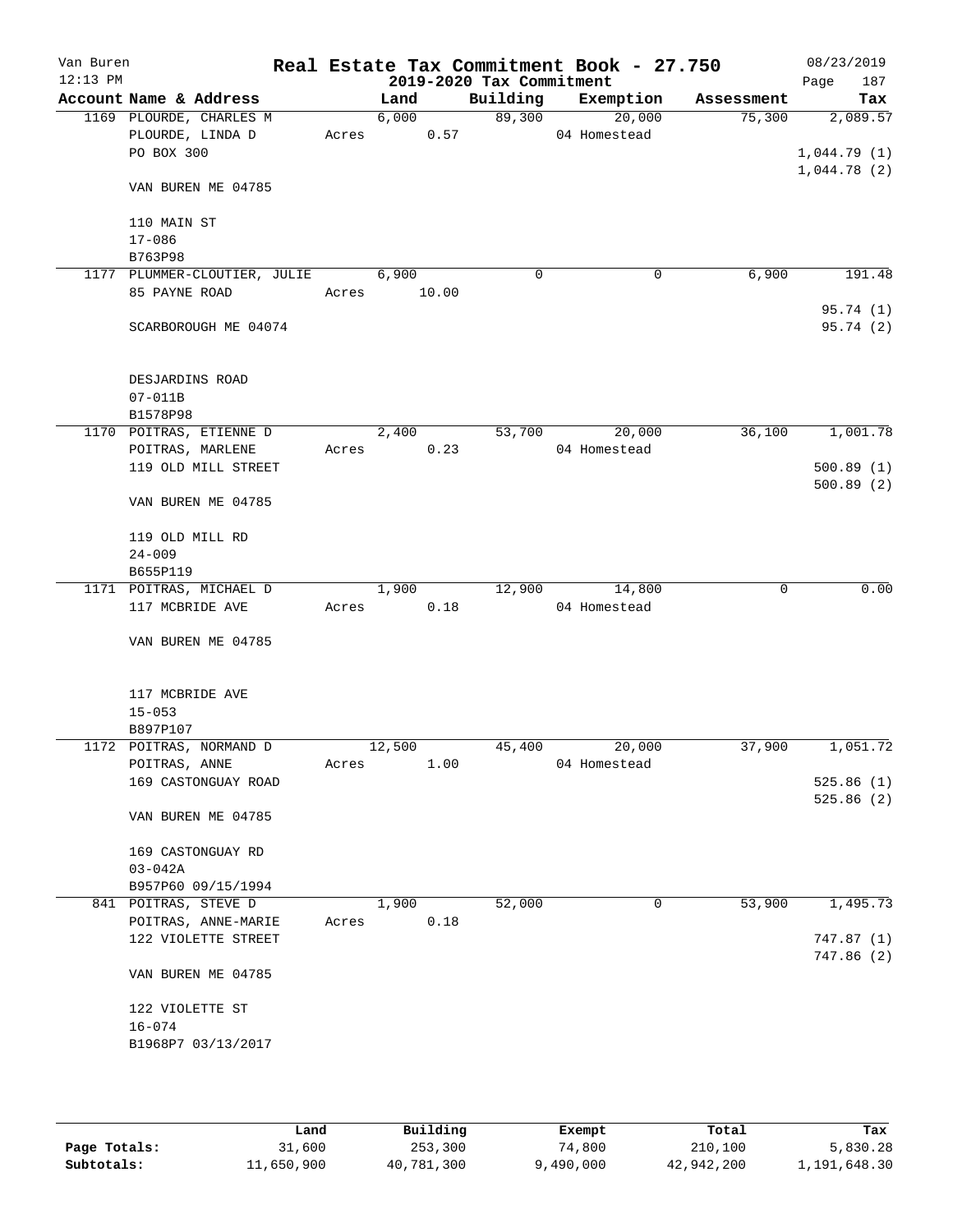| Van Buren<br>$12:13$ PM |                                            |       |        |          | 2019-2020 Tax Commitment | Real Estate Tax Commitment Book - 27.750 |            | 08/23/2019<br>188<br>Page  |
|-------------------------|--------------------------------------------|-------|--------|----------|--------------------------|------------------------------------------|------------|----------------------------|
|                         | Account Name & Address                     |       | Land   |          | Building                 | Exemption                                | Assessment | Tax                        |
|                         | 1173 POITRAS, STEVEN E<br>POITRAS, DIANE L |       | 4,600  |          | 69,500                   | 20,000<br>04 Homestead                   | 54,100     | 1,501.28                   |
|                         | 121 MORSE STREET                           |       |        |          |                          |                                          |            | 750.64(1)<br>750.64(2)     |
|                         | VAN BUREN ME 04785                         |       |        |          |                          |                                          |            |                            |
|                         | 121 MORSE ST<br>$21 - 048$                 |       |        |          |                          |                                          |            |                            |
|                         | B1061P157                                  |       |        |          |                          |                                          |            |                            |
|                         | 1174 PORTER, GORDON C                      |       | 4,300  |          | 51,200                   | 20,000                                   | 35,500     | 985.13                     |
|                         | PORTER, DIANE D                            | Acres |        | 0.41     |                          | 04 Homestead                             |            |                            |
|                         | 209 MAIN STREET                            |       |        |          |                          |                                          |            | 492.57 (1)<br>492.56 (2)   |
|                         | VAN BUREN ME 04785                         |       |        |          |                          |                                          |            |                            |
|                         | 209 MAIN ST                                |       |        |          |                          |                                          |            |                            |
|                         | $18 - 008$                                 |       |        |          |                          |                                          |            |                            |
|                         | B1136P226                                  |       |        |          |                          |                                          |            |                            |
|                         | 866 POWDERLY, HENRY E                      |       | 2,200  |          | 42,300                   | 0                                        | 44,500     | 1,234.88                   |
|                         | POWDERLY, DELLA                            | Acres |        | 0.21     |                          |                                          |            |                            |
|                         | 10 CANTER CIRCLE                           |       |        |          |                          |                                          |            | 617.44(1)                  |
|                         | PAWLING NY 12564                           |       |        |          |                          |                                          |            | 617.44(2)                  |
|                         | 146 POPLAR ST                              |       |        |          |                          |                                          |            |                            |
|                         | $16 - 005$                                 |       |        |          |                          |                                          |            |                            |
|                         | B1989P189 09/14/2017                       |       |        |          |                          |                                          |            |                            |
|                         | 1178 R&D THIFTWAY, LLC                     |       | 17,400 |          | 190,500                  | 0                                        | 207,900    | 5,769.23                   |
|                         | OUELLETTE, RONALD &<br><b>DONNA</b>        | Acres |        | 0.87     |                          |                                          |            |                            |
|                         | 123 MARIST COLLEGE                         |       |        |          |                          |                                          |            | 2,884.62(1)                |
|                         | DRIVE                                      |       |        |          |                          |                                          |            |                            |
|                         | VAN BUREN ME 04785                         |       |        |          |                          |                                          |            | 2,884.61(2)                |
|                         | 73 MAIN ST                                 |       |        |          |                          |                                          |            |                            |
|                         | $15 - 022$                                 |       |        |          |                          |                                          |            |                            |
|                         | B1281P530                                  |       |        |          |                          |                                          |            |                            |
|                         | 1176 R.H. FOSTER ENERGY, LLC               |       | 18,600 |          | 165,700                  | 0                                        | 184,300    | 5, 114.33                  |
|                         | 110 MECAW ROAD                             | Acres |        | 0.93     |                          |                                          |            |                            |
|                         | HAMPDEN ME 04444                           |       |        |          |                          |                                          |            | 2,557.17(1)<br>2,557.16(2) |
|                         |                                            |       |        |          |                          |                                          |            |                            |
|                         | 83 MAIN ST                                 |       |        |          |                          |                                          |            |                            |
|                         | $15 - 025$                                 |       |        |          |                          |                                          |            |                            |
|                         | B1670P254 02/26/2010                       |       |        |          |                          |                                          |            |                            |
|                         | 1103 REAMER, WILLIAM J                     |       | 13,900 |          | 69,500                   | 20,000                                   | 63,400     | 1,759.35                   |
|                         | 245 LAKE ROAD                              | Acres |        | 4.90     |                          | 04 Homestead                             |            |                            |
|                         | VAN BUREN ME 04945                         |       |        |          |                          |                                          |            | 879.68(1)<br>879.67(2)     |
|                         | 245 LAKE RD                                |       |        |          |                          |                                          |            |                            |
|                         | $05 - 011B$                                |       |        |          |                          |                                          |            |                            |
|                         | B1873P33 10/31/2014                        |       |        |          |                          |                                          |            |                            |
|                         |                                            |       |        |          |                          |                                          |            |                            |
|                         |                                            | Land  |        | Building |                          | Exempt                                   | Total      | Tax                        |

|              | Land       | Building   | Exempt    | Total      | тах          |
|--------------|------------|------------|-----------|------------|--------------|
| Page Totals: | 61,000     | 588,700    | 60,000    | 589,700    | 16,364.20    |
| Subtotals:   | 11,711,900 | 41,370,000 | 9,550,000 | 43,531,900 | 1,208,012.50 |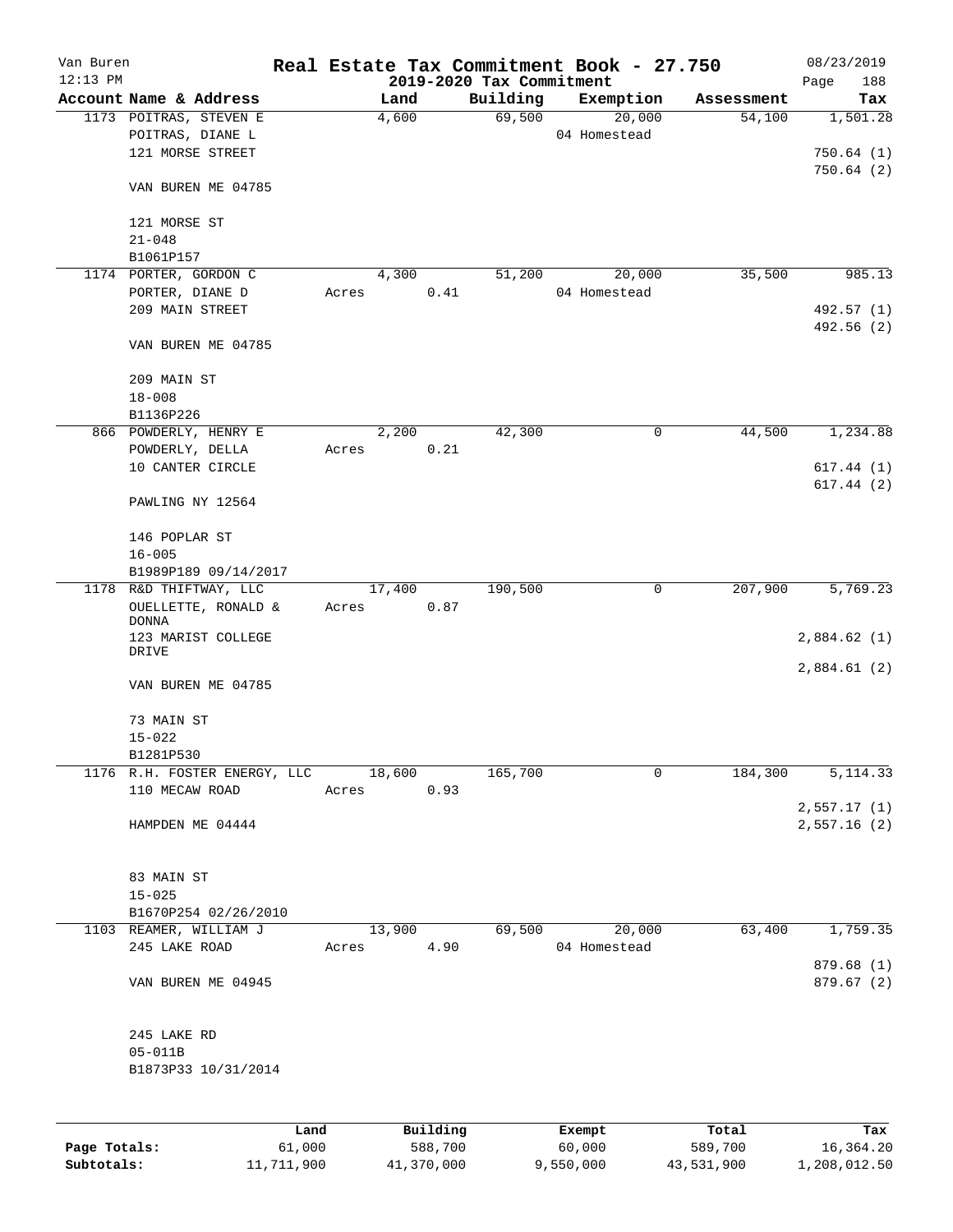| Van Buren<br>$12:13$ PM |                                       |        | 2019-2020 Tax Commitment | Real Estate Tax Commitment Book - 27.750 |            | 08/23/2019              |
|-------------------------|---------------------------------------|--------|--------------------------|------------------------------------------|------------|-------------------------|
|                         | Account Name & Address                | Land   | Building                 | Exemption                                | Assessment | Page<br>189<br>Tax      |
|                         | 882 RECK, WARREN W                    | 2,000  | 47,900                   | 20,000                                   | 29,900     | 829.73                  |
|                         | 132 STATE STREET                      | Acres  | 0.19                     | 04 Homestead                             |            |                         |
|                         |                                       |        |                          |                                          |            | 414.87 (1)              |
|                         | VAN BUREN ME 04785                    |        |                          |                                          |            | 414.86(2)               |
|                         | 132 STATE ST                          |        |                          |                                          |            |                         |
|                         | $13 - 021$                            |        |                          |                                          |            |                         |
|                         | B1884P264 03/20/2015                  |        |                          |                                          |            |                         |
|                         | 873 REED, DANIEL F                    | 6,300  | 47,700                   | 0                                        | 54,000     | 1,498.50                |
|                         | MCCLUSKEY, KERSTIN I                  | Acres  | 0.60                     |                                          |            |                         |
|                         | 124 WATERMILL ROAD                    |        |                          |                                          |            | 749.25(1)<br>749.25 (2) |
|                         | VAN BUREN ME 04785                    |        |                          |                                          |            |                         |
|                         | 124 WATERMILL RD                      |        |                          |                                          |            |                         |
|                         | $16 - 031$                            |        |                          |                                          |            |                         |
|                         | B1966P190 02/23/2017                  |        |                          |                                          |            |                         |
|                         | 1259 REED, JANICE C                   | 3,500  | 42,300                   | 0                                        | 45,800     | 1,270.95                |
|                         | 123 STATE STREET                      | Acres  | 0.33                     |                                          |            |                         |
|                         |                                       |        |                          |                                          |            | 635.48(1)               |
|                         | VAN BUREN ME 04785                    |        |                          |                                          |            | 635.47(2)               |
|                         | 123 STATE ST                          |        |                          |                                          |            |                         |
|                         | $13 - 013$                            |        |                          |                                          |            |                         |
|                         | B2022P204 07/11/2018                  |        |                          |                                          |            |                         |
|                         | 1184 RIDDLE, JO ELLEN                 | 18,800 | 0                        | $\mathbf 0$                              | 18,800     | 521.70                  |
|                         | 186 FLAT ROCK LANE                    | Acres  | 35.00                    |                                          |            |                         |
|                         | YELLVILLE AR 72687                    |        |                          |                                          |            | 260.85(1)<br>260.85(2)  |
|                         |                                       |        |                          |                                          |            |                         |
|                         | LAKE RD.<br>$02 - 023$                |        |                          |                                          |            |                         |
|                         | B1473P262                             |        |                          |                                          |            |                         |
|                         | 307 RIOUX, CHANTAL TATYANA            | 23,700 | $\mathbf 0$              | 0                                        | 23,700     | 657.68                  |
|                         | OLGA                                  |        |                          |                                          |            |                         |
|                         | 17 RIVERVIEW DR                       | Acres  | 62.00                    |                                          |            |                         |
|                         |                                       |        |                          |                                          |            | 328.84(1)               |
|                         | HAMLIN ME 04785                       |        |                          |                                          |            | 328.84(2)               |
|                         | PARENT RD                             |        |                          |                                          |            |                         |
|                         | $09 - 036$                            |        |                          |                                          |            |                         |
|                         | B1836P197 11/11/2013                  |        |                          |                                          |            |                         |
|                         | 484 RIOUX, GABRIEL                    | 6,300  | 0<br>0.60                | 0                                        | 6,300      | 174.83                  |
|                         | RIOUX, MICHELLE<br>17 RIVERVIEW DRIVE | Acres  |                          |                                          |            | 87.42(1)                |
|                         |                                       |        |                          |                                          |            | 87.41(2)                |
|                         | HAMLIN ME 04785                       |        |                          |                                          |            |                         |
|                         | MAIN ST                               |        |                          |                                          |            |                         |
|                         | $22 - 010$                            |        |                          |                                          |            |                         |
|                         | B820P267                              |        |                          |                                          |            |                         |
|                         |                                       |        |                          |                                          |            |                         |
|                         |                                       |        |                          |                                          |            |                         |
|                         |                                       |        |                          |                                          |            |                         |

|              | Land       | Building   | Exempt    | Total      | Tax          |
|--------------|------------|------------|-----------|------------|--------------|
| Page Totals: | 60,600     | 137.900    | 20,000    | 178,500    | 4,953.39     |
| Subtotals:   | 11,772,500 | 41,507,900 | 9,570,000 | 43,710,400 | 1,212,965.89 |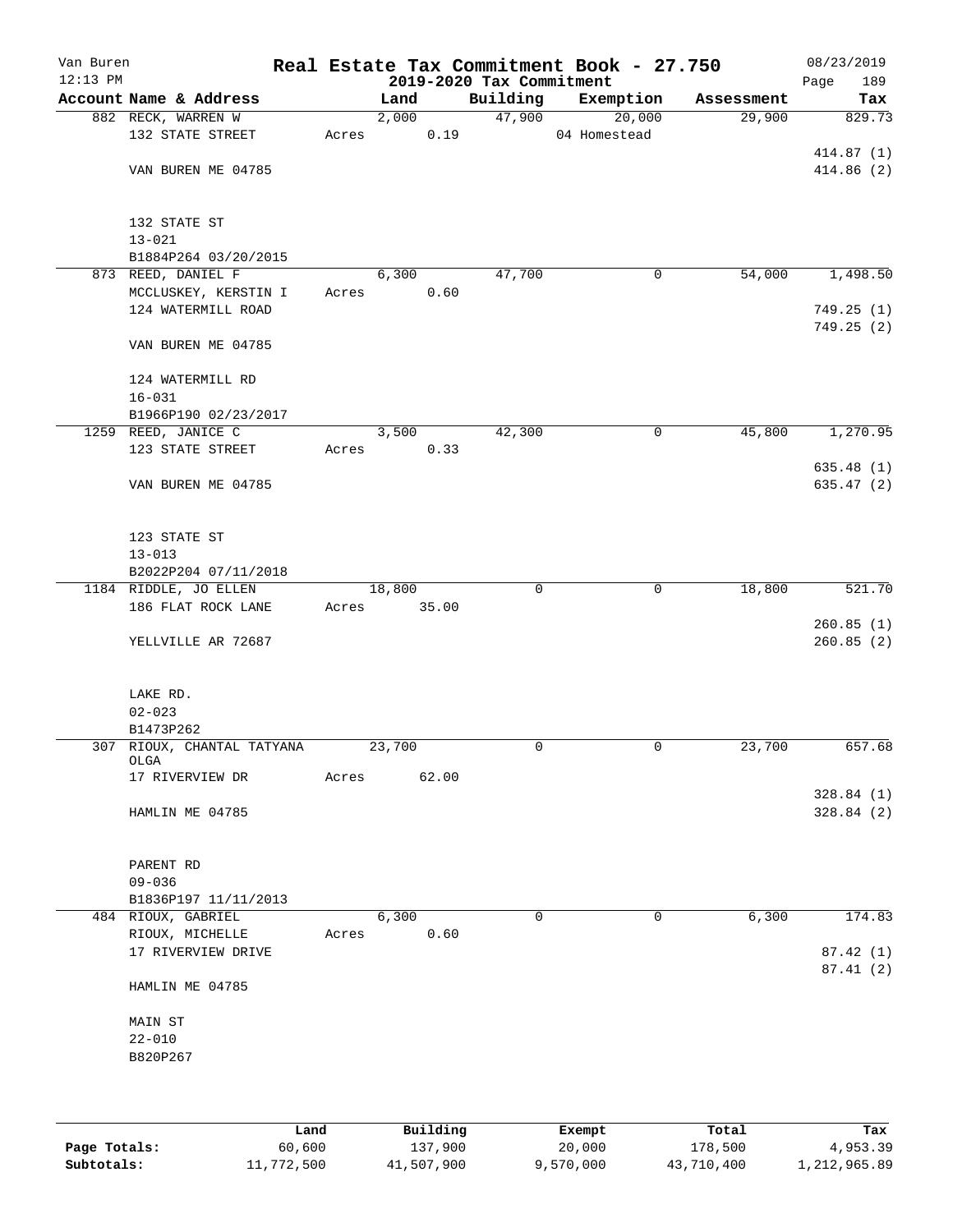| Van Buren<br>$12:13$ PM |                                           |        |        | 2019-2020 Tax Commitment | Real Estate Tax Commitment Book - 27.750 |            | 08/23/2019<br>190<br>Page |
|-------------------------|-------------------------------------------|--------|--------|--------------------------|------------------------------------------|------------|---------------------------|
|                         | Account Name & Address                    |        | Land   | Building                 | Exemption                                | Assessment | Tax                       |
|                         | 1193 RIOUX, GABRIEL                       | 23,700 |        | $\mathbf 0$              | $\mathbf 0$                              | 23,700     | 657.68                    |
|                         | 17 RIVERVIEW DRIVE                        | Acres  | 161.00 |                          |                                          |            |                           |
|                         |                                           |        |        |                          |                                          |            | 328.84(1)                 |
|                         | HAMLIN ME 04785                           |        |        |                          |                                          |            | 328.84(2)                 |
|                         |                                           |        |        |                          |                                          |            |                           |
|                         | CYR RD                                    |        |        |                          |                                          |            |                           |
|                         | $04 - 015$                                |        |        |                          |                                          |            |                           |
|                         | B1519P192 10/11/2006                      |        |        |                          |                                          |            |                           |
|                         | 120 RIOUX, GUILDO                         | 10,000 |        | 0                        | 0                                        | 10,000     | 277.50                    |
|                         | RIOUX, JOHNNA L                           | Acres  | 6.58   |                          |                                          |            |                           |
|                         | 668 MAIN STREET                           |        |        |                          |                                          |            | 138.75 (1)                |
|                         |                                           |        |        |                          |                                          |            | 138.75 (2)                |
|                         | VAN BUREN ME 04785                        |        |        |                          |                                          |            |                           |
|                         | OFF MAIN ST                               |        |        |                          |                                          |            |                           |
|                         | $25 - 016A$                               |        |        |                          |                                          |            |                           |
|                         | B1414P85                                  |        |        |                          |                                          |            |                           |
|                         | 1189 RIOUX, GUILDO S                      | 39,500 |        | 0                        | $\mathbf 0$                              | 39,500     | 1,096.13                  |
|                         | 668 MAIN STREET                           | Acres  | 98.00  |                          |                                          |            |                           |
|                         |                                           |        |        |                          |                                          |            | 548.07(1)                 |
|                         | VAN BUREN ME 04785                        |        |        |                          |                                          |            | 548.06 (2)                |
|                         |                                           |        |        |                          |                                          |            |                           |
|                         | 668 MAIN ST                               |        |        |                          |                                          |            |                           |
|                         | $08 - 003$                                |        |        |                          |                                          |            |                           |
|                         | B2048P243 02/19/2019 B1012P243 11/15/1995 |        |        |                          |                                          |            |                           |
|                         | 1431 RIOUX, GUILDO S                      | 10,100 |        | 75,400                   | $\mathbf 0$                              | 85,500     | 2,372.63                  |
|                         | RIOUX, JOHNNA L                           | Acres  | 0.70   |                          |                                          |            |                           |
|                         | 668 MAIN STREET                           |        |        |                          |                                          |            | 1, 186.32(1)              |
|                         |                                           |        |        |                          |                                          |            | 1, 186.31(2)              |
|                         | VAN BUREN ME 04785                        |        |        |                          |                                          |            |                           |
|                         | 668 MAIN ST.                              |        |        |                          |                                          |            |                           |
|                         | $25 - 009$                                |        |        |                          |                                          |            |                           |
|                         | B1003P264 10/02/1995                      |        |        |                          |                                          |            |                           |
|                         | 1190 RIOUX, JEAN PAUL                     |        | 1,800  | 0                        | 0                                        | 1,800      | 49.95                     |
|                         | RIOUX, HUGUETTE                           | Acres  | 5.00   |                          |                                          |            |                           |
|                         | 1386 MAIN STREET                          |        |        |                          |                                          |            | 24.98(1)                  |
|                         |                                           |        |        |                          |                                          |            | 24.97(2)                  |
|                         | VAN BUREN ME 04785                        |        |        |                          |                                          |            |                           |
|                         | RR 1                                      |        |        |                          |                                          |            |                           |
|                         | $11 - 004$                                |        |        |                          |                                          |            |                           |
|                         | B306P249                                  |        |        |                          |                                          |            |                           |
|                         | 1192 RIOUX, JEAN PAUL                     | 18,700 |        | 146,500                  | 20,000                                   | 145,200    | 4,029.30                  |
|                         | RIOUX, HUGUETTE                           | Acres  | 19.79  |                          | 04 Homestead                             |            |                           |
|                         | 1386 MAIN STREET                          |        |        |                          |                                          |            | 2,014.65(1)               |
|                         | VAN BUREN ME 04785                        |        |        |                          |                                          |            | 2,014.65(2)               |
|                         |                                           |        |        |                          |                                          |            |                           |
|                         | 1386 MAIN ST<br>$11 - 005$                |        |        |                          |                                          |            |                           |
|                         | B306P349                                  |        |        |                          |                                          |            |                           |
|                         |                                           |        |        |                          |                                          |            |                           |
|                         |                                           |        |        |                          |                                          |            |                           |
|                         |                                           |        |        |                          |                                          |            |                           |

|              | Land       | Building   | Exempt    | Total      | Tax          |
|--------------|------------|------------|-----------|------------|--------------|
| Page Totals: | 103,800    | 221,900    | 20,000    | 305,700    | 8,483.19     |
| Subtotals:   | 11,876,300 | 41,729,800 | 9,590,000 | 44,016,100 | 1,221,449.08 |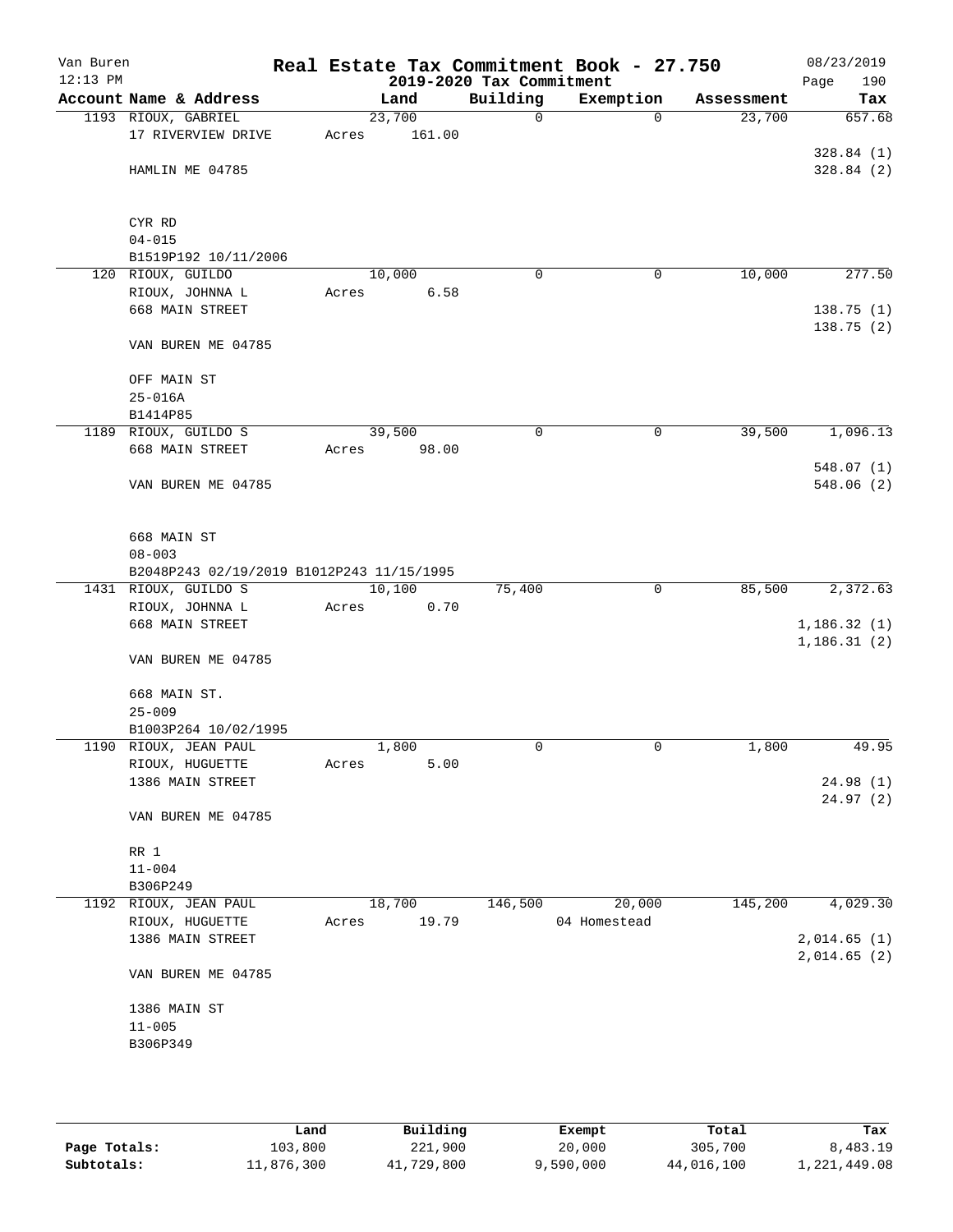| Van Buren<br>$12:13$ PM |                                                |       |        |      | 2019-2020 Tax Commitment | Real Estate Tax Commitment Book - 27.750 |            | 08/23/2019<br>191<br>Page |
|-------------------------|------------------------------------------------|-------|--------|------|--------------------------|------------------------------------------|------------|---------------------------|
|                         | Account Name & Address                         |       | Land   |      | Building                 | Exemption                                | Assessment | Tax                       |
|                         | 1385 RIOUX, LYN M                              |       | 10,600 |      | $\mathbf 0$              | $\mathbf 0$                              | 10,600     | 294.15                    |
|                         | 135 VIOLETTE STREET                            | Acres |        | 1.08 |                          |                                          |            |                           |
|                         |                                                |       |        |      |                          |                                          |            | 147.08(1)                 |
|                         | VAN BUREN ME 04785                             |       |        |      |                          |                                          |            | 147.07(2)                 |
|                         |                                                |       |        |      |                          |                                          |            |                           |
|                         | RR 1                                           |       |        |      |                          |                                          |            |                           |
|                         | $23 - 118B$                                    |       |        |      |                          |                                          |            |                           |
|                         | B1667P138 01/19/2010                           |       |        |      |                          |                                          |            |                           |
|                         | 1022 ROCKHOLD, DANIEL                          |       | 2,000  |      | 26,300                   | 0                                        | 28,300     | 785.33                    |
|                         | PO BOX 33                                      | Acres |        | 0.19 |                          |                                          |            |                           |
|                         |                                                |       |        |      |                          |                                          |            | 392.67(1)                 |
|                         | VAN BUREN ME 04785                             |       |        |      |                          |                                          |            | 392.66(2)                 |
|                         |                                                |       |        |      |                          |                                          |            |                           |
|                         | 127 FULTON ST                                  |       |        |      |                          |                                          |            |                           |
|                         | $20 - 008$                                     |       |        |      |                          |                                          |            |                           |
|                         | B1955P202 11/14/2016                           |       |        |      |                          |                                          |            |                           |
|                         | 1032 ROCKHOLD, KIMBERLY                        |       | 2,200  |      | 27,500                   | 0                                        | 29,700     | 824.18                    |
|                         | DESJARDINS, DANIEL J                           | Acres |        | 0.21 |                          |                                          |            |                           |
|                         | PO BOX 33                                      |       |        |      |                          |                                          |            | 412.09(1)                 |
|                         | VAN BUREN ME 04785                             |       |        |      |                          |                                          |            | 412.09(2)                 |
|                         |                                                |       |        |      |                          |                                          |            |                           |
|                         | 109 NOTRE DAME                                 |       |        |      |                          |                                          |            |                           |
|                         | $17 - 026$                                     |       |        |      |                          |                                          |            |                           |
|                         | B1860P293 07/14/2014                           |       |        |      |                          |                                          |            |                           |
|                         | 1196 ROCKHOLD, KIMBERLY                        |       | 2,700  |      | 40,200                   | 20,000                                   | 22,900     | 635.48                    |
|                         | DESJARDINS, DANIEL<br>PO BOX 33                | Acres |        | 0.26 |                          | 04 Homestead                             |            | 317.74(1)                 |
|                         |                                                |       |        |      |                          |                                          |            | 317.74(2)                 |
|                         | VAN BUREN ME 04785                             |       |        |      |                          |                                          |            |                           |
|                         |                                                |       |        |      |                          |                                          |            |                           |
|                         | 112 HARRISON ST                                |       |        |      |                          |                                          |            |                           |
|                         | $18 - 017$                                     |       |        |      |                          |                                          |            |                           |
|                         | B1380P163                                      |       |        |      |                          |                                          |            | 682.65                    |
|                         | 261 ROCKHOLD, KIMBERLY<br>DESJARDINS, DANIEL J | Acres | 2,000  | 0.19 | 22,600                   | 0                                        | 24,600     |                           |
|                         | PO BOX 33                                      |       |        |      |                          |                                          |            | 341.33 (1)                |
|                         |                                                |       |        |      |                          |                                          |            | 341.32(2)                 |
|                         | VAN BUREN ME 04785                             |       |        |      |                          |                                          |            |                           |
|                         |                                                |       |        |      |                          |                                          |            |                           |
|                         | 119 JACKSON ST                                 |       |        |      |                          |                                          |            |                           |
|                         | $18 - 080$<br>B1860P293 07/14/2014             |       |        |      |                          |                                          |            |                           |
|                         | 218 ROCKWELL, ROBERTINE T                      |       | 4,800  |      | 43,300                   | 20,000                                   | 28,100     | 779.78                    |
|                         | 145 CLOVERHILL DRIVE                           | Acres |        | 0.46 |                          | 04 Homestead                             |            |                           |
|                         |                                                |       |        |      |                          |                                          |            | 389.89 (1)                |
|                         | VAN BUREN ME 04785                             |       |        |      |                          |                                          |            | 389.89 (2)                |
|                         |                                                |       |        |      |                          |                                          |            |                           |
|                         |                                                |       |        |      |                          |                                          |            |                           |
|                         | 145 CLOVERHILL DR<br>18C-009                   |       |        |      |                          |                                          |            |                           |
|                         | B1826P87 09/04/2013                            |       |        |      |                          |                                          |            |                           |
|                         |                                                |       |        |      |                          |                                          |            |                           |
|                         |                                                |       |        |      |                          |                                          |            |                           |

|              | Land       | Building   | Exempt    | Total      | Tax          |  |
|--------------|------------|------------|-----------|------------|--------------|--|
| Page Totals: | 24,300     | 159,900    | 40,000    | 144,200    | 4,001.57     |  |
| Subtotals:   | 11,900,600 | 41,889,700 | 9,630,000 | 44,160,300 | 1,225,450.65 |  |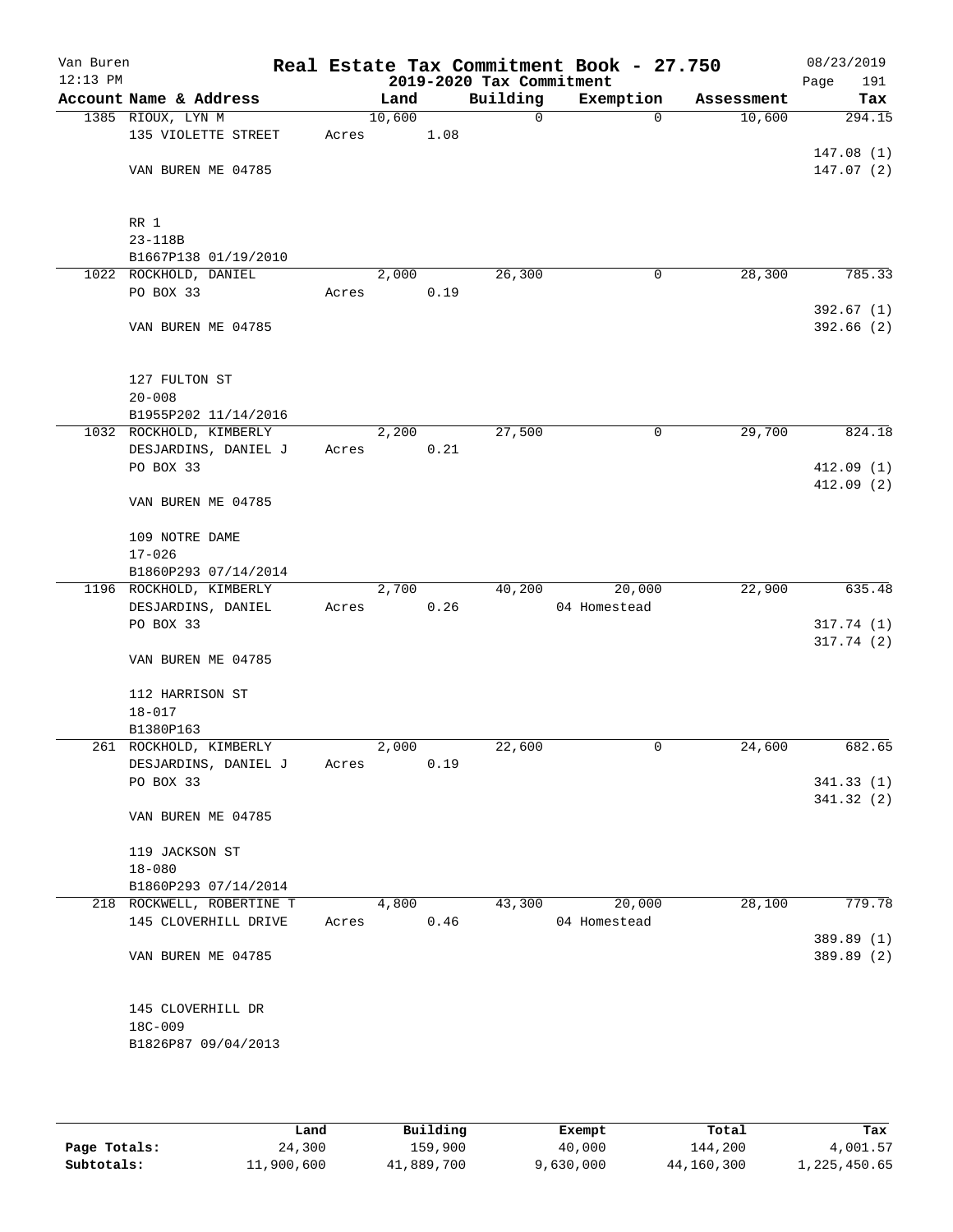| Van Buren<br>$12:13$ PM |                                   |       |        |       | 2019-2020 Tax Commitment | Real Estate Tax Commitment Book - 27.750 |            | 08/23/2019<br>Page<br>192 |
|-------------------------|-----------------------------------|-------|--------|-------|--------------------------|------------------------------------------|------------|---------------------------|
|                         | Account Name & Address            |       | Land   |       | Building                 | Exemption                                | Assessment | Tax                       |
|                         | 551 RODIZZA, DOREEN M             |       | 1,300  |       | $\mathbf 0$              | $\Omega$                                 | 1,300      | 36.08                     |
|                         | PO BOX 1018                       | Acres |        | 0.12  |                          |                                          |            |                           |
|                         | 35 HUMMINGBIRD HILL               |       |        |       |                          |                                          |            | 18.04(1)                  |
|                         | GRANTHAM NH 03753                 |       |        |       |                          |                                          |            | 18.04(2)                  |
|                         |                                   |       |        |       |                          |                                          |            |                           |
|                         |                                   |       |        |       |                          |                                          |            |                           |
|                         | MONROE ST                         |       |        |       |                          |                                          |            |                           |
|                         | $23 - 019$                        |       |        |       |                          |                                          |            |                           |
|                         | B1831P290 10/16/2013              |       |        |       |                          |                                          |            |                           |
|                         | 1198 ROLFSEMA, JENNIFER ANN       |       | 1,500  |       | 16,600                   | $\mathbf 0$                              | 18,100     | 502.28                    |
|                         | 105 VARNUM AVE                    | Acres |        | 0.14  |                          |                                          |            |                           |
|                         | PAWTUCKET RI 02860                |       |        |       |                          |                                          |            | 251.14(1)<br>251.14(2)    |
|                         |                                   |       |        |       |                          |                                          |            |                           |
|                         |                                   |       |        |       |                          |                                          |            |                           |
|                         | 109 WATERMILL RD                  |       |        |       |                          |                                          |            |                           |
|                         | $16 - 025$                        |       |        |       |                          |                                          |            |                           |
|                         | B1419P61                          |       |        |       |                          |                                          |            |                           |
|                         | 1199 ROLFSEMA, MONICA FARIA       |       | 5,700  |       | 29,900                   | 0                                        | 35,600     | 987.90                    |
|                         | ROLFSEMA, MARK GEORGE             | Acres |        | 0.54  |                          |                                          |            |                           |
|                         | 43 LAFAYETTE ST                   |       |        |       |                          |                                          |            | 493.95 (1)                |
|                         |                                   |       |        |       |                          |                                          |            | 493.95 (2)                |
|                         | LOWELL MA 01854                   |       |        |       |                          |                                          |            |                           |
|                         |                                   |       |        |       |                          |                                          |            |                           |
|                         | 127 POPLAR ST                     |       |        |       |                          |                                          |            |                           |
|                         | $14 - 120$                        |       |        |       |                          |                                          |            |                           |
|                         | B1410P73                          |       |        |       |                          |                                          |            |                           |
|                         | 1202 Rossignol, Beatrice          |       | 6,300  | 0.60  | 30,700                   | 20,000                                   | 17,000     | 471.75                    |
|                         | 181 CHAMPLAIN STREET              | Acres |        |       |                          | 04 Homestead                             |            | 235.88(1)                 |
|                         | VAN BUREN ME 04785                |       |        |       |                          |                                          |            | 235.87(2)                 |
|                         |                                   |       |        |       |                          |                                          |            |                           |
|                         |                                   |       |        |       |                          |                                          |            |                           |
|                         | 181 CHAMPLAIN ST                  |       |        |       |                          |                                          |            |                           |
|                         | $19 - 028$                        |       |        |       |                          |                                          |            |                           |
|                         | 1204 ROSSIGNOL, JOHN R            |       | 5,600  |       | 82,200                   | 20,000                                   | 67,800     | 1,881.45                  |
|                         | ROSSIGNOL, MONA                   | Acres |        | 0.53  |                          | 04 Homestead                             |            |                           |
|                         | 128 MCKINLEY STREET               |       |        |       |                          |                                          |            | 940.73 (1)                |
|                         |                                   |       |        |       |                          |                                          |            | 940.72 (2)                |
|                         | VAN BUREN ME 04785                |       |        |       |                          |                                          |            |                           |
|                         |                                   |       |        |       |                          |                                          |            |                           |
|                         | 128 MCKINLEY ST                   |       |        |       |                          |                                          |            |                           |
|                         | $14 - 046$                        |       |        |       |                          |                                          |            |                           |
|                         | B382P37<br>1205 ROSSIGNOL, JOSEPH |       | 22,600 |       | 50,800                   | 20,000                                   | 53,400     | 1,481.85                  |
|                         | ROSSIGNOL, EILEEN                 | Acres |        | 20.50 |                          | 04 Homestead                             |            |                           |
|                         | 252 CHAMPLAIN STREET              |       |        |       |                          |                                          |            | 740.93(1)                 |
|                         |                                   |       |        |       |                          |                                          |            | 740.92(2)                 |
|                         | VAN BUREN ME 04785                |       |        |       |                          |                                          |            |                           |
|                         |                                   |       |        |       |                          |                                          |            |                           |
|                         | 252 CHAMPLAIN ST                  |       |        |       |                          |                                          |            |                           |
|                         | $06 - 007A$                       |       |        |       |                          |                                          |            |                           |
|                         | B388P588                          |       |        |       |                          |                                          |            |                           |
|                         |                                   |       |        |       |                          |                                          |            |                           |
|                         |                                   |       |        |       |                          |                                          |            |                           |
|                         |                                   |       |        |       |                          |                                          |            |                           |

|              | Land       | Building   | Exempt    | Total        | Tax          |
|--------------|------------|------------|-----------|--------------|--------------|
| Page Totals: | 43,000     | 210,200    | 60,000    | 193,200      | 5,361.31     |
| Subtotals:   | 11,943,600 | 42,099,900 | 9,690,000 | 44, 353, 500 | 1,230,811.96 |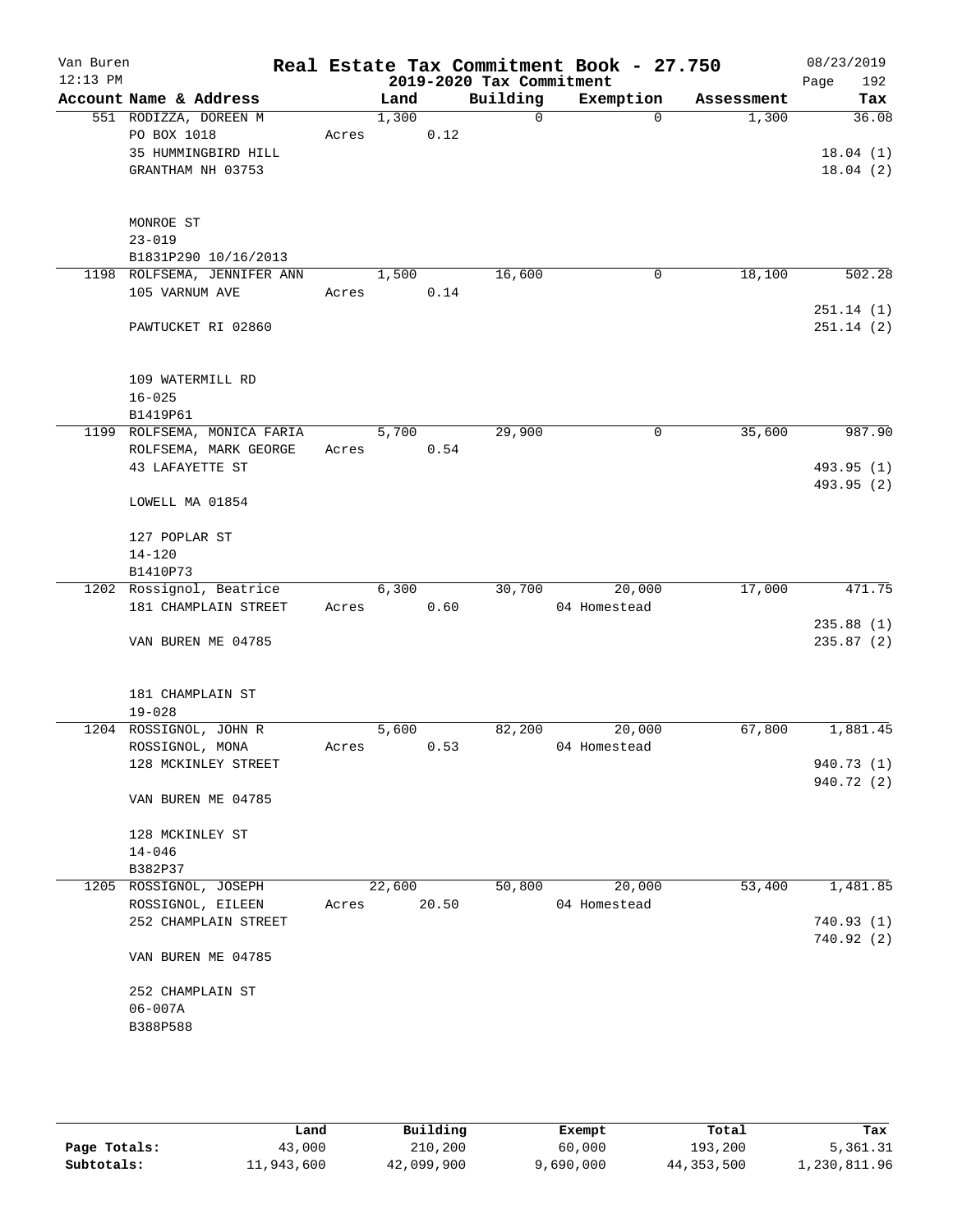| Van Buren    |                          |        |                                  |          | Real Estate Tax Commitment Book - 27.750 |                      | 08/23/2019    |
|--------------|--------------------------|--------|----------------------------------|----------|------------------------------------------|----------------------|---------------|
| $12:13$ PM   | Account Name & Address   |        | 2019-2020 Tax Commitment<br>Land | Building |                                          |                      | 193<br>Page   |
|              | 1206 ROSSIGNOL, LARRY    |        | 5,000                            | 33,700   | Exemption<br>20,000                      | Assessment<br>18,700 | Tax<br>518.92 |
|              | GAGNON, CAROL            | Acres  | 0.48                             |          | 04 Homestead                             |                      |               |
|              | 134 MONROE STREET        |        |                                  |          |                                          |                      |               |
|              |                          |        |                                  |          |                                          |                      | 259.46(1)     |
|              |                          |        |                                  |          |                                          |                      | 259.46(2)     |
|              | VAN BUREN ME 04785       |        |                                  |          |                                          |                      |               |
|              |                          |        |                                  |          |                                          |                      |               |
|              | 134 MONROE ST            |        |                                  |          |                                          |                      |               |
|              | $23 - 017$               |        |                                  |          |                                          |                      |               |
|              | B771P260                 |        |                                  |          |                                          |                      |               |
|              | 1213 ROSSIGNOL, MARK N   |        | 7,400                            | 0        | 0                                        | 7,400                | 205.35        |
|              | C/O PAT ROSSIGNOL        |        |                                  |          |                                          |                      |               |
|              | 5300 W. IRLO             |        |                                  |          |                                          |                      | 102.68(1)     |
|              | BRONSON MEMORIAL HWY     |        |                                  |          |                                          |                      | 102.67(2)     |
|              | #79                      |        |                                  |          |                                          |                      |               |
|              | KISSIMMEE FL 34746       |        |                                  |          |                                          |                      |               |
|              |                          |        |                                  |          |                                          |                      |               |
|              | MORSE STREET             |        |                                  |          |                                          |                      |               |
|              | $21 - 047$               |        |                                  |          |                                          |                      |               |
|              | B1509P63                 |        |                                  |          |                                          |                      |               |
|              | 1209 ROSSIGNOL, MATHEW A |        | 1,900                            | 73,500   | 20,000                                   | 55,400               | 1,537.35      |
|              | ROSSIGNOL, MONIQUE D     | Acres  | 0.18                             |          | 04 Homestead                             |                      |               |
|              | 115 ROOSEVELT AVENUE     |        |                                  |          |                                          |                      | 768.68(1)     |
|              |                          |        |                                  |          |                                          |                      | 768.67(2)     |
|              | VAN BUREN ME 04785       |        |                                  |          |                                          |                      |               |
|              |                          |        |                                  |          |                                          |                      |               |
|              | 115 ROOSEVELT AVE        |        |                                  |          |                                          |                      |               |
|              | $14 - 073$               |        |                                  |          |                                          |                      |               |
|              | B943P259                 |        |                                  |          |                                          |                      |               |
|              | 1210 ROSSIGNOL, PERCY L  |        | 3,400                            | 40,400   | 26,000                                   | 17,800               | 493.95        |
|              | ROSSIGNOL, CLAUDETTE     | Acres  | 0.32                             |          | 02 Veteran                               |                      |               |
|              | 154 STATE STREET         |        |                                  |          | 04 Homestead                             |                      | 246.98(1)     |
|              |                          |        |                                  |          |                                          |                      | 246.97(2)     |
|              | VAN BUREN ME 04785       |        |                                  |          |                                          |                      |               |
|              |                          |        |                                  |          |                                          |                      |               |
|              | 154 STATE ST             |        |                                  |          |                                          |                      |               |
|              |                          |        |                                  |          |                                          |                      |               |
|              | 12A-024                  |        |                                  |          |                                          |                      |               |
|              | B257P118                 |        |                                  |          |                                          |                      |               |
|              | 415 ROSSIGNOL, ROBERT    |        | 0                                | 10,900   | 0                                        | 10,900               | 302.48        |
|              | ROSSIGNOL, ALMA          |        |                                  |          |                                          |                      |               |
|              | 101 JEFFERSON ST APT     |        |                                  |          |                                          |                      | 151.24(1)     |
|              | 101                      |        |                                  |          |                                          |                      | 151.24(2)     |
|              |                          |        |                                  |          |                                          |                      |               |
|              | VAN BUREN ME 04785       |        |                                  |          |                                          |                      |               |
|              |                          |        |                                  |          |                                          |                      |               |
|              | LEASED B&A LAND          |        |                                  |          |                                          |                      |               |
|              | $13 - 025 - T1$          |        |                                  |          |                                          |                      |               |
|              | B1889P146 04/27/2015     |        |                                  |          |                                          |                      |               |
| 1187         | ROUNDS, DENISON W        |        | 2,000                            | 42,000   | 0                                        | 44,000               | 1,221.00      |
|              | ROUNDS, PAULETTE M       | Acres  | 0.19                             |          |                                          |                      |               |
|              | 31 CRESENT ST.           |        |                                  |          |                                          |                      | 610.50(1)     |
|              |                          |        |                                  |          |                                          |                      | 610.50(2)     |
|              | SPRINGFIELD VT 05156     |        |                                  |          |                                          |                      |               |
|              |                          |        |                                  |          |                                          |                      |               |
|              | 120 CENTER ST            |        |                                  |          |                                          |                      |               |
|              | $16 - 051$               |        |                                  |          |                                          |                      |               |
|              | B1554P38                 |        |                                  |          |                                          |                      |               |
|              |                          |        |                                  |          |                                          |                      |               |
|              |                          |        |                                  |          |                                          |                      |               |
|              |                          | Land   | Building                         |          | Exempt                                   | Total                | Tax           |
| Page Totals: |                          | 19,700 | 200,500                          |          | 66,000                                   | 154,200              | 4,279.05      |
| Subtotals:   | 11,963,300               |        | 42,300,400                       |          | 9,756,000                                | 44,507,700           | 1,235,091.01  |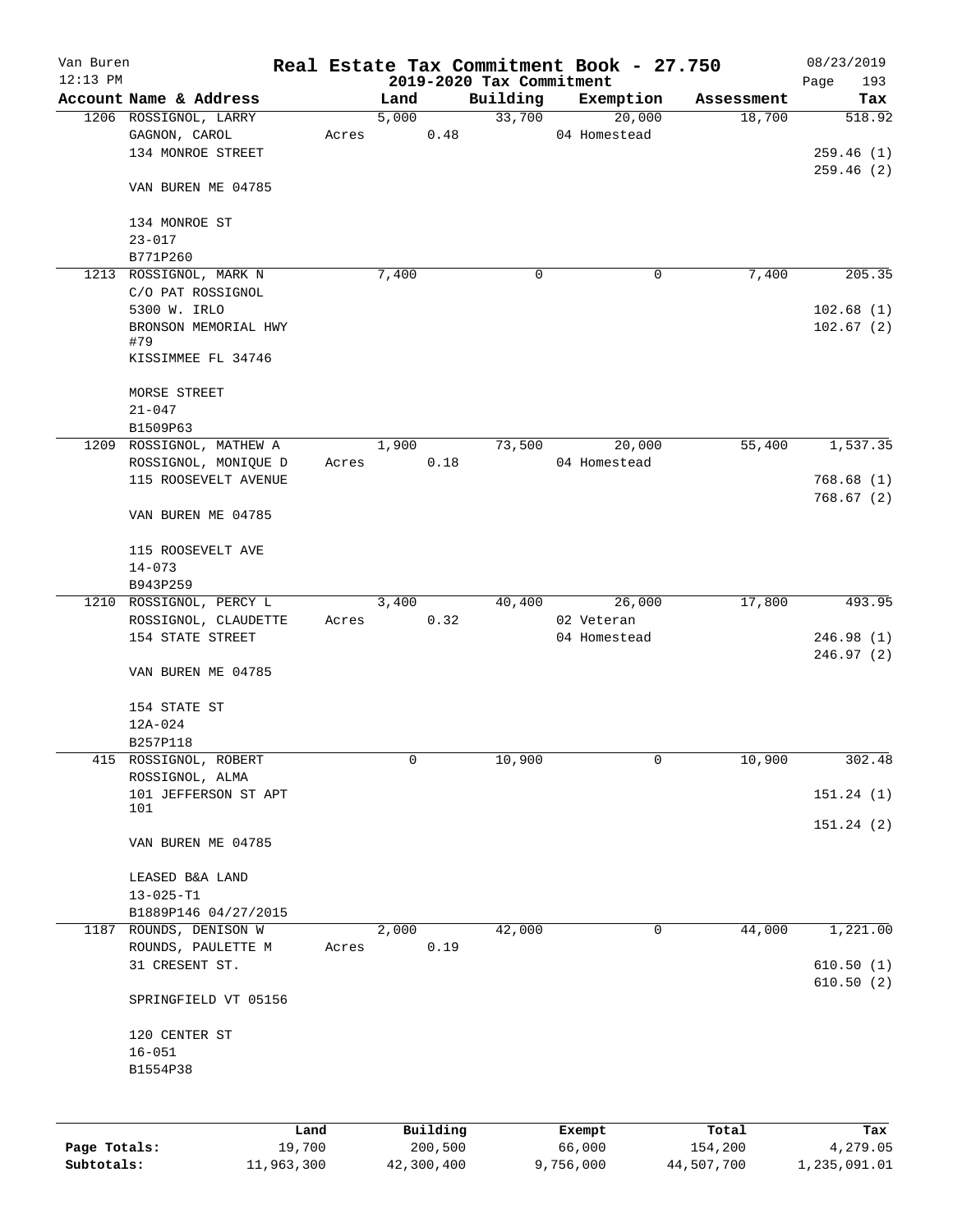| Van Buren<br>$12:13$ PM |                                      |       |        |      | 2019-2020 Tax Commitment | Real Estate Tax Commitment Book - 27.750 |            | 08/23/2019<br>194<br>Page |
|-------------------------|--------------------------------------|-------|--------|------|--------------------------|------------------------------------------|------------|---------------------------|
|                         | Account Name & Address               |       | Land   |      | Building                 | Exemption                                | Assessment | Tax                       |
|                         | 1348 ROUNDS, DENISON W               |       | 7,100  |      | 34,500                   | $\mathbf 0$                              | 41,600     | 1,154.40                  |
|                         | ROUNDS, PAULETTE M                   | Acres |        | 0.68 |                          |                                          |            |                           |
|                         | 31 CRESENT ST.                       |       |        |      |                          |                                          |            | 577.20(1)                 |
|                         | SPRINGFIELD VT 05156                 |       |        |      |                          |                                          |            | 577.20(2)                 |
|                         | 136 MAIN ST                          |       |        |      |                          |                                          |            |                           |
|                         | $17 - 071$                           |       |        |      |                          |                                          |            |                           |
|                         | B1737P333 10/05/2011 B1377P336       |       |        |      |                          |                                          |            |                           |
| 1216                    | ROY, ANN                             |       | 12,900 |      | 46,200                   | 20,000                                   | 39,100     | 1,085.03                  |
|                         | ROY, RONALD P                        | Acres |        | 2.00 |                          | 04 Homestead                             |            |                           |
|                         | 120 ST MARY BROOK RD                 |       |        |      |                          |                                          |            | 542.52(1)                 |
|                         | VAN BUREN ME 04785                   |       |        |      |                          |                                          |            | 542.51(2)                 |
|                         | 120 ST MARY'S BROOK RD<br>$02 - 043$ |       |        |      |                          |                                          |            |                           |
|                         | B1113P165                            |       |        |      |                          |                                          |            |                           |
|                         | 1217 ROY, BETTY A                    |       | 5,100  |      | 65,600                   | 20,000                                   | 50,700     | 1,406.93                  |
|                         | ROY, KENNETH A                       | Acres |        | 0.49 |                          | 04 Homestead                             |            |                           |
|                         | 124 HILLSIDE STREET                  |       |        |      |                          |                                          |            | 703.47(1)                 |
|                         | VAN BUREN ME 04785                   |       |        |      |                          |                                          |            | 703.46(2)                 |
|                         | 124 HILLSIDE ST                      |       |        |      |                          |                                          |            |                           |
|                         | $23 - 087$                           |       |        |      |                          |                                          |            |                           |
|                         | B1107P148                            |       |        |      |                          |                                          |            |                           |
|                         | 1218 ROY, CARL E                     |       | 2,300  |      | 30,000                   | 20,000                                   | 12,300     | 341.33                    |
|                         | PO BOX 427                           | Acres |        | 0.22 |                          | 04 Homestead                             |            | 170.67(1)                 |
|                         | VAN BUREN ME 04785                   |       |        |      |                          |                                          |            | 170.66(2)                 |
|                         | 116 POPLAR ST                        |       |        |      |                          |                                          |            |                           |
|                         | $16 - 037$                           |       |        |      |                          |                                          |            |                           |
|                         | B857P4                               |       |        |      |                          |                                          |            |                           |
|                         | 1220 ROY, CYNTHIA M                  |       | 1,600  |      | 24,900                   | 20,000                                   | 6,500      | 180.38                    |
|                         | ROY, JEANNOT R<br>108 WILSON STREET  | Acres |        | 0.15 |                          | 04 Homestead                             |            | 90.19(1)                  |
|                         |                                      |       |        |      |                          |                                          |            | 90.19(2)                  |
|                         | VAN BUREN ME 04785                   |       |        |      |                          |                                          |            |                           |
|                         | 108 WILSON ST                        |       |        |      |                          |                                          |            |                           |
|                         | $23 - 052$                           |       |        |      |                          |                                          |            |                           |
|                         | B1160P100                            |       |        |      |                          |                                          |            |                           |
|                         | 1318 ROY, EDMUND J                   |       | 6,500  |      | 31,000                   | 0                                        | 37,500     | 1,040.63                  |
|                         | 811 MAIN ST                          | Acres |        | 0.25 |                          |                                          |            |                           |
|                         |                                      |       |        |      |                          |                                          |            | 520.32(1)                 |
|                         | VAN BUREN ME 04785                   |       |        |      |                          |                                          |            | 520.31(2)                 |
|                         | 811 MAIN ST                          |       |        |      |                          |                                          |            |                           |
|                         | $08 - 029$                           |       |        |      |                          |                                          |            |                           |
|                         | B1714P313 03/17/2011                 |       |        |      |                          |                                          |            |                           |
|                         |                                      |       |        |      |                          |                                          |            |                           |

|              | Land       | Building   | Exempt    | Total      | Tax          |
|--------------|------------|------------|-----------|------------|--------------|
| Page Totals: | 35,500     | 232,200    | 80,000    | 187,700    | 5,208.70     |
| Subtotals:   | 11,998,800 | 42,532,600 | 9,836,000 | 44,695,400 | 1,240,299.71 |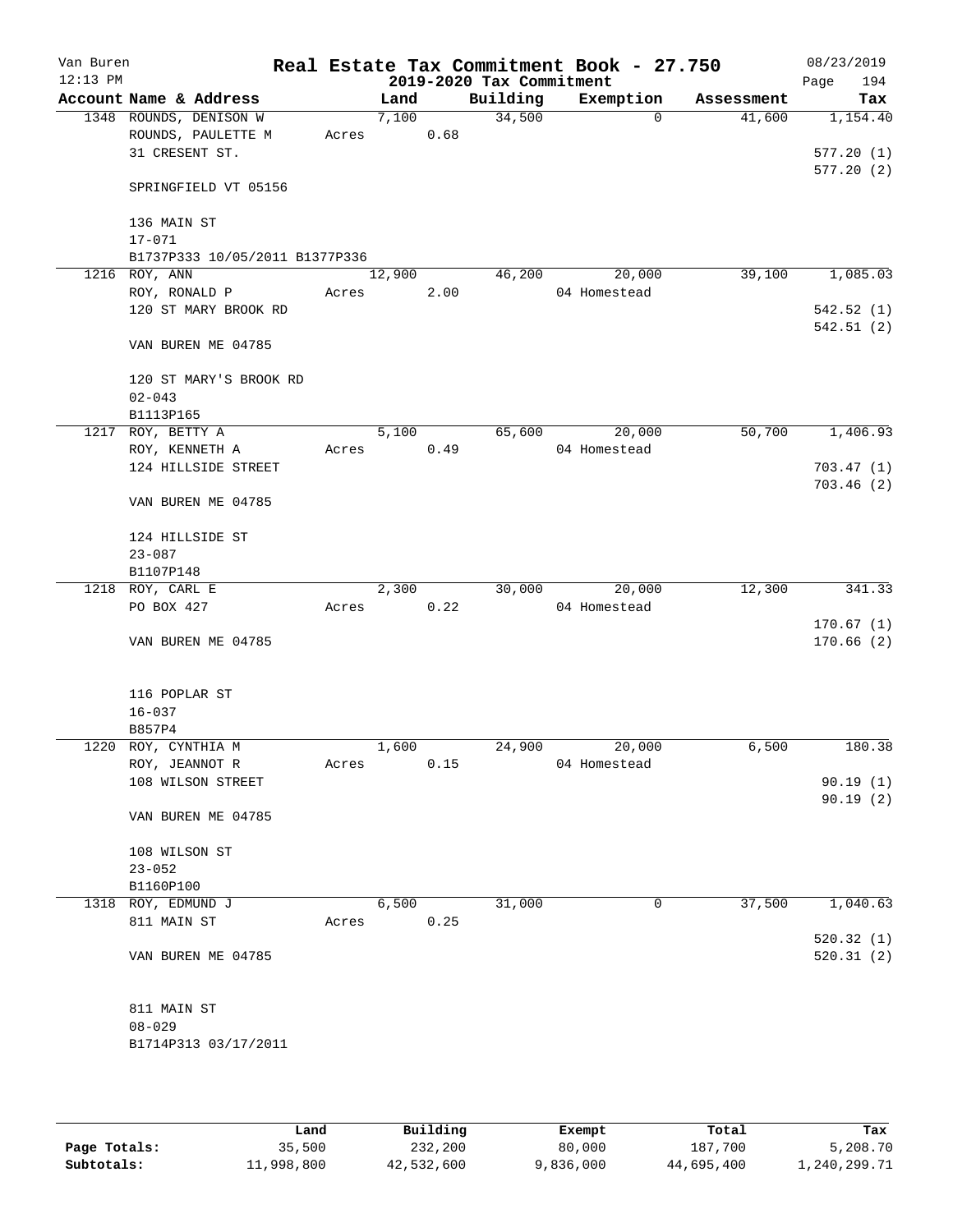| Van Buren  |                                                     |       |        |      |                          | Real Estate Tax Commitment Book - 27.750 |            | 08/23/2019  |
|------------|-----------------------------------------------------|-------|--------|------|--------------------------|------------------------------------------|------------|-------------|
| $12:13$ PM |                                                     |       |        |      | 2019-2020 Tax Commitment |                                          |            | Page<br>195 |
|            | Account Name & Address                              |       | Land   |      | Building                 | Exemption                                | Assessment | Tax         |
|            | 1160 ROY, JEANNOT                                   |       | 2,500  |      | 7,200                    | $\mathbf 0$                              | 9,700      | 269.18      |
|            | ROY, CYNTHIA                                        | Acres |        | 0.24 |                          |                                          |            |             |
|            | 108 WILSON STREET                                   |       |        |      |                          |                                          |            | 134.59(1)   |
|            | VAN BUREN ME 04785                                  |       |        |      |                          |                                          |            | 134.59(2)   |
|            | 557 MAIN ST                                         |       |        |      |                          |                                          |            |             |
|            | $23 - 054$                                          |       |        |      |                          |                                          |            |             |
|            | B1672P213 03/16/2010 B1659P271 11/02/2009           |       |        |      |                          |                                          |            |             |
| 1219       | ROY, JOSEPH C                                       |       | 3,500  |      | 52,200                   | 26,000                                   | 29,700     | 824.18      |
|            | ROY, CECILE M                                       | Acres |        | 0.33 |                          | 04 Homestead                             |            |             |
|            | 134 MARION DRIVE                                    |       |        |      |                          | 02 Veteran                               |            | 412.09(1)   |
|            |                                                     |       |        |      |                          |                                          |            | 412.09 (2)  |
|            | VAN BUREN ME 04785                                  |       |        |      |                          |                                          |            |             |
|            | 134 MARION DR                                       |       |        |      |                          |                                          |            |             |
|            | 18B-010                                             |       |        |      |                          |                                          |            |             |
|            | B405P372 08/23/1973                                 |       |        |      |                          |                                          |            |             |
|            | 1222 ROY, LEE J                                     |       | 3,500  |      | 31,800                   | 20,000                                   | 15,300     | 424.58      |
|            | 191 MAIN STREET                                     | Acres |        | 0.44 |                          | 04 Homestead                             |            |             |
|            |                                                     |       |        |      |                          |                                          |            | 212.29(1)   |
|            | VAN BUREN ME 04785                                  |       |        |      |                          |                                          |            | 212.29(2)   |
|            | 191 MAIN ST                                         |       |        |      |                          |                                          |            |             |
|            | $18 - 002$                                          |       |        |      |                          |                                          |            |             |
|            | B1876P135 12/02/2014                                |       |        |      |                          |                                          |            |             |
|            | 1223 ROY, MEDLEY                                    |       | 6,700  |      | 50,600                   | $\mathbf 0$                              | 57,300     | 1,590.08    |
|            | C/O TINA ROY-AYOTTE                                 | Acres |        | 0.64 |                          |                                          |            |             |
|            | 112 ROY DR                                          |       |        |      |                          |                                          |            | 795.04(1)   |
|            | VAN BUREN ME 04785                                  |       |        |      |                          |                                          |            | 795.04(2)   |
|            |                                                     |       |        |      |                          |                                          |            |             |
|            | 116 ROY DR                                          |       |        |      |                          |                                          |            |             |
| 1258       | $16 - 042$<br>ROY, MELISSA L                        |       | 2,100  |      | 28,100                   | 20,000                                   | 10,200     | 283.05      |
|            | 120 WILSON STREET                                   | Acres |        | 0.20 |                          | 04 Homestead                             |            |             |
|            |                                                     |       |        |      |                          |                                          |            | 141.53(1)   |
|            | VAN BUREN ME 04785                                  |       |        |      |                          |                                          |            | 141.52(2)   |
|            |                                                     |       |        |      |                          |                                          |            |             |
|            | 120 WILSON ST                                       |       |        |      |                          |                                          |            |             |
|            | $23 - 048$                                          |       |        |      |                          |                                          |            |             |
|            | B2021P245 07/05/2018<br>1229 ROY, MICHAEL J & MARIE |       | 10,700 |      | 19,400                   | 20,000                                   | 10,100     | 280.27      |
|            | Е                                                   |       |        |      |                          |                                          |            |             |
|            | ROY, MARK J                                         | Acres |        | 1.15 |                          | 04 Homestead                             |            |             |
|            | 18 MAIN ST                                          |       |        |      |                          |                                          |            | 140.14(1)   |
|            | VAN BUREN ME 04785                                  |       |        |      |                          |                                          |            | 140.13(2)   |
|            |                                                     |       |        |      |                          |                                          |            |             |
|            | 18 MAIN ST (REAR LOT)                               |       |        |      |                          |                                          |            |             |
|            | $13 - 043B$                                         |       |        |      |                          |                                          |            |             |
|            | B1452P158                                           |       |        |      |                          |                                          |            |             |
|            |                                                     |       |        |      |                          |                                          |            |             |
|            |                                                     |       |        |      |                          |                                          |            |             |

|              | Land       | Building   | Exempt    | Total      | Tax          |
|--------------|------------|------------|-----------|------------|--------------|
| Page Totals: | 29,000     | 189,300    | 86,000    | 132,300    | 3,671.34     |
| Subtotals:   | 12,027,800 | 42,721,900 | 9,922,000 | 44,827,700 | 1,243,971.05 |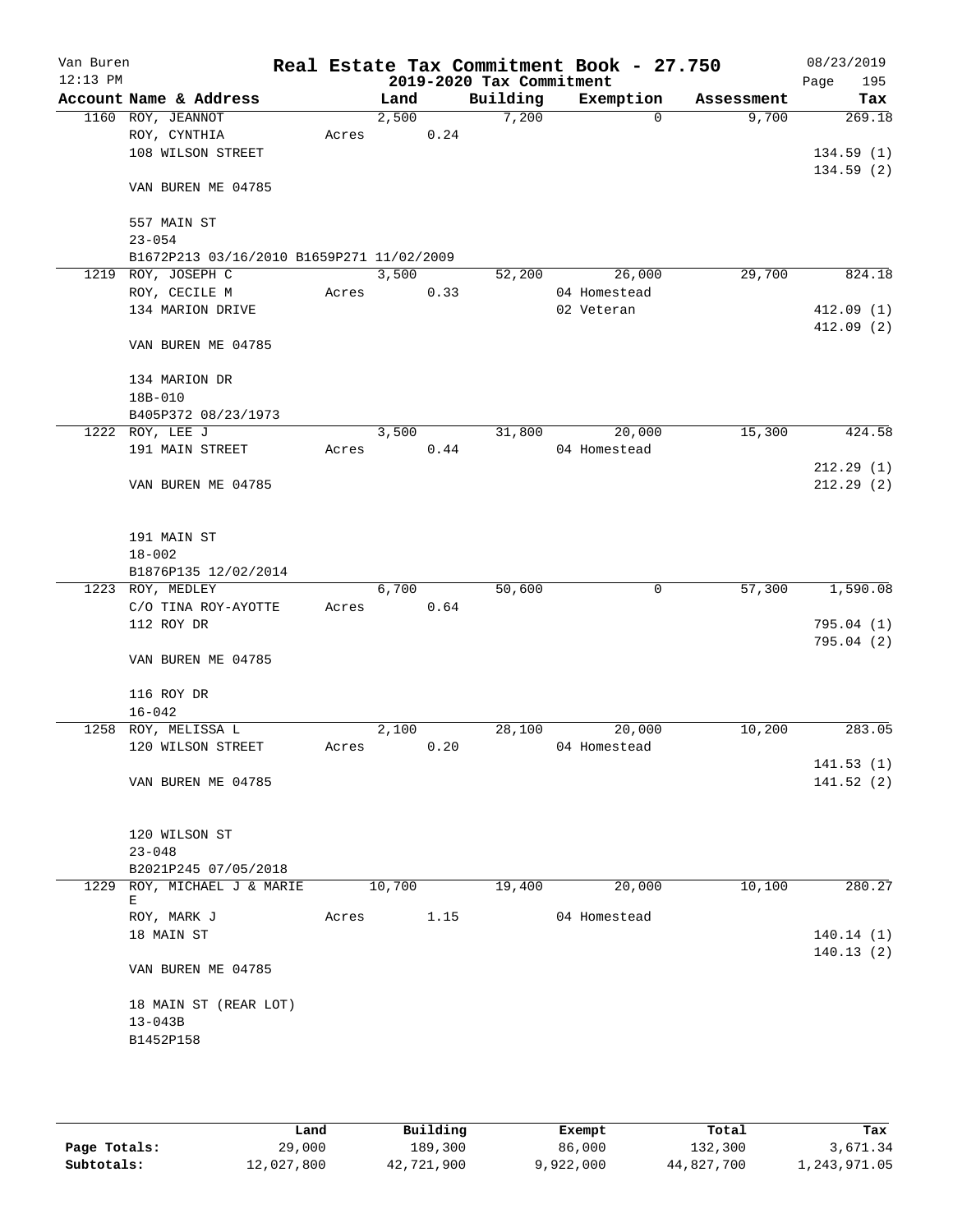| Van Buren<br>$12:13$ PM |                               |       |       |      | 2019-2020 Tax Commitment | Real Estate Tax Commitment Book - 27.750 |            | 08/23/2019<br>196       |
|-------------------------|-------------------------------|-------|-------|------|--------------------------|------------------------------------------|------------|-------------------------|
|                         | Account Name & Address        |       | Land  |      | Building                 | Exemption                                | Assessment | Page<br>Tax             |
|                         | 1230 ROY, MICHAEL J & MARIE   |       | 2,400 |      | 9,300                    | $\Omega$                                 | 11,700     | 324.68                  |
|                         | Е                             |       |       |      |                          |                                          |            |                         |
|                         | ROY, MARK J                   | Acres |       | 0.23 |                          |                                          |            |                         |
|                         | 18 MAIN ST                    |       |       |      |                          |                                          |            | 162.34(1)               |
|                         | VAN BUREN ME 04785            |       |       |      |                          |                                          |            | 162.34(2)               |
|                         |                               |       |       |      |                          |                                          |            |                         |
|                         | 16 MAIN ST                    |       |       |      |                          |                                          |            |                         |
|                         | $13 - 043A$<br>B1452P156      |       |       |      |                          |                                          |            |                         |
|                         | 1228 ROY, ROBERT G            |       | 2,900 |      | 34,100                   | 26,000                                   | 11,000     | 305.25                  |
|                         | 110 ADAMS STREET              | Acres |       | 0.28 |                          | 04 Homestead                             |            |                         |
|                         |                               |       |       |      |                          | 02 Veteran                               |            | 152.63(1)               |
|                         | VAN BUREN ME 04785            |       |       |      |                          |                                          |            | 152.62(2)               |
|                         |                               |       |       |      |                          |                                          |            |                         |
|                         | 233 MAIN ST                   |       |       |      |                          |                                          |            |                         |
|                         | $18 - 035$                    |       |       |      |                          |                                          |            |                         |
|                         | B1461P269                     |       |       |      |                          |                                          |            |                         |
|                         | 1221 ROY, ROBERT G            |       | 2,100 |      | 11,600                   | 0                                        | 13,700     | 380.18                  |
|                         | 110 ADAMS STREET              | Acres |       | 0.20 |                          |                                          |            |                         |
|                         |                               |       |       |      |                          |                                          |            | 190.09(1)               |
|                         | VAN BUREN ME 04785            |       |       |      |                          |                                          |            | 190.09(2)               |
|                         | 110 ADAMS ST                  |       |       |      |                          |                                          |            |                         |
|                         | $18 - 033$                    |       |       |      |                          |                                          |            |                         |
|                         | B1683P315 06/16/2010 B406P702 |       |       |      |                          |                                          |            |                         |
|                         | 1226 ROY, VINAL Z             |       | 3,200 |      | $\mathbf 0$              | $\mathbf 0$                              | 3,200      | 88.80                   |
|                         | ROY, IRENE L                  | Acres |       | 0.30 |                          |                                          |            |                         |
|                         | 186 Champlain Street          |       |       |      |                          |                                          |            | 44.40 (1)               |
|                         | Van Buren ME 04785            |       |       |      |                          |                                          |            | 44.40 (2)               |
|                         | 203 CHAMPLAIN ST              |       |       |      |                          |                                          |            |                         |
|                         | $19 - 050$                    |       |       |      |                          |                                          |            |                         |
|                         | B299P163                      |       |       |      |                          |                                          |            |                         |
|                         | 881 ROYAL RIVER, LLC          |       | 2,000 |      | 15,800                   | 0                                        | 17,800     | 493.95                  |
|                         | 60 PINELAND DR STE 312        | Acres |       | 0.19 |                          |                                          |            |                         |
|                         | NEW GLOUCESTER ME 04260       |       |       |      |                          |                                          |            | 246.98(1)<br>246.97 (2) |
|                         |                               |       |       |      |                          |                                          |            |                         |
|                         | 129 FULTON ST                 |       |       |      |                          |                                          |            |                         |
|                         | $20 - 009$                    |       |       |      |                          |                                          |            |                         |
|                         | B1974P131 05/09/2017          |       |       |      |                          |                                          |            |                         |
|                         | 869 RUEST, JASON              |       | 3,900 |      | 38,600                   | 20,000                                   | 22,500     | 624.38                  |
|                         | DUPREY, MEGAN M               | Acres |       | 0.37 |                          | 04 Homestead                             |            |                         |
|                         | 112 TYLER STREET              |       |       |      |                          |                                          |            | 312.19(1)<br>312.19(2)  |
|                         | VAN BUREN ME 04785            |       |       |      |                          |                                          |            |                         |
|                         | 112 TYLER ST                  |       |       |      |                          |                                          |            |                         |
|                         | $18 - 132$                    |       |       |      |                          |                                          |            |                         |
|                         | B1780P98 09/14/2012           |       |       |      |                          |                                          |            |                         |
|                         |                               |       |       |      |                          |                                          |            |                         |
|                         |                               |       |       |      |                          |                                          |            |                         |

|              | Land       | Building   | Exempt    | Total      | Tax          |
|--------------|------------|------------|-----------|------------|--------------|
| Page Totals: | 16,500     | 109,400    | 46,000    | 79,900     | 2,217.24     |
| Subtotals:   | 12,044,300 | 42,831,300 | 9,968,000 | 44,907,600 | 1,246,188.29 |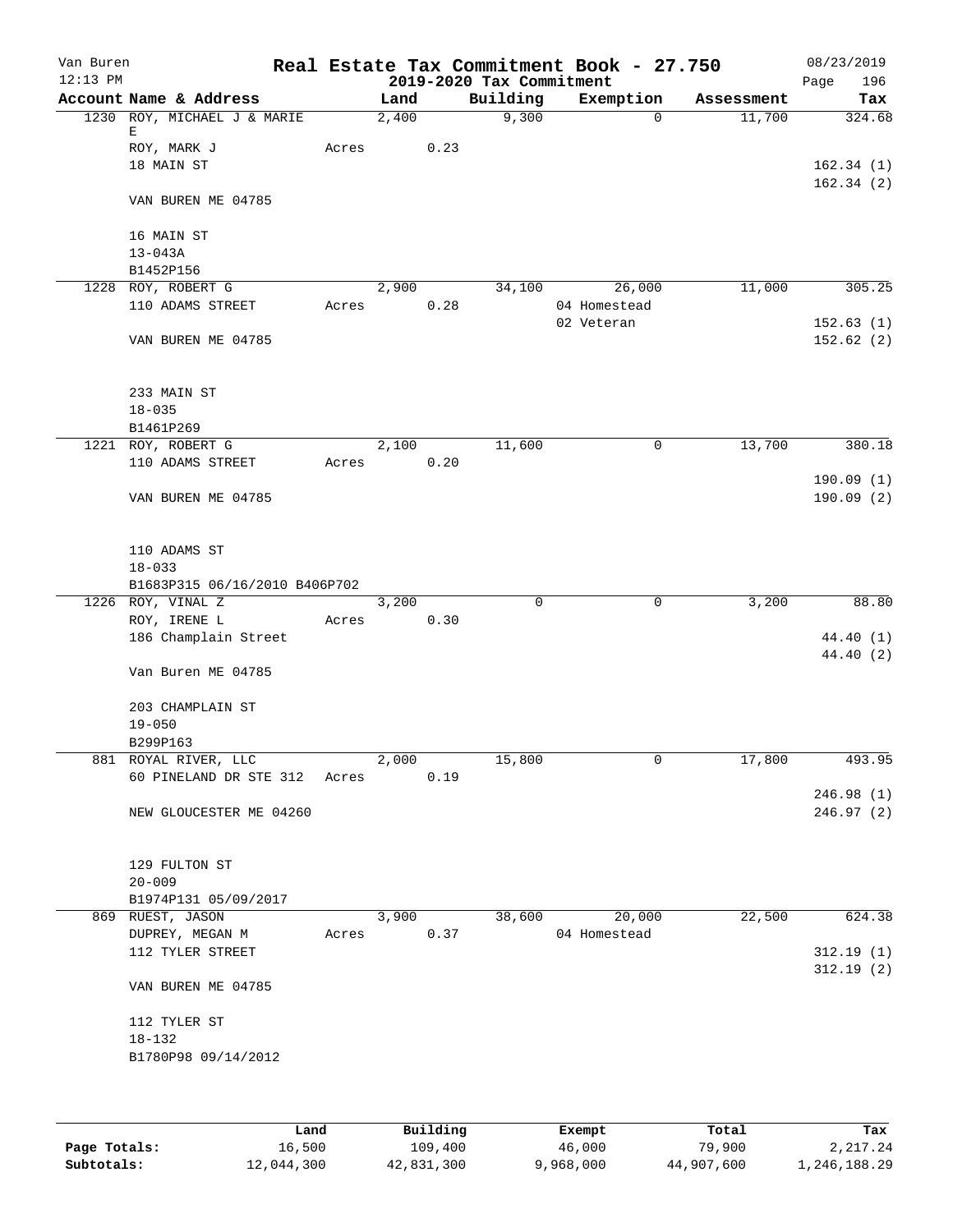| Van Buren<br>$12:13$ PM |                                          |       |                                  |          | Real Estate Tax Commitment Book - 27.750 |            | 08/23/2019           |
|-------------------------|------------------------------------------|-------|----------------------------------|----------|------------------------------------------|------------|----------------------|
|                         | Account Name & Address                   |       | 2019-2020 Tax Commitment<br>Land | Building | Exemption                                | Assessment | 197<br>Page<br>Tax   |
|                         | 1237 RUEST, MARCEL J                     |       | 3,500                            | 45,300   | 20,000                                   | 28,800     | 799.20               |
|                         | RUEST, NANCY MARIE                       | Acres | 0.33                             |          | 04 Homestead                             |            |                      |
|                         | 141 STATE STREET                         |       |                                  |          |                                          |            | 399.60(1)            |
|                         |                                          |       |                                  |          |                                          |            | 399.60(2)            |
|                         | VAN BUREN ME 04785                       |       |                                  |          |                                          |            |                      |
|                         |                                          |       |                                  |          |                                          |            |                      |
|                         | 141 STATE ST                             |       |                                  |          |                                          |            |                      |
|                         | 12A-001                                  |       |                                  |          |                                          |            |                      |
|                         | B1486P194 02/27/2006                     |       |                                  |          |                                          |            |                      |
|                         | 1391 RUEST, ROLAND J                     |       | 1,400                            | 49,500   | 20,000                                   | 30,900     | 857.48               |
|                         | 563 MAIN STREET                          | Acres | 0.13                             |          | 04 Homestead                             |            |                      |
|                         |                                          |       |                                  |          |                                          |            | 428.74 (1)           |
|                         | VAN BUREN ME 04785                       |       |                                  |          |                                          |            | 428.74 (2)           |
|                         |                                          |       |                                  |          |                                          |            |                      |
|                         |                                          |       |                                  |          |                                          |            |                      |
|                         | 563 MAIN ST                              |       |                                  |          |                                          |            |                      |
|                         | $23 - 057$                               |       |                                  |          |                                          |            |                      |
|                         | B1945P302 08/19/2016                     |       |                                  |          |                                          |            |                      |
|                         | 1239 RYDER, CLARK RAY                    |       | 6,700                            | 0        | 0                                        | 6,700      | 185.93               |
|                         | RYDER, MIKA                              | Acres | 12.50                            |          |                                          |            |                      |
|                         | 444 S TUSTIN ST<br>D3                    |       |                                  |          |                                          |            | 92.97(1)<br>92.96(2) |
|                         | ORANGE CA 92866                          |       |                                  |          |                                          |            |                      |
|                         |                                          |       |                                  |          |                                          |            |                      |
|                         | ALEXANDER RD                             |       |                                  |          |                                          |            |                      |
|                         | $05 - 019$                               |       |                                  |          |                                          |            |                      |
|                         | B653P118                                 |       |                                  |          |                                          |            |                      |
|                         | 778 SAUCIER, DAVID A                     |       | 2,300                            | 50,800   | 26,000                                   | 27,100     | 752.03               |
|                         | SAUCIER, SANDRA A                        | Acres | 0.22                             |          | 04 Homestead                             |            |                      |
|                         | 116 COTE STREET                          |       |                                  |          | 02 Veteran                               |            | 376.02(1)            |
|                         |                                          |       |                                  |          |                                          |            | 376.01(2)            |
|                         | VAN BUREN ME 04785                       |       |                                  |          |                                          |            |                      |
|                         |                                          |       |                                  |          |                                          |            |                      |
|                         | 116 COTE ST                              |       |                                  |          |                                          |            |                      |
|                         | $18 - 115$                               |       |                                  |          |                                          |            |                      |
|                         | B1998P156 11/28/2017                     |       |                                  |          |                                          |            |                      |
|                         | 763 SAUCIER, EDMUND J III                |       | 10,000                           | 26,300   | 0                                        | 36,300     | 1,007.33             |
|                         | SAUCIER, SANDY L                         | Acres | 0.50                             |          |                                          |            |                      |
|                         | 130 ROOSEVELT AVENUE<br>APT 201          |       |                                  |          |                                          |            | 503.67(1)            |
|                         |                                          |       |                                  |          |                                          |            | 503.66(2)            |
|                         | VAN BUREN ME 04785                       |       |                                  |          |                                          |            |                      |
|                         |                                          |       |                                  |          |                                          |            |                      |
|                         | 298 MAIN ST                              |       |                                  |          |                                          |            |                      |
|                         | $20 - 091$                               |       |                                  |          |                                          |            |                      |
|                         | B1674P29 03/31/2010 B1613P214 09/11/2008 |       |                                  |          |                                          |            |                      |
|                         | 1244 SAUCIER, EDMUND J III               |       | 1,900                            | 45,200   | 20,000                                   | 27,100     | 752.03               |
|                         | SAUCIER, SANDY L                         | Acres | 0.18                             |          | 04 Homestead                             |            |                      |
|                         | 130 ROOSEVELT AVENUE<br>APT 201          |       |                                  |          |                                          |            | 376.02(1)            |
|                         |                                          |       |                                  |          |                                          |            | 376.01(2)            |
|                         | VAN BUREN ME 04785                       |       |                                  |          |                                          |            |                      |
|                         |                                          |       |                                  |          |                                          |            |                      |
|                         | 130 ROOSEVELT AVE                        |       |                                  |          |                                          |            |                      |
|                         | $14 - 127$                               |       |                                  |          |                                          |            |                      |
|                         | B959P170                                 |       |                                  |          |                                          |            |                      |
|                         |                                          |       |                                  |          |                                          |            |                      |
|                         |                                          |       |                                  |          |                                          |            |                      |
|                         |                                          | Land  | Building                         |          | Exempt                                   | Total      | Tax                  |

**Page Totals:** 25,800 217,100 86,000 156,900 4,354.00 **Subtotals:** 12,070,100 43,048,400 10,054,000 45,064,500 1,250,542.29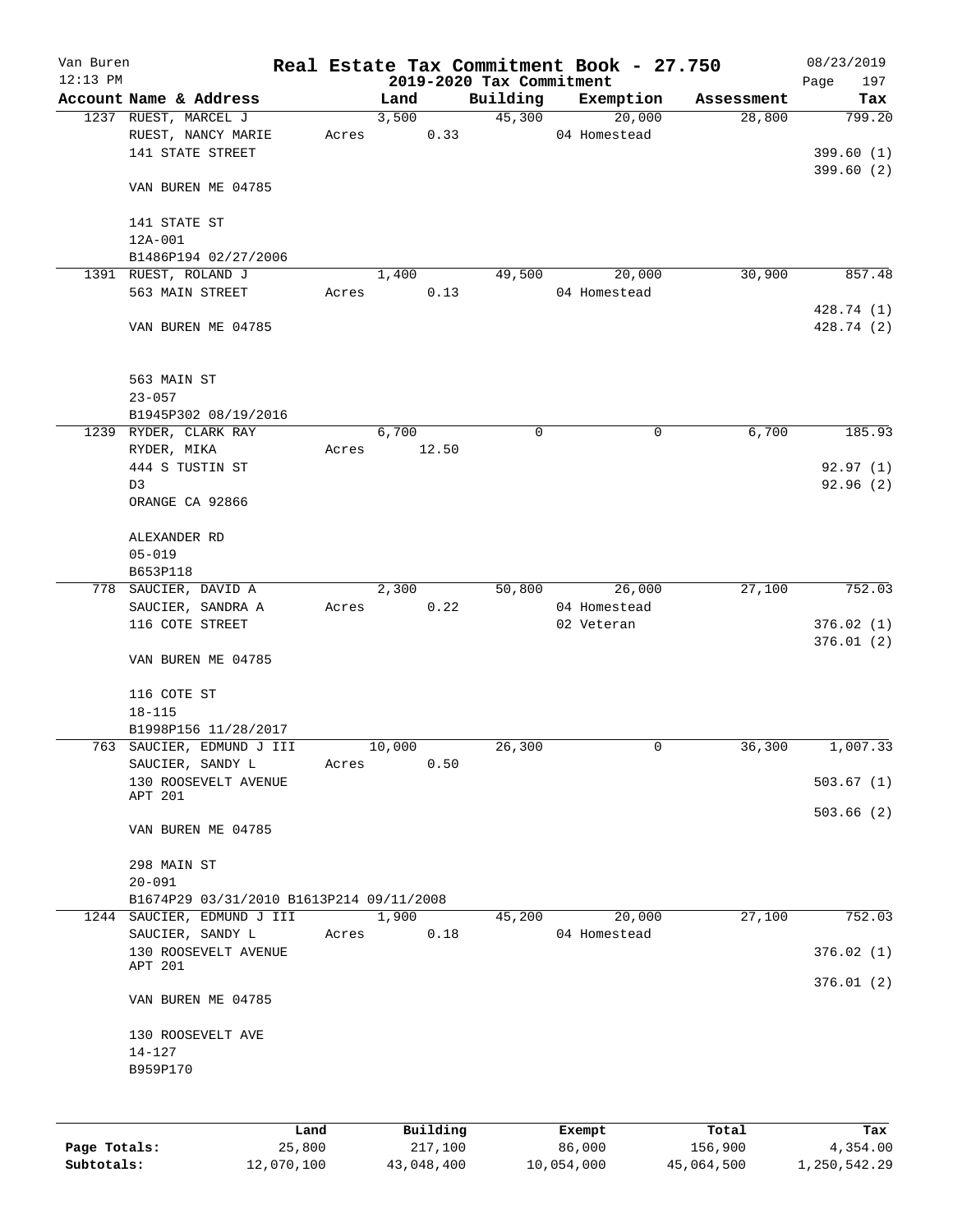| Van Buren                  |                                           |       |                                  |          | Real Estate Tax Commitment Book - 27.750 |                         | 08/23/2019                 |
|----------------------------|-------------------------------------------|-------|----------------------------------|----------|------------------------------------------|-------------------------|----------------------------|
| $12:13$ PM                 | Account Name & Address                    |       | 2019-2020 Tax Commitment<br>Land | Building | Exemption                                |                         | 198<br>Page                |
|                            | 1245 SAUCIER, EDMUND J III                |       | 3,600                            | 29,400   | $\mathbf{0}$                             | Assessment<br>33,000    | Tax<br>915.75              |
|                            | SAUCIER, SANDY L                          |       | 0.18<br>Acres                    |          |                                          |                         |                            |
|                            | 130 ROOSEVELT AVENUE                      |       |                                  |          |                                          |                         | 457.88 (1)                 |
|                            | APT 201                                   |       |                                  |          |                                          |                         |                            |
|                            | VAN BUREN ME 04785                        |       |                                  |          |                                          |                         | 457.87 (2)                 |
|                            |                                           |       |                                  |          |                                          |                         |                            |
|                            | 106 LAFAYETTE ST                          |       |                                  |          |                                          |                         |                            |
|                            | $15 - 016$                                |       |                                  |          |                                          |                         |                            |
|                            | B1308P38                                  |       |                                  |          |                                          |                         |                            |
|                            | 1246 SAUCIER, EDMUND J III                |       | 1,500                            | 50,600   | 0                                        | 52,100                  | 1,445.78                   |
|                            | SAUCIER, SANDY L                          | Acres | 0.14                             |          |                                          |                         |                            |
|                            | 130 ROOSEVELT AVENUE<br>APT 201           |       |                                  |          |                                          |                         | 722.89(1)                  |
|                            | VAN BUREN ME 04785                        |       |                                  |          |                                          |                         | 722.89(2)                  |
|                            |                                           |       |                                  |          |                                          |                         |                            |
|                            | 113 PINE ST                               |       |                                  |          |                                          |                         |                            |
|                            | $14 - 053$                                |       |                                  |          |                                          |                         |                            |
|                            | B1401P169                                 |       |                                  |          |                                          |                         |                            |
|                            | 1247 SAUCIER, EDMUND J III                |       | 1,400                            | 25,400   | $\mathbf 0$                              | 26,800                  | 743.70                     |
|                            | SAUCIER, SANDY L                          | Acres | 0.13                             |          |                                          |                         |                            |
|                            | 130 ROOSEVELT AVENUE<br>APT 201           |       |                                  |          |                                          |                         | 371.85(1)                  |
|                            |                                           |       |                                  |          |                                          |                         | 371.85(2)                  |
|                            | VAN BUREN ME 04785                        |       |                                  |          |                                          |                         |                            |
|                            | 126 WASHINGTON AVE                        |       |                                  |          |                                          |                         |                            |
|                            | $15 - 015$                                |       |                                  |          |                                          |                         |                            |
|                            | B1308P36                                  |       |                                  |          |                                          |                         |                            |
|                            | 1249 SAUCIER, EDMUND J III                |       | 9,000                            | 97,600   | 0                                        | 106,600                 | 2,958.15                   |
|                            | SAUCIER, SANDY L                          | Acres | 14.81                            |          |                                          |                         |                            |
|                            | 130 ROOSEVELT AVENUE                      |       |                                  |          |                                          |                         | 1,479.08(1)                |
|                            | APT 201                                   |       |                                  |          |                                          |                         | 1,479.07(2)                |
|                            | VAN BUREN ME 04785                        |       |                                  |          |                                          |                         |                            |
|                            |                                           |       |                                  |          |                                          |                         |                            |
|                            | 240 CASTONGUAY RD                         |       |                                  |          |                                          |                         |                            |
|                            | $02 - 027$                                |       |                                  |          |                                          |                         |                            |
| 571                        | B1538P8<br>SAUCIER, EDMUND J III          |       | 1,500                            | 0        | $\mathbf 0$                              | 1,500                   | 41.63                      |
|                            | SAUCIER, SANDY L                          | Acres | 0.14                             |          |                                          |                         |                            |
|                            | 130 ROOSEVELT AVENUE                      |       |                                  |          |                                          |                         | 20.82(1)                   |
|                            | APT 201                                   |       |                                  |          |                                          |                         |                            |
|                            | VAN BUREN ME 04785                        |       |                                  |          |                                          |                         | 20.81(2)                   |
|                            |                                           |       |                                  |          |                                          |                         |                            |
|                            | 111 PINE ST                               |       |                                  |          |                                          |                         |                            |
|                            | $14 - 052$                                |       |                                  |          |                                          |                         |                            |
|                            | B1891P25 05/11/2015                       |       |                                  |          |                                          |                         |                            |
|                            | 623 SAUCIER, MICHAEL                      |       | 6,600                            | 30,700   | 20,000                                   | 17,300                  | 480.08                     |
|                            | 273 LOMBARD ROAD                          | Acres | 0.63                             |          | 04 Homestead                             |                         | 240.04 (1)                 |
|                            | CARIBOU ME 04736                          |       |                                  |          |                                          |                         | 240.04(2)                  |
|                            |                                           |       |                                  |          |                                          |                         |                            |
|                            | 119 MONROE ST                             |       |                                  |          |                                          |                         |                            |
|                            | $23 - 015$                                |       |                                  |          |                                          |                         |                            |
|                            | B1997P214 11/20/2017 B1878P338 12/31/2014 |       |                                  |          |                                          |                         |                            |
|                            |                                           | Land  | Building                         |          | Exempt                                   | Total                   | Tax                        |
| Page Totals:<br>Subtotals: | 23,600<br>12,093,700                      |       | 233,700<br>43, 282, 100          |          | 20,000<br>10,074,000                     | 237,300<br>45, 301, 800 | 6,585.09<br>1, 257, 127.38 |
|                            |                                           |       |                                  |          |                                          |                         |                            |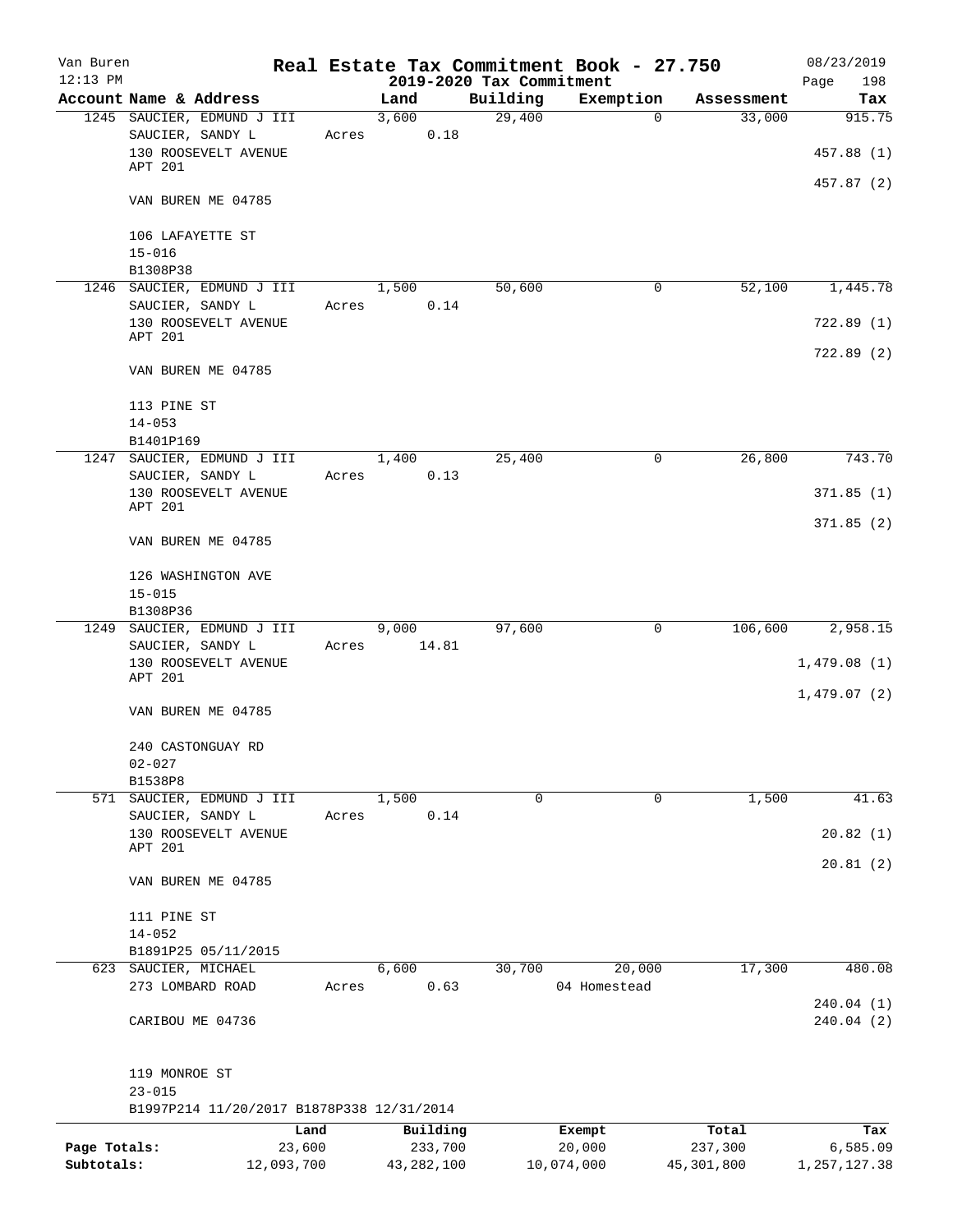| Van Buren  |                                                    |             |                 |                          | Real Estate Tax Commitment Book - 27.750 |            | 08/23/2019                 |
|------------|----------------------------------------------------|-------------|-----------------|--------------------------|------------------------------------------|------------|----------------------------|
| $12:13$ PM |                                                    |             |                 | 2019-2020 Tax Commitment |                                          |            | 199<br>Page                |
|            | Account Name & Address                             |             | Land            | Building                 | Exemption                                | Assessment | Tax                        |
|            | 1325 SCHNIEDER, TROY D                             |             | 11,900          | 84,200                   | 20,000                                   | 76,100     | 2,111.78                   |
|            | KUHL, TAMMY S<br>615 HERITAGE DRIVE                | Acres       | 6.70            |                          | 04 Homestead                             |            |                            |
|            |                                                    |             |                 |                          |                                          |            | 1,055.89(1)<br>1,055.89(2) |
|            | BLISSFIELD MI 49228                                |             |                 |                          |                                          |            |                            |
|            | 475 MAIN ST<br>$06 - 025$                          |             |                 |                          |                                          |            |                            |
|            | B1666P258 01/11/2010 B1657P130 10/05/2009 B1484P48 |             |                 |                          |                                          |            |                            |
|            | 1418 SCHULMAN, STEVEN                              |             | 18,500          | $\mathbf 0$              | 0                                        | 18,500     | 513.38                     |
|            | 6344 N SANTA MONICA                                | Acres 31.00 |                 |                          |                                          |            |                            |
|            | <b>BLVD</b>                                        |             |                 |                          |                                          |            |                            |
|            |                                                    |             |                 |                          |                                          |            | 256.69(1)                  |
|            | MILWAUKEE WI 53217                                 |             |                 |                          |                                          |            | 256.69(2)                  |
|            | ALEXANDER RD                                       |             |                 |                          |                                          |            |                            |
|            | $05 - 020A$                                        |             |                 |                          |                                          |            |                            |
|            | B1642P136 06/15/2009                               |             |                 |                          |                                          |            |                            |
|            | 1186 SCHULTZ, JACQUELINE                           |             | 600             | 30,500                   | 0                                        | 31,100     | 863.03                     |
|            | P.O. BOX 221                                       | Acres       | 0.06            |                          |                                          |            |                            |
|            | VAN BUREN ME 04785                                 |             |                 |                          |                                          |            | 431.52 (1)<br>431.51 (2)   |
|            |                                                    |             |                 |                          |                                          |            |                            |
|            | 108 BRIDGE STREET                                  |             |                 |                          |                                          |            |                            |
|            | $15 - 085$                                         |             |                 |                          |                                          |            |                            |
|            | B1927P267 03/30/2016 B1713P13 02/25/2011           |             |                 |                          |                                          |            |                            |
|            | 886 SCOTTI, CHRISTOPHER                            |             | 4,300           | 27,200                   | 0                                        | 31,500     | 874.13                     |
|            | SCOTTI, GLORIA                                     | Acres       | 0.41            |                          |                                          |            |                            |
|            | 150 HIGH STREET                                    |             |                 |                          |                                          |            | 437.07 (1)                 |
|            | VAN BUREN ME 04785                                 |             |                 |                          |                                          |            | 437.06 (2)                 |
|            | 150 HIGH ST                                        |             |                 |                          |                                          |            |                            |
|            | $14 - 106$                                         |             |                 |                          |                                          |            |                            |
|            | B1620P59                                           |             |                 |                          |                                          |            |                            |
|            | 226 SEARLES, GLENN                                 |             | 12,400<br>29.00 | 10,200                   | 0                                        | 22,600     | 627.15                     |
|            | SEARLES, CAROL<br>195 CHAMPLAIN STREET             | Acres       |                 |                          |                                          |            | 313.58(1)                  |
|            |                                                    |             |                 |                          |                                          |            | 313.57(2)                  |
|            | VAN BUREN ME 04785                                 |             |                 |                          |                                          |            |                            |
|            | 207 ALEXANDER RD                                   |             |                 |                          |                                          |            |                            |
|            | $05 - 027$                                         |             |                 |                          |                                          |            |                            |
|            | B1986P6 08/14/2017                                 |             |                 |                          |                                          |            |                            |
| 1250       | SEARLES, GLENN E                                   |             | 2,100           | 37,800                   | 20,000                                   | 19,900     | 552.23                     |
|            | SEARLES, CAROL L                                   | Acres       | 0.20            |                          | 04 Homestead                             |            |                            |
|            | 195 CHAMPLAIN STREET                               |             |                 |                          |                                          |            | 276.12(1)                  |
|            | VAN BUREN ME 04785                                 |             |                 |                          |                                          |            | 276.11(2)                  |
|            |                                                    |             |                 |                          |                                          |            |                            |
|            | 195 CHAMPLAIN ST                                   |             |                 |                          |                                          |            |                            |
|            | $19 - 033$                                         |             |                 |                          |                                          |            |                            |
|            | B1412P111 08/04/2004                               |             |                 |                          |                                          |            |                            |
|            |                                                    |             |                 |                          |                                          |            |                            |

|              | Land         | Building   | Exempt     | Total      | Tax          |
|--------------|--------------|------------|------------|------------|--------------|
| Page Totals: | 49,800       | 189,900    | 40,000     | 199,700    | 5,541.70     |
| Subtotals:   | 12, 143, 500 | 43,472,000 | 10,114,000 | 45,501,500 | 1,262,669.08 |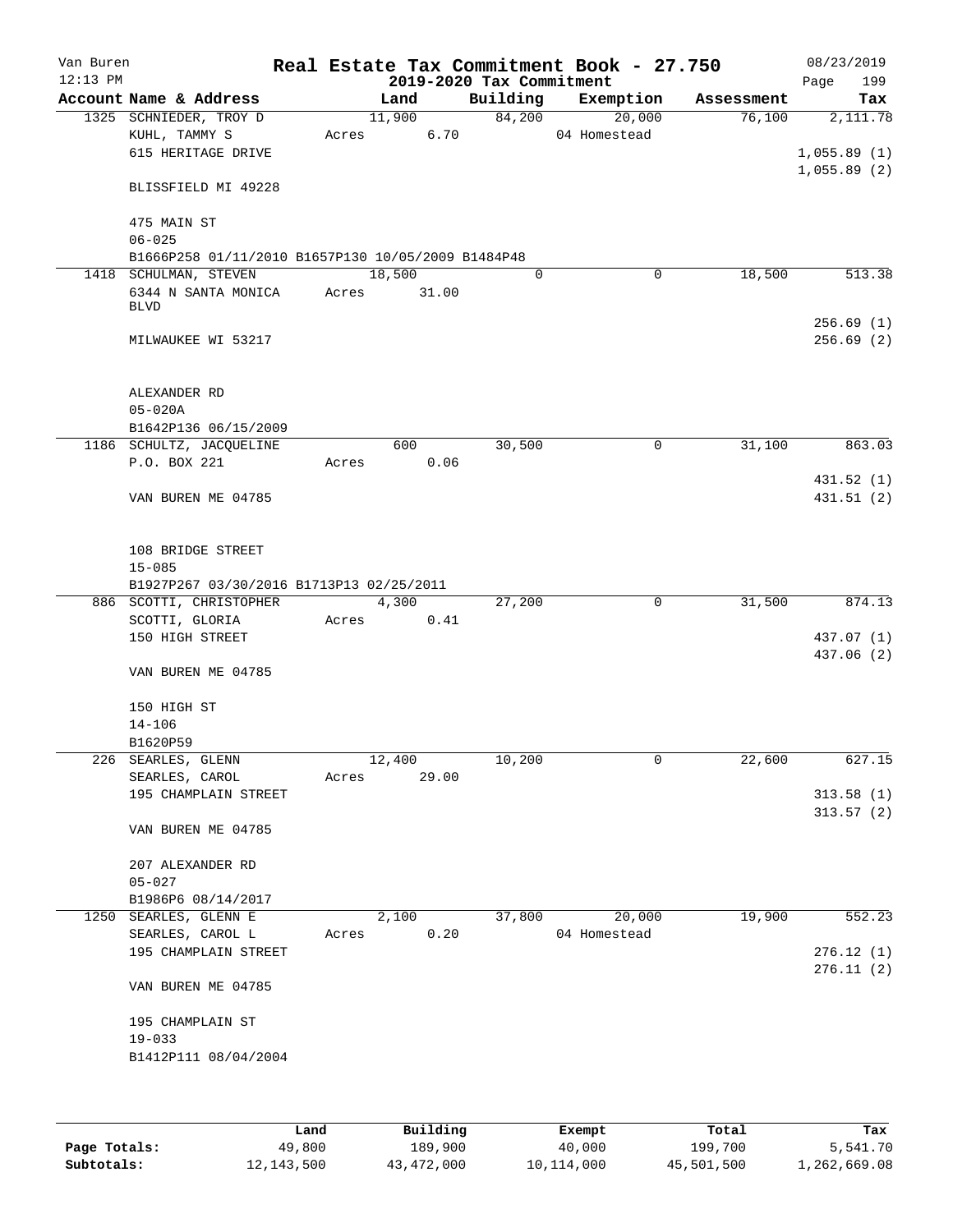| Van Buren  |                                 |       |        |      |                          | Real Estate Tax Commitment Book - 27.750 |            | 08/23/2019             |
|------------|---------------------------------|-------|--------|------|--------------------------|------------------------------------------|------------|------------------------|
| $12:13$ PM |                                 |       |        |      | 2019-2020 Tax Commitment |                                          |            | 200<br>Page            |
|            | Account Name & Address          |       | Land   |      | Building                 | Exemption                                | Assessment | Tax                    |
|            | 1251 SEARLES, KARL M            |       | 13,300 |      | 73,200                   | 20,000                                   | 66,500     | 1,845.38               |
|            | SEARLES, TAMMY M                | Acres |        | 3.30 |                          | 04 Homestead                             |            |                        |
|            | 1019 MAIN STREET                |       |        |      |                          |                                          |            | 922.69(1)<br>922.69(2) |
|            | VAN BUREN ME 04785              |       |        |      |                          |                                          |            |                        |
|            |                                 |       |        |      |                          |                                          |            |                        |
|            | 1019 MAIN ST                    |       |        |      |                          |                                          |            |                        |
|            | $10 - 015B$                     |       |        |      |                          |                                          |            |                        |
|            | B1208P32<br>1252 SEARLES, ROGER |       | 1,600  |      | $\mathbf 0$              | $\mathbf 0$                              | 1,600      | 44.40                  |
|            | SEARLES, ROSE MARIE             | Acres |        | 0.15 |                          |                                          |            |                        |
|            | 156 HILLSIDE STREET             |       |        |      |                          |                                          |            | 22.20(1)               |
|            |                                 |       |        |      |                          |                                          |            | 22.20(2)               |
|            | VAN BUREN ME 04785              |       |        |      |                          |                                          |            |                        |
|            | HILLSIDE ST                     |       |        |      |                          |                                          |            |                        |
|            | $23 - 076$                      |       |        |      |                          |                                          |            |                        |
|            | B1017P44                        |       |        |      |                          |                                          |            |                        |
|            | 496 SEARLES, ROGER              |       | 10,600 |      | 0                        | $\mathbf 0$                              | 10,600     | 294.15                 |
|            | 156 HILLSIDE STREET             | Acres |        | 1.10 |                          |                                          |            |                        |
|            |                                 |       |        |      |                          |                                          |            | 147.08(1)              |
|            | VAN BUREN ME 04785              |       |        |      |                          |                                          |            | 147.07(2)              |
|            | HILLSIDE ST                     |       |        |      |                          |                                          |            |                        |
|            | $23 - 075B$                     |       |        |      |                          |                                          |            |                        |
|            | 1253 SEARLES, ROGER E           |       | 2,900  |      | 32,000                   | 20,000                                   | 14,900     | 413.48                 |
|            | SEARLES, ROSE MARIE             | Acres |        | 0.28 |                          | 04 Homestead                             |            |                        |
|            | 156 HILLSIDE STREET             |       |        |      |                          |                                          |            | 206.74(1)              |
|            | VAN BUREN ME 04785              |       |        |      |                          |                                          |            | 206.74(2)              |
|            | 156 HILLSIDE ST                 |       |        |      |                          |                                          |            |                        |
|            | $23 - 077$                      |       |        |      |                          |                                          |            |                        |
|            | B657P304                        |       |        |      |                          |                                          |            |                        |
|            | 1509 SEARLES, ROGER E           |       | 1,300  |      | 0                        | 0                                        | 1,300      | 36.08                  |
|            | SEARLES, ROSE MARIE             | Acres |        | 0.14 |                          |                                          |            |                        |
|            | 156 HILLSIDE STREET             |       |        |      |                          |                                          |            | 18.04(1)               |
|            |                                 |       |        |      |                          |                                          |            | 18.04(2)               |
|            | VAN BUREN ME 04785              |       |        |      |                          |                                          |            |                        |
|            | HILLSIDE ST                     |       |        |      |                          |                                          |            |                        |
|            | $23 - 080$                      |       |        |      |                          |                                          |            |                        |
|            | B1911P173                       |       |        |      |                          |                                          |            |                        |
|            | 1543 SEARLES, ROGER E           |       | 4,800  |      | 0                        | 0                                        | 4,800      | 133.20                 |
|            | SEARLES, ROSE MARIE             | Acres |        | 1.00 |                          |                                          |            |                        |
|            | 156 HILLSIDE STREET             |       |        |      |                          |                                          |            | 66.60(1)               |
|            | VAN BUREN ME 04785              |       |        |      |                          |                                          |            | 66.60(2)               |
|            |                                 |       |        |      |                          |                                          |            |                        |
|            | OFF HILLSIDE STREET             |       |        |      |                          |                                          |            |                        |
|            | $23 - 106D$                     |       |        |      |                          |                                          |            |                        |
|            | B1911P173 10/05/2015            |       |        |      |                          |                                          |            |                        |
|            |                                 |       |        |      |                          |                                          |            |                        |

|              | Land       | Building   | Exempt     | Total      | Tax             |
|--------------|------------|------------|------------|------------|-----------------|
| Page Totals: | 34,500     | 105,200    | 40,000     | 99,700     | 2,766.69        |
| Subtotals:   | 12,178,000 | 43,577,200 | 10,154,000 | 45,601,200 | 1, 265, 435. 77 |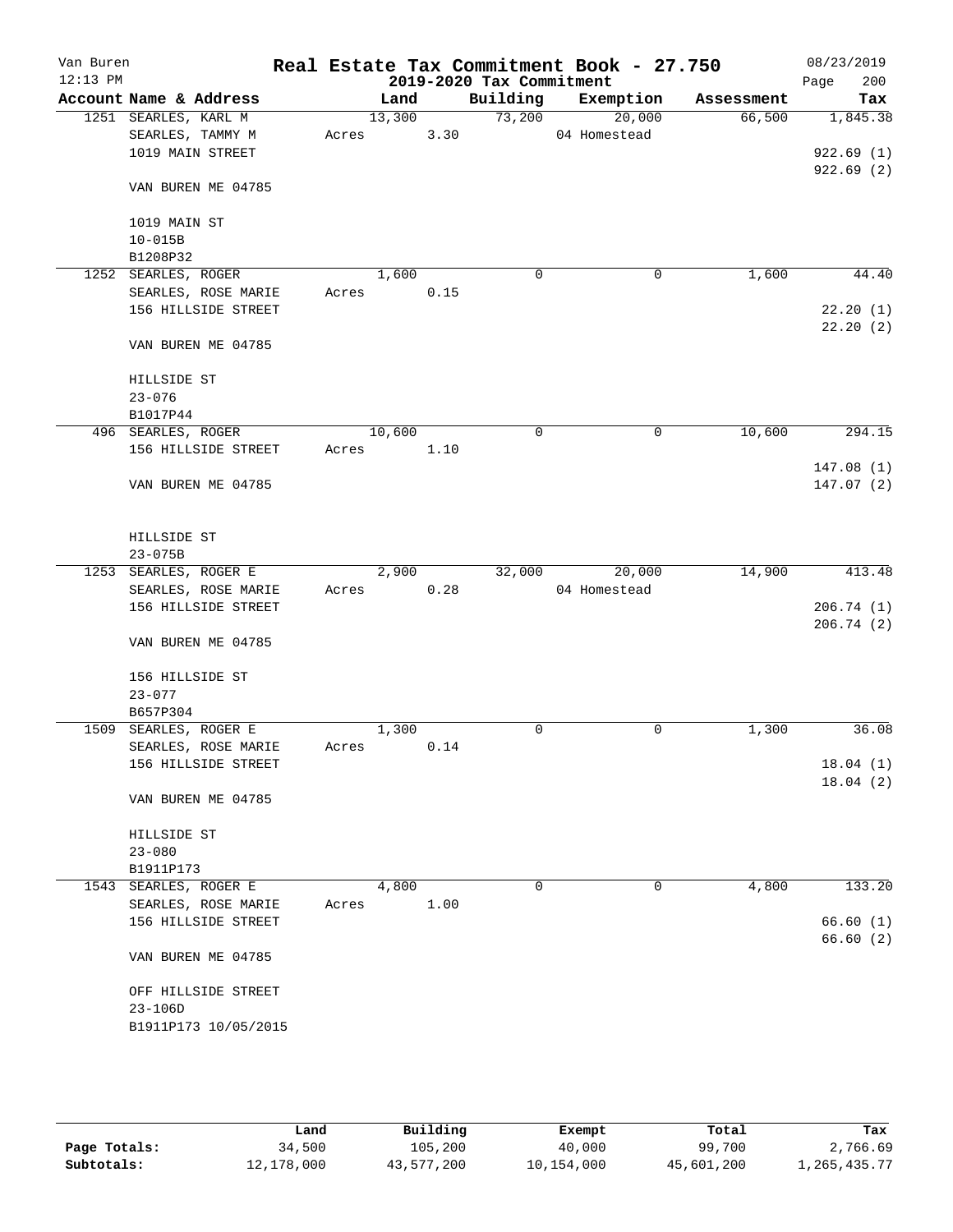| Van Buren<br>$12:13$ PM |                              |       |        |      | 2019-2020 Tax Commitment | Real Estate Tax Commitment Book - 27.750 |            | 08/23/2019<br>201<br>Page |
|-------------------------|------------------------------|-------|--------|------|--------------------------|------------------------------------------|------------|---------------------------|
|                         | Account Name & Address       |       | Land   |      | Building                 | Exemption                                | Assessment | Tax                       |
|                         | 1341 SEARLES, ROGER E        |       | 1,800  |      | $\Omega$                 | $\Omega$                                 | 1,800      | 49.95                     |
|                         | SEARLES, ROSE MARIE          | Acres |        | 0.17 |                          |                                          |            |                           |
|                         | 156 HILLSIDE STREET          |       |        |      |                          |                                          |            | 24.98(1)                  |
|                         |                              |       |        |      |                          |                                          |            | 24.97(2)                  |
|                         | VAN BUREN ME 04785           |       |        |      |                          |                                          |            |                           |
|                         | 150 HILLSIDE ST              |       |        |      |                          |                                          |            |                           |
|                         | $23 - 079$                   |       |        |      |                          |                                          |            |                           |
|                         | B1911P173 10/05/2015         |       |        |      |                          |                                          |            |                           |
|                         | 1564 SEARLES, ROSE MARIE     |       | 4,700  |      | $\mathbf 0$              | 0                                        | 4,700      | 130.43                    |
|                         | 156 HILLSIDE STREET          | Acres |        | 0.79 |                          |                                          |            | 65.22(1)                  |
|                         | VAN BUREN ME 04785           |       |        |      |                          |                                          |            | 65.21(2)                  |
|                         | HILLSIDE ST                  |       |        |      |                          |                                          |            |                           |
|                         | $06 - 029B$                  |       |        |      |                          |                                          |            |                           |
|                         | B1783P154 10/10/2012         |       |        |      |                          |                                          |            |                           |
|                         | 1254 SEARLES, ROSE MARIE     |       | 2,400  |      | 44,700                   | 0                                        | 47,100     | 1,307.03                  |
|                         | 156 HILLSIDE STREET          | Acres |        | 0.23 |                          |                                          |            |                           |
|                         | VAN BUREN ME 04785           |       |        |      |                          |                                          |            | 653.52(1)<br>653.51(2)    |
|                         | 111 COOLIDGE ST              |       |        |      |                          |                                          |            |                           |
|                         | $15 - 073$                   |       |        |      |                          |                                          |            |                           |
|                         | B1501P138                    |       |        |      |                          |                                          |            |                           |
|                         | 450 SEARLES, ROSE MARIE      |       | 11,200 |      | 67,300                   | 0                                        | 78,500     | 2,178.38                  |
|                         | 156 HILLSIDE STREET          | Acres |        | 1.67 |                          |                                          |            |                           |
|                         |                              |       |        |      |                          |                                          |            | 1,089.19(1)               |
|                         | VAN BUREN ME 04785           |       |        |      |                          |                                          |            | 1,089.19(2)               |
|                         | 314 MAIN ST                  |       |        |      |                          |                                          |            |                           |
|                         | $20 - 075$                   |       |        |      |                          |                                          |            |                           |
|                         | B1999P39 12/04/2017          |       |        |      |                          |                                          |            |                           |
|                         | 1255 SELLS, MARVIN           |       | 3,700  | 0.35 | 61,600                   | 20,000<br>04 Homestead                   | 45,300     | 1,257.08                  |
|                         | SELLS, MARY<br>104 POND ROAD | Acres |        |      |                          |                                          |            | 628.54(1)                 |
|                         |                              |       |        |      |                          |                                          |            | 628.54(2)                 |
|                         | VAN BUREN ME 04785           |       |        |      |                          |                                          |            |                           |
|                         | 104 POND RD                  |       |        |      |                          |                                          |            |                           |
|                         | $16 - 015$                   |       |        |      |                          |                                          |            |                           |
|                         | B1293P339                    |       |        |      |                          |                                          |            |                           |
|                         | 1257 SIMPSON, DEAN           |       | 15,100 |      | 45,500                   | 20,000                                   | 40,600     | 1,126.65                  |
|                         | HALL, JOYCE C                | Acres |        | 9.30 |                          | 04 Homestead                             |            |                           |
|                         | 802 MAIN ST                  |       |        |      |                          |                                          |            | 563.33(1)                 |
|                         | VAN BUREN ME 04785           |       |        |      |                          |                                          |            | 563.32 (2)                |
|                         | 802 MAIN ST                  |       |        |      |                          |                                          |            |                           |
|                         | $08 - 027A$                  |       |        |      |                          |                                          |            |                           |
|                         | B1363P17                     |       |        |      |                          |                                          |            |                           |
|                         |                              |       |        |      |                          |                                          |            |                           |
|                         |                              |       |        |      |                          |                                          |            |                           |
|                         |                              |       |        |      |                          |                                          |            |                           |

|              | Land       | Building   | Exempt     | Total      | Tax          |
|--------------|------------|------------|------------|------------|--------------|
| Page Totals: | 38,900     | 219,100    | 40,000     | 218,000    | 6,049.52     |
| Subtotals:   | 12,216,900 | 43,796,300 | 10,194,000 | 45,819,200 | 1,271,485.29 |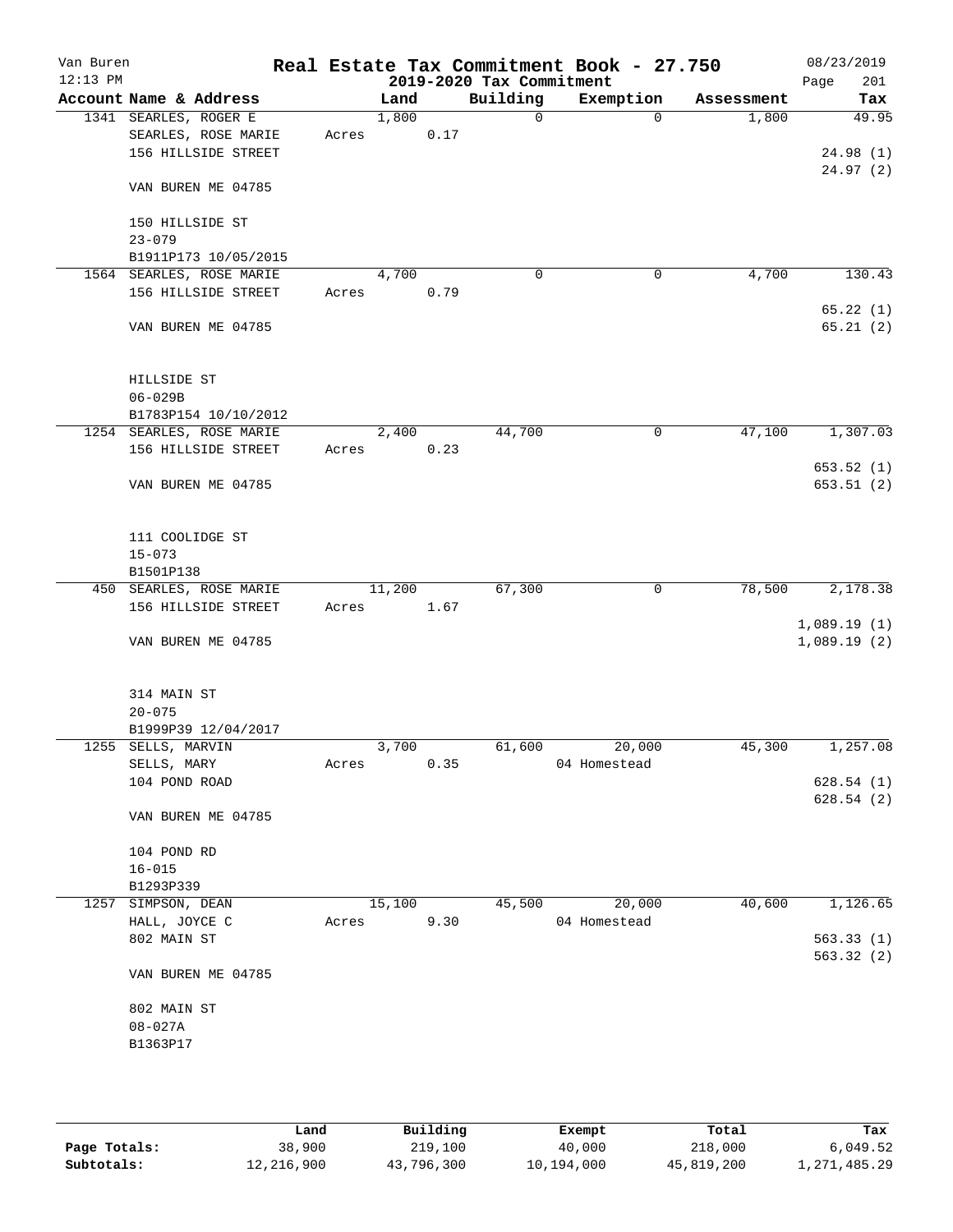| Van Buren<br>$12:13$ PM |                        |       |        |       | 2019-2020 Tax Commitment | Real Estate Tax Commitment Book - 27.750 |            | 08/23/2019<br>202<br>Page |
|-------------------------|------------------------|-------|--------|-------|--------------------------|------------------------------------------|------------|---------------------------|
|                         | Account Name & Address |       | Land   |       | Building                 | Exemption                                | Assessment | Tax                       |
|                         | 123 SIROIS, GARY       |       | 2,300  |       | 54,800                   | 20,000                                   | 37,100     | 1,029.53                  |
|                         | SIROIS, DEBRA          | Acres |        | 0.22  |                          | 04 Homestead                             |            |                           |
|                         | 272 MAIN STREET        |       |        |       |                          |                                          |            | 514.77(1)                 |
|                         | VAN BUREN ME 04785     |       |        |       |                          |                                          |            | 514.76(2)                 |
|                         | 272 MAIN ST            |       |        |       |                          |                                          |            |                           |
|                         | $18 - 058$             |       |        |       |                          |                                          |            |                           |
|                         | B1933P135 05/18/2016   |       |        |       |                          |                                          |            |                           |
|                         | 1262 SIROIS, GREGORY L |       | 12,500 |       | 41,500                   | 20,000                                   | 34,000     | 943.50                    |
|                         | 374 MAIN STREET        |       |        |       |                          | 04 Homestead                             |            |                           |
|                         |                        |       |        |       |                          |                                          |            | 471.75(1)                 |
|                         | VAN BUREN ME 04785     |       |        |       |                          |                                          |            | 471.75 (2)                |
|                         | 374 MAIN ST            |       |        |       |                          |                                          |            |                           |
|                         | $21 - 040B$            |       |        |       |                          |                                          |            |                           |
|                         | B453P309               |       |        |       |                          |                                          |            |                           |
|                         | 784 SIROIS, JEFFERY    |       | 1,400  |       | 21,900                   | 20,000                                   | 3,300      | 91.58                     |
|                         | AYOTTE, THERESA        | Acres |        | 0.13  |                          | 04 Homestead                             |            |                           |
|                         | 112 WILSON STREET      |       |        |       |                          |                                          |            | 45.79(1)                  |
|                         | VAN BUREN ME 04785     |       |        |       |                          |                                          |            | 45.79 (2)                 |
|                         | 112 WILSON ST          |       |        |       |                          |                                          |            |                           |
|                         | $23 - 051$             |       |        |       |                          |                                          |            |                           |
|                         | B1606P299 07/30/2008   |       |        |       |                          |                                          |            |                           |
|                         | 1264 Sirois, Jesse     |       | 16,200 |       | $\mathbf 0$              | 0                                        | 16,200     | 449.55                    |
|                         | PO BOX 125             | Acres |        | 39.00 |                          |                                          |            |                           |
|                         | VAN BUREN ME 04785     |       |        |       |                          |                                          |            | 224.78 (1)<br>224.77(2)   |
|                         | OFF DESJARDINS ROAD    |       |        |       |                          |                                          |            |                           |
|                         | $07 - 015$             |       |        |       |                          |                                          |            |                           |
|                         | B668P286               |       |        |       |                          |                                          |            |                           |
|                         | 1303 Sirois, Jesse     |       | 5,300  |       | 5,000                    | 0                                        | 10,300     | 285.83                    |
|                         | PO BOX 125             | Acres |        | 0.50  |                          |                                          |            |                           |
|                         |                        |       |        |       |                          |                                          |            | 142.92(1)                 |
|                         | VAN BUREN ME 04785     |       |        |       |                          |                                          |            | 142.91 (2)                |
|                         | 534 MAIN ST            |       |        |       |                          |                                          |            |                           |
|                         | $23 - 008$             |       |        |       |                          |                                          |            |                           |
|                         | B2035P199 10/18/2018   |       |        |       |                          |                                          |            |                           |
|                         | 1302 SIROIS, KENNETH   |       | 9,000  |       | 0                        | 0                                        | 9,000      | 249.75                    |
|                         | 559 MAIN STREET        | Acres |        | 5.50  |                          |                                          |            |                           |
|                         |                        |       |        |       |                          |                                          |            | 124.88(1)                 |
|                         | VAN BUREN ME 04785     |       |        |       |                          |                                          |            | 124.87(2)                 |
|                         | RR 1                   |       |        |       |                          |                                          |            |                           |
|                         | $08 - 045$             |       |        |       |                          |                                          |            |                           |
|                         | B1612P262 08/28/2008   |       |        |       |                          |                                          |            |                           |
|                         |                        |       |        |       |                          |                                          |            |                           |

|              | Land       | Building   | Exempt     | Total      | Tax          |
|--------------|------------|------------|------------|------------|--------------|
| Page Totals: | 46,700     | 123,200    | 60,000     | 109,900    | 3,049.74     |
| Subtotals:   | 12,263,600 | 43,919,500 | 10,254,000 | 45,929,100 | 1,274,535.03 |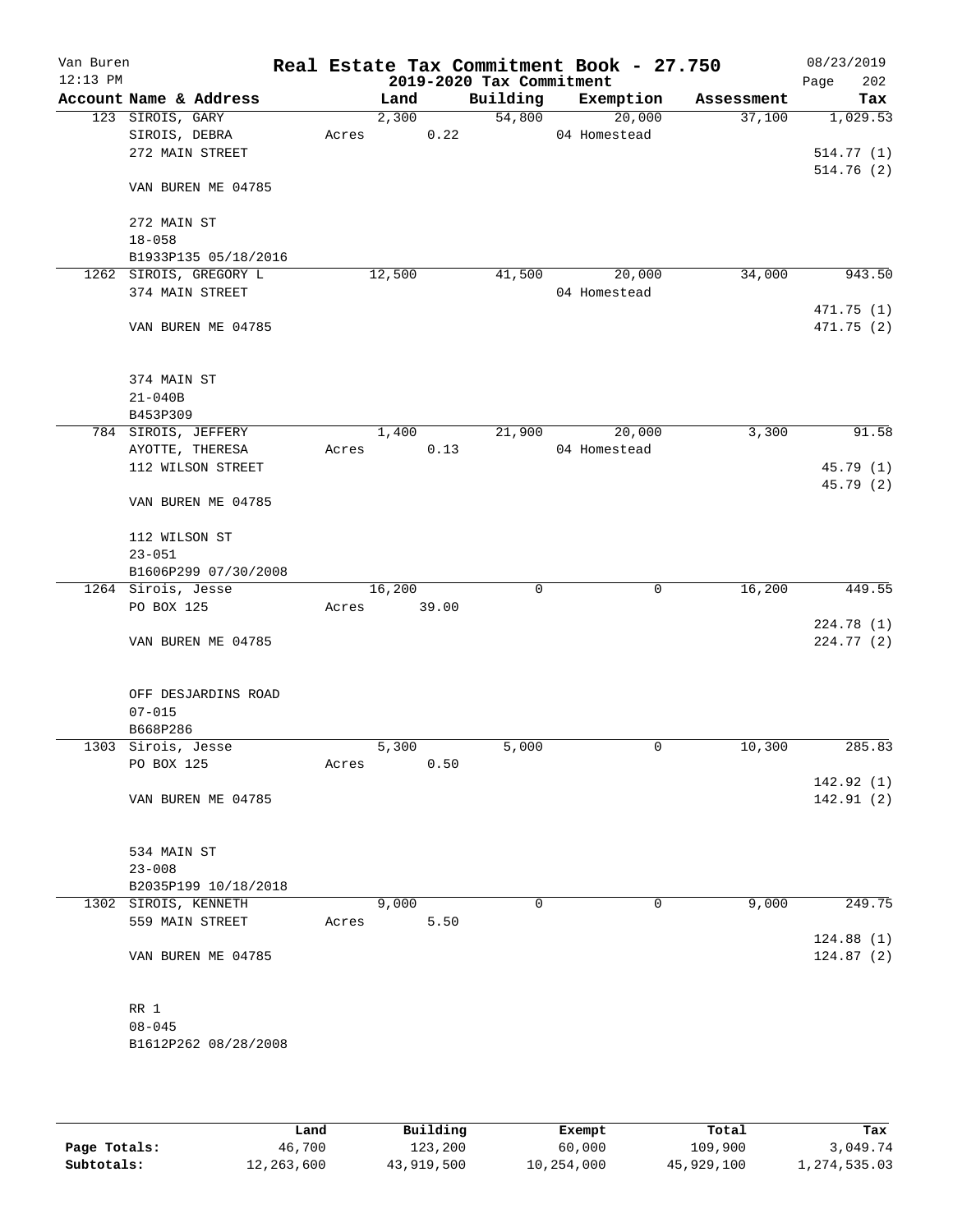| Van Buren<br>$12:13$ PM |                        |       |       |      | 2019-2020 Tax Commitment | Real Estate Tax Commitment Book - 27.750 |            | 08/23/2019<br>Page<br>203 |
|-------------------------|------------------------|-------|-------|------|--------------------------|------------------------------------------|------------|---------------------------|
|                         | Account Name & Address |       | Land  |      | Building                 | Exemption                                | Assessment | Tax                       |
|                         | 1273 SIROIS, KENNETH   |       | 2,400 |      | 50,300                   | 20,000                                   | 32,700     | 907.43                    |
|                         | SIROIS, JOAN           | Acres |       | 0.23 |                          | 04 Homestead                             |            |                           |
|                         | 559 MAIN STREET        |       |       |      |                          |                                          |            | 453.72 (1)                |
|                         |                        |       |       |      |                          |                                          |            | 453.71 (2)                |
|                         | VAN BUREN ME 04785     |       |       |      |                          |                                          |            |                           |
|                         | 559 MAIN ST            |       |       |      |                          |                                          |            |                           |
|                         | $23 - 055$             |       |       |      |                          |                                          |            |                           |
|                         | B1869P278 10/09/2014   |       |       |      |                          |                                          |            |                           |
|                         | 1275 SIROIS, LISA A    |       | 1,300 |      | 36,500                   | 20,000                                   | 17,800     | 493.95                    |
|                         | 125 TYLER STREET       | Acres |       | 0.12 |                          | 04 Homestead                             |            |                           |
|                         |                        |       |       |      |                          |                                          |            | 246.98(1)                 |
|                         | VAN BUREN ME 04785     |       |       |      |                          |                                          |            | 246.97(2)                 |
|                         | 125 TYLER ST           |       |       |      |                          |                                          |            |                           |
|                         | $18 - 107$             |       |       |      |                          |                                          |            |                           |
|                         | B1578P194              |       |       |      |                          |                                          |            |                           |
|                         | 1268 SIROIS, PAUL      |       | 5,700 |      | $\mathbf 0$              | $\mathbf 0$                              | 5,700      | 158.18                    |
|                         | 3 TELO RD              | Acres |       | 0.54 |                          |                                          |            |                           |
|                         |                        |       |       |      |                          |                                          |            | 79.09 (1)                 |
|                         | WINDHAM NH 03087       |       |       |      |                          |                                          |            | 79.09(2)                  |
|                         | STATE ST               |       |       |      |                          |                                          |            |                           |
|                         | 12A-019C               |       |       |      |                          |                                          |            |                           |
|                         | B1166P164              |       |       |      |                          |                                          |            |                           |
|                         | 1269 SIROIS, PAUL      |       | 400   |      | 0                        | 0                                        | 400        | 11.10                     |
|                         | 3 TELO RD              | Acres |       | 1.00 |                          |                                          |            |                           |
|                         |                        |       |       |      |                          |                                          |            | 5.55(1)                   |
|                         | WINDHAM NH 03087       |       |       |      |                          |                                          |            | 5.55(2)                   |
|                         | UPLAND RD              |       |       |      |                          |                                          |            |                           |
|                         | $03 - 011$             |       |       |      |                          |                                          |            |                           |
|                         | B1143P325              |       |       |      |                          |                                          |            |                           |
|                         | 1270 SIROIS, PIERRE G  |       | 4,200 |      | 56,900                   | 20,000                                   | 41,100     | 1,140.53                  |
|                         | SIROIS, LINDA M        | Acres |       | 0.40 |                          | 04 Homestead                             |            |                           |
|                         | 140 CHAMPLAIN STREET   |       |       |      |                          |                                          |            | 570.27(1)                 |
|                         |                        |       |       |      |                          |                                          |            | 570.26(2)                 |
|                         | VAN BUREN ME 04785     |       |       |      |                          |                                          |            |                           |
|                         | 140 CHAMPLAIN ST       |       |       |      |                          |                                          |            |                           |
|                         | $20 - 040$             |       |       |      |                          |                                          |            |                           |
|                         | B996P253 07/26/1995    |       |       |      |                          |                                          |            |                           |
|                         | 1298 SIROIS, PIERRE G  |       | 7,300 |      | 24,600                   | 0                                        | 31,900     | 885.23                    |
|                         | SIROIS, LINDA M        | Acres |       | 0.35 |                          |                                          |            |                           |
|                         | 140 CHAMPLAIN STREET   |       |       |      |                          |                                          |            | 442.62 (1)                |
|                         |                        |       |       |      |                          |                                          |            | 442.61(2)                 |
|                         | VAN BUREN ME 04785     |       |       |      |                          |                                          |            |                           |
|                         | 646 MAIN ST            |       |       |      |                          |                                          |            |                           |
|                         | $25 - 010$             |       |       |      |                          |                                          |            |                           |
|                         | B1929P69 04/13/2016    |       |       |      |                          |                                          |            |                           |
|                         |                        |       |       |      |                          |                                          |            |                           |
|                         |                        |       |       |      |                          |                                          |            |                           |

|              | Land       | Building   | Exempt     | Total      | Tax          |
|--------------|------------|------------|------------|------------|--------------|
| Page Totals: | 21,300     | 168,300    | 60,000     | 129,600    | 3,596.42     |
| Subtotals:   | 12,284,900 | 44,087,800 | 10,314,000 | 46,058,700 | l,278,131.45 |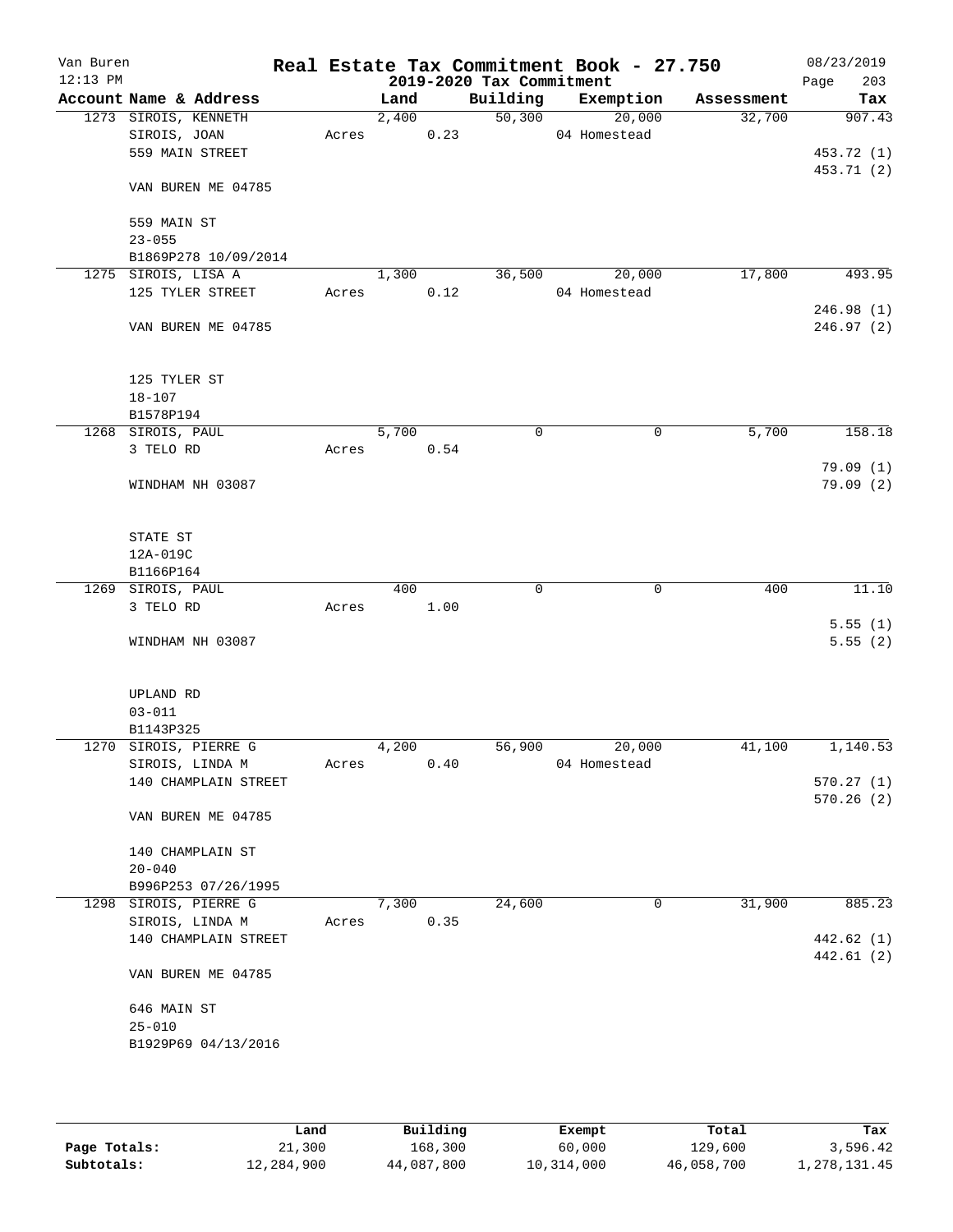| Van Buren<br>$12:13$ PM |                                          |       |                |       | 2019-2020 Tax Commitment | Real Estate Tax Commitment Book - 27.750 |            | 08/23/2019<br>204<br>Page |
|-------------------------|------------------------------------------|-------|----------------|-------|--------------------------|------------------------------------------|------------|---------------------------|
|                         | Account Name & Address                   |       | Land           |       | Building                 | Exemption                                | Assessment | Tax                       |
|                         | 1140 SIROIS, PIERRE G                    |       | 2,100          |       | 17,800                   | 0                                        | 19,900     | 552.23                    |
|                         | 140 CHAMPLAIN STREET                     | Acres |                | 0.20  |                          |                                          |            |                           |
|                         |                                          |       |                |       |                          |                                          |            | 276.12(1)                 |
|                         | VAN BUREN ME 04785                       |       |                |       |                          |                                          |            | 276.11(2)                 |
|                         |                                          |       |                |       |                          |                                          |            |                           |
|                         |                                          |       |                |       |                          |                                          |            |                           |
|                         | 180 FULTON ST                            |       |                |       |                          |                                          |            |                           |
|                         | $19 - 035$                               |       |                |       |                          |                                          |            |                           |
| 920                     | B1788P342 11/19/2012<br>SIROIS, PIERRE G |       | 6,300          |       | 39,600                   | 0                                        | 45,900     |                           |
|                         | 140 CHAMPLAIN STREET                     | Acres |                | 0.60  |                          |                                          |            | 1,273.72                  |
|                         |                                          |       |                |       |                          |                                          |            | 636.86(1)                 |
|                         | VAN BUREN ME 04785                       |       |                |       |                          |                                          |            | 636.86(2)                 |
|                         |                                          |       |                |       |                          |                                          |            |                           |
|                         |                                          |       |                |       |                          |                                          |            |                           |
|                         | 136 FULTON ST                            |       |                |       |                          |                                          |            |                           |
|                         | $20 - 012$                               |       |                |       |                          |                                          |            |                           |
|                         | B1900P95 07/23/2015                      |       |                |       |                          |                                          |            |                           |
|                         | 536 SIROIS, PIERRE G                     |       | 5,500          |       | 6,400                    | 0                                        | 11,900     | 330.23                    |
|                         | SIROIS, LINDA M                          | Acres |                | 0.12  |                          |                                          |            |                           |
|                         | 140 CHAMPLAIN STREET                     |       |                |       |                          |                                          |            | 165.12(1)                 |
|                         |                                          |       |                |       |                          |                                          |            | 165.11(2)                 |
|                         | VAN BUREN ME 04785                       |       |                |       |                          |                                          |            |                           |
|                         |                                          |       |                |       |                          |                                          |            |                           |
|                         | 642 MAIN ST                              |       |                |       |                          |                                          |            |                           |
|                         | $25 - 011$                               |       |                |       |                          |                                          |            |                           |
|                         | B1975P226 05/18/2017                     |       |                |       |                          |                                          |            |                           |
|                         | 1271 SIROIS, RICKY R<br>951 MAIN STREET  | Acres | 8,100<br>17.50 |       | 0                        | 0                                        | 8,100      | 224.78                    |
|                         |                                          |       |                |       |                          |                                          |            | 112.39(1)                 |
|                         | VAN BUREN ME 04785                       |       |                |       |                          |                                          |            | 112.39(2)                 |
|                         |                                          |       |                |       |                          |                                          |            |                           |
|                         |                                          |       |                |       |                          |                                          |            |                           |
|                         | RR 1                                     |       |                |       |                          |                                          |            |                           |
|                         | $10 - 001$                               |       |                |       |                          |                                          |            |                           |
|                         | B984P180                                 |       |                |       |                          |                                          |            |                           |
|                         | 1272 SIROIS, RICKY R                     |       | 26,500         |       | 61,200                   | 20,000                                   | 67,700     | 1,878.68                  |
|                         | CYR, JESSICA L                           | Acres |                | 44.00 |                          | 04 Homestead                             |            |                           |
|                         | 951 MAIN STREET                          |       |                |       |                          |                                          |            | 939.34 (1)                |
|                         |                                          |       |                |       |                          |                                          |            | 939.34 (2)                |
|                         | VAN BUREN ME 04785                       |       |                |       |                          |                                          |            |                           |
|                         | 951 MAIN ST                              |       |                |       |                          |                                          |            |                           |
|                         | $08 - 054$                               |       |                |       |                          |                                          |            |                           |
|                         | B1715P308 03/29/2011 B1007P70 03/29/2011 |       |                |       |                          |                                          |            |                           |
|                         | 1276 SMITH, MICHAEL C                    |       | 3,300          |       | 40,600                   | 20,000                                   | 23,900     | 663.23                    |
|                         | SMITH, DONNA                             | Acres |                | 0.31  |                          | 04 Homestead                             |            |                           |
|                         | 126 CHAMPLAIN ST                         |       |                |       |                          |                                          |            | 331.62(1)                 |
|                         |                                          |       |                |       |                          |                                          |            | 331.61(2)                 |
|                         | VAN BUREN ME 04785                       |       |                |       |                          |                                          |            |                           |
|                         |                                          |       |                |       |                          |                                          |            |                           |
|                         | 126 CHAMPLAIN ST                         |       |                |       |                          |                                          |            |                           |
|                         | $20 - 044$                               |       |                |       |                          |                                          |            |                           |
|                         | B827P24 01/07/1991                       |       |                |       |                          |                                          |            |                           |
|                         |                                          |       |                |       |                          |                                          |            |                           |
|                         |                                          |       |                |       |                          |                                          |            |                           |

|              | Land       | Building   | Exempt     | Total      | Tax          |
|--------------|------------|------------|------------|------------|--------------|
| Page Totals: | 51,800     | 165,600    | 40,000     | 177,400    | 4,922.87     |
| Subtotals:   | 12,336,700 | 44,253,400 | 10,354,000 | 46,236,100 | l,283,054.32 |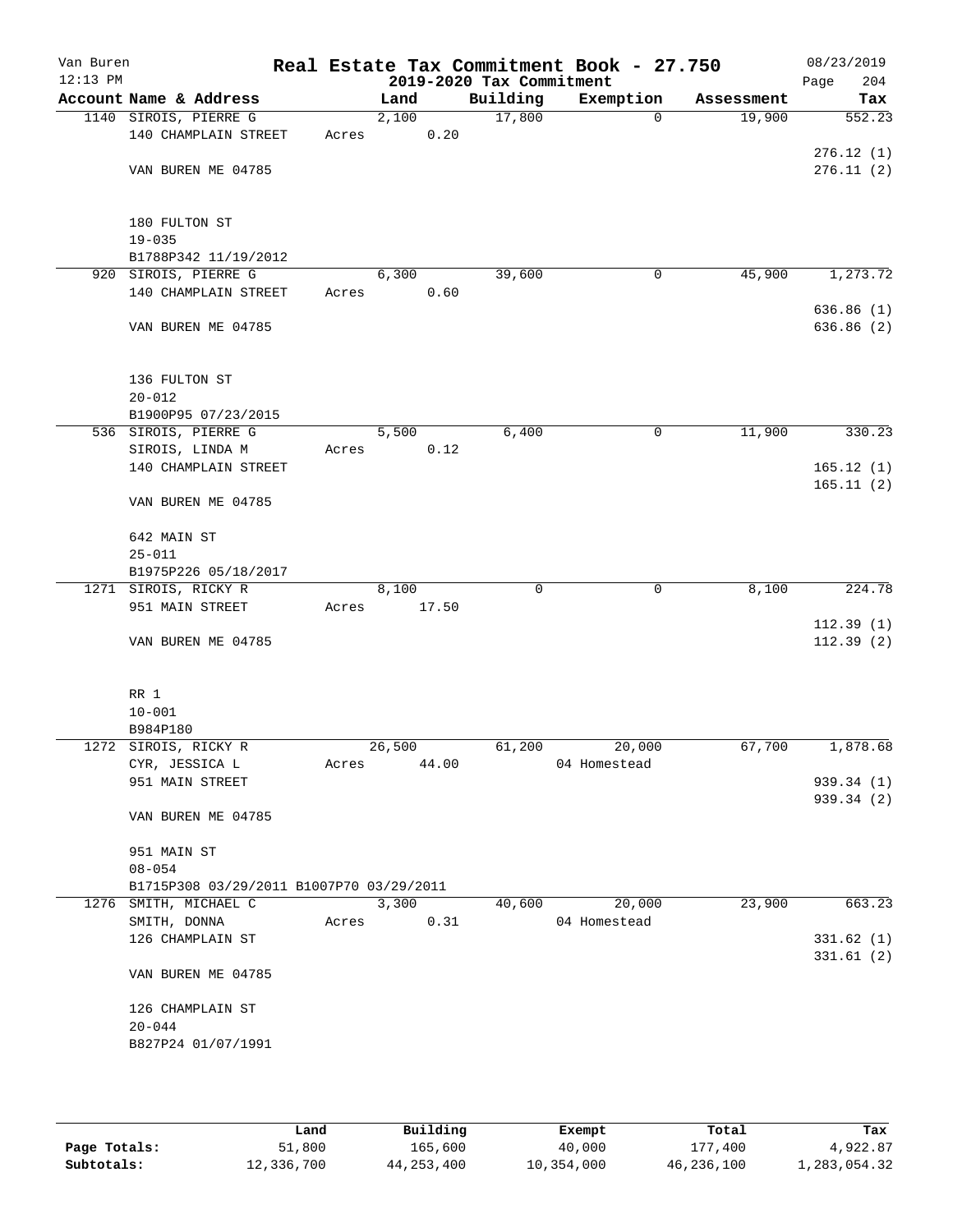| Van Buren  |                                |       |        |       |                          | Real Estate Tax Commitment Book - 27.750 |              |            | 08/23/2019  |
|------------|--------------------------------|-------|--------|-------|--------------------------|------------------------------------------|--------------|------------|-------------|
| $12:13$ PM |                                |       |        |       | 2019-2020 Tax Commitment |                                          |              |            | 205<br>Page |
|            | Account Name & Address         |       | Land   |       | Building                 | Exemption                                |              | Assessment | Tax         |
|            | 798 SMITH, PETER J             |       | 16,200 |       | $\mathbf 0$              |                                          | $\Omega$     | 16,200     | 449.55      |
|            | SMITH, DONALDA<br>PO BOX 191   | Acres | 119.00 |       |                          |                                          |              |            |             |
|            |                                |       |        |       |                          |                                          |              |            | 224.78(1)   |
|            | VAN BUREN ME 04785             |       |        |       |                          |                                          |              |            | 224.77(2)   |
|            | OFF RIVERVIEW DRIVE            |       |        |       |                          |                                          |              |            |             |
|            | $03 - 014$                     |       |        |       |                          |                                          |              |            |             |
|            | B1925P72 03/09/2016            |       |        |       |                          |                                          |              |            |             |
|            | 1278 SMITH, ROBERT J           |       | 1,900  |       | 48,300                   | 20,000                                   |              | 30,200     | 838.05      |
|            | PARENT, KELSEY H               | Acres |        | 0.18  |                          | 04 Homestead                             |              |            |             |
|            | 124 VIOLETTE STREET            |       |        |       |                          |                                          |              |            | 419.03(1)   |
|            |                                |       |        |       |                          |                                          |              |            | 419.02 (2)  |
|            | VAN BUREN ME 04785             |       |        |       |                          |                                          |              |            |             |
|            | 124 VIOLETTE ST                |       |        |       |                          |                                          |              |            |             |
|            | $16 - 073$                     |       |        |       |                          |                                          |              |            |             |
|            | B1972P295 04/27/2017 B1439P231 |       |        |       |                          |                                          |              |            |             |
|            | 1281 SMITH, ROBERT J           |       | 13,000 |       | 13,300                   |                                          | 0            | 26,300     | 729.83      |
|            | 124 VIOLETTE STREET            | Acres |        | 4.61  |                          |                                          |              |            |             |
|            |                                |       |        |       |                          |                                          |              |            | 364.92(1)   |
|            | VAN BUREN ME 04785             |       |        |       |                          |                                          |              |            | 364.91(2)   |
|            | 375 CHAMPLAIN ST               |       |        |       |                          |                                          |              |            |             |
|            | $03 - 001D$                    |       |        |       |                          |                                          |              |            |             |
|            | B1464P342                      |       |        |       |                          |                                          |              |            |             |
|            | 574 SMITH, SANDRA M            |       | 14,700 |       | 0                        |                                          | $\mathsf{O}$ | 14,700     | 407.93      |
|            | PO BOX 853                     | Acres |        | 34.00 |                          |                                          |              |            |             |
|            |                                |       |        |       |                          |                                          |              |            | 203.97(1)   |
|            | LYMAN ME 04002                 |       |        |       |                          |                                          |              |            | 203.96 (2)  |
|            | ESQUAREE ROAD                  |       |        |       |                          |                                          |              |            |             |
|            | $09 - 047$                     |       |        |       |                          |                                          |              |            |             |
|            | B956P25                        |       |        |       |                          |                                          |              |            |             |
|            | 1282 SMITH, THEODORE M         |       | 2,100  |       | 39,400                   | 20,000                                   |              | 21,500     | 596.63      |
|            | SMITH, REBECCA M               | Acres |        | 0.20  |                          | 04 Homestead                             |              |            |             |
|            | 43 MAIN ST                     |       |        |       |                          |                                          |              |            | 298.32(1)   |
|            |                                |       |        |       |                          |                                          |              |            | 298.31 (2)  |
|            | VAN BUREN ME 04785             |       |        |       |                          |                                          |              |            |             |
|            | 37 MAIN ST.                    |       |        |       |                          |                                          |              |            |             |
|            | $15 - 003$                     |       |        |       |                          |                                          |              |            |             |
|            | B1474P62                       |       |        |       |                          |                                          |              |            |             |
|            | 1426 SMITH, WILLIAM            |       | 2,400  |       | 26,100                   |                                          | 0            | 28,500     | 790.88      |
|            | SMITH, IRMA                    | Acres |        | 0.12  |                          |                                          |              |            |             |
|            | PO BOX 7                       |       |        |       |                          |                                          |              |            | 395.44(1)   |
|            | VAN BUREN ME 04785             |       |        |       |                          |                                          |              |            | 395.44 (2)  |
|            | 41 MAIN ST                     |       |        |       |                          |                                          |              |            |             |
|            | $15 - 010$                     |       |        |       |                          |                                          |              |            |             |
|            | B1071P193                      |       |        |       |                          |                                          |              |            |             |
|            |                                |       |        |       |                          |                                          |              |            |             |
|            |                                |       |        |       |                          |                                          |              |            |             |
|            |                                |       |        |       |                          |                                          |              |            |             |

|              | Land       | Building   | Exempt     | Total        | Tax          |
|--------------|------------|------------|------------|--------------|--------------|
| Page Totals: | 50,300     | 127,100    | 40,000     | 137,400      | 3,812.87     |
| Subtotals:   | 12,387,000 | 44,380,500 | 10,394,000 | 46, 373, 500 | 1,286,867.19 |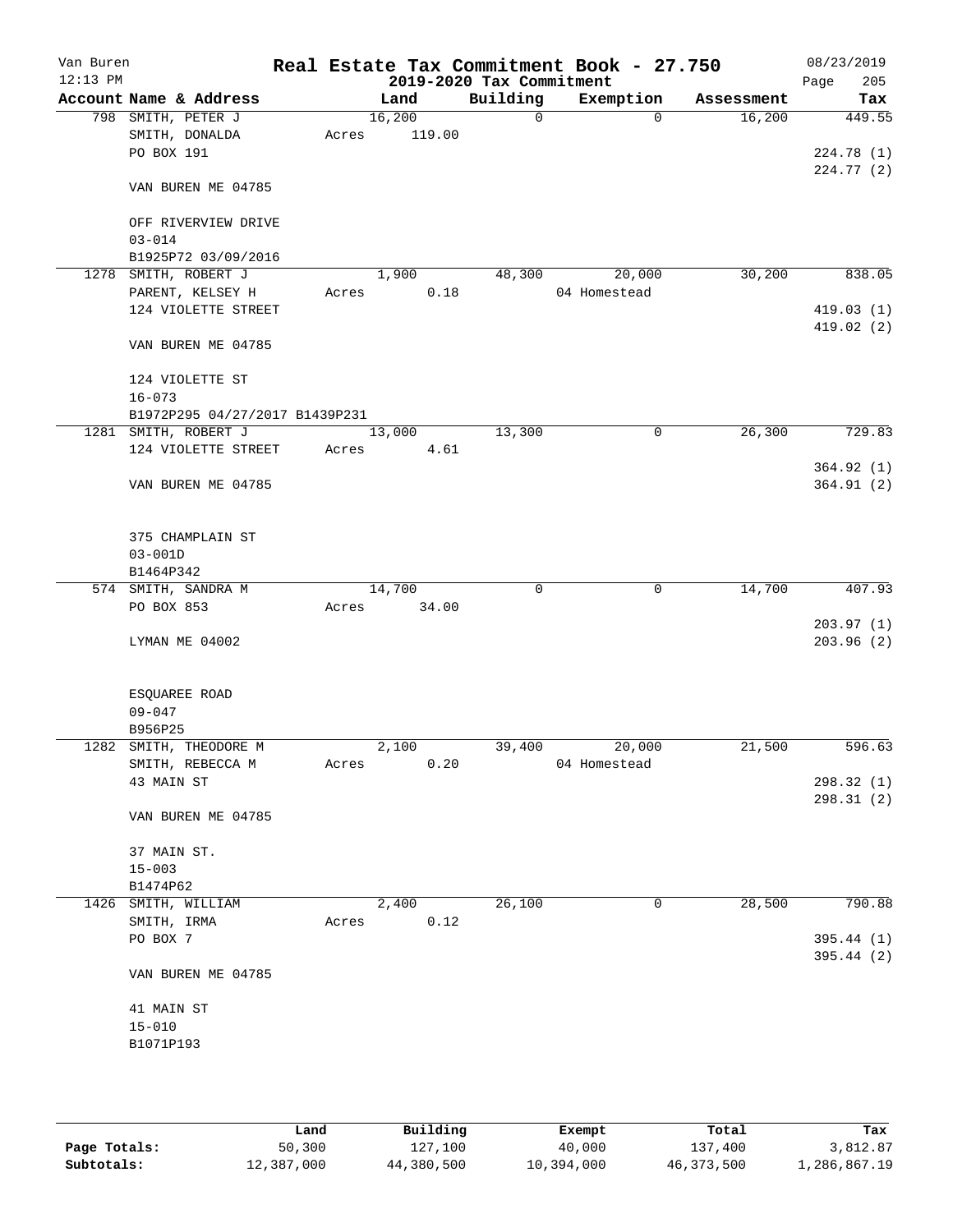| Van Buren  |                             |       |        |      |                          | Real Estate Tax Commitment Book - 27.750 |            | 08/23/2019              |
|------------|-----------------------------|-------|--------|------|--------------------------|------------------------------------------|------------|-------------------------|
| $12:13$ PM |                             |       |        |      | 2019-2020 Tax Commitment |                                          |            | 206<br>Page             |
|            | Account Name & Address      |       | Land   |      | Building                 | Exemption                                | Assessment | Tax                     |
|            | 1279 SMITH, WILLIAM J       |       | 4,000  |      | 87,400                   | $\Omega$                                 | 91,400     | 2,536.35                |
|            | SMITH, DAVID T              | Acres |        | 0.20 |                          |                                          |            |                         |
|            | PO BOX 7                    |       |        |      |                          |                                          |            | 1,268.18(1)             |
|            | VAN BUREN ME 04785          |       |        |      |                          |                                          |            | 1, 268.17(2)            |
|            | 78 MAIN ST                  |       |        |      |                          |                                          |            |                         |
|            | $15 - 091$                  |       |        |      |                          |                                          |            |                         |
|            | B473P336                    |       |        |      |                          |                                          |            |                         |
|            | 1280 SMITH, WILLIAM J       |       | 4,200  |      | 69,600                   | 6,000                                    | 67,800     | 1,881.45                |
|            | SMITH, IRMA L               | Acres |        | 0.21 |                          | 02 Veteran                               |            |                         |
|            | PO BOX 7                    |       |        |      |                          |                                          |            | 940.73 (1)              |
|            | VAN BUREN ME 04785          |       |        |      |                          |                                          |            | 940.72 (2)              |
|            | 43 MAIN ST                  |       |        |      |                          |                                          |            |                         |
|            | $15 - 011A$                 |       |        |      |                          |                                          |            |                         |
|            | B1591P76                    |       |        |      |                          |                                          |            |                         |
|            | 497 SNOW, MICHELLE L        |       | 1,300  |      | 21,000                   | 0                                        | 22,300     | 618.83                  |
|            | 543 MAIN ST APT 1           | Acres |        | 0.12 |                          |                                          |            |                         |
|            | VAN BUREN ME 04785          |       |        |      |                          |                                          |            | 309.42 (1)<br>309.41(2) |
|            | 183 MAIN ST                 |       |        |      |                          |                                          |            |                         |
|            | $17 - 006$                  |       |        |      |                          |                                          |            |                         |
|            | B1889P75 04/27/2015         |       |        |      |                          |                                          |            |                         |
|            | 1283 SOEDER, FREDRICK       |       | 11,500 |      | 45,800                   | 20,000                                   | 37,300     | 1,035.08                |
|            | 14 MAIN STREET              | Acres |        | 2.00 |                          | 04 Homestead                             |            |                         |
|            | VAN BUREN ME 04785          |       |        |      |                          |                                          |            | 517.54(1)<br>517.54(2)  |
|            | 14 MAIN ST.                 |       |        |      |                          |                                          |            |                         |
|            | $13 - 044$                  |       |        |      |                          |                                          |            |                         |
|            | B1757P196 04/13/2012        |       |        |      |                          |                                          |            |                         |
|            | 1284 SOUCY, ALLEN           |       | 2,000  |      | 109,200                  | 20,000                                   | 91,200     | 2,530.80                |
|            | SOUCY, SHELIA               | Acres |        | 0.19 |                          | 04 Homestead                             |            |                         |
|            | 101 BERRY AVENUE            |       |        |      |                          |                                          |            | 1, 265.40(1)            |
|            | VAN BUREN ME 04785          |       |        |      |                          |                                          |            | 1, 265.40 (2)           |
|            | 101 BERRY AVE<br>$23 - 045$ |       |        |      |                          |                                          |            |                         |
|            | B844P109                    |       |        |      |                          |                                          |            |                         |
|            | 1285 SOUCY, ALLEN R         |       | 12,300 |      | 0                        | 0                                        | 12,300     | 341.33                  |
|            | SOUCY, SHEILA M             | Acres |        | 6.10 |                          |                                          |            |                         |
|            | 101 BERRY AVENUE            |       |        |      |                          |                                          |            | 170.67(1)               |
|            | VAN BUREN ME 04785          |       |        |      |                          |                                          |            | 170.66(2)               |
|            | WILSON ST                   |       |        |      |                          |                                          |            |                         |
|            | $23 - 041$                  |       |        |      |                          |                                          |            |                         |
|            | B1196P133                   |       |        |      |                          |                                          |            |                         |
|            |                             |       |        |      |                          |                                          |            |                         |
|            |                             |       |        |      |                          |                                          |            |                         |
|            |                             |       |        |      |                          |                                          |            |                         |

|              | Land       | Building   | Exempt     | Total      | Tax          |
|--------------|------------|------------|------------|------------|--------------|
| Page Totals: | 35,300     | 333,000    | 46,000     | 322,300    | 8,943.84     |
| Subtotals:   | 12,422,300 | 44,713,500 | 10,440,000 | 46,695,800 | 1,295,811.03 |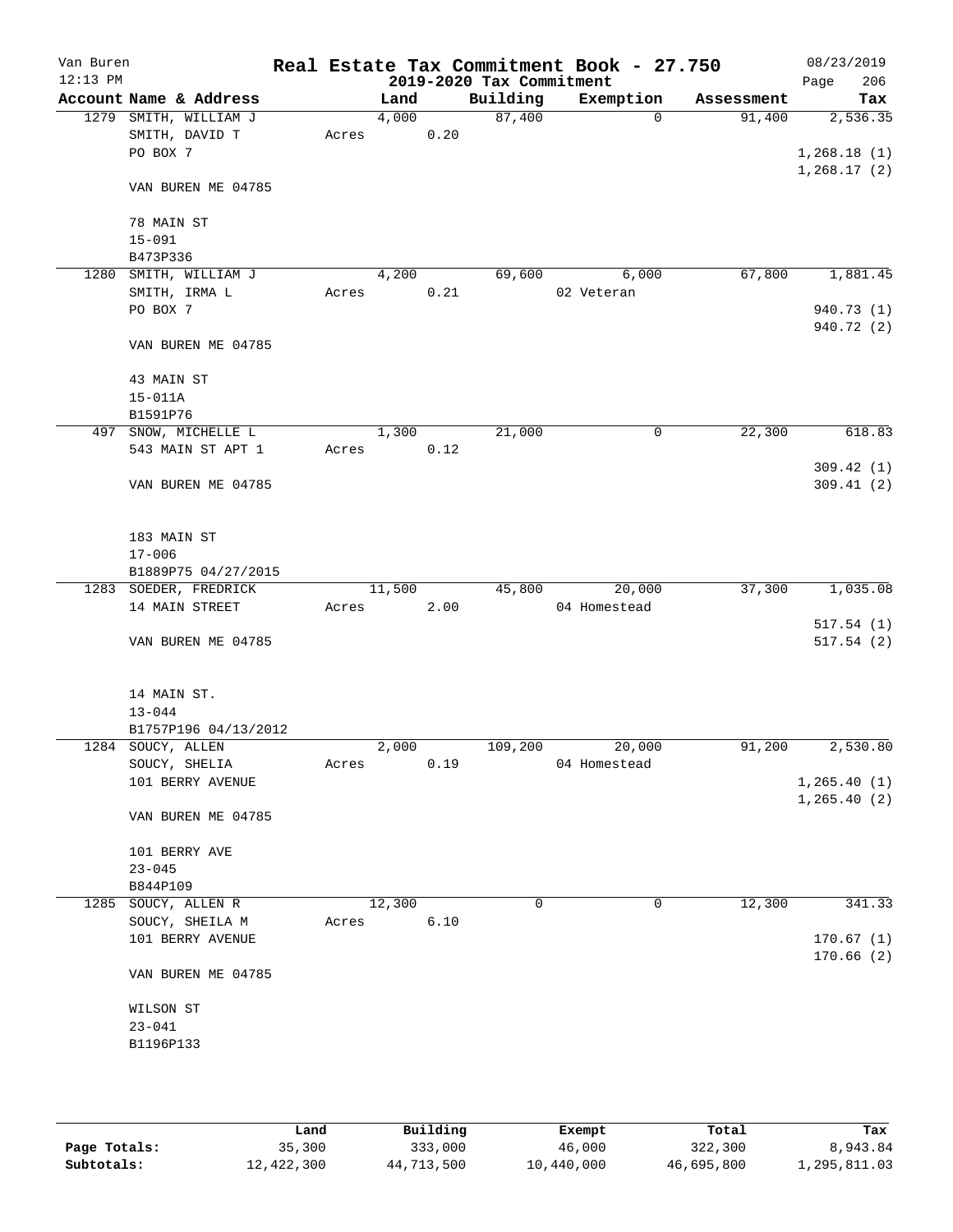| Van Buren<br>$12:13$ PM |                                                |       |       |      | 2019-2020 Tax Commitment | Real Estate Tax Commitment Book - 27.750 |            | 08/23/2019<br>207<br>Page |
|-------------------------|------------------------------------------------|-------|-------|------|--------------------------|------------------------------------------|------------|---------------------------|
|                         | Account Name & Address                         |       | Land  |      | Building                 | Exemption                                | Assessment | Tax                       |
|                         | 1286 SOUCY, ALLEN R                            |       | 2,000 |      | 7,800                    | $\mathbf 0$                              | 9,800      | 271.95                    |
|                         | SOUCY, SHEILA M                                | Acres |       | 0.19 |                          |                                          |            |                           |
|                         | 101 BERRY AVENUE                               |       |       |      |                          |                                          |            | 135.98(1)                 |
|                         | VAN BUREN ME 04785                             |       |       |      |                          |                                          |            | 135.97(2)                 |
|                         | 134 WILSON ST                                  |       |       |      |                          |                                          |            |                           |
|                         | $23 - 044$                                     |       |       |      |                          |                                          |            |                           |
|                         | B1196P133                                      |       |       |      |                          |                                          |            |                           |
| 1197                    | SOUCY, ALLEN R                                 |       | 2,200 |      | 7,300                    | 0                                        | 9,500      | 263.63                    |
|                         | SOUCY, SHEILA M                                | Acres |       | 0.21 |                          |                                          |            |                           |
|                         | 101 BERRY AVENUE                               |       |       |      |                          |                                          |            | 131.82(1)                 |
|                         | VAN BUREN ME 04785                             |       |       |      |                          |                                          |            | 131.81(2)                 |
|                         | 108 BERRY AVE                                  |       |       |      |                          |                                          |            |                           |
|                         | $23 - 065$                                     |       |       |      |                          |                                          |            |                           |
|                         | B1716P4 03/31/2011                             |       |       |      |                          |                                          |            |                           |
|                         | 1208 SOUCY, ALLEN R                            |       | 1,300 |      | 0                        | $\mathbf 0$                              | 1,300      | 36.08                     |
|                         | SOUCY, SHEILA M                                | Acres |       | 0.12 |                          |                                          |            |                           |
|                         | 101 BERRY AVENUE                               |       |       |      |                          |                                          |            | 18.04(1)                  |
|                         | VAN BUREN ME 04785                             |       |       |      |                          |                                          |            | 18.04(2)                  |
|                         | 138 WILSON ST                                  |       |       |      |                          |                                          |            |                           |
|                         | $23 - 043$                                     |       |       |      |                          |                                          |            |                           |
|                         | B1720P13 05/19/2011                            |       |       |      |                          |                                          |            |                           |
|                         | 625 SOUCY, ALLEN R                             |       | 1,900 |      | $\mathbf 0$              | $\mathbf 0$                              | 1,900      | 52.73                     |
|                         | SOUCY, SHEILA M                                | Acres |       | 0.18 |                          |                                          |            |                           |
|                         | 101 BERRY AVENUE                               |       |       |      |                          |                                          |            | 26.37(1)                  |
|                         |                                                |       |       |      |                          |                                          |            | 26.36(2)                  |
|                         | VAN BUREN ME 04785                             |       |       |      |                          |                                          |            |                           |
|                         | 123 HILLSIDE ST                                |       |       |      |                          |                                          |            |                           |
|                         | $23 - 064$                                     |       |       |      |                          |                                          |            |                           |
|                         | B1469P310                                      |       |       |      |                          |                                          |            |                           |
|                         | 58 SOUCY, ALLEN R                              |       | 2,200 |      | 31,900                   | $\mathsf{O}$                             | 34,100     | 946.28                    |
|                         | SOUCY, SHEILA M                                |       |       |      |                          |                                          |            |                           |
|                         | 101 BERRY AVENUE                               |       |       |      |                          |                                          |            | 473.14 (1)                |
|                         |                                                |       |       |      |                          |                                          |            | 473.14 (2)                |
|                         | VAN BUREN ME 04785                             |       |       |      |                          |                                          |            |                           |
|                         |                                                |       |       |      |                          |                                          |            |                           |
|                         | 402 MAIN ST                                    |       |       |      |                          |                                          |            |                           |
|                         | $21 - 037$                                     |       |       |      |                          |                                          |            |                           |
|                         | B2008P194 03/01/2018<br>424 SOUCY, CLAUDETTE M |       | 3,300 |      | 62,400                   | 20,000                                   | 45,700     | 1,268.18                  |
|                         | 180 LYNNE STREET                               | Acres |       | 0.31 |                          | 04 Homestead                             |            |                           |
|                         |                                                |       |       |      |                          |                                          |            | 634.09(1)                 |
|                         | VAN BUREN ME 04785                             |       |       |      |                          |                                          |            | 634.09 (2)                |
|                         |                                                |       |       |      |                          |                                          |            |                           |
|                         | 180 LYNNE ST                                   |       |       |      |                          |                                          |            |                           |
|                         | $19 - 068$                                     |       |       |      |                          |                                          |            |                           |
|                         | B913P119                                       |       |       |      |                          |                                          |            |                           |
|                         |                                                |       |       |      |                          |                                          |            |                           |
|                         |                                                |       |       |      |                          |                                          |            |                           |

|              | Land       | Building   | Exempt     | Total      | Tax          |
|--------------|------------|------------|------------|------------|--------------|
| Page Totals: | 12,900     | 109,400    | 20,000     | 102,300    | 2,838.85     |
| Subtotals:   | 12,435,200 | 44,822,900 | 10,460,000 | 46,798,100 | 1,298,649.88 |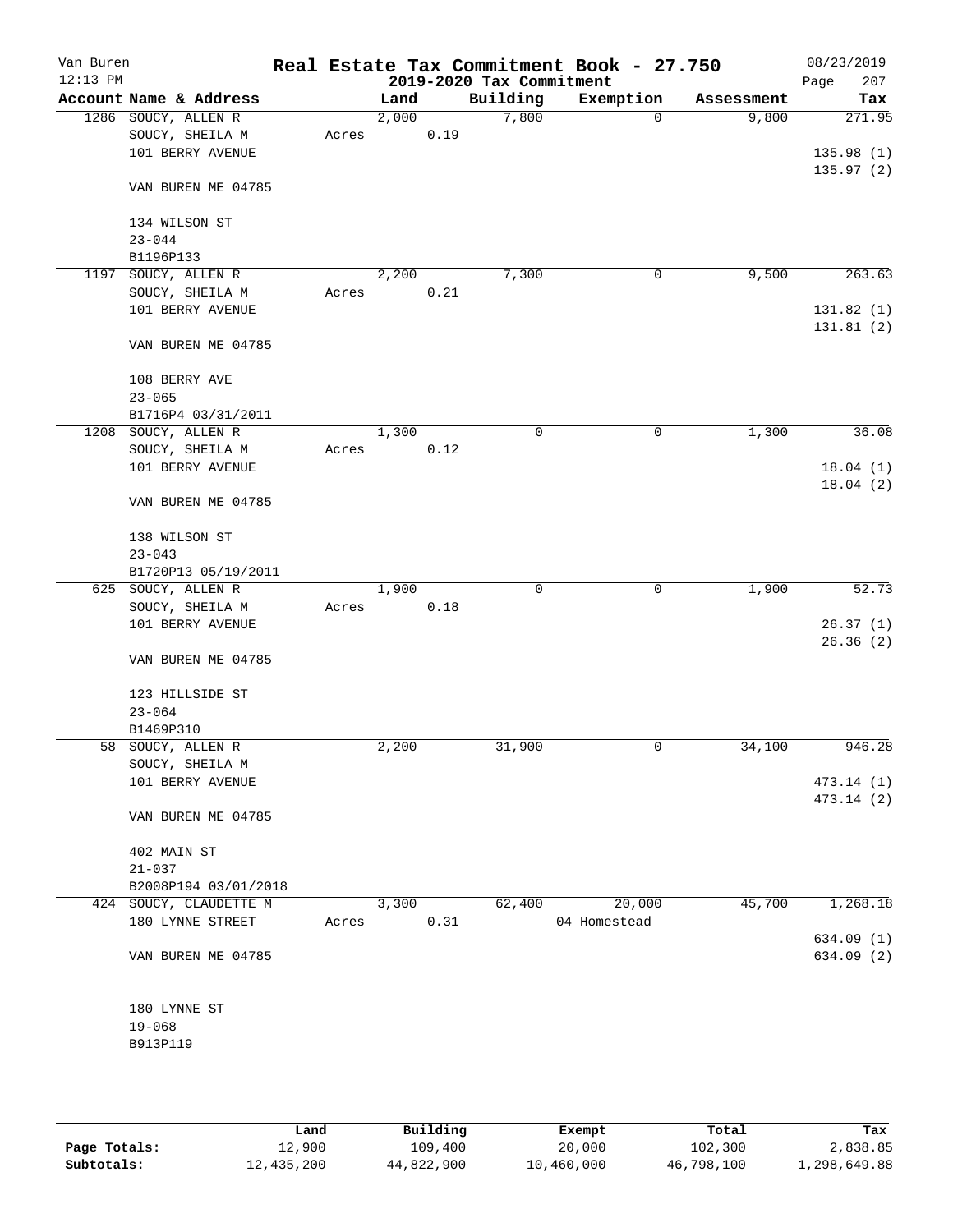| Van Buren<br>$12:13$ PM |                                          |       |       |      | 2019-2020 Tax Commitment | Real Estate Tax Commitment Book - 27.750 |            | 08/23/2019<br>208<br>Page |
|-------------------------|------------------------------------------|-------|-------|------|--------------------------|------------------------------------------|------------|---------------------------|
|                         | Account Name & Address                   |       | Land  |      | Building                 | Exemption                                | Assessment | Tax                       |
|                         | 1287 SOUCY, DAVID G                      |       | 5,800 |      | 59,200                   | 20,000                                   | 45,000     | 1,248.75                  |
|                         | SOUCY, JANINE M                          | Acres |       | 0.55 |                          | 04 Homestead                             |            |                           |
|                         | 144 LYNNE STREET                         |       |       |      |                          |                                          |            | 624.38(1)                 |
|                         |                                          |       |       |      |                          |                                          |            | 624.37(2)                 |
|                         | VAN BUREN ME 04785                       |       |       |      |                          |                                          |            |                           |
|                         |                                          |       |       |      |                          |                                          |            |                           |
|                         | 144 LYNNE ST                             |       |       |      |                          |                                          |            |                           |
|                         | $20 - 101$                               |       |       |      |                          |                                          |            |                           |
|                         | B1223P309                                |       |       |      |                          |                                          |            |                           |
|                         | 1288 SOUCY, DAVID G                      |       | 3,300 |      | 0                        | $\mathbf 0$                              | 3,300      | 91.58                     |
|                         | SOUCY, JANINE M                          | Acres |       | 0.31 |                          |                                          |            |                           |
|                         | 144 LYNNE STREET                         |       |       |      |                          |                                          |            | 45.79 (1)                 |
|                         |                                          |       |       |      |                          |                                          |            | 45.79 (2)                 |
|                         | VAN BUREN ME 04785                       |       |       |      |                          |                                          |            |                           |
|                         |                                          |       |       |      |                          |                                          |            |                           |
|                         | PATRICIA ST                              |       |       |      |                          |                                          |            |                           |
|                         | $20 - 116$<br>1289 SOUCY, DEBBY C        |       |       |      |                          |                                          | 19,600     | 543.90                    |
|                         | 538 MAIN STREET                          | Acres | 3,500 | 0.33 | 36,100                   | 20,000<br>04 Homestead                   |            |                           |
|                         |                                          |       |       |      |                          |                                          |            | 271.95(1)                 |
|                         | VAN BUREN ME 04785                       |       |       |      |                          |                                          |            | 271.95(2)                 |
|                         |                                          |       |       |      |                          |                                          |            |                           |
|                         |                                          |       |       |      |                          |                                          |            |                           |
|                         | 538 MAIN ST                              |       |       |      |                          |                                          |            |                           |
|                         | $23 - 007$                               |       |       |      |                          |                                          |            |                           |
|                         | B1379P23                                 |       |       |      |                          |                                          |            |                           |
|                         | 1335 SOUCY, EVELYN I                     |       | 4,200 |      | 28,700                   | 0                                        | 32,900     | 912.98                    |
|                         | 182 ST FRANCIS STREET                    | Acres |       | 0.40 |                          |                                          |            |                           |
|                         |                                          |       |       |      |                          |                                          |            | 456.49 (1)                |
|                         | VAN BUREN ME 04785                       |       |       |      |                          |                                          |            | 456.49 (2)                |
|                         |                                          |       |       |      |                          |                                          |            |                           |
|                         |                                          |       |       |      |                          |                                          |            |                           |
|                         | 137 PINE ST                              |       |       |      |                          |                                          |            |                           |
|                         | $14 - 059$                               |       |       |      |                          |                                          |            |                           |
|                         | B1773P316 07/18/2012 B1308P23            |       |       |      |                          |                                          |            |                           |
|                         | 1291 SOUCY, JOHN E                       |       | 3,300 |      | 1,900                    | 0                                        | 5,200      | 144.30                    |
|                         | SOUCY, EVELYN I                          | Acres |       | 0.31 |                          |                                          |            |                           |
|                         | 182 ST FRANCIS STREET                    |       |       |      |                          |                                          |            | 72.15(1)                  |
|                         |                                          |       |       |      |                          |                                          |            | 72.15(2)                  |
|                         | VAN BUREN ME 04785                       |       |       |      |                          |                                          |            |                           |
|                         |                                          |       |       |      |                          |                                          |            |                           |
|                         | PATRICIA ST N/S                          |       |       |      |                          |                                          |            |                           |
|                         | $20 - 121$                               |       |       |      |                          |                                          |            |                           |
|                         | B1354P266                                |       |       |      |                          |                                          |            | 910.20                    |
|                         | 1292 SOUCY, JOHN E JR                    |       | 4,700 |      | 48,100                   | 20,000<br>04 Homestead                   | 32,800     |                           |
|                         | SOUCY, EVELYN I<br>182 ST FRANCIS STREET | Acres |       | 0.45 |                          |                                          |            | 455.10(1)                 |
|                         |                                          |       |       |      |                          |                                          |            | 455.10(2)                 |
|                         | VAN BUREN ME 04785                       |       |       |      |                          |                                          |            |                           |
|                         |                                          |       |       |      |                          |                                          |            |                           |
|                         | 182 ST FRANCIS ST                        |       |       |      |                          |                                          |            |                           |
|                         | $14 - 036$                               |       |       |      |                          |                                          |            |                           |
|                         | B1308P20                                 |       |       |      |                          |                                          |            |                           |
|                         |                                          |       |       |      |                          |                                          |            |                           |
|                         |                                          |       |       |      |                          |                                          |            |                           |
|                         |                                          |       |       |      |                          |                                          |            |                           |

|              | Land       | Building   | Exempt     | Total      | Tax          |
|--------------|------------|------------|------------|------------|--------------|
| Page Totals: | 24,800     | 174,000    | 60,000     | 138,800    | 3,851.71     |
| Subtotals:   | 12,460,000 | 44,996,900 | 10,520,000 | 46,936,900 | 1,302,501.59 |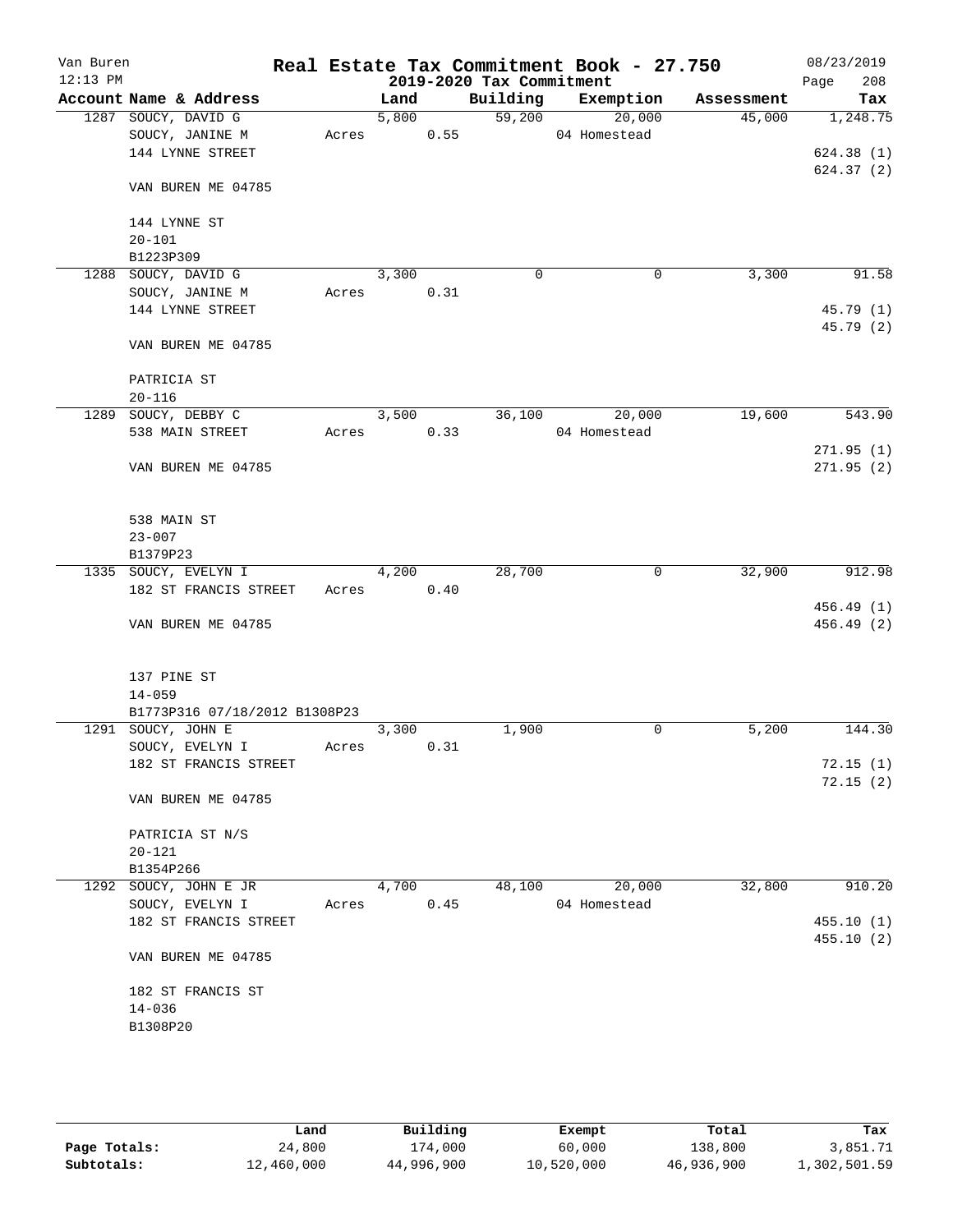| Van Buren<br>$12:13$ PM |                                                  |       |        |          | 2019-2020 Tax Commitment | Real Estate Tax Commitment Book - 27.750 |            | 08/23/2019<br>209<br>Page  |
|-------------------------|--------------------------------------------------|-------|--------|----------|--------------------------|------------------------------------------|------------|----------------------------|
|                         | Account Name & Address                           |       | Land   |          | Building                 | Exemption                                | Assessment | Tax                        |
|                         | 1290 SOUCY, MICHELLE<br>184C RUE PRINCIPAL       |       | 1,600  |          | $\mathsf{O}$             | $\Omega$                                 | 1,600      | 44.40                      |
|                         | ST BASILE NB E7C 1H6                             |       |        |          |                          |                                          |            | 22.20(1)<br>22.20(2)       |
|                         |                                                  |       |        |          |                          |                                          |            |                            |
|                         | MAIN ST<br>$22 - 019$                            |       |        |          |                          |                                          |            |                            |
|                         | B2021P335 07/09/2018                             |       |        |          |                          |                                          |            |                            |
|                         | 102 SOUCY, RODNEY J JR                           |       | 5,000  |          | 21,400                   | 0                                        | 26,400     | 732.60                     |
|                         | 258 LAKE ROAD                                    | Acres |        | 0.25     |                          |                                          |            | 366.30(1)                  |
|                         | VAN BUREN ME 04785                               |       |        |          |                          |                                          |            | 366.30(2)                  |
|                         | 105 LAFAYETTE ST                                 |       |        |          |                          |                                          |            |                            |
|                         | $15 - 005$                                       |       |        |          |                          |                                          |            |                            |
|                         | B1780P329 09/21/2012<br>1293 SOUCY, RODNEY JR    |       | 14,600 |          | 64,400                   | 20,000                                   | 59,000     | 1,637.25                   |
|                         | DAVIS, KELLY V                                   | Acres |        | 6.91     |                          | 04 Homestead                             |            |                            |
|                         | 258 LAKE ROAD                                    |       |        |          |                          |                                          |            | 818.63(1)                  |
|                         | VAN BUREN ME 04785                               |       |        |          |                          |                                          |            | 818.62(2)                  |
|                         | 258 LAKE RD                                      |       |        |          |                          |                                          |            |                            |
|                         | $05 - 010C$                                      |       |        |          |                          |                                          |            |                            |
|                         | B1924P94 03/01/2016<br>930 SOUTHWEST INVESTMENTS |       | 1,700  |          | 30,400                   |                                          | 32,100     | 890.78                     |
|                         | OF FLORIDA, LLC                                  |       |        |          |                          | 0                                        |            |                            |
|                         | 436 12TH ST. W.                                  | Acres |        | 0.16     |                          |                                          |            |                            |
|                         | BRADENTON FL 34205 1943                          |       |        |          |                          |                                          |            | 445.39 (1)<br>445.39 (2)   |
|                         | 134 ST BRUNO ST                                  |       |        |          |                          |                                          |            |                            |
|                         | $17 - 019$                                       |       |        |          |                          |                                          |            |                            |
| 228                     | B1970P204 04/04/2017<br>SRD RENTALS              |       | 12,000 |          | 193,800                  | 0                                        | 205,800    | 5,710.95                   |
|                         | C/O AROOSTOOK                                    | Acres |        | 0.60     |                          |                                          |            |                            |
|                         | HOSPITALITY INN                                  |       |        |          |                          |                                          |            |                            |
|                         | PO BOX 455                                       |       |        |          |                          |                                          |            | 2,855.48(1)<br>2,855.47(2) |
|                         | WASHBURN ME 04786                                |       |        |          |                          |                                          |            |                            |
|                         | 95 MAIN STREET                                   |       |        |          |                          |                                          |            |                            |
|                         | $15 - 030$                                       |       |        |          |                          |                                          |            |                            |
|                         | B1624P336 01/06/2009<br>1294 ST. AMAND, DORIS L  |       | 10,600 |          | 48,700                   | 20,000                                   | 39,300     | 1,090.58                   |
|                         | 168 CHAMPLAIN STREET                             | Acres |        | 1.14     |                          | 04 Homestead                             |            | 545.29(1)                  |
|                         | VAN BUREN ME 04785                               |       |        |          |                          |                                          |            | 545.29(2)                  |
|                         | 168 CHAMPLAIN ST                                 |       |        |          |                          |                                          |            |                            |
|                         | $19 - 073$<br>B703P253                           |       |        |          |                          |                                          |            |                            |
|                         |                                                  |       |        |          |                          |                                          |            |                            |
|                         | Land                                             |       |        | Building |                          | Exempt                                   | Total      | Tax                        |
| Page Totals:            | 45,500                                           |       |        | 358,700  |                          | 40,000                                   | 364,200    | 10,106.56                  |

**Subtotals:** 12,505,500 45,355,600 10,560,000 47,301,100 1,312,608.15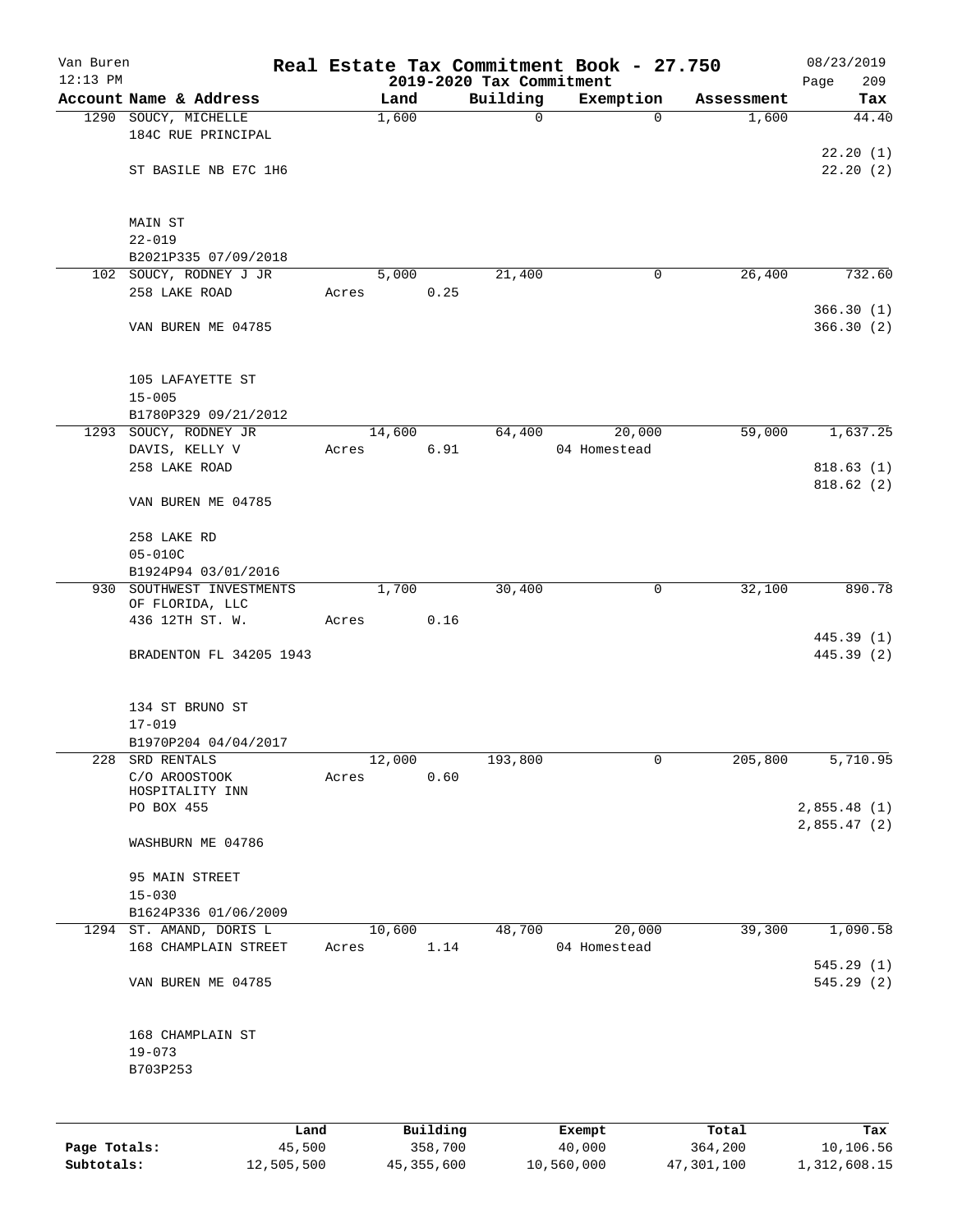| Van Buren<br>$12:13$ PM |                           |       |       |      | 2019-2020 Tax Commitment | Real Estate Tax Commitment Book - 27.750 |            | 08/23/2019<br>210<br>Page |
|-------------------------|---------------------------|-------|-------|------|--------------------------|------------------------------------------|------------|---------------------------|
|                         | Account Name & Address    |       | Land  |      | Building                 | Exemption                                | Assessment | Tax                       |
|                         | 1295 ST. AMAND, GARY G    |       | 9,000 |      | $\Omega$                 | $\Omega$                                 | 9,000      | 249.75                    |
|                         | ST. AMAND, PATRICIA       | Acres |       | 0.75 |                          |                                          |            |                           |
|                         | 108 ROLLING HILLS DR.     |       |       |      |                          |                                          |            | 124.88(1)                 |
|                         |                           |       |       |      |                          |                                          |            | 124.87(2)                 |
|                         | VINE GROVE KY 40175       |       |       |      |                          |                                          |            |                           |
|                         | OFF CHAMPLAIN STREET      |       |       |      |                          |                                          |            |                           |
|                         | $06 - 008$                |       |       |      |                          |                                          |            |                           |
|                         | B781P31                   |       |       |      |                          |                                          |            |                           |
| 1301                    | ST. PIERRE, ALTON         |       | 1,900 |      | 18,900                   | 20,000                                   | 800        | 22.20                     |
|                         | ST. PIERRE, DANIEL        | Acres |       | 0.18 |                          | 04 Homestead                             |            |                           |
|                         | 112 FERRY STREET          |       |       |      |                          |                                          |            | 11.10(1)                  |
|                         |                           |       |       |      |                          |                                          |            | 11.10(2)                  |
|                         | VAN BUREN ME 04785        |       |       |      |                          |                                          |            |                           |
|                         | 112 FERRY ST              |       |       |      |                          |                                          |            |                           |
|                         | $18 - 054$                |       |       |      |                          |                                          |            |                           |
|                         | B1204P7                   |       |       |      |                          |                                          |            |                           |
|                         | 1347 ST. PIERRE, GERALD   |       | 4,800 |      | $\mathbf 0$              | 0                                        | 4,800      | 133.20                    |
|                         | ST. PIERRE, CATHERINE     | Acres |       | 0.46 |                          |                                          |            |                           |
|                         | 34 RIVERVIEW DRIVE        |       |       |      |                          |                                          |            | 66.60(1)                  |
|                         |                           |       |       |      |                          |                                          |            | 66.60(2)                  |
|                         | HAMLIN ME 04785           |       |       |      |                          |                                          |            |                           |
|                         | CLOVERHILL DR             |       |       |      |                          |                                          |            |                           |
|                         | 18C-002F                  |       |       |      |                          |                                          |            |                           |
|                         | B1948P39 09/12/2016       |       |       |      |                          |                                          |            |                           |
|                         | 1305 ST. PIERRE, HAROLD S |       | 3,600 |      | 21,800                   | 20,000                                   | 5,400      | 149.85                    |
|                         | ST. PIERRE, GRACE M       | Acres |       | 0.34 |                          | 04 Homestead                             |            |                           |
|                         | 111 PIERCE STREET         |       |       |      |                          |                                          |            | 74.93(1)                  |
|                         |                           |       |       |      |                          |                                          |            | 74.92(2)                  |
|                         | VAN BUREN ME 04785        |       |       |      |                          |                                          |            |                           |
|                         | 111 PIERCE ST             |       |       |      |                          |                                          |            |                           |
|                         | $20 - 079$                |       |       |      |                          |                                          |            |                           |
|                         | B411P365                  |       |       |      |                          |                                          |            |                           |
| 1306                    | ST. PIERRE, JACQUES       |       | 7,000 |      | 37,700                   | 20,000                                   | 24,700     | 685.43                    |
|                         | PO BOX 333                |       |       |      |                          | 04 Homestead                             |            |                           |
|                         |                           |       |       |      |                          |                                          |            | 342.72 (1)                |
|                         | VAN BUREN ME 04785        |       |       |      |                          |                                          |            | 342.71 (2)                |
|                         |                           |       |       |      |                          |                                          |            |                           |
|                         | 427 MAIN ST               |       |       |      |                          |                                          |            |                           |
|                         | $21 - 027A$               |       |       |      |                          |                                          |            |                           |
|                         | 679 ST. PIERRE, JACQUES   |       | 1,600 |      | 42,900                   | 0                                        | 44,500     | 1,234.88                  |
|                         | PO BOX 333                | Acres |       | 0.15 |                          |                                          |            |                           |
|                         |                           |       |       |      |                          |                                          |            | 617.44(1)                 |
|                         | VAN BUREN ME 04785        |       |       |      |                          |                                          |            | 617.44(2)                 |
|                         |                           |       |       |      |                          |                                          |            |                           |
|                         | 118 ST FRANCIS ST         |       |       |      |                          |                                          |            |                           |
|                         | $14 - 001$                |       |       |      |                          |                                          |            |                           |
|                         | B1889P286 04/01/2015      |       |       |      |                          |                                          |            |                           |
|                         |                           |       |       |      |                          |                                          |            |                           |
|                         |                           |       |       |      |                          |                                          |            |                           |

|              | Land       | Building   | Exempt     | Total      | Tax          |
|--------------|------------|------------|------------|------------|--------------|
| Page Totals: | 27,900     | 121,300    | 60,000     | 89,200     | 2,475.31     |
| Subtotals:   | 12,533,400 | 45,476,900 | 10,620,000 | 47,390,300 | 1,315,083.46 |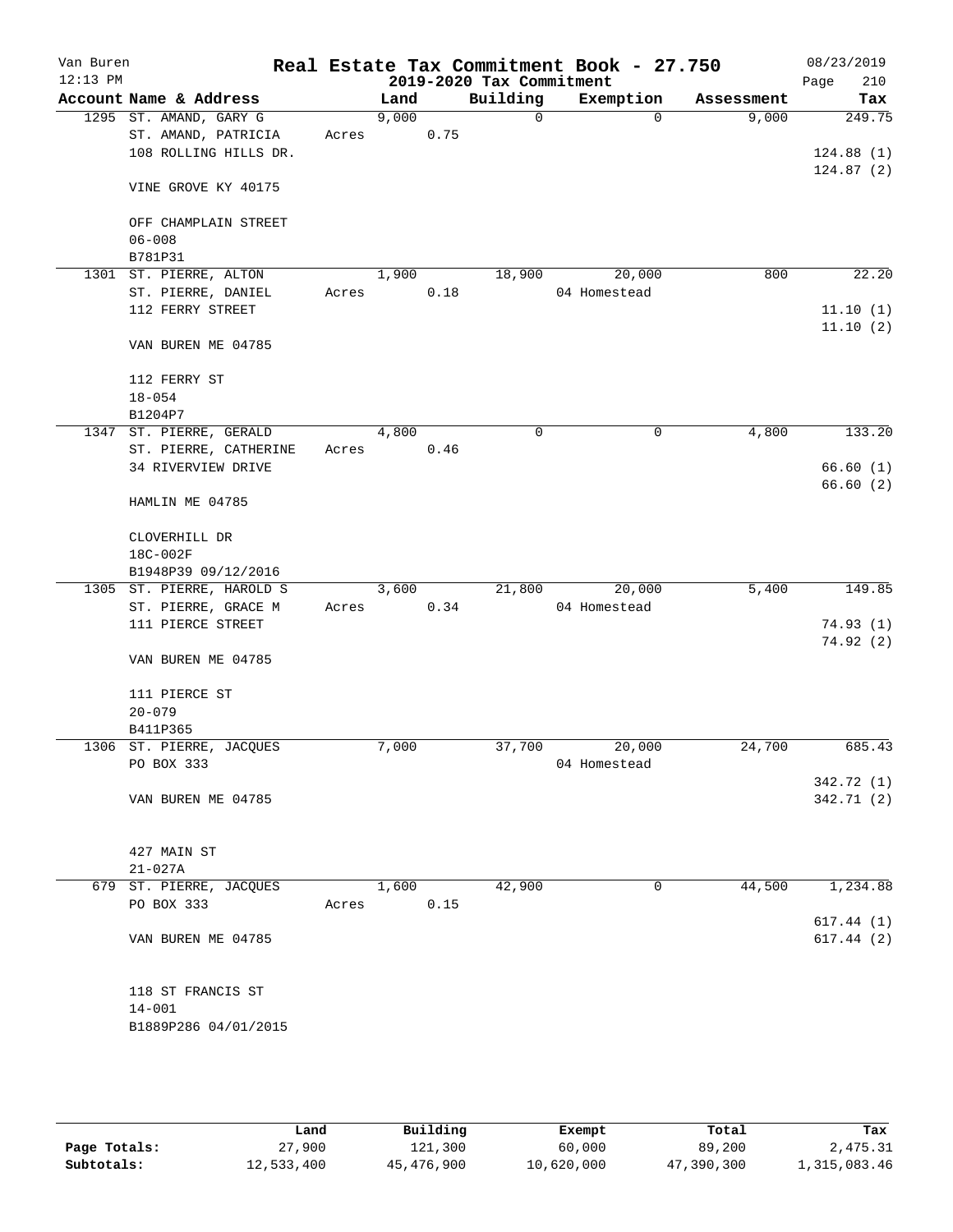| Van Buren<br>$12:13$ PM |                                      |       |        |       | 2019-2020 Tax Commitment | Real Estate Tax Commitment Book - 27.750 |            | 08/23/2019<br>211<br>Page |
|-------------------------|--------------------------------------|-------|--------|-------|--------------------------|------------------------------------------|------------|---------------------------|
|                         | Account Name & Address               |       | Land   |       | Building                 | Exemption                                | Assessment | Tax                       |
|                         | 233 ST. PIERRE, JACQUES              |       | 2,500  |       | 21,400                   | $\mathbf 0$                              | 23,900     | 663.23                    |
|                         | PO BOX 333                           | Acres |        | 0.24  |                          |                                          |            |                           |
|                         |                                      |       |        |       |                          |                                          |            | 331.62(1)                 |
|                         | VAN BUREN ME 04785                   |       |        |       |                          |                                          |            | 331.61(2)                 |
|                         |                                      |       |        |       |                          |                                          |            |                           |
|                         |                                      |       |        |       |                          |                                          |            |                           |
|                         | 113 MCBRIDE AVE                      |       |        |       |                          |                                          |            |                           |
|                         | $15 - 051$                           |       |        |       |                          |                                          |            |                           |
|                         | B1796P8 11/21/2012                   |       |        |       |                          |                                          |            |                           |
|                         | 68 ST. PIERRE, JACQUES<br>PO BOX 333 |       | 2,800  |       | 0                        | 0                                        | 2,800      | 77.70                     |
|                         |                                      |       |        |       |                          |                                          |            | 38.85(1)                  |
|                         | VAN BUREN ME 04785                   |       |        |       |                          |                                          |            | 38.85(2)                  |
|                         |                                      |       |        |       |                          |                                          |            |                           |
|                         |                                      |       |        |       |                          |                                          |            |                           |
|                         | <b>MAIN ST</b>                       |       |        |       |                          |                                          |            |                           |
|                         | $21 - 029$                           |       |        |       |                          |                                          |            |                           |
|                         | B1945P38 08/15/2016                  |       |        |       |                          |                                          |            |                           |
|                         | 1369 ST. PIERRE, KEVIN M             |       | 2,900  |       | 62,300                   | 20,000                                   | 45,200     | 1,254.30                  |
|                         | LEVASSEUR, WANDA L                   | Acres |        | 0.28  |                          | 04 Homestead                             |            |                           |
|                         | 111 CHURCH STREET                    |       |        |       |                          |                                          |            | 627.15(1)                 |
|                         |                                      |       |        |       |                          |                                          |            | 627.15(2)                 |
|                         | VAN BUREN ME 04785                   |       |        |       |                          |                                          |            |                           |
|                         | 111 CHURCH ST                        |       |        |       |                          |                                          |            |                           |
|                         | $23 - 100$                           |       |        |       |                          |                                          |            |                           |
|                         | B1619P85 11/04/2008                  |       |        |       |                          |                                          |            |                           |
|                         | 1313 ST. PIERRE, PHILIP              |       | 4,700  |       | 14,100                   | $\mathbf 0$                              | 18,800     | 521.70                    |
|                         | 24261 CYPRESS DR                     |       |        |       |                          |                                          |            |                           |
|                         |                                      |       |        |       |                          |                                          |            | 260.85(1)                 |
|                         | WILLETS CA 95490-8908                |       |        |       |                          |                                          |            | 260.85(2)                 |
|                         |                                      |       |        |       |                          |                                          |            |                           |
|                         |                                      |       |        |       |                          |                                          |            |                           |
|                         | 438 MAIN ST                          |       |        |       |                          |                                          |            |                           |
|                         | $21 - 028$<br>B1282P96               |       |        |       |                          |                                          |            |                           |
|                         | 1312 ST. PIERRE, ROLAND              |       | 2,100  |       | 56,000                   | 26,000                                   | 32,100     | 890.78                    |
|                         | ST. PIERRE, THERESA                  | Acres |        | 0.20  |                          | 02 Veteran                               |            |                           |
|                         | 108 CYR AVENUE                       |       |        |       |                          | 04 Homestead                             |            | 445.39 (1)                |
|                         |                                      |       |        |       |                          |                                          |            | 445.39 (2)                |
|                         | VAN BUREN ME 04785                   |       |        |       |                          |                                          |            |                           |
|                         |                                      |       |        |       |                          |                                          |            |                           |
|                         | 108 CYR AVE                          |       |        |       |                          |                                          |            |                           |
|                         | $18 - 121$                           |       |        |       |                          |                                          |            |                           |
|                         | B862P271                             |       |        |       |                          |                                          |            |                           |
|                         | 1316 STAFFIER, PAUL R<br>(ESTATE OF) |       | 16,900 |       | 0                        | 0                                        | 16,900     | 468.98                    |
|                         | C/O DONNA STAFFIER                   | Acres |        | 41.00 |                          |                                          |            |                           |
|                         | SOMMERS                              |       |        |       |                          |                                          |            |                           |
|                         | 8 NICHOLS RD                         |       |        |       |                          |                                          |            | 234.49 (1)                |
|                         |                                      |       |        |       |                          |                                          |            | 234.49 (2)                |
|                         | AMHERST NH 03031                     |       |        |       |                          |                                          |            |                           |
|                         | OFF DESJARDINS ROAD                  |       |        |       |                          |                                          |            |                           |
|                         | $07 - 007C$                          |       |        |       |                          |                                          |            |                           |
|                         |                                      |       |        |       |                          |                                          |            |                           |
|                         |                                      |       |        |       |                          |                                          |            |                           |
|                         |                                      |       |        |       |                          |                                          |            |                           |
|                         |                                      |       |        |       |                          |                                          |            |                           |

|              | Land       | Building   | Exempt     | Total      | Tax          |
|--------------|------------|------------|------------|------------|--------------|
| Page Totals: | 31,900     | 153,800    | 46,000     | 139,700    | 3,876.69     |
| Subtotals:   | 12,565,300 | 45,630,700 | 10,666,000 | 47,530,000 | 1,318,960.15 |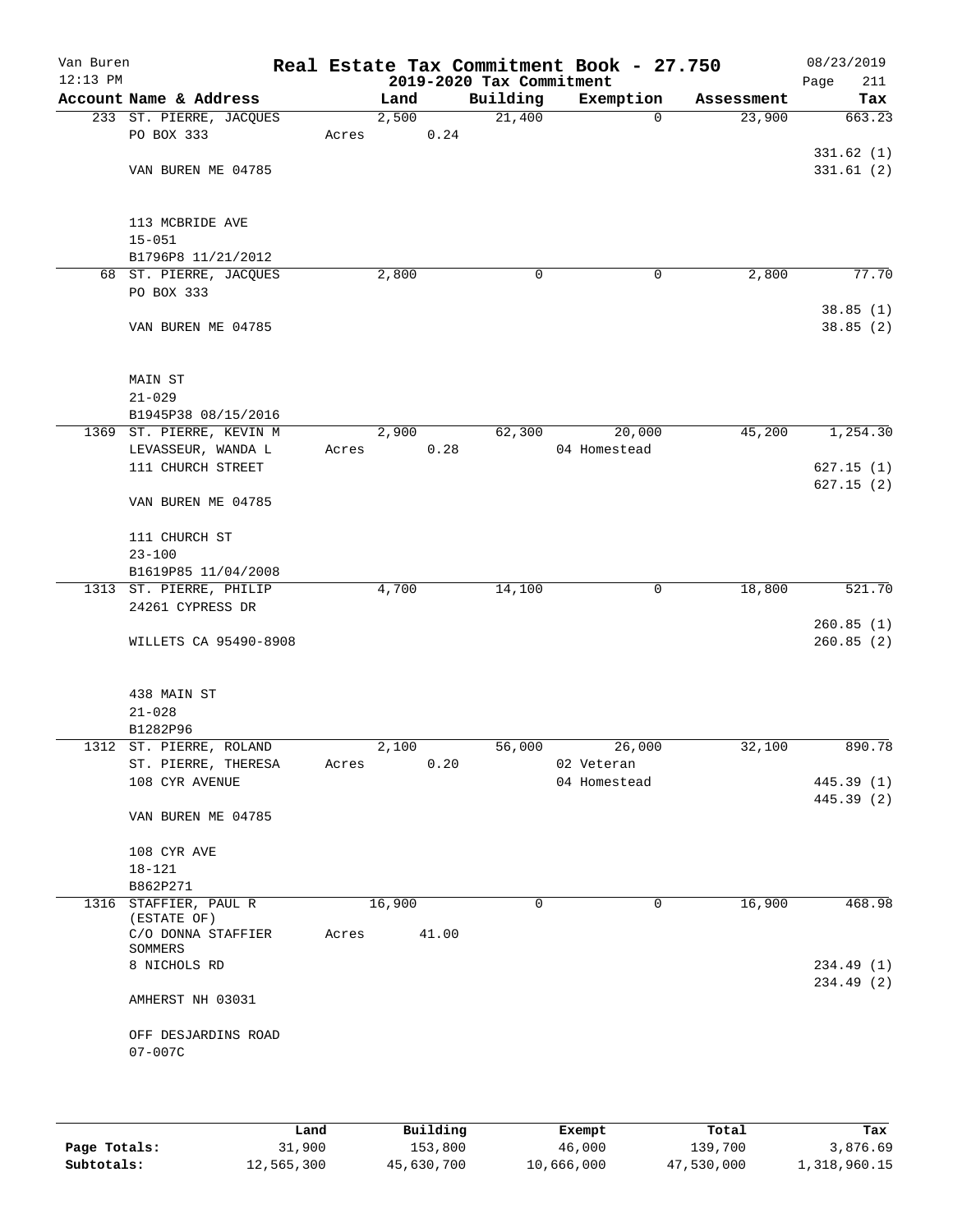| Van Buren  |                                                                      |       |                  |       |                          | Real Estate Tax Commitment Book - 27.750 |            | 08/23/2019               |
|------------|----------------------------------------------------------------------|-------|------------------|-------|--------------------------|------------------------------------------|------------|--------------------------|
| $12:13$ PM |                                                                      |       |                  |       | 2019-2020 Tax Commitment |                                          |            | 212<br>Page              |
|            | Account Name & Address                                               |       | Land             |       | Building                 | Exemption                                | Assessment | Tax                      |
|            | 1201 STATEWIDE HOUSING<br>SOLUTIONS, LLC<br>14387 MONTEVISTA RD.     | Acres | 1,700            | 0.16  | 18,300                   | $\Omega$                                 | 20,000     | 555.00                   |
|            | GROVELAND FL 34736                                                   |       |                  |       |                          |                                          |            | 277.50(1)<br>277.50(2)   |
|            | 116 ST BRUNO ST<br>$17 - 046$<br>B2004P264 01/25/2018                |       |                  |       |                          |                                          |            |                          |
|            | 429 STEPHENSON, GEORGE R                                             |       | 1,800            |       | 32,000                   | 0                                        | 33,800     | 937.95                   |
|            | FAX BILLS TO (USDA):<br>$1 - 855 - 602 - 4115$<br>VAN BUREN ME 04785 | Acres |                  | 0.17  |                          |                                          |            | 468.98 (1)<br>468.97 (2) |
|            | 106 HOOVER DR<br>$14 - 022A$<br>B1865P203 08/22/2014                 |       |                  |       |                          |                                          |            |                          |
|            | 1320 STRECK, ROBIN                                                   |       | 13,700           |       | 2,000                    | 0                                        | 15,700     | 435.68                   |
|            | STRECK, PATRICIA A                                                   | Acres |                  | 4.50  |                          |                                          |            |                          |
|            | 1007 MAIN ST                                                         |       |                  |       |                          |                                          |            | 217.84(1)                |
|            | VAN BUREN ME 04785                                                   |       |                  |       |                          |                                          |            | 217.84(2)                |
|            | 1007 MAIN ST                                                         |       |                  |       |                          |                                          |            |                          |
|            | $10 - 014$                                                           |       |                  |       |                          |                                          |            |                          |
|            | B641P67                                                              |       |                  |       |                          |                                          |            |                          |
|            | 191 SUGA, RICHARD JOSEPH                                             |       | 8,600            |       | 5,100                    | 0                                        | 13,700     | 380.18                   |
|            | 88 NELSON ROAD                                                       | Acres |                  | 1.22  |                          |                                          |            | 190.09(1)                |
|            | VASSALBORO ME 04989                                                  |       |                  |       |                          |                                          |            | 190.09(2)                |
|            | 120 PARENT RD<br>$09 - 041A$<br>B1901P109 07/30/2015                 |       |                  |       |                          |                                          |            |                          |
|            | 336 SULLIVAN, ANTHONY                                                |       | 14,200           |       | 0                        | 0                                        | 14,200     | 394.05                   |
|            | PROVOST, MICHELLE J                                                  | Acres |                  | 30.00 |                          |                                          |            |                          |
|            | PO BOX 187                                                           |       |                  |       |                          |                                          |            | 197.03(1)                |
|            | EAST WILTON ME 04234                                                 |       |                  |       |                          |                                          |            | 197.02(2)                |
|            | OFF DESJARDINS ROAD<br>$07 - 008B$                                   |       |                  |       |                          |                                          |            |                          |
|            | B1807P149 04/30/2013                                                 |       |                  |       |                          |                                          |            |                          |
| 1322       | SWEENEY, JAMES M<br>SWEENEY, KAREN ANN                               | Acres | 47,700<br>148.00 |       | 500                      | 0                                        | 48,200     | 1,337.55                 |
|            | 1301 ALFRED RD                                                       |       |                  |       |                          |                                          |            | 668.78 (1)               |
|            |                                                                      |       |                  |       |                          |                                          |            | 668.77 (2)               |
|            | LYMAN ME 04002                                                       |       |                  |       |                          |                                          |            |                          |
|            | MASSE RD                                                             |       |                  |       |                          |                                          |            |                          |
|            | $01 - 016$                                                           |       |                  |       |                          |                                          |            |                          |
|            | B408P776 11/30/1973                                                  |       |                  |       |                          |                                          |            |                          |
|            |                                                                      |       |                  |       |                          |                                          |            |                          |
|            |                                                                      |       |                  |       |                          |                                          |            |                          |

|              | Land       | Building   | Exempt     | Total      | Tax          |
|--------------|------------|------------|------------|------------|--------------|
| Page Totals: | 87,700     | 57,900     |            | 145,600    | 4,040.41     |
| Subtotals:   | 12,653,000 | 45,688,600 | 10,666,000 | 47,675,600 | 1,323,000.56 |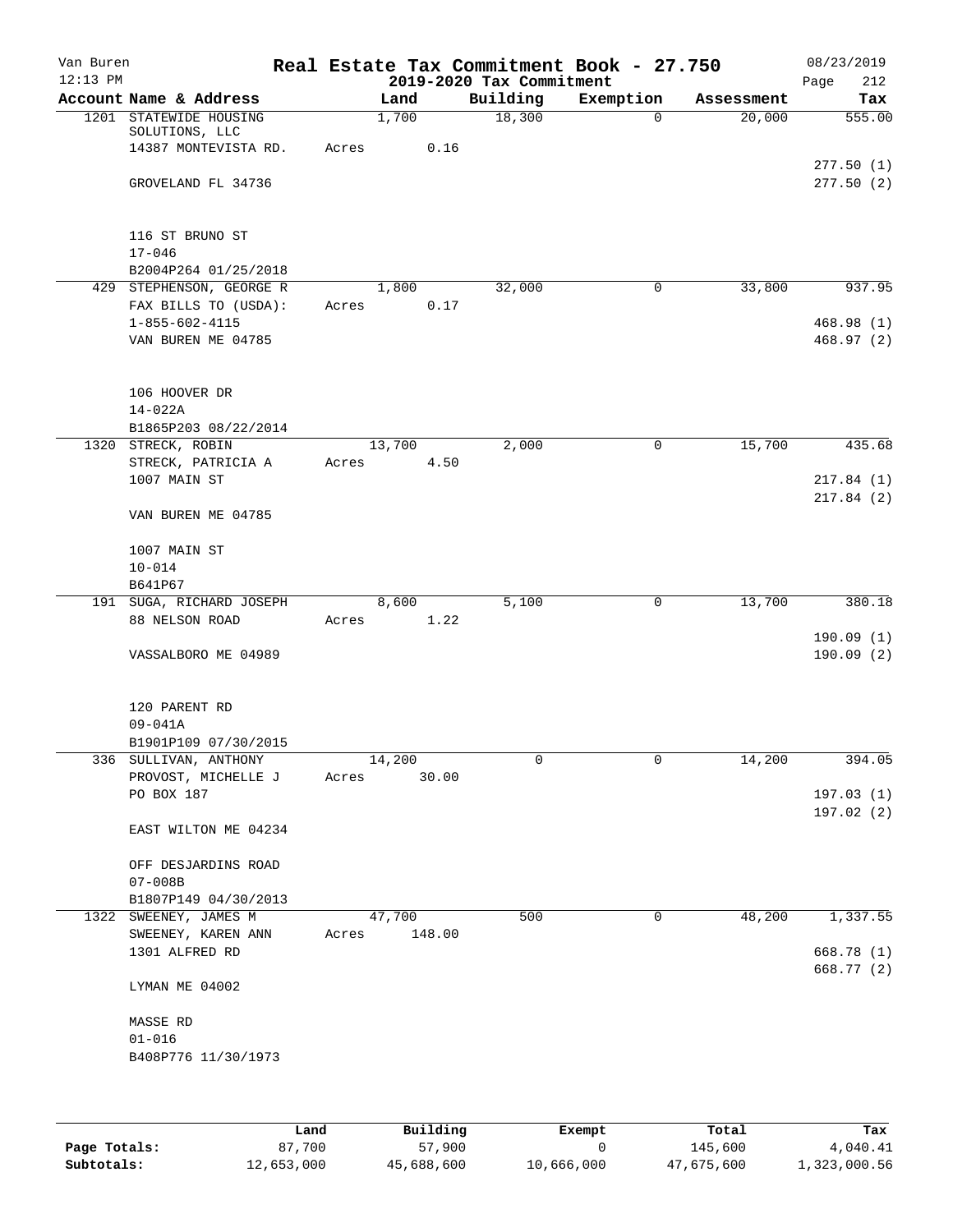| Van Buren<br>$12:13$ PM |                           |       |        | 2019-2020 Tax Commitment | Real Estate Tax Commitment Book - 27.750 |            | 08/23/2019<br>213<br>Page |
|-------------------------|---------------------------|-------|--------|--------------------------|------------------------------------------|------------|---------------------------|
|                         | Account Name & Address    |       | Land   | Building                 | Exemption                                | Assessment | Tax                       |
|                         | 1323 SWEENEY, ROBERT      |       | 16,800 | 0                        | $\Omega$                                 | 16,800     | 466.20                    |
|                         | C/O SWEENEY, KEVIN        | Acres | 41.50  |                          |                                          |            |                           |
|                         | 1301 ALFRED RD            |       |        |                          |                                          |            | 233.10(1)                 |
|                         |                           |       |        |                          |                                          |            | 233.10(2)                 |
|                         | LYMAN ME 04002            |       |        |                          |                                          |            |                           |
|                         |                           |       |        |                          |                                          |            |                           |
|                         | MASSE RD                  |       |        |                          |                                          |            |                           |
|                         | $05 - 001$                |       |        |                          |                                          |            |                           |
|                         | B917P258                  |       |        |                          |                                          | 39,900     |                           |
|                         | 978 SWETT, FRANK MARION   |       | 39,900 | 0                        | 0                                        |            | 1,107.22                  |
|                         | 66 SWETTS DRIVE           | Acres | 92.00  |                          |                                          |            | 553.61(1)                 |
|                         | ZEBULON NC 27597          |       |        |                          |                                          |            | 553.61(2)                 |
|                         | OFF OF US 1               |       |        |                          |                                          |            |                           |
|                         | $09 - 017$                |       |        |                          |                                          |            |                           |
|                         |                           |       |        |                          |                                          |            |                           |
|                         | B1744P13 11/17/2011       |       |        |                          |                                          |            |                           |
|                         | 1324 SYTULEK, GARY J      |       | 4,200  | 35,300                   | 0                                        | 39,500     | 1,096.13                  |
|                         | SYTULEK, DEBORAH A        | Acres | 0.40   |                          |                                          |            |                           |
|                         | 443 CARIBOU ROAD          |       |        |                          |                                          |            | 548.07 (1)<br>548.06(2)   |
|                         | CYR PLANTATION ME 04785   |       |        |                          |                                          |            |                           |
|                         | 111 ROSSIGNOL DR          |       |        |                          |                                          |            |                           |
|                         | 14-132C                   |       |        |                          |                                          |            |                           |
|                         | B1463P80                  |       |        |                          |                                          |            |                           |
|                         | 1578 TAFERNER, ANNE P     |       | 6,500  | 6,900                    | 0                                        | 13,400     | 371.85                    |
|                         | TAFERNER, MARIA A         | Acres | 2.35   |                          |                                          |            |                           |
|                         | 127 LAKE ROAD             |       |        |                          |                                          |            | 185.93(1)                 |
|                         |                           |       |        |                          |                                          |            |                           |
|                         | VAN BUREN ME 04785        |       |        |                          |                                          |            | 185.92 (2)                |
|                         | LAKE ROAD                 |       |        |                          |                                          |            |                           |
|                         | $02 - 022A$               |       |        |                          |                                          |            |                           |
|                         | B1916P156 11/23/2015      |       |        |                          |                                          |            |                           |
|                         | 1185 TAFERNER, ANNE P     |       | 13,800 | 65,400                   | 20,000                                   | 59,200     | 1,642.80                  |
|                         | TAFERNER, MARIA A         | Acres | 4.70   |                          | 04 Homestead                             |            |                           |
|                         | 127 LAKE ROAD             |       |        |                          |                                          |            | 821.40 (1)                |
|                         |                           |       |        |                          |                                          |            | 821.40 (2)                |
|                         | VAN BUREN ME 04785        |       |        |                          |                                          |            |                           |
|                         |                           |       |        |                          |                                          |            |                           |
|                         | 127 LAKE RD               |       |        |                          |                                          |            |                           |
|                         | $02 - 022$                |       |        |                          |                                          |            |                           |
|                         | B1897P179 07/02/2015      |       |        |                          |                                          |            |                           |
|                         | 1308 TALARICO, FRANCIS JR |       | 12,600 | 0                        | 0                                        | 12,600     | 349.65                    |
|                         | TALARICO, TAMMY M         | Acres | 20.50  |                          |                                          |            |                           |
|                         | 975 MAIN STREET           |       |        |                          |                                          |            | 174.83(1)                 |
|                         | VAN BUREN ME 04785        |       |        |                          |                                          |            | 174.82(2)                 |
|                         |                           |       |        |                          |                                          |            |                           |
|                         | RR 1                      |       |        |                          |                                          |            |                           |
|                         | $10 - 006$                |       |        |                          |                                          |            |                           |
|                         | B409P691                  |       |        |                          |                                          |            |                           |
|                         |                           |       |        |                          |                                          |            |                           |
|                         |                           |       |        |                          |                                          |            |                           |
|                         |                           |       |        |                          |                                          |            |                           |

|              | Land       | Building   | Exempt     | Total      | Tax          |
|--------------|------------|------------|------------|------------|--------------|
| Page Totals: | 93,800     | 107,600    | 20,000     | 181,400    | 5,033.85     |
| Subtotals:   | 12,746,800 | 45,796,200 | 10,686,000 | 47,857,000 | 1,328,034.41 |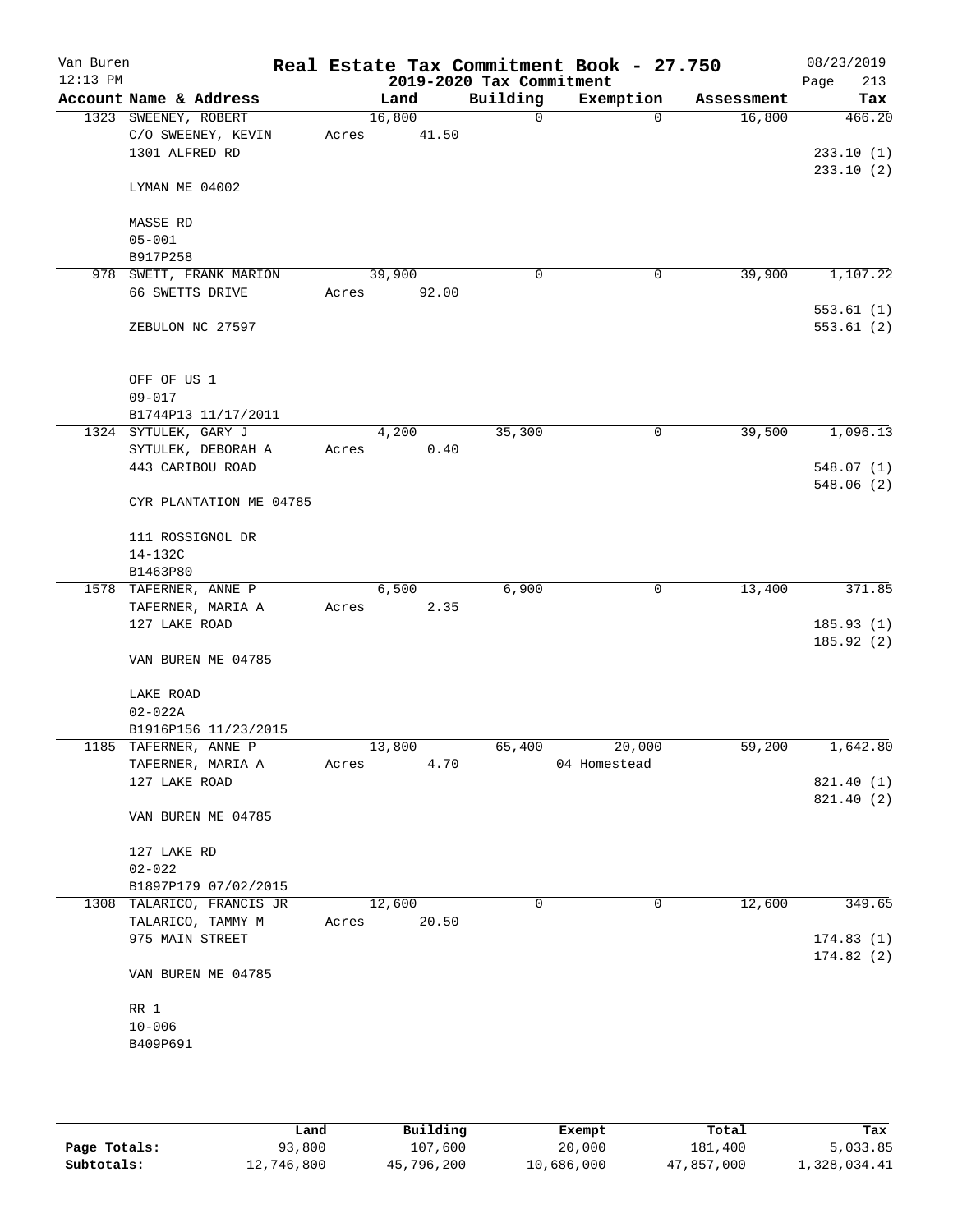| Van Buren  |                                      |       |        |      |                          | Real Estate Tax Commitment Book - 27.750 |            | 08/23/2019               |
|------------|--------------------------------------|-------|--------|------|--------------------------|------------------------------------------|------------|--------------------------|
| $12:13$ PM |                                      |       |        |      | 2019-2020 Tax Commitment |                                          |            | 214<br>Page              |
|            | Account Name & Address               |       | Land   |      | Building                 | Exemption                                | Assessment | Tax                      |
|            | 1309 TALARICO, FRANCIS JR            |       | 13,800 |      | 57,400                   | $\Omega$                                 | 71,200     | 1,975.80                 |
|            | TALARICO, TAMMY M<br>975 MAIN STREET | Acres |        | 4.70 |                          |                                          |            | 987.90 (1)               |
|            |                                      |       |        |      |                          |                                          |            | 987.90 (2)               |
|            | VAN BUREN ME 04785                   |       |        |      |                          |                                          |            |                          |
|            | 975 MAIN ST                          |       |        |      |                          |                                          |            |                          |
|            | $10 - 005$                           |       |        |      |                          |                                          |            |                          |
|            | B2028P290 08/24/2018                 |       |        |      |                          |                                          |            |                          |
|            | 1326 TARDIF, RONALD G                |       | 2,200  |      | 43,100                   | 0                                        | 45,300     | 1,257.08                 |
|            | TARDIF, JUNE Y                       | Acres |        | 0.21 |                          |                                          |            |                          |
|            | 1203 LONG PLAINS ROAD                |       |        |      |                          |                                          |            | 628.54(1)                |
|            |                                      |       |        |      |                          |                                          |            | 628.54(2)                |
|            | BUXTON ME 04093                      |       |        |      |                          |                                          |            |                          |
|            | 126 HIGH ST                          |       |        |      |                          |                                          |            |                          |
|            | $14 - 113$                           |       |        |      |                          |                                          |            |                          |
|            | B1413P192                            |       |        |      |                          |                                          |            |                          |
|            | 1327 TARDIF, RUSSELL G               |       | 8,300  |      | 22,200                   | 20,000                                   | 10,500     | 291.38                   |
|            | TARDIF, DARYLIN<br>188 CHAMPLAIN ST  | Acres |        | 0.79 |                          | 04 Homestead                             |            | 145.69(1)                |
|            |                                      |       |        |      |                          |                                          |            | 145.69(2)                |
|            | VAN BUREN ME 04785                   |       |        |      |                          |                                          |            |                          |
|            | 188 CHAMPLAIN ST                     |       |        |      |                          |                                          |            |                          |
|            | $19 - 016$                           |       |        |      |                          |                                          |            |                          |
| 1329       | THE VAN BUREN TRUST                  |       | 2,000  |      | 0                        | 0                                        | 2,000      | 55.50                    |
|            | 1780 BENNETT ROAD                    | Acres |        | 0.19 |                          |                                          |            |                          |
|            |                                      |       |        |      |                          |                                          |            | 27.75(1)                 |
|            | GRAYSON GA 30017                     |       |        |      |                          |                                          |            | 27.75(2)                 |
|            | 131 FULTON ST                        |       |        |      |                          |                                          |            |                          |
|            | $20 - 010$                           |       |        |      |                          |                                          |            |                          |
|            | B1583P73                             |       |        |      |                          |                                          |            |                          |
|            | 229 THERIAULT, CARRIE                |       | 1,700  |      | 26,400                   | 0                                        | 28,100     | 779.78                   |
|            | 160 ST BRUNO STREET                  | Acres |        | 0.16 |                          |                                          |            |                          |
|            | VAN BUREN ME 04785                   |       |        |      |                          |                                          |            | 389.89 (1)<br>389.89 (2) |
|            |                                      |       |        |      |                          |                                          |            |                          |
|            | 160 ST BRUNO ST                      |       |        |      |                          |                                          |            |                          |
|            | $17 - 009$                           |       |        |      |                          |                                          |            |                          |
|            | B2028P125 08/20/2018                 |       |        |      |                          |                                          |            |                          |
|            | 230 THERIAULT, CARRIE                |       | 1,100  |      | 0                        | 0                                        | 1,100      | 30.53                    |
|            | 160 ST BRUNO STREET                  | Acres |        | 0.10 |                          |                                          |            |                          |
|            |                                      |       |        |      |                          |                                          |            | 15.27(1)                 |
|            | VAN BUREN ME 04785                   |       |        |      |                          |                                          |            | 15.26(2)                 |
|            | ST. BRUNO STREET                     |       |        |      |                          |                                          |            |                          |
|            | 18-087B                              |       |        |      |                          |                                          |            |                          |
|            | B2040P4 11/19/2018                   |       |        |      |                          |                                          |            |                          |
|            |                                      |       |        |      |                          |                                          |            |                          |
|            |                                      |       |        |      |                          |                                          |            |                          |

|              | Land       | Building   | Exempt     | Total      | Tax          |
|--------------|------------|------------|------------|------------|--------------|
| Page Totals: | 29,100     | 149.100    | 20,000     | 158,200    | 4,390.07     |
| Subtotals:   | 12,775,900 | 45,945,300 | 10,706,000 | 48,015,200 | 1,332,424.48 |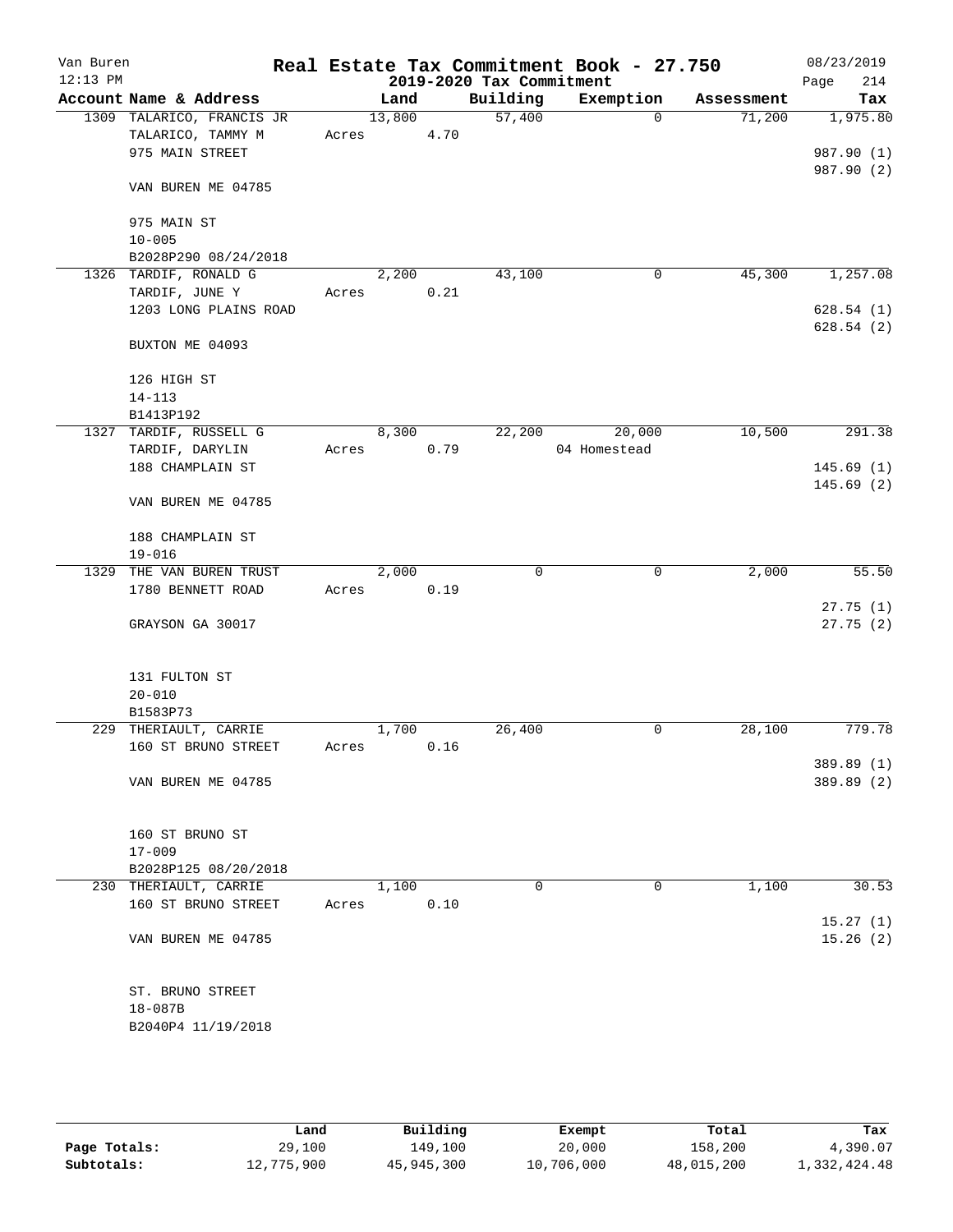| Van Buren<br>$12:13$ PM |                                                     |                 |        | 2019-2020 Tax Commitment | Real Estate Tax Commitment Book - 27.750 |            | 08/23/2019<br>215<br>Page |
|-------------------------|-----------------------------------------------------|-----------------|--------|--------------------------|------------------------------------------|------------|---------------------------|
|                         | Account Name & Address                              | Land            |        | Building                 | Exemption                                | Assessment | Tax                       |
|                         | 251 THERIAULT, JAMIE L                              |                 | 10,100 | 54,200                   | 20,000                                   | 44,300     | 1,229.33                  |
|                         | PO BOX 314                                          | Acres           | 0.70   |                          | 04 Homestead                             |            |                           |
|                         |                                                     |                 |        |                          |                                          |            | 614.67(1)                 |
|                         | VAN BUREN ME 04785                                  |                 |        |                          |                                          |            | 614.66(2)                 |
|                         |                                                     |                 |        |                          |                                          |            |                           |
|                         | 727 MAIN STREET                                     |                 |        |                          |                                          |            |                           |
|                         | $08 - 005B$                                         |                 |        |                          |                                          |            |                           |
|                         | B1720P127 05/24/2011 B1709P69 01/10/2011            |                 |        |                          |                                          |            |                           |
|                         | 580 THERIAULT, JAMIE L<br>727 MAIN STREET           | 16,200<br>Acres | 33.80  | 300                      | 0                                        | 16,500     | 457.88                    |
|                         |                                                     |                 |        |                          |                                          |            | 228.94(1)                 |
|                         | VAN BUREN ME 04785                                  |                 |        |                          |                                          |            | 228.94(2)                 |
|                         | MAIN ST.                                            |                 |        |                          |                                          |            |                           |
|                         | $08 - 005A$                                         |                 |        |                          |                                          |            |                           |
|                         | B1769P308 06/28/2012 B1769P306 06/28/2012 B1550P302 |                 |        |                          |                                          |            |                           |
|                         | 1343 THIBODEAU, GAIL                                | 14,800          |        | 52,300                   | 0                                        | 67,100     | 1,862.03                  |
|                         | THIBODEAU, GARY                                     | Acres           | 7.60   |                          |                                          |            |                           |
|                         | 1169 WESTERN AVE.                                   |                 |        |                          |                                          |            | 931.02(1)                 |
|                         |                                                     |                 |        |                          |                                          |            | 931.01 (2)                |
|                         | HAMPDEN ME 04444                                    |                 |        |                          |                                          |            |                           |
|                         | 907 MAIN ST                                         |                 |        |                          |                                          |            |                           |
|                         | $08 - 044B$                                         |                 |        |                          |                                          |            |                           |
|                         | B1687P324 07/16/2010 B417P744                       |                 |        |                          |                                          |            |                           |
|                         | 1337 THIBODEAU, GISELE                              |                 | 6,300  | 43,500                   | 20,000                                   | 29,800     | 826.95                    |
|                         | 464 MAIN STREET                                     | Acres           | 0.60   |                          | 04 Homestead                             |            |                           |
|                         |                                                     |                 |        |                          |                                          |            | 413.48 (1)                |
|                         | VAN BUREN ME 04785                                  |                 |        |                          |                                          |            | 413.47 (2)                |
|                         | 464 MAIN ST                                         |                 |        |                          |                                          |            |                           |
|                         | $22 - 016A$                                         |                 |        |                          |                                          |            |                           |
|                         | B705P50                                             |                 |        |                          |                                          |            |                           |
|                         | 1338 THIBODEAU, JAMES A                             | 10,600          |        | 72,400                   | 20,000                                   | 63,000     | 1,748.25                  |
|                         | THIBODEAU, BARBARA S                                | Acres           | 1.05   |                          | 04 Homestead                             |            |                           |
|                         | 148 VIOLETTE STREET                                 |                 |        |                          |                                          |            | 874.13(1)<br>874.12(2)    |
|                         | VAN BUREN ME 04785                                  |                 |        |                          |                                          |            |                           |
|                         | 148 VIOLETTE ST                                     |                 |        |                          |                                          |            |                           |
|                         | $16 - 068$                                          |                 |        |                          |                                          |            |                           |
|                         | B1266P256                                           |                 |        |                          |                                          |            |                           |
|                         | 1340 THIBODEAU, NORMAN L                            | 1,500           |        | 51,500                   | 26,000                                   | 27,000     | 749.25                    |
|                         | 138 HILLSIDE STREET                                 | Acres           | 0.14   |                          | 04 Homestead                             |            |                           |
|                         |                                                     |                 |        |                          | 02 Veteran                               |            | 374.63(1)                 |
|                         | VAN BUREN ME 04785                                  |                 |        |                          |                                          |            | 374.62(2)                 |
|                         | 138 HILLSIDE ST                                     |                 |        |                          |                                          |            |                           |
|                         | $23 - 082$                                          |                 |        |                          |                                          |            |                           |
|                         | B402P356                                            |                 |        |                          |                                          |            |                           |
|                         |                                                     |                 |        |                          |                                          |            |                           |
|                         |                                                     |                 |        |                          |                                          |            |                           |
|                         |                                                     |                 |        |                          |                                          |            |                           |

|              | Land       | Building   | Exempt     | Total      | Tax          |
|--------------|------------|------------|------------|------------|--------------|
| Page Totals: | 59,500     | 274,200    | 86,000     | 247,700    | 6,873.69     |
| Subtotals:   | 12,835,400 | 46,219,500 | 10,792,000 | 48,262,900 | 1,339,298.17 |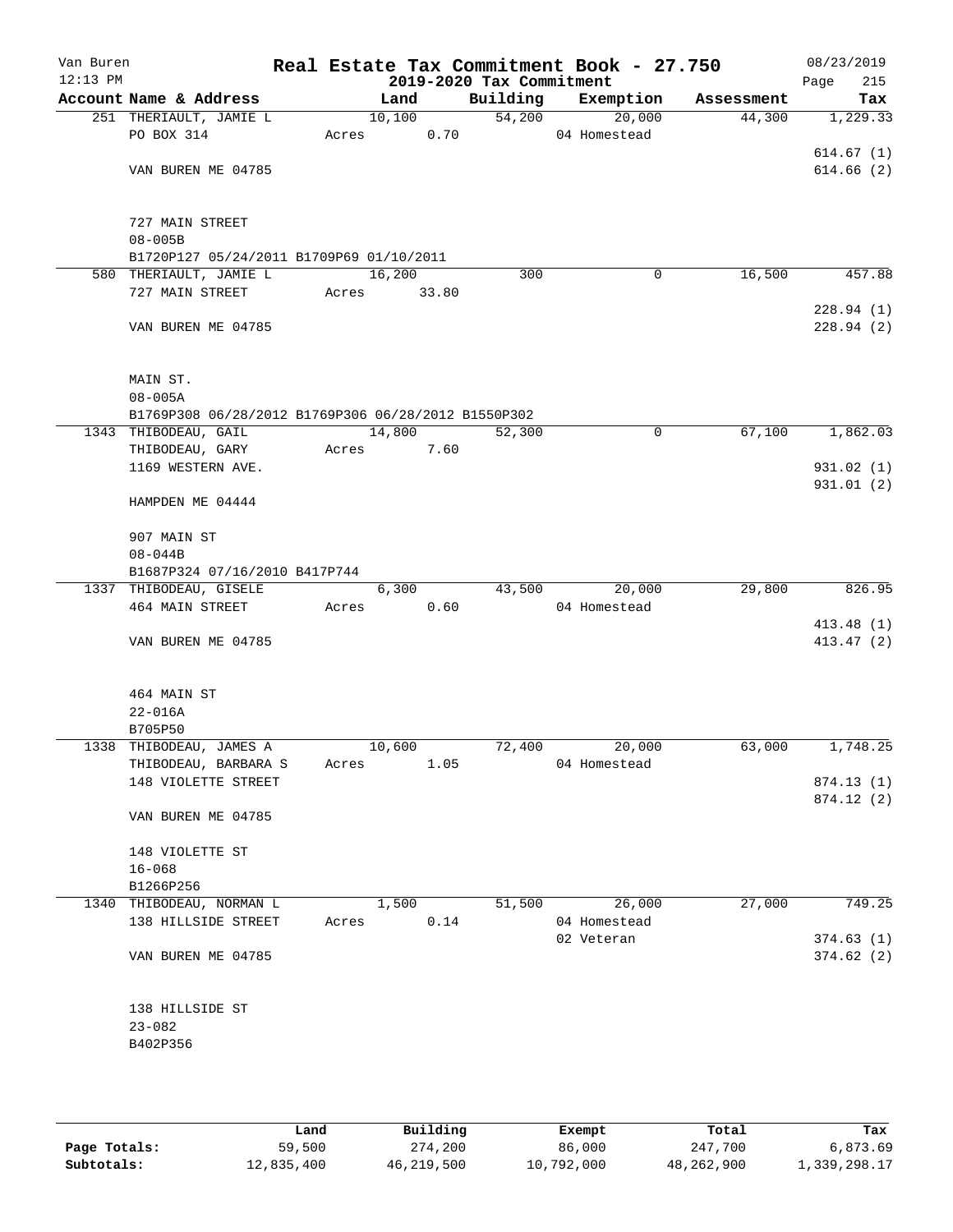| Van Buren<br>$12:13$ PM |                                                                       |       |        |      | 2019-2020 Tax Commitment | Real Estate Tax Commitment Book - 27.750 |            | 08/23/2019<br>216<br>Page |
|-------------------------|-----------------------------------------------------------------------|-------|--------|------|--------------------------|------------------------------------------|------------|---------------------------|
|                         | Account Name & Address                                                |       | Land   |      | Building                 | Exemption                                | Assessment | Tax                       |
|                         | 594 THIBODEAU, NORMAN M<br>THIBODEAU, THOMAS O<br>101 ROSSIGNOL DRIVE | Acres | 800    | 0.08 | 16,400                   | 17,200<br>04 Homestead                   | 0          | 0.00                      |
|                         | VAN BUREN ME 04785                                                    |       |        |      |                          |                                          |            |                           |
|                         | 101 ROSSIGNOL DR                                                      |       |        |      |                          |                                          |            |                           |
|                         | $14 - 130$<br>B2012P71 04/10/2018                                     |       |        |      |                          |                                          |            |                           |
|                         | 1342 THIBODEAU, RENO J                                                |       | 2,900  |      | 12,900                   | 15,800                                   | $\Omega$   | 0.00                      |
|                         | LAPOINTE, OMERINE W<br>199 FULTON STREET                              | Acres |        | 0.28 |                          | 04 Homestead                             |            |                           |
|                         | VAN BUREN ME 04785                                                    |       |        |      |                          |                                          |            |                           |
|                         | 199 FULTON ST<br>$19 - 049$                                           |       |        |      |                          |                                          |            |                           |
|                         | B842P257 07/17/1991                                                   |       |        |      |                          |                                          |            |                           |
|                         | 1344 THIVIERGE, GARY J                                                |       | 8,700  |      | 0                        | 0                                        | 8,700      | 241.43                    |
|                         | THIVIERGE, BERNADETTE                                                 | Acres |        | 3.00 |                          |                                          |            |                           |
|                         | PO BOX 472                                                            |       |        |      |                          |                                          |            | 120.72(1)                 |
|                         | VAN BUREN ME 04785                                                    |       |        |      |                          |                                          |            | 120.71(2)                 |
|                         | LAKE RD                                                               |       |        |      |                          |                                          |            |                           |
|                         | $02 - 020B$                                                           |       |        |      |                          |                                          |            |                           |
|                         | B799P224                                                              |       |        |      |                          |                                          |            |                           |
|                         | 1346 THIVIERGE, GARY J                                                |       | 2,800  |      | 33,000                   | 20,000                                   | 15,800     | 438.45                    |
|                         | THIVIERGE, BERNADETTE                                                 | Acres |        | 0.27 |                          | 04 Homestead                             |            |                           |
|                         | PO BOX 472                                                            |       |        |      |                          |                                          |            | 219.23(1)                 |
|                         |                                                                       |       |        |      |                          |                                          |            | 219.22(2)                 |
|                         | VAN BUREN ME 04785                                                    |       |        |      |                          |                                          |            |                           |
|                         | 207 CHAMPLAIN ST                                                      |       |        |      |                          |                                          |            |                           |
|                         | $19 - 051$                                                            |       |        |      |                          |                                          |            |                           |
|                         | 84 THOMPSON, LESTER H                                                 |       | 1,700  |      | 29,200                   | 0                                        | 30,900     | 857.48                    |
|                         | 522 CARIBOU ROAD                                                      | Acres |        | 0.16 |                          |                                          |            |                           |
|                         |                                                                       |       |        |      |                          |                                          |            | 428.74 (1)                |
|                         | CYR PLANTATION ME 04785                                               |       |        |      |                          |                                          |            | 428.74 (2)                |
|                         | 116 MONROE ST<br>$23 - 022$                                           |       |        |      |                          |                                          |            |                           |
|                         | B1867P182 09/12/2014                                                  |       |        |      |                          |                                          |            |                           |
|                         | 1349 TILLEY, FRANKLIN D                                               |       | 12,500 |      | 58,300                   | 26,000                                   | 44,800     | 1,243.20                  |
|                         | TILLEY, LORETTE                                                       | Acres |        | 1.12 |                          | 04 Homestead                             |            |                           |
|                         | 1172 MAIN ST                                                          |       |        |      |                          | 02 Veteran                               |            | 621.60(1)                 |
|                         |                                                                       |       |        |      |                          |                                          |            | 621.60(2)                 |
|                         | VAN BUREN ME 04785                                                    |       |        |      |                          |                                          |            |                           |
|                         | 1172 MAIN ST                                                          |       |        |      |                          |                                          |            |                           |
|                         | $09 - 023B$                                                           |       |        |      |                          |                                          |            |                           |
|                         | B1332P18                                                              |       |        |      |                          |                                          |            |                           |
|                         |                                                                       |       |        |      |                          |                                          |            |                           |
|                         |                                                                       |       |        |      |                          |                                          |            |                           |
|                         |                                                                       |       |        |      |                          |                                          |            |                           |

|              | Land       | Building   | Exempt     | Total      | Tax          |
|--------------|------------|------------|------------|------------|--------------|
| Page Totals: | 29,400     | 149,800    | 79,000     | 100,200    | 2,780.56     |
| Subtotals:   | 12,864,800 | 46,369,300 | 10,871,000 | 48,363,100 | 1,342,078.73 |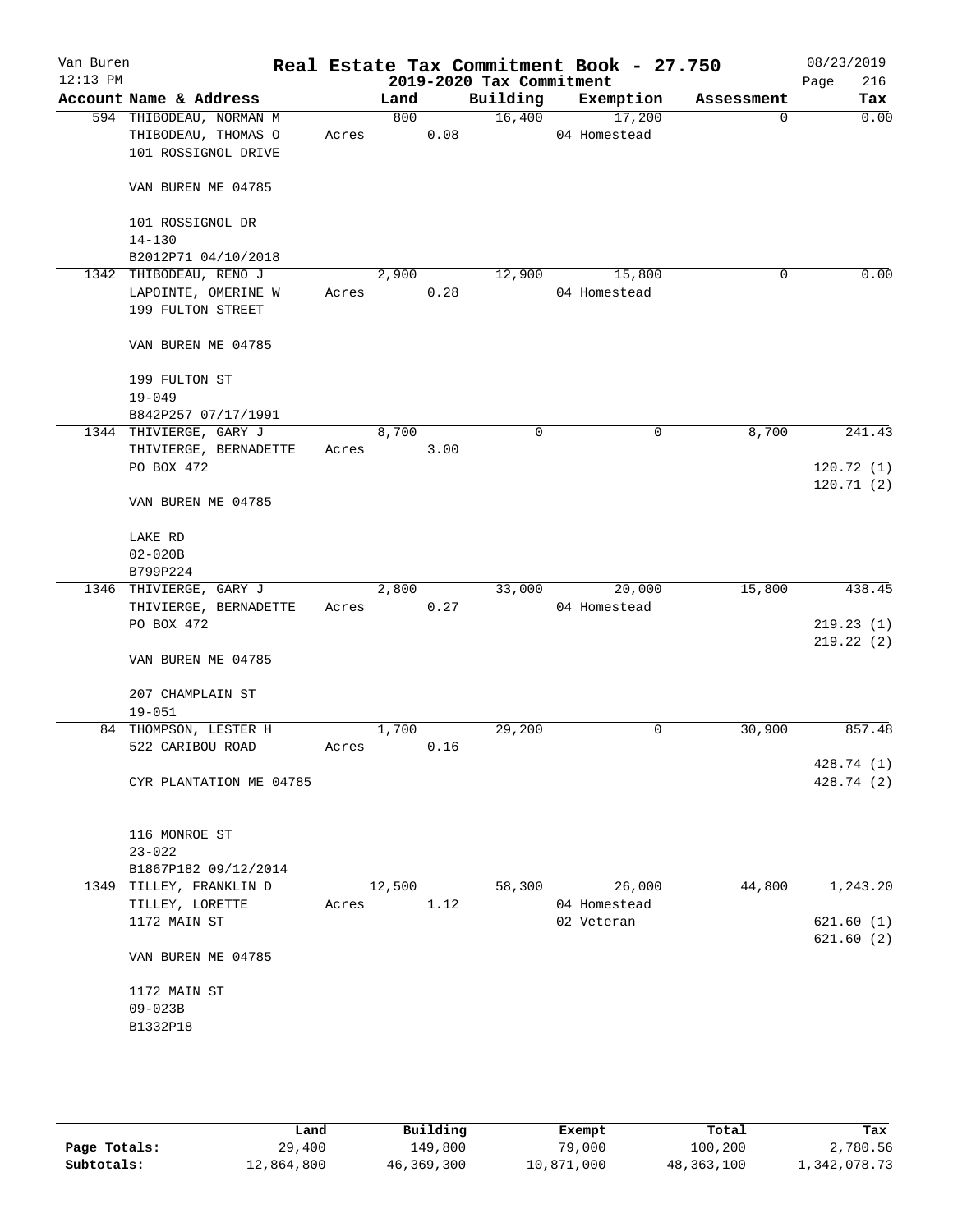| Van Buren<br>$12:13$ PM |                                                            |       |                 | 2019-2020 Tax Commitment | Real Estate Tax Commitment Book - 27.750 |            | 08/23/2019<br>217<br>Page |
|-------------------------|------------------------------------------------------------|-------|-----------------|--------------------------|------------------------------------------|------------|---------------------------|
|                         | Account Name & Address                                     |       | Land            | Building                 | Exemption                                | Assessment | Tax                       |
|                         | 1350 TILLEY, FRANKLIN D<br>TILLEY, LORETTE<br>1172 MAIN ST | Acres | 10,500<br>72.50 | $\mathbf 0$              | $\mathbf 0$                              | 10,500     | 291.38<br>145.69(1)       |
|                         | VAN BUREN ME 04785                                         |       |                 |                          |                                          |            | 145.69(2)                 |
|                         | PARENT RD<br>$09 - 040$                                    |       |                 |                          |                                          |            |                           |
|                         | B2034P36 10/05/2018                                        |       |                 |                          |                                          |            |                           |
|                         | 1351 TILLEY, TRACEY                                        |       | 38,700          | $\mathsf{O}$             | 0                                        | 38,700     | 1,073.93                  |
|                         | GRAY, ROBYN LYNNE<br>4540 TUMACACORI DR                    | Acres | 295.00          |                          |                                          |            | 536.97(1)<br>536.96 (2)   |
|                         | AMADO AZ 85645                                             |       |                 |                          |                                          |            |                           |
|                         | RR 1                                                       |       |                 |                          |                                          |            |                           |
|                         | $09 - 018$                                                 |       |                 |                          |                                          |            |                           |
|                         | B2034P38 10/05/2018                                        |       |                 |                          |                                          |            |                           |
|                         | 1352 TILLEY, TRACEY LISA                                   |       | 13,600<br>20.00 | 0                        | 0                                        | 13,600     | 377.40                    |
|                         | GRAY, ROBYN LYNNE<br>4540 W. TUMACACORI                    | Acres |                 |                          |                                          |            | 188.70 (1)                |
|                         | DRIVE                                                      |       |                 |                          |                                          |            | 188.70 (2)                |
|                         | AMADO AZ 85645                                             |       |                 |                          |                                          |            |                           |
|                         | RR 1                                                       |       |                 |                          |                                          |            |                           |
|                         | $09 - 042$                                                 |       |                 |                          |                                          |            |                           |
|                         | B2034P38 10/05/2018                                        |       |                 |                          |                                          |            |                           |
|                         | 1361 TMC OF MAINE, LLC<br>PO BOX 340                       | Acres | 3,700<br>0.35   | 40,000                   | 0                                        | 43,700     | 1,212.68                  |
|                         |                                                            |       |                 |                          |                                          |            | 606.34(1)                 |
|                         | CARIBOU ME 04736                                           |       |                 |                          |                                          |            | 606.34(2)                 |
|                         | 136 PINE ST                                                |       |                 |                          |                                          |            |                           |
|                         | $14 - 064$                                                 |       |                 |                          |                                          |            |                           |
|                         | B1965P262 02/15/2017<br>1419 TMC OF MAINE, LLC             |       | 1,600           | 26,800                   | $\mathsf{O}\xspace$                      | 28,400     | 788.10                    |
|                         | PO BOX 340                                                 | Acres | 0.15            |                          |                                          |            |                           |
|                         |                                                            |       |                 |                          |                                          |            | 394.05(1)                 |
|                         | CARIBOU ME 04736                                           |       |                 |                          |                                          |            | 394.05(2)                 |
|                         | 107 PINE ST                                                |       |                 |                          |                                          |            |                           |
|                         | $14 - 051$                                                 |       |                 |                          |                                          |            |                           |
|                         | B1965P262 02/15/2017<br>878 TMC OF MAINE, LLC              |       | 2,900           | 35,400                   | 0                                        | 38,300     | 1,062.83                  |
|                         | PO BOX 340                                                 | Acres | 0.28            |                          |                                          |            | 531.42(1)                 |
|                         | CARIBOU ME 04736                                           |       |                 |                          |                                          |            | 531.41(2)                 |
|                         | 567 MAIN ST                                                |       |                 |                          |                                          |            |                           |
|                         | $23 - 096$<br>B1832P106 10/18/2013                         |       |                 |                          |                                          |            |                           |
|                         |                                                            |       |                 |                          |                                          |            |                           |

|              | Land       | Building   | Exempt     | Total      | Tax          |
|--------------|------------|------------|------------|------------|--------------|
| Page Totals: | 71,000     | 102,200    |            | 173,200    | 4,806.32     |
| Subtotals:   | 12,935,800 | 46,471,500 | 10,871,000 | 48,536,300 | 1,346,885.05 |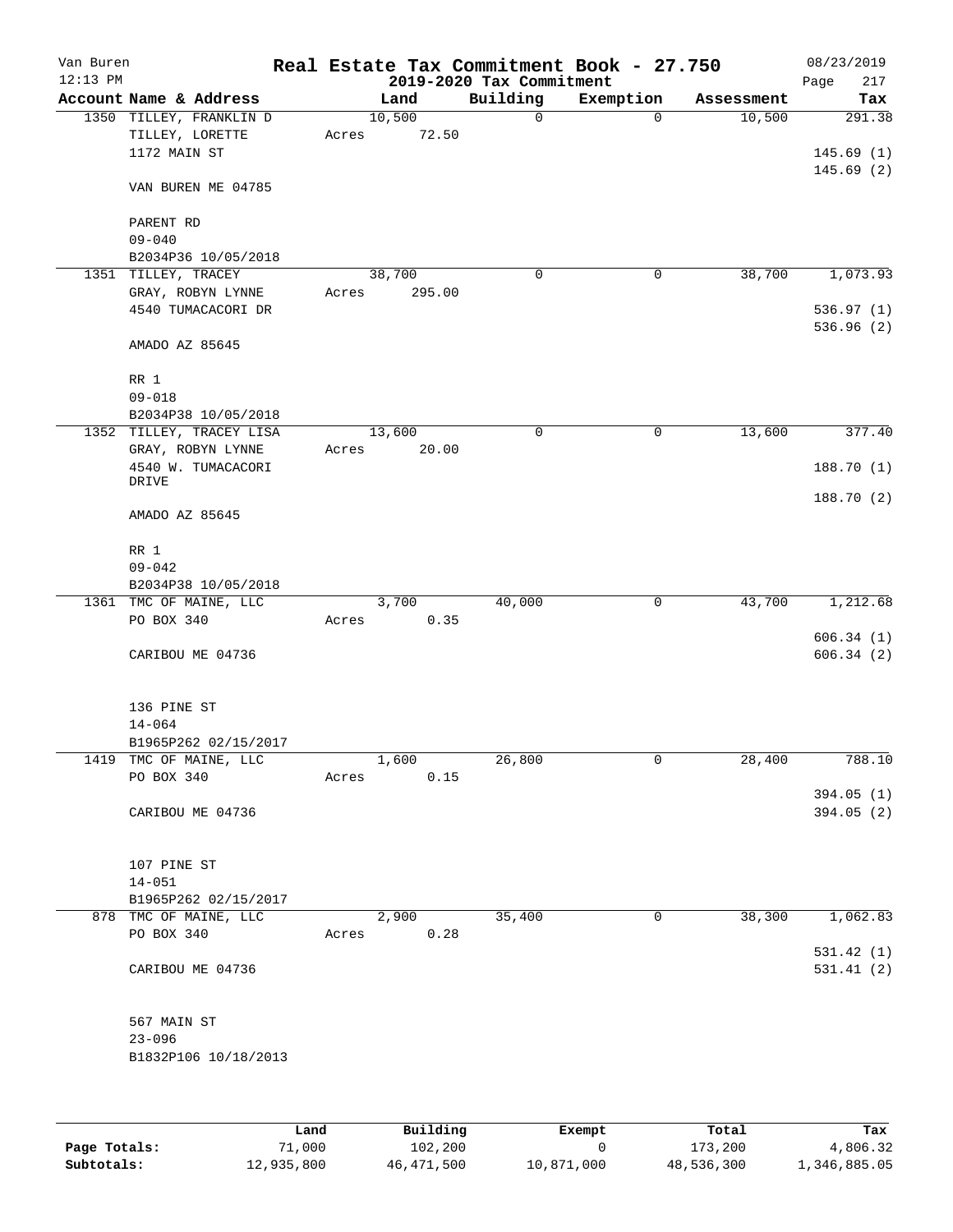| Van Buren<br>$12:13$ PM |                                    |       |         | 2019-2020 Tax Commitment | Real Estate Tax Commitment Book - 27.750 |            | 08/23/2019<br>218<br>Page |
|-------------------------|------------------------------------|-------|---------|--------------------------|------------------------------------------|------------|---------------------------|
|                         | Account Name & Address             |       | Land    | Building                 | Exemption                                | Assessment | Tax                       |
|                         | 257 TRACY, SUSAN                   |       | 2,100   | 18,800                   | 20,000                                   | 900        | 24.98                     |
|                         | 144 PINE STREET                    | Acres | 0.20    |                          | 04 Homestead                             |            |                           |
|                         |                                    |       |         |                          |                                          |            | 12.49(1)                  |
|                         | VAN BUREN ME 04785                 |       |         |                          |                                          |            | 12.49(2)                  |
|                         |                                    |       |         |                          |                                          |            |                           |
|                         |                                    |       |         |                          |                                          |            |                           |
|                         | 144 PINE ST                        |       |         |                          |                                          |            |                           |
|                         | $14 - 061$                         |       |         |                          |                                          |            |                           |
|                         | B1797P189 02/07/2013               |       |         |                          |                                          |            |                           |
|                         | 1017 TROEGER, CRAIG                |       | 58,000  | 900                      | 0                                        | 58,900     | 1,634.48                  |
|                         | TROEGER, NANCY                     | Acres | 317.00  |                          |                                          |            |                           |
|                         | P O BOX 307                        |       |         |                          |                                          |            | 817.24 (1)                |
|                         |                                    |       |         |                          |                                          |            | 817.24 (2)                |
|                         | VAN BUREN ME 04785                 |       |         |                          |                                          |            |                           |
|                         | OFF SETTLEMENT RD                  |       |         |                          |                                          |            |                           |
|                         |                                    |       |         |                          |                                          |            |                           |
|                         | $01 - 001$<br>B1776P344 08/13/2012 |       |         |                          |                                          |            |                           |
|                         | 1423 TROEGER, CRAIG                |       | 6,000   | 10,400                   | 0                                        | 16,400     | 455.10                    |
|                         | TROEGER, NANCY                     | Acres | 0.75    |                          |                                          |            |                           |
|                         | P O BOX 307                        |       |         |                          |                                          |            | 227.55(1)                 |
|                         |                                    |       |         |                          |                                          |            | 227.55(2)                 |
|                         | VAN BUREN ME 04785                 |       |         |                          |                                          |            |                           |
|                         |                                    |       |         |                          |                                          |            |                           |
|                         | 240 MARQUIS RD                     |       |         |                          |                                          |            |                           |
|                         | $02 - 005D$                        |       |         |                          |                                          |            |                           |
|                         | B1727P21 07/05/2011                |       |         |                          |                                          |            |                           |
|                         | 1359 TROEGER, CRAIG                |       | 13,300  | $\Omega$                 | $\mathbf 0$                              | 13,300     | 369.08                    |
|                         | TROEGER, NANCY                     | Acres | 38.00   |                          |                                          |            |                           |
|                         | P O BOX 307                        |       |         |                          |                                          |            | 184.54(1)                 |
|                         |                                    |       |         |                          |                                          |            | 184.54(2)                 |
|                         | VAN BUREN ME 04785                 |       |         |                          |                                          |            |                           |
|                         |                                    |       |         |                          |                                          |            |                           |
|                         | MARQUIS RD                         |       |         |                          |                                          |            |                           |
|                         | $02 - 005B$                        |       |         |                          |                                          |            |                           |
|                         | B1678P198 05/11/2010               |       |         |                          |                                          |            |                           |
|                         | 1360 TROEGER, CRAIG R              |       | 116,100 | 48,800                   | 20,000                                   | 144,900    | 4,020.98                  |
|                         | P O BOX 307                        | Acres | 618.00  |                          | 04 Homestead                             |            |                           |
|                         |                                    |       |         |                          |                                          |            | 2,010.49(1)               |
|                         | VAN BUREN ME 04785                 |       |         |                          |                                          |            | 2,010.49(2)               |
|                         |                                    |       |         |                          |                                          |            |                           |
|                         | 323 SETTLEMENT RD                  |       |         |                          |                                          |            |                           |
|                         | $01 - 008A$                        |       |         |                          |                                          |            |                           |
|                         | B889P104 11/20/1992                |       |         |                          |                                          |            |                           |
|                         | 252 TRUE, VINCENT                  |       | 6,100   | 24,200                   | $\mathbf 0$                              | 30,300     | 840.83                    |
|                         | PO BOX 856                         |       |         |                          |                                          |            |                           |
|                         |                                    |       |         |                          |                                          |            | 420.42(1)                 |
|                         | HOULTON ME 04730                   |       |         |                          |                                          |            | 420.41(2)                 |
|                         |                                    |       |         |                          |                                          |            |                           |
|                         |                                    |       |         |                          |                                          |            |                           |
|                         | 348 MAIN ST                        |       |         |                          |                                          |            |                           |
|                         | $20 - 064$                         |       |         |                          |                                          |            |                           |
|                         | B2047P212 02/08/2019               |       |         |                          |                                          |            |                           |
|                         |                                    |       |         |                          |                                          |            |                           |
|                         |                                    |       |         |                          |                                          |            |                           |

|              | Land       | Building   | Exempt     | Total      | Tax          |
|--------------|------------|------------|------------|------------|--------------|
| Page Totals: | 201,600    | 103,100    | 40,000     | 264,700    | 7,345.45     |
| Subtotals:   | 13,137,400 | 46,574,600 | 10,911,000 | 48,801,000 | 1,354,230.50 |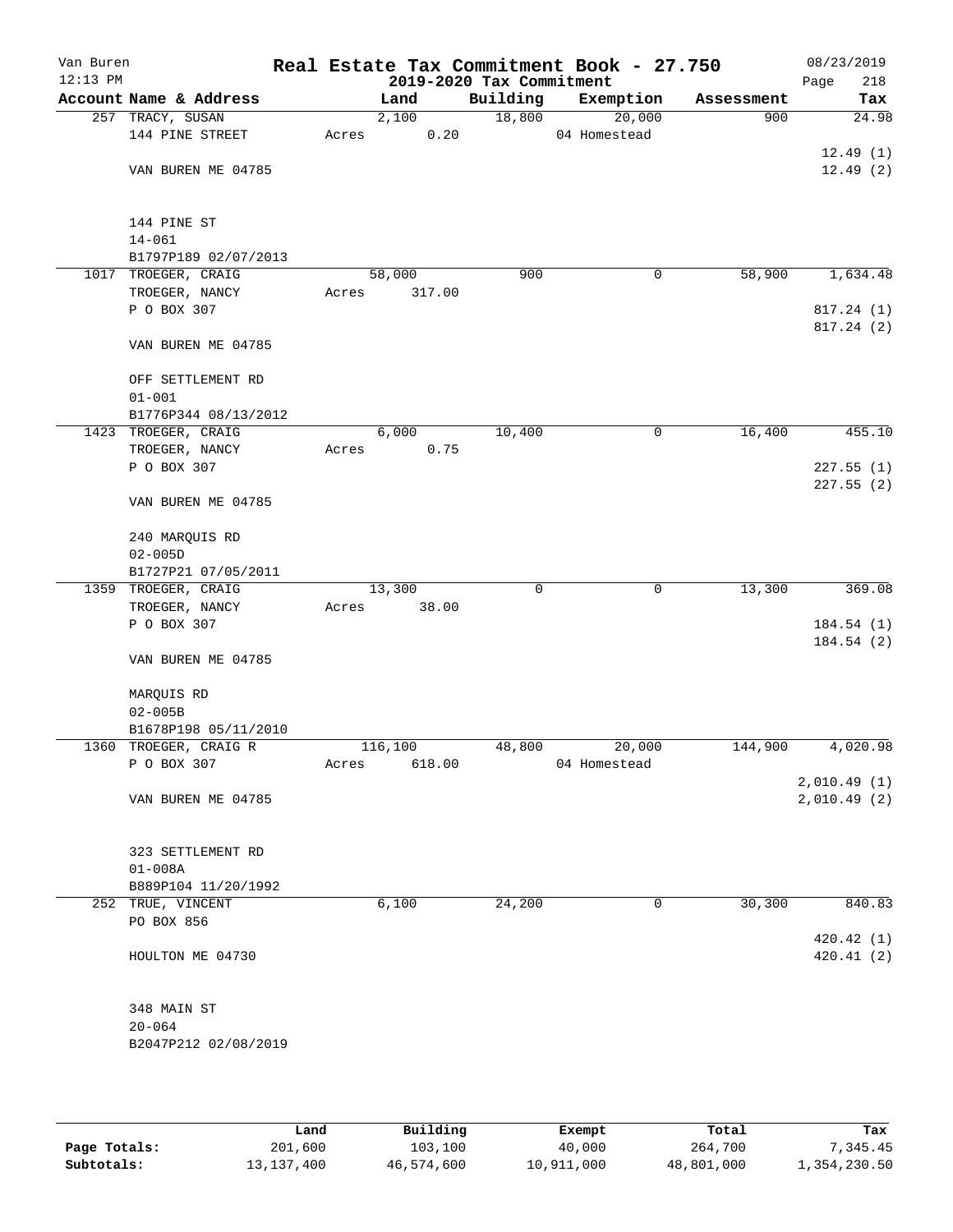| Van Buren  |               |                                                    |            |        |      |                          | Real Estate Tax Commitment Book - 27.750 |                |        | 08/23/2019                 |
|------------|---------------|----------------------------------------------------|------------|--------|------|--------------------------|------------------------------------------|----------------|--------|----------------------------|
| $12:13$ PM |               |                                                    |            |        |      | 2019-2020 Tax Commitment |                                          |                |        | 219<br>Page                |
|            |               | Account Name & Address                             |            | Land   |      |                          | Building Exemption Assessment            |                |        | Tax                        |
|            |               | 643 TUTOLO, JESSIE A                               |            |        |      |                          | $6,300$ $38,200$ $6,000$                 |                |        | $38,500$ 1,068.38          |
|            |               | 125 WILSON STREET                                  |            |        |      |                          | Acres 0.60 03 Veteran (Non-Maine         |                |        |                            |
|            |               |                                                    |            |        |      |                          |                                          |                |        | 534.19(1)                  |
|            |               | VAN BUREN ME 04785                                 |            |        |      |                          |                                          |                |        | 534.19(2)                  |
|            | 125 WILSON ST |                                                    |            |        |      |                          |                                          |                |        |                            |
|            | $23 - 036$    |                                                    |            |        |      |                          |                                          |                |        |                            |
|            |               | B2016P61 05/24/2018                                |            |        |      |                          |                                          |                |        |                            |
|            | <b>LLC</b>    | 1263 VAILLANCOURT HOLDINGS, 5,800                  |            |        |      | 1,100                    |                                          | $\mathbf 0$    | 6,900  | 191.48                     |
|            | PO BOX 10     |                                                    | Acres 0.55 |        |      |                          |                                          |                |        |                            |
|            |               |                                                    |            |        |      |                          |                                          |                |        | 95.74 (1)                  |
|            |               | VAN BUREN ME 04785                                 |            |        |      |                          |                                          |                |        | 95.74(2)                   |
|            | MAIN ST       |                                                    |            |        |      |                          |                                          |                |        |                            |
|            | $22 - 004$    |                                                    |            |        |      |                          |                                          |                |        |                            |
|            |               | B1743P320 12/02/2011 B1662P128 11/30/2009 B668P286 |            |        |      |                          |                                          |                |        |                            |
|            | LLC           | 591 VAILLANCOURT HOLDINGS, 12,700 64,600           |            |        |      |                          |                                          | $\mathbf 0$    | 77,300 | 2,145.07                   |
|            | INSPECTION    | DBA: VAILLANCOURT Acres 1.49                       |            |        |      |                          |                                          |                |        |                            |
|            | PO BOX 10     |                                                    |            |        |      |                          |                                          |                |        | 1,072.54(1)                |
|            |               |                                                    |            |        |      |                          |                                          |                |        | 1,072.53(2)                |
|            |               | VAN BUREN ME 04785                                 |            |        |      |                          |                                          |                |        |                            |
|            | 135 FERRY ST  |                                                    |            |        |      |                          |                                          |                |        |                            |
|            | $18 - 049$    |                                                    |            |        |      |                          |                                          |                |        |                            |
|            |               | B1743P328 12/02/2011 B1384P51                      |            |        |      |                          |                                          |                |        |                            |
|            |               | 1363 VAILLANCOURT HOLDINGS, 20,400                 |            |        |      | 86,000                   |                                          | $\overline{0}$ |        | 106,400 2,952.60           |
|            | <b>LLC</b>    |                                                    |            |        |      |                          |                                          |                |        |                            |
|            | PO BOX 10     |                                                    | Acres 1.27 |        |      |                          |                                          |                |        |                            |
|            |               | VAN BUREN ME 04785                                 |            |        |      |                          |                                          |                |        | 1,476.30(1)<br>1,476.30(2) |
|            |               |                                                    |            |        |      |                          |                                          |                |        |                            |
|            | 525 MAIN ST   |                                                    |            |        |      |                          |                                          |                |        |                            |
|            | $23 - 114$    |                                                    |            |        |      |                          |                                          |                |        |                            |
|            |               | B1743P314 12/02/2011 B1519P165                     |            |        |      |                          |                                          |                |        |                            |
|            | LLC           | 1364 VAILLANCOURT HOLDINGS,                        |            | 10,800 |      | 14,500                   |                                          | $\overline{0}$ | 25,300 | 702.08                     |
|            | PO BOX 10     |                                                    | Acres      |        | 0.54 |                          |                                          |                |        |                            |
|            |               |                                                    |            |        |      |                          |                                          |                |        | 351.04(1)                  |
|            |               | VAN BUREN ME 04785                                 |            |        |      |                          |                                          |                |        | 351.04(2)                  |
|            | 526 MAIN ST   |                                                    |            |        |      |                          |                                          |                |        |                            |
|            | $22 - 005$    |                                                    |            |        |      |                          |                                          |                |        |                            |

B1743P318 12/02/2011 B1519P165

|              | Land       | Building   | Exempt     | Total      | Tax          |
|--------------|------------|------------|------------|------------|--------------|
| Page Totals: | 56,000     | 204,400    | 6,000      | 254,400    | 7,059.61     |
| Subtotals:   | 13,193,400 | 46,779,000 | 10,917,000 | 49,055,400 | 1,361,290.11 |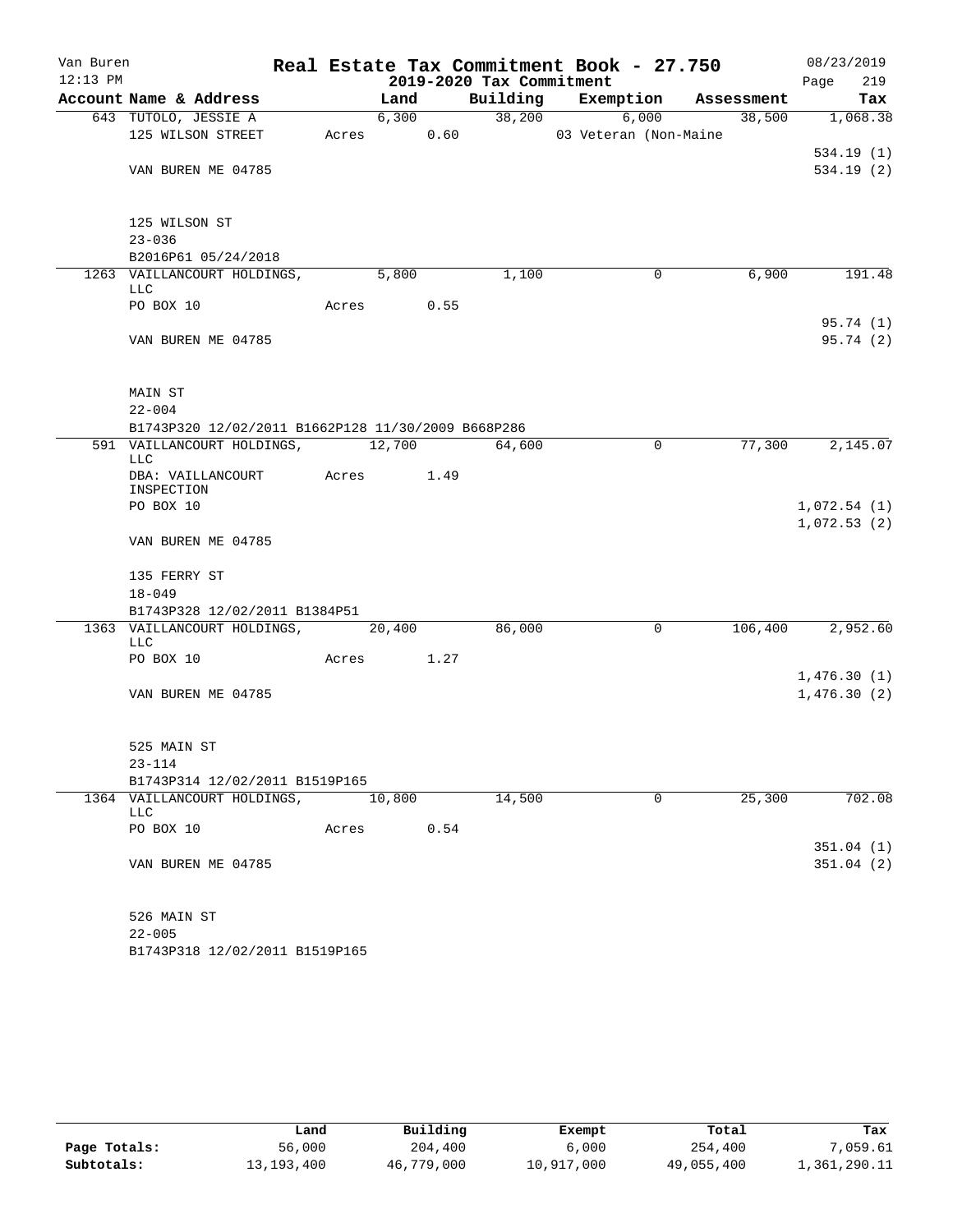| Van Buren  |                                           |                   |            |                          | Real Estate Tax Commitment Book - 27.750 |            | 08/23/2019                 |
|------------|-------------------------------------------|-------------------|------------|--------------------------|------------------------------------------|------------|----------------------------|
| $12:13$ PM |                                           |                   |            | 2019-2020 Tax Commitment |                                          |            | 220<br>Page                |
|            | Account Name & Address                    |                   | Land       |                          | Building Exemption                       | Assessment | Tax                        |
|            | 1371 VAILLANCOURT HOLDINGS, 10,700<br>LLC |                   |            | $\overline{0}$           | $\Omega$                                 | 10,700     | 296.93                     |
|            | PO BOX 10                                 |                   | Acres 1.20 |                          |                                          |            | 148.47(1)                  |
|            | VAN BUREN ME 04785                        |                   |            |                          |                                          |            | 148.46(2)                  |
|            | MAIN ST                                   |                   |            |                          |                                          |            |                            |
|            | 23-110A                                   |                   |            |                          |                                          |            |                            |
|            | B1743P325 12/02/2011                      |                   |            |                          |                                          |            |                            |
|            | 1372 VAILLANCOURT HOLDINGS, 10,100<br>LLC |                   |            | 80,400                   | $\mathbf 0$                              | 90,500     | 2,511.38                   |
|            | PO BOX 10                                 |                   | Acres 0.96 |                          |                                          |            | 1, 255.69(1)               |
|            | VAN BUREN ME 04785                        |                   |            |                          |                                          |            | 1, 255.69(2)               |
|            | 110 CHURCH ST                             |                   |            |                          |                                          |            |                            |
|            | $23 - 107$                                |                   |            |                          |                                          |            |                            |
|            | B1743P325 12/02/2011 B786P208             |                   |            |                          |                                          |            |                            |
|            | 1386 VAILLANCOURT HOLDINGS,<br>LLC        | $\frac{1}{5,600}$ |            | 80,800                   | $\mathbf 0$                              |            | 86,400 2,397.60            |
|            | PO BOX 10                                 | Acres 1.36        |            |                          |                                          |            |                            |
|            | VAN BUREN ME 04785                        |                   |            |                          |                                          |            | 1,198.80(1)<br>1,198.80(2) |
|            | MAIN ST (KEEGAN)                          |                   |            |                          |                                          |            |                            |
|            | $22 - 005A$                               |                   |            |                          |                                          |            |                            |
|            | B1743P330 11/30/2011 B1527P345            |                   |            |                          |                                          |            |                            |
|            | 1367 VAILLANCOURT HOLDINGS, 3,000<br>LLC  |                   |            | 54,300                   | 20,000                                   | 37,300     | 1,035.08                   |
|            | PO BOX 10                                 |                   | Acres 0.29 |                          | 04 Homestead                             |            |                            |
|            |                                           |                   |            |                          |                                          |            | 517.54(1)                  |
|            | VAN BUREN ME 04785                        |                   |            |                          |                                          |            | 517.54(2)                  |
|            | 573 MAIN ST.                              |                   |            |                          |                                          |            |                            |
|            | $23 - 097$                                |                   |            |                          |                                          |            |                            |
|            | B1743P322 12/02/2011 B1229P147            |                   |            |                          |                                          |            |                            |
|            | 588 VAILLANCOURT LIVING<br>TRUST          |                   | 17,300     | $\mathbf 0$              | $\mathbf 0$                              | 17,300     | 480.08                     |
|            | PO BOX 10                                 | Acres             | 7.79       |                          |                                          |            | 240.04(1)                  |
|            | VAN BUREN ME 04785                        |                   |            |                          |                                          |            | 240.04 (2)                 |
|            | STATE ST                                  |                   |            |                          |                                          |            |                            |
|            | $03 - 012G$                               |                   |            |                          |                                          |            |                            |
|            | B1932P216 05/09/2016                      |                   |            |                          |                                          |            |                            |

|              | Land       | Building   | Exempt     | Total      | Tax          |
|--------------|------------|------------|------------|------------|--------------|
| Page Totals: | 46,700     | 215,500    | 20,000     | 242,200    | 6,721.07     |
| Subtotals:   | 13,240,100 | 46,994,500 | 10,937,000 | 49,297,600 | 1,368,011.18 |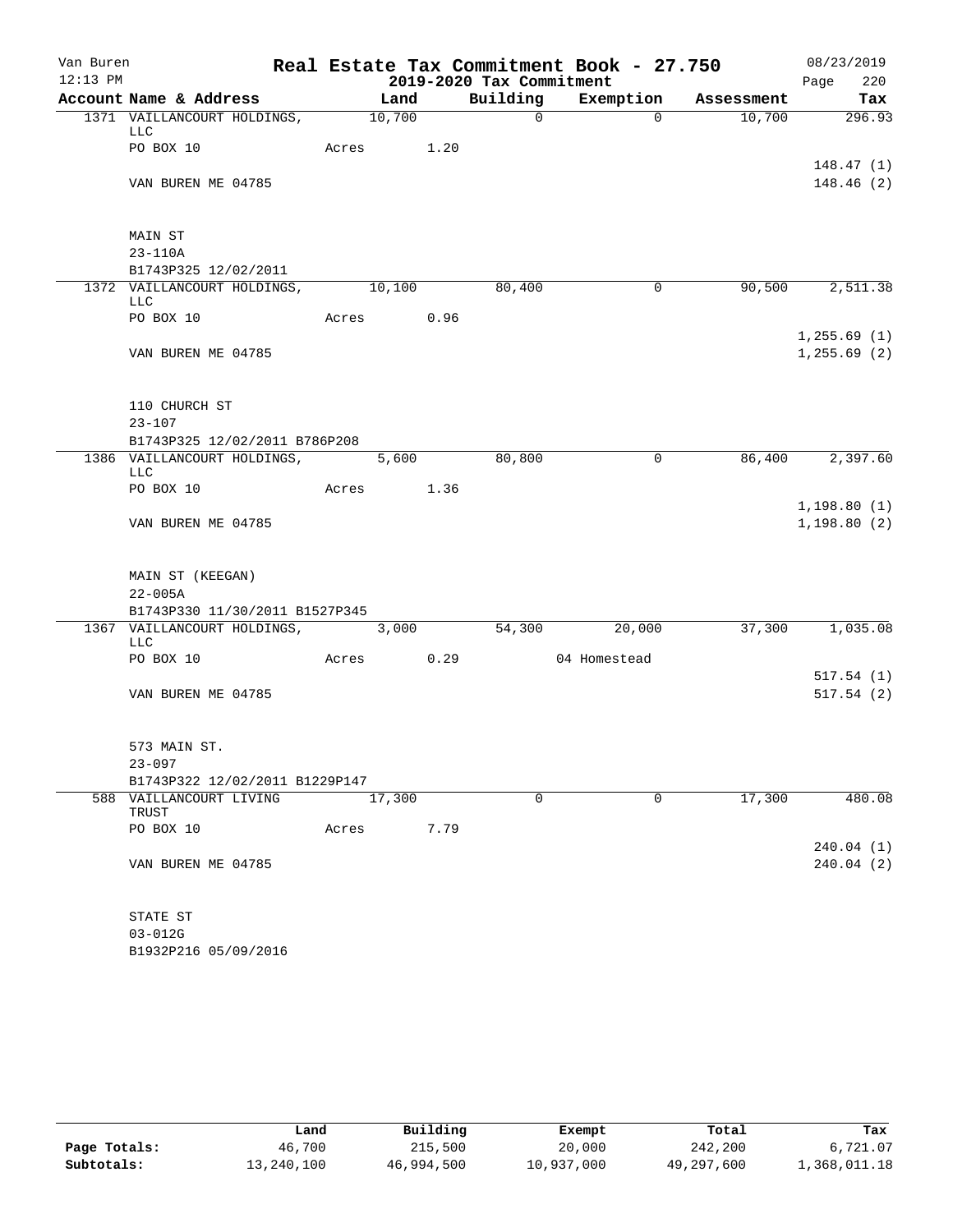| Van Buren  |                                               |       |        |      |                          | Real Estate Tax Commitment Book - 27.750 |            | 08/23/2019            |
|------------|-----------------------------------------------|-------|--------|------|--------------------------|------------------------------------------|------------|-----------------------|
| $12:13$ PM |                                               |       |        |      | 2019-2020 Tax Commitment |                                          |            | Page<br>221           |
|            | Account Name & Address                        |       | Land   |      | Building                 | Exemption                                | Assessment | Tax                   |
|            | 1049 VAILLANCOURT LIVING<br>TRUST             |       | 5,300  |      | $\Omega$                 | $\mathbf 0$                              | 5,300      | 147.07                |
|            | VAILLANCOURT, GARY J & Acres<br>DIANE M       |       |        | 0.50 |                          |                                          |            |                       |
|            | PO BOX 10                                     |       |        |      |                          |                                          |            | 73.54 (1)<br>73.53(2) |
|            | VAN BUREN ME 04785                            |       |        |      |                          |                                          |            |                       |
|            | 203 STATE ST.<br>12A-012A                     |       |        |      |                          |                                          |            |                       |
|            | B1762P36 05/14/2012 B1408P39                  |       |        |      |                          |                                          |            |                       |
|            | 193 VAILLANCOURT, GARY                        |       | 3,800  |      | $\Omega$                 | 0                                        | 3,800      | 105.45                |
|            | VAILLANCOURT, DIANE                           | Acres |        | 0.36 |                          |                                          |            |                       |
|            | PO BOX 10                                     |       |        |      |                          |                                          |            | 52.73(1)              |
|            |                                               |       |        |      |                          |                                          |            | 52.72(2)              |
|            | VAN BUREN ME 04785                            |       |        |      |                          |                                          |            |                       |
|            | 159 STATE ST                                  |       |        |      |                          |                                          |            |                       |
|            | $12A - 008$                                   |       |        |      |                          |                                          |            |                       |
|            | B1941P335 07/22/2016                          |       |        |      |                          |                                          |            |                       |
|            | 181 VAILLANCOURT, GARY                        |       | 1,900  |      | 35,800                   | 0                                        | 37,700     | 1,046.18              |
|            | VAILLANCOURT, DIANE                           | Acres |        | 0.18 |                          |                                          |            |                       |
|            | PO BOX 10                                     |       |        |      |                          |                                          |            | 523.09(1)             |
|            | VAN BUREN ME 04785                            |       |        |      |                          |                                          |            | 523.09(2)             |
|            | 106 HILLSIDE ST                               |       |        |      |                          |                                          |            |                       |
|            | $23 - 094$                                    |       |        |      |                          |                                          |            |                       |
|            | B1897P323 07/06/2015                          |       |        |      |                          |                                          |            |                       |
|            | 1599 VAILLANCOURT, GARY J                     |       | 10,100 |      | 0                        | 0                                        | 10,100     | 280.27                |
|            | VAILLANCOURT, DIANE M                         | Acres |        | 3.08 |                          |                                          |            |                       |
|            | PO BOX 10                                     |       |        |      |                          |                                          |            | 140.14(1)             |
|            |                                               |       |        |      |                          |                                          |            | 140.13(2)             |
|            | VAN BUREN ME 04785                            |       |        |      |                          |                                          |            |                       |
|            | MONROE STREET                                 |       |        |      |                          |                                          |            |                       |
|            | $23 - 119A$                                   |       |        |      |                          |                                          |            |                       |
|            | B1967P1 03/01/2017 B1743P309 12/02/2011       |       |        |      |                          |                                          |            |                       |
|            | 1376 VAILLANCOURT, JAMES G                    |       | 7,600  |      | 73,800                   | 26,000                                   | 55,400     | 1,537.35              |
|            | VAILLANCOURT, RACHEL                          | Acres |        | 0.72 |                          | 04 Homestead                             |            |                       |
|            | 167 VIOLETTE ST                               |       |        |      |                          | 02 Veteran                               |            | 768.68(1)             |
|            | VAN BUREN ME 04785                            |       |        |      |                          |                                          |            | 768.67(2)             |
|            | 167 VIOLETTE ST                               |       |        |      |                          |                                          |            |                       |
|            | $16 - 080$                                    |       |        |      |                          |                                          |            |                       |
|            | 1378 VAILLANCOURT, LARRY J                    |       | 2,600  |      | 63,400                   | 20,000                                   | 46,000     | 1,276.50              |
|            | VAILLANCOURT, ENOLA G<br>118 ROOSEVELT AVENUE | Acres |        | 0.25 |                          | 04 Homestead                             |            | 638.25(1)             |
|            |                                               |       |        |      |                          |                                          |            | 638.25(2)             |
|            | VAN BUREN ME 04785                            |       |        |      |                          |                                          |            |                       |
|            | 118 ROOSEVELT AVE                             |       |        |      |                          |                                          |            |                       |
|            | $14 - 134$                                    |       |        |      |                          |                                          |            |                       |
|            | B711P255                                      |       |        |      |                          |                                          |            |                       |
|            |                                               |       |        |      |                          |                                          |            |                       |
|            |                                               |       |        |      |                          |                                          |            |                       |

|              | Land       | Building   | Exempt     | Total      | Tax          |
|--------------|------------|------------|------------|------------|--------------|
| Page Totals: | 31,300     | 173,000    | 46,000     | 158,300    | 4,392.82     |
| Subtotals:   | 13,271,400 | 47,167,500 | 10,983,000 | 49,455,900 | 1,372,404.00 |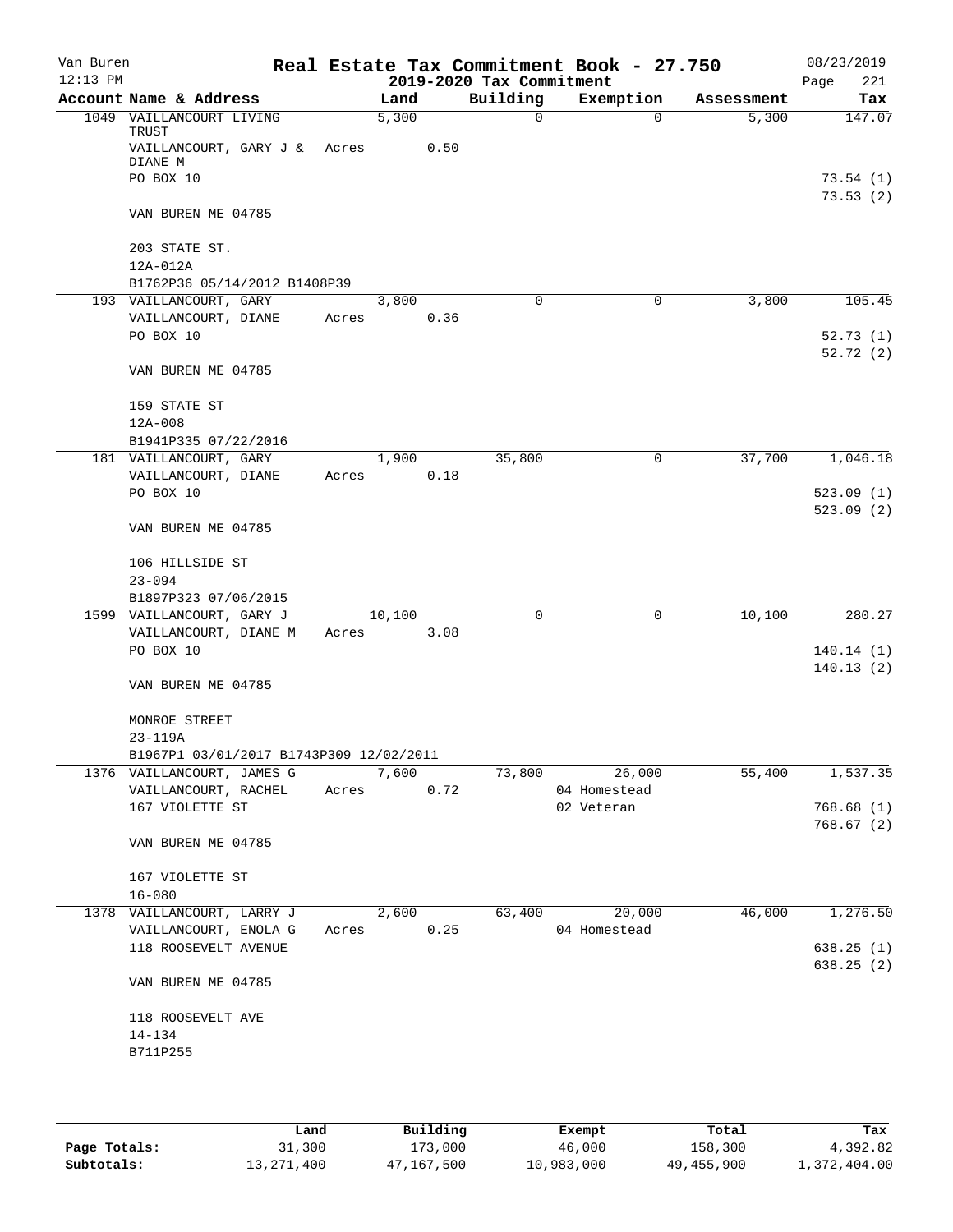| Van Buren<br>$12:13$ PM |                                                      |                 |          | 2019-2020 Tax Commitment | Real Estate Tax Commitment Book - 27.750 |            | 08/23/2019                 |
|-------------------------|------------------------------------------------------|-----------------|----------|--------------------------|------------------------------------------|------------|----------------------------|
|                         | Account Name & Address                               | Land            |          | Building                 | Exemption                                | Assessment | 222<br>Page<br>Tax         |
|                         | 1381 VAILLANCOURT, PATRICK H                         |                 | 6,400    | 30,600                   | $\Omega$                                 | 37,000     | 1,026.75                   |
|                         | D/B/A VAILLANCOURT<br>LUMBER, INC                    | Acres           | 0.32     |                          |                                          |            |                            |
|                         | 100 MAIN ST SUITE 101                                |                 |          |                          |                                          |            | 513.38(1)<br>513.37(2)     |
|                         | VAN BUREN ME 00478                                   |                 |          |                          |                                          |            |                            |
|                         | 100 MAIN ST                                          |                 |          |                          |                                          |            |                            |
|                         | $15 - 036$<br>B943P289                               |                 |          |                          |                                          |            |                            |
|                         | 1387 VAILLANCOURT, PATRICK H<br>VAILLANCOURT, LISA M | 11,900<br>Acres | 2.41     | 81,600                   | 20,000<br>04 Homestead                   | 73,500     | 2,039.63                   |
|                         | 7 MAIN STREET                                        |                 |          |                          |                                          |            | 1,019.82(1)<br>1,019.81(2) |
|                         | VAN BUREN ME 04785                                   |                 |          |                          |                                          |            |                            |
|                         | 7 MAIN ST                                            |                 |          |                          |                                          |            |                            |
|                         | $13 - 001$<br>B1524P110                              |                 |          |                          |                                          |            |                            |
|                         | 1377 VAILLANCOURT, PAUL J                            | 10,500          |          | 66,800                   | 20,000                                   | 57,300     | 1,590.08                   |
|                         | 119 VIOLETTE STREET                                  | Acres           | 1.04     |                          | 04 Homestead                             |            |                            |
|                         | VAN BUREN ME 04785                                   |                 |          |                          |                                          |            | 795.04(1)<br>795.04 (2)    |
|                         |                                                      |                 |          |                          |                                          |            |                            |
|                         | 119 VIOLETTE ST                                      |                 |          |                          |                                          |            |                            |
|                         | $16 - 060$                                           |                 |          |                          |                                          |            |                            |
|                         | 1406 VAILLANCOURT, TONY<br>VAILLANCOURT, DIANE       | 10,100<br>Acres | 7.00     | 0                        | 0                                        | 10,100     | 280.27                     |
|                         | 112 MARIST COLLEGE                                   |                 |          |                          |                                          |            | 140.14(1)                  |
|                         | DRIVE                                                |                 |          |                          |                                          |            | 140.13(2)                  |
|                         | VAN BUREN ME 04785                                   |                 |          |                          |                                          |            |                            |
|                         | STATE ST<br>$03 - 012C$                              |                 |          |                          |                                          |            |                            |
|                         | B1697P93 09/28/2010                                  |                 |          |                          |                                          |            |                            |
|                         | 194 VAILLANCOURT, TONY                               | 10,300          |          | 62,500                   | 0                                        | 72,800     | 2,020.20                   |
|                         | 112 MARIST COLLEGE<br>DRIVE                          | Acres           | 0.98     |                          |                                          |            |                            |
|                         |                                                      |                 |          |                          |                                          |            | 1,010.10(1)                |
|                         | VAN BUREN ME 04785                                   |                 |          |                          |                                          |            | 1,010.10(2)                |
|                         | 112 MARIST COLLEGE DR                                |                 |          |                          |                                          |            |                            |
|                         | $12B-004$<br>B1706P348 12/22/2010                    |                 |          |                          |                                          |            |                            |
|                         | 5 VAILLANCOURT, TONY                                 | 20,100          |          | 116,900                  | 0                                        | 137,000    | 3,801.75                   |
|                         | 112 MARIST COLLEGE                                   | Acres           | 5.37     |                          |                                          |            |                            |
|                         | DRIVE                                                |                 |          |                          |                                          |            | 1,900.88(1)                |
|                         | VAN BUREN ME 04785                                   |                 |          |                          |                                          |            | 1,900.87(2)                |
|                         | 351 CHAMPLAIN ST                                     |                 |          |                          |                                          |            |                            |
|                         | $03 - 001B$                                          |                 |          |                          |                                          |            |                            |
|                         | B1802P345 04/01/2013                                 |                 |          |                          |                                          |            |                            |
|                         | Land                                                 |                 | Building |                          | Exempt                                   | Total      | Tax                        |
| Page Totals:            | 69,300                                               |                 | 358,400  |                          | 40,000                                   | 387,700    | 10,758.68                  |

**Subtotals:** 13,340,700 47,525,900 11,023,000 49,843,600 1,383,162.68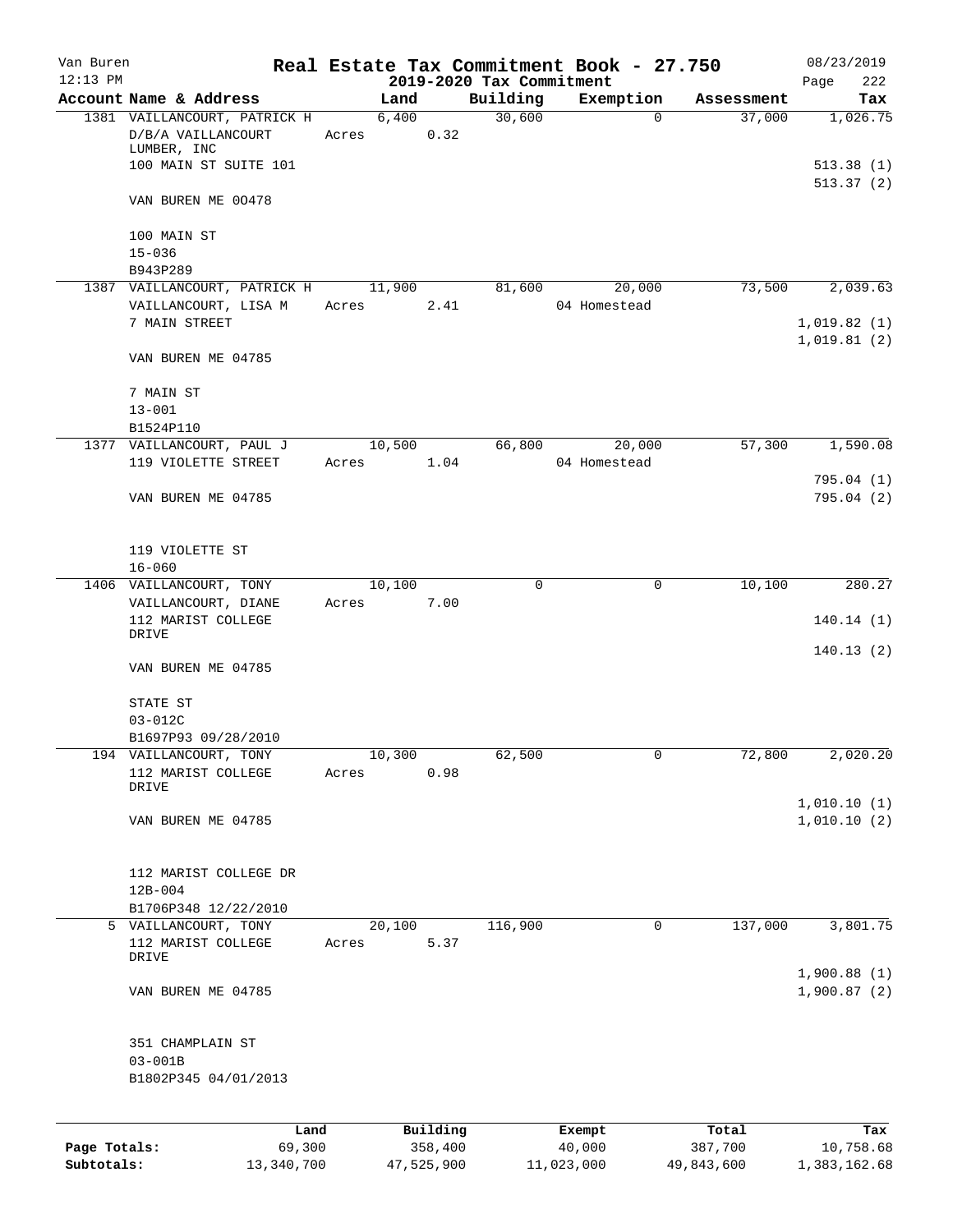| Van Buren    |                                                                 |       |             |          |                          | Real Estate Tax Commitment Book - 27.750 |            | 08/23/2019                 |
|--------------|-----------------------------------------------------------------|-------|-------------|----------|--------------------------|------------------------------------------|------------|----------------------------|
| $12:13$ PM   |                                                                 |       |             |          | 2019-2020 Tax Commitment |                                          |            | 223<br>Page                |
|              | Account Name & Address                                          |       | Land        |          | Building                 | Exemption                                | Assessment | Tax                        |
|              | 135 VAILLANCOUT LIVING<br>TRUST<br>VAILLANCOURT, GARY J & Acres |       | 2,300       | 0.44     | $\mathbf 0$              | $\Omega$                                 | 2,300      | 63.83                      |
|              | DIANE M                                                         |       |             |          |                          |                                          |            |                            |
|              | PO BOX 10                                                       |       |             |          |                          |                                          |            | 31.92(1)                   |
|              | VAN BUREN ME 04785                                              |       |             |          |                          |                                          |            | 31.91(2)                   |
|              | TRUMAN STREET                                                   |       |             |          |                          |                                          |            |                            |
|              | $12A-042A$                                                      |       |             |          |                          |                                          |            |                            |
|              | B1763P15 05/17/2012 B1608P289 08/13/2008                        |       |             |          |                          |                                          |            |                            |
|              | 1388 VAN BUREN ATV CLUB                                         |       | $\mathbf 0$ |          | 5,100                    | 0                                        | 5,100      | 141.53                     |
|              | PO BOX 473                                                      |       |             |          |                          |                                          |            |                            |
|              | VAN BUREN ME 04785                                              |       |             |          |                          |                                          |            | 70.77(1)<br>70.76(2)       |
|              | UPLAND RD                                                       |       |             |          |                          |                                          |            |                            |
|              | 13-024B-T1                                                      |       |             |          |                          |                                          |            |                            |
|              | 1362 VAN BUREN HOUSING<br>AUTHORITY                             |       | 4,900       |          | 240,400                  | 0                                        | 245,300    | 6,807.08                   |
|              | 130 CHAMPLAIN STREET                                            | Acres |             | 0.47     |                          |                                          |            |                            |
|              | VAN BUREN ME 04785                                              |       |             |          |                          |                                          |            | 3,403.54(1)<br>3,403.54(2) |
|              | 128 ROOSEVELT AVE                                               |       |             |          |                          |                                          |            |                            |
|              | $14 - 128$<br>B717P288                                          |       |             |          |                          |                                          |            |                            |
|              | 1200 VAN BUREN HYDROPONICS,<br>LLC                              |       | 4,000       |          | 23,600                   | 0                                        | 27,600     | 765.90                     |
|              | 58 MAIN ST.                                                     | Acres |             | 0.20     |                          |                                          |            |                            |
|              | VAN BUREN ME 04785                                              |       |             |          |                          |                                          |            | 382.95(1)<br>382.95 (2)    |
|              | 58 MAIN ST                                                      |       |             |          |                          |                                          |            |                            |
|              | $15 - 101$                                                      |       |             |          |                          |                                          |            |                            |
|              | B1951P308 10/17/2016                                            |       |             |          |                          |                                          |            |                            |
|              | 1389 VARLEY, ELEANOR<br>68 MAIN STREET STE 101                  | Acres | 3,000       | 0.15     | 39,700                   | 20,000<br>04 Homestead                   | 22,700     | 629.92                     |
|              |                                                                 |       |             |          |                          |                                          |            | 314.96(1)                  |
|              | VAN BUREN ME 04785                                              |       |             |          |                          |                                          |            | 314.96(2)                  |
|              | 68 MAIN ST                                                      |       |             |          |                          |                                          |            |                            |
|              | $15 - 096$<br>B1533P140                                         |       |             |          |                          |                                          |            |                            |
|              | 1056 VENELLA, JEFFREY L                                         |       | 3,400       |          | 35,800                   | 0                                        | 39,200     | 1,087.80                   |
|              | 15 MAIN STREET                                                  | Acres |             | 0.32     |                          |                                          |            | 543.90(1)                  |
|              | VAN BUREN ME 04785                                              |       |             |          |                          |                                          |            | 543.90(2)                  |
|              | 15 MAIN ST                                                      |       |             |          |                          |                                          |            |                            |
|              | $13 - 004$                                                      |       |             |          |                          |                                          |            |                            |
|              | B1906P194 09/01/2015                                            |       |             |          |                          |                                          |            |                            |
|              | Land                                                            |       |             | Building |                          | Exempt                                   | Total      | Tax                        |
| Page Totals: | 17,600                                                          |       |             | 344,600  |                          | 20,000                                   | 342,200    | 9,496.06                   |

**Subtotals:** 13,358,300 47,870,500 11,043,000 50,185,800 1,392,658.74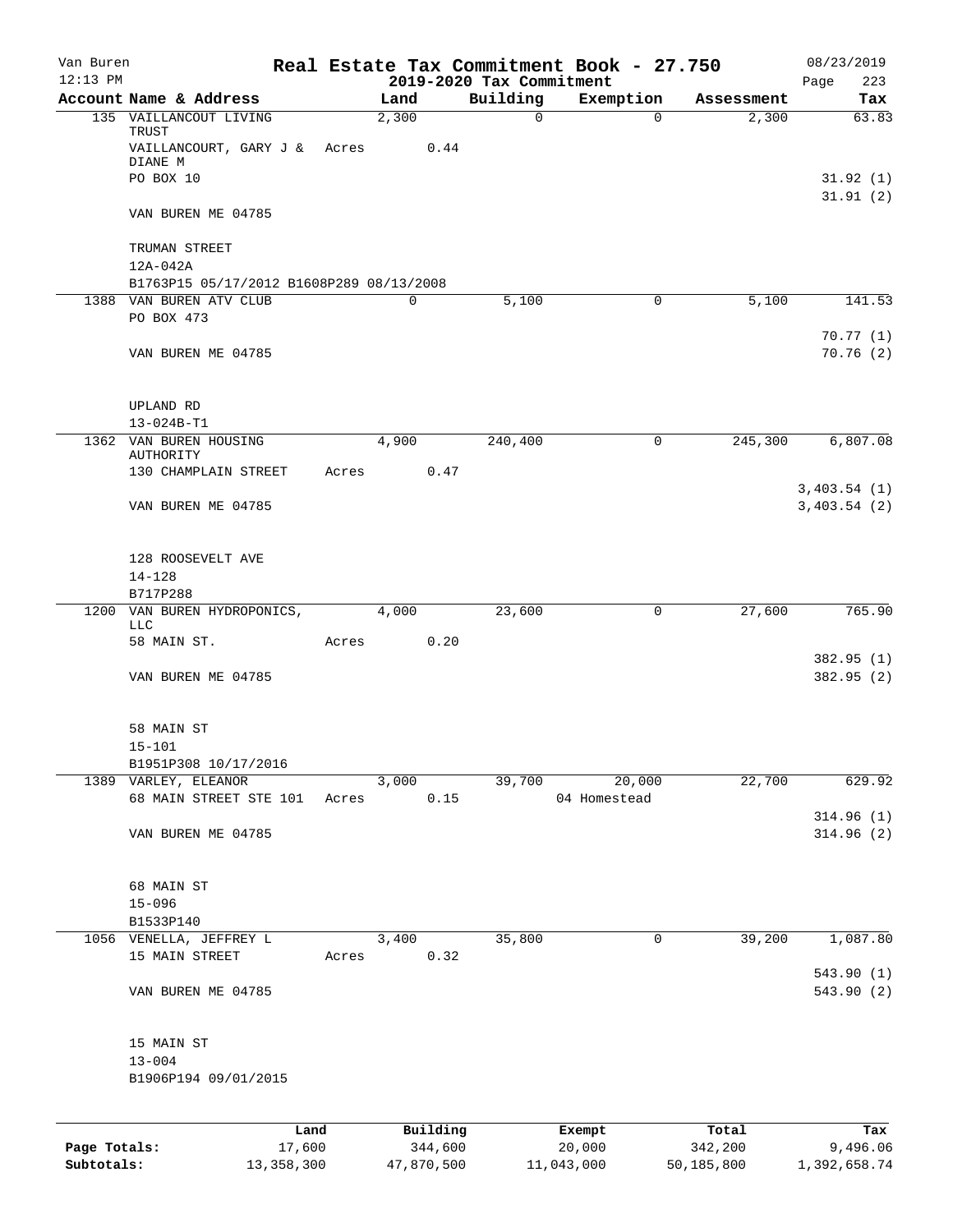| Van Buren<br>$12:13$ PM |                                         |       |        |      | 2019-2020 Tax Commitment | Real Estate Tax Commitment Book - 27.750 |            | 08/23/2019<br>224<br>Page |
|-------------------------|-----------------------------------------|-------|--------|------|--------------------------|------------------------------------------|------------|---------------------------|
|                         | Account Name & Address                  |       | Land   |      | Building                 | Exemption                                | Assessment | Tax                       |
|                         | 818 VERREAULT, CANDACE (ET<br>AL)       |       | 6,600  |      | 51,000                   | 20,000                                   | 37,600     | 1,043.40                  |
|                         | 1 ALFRED ST.                            | Acres |        | 0.63 |                          | 04 Homestead                             |            |                           |
|                         | HOULTON ME 04730                        |       |        |      |                          |                                          |            | 521.70(1)<br>521.70(2)    |
|                         |                                         |       |        |      |                          |                                          |            |                           |
|                         | 113 MADORE AVE<br>$14 - 091$            |       |        |      |                          |                                          |            |                           |
|                         | B1775P233 08/03/2012 B414P91            |       |        |      |                          |                                          | 55,400     | 1,537.35                  |
|                         | 1390 VICK, ARTHUR L<br>VICK, SANDRA J M | Acres | 13,600 | 4.00 | 61,800                   | 20,000<br>04 Homestead                   |            |                           |
|                         | 154 CASTONGUAY RD                       |       |        |      |                          |                                          |            | 768.68(1)                 |
|                         | VAN BUREN ME 04785                      |       |        |      |                          |                                          |            | 768.67(2)                 |
|                         | 154 CASTONGUAY RD                       |       |        |      |                          |                                          |            |                           |
|                         | $03 - 038$                              |       |        |      |                          |                                          |            |                           |
|                         | B775P190                                |       |        |      |                          |                                          |            |                           |
|                         | 1392 VIEL, MILTON                       |       | 1,900  |      | 48,200                   | 20,000                                   | 30,100     | 835.28                    |
|                         | VIEL, JEANNINE                          | Acres |        | 0.18 |                          | 04 Homestead                             |            |                           |
|                         | 116 VIOLETTE STREET                     |       |        |      |                          |                                          |            | 417.64(1)<br>417.64(2)    |
|                         | VAN BUREN ME 04785                      |       |        |      |                          |                                          |            |                           |
|                         | 116 VIOLETTE ST                         |       |        |      |                          |                                          |            |                           |
|                         | $16 - 076$                              |       |        |      |                          |                                          |            |                           |
|                         | B1137P88                                |       |        |      |                          |                                          |            |                           |
|                         | 522 VILLALOBOS, MICHAEL                 |       | 600    |      | 21,400                   | 20,000                                   | 2,000      | 55.50                     |
|                         | DESPLAINES, MICHEAL                     | Acres |        | 0.06 |                          | 04 Homestead                             |            |                           |
|                         | 113 ST FRANCIS STREET                   |       |        |      |                          |                                          |            | 27.75(1)<br>27.75(2)      |
|                         | VAN BUREN ME 04785                      |       |        |      |                          |                                          |            |                           |
|                         | 113 ST FRANCIS ST<br>$13 - 031$         |       |        |      |                          |                                          |            |                           |
|                         | B1467P70                                |       |        |      |                          |                                          |            |                           |
|                         | 1393 VIOLETTE, ALFRED                   |       | 3,400  |      | 41,200                   | 20,000                                   | 24,600     | 682.65                    |
|                         | VIOLETTE, HOMERINE                      | Acres |        | 0.32 |                          | 04 Homestead                             |            |                           |
|                         | 416 BIG CREEK RD                        |       |        |      |                          |                                          |            | 341.33(1)                 |
|                         |                                         |       |        |      |                          |                                          |            | 341.32(2)                 |
|                         | WILLOW PARK TX 76087                    |       |        |      |                          |                                          |            |                           |
|                         | 335 MAIN ST                             |       |        |      |                          |                                          |            |                           |
|                         | $20 - 056$                              |       |        |      |                          |                                          |            |                           |
|                         | 1394 VIOLETTE, BRIAN                    |       | 4,700  |      | 57,200                   | 20,000                                   | 41,900     | 1,162.72                  |
|                         | VIOLETTE, GRETCHEN                      | Acres |        | 0.45 |                          | 04 Homestead                             |            |                           |
|                         | 124 HARRISON STREET                     |       |        |      |                          |                                          |            | 581.36(1)<br>581.36(2)    |
|                         | VAN BUREN ME 04785                      |       |        |      |                          |                                          |            |                           |
|                         | 124 HARRISON ST                         |       |        |      |                          |                                          |            |                           |
|                         | $18 - 014$                              |       |        |      |                          |                                          |            |                           |
|                         | B1362P29                                |       |        |      |                          |                                          |            |                           |
|                         |                                         |       |        |      |                          |                                          |            |                           |
|                         |                                         |       |        |      |                          |                                          |            |                           |

|              | Land       | Building   | Exempt     | Total        | Tax          |
|--------------|------------|------------|------------|--------------|--------------|
| Page Totals: | 30,800     | 280,800    | 120,000    | 191,600      | 5,316.90     |
| Subtotals:   | 13,389,100 | 48,151,300 | 11,163,000 | 50, 377, 400 | 1,397,975.64 |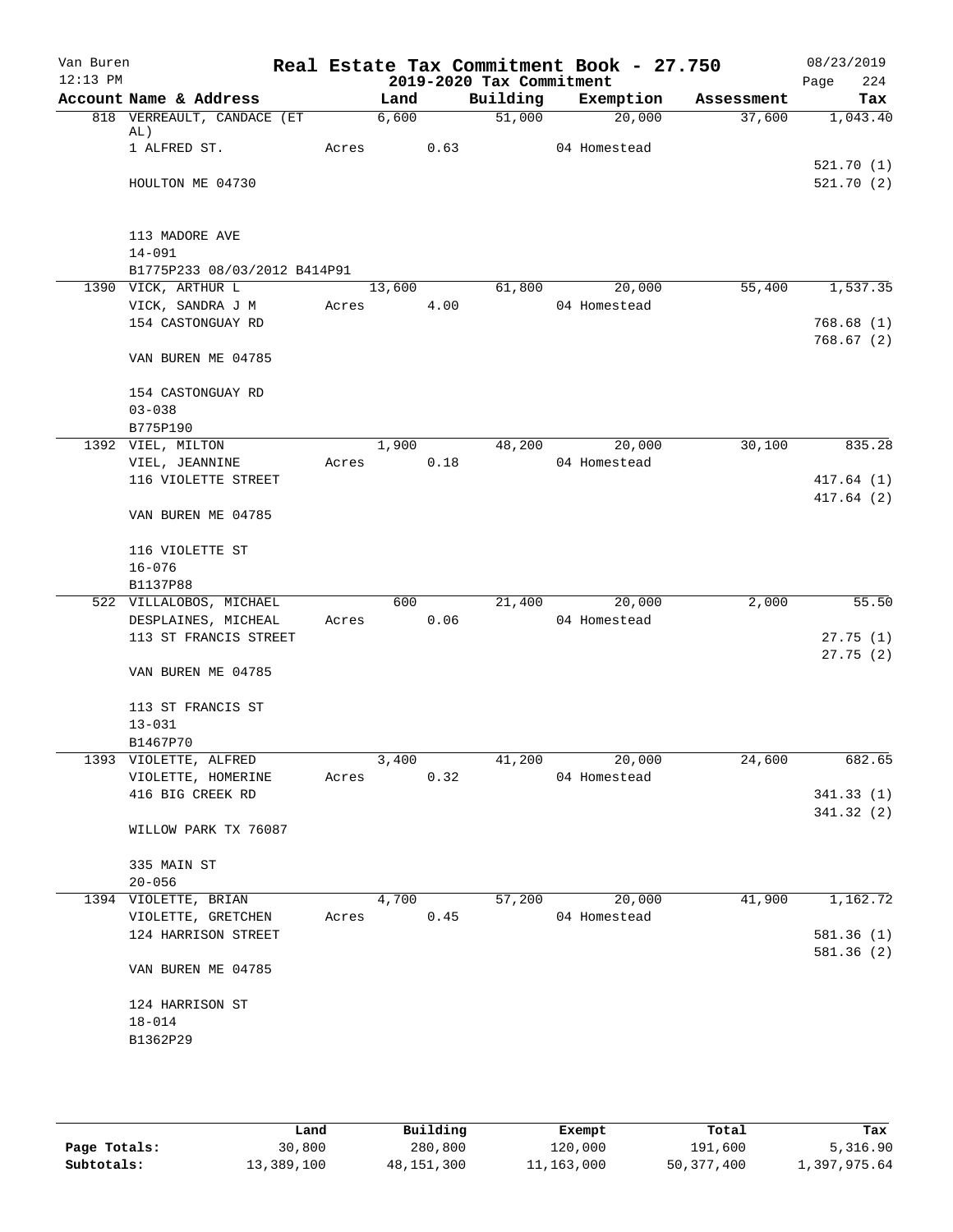| Van Buren<br>$12:13$ PM |                           |       |             |        | 2019-2020 Tax Commitment | Real Estate Tax Commitment Book - 27.750 |            | 08/23/2019<br>225<br>Page |
|-------------------------|---------------------------|-------|-------------|--------|--------------------------|------------------------------------------|------------|---------------------------|
|                         | Account Name & Address    |       | Land        |        | Building                 | Exemption                                | Assessment | Tax                       |
|                         | 1395 VIOLETTE, CLARENCE D |       | 11,800      |        | 65,900                   | 20,000                                   | 57,700     | 1,601.18                  |
|                         | VIOLETTE, STELLA          | Acres |             | 2.25   |                          | 04 Homestead                             |            |                           |
|                         | PO BOX 136                |       |             |        |                          |                                          |            | 800.59(1)                 |
|                         | VAN BUREN ME 04785        |       |             |        |                          |                                          |            | 800.59(2)                 |
|                         | 221 CHAMPLAIN ST          |       |             |        |                          |                                          |            |                           |
|                         | $19 - 054$                |       |             |        |                          |                                          |            |                           |
|                         | B565P315                  |       |             |        |                          |                                          |            |                           |
|                         | 1397 VIOLETTE, DANIEL R   |       | 3,500       |        | 58,100                   | 26,000                                   | 35,600     | 987.90                    |
|                         | VIOLETTE, ANNE MARIE      | Acres |             | 0.33   |                          | 04 Homestead                             |            |                           |
|                         | 145 STATE STREET          |       |             |        |                          | 02 Veteran                               |            | 493.95 (1)                |
|                         | VAN BUREN ME 04785        |       |             |        |                          |                                          |            | 493.95 (2)                |
|                         | 145 STATE ST              |       |             |        |                          |                                          |            |                           |
|                         | $12A-003$                 |       |             |        |                          |                                          |            |                           |
|                         | B477P5                    |       |             |        |                          |                                          |            |                           |
|                         | 1398 VIOLETTE, DANIEL R   |       | 77,300      |        | 200                      | 0                                        | 77,500     | 2,150.63                  |
|                         | VIOLETTE, RODNEY D        | Acres |             | 262.00 |                          |                                          |            |                           |
|                         | 1937 ALEXANDRIA DRIVE     |       |             |        |                          |                                          |            | 1,075.32(1)               |
|                         | LEXINGTON KY 40504        |       |             |        | 1,075.31(2)              |                                          |            |                           |
|                         | MASSE RD                  |       |             |        |                          |                                          |            |                           |
|                         | $01 - 017$                |       |             |        |                          |                                          |            |                           |
|                         | B1180P173 08/11/1999      |       |             |        |                          |                                          |            |                           |
|                         | 1399 VIOLETTE, DANIEL R   |       | 14,600      |        | 0                        | $\mathbf 0$                              | 14,600     | 405.15                    |
|                         | VIOLETTE, RODNEY D        | Acres |             | 114.00 |                          |                                          |            |                           |
|                         | 1937 ALEXANDRIA DRIVE     |       |             |        |                          |                                          |            | 202.58(1)                 |
|                         | LEXINGTON KY 40504        |       |             |        |                          |                                          |            | 202.57(2)                 |
|                         | OFF LAKE RD               |       |             |        |                          |                                          |            |                           |
|                         | $04 - 026$                |       |             |        |                          |                                          |            |                           |
|                         | B1180P173 08/11/1999      |       |             |        |                          |                                          |            |                           |
|                         | 96 VIOLETTE, DANIEL R     |       | 3,500       |        | 7,100                    | $\mathbf 0$                              | 10,600     | 294.15                    |
|                         | VIOLETTE, ANNE MARIE      | Acres |             | 0.33   |                          |                                          |            |                           |
|                         | 145 STATE STREET          |       |             |        |                          |                                          |            | 147.08(1)                 |
|                         | VAN BUREN ME 04785        |       |             |        |                          |                                          |            | 147.07(2)                 |
|                         | 149 STATE ST              |       |             |        |                          |                                          |            |                           |
|                         | $12A-004$                 |       |             |        |                          |                                          |            |                           |
|                         | B1981P46 07/07/2017       |       |             |        |                          |                                          |            |                           |
|                         | 1400 VIOLETTE, DAVID M    |       | 15,700      |        | 19,900                   | 20,000                                   | 15,600     | 432.90                    |
|                         | 119 FULTON STREET         |       | Acres 10.00 |        |                          | 04 Homestead                             |            |                           |
|                         |                           |       |             |        |                          |                                          |            | 216.45(1)                 |
|                         | VAN BUREN ME 04785        |       |             |        |                          |                                          |            | 216.45(2)                 |
|                         | 146 ST MARY'S BROOK RD    |       |             |        |                          |                                          |            |                           |
|                         | $02 - 051$                |       |             |        |                          |                                          |            |                           |
|                         | B773P171                  |       |             |        |                          |                                          |            |                           |
|                         |                           |       |             |        |                          |                                          |            |                           |
|                         |                           |       |             |        |                          |                                          |            |                           |

|              | Land       | Building   | Exempt     | Total      | Tax          |
|--------------|------------|------------|------------|------------|--------------|
| Page Totals: | 126,400    | 151,200    | 66,000     | 211,600    | 5,871.91     |
| Subtotals:   | 13,515,500 | 48,302,500 | 11,229,000 | 50,589,000 | 1,403,847.55 |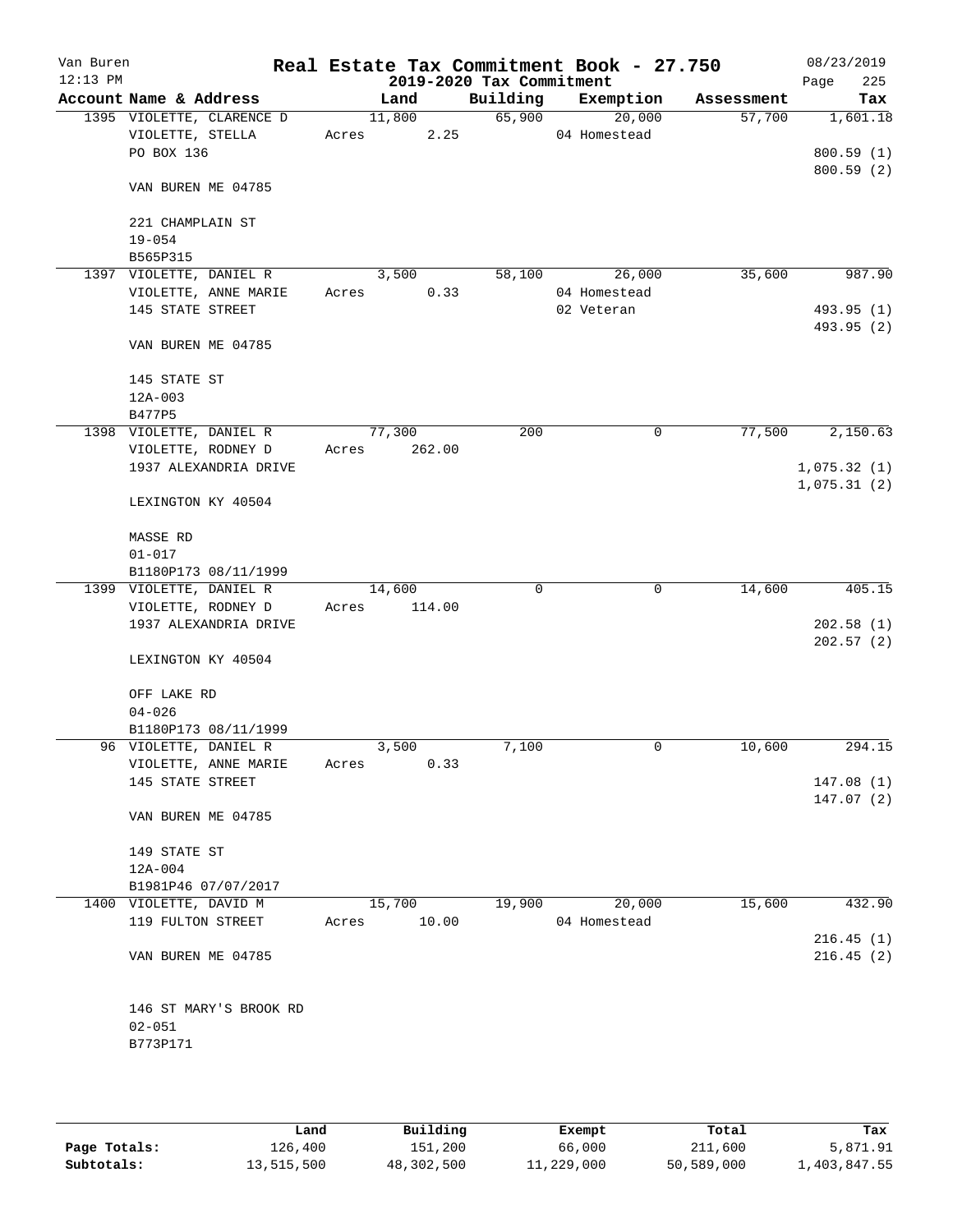| Van Buren<br>$12:13$ PM          |                                                |       |        |       | 2019-2020 Tax Commitment | Real Estate Tax Commitment Book - 27.750 |            | 08/23/2019<br>Page<br>226 |
|----------------------------------|------------------------------------------------|-------|--------|-------|--------------------------|------------------------------------------|------------|---------------------------|
|                                  | Account Name & Address                         |       | Land   |       | Building                 | Exemption                                | Assessment | Tax                       |
|                                  | 1401 VIOLETTE, DONALD R                        |       | 2,600  |       | 200                      | $\Omega$                                 | 2,800      | 77.70                     |
|                                  | 489 MAIN STREET                                | Acres |        | 0.25  |                          |                                          |            |                           |
|                                  |                                                |       |        |       |                          |                                          |            | 38.85(1)                  |
|                                  | VAN BUREN ME 04785                             |       |        |       |                          |                                          |            | 38.85(2)                  |
|                                  |                                                |       |        |       |                          |                                          |            |                           |
|                                  |                                                |       |        |       |                          |                                          |            |                           |
|                                  | 108 PIERCE ST                                  |       |        |       |                          |                                          |            |                           |
|                                  | $20 - 089$                                     |       |        |       |                          |                                          |            |                           |
|                                  | B1716P20 03/31/2011                            |       |        |       |                          |                                          |            |                           |
|                                  | 1402 VIOLETTE, DONALD R                        |       | 28,400 |       | 12,600                   | 0                                        | 41,000     | 1,137.75                  |
|                                  | 489 MAIN STREET                                | Acres |        | 49.70 |                          |                                          |            |                           |
|                                  | VAN BUREN ME 04785                             |       |        |       |                          |                                          |            | 568.88(1)<br>568.87(2)    |
|                                  |                                                |       |        |       |                          |                                          |            |                           |
|                                  |                                                |       |        |       |                          |                                          |            |                           |
|                                  | ST MARY'S BROOK RD                             |       |        |       |                          |                                          |            |                           |
|                                  | $02 - 056$                                     |       |        |       |                          |                                          |            |                           |
|                                  | B1535P135                                      |       |        |       |                          |                                          |            |                           |
|                                  | 732 VIOLETTE, DORIA                            |       | 1,500  |       | 37,100                   | 0                                        | 38,600     | 1,071.15                  |
| 260 MAIN STREET<br>0.14<br>Acres |                                                |       |        |       |                          |                                          |            |                           |
|                                  |                                                |       |        |       |                          |                                          |            | 535.58(1)                 |
|                                  | VAN BUREN ME 04785                             |       |        |       |                          |                                          |            | 535.57(2)                 |
|                                  |                                                |       |        |       |                          |                                          |            |                           |
|                                  |                                                |       |        |       |                          |                                          |            |                           |
|                                  | 260 MAIN ST                                    |       |        |       |                          |                                          |            |                           |
|                                  | $18 - 065$                                     |       |        |       |                          |                                          |            |                           |
|                                  | B1740P190 10/28/2011                           |       |        |       |                          |                                          |            |                           |
|                                  | 1412 VIOLETTE, GISELE T                        |       | 3,000  |       | 34,400                   | 20,000                                   | 17,400     | 482.85                    |
|                                  | PO BOX 141                                     | Acres |        | 0.29  |                          | 04 Homestead                             |            |                           |
|                                  | VAN BUREN ME 04785                             |       |        |       |                          |                                          |            | 241.43(1)<br>241.42(2)    |
|                                  |                                                |       |        |       |                          |                                          |            |                           |
|                                  |                                                |       |        |       |                          |                                          |            |                           |
|                                  | 119 FULTON ST                                  |       |        |       |                          |                                          |            |                           |
|                                  | $20 - 006$                                     |       |        |       |                          |                                          |            |                           |
|                                  | B1593P175 05/02/2008 B785P204                  |       |        |       |                          |                                          |            |                           |
|                                  | 1405 VIOLETTE, JOAN M                          |       | 3,000  |       | 38,700                   | 26,000                                   | 15,700     | 435.68                    |
|                                  | DUBE, CAROL ANN                                | Acres |        | 0.29  |                          | 04 Homestead                             |            |                           |
|                                  | 111 MCBRIDE AVENUE                             |       |        |       |                          | 02 Veteran                               |            | 217.84(1)                 |
|                                  |                                                |       |        |       |                          |                                          |            | 217.84(2)                 |
|                                  | VAN BUREN ME 04785                             |       |        |       |                          |                                          |            |                           |
|                                  |                                                |       |        |       |                          |                                          |            |                           |
|                                  | 111 MCBRIDE AVE                                |       |        |       |                          |                                          |            |                           |
|                                  | $15 - 050$                                     |       |        |       |                          |                                          |            |                           |
|                                  | B2014P141 05/03/2018                           |       | 6,200  |       |                          |                                          |            |                           |
|                                  | 1415 VIOLETTE, NORMAN J<br>127 VIOLETTE STREET | Acres |        | 0.59  | 46,400                   | 26,000<br>02 Veteran                     | 26,600     | 738.15                    |
|                                  |                                                |       |        |       |                          | 04 Homestead                             |            | 369.08(1)                 |
|                                  | VAN BUREN ME 04785                             |       |        |       |                          |                                          |            | 369.07(2)                 |
|                                  |                                                |       |        |       |                          |                                          |            |                           |
|                                  |                                                |       |        |       |                          |                                          |            |                           |
|                                  | 127 VIOLETTE ST                                |       |        |       |                          |                                          |            |                           |
|                                  | $16 - 061$                                     |       |        |       |                          |                                          |            |                           |
|                                  | B1812P8 06/05/2013                             |       |        |       |                          |                                          |            |                           |
|                                  |                                                |       |        |       |                          |                                          |            |                           |
|                                  |                                                |       |        |       |                          |                                          |            |                           |

|              | Land       | Building   | Exempt     | Total      | Tax          |
|--------------|------------|------------|------------|------------|--------------|
| Page Totals: | 44,700     | 169,400    | 72,000     | 142,100    | 3,943.28     |
| Subtotals:   | 13,560,200 | 48,471,900 | 11,301,000 | 50,731,100 | 1,407,790.83 |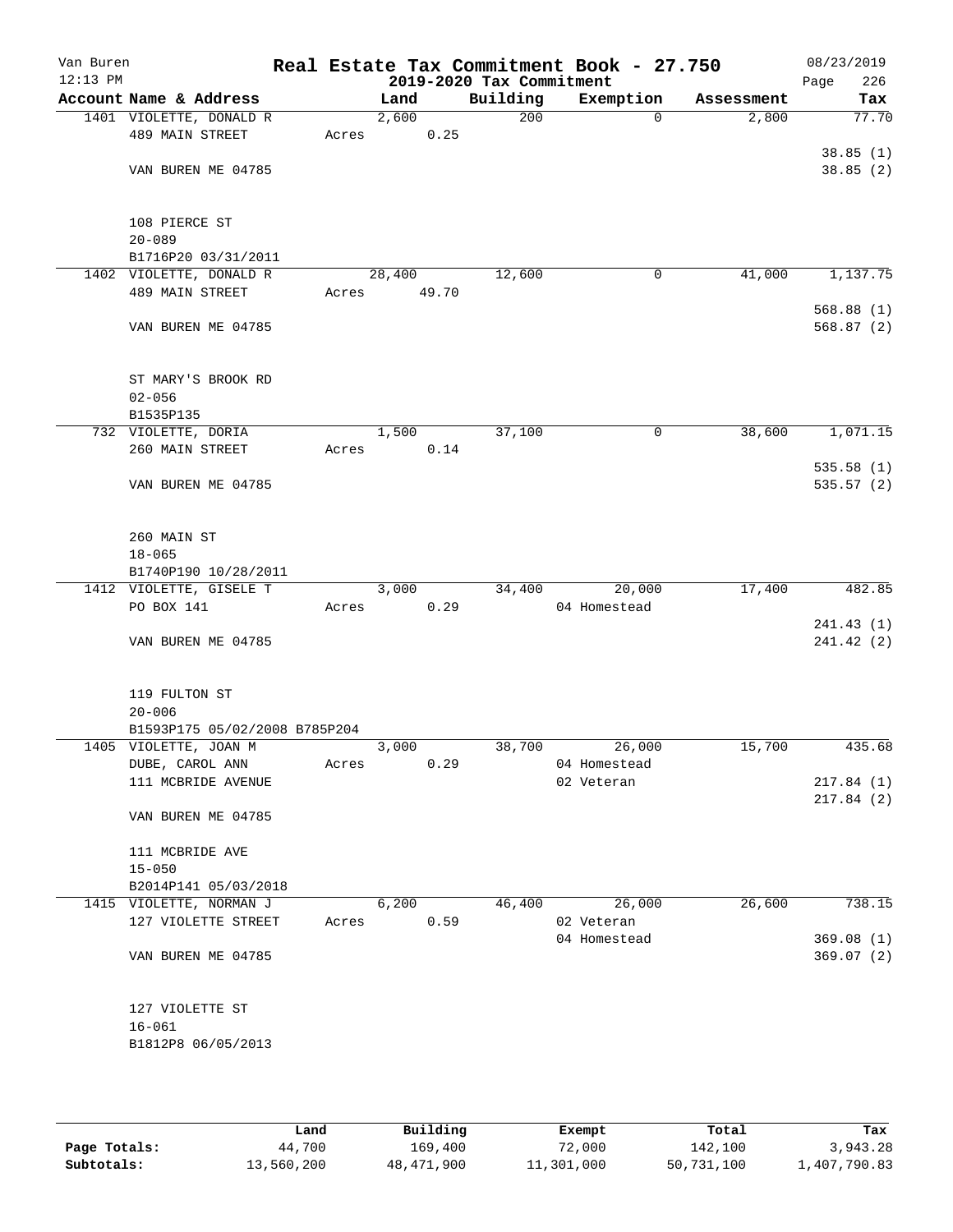| Van Buren  |                                          |       |       |      |                                      | Real Estate Tax Commitment Book - 27.750 |            | 08/23/2019         |
|------------|------------------------------------------|-------|-------|------|--------------------------------------|------------------------------------------|------------|--------------------|
| $12:13$ PM | Account Name & Address                   |       | Land  |      | 2019-2020 Tax Commitment<br>Building | Exemption                                | Assessment | 227<br>Page<br>Tax |
|            | 308 VIOLETTE, PAUL C                     |       | 3,200 |      | 43,700                               | 20,000                                   | 26,900     | 746.48             |
|            | 102 CYR AVENUE                           | Acres |       | 0.30 |                                      | 04 Homestead                             |            |                    |
|            |                                          |       |       |      |                                      |                                          |            | 373.24(1)          |
|            | VAN BUREN ME 04785                       |       |       |      |                                      |                                          |            | 373.24(2)          |
|            |                                          |       |       |      |                                      |                                          |            |                    |
|            |                                          |       |       |      |                                      |                                          |            |                    |
|            | 102 CYR AVE                              |       |       |      |                                      |                                          |            |                    |
|            | $18 - 123$<br>B2044P160 01/02/2019       |       |       |      |                                      |                                          |            |                    |
|            | 1410 VIOLETTE, PRISCILLA M               |       | 2,500 |      | 34,300                               | 20,000                                   | 16,800     | 466.20             |
|            | HINKLEY, GAIL &                          | Acres |       | 0.24 |                                      | 04 Homestead                             |            |                    |
|            | VIOLETTE TIMOTHY                         |       |       |      |                                      |                                          |            |                    |
|            | 130 HIGH ST                              |       |       |      |                                      |                                          |            | 233.10(1)          |
|            |                                          |       |       |      |                                      |                                          |            | 233.10(2)          |
|            | VAN BUREN ME 04785                       |       |       |      |                                      |                                          |            |                    |
|            | 130 HIGH ST                              |       |       |      |                                      |                                          |            |                    |
|            | $14 - 112$                               |       |       |      |                                      |                                          |            |                    |
|            | B1614P255 09/23/2008 B824P92             |       |       |      |                                      |                                          |            |                    |
|            | 1411 VIOLETTE, RAYMOND                   |       | 1,400 |      | 48,700                               | $\mathsf{O}$                             | 50,100     | 1,390.28           |
|            | C/O SONIA RUEST                          | Acres |       | 0.13 |                                      |                                          |            |                    |
|            | 115 CHURCH STREET                        |       |       |      |                                      |                                          |            | 695.14(1)          |
|            |                                          |       |       |      |                                      |                                          |            | 695.14(2)          |
|            | VAN BUREN ME 04785                       |       |       |      |                                      |                                          |            |                    |
|            | 115 CHURCH ST                            |       |       |      |                                      |                                          |            |                    |
|            | $23 - 101$                               |       |       |      |                                      |                                          |            |                    |
|            | B1196P179                                |       |       |      |                                      |                                          |            |                    |
|            | 1413 VIOLETTE, RAYMOND J                 |       | 1,300 |      | 28,400                               | 0                                        | 29,700     | 824.18             |
|            | VIOLETTE, STEVEN L                       | Acres |       | 0.12 |                                      |                                          |            |                    |
|            | 270 BUTTS BRIDGE ROAD                    |       |       |      |                                      |                                          |            | 412.09(1)          |
|            |                                          |       |       |      |                                      |                                          |            | 412.09(2)          |
|            | CANTERBURY CT 06331                      |       |       |      |                                      |                                          |            |                    |
|            | 109 ST JOHN AVE                          |       |       |      |                                      |                                          |            |                    |
|            | $15 - 075$                               |       |       |      |                                      |                                          |            |                    |
|            | B1140P132                                |       |       |      |                                      |                                          |            |                    |
|            | 1414 VIOLETTE, RICHARD                   |       | 800   |      | $\overline{0}$                       | 0                                        | 800        | 22.20              |
|            | PO BOX 76                                | Acres |       | 0.10 |                                      |                                          |            |                    |
|            |                                          |       |       |      |                                      |                                          |            | 11.10(1)           |
|            | VAN BUREN ME 04785                       |       |       |      |                                      |                                          |            | 11.10(2)           |
|            |                                          |       |       |      |                                      |                                          |            |                    |
|            | RR 1                                     |       |       |      |                                      |                                          |            |                    |
|            | $08 - 028$                               |       |       |      |                                      |                                          |            |                    |
|            | B1044P314                                |       |       |      |                                      |                                          |            |                    |
|            | 64 VIOLETTE, RONALD J                    |       | 2,200 |      | 32,300                               | 26,000                                   | 8,500      | 235.88             |
|            | 108 NOTRE DAME STREET                    | Acres |       | 0.21 |                                      | 02 Veteran                               |            |                    |
|            |                                          |       |       |      |                                      | 04 Homestead                             |            | 117.94(1)          |
|            | VAN BUREN ME 04785                       |       |       |      |                                      |                                          |            | 117.94(2)          |
|            |                                          |       |       |      |                                      |                                          |            |                    |
|            | 108 NOTRE DAME ST                        |       |       |      |                                      |                                          |            |                    |
|            | $17 - 033$                               |       |       |      |                                      |                                          |            |                    |
|            | B1715P171 03/24/2011 B1628P27 01/23/2009 |       |       |      |                                      |                                          |            |                    |
|            |                                          |       |       |      |                                      |                                          |            |                    |
|            |                                          |       |       |      |                                      |                                          |            |                    |
|            |                                          |       |       |      |                                      |                                          |            |                    |

|              | Land          | Building   | Exempt     | Total      | Tax          |
|--------------|---------------|------------|------------|------------|--------------|
| Page Totals: | <b>11,400</b> | 187,400    | 66,000     | 132,800    | 3,685.22     |
| Subtotals:   | 13,571,600    | 48,659,300 | 11,367,000 | 50,863,900 | 1,411,476.05 |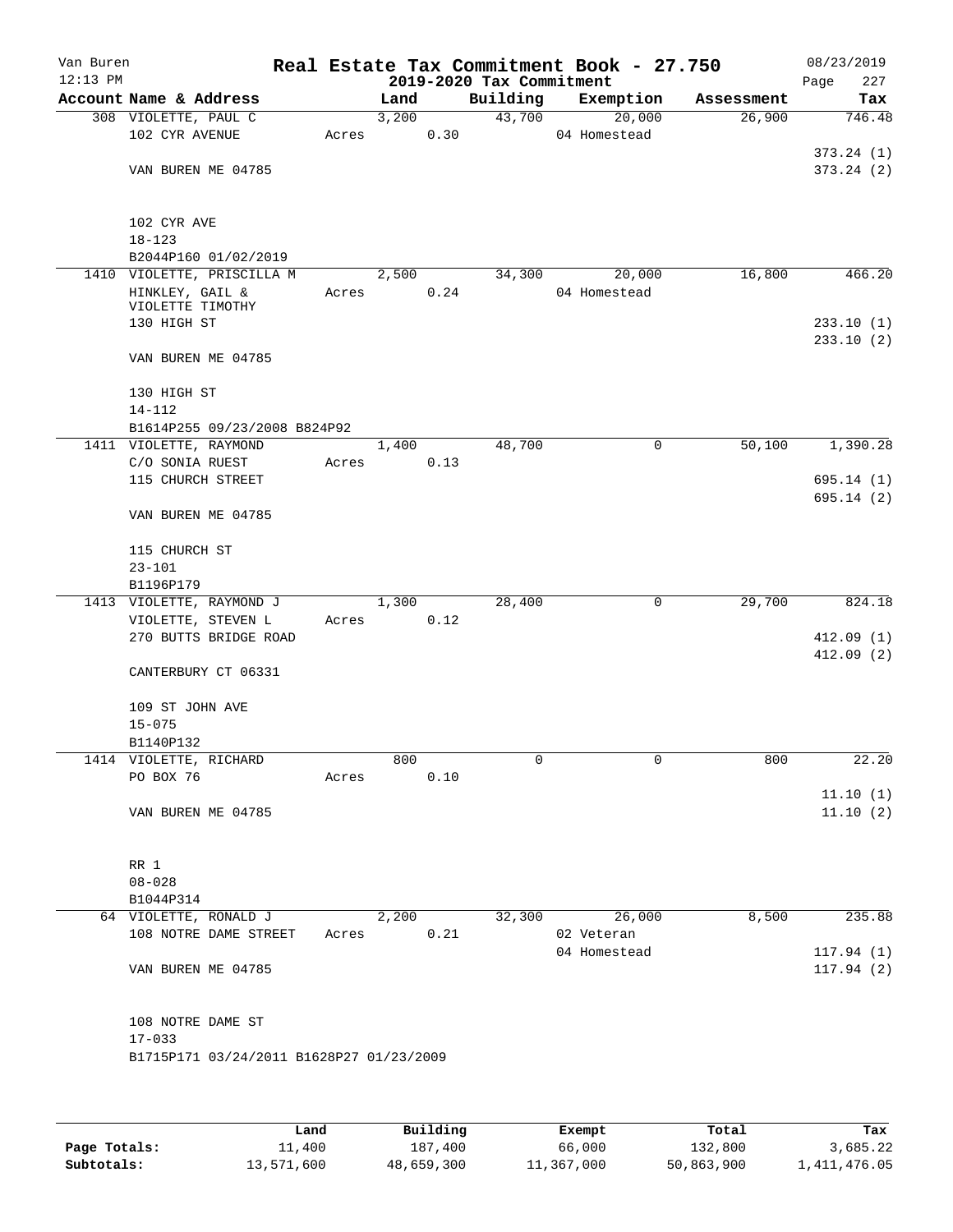| Van Buren<br>$12:13$ PM |                                 |       |               | 2019-2020 Tax Commitment | Real Estate Tax Commitment Book - 27.750 |            | 08/23/2019<br>228<br>Page |
|-------------------------|---------------------------------|-------|---------------|--------------------------|------------------------------------------|------------|---------------------------|
|                         | Account Name & Address          |       | Land          | Building                 | Exemption                                | Assessment | Tax                       |
|                         | 1227 VIOLETTE, RONALD J         |       | 2,200         | $\mathbf 0$              | $\Omega$                                 | 2,200      | 61.05                     |
|                         | 108 NOTRE DAME STREET           | Acres | 0.21          |                          |                                          |            |                           |
|                         |                                 |       |               |                          |                                          |            | 30.53(1)                  |
|                         | VAN BUREN ME 04785              |       |               |                          |                                          |            | 30.52(2)                  |
|                         |                                 |       |               |                          |                                          |            |                           |
|                         |                                 |       |               |                          |                                          |            |                           |
|                         | BIRCH AVE                       |       |               |                          |                                          |            |                           |
|                         | $17 - 037$                      |       |               |                          |                                          |            |                           |
|                         | B1856P10 05/27/2014             |       |               |                          |                                          |            |                           |
|                         | 1396 VIOLETTE, TABITHA L        |       | 2,900         | 46,700                   | 20,000                                   | 29,600     | 821.40                    |
|                         | 112 BROOK AVENUE                | Acres | 0.28          |                          | 04 Homestead                             |            |                           |
|                         |                                 |       |               |                          |                                          |            | 410.70(1)                 |
|                         | VAN BUREN ME 04785              |       |               |                          |                                          |            | 410.70 (2)                |
|                         |                                 |       |               |                          |                                          |            |                           |
|                         | 112 BROOK AVE                   |       |               |                          |                                          |            |                           |
|                         | $17 - 062$                      |       |               |                          |                                          |            |                           |
|                         | B1323P117 08/11/2008            |       |               |                          |                                          |            |                           |
|                         | 416 VIOLETTE, TRUSTEE OF        |       | 13,200        | 31,900                   | 26,000                                   | 19,100     | 530.03                    |
|                         | ANN'S TRUST                     |       |               |                          |                                          |            |                           |
|                         | 489 MAIN STREET                 | Acres | 12.00         |                          | 04 Homestead                             |            |                           |
|                         |                                 |       |               |                          | 02 Veteran                               |            | 265.02(1)                 |
|                         | VAN BUREN ME 04785              |       |               |                          |                                          |            | 265.01(2)                 |
|                         |                                 |       |               |                          |                                          |            |                           |
|                         |                                 |       |               |                          |                                          |            |                           |
|                         | 489 MAIN ST                     |       |               |                          |                                          |            |                           |
|                         | $06 - 026$                      |       |               |                          |                                          |            |                           |
|                         | B2038P267 11/08/2018            |       |               |                          |                                          |            |                           |
|                         | 1041 VOTER, DENNIS              | Acres | 8,300<br>0.79 | 56,600                   | 20,000<br>04 Homestead                   | 44,900     | 1,245.97                  |
|                         | VOTER, MINDY<br>341 MAIN STREET |       |               |                          |                                          |            | 622.99(1)                 |
|                         |                                 |       |               |                          |                                          |            | 622.98(2)                 |
|                         | VAN BUREN ME 04785              |       |               |                          |                                          |            |                           |
|                         |                                 |       |               |                          |                                          |            |                           |
|                         | 341 MAIN ST                     |       |               |                          |                                          |            |                           |
|                         | $20 - 057$                      |       |               |                          |                                          |            |                           |
|                         | B1927P102 03/23/2016            |       |               |                          |                                          |            |                           |
|                         | 146 WARD, JAMES E               |       | 3,300         | 37,700                   | 20,000                                   | 21,000     | 582.75                    |
|                         | WARD, LORRIE A                  | Acres | 0.31          |                          | 04 Homestead                             |            |                           |
|                         | 198 LYNNE STREET                |       |               |                          |                                          |            | 291.38(1)                 |
|                         |                                 |       |               |                          |                                          |            | 291.37(2)                 |
|                         | VAN BUREN ME 04785              |       |               |                          |                                          |            |                           |
|                         |                                 |       |               |                          |                                          |            |                           |
|                         | 198 LYNNE ST                    |       |               |                          |                                          |            |                           |
|                         | $19 - 082$                      |       |               |                          |                                          |            |                           |
|                         | B1958P215 12/09/2016            |       |               |                          |                                          |            |                           |
|                         | 309 WATSON, BOBBY               |       | 12,500        | 18,300                   | 0                                        | 30,800     | 854.70                    |
|                         | WATSON, DEBRIA                  | Acres | 1.00          |                          |                                          |            |                           |
|                         | 12335 W. LEWIS AVENUE           |       |               |                          |                                          |            | 427.35 (1)<br>427.35(2)   |
|                         | AVONDALE AZ 85392               |       |               |                          |                                          |            |                           |
|                         |                                 |       |               |                          |                                          |            |                           |
|                         | 110 ST MARY'S BROOK RD          |       |               |                          |                                          |            |                           |
|                         | $02 - 039$                      |       |               |                          |                                          |            |                           |
|                         | B2034P313 10/12/2018            |       |               |                          |                                          |            |                           |
|                         |                                 |       |               |                          |                                          |            |                           |
|                         |                                 |       |               |                          |                                          |            |                           |
|                         |                                 |       |               |                          |                                          |            |                           |

|              | Land       | Building   | Exempt     | Total      | Tax          |
|--------------|------------|------------|------------|------------|--------------|
| Page Totals: | 42,400     | 191,200    | 86,000     | 147,600    | 4,095.90     |
| Subtotals:   | 13,614,000 | 48,850,500 | 11,453,000 | 51,011,500 | 1,415,571.95 |